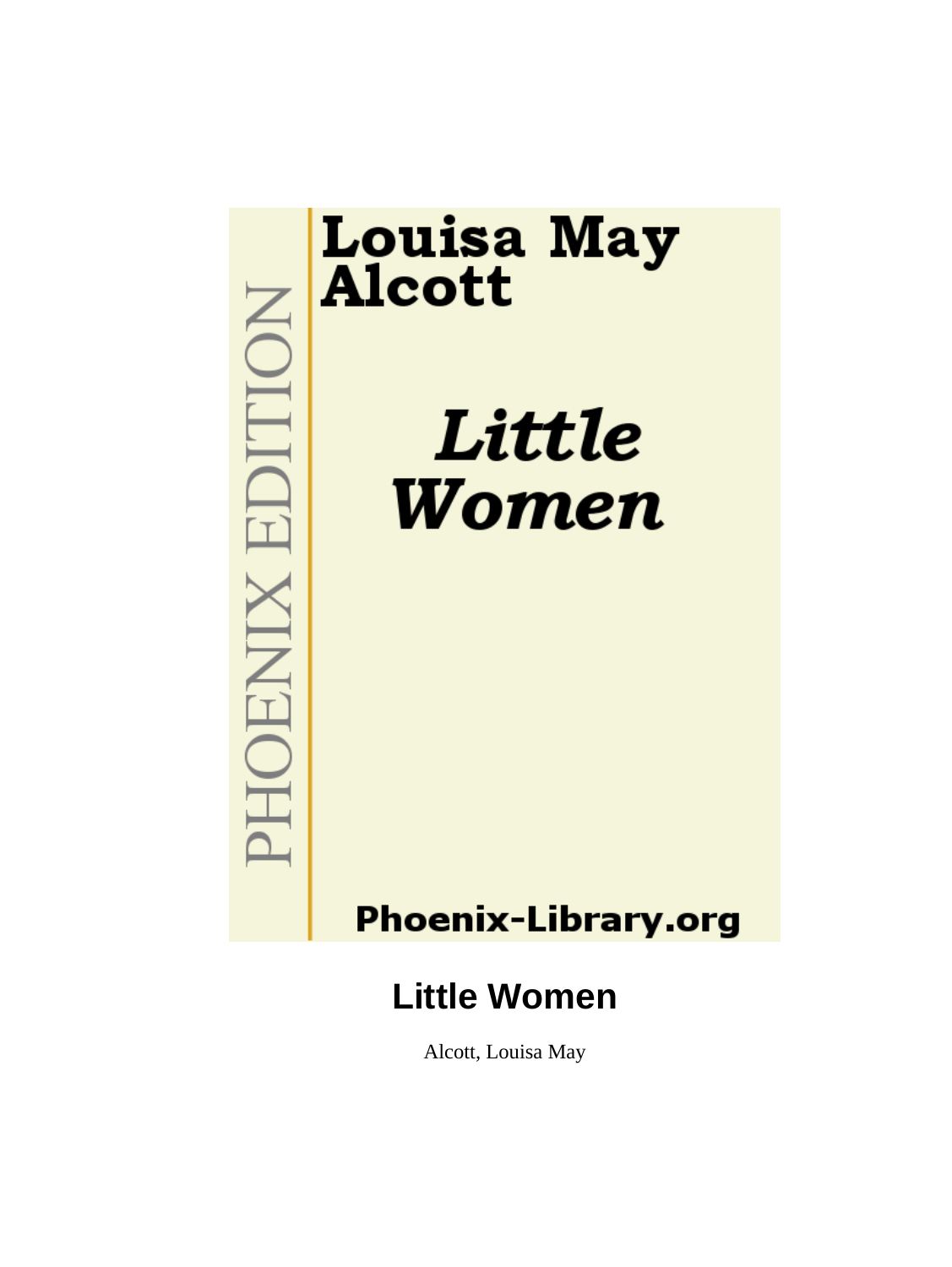[Table of Content](#page-419-0) [About Phoenix−Edition](#page-422-0) **[Copyright](#page-423-0)**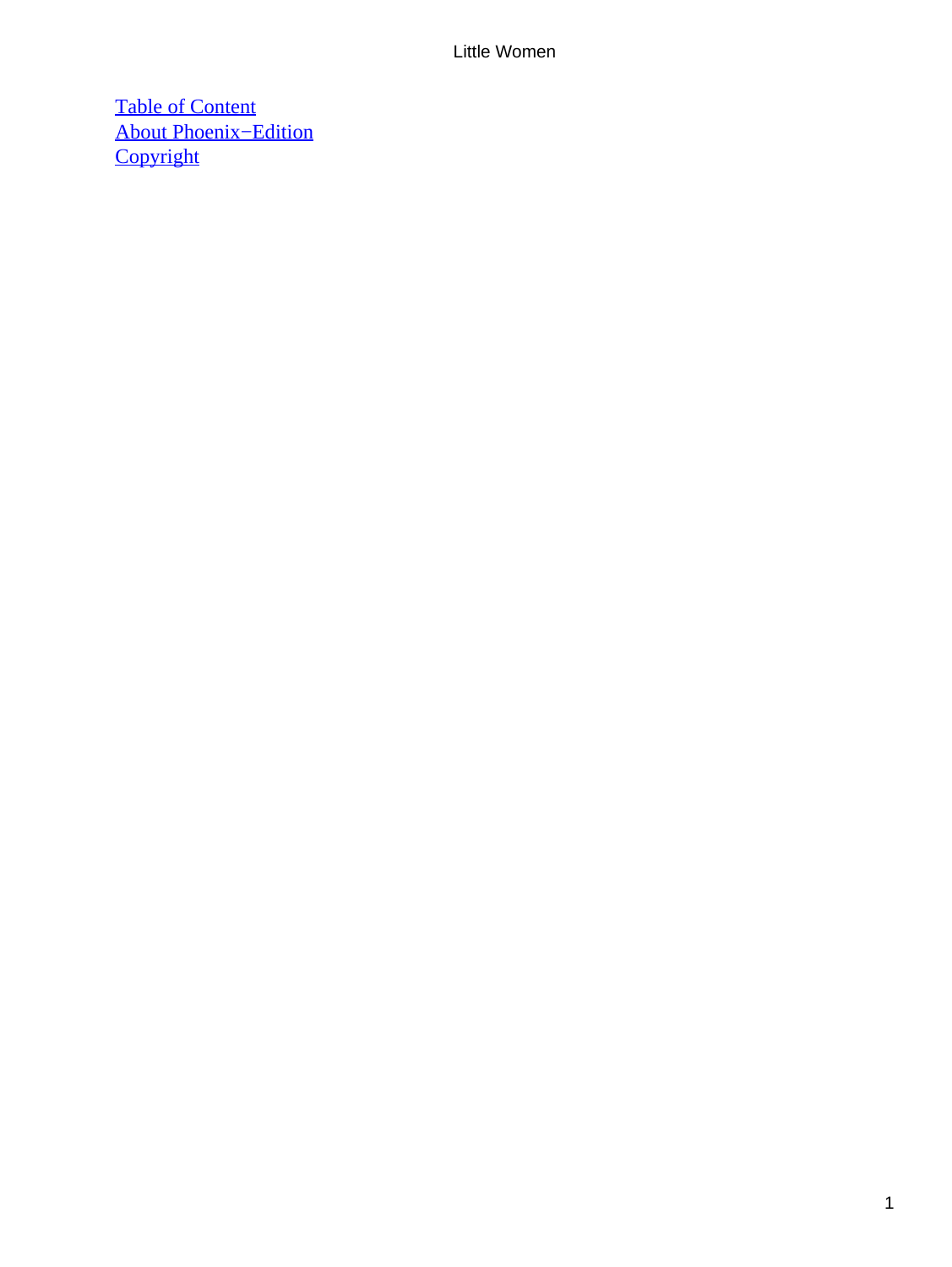# *L*ITTLE **WOMEN**

by Louisa May Alcott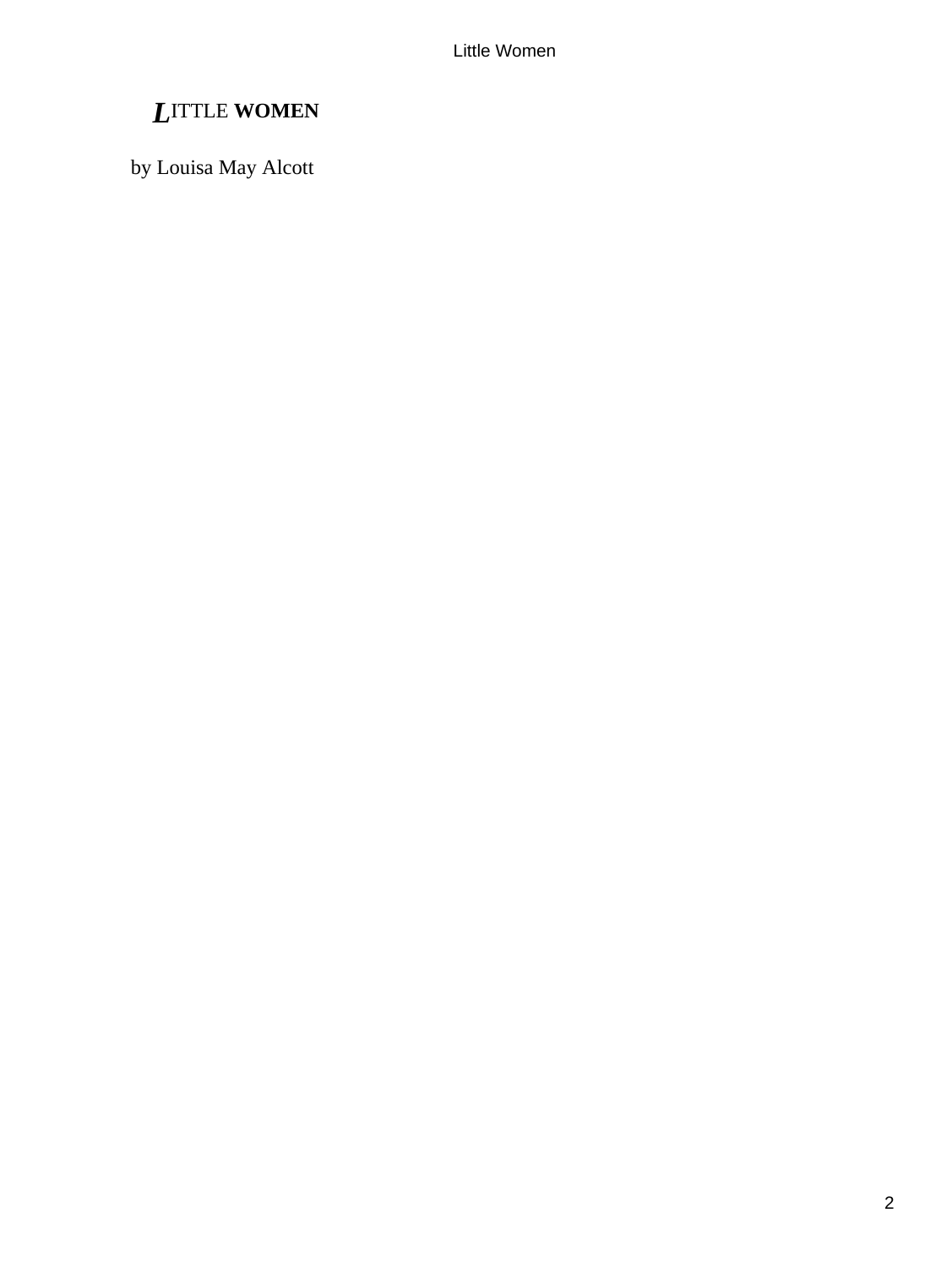# **[CHAPTER ONE](#page-419-0)**

*«C*hristmas won't be Christmas without any presents,» grumbled Jo, lying on the rug.

«It's so dreadful to be poor!» sighed Meg, looking down at her old dress.

 «I don't think it's fair for some girls to have plenty of pretty things, and other girls nothing at all,» added little Amy, with an injured sniff.

«We've got Father and Mother, and each other,» said Beth contentedly from her corner.

 The four young faces on which the firelight shone brightened at the cheerful words, but darkened again as Jo said sadly, «We haven't got Father, and shall not have him for a long time.» She didn't say «perhaps never,» but each silently added it, thinking of Father far away, where the fighting was.

 Nobody spoke for a minute; then Meg said in an altered tone, «You know the reason Mother proposed not having any presents this Christmas was because it is going to be a hard winter for everyone; and she thinks we ought not to spend money for pleasure, when our men are suffering so in the army. We can't do much, but we can make our little sacrifices, and ought to do it gladly. But I am afraid I don't.» And Meg shook her head, as she thought regretfully of all the pretty things she wanted.

 «But I don't think the little we should spend would do any good. We've each got a dollar, and the army wouldn't be much helped by our giving that. I agree not to expect anything from Mother or you, but I do want to buy **UNDINE AND SINTRAM** for myself. I've wanted it so long,» said Jo, who was a bookworm.

 «I planned to spend mine in new music,» said Beth, with a little sigh, which no one heard but the hearth brush and kettle holder.

 «I shall get a nice box of Faber's drawing pencils. I really need them,» said Amy decidedly.

 «Mother didn't say anything about our money, and she won't wish us to give up everything. Let's each buy what we want, and have a little fun. I'm sure we work hard enough to earn it,» cried Jo, examining the heels of her shoes in a gentlemanly manner.

 «I know I do – teaching those tiresome children nearly all day, when I'm longing to enjoy myself at home,» began Meg, in the complaining tone again.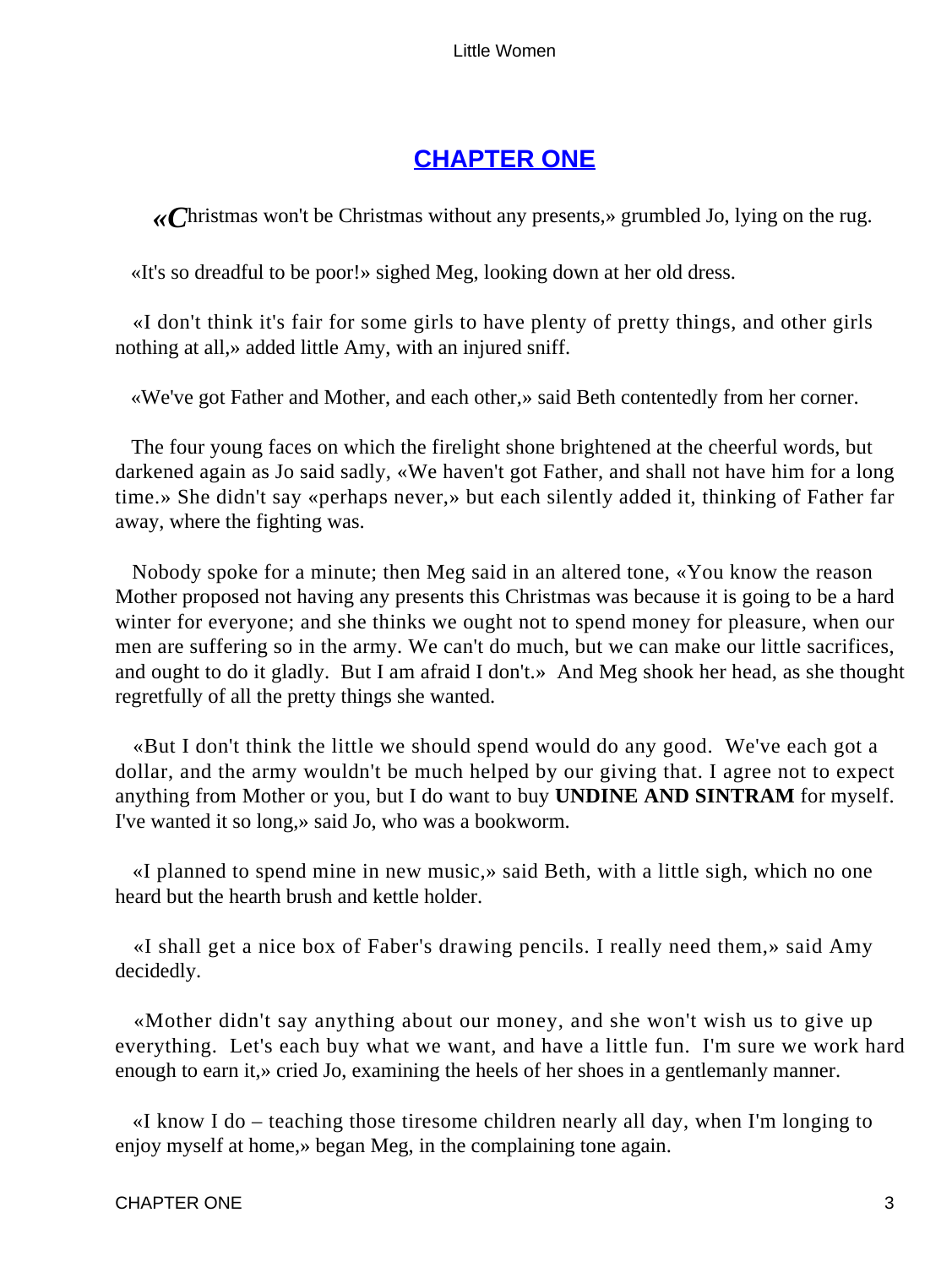«You don't have half such a hard time as I do,» said Jo. «How would you like to be shut up for hours with a nervous, fussy old lady, who keeps you trotting, is never satisfied, and worries you till you you're ready to fly out the window or cry?»

 «It's naughty to fret, but I do think washing dishes and keeping things tidy is the worst work in the world. It makes me cross, and my hands get so stiff, I can't practice well at all.» And Beth looked at her rough hands with a sigh that any one could hear that time.

 «I don't believe any of you suffer as I do,» cried Amy, «for you don't have to go to school with impertinent girls, who plague you if you don't know your lessons, and laugh at your dresses, and label your father if he isn't rich, and insult you when your nose isn't nice.»

 «If you mean libel, I'd say so, and not talk about labels, as if Papa was a pickle bottle,» advised Jo, laughing.

 «I know what I mean, and you needn't be statirical about it. It's proper to use good words, and improve your vocabilary,» returned Amy, with dignity.

 «Don't peck at one another, children. Don't you wish we had the money Papa lost when we were little, Jo? Dear me! How happy and good we'd be, if we had no worries!» said Meg, who could remember better times.

 «You said the other day you thought we were a deal happier than the King children, for they were fighting and fretting all the time, in spite of their money.»

 «So I did, Beth. Well, I think we are. For though we do have to work, we make fun of ourselves, and are a pretty jolly set, as Jo would say.»

 «Jo does use such slang words!» observed Amy, with a reproving look at the long figure stretched on the rug.

Jo immediately sat up, put her hands in her pockets, and began to whistle.

«Don't, Jo. It's so boyish!»

«That's why I do it.»

«I detest rude, unladylike girls!»

«I hate affected, niminy−piminy chits!»

 «Birds in their little nests agree,» sang Beth, the peacemaker, with such a funny face that both sharp voices softened to a laugh, and the «pecking» ended for that time.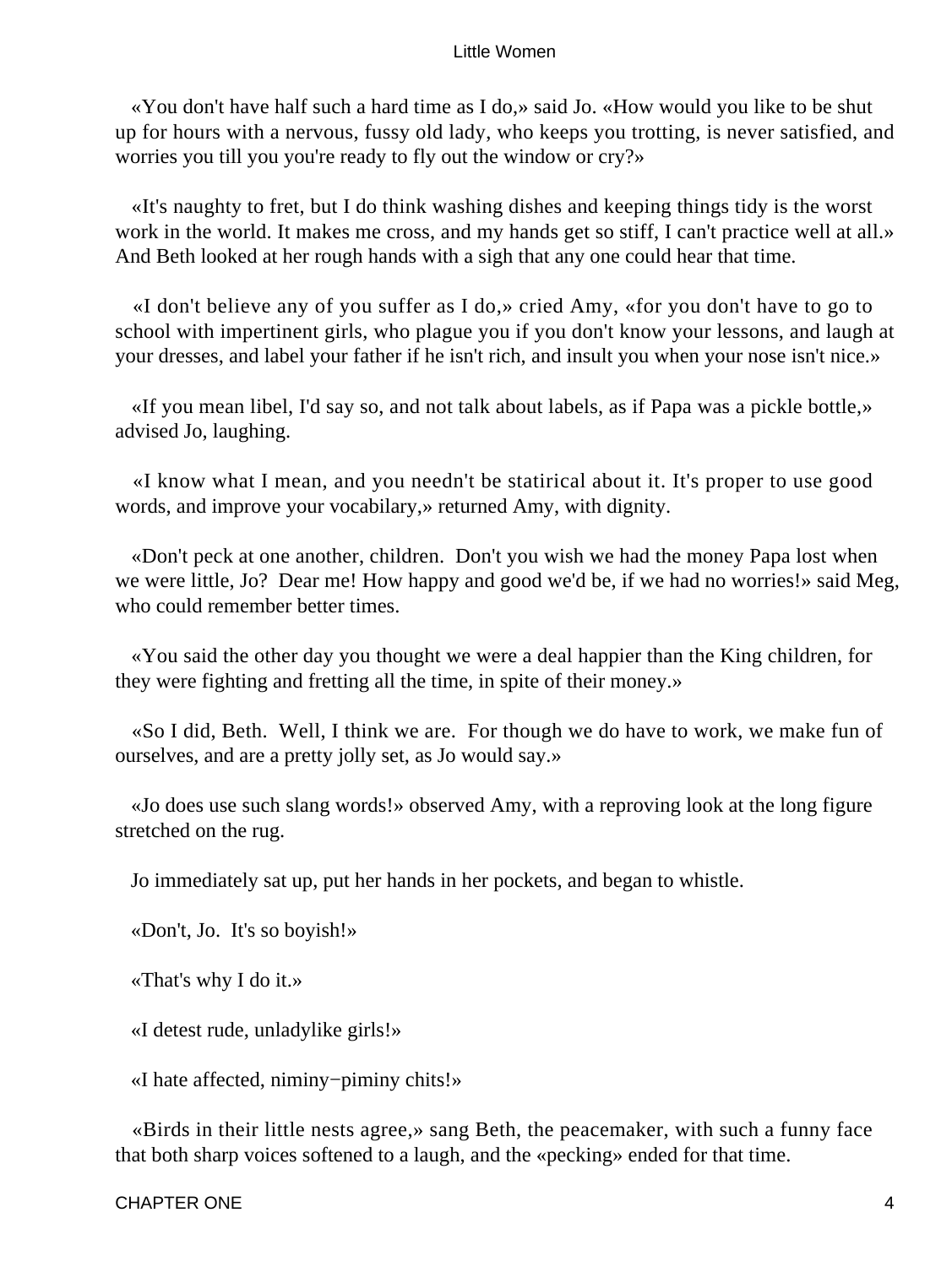«Really, girls, you are both to be blamed,» said Meg, beginning to lecture in her elder−sisterly fashion.«You are old enough to leave off boyish tricks, and to behave better, Josephine. It didn't matter so much when you were a little girl, but now you are so tall, and turn up your hair, you should remember that you are a young lady.»

 «I'm not! And if turning up my hair makes me one, I'll wear it in two tails till I'm twenty,» cried Jo, pulling off her net, and shaking down a chestnut mane. «I hate to think I've got to grow up, and be Miss March, and wear long gowns, and look as prim as a China Aster! It's bad enough to be a girl, anyway, when I like boy's games and work and manners! I can't get over my disappointment in not being a boy. And it's worse than ever now, for I'm dying to go and fight with Papa. And I can only stay home and knit, like a poky old woman!»

 And Jo shook the blue army sock till the needles rattled like castanets, and her ball bounded across the room.

 «Poor Jo! It's too bad, but it can't be helped. So you must try to be contented with making your name boyish, and playing brother to us girls,» said Beth, stroking the rough head with a hand that all the dish washing and dusting in the world could not make ungentle in its touch.

 «As for you, Amy,» continued Meg, «you are altogether to particular and prim. Your airs are funny now, but you'll grow up an affected little goose, if you don't take care. I I like your nice manners and refined ways of speaking, when you don't try to be elegant. But your absurd words are as bad as Jo's slang.»

 «If Jo is a tomboy and Amy a goose, what am I, please?» asked Beth, ready to share the lecture.

 «You're a dear, and nothing else,» answered Meg warmly, and no one contradicted her, for the `Mouse' was the pet of the family.

 As young readers like to know `how people look', we will take this moment to give them a little sketch of the four sisters, who sat knitting away in the twilight, while the December snow fell quietly without, and the fire crackled cheerfully within. It was a comfortable room, though the carpet was faded and the furniture very plain, for a good picture or two hung on the walls, books filled the recesses, chrysanthemums and Christmas roses bloomed in the windows, and a pleasant atmosphere of home peace pervaded it.

 Margaret, the eldest of the four, was sixteen, and very pretty, being plump and fair, with large eyes, plenty of soft brown hair, a sweet mouth, and white hands, of which she was rather vain. Fifteen− year−old Jo was very tall, thin, and brown, and reminded one of a colt, for she never seemed to know what to do with her long limbs, which were very much in her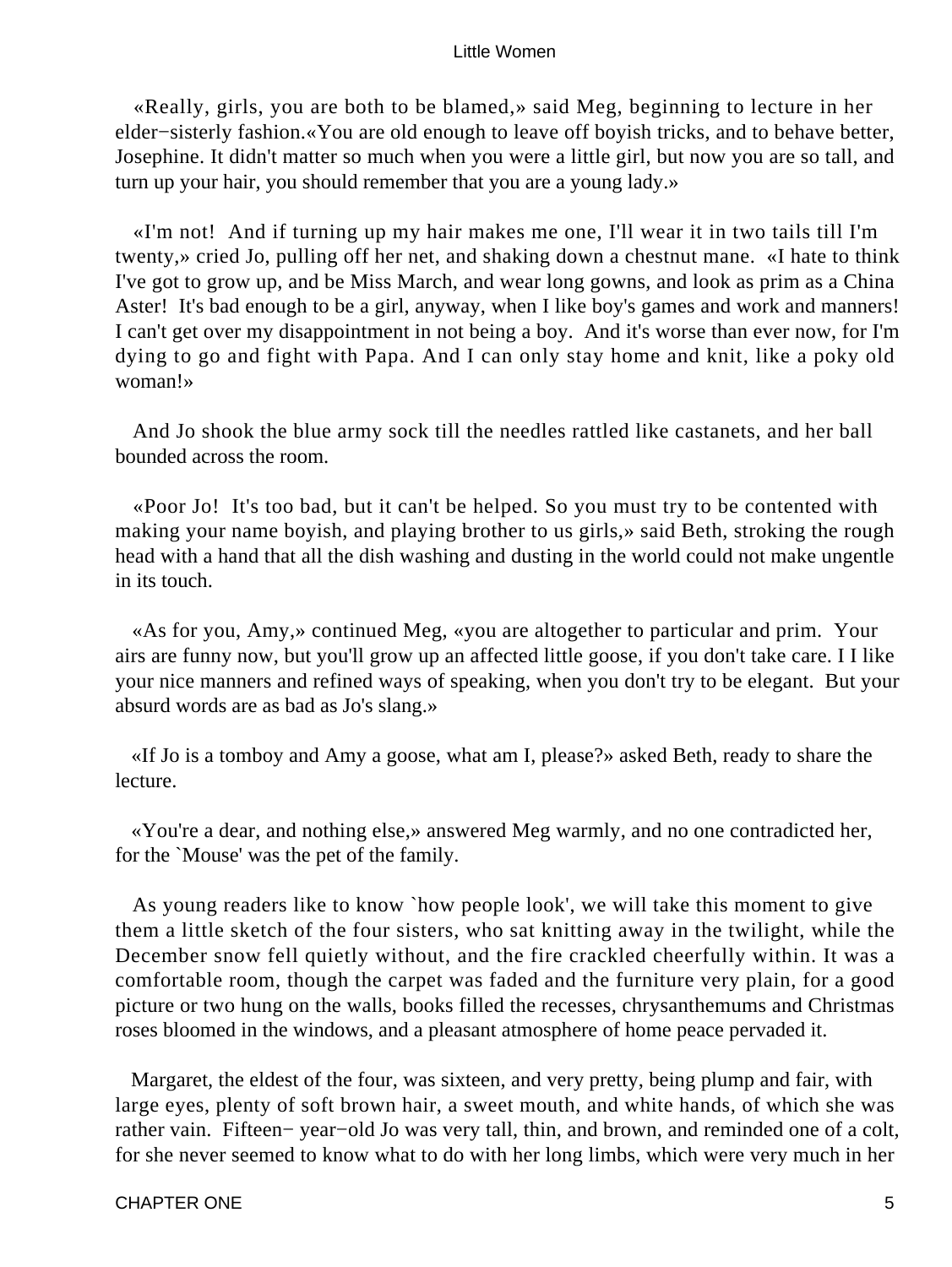way. She had a decided mouth, a comical nose, and sharp, gray eyes, which appeared to see everything, and were by turns fierce, funny, or thoughtful. Her long, thick hair was her one beauty, but it was usually bundled into a net, to be out of her way. Round shoulders had Jo, big hands and feet, a flyaway look to her clothes, and the uncomfortable appearance of a girl who was rapidly shooting up into a woman and didn't like it. Elizabeth, or Beth, as everyone called her, was a rosy, smooth− haired, bright−eyed girl of thirteen, with a shy manner, a timid voice, and a ;peaceful expression which was seldom disturbed. Her father called her `Little Miss Tranquility', and the name suited her excellently, for she seemed to live in a happy world of her own, only venturing out to meet the few whom she trusted and loved. Amy, though the youngest, was a most important person, in her own opinion at least. A regular snow maiden, with blue eyes, and yellow hair curling on her shoulders, pale and slender, and always carrying herself like a young lady mindful of her manners. What the characters of the four sisters were we will leave to be found out.

 The clock struck six and, having swept up the hearth, Beth put a pair of slippers down to warm. Somehow the sight of the old shoes had a good effect upon the girls, for Mother was coming, and everyone brightened to welcome her. Meg stopped lecturing, and lighted the lamp, Amy got out of the easy chair without being asked, and Jo forgot how tired she was as she sat up to hold the slippers nearer to the blaze.

«They are quite worn out. Marmee must have a new pair.»

«I thought I'd get her some with my dollar,» said Beth.

«No, I shall!» cried Amy.

 «I'm the oldest,» began Meg, but Jo cut in with a decided, «I'm the man of the family now Papa is away, and I shall provide the slippers, for he told me to take special care of Mother while he was gone.»

 «I'll tell you what we'll do,» said Beth, «let's each get her something for Christmas, land not get anything for ourselves.»

«That's like you, dear! What will we get?» exclaimed Jo.

 Everyone thought soberly for a minute, then Meg announced, as if the idea was suggested by the sight of her own pretty hands, «I shall give her a nice pair of gloves.»

«Army shoes, best to be had,» cried Jo.

«Some handkerchiefs, all hemmed,» said Beth.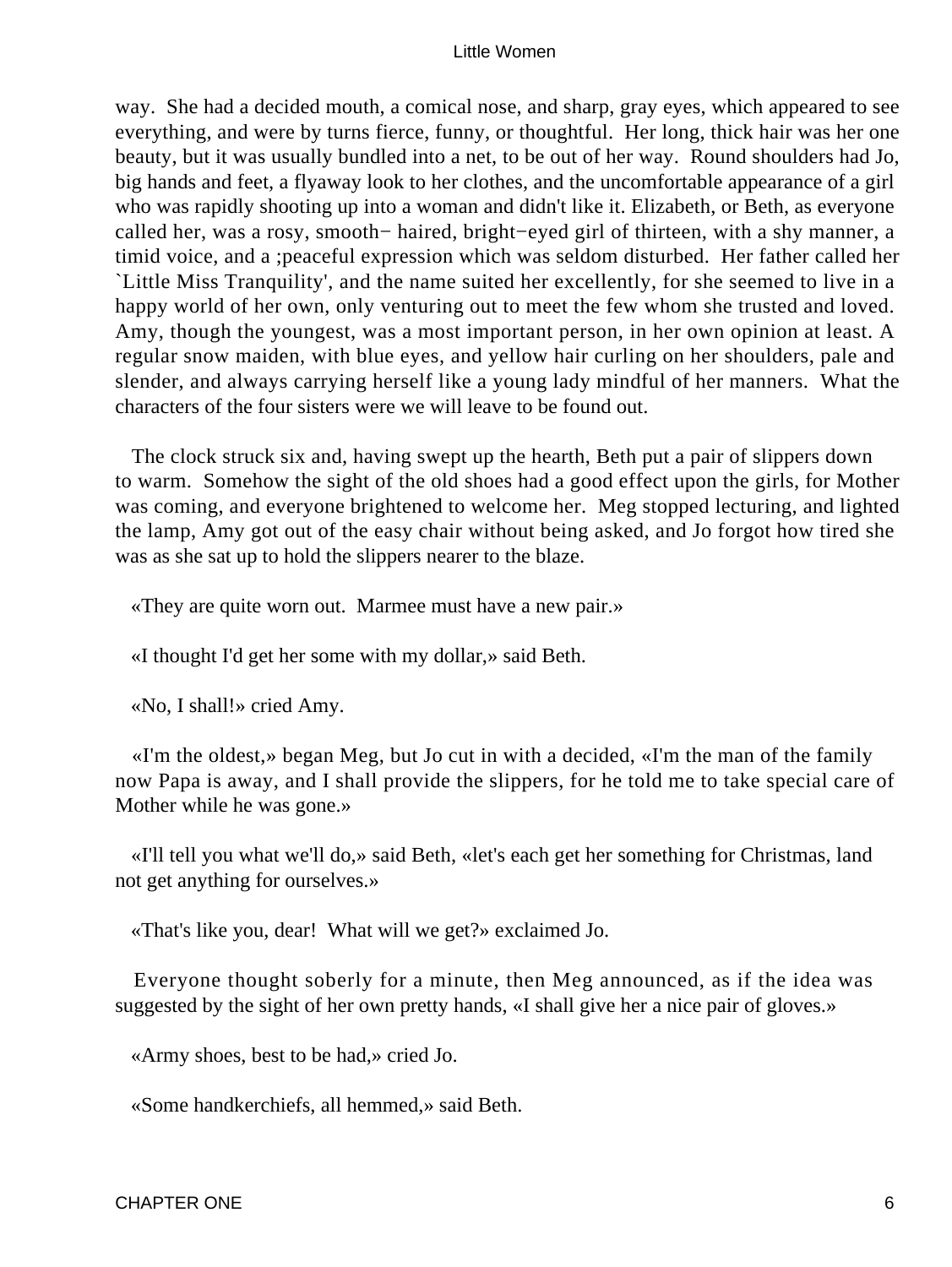«I'll get a little bottle of cologne. She likes it, and it won't cost much, so I'll have some left to buy my pencils,» added Amy.

«How will we give the things?» asked Meg.

 «Put them on the table, and bring her in and see her open the bundles. Don't you remember how we used to do on our birthdays?» answered Jo.

 «I used to be so frightened when it was my turn to sit in the chair with the crown on, and see you all come marching round to give the presents, with a kiss. I liked the things and the kisses, but it was dreadful to have you sit looking at me while I opened the bundles,» said Beth, who was toasting her face and the bread for tea at the same time.

 «Let Marmee think we are getting things for ourselves, and then surprise her. We must go shopping tomorrow afternoon, Meg. There is so much to do about the play for Christmas night,» said Jo, marching up and down, with her hands behind her back, and her nose in the air.

 «I don't mean to act any more after this time. I'm getting too old for such things,» observed Meg, who was as much a child as ever about `dressing−up' frolics.

 «You won't stop, I know, as long as you can trail round in a white gown with your hair down, and wear gold−paper jewelry. You are the best actress we've got, and there'll be an end of everything if you quit the boards,» said Jo. «We ought to rehearse tonight. Come here, Amy, and do the fainting scene, for you are as stiff as a poker in that.»

 «I can't help it. I never saw anyone faint, and I don't choose to make myself all black and blue, tumbling flat as you do. If I can go down easily, I'll drop. If I can't, I shall fall into a chair and be graceful. I don't care if Hugo does come at me with a pistol,» returned Amy, who was not gifted with dramatic power, but was chosen because she was small enough to be borne out shrieking by the villain of the piece.

 "Do it this way. Clasp your hands so, and stagger across the room, crying frantically, `Roderigo Save me! Save me!' and away went Jo, with a melodramatic scream which was truly thrilling.

 Amy followed, but she poked her hands out stiffly before her, and jerked herself along as if she went by machinery, and her «Ow!» was more suggestive of pins being run into her than of fear and anguish. Jo gave a despairing groan, and Meg laughed outright, while Beth let her bread burn as she watched the fun with interest. «It's no use! Do the best you can when the time comes, and if the audience laughs, don't blame me. Come on, Meg.»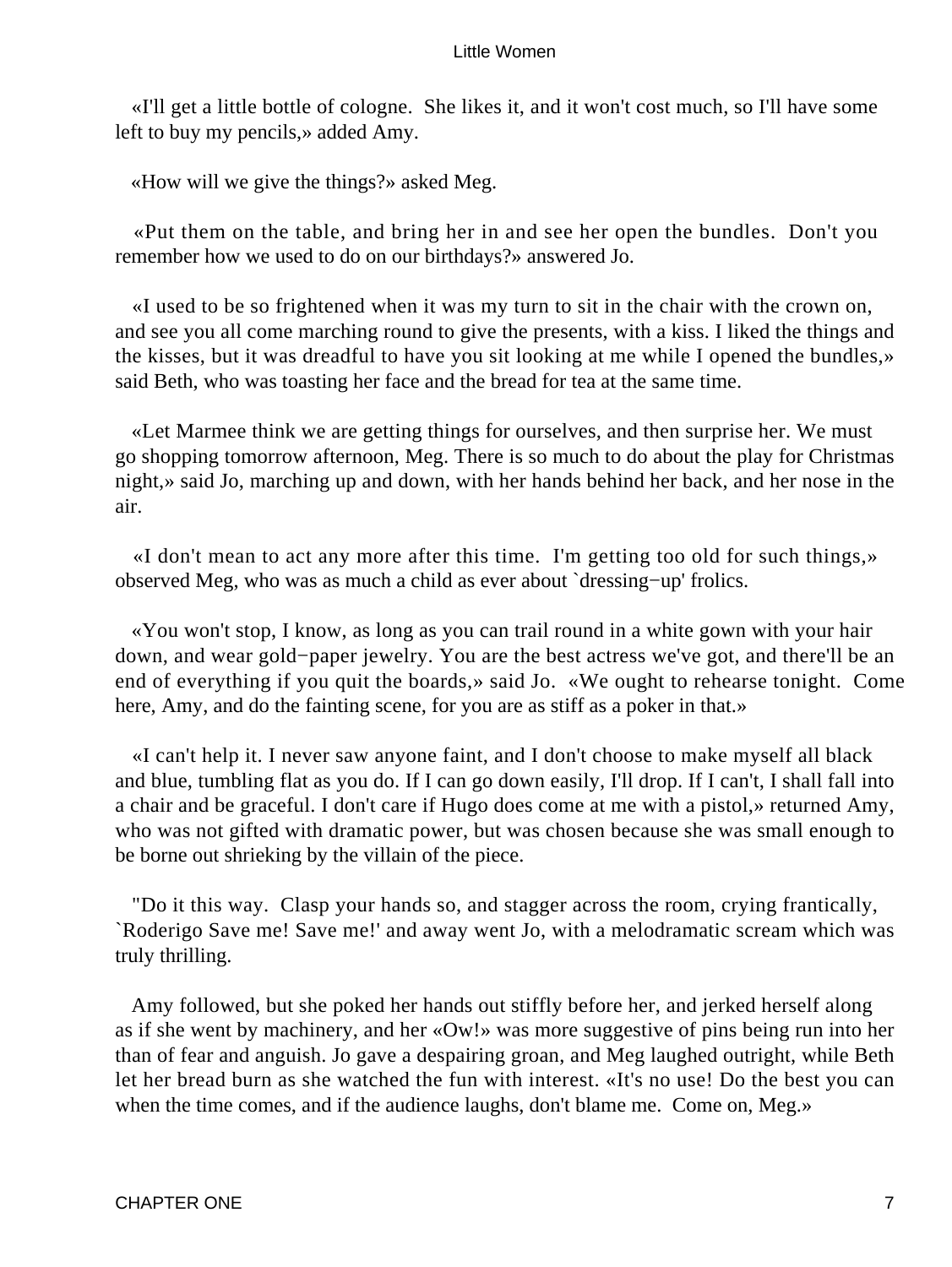«Then things went smoothly, for Don Pedro defied the world in a speech of two pages without a single break. Hagar, the witch, chanted an awful incantation over her kettleful of simmering toads, with weird effect. Roderigo rent his chains asunder manfully, and Hugo died in agonies of remorse and arsenic, with a wild, »Ha! Ha!"

«It's the best we've had yet,» said Meg, as the dead villain sat up and rubbed his elbows.

 «I don't see how you can write and act such splendid things, Jo. You're a regular Shakespeare!» exclaimed Beth, who firmly believed that her sisters were gifted with wonderful genius in all things.

 «Not quite,» replied Jo modestly. «I do think **THE WITCHES CURSE,** an Operatic Tragedy is rather a nice thing, but I'd like to try McBETH, if we only had a trapdoor for Banquo. I always wanted to do the killing part. `Is that a dagger that I see before me?» muttered Jo, rolling her eyes and clutching at the air, as she had seen a famous tragedian do.

 «No, it's the toasting fork, with Mother's shoe on it instead of the bread. Beth's stage−struck!» cried Meg, and the rehearsal ended in a general burst of laughter.

 «Glad to find you so merry, my girls,» said a cheery voice at the door, and actors and audience turned to welcome a tall, motherly lady with a `can I help you' look about her which was truly delightful. She was not elegantly dressed, but a noble−looking woman, and the girls thought the gray cloak and unfashionable bonnet covered the most splendid mother in the world.

 «Well, dearies, how have you got on today? There was so much to do, getting the boxes ready to go tomorrow, that I didn't come home to dinner. Has anyone called, Beth? How is your cold, Meg? Jo, you look tired to death. Come and kiss me, baby.»

 While making these maternal inquiries Mrs. March got her wet things off, her warm slippers on, and sitting down in the easy chair, drew Amy to her lap, preparing to enjoy the happiest hour of her busy day. The girls flew about, trying to make things comfortable, each in her own way. Meg arranged the tea table, Jo brought wood and set chairs, dropping, over−turning, and clattering everything she touched. Beth trotted to and fro between parlor kitchen, quiet and busy, while Amy gave directions to everyone, as she sat with her hands folded.

 As they gathered about the table, Mrs. March said, with a particularly happy face, «I've got a treat for you after supper.»

 A quick, bright smile went round like a streak of sunshine. Beth clapped her hands, regardless of the biscuit she held, and Jo tossed up her napkin, crying, «A letter! A letter! Three cheers for Father!»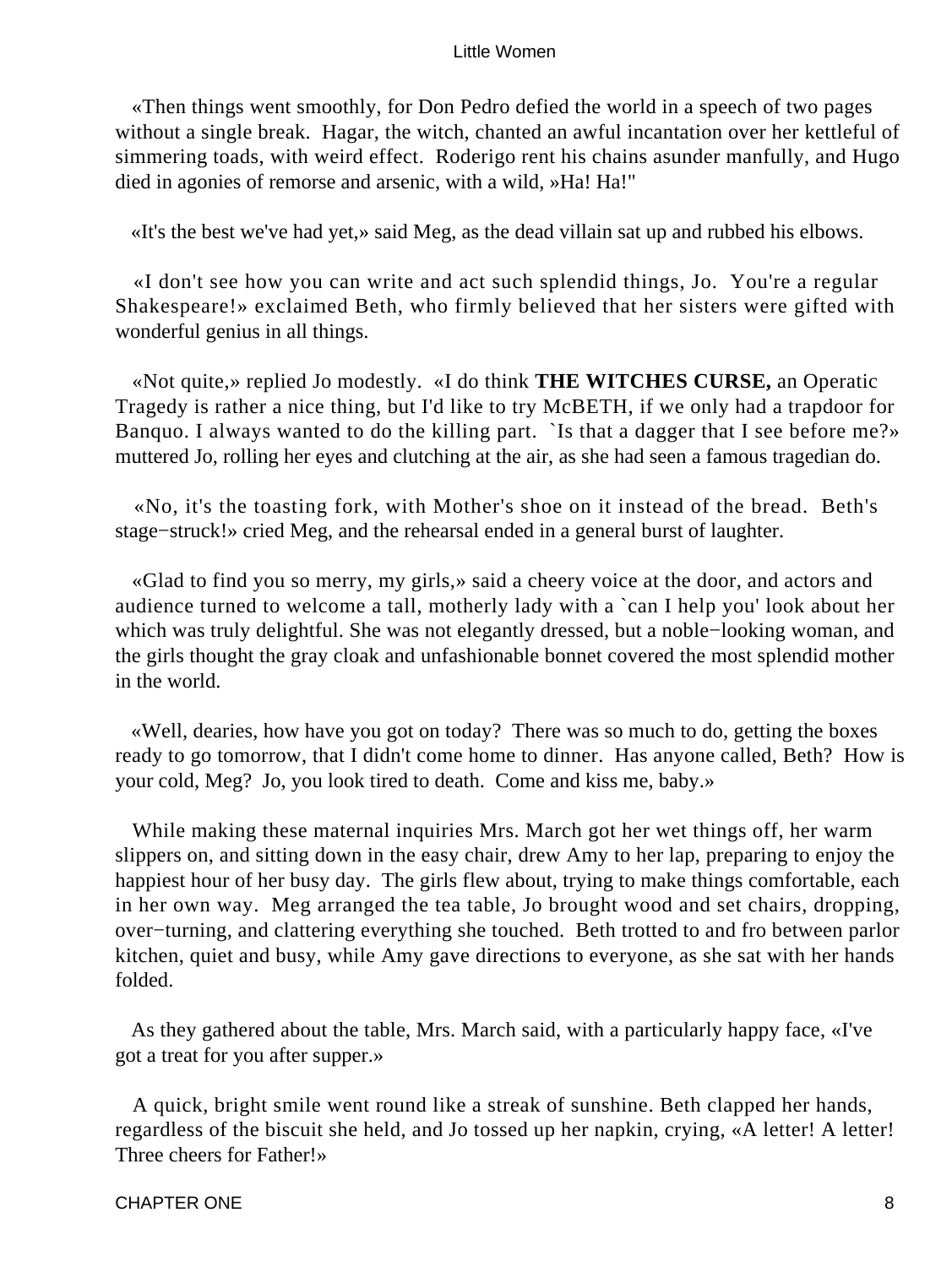«Yes, a nice long letter. He is well, and thinks he shall get through the cold season better than we feared. He sends all sorts of loving wishes for Christmas, and an especial message to you girls,» said Mrs. March, patting her pocket as if she had got a treasure there.

 «Hurry and get done! Don't stop to quirk your little finger and simper over your plate, Amy,» cried Jo, choking on her tea and dropping her bread, butter side down, on the carpet in her haste to get at the treat.

 Beth ate no more, but crept away to sit in her shadowy corner and brood over the delight to come, till the others were ready.

 «I think it was so splendid in Father to go as chaplain when he was too old to be drafted, and not strong enough for a soldier,» said Meg warmly.

 «Don't I wish I could go as a drummer, a vivan – what's its name? Or a nurse, so I could be near him and help him,» exclaimed Jo, with a groan.

 «It must be very disagreeable to sleep in a tent, and eat all sorts of bad−tasting things, and drink out of a tin mug,» sighed Amy.

"When will he come home, Marmee? asked Beth, with a little quiver in her voice.

 «Not for many months, dear, unless he is sick. He will stay and do his work faithfully as long as he can, and we won't ask for him back a minute sooner than he can be spared. Now come and hear the letter.»

 They all drew to the fire, Mother in the big chair with Beth at her feet, Meg and Amy perched on either arm of the chair, and Jo leaning on the back, where no one would see any sign of emotion if the letter should happen to be touching. Very few letters were written in those hard times that were not touching, especially those which fathers sent home. In this one little was said of the hardships endured, the dangers faced, or the homesickness conquered. It was a cheerful, hopeful letter, full of lively descriptions of camp life, marches, and military news, and only at the end did the writer's heart over−flow with fatherly love and longing for the little girls at home.

 «Give them all of my dear love and a kiss. Tell them I think of them by day, pray for them by night, and find my best comfort in their affection at all times. A year seems very long to wait before I see them, but remind them that while we wait we may all work, so that these hard days need not be wasted. I know they will remember all I said to them, that they will be loving children to you, will do their duty faithfully, fight their bosom enemies bravely, and conquer themselves so beautifully that when I come back to them I may be fonder and prouder than ever of my little women.» Everybody sniffed when they came to that part. Jo wasn't ashamed of the great tear that dropped off the end of her nose, and Amy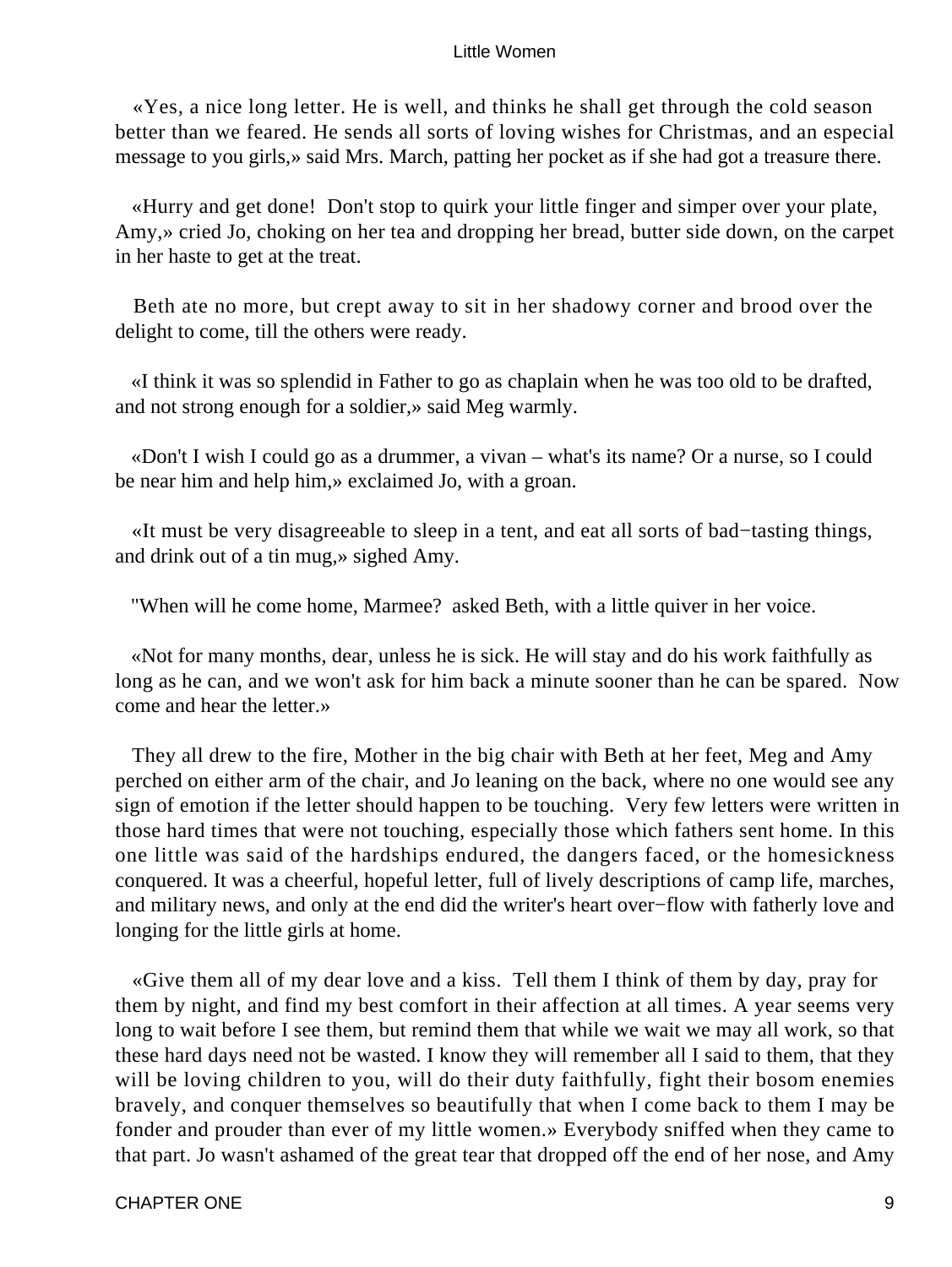never minded the rumpling of her curls as she hid her face on her mother's shoulder and sobbed out, «I am a selfish girl! But I'll truly try to be better, so he mayn't be disappointed in me by−and−by.»

We all will, « cried Meg. »I think too much of my looks and hate to work, but won't any more, if I can help it."

 «I'll try and be what he loves to call me, `a little woman' and not be rough and wild, but do my duty here instead of wanting to be somewhere else,» said Jo, thinking that keeping her temper at home was a much harder task than facing a rebel or two down South.

 Beth said nothing, but wiped away her tears with the blue army sock and began to knit with all her might, losing no time in doing the duty that lay nearest her, while she resolved in her quiet little soul to be all that Father hoped to find her when the year brought round the happy coming home.

 Mrs. March broke the silence that followed Jo's words, by saying in her cheery voice, «Do you remember how you used to play Pilgrims Progress when you were little things? Nothing delighted you more than to have me tie my piece bags on your backs for burdens, give you hats and sticks and rolls of paper, and let you travel through the house from the cellar, which was the City of Destruction, up, up, to the housetop, where you had all the lovely things you could collect to make a Celestial City.»

 «What fun it was, especially going by the lions, fighting Apollyon, and passing through the valley where the hob−goblins were,» said Jo.

«I liked the place where the bundles fell off and tumbled downstairs,» said Meg.

 «I don't remember much about it, except that I was afraid of the cellar and the dark entry, and always liked the cake and milk we had up at the top. If I wasn't too old for such things, I'd rather like to play it over again,» said Amy, who began to talk of renouncing childish things at the mature age of twelve.

 «We never are too old for this, my dear, because it is a play we are playing all the time in one way or another. Out burdens are here, our road is before us, and the longing for goodness and happiness is the guide that leads us through many troubles and mistakes to the peace which is a true Celestial City. Now, my little pilgrims, suppose you begin again, not in play, but in earnest, and see how far on you can get before Father comes home.»

 «Really, Mother? Where are our bundles?» asked Amy, who was a very literal young lady.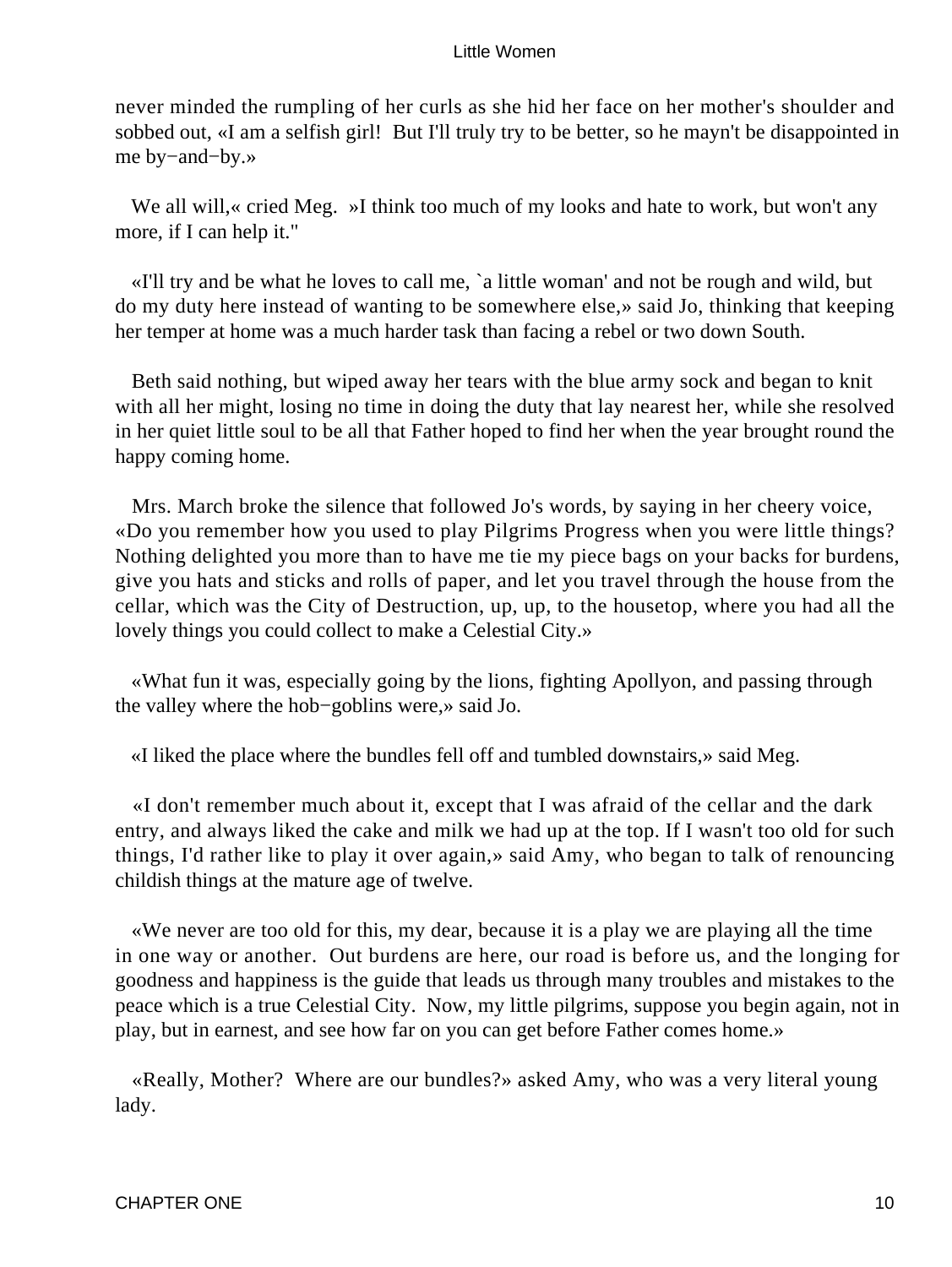«Each of you told what your burden was just now, except Beth. I rather think she hasn't got any,» said her mother.

 «Yes, I have. Mine is dishes and dusters, and envying girls with nice pianos, and being afraid of people.»

 Beth's bundle was such a funny one that everybody wanted to laugh, but nobody did, for it would have hurt her feelings very much.

 «Let us do it,» said Meg thoughtfully. «It is only another name for trying to be good, and the story may help us, for though we do want to be good, it's hard work and we forget, and don't do our best.»

 «We were in the Slough of Despond tonight, and Mother came and pulled us out as Help did in the book. We ought to have our roll of directions, like Christian. What shall we do about that?» asked Jo, delighted with the fancy which lent a little romance to the very dull task of doing her duty.

 «Look under your pillows christmas morning, and you will find your guidebook,» replied Mrs. March.

 They talked over the new plan while old Hannah cleared the table, then out came the four little work baskets, and the needles flew as the girls made sheets for Aunt March. It was uninteresting sewing, but tonight no one grumbled. They adopted Jo's plan of dividing the long seams into four parts, and calling the quarters Europe, Asia, Africa, and America, and in that way got on capitally, especially when they talked about the different countries as they stitched their way through them.

 At nine they stopped work, and sang, as usual, before they went to bed. No one but Beth could get much music out of the old piano, but she had a way of softly touching the yellow keys and making a pleasant accompaniment to the simple songs they sang. Meg had a voice like a flute, and she and herr mother led the little choir. Amy chirped like a cricket, and Jo wandered through the airs at her own sweet will, always coming out at the wrong place with a croak or a quaver that spoiled the most pensive tune. They had always done this from the time they could lisp...

Crinkle, crinkle, 'ittle 'tar,

 and it had become a household custom, for the mother was a born singer. The first sound in the morning was her voice as she went about the house singing like a lark, and the last sound at night was the same cheery sound, for the girls never grew too old for that familiar lullaby.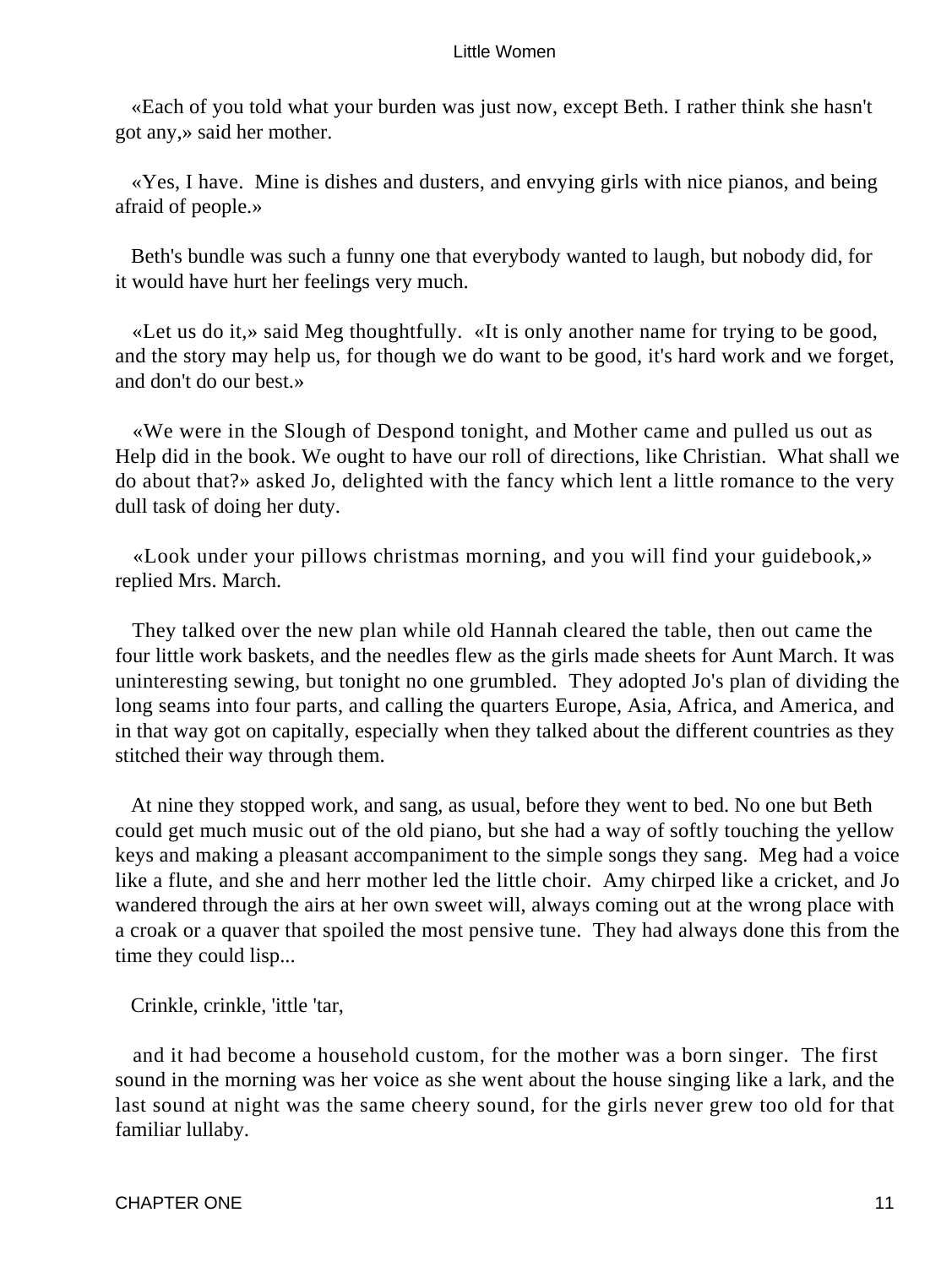## **[CHAPTER TWO](#page-419-0)**

*J*o was the first to wake in the gray dawn of Christmas morning. No stockings hung at the fireplace, and for a moment she felt as much disappointed as she did long ago, when her little sock fell down because it was crammed so full of goodies. Then she remembered her mother's promise and, slipping her hand under her pillow, drew out a little crimson−covered book. She knew it very well, for it was that beautiful old story of the best life ever lived, and Jo felt that it was a true guidebook for any pilgrim going on a long journey. She woke Meg with a «Merry Christmas,» and bade her see what was under her pillow. A green− covered book appeared, with the same picture inside, and a few words written by their mother, which made their one present very precious in their eyes. Presently Beth and Amy woke to rummage and find their little books also, one dove−colored, the other blue, and all sat looking at and talking about them, while the east grew rosy with the coming day.

 In spite of her small vanities, Margaret had a sweet and pious nature, which unconsciously influenced her sisters, especially Jo, who loved her very tenderly, and obeyed her because her advice was so gently given.

 «Girls,» said Meg seriously, looking from the tumbled head beside her to the two little night−capped ones in the room beyond, «Mother wants us to read and love and mind these books, and we must begin at once. We used to be faithful about it, but since Father went away and all this war trouble unsettled us, we have neglected many things. You can do as you please, but I shall keep my book on the table here and read a little every morning as soon as I wake, for I know it will do me good and help me through the day.»

 Then she opened her new book and began to read. Jo put her arm round her and, leaning cheek to cheek, read also, with the quiet expression so seldom seen on her restless face.

 «How good Meg is! Come, Amy, let's do as they do. I'll help you with the hard words, and they'' explain things if we don't understand,» whispered Beth, very much impressed by the pretty books and her sisters, example.

 «I'm glad mine is blue,» said Amy. and then the rooms were very still while the pages were softly turned, and the winter sunshine crept in to touch the bright heads and serious faces with a Christmas greeting.

 «Where is Mother?» asked Meg, as she and Jo ran down to thank her for their gifts, half an hour later.

«Goodness only knows. some poor creeter came a−beggin', and your ma went straight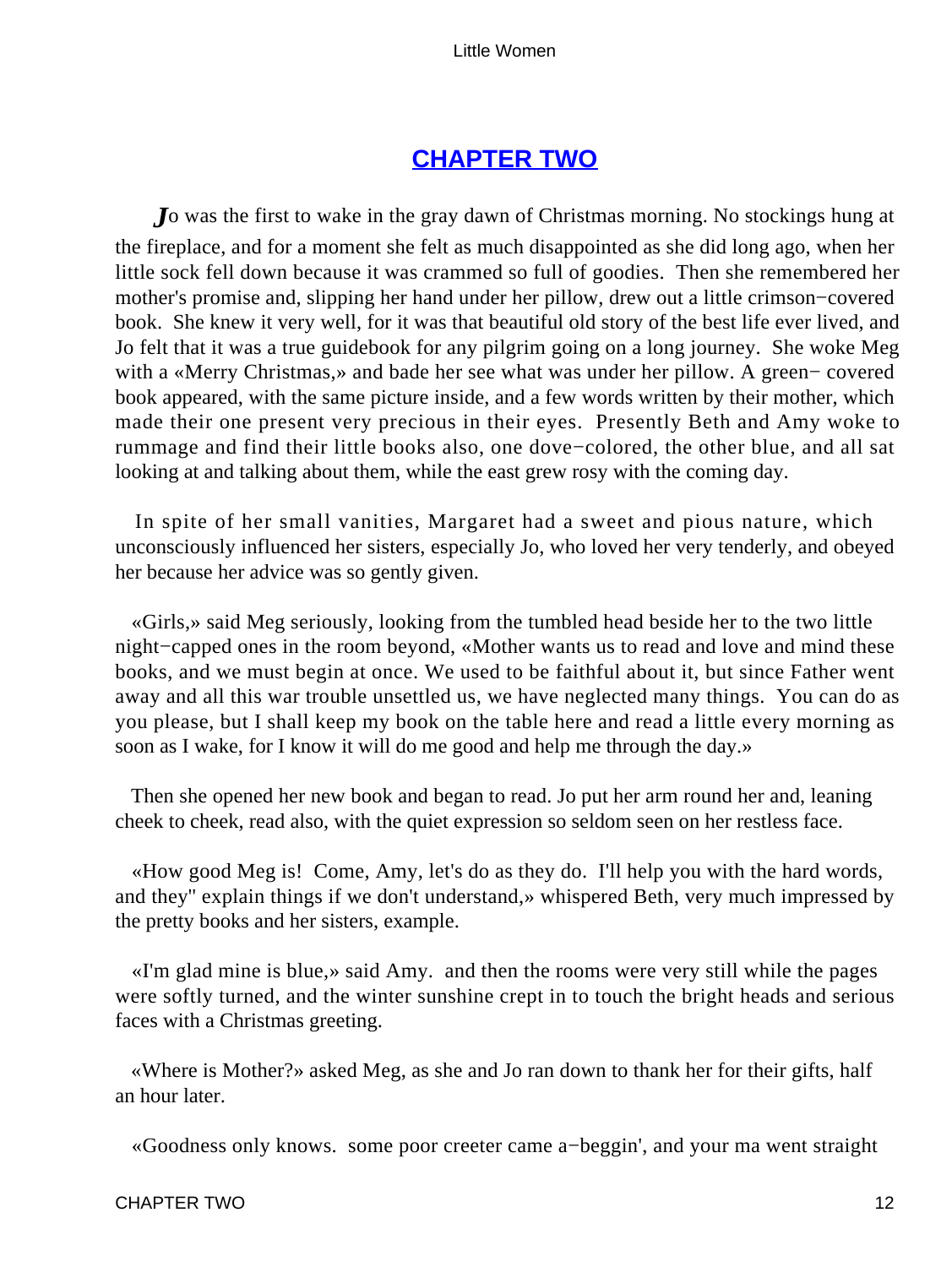off to see what was needed. There never was such a woman for givin' away vittles and drink, clothes and firin',» replied Hannah, who had lived with the family since Meg was born, and was considered by them all more as a friend than a servant.

 «She will be back soon, I think, so fry your cakes, and have everything ready,» said Meg, looking over the presents which were collected in a basket and kept under the sofa, ready to be produced at the proper time. «why, where is Amy's bottle of cologne?» she added, as the little flask did not appear.

 «She took it out a minute ago, and went off with it to put a ribbon on it, or some such notion,» replied Jo, dancing about the room to take the first stiffness off the new army slippers.

 «How nice my handkerchiefs look, don't they? Hannah washed and ironed them for me, and I marked them all myself,» said Beth, looking proudly at the somewhat uneven letters which had cost her such labor.

 «Bless the child! She's gone and put `Mother' on them instead of `M. March'. How funny!» cried Jo, taking one up.

 «Isn't that right? I thought it was better to do it so, because Meg's initials are M.M., and I don't want anyone to use these but Marmee,» said Beth;, looking troubled.

 «It's all right, dear, and a very pretty idea, quite sensible too, for no one can ever mistake now. It will please her very much, I know,» said Meg, with a frown for Jo and a smile for Beth.

 «There's Mother. Hide the basket, quick!» cried Jo, as a door slammed and steps sounded in the hall.

 Amy came in hastily, and looked rather abashed when she saw her sisters all waiting for her.

 «Where have you been, and what are you hiding behind you?» asked Meg, surprised to see, by her hood and cloak, that lazy Amy had been out so early.

 «Don't laugh at me, Jo! I didn't mean anyone should know till the time came. I only meant to change the little bottle for a big one, and I gave all my money to get it, and I'm truly trying not to be selfish any more.»

 As she spoke, Amy showed the handsome flask which replaced the cheap one, and looked so earnest and humble in her little effort to forget herself that Meg hugged her on the spot, and Jo pronounced her `a trump', while Beth ran to the window, and picked her finest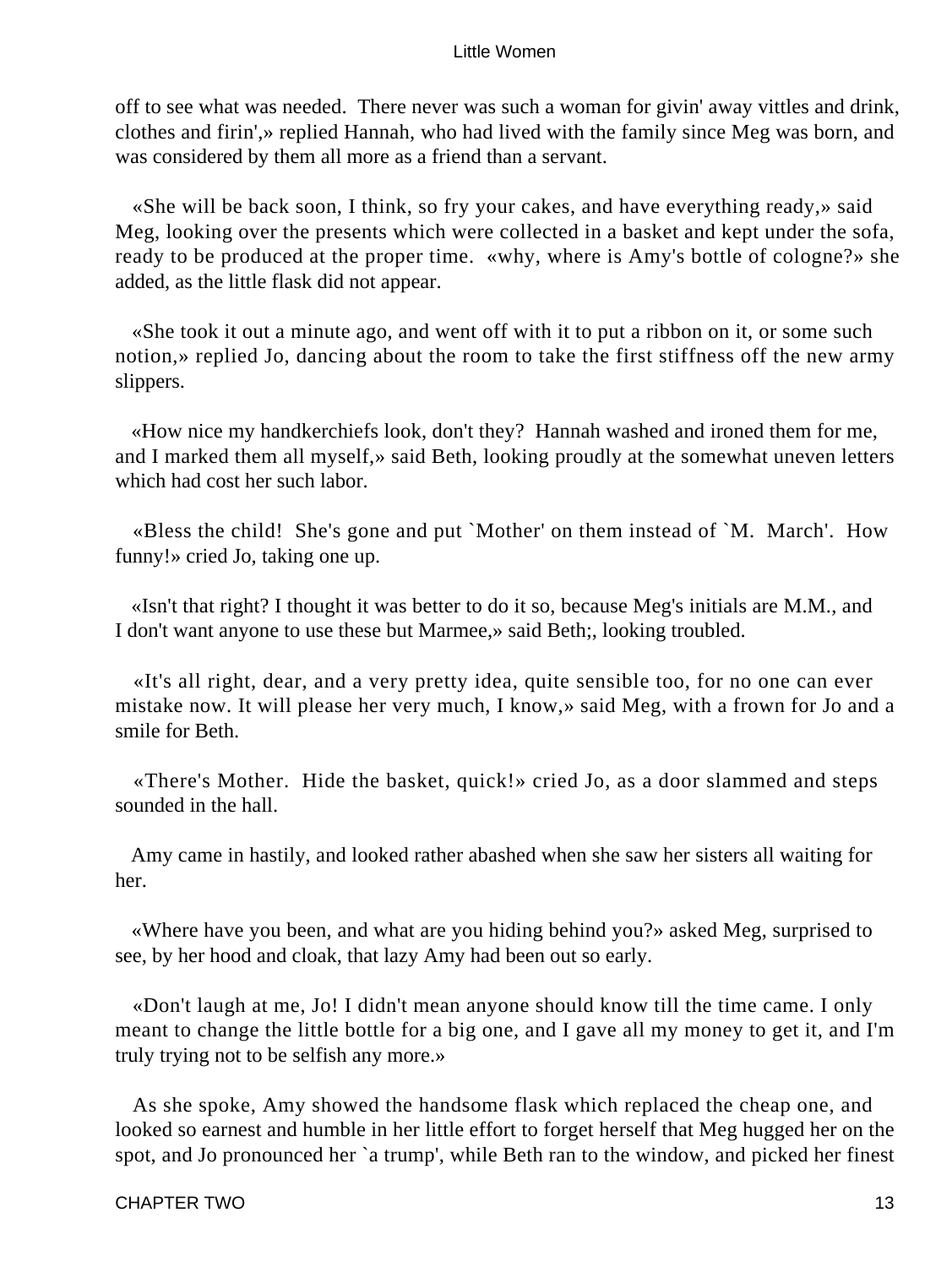rose to ornament the stately bottle.

 «You see I felt ashamed of my present, after reading and talking about being good this morning, so I ran round the corner and changed it the minute I was up, and I'm so glad, for mine is the handsomest now.»

 Another bang of the street door sent the basket under the sofa, and the girls to the table, eager for breakfast.

 «Merry Christmas, Marmee! Many of them! Thank you for our books. We read some, and mean to every day,» they all cried in chorus. «Merry Christmas, little daughters! I'm glad you began at once, and hope you will keep on. But I want to say one word before we sit down. Not far away from here lies a poor woman with a little newborn baby. Six children are huddled into one bed to keep from freezing, for they have no fire. There is nothing to eat over there, and the oldest boy came to tell me they were suffering hunger and cold. My girls, will you give them your breakfast as a Christmas present?»

 They were all unusually hungry, having waited nearly an hour, and for a minute no one spoke, only a minute, for Jo exclaimed impetuously, «I'm so glad you came before we began!»

«May I go and help carry the things to the poor little children?» asked Beth eagerly.

 «I shall take the cream and the muffings,» added Amy, heroically giving up the article she most liked.

Meg was already covering the buckwheats, and piling the bread into one big plate.

 «I thought you'd do it,» said Mrs. March, smiling as if satisfied. «You shall all go and help me, and when we come back we will have bread and milk for breakfast, and make it up at dinnertime.»

 They were soon ready, and the procession set out. Fortunately it was early, and they went through back streets, so few people saw them, and no one laughed at the queer party.

 A poor, bare, miserable room it was, with broken windows, no fire, ragged bedclothes, a sick mother, wailing baby, and a group of pale, hungry children cuddled under one old quilt, trying to keep warm.

How the big eyes stared and the blue lips smiled as the girls went in.

«Ach, mein Gott! It is good angels come to us!» said the poor woman, crying for joy.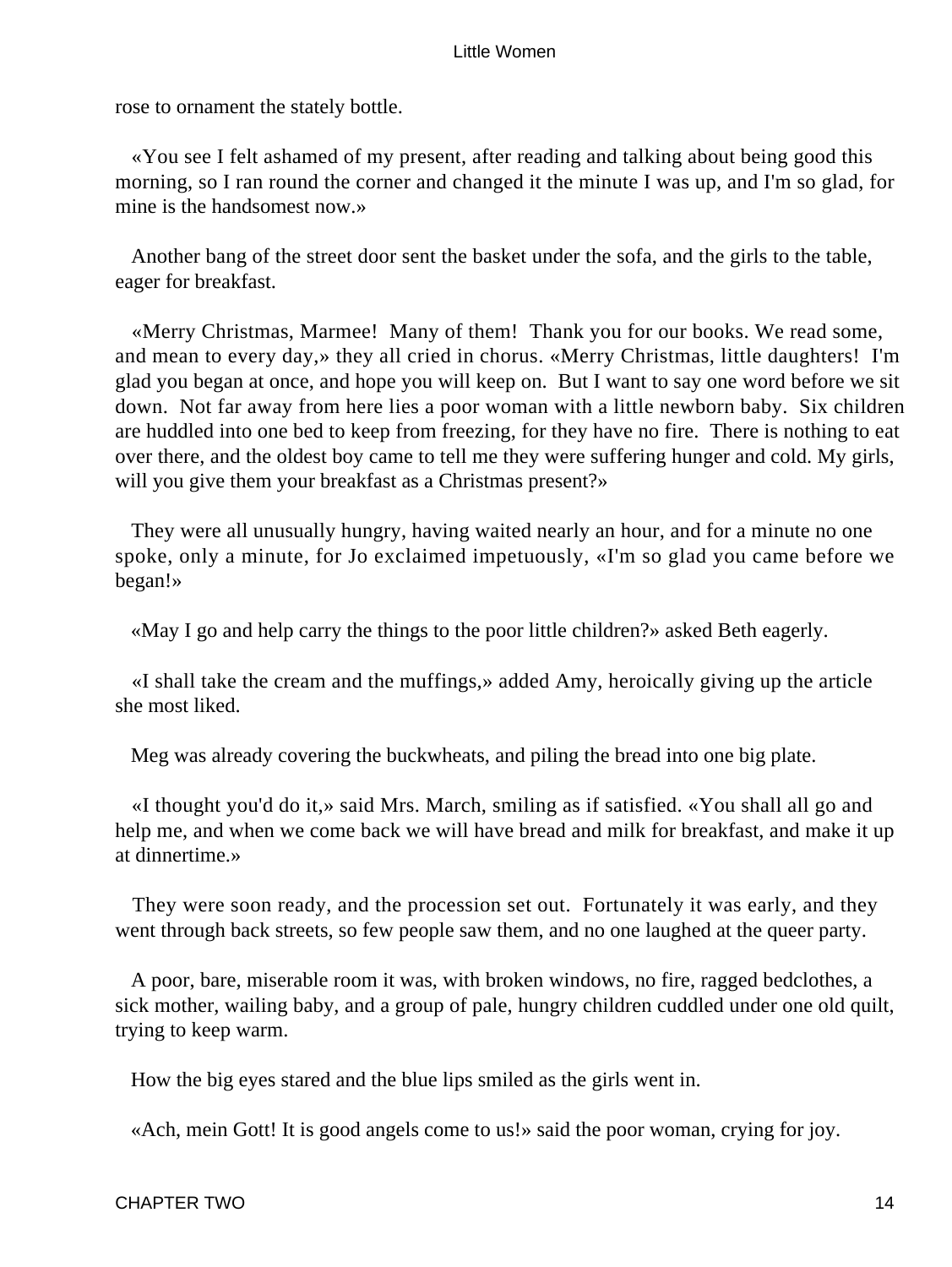«Funny angels in hoods and mittens,» said Jo, and set them to laughing.

 In a few minutes it really did seem as if kind spirits had been at work there. Hannah, who had carried wood, made a fire, and stopped up the broken panes with old hats and her own cloak. Mrs. March gave the mother tea and gruel, and comforted her with promises of help, while she dressed the little baby as tenderly as if it had been her own. The girls meantime spread the table, set the children round the fire, and fed them like so many hungry birds, laughing, talking, and trying to understand the funny broken English.

 «Das ist gut!» «Die Engel−kinder!» cried the poor things as they ate and warmed their purple hands at the comfortable blaze. The girls had never been called angel children before, and thought it very agreeable, especially Jo, who had been considered a `Sancho' ever since she was born. That was a very happy breakfast, though they didn't get any of it. And when they went away, leaving comfort behind, I think there were not in all the city four merrier people than the hungry little girls who gave away their breakfasts and contented themselves with bread and milk on Christmas morning.

 «That's loving our neighbor better than ourselves, and I like it,» said Meg, as they set out their presents while their mother was upstairs collecting clothes for the poor Hummels.

 Not a very splendid show, but there was a great deal of love done up in the few little bundles, and the tall vase of red roses, white chrysanthemums, and trailing vines, which stood in the middle, gave quite an elegant air to the table.

 «She's coming! Strike up, Beth! Open the door, Amy! Three cheers for Marmee!» cried Jo, prancing about while Meg went to conduct Mother to the seat of honor.

 Beth played her gayest march, amy threw open the door, and Meg enacted escort with great dignity. Mrs. March was both surprised and touched, and smiled with her eyes full as she examined her presents and read the little notes which accompanied them. The slippers went on at once, a new handkerchief was slipped into her pocket, well scented with Amy's cologne, the rose was fastened in her bosom, and the nice gloves were pronounced a perfect fit.

 There was a good deal of laughing and kissing and explaining, in the simple, loving fashion which makes these home festivals so pleasant at the time, so sweet to remember long afterward, and then all fell to work.

 The morning charities and ceremonies took so much time that the rest of the day was devoted to preparations for the evening festivities. Being still too young to go often to the theater, and not rich enough to afford any great outlay for private performances, the girls put their wits to work, and necessity being the mother of invention, made whatever they needed. Very clever were some of their productions, pasteboard guitars, antique lamps made of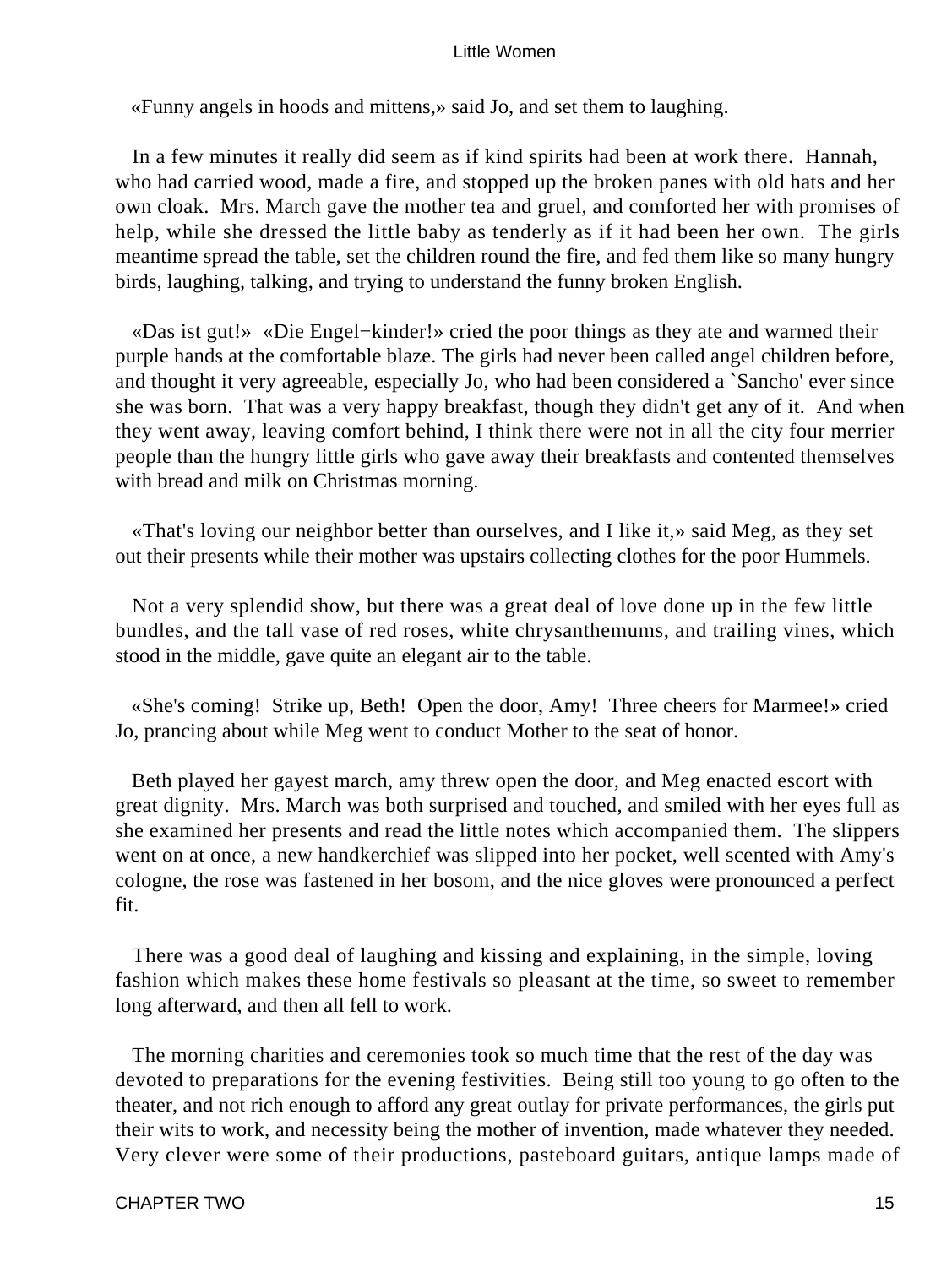old−fashioned butter boats covered with silver paper, gorgeous robes of old cotton, glittering with tin spangles from a pickle factory, and armor covered with the same useful diamond shaped bits left inn sheets when the lids of preserve pots were cut out. The big chamber was the scene of many innocent revels.

 No gentleman were admitted, so Jo played male parts to her heart's content and took immense satisfaction in a pair of russet leather boots given her by a friend, who knew a lady who knew an actor. These boots, an old foil, and a slashed doublet once used by an artist for some picture, were Jo's chief treasures and appeared on all occasions. The smallness of the company made it necessary for the two principal actors to take several parts apiece, and they certainly deserved some credit for the hard work they did in learning three or four different parts, whisking in and out of various costumes, and managing the stage besides. It was excellent drill for their memories, a harmless amusement, and employed many hours which otherwise would have been idle, lonely, or spent in less profitable society.

 On christmas night, a dozen girls piled onto the bed which was the dress circle, and sat before the blue and yellow chintz curtains in a most flattering state of expectancy. There was a good deal of rustling and whispering behind the curtain, a trifle of lamp smoke, and an occasional giggle from Amy, who was apt to get hysterical in the excitement of the moment. Presently a bell sounded, the curtains flew apart, and the **OPERATIC TRAGEDY** began.

 «A gloomy wood,» according to the one playbill, was represented by a few shrubs in pots, green baize on the floor, and a cave in the distance. This cave was made with a clothes horse for a roof, bureaus for walls, and in it was a small furnace in full blast, with a black pot on it and an old witch bending over it. The stage was dark and the glow of the furnace had a fine effect, especially as real steam issued from the kettle when the witch took off the cover. A moment was allowed for the first thrill to subside, then Hugo, the villain, stalked in with a clanking sword at his side, a slouching hat, black beard, mysterious cloak, and the boots. After pacing to and fro in much agitation, he struck his forehead, and burst out in a wild strain, singing of his hatred to Roderigo, his love for Zara, and his pleasing resolution to kill the one and win the other. The gruff tones of Hugo's voice, with an occasional shout when his feelings overcame him, were very impressive, and the audience applauded the moment he paused for breath. bowing with the air of one accustomed to public praise, he stole to the cavern and ordered Hagar to come forth with a commanding, «What ho, minion! I need thee!»

 Out came Meg, with gray horsehair hanging about her face, a red and black robe, a staff, and cabalistic signs upon her cloak. Hugo demanded a potion to make Zara adore him, and one destroy Roderigo. Hagar, in a fine dramatic melody, promised both, and proceeded to call up the spirit who would bring the love philter.

 Hither, hither, from thy home, Airy sprite, I bid thee come! Born of roses, fed on dew, Charms and potions canst thou brew? Bring me here, with elfin speed, The fragrant philter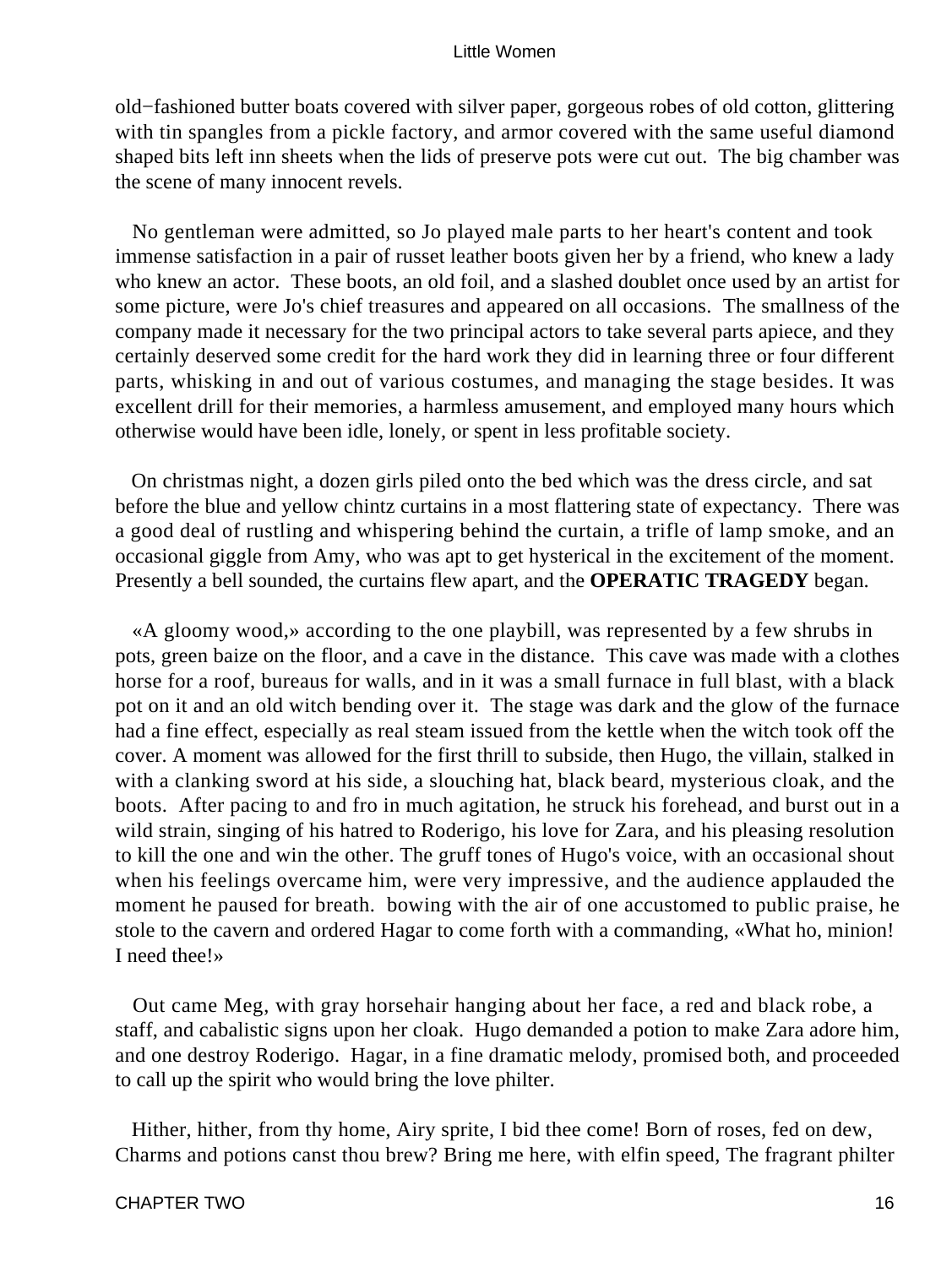which I need. Make it sweet and swift and strong, Spirit, answer now my song!

 A soft strain of music sounded, and then at the back of the cave appeared a little figure in cloudy white, with glittering wings, golden hair, and a garland of roses on its head. Waving a wand, it sang...

 Hither I come, From my airy home, Afar in the silver moon. Take the magic spell, And use it well, Or its power will vanish soon!

 And dropping a small, gilded bottle at the witch's feet, the spirit vanished. Another chant from Hagar produced another apparition, not a lovely one, for with a bang an ugly black imp appeared and, having croaked a reply, tossed a dark bottle at Hugo and disappeared with a mocking laugh. Having warbled his thanks and put the potions in his boots, Hugo departed, and Hagar informed the audience that as he had killed a few of her friends in times past, she had cursed him, and intends to thwart his plans, and be revenged on him. Then the curtain fell, and the audience reposed and ate candy while discussing the merits of the play.

 A good deal of hammering went on before the curtain rose again, but when it became evident what a masterpiece of stage carpentery had been got up, no one murmured at the delay. It was truly superb. A tower rose to the ceiling, halfway up appeared a window with a lamp burning in it, and behind the white curtain appeared Zara in a lovely blue and silver dress, waiting for Roderigo. He came in gorgeous array, with plumed cap, red cloak, chestnut lovelocks, a guitar, and the boots, of course. Kneeling at the foot of the tower, he sang a serenade in melting tones. Zara replied and, after a musical dialogue, consented to fly. Then came the grand effect of the play. Roderigo produced a rope ladder, with five steps to it, threw up one end, and invited Zara to descend. Timidly she crept from her lattice, put her hand on Roderigo's shoulder, and was about to leap gracfully down when «Alas! Alas for Zara!» she forgot her train. It caught in the window, the tower tottered, leaned forward, fell with a crash, and buried the unhappy lovers in the ruins.

 A universal shriek arose as the russet boots waved wildly from the wreck and a golden head emerged, exclaiming, «I told you so! I told you so!» With wonderful presence of mind, Don Pedro, the cruel sire, rushed in, dragged out his daughter, with a hasty aside...

 «Don't laugh! Act as if it was all right!» and, ordering Roderigo up, banished him form the kingdom with wrath and scorn. Though decidedly shaken by the fall from the tower upon him, Roderigo defied the old gentleman and refused to stir. This dauntless example fired Zara. She also defied her sire, and he ordered them both to the deepest dungeons of the castle. A stout little retainer came in with chains and led them away, looking very much frightened and evidently forgetting the speech he ought to have made.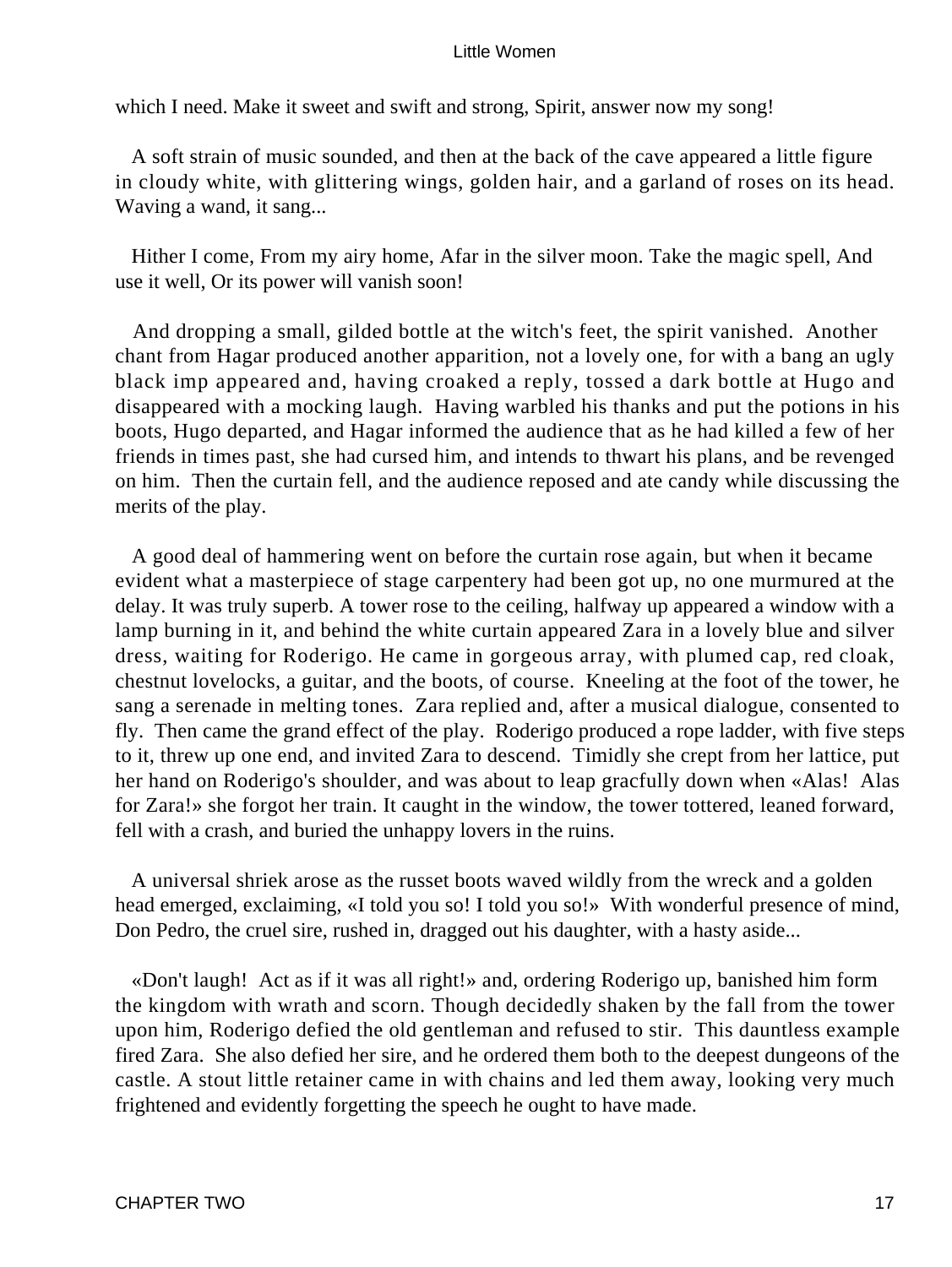Act third was the castle hall, and here Hagar appeared, having come to free the lovers and finish Hugo. She hears him coming and hides, sees him put the potions into two cups of wine and bid the the timid little servant, «Bear them to the captives in their cells, and tell them I shall come anon.» The servant takes Hugo aside to tell him something, and Hagar changes the cups for two others which are harmless. Ferdinando, the `minion', carries them away, and Hagar puts back the cup which holds the poison meant for Roderigo. Hugo, getting thirsty after a long warble, drinks it, loses his wits, and after a good deal of clutching and stamping, falls flat and dies, while Hagar informs him what she has done in a song of exquisite power and melody.

 This was a truly thrilling scene, though some persons might have thought that the sudden tumbling down of a quantity of long red hair rather marred the effect of the villain's death. He was called before the curtain, and with great propriety appeared, leading Hagar, whose singing was considered more wonderful than all the rest of the performance put together.

 Act fourth displayed the despairing Roderigo on the point of stabbing himself because he has been told that Zara has deserted him. Just as the dagger is at his heart, a lovely song is sung under his window, informing him that Zara is true but in danger, and he can save her if he will. A key is thrown in, which unlocks the door, and in a spasm of rapture he tears off his chains and rushes away to find and rescue his lady love.

 Act fifth opened with a stormy scene between Zara and Don Pedro. He wishes her to go into a convent, but she won't hear of it, and after a touching appeal, is about to faint when Roderigo dashes in and demands her hand. Don Pedro refuses, because he is not rich. They shout and gesticulate tremendously but cannot agree, and Rodrigo is about to bear away the exhausted Zara, when the timid servant enters with a letter and a bag from Hagar, who has mysteriously disappeared. The latter informs the party that she bequeths untold wealth to the young pair and an awful doom to Don Pedro, if he doesn't make them happy. The bag is opened, and several quarts of tin money shower down upon the stage till it is quite glorified with the glitter. This entirely softens the stern sire. He consents without a murmur, all join in a joyful chorus, and the curtain falls upon the lovers kneeling to receive Don Pedro's blessing in attitudes of the most romantic grace.

 Tumultuous applause followed but received an unexpected check, for the cot bed, on which the dress circle was built, suddenly shut up and extinguished the enthusiastic audience. Roderigo and Don Pedro flew to the rescue, and all were taken out unhurt, though many were speechless with laughter. the excitement had hardly subsided when Hannah appeared, with «Mrs. March's compliments, and would the ladies walk down to supper.»

 This was a surprise even to the actors, and when they saw the table, they looked at one another in rapturous amazement. It was like Marmee to get up a little treat for them, but anything so fine as this was unheard of since the departed days of plenty. There was ice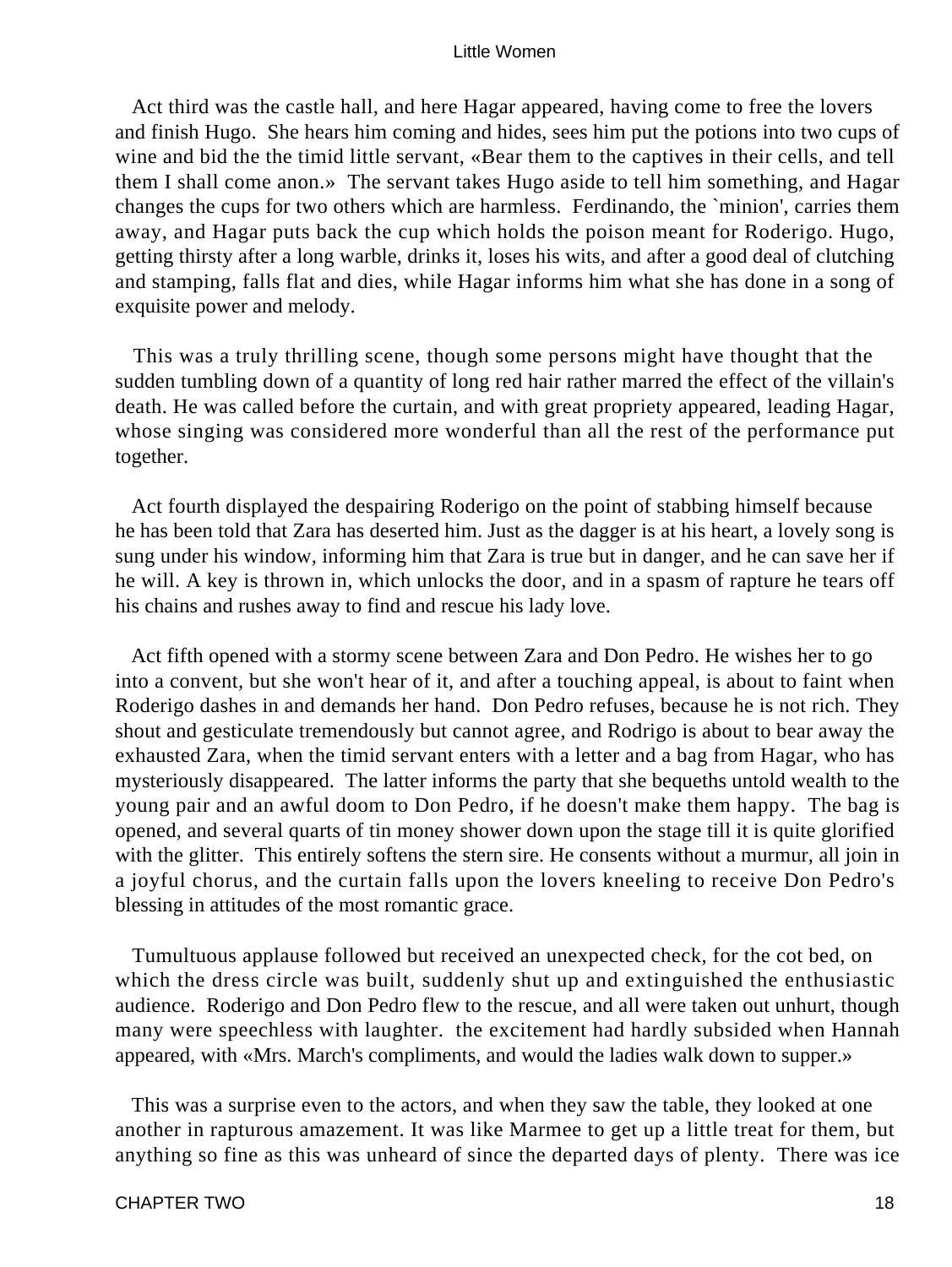cream, actually two dishes of it, pink and white, and cake and fruit and distracting french bonbons and, in the middle of the table, four great bouquets of hot house flowers.

 It quite took their breath away, and they stared first at the table and then at their mother, who looked as if she enjoyed it immensely. «Is it fairies?» asked Amy.

«Santa Claus,» said Beth.

 «Mother did it.» And Meg smiled her sweetest, in spite of her gray beard and white eyebrows.

«Aunt March had a good fit and sent the supper,» cried Jo, with a sudden inspiration.

«All wrong. Old Mr. Laurence sent it,» replied Mrs. March.

 "The Laurence boy's grandfather! What in the world put such a thing into his head? We don't know him!' exclaimed Meg.

 «Hannah told one of his servants about your breakfast party. He is an odd old gentleman, but that pleased him. He knew my father years ago, and he sent me a polite note this afternoon, saying he hoped I would allow him to express his friendly feeling toward my children by sending them a few trifles in honor of the day. I could not refuse, and so you have a little feast at night to make up for the bread−and−milk breakfast.»

 «That boy; put it into his head, I know he did! He's a capital fellow, and I wish we could get acquainted. He looks as if he'd like to know us but he's bashful, and Meg is so prim she won't let me speak to him when we pass,» said Jo, as the plates went round, and the ice began to melt out of sight, with ohs and ahs of satisfaction.

 «You mean the people who live in the big house next door, don't you?» asked one of the girls. «My mother knows old Mr. Laurence, but says he's very proud and doesn't like to mix with his neighbors. He keeps his grandson shut up, when he isn't riding or walking with his tutor, and makes him study very hard. We invited him to our party, but he didn't come. Mother says he's very nice, though he never speaks to us girls.»

 «Our cat ran away once, and he brought her back, and we talked over the fence, and were getting on capitally, all about cricket, and so on, when he saw Meg coming, and walked off. I mean to know him some day, for he needs fun, I'm sure he does,» said Jo decidedly.

 «I like his manners, and he looks like a little gentleman, so I've no objection to your knowing him, if a proper opportunity comes. He brought the flowers himself, and I should have asked him in, if I had been sure what was going on upstairs. He looked so wistful as he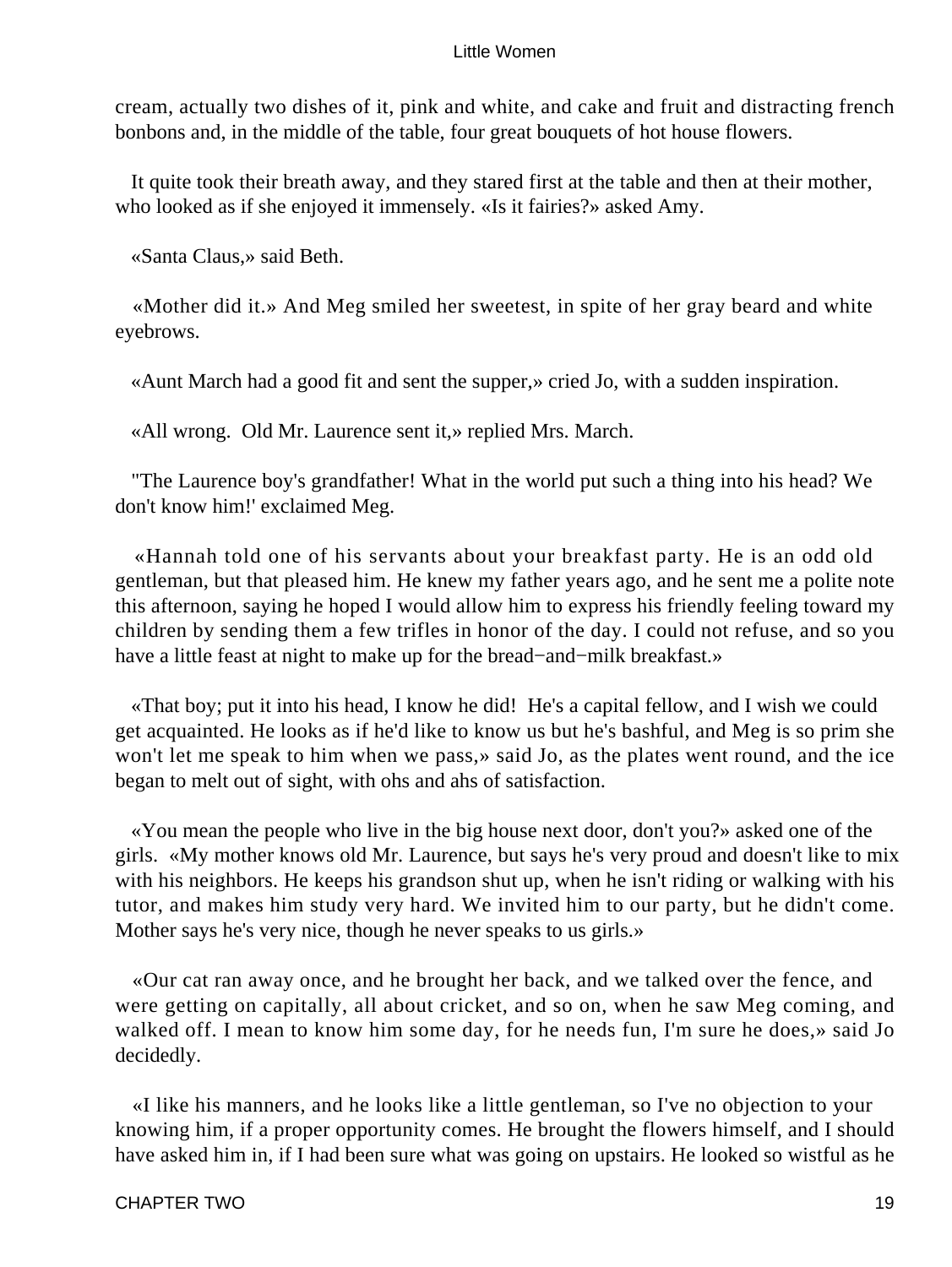went away, hearing the frolic and evidently having none of his own.»

 «It's a mercy you didn't , Mother!» laughed Jo, looking at her boots. «But we'll have another play sometime that he can see. Perhaps he'll help act. Wouldn't that be jolly?»

 «I never had such a fine bouquet before! How pretty it is!» And Meg examined her flowers with great interest.

 «They are lovely. But Beth's roses are sweeter to me,» said Mrs. March, smelling the half−dead posy in her belt.

 Beth nestled up to her, and whispered softly, «I wish I could send my bunch to Father. I'm afraid he isn't having such a merry Christmas as we are.»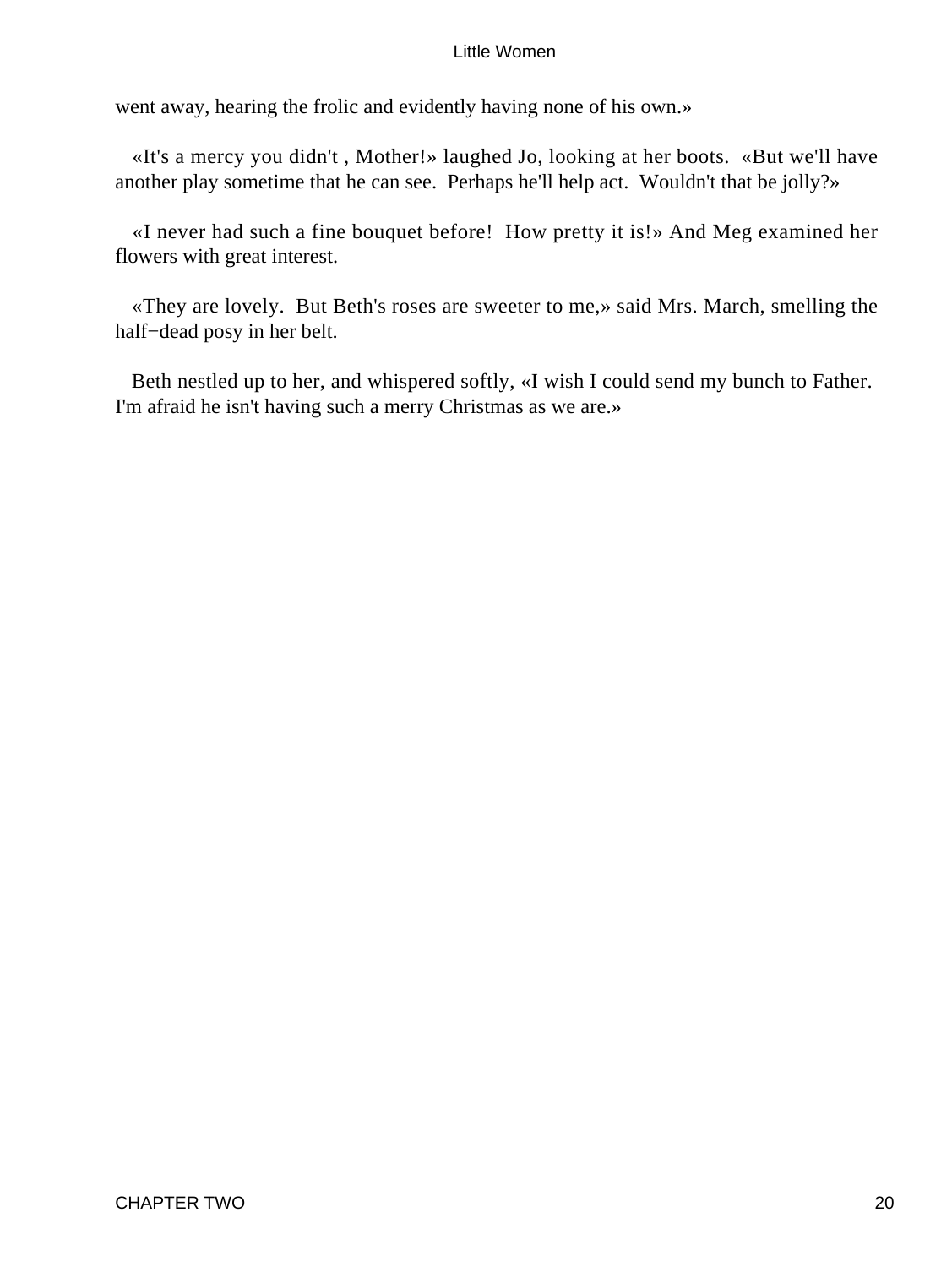## **[CHAPTER THREE](#page-419-0)**

*«J*o! Jo! Where are you?» cried Meg at the foot of the garret stairs.

 «Here!» answered a husky voice from above, and, running up, Meg found her sister eating apples and crying over the Heir of Redclyffe, wrapped up in a comforter on an old three−legged sofa by the sunny window. This was Jo's favorite refuge, and here she loved to retire with half a dozen russets and a nice book, to enjoy the quiet and the society of a pet rat who lived near by and didn't mind her a particle. As Meg appeared, Scrabble whisked into his hole. Jo shook the tears off her cheeks and waited to hear the news.

 «Such fun! Only see! A regular note of invitation from Mrs. Gardiner for tomorrow night!» cried Meg, waving the precious paper and then proceeding to read it with girlish delight.

 «`Mrs. Gardiner would be happy to see Miss March and Miss Josephine at a little dance on New Year's Eve.' Marmee is willing we should go, now what shall we wear?»

 «What's the use of asking that, when you know we shall wear our poplins, because we haven't got anything else?» answered Jo with her mouth full.

 «If I only had a silk!» sighed Meg. «Mother says I may when I'm eighteen perhaps, but two years is an everlasting time to wait.»

 «I'm sure our pops look like silk, and they are nice enough for us. Yours is as good as new, but I forgot the burn and the tear in mine. Whatever shall I do? The burn shows badly, and I can't take any out.»

 «You must sit still all you can and keep your back out of sight. The front is all right. I shall have a new ribbon for my hair, and Marmee will lend me her little pearl pin, and my new slippers are lovely, and my gloves will do, though they aren't as nice as I'd like.»

 «Mine are spoiled with lemonade, and I can't get any new ones, so I shall have to go without,» said Jo, who never troubled herself much about dress.

 «You must have gloves, or I won't go,» cried Meg decidedly. «Gloves are more important than anything else. You can't dance without them, and if you don't I should be so mortified.» «Then I'll stay still. I don't care much for company dancing. It's no fun to go sailing round. I like to fly about and cut capers.»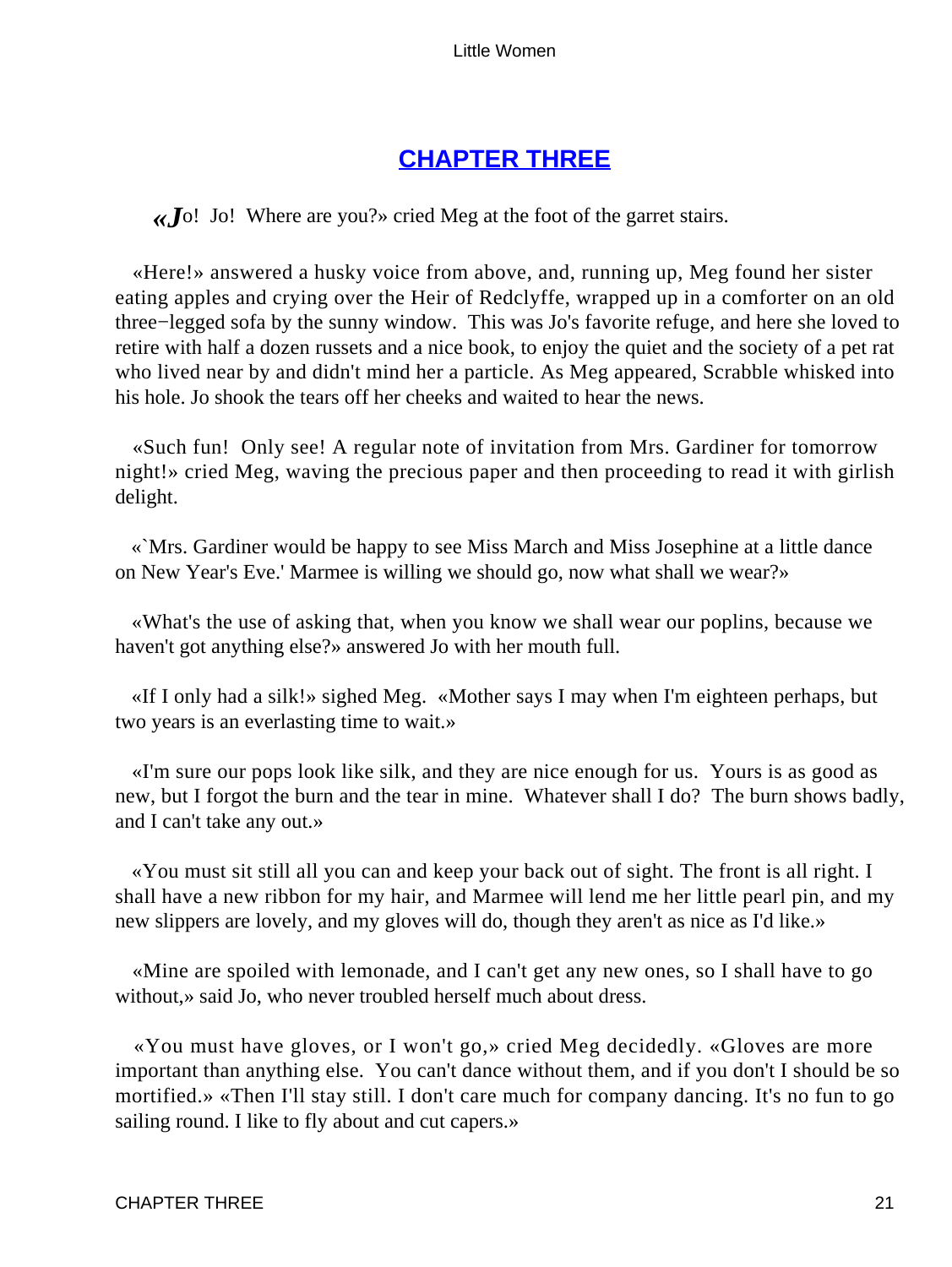«You can't ask Mother for new ones, they are so expensive, and you are so careless. She said when you spoiled the others that she shouldn't get you any more this winter. Can't you make them do?»

 «I can hold them crumpled up in my hand, so no one will know how stained they are. That's all I can do. No! I'll tell you how we can manage, each wear one good one and carry a bad one. Don't you see?»

 «Your hands are bigger than mine, and you will stretch my glove dreadfully,» began Meg, whose gloves were a tender point with her.

«Then I'll go without. I don't care what people say!» cried Jo, taking up her book.

 «You may have it, you may! Only don't stain it, and do behave nicely. Don't put your hands behind you, or stare, or say `Christopher Columbus!' will you?»

 «Don't worry about me. I'll be as prim ad I can and not get into any scrapes, if I can help it. Now go and answer your note, and let me finish this splendid story.»

 So Meg went away to `accept with thanks', look over her dress, and sing blithely as she did up her one real lace frill, while Jo finished her story, her four apples, and had a game of romps with Scrabble.

 On New Year's Eve the parlor was deserted, for the two younger girls played dressing maids and the two elder were absorbed in the all−important business of `getting ready for the party'. Simple as the toilets were, there was a great deal of running up and down, laughing and talking, and at one time a strong smell of burned hair pervaded the house. Meg wanted a few curls about her face, and Jo undertook to pinch the papered locks with a pair of hot tongs.

«Ought they to smoke like that?» asked Beth from her perch on the bed.

«It's the dampness drying,» replied Jo.

 «What a queer smell! It's like burned feathers,» observed Amy, smoothing her own pretty curls with a superior air.

 «There, now I'll take off the papers and you'll see a cloud of little ringlets,» said Jo, putting down the tongs.

 She did take off the papers, but no cloud of ringlets appeared, for the hair came with the papers, and the horrified hairdresser laid a row of little scorched bundles on the bureau before her victim.

#### CHAPTER THREE 22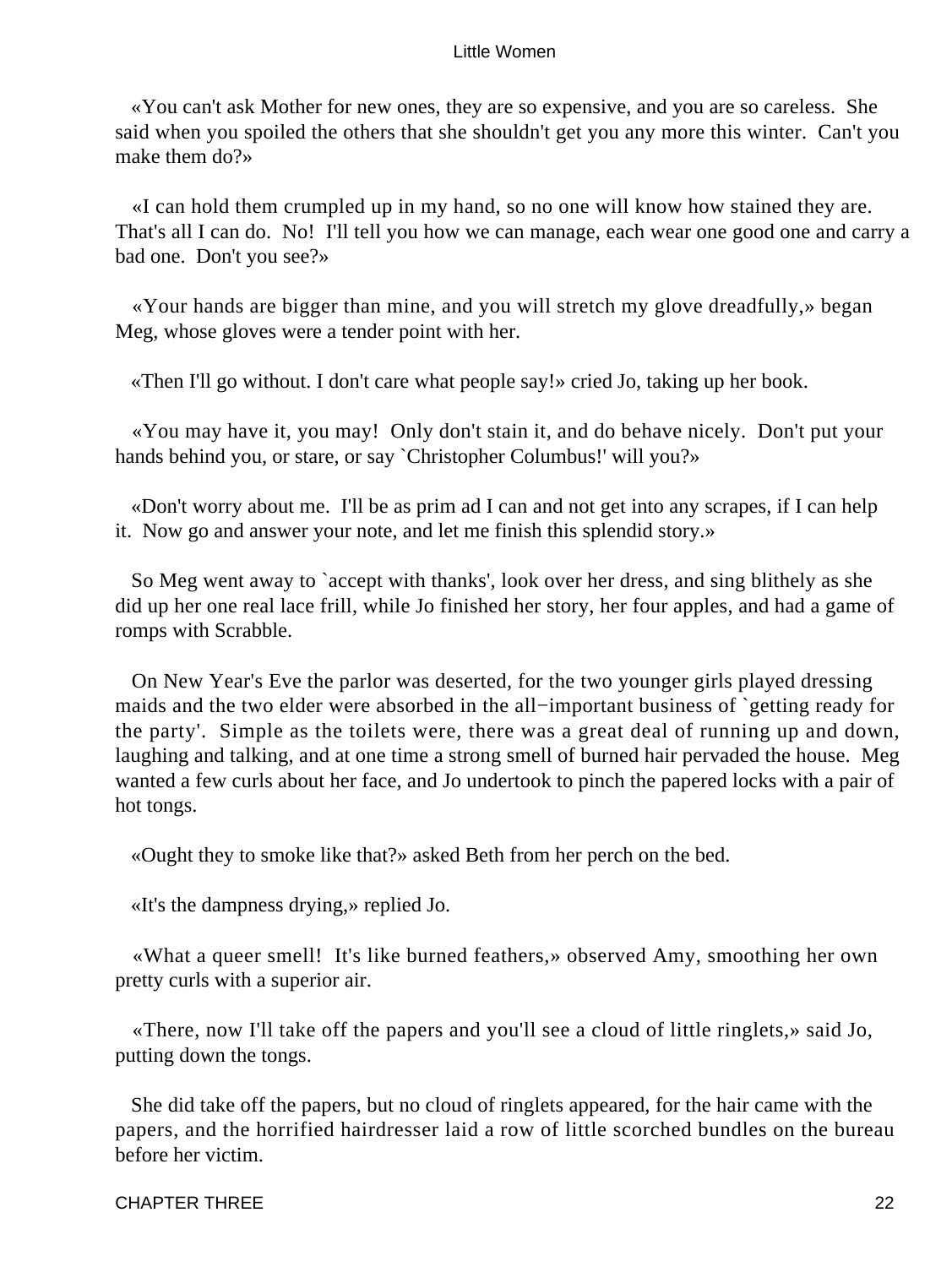«Oh, oh, oh! What have you done? I'm spoiled! I can't go! My hair, oh, my hair!» wailed Meg, looking with despair at the uneven frizzle on her forehead.

 «Just my luck! You shouldn't have asked me to do it. I always spoil everything. I'm so sorry, but the tongs were too hot, and so I've made a mess,» groaned poor Jo, regarding the little black pancakes with tears of regret.

 «It isn't spoiled. Just frizzle it, and tie your ribbon so the ends come on your forehead a bit, and it will look like the last fashion. I've seen many girls do it so,» said Amy consolingly.

 «Serves me right for trying to be fine. I wish I'd let my hair alone,» cried Meg petulantly.

 «So do I, it was so smooth and pretty. But it will soon grow out again,» said Beth, coming to kiss and comfort the shorn sheep.

 After various lesser mishaps, Meg was finished at last, and by the united exertions of the entire family Jo's hair was got up and her dress on. They looked very well in their simple suits, Meg's in silvery drab, with a blue velvet snood, lace frills, and the pearl pin. Jo in maroon, with a stiff, gentlemanly linen collar, and a white chrysanthemum or two for her only ornament. Each put on one nice light glove, and carried one soiled one, and all pronounced the effect «quite easy and fine». Meg's high−heeled slippers were very tight and hurt her, though she would not own it, and Jo's nineteen hairpins all seemed stuck straight into her head, which was not exactly comfortable, but, dear me, let us be elegant or die.

 «Have a good time, dearies!» said Mrs. March, as the sisters went daintily down the walk. «Don't eat much supper, and come away at eleven when I send Hannah for you.» As the gate clashed behind them, a voice cried from a window...

«Girls, girls! Have you you both got nice pocket handkerchiefs?»

 «Yes, yes, spandy nice, and Meg has cologne on hers,» cried Jo, adding with a laugh as they went on, "I do believe Marmee would ask that if we were all running away from an earthquake.

 «It is one of her aristocratic tastes, and quite proper, for a real lady is always known by neat boots, gloves, and handkerchief,» replied Meg, who had a good many little `aristocratic tastes' of her own.

 «Now don't forget to keep the bad breadth out of sight, Jo. Is my sash right? And does my hair look very bad?» said Meg, as she turned from the glass in Mrs. Gardiner's dressing room after a prolonged prink. «I know I shall forget. If you see me doing anything wrong,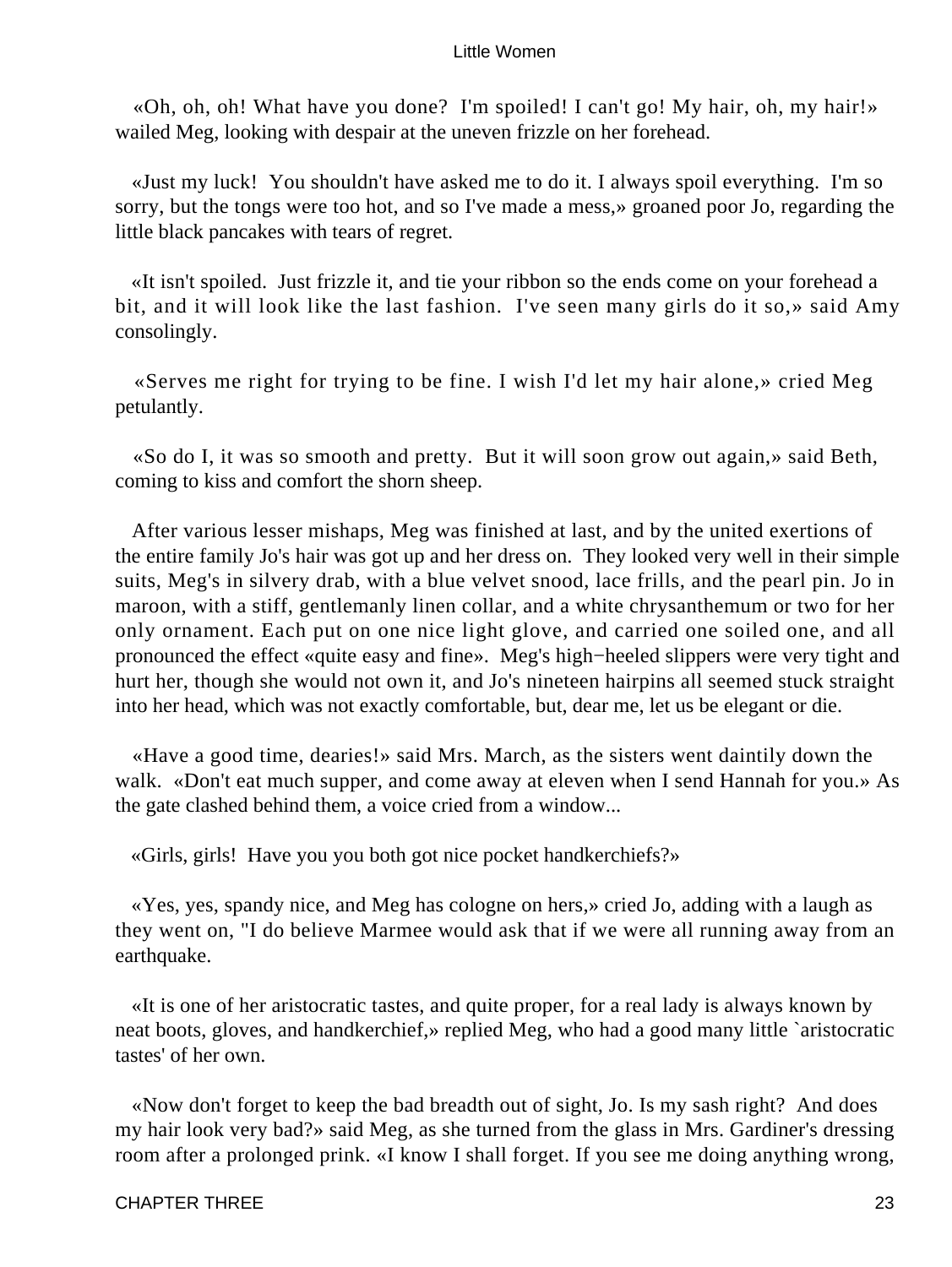just remind me by a wink, will you?» returned Jo, giving her collar a twitch and her head a hasty brush.

 «No, winking isn't ladylike. I'll lift my eyebrows if any thing is wrong, and nod if you are all right. Now hold your shoulder straight, and take short steps, and don't shake hands if you are introduced to anyone. It isn't the thing.»

«How do you learn all the proper ways? I never can. Isn't that music gay?»

 Down they went, feeling a trifle timid, for they seldom went to parties, and informal as this little gathering was, it was an event to them. Mrs. Gardiner, a stately old lady, greeted them kindly and handed them over to the eldest of her six daughters. Meg knew Sallie and was at her ease very soon, but Jo, who didn't care much for girls or girlish gossip, stood about, with her back carefully against the wall, and felt as much out of place as a colt in a flower garden. Half a dozen jovial lads were talking about skates in another part of the room, and she longed to go and join them, for skating was one of the joys of her life. She telegraphed her wish to Meg, but the eyebrows went up so alarmingly that she dared not stir. No one came to talk to her, and one by one the group dwindled away till she was left alone. She could not roam about and amuse herself, for the burned breadth would show, so she stared at people rather forlornly till the dancing began. Meg was asked at once, and the tight slippers tripped about so briskly that none would have guessed the pain their wearer suffered smilingly. Jo saw a big red headed youth approaching her corner, and fearing he meant to engage her, she slipped into a curtained recess, intending to peep and enjoy herself in peace. Unfortunately, another bashful person had chosen the same refuge, for, as the curtain fell behind her, she found herself face to face with the `Laurence boy'.

 «Dear me, I didn't know anyone was here!» stammered Jo, preparing to back out as speedily as she had bounced in.

 But the boy laughed and said pleasantly, though he looked a little startled, «Don't mind me, stay if you like.»

«Shan't I disturb you?»

 «Not a bit. I only came here because I don't know many people and felt rather strange at first, you know.»

«So did I. Don't go away, please, unless you'd rather.»

 The boy sat down again and looked at his pumps, till Jo said, trying to be polite and easy, «I think I've had the pleasure of seeing you before. You live near us, don't you?»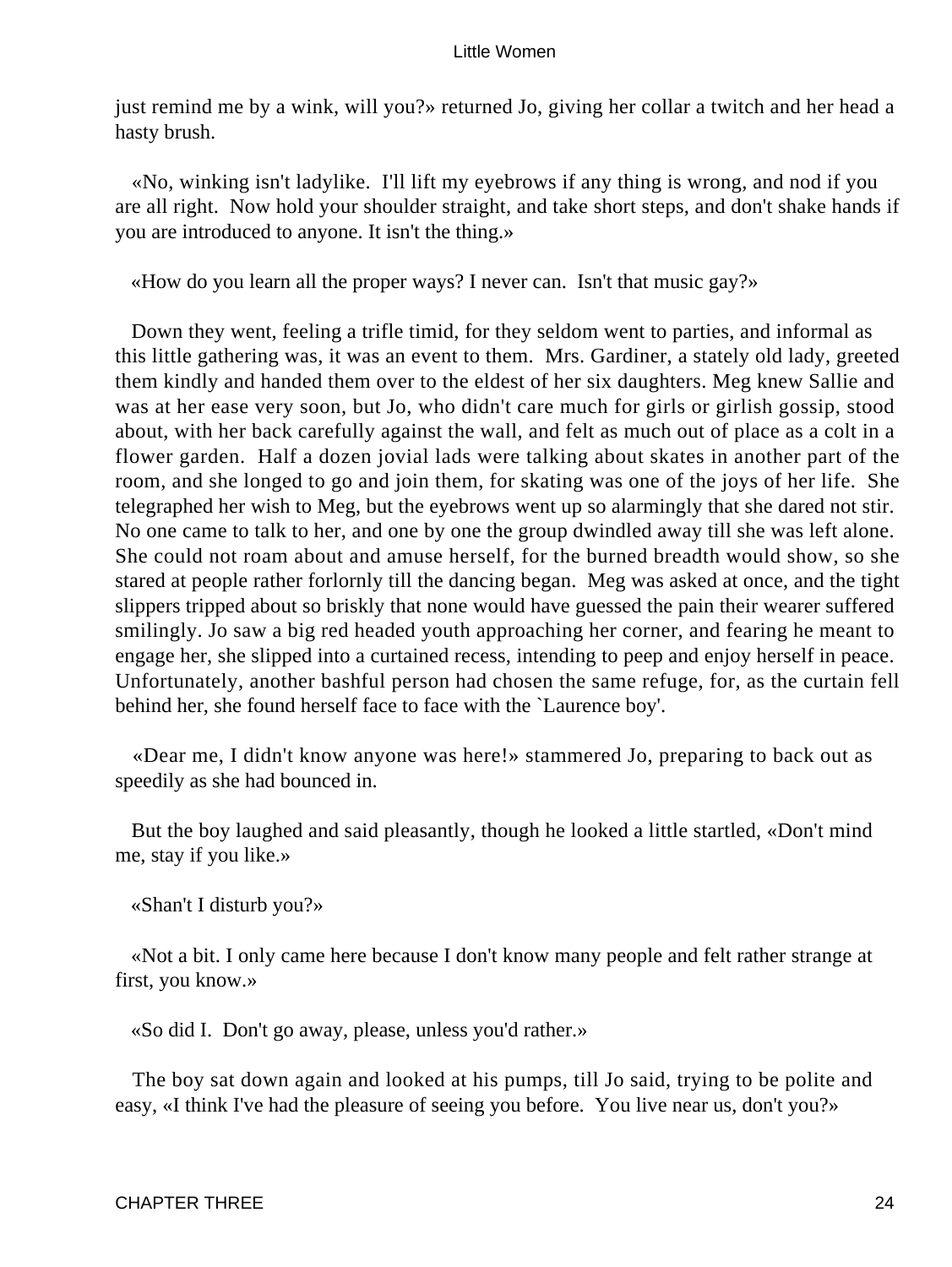«Next door.» And he looked up and laughed outright, for Jo's prim manner was rather funny when he remembered how they had chatted about cricket when he brought the cat home.

 That put Jo at her ease and she laughed too, as she said, in her heartiest way, «We did have such a good time over your nice Christmas present.»

«Grandpa sent it.»

«But you put it into his head, didn't you, now?»

 «How is your cat, Miss March?» asked the boy, trying to look sober while his black eyes shone with fun.

 «Nicely, thank you, Mr. Laurence. But I am not Miss March, I'm only Jo,» returned the young lady.

«I'm not Mr. Laurence, I'm only Laurie.»

«Laurie Laurence, what an odd name.»

 «My first name is theodore, but I don't like it, for the fellows called me Dora, so I made the say Laurie instead.»

 «I hate my name, too, so sentimental! I wish every one would say Jo instead of Josephine. How did you make the boys stop calling you Dora?»

«I thrashed `em.»

 «I can't thrash Aunt March, so I suppose I shall have to bear it.» And Jo resigned herself with a sigh.

 «Don't you like to dance, Miss Jo?» asked Laurie, looking as if he thought the name suited her.

 «I like it well enough if there is plenty of room, and everyone is lively. In a place like this I'm sure to upset something, tread on people's toes, or do something dreadful, so I keep out of mischief and let Meg sail about. Don't you dance?»

 «Sometimes. You see I've been abroad a good many years, and haven't been into company enough yet to know how you do things here.»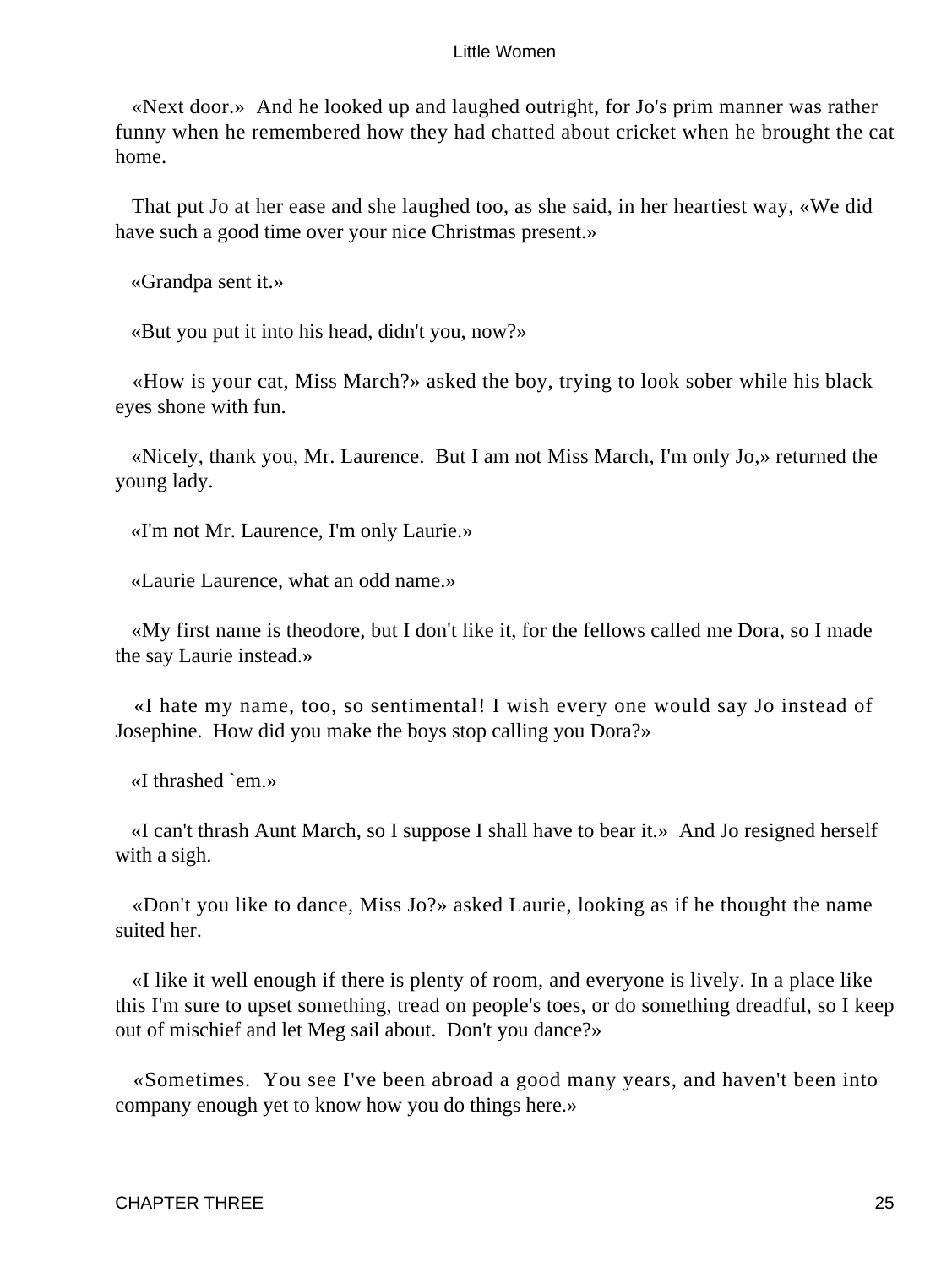«Abroad!.» cried Jo. «Oh, tell me about it! I love dearly to hear people describe their travels.»

 Laurie didn't seem to know where to begin, but Jo's eager questions soon set him going, and he told her how he had been at school in Vevay, where the boys never wore hats and had a fleet of boats on the lake, and for holiday fun went on walking trips about Switzerland with their teachers.

«Don't I wish I'd been there!» cried Jo. «Did you go to Paris?»

«We spent last winter there.»

«Can you talk French?»

«We were not allowed to speak anything else at Vevay.»

«Do say some! I can read it, but can't pronounce.»

«Quel nom a cetter jeune demoiselle en les pantoulles jolis?»

 «How nicely you do it! Let me see...you said, `Who is the young lady in the pretty slippers', didn't you?»

«Oui, mademoiselle.»

«It's my sister Margaret, and you knew it was! Do you think she is pretty?»

 «Yes, she makes me think of the German girls, she looks so fresh and quiet, and dances like a lady.»

 Jo quite glowed with pleasure at this boyish praise of her sister, and stored it up to repeat to Meg. Both peeped and critisized and chatted till they felt like old acquaintances. Laurie's bashfulness soon wore off, for Jo's gentlemanly demeanor amused and set him at his ease, and Jo was her merry self again, because her dress was forgotten and nobody lifted their eyebrows at her. She liked the `Laurence boy' better than ever and took several good looks at him, so that she might describe him to the girls, for they had no brothers, very few male cousins, and boys were almost unknown creatures to them.

 «Curly black hair, brown skin, big black eyes, handsome nose, fine teeth, small hands and feet, taller than I am, very polite, for a boy, and altogether jolly. Wonder how old he is?»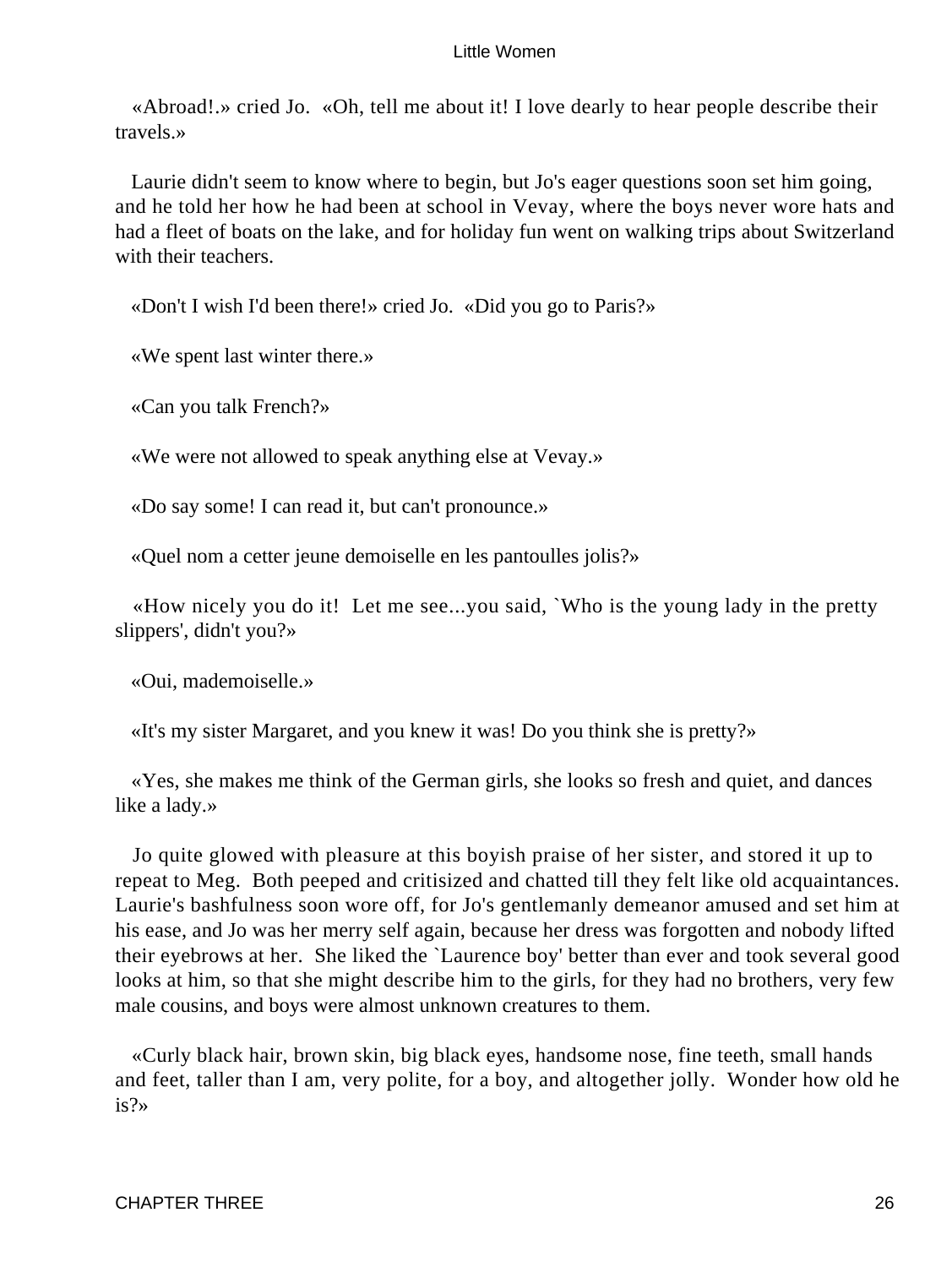It was on the tip of Jo's tongue to ask, but she checked herself in time and, with unusual tact, tried to find out in a round−about way.

 «I suppose you are going to college soon? I see you pegging away at your books, no, I mean studying hard.» And Jo blushed at the dreadful `pegging' which had escaped her.

 Laurie smiled but didn't seem shocked, and answered with a shrug. «Not for a year or two. I won't go before seventeen, anyway.»

 «Aren't you but fifteen?» asked Jo, looking at the tall lad, whom she had imagined seventeen already.

«Sixteen, next month.»

«How I wish I was going to college! You don't look as if you liked it.»

 «I hate it! Nothing but grinding or skylarking. And I don't like the way fellows do either, in this country.» «What do you like?»

«To live in Italy, and to enjoy myself in my own way.»

 Jo wanted very much to ask what his own way was, but his black brows looked rather threatening as he knit them, so she changed the subject by saying, as her foot kept time, «That's a splendid polka! Why don't you go and try it?»

«If you will come too,» he answered, with a gallant little bow.

 «I can't, for I told meg I wouldn't, because...» There Jo stopped, and looked undecided whether to tell or to laugh.

«Because, what?»

«You won't tell?»

«Never!»

 «Well, I have a bad trick of standing before the fire, and so I burn my frocks, and I scorched this one, and though it's nicely mended, it shows, and Meg told me to keep still so no one would see it. You may laugh, if you want to. It is funny, I know.»

 But Laurie didn't laugh. He only looked dawn a minute, and the expression of his face puzzled Jo when he said very gently, «Never mind that. I'll tell you how we can manage. There's a long hall out there, and we can dance grandly, and no one will see us. Please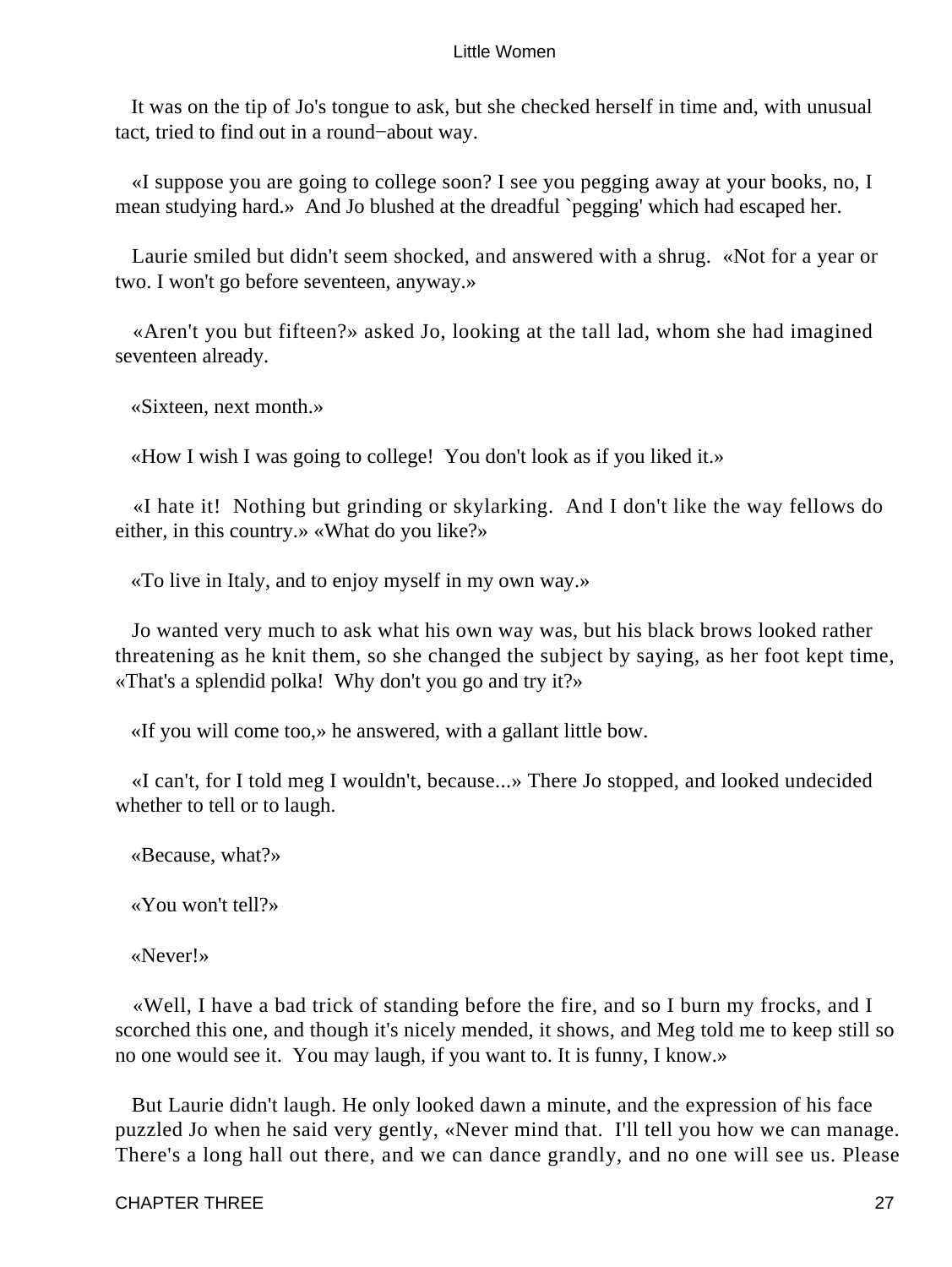come.»

 Jo thanked him and gladly went, wishing she had two neat gloves when she saw the nice, pearl−colored ones her partner wore. The hall was empty, and they had a grand polka, for Laurie danced well, and taught her the German step, which delighted Jo, being full of swing and spring. When the music stopped, they sat down on the stairs to get their breath, and Laurie was in the midst of an account of a students' festival at Heidelberg when Meg appeared in search of her sister. She beckoned, and Jo reluctantly followed her into a side room, where she found her on a sofa, holding her foot, and looking pale.

 «I've sprained my ankle. That stupid high heel turned and gave me a sad wrench. It aches so, I can hardly stand, and I don't know how I'm ever going to get home,» she said, rocking to and fro in pain.

 «I knew you'd hurt your feet with those silly shoes. I'm sorry. But I don't see what you can do, except get a carriage, or stay here all night,» answered Jo, softly rubbing the poor ankle as she spoke.

 «I can't have a carriage without its costing ever so much. I dare say I can't get one at all, for most people come in their own, and it's a long way to the stable, and no one to send.» «I'll go.»

 «No, indeed! It's past nine, and dark as Egypt. I can't stop here, for the house is full. Sallie has some girls staying with her. I'll rest till Hannah comes, and then do the best I can.»

«I'll ask Laurie. He will go,» said Jo," looking relieved as the idea occurred to her.

 «Mercy, no! Don't ask or tell anyone. Get me my rubbers, and put these slippers with our things. I can't dance anymore, but as soon as supper is over, watch for Hannah and tell me the minute she comes.»

«They are going out to supper now. I'll stay with you. I'd rather.»

«No, dear, run along, and bring me some coffee. I'm so tired I can't stir.»

 So Meg reclined, with rubbers well hidden, and Jo went blundering away to the dining room, which she found after going into a china closet, and opening the door of a room where old Mr. Gardiner was taking a little private refreshment. Making a dart at the table, she secured the coffee, which she immediately spilled, thereby making the front of her dress as bad as the back.

 «Oh, dear, what a blunderbuss I am!» exclaimed Jo, finishing Meg's glove by scrubbing her gown with it.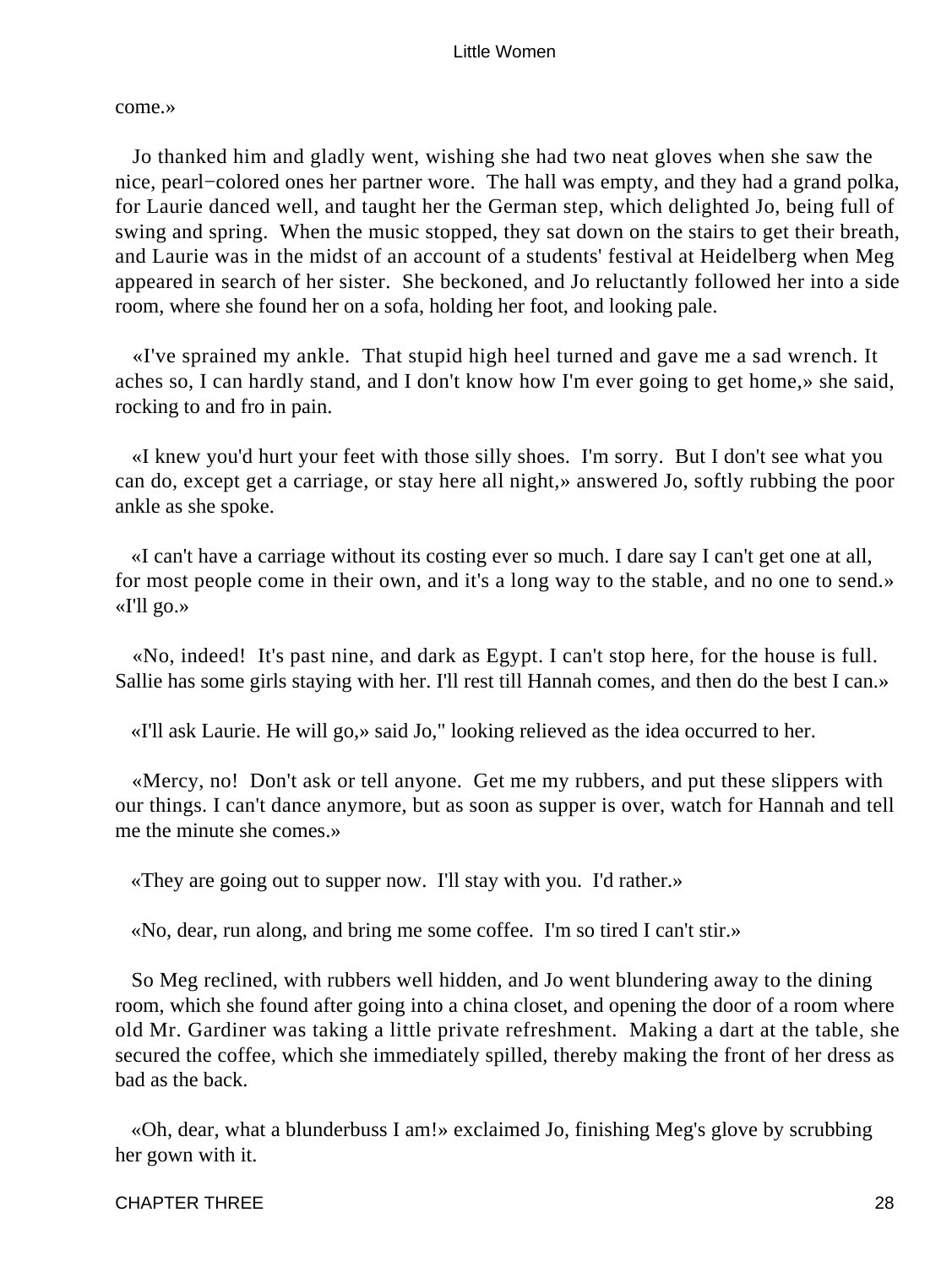«Can I help you?» said a friendly voice. And there was Laurie, with a full cup in one hand and a plate of ice in the other.

 «I was trying to get something for Meg, who is very tired, and someone shook me, and here I am in a nice state,» answered Jo, glancing dismally from the stained skirt to the coffee−colored glove.

«Too bad! I was looking for someone to give this to. May I take it to your sister?»

 «Oh, thank you! I'll show you where she is. I don't offer to take it myself, for I should only get into another scrape if I did.»

 Jo led the way, and as if used to waiting on ladies, Laurie drew up a little table, brought a second installment of coffee and ice for Jo, and was so obliging that even particular Meg pronounced him a `nice boy'. They had a merry time over the bonbons and mottoes, and were in the midst of a quiet game of **BUZZ,** with two or three other young people who had strayed in, when Hannah appeared. Meg forgot her foot and rose so quickly that she was forced to catch hold of Jo, with an exclamation of pain.

 «Hush! Don't say anything,» she whispered, adding aloud, «It's nothing. I turned my foot a little, that's all,» and limped upstairs to put her things on. Hannah scolded, Meg cried, and Jo was at her wits' end, till se decided to take things into her own hands. Slipping out, she ran down and, finding a servant, asked if he could get her a carriage. It happened to be a hired waiter who knew nothing about the neighborhood and Jo was looking round for help when Laurie, who had heard what she said, came up and offered his grandfather's carriage, which had just come for him, he said.

 «It's so early! You can't mean to go yet?» began Jo. looking relieved but hesitating to accept the offer.

 «I always go early, I do, truly! Please let me take you home. It's all on my way, you know, and it rains, they say.»

 That settled it, and telling him of Meg's mishap, Jo gratefully accepted and rushed up to bring down the rest of the party. Hannah hated rain as much as a cat does so she made no trouble, and they rolled away in the luxurious close carriage, feeling very festive and elegant. Laurie went on the box so Meg could keep her foot up, and the girls talked over their party in freedom.

 "I had a capital time. Did you?' asked Jo, rumpling up her hair, and making herself comfortable.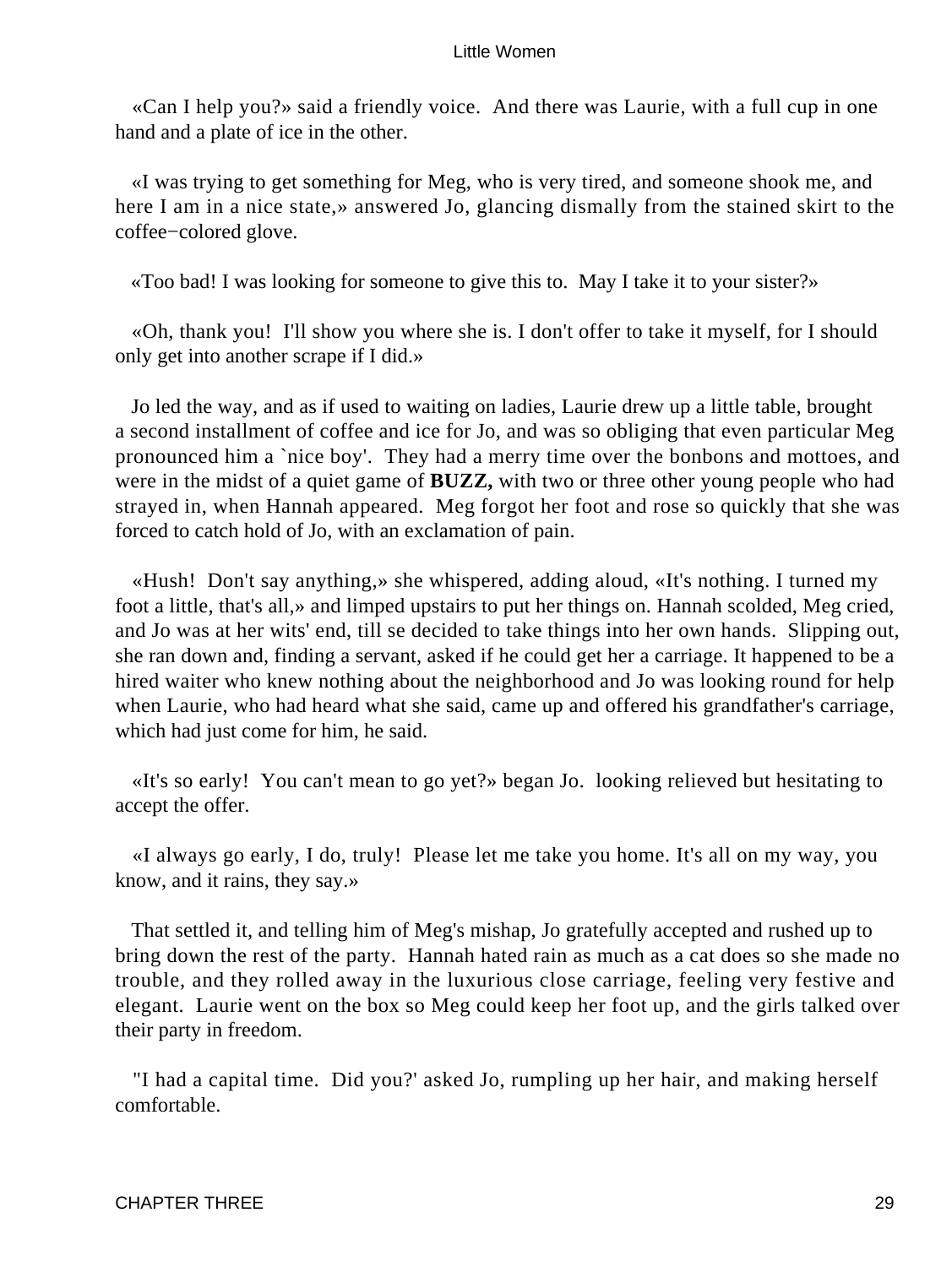«Yes, till I hurt myself. Sallie's friend, Annie Moffat, took a fancy to me, and asked me to come and spend a week with her when Sallie does. She is going in the spring when the opera comes, and it will be perfectly splendid, if Mother only lets me go,» answered Meg, cheering up at the thought.

«I saw you dancing with the red headed man I ran away from. Was he nice?»

 «Oh. very! His hair is auburn, not red, and he was very polite, and I had a delicious redowa with him.»

 «He looked like a grasshopper in a fit when he did the new step. Laurie and I couldn't help laughing. Did you hear us?»

«No, but it was very rude. What were you about all that time, hidden away there?»

 Jo told her adventures, and by the time she had finished they were at home. With many thanks, they said good night and crept in, hoping to disturb no one, but the instant their door creaked, two little nightcaps bobbed up, and two sleepy but eager voices cried out...

«Tell about the party! Tell about the party!»

With what Meg called `a great want of manners' Jo had saved some bonbons for the little girls, and they soon subsided, after hearing the most thrilling events of the evening.

 «I declare, it really seems like being a fine young lady, to come home from the party in a carriage and sit in my dressing gown wit a maid to wait on me,» said Meg, as Jo bound up her foot with arnica and brushed her hair.

 «I don't believe fine young ladies enjoy themselves a bit more than we do, in spite of our burned hair, old gowns, one glove apiece and tight slippers that sprain our ankles when we are silly enough to wear them,» And I think Jo was quite right.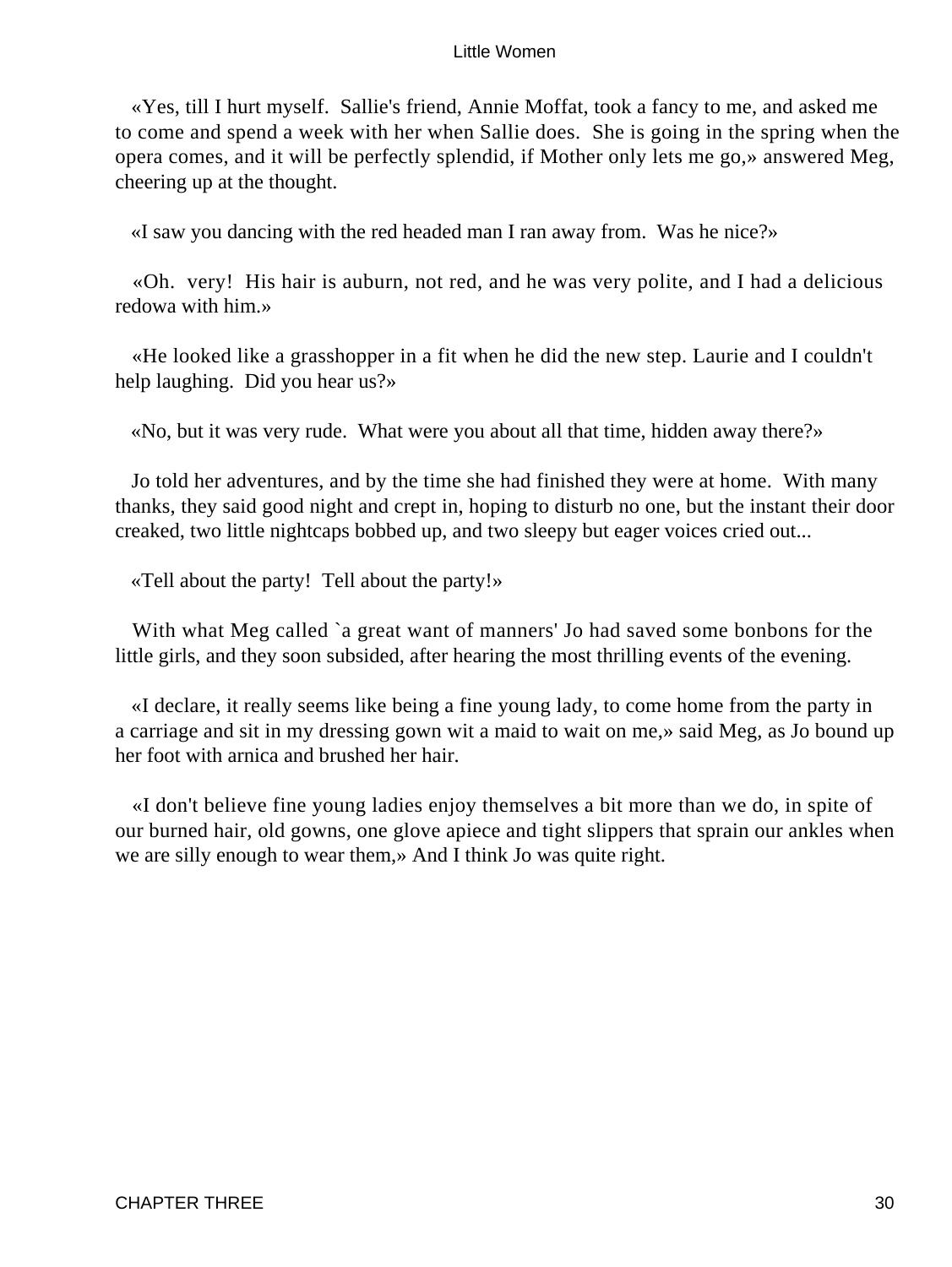# **[CHAPTER FOUR](#page-419-0)**

*«O*h, dear, how hard it does seem to take up our packs and go on,» sighed Meg the morning after the party, for now the holidays were over, the week of merrymaking did not fit her for going on easily with the task she never liked.

 «I wish it was Christmas or New Year's all the time. Wouldn't it be fun?» answered Jo, yawning dismally.

 «We shouldn't enjoy ourselves half so much as we do now. But it does seem so nice to have little suppers and bouquets, and go to parties, and drive home, and read and rest, and not work. It's like other people, you know, and I always envy girls who do such things, I'm so fond of luxury,» said Meg, trying to decide which of two shabby gowns was the least shabby.

 «Well, we can't have it, so don't let us grumble but shoulder our bundles and trudge along as cheerfully as Marmee does. I'm sure Aunt March is a regular Old Man of the Sea to me, but I suppose when I've learned to carry her without complaining, she will tumble off, or get so light that I shan't mind her.»

 This idea tickled Jo's fancy and put her in good spirits, but Meg didn't brighten, for her burden, consisting of four spoiled children, seemed heavier than ever. She had not heart enough even to make herself pretty as usual by putting on a blue neck ribbon and dressing her hair in the most becoming way.

 «Where's the use of looking nice, when no one sees me but those cross midgets, and no one cares whether I'm pretty or not?» she muttered, shutting her drawer with a jerk. «I shall have to toil and moil all my days, with only little bits of fun now and then, and get old and ugly and sour, because I'm poor and can't enjoy my life as other girls do. It's a shame!»

 So Meg went down, wearing an injured look, and wasn't at all agreeable at breakfast time. Everyone seemed rather out of sorts and inclined to croak.

 Beth had a headache and lay on the sofa, trying to comfort herself with the cat and three kittens. Amy was fretting because her lessons were not learned, and she couldn't find her rubbers. Jo would whistle and make a great racket getting ready.

 Mrs. March was very busy trying to finish a letter, which must go at once, and Hannah had the grumps, for being up late didn't suit her.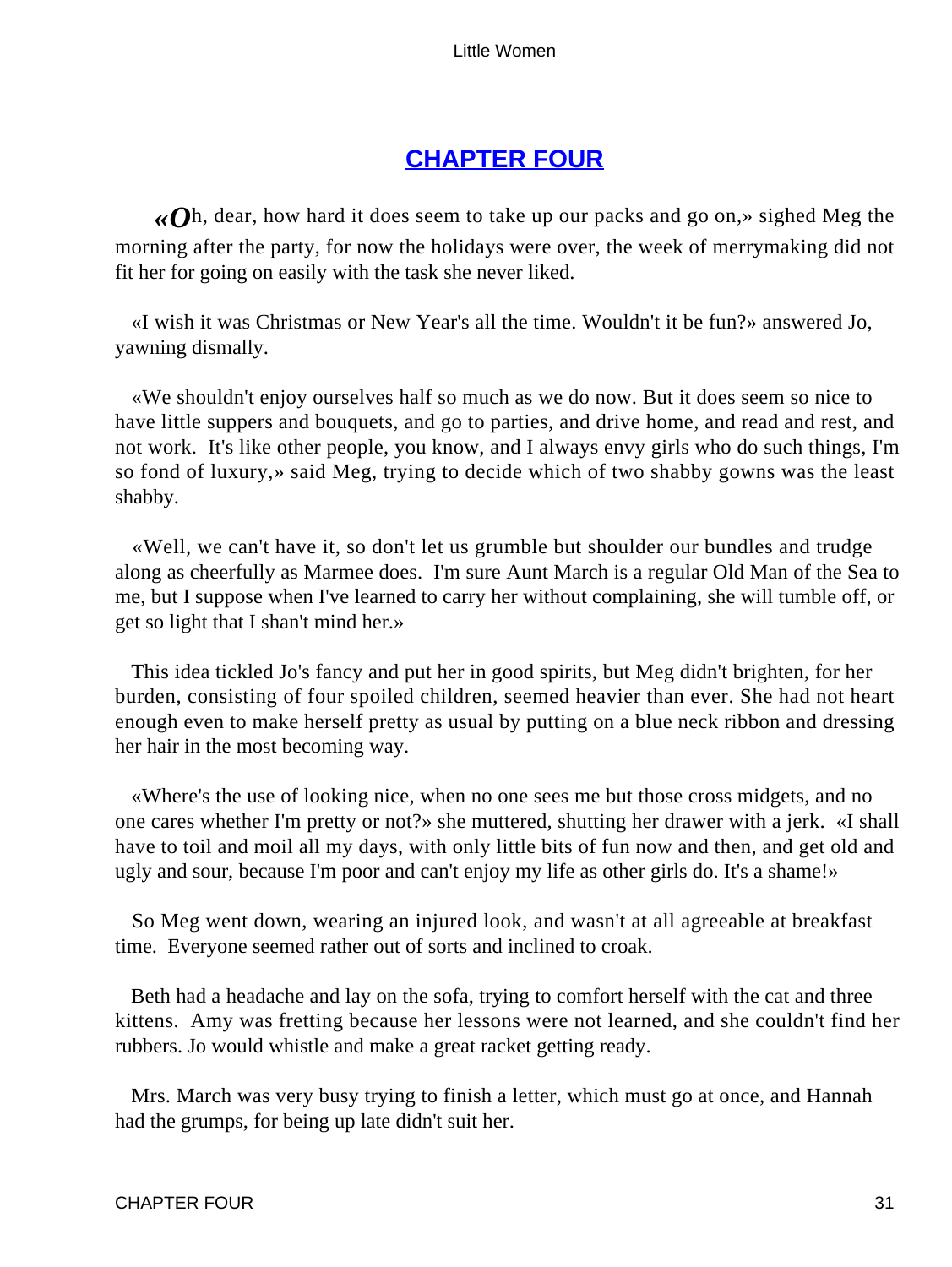«There never was such a cross family!» cried Jo, losing her temper when she had upset an inkstand, broken both boot lacings, and sat down upon her hat.

 «You're the crossest person in it!» returned Amy, washing out the sum that was all wrong with the tears that had fallen on her slate.

 «Beth, if you don't keep these horrid cats down cellar I'll have them drowned,» exclaimed Meg angrily as she tried to get rid of the kitten which had scrambled up her back and stuck like a burr just out of reach.

 Jo laughed, Meg scolded, Beth implored, and Amy wailed because she couldn't remember how much nine times twelve was.

 «Girls, girls, do be quiet one minute! I must get this off by the early mail, and you drive me distracted with your worry,» cried Mrs. March, crossing out the third spoiled sentence in her letter.

 There was a momentary lull, broken by Hannah, who stalked in, laid two hot turnovers on the table, and stalked out again. These turnovers were an institution, and the girls called them `muffs', for they had no others and found the hot pies very comforting to their hands on cold mornings.

 Hannah never forgot to make them, no matter how busy or grumpy she might be, for the walk was long and bleak. The poor things got no other lunch and were seldom home before two.

 «Cuddle your cats and get over your headache, Bethy. Goodbye, Marmee. We are a set of rascals this morning, but we'll come home regular angels. Now then, Meg!» And Jo tramped away, feeling that the pilgrims were not setting out as they ought to do.

 They always looked back before turning the corner, for their mother was always at the window to nod and smile, and wave her hand to them. Somehow it seemed as if they couldn't have got through the day without that, for whatever their mood might be, the last glimpse of that motherly face was sure to affect them like sunshine.

 «If Marmee shook her fist instead of kissing her hand to us, it would serve us right, for more ungrateful wretches than we are were never seen,» cried Jo, taking a remorseful satisfaction in the snowy walk and bitter wind. «Don't use such dreadful expressions,» replied Meg from the depths of the veil in which she had shrouded herself like a nun sick of the world.

 «I like good strong words that mean something,» replied Jo, catching her hat as it took a leap off her head preparatory to flying away altogether.

#### CHAPTER FOUR 32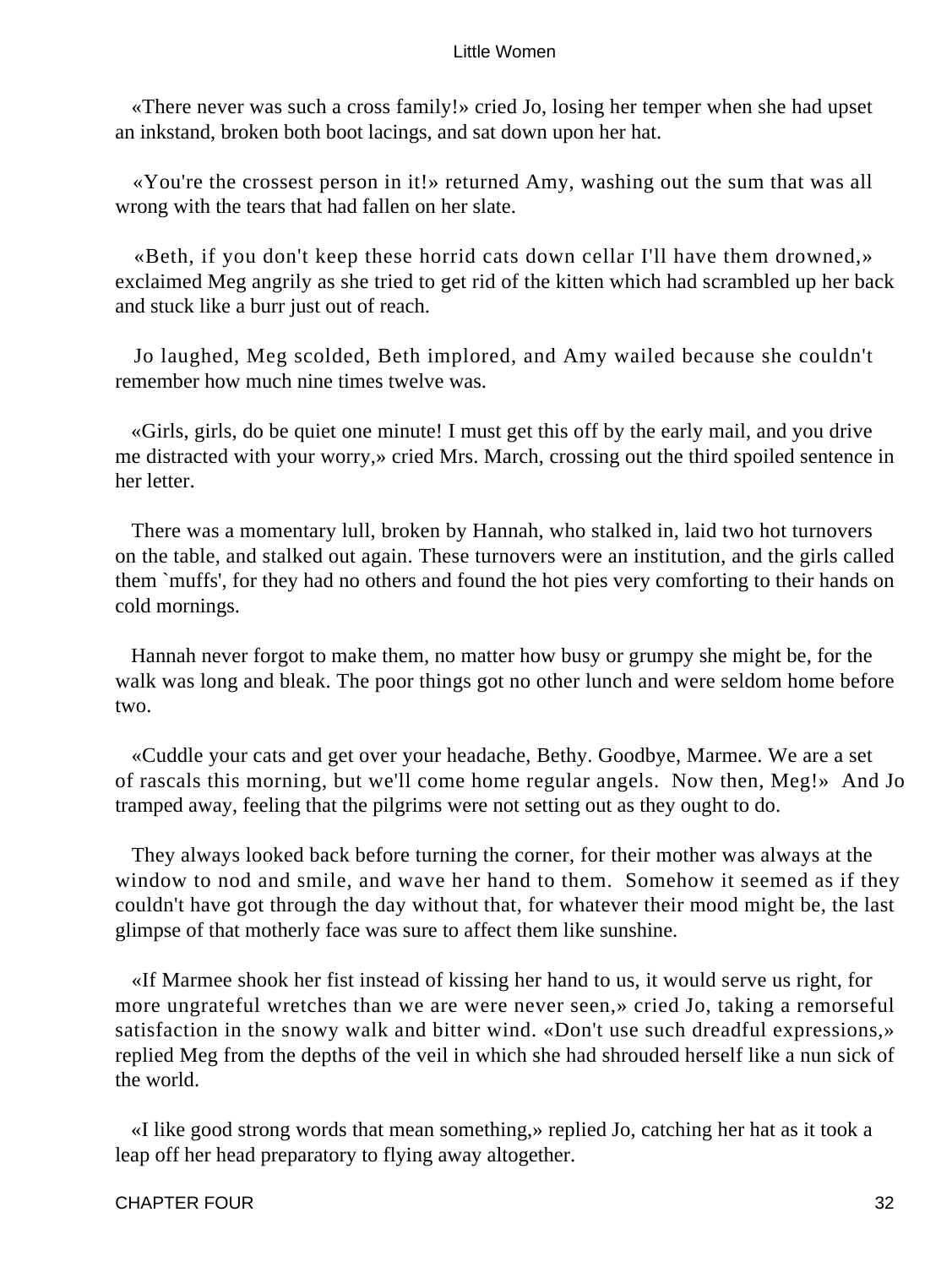«Call yourself any names you like, but I am neither a rascal nor a wretch and I don't choose to be called so.»

 «You're a blighted being, and decidedly cross today because you can't sit in the lap of luxury all the time. Poor dear, just wait till I make my fortune, and you shall revel in carriages and ice cream and high−heeled slippers, and posies, and red−headed boys to dance with.»

 «How ridiculous you are, Jo!» But Meg laughed at the nonsense and felt better in spite of herself.

 «Lucky for you I am, for if I put on crushed airs and tried to be dismal, as you do, we should be in a nice state. Thank goodness, I can always find something funny to keep me up. Don't croak any more, but come home jolly, there's a dear.»

 Jo gave her sister an encouraging pat on the shoulder as they parted for the day, each going a different way, each hugging her little warm turnover, and each trying to be cheerful in spite of wintry weather, hard work, and the unsatisfied desires of pleasure−loving youth.

When Mr. March lost his property in trying to help an unfortunate friend, the two oldest girls begged to be allowed to do something toward their own support, at least. Believing that they could not begin too early to cultivate energy, industry, and independence, their parents consented, and both fell to work with the hearty good will which in spite of all obstacles is sure to succeed at last.

 Margaret found a place as nursery governess and felt rich with her small salary. As she said, she was `fond of luxury', and her chief trouble was poverty. She found it harder to bear than the others because she could remember a time when home was beautiful, life full of ease and pleasure, and want of any kind unknown. She tried not to be envious or discontented, but it was very natural that the young girl should long for pretty things, gay friends, accomplishments, and a happy life. At the Kings' she daily saw all she wanted, for the children's older sisters were just out, and Meg caught frequent glimpses of dainty ball dresses and bouquets, heard lively gossip about theaters, concerts, sleighing parties, and merrymakings of all kinds, and saw money lavished on trifles which would have been so precious to her. Poor Meg seldom complained, but a sense of injustice made her feel bitter toward everyone sometimes, for she had not yet learned to know how rich she was in the blessings which alone can make life happy.

 Jo happened to suit Aunt March, who was lame and needed an active person to wait upon her. The childless old lady had offered to adopt one of the girls when the troubles came, and was much offended because her offer was declined. Other friends told the Marches that they had lost all chance of being remembered in the rich old lady's will, but the unworldly Marches only said...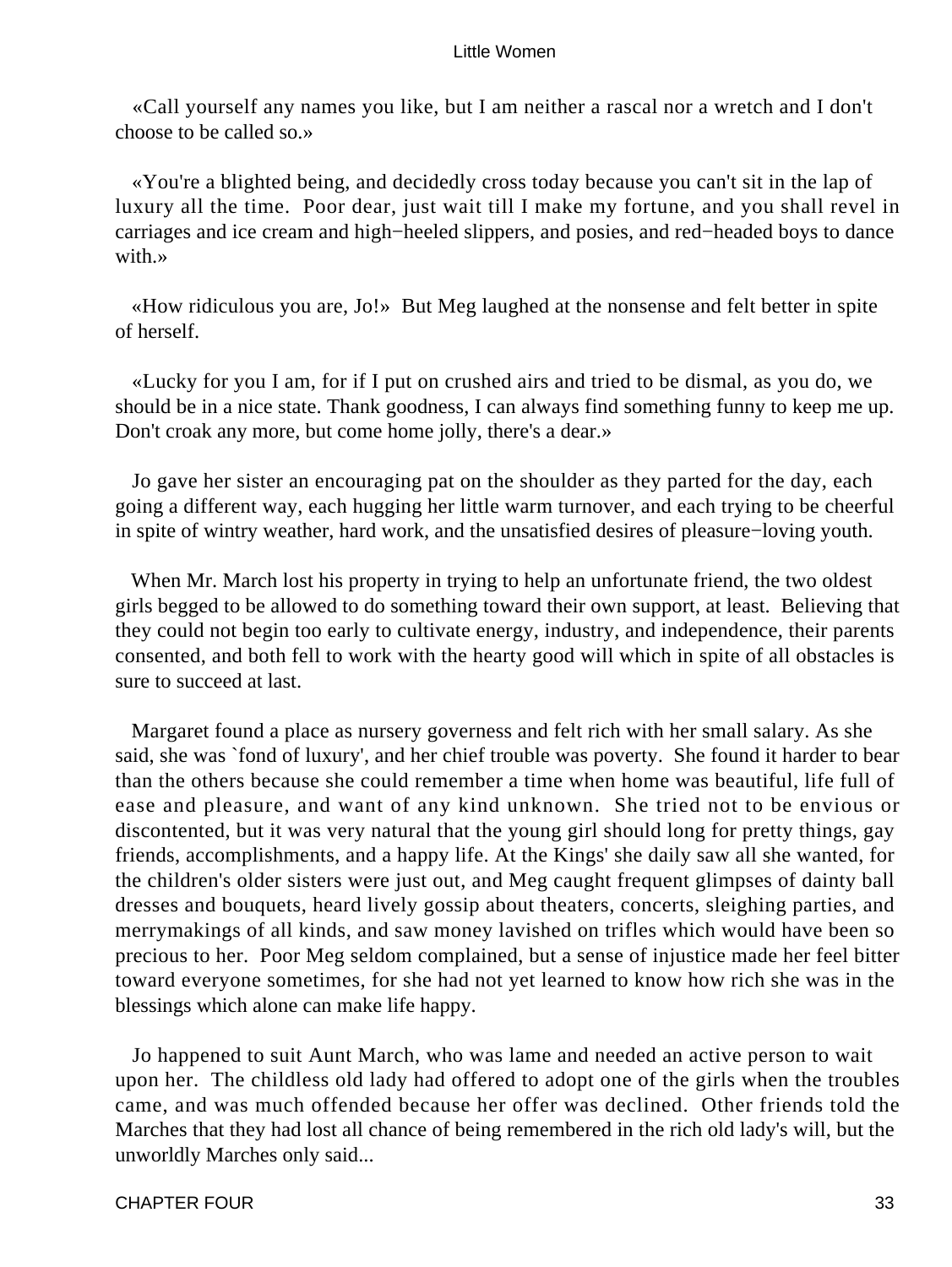«We can't give up our girls for a dozen fortunes. Rich or poor, we will keep together and be happy in one another.»

 The old lady wouldn't speak to them for a time, but happening to meet Jo at at a friend's, something in her comical face and blunt manners struck the old lady's fancy, and she proposed to take her for a companion. This did not suit Jo at all, but she accepted the place since nothing better appeared and, to every one's surprise, got on remarkably well with her irascible relative. There was an occasional tempest, and once Jo marched home, declaring she couldn't bear it longer, but Aunt March always cleared up quickly, and sent for her to come back again with such urgency that she could not refuse, for in her heart she rather liked the peppery old lady.

 I suspect that the real attraction was a large library of fine books, which was left to dust and spiders since Uncle March died. Jo remembered the kind old gentleman, who used to let her build railroads and bridges with his big dictionaries, tell her stories about queer pictures in his Latin books, and buy her cards of gingerbread whenever he met her in the street. The dim, dusty room, with the busts staring down from the tall bookcases, the cozy chairs, the globes, and best of all, the wilderness of books in which she could wander where she liked, made the library a region of bliss to her.

 The moment Aunt March took her nap, or was busy with company, Jo hurried to this quiet place, and curling herself up in the easy chair, devoured poetry, romance, history, travels, and pictures like a regular bookworm. But, like all happiness, it did not last long, for as sure as she had just reached the heart of the story, the sweetest verse of a song, or the most perilous adventure of her traveler, a shrill voice called, "Josy−phine! Josy−phine! and she had to leave her paradise to wind yarn, wash the poodle, or read Belsham's Essays by the hour together.

 Jo's ambition was to do something very splendid. What it was, she had no idea as yet, but left it for time to tell her, and meanwhile, found her greatest affliction in the fact that she couldn't read, run, and ride as much as she liked. A quick temper, sharp tongue, and restless spirit were always getting her into scrapes, and her life was a series of ups and downs, which were both comic and pathetic. But the training she received at Aunt March's was just what she needed, and the thought that she was doing something to support herself made her happy in spite of the perpetual «Josy−phine!»

 Beth was too bashful to go to school.It had been tried, but she suffered so much that it was given up, and she did her lessons at home with her father. Even when he went away, and her mother was called to devote her skill and energy to Soldiers' Aid Societies, Beth went faithfully on by herself and did the best she could. She was a housewifely little creature, and helped Hannah keep home neat and comfortable for the workers, never thinking of any reward but to be loved. Long, quiet days she spent, not lonely nor idle, for her little world was peopled with imaginary friends, and she was by nature a busy bee. There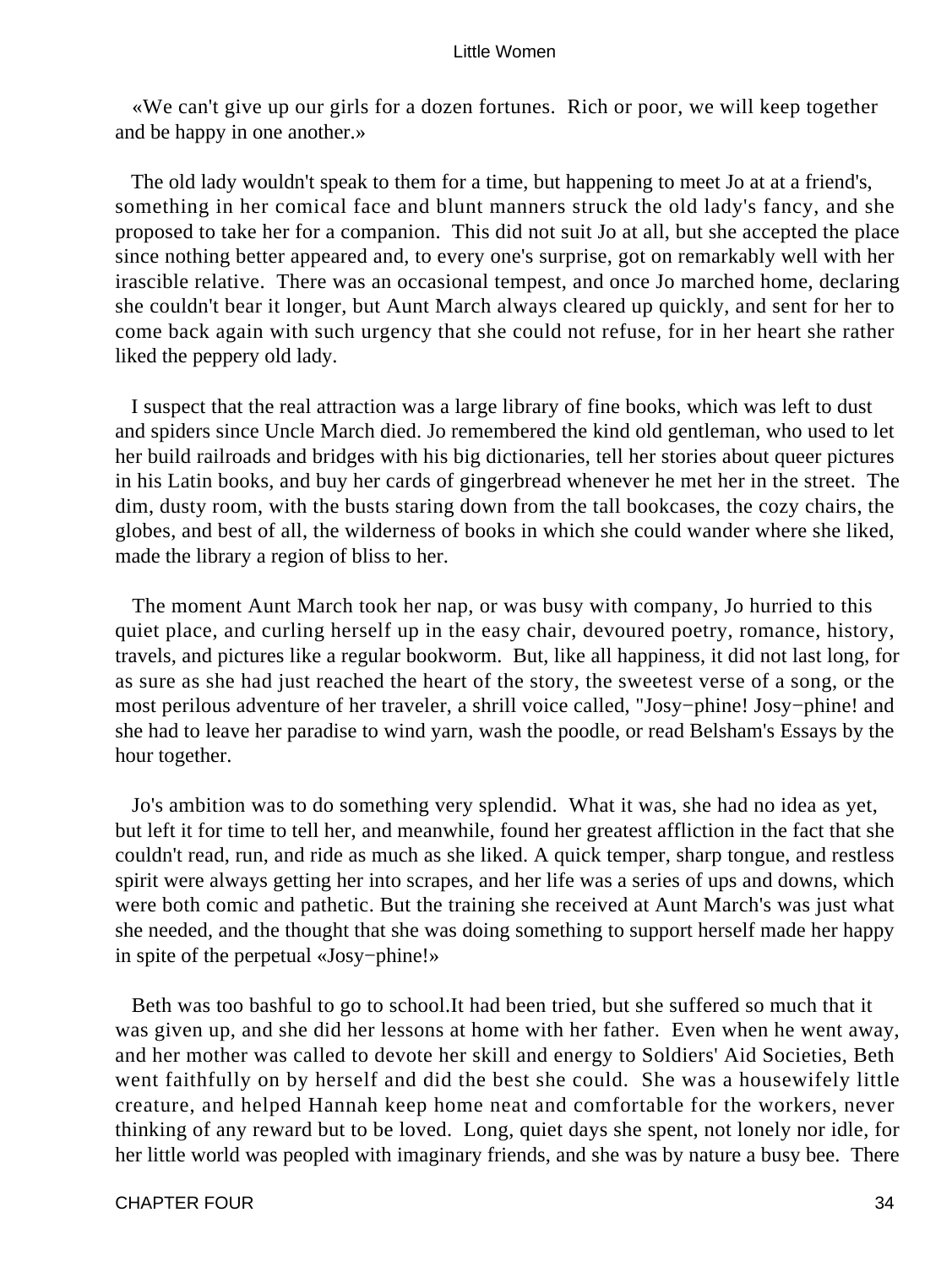were six dolls to be taken up and dressed every morning, for Beth was a child still and and loved her pets as well as ever. Not one whole or handsome one among them, all were outcasts till Beth took them in, for when her sisters outgrew these idols, they passed to her because Amy would have nothing old or ugly. Beth cherished them all the more tenderly for that very reason, and set up a hospital for infirm dolls. No pins were ever stuck into their cotton vitals, no harsh words or blows were ever given them, no neglect ever saddened the heart or the most repulsive, but all were fed and clothed, nursed and caressed with an affection which never failed. One forlorn fragment of dollanity had belonged to Jo and, having led a tempestuous life, was left a wreck in the rag bag, from which dreary poorhouse it was rescued by Beth and taken to her refuge. Having no top to its head, she tied on a neat little cap, and as both arms and legs were gone, she hid these deficiencies by folding it in a blanket and devoting her best bed to this chronic invalid. If anyone had known the care lavished on that dolly, I think it would have touched their hearts, even while they laughed. She brought it bits of bouquets, she read to it, took it out to breathe fresh air, hidden under her coat, she sang it lullabies and never went to be without kissing its dirty face and whispering tenderly, «I hope you'll have a good night, my poor dear.»

 Beth had her troubles as well as the others, and not being an angel but a very human little girl, she often `wept a little weep' as Jo said, because she couldn't take music lessons and have a fine piano. She loved music so dearly, tried so hard to learn, and practiced away so patiently at the jingling old instrument, that it did seem as if someone (not to hint Aunt March) ought to help her. Nobody did, however, and nobody saw Beth wipe the tears off the yellow keys, that wouldn't keep in tune, when she was all alone. She sang like a little lark about her work, never was too tired for Marmee and the girls, and day after day said hopefully to herself, « I know I'll get my music some time, if I'm good.»

 There are many Beths in the world, shy and quiet, sitting in corners till needed, and living for others so cheerfully that no one sees the sacrifices till the little cricket on the hearth stops chirping, and the sweet, sunshiny presence vanishes, leaving silence and shadow behind.

 If anybody had asked Amy what the greatest trial of her life was, she would have answered at once, «My nose.» When she was a baby, Jo had accidently dropped her into the coal hod, and Amy insisted that the fall had ruined her nose forever. It was not big nor red, like poor `Petrea's', it was only rather flat, and all the pinching in the world could not give it an aristocratic point. No one minded it but herself, and it was doing its best to grow, but Amy felt deeply the want of a Grecian nose, and drew whole sheets of handsome ones to console herself.

 «Little Raphael,» as her sisters called her, had a decided talent for drawing, and was never so happy as when copying flowers, designing fairies, or illustrating stories with queer specimens of art. Her teachers complained that instead of doing her sums she covered her slate with animals, the blank pages of her atlas were used to copy maps on, and caricatures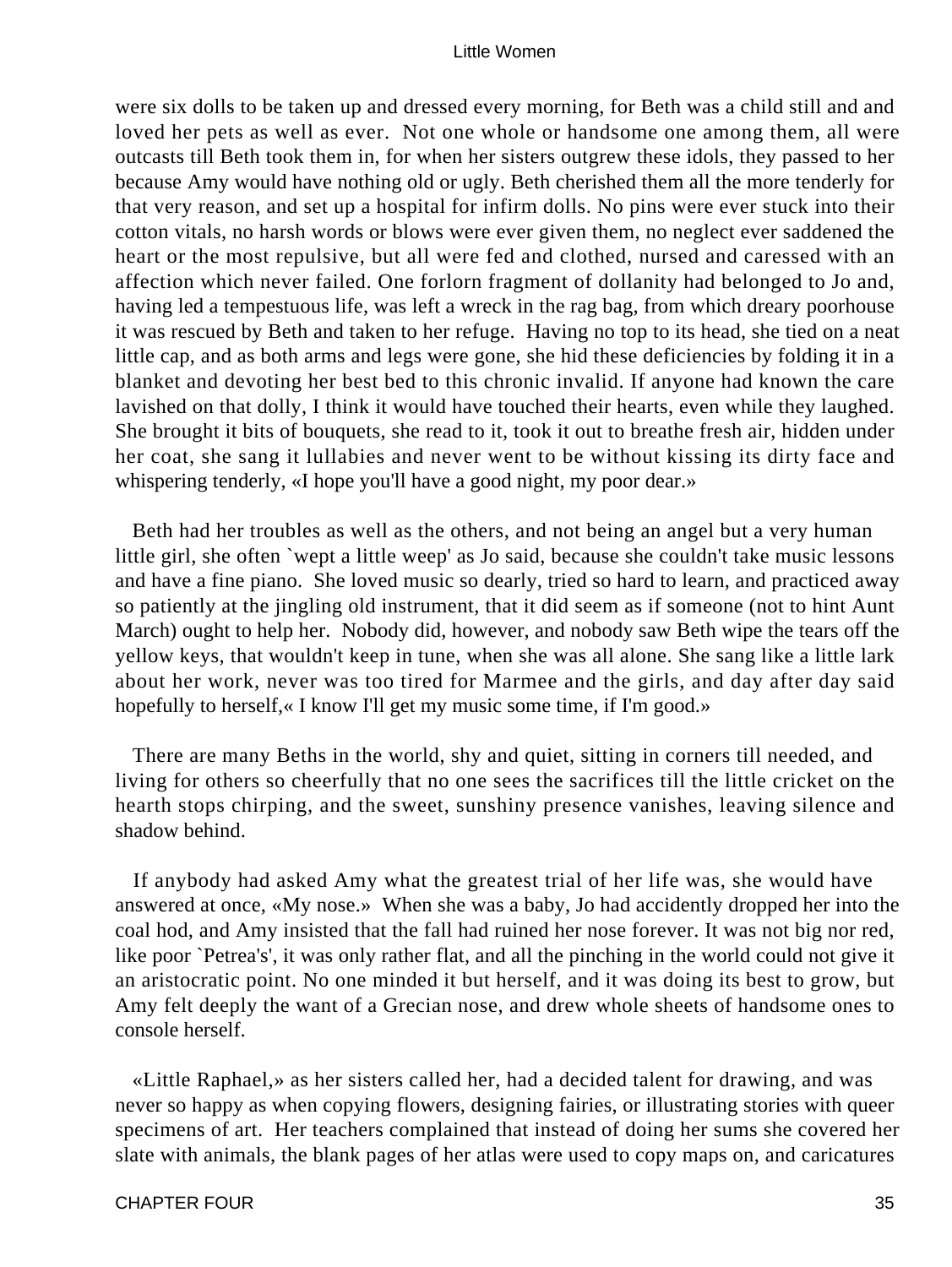of the most ludicrous description came fluttering out of all her books at unlucky moments. She got through her lessons as well as she could, and managed to escape reprimands by being a model of deportment. She was a great favorite with her mates, being good−tempered and possessing the happy art of pleasing without effort. Her little airs and graces were much admired, so were her accomplishments, for besides her drawing, she could play twelve tunes, crochet, and read French without mispronouncing more than two−thirds of the words. She had a plaintive way of saying, «When Papa was rich we did so−and−so,» which was very touching, and her long words were considered `perfectly elegant' by the girls.

 Amy was in a fair way to be spoiled, for everyone petted her, and her small vanities and selfishnesses were growing nicely. One thing, however, rather quenched the vanities. She had to wear her cousin's clothes. Now Florence's mama hadn't a particle of taste, and Amy suffered deeply at having to wear a red instead of a blue bonnet, unbecoming gowns, and fussy aprons that did not fit. Everything was good, well made, and little worn, but Amy's artistic eyes were much afflicted, especially this winter, when her school dress was a dull purple with yellow dots and no trimming.

 «My only comfort,» she said to Meg, with tears in her eyes, «is that Mother doesn't take tucks in my dresses whenever I'm naughty, as Maria Parks's mother does. My dear, it's really dreadful, for sometimes she is so bad her frock is up to her knees, and she can't come to school. When I think of this deggerredation, I fell that I can bear even my flat nose and purple gown with yellow skyrockets on it.»

 Meg was Amy's confidante and monitor, and by some strange attraction of opposites Jo was gentle Beth's. To Jo alone did the shy child tell her thoughts, and over her big harum−scarum sister Beth unconsciously exercised more influence than anyone in the family. The two older girls were a great deal to one another, but each took one of the younger sisters into her keeping and watched over her in her own way, `playing mother' they called it, and put their sisters in the places of discarded dolls with the maternal instinct of litte women.

 «Has anybody got anything to tell? It's been such a dismal day I'm really dying for some amusement,» said Meg, as they sat sewing together that evening.

 «I had a queer time with Aunt today, and, as I got the best of it, I'll tell you about it,» began Jo, who dearly loved to tell stories. "I was reading that everlasting Belsham, and droning away as I always do, for Aunt soon drops off, and then I take out some nice book, and read like fury till she wakes up. I actually made myself sleepy, and before she began to nod, I gave such a gape that she asked me what I meant by opening my mouth wide enough to take the whole book in at once.

«I wish I could, and be done with it,» said I, trying not to be saucy.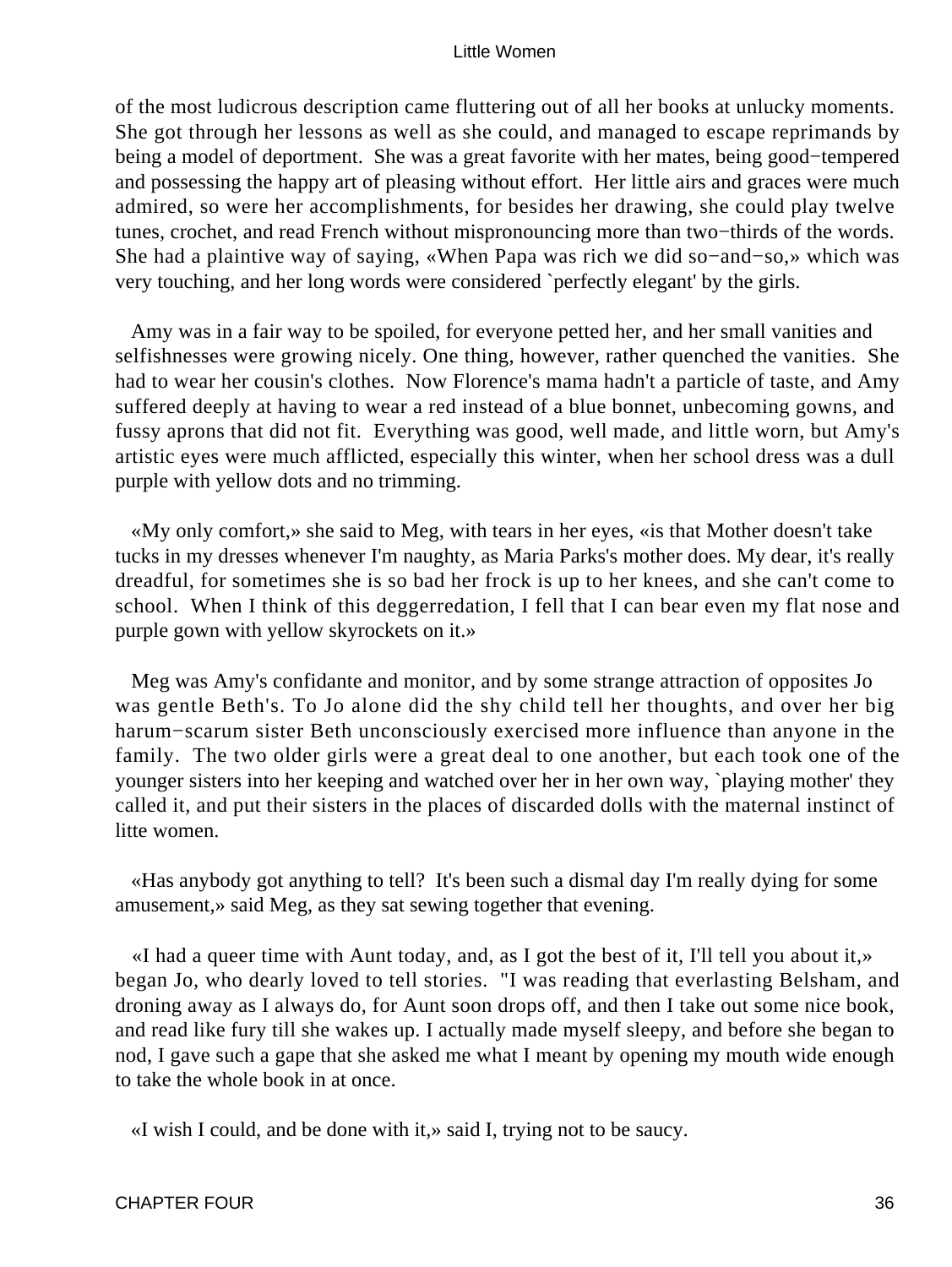"Then she gave me a long lecture on my sins, and told me to sit and think them over while she just 'lost' herself for a moment. She never finds herself very soon, so the minute her cap began to bob like a top−heavy dahlia, I whipped the **VICAR OF WAKEFIELD** out of my pocket, and read away, with one eye on him and one on Aunt. I'd just got to where they all tumbled into the water when I forgot and laughed out loud. Aunt woke up and, being more good−natured after her nap, told me to read a bit and show what frivolous work I preferred to the worthy and instructive Belsham. I did my very best, and she liked it, though she only said...

«I don't understand what it's all about. Go back and begin it, child.»

 «Back I went, and made the Primroses as interesting as ever I could. Once I was wicked enough to stop in a thrilling place, and say meekly, »I'm afraid it tires you, ma'am. Shan't I stop now?"

 «She caught up her knitting, which had dropped out of her hands, gave me a sharp look through her specs, and said, in her short way, `Finish the chapter, and don't be impertinent, miss'.»

«Did she own she liked it?» asked Meg.

 «Oh, bless you, no! But she let old Belsham rest, and when I ran back after my gloves this afternoon, there she was, so hard at the Vicar that she didn't hear me laugh as I danced a jig in the hall because of the good time coming. What a pleasant life she might have if only she chose! I don't envy her much, in spite of her money, for after all rich people have about as many worries as poor ones, I think,» added Jo.

 «That reminds me,» said Meg, «that I've got something to tell. It isn't funny, like Jo's story, but I thought about it a good deal as I came home. At the Kings' today I found everybody in a flurry, and one of the children said that her oldest brother had done something dreadful, and Papa had sent him away. I heard Mrs. King crying and Mr. King talking very loud, and Grace and Ellen turned away their faces when they passed me, so I shouldn't see how red and swollen their eyes were. I didn't ask any questions, of course, but I felt so sorry for them and was rather glad I hadn't any wild brothers to do wicked things and disgrace the family.»

 «I think being disgraced in school is a great deal tryinger than anything bad boys can do,» said Amy, shaking her head, as if her experience of life had been a deep one. «Susie Perkins came to school today with a lovely red carnelian ring. I wanted it dreadfully, and wished I was her with all my might. Well, she drew a picture of Mr. Davis, with a monstrous nose and a hump, and the words, `Young ladies, my eye is upon you!' coming out of his mouth in a balloon thing. We were laughing over it when all of a sudden his eye was on us, and he ordered Susie to bring up her slate. She was parrylized with fright, but she went, and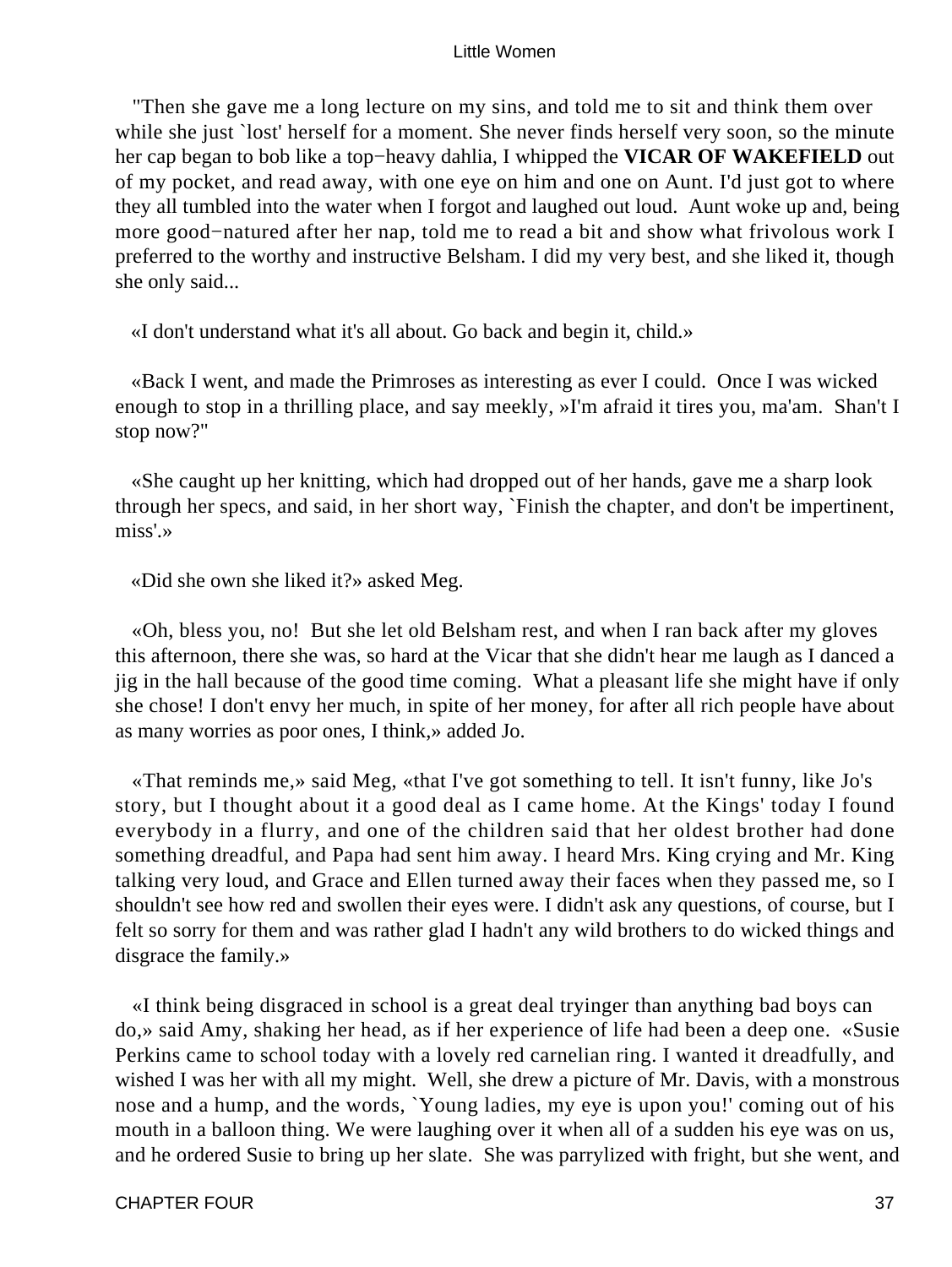oh, what do you think he did? He took her by the ear – the ear! Just fancy how horrid! – and led her to the recitation platform, and made her stand there half and hour, holding the slate so everyone could see.»

«Didn't the girls laugh at the picture?» asked Jo, who relished the scrape.

 «Laugh? Not one! They sat still as mice, and Susie cried quarts, I know she did. I didn't envy her then, for I felt that millions of carnelian rings wouldn't have made me happy after that. I never, never should have got over such a agonizing mortification.» And Amy went on with her work, in the proud consciousness of virtue and the successful utterance of two long words in a breath.

 «I saw something I liked this morning, and I meant to tell it at dinner, but I forgot,» said Beth, putting Jo's topsy−turvy basket in order as she talked. «When I went to get some oysters for Hannah, Mr. Laurence was in the fish shop, but he didn't see me, for I kept behind the fish barrel, and he was busy with Mr. Cutter the fishman. A poor woman came in with a pail a mop, and asked Mr. Cutter if he would let her do some scrubbing for a bit of fish, because she hadn't any dinner for her children, and had been disappointed of a day's work. Mr. Cutter was in a hurry and said `No', rather crossly, so she was going away, looking hungry and sorry, when Mr. Laurence hooked up a big fish with the crooked end of his cane and held it out to her. She was so glad and surprised she took it right into her arms, and thanked him over and over. He told her to `go along and cook it', and she hurried off, so happy! Wasn't it good of him? Oh, she did look so funny, hugging the big, slippery fish, and hoping Mr. Laurence's bed in heaven would be `aisy'.»

 When they had laughed at Beth's story, they asked their mother for one, and after a moments thought, she said soberly, "As I sat cutting out blue flannel jackets today at the rooms, I felt very anxious about Father, and thought how lonely and helpless we should be , if anything happened to him. It was not a wise thing to do, but I kept on worrying till an old man came in with an order for some clothes. He sat down near me, and I began to talk to him, for he looked poor and tired and anxious.

 «`Have you sons in the army?' I asked, for the note he brought was not to me. »Yes, ma'am. I had four, but two were killed, one is a prisoner, and I'm going to the other, who is very sick in a Washington hospital.' he answered quietly.

 "`You have done a great deal for your country, sir, ' I said, feeling respect now, instead of pity.

"Not a mite more than I ought, ma'am. I'd go myself, if I was any use. As I ain't, I give my boys, and give 'em free.'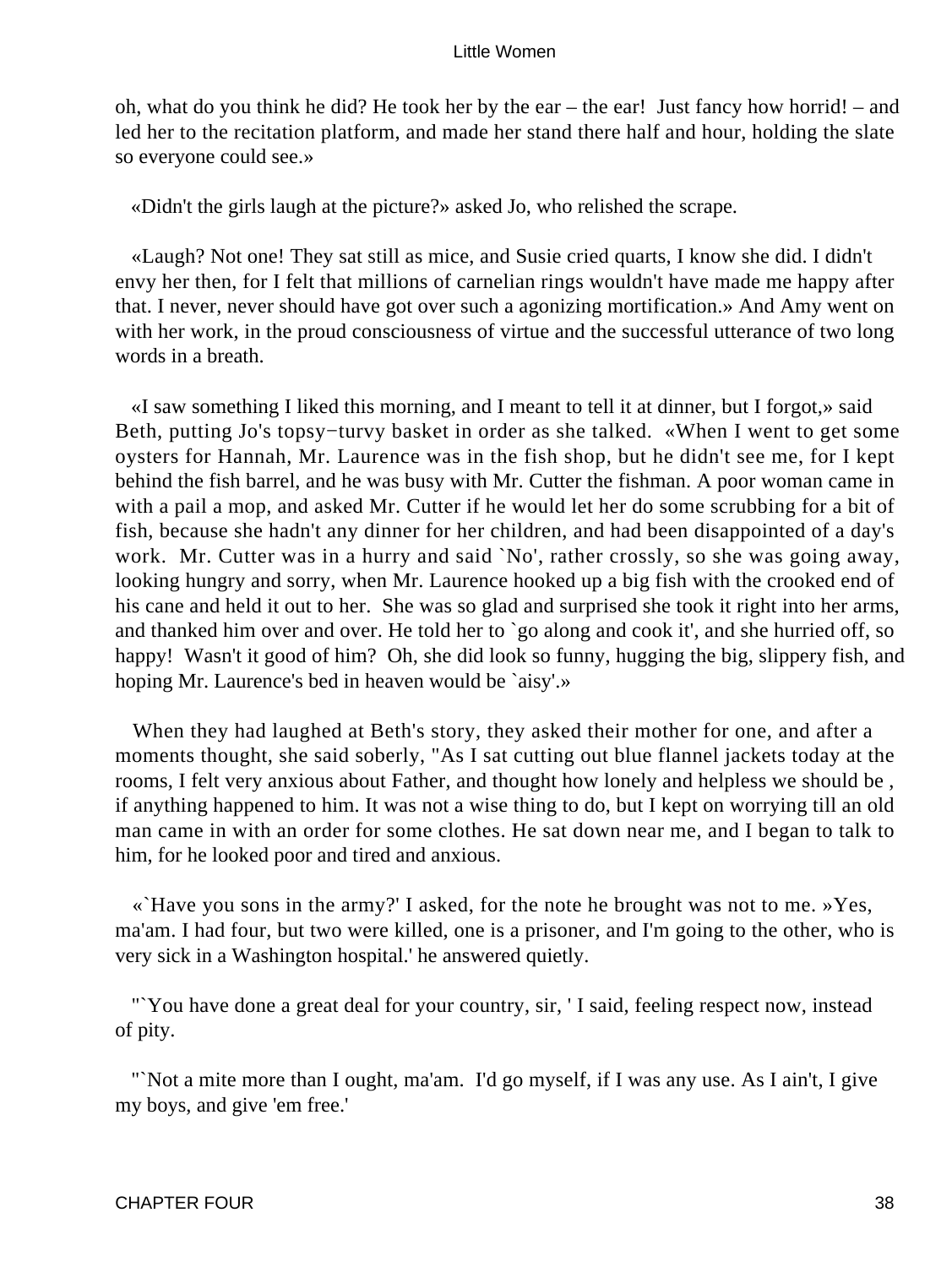«He spoke so cheerfully, looked so sincere, and seemed so glad to give his all, that I was ashamed of myself. I'd given one man and thought it too much, while he gave four without grudging them. I had all my girls to comfort me at home, and his last son was waiting, miles away, to say good−by to him, perhaps! I felt so rich, so happy thinking of my blessings, that I made him a nice bundle, gave him some money, and thanked him heartily for the lesson he had taught me.»

 «Tell another story, Mother, one with a moral to it, like this. I like to think about them afterward, if they are real and not too preachy,» said Jo, after a minute's silence.

 Mrs. March smiled and began at once, for she had told stories to this little audience for many years, and knew how to please them.

 «Once upon a time, there were four girls, who had enough to eat and drink and wear, a good many comforts and pleasures, kind friends and parents who loved them dearly, and yet they were not contented.» (Here the listeners stole sly looks at one another, and began to sew diligently.) «These girls were anxious to be good and made many excellent resolutions, but they did not keep them very well, and were constantly saying, `If only we had this, ' or `If we could only do that, ' quite forgetting how much they already had, and how many things they actually could do. So they asked an old woman what spell they could use to make them happy, and she said, `When you feel discontented, think over your blessings, and be grateful.'» (Here Jo looked up quickly, as if about to speak, but changed her mind, seeing that the story was not done yet.)

 «Being sensible girls, they decided to try her advice, and soon were surprised to see how well off they were. One discovered that money couldn't keep shame and sorrow out of rich people's houses, another that, though she was poor, she was a great deal happier, with her youth, health, and good spirits, than a certain fretful, feeble old lady who couldn't enjoy her comforts, a third that, disagreeable as it was to help get dinner, it was harder still to go begging for it and the fourth, that even carnelian rings were not so valuable as good behavior. So they agreed to stop complaining, to enjoy the blessings already possessed, and try to deserve them, lest they should be taken away entirely, instead of increased, and I believe they were never disappointed or sorry that they took the old woman's advice.»

 «Now, Marmee, that is very cunning of you to turn our own stories against us, and give us a sermon instead of a romance!» cried Meg. «I like that kind of sermon. It's the sort Father used to tell us,» said Beth thoughtfully, putting the needles straight on Jo's cushion.

 «I don't complain near as much as the others do, and I shall be more careful than ever now, for I've had warning from Susies's downfall,» said Amy morally.

 «We needed that lesson, and we won't forget it. If we do so, you just say to us, as old Chloe did in **UNCLE TOM,** `Tink ob yer marcies, chillen! `Tink ob yer marcies!'» added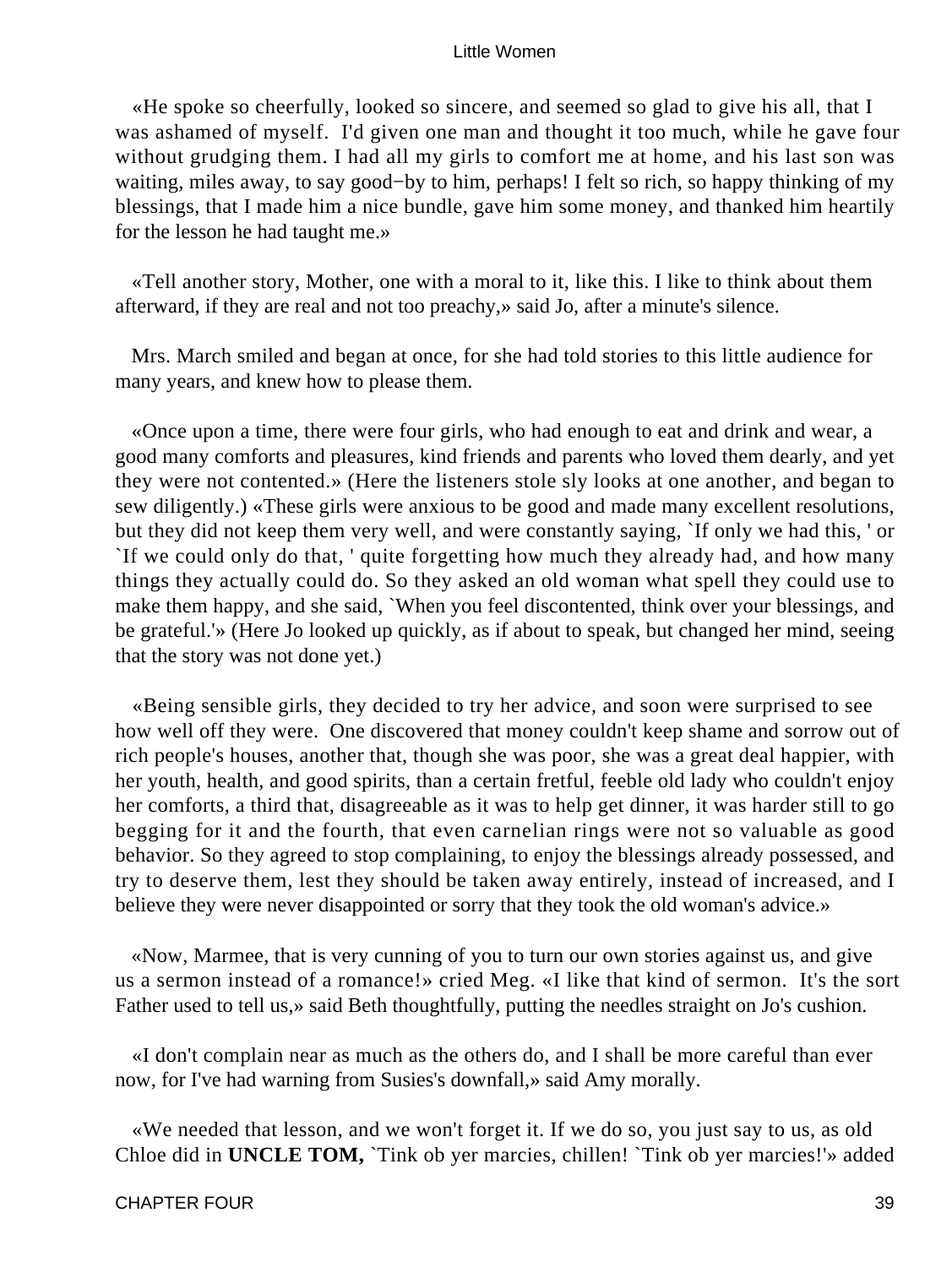Jo, who could not, for the life of her, help getting a morsel of fun out of the little sermon, though she took it to heart as much as any of them.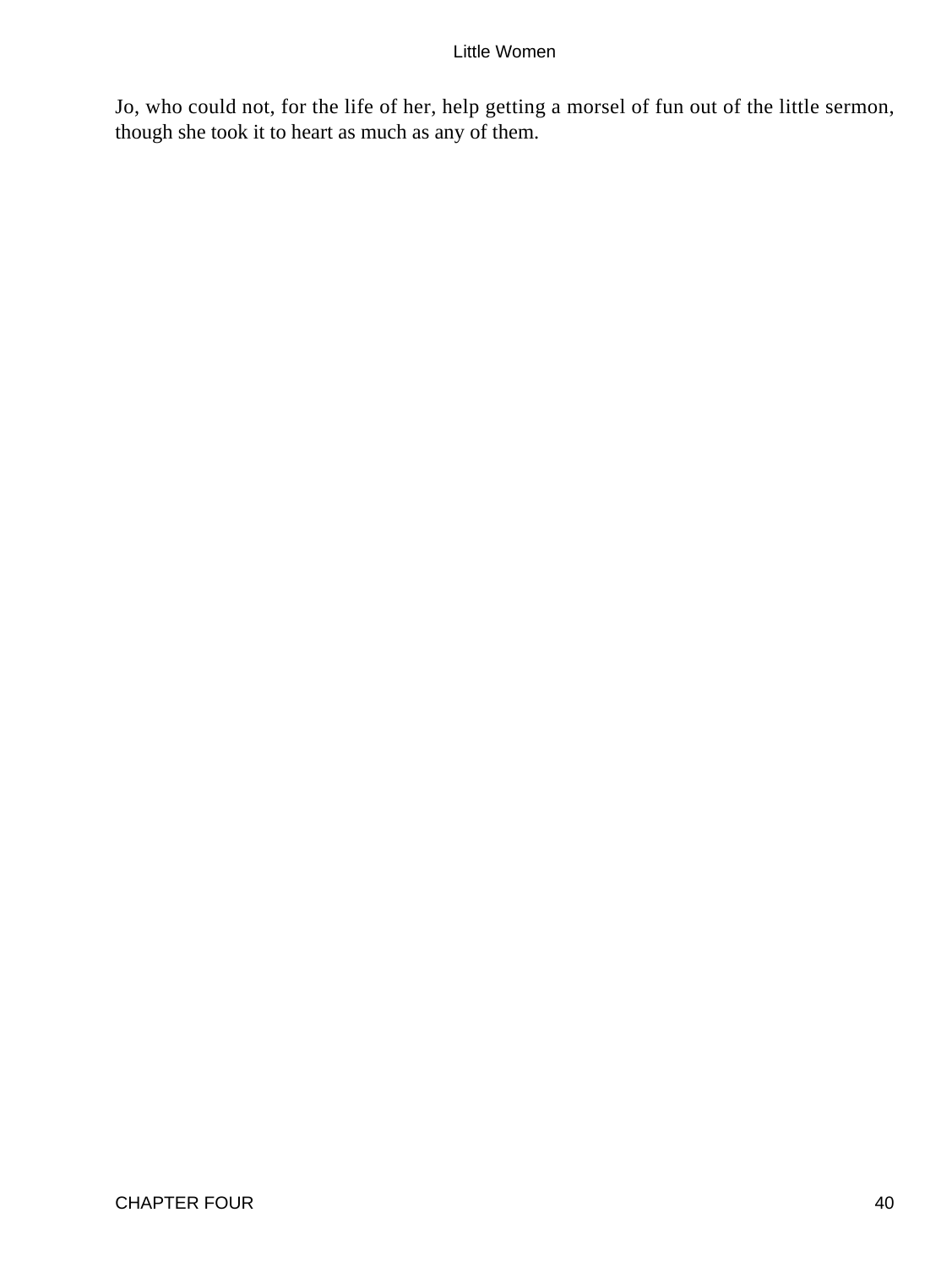# **[CHAPTER FIVE](#page-419-0)**

*«W*hat in the world are you going to do now, Jo.» asked Meg one snowy afternoon, as her sister came tramping through the hall, in rubber boots, old sack, and hood, with a broom in one hand and a shovel in the other.

«Going out for exercise,» answered Jo with a mischievous twinkle in her eyes.

 «I should think two long walks this morning would have been enough! It's cold and dull out, and I advise you to stay warm and dry by the fire, as I do,» said Meg with a shiver.

 «Never take advice! Can't keep still all day, and not being a pussycat, I don't like to doze by the fire. I like adventures, and I'm going to find some.»

 Meg went back to toast her feet and read **IVANHOE,** and Jo began to dig paths with great energy. The snow was light, and with her broom she soon swept a path all round the garden, for Beth to walk in when the sun came out and the invalid dolls needed air. Now, the garden separated the Marches' house from that of Mr. Laurence. Both stood in a suburb of the city, which was still countrylike, with groves and lawns, large gardens, and quiet streets. A low hedge parted the two estates. On one side was an old, brown house, looking rather bare and shabby, robbed of the vines that in summer covered its walls and the flowers, which then surrounded it. On the other side was a stately stone mansion, plainly betokening every sort of comfort and luxury, from the big coach house and well−kept grounds to the conservatory and the glimpses of lovely things one caught between the rich curtains.

 Yet it seemed a lonely, lifeless sort of house, for no children frolicked on the lawn, no motherly face ever smiled at the windows, and few people went in and out, except the old gentleman and his grandson.

 To Jo's lively fancy, this fine house seemed a kind of enchanted palace, full of splendors and delights which no one enjoyed. She had long wanted to behold these hidden glories, and to know the Laurence boy, who looked as if he would like to be known, if he only knew how to begin. Since the party, she had been more eager than ever, and had planned many ways of making friends with him, but he had not been seen lately, and Jo began to think he had gone away, when she one day spied a brown face at an upper window, looking wistfully down into their garden, where Beth and Amy were snow−balling one another.

 «That boy is suffering for society and fun,» she said to herself. «His grandpa does not know what's good for him, and keeps him shut up all alone. He needs a party of jolly boys to play with, or somebody young and lively. I've a great mind to go over and tell the old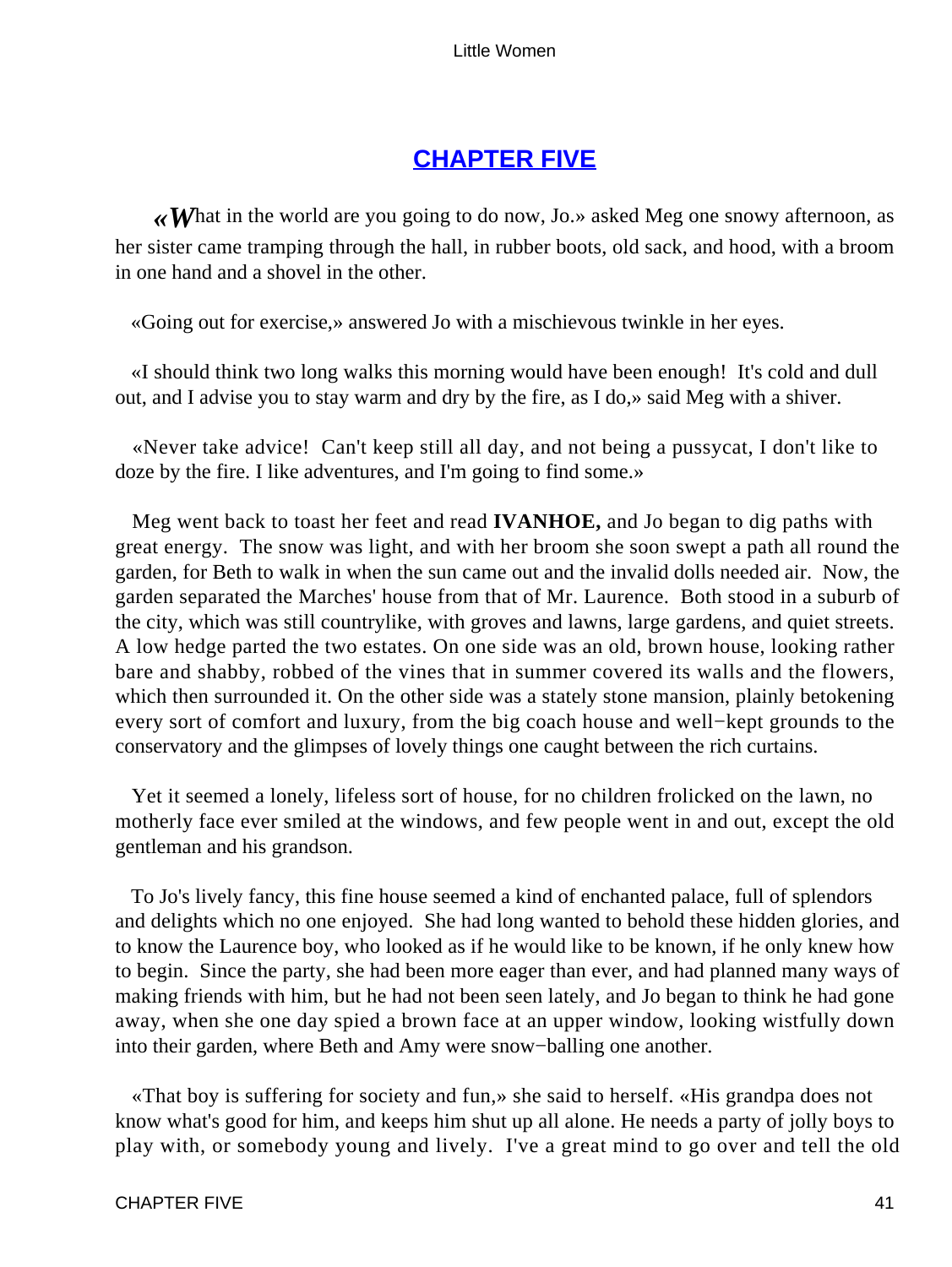gentleman so!»

 The idea amused Jo. who liked to do daring things and was always scandalizing Meg by her queer performances. The plan of `going over' was not forgotten. And when the snowy afternoon came, Jo resolved to try what could be done. She saw Mr. Lawrence drive off, and then sallied out to dig her way down to the hedge, where she paused and took a survey. All quiet, curtains down at the lower windows, servants out of sight, and nothing human visible but a curly black head leaning on a thin hand at the upper window.

 «There he is,» thought Jo, «Poor boy! All alone and sick this dismal day. It's a shame! I'll toss up a snowball and make him look out, and then say a kind word to him.»

 Up went a handful of soft snow, and the head turned at once, showing a face which lost its listless look in a minute, as the big eyes brightened and the mouth began to smile. Jo nodded and laughed, and flourished her broom as she called out...

«How do you do? Are you sick?»

Laurie opened the window, and croaked out as hoarsely as a raven...

«Better, thank you. I've had a bad cold, and been shut up a week.»

«I'm sorry. What do you amuse yourself with?»

«Nothing. It's dull as tombs up here.»

«Don't you read?»

«Not much. They won't let me.»

«Can't somebody read to you?»

 «Grandpa does sometimes, but my books don't interest him, and I hate to ask Brooke all the time.»

«Have someone come and see you then.»

«There isn't anyone I'd like to see. Boys make such a row, and my head is weak.»

 «Isn't there some nice girl who'd read and amuse you? Girls are quiet and like to play nurse.»

«Don't know any.»

CHAPTER FIVE 42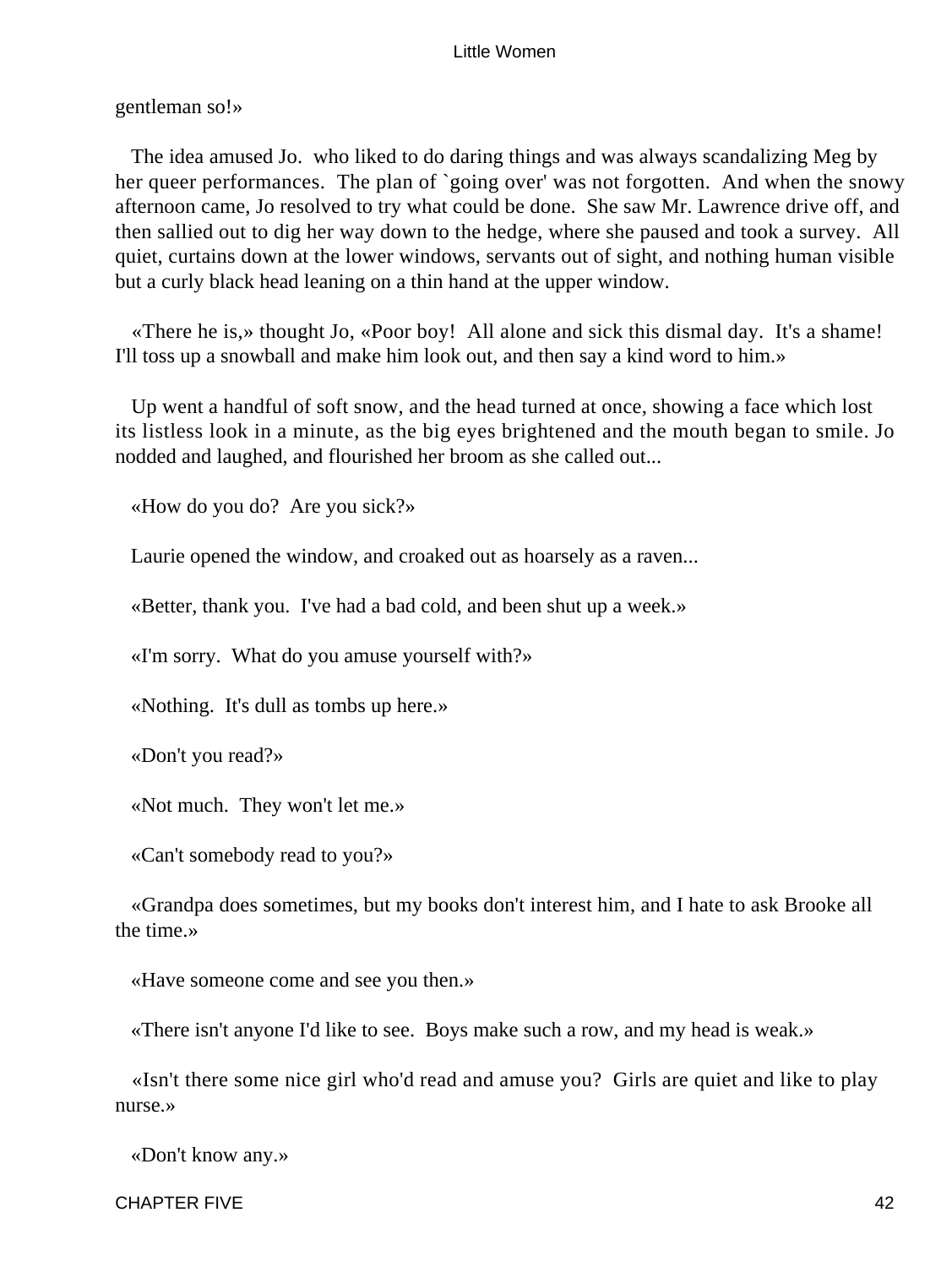«You know us,» began Jo, then laughed and stopped.

«So I do! Will you come, please?» cried Laurie.

 «I'm not quiet and nice, but I'll come, if Mother will let me. I'll go ask her. Shut the window, like a good boy, and wait till I come.»

 With that, Jo shouldered her broom and marched into the house, wondering what they would all say to her. Laurie was in a flutter of excitement at the idea of having company, and flew about to get ready, for as Mrs. March said, he was `a little gentleman'. and did honor to the coming guest by brushing his curly pate, putting on a fresh color, and trying tidy up the room, which in spite of half a dozen servants, was anything but neat. Presently there came a loud ring, than a decided voice, asking for `Mr. laurie', and a surprised− looking servant came running up to announce a young lady.

 «All right, show her up, it's Miss Jo, »said Laurie, going to the door of his little parlor to meet Jo, who appeared, looking rosy and quite at her ease, with a covered dish in one hand and Beth's three kittens in the other.

 «Here I am, bag and baggage,» she said briskly. «Mother sent her love, and was glad if I could do anything for you. Meg wanted me to bring some of her blancmange, she makes it very nicely, and Beth thought her cats would be comforting. I knew you'd laugh at them, but I couldn't refuse, she was so anxious to do something.»

 It so happened that Beth's funny loan was just the thing, for in laughing over the kits, Laurie forgot his bashfulness, and grew sociable at once.

 «That looks too pretty to eat,» he said, smiling with pleasure, as Jo uncovered the dish, and showed the blancmange, surrounded by a garland of green leaves, and the scarlet flowers of Amy's pet geranium.

 «It isn't anything, only they all felt kindly and wanted to show it. Tell the girl to put it away for your tea. It's so simple you can eat it, and being soft, it will slip down without hurting your sore throat. What a cozy room this is!»

 «It might be it it was kept nice, but the maids are lazy, and I don't know how to make them mind. It worries me though.»

 «I'll right it up in two minutes, for it only needs to have the hearth brushed, so – and the things made straight on the mantelpiece, so – and the books put here, and the bottles there, and your sofa turned from the light, and the pillows plumped up a bit. Now then, you're fixed.»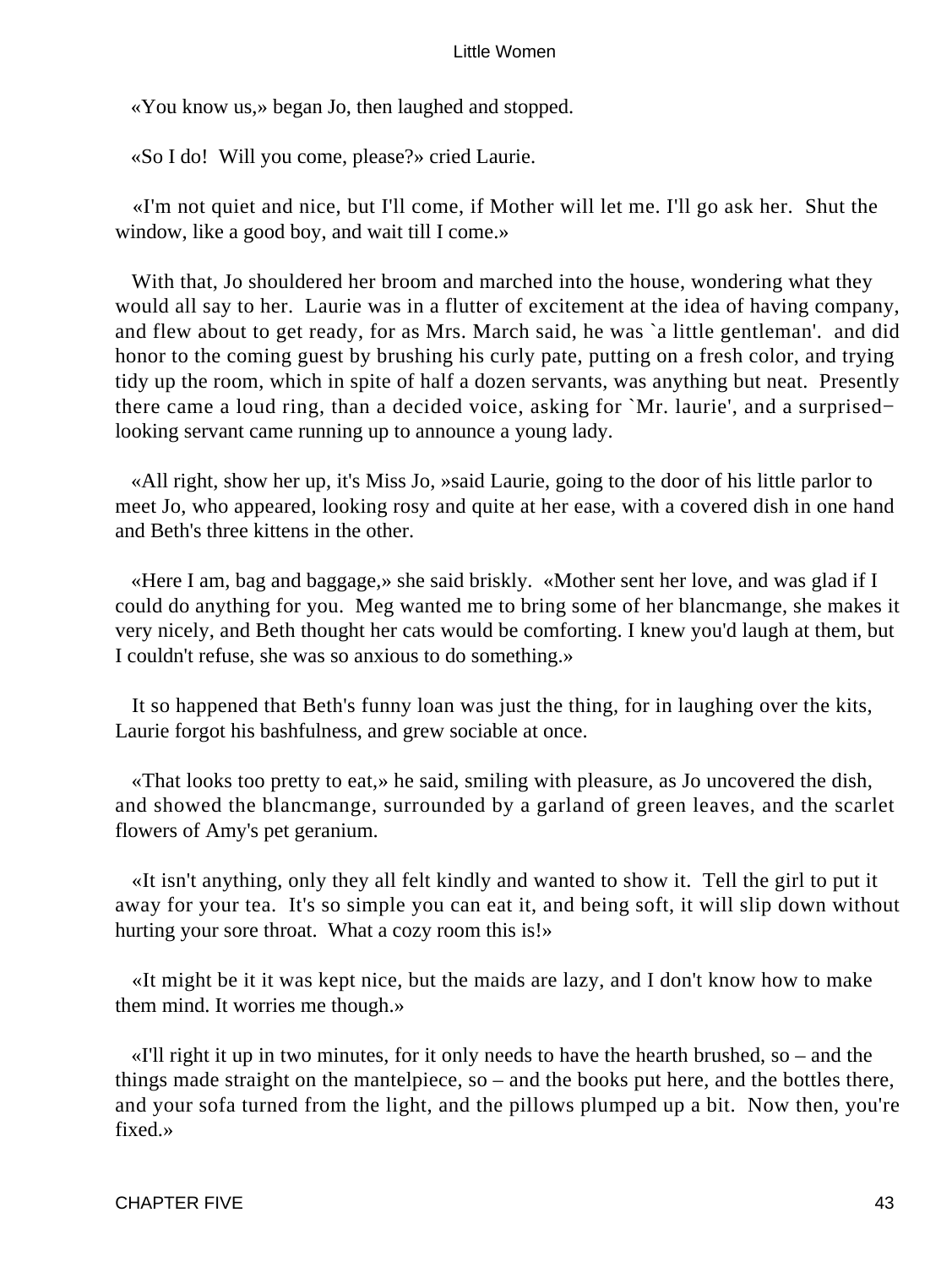And so he was, for, as she laughed and talked, Jo had whisked things into place and given quite a different air to the room. Laurie watched her in respectful silence, and when she beckoned him to his sofa, he sat down with a sigh of satisfaction, saying gratefully...

 «How kind you are! Yes, that's what it wanted. Now please take the big chair and let me do something to amuse my company.»

 «No, I came to amuse you. Shall I read aloud?» and Jo looked affectionately toward some inviting books near by.

«Thank you! I've read all those, and if you don't mind, I'd rather talk,» answered Laurie.

 «Not a bit. I'll talk all day if you'll only set me going. Beth says I never know when to stop.»

 «Is Beth the rosy one, who stays at home good deal and sometimes goes out with a little basket?» asked Laurie with interest.

«Yes, that's Beth. She's my girl, and a regular good one she is, too.»

«The pretty one is Meg, and the curly−haired one is Amy, I believe?»

 Laurie colored up, but answered frankly, «Why, you see I often hear you calling to one another, and when I'm alone up here, I can't help looking over at your house, you always seem to be having such good times. I beg your pardon for being so rude, but sometimes you forget to put down the curtain at the window where the flowers are. And when the lamps are lighted, it's like looking at a picture to see the fire, and you all around the table with your mother. Her face is right opposite, and it looks so sweet behind the flowers, I can't help watching it. I haven't got any mother, you know.» And Laurie poked the fire to hide a little twitching of the lips that he could not control.

 The solitary, hungry look in his eyes went straight to Jo's warm heart. she had been so simply taught that there was no nonsense in her head, and at fifteen she was as innocent and frank as any child. Laurie was sick and lonely, and feeling how rich she was in home and happiness, she gladly tried to share it with him. Her face was very friendly and her sharp voice unusually gentle as she said...

 «We'll never draw that curtain any more, and I give you leave to look as much as you like. I just wish, though, instead of peeping, you'd come over and see us. Mother is so splendid, she'd do you heaps of good, and Beth would sing to you if I begged her to, and Amy would dance. Meg and I would make you laugh over our funny stage properties, and we'd have jolly times. Wouldn't your grandpa let you?»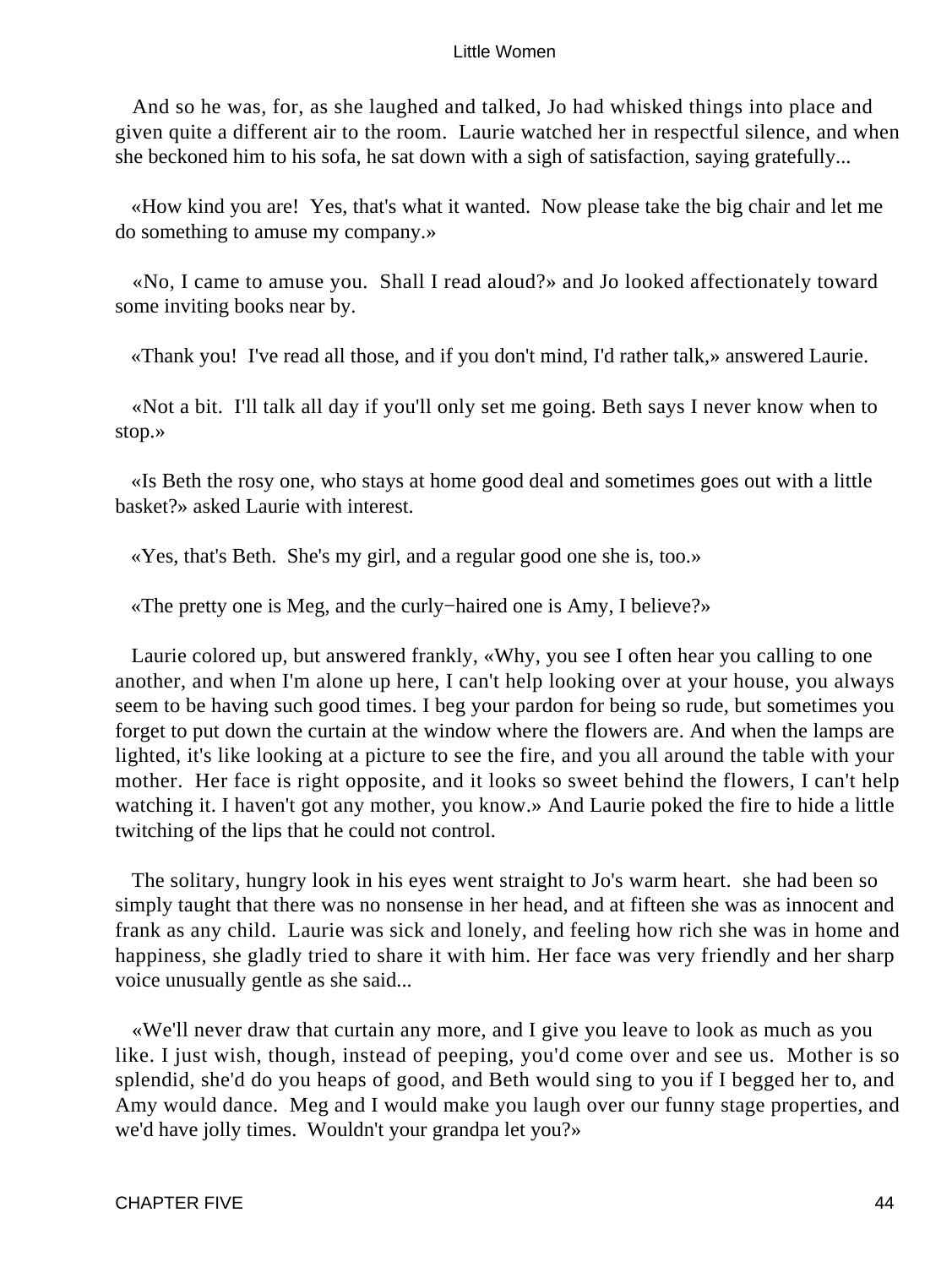«I think he would, if your mother asked him. He's very kind, though he does not look so, and he lets me do what I like, pretty much, only he's afraid I might be a bother to strangers,» began Laurie, brightening more and more.

 «We are not strangers, we are neighbors, and you needn't think you'd be a bother. We want to know you, and I've been trying to do it this ever so long. We haven't been here a great while, you know, but we have got acquainted with all our neighbors but you.»

 «You see, Grandpa lives among his books, and doesn't mind much what happens outside. Mr. Brooke, my tutor, doesn't stay here, you know, and I have no one to go about with me, so I just stop at home and get on as I can.»

 «That's bad. You ought to make an effort and go visiting everywhere you are asked, then you'll have plenty of friends, and pleasant places to go to. Never mind being bashful. It won't last long if you keep going.»

 Laurie turned red again, but wasn't offended at being accused of bashfulness, for there was so much good will in Jo it was impossible not to take her blunt speeches as kindly as they were meant.

 «Do you like your school?» asked the boy, changing the subject, after a little pause, during which he stared at the fire and Jo looked about her, well pleased.

 «Don't go to school, I'm a businessman – girl, I mean. I go to wait on my great−aunt, and a dear, cross old soul she is, too,» answered Jo.

 Laurie opened his mouth to ask another question, but remembering just in time that it wasn't manners to make too many inquiries into people's affairs, he shut it again, and looked uncomfortable.

 Jo liked his good breeding, and didn't mind having a laugh at Aunt March, so she gave him a lively description of the fidgety old lady, her fat poodle, the parrot that talked Spanish, and the library where she reveled.

 Laurie enjoyed that immensely, and when she told about the prim old gentleman who came once to woo Aunt March, and in the middle of a fine speech, how Poll had tweaked his wig off to his great dismay, the boy lay back and laughed till the tears ran down his cheeks, and a maid popped her head in to see what was the matter.

 «Oh! That does me no end of good. Tell on, please,» he said, taking his face out of the sofa cushion, red and shining with merriment.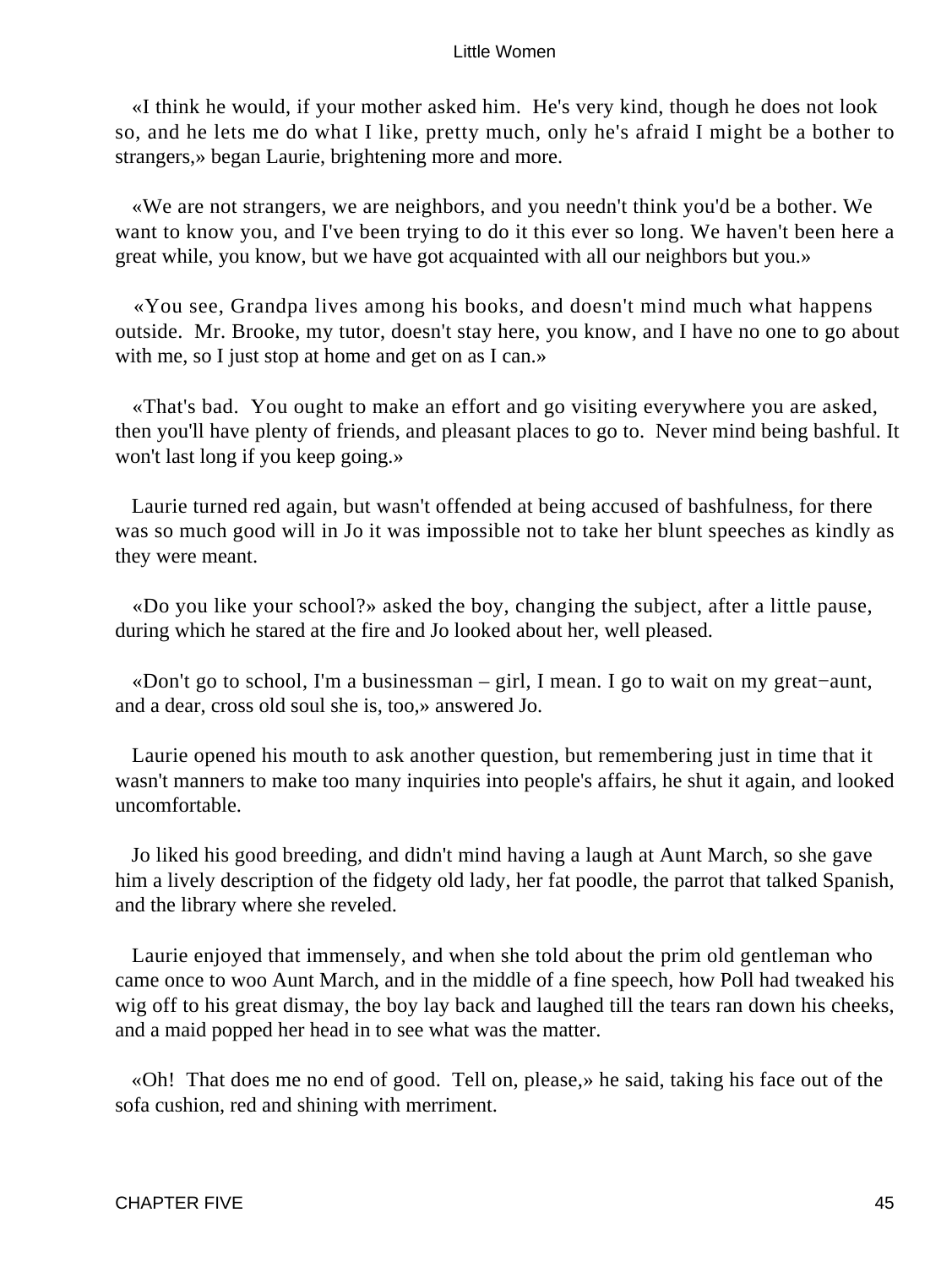Much elated with her success, Jo did 'tell on', all about their plays and plans, their hopes and fears for Father, and the most interesting events of the little world in which the sisters lived. Then they got to talking about books, and to Jo's delight, she found that Laurie loved them as well as she did, and had read even more than herself.

 «If you like them so much, come down and see ours. Grandfather is out, so you needn't be afraid,» said Laurie, getting up.

«I'm not afraid of anything,» returned Jo, with a toss of the head.

 «I don't believe you are!» exclaimed the boy, looking at her with much admiration, though he privately thought she would have good reason to be a trifle afraid of the old gentleman, if she met hem in some of his moods.

 The atmosphere of the whole house being summerlike, Laurie led the way from room to room, letting Jo stop to examine whatever struck her fancy. And so, at last they came to the library, where she clapped her hands and pranced, as she always did when especially delighted. It was lined with books, and there were pictures and statues, and distracting little cabinets full of coins and curiosities, and Sleepy Hollow chairs, and queer tables, and bronzes, and best of all, a great open fireplace with quaint tiles all round it.

 «What richness!» sighed Jo, sinking into the depth of a velour chair and gazing about her with an air of intense satisfaction. «Theodore Laurence, you ought to be the happiest boy in the world,» she added impressively.

 «A fellow can't live on books,» said Laurie, shaking his head as he perched on a table opposite.

 Before he could more, a bell rang, and Jo flew up, exclaiming with alarm, «Mercy me! It's your grandpa!»

 «Well, what if it is? You are not afraid of anything, you know,» returned the boy, looking wicked.

 «I think I am a little bit afraid of him, but I don't know why I should be. Marmee said I might come, and I don't think you're any the worse for it,» said Jo, composing herself, though she kept her eyes on the door.

 «I'm a great deal better for it, and ever so much obliged. I'm only afraid you are very tired of talking to me. It was so pleasant, I couldn't bear to stop,» said Laurie gratefully.

«The doctor to see you, sir,» and the maid beckoned as she spoke.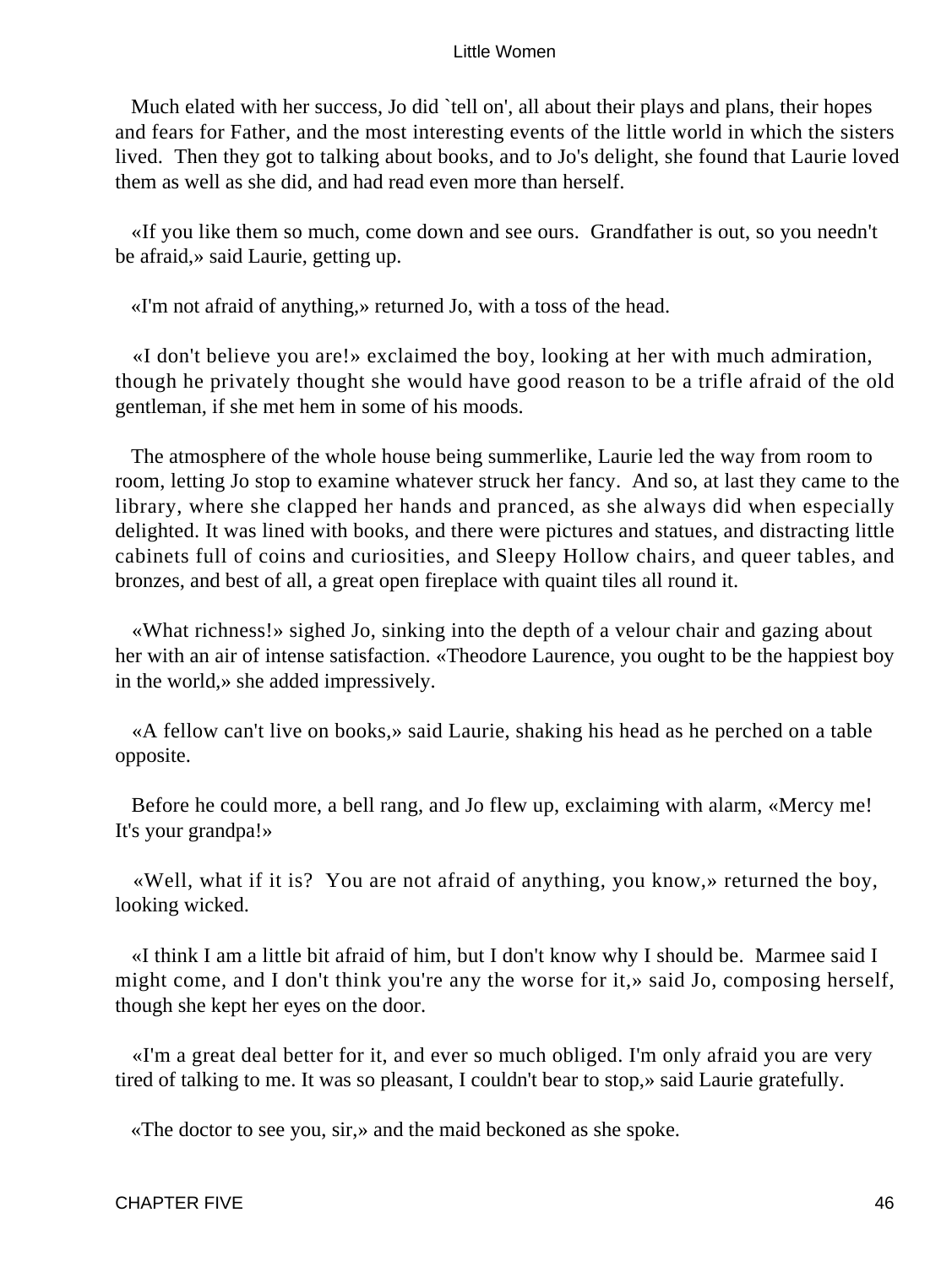«Would you mind if I left you for a minute? I suppose I must see him,» said Laurie.

«Don't mind me. I'm happy as a cricket here,» answered Jo.

 Laurie went away, and his guest amused herself in her own way. She was standing before a fine portrait of the old gentleman when the door opened again, and without turning, she said decidedly, «I'm sure now that I shouldn't be afraid of him, for he's got kind eyes, though his mouth is grim, and he looks as if he had a tremendous will of his own. He isn't as handsome as my grandfather, but I like him.»

 «Thank you, ma'am,» said a gruff voice behind her, and there, to her great dismay, stood old Mr. Laurence.

 Poor Jo blushed till she couldn't blush any redder, and her heart began to beat uncomfortably fast as she thought what she had said. For a minute a wild desire to run away possessed her, but that was cowardly, and the girls would laugh at her, so she resolved to stay and get out of the scrape as she could. A second look showed her that the living eyes, under the bushy eyebrows, were kinder even than the painted ones, and there was a sly twinkle in them, which lessened her fear a good deal. The gruff voice was gruffer than ever, as the old gentleman said abruptly, after the dreadful pause, «So you're not afraid of me, hey?»

«Not much, sir.»

«And you don't think me as handsome as your grandfather?»

«Not quite, sir.»

«And I've got a tremendous will, have I?»

«I only said I thought so.»

«But you like me in spite of it?»

«Yes, I do, sir.»

 That answer pleased the old gentleman. He gave a short laugh, shook hands with her, and, putting his finger under her chin, turned up her face, examined it gravely, and let it go, saying with a nod, «You've got your grandfather's spirit, if you haven't his face. He was a fine man, my dear, but what is better, he was a brave and an honest one, and I was proud to be his friend.»

«Thank you, sir,» And Jo was quite comfortable after that, for it suited her exactly.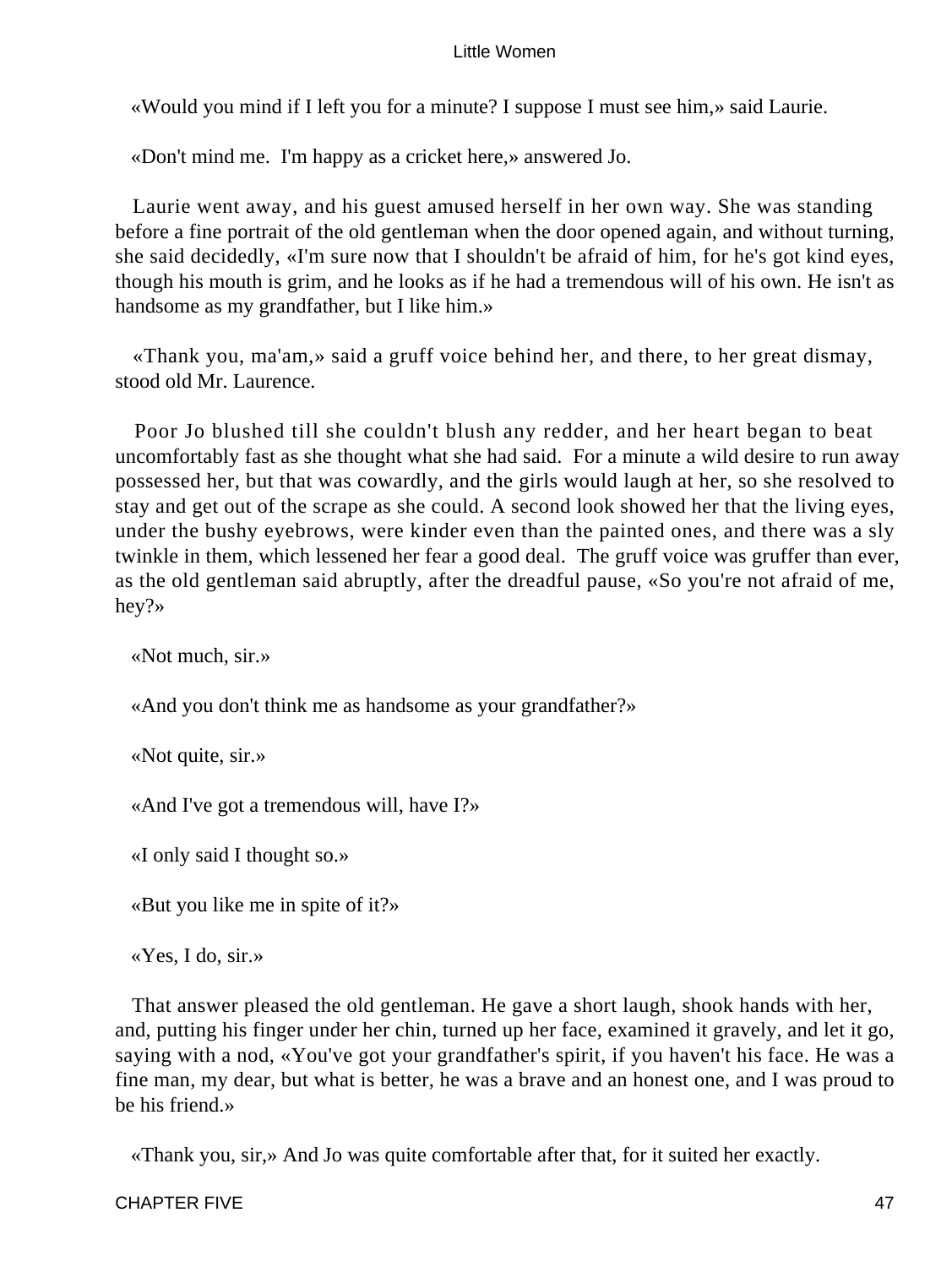«What have you been doing to this boy of mine, hey?» was the next question, sharply put.

«Only trying to be neighborly, sir.» And Jo to how her visit came about.

«You think he needs cheering up a bit, do you?»

 «Yes, sir, he seems a little lonely, and young folks would do him good perhaps. We are only girls, but we should be glad to help if we could, for we don't forget the splendid Christmas present you sent us,» said Jo eagerly.

«Tut, tut, tut! That was the boy's affair. How is the poor woman?»

 «Doing nicely, sir.» And off went Jo, talking very fast, as she told all about the Hummels, in whom her mother had interested richer friends than they were.

 «Just her father's way of doing good. I shall come and see your mother some fine day. Tell her so. There's the tea bell, we have it early on the boy's account. Come down and go on being neighborly.»

«If you'd like to have me, sir.»

 «Shouldn't ask you, if I didn't.» And Mr. Laurence offered her his arm with old−fashioned courtesy.

 «What would Meg say to this?» thought Jo, as she was marched away, while her eyes danced with fun as she imagined herself telling the story at home.

 «Hey! Why, what the dickens has come to the fellow?» said the old gentleman, as Laurie came running downstairs and brought up with a start of surprise at the astounding sight of Jo arm in arm with his redoubtable grandfather.

«I didn't know you'd come, sir,» he began, as Jo gave him a triumphant little glance.

 «That's evident, by the way you racket downstairs. Come to your tea, sir, and behave like a gentleman.» And having pulled the boy's hair by way of a caress, Mr. Laurence walked on, while Laurie went through a series of comic evolutions behind their backs, which nearly produced an explosion of laughter from Jo.

 The old gentleman did not say much as he drank his four cups of tea, but he watched the young people, who soon chatted away like old friends, and the change in his grandson did not escape him. There was color, light, and life in the boy's face now, vivacity in his manner, and genuine merriment in his laugh.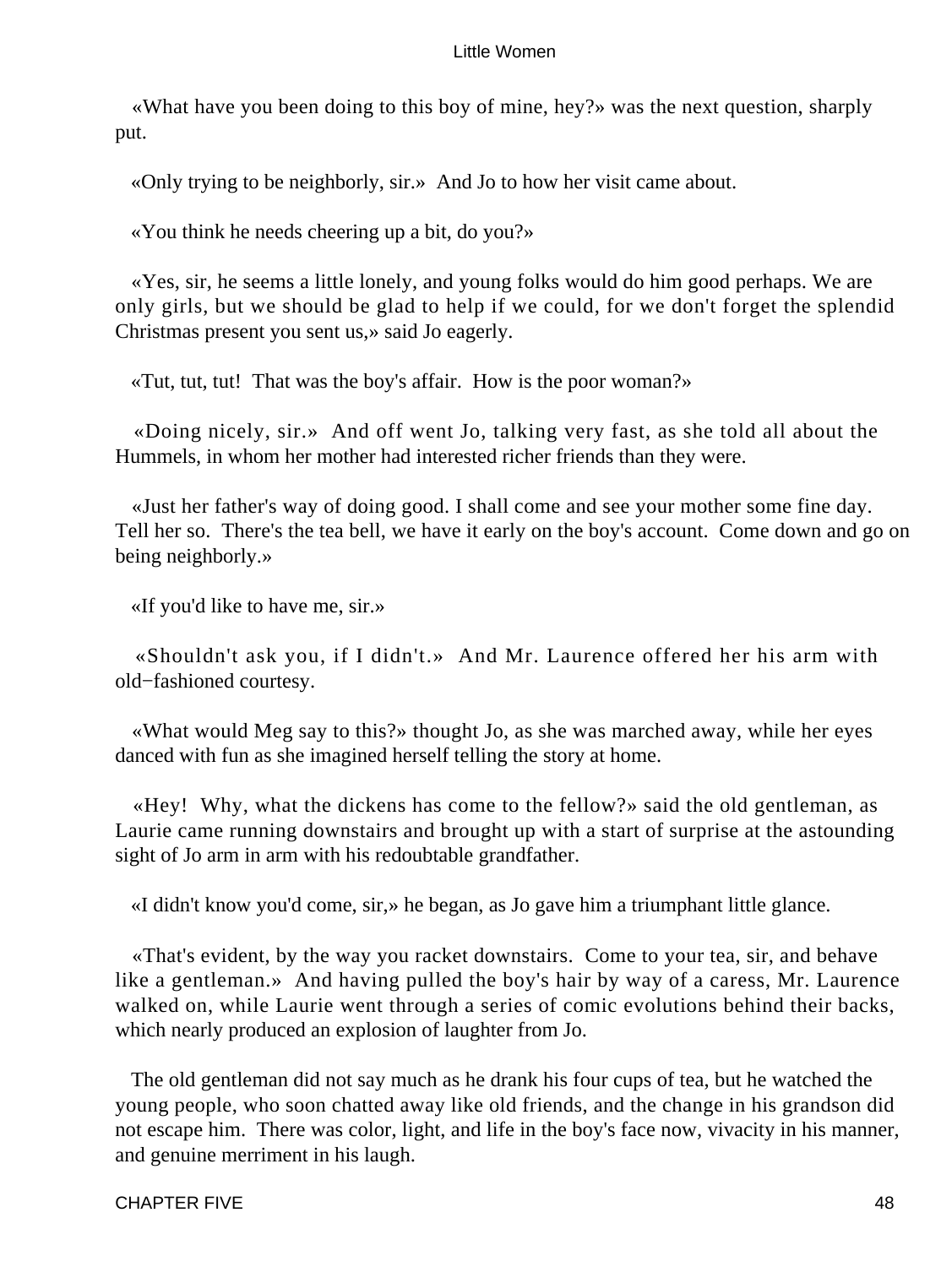«She's right, the lad is lonely. I'll see what these little girls can do for him,» thought Mr. Laurence, as he looked and listened. He liked Jo, for her odd, blunt ways suited him, and she seemed to understand the boy almost as well as if she had been one herself.

 If the Laurences had been what Jo called `prim and poky', she would not have got on at all, for such people always made her shy and awkward. But finding them free and easy, she was so herself, and made a good impression. When they rose she proposed to go, but Laurie said he had something more to show her, and took her away to the conservatory, which had been lighted for her benefit. It seemed quite fairylike to Jo, as she went up and down the walks, enjoying the blooming walls on either side, the soft light, the damp sweet air, and the wonderful vines and trees that hung about her, while her new friend cut the finest flowers till his hands were full. Then he tied them up, saying, with the happy look Jo liked to see, «Please give these to your mother, and tell her I like the medicine she sent me very much.»

 They found Mr. Laurence standing before the fire in the great drawing room, by Jo's attention was entirely absorbed by a grand piano, which stood open.

«Do you play?» she asked, turning to Laurie with a respectful expression.

«Sometimes,» he answered modestly.

«Please do now. I want to hear it, so I can tell Beth.»

«Won't you first?»

«Don't know how. Too stupid to learn, but I love music dearly.»

 So Laurie played and Jo listened, with her nose luxuriously buried in heliotrope and tea roses. Her respect and regard for the `Laurence' boy increased very much, for he played remarkably well and didn't put on any airs. She wished Beth could hear him, but she did not say so, only praised him till he was quite abashed, and his grandfather came to his rescue.

 «That will do, that will do, young lady. too many sugarplums are not good for him. His music isn't bad, but I hope he will do as well in more important things. Going? well, I'm much obliged to you, and I hope you'll come again. My respects to your mother. Good night, Doctor Jo.»

 He shook hands kindly, but looked as if something did not please him. When they got into the hall, Jo asked Laurie if she had said something amiss. He shook his head.

«No, it was me. He doesn't like to hear me play.»

«Why not?»

CHAPTER FIVE 49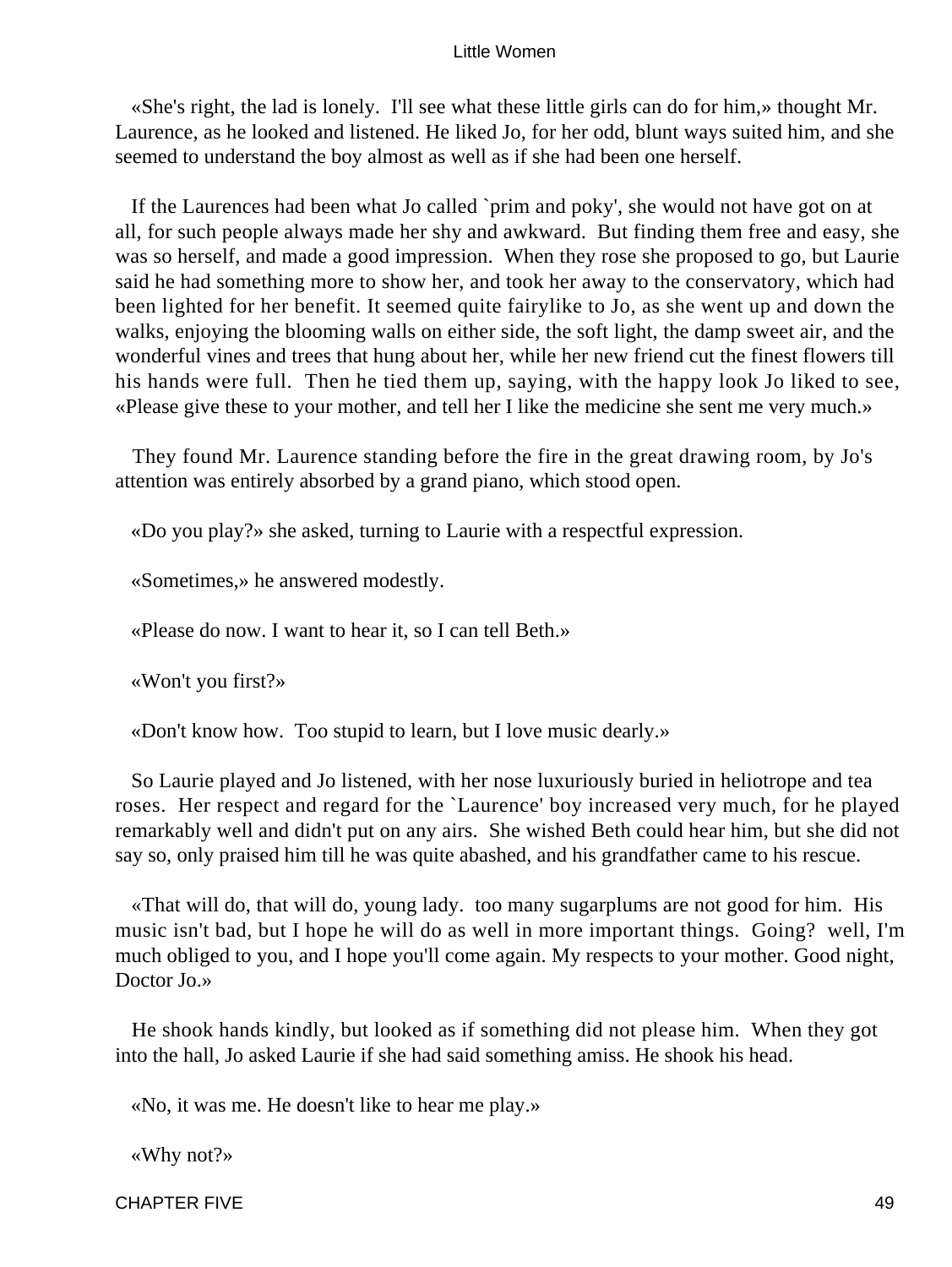«I'll tell you some day. John is going home with you, as I can't.» «No need of that. I am not a young lady, and it's only a step. Take care of yourself, won't you?»

«Yes, but you will come again, I hope?»

«If you promise to come and see us after you are well.»

«I will.»

«Good night, Laurie!» «Good night, Jo, good night!»

 When all the afternoon's adventures had been told, the family felt inclined to go visiting in a body, for each found something very attractive in the big house on the other side of the hedge. Mrs. March wanted to talk of her father with the old man who had not forgotten him, Meg longed to walk in the conservatory, Beth sighed for the grand piano. and Amy was eager to see the fine pictures and statues.

 «Mother, why didn't Mr. Laurence like to have Laurie play?» asked Jo, who was of an inquiring disposition.

 «I am not sure, but I think it was because his son, Laurie's father, married an Italian lady, a musician, which displeased the old man, who is very proud. The lady was good and lovely and accomplished, but he did not like her, and never saw his son after he married. They both died when Laurie was a little child, and then his grandfather took him home. I fancy the boy, who was born in Italy, is not very strong, and the old man is afraid of losing him, which makes him so careful. Laurie comes naturally by his love of music, for he is like his mother, and I dare say his grandfather fears that he may want to be a musician. At any rate, his skill reminds him of the woman he did not like, and so he `glowered' as Jo said.»

«Dear me, how romantic!» exclaimed Meg.

 «How silly!» said Jo. «Let him be a musician if he wants to, and not plague his life out sending him to college, when he hates to go.»

 «That's why he has such handsome black eyes and pretty manners, I suppose. Italians are always nice,» said Meg, who was a little sentimental.

 «What do you know about his eyes and his manners? You never spoke to him, hardly,» cried Jo, who was not sentimental.

 «I saw him at the party, and what you tell shows that he knows how to behave. That was a nice little speech about the medicine Mother sent him.»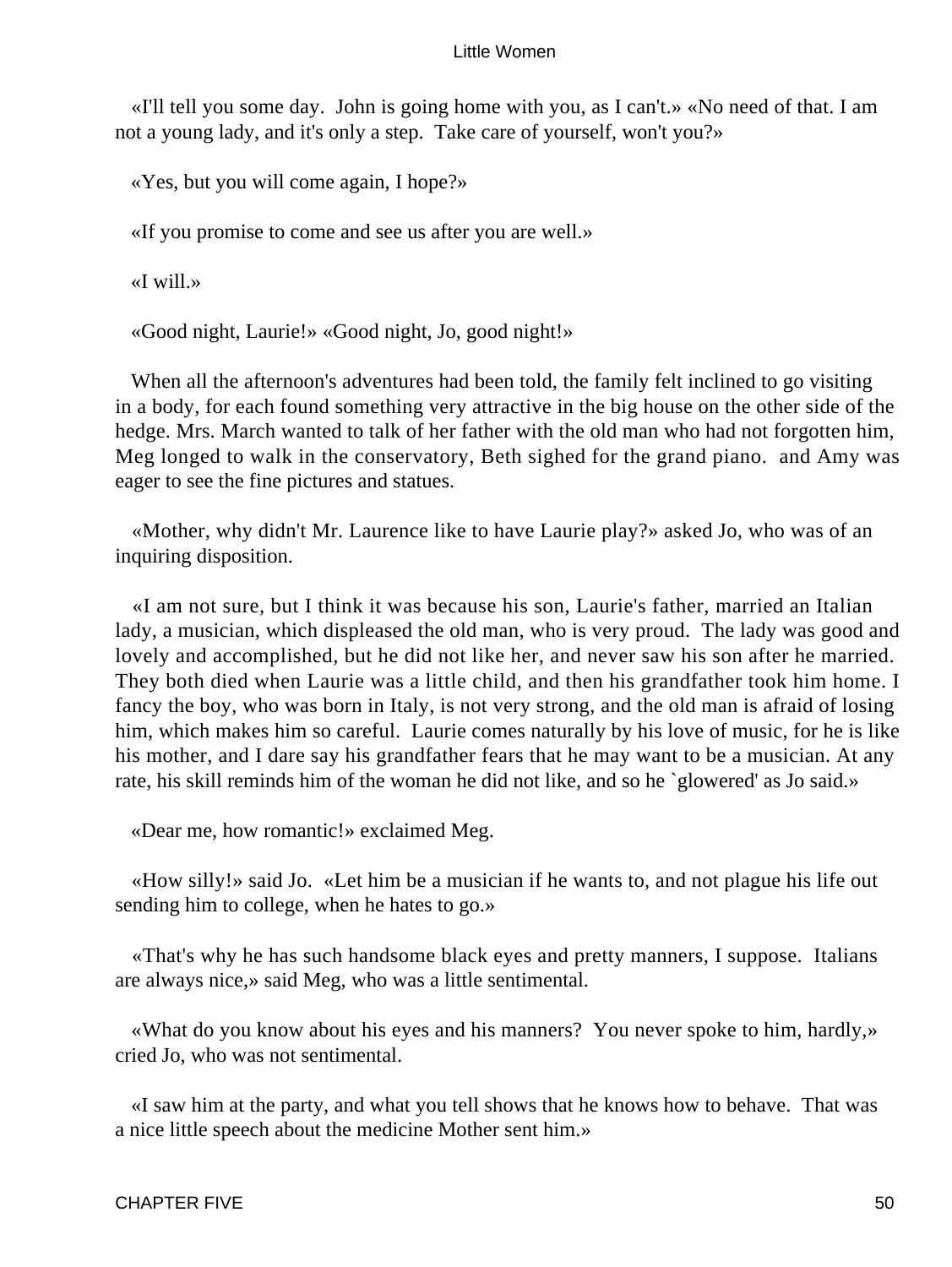«He meant the blanc mange, I suppose.» «How stupid you are, child! He meant you, of course.»

«Did he?» And Jo opened her eyes as if it had never occurred to her before.

 «I never saw such a girl! You don't know a compliment when you get it,» said Meg, with the air of a young lady who knew all about the matter.

 «I think they are great nonsense, and I'll thank you not to be silly and spoil my fun. Laurie's a nice boy and I like him, and I won't have any sentimental stuff about compliments and such rubbish. We'll all be good to him because he hasn't got any mother, and he may come over and see us, mayn't he, Marmee?»

 «Yes, Jo, your little friend is very welcome, and I hope Meg will remember that children should be children as long as they can.»

 «I don't call myself a child, and I'm not in my teens yet,» observed Amy. «What do you say, Beth?»

 «I was thinking about our `PILGRIM'S PROGRESS',» answered Beth, who had not heard a word. «How we got out of the Slough and through the Wicket Gate by resolving to be good, and up the steep hill by trying, and that maybe the house over there, full of splendid things, is going to be our Palace Beautiful.»

«We have got to get by the lions first,» said Jo, as if she rather liked the prospect.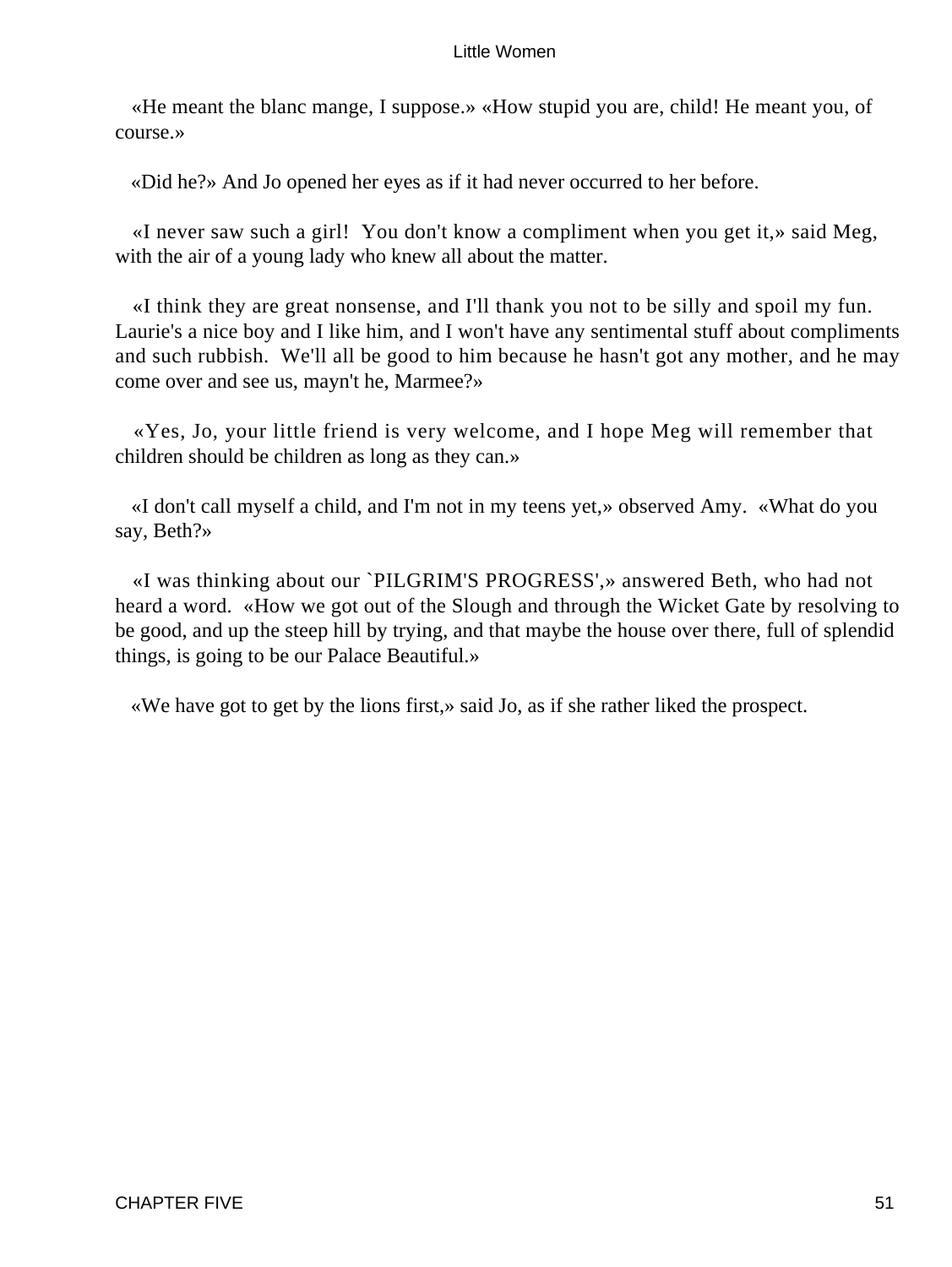# **[CHAPTER SIX](#page-419-0)**

**The big house did prove a Palace Beautiful, though it took some time for all to get in,** and Beth found it very hard to pass the lions. Old Mr. Laurence was the biggest one, but after he had called, said something funny or kind to each one of the girls, and talked over old times with their mother, nobody felt much afraid of him, except timid Beth. The other lion was the fact that they were poor and Laurie rich, for this made them shy of accepting favors which they could not return. But, after a while, they found that he considered them the benefactors, and could not do enough to show how grateful he was for Mrs. March's motherly welcome, their cheerful society, and the comfort he took in that humble home of theirs. So they soon forgot their pride and interchanged kindnesses without stopping to think which was the greater.

 All sorts of pleasant things happened about that time, for the new friendship flourished like grass in spring. Every one liked Laurie, and he privately informed his tutor that «the Marches were regularly splendid girls.» With the delightful enthusiasm of youth, they took the solitary boy into their midst and made much of him, and he found something very charming in the innocent companionship of these simple−hearted girls. Never having known mother or sisters, he was quick to feel the influences they brought about him, and their busy, lively ways made him ashamed of the indolent life he led. He was tired of books, and found people so interesting now that Mr. Brooke was obliged to make very unsatisfactory reports, for Laurie was always playing truant and running over to the Marches'.

 «Never mind, let him take a holiday, and make it up afterward,» said the old gentleman. «The good lady next door says he is studying too hard and needs young society, amusement, and exercise. I suspect she is right, and that I've been coddling the fellow as if I'd been his grandmother. Let him do what he likes, as long as he is happy. He can't get into mischief in that little nunnery over there, and Mrs. March is doing more for him than we can.»

 What good times they had, to be sure. Such plays and tableaux, such sleigh rides and skating frolics, such pleasant evenings in the old parlor, and now and then such gay little parties at the great house. Meg could walk in the conservatory whenever she liked and revel in bouquets, Jo browsed over the new library voraciously, and convulsed the old gentleman with her criticisms, Amy copied pictures and enjoyed beauty to her heart's content, and Laurie played `lord of the manor' in the most delightful style.

 But Beth, though yearning for the grand piano, could not pluck up courage to go to the `Mansion of Bliss', as Meg called it. She went once with Jo, but the old gentleman, not being aware of her infirmity, stared at her so hard from under his heavy eyebrows, and said «Hey!» so loud, that he frightened her so much her `feet chattered on the floor', she never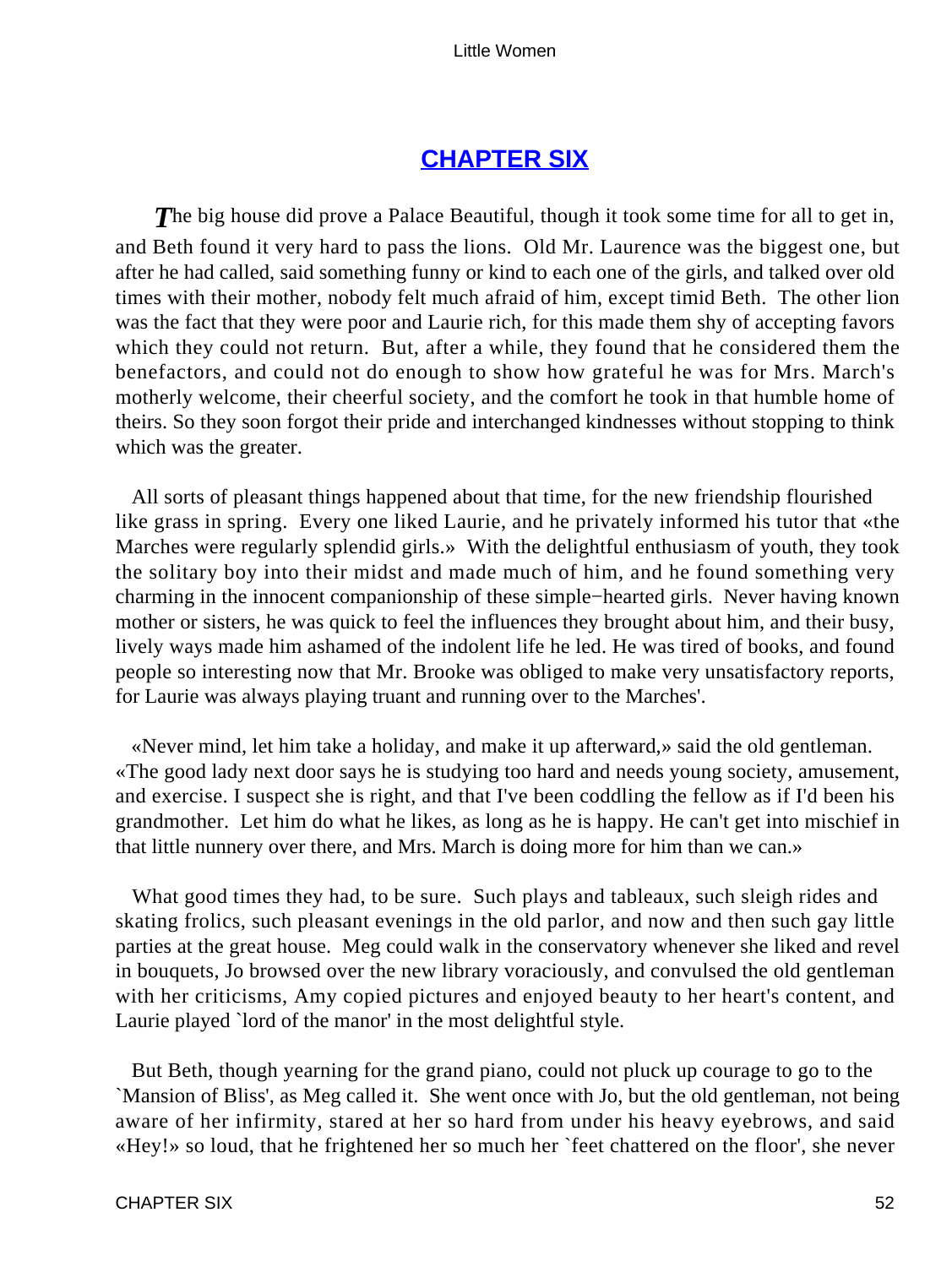told her mother, and she ran away, declaring she would never go there any more, not even for the dear piano. No persuasions or enticements could overcome her fear, till, the fact coming to Mr. Laurence's ear in some mysterious way, he set about mending matters. During one of the brief calls he made, he artfully led the conversation to music, and talked away about great singers whom he had seen, fine organs he had heard, and told such charming anecdotes that Beth found it impossible to stay in her distant corner, but crept nearer and nearer, as if fascinated. At the back of his chair she stopped and stood listening, with her great eyes wide open and her cheeks red with excitement of this unusual performance. Taking no more notice of her than if she had been a fly, Mr. Laurence talked on about Laurie's lessons and teachers. And presently, as if the idea had just occurred to him, he said to Mrs. March...

 «The boy neglects his music now, and I'm glad of it, for he was getting too fond of it. But the piano suffers for want of use. Wouldn't some of your girls like to run over, and practice on it now and then, just to keep it in tune, you know, ma`am?»

 Beth took a step forward, and pressed her hands tightly together to keep from clapping them, for this was an irresistible temptation, and the thought of practicing on that splendid instrument quite took her breath away. Before Mrs. March could reply, Mr. Laurence went on with an odd little nod and smile...

 «They needn't see or speak to anyone, but run in at any time. For I'm shut up in my study at the other end of the house, Laurie is out a great deal, and the servants are never near the drawing room after nine o'clock.»

 Here he rose, as if going, and Beth made up her mind to speak, for that last arrangement left nothing to be desired. «Please, tell the young ladies what I say, and if they don't care to come, why, never mind.» Here a little hand slipped into his, and Beth looked up at him with a face full of gratitude, as she said, in her earnest yet timid way...

 «Oh sir, they do care, very very much!» «Are you the musical girl?» he asked, without any startling «Hey!» as he looked down at her very kindly.

 «I'm Beth. I love it dearly, and I'll come, if you are quite sure nobody will hear me, and be disturbed,» she added, fearing to be rude, and trembling at her own boldness as she spoke.

 «Not a soul, my dear. The house is empty half the day, so come and drum away as much as you like, and I shall be obliged to you.»

«How kind you are, sir!»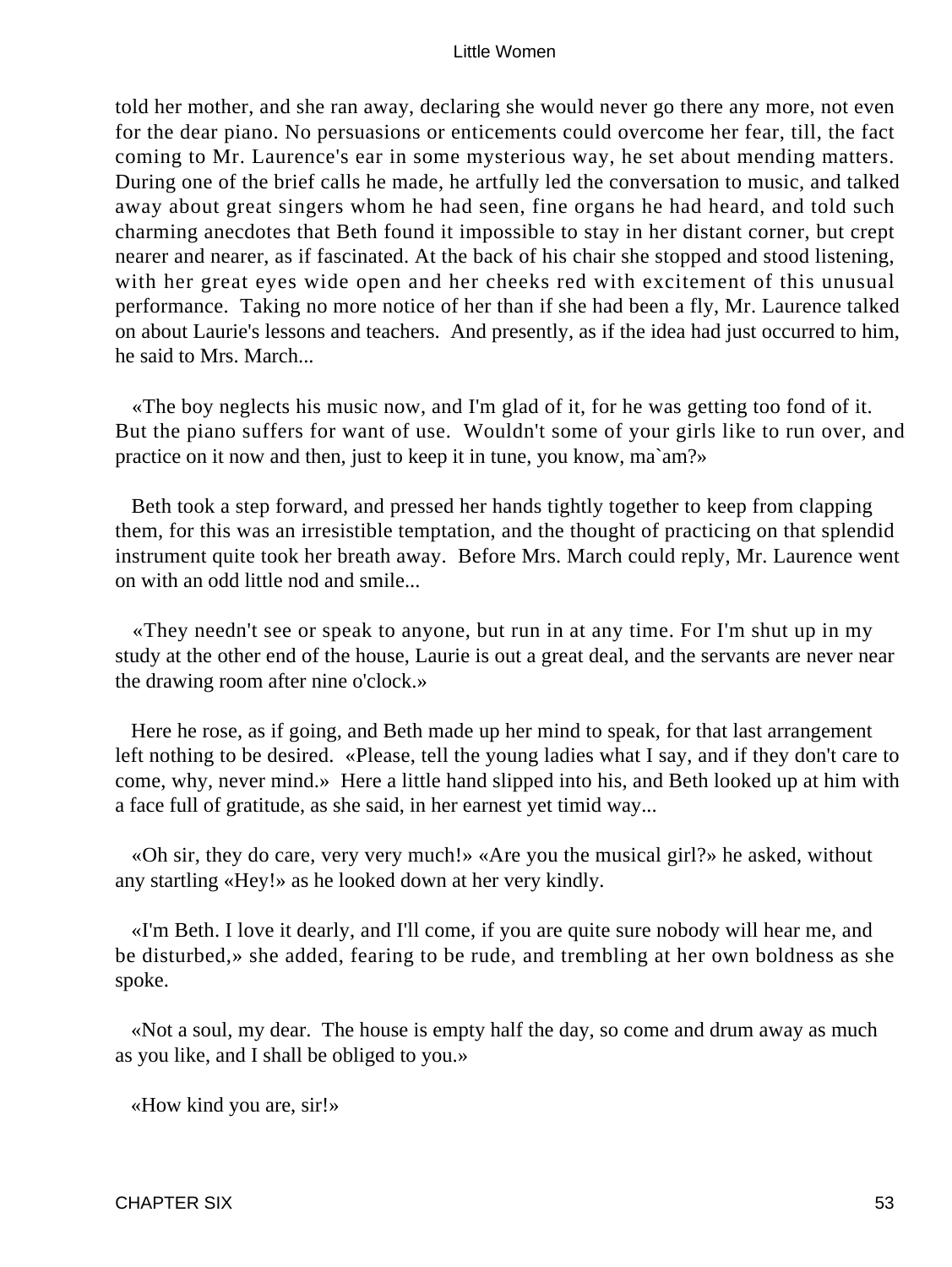Beth blushed like a rose under the friendly look he wore, but she was not frightened now, and gave the hand a grateful squeeze because she had no words to thank him for the precious gift he had given her. The old gentleman softly stroked the hair off her forehead, and, stooping down, he kissed herr, saying, in a tone few people ever heard...

 «I had a little girl once, with eyes like these. God bless you, my dear! Good day. madam.» And away he went, in a great hurry.

 Beth had a rapture with her mother, and then rushed up to impart the glorious news to her family of invalids, as the girls were not home. How blithely she sang that evening, and how they all laughed at her because she woke Amy in the night by playing the piano on her face in her sleep. Next day, having seen both the old and young gentleman out of the house, Beth, after two or three retreats, fairly got in at the side door, and made her way as noiselessly as any mouse to the drawing room where her idol stood. Quite by accident, of course, some pretty, easy music lay on the piano, and with trembling fingers and frequent stops to listen and look about, Beth at last touched the great instrument, and straightway forgot her fear, herself, and everything else but the unspeakable delight which the music gave her, for it was like the voice of a beloved friend.

 She stayed till Hannah came to take her home to dinner, but she had no appetite, and could only sit and smile upon everyone in a general state of beatitude.

 After that, the little brown hood slipped through the hedge nearly every day, and the great drawing room was haunted by a tuneful spirit that came and went unseen. She never knew that Mr. Laurence opened his study door to hear the old−fashioned airs he liked. She never saw Laurie mount guard in the hall to warn the servants away. She never suspected that the exercise books and new songs which she found in the rack were put there for her especial benefit, and when he talked to her about music at home, she only thought how kind he was to tell things that helped her so much. So she enjoyed herself heartily, and found, what isn't always the case, that her granted wish was all she had hoped. Perhaps it was because she was so grateful for this blessing that a greater was given her. At any rate she deserved both. «Mother, I'm going to work Mr. Laurence a pair of slippers. He is so kind to me, I must thank him, and I don't know any other way. Can I do it?» asked Beth, a few weeks after that eventful call of his.

 «Yes, dear. It will please him very much, and be a nice way of thanking him. The girls will help you about them, and I will pay for the making up,» replied Mrs. March, who took peculiar pleasure in granting Beth's requests because she so seldom asked anything for herself.

 After many serious discussions with Meg and Jo, the pattern was chosen, the materials bought, and the slippers begun. A cluster of grave yet cheerful pansies on a deeper purple ground was pronounced very appropriate and pretty, and beth worked away early and late,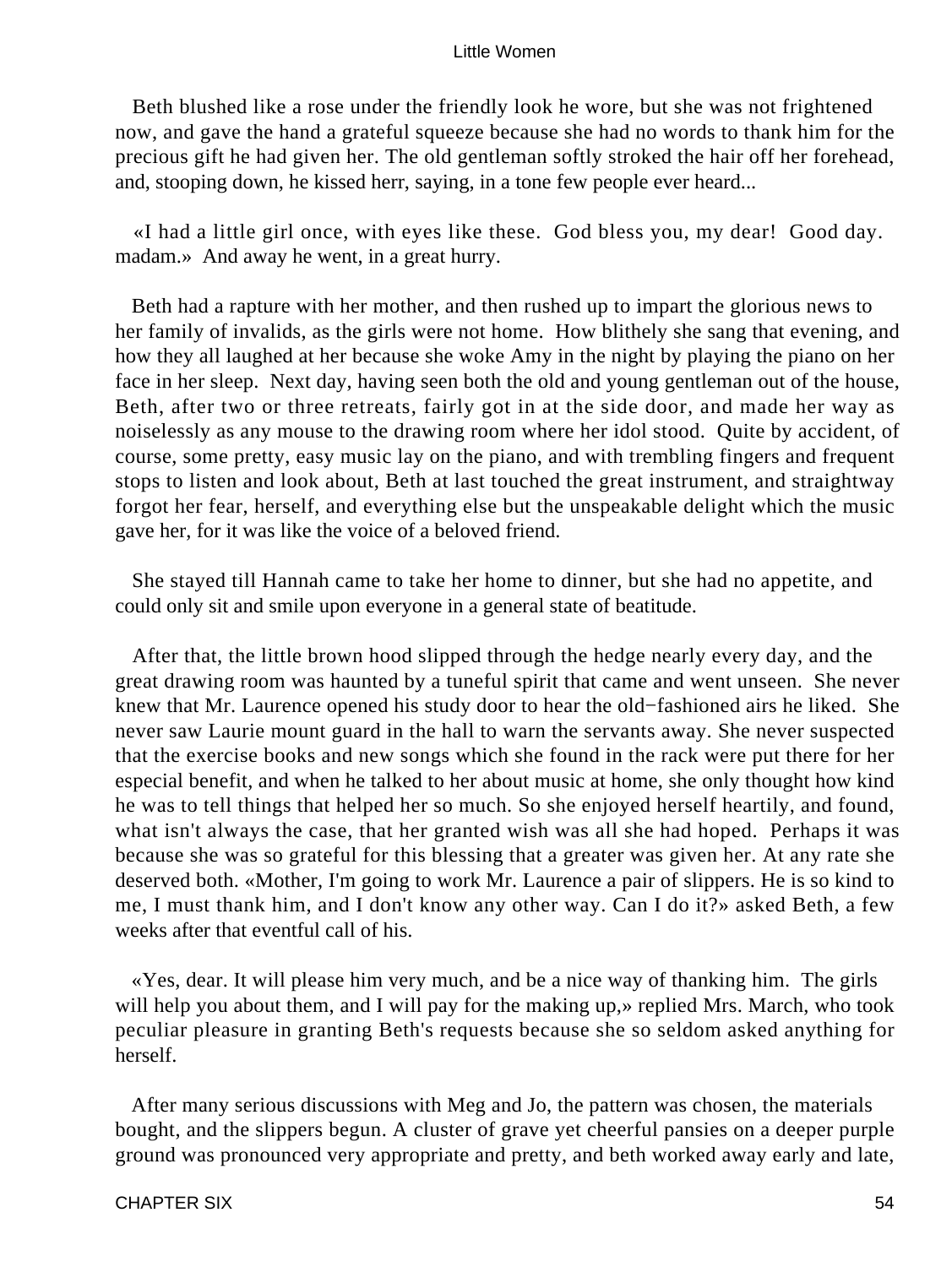with occasional lifts over hard parts. She was a nimble little needlewoman, and they were finished before anyone got tired of them. Then she wrote a short, simple note, and with Laurie's help, got them smuggled onto the study table one morning before the old gentleman was up.

 When this excitement was over, Beth waited to see what would happen. All day passed a a part of the next before any acknowledgement arrived, and she was beginning to fear she had offended her crochety friend. On the afternoon of the second day, she went out to do an errand, and give poor Joanna, the invalid doll, her daily exercise. As she came up the street, on her return, she saw three, yes, four heads popping in and out of the parlor windows, and the moment they saw her, several hands were waved, and several joyful voices screamed...

«Here's a letter from the old gentleman! Come quick, and read it!»

 «Oh, Beth, he's sent you...» began Amy, gesticulating with unseemly energy, but she got no further, for Jo quenched her by slamming down the window.

 Beth hurried on in a flutter of suspense. At the door her sisters seized and bore her to the parlor in a triumphal procession, all pointing and all saying at once, «Look there! Look there!» Beth did look, and turned pale with delight and surprise, for there stood a little cabinet piano, with a letter lying on the glossy lid, directed like a sign board to «Miss Elizabeth March.»

 «For me?» gasped Beth, holding onto Jo and feeling as if she should tumble down, it was such an overwhelming thing altogether.

 «Yes, all for you, my precious! Isn't it splendid of him? Don't you think he's the dearest old man in the world? Here's the key in the letter. We didn't open it, but we are dying to know what he says,» cried Jo, hugging her sister and offering the note.

 «You read it! I can't, I feel so queer! Oh, it is too lovely!» and Beth hid her face in Jo's apron, quite upset by her present.

Jo opened the paper and began to laugh, for the first worked she saw were...

 «Miss March: »Dear Madam – « »How nice it sounds! I wish someone would write to me so!" said Amy, who thought the old−fashioned address very elegant.

 «`I have had many pairs of slippers in my life, but I never had any that suited me so well as yours, '» continues Jo. «`Heartsease is my favorite flower, and these will always remind me of the gentle giver. I like to pay my debts, so I know you will allow `the old gentleman' to send you something which once belonged to the little grand daughter he lost. With hearty thanks and best wishes, I remain » Your grateful friend and humble servant,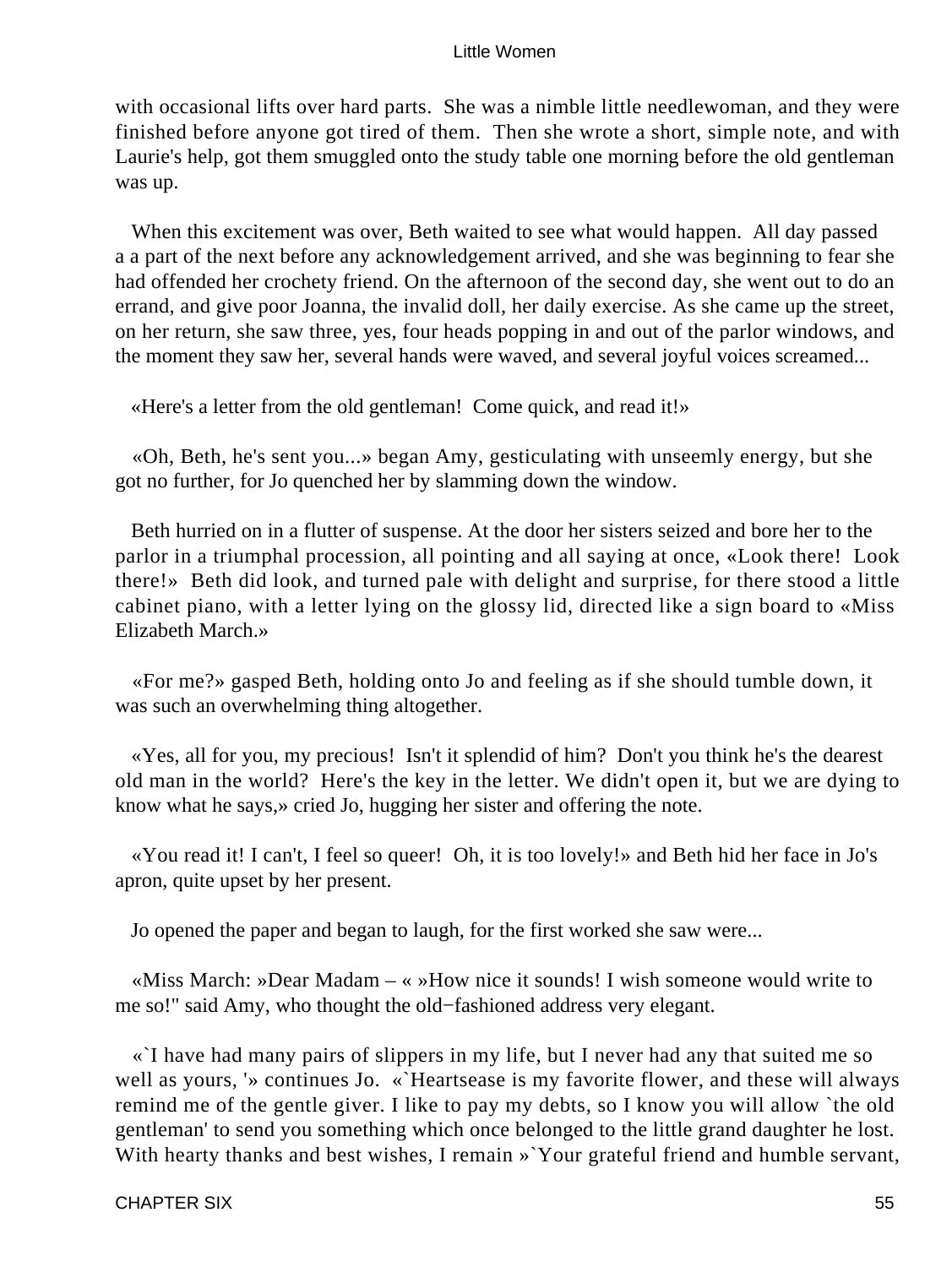# "`JAMES **LAURENCE'**

 «There, Beth, that's an honor to be proud of, I'm sure! Laurie told me how fond Mr.Laurence used to be of the child who died, and how he kept all her little things carefully. Just think, he's given you her piano. That comes of having big blue eyes and loving music,» said Jo, trying to soothe Beth, who trembled and looked more excited than she had ever been before.

 «See the cunning brackets to hold candles, and the nice green sild, puckered up, with a gold rose in the middle, and the pretty rack and stool, all complete,» added Meg, opening the instrument and displaying its beauties.

 «`Your humble servant, James Laurence'. Only think of his writing that to you. I'll tell the girls. They'll think it's splendid,» said Amy, much impressed by the note.

 «Try it, honey. Let's hear the sound of the baby pianny,» said Hannah, who always took a share in the family joys and sorrows.

 So Beth tried it, and everyone pronounced it the most remarkable piano ever heard. It had evidently been newly tuned and put in apple− pie order, but, perfect as it was, I think the real charm lay in the happiest of all happy faces which leaned over it, as Beth lovingly touched the beautiful black and white keys and pressed the bright pedals.

 «You'll have to go and thank him,» said Jo, by way of a joke, for the idea of the child's really going never entered her head.

 «Yes, I mean to. I guess I'll go no, before I get frightened thinking about it.» And, to the utter amazement of the assembled family, Beth walked deliberately down the garden, through the hedge, and in at the Laurences' door.

 «Well, I wish I may die if it ain't the queerest thing I ever see! The pianny has turned her head! She'd never have gone in her right mind,» cried Hannah, staring after her, while the girls were rendered quite speechless by the miracle.

 They would have been still more amazed if they had seen what Beth did afterward. If you will believe me, she went and knocked at the study door before she gave herself time to think, and when a gruff voice called out, «come in!» she did go in, right up to Mr. Laurence, who looked quite taken aback, and held out her hand, saying, with only a small quaver in her voice, «I came to thank you, sir, for...» But she didn't finish, for he looked so friendly that she forgot her speech and, only remembering that he had lost the little girl he loved, she put both arms round his neck and kissed him.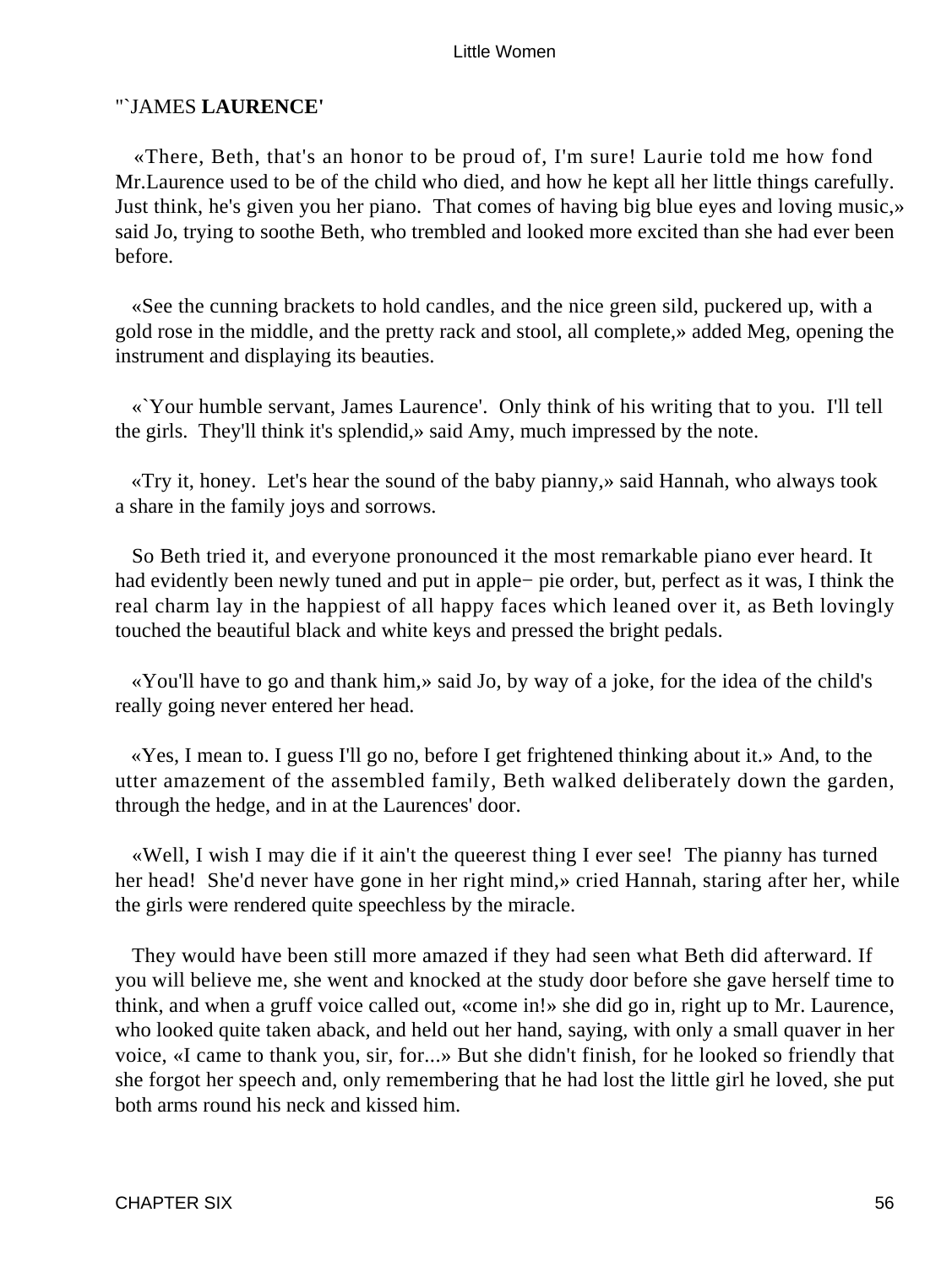If the roof of the house had suddenly flown off, the old gentleman wouldn't have been more astonished. But he liked it. Oh, dear, yes, he liked it amazingly! And was so touched and pleased by that confiding little kiss that all his crustiness vanished, and he just set her on his knee, and laid his wrinkled cheek against her rosy one, feeling as if he had got his own little grand daughter back again. Beth ceased to fear him from that moment, and sat there talking to him as cozily as if she had known him all her life, for love casts out fear, and gratitude can conquer pride. When she went home, he walked with her to her own gate, shook hands cordially, and touched his hat as he marched back again, looking very stately and erect, like a handsome, soldierly old gentleman, as he was.

 When the girls saw that performance, Jo began to dance a jig, by way of expressing her satisfaction, Amy nearly fell out of the window in her surprise, and Meg exclaimed, with up−lifted hands, "Well, I do believe the world is coming to an end.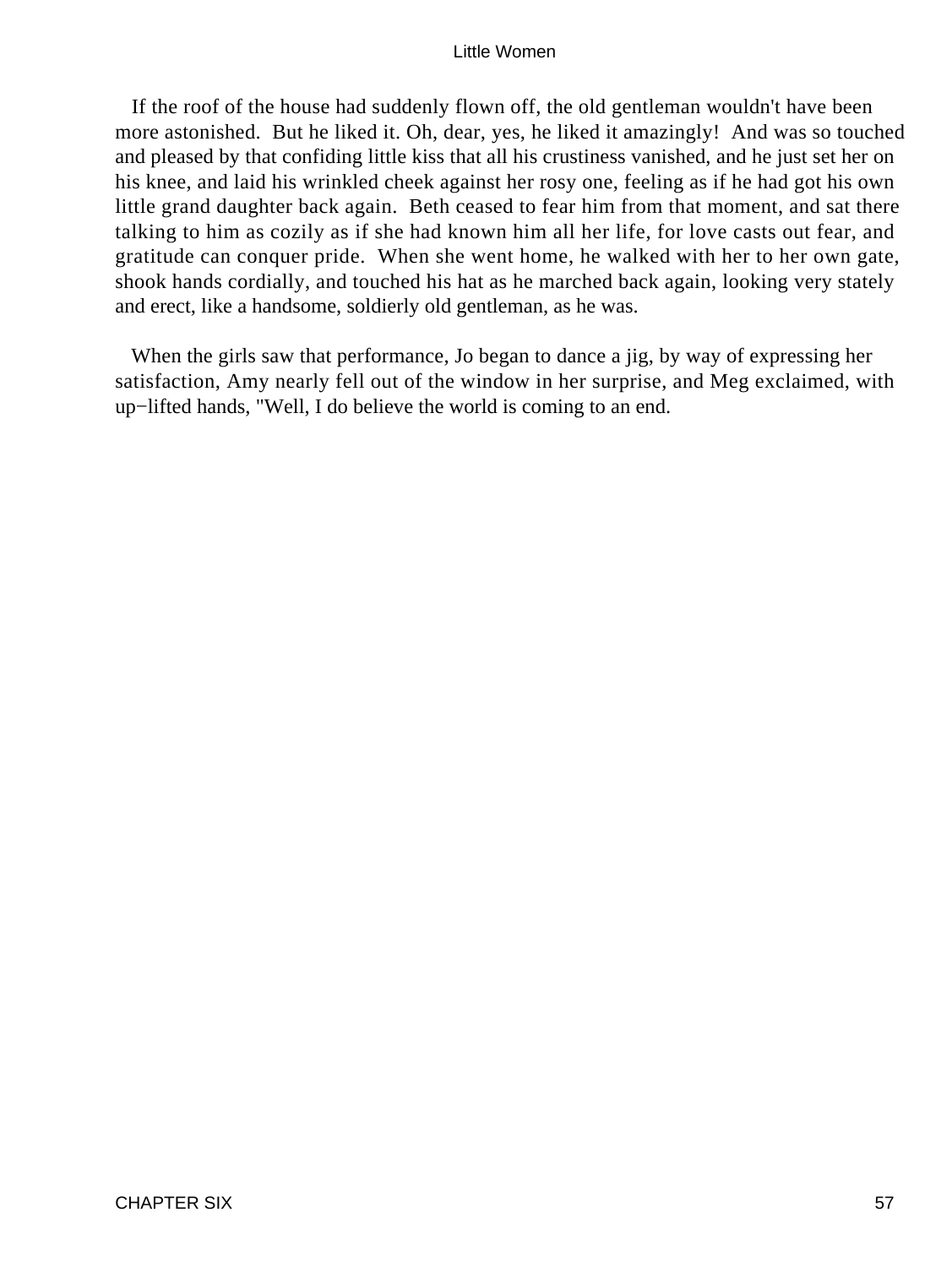# **[CHAPTER SEVEN](#page-419-0)**

**«That boy is a perfect cyclops, isn't he?» said Amy one day, as Laurie clattered by on** horseback, with a flourish of his whip as he passed.

 «How dare you say so, when he's got both his eyes? And very handsome ones they are, too,» cried Jo, who resented any slighting remarks about her friend.

 «I didn't day anything about his eyes, and I don't see why you need fire up when I admire his riding.»

 «Oh, my goodness! That little goose means a centaur, and she called him a Cyclops,» exclaimed Jo, with a burst of laughter. «You needn't be so rude, it's only a `lapse of lingy', as Mr. Davis says,» retorted Amy, finishing Jo with her Latin. «I just wish I had a little of the money Laurie spends on that horse,» she added, as if to herself, yet hoping her sisters would hear.

 «Why?» asked Meg kindly, for Jo had gone off in another laugh at Amy's second blunder.

 «I need it so much. I'm dreadfully in debt, and it won't be my turn to have the rag money for a month.»

«In debt, Amy? What do you mean?» And Meg looked sober.

 «Why, I owe at least a dozen pickled limes, and I can't pay them, you know, till I have money, for Marmee forbade my having anything charged at the shop.»

 «Tell me all about it. Are limes the fashion now? It used to be pricking bits of rubber to make balls.» And Meg tried to keep her countenance, Amy looked so grave and important.

 «Why, you see, the girls are always buying them, and unless you want to be thought mean, you must do it too. It's nothing but limes now, for everyone is sucking them in their desks in schooltime, and trading them off for pencils, bead rings, paper dolls, or something else, at recess. If one girl likes another, she gives her a lime. If she's mad with her, she eats one before her face, and doesn't offer even a suck. They treat by turns, and I've had ever so many but haven't returned them, and I ought for they are debts of honor, you know.»

 «How much will pay them off and restore your credit?» asked Meg, taking out her purse."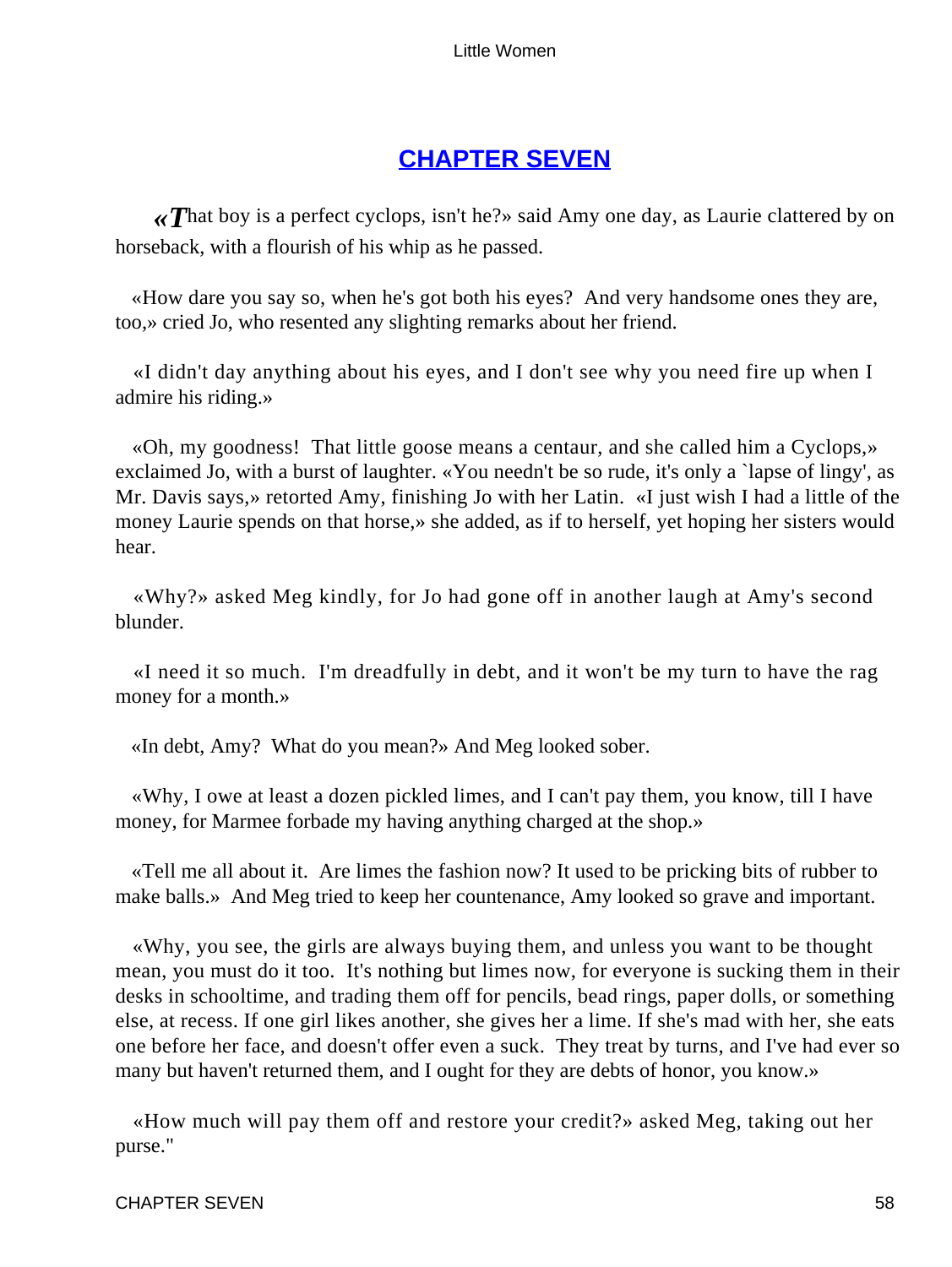«A quarter would more than do it, and leave a few cents over for a treat for you. Don't you like limes?»

 «Not much. You may have my share. Here's the money. Make it last as long as you can, for it isn't very plenty, you know.»

 «Oh, thank you! It must be so nice to have pocket money! I'll have a grand feast, for I haven't tasted a lime this week. I felt delicate about taking any, as I couldn't return them, and I'm actually suffering for one.»

 Next day Amy was rather late at school, but could not resist the temptation of displaying, with pardonable pride, a moist brown−paper parcel, before she consigned it to the inmost recesses of her desk. During the next few minutes the rumor that Amy March had got twenty− four delicious limes (she ate one on the way) and was going to treat circulated through her `set', and the attentions of her friends became quite overwhelming. Katy Brown invited her to her next party on the spot. Mary Kinglsey insisted on lending her her watch till recess, and Jenny Snow, a satirical young lady, who had basely twitted Amy upon her limeless state, promptly buried the hatchet and offered to furnish answers to certain appalling sums. But Amy had not forgotten Miss Snow's cutting remarks about `some persons whose noses were not too flat to smell other people's limes, and stuck−up people who were not too proud to ask for them', and she instantly crushed `that Snow girl's' hopes by the withering telegram, «You needn't be so polite all of a sudden, for you won't get any.»

 A distinguished personage happened to visit the school that morning, and Amy's beautifully drawn maps received praise, which honor to her foe rankled in the soul of Miss Snow, and caused Miss March to assume the airs of a studious young peacock. But, alas, alas! Pride goes before a fall, and the revengeful Snow turned the tables with disastrous success. No sooner had the guest paid the usual stale compliments and bowed himself out, than Jenny, under pretense of asking an important question, informed Mr. Davis, the teacher, that Amy March had pickled limes in her desk.

 Now Mr. Davis had declared limes a contraband article, and solemnly vowed to publicly ferrule the first person who was found breaking the law. This much−enduring man had succeeded in banishing chewing gum after a long and stormy war, had made a bonfire of the confiscated novels and newspapers, had suppressed a private post office, had forbidden distortions of the face, nicknames, and caricatures, and done all that one man could do to keep half a hundred rebellious girls in order. Boys are trying enough to human patience, goodness knows, but girls are infinitely more so, especially to nervous gentlemen with tyrannical tempers and no more talent for teaching than Dr. Blimber. Mr. Davis knew any quantity of Greek, Latin, algebra, and ologies of all sorts so he was called a fine teacher, and manners, morals, feelings, and examples were not considered of any particular importance. It was a most unfortunate moment for denouncing Amy, and Jenny knew it. Mr. Davis had evidently taken his coffee too strong that morning, there was an east wind, which always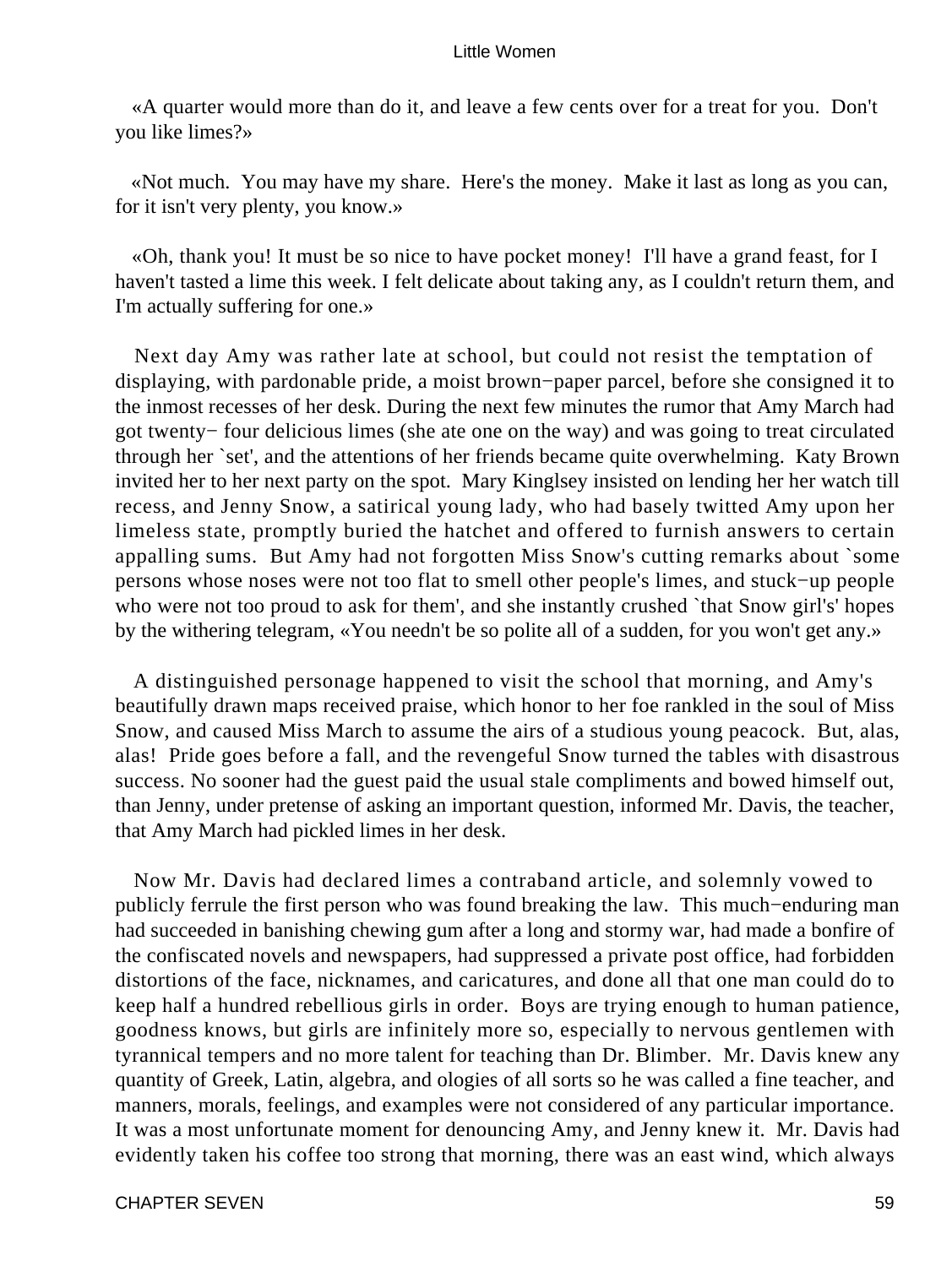affected his neuralgia, and his pupils had not done him the credit which he felt he deserved. Therefore, to use the expressive, if not elegant, language of a schoolgirl, «He was as nervous as a witch and as cross as a bear». The word `limes' was like fire to powder, his yellow face flushed, and he rapped on his desk with an energy which made Jenny skip to her seat with unusual rapidity.

«Young ladies, attention, if you please!»

 At the stern order the buzz ceased, and fifty pairs of blue, black, gray, and brown eyes were obediently fixed upon his awful countenance.

«Miss March, come to the desk.»

 Amy rose to comply with outward composure, but a secret fear oppressed her, for the limes weighed upon her conscience.

 «Bring with you the limes you have in your desk,» was the unexpected command which arrested her before she got out of her seat.

«Don't take all.» whispered her neighbor, a young lady of great presence of mind.

 Amy hastily shook out half a dozen and laid the rest down before Mr. Davis, feeling that any man possessing a human heart would relent when that delicious perfume met his nose. Unfortunately, Mr. Davis particularly detested the odor of the fashionable pickle, and disgust added to his wrath.

«Is that all?»

«Not quite,» stammered Amy.

«Bring the rest immediately.»

With a despairing glance at her set, she obeyed.

"You are sure there are no more?'

«I never lie, sir.»

 «So I see. Now take these disgusting things two by two, and throw them out of the window.»

 There was a simultaneous sigh, which created quite a little gust, as the last hope fled, and the treat was ravished from their longing lips. Scarlet with shame and anger, Amy went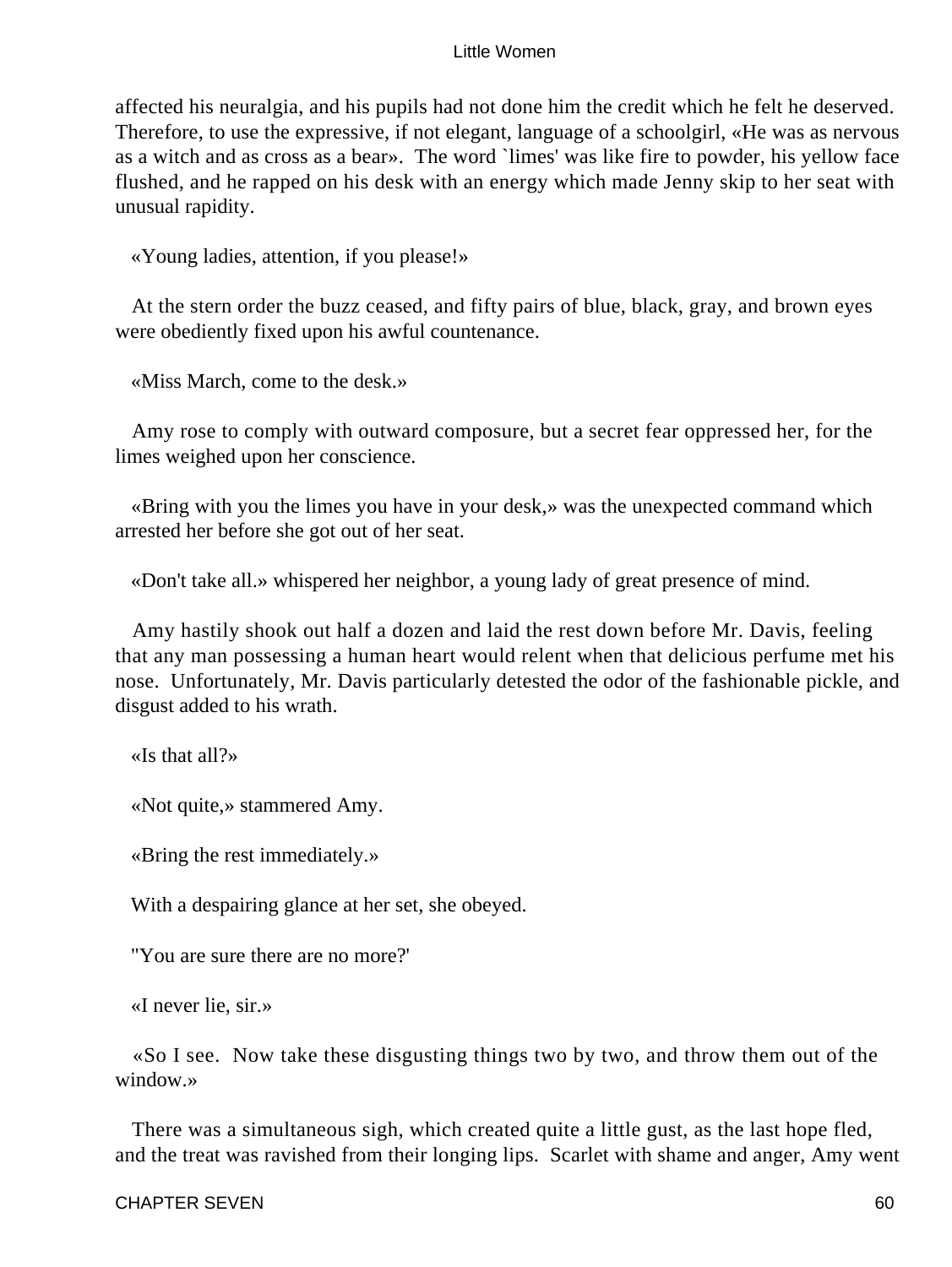to and fro six dreadful times, and as each doomed couple, looking oh, so plump and juicy, fell from her reluctant hands, a shout from the street completed the anguish of the girls, for it told them that their feast was being exulted over by the little Irish children, who were their sworn foes. This – this was too much. All flashed indignant or appealing glances at the inexorable Davis, and one passionate lime lover burst into tears.

 As Amy returned from her last trip, Mr. Davis gave a portentous «Hem!» and said, in his most impressive manner...

 «Young ladies, you remember what I said to you a week ago. I am sorry this has happened, but I never allow my rules to be infringed, and I never break my word. Miss March, hold out your hand.»

 Amy started, and put both hands behind her, turning on him an imploring look which pleaded for her better than the words she could not utter. She was rather a favorite with `old Davis', as, of course, he was called, and it's my private belief that he would have broken his word if the indignation of one irrepressible young lady had not found vent in a hiss. That hiss, faint as it was, irritated the irascible gentleman, and sealed the culprit's fate.

 «Your hand, Miss March!» was the only answer her mute appeal received, and too proud to cry or beseech, Amy set her teeth, threw bach her head defiantly, and bore without flinching several tingling blows on her little palm. They were neither many nor heavy, but that made no difference to her. For the first time in her life she had been struck, and the disgrace, in her eyes, was as deep as if he had knocked her down.

 «You will now stand on the platform till recess,» said Mr. Davis, resolved to do the thing thoroughly, since he had begun.

 That was dreadful. It would have been bad enough to go to her seat, and see the pitying faces of her friends, or the satisfied ones of her few enemies, but to face the whole school, with that shame fresh upon her, seemed impossible, and for a second she felt as if she could only drop down where she stood, and break her heart with crying. A bitter sense of wrong and the thought of Jenny Snow helped her to bear it, and, taking the ignominious place, she fixed her eyes on the stove funnel above what now seemed a sea of faces, and stood there, so motionless and white that the girls found it hard to study with that pathetic figure before them.

 During the fifteen minutes that followed, the proud and sensitive little girl suffered a shame and pain which she never forgot. To others it might seem a ludicrous or trivial affair, but to her it was a hard experience, for during the twelve years of her life she had been governed by love alone, and a blow of that sort had never touched her before. The smart of her hand and the ache of her heart were forgotten in the sting of the thought, «I shall have to tell at home, and they will be so disappointed in me!»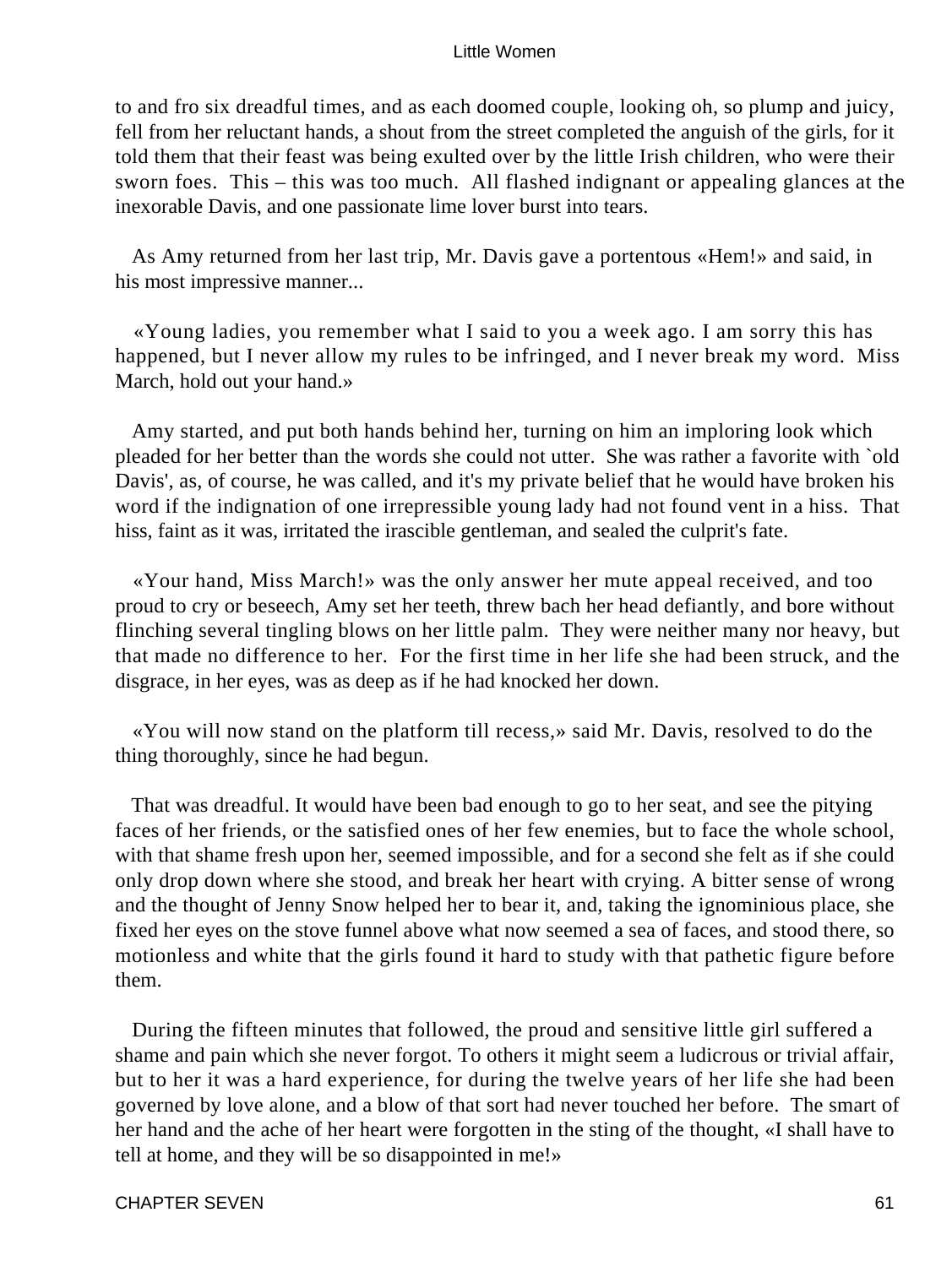The fifteen minutes seemed an hour, but they came to an end at last, and the word `Recess!' had never seemed so welcome to her before.

«You can go, Miss March,» said Mr. Davis, looking, as he felt, uncomfortable.

 He did not soon forget the reproachful glance Amy gave him, as she went, without a word to anyone, straight into the anteroom, snatched her things, and left the place «forever,» as she passionately declared to herself. She was in a sad state when she got home, and when the older girls arrived, some time later, an indignation meeting was held at once. Mrs. March did not say much but looked disturbed, and comforted her afflicted little daughter in her tenderest manner. Meg bathed the insulted hand with glycerine and tears, Beth felt that even her beloved kittens would fail as a balm for griefs like this, Jo wrathfully proposed that Mr. Davis be arrested without delay, and Hannah shook her fist at the `villain' and pounded potatoes for dinner as if she had him under her pestle.

 No notice was taken of Amy's flight, except by her mates, but the sharp−eyed demoiselles discovered that Mr. Davis was quite benignant in the afternoon, also unusually nervous. Just before school closed, Jo appeared, wearing a grim expression as she stalked up to the desk, and delivered a letter from her mother, then collected Amy's property, and departed, carefully scraping the mud from her boots on the door mat, as if she shook that dust of the place off her feet.

 «Yes, you can have a vacation from school, but I want you to study a little every day with Beth,» said Mrs. March that evening. «I don't approve of corporal punishment, especially for girls. I dislike Mr. Davis's manner of teaching and don't think the girls you associate with are doing you any good, so I shall ask your father's advice before I send you anywhere else.»

 «That's good! I wish all the girls would leave, and spoil his old school. It's perfectly maddening to think of those lovely limes,» sighed Amy, with the air of a martyr.

 «I am not sorry you lost them, for you broke the rules, and deserved some punishment for disobedience,» was the severe reply, which rather disappointed the young lady, who expected nothing but sympathy.

«Do you mean you are glad I was disgraced before the whole school?» cried Amy.

 «I should not have chosen that way of mending a fault,» replied her mother, «but I'm not sure that it won't do you more good than a molder method. You are getting to be rather conceited, my dear, and it is quite time you set about correcting it. You have a good many little gifts and virtues, but there is no need of parading them, for conceit spoils the finest genius. There is not much danger that real talent or goodness will be overlooked long, even if it is, the consciousness of possessing and using it well should satisfy one, and the great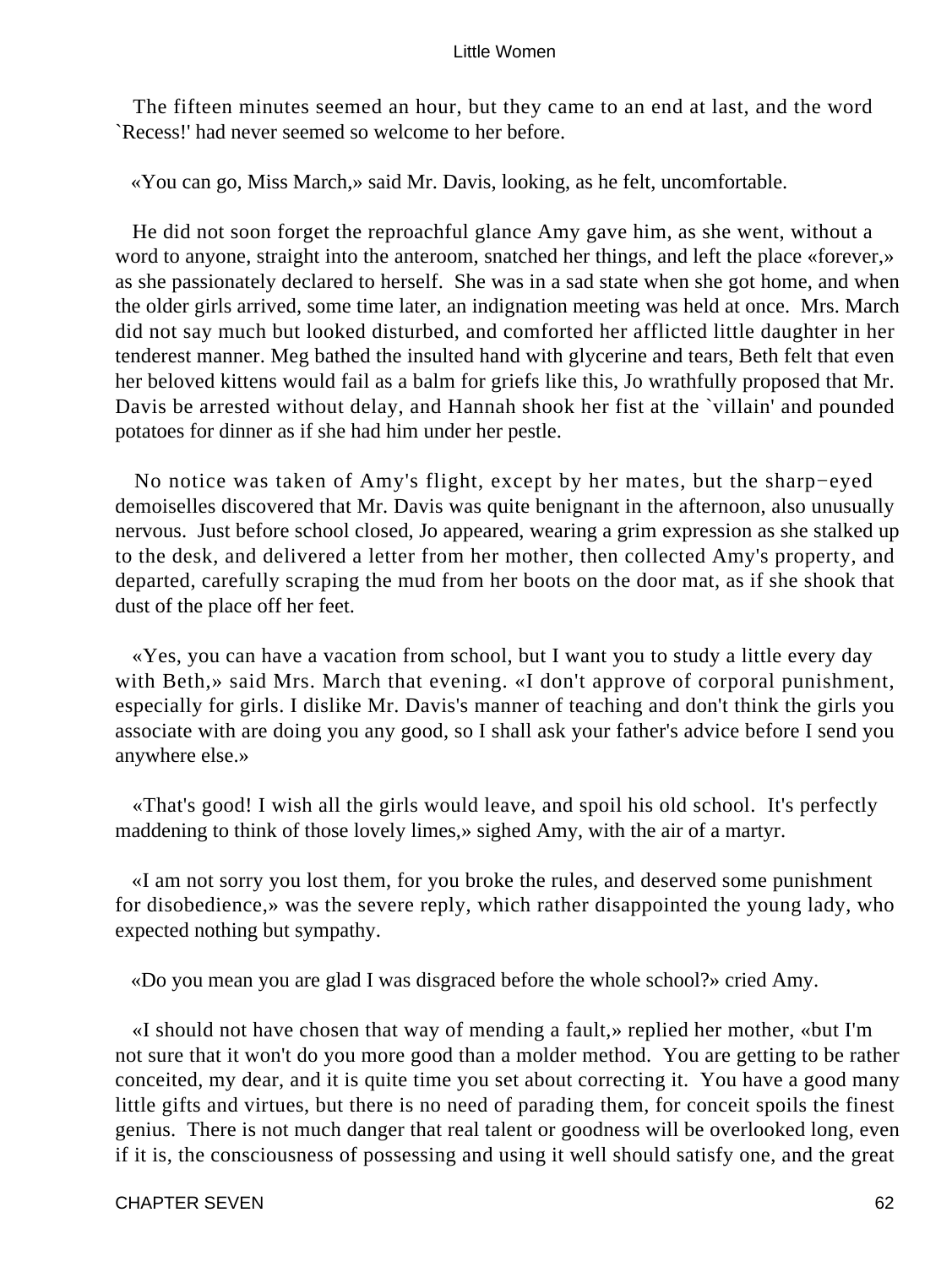charm of all power is modesty.»

 «So it is!» cried Laurie, who was playing chess in a corner with Jo. «I knew a girl once, who had a really remarkable talent for music, and she didn't know it, never guessed what sweet little things she composed when she was alone, and wouldn't have believed it if anyone had told her.»

 «I wish I'd known that nice girl. Maybe she would have helped me, I'm so stupid,» said Beth, who stood beside him, listening eagerly.

 «You do know her, and she helps you better than anyone else could,» answered Laurie, looking at her with such mischievous meaning in his merry black eyes that Beth suddenly turned very red, and hid her face in the sofa cushion, quite overcome by such an unexpected discovery.

 Jo let Laurie win the game to pay for that praise of her Beth, who could not be prevailed upon to play for them after her compliment. So Laurie did his best, and sang delightfully, being in a particularly lively humor, for to the Marches he seldom showed the moody side of his character. When he was gone, amy, who had been pensive all evening, said suddenly, as if busy over some new idea, «Is Laurie an accomplished boy?»

 «Yes, he has had an excellent education, and has much talent. He will make a fine man, if not spoiled by petting,» replied her mother.

«And he isn't conceited, is he?» asked Amy.

 «Not in the least. That is why he is so charming and we all like him so much.» «I see. It's nice to have accomplishments and be elegant, but not to show off or get perked up,» said Amy thoughtfully.

 «These things are always seen and felt in a person's manner and conversations, if modestly used, but it is not necessary to display them,» said Mrs. March.

 «Any more than it's proper to wear all your bonnets and gowns and ribbons at once, that folks may know you've got them,» added Jo, and the lecture ended in a laugh.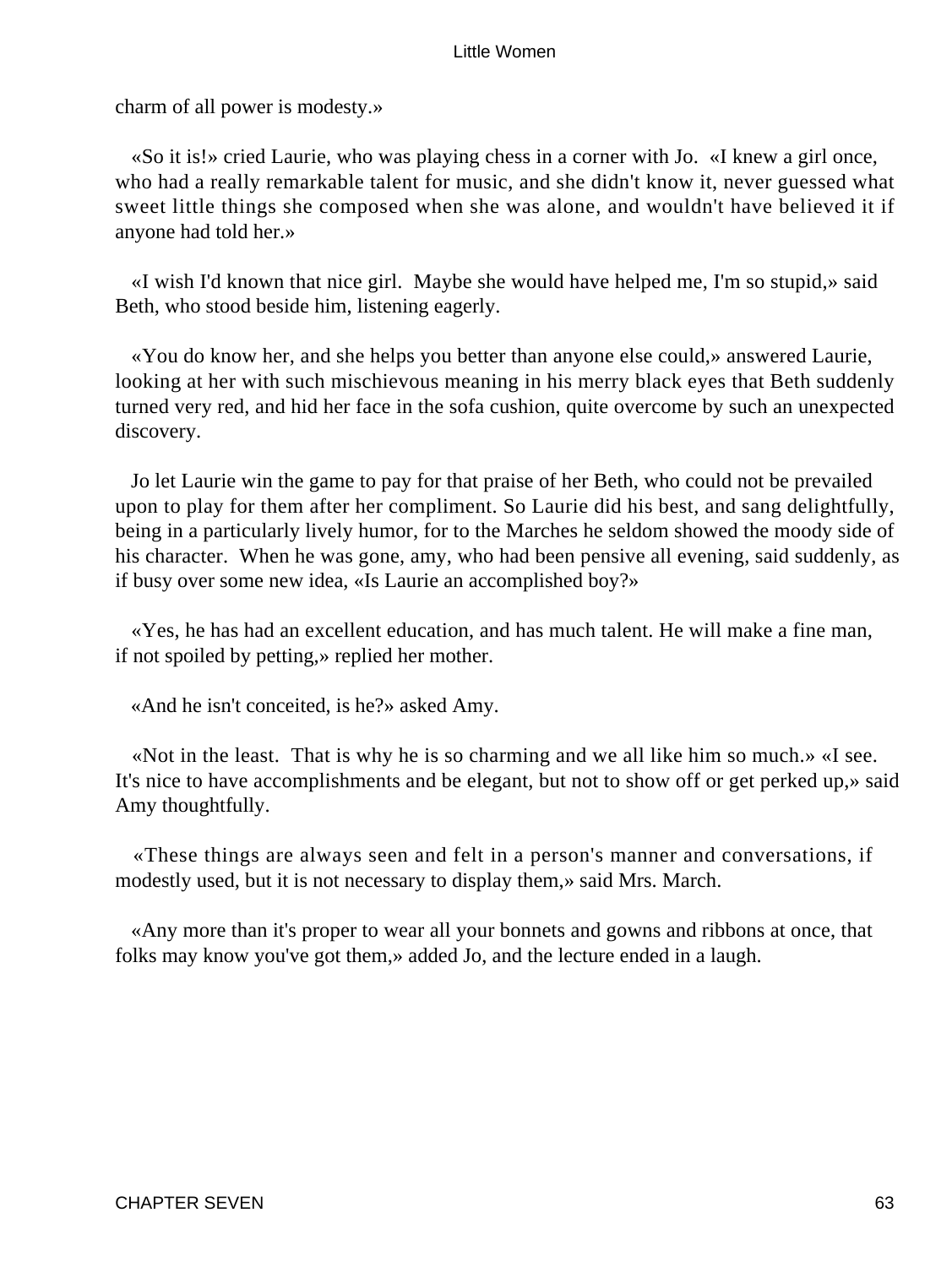# **[CHAPTER EIGHT](#page-419-0)**

*«G*irls, where are you going?» asked Amy, coming into their room one Saturday afternoon, and finding them getting ready to go out with an air of secrecy which excited her curiosity.

«Never mind. Little girls shouldn't ask questions,» returned Jo sharply.

 Now if there is anything mortifying to out feelings when we are young, it is to be told that, and to be bidden to «run away, dear» is still more trying to us. Amy bridled up at this insult, and determined to find out the secret, if she teased for an hour. Turning to Meg, who never refused her anything very long, she said coaxingly, «Do tell me! I should think you might let me go, too, for Beth is fussing over her piano, and I haven't got anything to do, and am so lonely.»

 «I can't, dear, because you aren't invited,» began Meg, but Jo broke in impatiently, «Now, Meg, be quiet or you will spoil it all. You can't go, Amy, so don't be a baby and whine about it.»

 «You are going somewhere with Laurie, I know you are. You were whispering and laughing together on the sofa last night, and you stopped when I came in. Aren't you going with him?»

«Yes, we are. Now do be still, and stop bothering.»

Amy held her tongue, but used her eyes, and saw Meg slip a fan into her pocket.

 «I know! I know! You're going to the theater to see the **SEVEN** CASTLES!» she cried, adding resolutely, «and I shall go, for Mother said I might see it, and I've got my rag money, and it was mean not to tell me in time.»

 «Just listen to me a minute, and be a good child,» said Meg soothingly. «Mother doesn't wish you to go this week, because your eyes are not well enough yet to bear the light of this fairy piece. Next week you can go with Beth and Hannah, and have a nice time.»

 «I don't like that half as well as going with you and Laurie. Please let me. I've been sick with this cold so long, and shut up, I'm dying for some fun. Do, Meg! I'll be ever so good,» pleaded Amy, looking as pathetic as she could.

«Suppose we take her. I don't believe Mother would mind, if we bundle her up well,»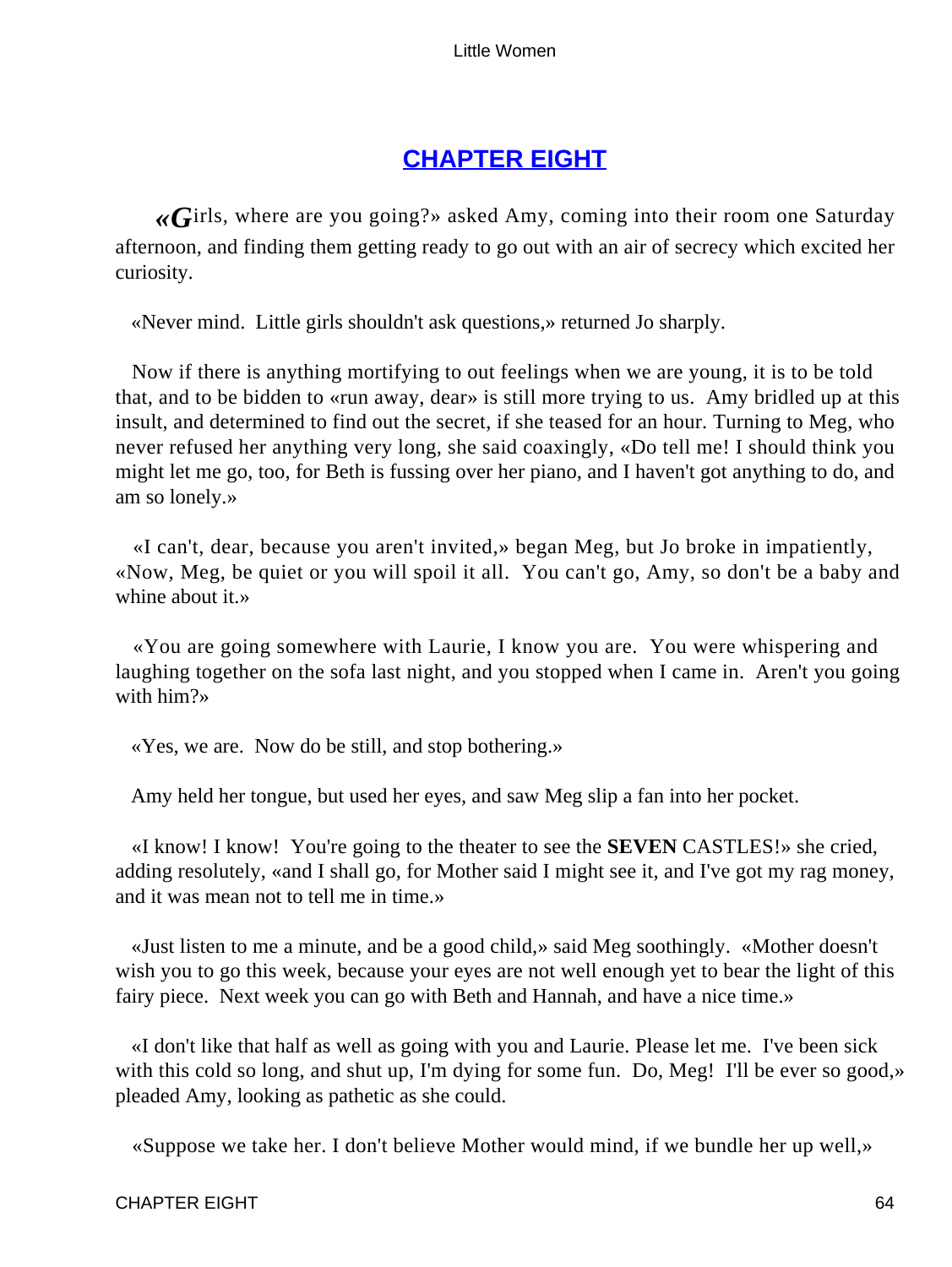# began Meg.

 «If she goes I shan't, and if I don't, Laurie won't like it, and it will be very rude, after he invited only us, to go and drag in Amy. I should think she'd hate to poke herself where she isn't wanted,» said Jo crossly, for she disliked the trouble of overseeing a fidgety child when she wanted to enjoy herself.

 Her tone and manner angered Amy, who began to put her boots on, saying, in her most aggravating way, «I shall go. Meg says I may, and if I pay for myself, Laurie hasn't anything to do with it.»

 «You can't sit with us, for our seats are reserved, and you mustn't sit alone, so Laurie will give you his place, and that will spoil our pleasure. Or he'll get another seat for you, and that isn't proper when you weren't asked. You shan't stir a step, so you may just stay where you are,» scolded Jo, crosser than ever, having just pricked her finger in her hurry.

 Sitting on the floor with one boot on, Amy began to cry and Meg to reason with her, when Laurie called from below, and the two girls hurried down, leaving their sister wailing. For now and then she forgot her grown−up ways and acted like a spoiled child. Just as the party was setting out, Amy called over the banisters in a threatening tone, «You'll be sorry for this, Jo March, see if you ain't.»

«Fiddlesticks!» returned Jo, slamming the door.

 They had a charming time, for **THE SEVEN CASTLES OF THE DIAMOND LAKE** was as brilliant and wonderful as heart could wish. But in spite of the comical red imps, sparkling elves, and the gorgeous princes and princesses, Jo's pleasure had a drop of bitterness in it. The fairy queen's yellow curls reminded her of Amy, and between the acts she amused herself with wondering what her sister would do to make her `sorry for it'. She and Amy had had many lively skirmishes in the course of their lives, for both had quick tempers and were apt to be violent when fairly roused. Amy teased Jo, and Jo irritated Amy, and semioccasional explosions occurred, of which both were much ashamed afterward. Although the oldest, Jo had the least self−control, and had hard times trying to curb the fiery spirit which was continually getting her into trouble. Her anger never lasted long, and having humbly confessed her fault, she sincerely repented and tried to do better. Her sisters used to say that they rather liked to get Jo into a fury because she was such an angel afterward. Poor Jo tried desperately to be good, but her bosom enemy was always ready to flame up and defeat her, and it took years of patient effort to subdue it.

 When they got home, they found amy reading in the parlor. She assumed an injured air as they came in, never lifted her eyes from her book, or asked a single question. Perhaps curiosity might have conquered resentment, if Beth had not been there to inquire and receive a glowing description of the play. On going up to put away her best hat, Jo's first look was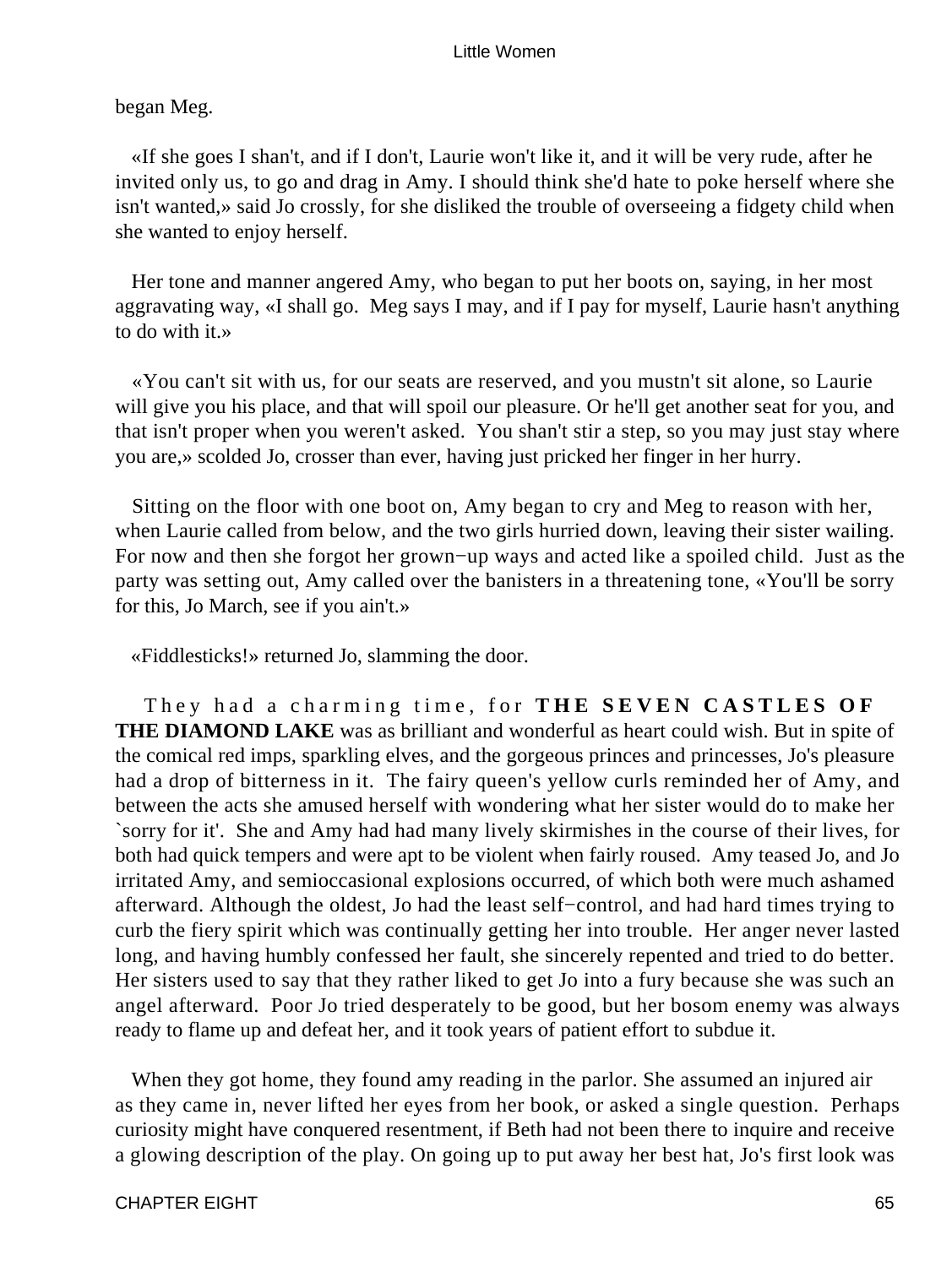toward the bureau, for in their last quarrel Amy had soothed her feelings by turning Jo's top drawer upside down on the floor. Everything was in its place, however, and after a hasty glance into her various closets, bags, and boxes, Jo decided that Amy had forgiven and forgotten her wrongs.

 There Jo was mistaken, for next day she made a discovery which produced a tempest. Meg, Beth, and Amy were sitting together, late in the afternoon, when Jo burst into the room, looking excited and demanding breathlessly, «Has anyone taken my book?»

 Meg and Beth said, «No.» at once, and looked surprised. Amy poked the fire and said nothing. Jo saw her color rise and was down upon her in a minute.

«Amy, you've got it!»

«No, I haven't.»

«You know where it is, then!»

«No, I don't.»

 «That's a fib!» cried Jo, taking her by the shoulders, and looking fierce enough to frighten a much braver child than Amy.

«It isn't. I haven't got it, don't know where it is now, and don't care.»

 «You know something about it, and you'd better tell at once, or I'll make you.» And Jo gave her a slight shake.

 «Scold as much as you like, you'll never see your silly old book again,» cried Amy, getting excited in her turn.

«why not?»

«I burned it up.»

 «What! My little book I was so fond of, and worked over, and meant to finish before Father got home? Have you really burned it?» said Jo, turning very pale, while her eyes kindled and her hands clutched Amy nervously.

«Yes, I did! I told you I'd make you pay for being so cross yesterday, and I have, so...»

 Amy got no farther, for Jo's hot temper mastered her, and she shook Amy till her teeth chattered in her head, crying in a passion of grief and anger...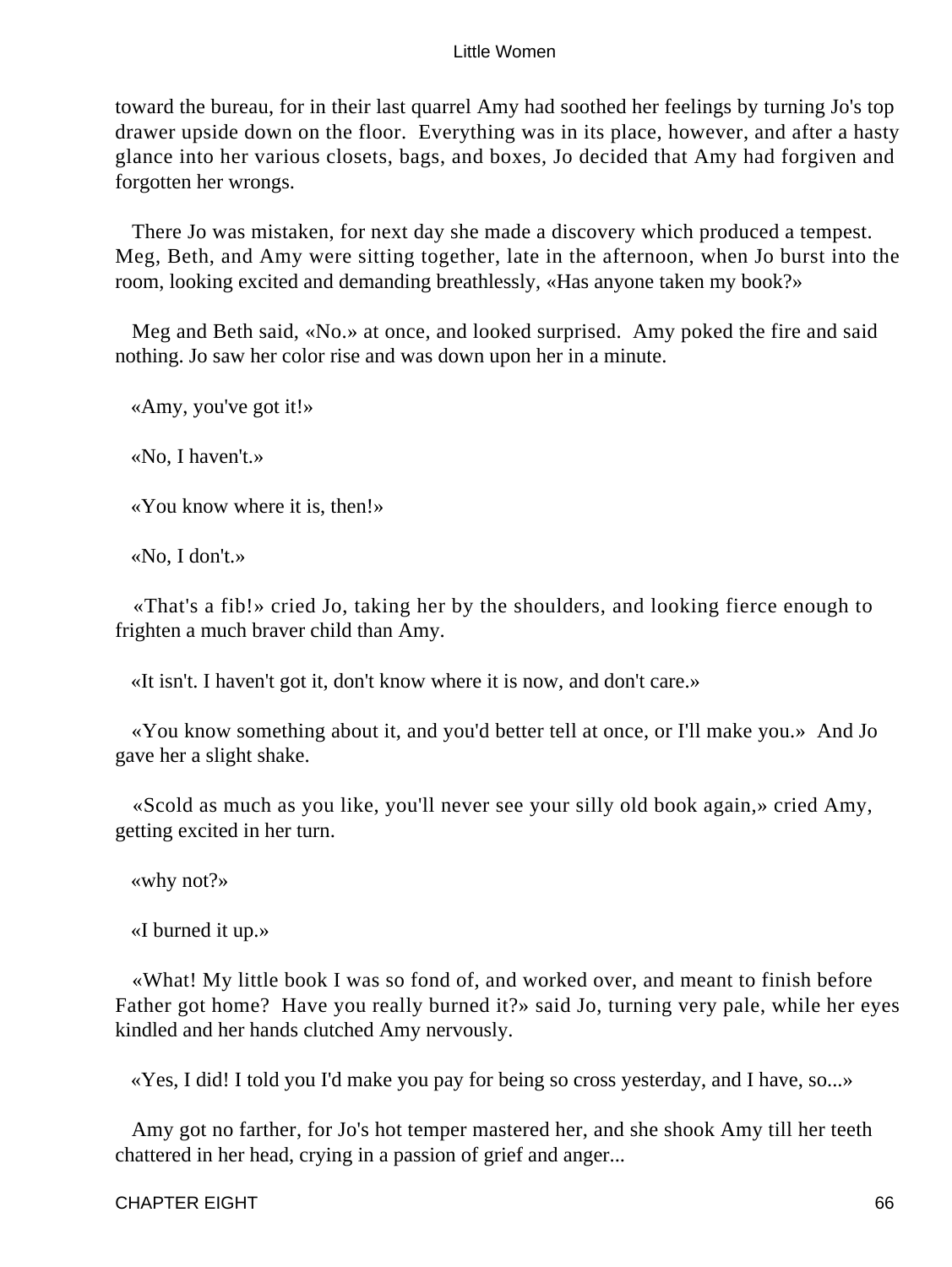«You wicked, wicked girl! I never can write it again, and I'll never forgive you as long as I live.»

 Meg flew to rescue Amy, and Beth to pacify Jo, but Jo was quite beside herself, and with a parting box on her sister's ear, she rushed out of the room up to the old sofa in the garret, and finished her fight alone.

 The storm cleared up below, for Mrs. March came home, and, having heard the story, soon brought Amy to a sense of the wrong she had done her sister. Jo's book was the pride of her heart, and was regarded by her family as a literary sprout of great promise. It was only half a dozen little fairy tales, but Jo had worked over them patiently, putting her whole heart into her work, hoping to make something good enough to print. She had just copied them with great care, and had destroyed the old manuscript, so that Amy's bonfire had consumed the loving work of several years. It seemed a small loss to others, but to Jo it was a dreadful calamity, and she felt that it never could be made up to her. Beth mourned as for a departed kitten, and Meg refused to defend her pet. Mrs. March looked grave and grieved, and Amy felt that no one would love her till she had asked pardon for the act which she now regretted more than any of them.

 When the tea bell rang, Jo appeared, looking so grim and unapproachable that it took all Amy's courage to say meekly...

«Please forgive me, Jo. I'm very, very sorry.»

 «I never shall forgive you,» was Jo's stern answer, and from that moment she ignored Amy entirely.

 No one spoke of the great trouble, not even Mrs. March, for all had learned by experience that when Jo was in that mood words were wasted, and the wisest course was to wait till some little accident, or her own generous nature, softened Jo's resentment and healed the breach. It was not a happy evening, for though they sewed as usual, while their mother read aloud from Bremer, Scott, or Edgeworth, something was wanting, and the sweet home peace was disturbed. They felt this most when singing time came, for Beth could only play, Jo stood dumb as a stone, and Amy broke down, so Meg and Mother sang alone. But in spite of their efforts to be as cheery as larks, the flutelike voices did not seem to chord as well as usual, and all felt out of tune.

 As Jo received her good−night kiss, Mrs. March whispered gently, «My dear, don't let the sun go down upon your anger. Forgive each other, help each other, and begin again tomorrow.»

 Jo wanted to lay her head down on that motherly bosom, and cry her grief and anger all away, but tears were an unmanly weakness, and she felt so deeply injured that she really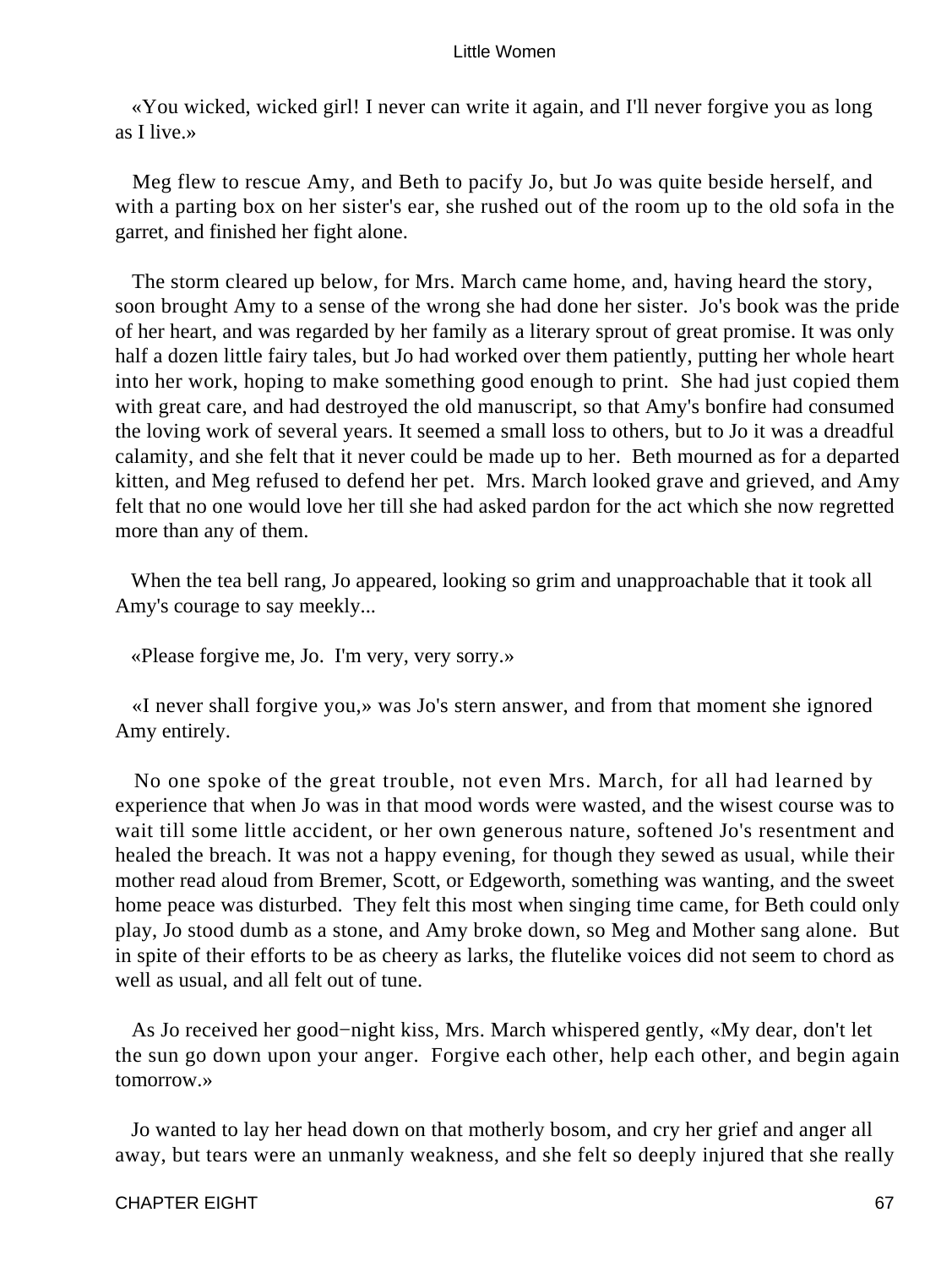couldn't quite forgive yet. So she winked hard, shook her head, and said gruffly because Amy was listening, «It was an abominable thing, and she doesn't deserve to be forgiven.»

 With that she marched off to bed, and there was no merry or confidential gossip that night.

 Amy was much offended that her overtures of peace had been repulsed, and began to wish she had not humbled herself, to feel more injured than ever, and to plume herself on her superior virtue in a way which was particularly exasperating. Jo still looked like a thunder cloud, and nothing went well all day. It was bitter cold in the morning, she dropped her precious turnover in the gutter, Aunt March had an attack of the fidgets, Meg was sensitive, Beth would look grieved and wistful when she got home, and Amy kept making remarks about people who were always talking about being good and yet wouldn't even try when other people set them a virtuous example. «Everybody is so hateful, I'll ask Laurie to go skating. He is always kind and jolly, and will put me to rights, I know,» said Jo to herself, and off she went.

Amy heard the clash of skates, and looked out with an impatient exclamation.

 «There! She promised I should go next time, for this is the last ice we shall have. But it's no use to ask such a crosspatch to take me.»

 «Don't say that. You were very naughty, and it is hard to forgive the loss of her precious little book, but I think she might do it now, and I guess she will, if you try her at the right minute,» said Meg. «Go after them. Don't say anything till Jo has got good−natured with Laurie, than take a quiet minute and just kiss her, or do some kind thing, and I'm sure she'll be friends again with all her heart.»

 «I'll try,» said Amy, for the advice suited her, and after a flurry to get ready, she ran after the friends, who were just disappearing over the hill.

 It was not far to the river, but both were ready before Amy reached them. Jo saw her coming, and turned her back. Laurie did not see, for he was carefully skating along the shore, sounding the ice, for a warm spell had preceded the cold snap.

 «I'll go on to the first bend, and see if it's all right before we begin to race,» Amy heard him say, as he shot away, looking like a young Russian in his fur−trimmed coat and cap.

 Jo heard Amy panting after her run, stamping her feet and blowing on her fingers as she tried to put her skates on, but Jo never turned and went slowly zigzagging down the river, taking a bitter, unhappy sort of satisfaction in her sister's troubles. She had cherished her anger till it grew strong and took possession of her, as evil thoughts and feelings always do unless cast out at once. As Laurie turned the bend, he shouted back...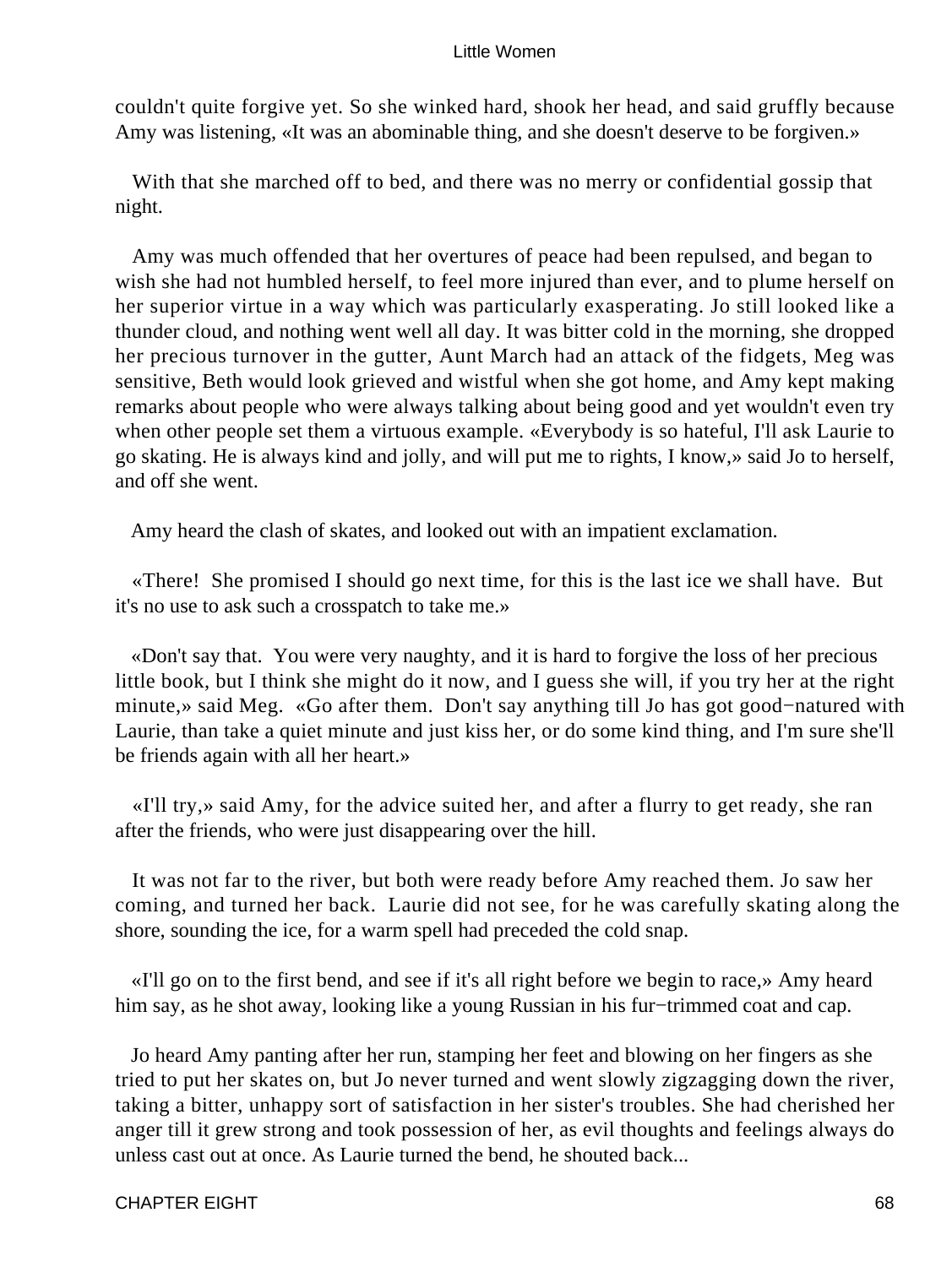«Keep near the shore. It isn't safe in the middle.» Jo heard, but Amy was struggling to her feet and did not catch a word. Jo glanced over her shoulder, and the little demon she was harboring said in her ear...

«No matter whether she heard or not, let her take care of herself.»

 Laurie had vanished round the bend, Jo was just at the turn, and Amy, far behind, striking out toward the the smoother ice in the middle of the river. For a minute Jo stood still with a strange feeling in her heart, then she resolved to go on, but something held and turned her round, just in time to see Amy throw up her hands and go down, with a sudden crash of rotten ice, the splash of water, and a cry that made Jo's heart stand still with fear. She tried to call Laurie, but her voice was gone. She tried to rush forward, but her feet seemed to have no strength in them, and for a second, she could only stand motionless, staring with a terror−stricken face at the little blue hood above the black water. Something rushed swiftly by her, and Laurie's voice cried out...

«Bring a rail. Quick, quick!»

 How she did it, she never knew, but for the next few minutes she worked as if possessed, blindly obeying Laurie, who was quite self−possessed, and lying flat, held Amy up by his arm and hockey stick till Jo dragged a rail from the fence, and together they got the child out, more frightened than hurt.

 «Now then, we must walk her home as fast as we can. Pile our things on her, while I get off these confounded skates,» cried Laurie, wrapping his coat round Amy, and tugging away at the straps which never seemed so intricate before.

 Shivering, dripping, and crying, they got Amy home, and after an exciting time of it, she fell asleep, rolled in blankets before a hot fire. During the bustle Jo had scarcely spoken but flown about, looking pale and wild, with her things half off, her dress torn, and her hands cut and bruised by ice and rails and refractory buckles. When Amy was comfortably asleep, the house quiet, and Mrs. March sitting by the bed, she called Jo to her and began to bind up the hurt hands.

 «Are you sure she is safe?» whispered Jo, looking remorsefully at the golden head, which might have been swept away from her sight forever under the treacherous ice.

 «Quite safe, dear. she is not hurt, and won't even take cold, I think, you were so sensible in covering and getting her home quickly,» replied her mother cheerfully.

 «Laurie did it all. I only let her go. Mother, if she should die, it would be my fault.» And Jo dropped down beside the bed in a passion of penitent tears, telling all that had happened, bitterly condemning her hardness of heart, and sobbing out her gratitude for being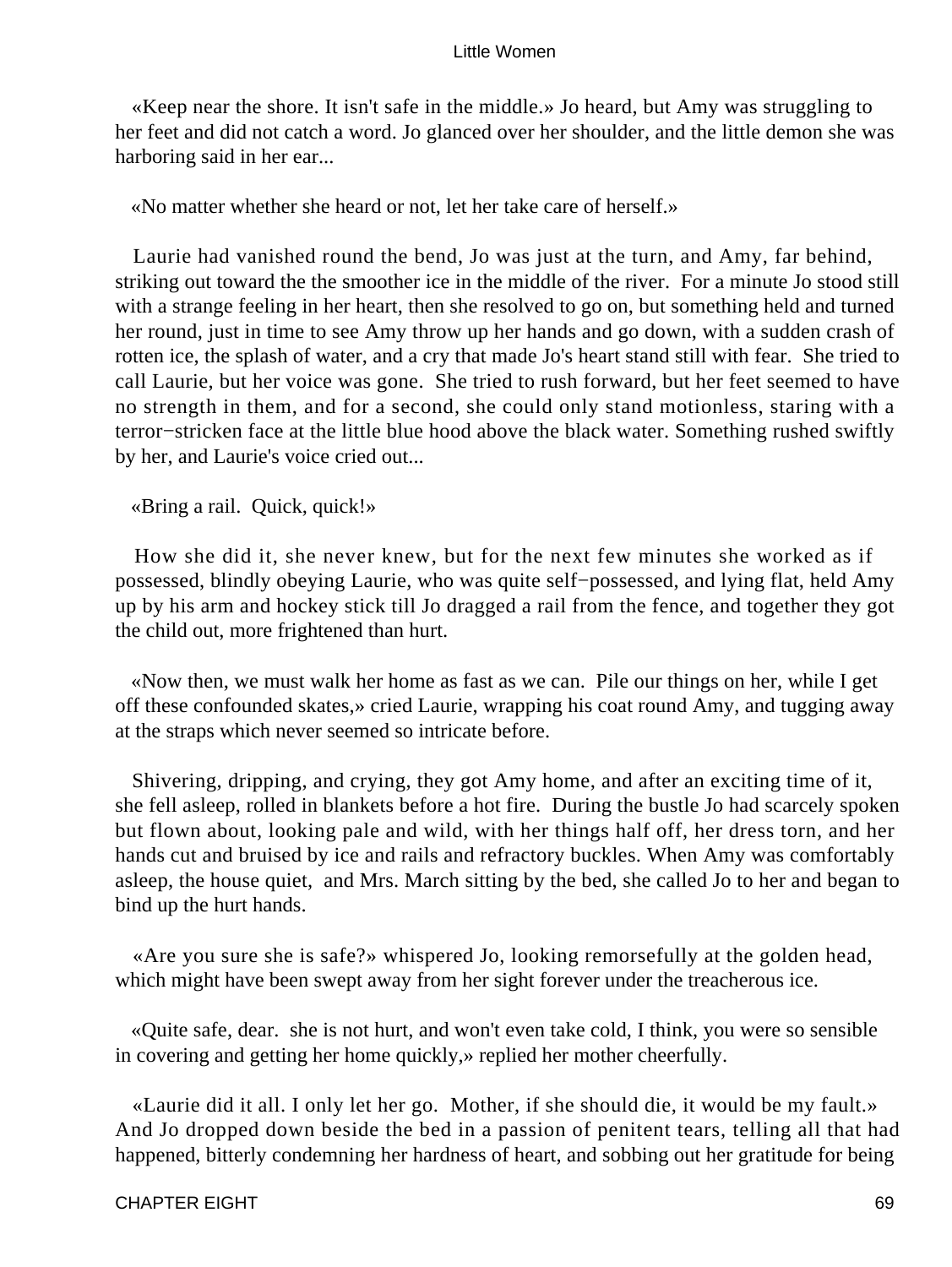spared the heavy punishment which might have come upon her. «It's my dreadful temper! I try to cure it, I think I have, and then it breaks out worse than ever. OH, Mother, what shall I do? What shall I do?» cried poor Jo, in despair.

 «Watch and pray, dear, never get tired of trying, and never think it is impossible to conquer your fault,» said Mrs. March, drawing the blowzy head to her shoulder and kissing the wet cheek so tenderly that Jo cried even harder.

 «You don't know, you can't guess how bad it is! It seems as if I could do anything when I'm in a passion. I get so savage, I could hurt anyone and enjoy it. I'm afraid I shall do something dreadful some day, and spoil my life, and make everybody hate me. Oh, Mother, help me, do help me!»

 «I will, my child, I will. Don't cry so bitterly, but remember this day, and resolve with all your soul that you will never know another like it. Jo, dear, we all have our temptations, some far greater than yours, and it often takes us all our lives to conquer them. You think your temper is the worst in the world, but mine used to be just like it.»

 «Yours, Mother? Why, you are never angry!» And for the moment Jo forgot remorse in surprise.

 «I've been trying to cure it for forty years, and have only succeeded in controlling it. I am angry nearly every day of my life, Jo, but I have learned not to show it, and I still hope to learn not to feel it, though it may take me another forty years to do so.»

 The patience and the humility of the face she loved so well was a better lesson to Jo than the wisest lecture, the sharpest reproof. She felt comforted at once by the sympathy and confidence given her. The knowledge that her mother had a fault like hers, and tried to mend it, made her own easier to bear and strengthened her resolution to cure it, though forty years seemed rather a long time to watch and pray to a girl of fifteen.

 «Mother, are you angry when you fold your lips tight together and go out of the room sometimes, when Aunt March scolds or people worry you?» asked Jo, feeling nearer and dearer to her mother than ever before.

 «Yes, I've learned to check the hasty words that rise to my lips, and when I feel that they mean to break out against my will, I just go away for a minute, and give myself a little shake for being so weak and wicked,» answered Mrs. March with a sigh and a smile, as she smoothed and fastened up Jo's disheveled hair.

 «How did you learn to keep still? That is what troubles me, for the sharp words fly out before I know what I'm about, and the more I say the worse I get, till it's a pleasure to hurt people's feelings and say dreadful things. Tell me how you do it, Marmee dear.» «My good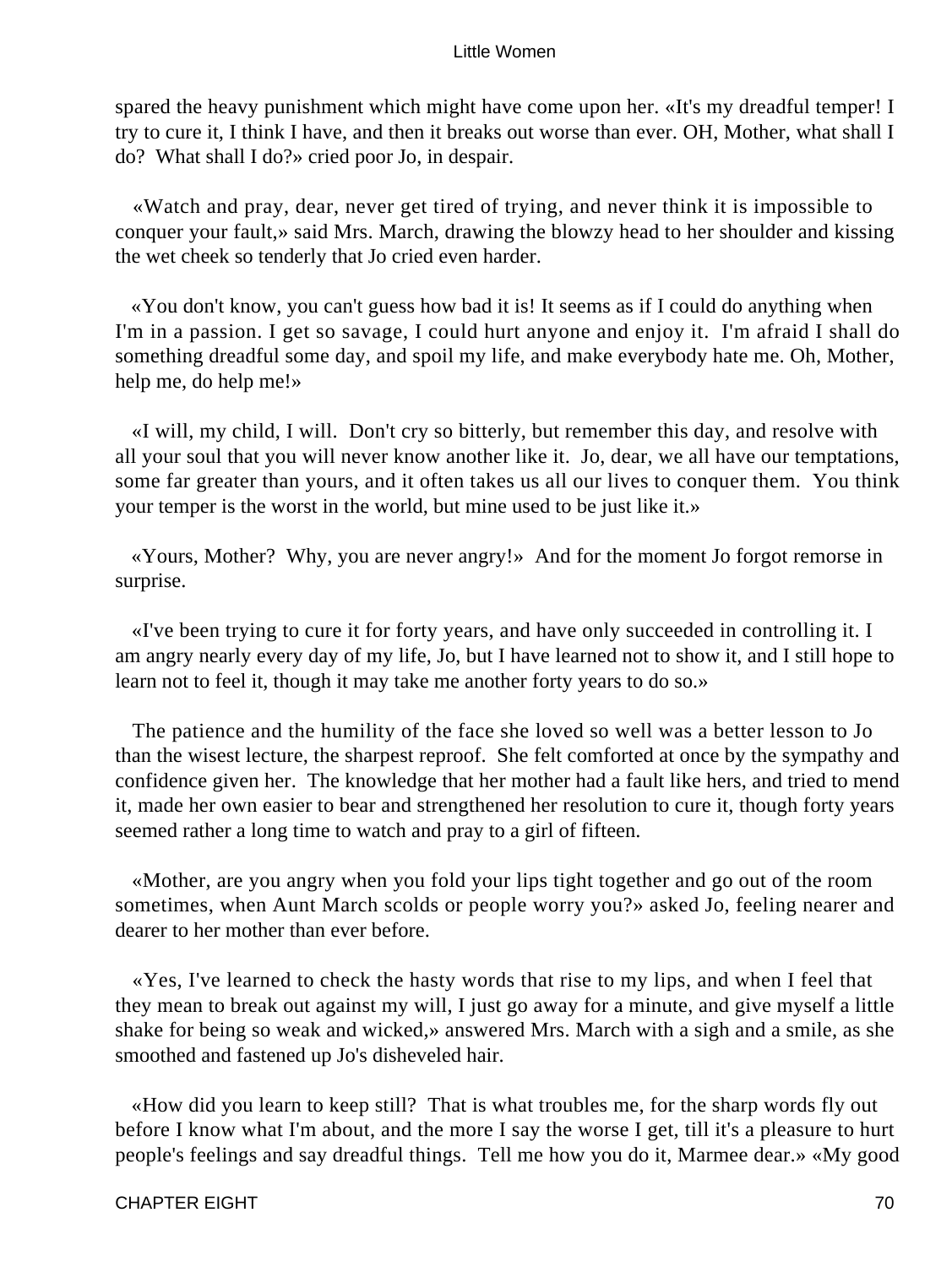mother used to help me...»

«As you do us...» interrupted Jo, with a grateful kiss.

 «But I lost her when I was a little older than you are, and for years had to struggle on alone, for I was too proud to confess my weakness to anyone else. I had a hard time, Jo, and shed a good many bitter tears over my failures, for in spite of my efforts I never seemed to get on. Then your father came, and I was so happy that i found it easy to be good. But by−and−by, when I had four little daughters round me and we were poor, then the old trouble began again, for I am not patient by nature, and it tried me very much to see my children wanting anything.»

«Poor Mother! What helped you then?»

 «Your father, Jo. He never loses patience, never doubts or complains, but always hopes, and works and waits so cheerfully that one is ashamed to do otherwise before him. He helped and comforted me, and showed me that I must try to practice all the virtues I would have my little girls possess, for I was their example. It was easier to try for your sakes than for my own. A startled or surprised look from one of you when I spoke sharply rebuked me more than any words could have done, and the love, respect, and confidence of my children was the sweetest reward I could receive for my efforts to be the woman I would have them copy.»

 «Oh, Mother, if I'm ever half as good as you, I shall be satisfied,» cried Jo, much touched.

 «I hope you will be a great deal better, dear, but you must keep watch over your `bosom enemy', as father calls it, or it may sadden, if not spoil your life. You have had a warning. Remember it, and try with heart and soul to master this quick temper, before it brings you greater sorrow and regret than you have known today.»

 «I will try, Mother, I truly will. But you must help me, remind me, and keep me from flying out. I used to see Father sometimes put his finger on his lips, and look at you with a very kind but sober face, and you always folded your lips tight and went away. Was he reminding you then?» asked Jo softly.

 «Yes. I asked him to help me so, and he never forgot it, but saved me from many a sharp word by that little gesture and kind look.»

 Jo saw that her mother's eyes filled and her lips trembled as she spoke, and fearing that she had said too much, she whispered anxiously, «Was it wrong to watch you and to speak of it? I didn't mean to be rude, but it's so comfortable to say all I think to you, and feel so safe and happy here.»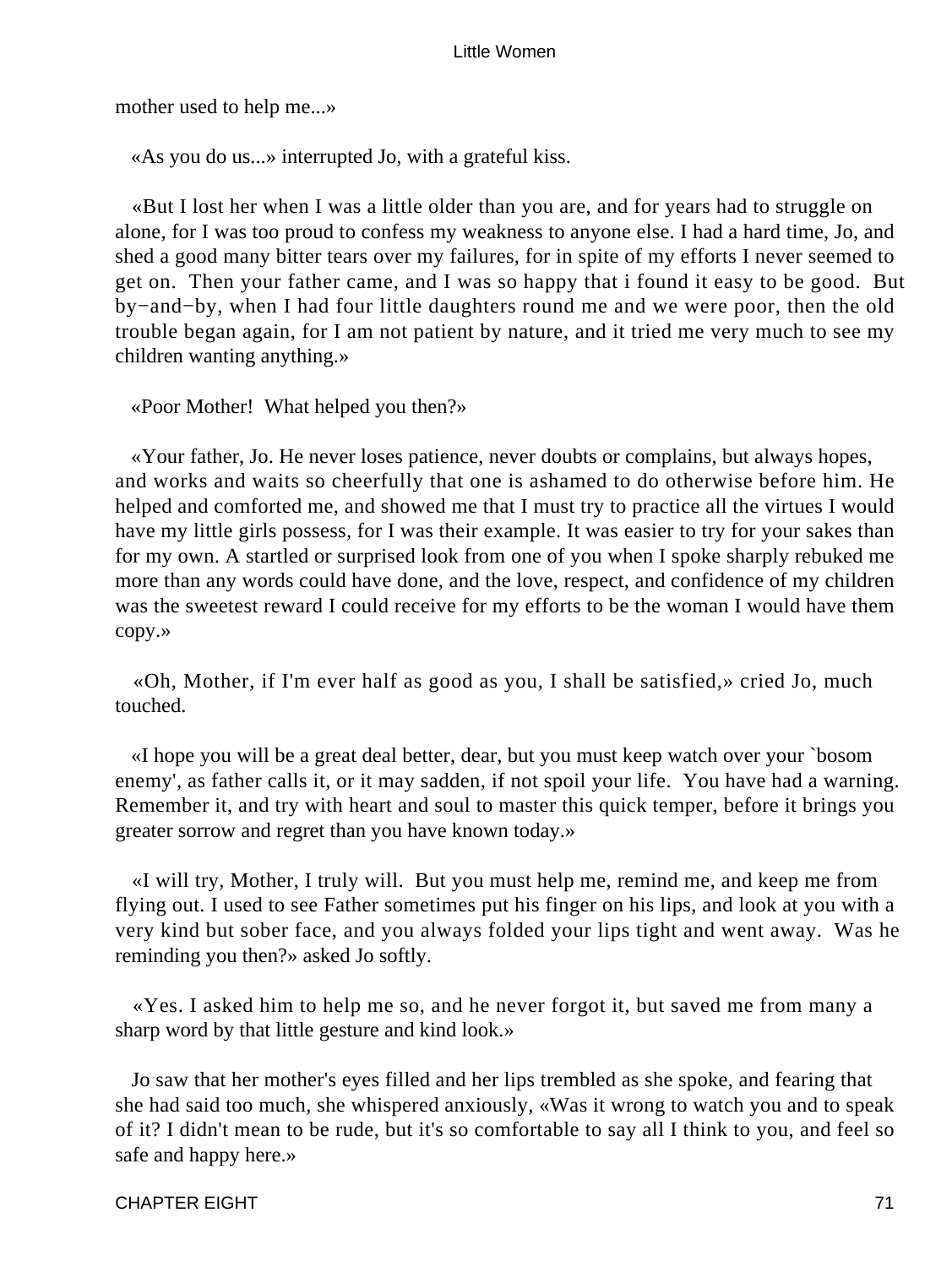«Mu Jo, you may say anything to your mother, for it is my greatest happiness and pride to feel that my girls confide in me and know how much I love them.»

«I thought I'd grieved you.»

 «No, dear, but speaking of Father reminded me how much I miss him, how much I owe him, and how faithfully I should watch and work to keep his little daughters safe and good for him.»

 «Yet you told him to go, Mother, and didn't cry when he went, and never complain now, or seem as if you needed any help,» said Jo, wondering.

 «I gave my best to the country I love, and kept my tears till he was gone. Why should I complain, when we both have merely done our duty and will surely be the happier for it in the end? If I don't seem to need help, it is because I have a better friend, even than Father, to comfort and sustain me. My child, the troubles and temptations of your life are beginning and may be many, but you can overcome and outlive them all if you learn to feel the strength and tenderness of your Heavenly Father as you do that of your earthly one. The more you love and trust Him, and the less you will depend on human power and wisdom. His love and care never tire or change, can never be taken from you, but my become the source of lifelong peace, happiness, and strength. Believe this heartily, and go to God with all your little cares, and hopes, and sins, and sorrows, as freely and confidingly as you come to your mother.»

 Jo's only answer was to hold her mother close, and in the silence which followed the sincerest prayer she had ever prayed left her heart without words. For in that sad yet happy hour, she had learned not only the bitterness of remorse and despair, but the sweetness of self−denial and self−control, and led by her mother's hand, she had drawn nearer to the Friend who always welcomes every child with a love stronger than that of any father, tenderer than that of any mother.

 Amy stirred and sighed in her sleep, and as if eager to begin at once to mend her fault, l Jo looked up with an expression on her face which it had never worn before.

 «I let the sun go down on my anger. I wouldn't forgive her, and today, if it hadn't been for Laurie, it might have been too late! How could I be so wicked?» said Jo, half aloud, as she leaned over her sister softly stroking the wet hair scattered on the pillow.

 As if she heard, Amy opened her eyes, and held out her arms, with a smile that went straight to Jo's heart. Neither said a word, but they hugged one another close, in spite of the blankets, and everything was forgiven and forgotten in one hearty kiss.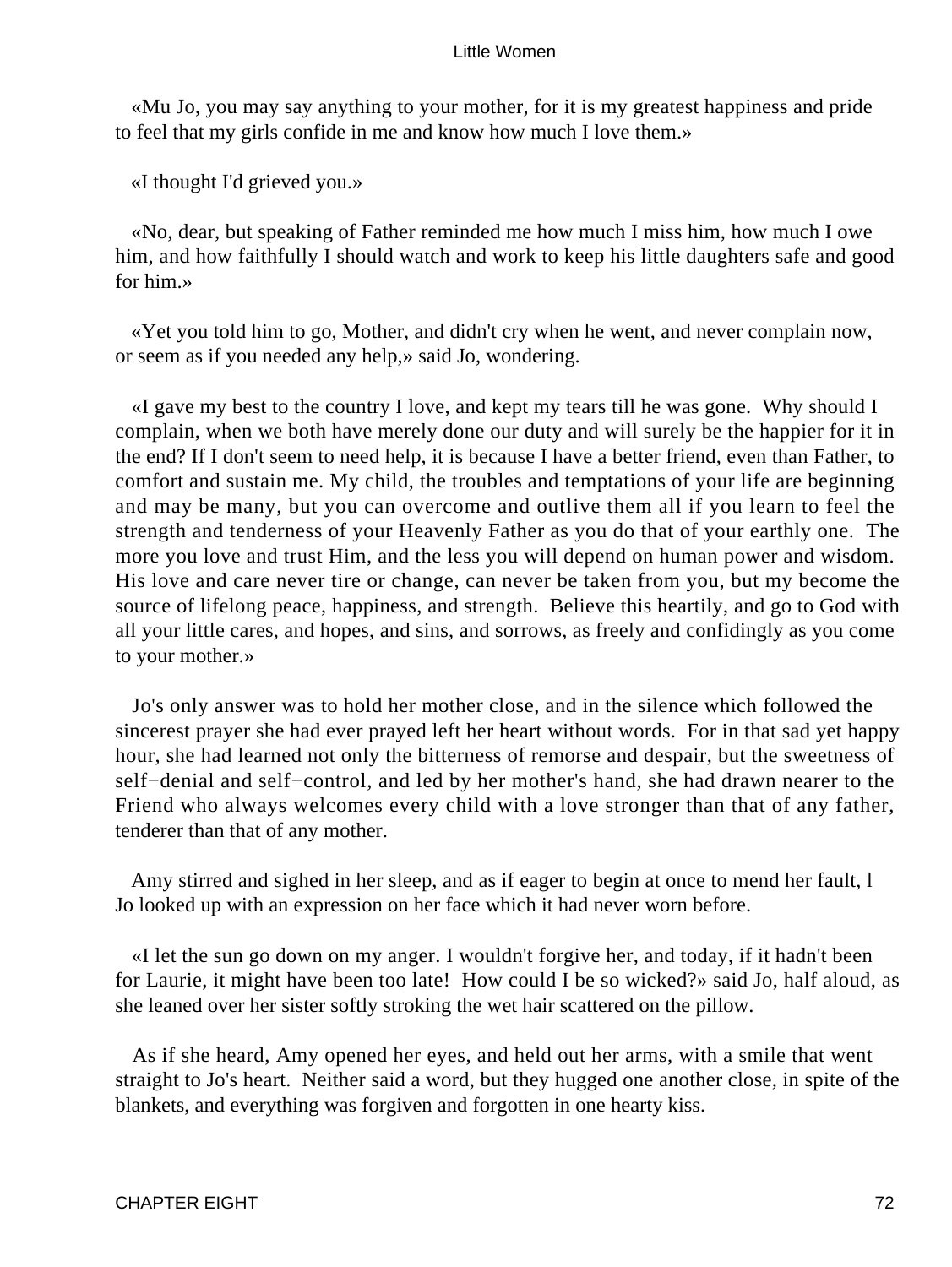# **[CHAPTER NINE](#page-419-0)**

*«I* do think it was the most fortunate thing in the world that those children should have the measles just now,» said Meg, one April day, as she stood packing the `go abroady' trunk in her room, surrounded by her sisters.

 «And so nice of Annie Moffat not to forget her promise. A whole fortnight of fun will be regularly splendid,» replied Jo, looking like a windmill as she folded skirts with her long arms.

 «And such lovely weather, I'm so glad of that,» added Beth, tidily sorting neck and hair ribbons in her best box, lent for the great occasion.

 «I wish I was going to have a fine time and wear all these nice things,» said Amy with her mouth full of pins, as she artistically replenished her sister's cushion.

 «I wish you were all going, but as you can't, I shall keep my adventures to tell you when I come back. I'm sure it's the least I can do when you have been so kind, lending me things and helping me get ready,» said Meg, glancing round the room at the very simple outfit, which seemed nearly perfect in their eyes.

 «What did Mother give you out of the treasure box?» asked Amy, who had not been present at the opening of a certain cedar chest in which Mrs. March kept a few relics of past splendor, as gifts for her girls when the proper time came.

 «A pair of silk stockings, that pretty carved fan, and a lovely blue sash. I wanted the violet silk, but there isn't time to make it over, so I must be contented with my old tarlatan.»

 «It will look nice over my new muslin skirt, and the sash will set it off beautifully. I wish I hadn't smashed my coral bracelet, for you might have had it,» said Jo, who loved to give and lend, but whose possessions were usually too dilapidated to be of much use.

 «There is a lovely old−fashioned pearl set in the treasure chest, but Mother said real flowers were the prettiest ornament for a young girl, and Laurie promised to send me all I want,» replied Meg. «Now, let me see, there's my new gray walking suit, just curl up the feather in my hat, Beth, then my poplin for Sunday and the small party, it looks heavy for spring, doesn't it? The violet silk would be so nice. Oh, dear!»

 «Never mind, you've got the tarlatan for the big party, and you always look like an angel in white,» said Amy, brooding over the little store of finery in which her soul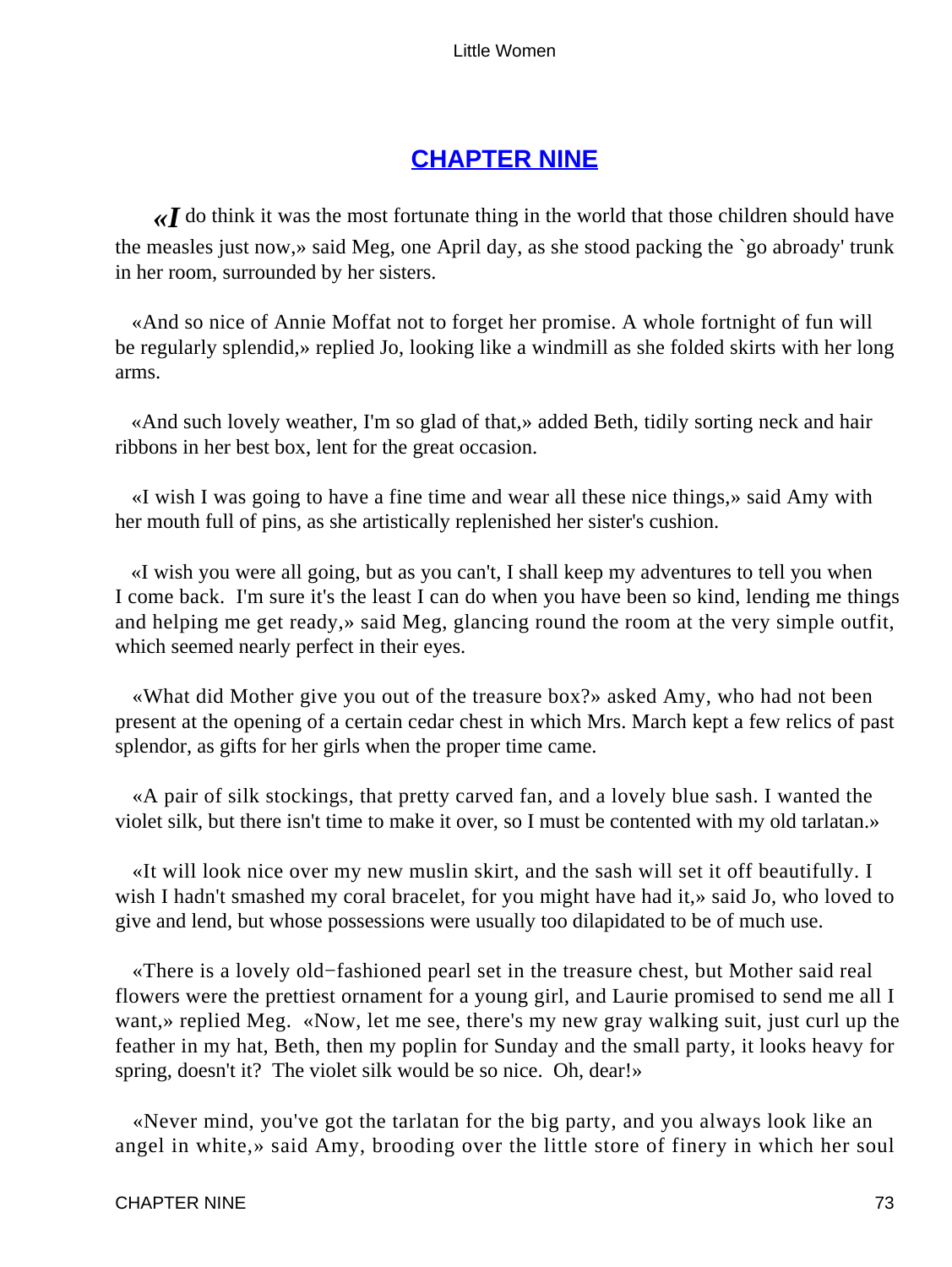delighted.

 «It isn't low−necked, and it doesn't sweep enough, but it will have to do. My blue housedress looks so well, turned and freshly trimmed, that I feel as if I'd got a new one. My silk sacque isn't a bit the fashion, and my bonnet doesn't look like Sallie's. I didn't like to say anything, but I was sadly disappointed in my umbrella. I told Mother black with a white handle, but she forgot and bought a green one with a yellowish handle. It's strong and neat, so I ought not to complain, but I know I shall feel ashamed of it beside Annie's silk one with a gold top,» sighed Meg, surveying the little umbrella with great disfavor.

«Change it,» advised Jo.

 «I won't be so silly, or hurt Marmee's feelings, when she took so much pains to get my things. It's a nonsensical notion of mine, and I'm not going to give up to it. My silk stockings and two pairs of new gloves are my comfort. You are a dear to lend me yours, Jo. I feel so rich and sort of elegant, with two new pairs, and the old ones cleaned up for common.» And Meg took a refreshing peep at her glove box. «Annie Moffat has blue and pink bows on her nightcaps. Would you put some on mine?» she asked, as Beth brought up a pile of snowy muslins, fresh from Hannah's hands.

 «No, I wouldn't, for the smart caps won't match the plain gowns without any trimming on them. Poor folks shouldn't rig,» said Jo decidedly.

 «I wonder if I shall ever be happy enough to have real lace on my clothes and bows on my caps?» said Meg impatiently.

 «You said the other day that you'd be perfectly happy if you could only go to Annie Moffat's,» observed Beth in her quiet way.

 «So I did! Well, I am happy, and I won't fret, but it does seem as if the more one gets the more one wants, doesn't it? There now, the trays are ready, and everything in but my ball dress, which I shall leave for Mother to pack,» said Meg, cheering up, as she glanced from the half−filled trunk to the many times pressed and mended white tarlatan, which she called her `ball dress' with an important air.

 The next day was fine, and Meg departed in style for a fortnight of novelty and pleasure. Mrs. March had consented to the visit rather reluctantly, fearing that Margaret would come back more discontented than she went. But she begged so hard, and Sallie had promised to take good care of her, and a little pleasure seemed so delightful after a winter of irksome work that the mother yielded, and the daughter went to take her first taste of fashionable life.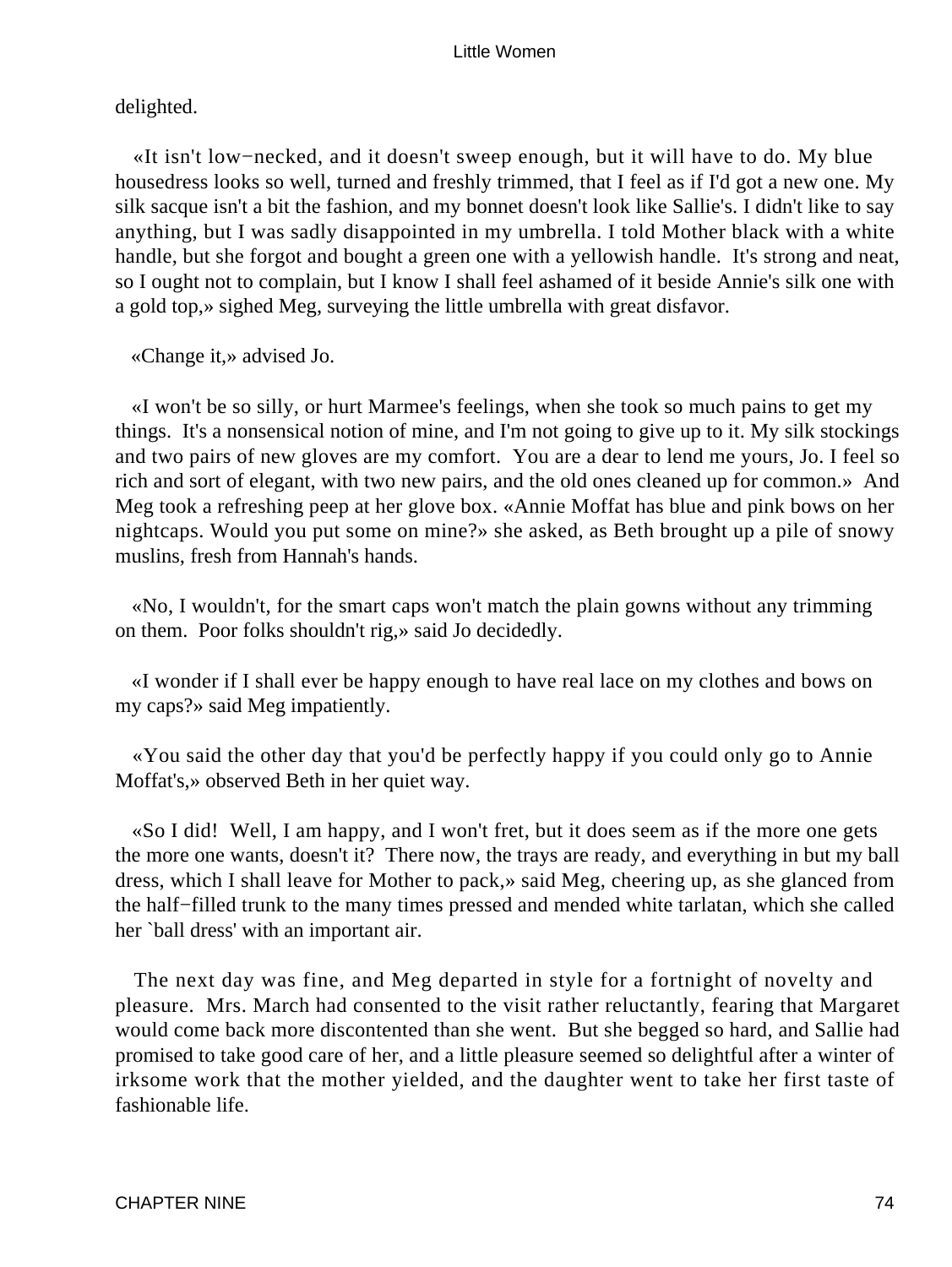The Moffats were very fashionable, and simple Meg was rather daunted, at first, by the splendor of the house and the elegance of its occupants. But they were kindly people, in spite of the frivolous life they led, and soon put their guest at her ease. Perhaps Meg felt, without understanding why, that they were not particularly cultivated or intelligent people, and that all their gilding could not quite conceal the ordinary material of which they were made. It certainly was agreeable to fare sumptuously, drive in a fine carriage, wear her best frock every day, and do nothing but enjoy herself. It suited her exactly, and soon she began to imitate the manners and conversation of those about her, to put on little airs and graces, use French phrases, crimp her hair, take in her dresses, and talk about the fashions as well as she could. The more she saw of Annie Moffat's pretty things, the more she envied her and sighed to be rich. Home now looked bare and dismal as she thought of it, work grew harder than ever, and she felt that she was a very destitute and much−injured girl, in spite of the new gloves and silk stockings.

 She had not much time for repining, however, for the three young girls were busily employed in `having a good time'. They shopped, walked, rode, and called all day, went to theaters and operas or frolicked at home in the evening, for Annie had many friends and knew how to entertain them. Her older sisters were very fine young ladies, and one was engaged, which was extremely interesting and romantic, Meg thought. Mr. Moffat was a fat, jolly old gentleman, who knew her father, and Mrs. Moffat, a fat, jolly old lady, who took as great a fancy to Meg as her daughter had done. Everyone petted her, and `Daisey', as they called her, was in a fair way to have her head turned.

When the evening for the small party came, she found that the poplin wouldn't do at all, for the other girls were putting on thin dresses and making themselves very fine indeed. So out came the tarlatan, looking older, limper, and shabbier than ever beside Sallie's crisp new one. Meg saw the girls glance at it and then at one another, and her cheeks began to burn, for with all her gentleness she was very proud. No one said a word about it, but Sallie offered to dress her hair, and Annie to tie her sash, and Belle, the engaged sister, praised her white arms. But in their kindness Meg saw only pity for her poverty, and her heart felt very heavy as she stood by herself, while the others laughed, chattered, and flew about like gauzy butterflies. The hard, bitter feeling was getting pretty bad, when the maid brought in a box of flowers. Before she could speak, Annie had the cover off, and all were exclaiming at the lovely roses, heath, and fern within.

 «It's for Belle, of course, George always sends her some, but these are altogether ravishing,» cried Annie, with a great sniff.

 «They are for Miss March, the man said. And here's a note,» put in the maid, holding it to Meg.

 «What fun! Who are they from? Didn't know you had a lover,» cried the girls, fluttering about Meg in a high state of curiosity and surprise.

#### CHAPTER NINE 75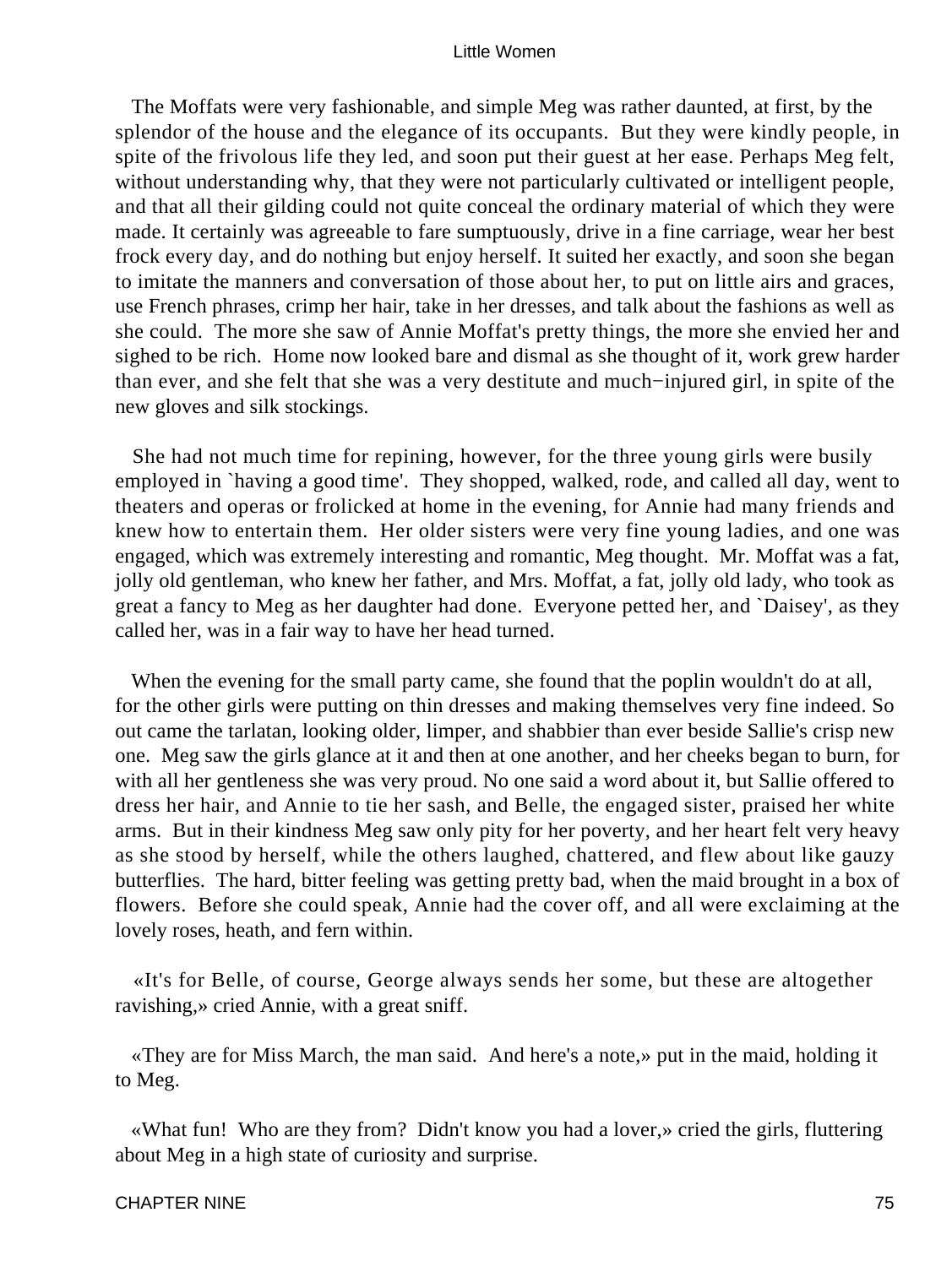«The note is from Mother, and the flowers from Laurie,» said Meg simply, yet much gratified that he had not forgotten her.

 «Oh, indeed!» said Annie with a funny look, as Meg slipped the note into her pocket as a sort of talisman against envy, vanity, and false pride, for the few loving words had done her good, and the flowers cheered her up by their beauty.

 Feeling almost happy again, she laid by a few ferns and roses for herself, and quickly made up the rest in dainty bouquets for the breasts, hair, or skirts of her friends, offering them so prettily that Clara, the elder sister, told her she was `the sweetest little thing she ever saw', and they looked quite charmed with her small attention. Somehow the kind act finished her despondency, and when all the rest went to show themselves to Mrs. Moffat, she saw a happy, bright−eyed face in the mirror, as she laid her ferns against her rippling hair and fastened the roses in the dress that didn't strike her as so very shabby now.

 She enjoyed herself very much that evening, for she danced to her heart's content. Everyone was very kind, and she had three compliments. Annie made her sing, and some one said she had a remarkably fine voice. Major Lincoln asked who `the fresh little girl with the beautiful eyes' was, and Mr. Moffat insisted on dancing with her because she `didn't dawdle, but had some spring in her', as he gracefully expressed it. So altogether she had a very nice time, till she overheard a bit of conversation, which disturbed her extremely. She was sitting just inside the conservatory, waiting for her partner to bring her an ice, when she heard a voice ask on the other side of the flowery wall...

«How old is he?»

«Sixteen or seventeen, I should say,» replied another voice.

 «It would be a grand thing for one of those girls, wouldn't it? Sallie says they are very intimate now, and the old man quite dotes on them.»

 «Mrs. M. has made her plans, I dare say, and will play her cards well, early as it is. The girl evidently doesn't think of it yet,» said Mrs. Moffat.

 «She told that fib about her momma, as if she did know, and colored up when the flowers came quite prettily. Poor thing! She'd be so nice if she was only got up in style. Do you think she'd be offended if we offered to lend her a dress for Thursday?» asked another voice.

 «She's proud, but I don't believe she'd mind, for that dowdy tarlatan is all she has got. She may tear it tonight, and that will be a good excuse for offering a decent one.»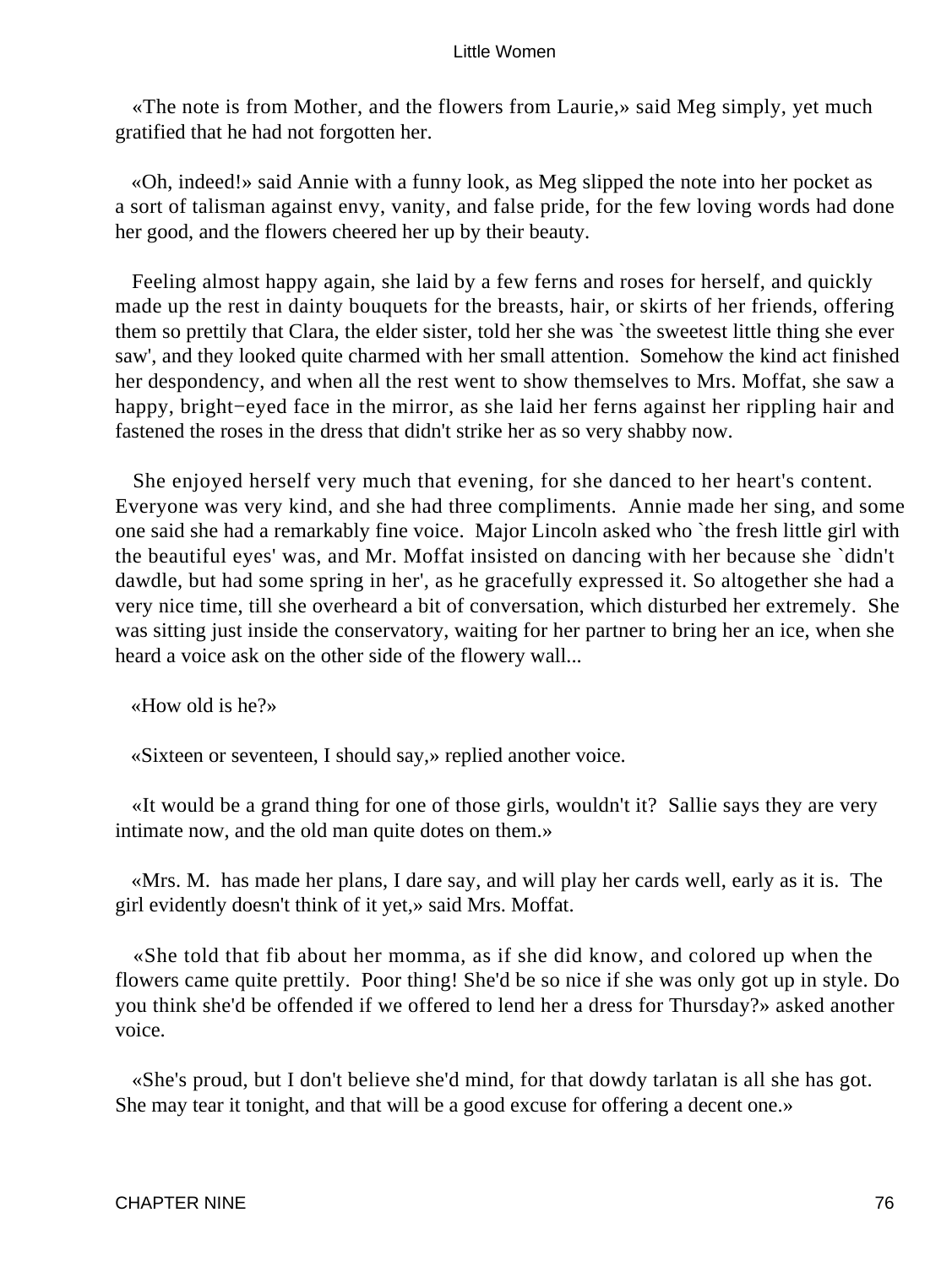Here Meg's partner appeared, to find her looking much flushed and rather agitated. She was proud, and her pride was useful just then, for it helped her hide her mortification, anger, and disgust at what she had just heard. For, innocent and unsuspicious as she was, she could not help understanding the gossip of her friends. She tried to forget it, but could not, and kept repeating to herself, «Mrs. M. has made her plans,» «that fib about her mamma,» and 'dowdy tarlatan," till she was ready to cry and rush home to tell her troubles and ask for advice. As that was impossible, she did her best to seem gay, and being rather excited, she succeeded so well that no one dreamed what an effort she was making. She was very glad when it was all over and she was quiet in her bed, where she could think and wonder and fume till her head ached and her hot cheeks were cooled by a few natural tears. Those foolish, yet well meant words, had opened a new world to Meg, and much disturbed the peace of the old one in which till now she had lived as happily as a child. Her innocent friendship with Laurie was spoiled by the silly speeches she had overheard. Her faith in her mother was a little shaken by the worldly plans attributed to her by Mrs. Moffat, who judged others by herself, and the sensible resolution to be contented with the simple wardrobe which suited a poor man's daughter was weakened by the unnecessary pity of girls who thought a shabby dress one of the greatest calamities under heaven.

 Poor Meg had a restless night, and got up heavy−eyed, unhappy, half resentful toward her friends, and half ashamed of herself for not speaking out frankly and setting everything right. Everybody dawdled that morning, and it was noon before the girls found energy enough even to take up their worsted work. Something in the manner of her friends struck Meg at once. They treated her with more respect, she thought, took quite a tender interest in what she said, and looked at her with eyes that plainly betrayed curiosity. All this surprised and flattered her, though she did not understand it till Miss Belle looked up from her writing, and said, with a sentimental air...

 «Daisy, dear, I've sent an invitation to your friend, Mr. Laurence, for Thursday. We should like to know him, and it's only a proper compliment to you.»

 Meg colored, but a mischievous fancy to tease the girls made her reply demurely, «You are very kind, but I'm afraid he won't come.»

«Why not, Cherie?» asked Miss Belle.

«He's too old.»

«My child, what do you mean? What is his age, I beg to know!» cried Miss Clara.

 «Nearly seventy, I believe,» answered Meg, counting stitches to hide the merriment in her eyes.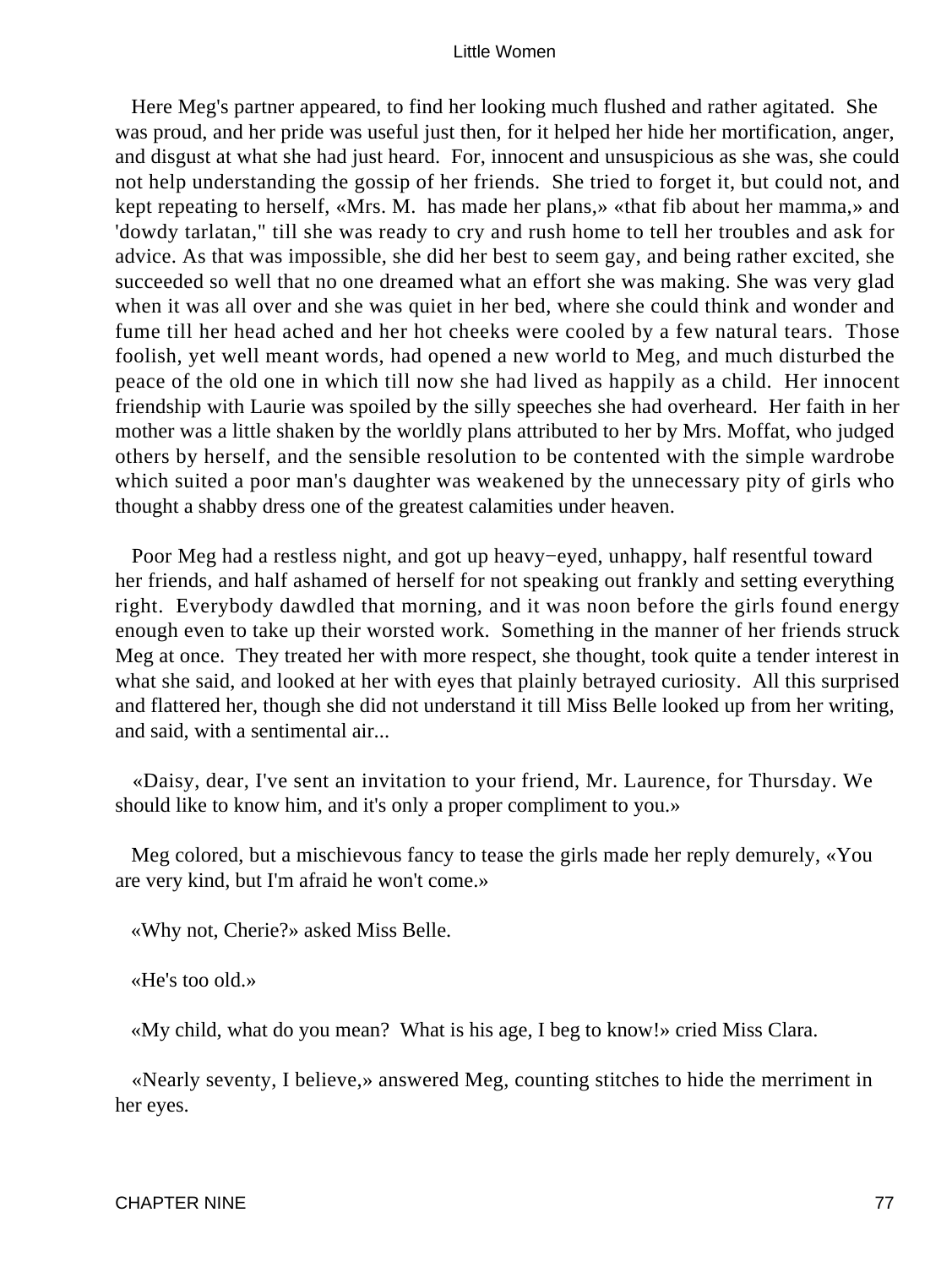«You sly creature! Of course we meant the young man,» exclaimed Miss Belle, laughing.

 «There isn't any, Laurie is only a little boy.» And Meg laughed also at the queer look which the sisters exchanged as she thus described her supposed lover. «About you age,» Nan said.

«Nearer my sister Jo's, I am seventeen in August,» returned Meg, tossing her head.

 «It's very nice of him to send you flowers, isn't it?» said Annie, looking wise about nothing.

 «Yes, he often does, to all of us, for their house is full, and we are so fond of them. My mother and old Mr. Laurence are friends, you know, so it is quite natural that we children should play together.» And Meg hoped they would say no more.

«It's evident Daisy isn't out yet,» said Miss Clara to Belle with a nod.

«Quite a pastoral state of innocence all round,» returned Miss Belle with a shrug.

 «I'm going out to get some little matters for my girls. Can I do anything for you, young ladies?» asked Mrs. Moffat, lumbering in like an elephant in silk and lace.

 «No, thank you, ma'am,» replied Sallie. «I've got my new pink silk for Thursday and don't want a thing.»

 «Nor I...» began Meg, but stopped because it occurred to her that she did want several things and could not have them.

«What shall you wear?» asked Sallie.

 «My old white one again, if I can mend it fit to be seen, it got sadly torn last night,» said Meg, trying to speak quite easily, but feeling very uncomfortable.

 «Why don't you send home for another?» said Sallie, who was not an observing young lady.

 «I haven't got any other.» It cost Meg an effort to say that, but Sallie did not see it and exclaimed in amiable surprise, «Only that?» How funny..." She did not finish her speech, for Belle shook her head at her and broke in, saying kindly...

 «Not at all. Where is the use of having a lot of dresses when she isn't out yet? There's no need of sending home, Daisy, even if you had a dozen, for I've got a sweet blue silk laid

#### CHAPTER NINE 78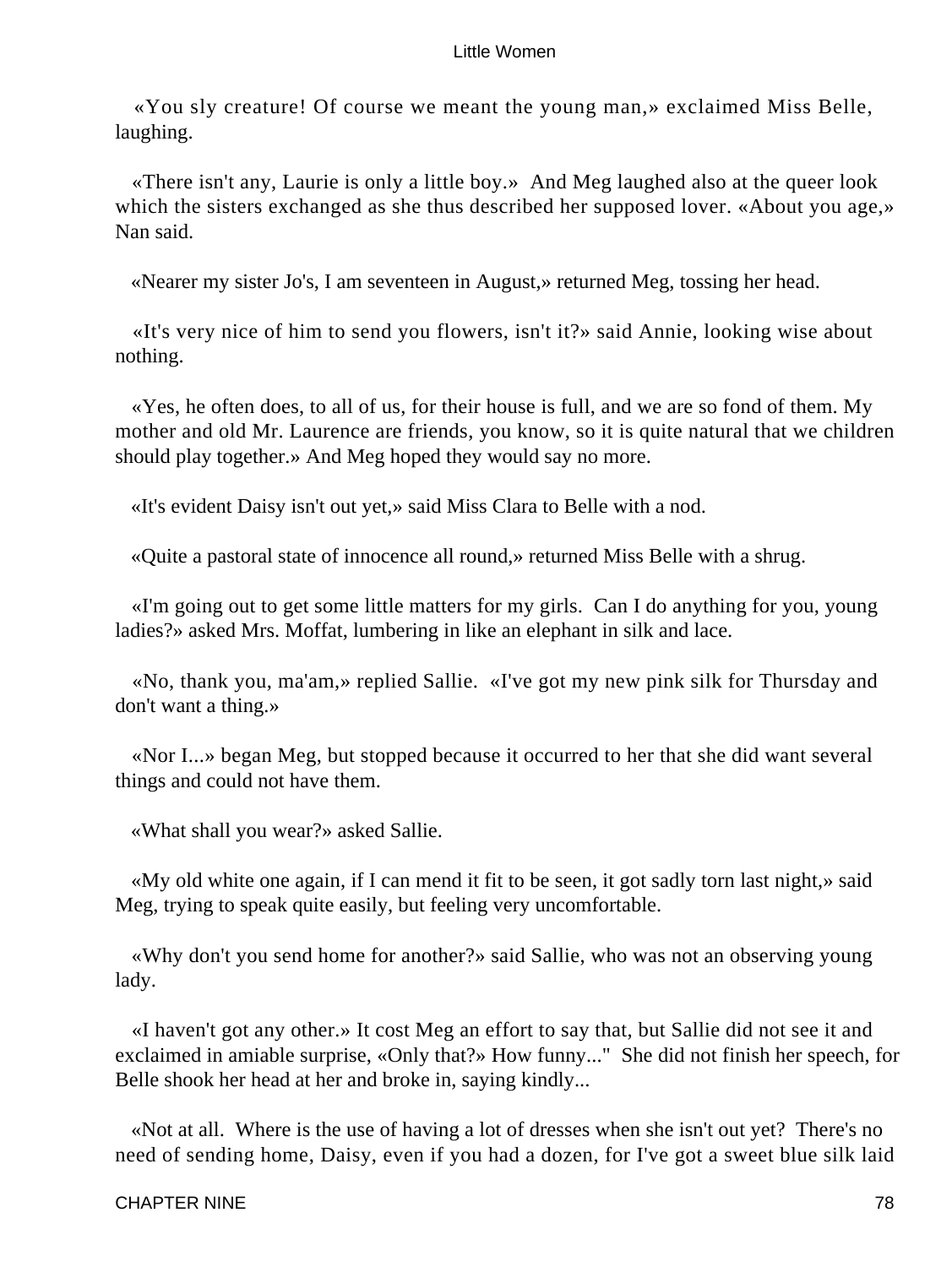away, which I've outgrown, and you shall wear it to please me, won't you, dear?»

 «You are very kind, but I don't mind my old dress if you don't, it does well enough for a little girl like me,» said Meg.

 «Now do let me please myself by dressing you up in style. I admire to do it, and you'd be a regular little beauty with a touch here and there. I shan't let anyone see you till you are done, and then we'll burst upon them like Cinderella and her godmother going to the ball,» said Belle in her persuasive tone.

 Meg couldn't refuse the offer so kindly made, for a desire to see if she would be `a little beauty' after touching up caused her to accept and forget all her former uncomfortable feelings toward the Moffats.

 On the Thursday evening, Belle shut herself up with her maid, and between them they turned Meg into a fine lady. They crimped and curled her hair, they polished her neck and arms with some fragrant powder, touched her lips with coralline salve to make them redder, and Hortense would have added `a soupcon of rouge', if Meg had not rebelled. They laced her into a sky−blue dress, which was so tight she could hardly breathe and so low in the neck that modest Meg blushed at herself in the mirror. A set of silver filagree was added, bracelets, necklace, brooch, and even earrings, for Hortense tied them on with a bit of pink silk which did not show. A cluster of tea−rose buds at the bosom and a ruche, reconciled Meg to the display of her pretty, white shoulders, and a pair of high−heeled silk boots satisfied the last wish of her heart. A lace handkerchief, a plumy fan, and a bouquet in a shoulder holder finished her off, and Miss Belle surveyed her with the satisfaction of a little girl with a newly dressed doll.

 «Mademoiselle is chatmante, tres jolie, is she not?» cried Hortense, clasping her hands in an affected rapture.

 «Come and show yourself,» said Miss Belle, leading the way to the room where the others were waiting.

 As Meg went rustling after, with her long skirts trailing, her earrings tinkling, her curls waving, and her heart beating, she felt as if her fun had really begun at last, for the mirror had plainly told her that she was `a little beauty'. Her friends repeated the pleasing phrase enthusiastically, and for several minutes she stood, like a jackdaw in the fable, enjoying her borrowed plumes, while the rest chattered like a party of magpies.

 «While I dress, do you drill her, Nan, in the management of her skirt and those French heels, or she will trip herself up. Take your silver butterfly, and catch up that long curl on the left side of her head, Clara, and don't any of you disturb the charming work of my hands,» said Belle, as she hurried away, looking well pleased with her success.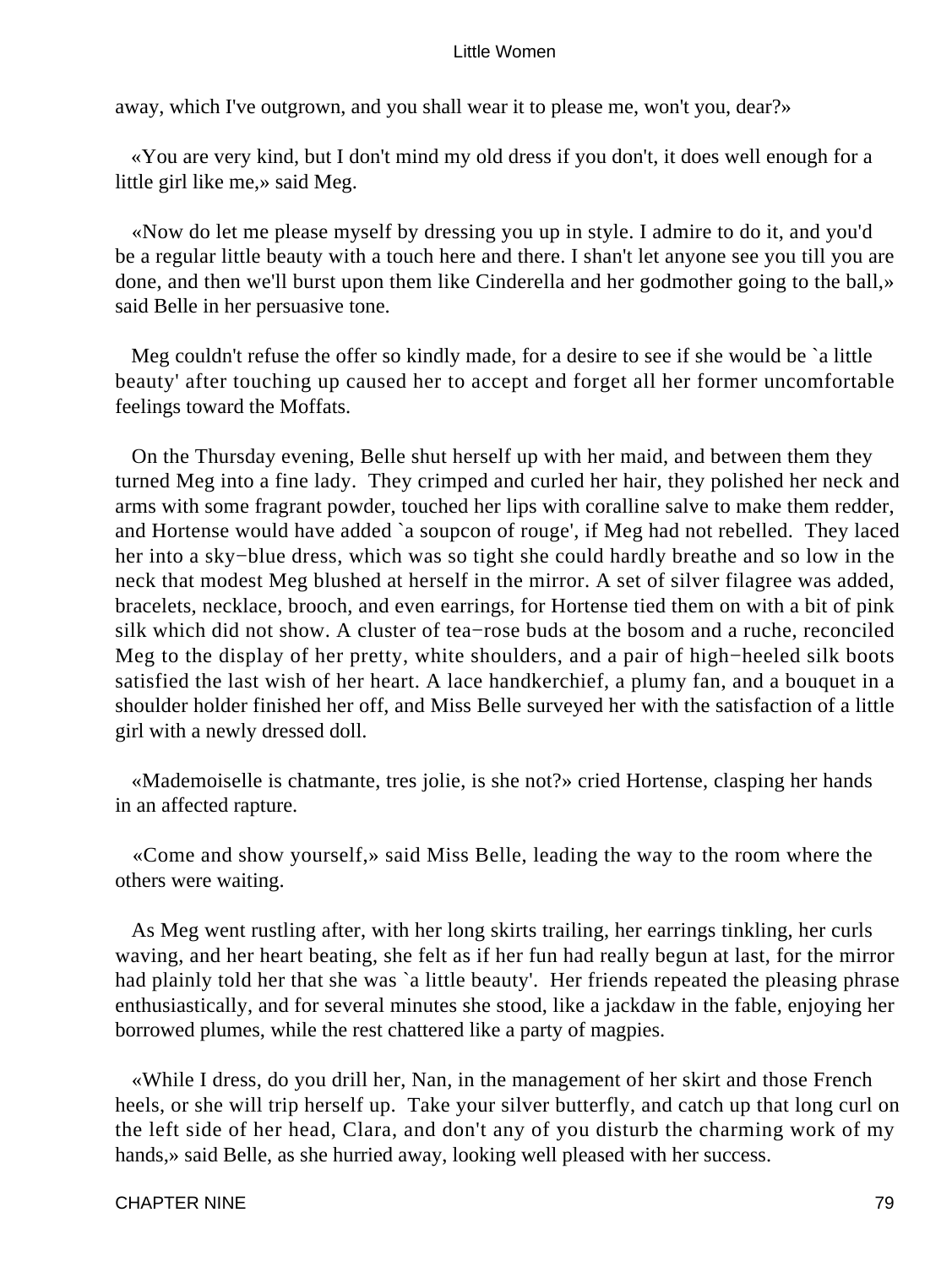«You don't look a bit like yourself, but you are very nice. I'm nowhere beside you, for Belle has heaps of taste, and you're quite French, I assure you. Let your flowers hang, don't be so careful of them, and be sure you don't trip,» returned Sallie, trying not to care that Meg was prettier than herself.

 Keeping that warning carefully in mind, Margaret got safely downstairs and sailed into the drawing rooms where the Moffats and a few early guests were assembled. She very soon discovered that there is a charm about fine clothes which attracts a certain class of people and secures their respect. Several young ladies, who had taken no notice of her before, were very affectionate all of a sudden. Several young gentlemen, who had only stared at her at the other party, now not only stared, but asked to be introduced, and said all manner of foolish but agreeable things to her, and several old ladies, who sat on the sofas, and criticized the rest of the party, inquired who she was with an air of interest. She heard Mrs. Moffat reply to one of them...

 «Daisy March – father a colonel in the army – one of our first families, but reverses of fortune, you know; intimate friends of the Laurences; sweet creature, I assure you; my Ned is quite wild about her.»

 «Dear me!» said the old lady, putting up her glass for another observation of Meg, who tried to look as if she had not heard and been rather shocked at Mrs. Moffat's fibs. The `queer feeling' did not pass away, but she imagined herself acting the new part of fine lady and so got on pretty well, though the tight dress gave her a side−ache, the train kept getting under her feet, and she was in constant fear lest her earrings should fly off and get lost or broken. She was flirting her fan and laughing at the feeble jokes of a young gentleman who tried to be witty, when she suddenly stopped laughing and looked confused, for just opposite, she saw Laurie. He was staring at her with undisguised surprise, and disapproval also, she thought, for though he bowed and smiled, yet something in his honest eyes made her blush and wish she had her old dress on. To complete her confusion, she saw Belle nudge Annie, and both glance from her to Laurie, who, she was happy to see, looked unusually boyish and shy.

 «Silly creatures, to put such thoughts into my head. I won't care for it, or let it change me a bit,» thought Meg, and rustled across the room to shake hands with her friend.

«I'm glad you came, I was afraid you wouldn't.» she said, with her most grown−up air.

 «Jo wanted me to come, and tell her how you looked, so I did,» answered Laurie, without turning his eyes upon her, though he half smiled at her maternal tone.

 «What shall you tell her?» asked Meg, full of curiosity to know his opinion of her, yet feeling ill at ease with him for the first time.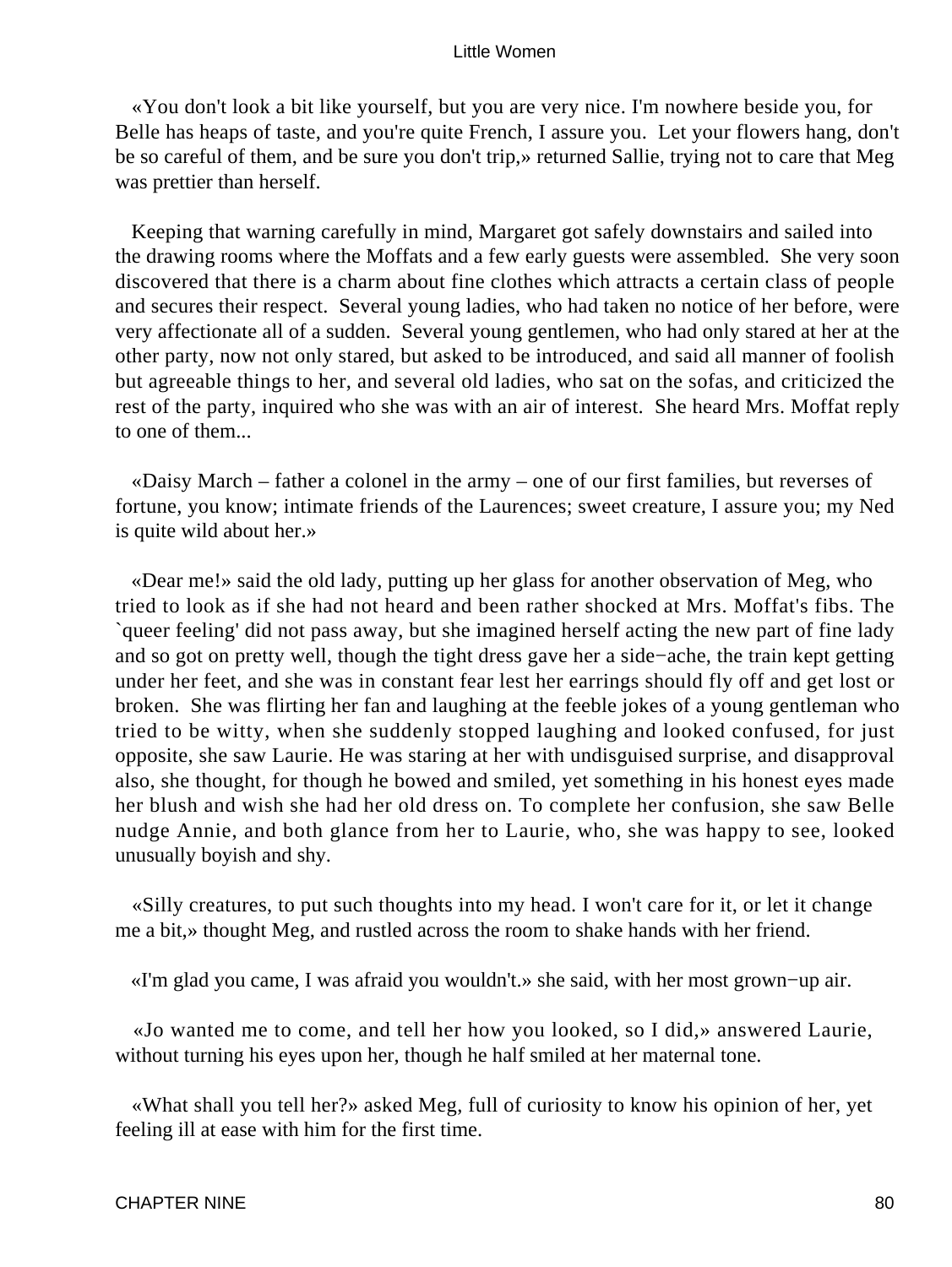«I shall say I didn't know you, for you look so grown−up and unlike yourself, I'm quite afraid of you,» he said, fumbling at his glove button.

 «How absurd of you! The girls dressed me up for fun, and I rather like it. Wouldn't Jo stare if she saw me?» said Meg, bent on making him say whether he thought her improved or not. «Yes, I think she would,» returned Laurie gravely.

"Don't you like me so?' asked Meg.

«No, I don't,» was the blunt reply.

«Why not?» in an anxious tone.

 He glanced at her frizzled head, bare shoulders, and fantastically trimmed dress with an expression that abashed her more than his answer, which had not particle of his usual politeness in it.

«I don't like fuss and feathers.»

 That was altogether too much from a lad younger than herself, and Meg walked away, saying petulantly, «You are the rudest boy I ever saw.»

 Feeling very much ruffled, she went and stood at a quiet window to cool her cheeks, for the tight dress gave her an uncomfortably brilliant color. As she stood there, Major Lincoln passed by, and a minute after she heard him saying to his mother...

 «They are making a fool of that little girl. I wanted you to see her, but they have spoiled her entirely. She's nothing but a doll tonight.»

 «Oh, dear!» sighed Meg. «I wish I'd been sensible and worn my own things, then I should not have disgusted other people, or felt so uncomfortable and ashamed of myself.»

 She leaned her forehead on the cool pane, and stood half hidden by the curtains, never minding that her favorite waltz had begun, till some one touched her, and turning, she saw Laurie, looking penitent, as he said, with his very best bow and his hand out...

«Please forgive my rudeness, and come and dance with me.»

 «I'm afraid it will be to disagreeable to you,» said Meg, trying to look offended and failing entirely.

 «Not a bit of it, I'm dying to do it. Come, I'll be good. I don't like your gown, but I do think you are just splendid.» And he waved his hands, as if words failed to express his

#### CHAPTER NINE 81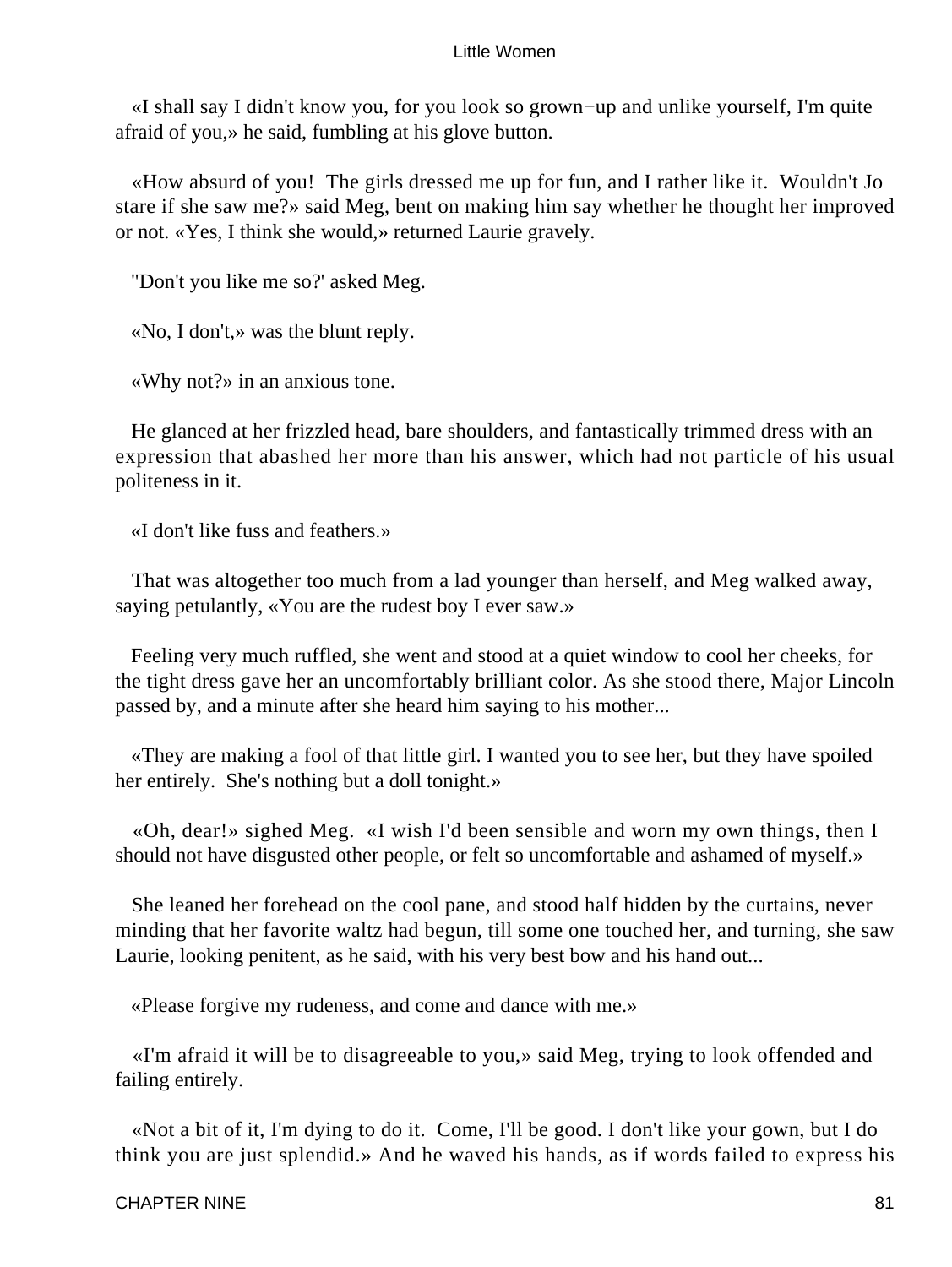admiration.

 Meg smiled and relented, and whispered as they stood waiting to catch the time, «Take care my skirt doesn't trip you up. It's the plague of my life and I was a goose to wear it.»

 «Pin it round your neck, and then it will be useful,» said Laurie, looking down at the little blue boots, which he evidently approved of. Away they went fleetly and gracefully, for having practiced at home, they were well matched, and the blithe young couple were a pleasant sight to see, as they twirled merrily round and round, feeling more friendly than ever after their small tiff.

 "Laurie, I want you to do me a favor, will you?' said Meg, as he stood fanning her when her breath gave out, which it did very soon though she would not own why.

«Won't I!» said Laurie, with alacrity.

 "Please don't tell them at home about my dress tonight. They won't understand the joke, and it will worry Mother.'

«Then why did you do it?» said Laurie's eyes, so plainly that Meg hastily added...

 «I shall tell them myself all about it, and `fess' to Mother how silly I've been. But I'd rather do it myself. So you'll not tell, will you?»

«I give you my word I won't, only what shall I say when they ask me?»

«Just say I looked pretty well and was having a good time.»

 "I'll say the first with all my heart, but how about the other? You don't look as if you were having a good time. Are you?' And Laurie looked at her with an expression which made her answer in a whisper...

 «No, not just now. Don't think I'm horrid. I only wanted a little fun, but this sort doesn't pay, I find, and I'm getting tired of it.»

 «Here comes Ned Moffat. What does he want?» said Laurie, knitting his black brows as if he did not regard his young host in the light of a pleasant addition to the party.

 «He put his name down for three dances, and I suppose he's coming for them. What a bore!» said Meg, assuming a languid air which amused Laurie immensely.

 He did not speak to her again till suppertime, when he saw her drinking champagne with Ned and his friend Fisher, who were behaving 'like a pair of fools', as Laurie said to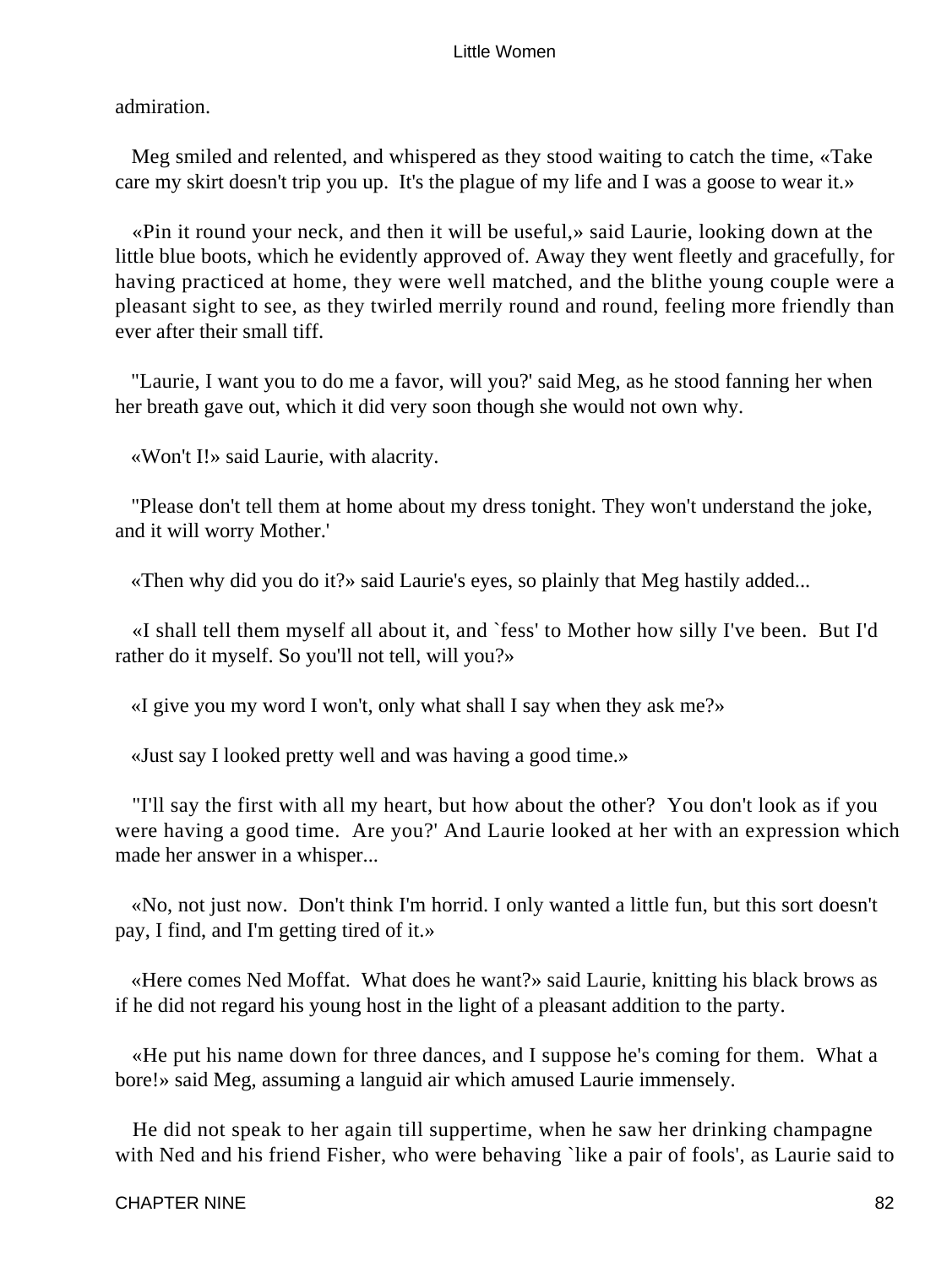himself, for he felt a brotherly sort of right to watch over the Marches and fight their battles whenever a defender was needed.

 «You'll have a splitting headache tomorrow, if you drink much of that. I wouldn't, Meg, your mother doesn't like it, you know,» he whispered, leaning over her chair, as Ned turned to refill her glass and Fisher stooped to pick up her fan.

 «I'm not Meg tonight, I'm `a doll' who does all sorts of crazy things. Tomorrow I shall put away my `fuss and feathers' and be desperately good again,» se answered with an affected little laugh.

 «Wish tomorrow was here, then,» muttered Laurie, walking off, ill−pleased at the change he saw in her.

 Meg danced and flirted, chattered and giggled, as the other girls did. After supper she undertook the German, and blundered through it, nearly upsetting her partner with her long skirt, and romping in a way that scandalized Laurie, who looked on and meditated a lecture. But he got no chance to deliver it, for Meg kept away from him till he came to say good night.

«Remember!» she said, trying to smile, for the splitting headache had already begun.

«Silence a` la mort,» replied Laurie, with a melodramatic flourish, as he went away.

 This little bit of byplay excited Annie's curiosity, but Meg was too tired for gossip and went to bed, feeling as if she had been to a masquerade and hadn't enjoyed herself as much as she expected. She was sick all the next day, and on Saturday went home, quite used up with her fortnight's fun and feeling that she had `sat in the lap of luxury' long enough.

 «It does seem pleasant to be quiet, and not have company manners on all the time. Home is a nice place, though it isn't splendid,» said Meg, looking about her with a restful expression, as she sat with her mother and Jo on the Sunday evening.

 «I'm glad to hear you say so, dear, for I was afraid home would seem dull and poor to you after your fine quarters,» replied her mother, who had given her many anxious looks that day. For motherly eyes are quick to see any change in children's faces.

 Meg had told her adventures gayly and said over and over what a charming time she had had, but something still seemed to weigh upon her spirits, and when the younger girls were gone to bed, she sat thoughtfully staring at the fire, saying little and looking worried. As the clock struck nine and Jo proposed bed, Meg suddenly left her chair and, taking Beth's stool, leaned her elbows on her mother's knee, saying bravely...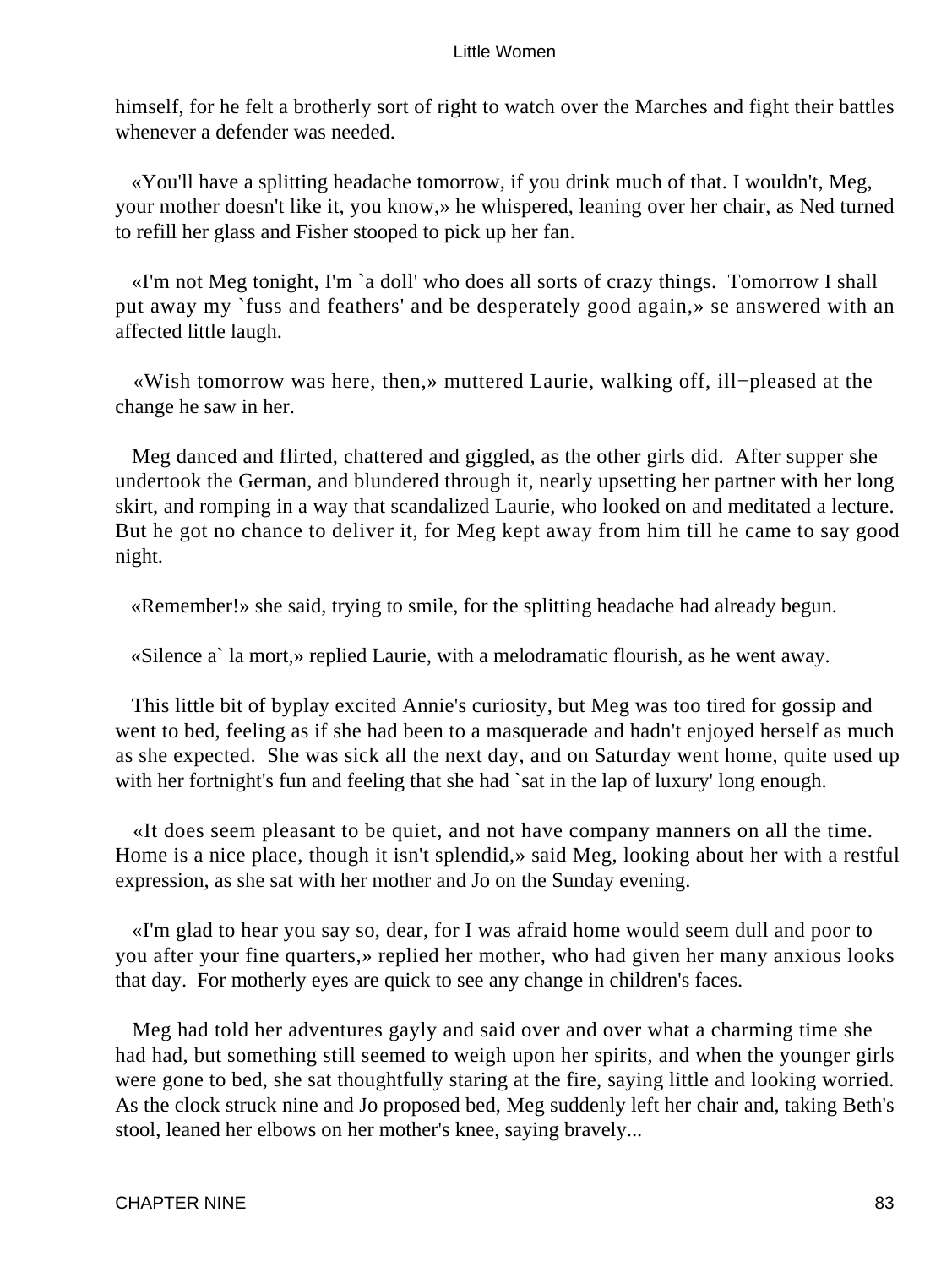«Marmee, I want to `fess'.»

«I thought so. What is it, dear?»

«Shall I go away?» asked Jo discreetly.

 «Of course not. Don't I always tell you everything? I was ashamed to speak of it before the younger children, but I want you to know all the dreadful things I did at the Moffats'.»

«We are prepared,» said Mrs. March, smiling but looking a little anxious.

 «I told you they dressed me up, but I didn't tell you that they powdered and squeezed and frizzled, and made me look like a fashion plate. Laurie thought I wasn't proper. I know he did, though he didn't say so, and one man called me `a doll'. I knew it was silly, but they flattered me and said I was a beauty, and quantities of nonsense, so I let them make a fool of me.»

 «Is that all?» asked Jo, as Mrs. March looked silently at the downcast face of her pretty daughter, and could not find it in her heart to blame her little follies.

 «No, I drank champagne and romped and tried to flirt, and was altogether abominable,» said Meg self−reproachfully.

 «There is something more, I think.» And Mrs. March smoothed the soft cheek, which suddenly grew rosy as Meg answered slowly...

 «Yes. It's very silly, but I want to tell it, because I hate to have people say and think such things about us and Laurie.»

 Then she told the various bits of gossip she had heard at the Moffats', and as she spoke, Jo saw her mother fold her lips tightly, as if ill pleased that such ideas should be put into Meg's innocent mind.

 «Well, if that isn't the greatest rubbish I ever heard,» cried Jo indignantly. "Why didn't you pop out and tell them so on the spot?'

 «I couldn't, it was so embarrassing for me. I couldn't help hearing at first, and then I was so angry and ashamed, I didn't remember that I ought to go away.»

 «Just wait till I see Annie Moffat, and I'll show you how to settle such ridiculous stuff. The idea of having `plans' and being kind to Laurie because he's rich and may marry us by−and−by! Won't he shout when I tell him what those silly things say about us poor children?» And Jo laughed, as if on second thoughts the thing struck her as a good joke.

#### CHAPTER NINE 84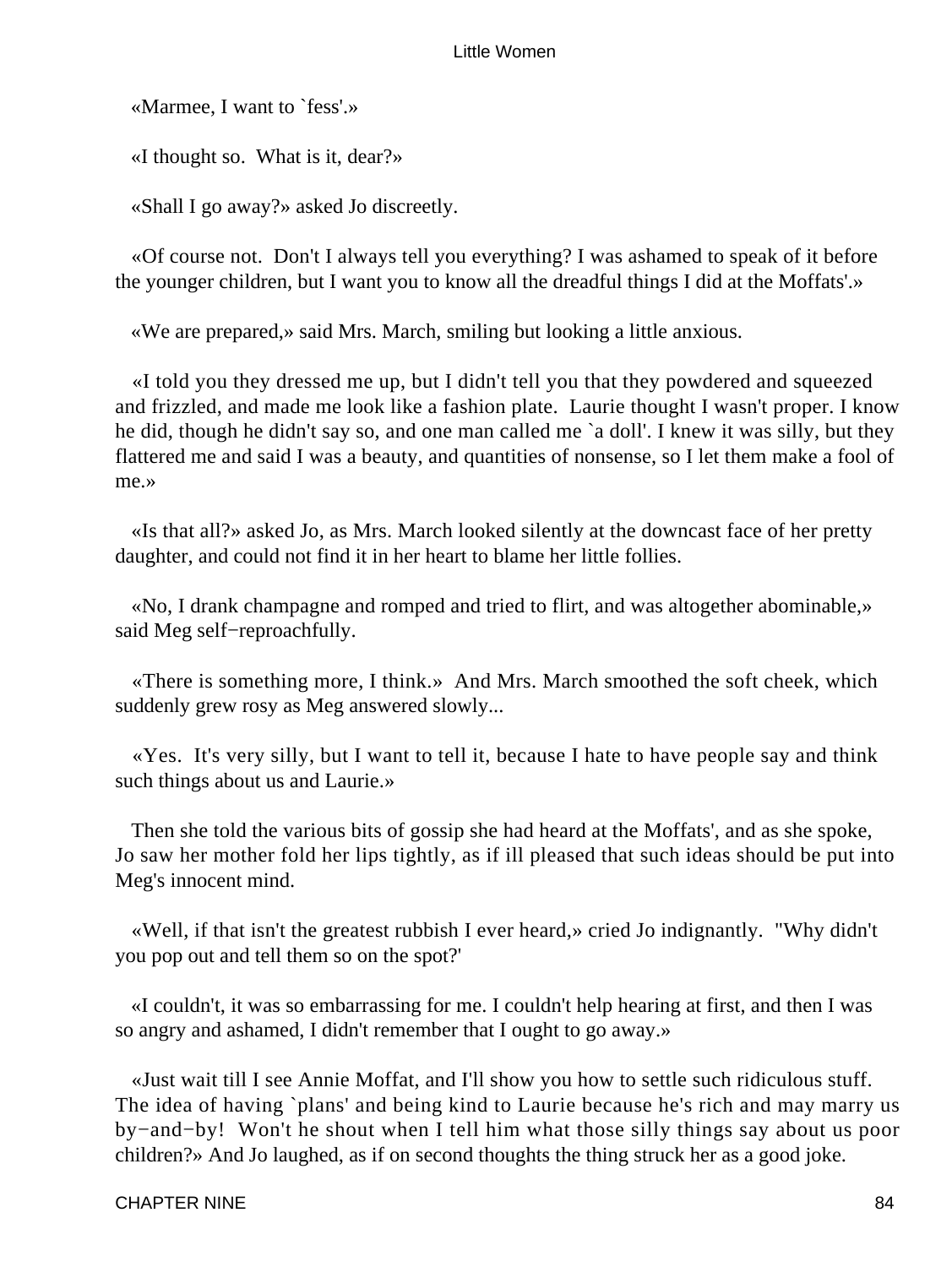«If you tell Laurie, I'll never forgive you! She mustn't, must she, Mother?» said Meg, looking distressed.

 «No, never repeat that foolish gossip, and forget it as soon as you can,» said Mrs. March gravely. «I was very unwise to let you go among people of whom I know so little, kind, I dare say, but worldly, ill−bred, and full of these vulgar ideas about young people. I am more sorry than I can express for the mischief this visit may have done you, Meg.»

 «Don't be sorry, I won't let it hurt me. I'll forget all the bad and remember only the good, for I did enjoy a great deal, and thank you very much for letting me go. I'll not be sentimental or dissatisfied, Mother. I know I'm a silly little girl, and I'll stay with you till I'm fit to take care of myself. But it is nice to be praised and admired, and I can't help saying I like it,» said Meg, looking half ashamed of the confession.

 «That is perfectly natural, and quite harmless, if the liking does not become a passion and lead one to do foolish or unmaidenly things. Learn to know and value the praise which is worth having, and to excite the admiration of excellent people by being modest as well as pretty, Meg.»

 Margaret sat thinking a moment, while Jo stood with her hands behind her, looking both interested and a little perplexed, for it was a new thing to see Meg blushing and talking about admiration, lovers, and things of that sort. And Jo felt as if during that fortnight her sister had grown up amazingly, and was drifting away from her into a world where she could not follow.

«Mother, do you have `plans', as Mrs. Moffat said?» asked Meg bashfully.

 «Yes, my dear, I have a great many, all mothers do, but mine differ somewhat from Mrs. Moffat's, I suspect. I will tell you some of them, for the time has come when a word may set this romantic little head and heart of yours right, on a very serious subject. You are young, Meg, but not too young to understand me, and mothers' lips are the fittest to speak of such things to girls like you. Jo, your turn will come in time, perhaps, so listen to my `plans' and help me carry them out, if they are good.»

 Jo went and sat on one arm of the chair, looking as if she thought they were about to join in some very solemn affair. Holding a hand of each, and watching the two young faces wistfully, Mrs. March said, in her serious yet cheery way...

 «I want my daughters to be beautiful, accomplished, and good. To be admired, loved, and respected. To have a happy youth, to be well and wisely married, and to lead useful, pleasant lives, with as little care and sorrow to try them as God sees fit to send. To be loved and chosen by a good man is the best and sweetest thing which can happen to a woman, and I sincerely hope my girls may know this beautiful experience. It is natural to think of it,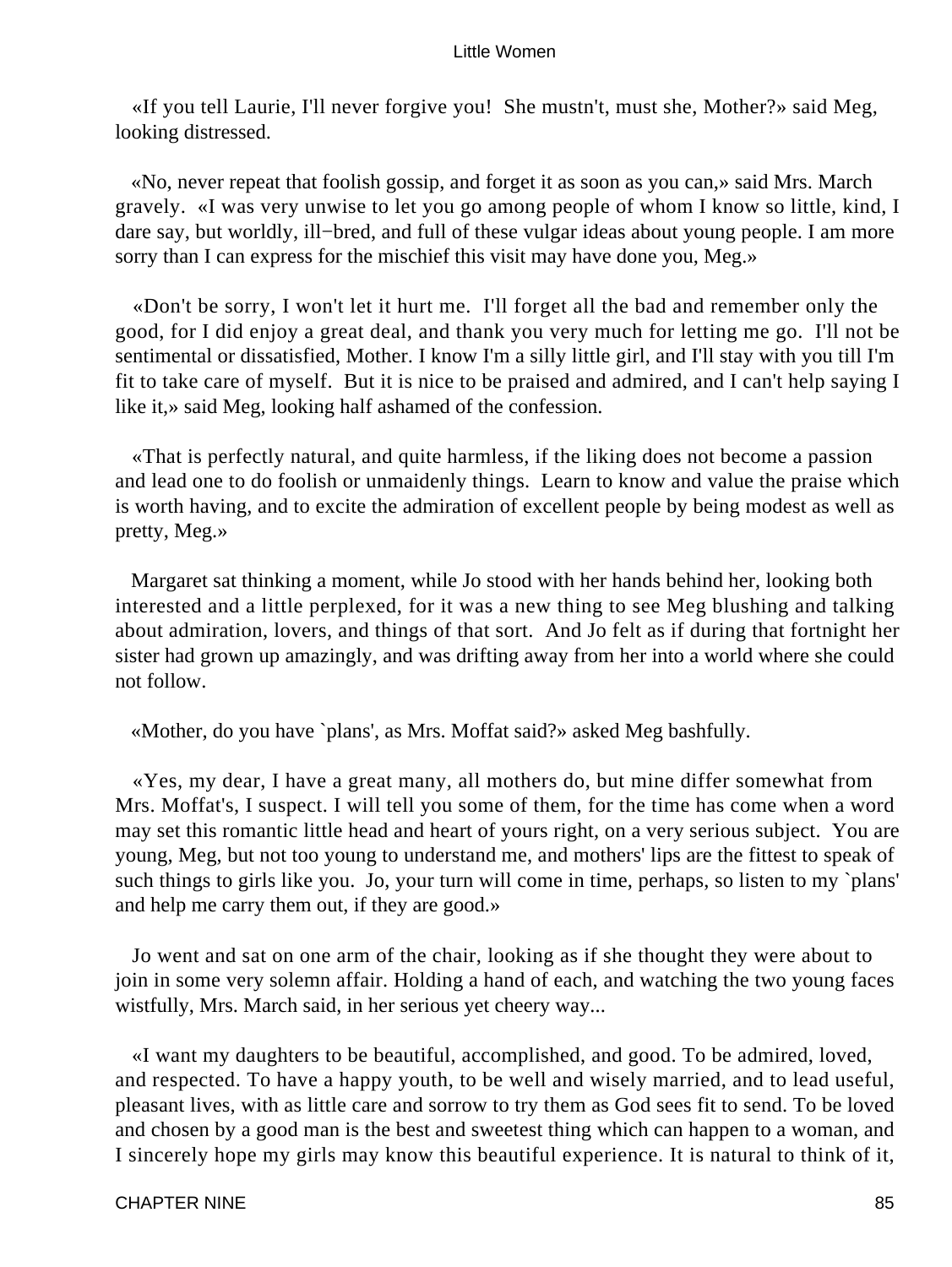Meg, right to hope and wait for it, and wise to prepare for it, so that when the happy time comes, you may feel ready for the duties and worthy of the joy. My dear girls, I am ambitious for you, but not to have you make a dash in the world, marry rich men merely because they are rich, or have splendid houses, which are not homes because love is wanting. Money is a needful and precious thing, and when well used, a noble thing, but I never want you to think it is the first or only prize to strive for. I'd rather see you poor men's wives, if you were happy, beloved, contented, than queens on thrones, without self−respect and peace.»

 «Poor girls don't stand any chance, Belle says, unless they put themselves forward,» sighed Meg.

 «Then we'll be old maids,» said Jo stoutly. «right, Jo. Better be happy old maids than unhappy wives, or unmaidenly girls, running about to find husbands,» said Mrs. March decidedly. «Don't be troubled, Meg, poverty seldom daunts a sincere lover. Some of the best and most honored women I know were poor girls, but so love−worthy that they were not allowed to be old maids. Leave these things to time. Make this home happy, so that you may be fit for homes of your own, if they are offered you, and contented here if they are not. One thing remember, my girls. Mother is always ready to be your confidante, Father to be your friend, and both of hope and trust that our daughters, whether married or single, will be the pride and comfort of out lives.»

 «We will, Marmee, we will!» cried both, with all their hearts, as she bade them good night.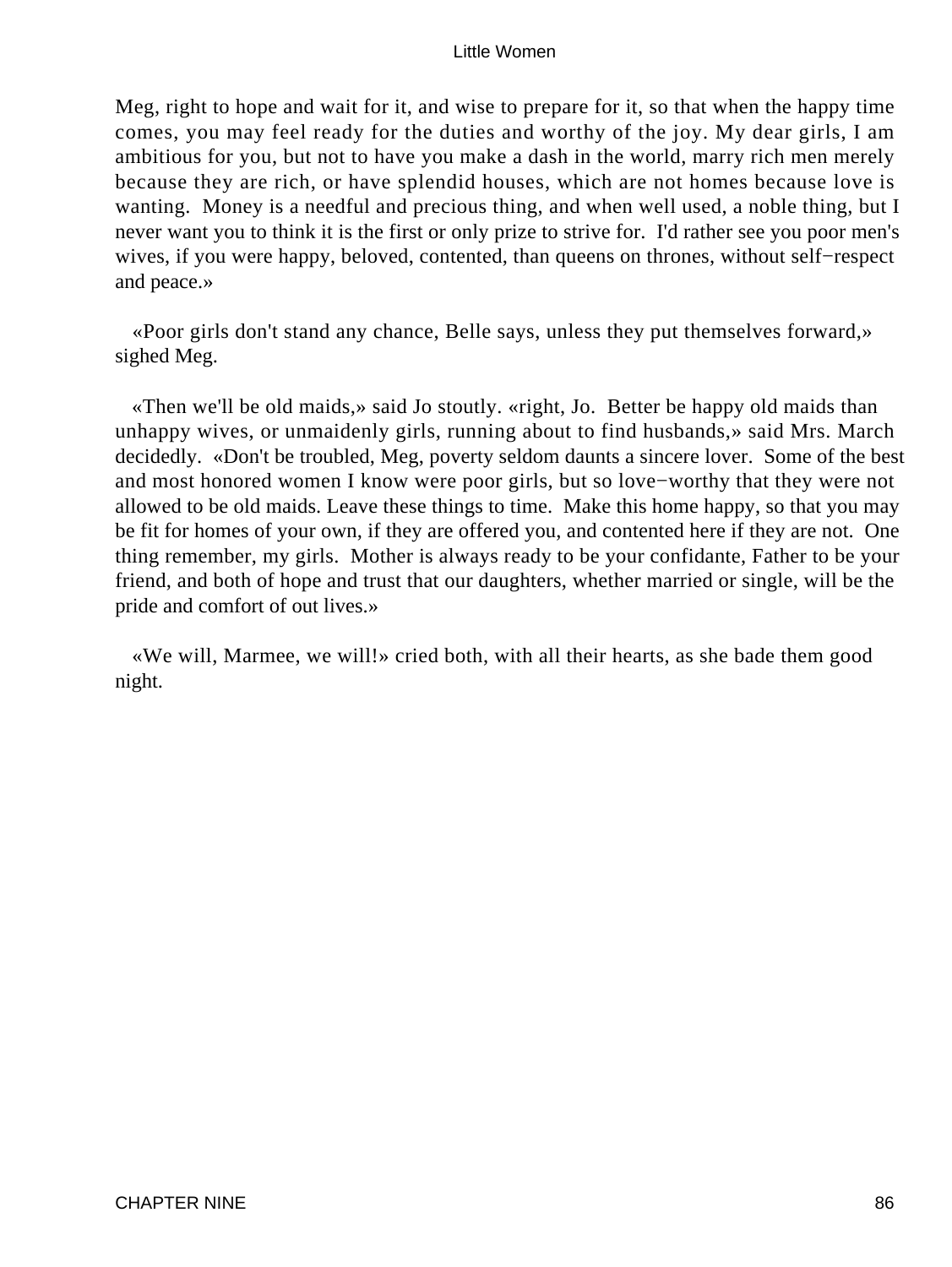# **[CHAPTER TEN](#page-419-0)**

*A*s spring came on, a new set of amusements became the fashion, and the lengthening days gave long afternoons for work and play of all sorts. The garden had to be put in order, and each sister had a quarter of the little plot to do what she liked with. Hannah used to say, «I'd know which each of them gardings belonged to, ef I see 'em in Chiny,» and so she might, for the girls' tastes differed as much as their characters. Meg's had roses and heliotrope, myrtle, and a little orange tree in it. Jo's bed was never alike two seasons, for she was always trying experiments. This year it was to be a plantation of sun flowers, the seeds of which cheerful land aspiring plant were to feed Aunt Cockle−top and her family of chicks. Beth had old−fashioned fragrant flowers in her garden, sweet peas and mignonette, larkspur, pinks, pansies, and southernwood, with chickweed for the birds and catnip for the pussies. Amy had a bower in hers, rather small and earwiggy, but very pretty to look at, with honeysuckle and morning−glories hanging their colored horns and bells in graceful wreaths all over it, tall white lilies, delicate ferns, and as many brilliant, picturesque plants as would consent to blossom there.

 Gardening, walks, rows on the river, and flower hunts employed the fine days, and for rainy ones, they had house diversions, some old, some new, all more or less original. One of these was the `P.C', for as secret societies were the fashion, it was thought proper to have one, and as all of the girls admired Dickens, they called themselves the Pickwick Club. With a few interruptions, they had kept this up for a year, and met every Saturday evening in the big garret, on which occasions the ceremonies were as follows: Three chairs were arranged in a row before a table on which was a lamp, also four white badges, with a big `P.C.' in different colors on each, and the weekly newspaper called, The Pickwick Portfolio, to which all contributed something, while Jo, who reveled in pens and ink, was the editor. At seven o'clock, the four members ascended to the clubroom, tied their badges round their heads, and took their seats with great solemnity. Meg, as the eldest, was Samuel Pickwick, Jo, being of a literary turn, Augustus Snodgrass, Beth, because she was round and rosy, Tracy Tupman, and Amy, who was always trying to do what she couldn't, was Nathaniel Winkle. Pickwick, the president, read the paper, which was filled with original tales, poetry, local news, funny advertisements, and hints, in which they good−naturedly reminded each other of their faults and short comings. On one occasion, Mr. Pickwick put on a pair of spectacles without any glass, rapped upon the table, hemmed, and having stared hard at Mr. Snodgrass, who was tilting back in his chair, till he arranged himself properly, began to read:

## «THE **PICKWICK** PORTFOLIO»

MAY 20, 18 – −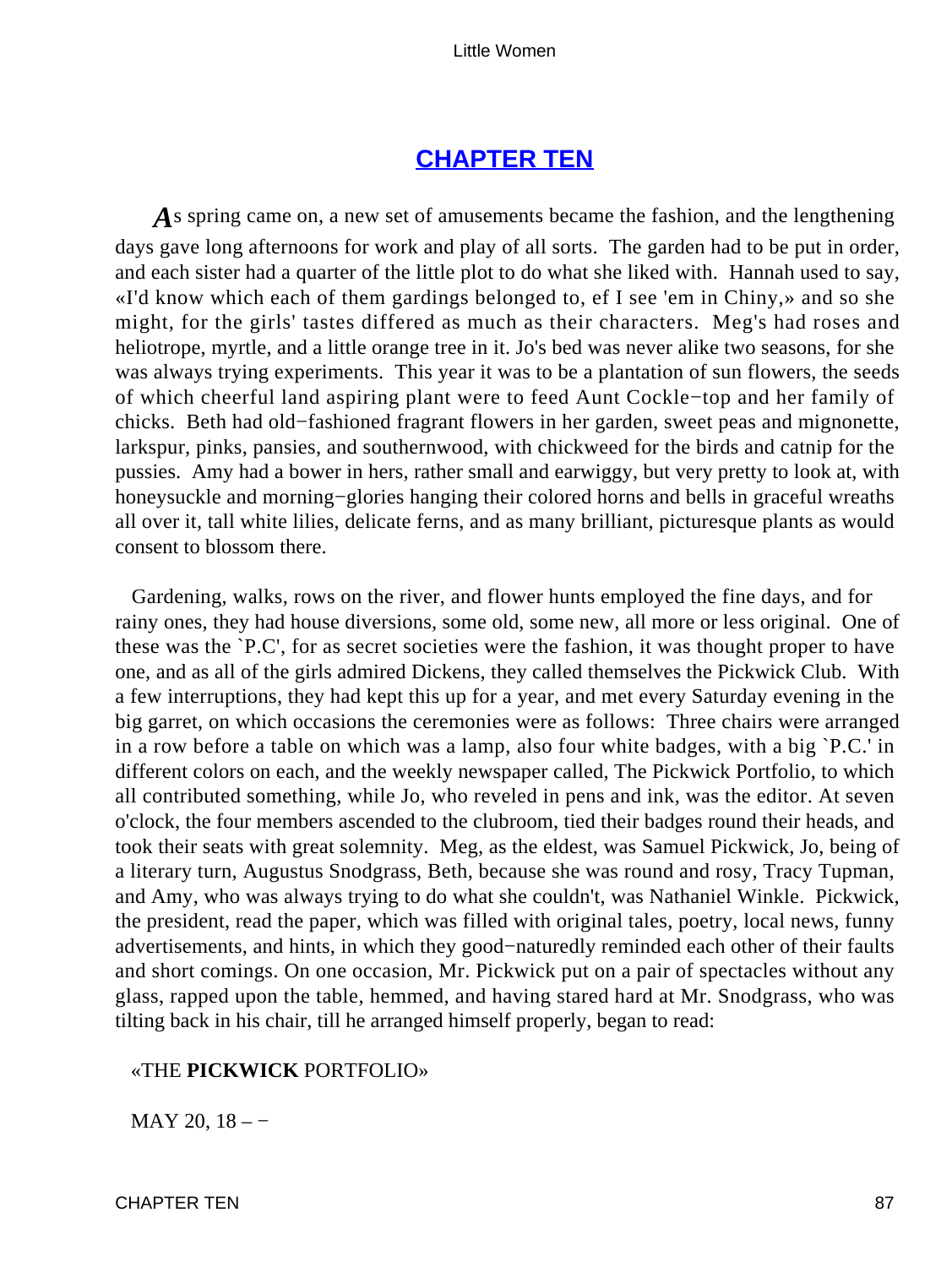# POET'S **CORNER**

# **ANNIVERSARY ODE**

 Again we meet to celebrate With badge and solemn rite, Our fifty−second anniversary, In Pickwick Hall, tonight.

We all are here in perfect health, None gone from our small band: Again we see each well−known face, And press each friendly hand.

 Our Pickwick, always at his post, With reverence we greet, As, spectacles on nose, he reads Our well−filled weekly sheet.

 Although he suffers from a cold, We joy to hear him speak, For words of wisdom from him fall, In spite of croak or squeak.

 Old six−foot Snodgrass looms on high, With elephantine grace, And beams upon the company, With brown and jovial face.

 Poetic fire lights up his eye, He struggles 'gainst his lot. Behold ambition on his brow, And on his nose, a blot.

 Next our peaceful Tupman comes, So rosy, plump, and sweet, Who chokes with laughter at the puns, And tumbles off his seat.

 Prim little Winkle too is here, With every hair in place, A model of propriety, Though he hates to wash his face.

 The year is gone, we still unite To joke and laugh and read, And tread the path of literature That doth to glory lead.

 Long may our paper prosper well, Our club unbroken be, And coming years their blessings pour On the useful, gay `P. C.'. A. **SNODGRASS**

# THE **MASKED MARRIAGE** (A Tale Of Venice)

 Gondola after gondola swept up to the marble steps, and left its lovely load to swell the brilliant throng that filled the stately halls of Count Adelon. Knights and ladies, elves and pages, monks and flower girls, all mingled gaily in the dance. Sweet voices and rich melody filled the air, and so with mirth and music the masquerade went on. «Has your Highness seen the Lady viola tonight?» asked a gallant troubadour of the fairy queen who floated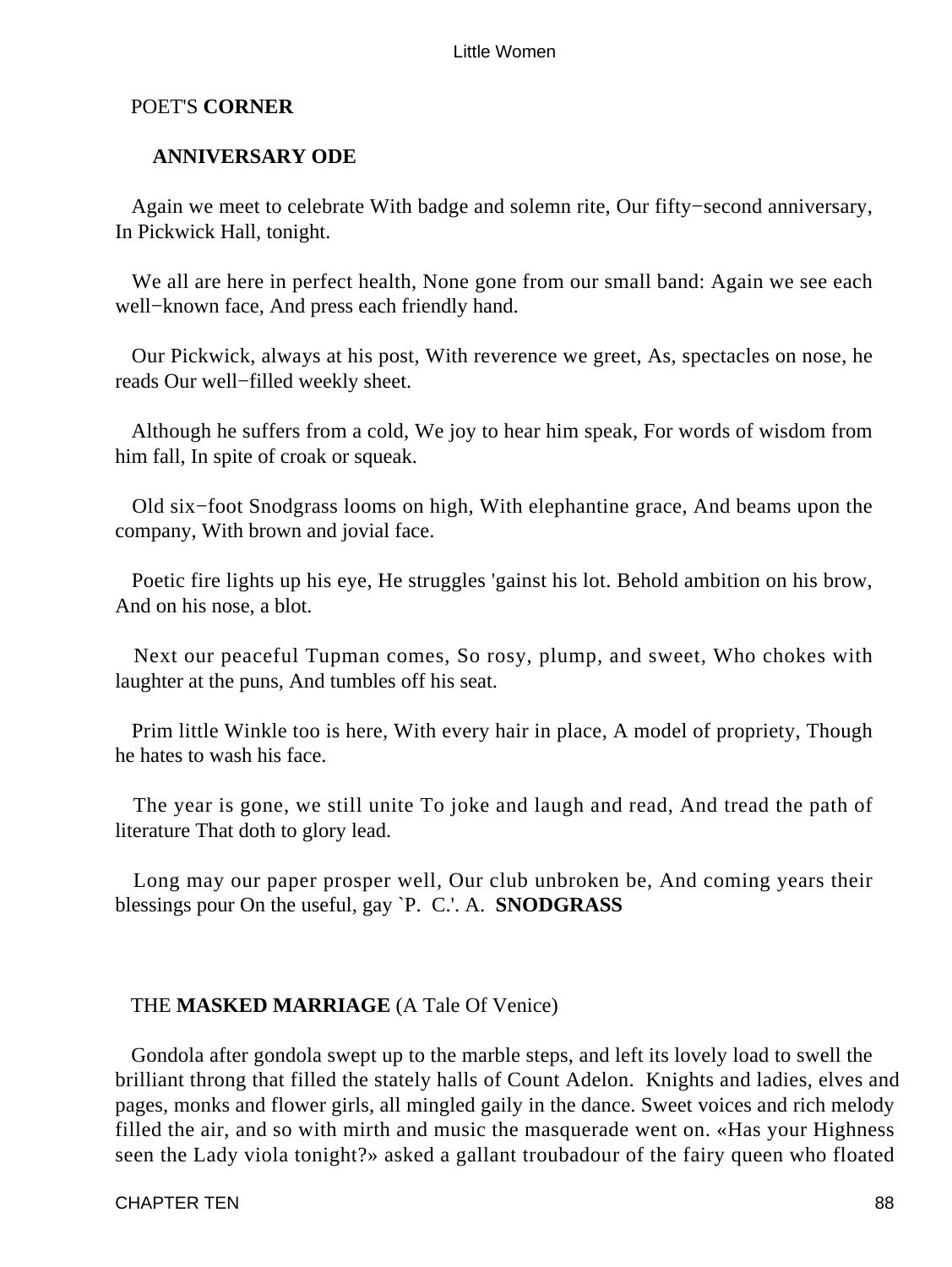down the hall upon his arm. «Yes, is she not lovely, though so sad! Her dress is well chosen, too, for in a week she weds Count Antonio, whom she passionately hates.»

 «By my faith, I envy him. Yonder he comes, arrayed like a bridegroom, except the black mask. When that is off we shall see how he regards the fair maid whose heart he cannot win, though her stern father bestows her hand,» returned the troubadour.

 «Tis whispered that she loves the young English artist who haunts her steps, and is spurned by the old Count,» said the lady, as they joined the dance. The revel was at its height when a priest appeared, and withdrawing the young pair to an alcove, hung with purple velvet, he motioned them to kneel. Instant silence fell on the gay throng, and not a sound, but he dash of fountains or the rustle of orange groves sleeping in the moonlight, broke the hush, as Count de Adelon spoke thus:

 «My lords and ladies, pardon the ruse by which I have gathered you here to witness the marriage of my daughter. Father, we wait your services.» All eyes turned toward the bridal party, and a murmur of amazement went through the throng, for neither bride nor groom removed their masks. Curiosity and wonder possessed all hearts, but respect restrained all tongues till the holy rite was over. Then the eager spectators gathered round the count, demanding an explanation.

 «Gladly would I give it if I could, but I only know that it was the whim of my timid Viola, and I yielded to it. Now, my children, let the play end. Unmask and receive my blessing.»

 But neither bent the knee, for the young bridegroom replied in a tone that startled all listeners as the mask fell, disclosing the noble face of Ferdinand Devereux, the artist lover, and leaning on the breast where now flashed the star of an English earl was the lovely Viola, radiant with joy and beauty.

 "My lord, you scornfully bade me claim your daughter when I could boast as high a name and vast a fortune as the Count antonio. I can do more, for even your ambitious soul cannot refuse the Earl of Devereux and De Vere, when he gives his ancient name and boundless wealth in return for the beloved hand of this fair lady, now my wife.

 The count stood like one changed to stone, and turning to the bewildered crowd, Ferdinand added, with a gay smile of triumph, «To you, my gallant friends, I can only wish that your wooing may prosper as mine has done, and that you may all win as fair a bride as I have by this masked marriage.» S. **PICKWICK**

Why is the P. C. like the Tower of Babel? It is full of unruly members.

*\_*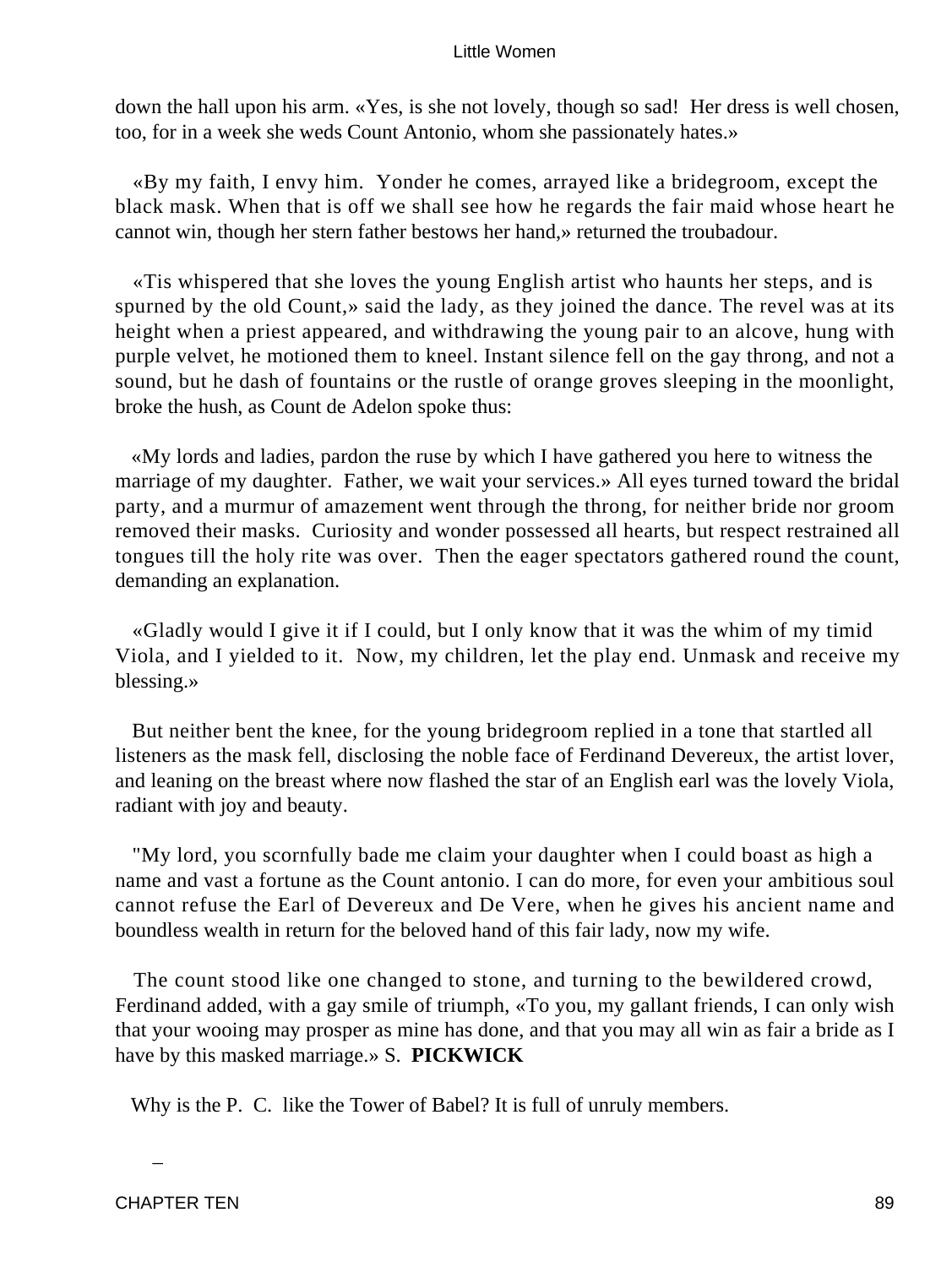#### THE **HISTORY OF A SQUASH**

 Once upon a time a farmer planted a little seed. in his garden, and after a while it sprouted and became a vine and bore many squashes. One day in October, when they were ripe, he picked one and took it to market. A gorcerman bought and put it in his shop. That same morning, a little girl in a brown hat and blue dress, with a round face and snub nose, went and bought it for her mother. She lugged it home, cut it up, and boiled it in the big pot, mashed some of it salt and butter, for dinner. And to the rest she added a pint of milk, two eggs, four spoons of sugar, nutmeg, and some crackers, put it in a deep dish, and baked it till it was brown and nice, and next day it was eaten by a family named March. T. **TUPMAN**

*\_*

*\_*

 Mr. Pickwick, Sir:− I address you upon the subject of sin the sinner I mean is a man named Winkle who makes trouble in his club by laughing and sometimes won't write his piece in this fine paper I hope you will pardon his badness and let him send a French fable because he can't write out of his head as he has so many lessons to do and no brains in future I will try to take time by the fetlock and prepare some work which will be all commy la fo that means all right I am in haste as it is nearly school time Yours respectably, N. **WINKLE**

[The above is a manly and handsome aknowledgment of past misdemeanors. If our young friend studied punctuation, it would be well.]

*\_*

#### A **SAD ACCIDENT**

 On Friday last, we were startled by a violent shock in our basement, followed by cries of distress. On rushing in a body to the cellar, we discovered our beloved President prostrate upon the floor, having tripped and fallen while getting wood for domestic purposes. A perfect scene of ruin met our eyes, for in his fall Mr. Pickwick had plunged his head and shoulders into a tub of water, upset a keg of soft soap upon his manly form, and torn his garments badly. On being removed from this perilous situation, it was discovered that he had suffered no injury but several bruises, and we are happy to add, is now doing well. ED.

# THE **PUBLIC BEREAVEMENT**

 It is our painful duty to record the sudden and mysterious disappearance of our cherished friend, Mrs. Snowball Pat Paw. This lovely and beloved cat was the pet of a large circle of warm and admiring friends; for her beauty attracted all eyes, her graces and virtues endeared her to all hearts, and her loss is deeply felt by the whole community.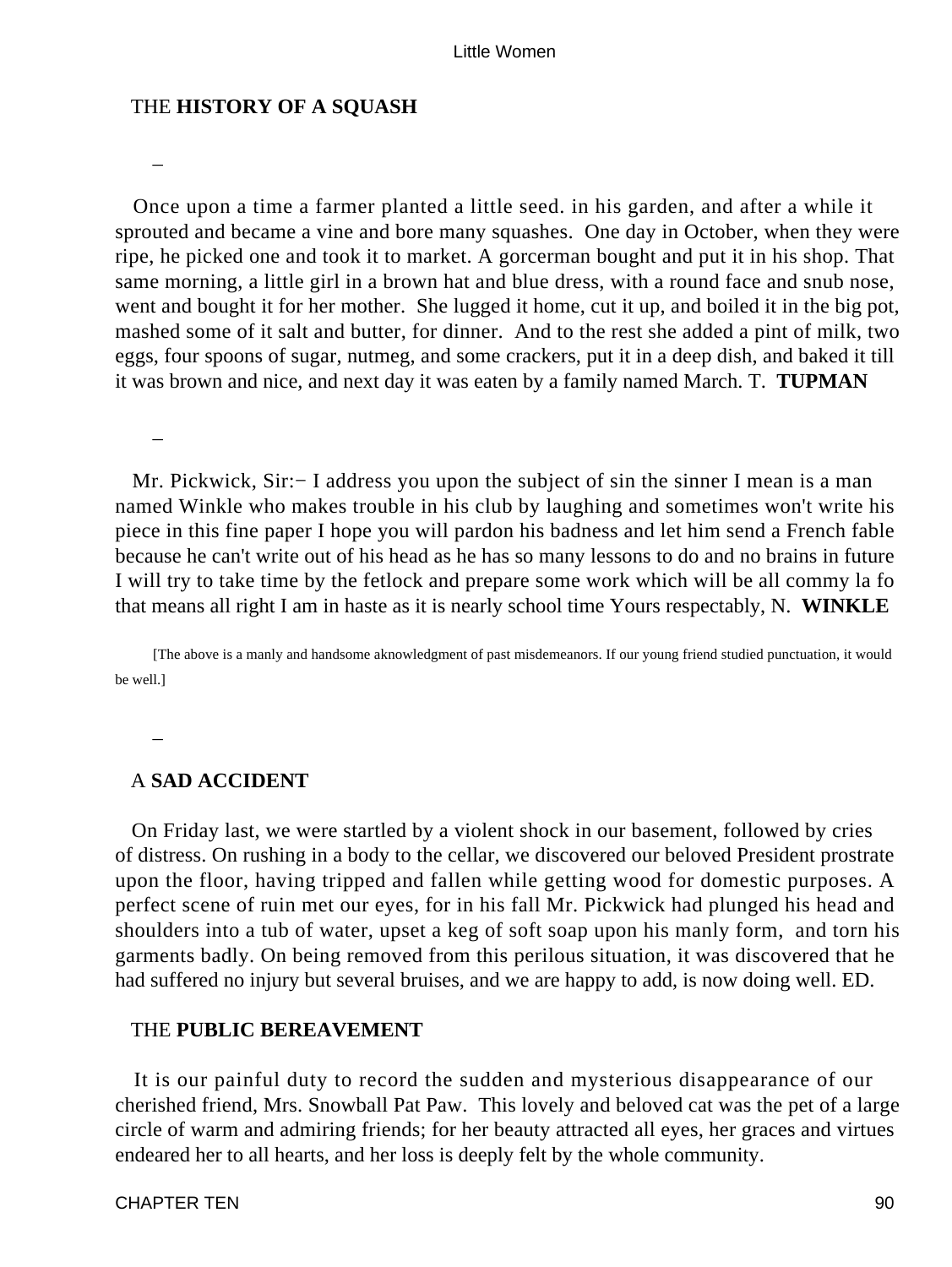When last seen, she was sitting at the gate, watching the butcher's cart, and it is feared that some villain, tempted by her charms, basely stole her. Weeks have passed, but no trace of her has been discovered, and we relinquish all hope, tie a black ribbon to her basket, set aside her dish, and weep for her as one lost to us forever.

A sympathizing friend sends the following gem:

## A **LAMENT** (FOR S. B. **PAT PAW)**

We mourn the loss of our little pet, And sigh o'er her hapless fate, For never more by the fire she'll sit, Nor play by the old green gate.

 The little grave where her infant sleeps Is 'neath the chestnut tree. But o'er her grave we may not weep, We know not where it may be.

 Her empty bed, her idle ball, Will never see her more; No gentle tap, no loving purr Is heard at the parlor door.

 Another cat comes after her mice, A cat with a dirty face, But she does not hunt as our darling did, Nor play with her airy grace.

 Her stealthy paws tread the very hall Where Snowball used to play, But she only spits at the dogs our pet So gallantly drove away.

 She is useful and mild, and does her best, But she is not fair to see, And we cannot give her your place dear, Nor worship her as we worship thee. A.S.

## **ADVERTISEMENTS**

 Miss Oranthy Bluggage, the accomplished strong−minded lecturer, will deliver her famous lecture on «WOMAN **AND HER** POSITION» at Pickwick Hall, next Saturday Evening, after the usual performances.

*\_*

 A weekly meeting will be held at Kitchen place, to teach young ladies how to cook. Hannah Brown will preside, and all are invited to attend.

 The **DUSTPAN SOCIETY** will meet on Wednesday next, and parade in the upper story of the Club House. All members to appear in uniform and shoulder their brooms at nine precisely.

CHAPTER TEN 91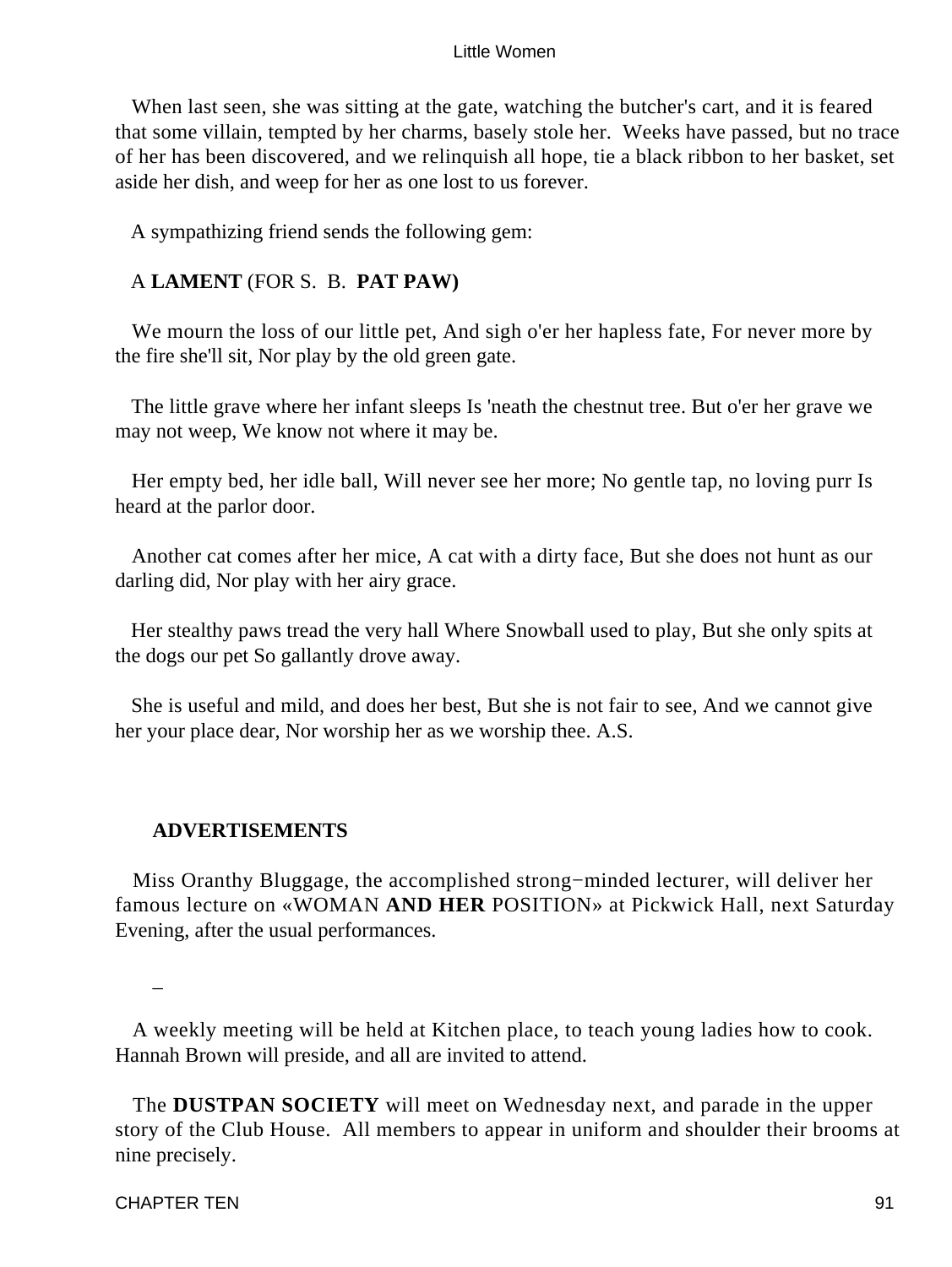Mrs. Beth Bouncer will open her new assortment of Doll's Millinery next week. The latest Paris fashions have arrived, and orders are respectfully solicited.

 A new play will appear at the Barnville Theatre, in the course of a few weeks, which will surpass anything ever seen on the American stage. The Greek Slave, or Constantine the Avenger, is the name of this thrilling drama.!!!

# **HINTS**

 If S.P. didn't use so much soap on his hands, he wouldn't always be late at breakfast. A.S. is requested not to whistle in the street. T.T please don't forget Amy's napkin. N.W. must not fret because his dress has not nine tucks.

# **WEEKLY REPORT**

Meg – Good. Jo – Bad. Beth – Very Good. Amy – Middling.

*\_*

*\_*

 As the President finished reading the paper (which I beg leave to assure my readers is a bona fide copy of one written by bona fide girls once upon a time), a round of applause followed, and then Mr. Snodgrass rose to make a proposition.

 «Mr. President and gentlemen,» he began, assuming a parliamentary attitude and tone, «I wish to propose the admission of a new member – one who highly deserves the honor, would be deeply grateful for it, and would add immensely to the spirit of the club, the literary value of the paper, and be no end jolly and nice. I propose Mr. Theodore Laurence as an honorary member of the P. C. Come now, do have him.»

 Jo's sudden change of tone made the girls laugh, but all looked rather anxious, and no one said a word as Snodgrass took his seat.

 «We'll put it to a vote,» said the President. «All in favor of this motion please to manifest it by saying, `Aye'.»

«Contrary−minded say, `No'.»

 Meg and Amy were contrary−minded, and Mr. Winkle rose to say with great elegance, «We don't wish any boys, they only joke and bounce about. This is a ladies' club, and we wish to be private and proper.»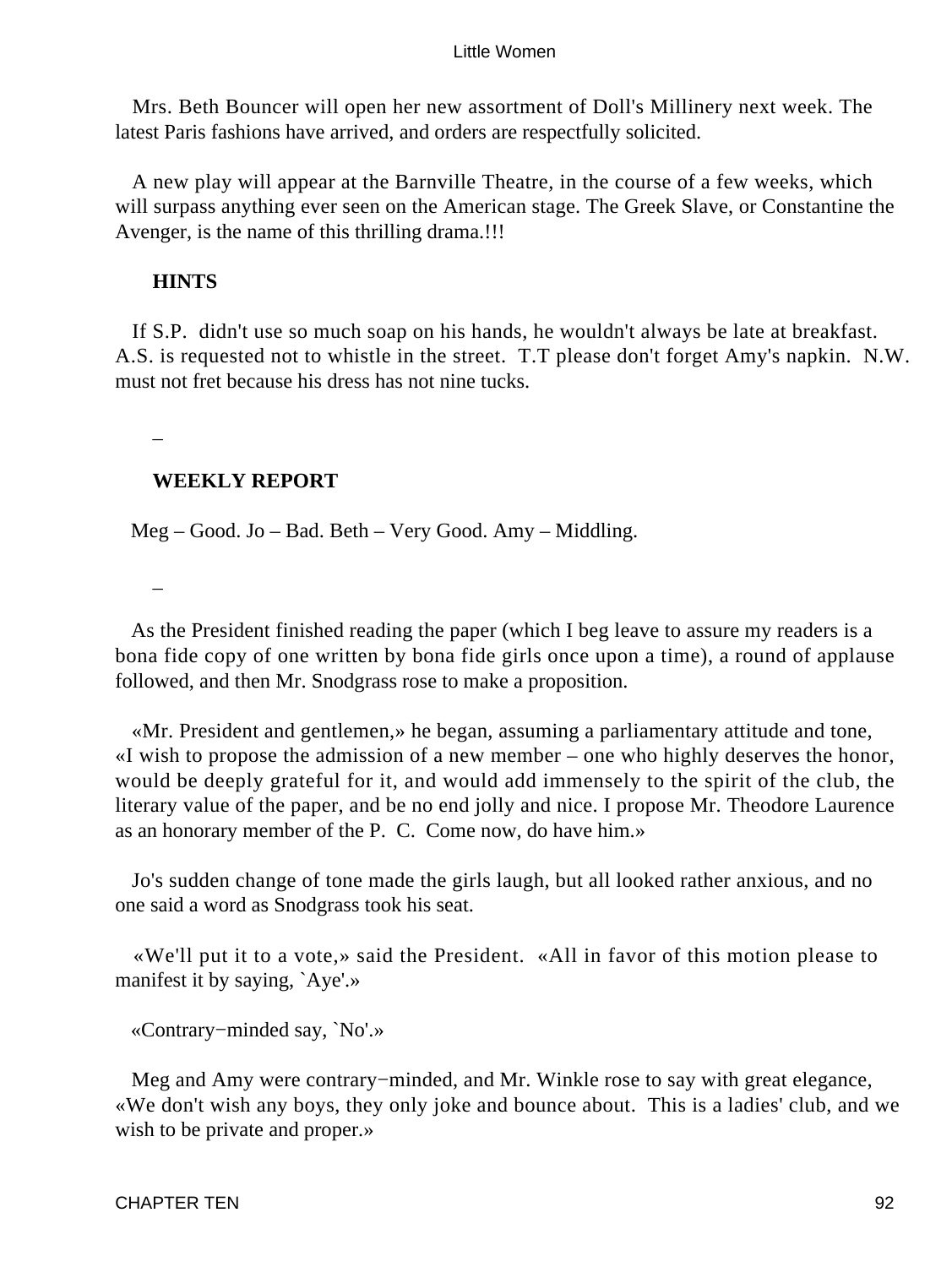«I'm afraid he'll laugh at our paper, and make fun of us afterward,» observed Pickwick, pulling the little curl on her forehead, as she always did when doubtful.

 Up rose Snodgrass, very much in earnest. «Sir, I give you my word as a gentleman, Laurie won't do anything of the sort. He likes to write, and he'll give a tone to our contributions and keep us from being sentimental, don't you see? We can do so little for him, and he does so much for us, I think the least we can do is to offer him a place here, and make him welcome if he comes.»

 This artful allusion to benefits conferred brought Tupman to his feet, looking as if he had quite made up his mind.

 «Yes, we ought to do it, even if we are afraid. I say he may come, and his grandpa, too, if he likes.»

 This spirited burst from Beth electrified the club, and Jo left her seat to shake hands approvingly. «Now then, vote again. Everybody remember it's our Laurie, and say, `Aye!'» cried Snodgrass excitedly.

«Aye! Aye! Aye!» replied three voices at once.

 «Good! Bless you! Now, as there's nothing like `taking time by the fetlock', as Winkle characteristically observes, allow me to present the new member.» And, to the dismay of the rest of the club, Jo threw open the door of the closet, and displayed Laurie sitting on a rag bag, flushed and twinkling with suppressed laughter.

 «You rogue! You traitor! Jo, how could you?» cried the three girls, as Snodgrass led her friend triumphantly forth, and producing both a chair and a badge, installed him in a jiffy.

 «The coolness of you two rascals is amazing,» began Mr. Pickwick, trying to get up an awful frown and only succeeding in producing an amiable smile. But the new member was equal to the occasion, and rising, with a grateful salutation to the Chair, said in the most engaging manner, «Mr. President and ladies – I beg pardon, gentlemen – allow me to introduce myself as Sam Weller, the very humble servant of the club.»

 «Good! Good!» cried Jo, pounding with the handle of the old warming pan on which she leaned.

 «My faithful friend and noble patron,» continued Laurie with a wave of the hand, «who has so flatteringly presented me, is not to be blamed for the base stratagem of tonight. I planned it, and she only gave in after lots of teasing.»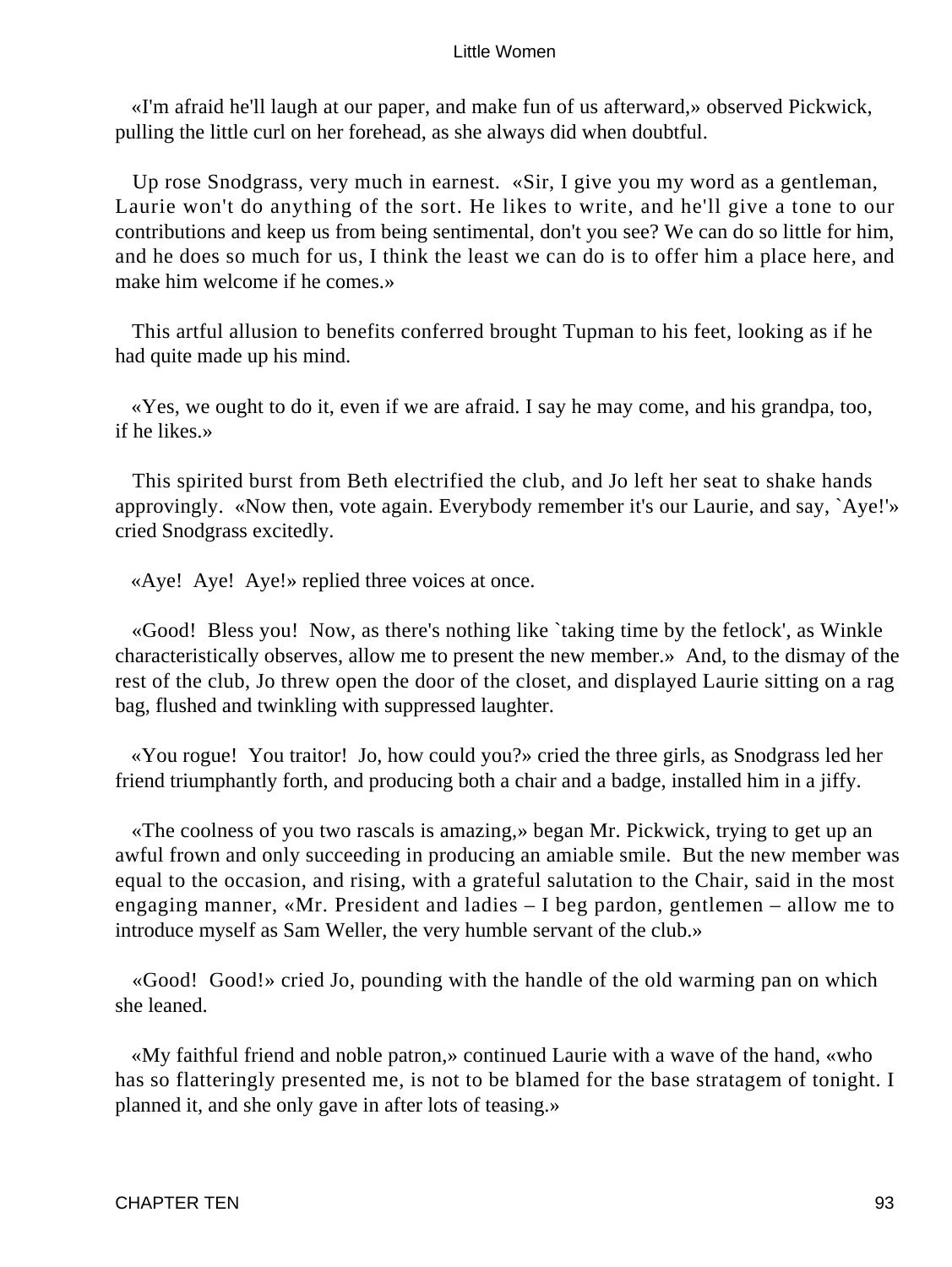«Come now, don't lay it all on yourself. You know I proposed the cupboard,» broke in Snodgrass, who was enjoying the joke amazingly.

 «Never mind what she says. I'm the wretch that did it, sir,» said the new member, with a Welleresque nod to Mr. Pickwick. «But on my honor, I never will do so again, and henceforth devote myself to the interest of this immortal club.»

«Hear! Hear!» cried Jo, clashing the lid of the warming pan like a cymbal.

«Go on, go on!» added Winkle and Tupman, while the President bowed benignly.

 «I merely wish to say, that as a slight token of my gratitude for the honor done me, and as a means of promoting friendly relations between adjoining nations, I have set up a post office in the hedge in the lower corner of the garden, a fine, spacious building with padlocks on the doors and every convenience for the mails, also the females, if I may be allowed the expression. It's the old martin house, but I've stopped up the door and made the roof open, so it will hold all sorts of things, and save our valuable time. Letters, manuscripts, books, and bundles can be passed in there, and as each nation has a key, it will be uncommonly nice, I fancy. Allow me to present the club key, and with many thanks for your favor, take my seat.»

 Great applause as Mr. Weller deposited a little key on the table and subsided, the warming pan clashed and waved wildly, and it was some time before order could be restored. A long discussion followed, and everyone came out surprising, for everyone did her best. So it was an unusually lively meeting, and did not adjourn till a late hour, when it broke up with three shrill cheers for the new member. No one ever regretted the admittance of Sam Weller, for a more devoted, well−behaved, and jovial member no club could have. He certainly did add `spirit' to the meetings, and `a tone' to the paper, for his orations convulsed his hearers and his contributions were excellent, being patriotic, classical, comical, or dramatic, but never sentimental. Jo regarded them as worthy of Bacon, Milton, or Shakespeare, and remodeled her own works with good effect, she thought.

 The P. O. was a capital little institution, and flourished wonderfully, for nearly as many queer things passed through it as through the real post office. Tragedies and cravats, poetry and pickles, garden seeds and long letters, music and gingerbread, rubbers, invitations, scoldings, and puppies. The old gentleman liked the fun, and amused himself by sending odd bundles, mysterious messages, and funny telegrams, and his gardener, who was smitten with Hannah's charms, actually sent a love letter to Jo's care. How they laughed when the secret came out, never dreaming how many love letters that little post office would hold in the years to come.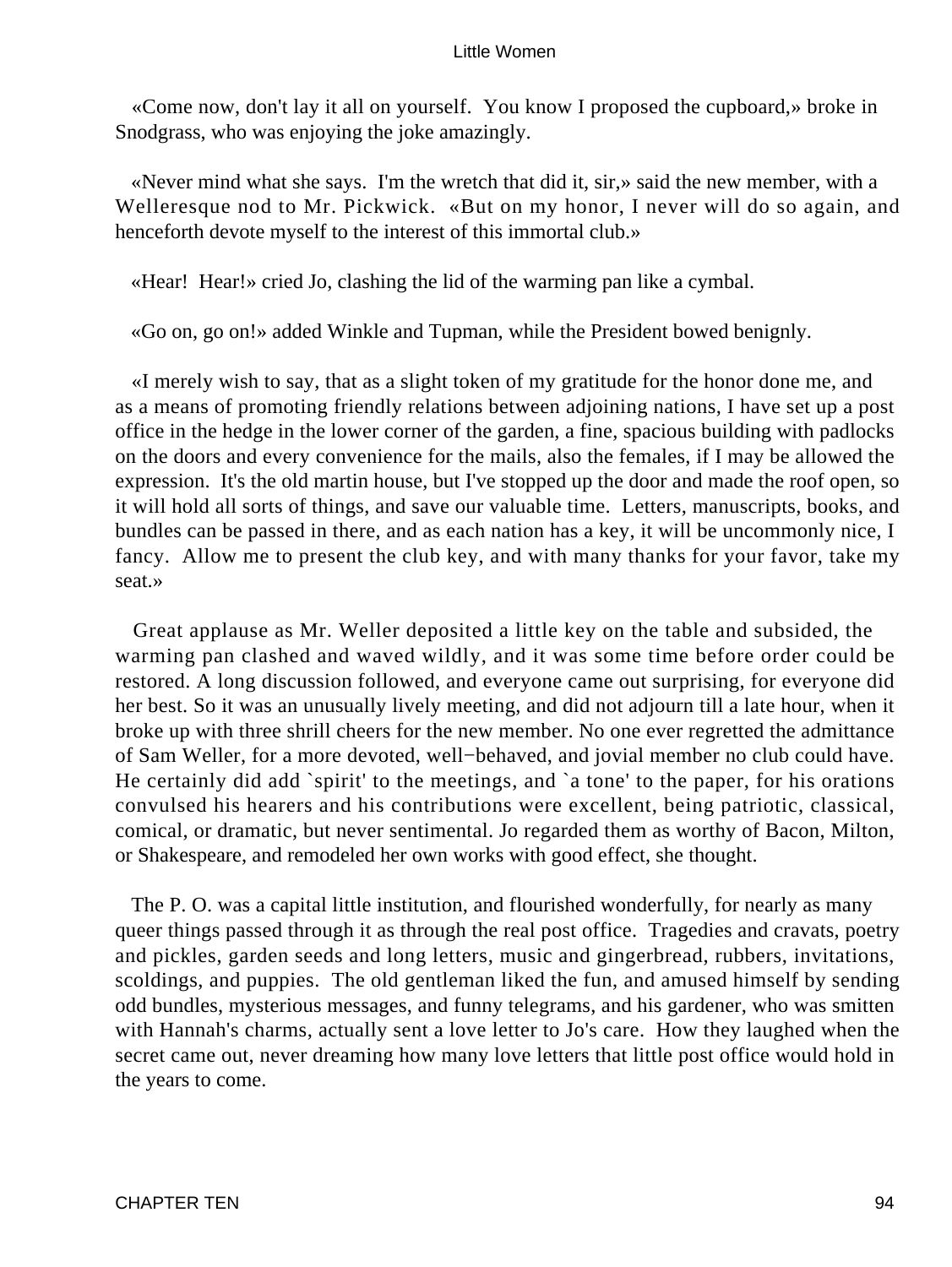# **[CHAPTER ELEVEN](#page-419-0)**

*«T*he first of June! The Kings are off to the seashore tomorrow, and I'm free. Three months' vacation – how I shall enjoy it!» exclaimed Meg, coming home one warm day to find Jo laid upon the sofa in an unusual state of exhaustion, while Beth took off her dusty boots, and Amy made lemonade for the refreshment of the whole party.

 «Aunt March went today, for which, oh, be joyful!» said Jo. «I was mortally afraid she'd ask me to go with her. If she had, I should have felt as if I ought to do it, but Plumfield is about as gay as a churchyard, you know, and I'd rather be excused. We had a flurry getting the old lady off, and I had a fright every time she spoke to me, for I was in such a hurry to be through that I was uncommonly helpful and sweet, and feared she'd find it impossible to part from me. I quaked till she was fairly in the carriage, and had a final fright, for as it drove of, she popped out her head, saying, 'Josyphine, won't you  $-$  ?' I didn't hear any more, for I basely turned and fled. I did actually run, and whisked round the corner whee I felt safe.»

 «Poor old Jo! She came in looking as if bears were after her,» said Beth, as she cuddled her sister's feet with a motherly air.

 «Aunt March is a regular samphire, is she not?» observed Amy, tasting her mixture critically.

 «She means vampire, not seaweed, but it doesn't matter. It's too warm to be particular about one's parts of speech,» murmured Jo.

«What shall you do all your vacation?» asked Amy, changing the subject with tact.

 «I shall lie abed late, and do nothing,» replied Meg, from the depths of the rocking chair. «I've been routed up early all winter and had to spend my days working for other people, so now I'm going to rest and revel to my heart's content.»

 «No,» said Jo, «that dozy way wouldn't suit me. I've laid in a heap of books, and I'm going to improve my shining hours reading on my perch in the old apple tree, when I'm not having l...»

«Don't say `larks!'» implored Amy, as a return snub for the samphire' correction.

 «I'll say `nightingales' then, with Laurie. That's proper and appropriate, since he's a warbler.»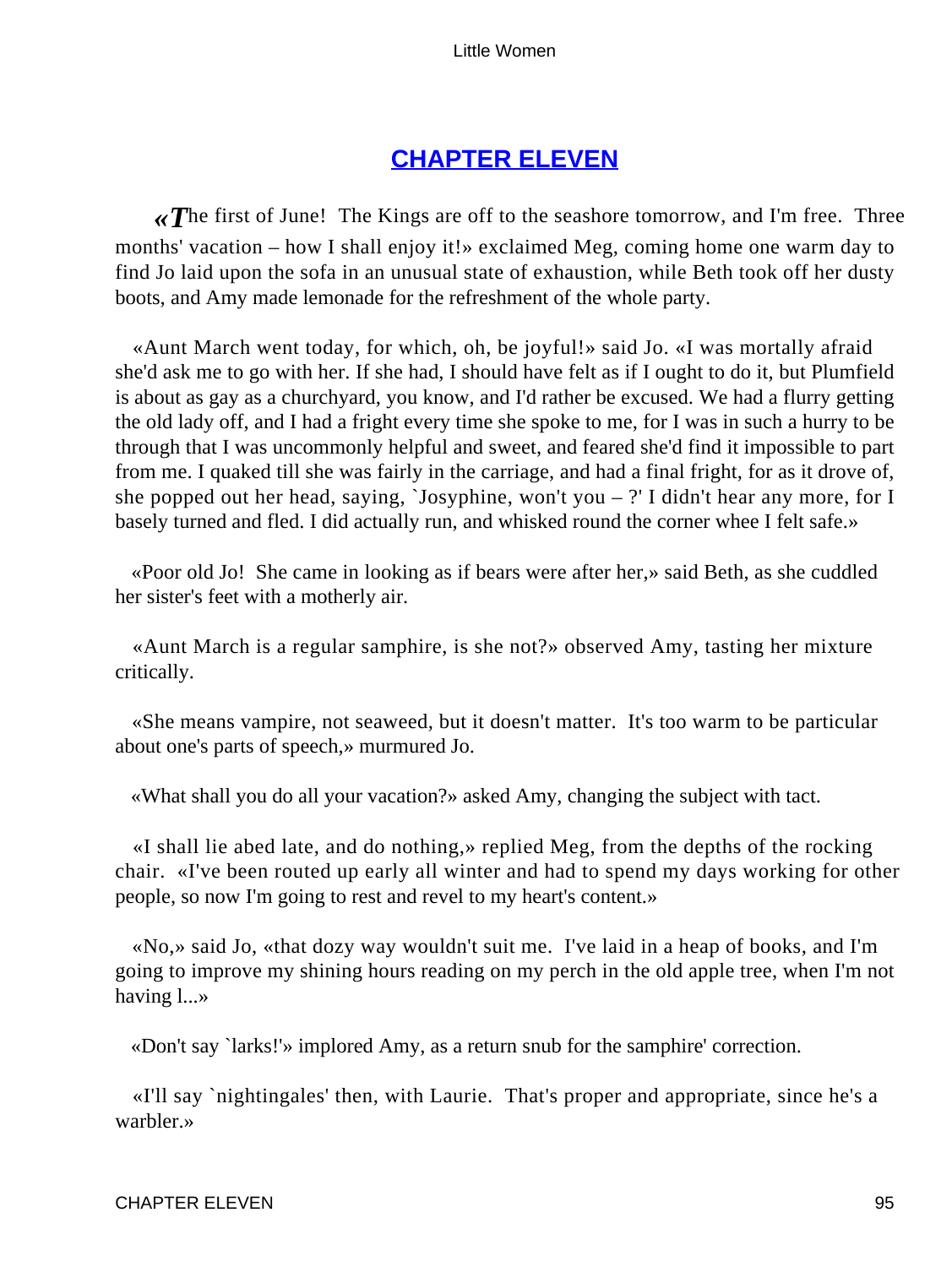«Don't let us do any lessons, Beth, for a while, but play all the time and rest, as the girls mean to,» proposed Amy.

 «Well, I will, if Mother doesn't mind. I want to learn some new songs, and my children need fitting up for the summer. They are dreadfully out of order and really suffering for clothes.»

 «May we, Mother?» asked Meg, turning to Mrs. March, who sat sewing in what they called `Marmee's corner'. «You may try your experiment for a week and see how you like it. I think by Saturday night you will find that all play and no work is as bad as all work and no play.»

«Oh, dear, no! It will be delicious, I'm sure,» said Meg complacently.

 «I now propose a toast, as my `friend and pardner, Sairy Gamp', says. Fun forever, and no grubbing!» cried Jo, rising, glass in hand, as the lemonade went round.

 They all drank it merrily, and began the experiment by lounging for the rest of the day. Next morning, Meg did not appear till ten o'clock. Her solitary breakfast did not taste nice, and the room seemed lonely and untidy, for Jo had not filled the vases, Beth had not dusted, and Amy's books lay scattered about. Nothing was neat and pleasant but `Marmee's corner', which looked as usual. And there Meg sat, to `rest and read', which meant to yawn and imagine what pretty summer dresses she would get with her salary. Jo spent the morning on the river with Laurie and the afternoon reading and crying over The Wide, Wide World, up in the apple tree. Beth began by rummaging everything out of the big closet where her family resided, but getting tired before half done, she left her establishment topsy−turvy and went to her music, rejoicing that she had no dishes to wash. Amy arranged her bower, put on her best white frock, smoothed her curls, and sat down to draw under the honeysuckle, hoping someone would see and inquire who the young artist was. As no one appeared but an inquisitive daddy−longlegs, who examined her work with interest, she went to walk, got caught in a shower, and came home dripping.

 At teatime they compared notes, and all agreed that it had been a delightful, though unusually long day. Meg, who went shopping in the afternoon and got a `sweet blue muslin, had discovered, after she had cut the breadths off, that it wouldn't wash, which mishap made her slightly cross. Jo had burned the skin off her nose boating, and got a raging headache by reading too long. Beth was worried by the confusion of her closet and the difficulty of learning three or four songs at once, and Amy deeply regretted the damage done her frock, for Katy Brown's party was to be the next day and now like Flora McFlimsey, she had `nothing to wear'. But these were mere trifles, and they assured their mother that the experiment was working finely. She smiled, said nothing, and with Hannah's help did their neglected work, keeping home pleasant and the domestic machinery running smoothly. It was astonishing what a peculiar and uncomfortable state of things was produced by the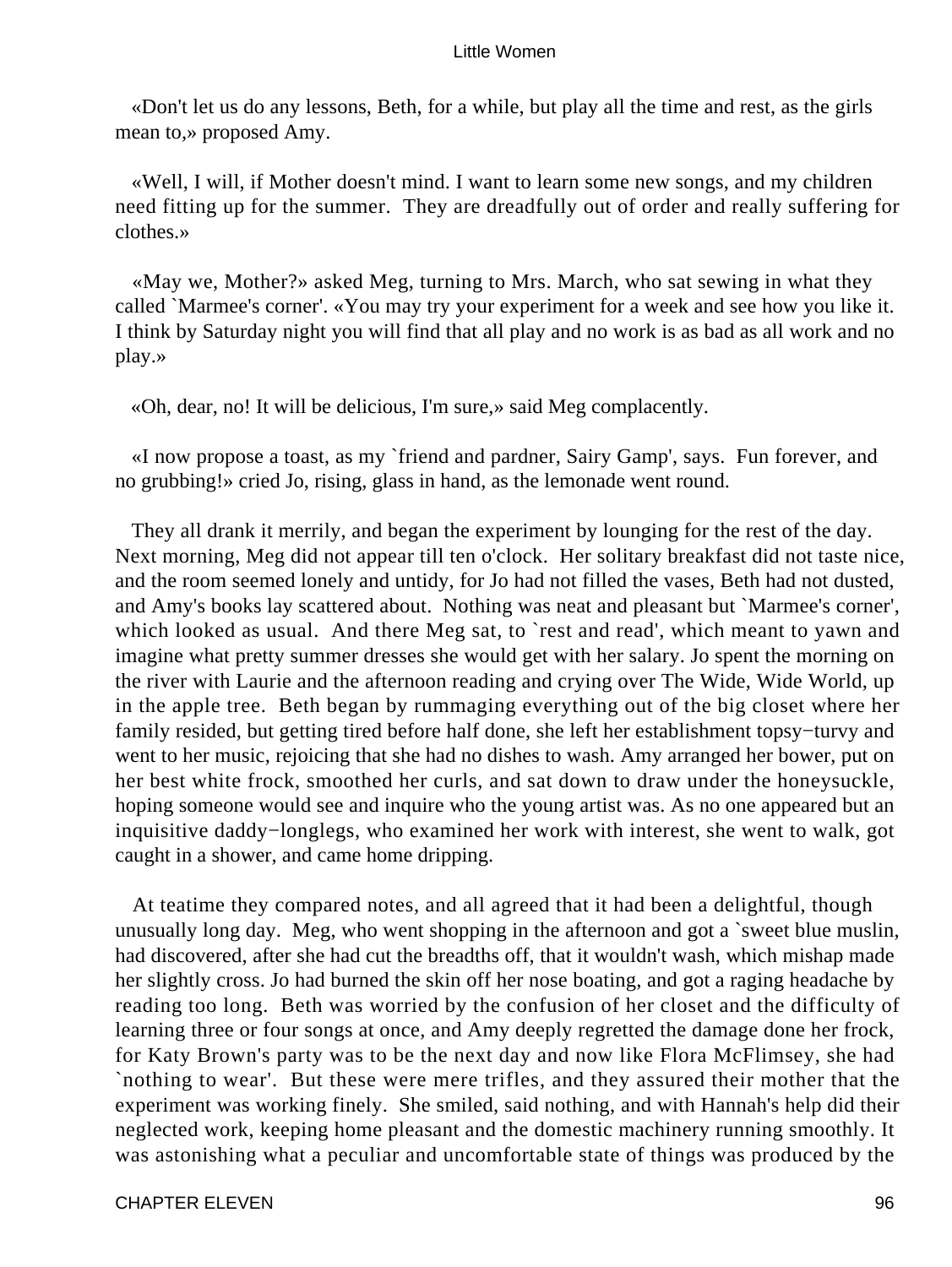`resting and reveling' process. The days kept getting longer and longer, the weather was unusually variable and so were tempers, and unsettled feeling possessed everyone, and Satan found plenty of mischief for the idle hands to do. As the height of luxury, Meg put out some of her sewing, and then found time hang so heavily that she fell to snipping and spoiling her clothes in her attempts to furbish them up a`la Moffat. Jo read till her eyes gave out and she was sick of books, got so fidgety that even good−natured Laurie had a quarrel with her, and so reduced in spirits that she desperately wished she had gone with Aunt March. Beth got on pretty well, for she was constantly forgetting that it was to be all play and no work, and fell back into her old ways now and then. But something in the air affected her, and more than once her tranquility was much disturbed, so much so that on one occasion she actually shook poor dear Joanna and told her she was a fright'. Amy fared worst of all, for her resources were small, and when her sisters left her to amuse herself, she soon found that accomplished and important little self a great burden. She didn't like dolls, fairy tales were childish, and one couldn't draw all the time. Tea parties didn't amount to much neither did picnics unless very well conducted. «If one could have a fine house, full of nice girls, or go traveling, the summer would be delightful, but to stay at home with three selfish sisters and a grown−up boy was enough to try the patience of a Boaz,» complained Miss Malaprop, after several days devoted to pleasure, fretting, and ennui.

 No one would own that they were tired of the experiment, but by Friday night each acknowledged to herself that she was glad the week was nearly done. Hoping to impress the lesson more deeply, Mrs. March, who had a good deal of humor, resolved to finish off the trial in an appropriate manner, so she gave Hannah a holiday and let the girls enjoy the full effect of the play system.

 When they got up on Saturday morning, there was no fire in the kitchen, no breakfast in the dining room, and no mother anywhere to be seen.

«Mercy on us! What has happened?» cried Jo, staring about her in dismay.

 Meg ran upstairs and soon came back again, looking relieved but rather bewildered, and a little ashamed.

 «Mother isn't sick, only very tired, and she says she is going to stay quietly in her room all day and let us do the best we can. It's a very queer thing for her to do, she doesn't act a bit like herself. But she says it has been a hard week for her, so we mustn't grumble but take care of ourselves.»

 «That's easy enough, and I like the idea, I'm aching for something to do, that is, some new amusement, you know,» added Jo quickly.

 In fact it was an immense relief to them all to have a little work, and they took hold with a will, but soon realized the truth of Hannah's saying, «Housekeeping ain't no joke.» There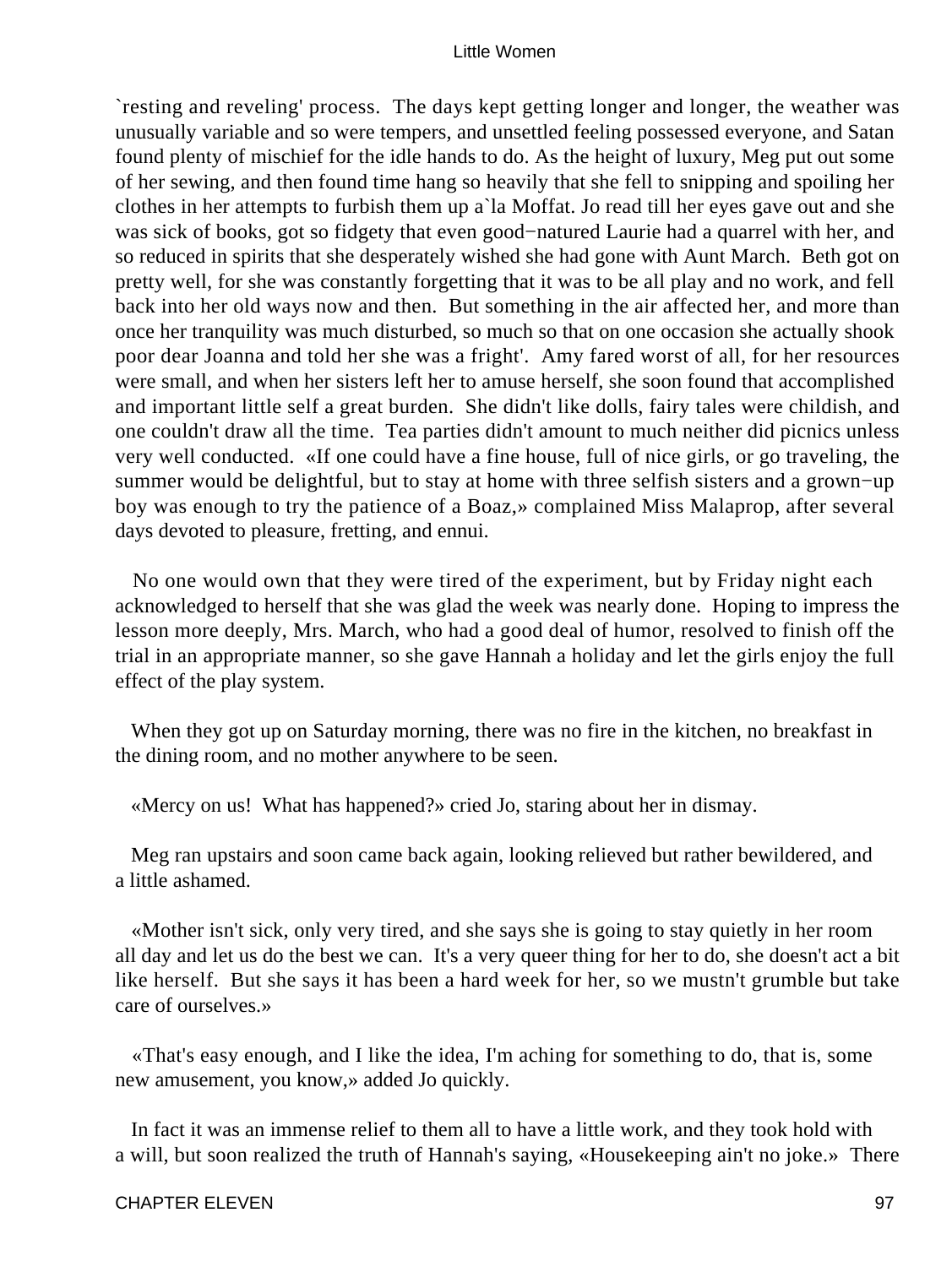was plenty of food in the larder, and while Beth and Amy set the table, Meg and Jo got breakfast, wondering as they did why servants ever talked about hard work.

 «I shall take some up to Mother, though she said we were not to think of her, for she'd take care of herself,» said Meg, who presided and felt quite matronly behind the teapot.

 So a tray was fitted out before anyone began, and taken up with the cook's compliments. The boiled tea was very bitter, the omelet scorched, and the biscuits speckled with saleratus, but Mrs. March received her repast with thanks and laughed heartily over it after Jo was gone.

 «Poor little souls, they will have a hard time, I'm afraid, but they won't suffer, and it will do them good,» she said, producing the more palatable viands with which she had provided herself, and disposing of the bad breakfast, so that their feelings might not be hurt, a motherly little deception for which they were grateful.

 Many were the complaints below, and great the chagrin of the head cook at her failures. «Never mind, I'll get the dinner and be servant, you be mistress, keep your hands nice, see company, and give orders,» said Jo, who knew still less than Meg, about culinary affairs.

 This obliging offer was gladly accepted, and Margaret retired to the parlor, which she hastily put in order by whisking the litter under the sofa and shutting the blinds to save the trouble of dusting. Jo, with perfect faith in her own powers and a friendly desire to make up the quarrel, immediately put a note in the office, inviting Laurie to dinner.

 «You'd better see what you have got before you think of having company,» said Meg, when informed of the hospitable but rash act.

 «Oh, there's corned beef and plenty of poatoes, and I shall get some asparagus and a lobster, `for a relish', as Hannah says. We'll have lettuce and make a salad. I don't know how, but the book tells. I'll have blancmange and strawberries for dessert, and coffee too, if you want to be elegant.»

 «Don't try too many messes, Jo, for you can't make anything but gingerbread and molasses candy fit to eat. I wash my hands of the dinner party, and since you have asked Laurie on your own responsibility, you may just take care of him.»

 «I don't want you to do anything but be civil to him and help to the pudding. You'll give me your advice if I get in a muddle, won't you?» asked Jo, rather hurt.

 «Yes, but I don't know much, except about bread and a few trifles. You had better ask Mother's leave before you order anything,» returned Meg prudently.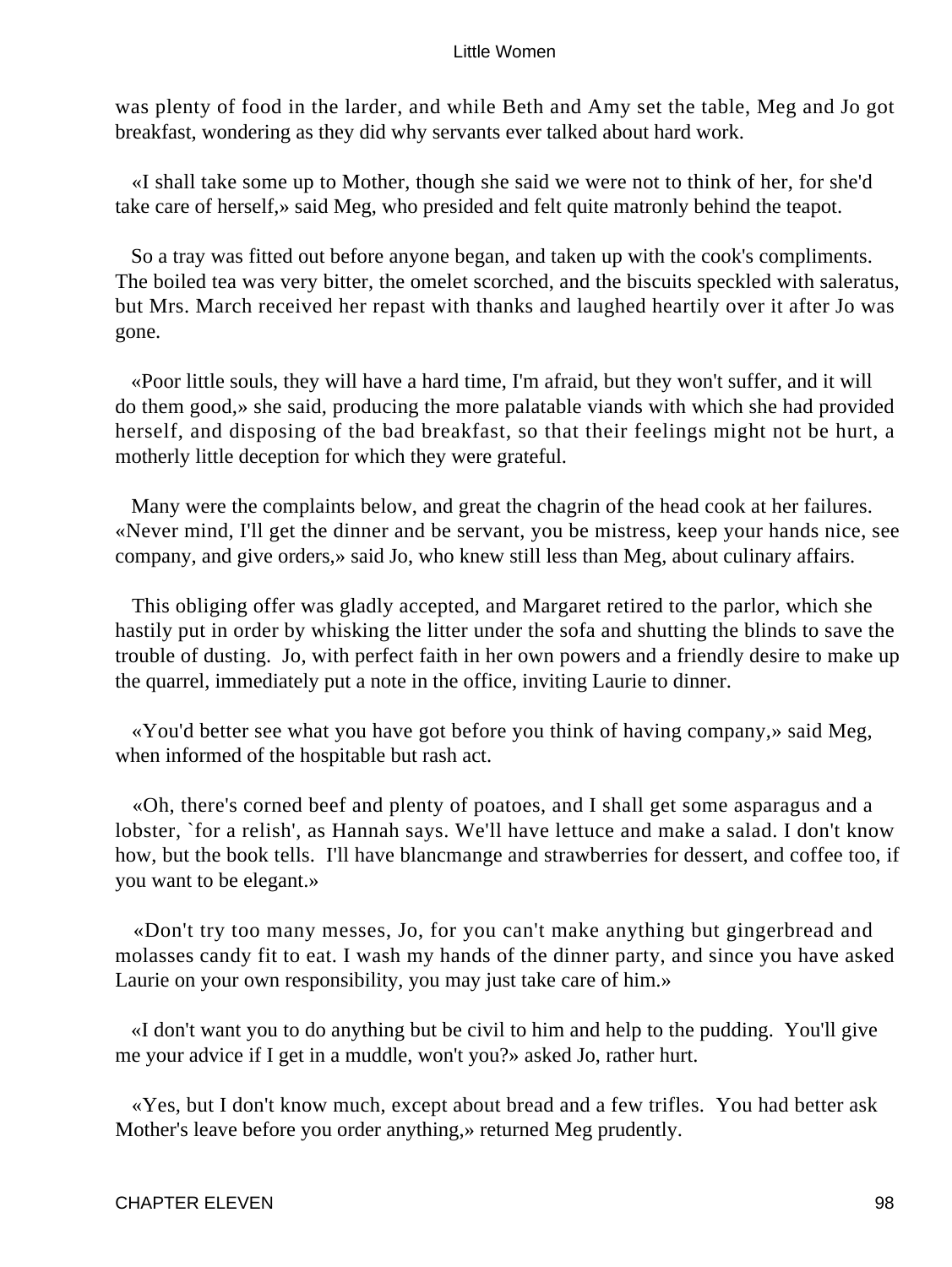«Of course I shall. I'm not a fool.» And Jo went off in a huff at the doubts expressed of her powers.

 «Get what you like, and don't disturb me. I'm going out to dinner and can't worry about things at home,» said Mrs. March, when Jo spoke to her. «I never enjoyed housekeeping, and I'm going to take a vacation today, and read, write, go visiting, and amuse myself.»

 The unusual spectacle of her busy mother rocking comfortably and reading early in the morning made Jo feel as if some unnatural phenomenon had occurred, for an eclipse, an earthquake, or a volcanic eruption would hardly have seemed stranger.

 «Everything is out of sorts, somehow,» she said to herself, going downstairs. «There's Beth crying, that's a sure sign that something is wrong in this family. If Amy is bothering, I'll shake her.»

 Feeling very much out of sorts herself, Jo hurried into the parlor to find Beth sobbing over Pip, the canary, who lay dead in the cage with his little claws pathetically extended, as if imploring the food for want of which he had died.

 «It's all my fault, I forgot him, there isn't a seed or a drop left. Oh, Pip! Oh, Pip! How could I be so cruel to you?» cried Beth, taking the poor thing in her hands and trying to restore him.

 Jo peeped into his half−open eye, felt his little heart, and finding him stiff and cold, shook her head, and offered her domino box for a coffin.

«Put him in the oven, and maybe his will get warm and revive,» said Amy hopefully.

 «He's been starved, and he shan't be baked now he's dead. I'll make him a shroud, and he shall be buried in the garden, and I'll never have another bird, never, my Pip! For I am too bad to own one,» murmured Beth, sitting on the floor with her pet folded in her hands. «The funeral shall be this afternoon, and we will all go. Now, don't cry, Bethy. It's a pity, but nothing goes right this week, and Pip has had the worst of the experiment. Make the shroud, and lay him in my box, and after the dinner party, we'll have a nice little funeral,» said Jo, beginning to feel as if she had undertaken a good deal.

 Leaving the others to console Beth, she departed to the kitchen, which was in a most discouraging state of confusion. Putting on a big apron, she fell to work and got the dishes piled up ready for washing, when she discovered that the fire was out.

 «Here's a sweet prospect!» muttered Jo, slamming the stove door open, and poking vigorously among the cinders.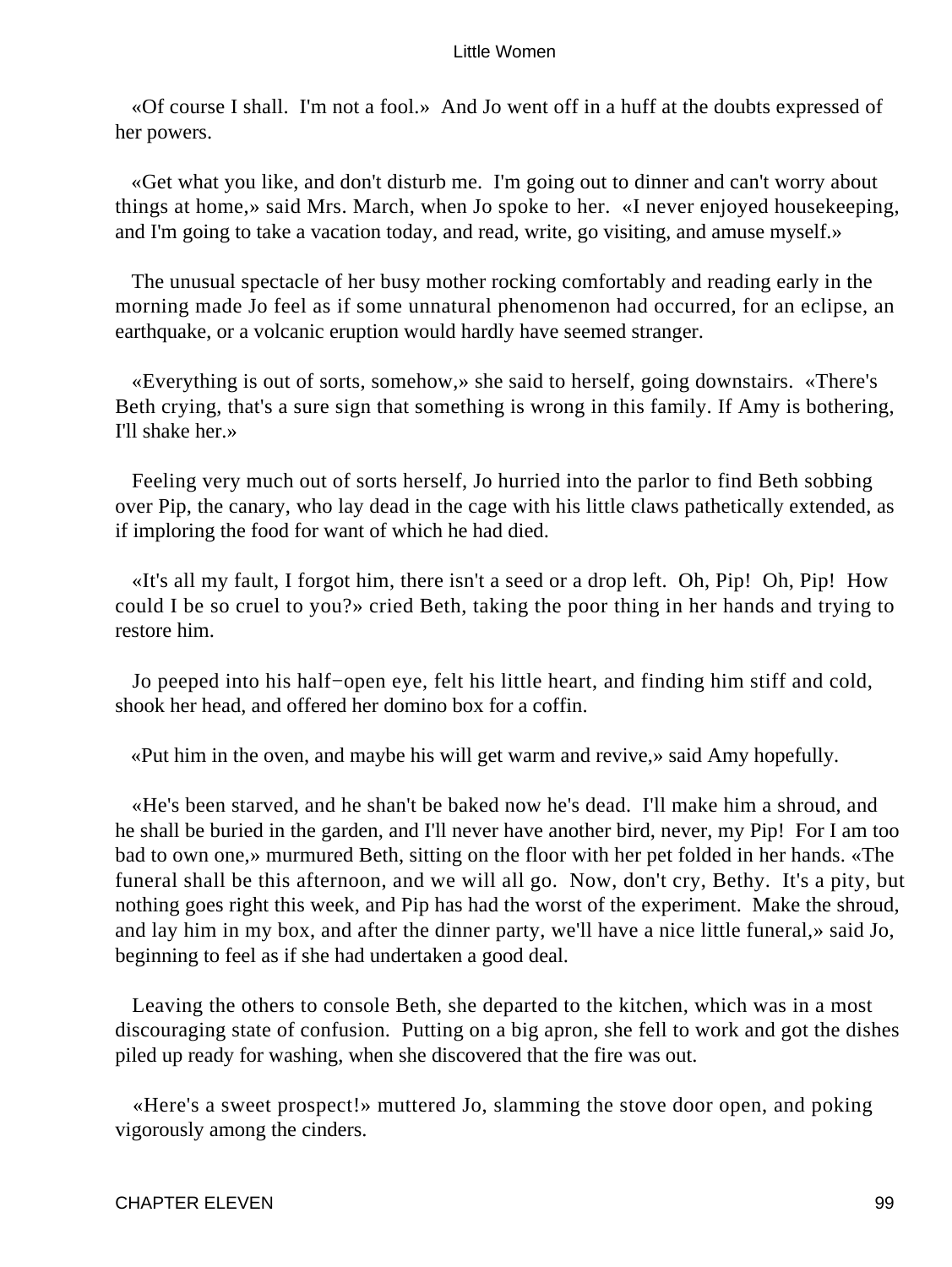Having rekindled the fire, she thought she would go to market while the water heated. The walk revived her spirits, and flattering herself that she had made good bargins, she trudged home again, after buying a very young lobster, some very old asparagus, and two boxes of acid strawberries. By the time she got cleared up, the dinner arrived and the stove was red−hot. Hannah had left a pan of bread to rise, Meg had worked it up early, set it on the hearth for a second rising, and forgotten it. Meg was entertaining Sallie Gardiner in the parlor, when the door flew open and a floury, crocky, flushed, and disheveled figure appeared, demanding tartly...

«I say, isn't bread `riz' enough when it runs over the pans?»

 Sallie began to laugh, but Meg nodded and lifted her eyebrows as high as they would go, which caused the apparition to vanish and put the sour bread into the oven without further delay. Mrs. March went out, after peeping here and there to see how matters went, also saying a word of comfort to Beth, who sat making a winding sheet, while the dear departed lay in state in the domino box. A strange sense of helplessness fell upon the girls as the gray bonnet vanished round the corner, and despair seized them when a few minutes later Miss Crocker appeared, and said she'd come to dinner. Now this lady was a thin, yellow spinster, with a sharp nose and inquisitive eyes, who saw everything and gossiped about all she saw. They disliked her, but had been taught to be kind to her, simply because she was old and poor and had few friends. So Meg gave her the easy chair and tried to entertain her, while she asked questions, critsized everything, and told stories of the people whom she knew.

 Language cannot describe the anxieties, experiences, and exertions which Jo underwent that morning, and the dinner she served up became a standing joke. Fearing to ask any more advice, she did her best alone, and discovered that something more than energy and good will is necessary to make a cook. She boiled the asparagus for an hour and was grieved to find the heads cooked off and the stalks harder than ever. The bread burned black, for the salad dressing so aggravated her that she could not make it fit to ear. The lobster was a scarlet mystery to her, but she hammered and poked till it was unshelled and its meager proportions concealed in a grove of lettuce leaves. The potatoes had to be hurried, not to keep the asparagus waiting, and were not done at the last. The blancmange was lumpy, and the strawberries not as ripe as they looked, having been skilfully `deaconed'.

 «Well, they can eat beef and bread and butter, if they are hungry, only it's mortifying to have to spend your whole morning for nothing,» thought Jo, as she rang the bell half an hour later than usual, and stood, hot, tired, and dispirited, surveying the feast spread before Laurie, accustomed to all sorts of elegance, and Miss Crocker, whose tattling tongue would report them far and wide.

 Poor Jo would gladly have gone under the table, as one thing after another was tasted and left, while Amy giggled, Meg looked distressed, Miss Crocker pursed her lips, and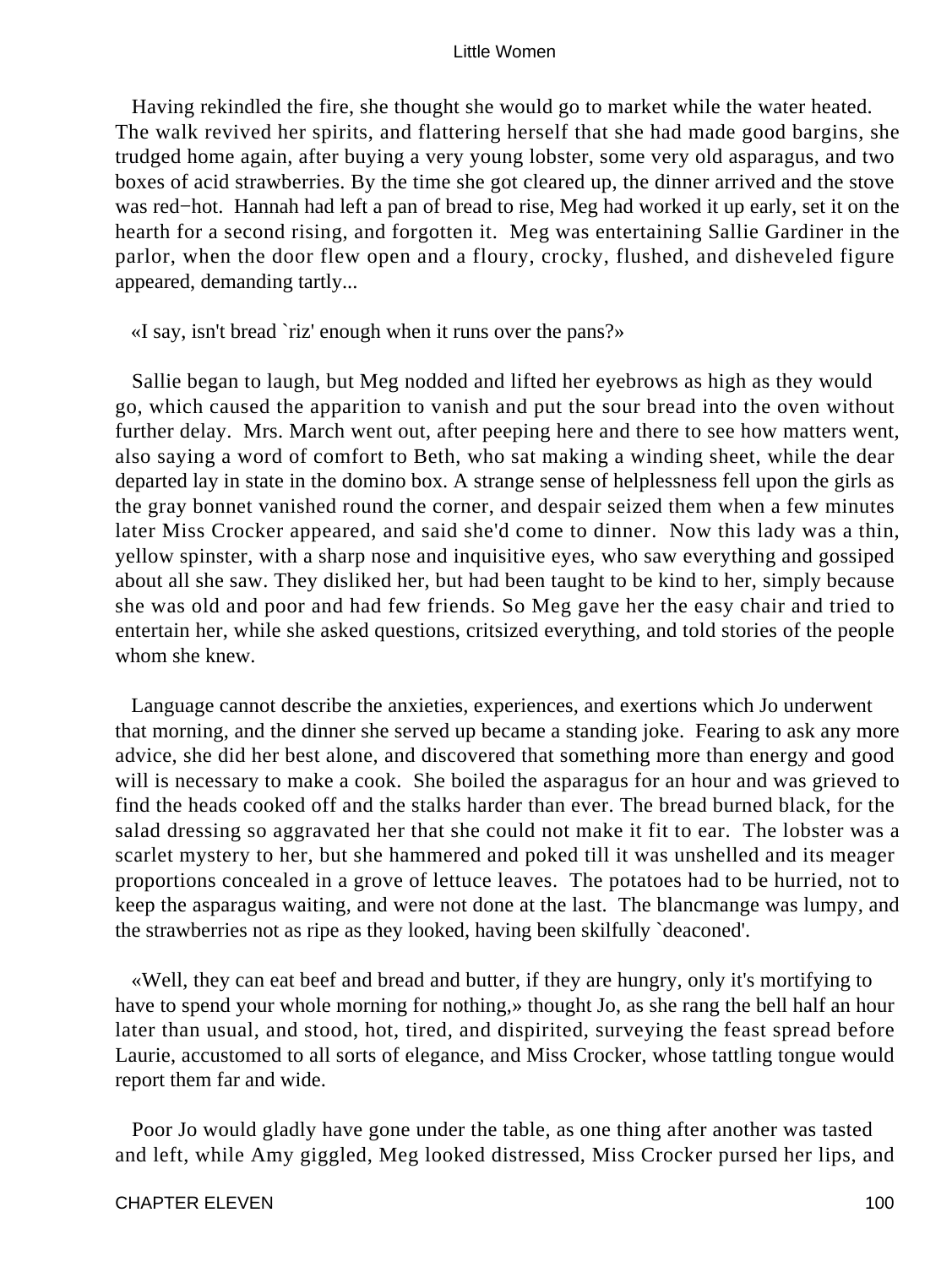Laurie talked and laughed with all his might to give a cheerful tone to the festive scene. Jo's one strong point was the fruit, for she had sugared it well, and had a pitcher of rich cream to eat with it. Her hot cheeks cooled a trifle, and she drew a long breath as the pretty glass plates went round, and everyone looked graciously at the little rosy islands floating in a sea of cream. Miss Crocker tasted first, made a wry face, and drank some water hastily. Jo, who refused, thinking there might not be enough, for they dwindled sadly after the picking over, glanced at Laurie, but he was eating away manfully, though there was a slight pucker about his mouth and he kept his eye fixed on his plate. Amy, who was fond of delicate fare, took a heaping spoonful, choked, hid her face in her napkin, and left the table precipitately.

«Oh, what is it?» exclaimed Jo, trembling.

«Salt instead of sugar, and the cream is sour,» replied Meg with a tragic gesture.

 Jo uttered a groan and fell back in her chair, remembering that she had given a last hasty powdering to the berries out of one of the two boxes on the kitchen table, and had neglected to put the milk in the refrigerator. She turned scarlet and was on the verge of crying, when she met Laurie's eyes, which would look merry in spite of his heroic efforts. The comical side of the affair suddenly struck her, and she laughed till the tears ran down her cheeks. So did everyone else, even `Croaker' as the girls called the old lady, and the unfortunate dinner ended gaily, with bread and butter, olives and fun.

 «I haven't strength of mind enough to clear up now, so we will sober ourselves with a funeral,» said Jo, as they rose, and Miss Crocker made ready to go, being eager to tell the new story at another friend's dinner table.

 They did sober themselves for Beth's sake. Laurie dug a grave under the ferns in the grove, little Pip was laid in, with many tears by his tender−hearted mistress, and covered with moss, while a wreath of violets and chickweed was hung on the stone which bore his epitaph, composed by Jo while she struggled with the dinner.

 Here lies Pip March, Who died the 7th of June; Loved and lamented sore, And not forgotten soon.

 At the conclusion of the ceremonies, Beth retired to her room, overcome with emotion and lobster, but there was no place of repose, for the beds were not made, and she found her grief much assuaged by beating up the pillows and putting things in order. Meg helped Jo clear away the remains of the feast, which took half the afternoon and left them so tired that they agreed to be contented with tea and toast for supper.

 Laurie took Amy to drive, which was a deed of charity, for the sour cream seemed to have had a bad effect upon her temper. Mrs. March came home to find the three older girls hard at work in the middle of the afternoon, and a glance at the closet gave her an idea of the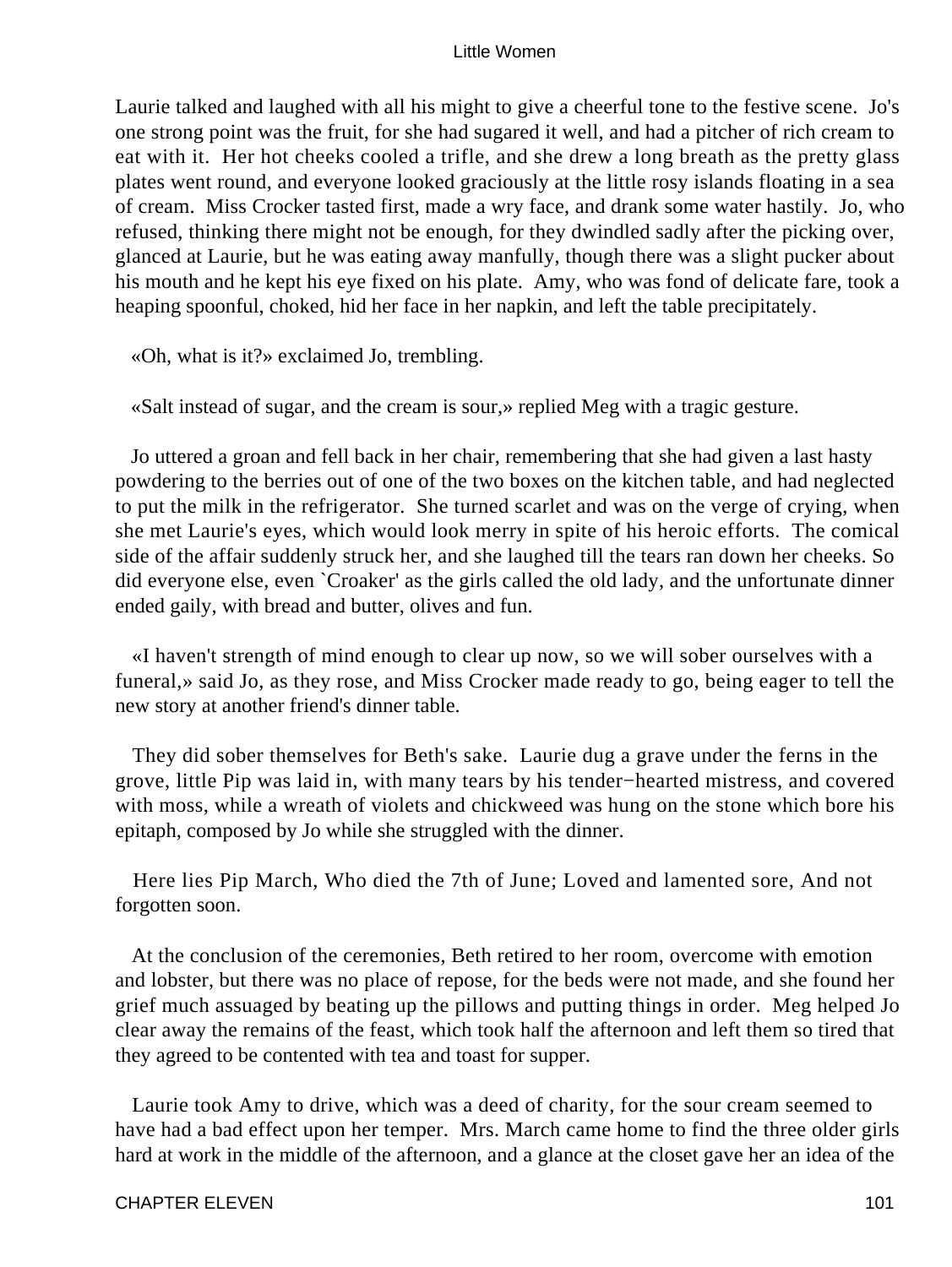success of one part of the experiment.

 Before the housewives could rest, several people called, and there was a scramble to get ready to see them. Then tea must be got, errands done, and one or two necessary bits of sewing neglected until the last minute. As twilight fell, dewy and still, one by one they gathered on the porch where the June roses were budding beautifully, and each groaned or sighed as she sat down, as if tired or troubled.

«What a dreadful day this has been!» began Jo, usually the first to speak.

«It has seemed shorter than usual, but so uncomfortable,» said Meg.

«Not a bit like home,» added Amy.

 «It can't seem so without Marmee and little Pip,» sighed Beth, glancing with full eyes at the empty cage above her head.

«Here's Mother, dear, and you shall have another bird tomorrow, if you want it.»

 As she spoke, Mrs. March came and took her place among them, looking as if her holiday had not been much pleasanter than theirs.

 «Are you satisfied with your experiment, girls, or do you want another week of it?» she asked, as Beth nestled up to her and the rest turned toward her with brightening faces, as flowers turn toward the sun.

«I don't!» cried Jo decidedly.

«Nor I,» echoed the others.

 «You think then, that it is better to have a few duties and live a little for others, do you?»

 «Lounging and larking doesn't pay,» observed Jo, shaking her head. «I'm tired of it and mean to go to work at something right off.»

 «Suppose you learn plain cooking. That's a useful accomplishment, which no woman should be without,» said Mrs. March, laughing inaudibly at the recollection of Jo's dinner party, for she had met Miss Crocker and heard her account of it.

 «Mother, did you go away and let everything be, just to see how we'd get on?» cried Meg, who had had suspicions all day.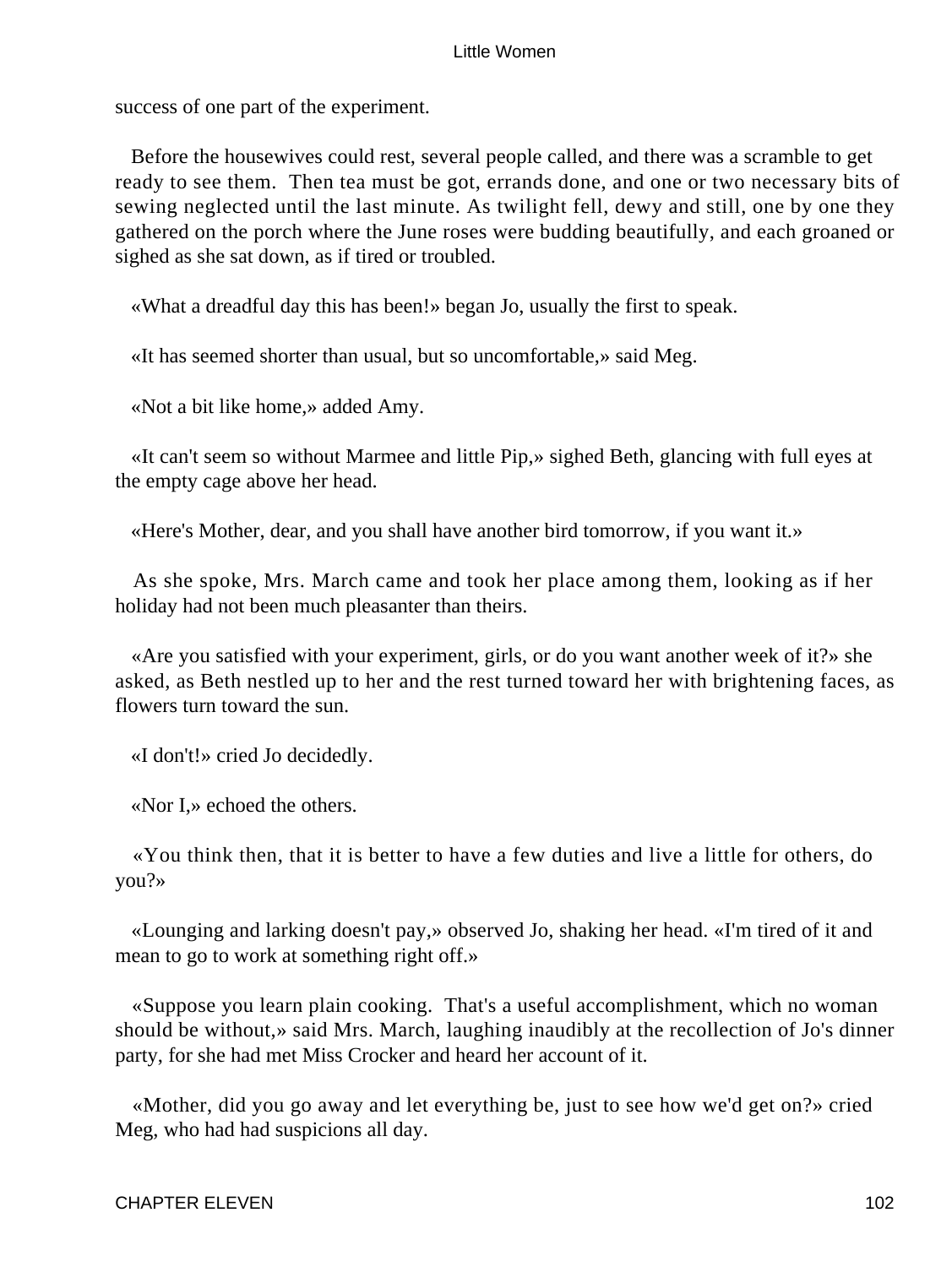«Yes, I wanted you to see how the comfort of all depends on each doing her share faithfully. While Hannah and I did your work, you got on pretty well, though I don't think you were very happy or amiable. So I thought, as a little lesson, I would show you what happens when everyone thinks only of herself. Don't you feel that it is pleasanter to help one another, to have daily duties which make leisure sweet when it comes, and to bear and forbear, that home may be comfortable and lovely to us all?»

«We do, Mother we do!» cried the girls.

 «Then let me advise you to take up your little burdens again, for though they seem heavy sometimes, they are good for us, and lighten as we learn to carry them. Work is wholesome, and there is plenty for everyone. It keeps us from ennui and mischief, is good for health and spirits, and gives us a sense of power and independence better than money or fashion.»

 «We'll work like bees, and love it too, see if we don't,» said Jo. «I'll learn plain cooking for my holiday task, and the dinner party I have shall be a success.»

 «I'll make the set of shirts for father, instead of letting you do it, Marmee. I can and I will, though I'm not fond of sewing. That will be better than fussing over my own things, which are plenty nice enough as they are.» said Meg.

 «I'll do my lessons every day, and not spend so much time with my music and dolls. I am a stupid thing, and ought to be studying, not playing,» was Beth's resolution, while Amy followed their example by heroically declaring, «I shall learn to make buttonholes, and attend to my parts of speech.»

 «Very good! Then I am quite satisfied with the experiment, and fancy that we shall not have to repeat it, only don't go to the other extreme and delve like slaves. Have regular hours for work and play, make each day both useful and pleasant, and prove that you understand the worth of time by employing it well. Then youth will be delightful, old age will bring few regrets, and life become a beautiful success, in spite of poverty.»

«We'll remember, Mother!» And they did.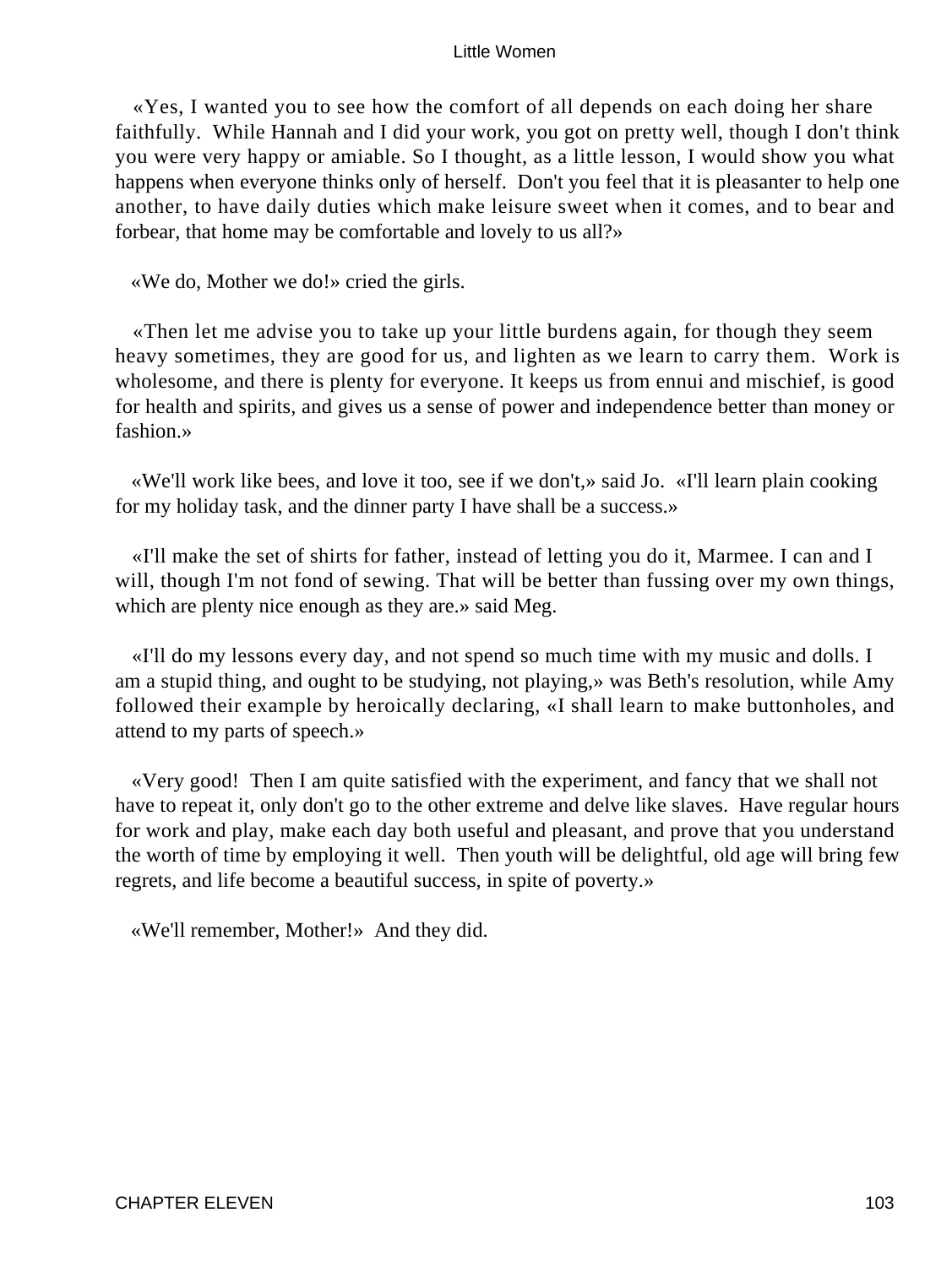# **[CHAPTER TWELVE](#page-419-0)**

*B*eth was postmistress, for, being most at home, she could attend to it regularly, and dearly liked the daily task of unlocking the little door and distributing the mail. One July day she came in with her hands full, and went about the house leaving letters and parcels like the penny post.

 «Here's your posy, Mother! Laurie never forgets that,» she said, putting the fresh nosegay in the vase that stood in `Marmee's corner', and was kept supplied by the affectionate boy.

 «Miss Meg March, one letter and a glove,» continued Beth, delivering the articles to her sister, who sat near her mother, stitching wristbands.

 «Why, I left a pair over there, and here is only one,» said Meg, looking at the gray cotton glove. «Didn't you drop the other in the garden?»

«No, I'm sure I didn't, for there was only one in the office.»

 «I hate to have odd gloves! Never mind, the other may be found. My letter is only a translation of the German song I wanted. I think Mr. Brooke did it, for this isn't Laurie's writing.»

 Mrs. March glanced at Meg, who was looking very pretty in her gingham morning gown, with the little curls blowing about her forehead, and very womanly, as she sat sewing at her little worktable, full of tidy white rolls, so unconscious of the thought in her mother's mind as she sewed and sang, while her fingers flew and her thoughts were busied with girlish fancies as innocent and fresh as the pansies in her belt, that Mrs. March smiled and was satisfied.

 «Two letters for Doctor Jo, a book, and a funny old hat, which covered the whole post office and stuck outside,» said Beth, laughing as she went into the study where Jo sat writing.

 «What a sly fellow Laurie is! I said I wished bigger hats were the fashion, because I burn my face every hot day. He said, `Why mind the fashion? Wear a big hat, and be comfortable!' I said I would if I had one, and he has sent me this to try me. I'll wear it for fun, and show him I don't care for the fashion.» And hanging the antique broadbrim on a bust of Plato, Jo read her letters.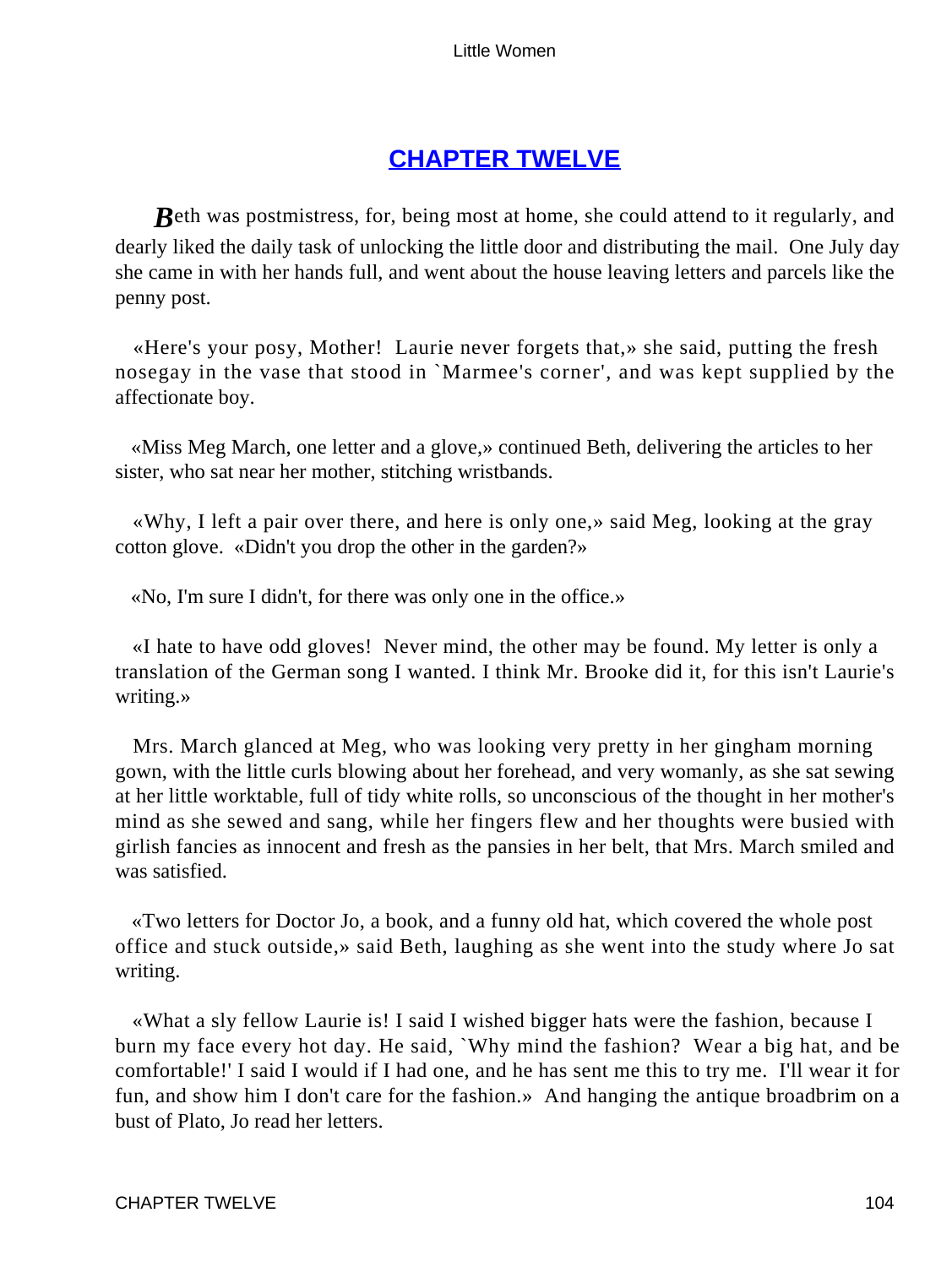One from her mother made her cheeks glow and her eyes fill, for it said to her...

# My Dear:

 I write a little word to tell you with how much satisfaction I watch your efforts to control your temper. You say nothing about your trials, failures, or successes, and think, perhaps, that no one sees them but the Friend whose help you daily ask, if I may trust the well−worn cover of your guidebook. I, too, have seen them all, and heartily believe in the sincerity of your resolution, since it begins to bear fruit. Go on, dear, patiently and bravely, and always believe that no one sympathizes more tenderly with you than your loving...

# Mother

 «That does me good! That's worth millions of money and pecks of praise. Oh, Marmee, I do try! I will keep on trying, and not get tired, since I have you to help me.»

 Laying her head on her arms, Jo wet her little romance with a few happy tears. for she had thought that no one saw and appreciated her efforts to be good, and this assurance was doubly precious, doubly encouraging, because unexpected and from the person whose commendation she most valued. Feeling stronger than ever to meet and subdue her Apollyon, she pinned the note inside her frock, as a shield and a reminder, lest she be taken unaware, and proceeded to open her other letter, quite ready for either good or bad news. In a big, dashing hand, Laurie wrote...

# Dear Jo, What ho!

 Some english girls and boys are coming to see me tomorrow and I want to have a jolly time. If it's fine, I'm going to pitch my tent in Longmeadow, and row up the whole crew to lunch and croquet – have a fire, make messes, gypsy fashion, and all sorts of larks. They are nice people, and like such things. Brooke will go to keep us boys steady, and Kate Vaughn will play propriety for the girls. I want you all to come, can't let Beth off at any price, and nobody shall worry her. Don't bother about rations, I'll see to that and everything else, only do come, there's a good fellow!

In a tearing hurry, Yours ever, Laurie.

«Here's richness!» cried Jo, flying in to tell the news to Meg.

 «Of course we can go, Mother? It will be such a help to Laurie, for I can row, and Meg see to the lunch, and the children be useful in some way.»

 «I hope the Vaughns are not fine grown−up people. Do you know anything about them, Jo?» asked Meg.

CHAPTER TWELVE 105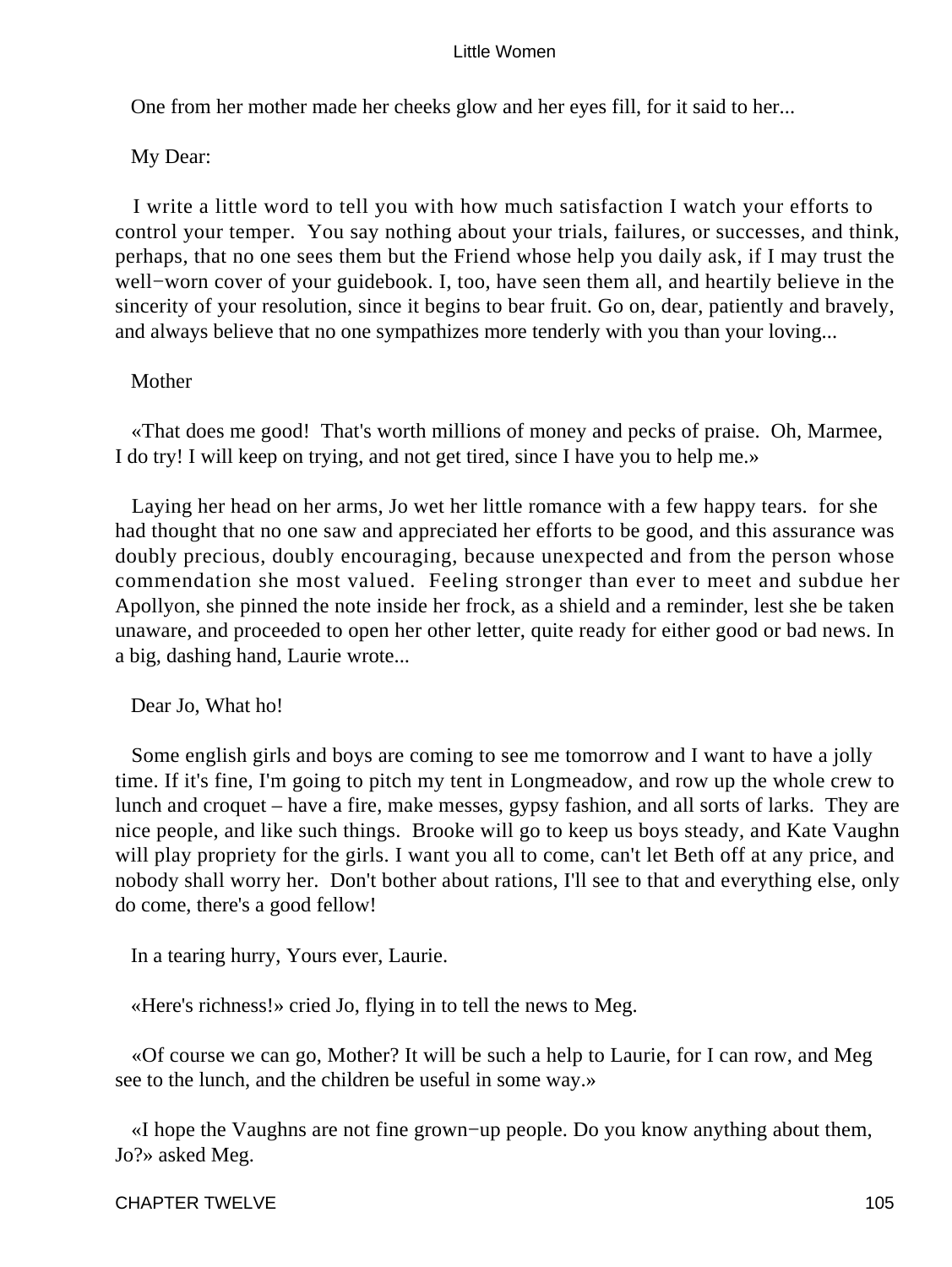«Only that there are four of them. Kate is older than you, Fred and Frank (twins) about my age, and a little girl (Grace), who is nine or ten. Laurie knew them abroad, and liked the boys. I fancied, from the way he primmed up his mouth in speaking of her, that he didn't admire Kate much.»

 «I'm so glad my French print is clean, it's just the thing and so becoming!» observed Meg complacently. «Have you anything decent, Jo?»

 «Scarlet and gray boating suit, good enough for me. I shall row and tramp about, so I don't want any starch to think of. You'll come, Betty?»

«If you won't let any boys talk to me.»

«Not a boy!»

 «I like to please Laurie, and I'm not afraid of Mr. Brooke, he is so kind. But I don't want to play, or sing, or say anything. I'll work hard and not trouble anyone, and you'll take care of me, Jo, so I'll go.»

 «That's my good girl. You do try to fight off your shyness, and I love you for it. Fighting faults isn't easy, as I know, and a cheery word kind of gives a lift. Thank you, Mother,» And Jo gave the thin cheek a grateful kiss, more precious to Mrs. March than if it had given back the rosy roundness of her youth.

 «I had a box of chocolate drops, and the picture I wanted to copy,» said Amy, showing her mail.

 «And I got a note from Mr. Laurence, asking me to come over and play to him tonight, before the lamps are lighted, and I shall go,» added Beth, whose friendship with the old gentleman prospered finely. «Now let's fly round, and do double duty today, so that we can play tomorrow with free minds,» said Jo, preparing to replace her pen with a broom.

When the sun peeped into the girls' room early next morning to promise them a fine day, he saw a comical sight. Each had made such preparation for the fete as seemed necessary and proper. Meg had an extra row of little curlpapers across her forehead, Jo had copiously anointed her afflicted face with cold cream, Beth had taken Joanna to bed with her to atone for the approaching separation, and Amy had capped the climax by putting a colthespin on her nose to uplift the offending feature. It was one of the kind artists use to hold the paper on their drawing boards, therefore quite appropriate and effective for the purpose it was now being put. This funny spectacle appeared to amuse the sun, for he burst out with such radiance that Jo woke up and roused her sisters by a hearty laugh at Amy's ornament.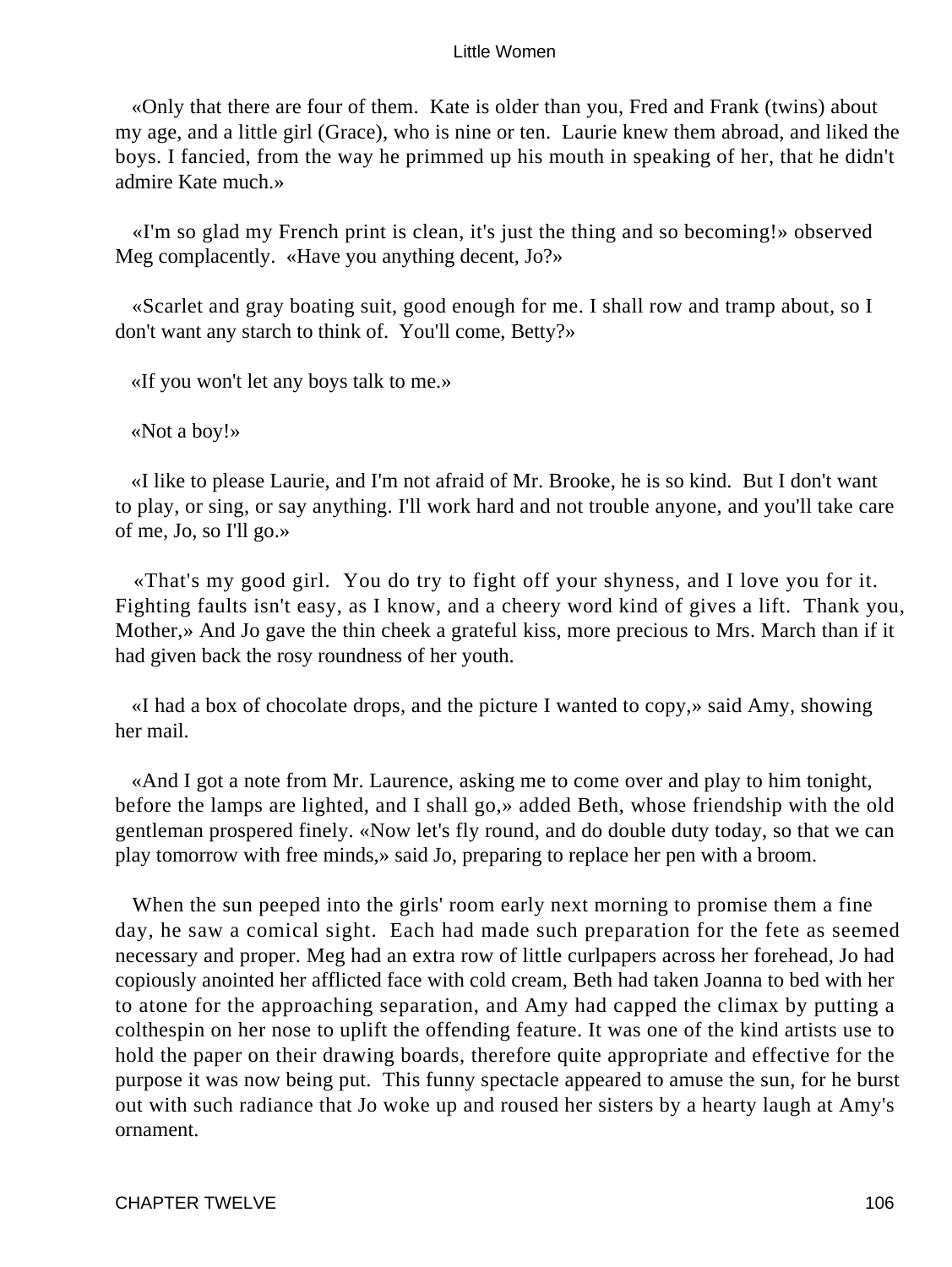Sunshine and laughter were good omens for a pleasure party, and soon a lively bustle began in both houses. Beth, who was ready first, kept reporting what went on next door, and enlivened her sisters' toilets by frequent telegrams from the window.

 «There goes the man with the tent! I see Mrs. Barker doing up the lunch in a hamper and a great basket. Now Mr. Laurence is looking up at the sky and the weathercock. I wish he would go too. There's Laurie, looking like a sailor, nice boy! Oh, mercy me! Here's a carriage full of people, a tall lady, a little girl, and two dreadful boys. One is lame, poor thing, he's got a crutch. Laurie didn't tell us that. Be quick, girls! It's getting late. Why, there is Ned Moffat, I do declare. Meg, isn't that the man who bowed to you one day when we were shopping?»

 «So it is. How queer that he should come. I thought he was at the mountains. There is Sallie. I'm glad she got back in time. Am I all right, Jo?» cried Meg in a flutter.

 «A regular daisy. Hold up your dress and put your hat on straight, it looks sentimental tipped that way and will fly off at the first puff. Now then, come on!»

 «Oh, Jo, you are not going to wear that awful hat? It's too absurd! You shall not make a guy of yourself,» remonstrated Meg, as Jo tied down with a red ribbon the broad−brimmed, old−fashioned leghorn Laurie had sent for a joke.

 «I just will, though, for it's capital, so shady, light, and big. It will make fun, and I don't mind being a guy if I'm comfortable.» With that Jo marched straight away and the rest followed, a bright little band of sisters, all looking their best in summer suits, with happy faces under the jaunty hatbrims.

 Laurie ran to meet and present them to his friends in the most cordial manner. The lawn was the reception room, and for several minutes a lively scene was enacted there. Meg was grateful to see that Miss Kate, though twenty, was dressed with a simplicity which American girls would do well to imitate, and who was much flattered by Mr. Ned's assurances that he came especially to see her. Jo understood why Laurie `primmed up his mouth' when speaking of Kate, for that young lady had a standoff−don't−touch−me air, which contrasted strongly with the free and easy demeanor of the other girls. Beth took an observation of the new boys and decided that the lame one was not `dreadful', but gentle and feeble, and she would be kind to him on that account. Amy found Grace a well−mannered, merry, little person, and after staring dumbly at one another for a few minutes, they suddenly became very good friends.

 Tents, lunch, and croquet utensils having been sent on beforehand, the party was soon embarked, and the two boats pushed off together, leaving Mr. Laurence waving his hat on the shore. Laurie and Jo rowed one boat, Mr. Brooke and Ned the other, while Fred Vaughn, the riotous twin, did his best to upset both by paddling about in a wherry like a disturbed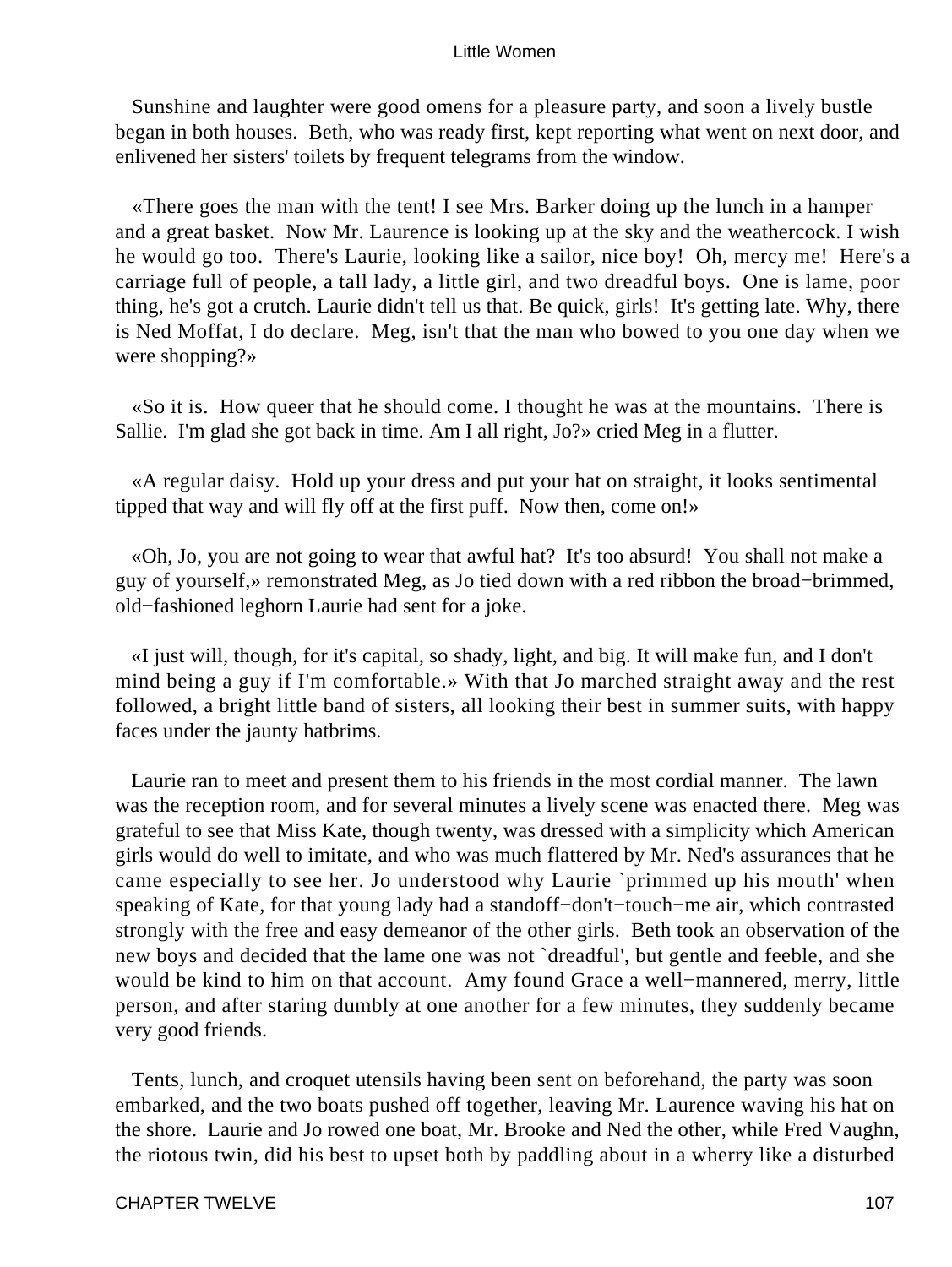water bug. Jo's funny hat deserved a vote of thanks, for it was of general utility. It broke the ice in the beginning by producing a laugh, it created quite a refreshing breeze, flapping to and fro as she rowed, and would make an excellent umbrella for the whole party, if a shower came up, she said. Miss Kate decided that she was `odd', but rather clever, and smiled upon her from afar.

 Meg, in the other boat, was delightfully situated, face to face with the rowers, who both admired the prospect and feathered their oars with uncommon `skill and dexterity'. Mr. Brooke was a grave, silent young man, with handsome brown eyes and a pleasant voice. Meg liked his quiet manners and considered him a walking encyclopedia of useful knowledge. He never talked to her much, but he looked at her a good deal, and she felt sure that he did not regard her with aversion. Ned, being in college, of course put on all the airs which freshmen think it their bounden duty to assume. He was not very wise, but very good−natured, and altogether an excellent person to carry on a picnic. Sallie Gardiner was absorbed in keeping her white pique dress clean and chattering with the ubiquitous Fred, who kept Beth in constant terror by his pranks.

 It was not far to Longmeadow, but the tent was pitched and the wickets down by the time they arrived. A pleasant green field, with three wide−spreading oaks in the middle and a smooth strip of turf for croquet.

 «Welcome to Camp Laurence!» said the young host, as they landed with exclamations of delight.

 «Brooke is commander in chief, I am commissary general, the other fellows are staff officers, and you, ladies, are company. The tent is for your especial benefit and that oak is your drawing room, this is the messroom and the third is the camp kitchen. Now, let's have a game before it gets hot, and then we'll see about dinner.»

 Frank, Beth, Amy, and Grace sat down to watch the game played by the other eight. Mr. Brooke chose Meg, Kate, and Fred. Laurie took Sallie, Jo, and Ned. The English played well, but the Americans played better, and contested every inch of the ground as strongly as if the spirit of `76 inspired them. Jo and Fred had several skirmishes and once narrowly escaped high words. Jo was through the last wicket and had missed the stroke, which failure ruffled her a good deal. Fred was close behind her and his turn came before hers. He gave a stroke, his ball hit the wicket, and stopped an inch on the wrong side. No one was very near, and running up to examine, he gave it a sly nudge with his toe, which put it just an inch on the right side.

 «I'm through! Now, Miss Jo, I'll settle you, and get in first,» cried the young gentleman, swinging his mallet for another blow.

«You pushed it. I saw you. It's my turn now,» said Jo sharply.

CHAPTER TWELVE 108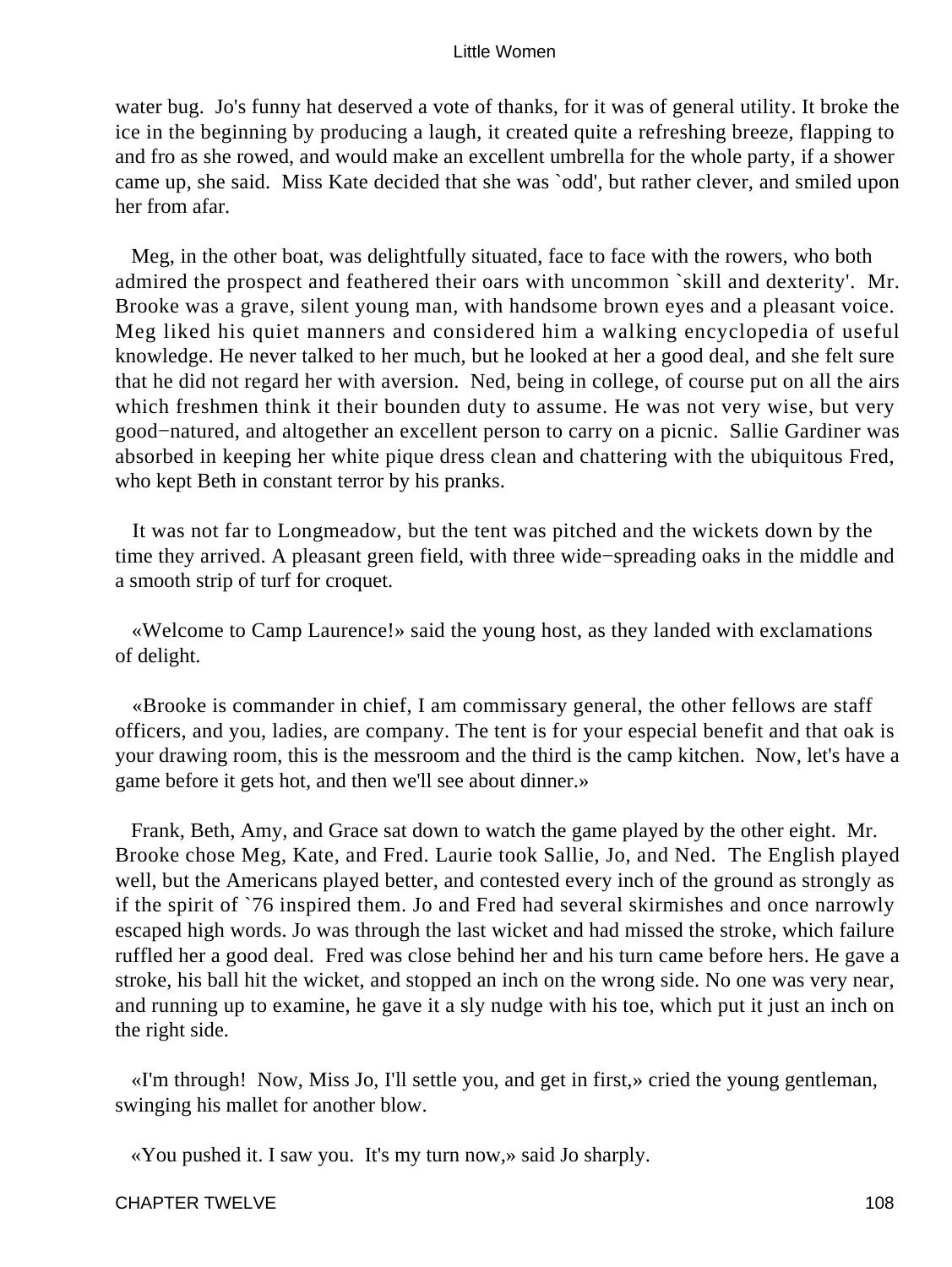«Upon my word, I didn't move it. It rolled a bit, perhaps, but that is allowed. So, stand off please, and let me have a go at the stake.»

«We don't cheat in America, but you can, if you choose,» said Jo angrily.

 «Yankees are a deal the most tricky, everybody knows. There you go!» returned Fred, croqueting her ball far away.

 Jo opened her lips to say something rude, but checked herself in time, colored up to her forehead and stood a minute, hammering down a wicket with all her might, while Fred hit the stake and declared himself out with much exultation. She went off to get her ball, and was a long time finding it among the bushes, but she came back, looking cool and quiet, and waited her turn patiently. It took several strokes to regain the place she had lost, and when she got there, the other side had nearly won, for Kate's ball was the last but one and lay near the stake.

 «By George, it's all up with us! Goodbye, Kate. Miss Jo owes me one, so you are finished,» cried Fred excitedly, as they all drew near to see the finish.

 «Yankees have a trick of being generous to their enemies,» said Jo, with a look that made the lad redden, «especially when they beat them,» she added, as, leaving Kate's ball untouched, she won the game by a clever stroke.

 Laurie threw up his hat, then remembered that it wouldn't do to exult over the defeat of his guests, and stopped in the middle of the cheer to whisper to his friend, «Good for you, Jo! He did cheat, I saw him. We can't tell him so, but he won't do it again, take my word for it.»

 Meg drew her aside, under pretense of pinning up a loose braid, and said approvingly, «It was dreadfully provoking, but you kept your temper, and I'm so glad, Jo.»

 «Don't praise me, Meg, for I could box his ears this minute. I should certainly have boiled over if I hadn't stayed among the nettles till I got my rage under control enough to hold my tongue.. It's simmering now, so I hope he'll keep out of my way,» returned Jo, biting her lips as she glowered at Fred from under her big hat.

 «Time for lunch,» said Mr. Brooke, looking at his watch. «Commissary general, will you make the fire and get water, while Miss March, Miss Sallie, and I spread the table? Who can make good coffee?»

 «Jo can,» said Meg, glad to recommend her sister. So Jo, feeling that her late lessons in cookery were to do her honor, went to preside over the coffeepot, while the children collected dry sticks, and the boys made a fire and got water from a spring near by. Miss Kate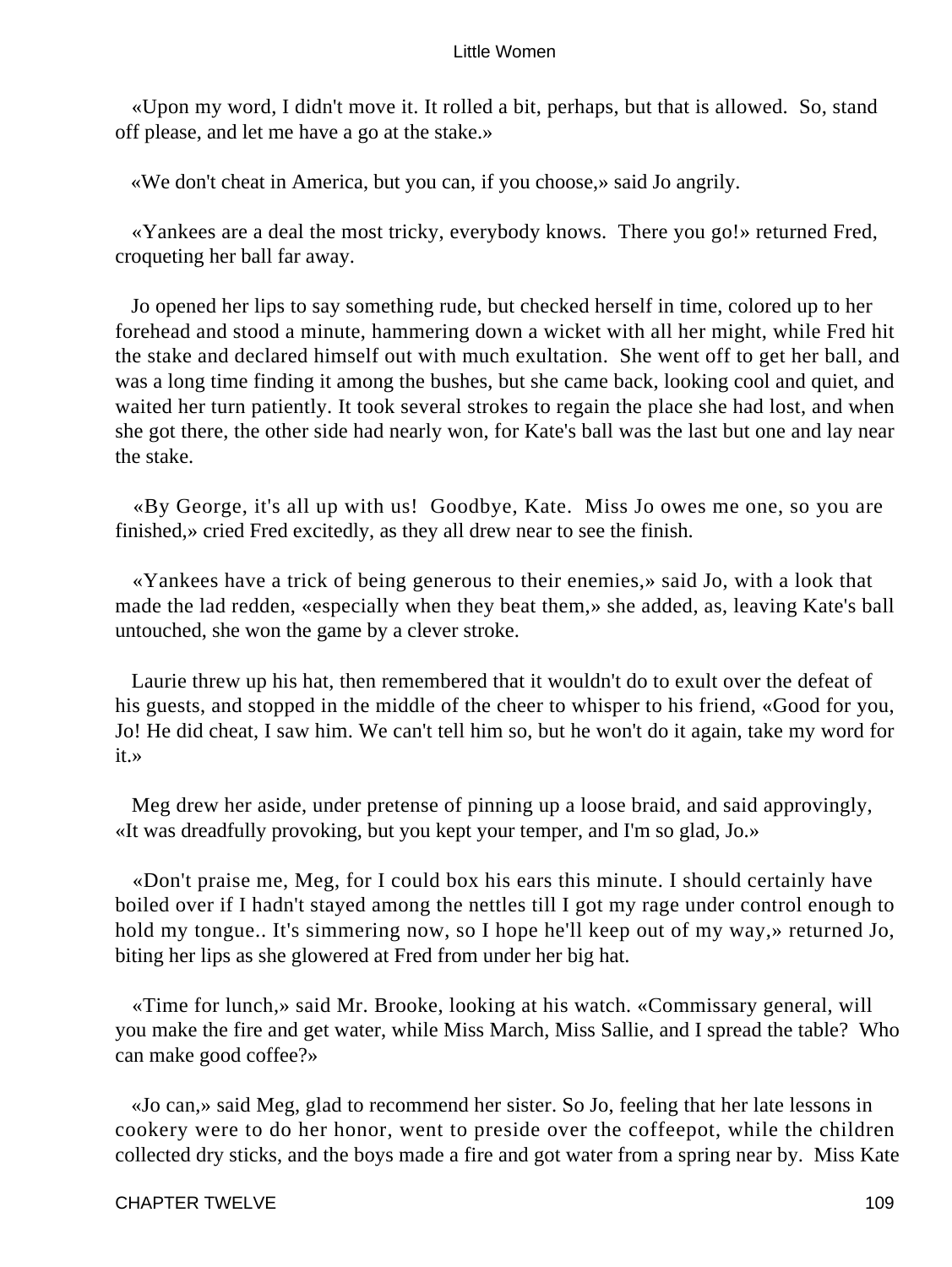sketched and Frank talked to Beth, who was making little mats of braided rushes to serve as plates.

 The commander in chief and his aides soon spread the tablecloth with an inviting array of eatables and drinkables, prettily decorated with green leaves. Jo announced that the coffee was ready, and everyone settled themselves to a hearty meal, for youth is seldom dyspeptic, and exercise develops wholesome appetites. A very merry lunch it was, for everything seemed fresh and funny, and frequent peals of laughter startled a venerable horse who fed near by. There was a pleasing inequality in the table, which produced many mishaps to cups and plates, acorns dropped in the milk, little black ants partook of the refreshments without being invited, and fuzzy caterpillars swung down from the tree to see what was going on. Three white−headed children peeped over the fence, and an objectionable dog barked at them from the other side of the river with all his might and main.

«There's salt here,» said Laurie, as he handed Jo a saucer of berries.

 «Thank you, I prefer spiders,» she replied, fishing up two unwary little ones who had gone to a creamy death. "How dare you remind me of that horrid dinner party, when your's is so nice in every way?' added Jo, as they both laughed and ate out of one plate, the china having run short.

 «I had an uncommonly good time that day, and haven't got over it yet. This is no credit to me, you know, I don't do anything. It's you and Meg and Brooke who make it all go, and I'm no end obliged to you. what shall we do when we can't eat anymore?» asked Laurie, feeling that his trump card had been played when lunch was over.

 «Have games till it's cooler. I brought Authors, and I dare say Miss Kate knows something new and nice. Go and ask her. She's company, and you ought to stay with her more.»

 «Aren't you company too? I thought she'd suit Brooke, but he keeps talking to Meg, and Kate just stares at them through that ridiculous glass of hers'. I'm going, so you needn't try to preach propriety, for you can't do it, Jo.»

 Miss Kate did know several new games, and as the girls would not, and the boys could not, eat any more, they all adjourned to the drawing room to play Rig−marole.

 «One person begins a story, any nonsense you like, and tells as long as he pleases, only taking care to stop short at some exciting point, when the next takes it up and does the same. It's very funny when well done, and makes a perfect jumble of tragical comical stuff to laugh over. Please start it, Mr. Brooke,» said Kate, with a commanding air, which surprised Meg, who treated the tutor with as much respect as any other gentleman.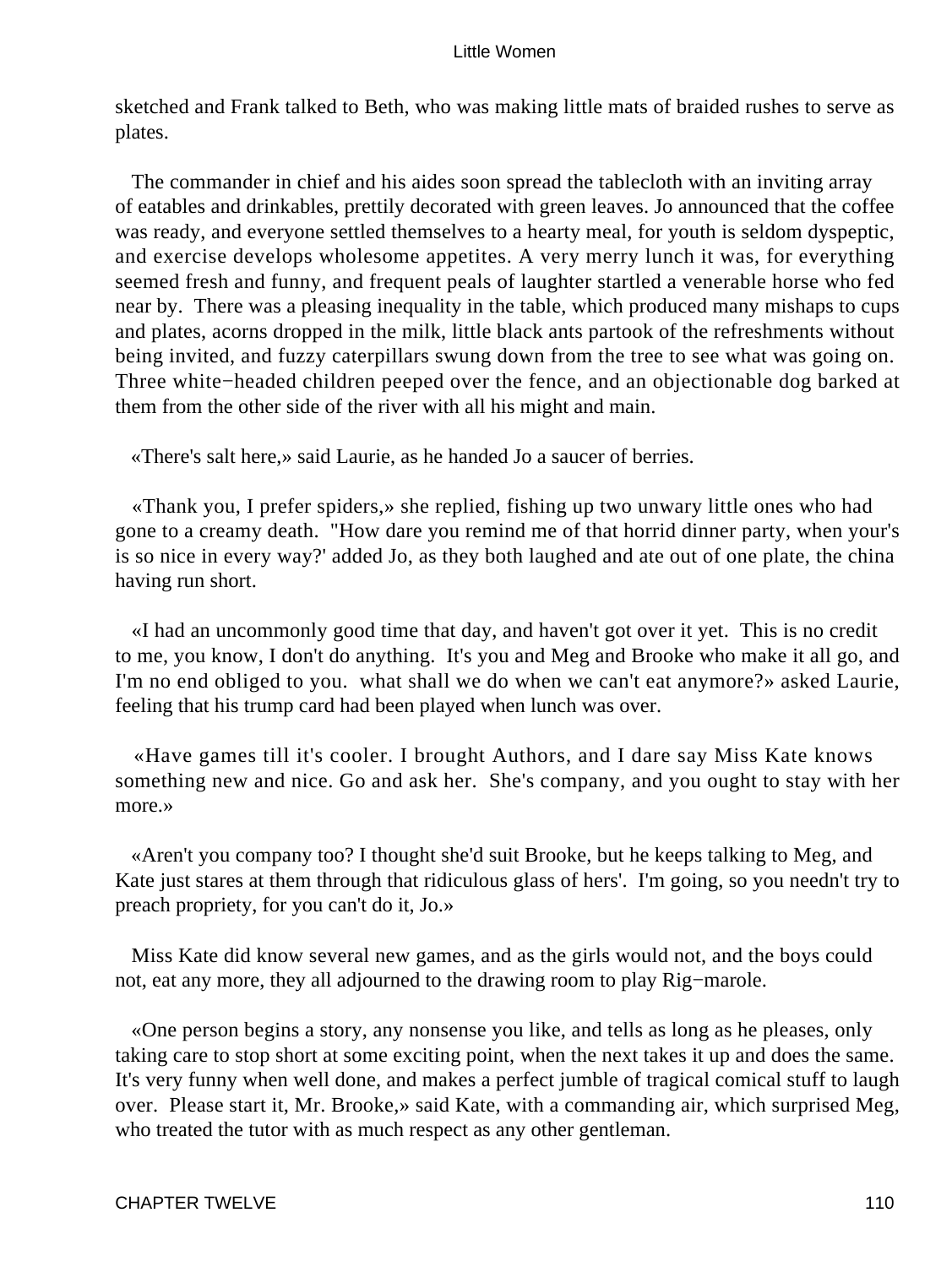Lying on the grass at the feet of the two young ladies, Mr. Brooke obediently began the story, with the handsome brown eyes steadily fixed upon the sunshiny river.

 «Once on a time, a knight went out into the world to seek his fortune, for he had nothing but his sword and his shield. He traveled a long while, nearly eight−and−twenty years, and had a hard time of it, till he came to the palace of a good old king, who had offered a reward to anyone who could tame and train a fine but unbroken colt, of which he was very fond. The knight agreed to try, and got on slowly but surely, for the colt was a gallant fellow, and soon learned to love his new master, though he was freakish and wild. Every day, when he gave his lessons to this pet of the king's, the knight rode him through the city, and as he rode, he looked everywhere for a certain beautiful face, which he had seen many times in his dreams, but never found. One day, as he went prancing down a quiet street, he saw at the window of a ruinous castle the lovely face. He was delighted, inquired who lived in this old castle, and was told that several captive princesses were kept there by a spell, and spun all day to lay up money to buy their liberty. The knight wished intensely that he could free them, but he was poor and could only go by each day, watching for the sweet face and longing to see it out in the sunshine. At last he resolved to get into the castle and ask how he could help them. He went and knocked. The great door flew open, and he beheld . ..»

 «A ravishingly lovely lady, who exclaimed, with a cry of rapture, `At last! At last!'» continued Kate, who had read French novels, and admired the style. «`Tis she!' cried Count Gustave, and fell at her feet in an ecstasy of joy. `Oh, rise!' she said, extending a hand of marble fairness. `Never! Till you tell me how I may rescue you, ' swore the knight, still kneeling. `Alas, my cruel fate condemns me to remain here till my tyrant is destroyed.' `Where is the villain?' `In the mauve salon. Go, brave heart, and save me from despair.' `I obey, and return victorious or dead!' With these thrilling words he rushed away, and flinging open the door of the mauve salon, was about to enter, when he received...» «A stunning blow from the big Greek lexicon, which an old fellow in a black gown fired at him,» said Ned. «Instantly, Sir What's−his−name recovered himself, pitched the tyrant out of the window, and turned to join the lady, victorious, but with a bump on his brow, found the door locked, tore up the curtains, made a rope ladder, got halfway down when the ladder broke, and he went headfirst into the moat, sixty feet below. Could swim like a duck, paddled round the castle till he came to a little door guarded by two stout fellows, knocked their heads together till they cracked like a couple of nuts, then, by a trifling exertion of his prodigious strength, he smashed in the door, went up a pair of stone steps covered with dust a foot thick, toads as big as your fist, and spiders that would frighten you into hysterics, MIss March. At the top of these steps he came plump upon a sight that took his breath away and chilled his blood...»

 «A tall figure, all in white with a veil over its face and a lamp in its wasted hand,» went on Meg. «It beckoned, gliding noiselessly before him down a corridor as dark and cold as any tomb. Shadowy effigies in armor stood on either side, a dead silence reigned, the lamp burned blue, and the ghostly figure ever and anon turned its face toward him, showing the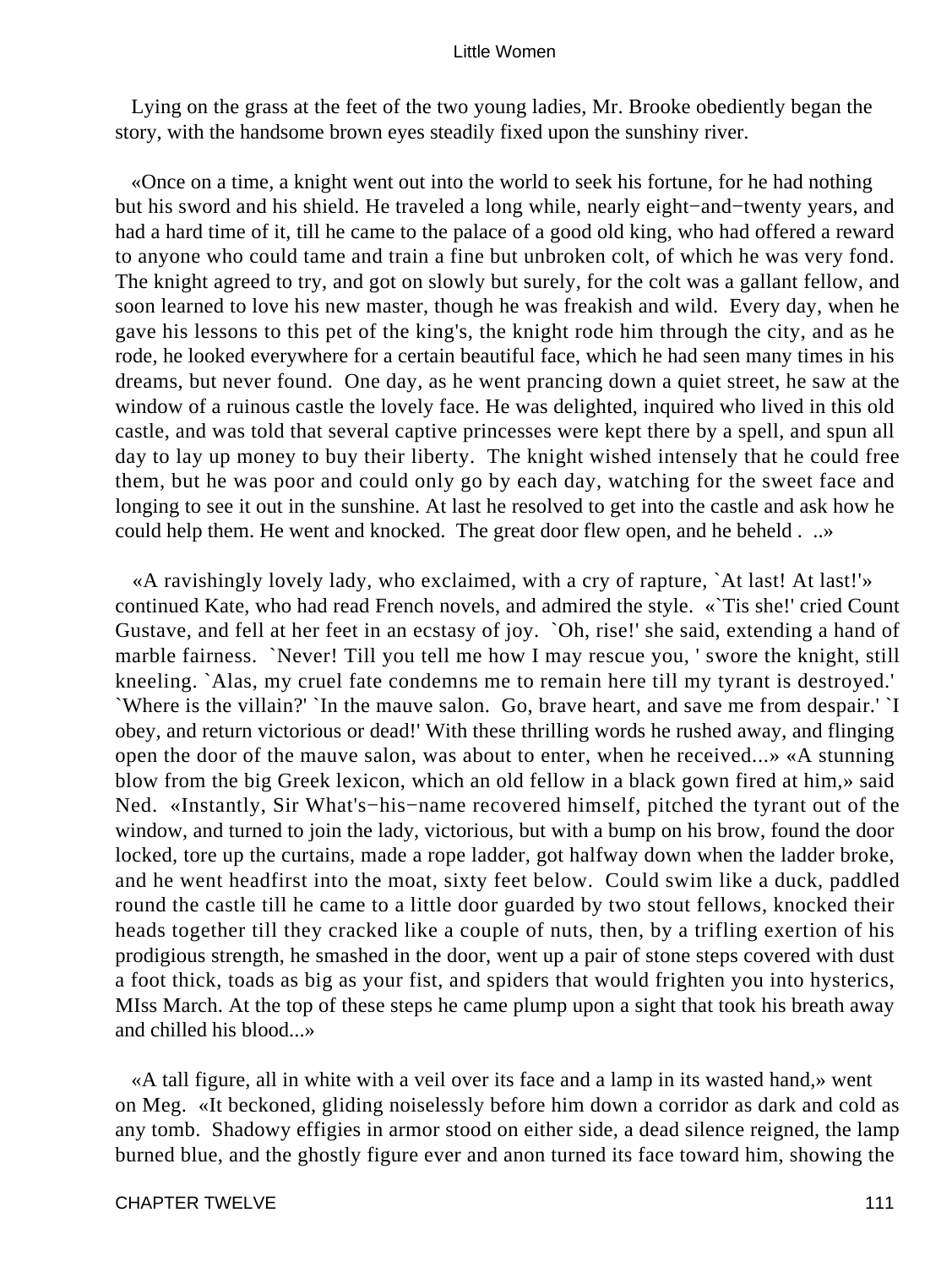glitter of awful eyes through its white veil. They reached a curtained door, behind which sounded lovely music. He sprang forward to enter, but the specter plucked him back, and waved threateningly before him a...»

 «Snuffbox,» said Jo, in a sepulchral tone, which convulsed the audience. «`Thankee, ' said the knight politely, as he took a pinch and sneezed seven times so violently that his head fell off. `Ha! Ha!' laughed the ghost, and having peeped through the keyhole at the princesses spinning away for dear life, the evil spirit picked up her victim and put him in a large tin box, where there were eleven other knights packed together without their heads, like sardines, who all rose and began to...»

 «Dance a hornpipe,» cut in Fred, as Jo paused for breath, «and, as they danced, the rubbishy old castle turned to a man−of−war in full sail. `Up with the jib, reef the tops'l halliards, helm hard alee, and man the guns! roared the captain, as a Portuguese pirate hove in sight, with a flag black as ink flying from her foremast. `Go in and win, my hearties!' says the captain, and a tremendous fight began. Of course the British beat, they always do.»

«No, they don't!» cried Jo, aside.

 «Having taken the pirate captain prisoner, sailed slap over the schooner, whose decks were piled high with dead and whose lee scuppers ran blood, for the order had been `Cutlasses, and die hard!' `Bosun's mate, take a bight of the flying−jib sheet, and start this villain if he doesn't confess his sins double quick, ' said the British captain. The Portuguese held his tongue like a brick, and walked the plank, while the jolly tars cheered like mad. But the sly dog dived, came up under the man−of−war, scuttled her, and down she went, with all sail set, `To the bottom of the sea, sea, sea' where...» «Oh, gracious! What shall I say?» cried Sallie, as Fred ended his rigmarole, in which he had jumbled together pell−mell nautical phrases and facts out of one of his favorite books. «Well, they went to the bottom, and a nice mermaid welcomed them, but was much grieved on finding the box of headless knights, and kindly pickled them in brine, hoping to discover the mystery about them, for being a woman, she was curious. By−and−by a diver came down, and the mermaid said, `I'll give you a box of pearls if you can take it up, ' for she wanted to restore the poor things to life, and couldn't raise the heavy load herself. So the diver hoisted it up, and was much disappointed on opening it to find no pearls. He left it in a great lonely field, where it was found by a...»

 «Little goose girl, who kept a hundred fat geese in the field,» said Amy, when Sallie's invention gave out. «The little girl was sorry for them, and asked an old woman what she should do to help them. `Your geese will tell you, they know everything.' said the old woman. So she asked what she should use for new heads, since the old ones were lost, and all the geese opened their hundred mouths and screamed...»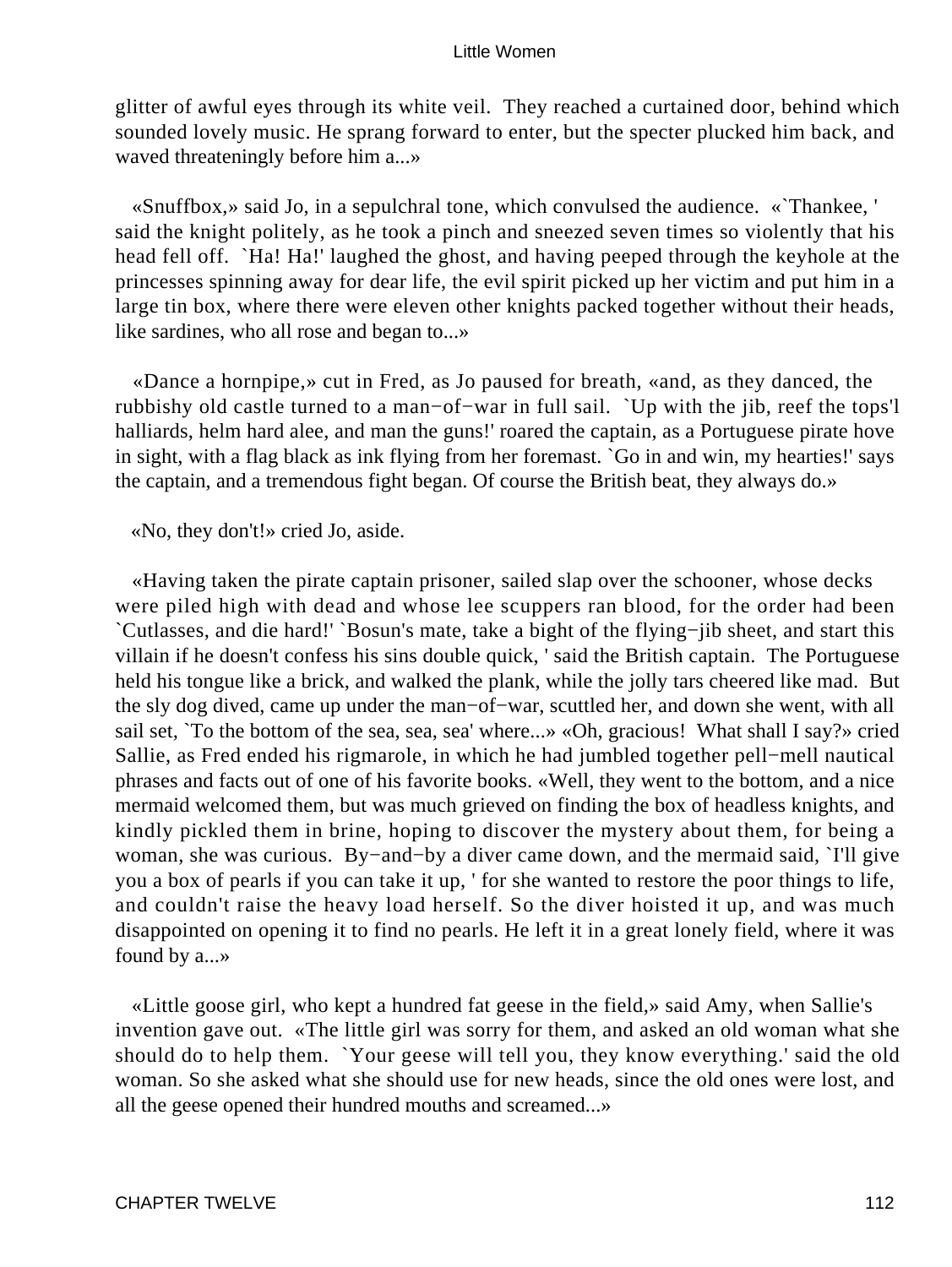«`Cabbages!'» continued Laurie promptly. «`Just the thing, ' said the girl, and ran to get twelve fine ones from her garden. She put them on, the knights revived at once, thanked her, and went on their way rejoicing, never knowing the difference, for there were so many other heads like them in the world that no one thought anything of it. The knight in whom I'm interest went back to find the pretty face, and learned that the princesses had spun themselves free and all gone and married, but one. He was in a great state of mind at that, and mounting the colt, who stood by him through thick and thin, rushed to the castle to see which was left. Peeping over the hedge, he saw the queen of his affections picking flowers in her garden. `Will you give me a rose?' said he. `You must come and get it. I can't come to you, it isn't proper, ' said she, as sweet as honey. He tried to climb over the hedge, but it seemed to grow higher and higher. Then he tried to push through, but it grew thicker and thicker, and he was in despair. So he patiently broke twig after twig till he had made a little hole through which he peeped, saying imploringly, `Let me in! Let me in!' But the pretty princess did not seem to understand, for she picked her roses quietly, and left him to fight his way in. Whether he did or not, Frank will tell you.»

 «I can't. I'm not playing, I never do,» said Frank, dismayed at the sentimental predicament out of which he was to rescue the absurd couple. Beth had disappeared behind Jo, and Grace was asleep.

 «So the poor knight is to be left sticking in the hedge, is he?» asked Mr. Brooke, still watching the river, and playing with the wild rose in his buttonhole.

 «I guess the princess gave him a posy, and opened the gate after a while,» said Laurie, smiling to himself, as he threw acorns at his tutor.

 «What a piece of nonsense we have made! With practice we might do something quite clever. Do you know Truth?»

«I hope so,» said Meg soberly.

«The game, I mean?»

«what is it?» said Fred.

 «Why, you pile up your hands, choose a number, and draw out in turn, and the person who draws at the number has to answer truly any question put by the rest. It's great fun.»

«Let's try it,» said Jo, who liked new experiments.

 Miss Kate and Mr. Booke, Meg, and Ned declined, but Fred, Sallie, Jo, and Laurie piled and drew, and the lot fell to Laurie.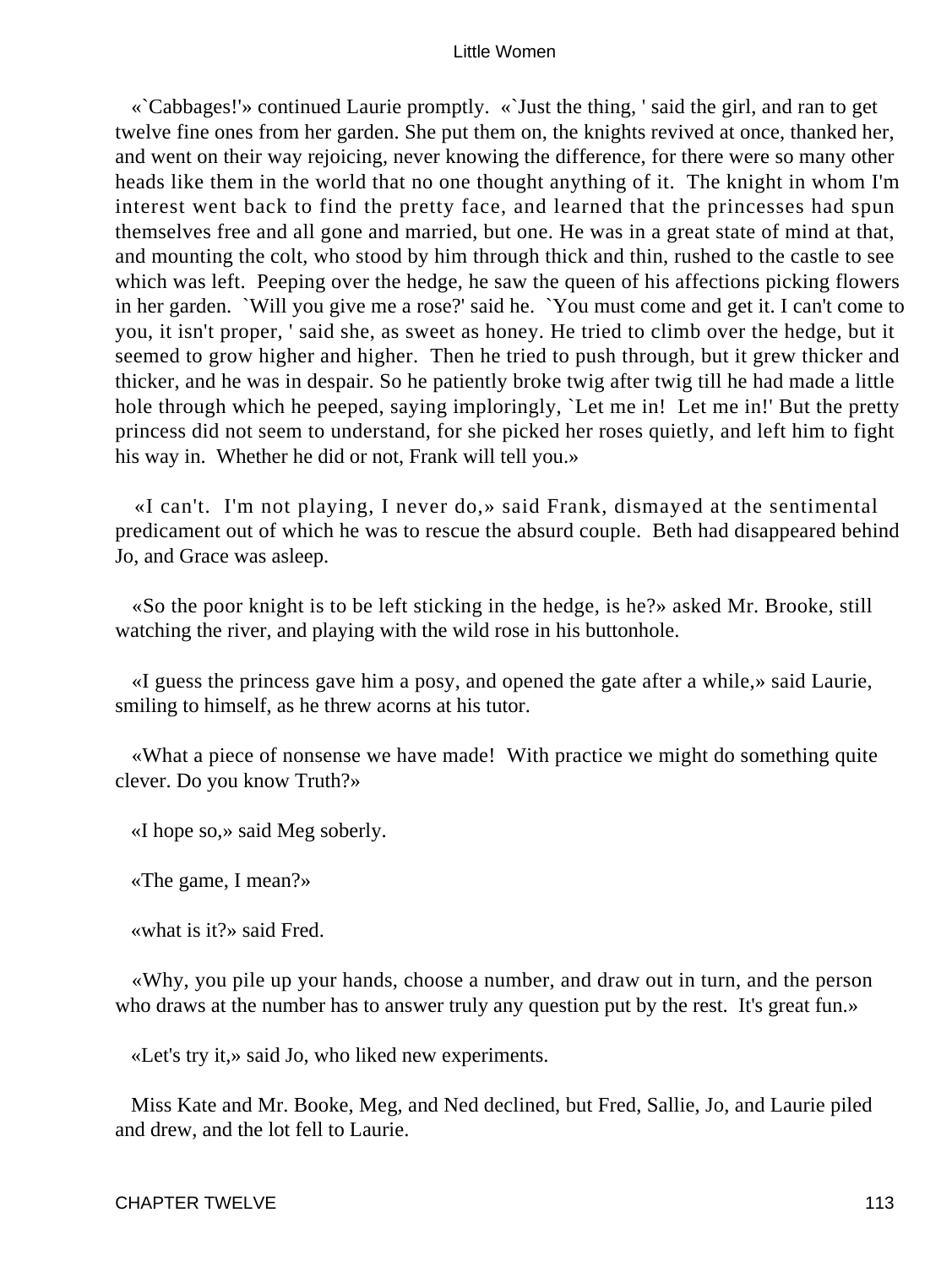«Who are your heroes?» asked Jo.

«Grandfather and Napoleon.»

«Which lady here do you think prettiest?» said Sallie.

«Margaret.»

«Which do you like best?» from Fred.

 «Jo, of course.» «What silly questions you ask!» And Jo gave a disdainful shrug as the rest laughed at Laurie's matter−of−fact tone.

«Try again. Truth isn't a bad game,» said Fred.

«It's a very good one for you,» retorted Jo in a low voice. Her turn came next.

 "What is your greatest fault?' asked Fred, by way of testing in her the virtue he lacked himself.

«A quick temper.»

«What do you most wish for?» said Laurie.

«A pair of boot lacings,» returned Jo, guessing and defeating his purpose.

«Not a true answer. You must say what you really do want most.»

 «Genius. Don't you wish you could give it to me, Laurie?» And she slyly smiled in his disappointed face.

«What virtues do you most admire in a man?» asked Sallie.

«Courage and honesty.»

«Now my turn,» said Fred, as his hand came last.

«Let's give it to him,» whispered Laurie to Jo, who nodded and asked at once...

"Didn't you cheat at croquet?'

«Well, yes, a little bit.»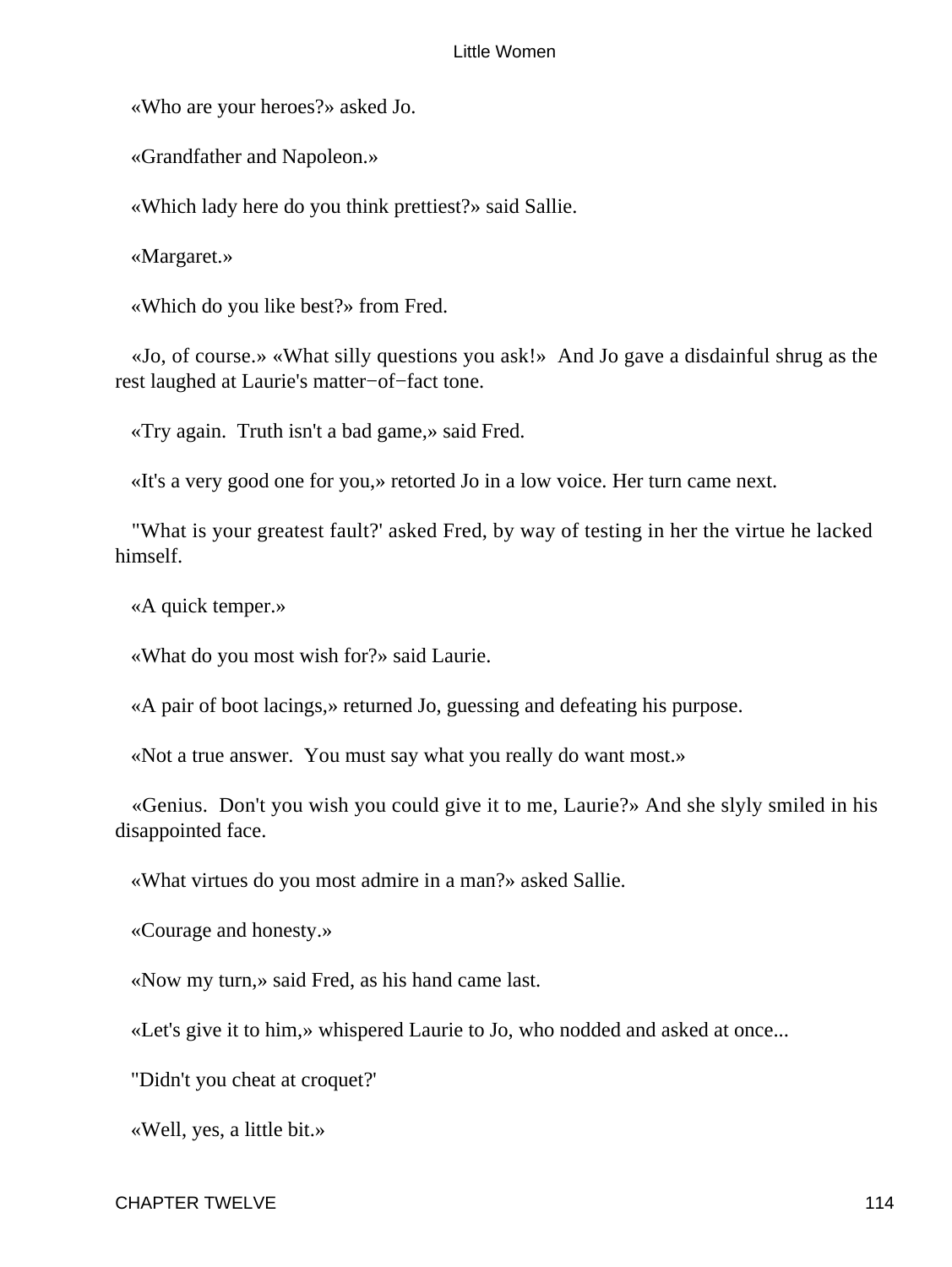«Good! Didn't you take your story out of **THE SEA** LION?» said Laurie.

«Rather.»

«Don't you think the English nation perfect in every respect?» asked Sallie.

«I should be ashamed of myself if I didn't.»

 «He's a true John Bull. Now, Miss Sallie, you shall have a chance without waiting to draw. I'll harrrow up your feelings first by asking if you don't think you are something of a flirt,» said Laurie, as Jo nodded to Fred as a sign that peace was declared.

 «You impertinent boy! Of course I'm not,» exclaimed Sallie, with an air that proved the contrary.

«What do you hate most?» asked Fred.

«Spiders and rice pudding.»

«What do you like best?» asked Jo.

«Dancing and French gloves.»

 «Well, I think Truth is a very silly play. Let's have a sensible game of Authors to refresh our minds,» proposed Jo.

 Ned, frank, and the little girls joined in this, and while it went on, the three elders sat apart, talking. Miss Kate took out her sketch again, and Margaret watched her, while Mr. Brooke lay on the grass with a book, which he did not read.

 «How beautifully you do it! I wish I could draw,» said Meg, with mingled admiration and regret in her voice.

 «Why don't you learn? I should think you had taste and talent for it,» replied Miss Kate graciously.

«I haven't time.»

 «Your mamma prefers other accomplishments, I fancy. So did mine, but I proved to her that I had talent by taking a few lessons privately, and then she was quite willing I should go on. Can't you do the same with your governess?»

«I have none.»

CHAPTER TWELVE 2008 115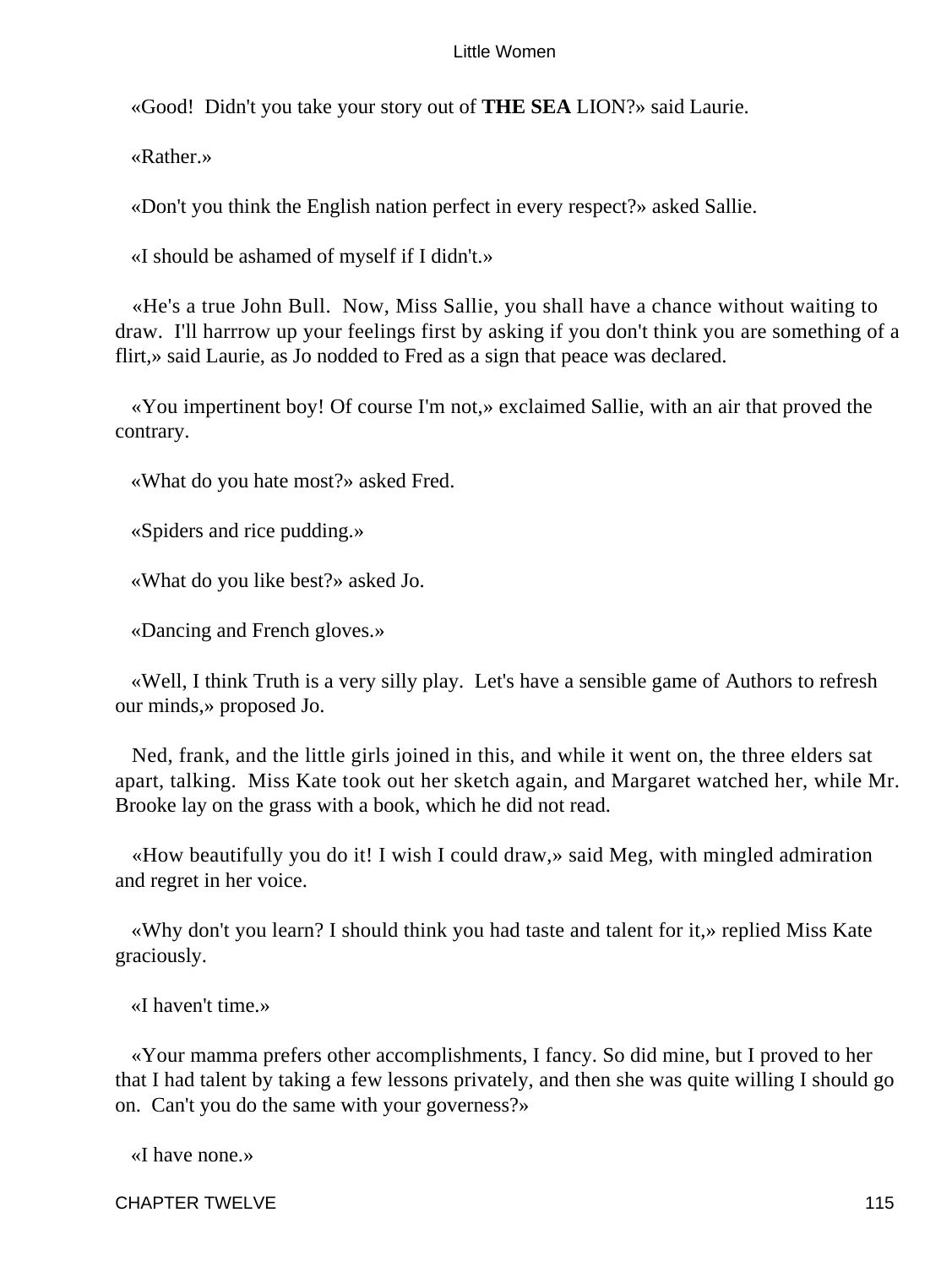«I forgot young ladies in America go to school more than with us. Very fine schools they are, too, Papa says. You go to a private one, I suppose?»

«I don't go at all. I am a governess myself.»

 «Oh. indeed!» said Miss Kate, but she might as well have said, «Dear me, how dreadful!» for her tone implied it, and something in her face made Meg color, and wish she had not been so frank.

 Mr. Brooke looked up and said quickly, Young ladies in America love independence as much as their ancestors did, and are admired and respected for supporting themselves."

 «Oh, yes, of course it's very nice and proper in them to do so. We have many most respectable and worthy young women who do the same and are employed by the nobility, because, being the daughters of gentlemen, they are both well bred and accomplished, you know,» said Miss Kate in a patronizing tone that hurt Meg's pride, and made her work seem not only more distasteful, but degrading.

 «Did the German song suit, Miss March?» inquired Mr. Brooke, breaking an awkward pause.

 «Oh, yes! It was very sweet, and I'm much obliged to whoever translated it for me.» And Meg's downcast face brightened as she spoke.

«Don't you read German?» asked Miss Kate with a look of surprise.

 «Not very well. My father, who taught me, is away, and I don't get on very fast alone, for I've no one to correct my pronunciation.»

 «Try a little now. Here is Schiller's Mary Stuart and a tutor who loves to teach.» And Mr. Brooke laid his book on her lap with an inviting smile.

 «It's so hard I'm afraid to try,» said Meg, grateful, but bashful in the presence of the accomplished young lady beside her.

 «I'll read a bit to encourage you.» And Miss Kate read one of the most beautiful passages in a perfectly correct but perfectly expressionless manner.

 Mr. Brooke made no comment as she returned the book to Meg, who said innocently, «I thought it was poetry.» «Some of it is. Try this passage.»

There was a queer smile about Mr. Brooke's mouth as he opened at poor Mary's lament.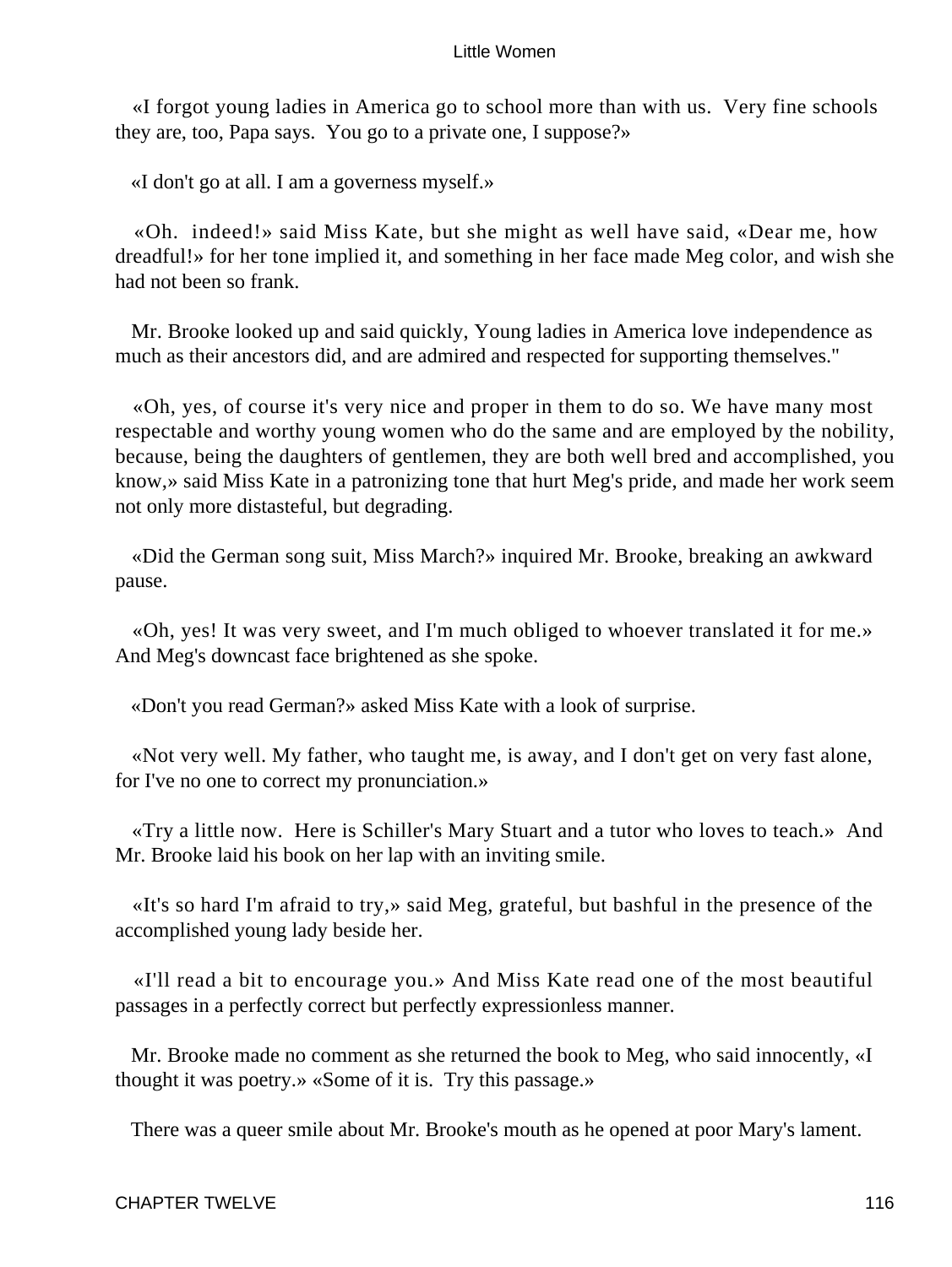Meg obediently following the long grass−blade which her new tutor used to point with, read slowly and timidly, unconsciously making poetry of the hard words by the soft intonation of her musical voice. Down the page went the green guide, and presently, forgetting her listener in the beauty of the sad scene, Meg read as if alone, giving a little touch of tragedy to the words of the unhappy queen. If she had seen the brown eyes then, she would have stopped short, but she never looked up, and the lesson was not spoiled for her.

 «Very well indeed!» said Mr. Brooke, as she paused, quite ignoring her many mistakes, and looking as if he did indeed love to teach.

 Miss Kate put up her glass, and, having taken a survey of the little tableau before her, shut her sketch book, saying with condescension, «You've a nice accent and in time will be a clever reader. I advise you to learn, for German is a valuable accomplishment to teachers. I must look after Grace, she is romping.» And Miss Kate strolled away, adding to herself with a shrug, «I didn't come to chaperone a governess, though she is young and pretty. What odd people these Yankees are. I'm afraid Laurie will be quite spoiled among them.»

 «I forgot that English people rather turn up their noses at governesses and don't treat them as we do,» said Meg, looking after the retreating figure with an annoyed expression.

 «Tutors also have rather a hard time of it there, as I know to my sorrow. There's no place like America for us workers, Miss Margaret.» And Mr. Brooke looked so contented and cheerful that Meg was ashamed to lament her hard lot.

 «I'm glad I live in it then. I don't like my work, but I get a good deal of satisfaction out of it after all, so I won't complain. I only wished I liked teaching as you do.»

 «I think you would if you had Laurie for a pupil. I shall be very sorry to lose him next year,» said Mr. Brooke, busily punching holes in the turf.

 «Going to college, I suppose?» Meg's lips asked the question, but her eyes added, «And what becomes of you?»

 «Yes, it's high time he went, for he is ready, and as soon as he is off, I shall turn soldier. I am needed.»

 «I am glad of that!» exclaimed Meg. «I should think every young man would want to go, though it is hard for the mothers and sisters who stay at home,» she added sorrowfully. «I have neither, and very few friends to care whether I live or die,» said Mr. Brooke rather bitterly as he absently put the dead rose in the hole he had made and covered it up, like a little grave.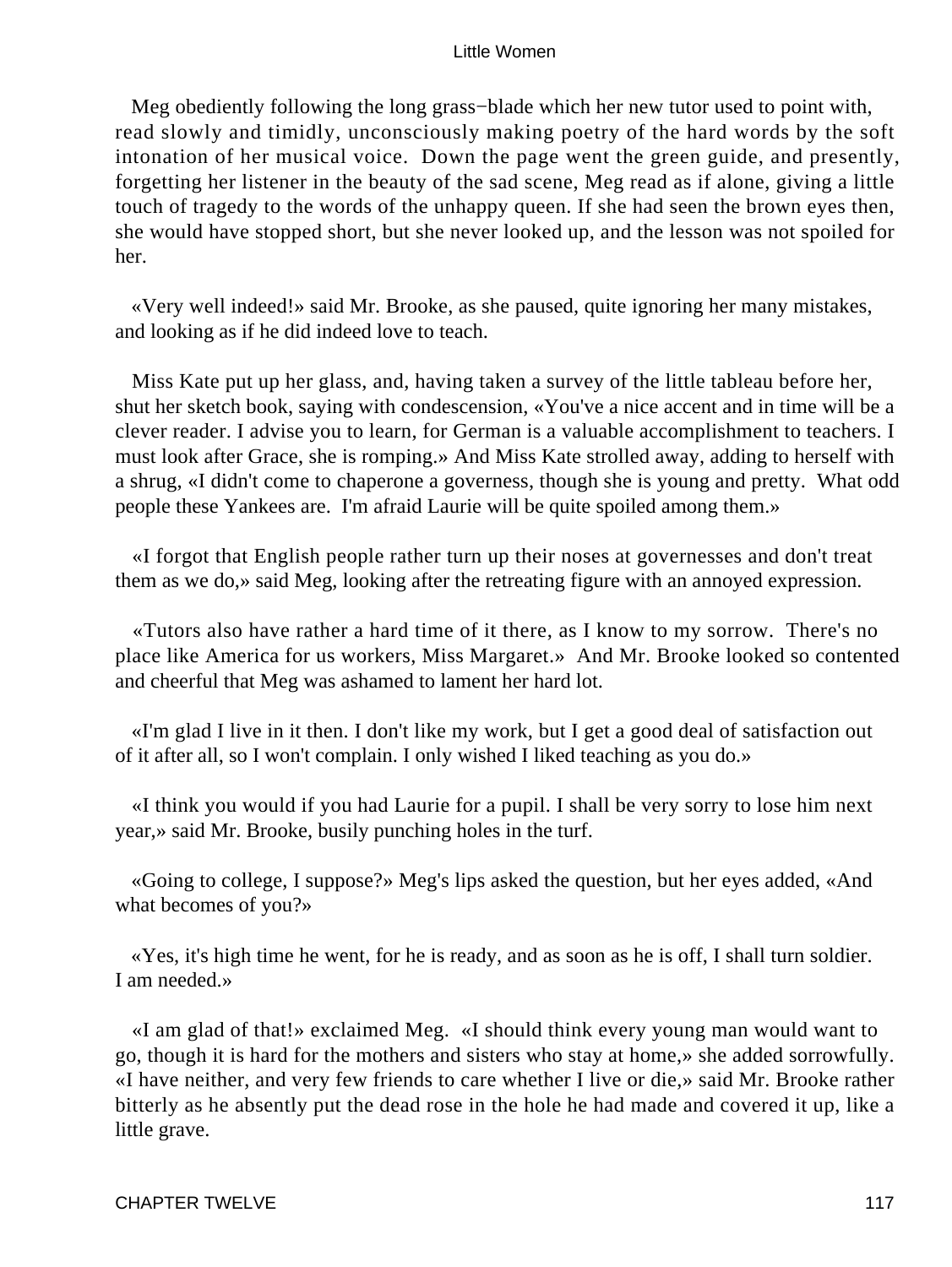«Laurie and his grandfather would care a great deal, and we should all be very sorry to have any harm happen to you,» said Meg heartily.

 «Thank you, that sounds pleasant,» began Mr. Brooke, looking cheerful again, but before he could finish his speech, Ned, mounted on the old horse, came lumbering up to display his equestrian skill before the young ladies, and there was no more quiet that day.

 «Don't you love to ride?» asked Grace of Amy, as they stood resting after a race round the field with the others, led by Ned.

 «I dote upon it. My sister, Meg, used to ride when Papa was rich, but we don't keep any horses now, except Ellen Tree,» added Amy, laughing.

«Tell me about Ellen Tree. Is it a donkey?» asked Grace curiously.

 «Why, you see, Jo is crazy about horses and so am I, but we've only got an old sidesaddle and no horse. Out in our garden is an apple tree that has a nice low branch, so Jo put the saddle on it, fixed some reins on the part that turns up, and we bounce away on Ellen Tree whenever we like.»

 «How funny!» laughed Grace. «I have a pony at home, and ride nearly every day in the park with Fred and Kate. It's very nice, for my friends go too, and the Row is full of ladies and gentlemen.»

 «Dear, how charming! I hope I shall go abroad some day, but I'd rather go to Rome than the row,» said Amy, who had not the remotest idea what the Row was and wouldn't have asked for the world.

 Frank, sitting just behind the little girls, heard what they were saying, and pushed his crutch away from him with an impatient gesture as he watched the active lads going through all sorts of comical gymnastics. Beth, who was collecting the scattered Author cards, looked up and said, in her shy yet friendly way, «I'm afraid you are tired. Can I do anything for you?»

 «Talk to me, please. It's dull, sitting by myself,» answered Frank, who had evidently been used to being made much of at home.

 If he asked her to deliver a Latin oration, it would not have seemed a more impossible task to bashful Beth, but there was no place to run to, no Jo to hide behind now, and the poor boy looked so wistfully at her that she bravely resolved to try.

 «What do you like to talk about?» she asked, fumbling over the cards and dropping half as she tried to tie them up.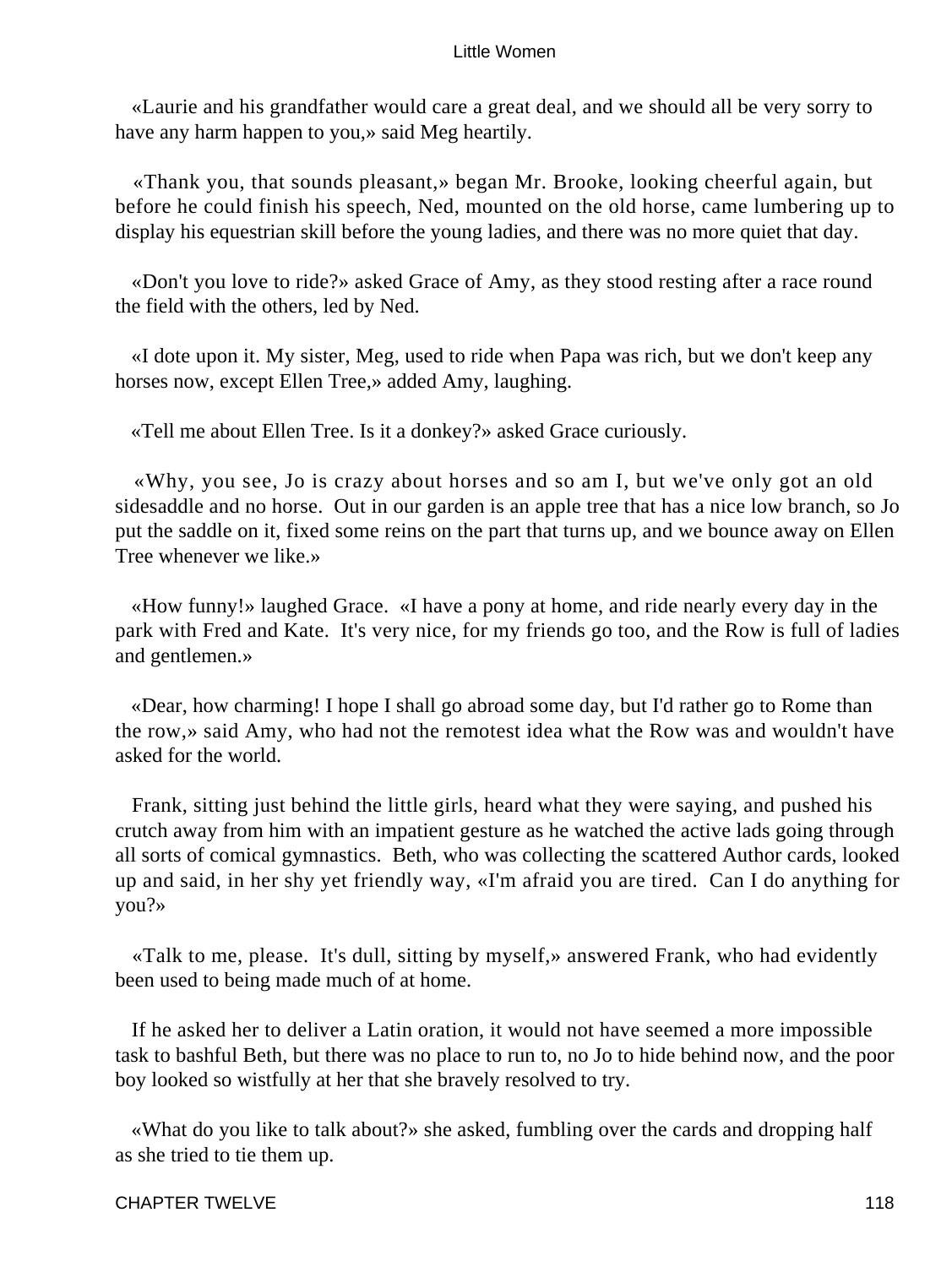«Well, I like to hear about cricket and boating and hunting,» said Frank, who had not yet learned to suit his amusements to his strength.

 My heart! What shall I do? I don't know anything about them, thought Beth, and forgetting the boy's misfortune in her flurry, she said, hoping to make him talk, «I never saw any hunting, but I suppose you know all about it.»

 «I did once, but I can never hunt again, for I got hurt leaping a confounded five−barred gate, so there are no more horses and hounds for me,» said Frank with a sigh that made Beth hate herself for her innocent blunder.

 «Your deer are much prettier than our ugly buffaloes,» she said, turning to the prairies for help and feeling glad that she had read one of the boys' books in which Jo delighted.

 Buffaloes proved soothing and satisfactory, and in her eagerness to amuse another, Beth forgot herself, and was quite unconscious of her sisters' surprise and delight at the unusual spectacle of Beth talking away to one of the dreadful boys, against whom she had begged protection.

 «Bless her heart! She pities him, so she is good to him,» aid Jo, beaming at her from the croquet ground.

 «I always said she was a little saint,» added Meg, as if there could be no further doubt of it.

 «I haven't heard Frank laugh so much for ever so long,» said Grace to Amy, as they sat discussing dolls and making tea sets out of the acorn cups.

 «My sister Beth is a very fastidious girl, when she likes to be,» said Amy, well pleased at Beth's success. She meant `facinating', but as Grace didn't know the exact meaning of either word, fastidious sounded well and made a good impression.

 An impromptu circus, fox and geese, and an amicable game of croquet finished the afternoon. At sunset the tent was struck, hampers packed, wickets pulled up, boats loaded, and the whole party floated down the river, singing at the tops of their voices. Ned, getting sentimental, warbled a serenade with the pensive refrain...

Alone, alone, ah! Woe, alone,

and at the lines...

We each are young, we each have a heart, Oh, why should we stand thus coldly apart?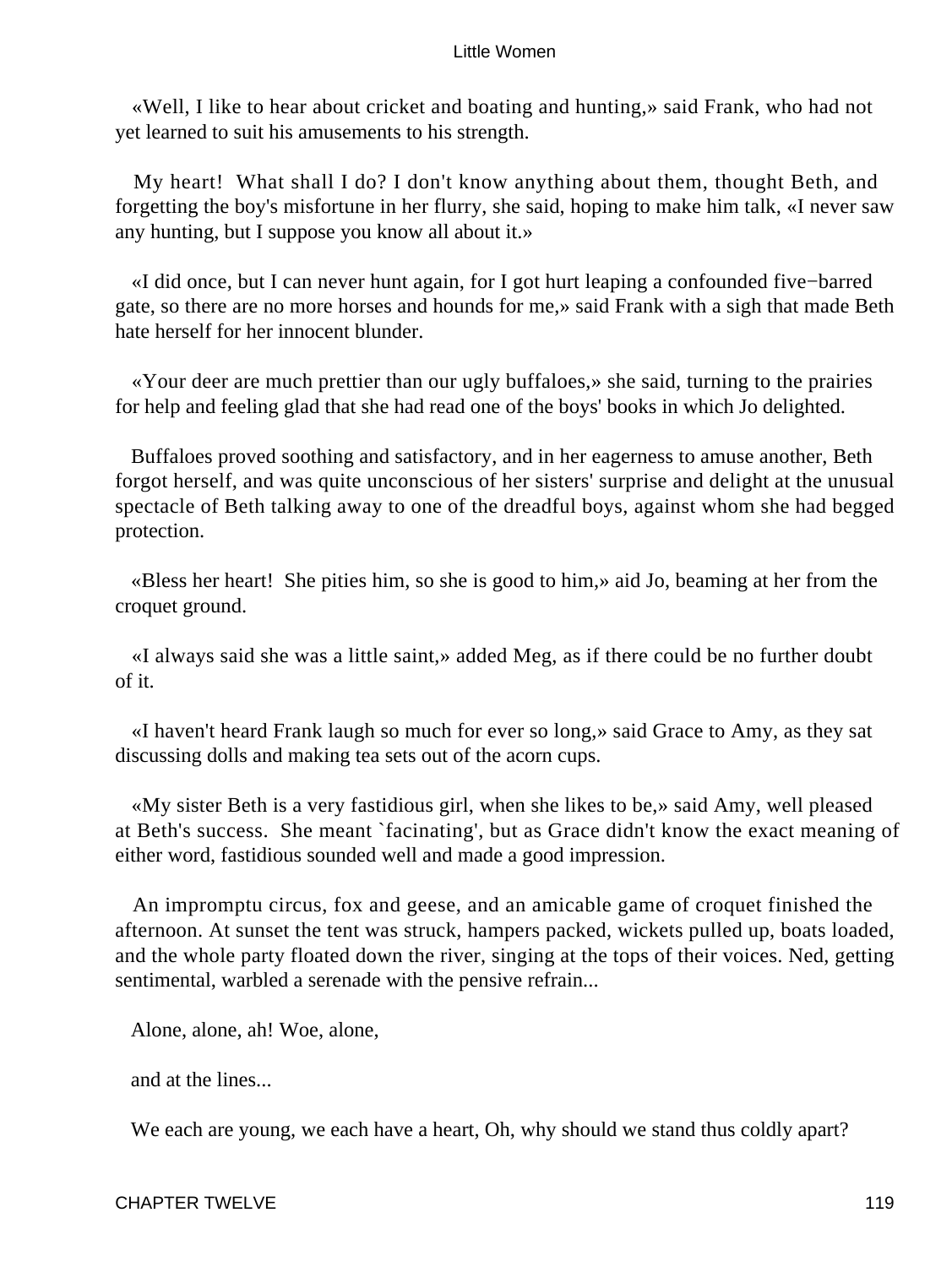he looked at Meg with such a lackadiasical expression that she laughed outright and spoiled his song.

 «How can you be so cruel to me?» he whispered, under cover of a lively chorus. «You've kept close to that starched−up Englishwoman all day, and now you snub me.»

 «I didn't mean to, but you looked so funny I really couldn't help it,» replied Meg, passing over the first part of his reproach, for it was quite true that she had shunned him, remembering the Moffat party and the talk after it.

 Ned was offended and turned to Sallie for consolation, saying to her rather pettishly, «There isn't a bit of flirt in that girl, is there?»

 «Not a particle, but she's a dear,» returned Sallie, defending her friend even while confessing her shortcomings.

 «She's not a stricken deer anyway,» said Ned, trying to be witty, and succeeding as well as very young gentlemen usually do.

 On the lawn where it had gathered, the little party separated with cordial good nights and good−bys, for the Vaughns were going to Canada. As the four sisters went home through the garden, Miss Kate looked after them, saying, without the patronizing tone in her voice, «In spite of their demonstrative manners, American girls are very nice when one knows them.»

«I quite agree with you,» said Mr. Brooke.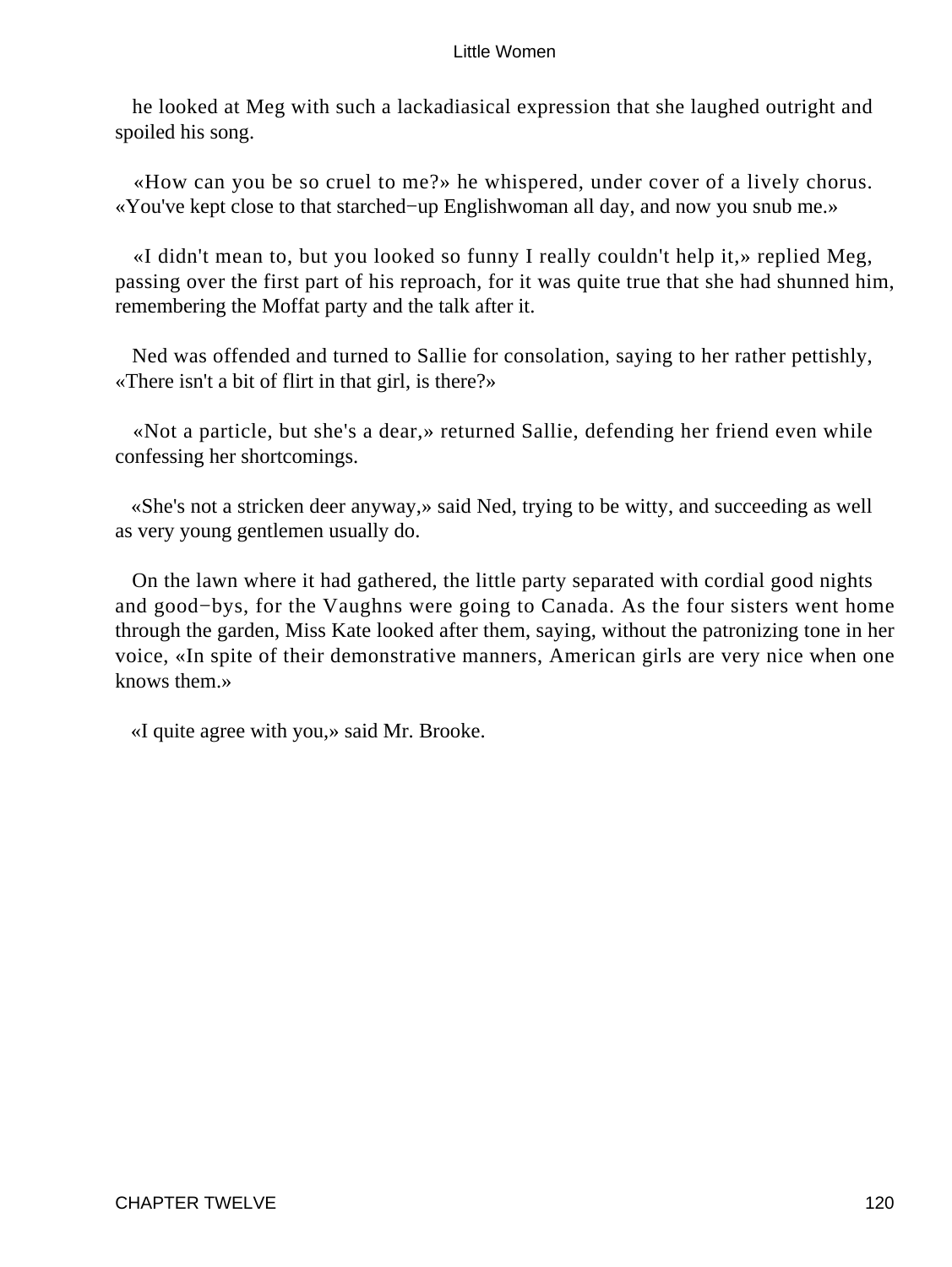# **[CHAPTER THIRTEEN](#page-419-0)**

*L*aurie lay luxuriously swinging to and fro in his hammock one warm September afternoon, wondering what his neighbors were about, but too lazy to go and find out. He was in one of his moods, for the day had been both unprofitable and unsatisfactory, and he was wishing he could live it over again. The hot weather made him indolent, and he had shirked his studies, tried Mr. Brooke's patience to the utmost, displeased his grandfather by practicing half the afternoon, frightened the maidservants half out of their wits by mischievously hinting that one of his dogs was going mad, and, after high words with the stableman about some fancied neglect of his horse, he had flung himself into his hammock to fume over the stupidity of the world in general, till the peace of the lovely day quieted him in spite of himself. Staring up into the green gloom of the horse−chestnut trees above him, he dreamed dreams of all sorts, and was just imagining himself tossing on the ocean in a voyage round the world, when the sound of voices brought him ashore in a flash. Peeping through the meshes of the hammock, he saw the Marches coming out, as if bound on some expedition.

 «What in the world are those girls about now?» thought Laurie, opening his sleepy eyes to take a good look, for there was something rather peculiar in the appearance of his neighbors. Each wore a large, flapping hat, a brown linen pouch slung over one shoulder, and carried a long staff. Meg had a cushion, Jo a book, Beth a basket, and Amy a portfolio. All walked quietly through the garden, out at the little back gate, and began to climb the hill that lay between the house and river.

 «Well, that's cool,» said Laurie to himself, «to have a picnic and never ask me! They can't be going in the boat, for they haven't got the key. Perhaps they forgot it. I'll take it to them, and see what's going on.»

 Though possessed of half a dozen hats, it took him some time to find one, then there was a hunt for the key, which was at last discovered in his pocket, so that the girls were quite out of sight when leaped the fence and ran after them. Taking the shortest way to the boathouse, he waited for them to appear, but no one came, and he went up the hill to take an observation. A grove of pines covered one part of it, and from the heart of this green spot came a clearer sound than the soft sigh of the pines or the drowsy chirp of the crickets.

 «Here's a landscape!» thought Laurie, peeping through the bushes, and looking wide−awake and good−natured already.

 It was a rather pretty little picture, for the sisters sat together in the shady nook, with sun and shadow flickering over them, the aromatic wind lifting their hair and cooling their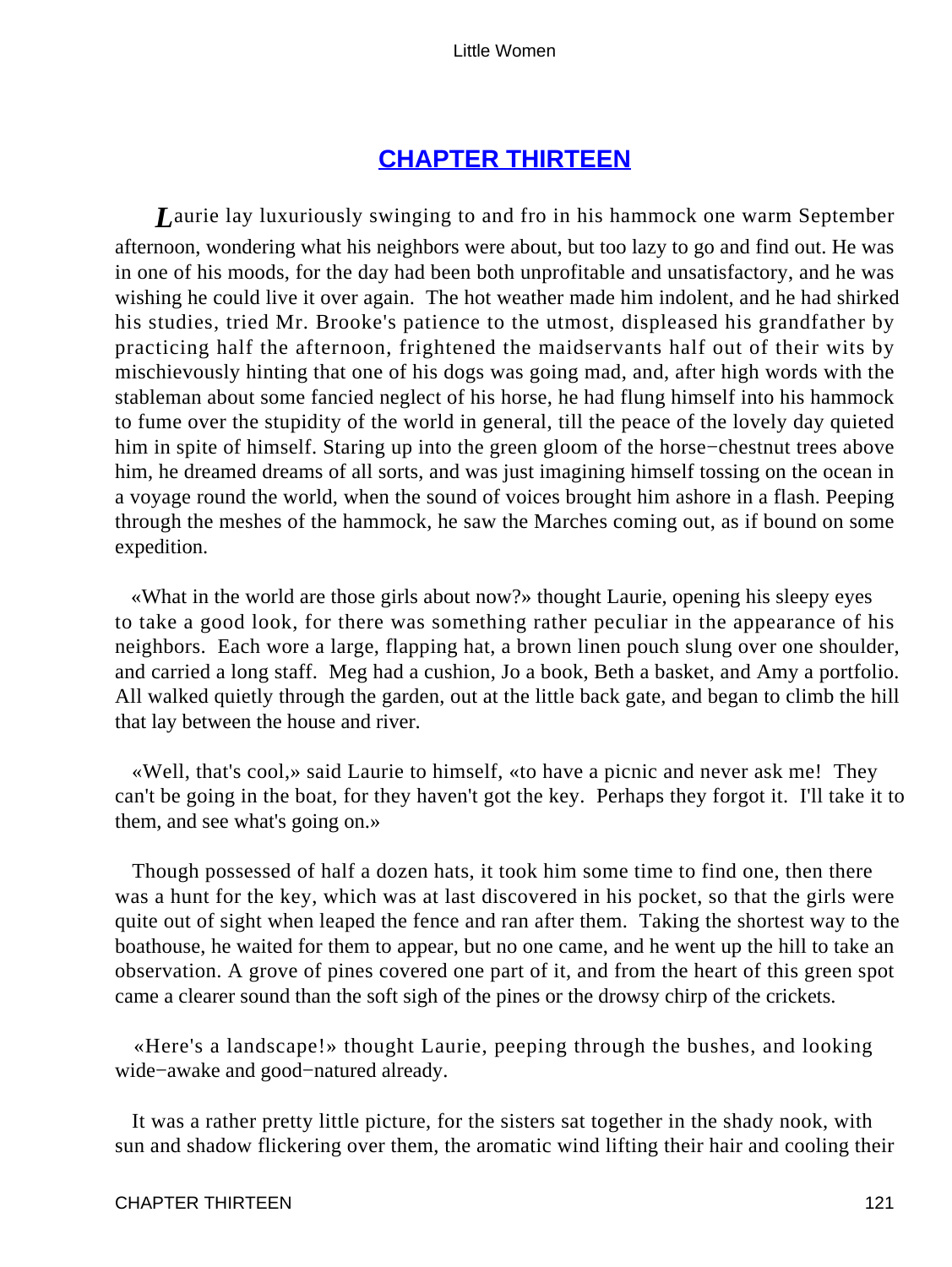hot cheeks, and all the little wood people going on with their affairs as if these were no strangers but old friends. Meg sat upon her cushion, sewing daintily with her white hands, and looking as fresh and sweet as a rose in her pink dress among the green. Beth was sorting the cones that lay thick under the hemlock near by, for she made pretty things with them. Amy was sketching a group of ferns, and Jo was knitting as she read aloud. A shadow passed over the boy's face as he watched them, feeling that he ought to go away because uninvited, yet lingering because home seemed very lonely and this quiet party in the woods most attractive to his restless spirit. He stood so still that a squirrel, busy with it's harvesting, ran dawn a pine close beside him, saw him suddenly and skipped back, scolding so shrilly that Beth looked up, espied the wistful face behind the birches, and beckoned with a reassuring smile.

«May I come in, please? Or shall I be a bother?» he asked, advancing slowly.

 Meg lifted her eyebrows, but Jo scowled at her defiantly and said at once, «Of course you may. We should have asked you before, only we thought you wouldn't care for such a girl's game as this.»

«I always like your games, but if Meg doesn't want me, I'll go away.»

 «I've no objection, if you do something. It's against the rules to be idle here,» replied Meg gravely but graciously.

 «Much obliged. I'll do anything if you'll let me stop a bit, for it's as dull as the Desert of Sahara down there. Shall I sew, read, cone, draw, or do all at once? Bring on your bears. I'm ready.» And Laurie sat down with a submissive expression delightful to behold.

«Finish this story while I set my heel,» said Jo, handing him the book.

 «Yes'm.» was the meek answer, as he began, doing his best to prove his gratitude for the favor of admission into the `Busy Bee Society'.

 The story was not a long one, and when it was finished, he ventured to ask a few questions as a reward of merit.

 «Please, ma'am, could I inquire if this highly instructive and charming institution is a new one?»

«Would you tell him?» asked Meg of her sisters.

«He'll laugh,» said Amy warningly.

«Who cares?» said Jo.

CHAPTER THIRTEEN 122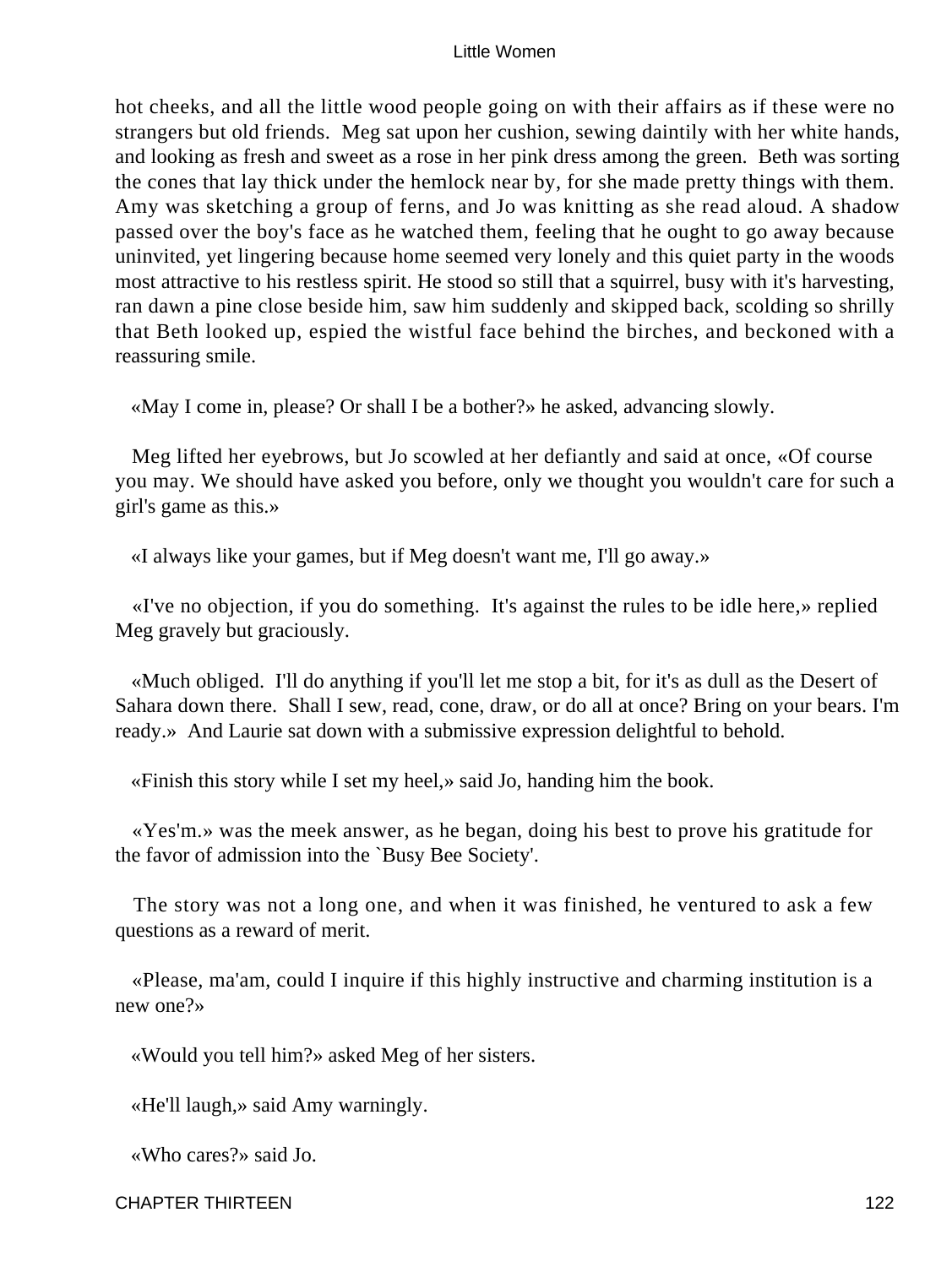«I guess he'll like it,» added Beth.

 «Of course I shall! I give you my word I won't laugh. Tell away, Jo, and don't be afraid.»

 «The idea of being afraid of you! Well, you see we used to play Pilgrim's Progress, and we have been going on with it in earnest, all winter and summer.»

«Yes, I know,» said Laurie, nodding wisely.

«Who told you?» demanded Jo.

«Spirits.»

 «No, I did. I wanted to amuse him one night when you were all away, and he was rather dismal. He did like it, so don't scold, Jo,» said Beth meekly.

«You can't keep a secret. Never mind, it saves trouble now.»

 «Go on, please,» said Laurie, as Jo became absorbed in her work, looking a trifle displeased.

 «Oh, didn't she tell you about this new plan of ours? Well, we have tried not to waste our holiday, but each has had a task and worked at it with a will. The vacation is nearly over, the stints are all done, and we are ever so glad that we didn't dawdle.»

 «Yes, I should think so,» and Laurie thought regretfully of his own idle days. «Mother likes to have us out−of−doors as much as possible, so we bring our work here and have nice times. For the fun of it we bring our things in these bags, wear the old hats, use poles to climb the hill, and play pilgrims, as we used to do years ago. We call this hill the Delectable Mountain, for we can look far away and see the country where we hope to live some time.»

 Jo pointed, and Laurie sat up to examine, for through an opening in the wood one could look cross the wide, blue river, the meadows on the other side, far over the outskirts of the great city, to the green hills that rose to meet the sky. The sun was low, and the heavens glowed with the splendor of an autumn sunset. Gold and purple clouds lay on the hilltops, and rising high into the ruddy light were silvery white peaks that shone like the airy spires of some Celestial City.

 «How beautiful that is!» said Laurie softly, for he was quick to see and feel beauty of any kind.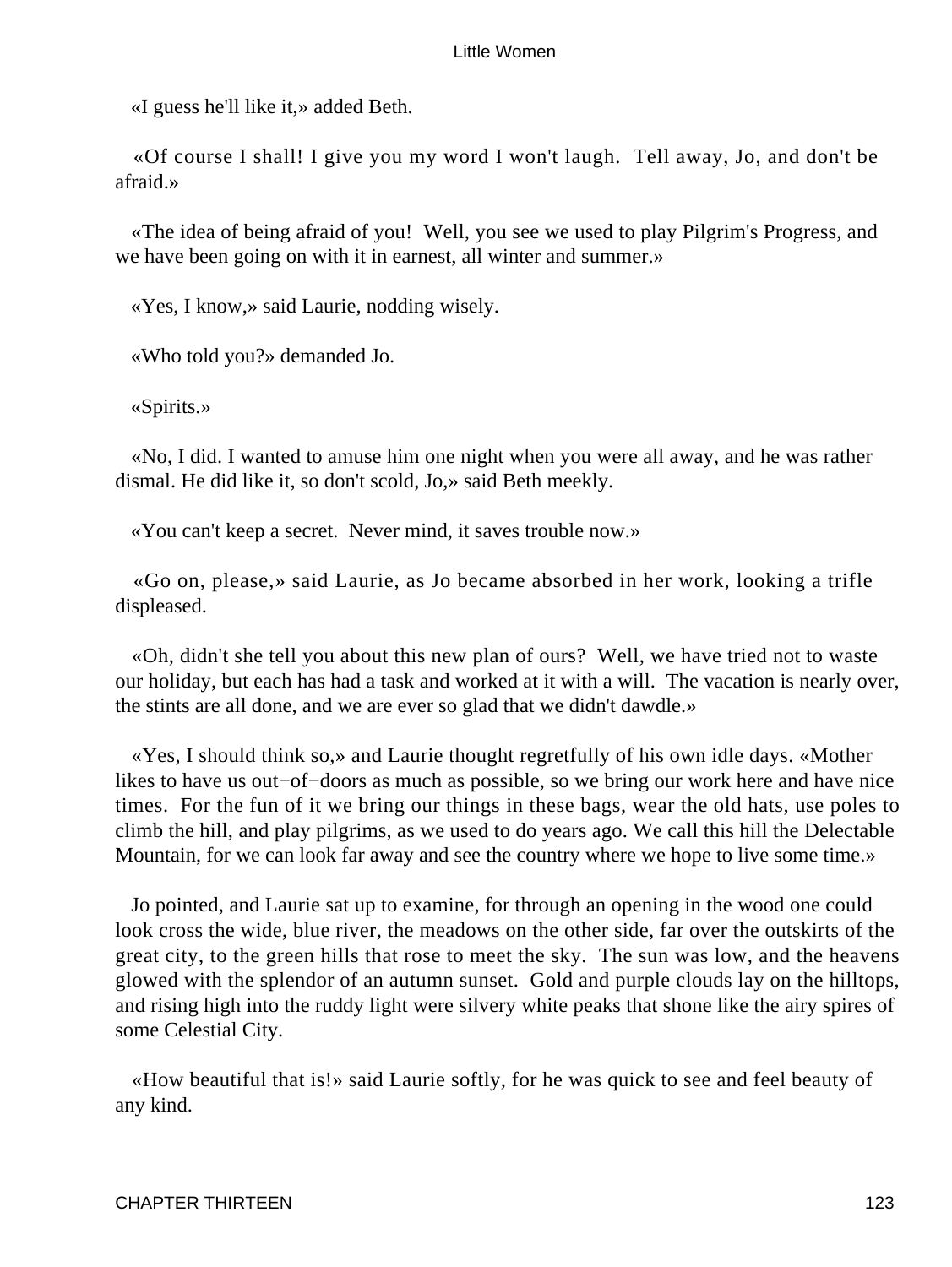«It's often so, and we like to watch it, for it is never the same, but always splendid,» replied Amy, wishing she could paint it.

 «Jo talks about the country where we hope to live sometime – the real country, she means, with pigs and chickens and haymaking. It would be nice, but I wish the beautiful country up there was real, and we could ever go to it,» said Beth musingly.

 «There is a lovelier country even than that, where we shall go, by−and−by, when we are good enough,» answered Meg with her sweetest voice.

 «It seems so long to wait, so hard to do. I want to fly away at once, as those swallows fly, and go in at that splendid gate.»

 «You'll get there, Beth, sooner or later, no fear of that,» said Jo. «I'm the one that will have to fight and work, and climb and wait, and maybe never get in after all.»

 «you'll have me for company, if that's any comfort. I shall have to do a deal of traveling before I come in sight of your Celestial City. If I arrive late, you'll say a good word for me, won't you, Beth?»

 Something in the boy's face troubled his little friend, but she said cheerfully, with her quiet eyes on the changing clouds, "If people really want to go, and really try all their lives, I think they will get in, for I don't believe there are any locks on that door or any guards at the gate. I always imagine it is as it is in the picture, where the shining ones stretch out their hands to welcome poor Christian as he comes up from the river.

 «Wouldn't it be fun if all the castles in the air which we make could come true, and we could live in them?» said Jo, after a little pause.

 «I've made such quantities it would be hard to choose which I'd have,» said Laurie, lying flat and throwing cones at the squirrel who had betrayed him.

«You'd have to take your favorite one. What is it?» asked Meg.

«If I tell mine, will you tell yours?»

«Yes, if the girls will too.»

«We will. Now, Laurie.»

 «After I'd seen as much of the world as I want to, I'd like to settle in Germany and have just as much music as I choose. I'm to be a famous musician myself, and all creation is to rush to hear me. And I'm never to be bothered about money or business, but just enjoy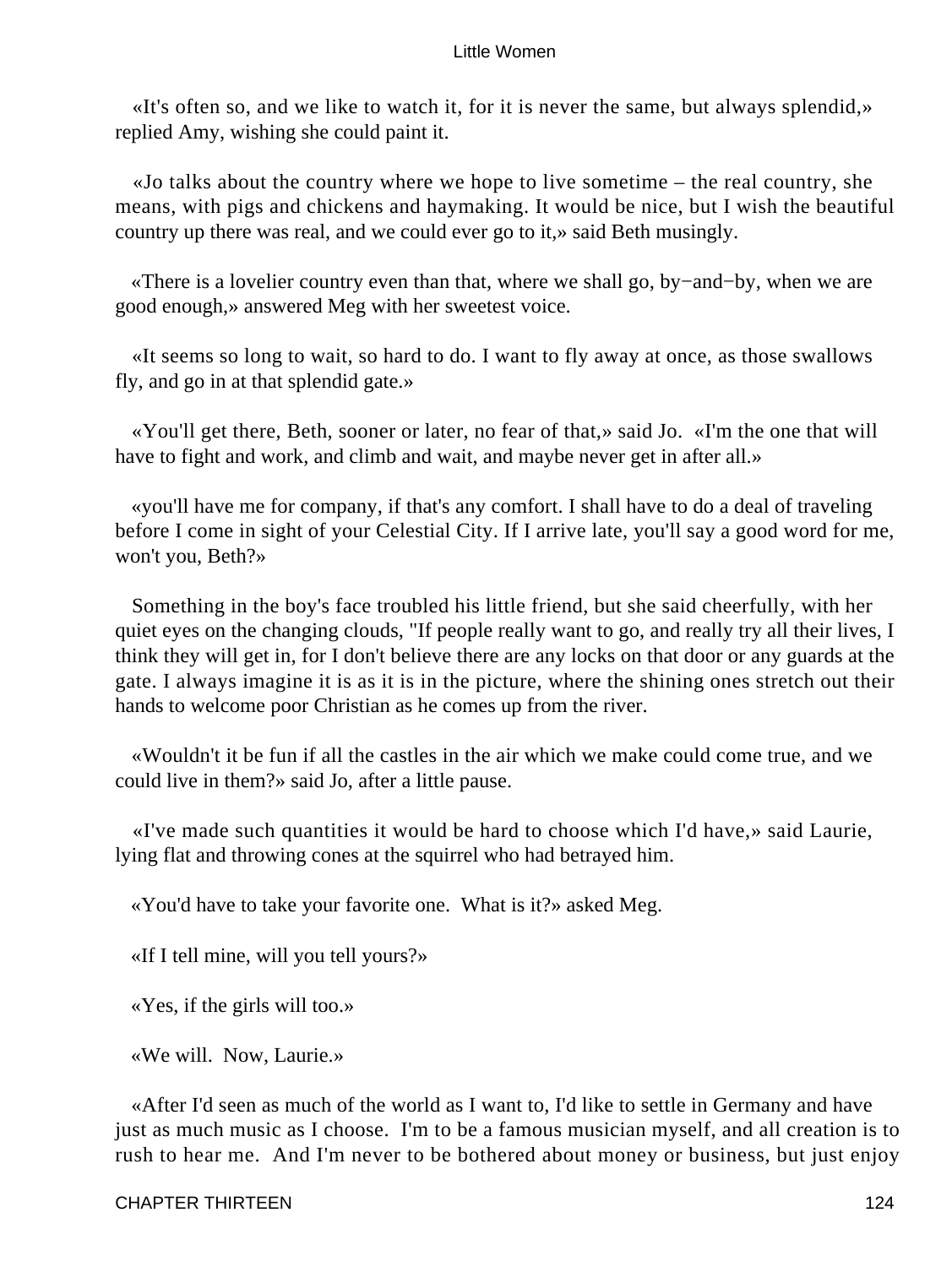myself and live for what I like. That's my favorite castle. What's yours, Meg?»

 Margaret seemed to find it a little hard to tell hers, and waved a brake before her face, as if to disperse imaginary gnats, while she said slowly, «I should like a lovely house, full of all sorts of luxurious things – nice food, pretty clothes, handsome furniture, pleasant people, and heaps of money. I am to be mistress of it, and manage it as I like, with plenty of servants, so I never need work a bit. How I should enjoy it! For I wouldn't be idle, but do good, and make everyone love me dearly.»

«Wouldn't you have a master for your castle in the air?» asked Laurie slyly.

 «I said `pleasant people', you know,» And Meg carefully tied up her shoe as she spoke, so that no one saw her face.

 «Why don't you say you'd have a splendid, wise, good husband and some angelic little children? You know your castle wouldn't be perfect without,» said blunt Jo, who had no tender fancies yet, and rather scorned romance, except in books.

 «You'd have nothing but horses, inkstands, and novels in yours,» answered Meg petulantly.

 «Wouldn't I though? I'd have a stable full of Arabian steeds, rooms piled high with books, and I'd write out of a magic inkstand, so that my works should be as famous as Laurie's music. I want to do something splendid before I go into my castle, something heroic or wonderful that won't be forgotten after I'm dead. I don't know what, but I'm on the watch for it, and mean to astonish you all some day. I think I shall write books, and get rich and famous, that would suit me, so that is my favorite dream.»

 «Mine is to stay at home safe with Father and Mother, and help take care of the family,» said Beth contentedly.

 «Don't you wish for anything else?» asked Laurie. «Since I had my little piano, I am perfectly satisfied. I only wish we may all keep well and be together, nothing else.»

 «I have ever so many wishes, but the pet one is to be an artist, and go to Rome, and do fine pictures, and be the best artist in the whole world,» was Amy's modest desire.

 «We're an ambitious set, aren't we? Every one of us, but Beth, wants to be rich and famous, and gorgeous in every respect. I do wonder if any of us will ever get our wishes,» said Laurie, chewing grass like a meditative calf.

 «I've got the key to my castle in the air, but whether I can unlock the door remains to be seen,» observed Jo mysteriously.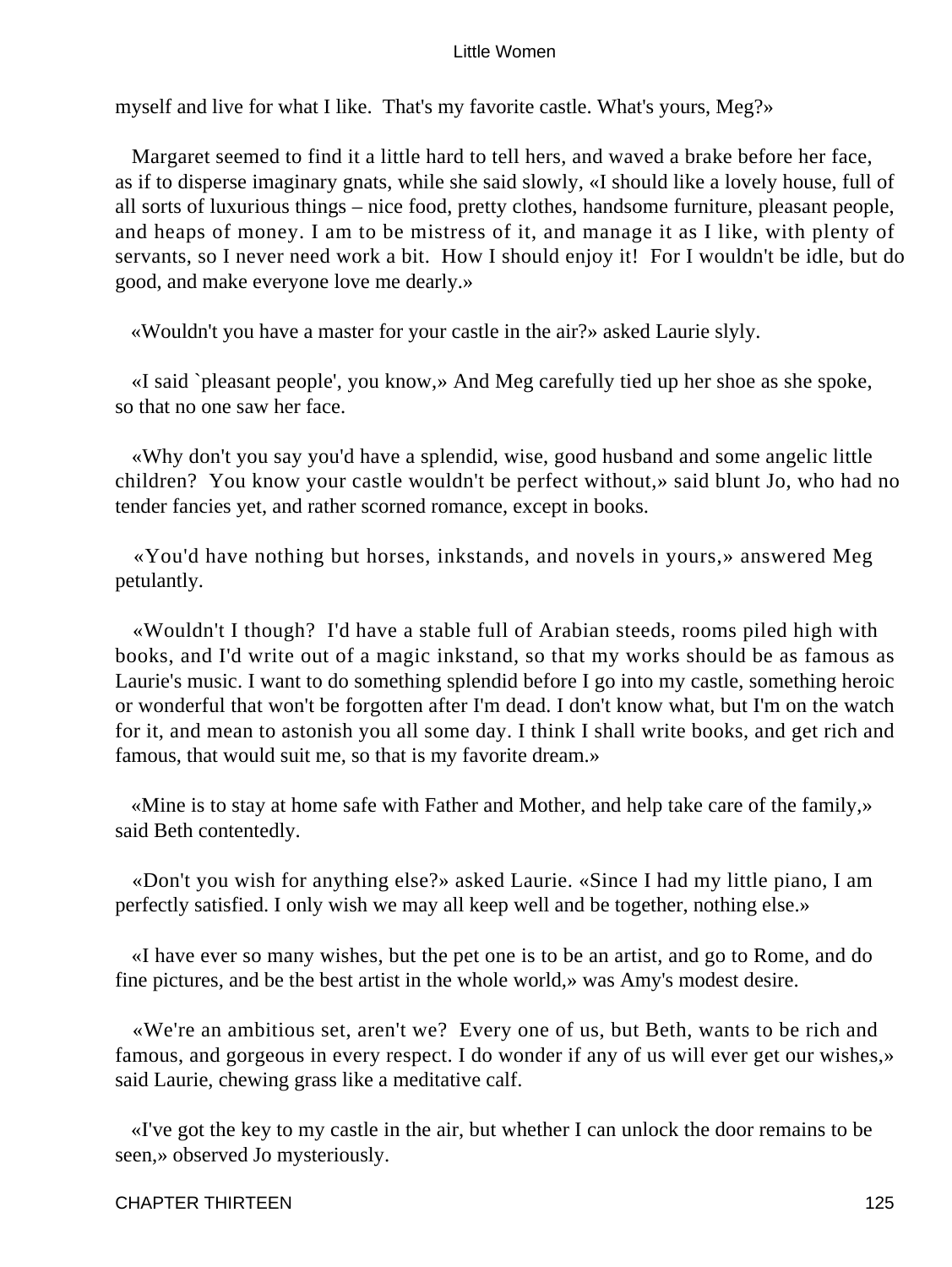«I've got the key to mine, but I'm not allowed to try it. Hang college!» muttered Laurie with an impatient sigh.

«Here's mine!» and Amy waved her pencil.

«I haven't got any,» said Meg forlornly.

«Yes, you have,» said Laurie at once.

«Where?»

«In your face.»

 «Nonsense, that's of no use.» «Wait and see if it doesn't bring you something worth having,» replied the boy, laughing at the thought of a charming little secret which he fancied he knew.

 Meg colored behind the brake, but asked no questions and looked across the river with the same expectant expression which Mr. Brooke had worn when he told the story of the knight.

 «If we are all alive ten years hence, let's meet, and see how many of us have got our wishes, or how much nearer we are then than now,» said Jo, always ready with a plan.

 «Bless me! How old I shall be, twenty−seven!» exclaimed Meg, who felt grown up already, having just reached seventeen.

 «You and I will be twenty−six, Teddy, Beth twenty−four, and Amy twenty−two. What a venerable party!» said Jo.

 «I hope I shall have done something to be proud of by that time, but I'm such a lazy dog, I'm afraid I shall dawdle, Jo.»

 «You need a motive, Mother says, and when you get it, she is sure you'll work splendidly.»

 «Is she? By Jupiter, I will, if I only get the chance!» cried Laurie, sitting up with sudden energy. «I ought to be satisfied to please Grandfather, and I do try, but it's working against the grain, you see, and comes hard. He wants me to be an India merchant, as he was, and I'd rather be shot. I hate tea and sild and spices, and every sort of rubbish his old ships bring, and I don't care how soon they go to the bottom when I own them. Going to college ought to satisfy him, for if I give him four years he ought to let me off from the business. But he's set, and I've got to do just as he did, unless I break away and please myself, as my father did. If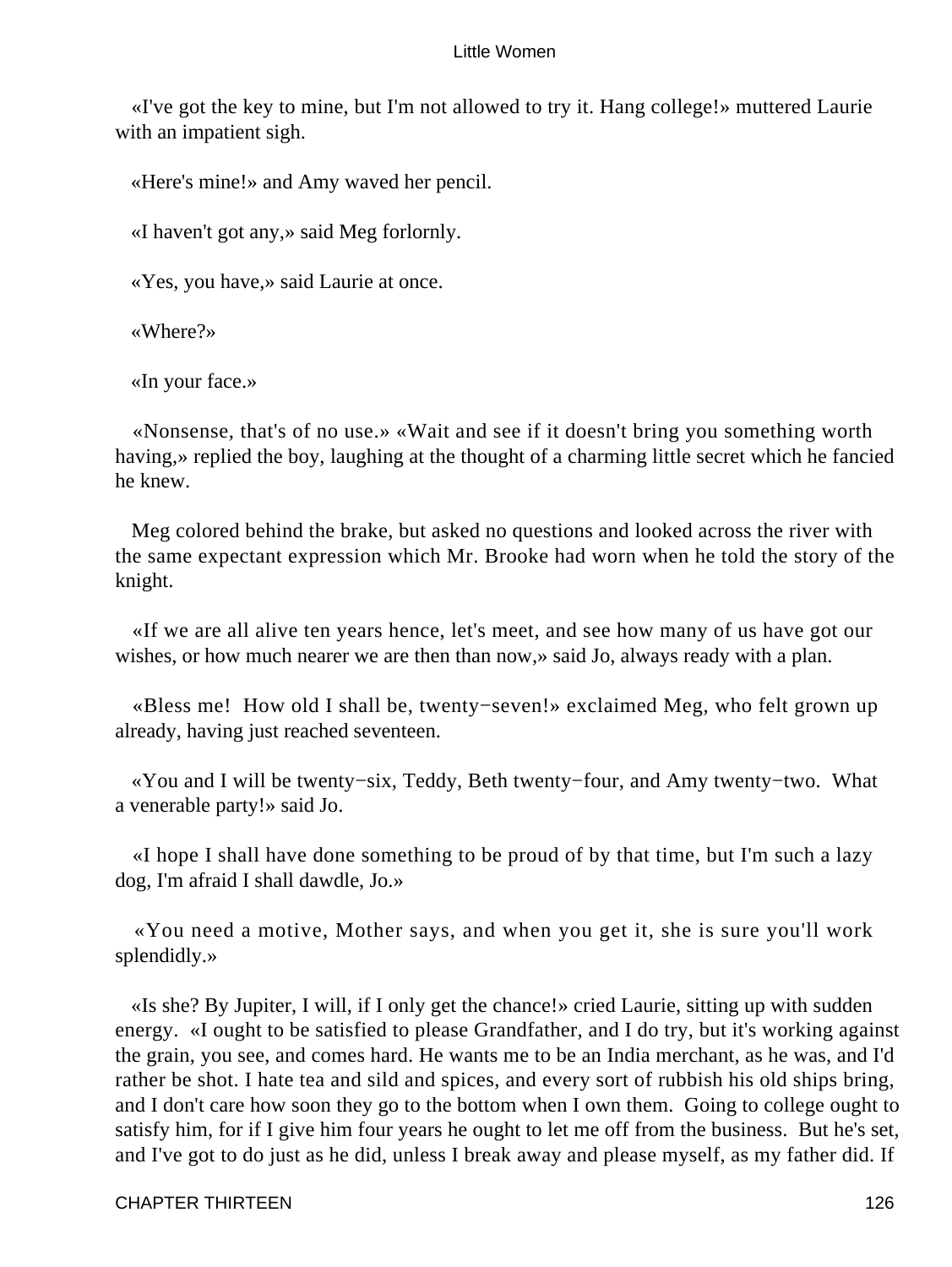there was anyone left to stay with the old gentleman, I'd do it tomorrow.»

 Laurie spoke excitedly, and looked ready to carry his threat into execution on the slightest provocation, for he was growing up very fast and, in spite of his indolent ways, had a young man's hatred of subjection, a young man's restless longing to try the world for himself.

 «I advise you to sail away in one of your ships, and never come home again till you have tried your own way,» said Jo, whose imagination was fired by the thought of such a daring exploit, and whose sympathy was excited by what she called `Teddy's Wrongs'.

 «That's not right, Jo. You mustn't talk in that way, and Laurie mustn't take your bad advice. You should do just what your grandfather wishes, my dear boy,» said Meg in her most maternal tone. «Do your best at college, and when he sees that you try to please him, I'm sure he won't be hard on you or unjust to you. As you say, there is no one else to stay with and love him, and you'd never forgive yourself if you left him without his permission. Don't be dismal or fret, but do your duty and you'll get your reward, as good Mr. Brooke has, by being respected and loved.»

 «What do you know about him?» asked Laurie, grateful for the good advice, but objecting to the lecture, and glad to turn the conversation from himself after his unusual outbreak.

 «Only what your grandpa told us about him, how he took good care of his own mother till she died, and wouldn't go abroad as tutor to some nice person because he wouldn't leave her. And how he provides now for an old woman who nursed his mother, and never tells anyone, but is just as generous and patient and good as he can be.»

 «So he is, dear old fellow!» said Laurie heartily, as Meg paused, looking flushed and earnest with her story. «It's like Grandpa to find out all about him without letting him know, and to tell all his goodness to others, so that they might like him. Brooke couldn't understand why your mother was so kind to him, asking him over with me and treating him in her beautiful friendly way. He thought she was just perfect, and talked about it for days and days, and went on about you all in flaming style. If ever I do get my wish, you see what I'll do for Booke.»

«Begin to do something now by not plaguing his life out,» said Meg sharply.

 «How do you know I do, Miss?» «I can always tell by his face when he goes away. If you have been good, he looks satisfied and walks briskly. If you have plagued him, he's sober and walks slowly, as if he wanted to go back and do his work better.»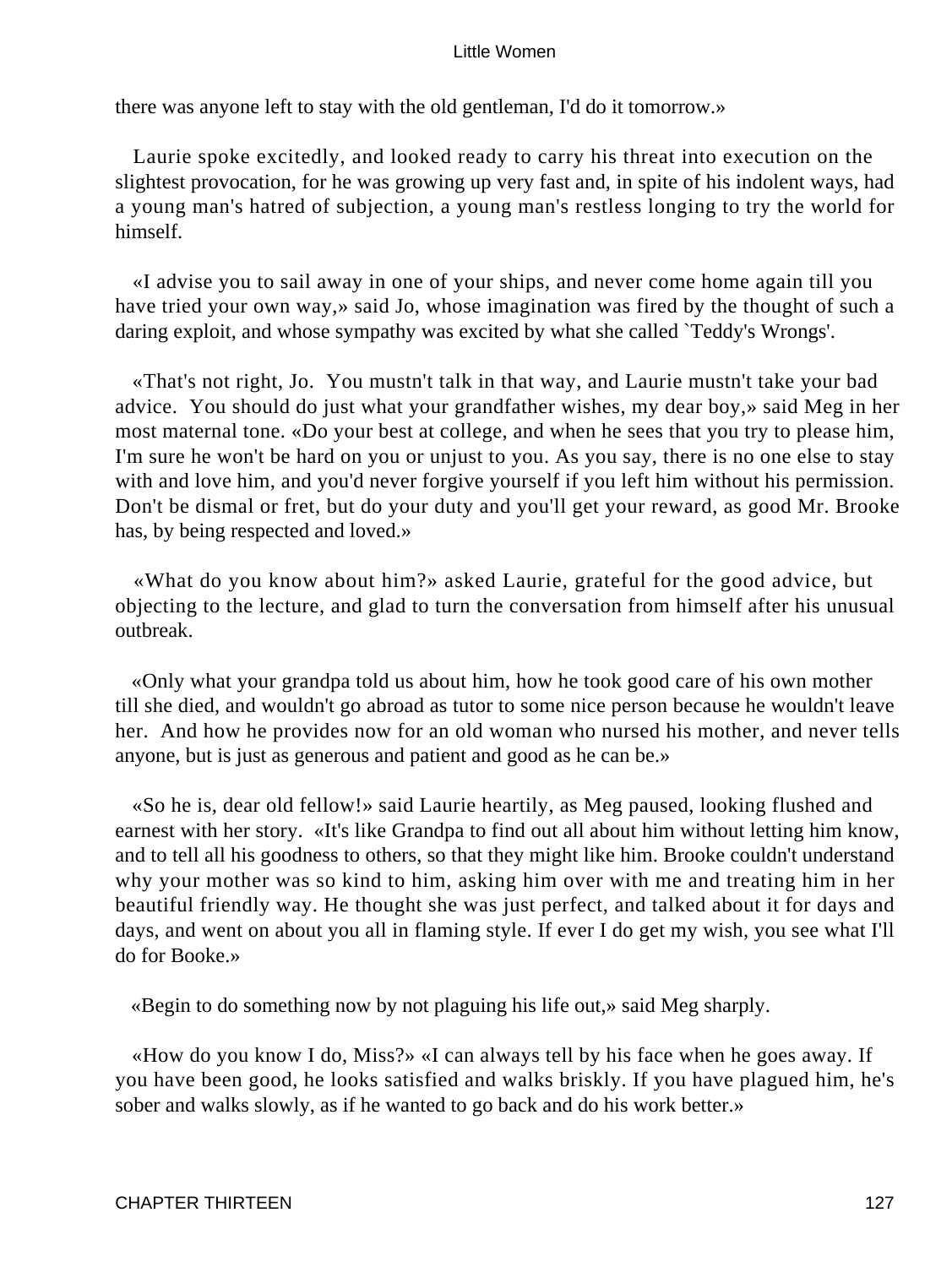«Well, I like that? So you keep an account of my good and bad marks in Brooke's face, do you? I see him bow and smile as he passes your window, but I didn't know you'd got up a telegraph.»

 «We haven't. Don't be angry, and oh, don't tell him I said anything! It was only to show that I cared how you get on, and what is said here is said in confidence, you know,» cried Meg, much alarmed at the thought of what might follow from her careless speech.

 «I don't tell tales,» replied Laurie, with his `high and mighty' air, as Jo called a certain expression which he occasionally wore. «Only if Brooke is going to be a thermometer, I must mind and have fair weather for him to report.»

 «Please don't be offended. I didn't meant to preach or tell tales or be silly. I only thought Jo was encouraging you in a feeling which you'd be sorry for by−and−by. You are so kind to us, we feel as if you were our brother and say just what we think. Forgive me, I meant it kindly.» And Meg offered her hand with a gesture both affectionate and timid.

 Ashamed of his momentary pique, Laurie squeezed the kind little hand, and said frankly, «I'm the one to be forgiven. I'm cross and have been out of sorts all day. I like to have you tell me my faults and be sisterly, so don't mind if I am grumpy sometimes. I thank you all the same.»

 Bent on showing that he was not offended, he made himself as agreeable as possible, wound cotton for Meg, recited poetry to please Jo, shook down cones for Beth, and helped Amy with her ferns, proving himself a fit person to belong to the `Busy Bee Society'. In the midst of an animated discussion on the domestic habits of turtles (one of those amiable creatures having strolled up from the river), the faint sound of a bell warned them that Hannah had put the tea `to draw', and they would just have time to get home to supper.

«May I come again?» asked Laurie.

 «Yes, if your are good, and love your book, as the boys in the primer are told to do,» said Meg, smiling.

«i'll try.»

 «Then you may come, and I'll teach you to knit as the Scotchmen do. There's a demand for socks just now,» added Jo, waving hers like a big blue worsted banner as they parted at the gate.

 That night, when Beth played to Mr. Laurence in the twilight, Laurie, standing in the shadow of the curtain, listened to the little David, whose simple music always quieted his moody spirit, and watched the old man, who sat with his gray head on his hand, thinking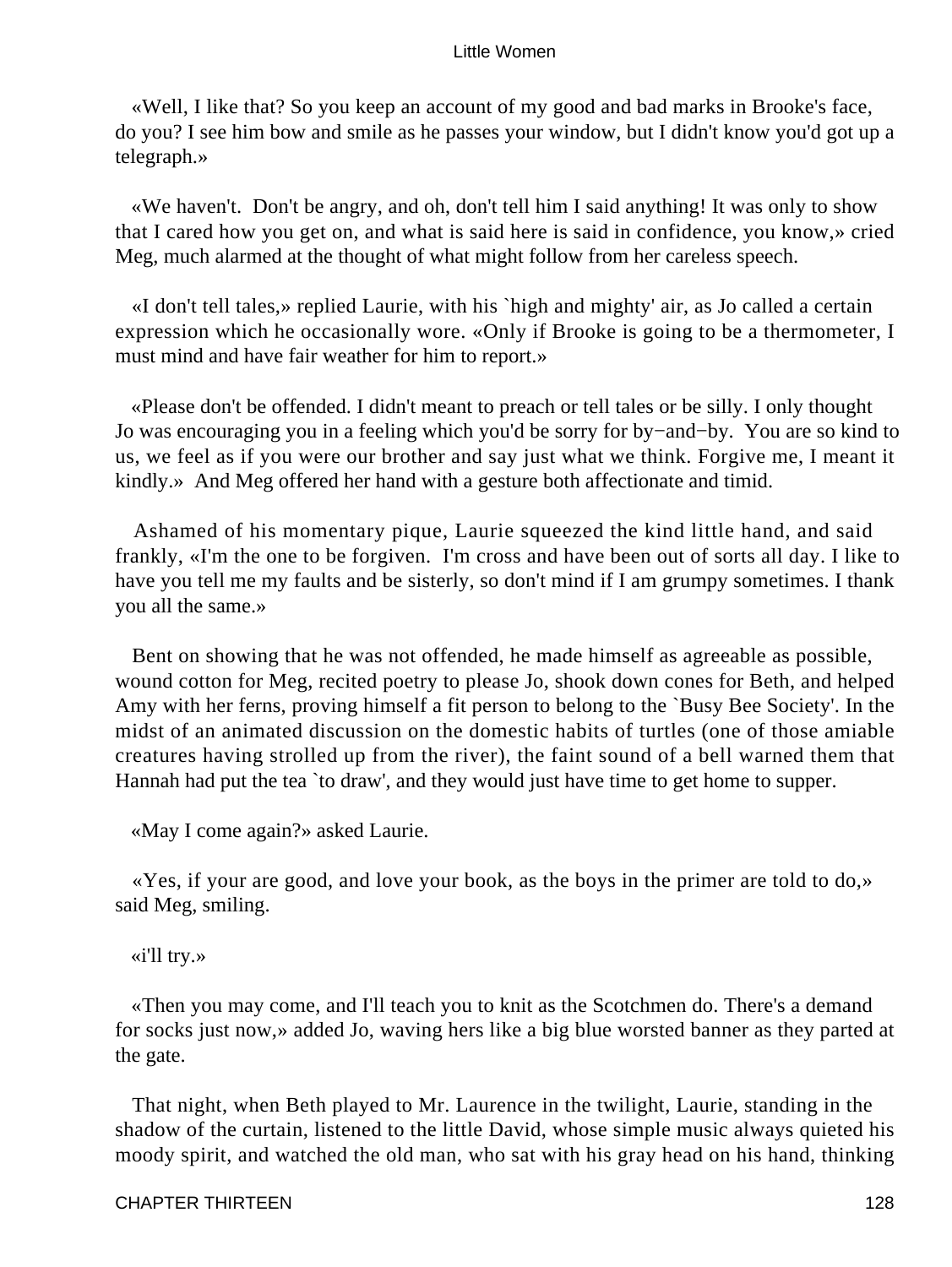tender thoughts of the dead child he had loved so much. Remembering the conversation of the afternoon, the boy said to himself, with the resolve to make the sacrifice cheerfully, «I'll let my castle go, and stay with the dear old gentleman while he needs me, for I am all he has.»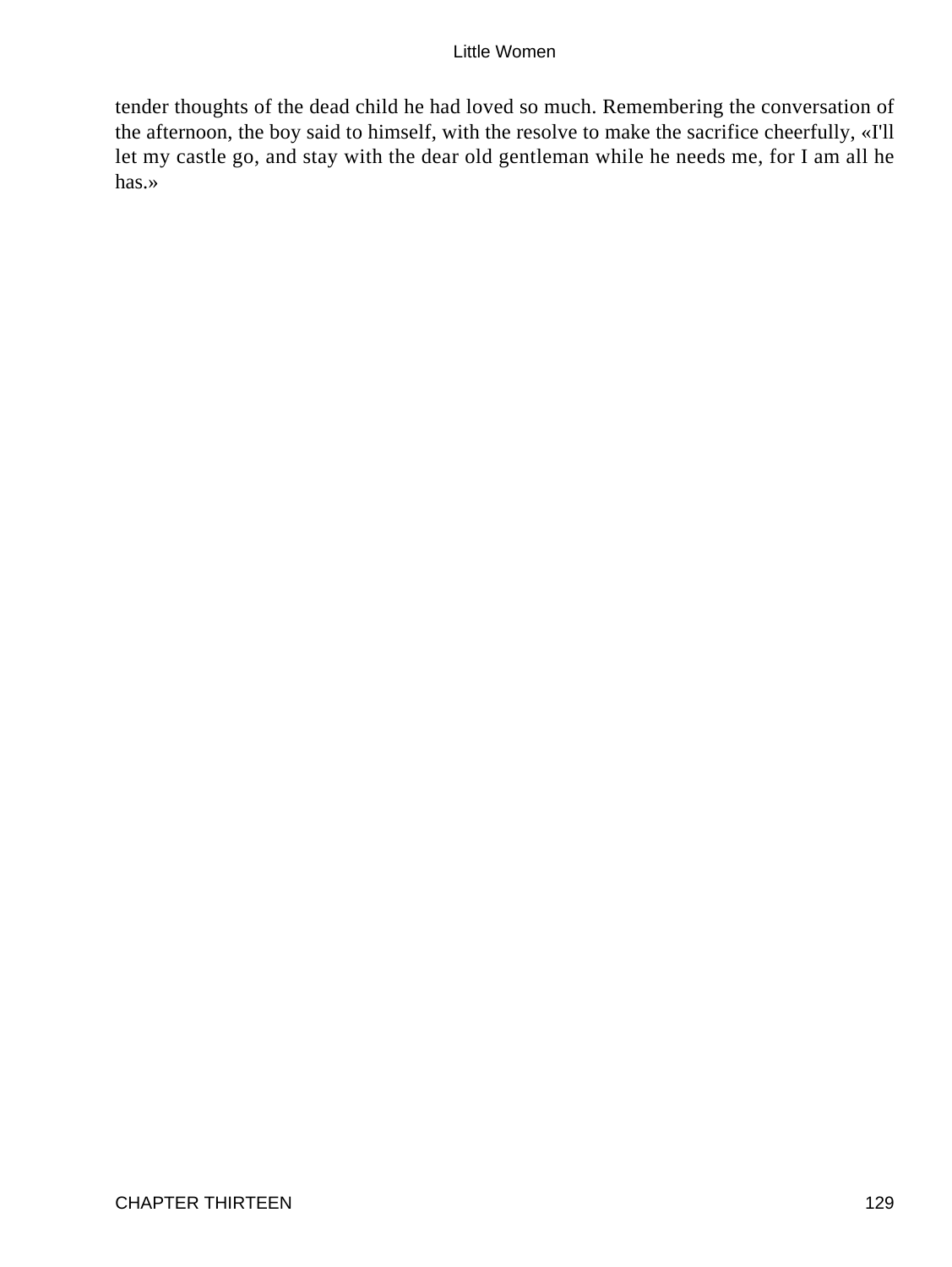# **[CHAPTER FOURTEEN](#page-419-0)**

*J*o was very busy in the garret, for the October days began to grow chilly, and the afternoons were short. For two or three hours the sun lay warmly in the high window, showing Jo seated on the old sofa, writing busily, with her papers spread out upon a trunk before her, while Scrabble, the pet rat, promenaded the beams overhead, accompanied by his oldest son, a fine young fellow, who was evidently very proud of his whiskers. Quite absorbed in her work, Jo scribbled away till the last page was filled, when she signed her name with a flourish and threw down her pen, exclaiming...

«There, I've done my best! If this won't suit I shall have to wait till I can do better.»

 Lying back on the sofa, she read the manuscript carefully through, making dashes here and there, and putting in many exclamation points, which looked like little balloons. Then she tied it up with a smart red ribbon, and sat a minute looking at it with a sober, wistful expression, which plainly showed how ernest her work had been. Jo's desk up here was an old tin kitchen which hung against the wall. It it she kept her papers, and a few books, safely shut away from Scrabble, who, being likewise of a literary turn, was fond of making a circulating library of such books as were left in his way by eating the leaves. From this tin receptacle Jo produced another manuscript, and putting both in her pocket, crept quietly downstairs, leaving her friends to nibble on her pens and taste her ink.

 She put on her hat and jacket as noiselessly as possible, and going to the back entry window, got out upon the roof of a low porch, swung herself down to the grassy bank, and took a roundabout way to the road. Once there, she composed herself, hailed a passing omnibus, and rolled away to town, looking very merry and mysterious.

 If anyone had been watching her, he would have thought her movements decidedly peculiar, for on alighting, she went off at a great pace till she reached a certain number in a certain busy street. Having found the place with some difficulty, she went into the doorway, looked up the dirty stairs, and after standing stock still a minute, suddenly dived into the street and walked away as rapidly as she came. This maneuver she repeated several times, to the great amusement of a black−eyed young gentleman lounging in the window of a building opposite. On returning for the third time, Jo gave herself a shake, pulled her hat over her eyes, and walked up the stairs, looking as if she were going to have all her teeth out.

 There was a dentist's sign, among others, which adorned the entrance, and after staring a moment at the pair of artificial jaws which slowly opened and shut to draw attention to a fine set of teeth, the young gentleman put on his coat, took his hat, and went down to post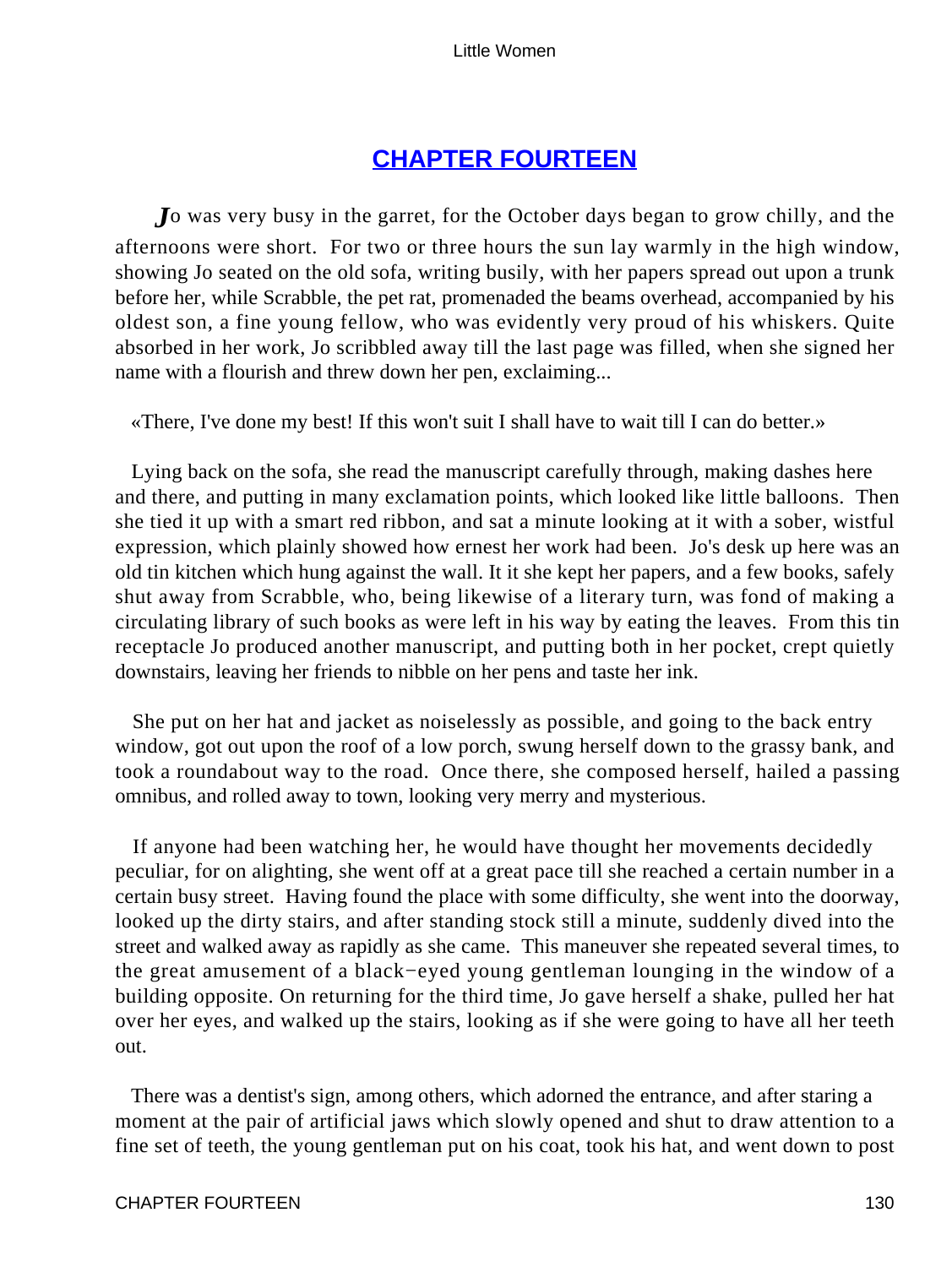himself in the opposite doorway, saying with a smile and a shiver, «It's like her to come alone, but if she has a bad time she'll need someone to help her home.»

 In ten minutes Jo came running downstairs with a very red face and the general appearance of a person who had just passed through a trying ordeal of some sort. When she saw the young gentleman she looked anything but pleased, and passed him with a nod. But he followed, asking with an air of sympathy, «Did you have a bad time?»

«Not very.»

«You got through quickly.»

«Yes, thank goodness!»

«Why did you go alone?»

«Didn't want anyone to know.»

«You're the oddest fellow I ever saw. How many did you have out?»

 Jo looked at her friend as if she did not understand him, then began to laugh as if mightily amused at something.

«There are two which I want to have come out, but I must wait a week.»

 «What are you laughing at? You are up to some mischief, Jo,» said Laurie, looking mystified.

«So are you. What were you doing, sir, up in that billiard saloon?»

 «Begging your pardon, ma'am, it wasn't a billiard saloon, but a gymnasium, and I was taking a lesson in fencing.»

«I'm glad of that.»

«why?»

 «You can teach me, and then when we play **HAMLET,** you can be Laertes, and we'll make a fine thing of the fencing scene.»

 "Laurie burst out with a hearty boy's laugh, which made several passers−by smile in spite of themselves.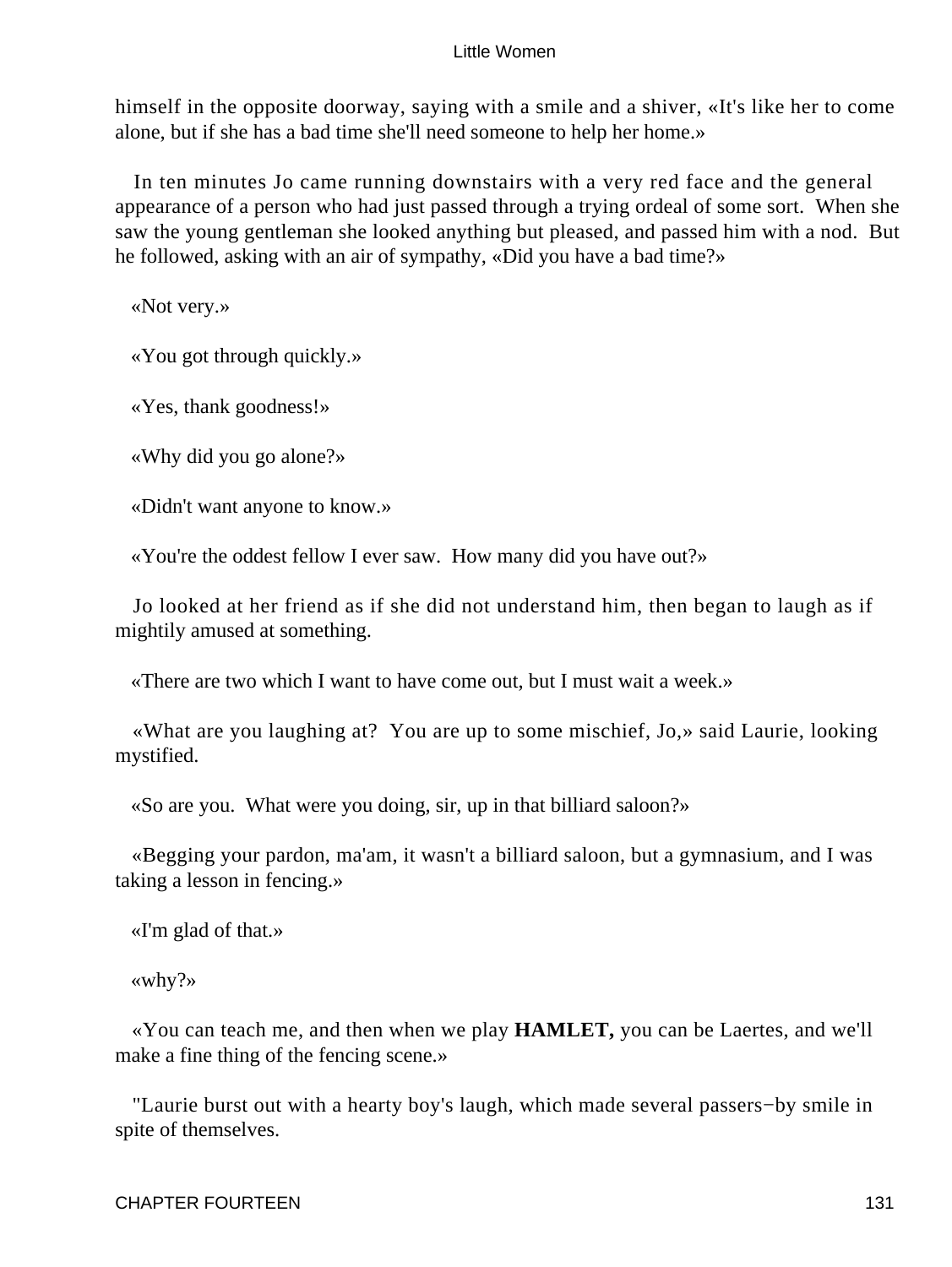«I'll teach you whether we play **HAMLET** or not. It's grand fun and will straighten you up capitally. But I don't believe that was your only reason for saying `I'm glad' in that decided way, was it now?»

 «No, I was glad that you were not in the saloon, because I hope you never go to such places. Do you?»

«Not often.»

«I wish you wouldn't.»

 «It's no harm, Jo. I have billiards at home, but it's no fun unless you have good players, so, as I'm fond of it, I come sometimes and have a game with Ned Moffat or some of the other fellows.»

 «Oh, dear, I'm so sorry, for you'll get to liking it better and better, and will waste time and money, and grow like those dreadful boys. I did hope you'd stay respectable and be a satisfaction to your friends,» said Jo, shaking her head.

 «Can't a fellow take a little innocent amusement now and then without losing his respectability?» asked Laurie, looking nettled.

 «That depends upon how and where he takes it. I don't like Ned and his set, and wish you'd keep out of it. Mother won't let us have him at our house, though he wants to come. And if you grow like him she won't be willing to have us frolic together as we do now.» «Won't she?» asked Laurie anxiously.

 «No, she can't bear fashionable young men, and she'd shut us all up in bandboxes rather than have us associate with them.»

 «Well, she needn't get out her bandboxes yet. I'm not a fashionable party and don't mean to be, but I do like harmless larks now and then, don't you?»

 «Yes, nobody minds them, so lark away, but don't get wild, will you? Or there will be an end of all our good times.»

«I'll be a double distilled saint.»

 «I can't bear saints. Just be a simple, honest, respectable boy, and we'll never desert you. I don't know what I should do if you acted like Mr. King's son. He had plenty of money, but didn't know how to spend it, and got tipsy and gambled, and ran away, and forged his father's name, I believe, and was altogether horrid.»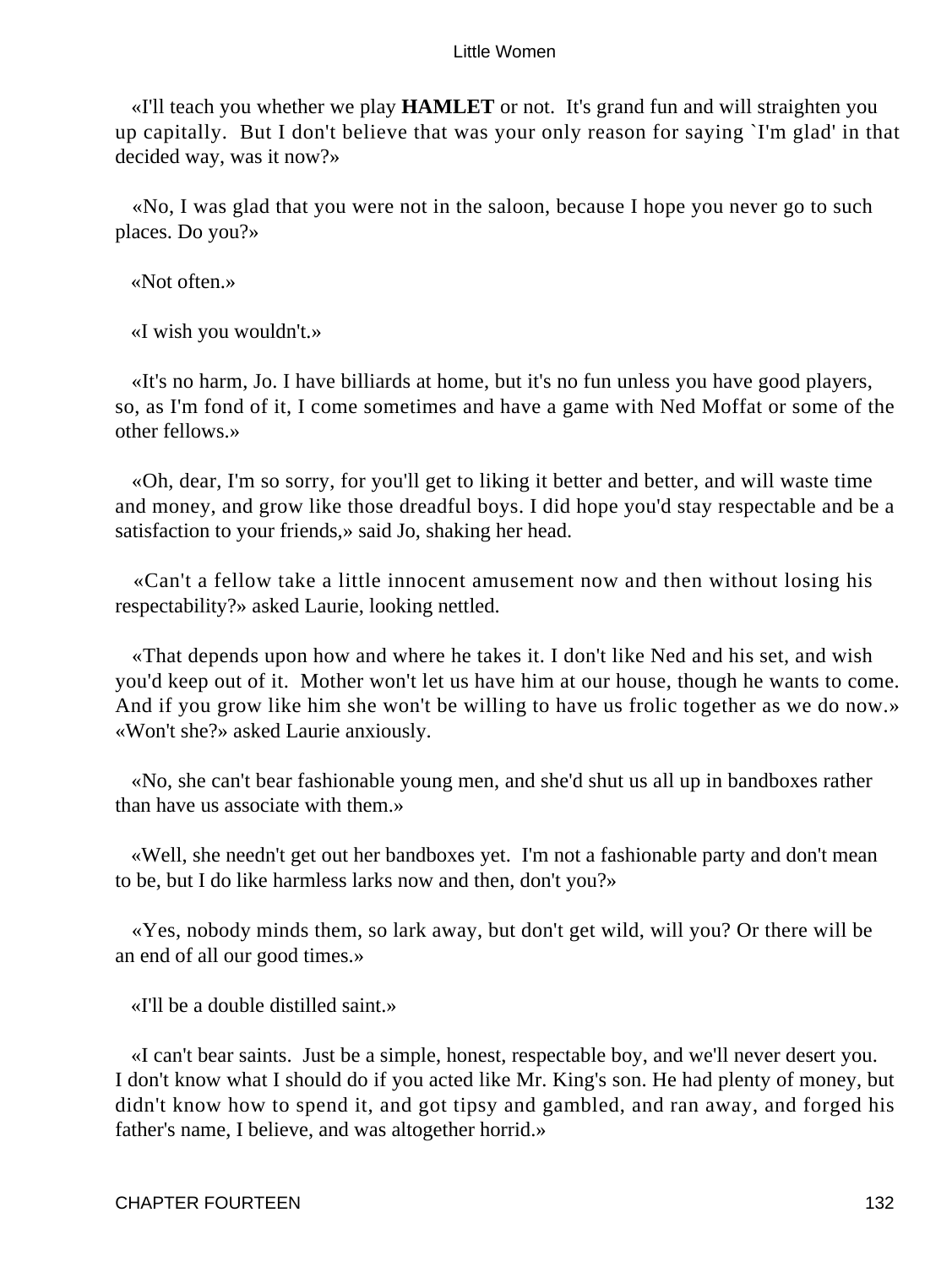«You think I'm likely to do the same? Much obliged.»

«No, I don't – oh, dear, no! – but I hear people talking about money being such a temptation, and I sometimes wish you were poor. I shouldn't worry then.»

«Do you worry about me, Jo?»

 «A little, when you look moody and discontented, as you sometimes do, for you've got such a strong will, if you once get started wrong, I'm afraid it would be hard to stop you.»

 Laurie walked in silence a few minutes, and Jo watched him, wishing she had held her tongue, for his eyes looked angry, though his lips smiled as if at her warnings.

«Are you going to deliver lectures all the way home?» he asked presently.

«Of course not. Why?»

 «Because if you are, I'll take a bus. If you're not, I'd like to walk with you and tell you something very interesting.»

«I won't preach any more, and I'd like to hear the news immensely.»

«Very well, then, come on. It's a secret, and if I tell you, you must tell me yours.»

«I haven't got any,» began Jo, but stopped suddenly, remembering that she had.

 «You know you have – you can't hide anything, so up and fess, or I won't tell,» cried Laurie.

«Is your secret a nice one?»

 «Oh, isn't it! All about people you know, and such fun! You ought to hear it, and I've been aching to tell it this long time. Come, you begin.»

«You'll not say anything about it at home, will you?»

«Not a word.»

«And you won't tease me in private?»

«I never tease.»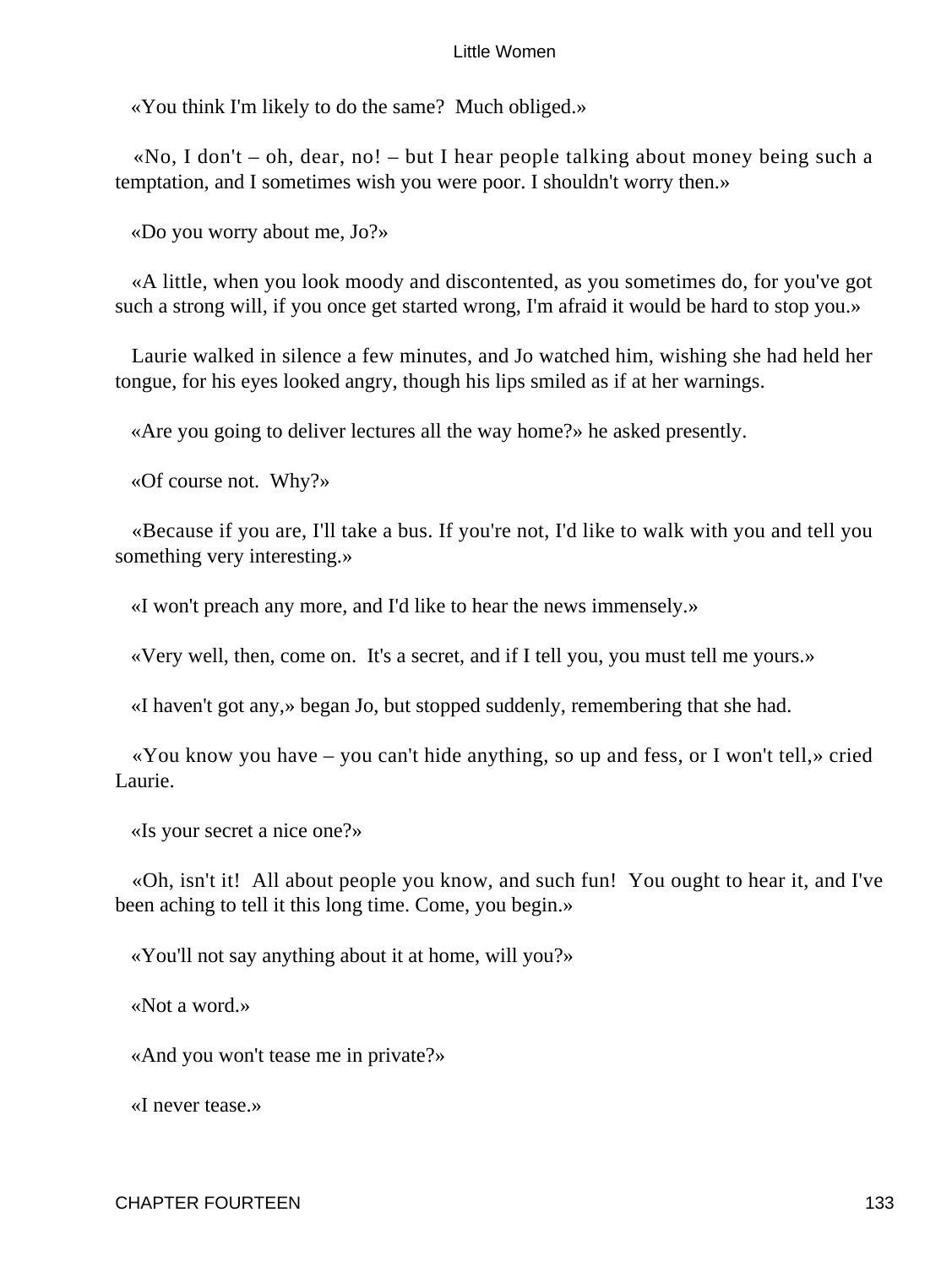«Yes, you do. You get everything you want out of people. I don't know how you do it, but you are a born wheedler.»

«Thank you. Fire away.»

 «Well, I've left two stories with a newspaperman, and he's to give his answer next week,» whispered Jo, in her confidant's ear.

 «Hurrah for Miss March, the celebrated American authoress!» cried Laurie, throwing up his hat and catching it again, to the great delight of two ducks, four cats, five hens, and half a dozen Irish children, for they were out of the city now. «Hush! It won't come to anything, I dare say, but I couldn't rest till I had tried, and I said nothing about it because I didn't want anyone else to be disappointed.»

 «It won't fail. Why, Jo, your stories are works of Shakespeare compared to half the rubbish that is published every day. Won't it be fun to see them in print, and shan't we feel proud of our authoress?»

 Jo's eyes sparkled, for it is always pleasant to be believed in, and a friend's praise is always sweeter than a dozen newspaper puffs.

 «Where's your secret? Play fair, Teddy, or I'll never believe you again,» she said, trying to extinguish the brilliant hopes that blazed up at a word of encouragement.

 «I may get into a scrape for telling, but I didn't promise not to, so I will, for I never feel easy in my mind till I've told you any plummy bit of news I get. I know where Meg's glove is.»

 "Is that all? said Jo, looking disappointed, as Laurie nodded and twinkled with a face full of mysterious intelligence.

«It's quite enough for the present, as you'll agree when I tell you where it is.»

«Tell, then.»

 Laurie bent, and whispered three words in Jo's ear, which produced a comical change. She stood and stared at him for a minute, looking both surprised and displeased, then walked on, saying sharply, «How do you know?»

«Saw it.»

"Where?'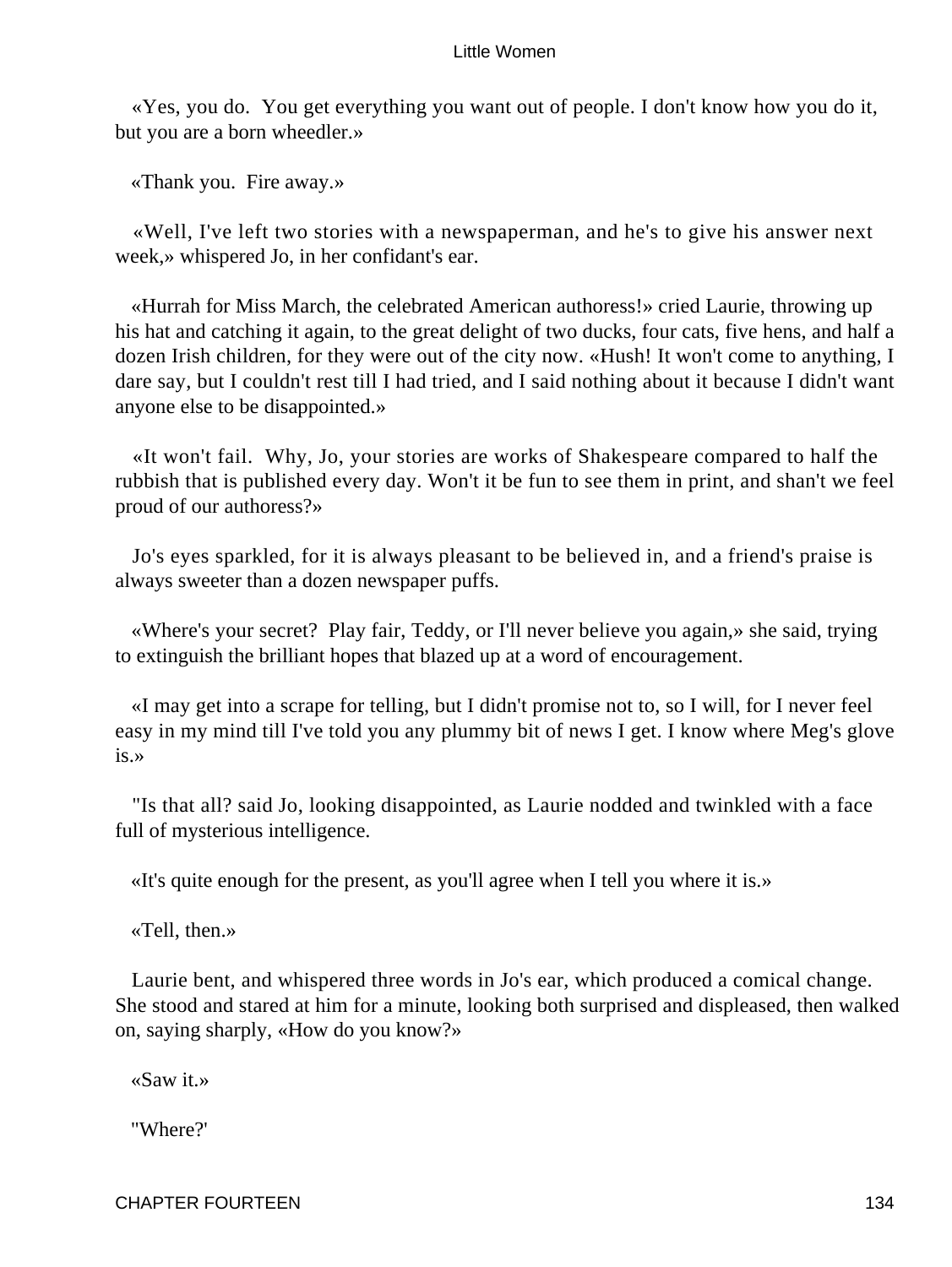«Pocket.»

«All this time?»

«Yes, isn't that romantic?»

«No, it's horrid.»

«Don't you like it?»

 «Of course I don't. It's ridiculous, it won't be allowed. My patience! What would Meg say?»

«You are not to tell anyone. Mind that.»

«I didn't promise.»

«That was understood, and I trusted you.»

«Well, I won't for the present, anyway, but I'm disgusted, and wish you hadn't told me.»

«I thought you'd be pleased.»

«At the idea of anybody coming to take Meg away? No, thank you.»

«You'll feel better about it when somebody comes to take you away.»

«I'd like to see anyone try it,» cried Jo fiercely.

«So should I!» And Laurie chuckled at the idea.

 «I don't think secrets agree with me, I feel rumpled up in my mind since you told me that,» said Jo rather ungratefully.

«Race down this hill with me, and you'll be all right,» suggested Laurie.

 No one was in sight, the smooth road sloped invitingly before her, and finding the temptation irresistible, Jo darted away, soon leaving hat and comb behind her and scattering hairpins as she ran. Laurie reached the goal first and was quite satisfied with the success of his treatment, for his Atalanta came panting up with flying hair, bright eyes, ruddy cheeks, and no signs of dissatisfaction in her face.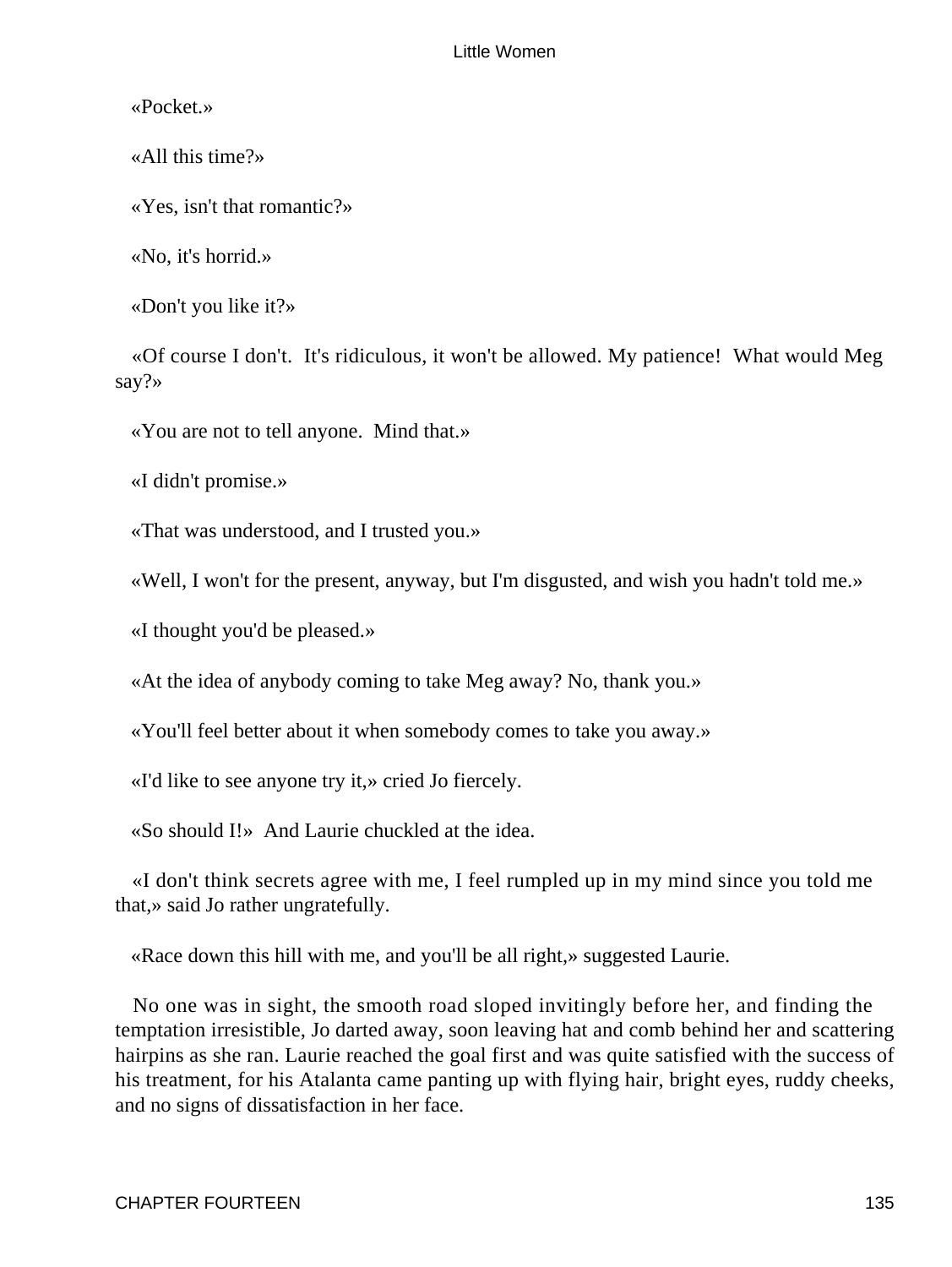«I wish I was a horse, then I could run for miles in this splendid air, and not lose my breath. It was capital, but see what a guy it's made me. Go, pick up my things, like a cherub, as you are,» said Jo, dropping down under a maple tree, which was carpeting the bank with crimson leaves.

 Laurie leisurely departed to recover the lost property, and Jo bundled up her braids, hoping no one would pass by till she was tidy again. But someone did pass, and who should it be but Meg, looking particularly ladylike in her state and festival suit, for she had been making calls.

 «What in the world are you doing here?» she asked, regarding her disheveled sister with well−bred surprise.

«Getting leaves,» meekly answered Jo, sorting the rosy handful she had just swept up.

 «And hairpins,» added Laurie, throwing half a dozen into Jo's lap. «They grow on this road, Meg, so do combs and brown straw hats.»

 «You have been running, Jo. How could you? When will you stop such romping ways?» said Meg reprovingly, as she settled her cuffs and smoothed her hair, with which the wind had taken liberties.

 «Never till I'm stiff and old and have to use a crutch. Don't try to make me grow up before my time, Meg. It's hard enough to have you change all of a sudden. Let me be a little girl as long as I can.»

 As she spoke, Jo bent over the leaves to hide the trembling of her lips, for lately she had felt that Margaret was fast getting to be a woman, and Laurie's secret made her dread the separation which must surely come some time and now seemed very near. He saw the trouble in her face and drew Meg's attention from it by asking quickly, «Where have you been calling, all so fine?»

 «At the Gardiners', and Sallie has been telling me all about Belle Moffat's wedding. It was very splendid, and they have gone to spend the winter in Paris. Just think how delightful that must be!»

«Do you envy her, Meg?» said Laurie.

«I'm afraid I do.»

«I'm glad of it!» muttered Jo, tying on her hat with a jerk.

«Why?» asked Meg, looking surprised.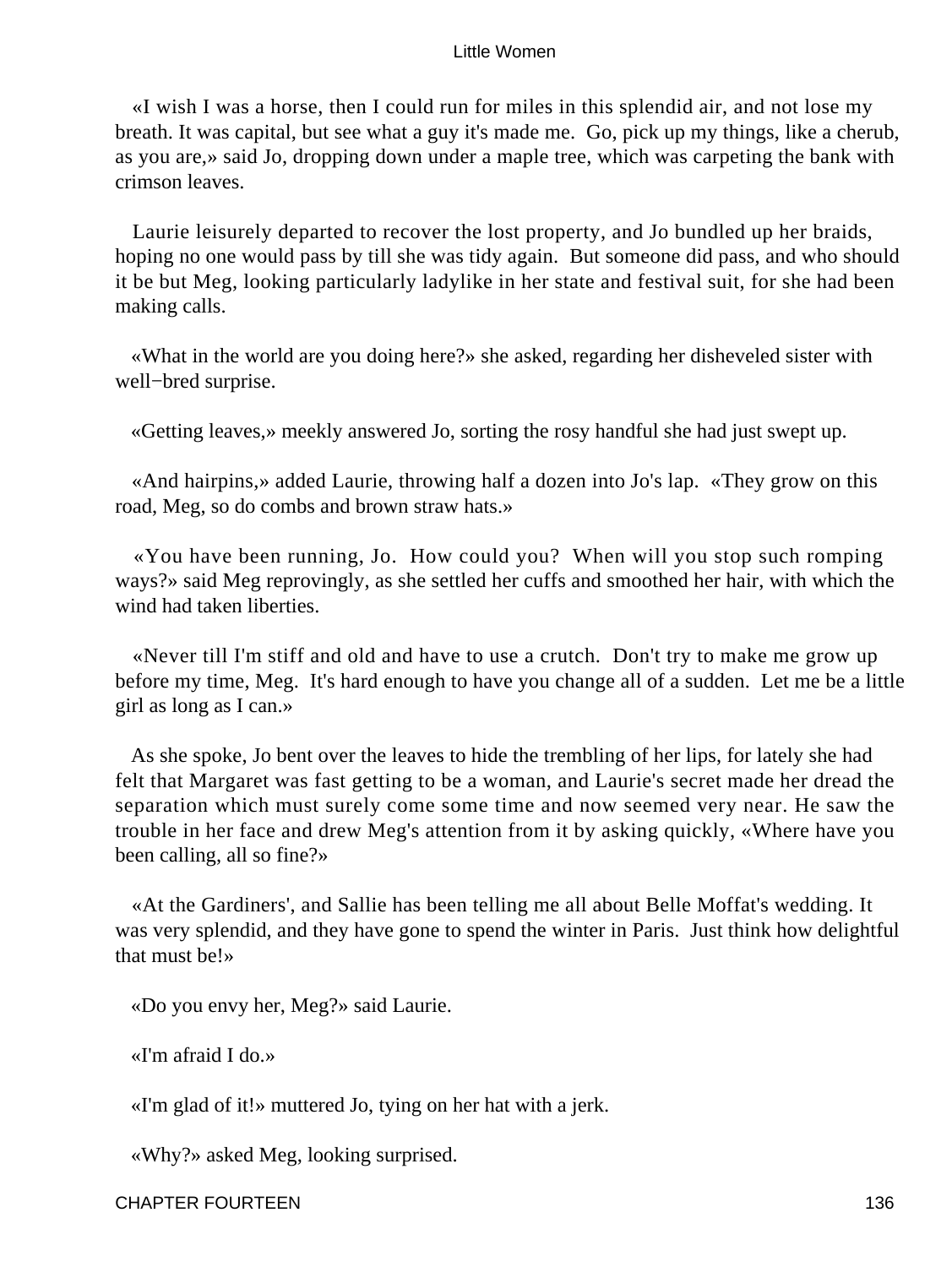«Because if you care much about riches, you will never go and marry a poor man,» said Jo, frowning at Laurie, who was mutely warning her to mind what she said.

 «I shall never `go and marry' anyone,» observed Meg, walking on with great dignity while the others followed, laughing, whispering, skipping stones, and `behaving like children', as Meg said to herself, though she might have been tempted to join them if she had not had her best dress on.

 For a week or two, Jo behaved so queerly that her sisters were quite bewildered. She rushed to the door when the postman rang, was rude to Mr. Brooke whenever they met, would sit looking at Meg with a woe−begone face, occasionally jumping up to shake and then kiss her in a very mysterious manner. Laurie and she were always making signs to one another, and talking about `Spread Eagles' till the girls declared they had both lost their wits. On the second Saturday after Jo got out of the window, Meg, as she sat sewing at her window, was scandalized by the sight of Laurie chasing Jo all over the garden and finally capturing her in Amy's bower. What went on there, Meg could not see, but shrieks of laughter were heard, followed by the murmur of voices and a great flapping of newspapers.

 «What shall we do with that girl? She never will behave like a young lady,» sighed Meg, as she watched the race with a disapproving face.

 «I hope she won't. She is so funny and dear as she is,» said Beth, who had never betrayed that she was a little hurt at Jo's having secrets with anyone but her.

 «It's very trying, but we never can make her commy la fo,» added Amy, who sat making some new frills for herself, with her curls tied up in a very becoming way., two agreeable things that made her feel unusually elegant and ladylike.

In a few minutes Jo bounced in, laid herself on the sofa, and affected to read.

«Have you anything interesting there?» asked Meg, with condescension.

 «Nothing but a story, won't amount to much, I guess,» returned Jo, carefully keeping the name of the paper out of sight.

 «You'd better read it aloud. That will amuse us and keep you out of mischief,» said Amy in her most grown−up tone.

«What's the name?» asked Beth, wondering why Jo kept her face behind the sheet.

«The Rival Painters.»

«That sounds well. Read it,» said Meg.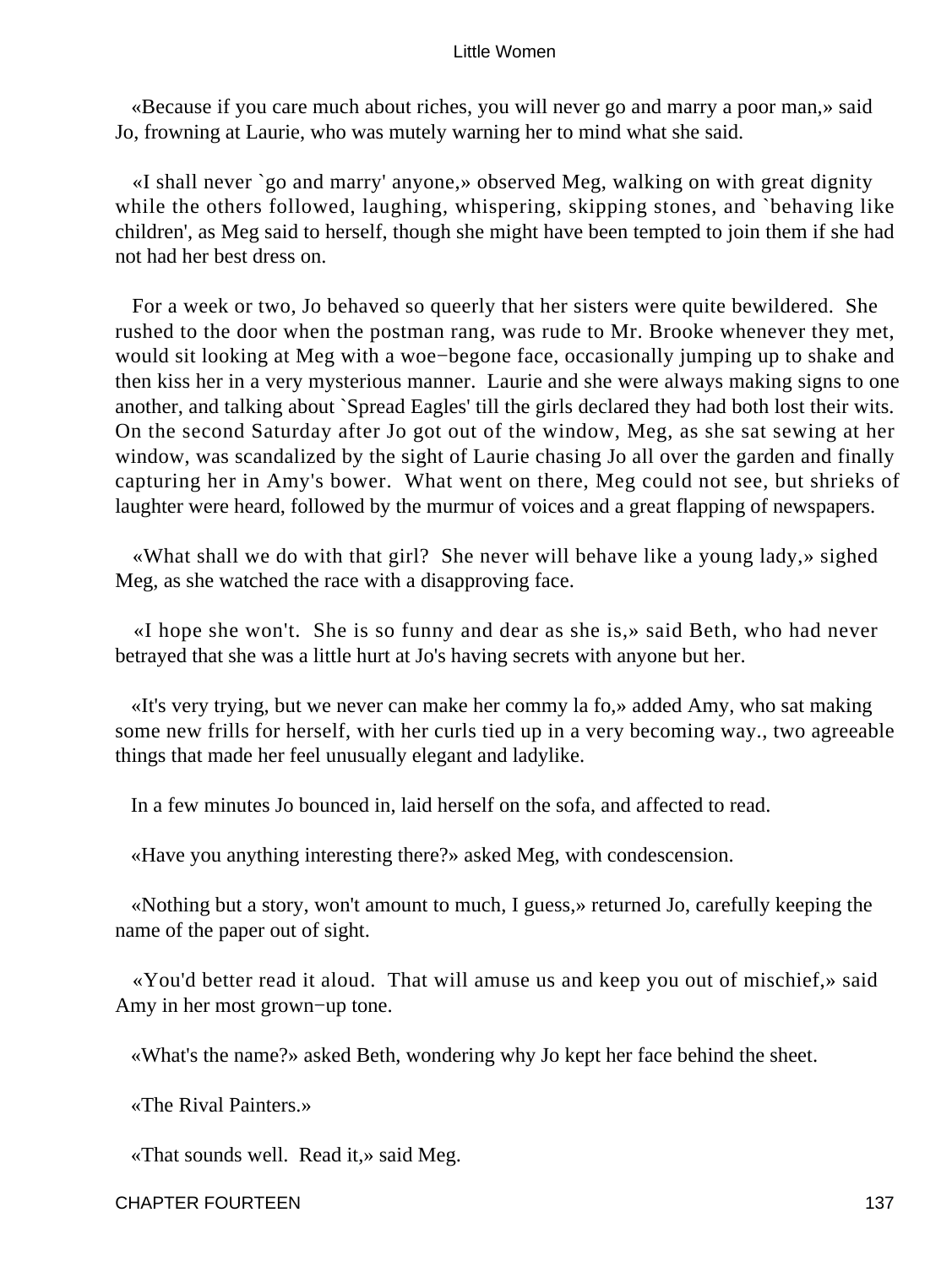With a loud «Hem!» and a long breath, Jo began to read very fast. The girls listened with interest, for the tale was romantic, and somewhat pathetic, as most of the characters died in the end. «I like that about the splendid picture,» was Amy's approving remark, as Jo paused.

 «I prefer the lovering part. Viola and Angelo are two of our favorite names, isn't that queer?» said Meg, wiping her eyes, for the lovering part was tragical.

«Who wrote it?» asked Beth, who had caught a glimpse of Jo's face.

 The reader suddenly sat up, cast away the paper, displaying a flushed countenance, and with a funny mixture of solemnity and excitement replied in a loud voice, «Your sister.»

«You?» cried Meg, dropping her work.

«It's very good,» said Amy critically.

 «I knew it! I knew it! Oh, my Jo, I am so proud!» And Beth ran to hug her sister and exult over this splendid success.

 Dear me, how delighted they all were, to be sure! How Meg wouldn't believe it till she saw the words. «Miss Josephine March,» actually printed in the paper. How graciously Amy critisized the artistic parts of the story, and offered hints for a sequel, which unfortunately couldn't be carried out, as the hero and heroine were dead. How Beth got excited, and skipped and sang with joy. How Hannah came in to exclaim, «Sakes alive, well I never!» in great astonishment at `that Jo's doin's'. How proud Mrs. March was when she knew it. How Jo laughed, with tears in her eyes, as she declared she might as well be a peacock and done with it. and how th `Spread Eagle' might be said to flap his wings triumphantly over the House of March, as the paper passed from hand to hand.

 «Tell us about it.» «When did it come?» «How much did you get for it?» «What will Father say?» «Won't Laurie laugh?» cried the family, all in one breath as they clustered about Jo, for these foolish, affectionate people mad a jubilee of every little household joy.

 «Stop jabbering, girls, and I'll tell you everything,» said Jo, wondering if Miss Burney felt any grander over her Evilina than she did over her `Rival Painters'. Having told how she disposed of her tales, Jo added, «And when I went to get my answer, the man said he liked them both, but didn't pay beginners, only let them print in his paper, and noticed the stories. It was good practice, he said, and when the beginners improved, anyone would pay. So I let him have the two stories, and today this was sent to me, and Laurie caught me with it and insisted on seeing it, so I let him. And he said it was good, and I shall write more, and he's going to get the next paid for, and I am so happy, for in time I may be able to support myself and help the girls.»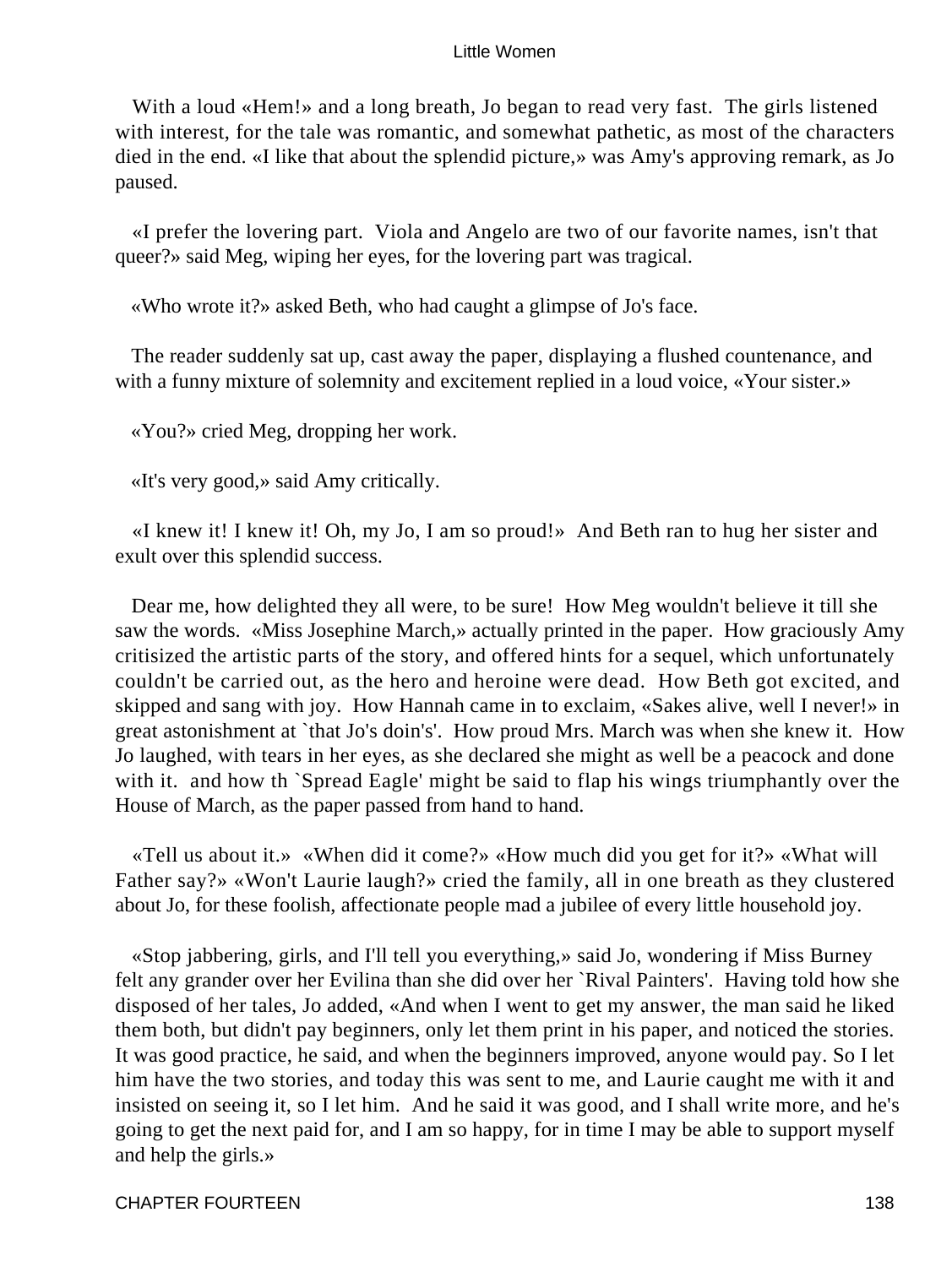Jo's breath gave out here, and wrapping her head in the paper, she bedewed her little story with a few natural tears, for to be independent and earn the praise of those she loved were the dearest wishes of her heart, and this seemed to be the first step toward that happy end.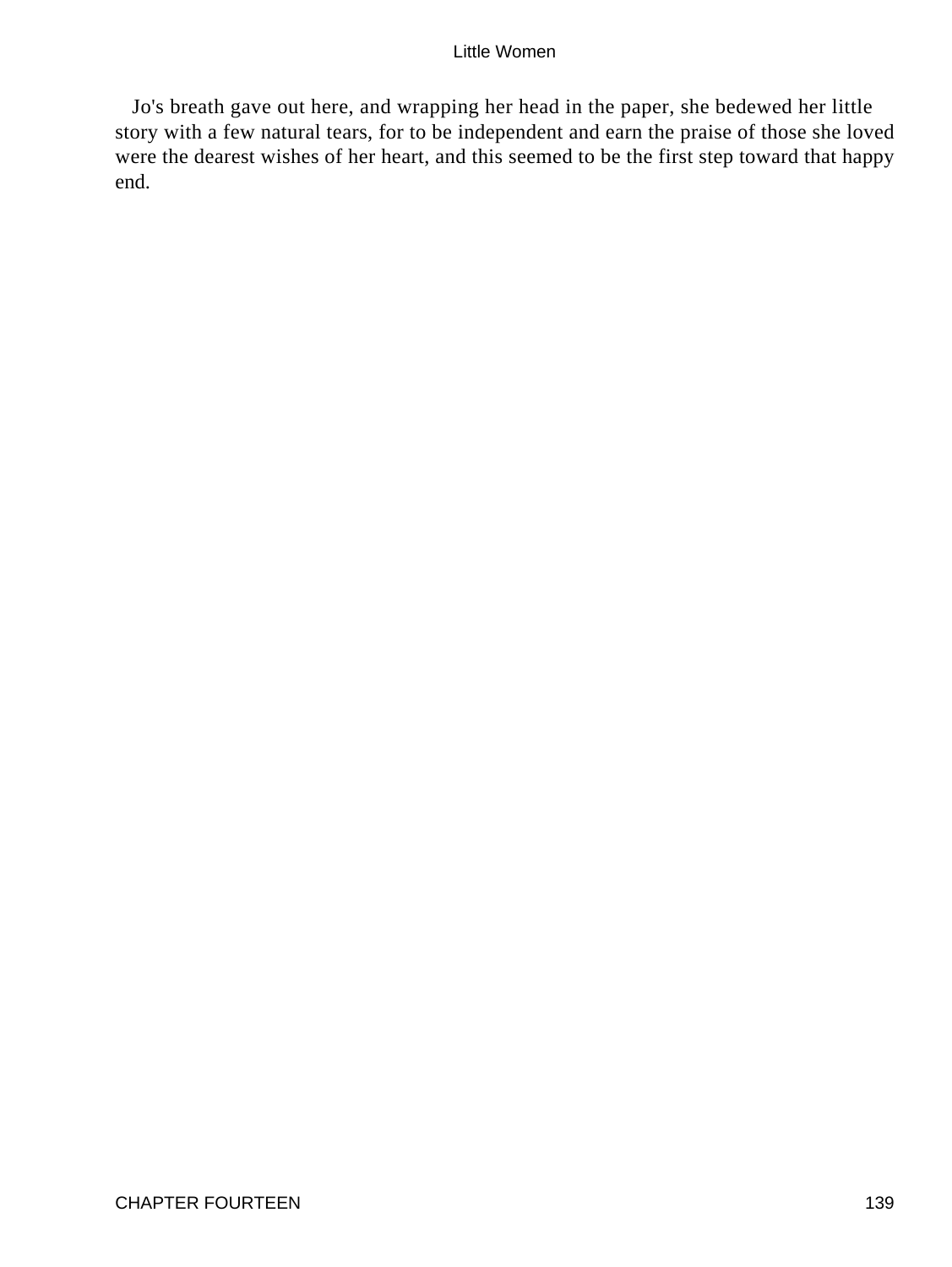# **[CHAPTER FIFTEEN](#page-419-0)**

*«N*ovember is the most disagreeable month in the whole year,» said Margaret, standing at the window one dull afternoon, looking out at the frostbitten garden.

 «That's the reason I was born in it,» observed Jo pensively, quite unconscious of the blot on her nose.

 «If something very pleasant should happen now, we should think it a delightful month,» said Beth, who took a hopeful view of everything, even November.

 «I dare say, but nothing pleasant ever does happen in this family,» said Meg, who was out of sorts. «We go grubbing along day after day, without a bit of change, and very little fun. We might as well be in a treadmill.»

 «My patience, how blue we are!» cried Jo. «I don't much wonder, poor dear, for you see other girls having splendid times, while you grind, grind, year in and year out. Oh, don't I wish I could manage things for you as I do for my heroines! You're pretty enough and good enough already, so I'd have some rich relation leave you a fortune unexpectedly. Then you'd dash out as an heiress, scorn everyone who has slighted you, go abroad, and come home my Lady Something in a blaze of splendor and elegance.»

 «People don't have fortunes left them in that style nowadays, men have to work and women marry for money. It's a dreadfully unjust world,» said Meg bitterly.

 «Jo and I are going to make fortunes for you all. Just wait ten years, and see if we don't,» said Amy, who sat in a corner making mud pies, as Hannah called her little clay models of birds, fruit, and faces.

 "Can't wait, and I'm afraid I haven't much faith in ink and dirt, though I'm grateful for your good intentions.

 Meg sighed, and turned to the frostbitten garden again. Jo groaned and leaned both elbows on the table in a despondent attitude, but Amy spatted away energetically, and Beth, who sat at the other window, said, smiling, «Two pleasant things are going to happen right away. Marmee is coming down the street, and Laurie is tramping through the garden as if he had something nice to tell.»

 In they both came, Mrs. March with her usual question, «Any letter from Father, girls?» and Laurie to say in his persuasive way, «Won't some of you come for a drive? I've been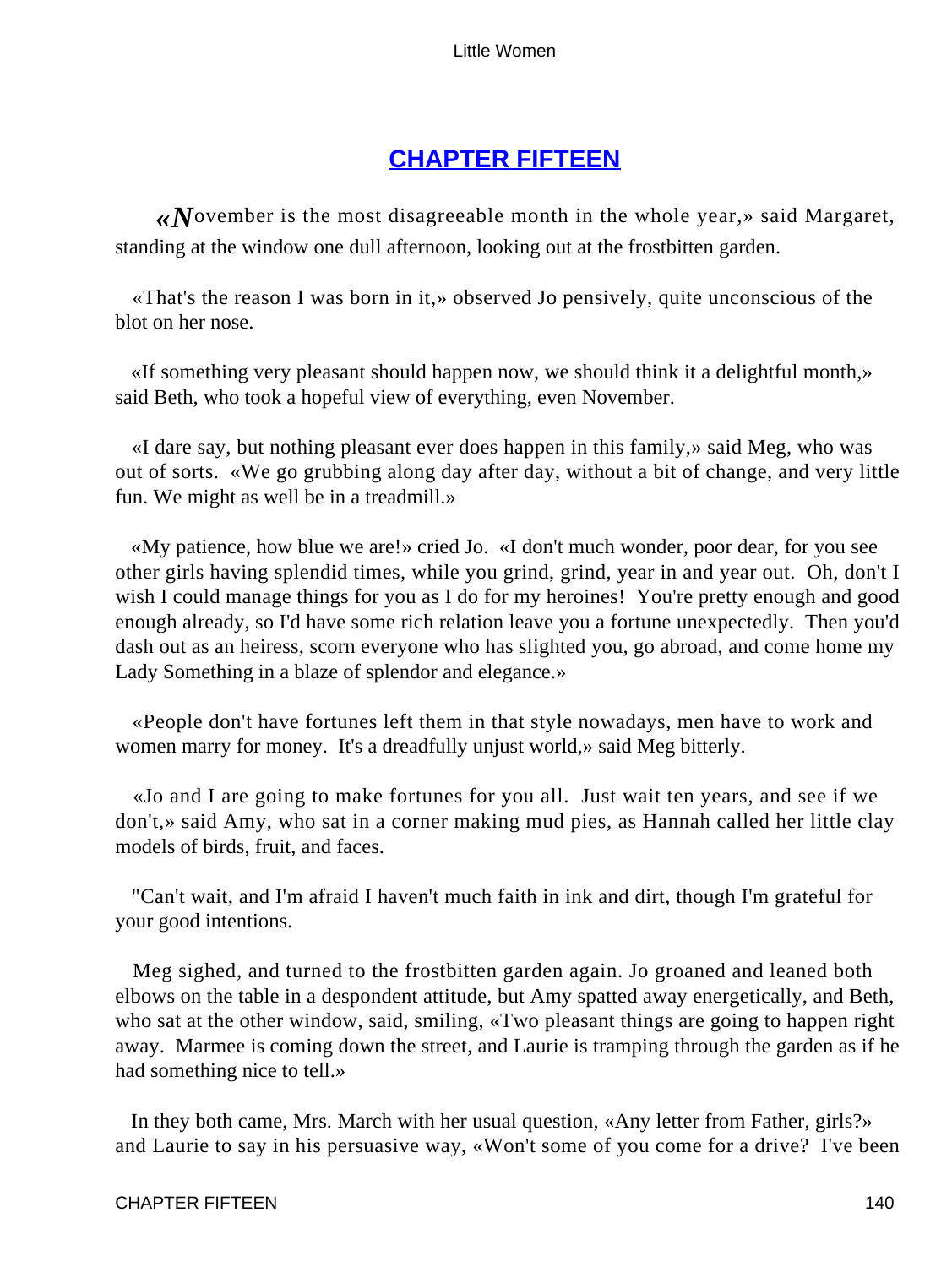working away at mathematics till my head is in a muddle, and I'm going to freshen my wits by a brisk turn. It's a dull day, but the air isn't bad, and I'm going to take Brooke home, so it will be gay inside, if it isn't out. Come, Jo, you and Beth will go, won't you?»

«Of course we will.»

 «Much obliged, but I'm busy.» And Meg whisked out her workbasket, for she had agreed with her mother that it was best, for her at least, not to drive too often with the young gentleman.

«We three will be ready in a minute,» cried Amy, running away to wash her hands.

 «Can I do anything for you, Madam Mother?» asked Laurie, leaning over Mrs. March's chair with the affectionate look and tone he always gave her.

 «No, thank you, except call at the office, if you'll be so kind, dear. It's our day for a letter, and the postman hasn't been. Father is as regular as the sun, but there's some delay on the way, perhaps.»

A sharp ring interrupted her, and a minute after Hannah came in with a letter.

 «It's one of them horrid telegraph things, mum,» she said, handling it as if she was afraid it would explode and do some damage.

 At the word `telegraph', Mrs. March snatched it, read the two lines it contained, and dropped back into her chair as white as if the little paper had sent a bullet to her heart. Laurie dashed downstairs for water, while Meg and Hannah supported her, and Jo read aloud, in a frightened voice...

 Mrs. March: Your husband is very ill. Come at once. S. **HALE** Blank Hospital, Washington.

 How still the room was as they listened breathlessly, how strangely the day darkened outside, and how suddenly the whole world seemed to change, as the girls gathered about their mother, feeling as if all the happiness and support of their lives was about to be taken from them.

 Mrs. March was herself again directly, read the message over, and stretched out her arms to her daughters, saying, in a tone they never forgot, «I shall go at once, but it may be too late. Oh, children, children, help me to bear it!»

 For several minutes there was nothing but the sound of sobbing in the room, mingled with broken words of comfort, tender assurances of help, and hopeful whispers that died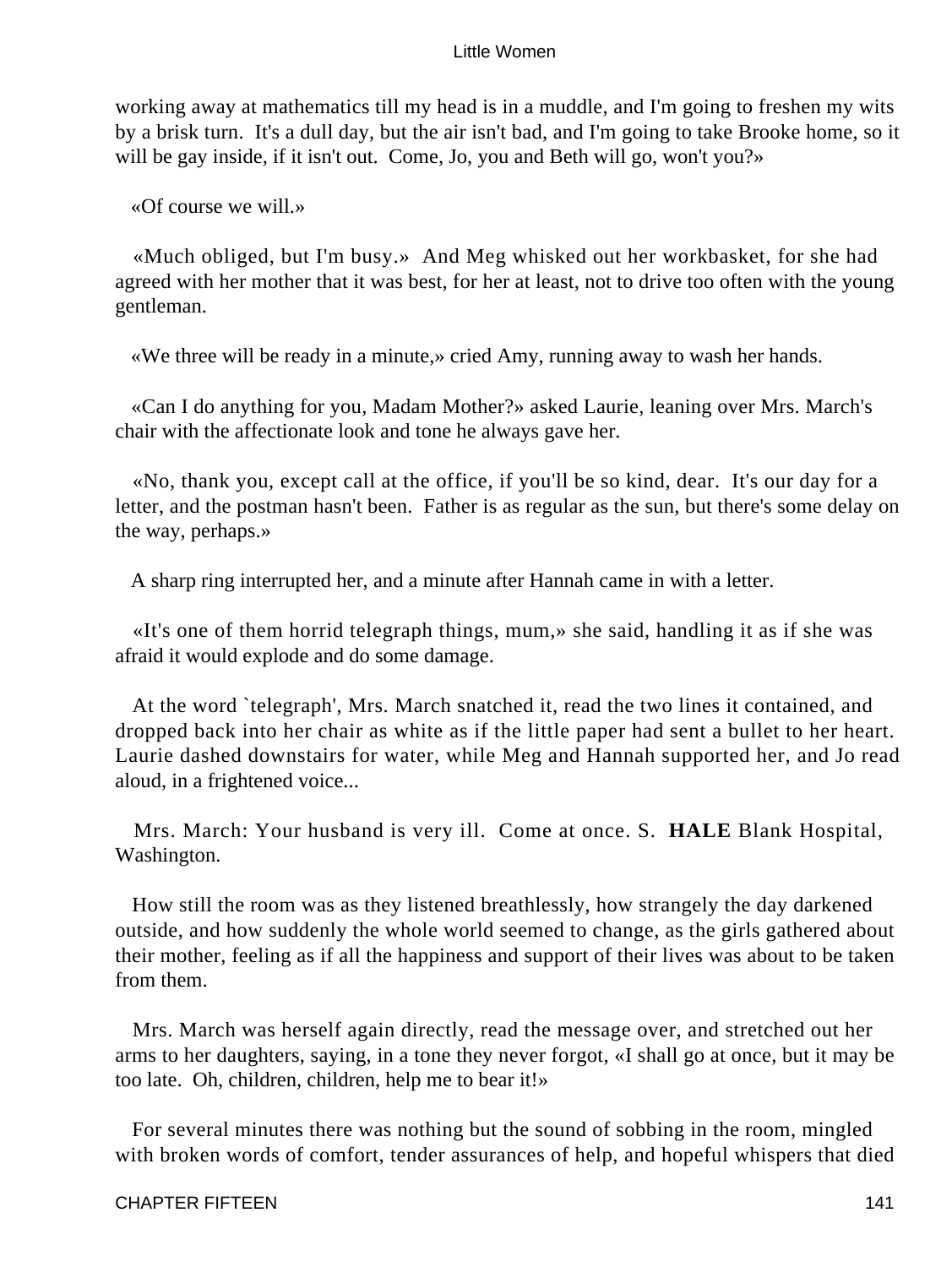away in tears. Poor Hannah was the first to recover, and with unconscious wisdom she set all the rest a good example, for with her, work was panacea for most afflictions.

 «The Lord keep the dear man! I won't waste no time a−cryin', but git your things ready right away, mum,» she said heartily, as she wiped her face on her apron, gave her mistress a warm shake of the hand with her own hard one, and went away to work like three women in one.

«She's right, there's no time for tears now. Be calm, girls, and let me think.»

 They tried to be calm, poor things, as their mother sat up, looking pale but steady, and put away her grief to think and plan for them.

 "Where's Laurie?' she asked presently, when she had collected her thoughts and decided on the first duties to be done.

 «Here, ma'am. Oh, let me do something!» cried the boy, hurrying from the next room whither he had withdrawn, feeling that their first sorrow was too sacred for even his friendly eyes to see.

 «Send a telegram saying I will come at once. The next train goes early in the morning. I'll take that.»

 «What else? The horses are ready. I can go anywhere, do anything,» he said, looking ready to fly to the ends of the earth.

«Leave a note at Aunt March's. Jo, give me that pen and paper.»

 Tearing off the blank side of one of her newly copied pages, Jo drew the table before her mother, well knowing that money for the long, sad journey must be borrowed, and feeling as if she could do anything to add to a little to the sum for her father.

 «Now go, dear, but don't kill yourself driving at a desperate pace. There is no need of that.»

 Mrs. March's warning was evidently thrown away, for five minutes later Laurie tore by the window on his own fleet horse, riding as if for his life.

 «Jo, run to the rooms, and tell Mrs. King that I can't come. On the way get these things. I'll put them down, they'll be needed and I must go prepared for nursing. Hospital stores are not always good. Beth, go and ask Mr. Laurence for a couple of bottles of old wine. I'm not too proud to beg for Father. He shall have the best of everything. Amy, tell Hannah to get down the black trunk, and Meg, come and help me find my things, for I'm half bewildered.»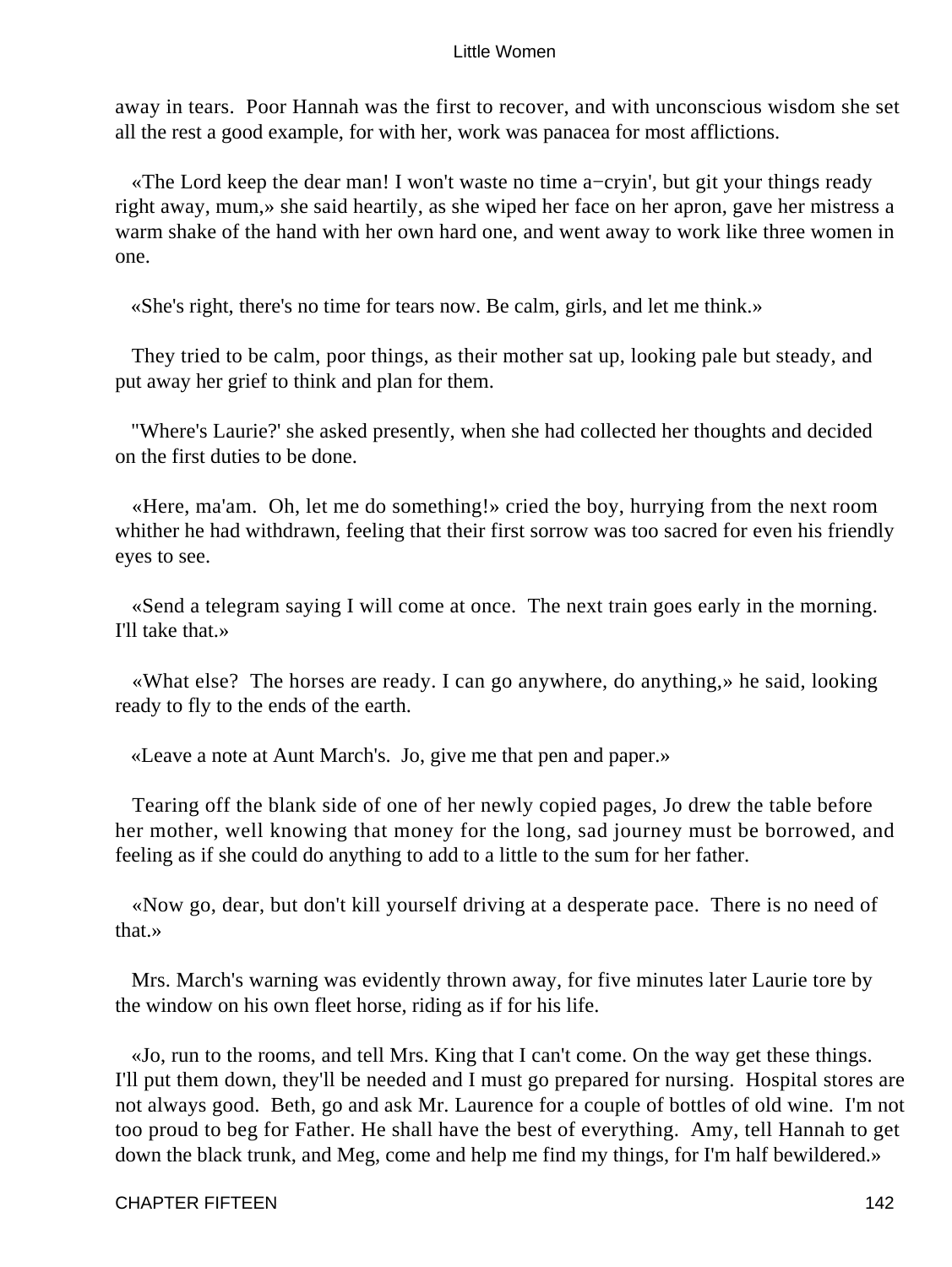Writing, thinking, and directing all at once might well bewilder the poor lady, and Meg begged her to sit quietly in her room for a little while, and let them work. Everyone scattered like leaves before a gust of wind, and the quiet, happy household was broken up as suddenly as if the paper had been an evil spell.

 Mr. Laurence came hurrying back with Beth, bringing every comfort the kind old gentleman could think of for the invalid, and friendliest promises of protection for the girls during the mother's absence, which comforted her very much. There was nothing he didn't offer, from his own dressing gown to himself as escort. But the last was impossible. Mrs. March would not hear of the old gentleman's undertaking the long journey, yet an expression of relief was visible when he spoke of it, for anxiety ill fits one for traveling. He saw the look, knit his heavy eyebrows, rubbed his hands, and marched abruptly away, saying he'd be back directly. No one had time to think of him again till, as Meg ran through the entry, with a pair of rubbers in one hand and a cup of tea in the other, she came suddenly upon Mr. Brooke.

 «I'm very sorry to hear of this, Miss March,» he said, in the kind, quiet tone which sounded very pleasantly to her perturbed spirit. «I came to offer myself as escort to your mother. Mr. Laurence has commissions for me in Washington, and it will give me real satisfaction to be of service to her there.»

 Down dropped the rubbers, and the tea was very near following, as Meg put out her hand, with a face so full of gratitude that Mr. Brooke would have felt repaid for a much greater sacrifice than the trifling one of time and comfort which he was about to take.

 «How kind you all are! Mother will accept, I'm sure, and it will be such a relief to know that she has someone to take care of her. Thank you very, very much!»

 Meg spoke earnestly, and forgot herself entirely till something in the brown eyes looking down at her made her remember the cooling tea, and lead the way into the parlor, saying she would call her mother.

 Everything was arranged by the time Laurie returned with a note from Aunt March, enclosing the desired sum, and a few lines repeating what she had often said before, that she had always told them it was absurd for March to go into the army, always predicted that no good would come of it, and she hoped they would take her advice the next time. Mrs. March put the note in the fire, the money in her purse, and went on with her preparations, with her lips folded tightly in a way which Jo would have understood if she had been there.

 The short afternoon wore away. All other errands were done, and Meg and her mother busy at some necessary needlework, while Beth and Amy goth tea, and Hannah finished her ironing with what she called a `slap and a bang', but still Jo did not come. They began to get anxious, and Laurie went off to find her, for no one knew what freak Jo might take into her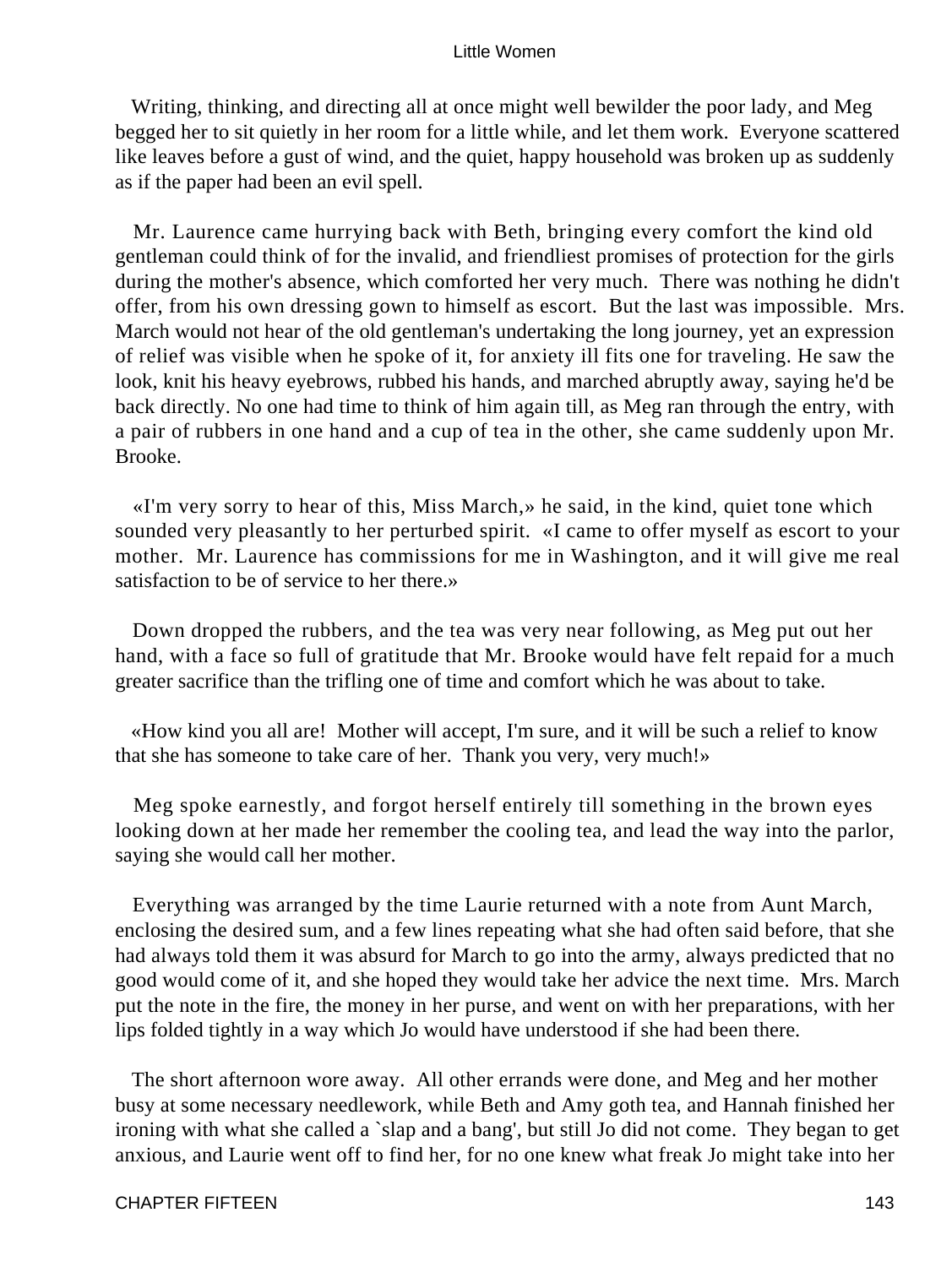head. He missed her, however, and she came walking in with a very queer expression of countenance, for there was a mixture of fun and fear, satisfaction and regret in it, which puzzled the family as much as did the roll of bills she laid before her mother, saying with a little choke in her voice, «That's my contribution toward making Father comfortable and bringing him home!» «My dear, where did you get it? Twenty−five dollars! Jo, I hope you haven't done anything rash?»

 «No, it's mine honestly. I didn't beg, borrow, or steal it. I earned it, and I don't think you'll blame me, for I only sold what was my own.»

 As she spoke, Jo took off her bonnet, and a general outcry arose, for all her abundant hair was cut short.

 «Your hair! Your beautiful hair!» «Oh, Jo, how could you? Your one beauty.» «My dear girl, there was no need of this.» «She doesn't look like my Jo any more, but I love her dearly for it!»

 As everyone exclaimed, and Beth hugged the cropped head tenderly, Jo assumed an indifferent air, which did not deceive anyone a particle, and said, rumpling up the brown bush and trying to look as if she liked it, «It doesn't affect the fate of the nation, so don't wail, Beth. It will be good for my vanity, I getting too proud of my wig. It will do my brains good to have that mop taken off. My head feels deliciously light and cool, and the barber said I could soon have a curly crop, which will be boyish, becoming, and easy to keep in order. I'm satisfied, so please take the money and let's have supper.»

 «Tell me all about it, Jo. I am not quite satisfied, but I can't blame you, for I know how willingly you sacrificed your vanity, as you call it, to your love. But, my dear, it was not necessary, and I'm afraid you will regret it one of these days,» said Mrs. March.

 «No, I won't!» returned Jo stoutly, feeling much relieved that her prank was not entirely condemned.

 «What made you do it?» asked Amy, who would as soon have thought of cutting off her head as her pretty hair.

 «Well, I was wild to to something for Father,» replied Jo, as they gathered about the table, for healthy young people can eat even in the midst of trouble. «I hate to borrow as much as Mother does, and I knew Aunt March would croak, she always does, if you ask for a ninepence. Meg gave all her quarterly salary toward the rent, and I only got some clothes with mine, so I felt wicked, and was bound to have some money, if I sold the nose off my face to get it.»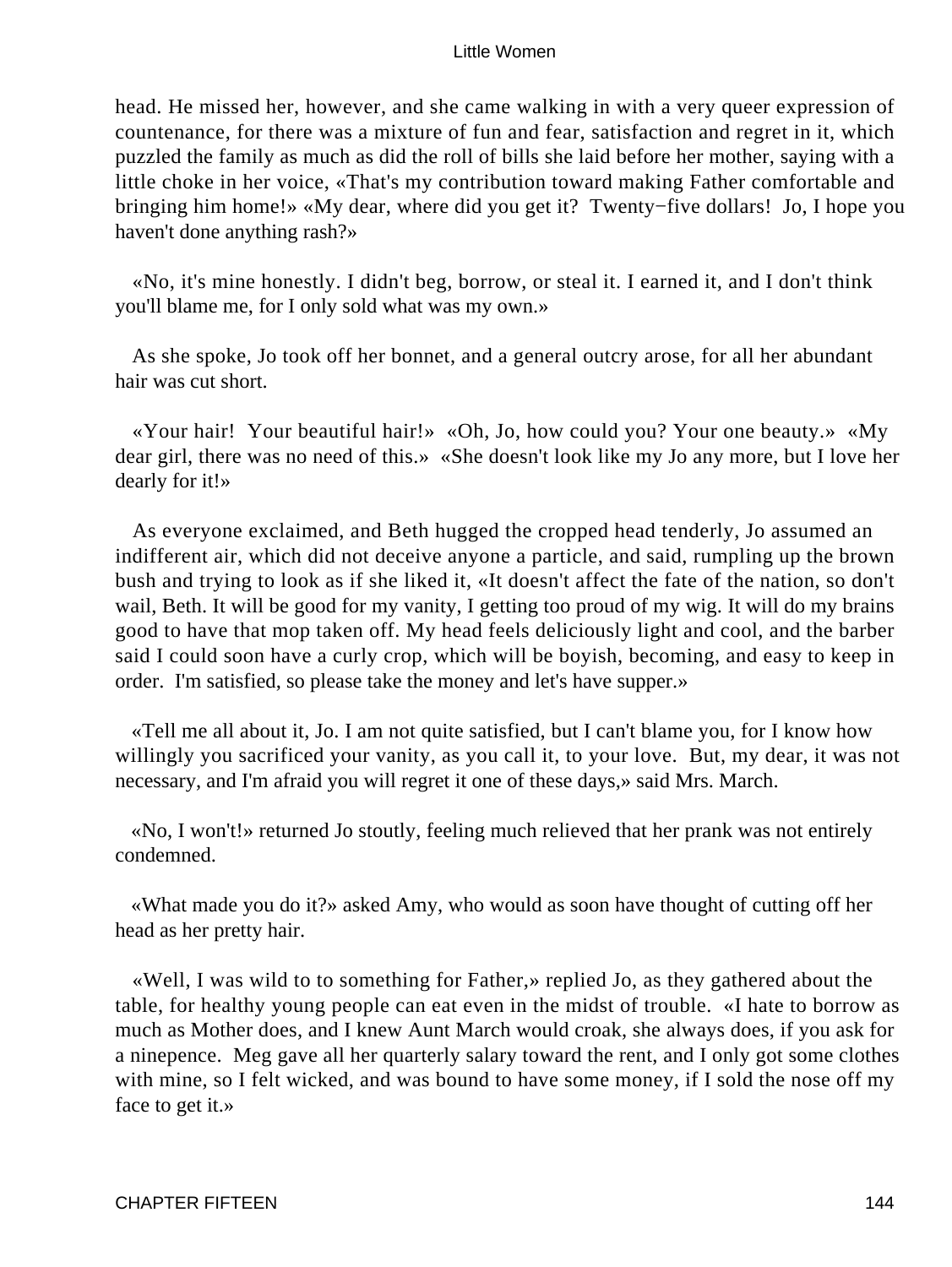«You needn't feel wicked, my child! You had no winter things and got the simplest with your own hard earnings,» said Mrs. March with a look that warmed Jo's heart.

 «I hadn't the least idea of selling my hair at first, but as I went along I kept thinking what I could do, and feeling as if I'd like to dive into some of the rich stores and help myself. In a barber's window I saw tails of hair with the prices marked, and one black tail, not so thick as mine, was forty dollars. It came to me all of a sudden that I had one thing to make money out of, and without stopping to think, I walked in, asked if they bought hair, and what they would give for mine.»

«I don't see how you dared to do it,» said Beth in a tone of awe.

 «Oh, he was a little man who looked as if he merely lived to oil his hair. He rather stared at first, as if he wasn't used to having girls bounce into his shop and ask him to buy their hair. He said he didn't care about mine, it wasn't the fashionable color, and he never paid much for it in the first place. The work he put it into it made it dear, and so on. It was getting late, and I was afraid if it wasn't done right away that I shouldn't have it done at all, and you know when I start to do a thing, I hate to give it up. So I begged him to take it, and told him why I was in such a hurry. It was silly, I dare say, but it changed his mind, for I got rather excited, and told the story in my topsy−turvy way, and his wife heard, and said so kindly, `Take it, Thomas, and oblige the young lady. I'd do as much for our Jimmy any day if I had a spire of hair worth selling.»

«Who was Jimmy?» asked Amy, who liked to have things explained as they went along.

 «Her son, she said, who was in the army. How friendly such things make strangers feel, don't they? She talked away all the time the man clipped, and diverted my mind nicely.»

«Didn't you feel dreadfully when the first cut came?» asked Meg, with a shiver.

 «I took a last look at my hair while the man got his things, and that was the end of it. I never snivel over trifles like that. I will confess, though, I felt queer when I saw the dear old hair laid out on the table, and felt only the short rough ends of my head. It almost seemed as if I'd an arm or leg off. The woman saw me look at it, and picked out a long lock for me to keep. I'll give it to you, Marmee, just to remember past glories by, for a crop is so comfortable I don't think I shall ever have a mane again.»

 Mrs. March folded the wavy chestnut lock, and laid it away with a short gray one in her desk. She only said, «Thank you, deary,» but something in her face made the girls change the subject, and talk as cheerfully as they could about Mr. Brooke's kindness, the prospect of a fine day tomorrow, and the happy times they would have when Father came home to be nursed.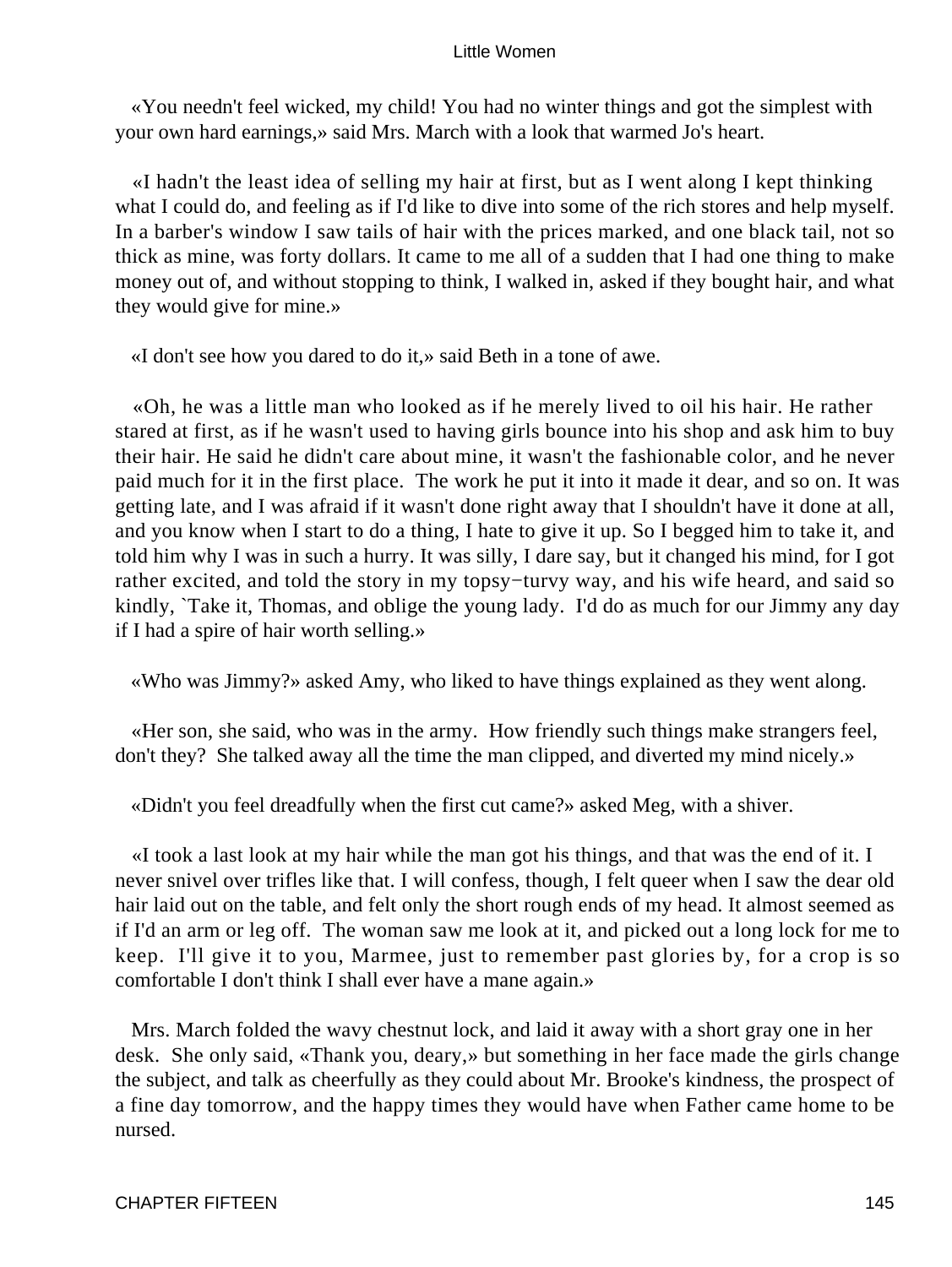No one wanted to go to bed when at ten o'clock Mrs. March put by the last finished job, and said, «Come girls.» Beth went to the piano and played the father's favorite hymn. All began bravely, but broke down one by one till Beth was left alone, singing with all her heart, for to her music was always a sweet consoler.

 «Go to bed and don't talk, for we must be up early and shall need all the sleep we can get. Good night, my darlings,» said Mrs. March, as the hymn ended, for no one cared to try another.

 They kissed her quietly, and went to bed as silently as if the dear invalid lay in the next room. Beth and Amy soon fell asleep in spite of the great trouble, but Meg lay awake, thinking the most serious thoughts she had ever known in her short life. Jo lay motionless, and her sister fancied that she was asleep, till a stifled sob made her exclaim, as she touched a wet cheek...

«Jo, dear, what is it? Are you crying about father?»

«No, not now.»

«What then?»

«My...My hair!» burst out poor Jo, trying vainly to smother her emotion in the pillow.

 It did not seem at all comical to Meg, who kissed and caressed the afflicted heroine in the tenderest manner.

 «I'm not sorry,» protested Jo, with a choke. «I'd do it again tomorrow, if I could. It's only the vain part of me that goes and cries in this silly way. Don't tell anyone, it's all over now. I thought you were asleep, so I just made a little private moan for my one beauty. How came you to be awake?»

«I can't sleep, I'm so anxious,» said Meg.

«Think about something pleasant, and you'll soon drop off.»

«I tried it, but felt wider awake than ever.»

«What did you think of?»

 «Handsome faces – eyes particularly,» answered Meg, smiling to herself in the dark. «What color do you like best?»

«Brown, that is, sometimes. Blue are lovely.»

CHAPTER FIFTEEN 146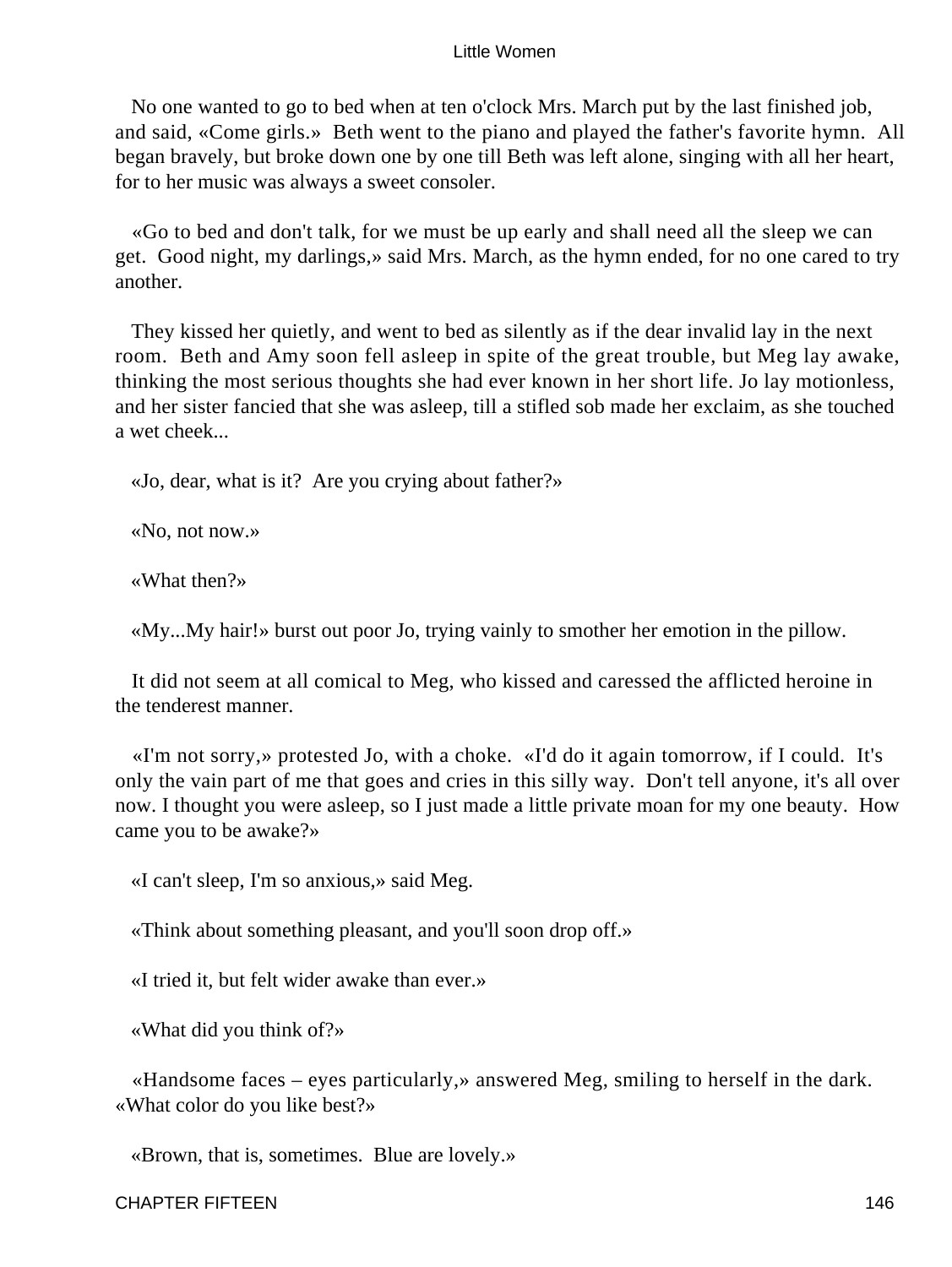Jo, laughed, and Meg sharply ordered her not to talk, then amiably promised to make her hair curl, and fell asleep to dream of living in her castle in the air.

 The clocks were striking midnight and the rooms were very still as a figure glided quietly from bed to bed, smoothing a coverlet here, settling a pillow there, and pausing to look long and tenderly at each unconscious face, to kiss each with lips that mutely blessed, and to pray the fervent prayers which only mothers utter. As she lifted the curtain to look out into the dreary night, the moon broke suddenly from behind the clouds and shone upon her like a bright, benignant face, which seemed to whisper in the silence,« Be comforted, dear soul! There is always light behind the clouds.»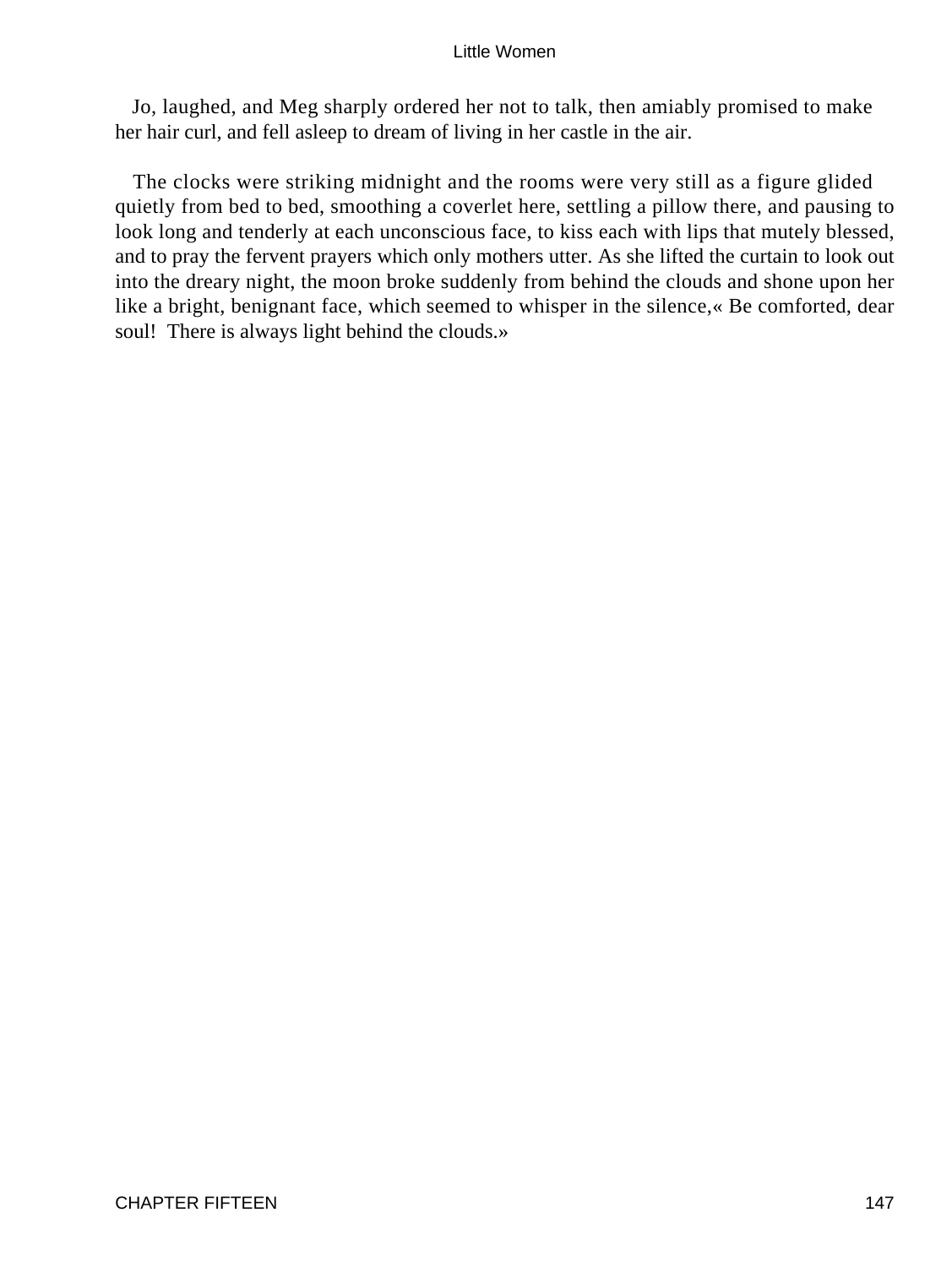# **[CHAPTER SIXTEEN](#page-419-0)**

*I*n the cold gray dawn the sisters lit their lamp and read their chapter with an earnestness never felt before. For now the shadow of a real trouble had come, the little books were full of help and comfort, and as they dressed, they agreed to say goodbye cheerfully and hopefully, and send their mother on her anxious journey unsaddened by tears or complaints from them. Everything seemed very strange when they went down, so dim and still outside, so full of light and bustle within. Breakfast at that early hour seemed odd, and even Hannah's familiar face looked unnatural as she flew about her kitchen with her nightcap on. The big trunk stood ready in the hall, Mother's cloak and bonnet lay on the sofa, and Mother herself sat trying to eat, but looking so pale and worn with sleeplessness and anxiety that the girls found it very hard to keep their resolution. Meg's eyes kept filling in spite of herself, Jo was obliged to hide her face in the kitchen roller more than once, ant the little girls wore a grave, troubled expression, as if sorrow was a new experience to them.

 Nobody talked much, but as the time drew very near and they sat waiting for the carriage, Mrs. March said to the girls, who were all busied about her, one folding her shawl, another smoothing out the strings of her bonnet, a third putting on her overshoes, and a forth fastening up her travelling bag...

 «Children, I leave you to Hannah's care and Mr. Laurence's protection. Hannah is faithfulness itself, and our good neighbor will guard you as if you were his own. I have no fears for you, yet I am anxious that you should take this trouble rightly. Don't grieve and fret when I am gone, or think that you can be idle and comfort yourselves by being idle and trying to forget. Go on with your work as usual, for work is a blessed solace. Hope and keep busy, and whatever happens, remember that you never can be fatherless.»

# «Yes, Mother.»

 «Meg, dear, be prudent, watch over your sisters, consult Hannah, and in any perplexity, go to Mr. Laurence. Be patient, Jo, don't get despondent or do rash things, write to me often, and be my brave girl, ready to help and cheer all. Beth, comfort yourself with your music, and be faithful to the little home duties, and You Amy, help all you can, be obedient, and keep happy safe at home.»

## «We will, Mother! We will!»

 The rattle of an approaching carriage made them all start and listen. That was the hard minute, but the girls stood it well. No one cried, no one ran away or uttered a lamentation, though their hearts were very heavy as they sent loving messages to Father, remembering, as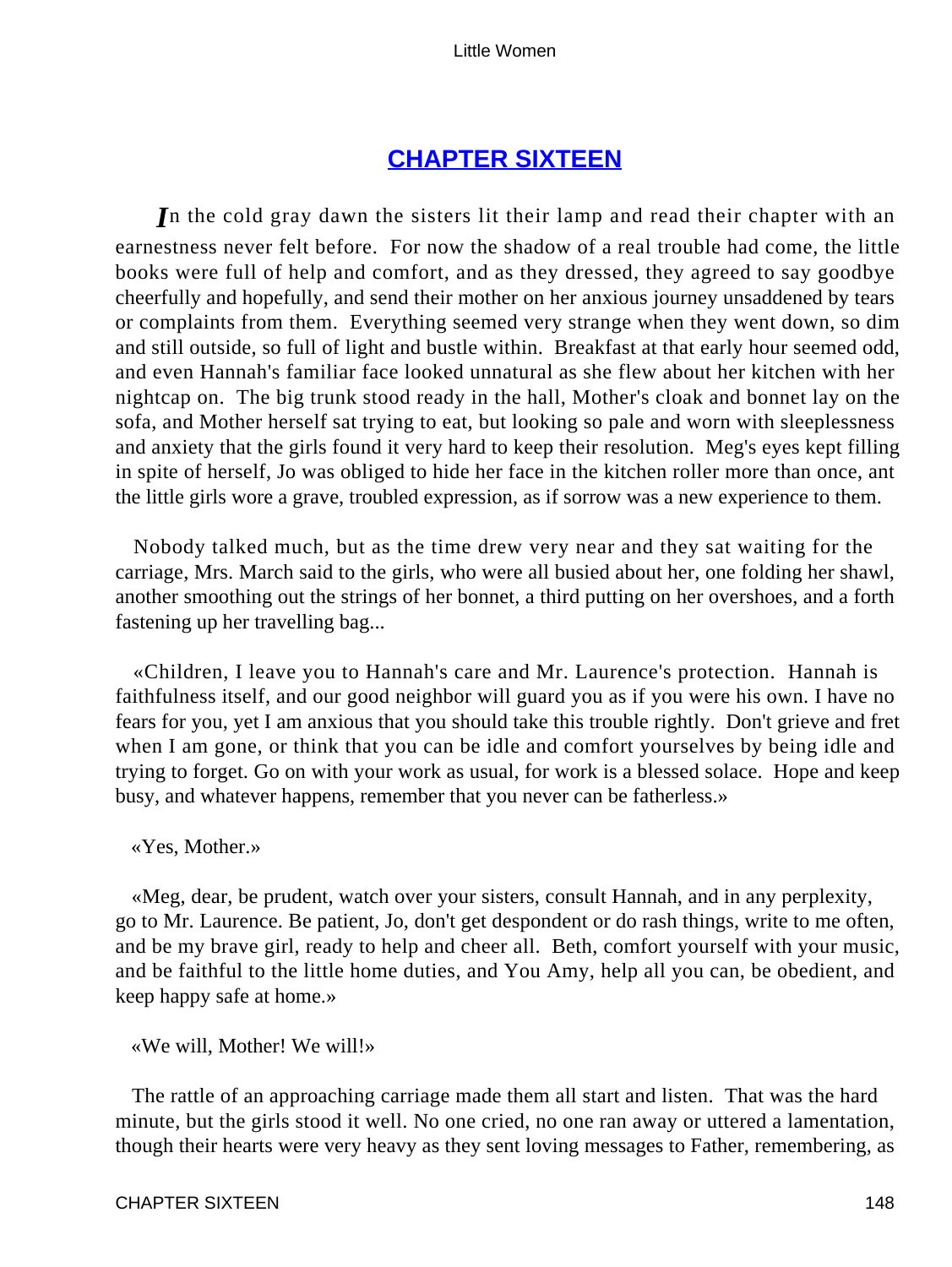they spoke that it might be too late to deliver them. They kissed their mother quietly, clung about her tenderly, and tried to wave their hands cheerfully when she drove away.

 Laurie and his grandfather came over to see her off, and Mr. Brooke looked so strong and sensible and kind that the girls christened him `Mr. Greatheart' on the spot.

 «Goodby, my darlings! God bless and keep us all!» whispered Mrs. March, as she kissed one dear little face after the other, and hurried into the carriage.

 As she rolled away, the sun came out, and looking back, she saw it shining on the group at the gate like a good omen. They saw it also, and smiled and waved their hands, and the last thing she beheld as she turned the corner was the four bright faces, and behind them like a bodyguard, old Mr. Laurence, faithful Hannah, and devoted Laurie.

 «How kind everyone is to us!» she said, turning to find fresh proof of it in the respectful sympathy of the young man's face.

 «I don't see how they can help it,» returned Mr. Brooke, laughing so infectiously that Mrs. March could not help smiling. And so the journey began with the good omens of sunshine, smiles, and cheerful words.

 «I feel as if there had been an earthquake,» said Jo, as their neighbors went home to breakfast, leaving them to rest and refresh themselves.

«It seems as if half the house was gone,» added Meg forlornly.

 Beth opened her lips to say something, but could only point to the pile of nicely mended hose which lay on Mother's table, showing that even in her last hurried moments she had thought and worked for them. It was a little thing, but it went straight to their hearts, and in spite of their brave resolutions, they all broke down and cried bitterly.

 Hannah wisely allowed them to relieve their feelings, and when the shower showed signs of clearing up, she came to the rescue, armed with a coffeepot.

 «Now, ny dear young ladies, remember what your ma said, and don't fret. Come and have a cup of coffee all round, and then let's fall to work and be a credit to the family.»

 Coffee was a treat, and Hannah showed great tact in making it that morning. No one could resist her persuasive nods, or the fragrant invitation issuing from the nose of the coffee pot. They drew up to the table, exchanged their handkerchiefs for napkins, and in ten minutes were all right again.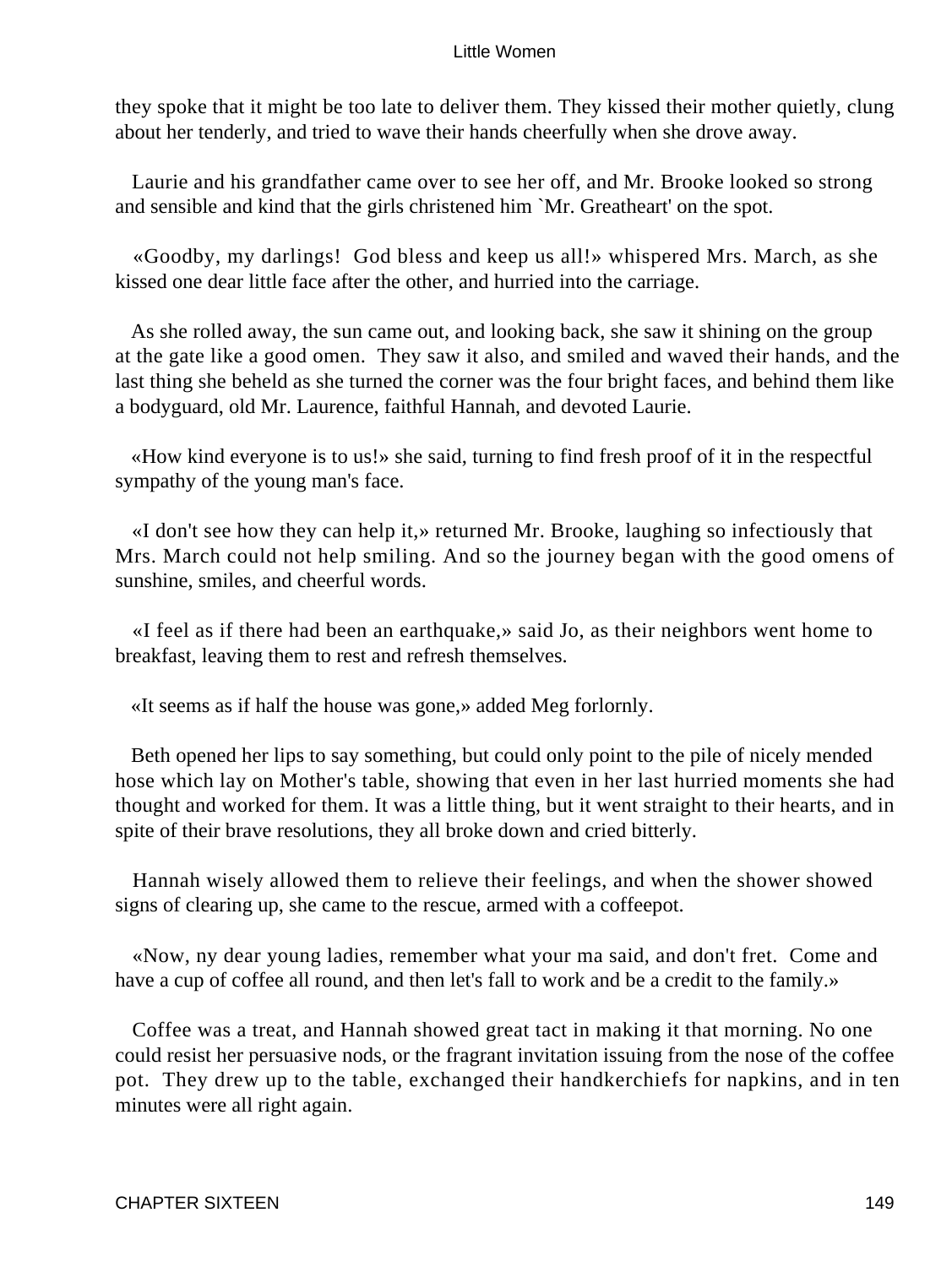«`Hope and keep busy', that's the motto for us, so let's see who will remember it best. I shall go to Aunt March, as usual. Oh, won't she lecture though!» said Jo, as she sipped with returning spirit.

 «I shall go to my Kings, though I'd much rather stay at home and attend to things here,» said Meg, wishing she hadn't made her eyes so red.

 «No need of that. Beth and I can keep house perfectly well,» put in Amy, with an important air. «Hannah will tell us what to do, and we'll have everything nice when you come home,» added Beth, getting out her mop and dish tub without delay.

«I think anxiety is very interesting,» observed Amy, eating sugar pensively.

 The girls couldn't help laughing, and felt better for it, though Meg shook her head at the young lady who could find consolation in a sugar bowl.

 The sight of the turnovers made Jo sober again, and when the two went out to their daily tasks, they looked sorrowfully back at the window where they were accustomed to see their mother's face. It was gone, but Beth had remembered the little household ceremony, and there she was, nodding away at them like a rosyfaced mandarin.

 «That's so like my Beth!» said Jo, waving her hat, with a grateful face. «Goodbye, Meggy, I hope the Kings won't strain today. Don't fret about Father, dear,» she added, as they parted.

 «And I hope Aunt March won't croak. Your hair is becoming, and it looks very boyish and nice,» returned Meg, trying not to smile at the curly head, which looked comically small on her tall sister's shoulders.

 «That's my only comfort.» And, touching her hat a` la Laurie, away went Jo, feeling like a shorn sheep on a wintry day.

 News from their father comforted the girls very much, for though dangerously ill, the presence of the best and tenderest of nurses had already done him good. Mr. Brooke sent a bulletin every day, and as the head of the family, Meg insisted on reading the dispatches, which grew more cheerful as the week passed. At first, everyone was eager to write, and plump envelopes were carefully poked into the letter box by one or other of the sisters, who felt rather important with their Washington correspondence. As one of these packets contained characteristic notes from the party, we will rob an imaginary mail, and read them.

My dearest Mother: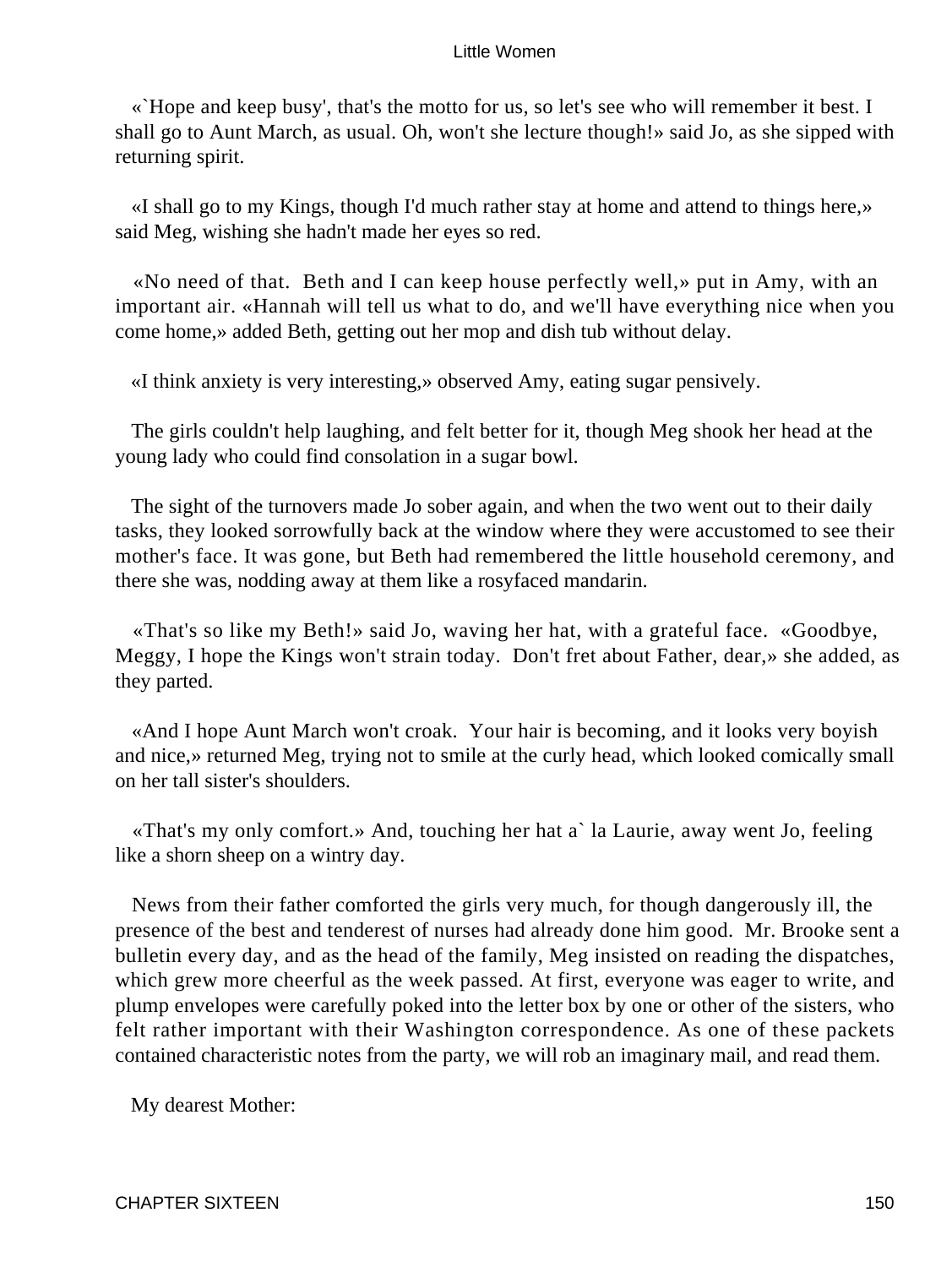It is impossible to tell you how happy your last letter made us, for the news was so good we couldn't help laughing and crying over it. How very kind Mr. Brooke is, and how fortunate that Mr. Laurence's business detains him near you so long, since he is so useful to you and Father. The girls are all as good as gold. Jo helps me with the sewing, and insists on doing all sorts of hard jobs. I should be afraid she might overdo, if I didn't know her `moral fit' wouldn't last long. Beth is as regular about her tasks as a clock, and never forgets what you told her. She grieves about Father, and looks sober except when she is at her little piano. Amy minds me nicely, and I take great care of her. She does her own hair, and I am teaching her to make buttonholes and mend her stockings. She tries very hard, and I know you will be pleased with her improvement when you come. Mr. Laurence watches over us like a motherly old hen, as Jo says, and Laurie is very kind and neighborly. He and Jo keep us merry, for we get pretty blue sometimes, and feel like orphans, with you so far away. Hannah is a perfect saint. She does not scold at all, and always calls me Miss Margaret, which is quite proper, you know, and treats me with respect. We are all well and busy, but we long, day and night, to have you back. Give my dearest love to Father, and believe me, ever your own...

## **MEG**

 This note, prettily written on scented paper, was a great contrast to the next, which was scribbled on a big sheet of thin foreign paper, ornamented with blots and all manner of flourishes and curly−tailed letters.

# My precious Marmee:

 Three cheers for dear Father! Brooke was a trump to telegraph right off, and let us know the minute he was better. I rushed up garret when the letter came, and tried to thank god for being so good to us, but I could only cry, and say, «I'm glad! I'm glad!» Didn't that do as well as a regular prayer? For I felt a great many in my heart. We have such funny times, and now I can enjoy them, for everyone is so desperately good, it's like living in a nest of turtledoves. You'd laugh to see Meg head the table and try to be motherish. She gets prettier every day, and I'm in love with her sometimes. The children are regular archangels, and I – well, I'm Jo, and never shall be anything else. Oh, I must tell you that I came near having a quarrel with Laurie. I freed my mind about a silly little thing, and he was offended. I was right, but didn't speak as I ought, and he marched home, saying he wouldn't come again till I begged pardon. I declared I wouldn't and got mad. It lasted all day. I felt bad and wanted you very much. Laurie and I are both so proud, it's hard to beg pardon. But I thought he'd come to it, for I was in the right. He didn't come, and just at night I remembered what you said when Amy fell into the river. I read my little book, felt better, resolved not to let the sun set on my anger, and ran over to tell Laurie I was sorry. I met him at the gate, coming for the same thing. We both laughed, begged each other's pardon, and felt all good and comfortable again.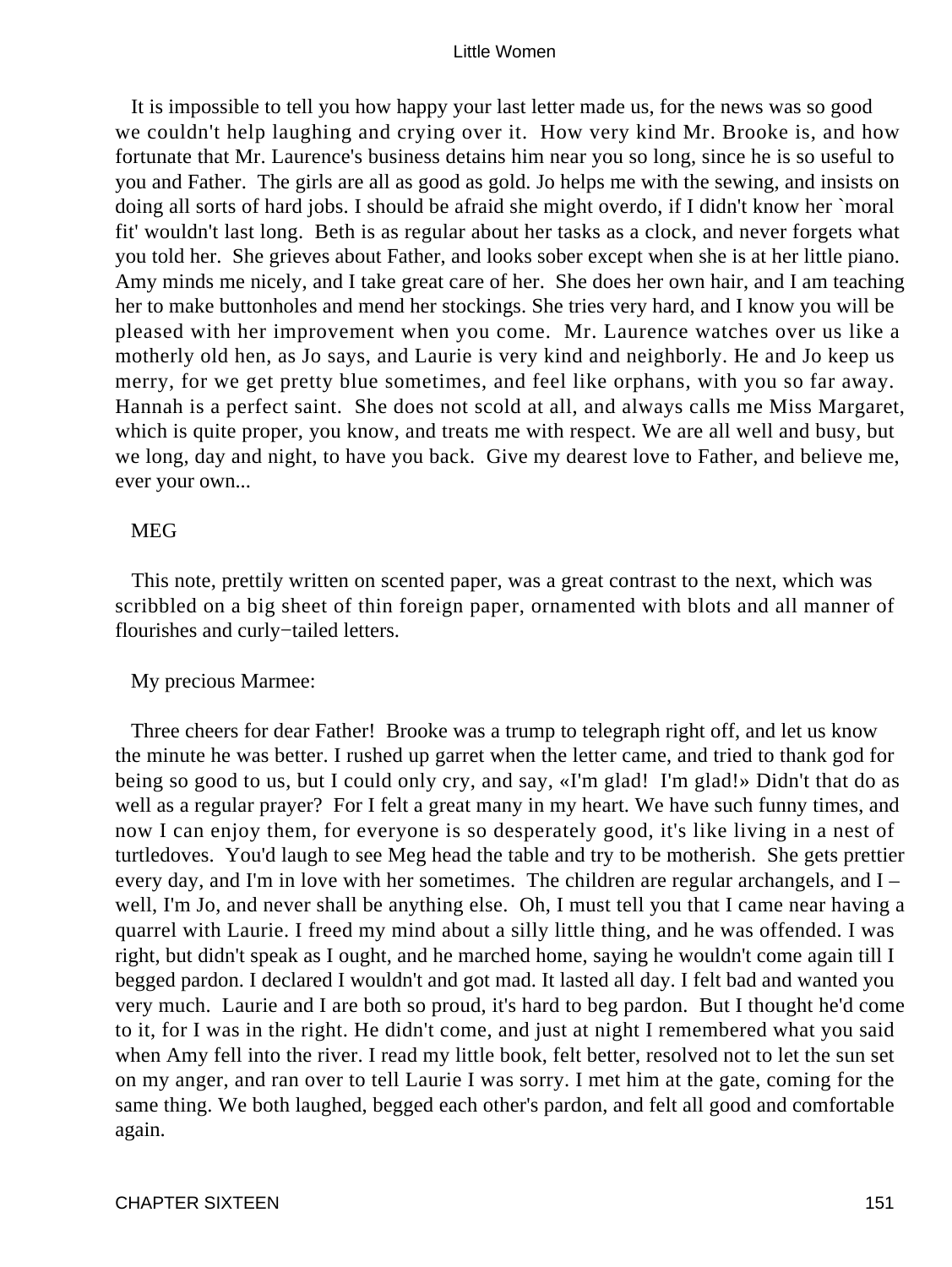I made a `pome' yesterday, when I was helping Hannah wash, and as Father likes my silly little things, I put it in to amuse him. Give him my lovingest hug that ever was, and kiss yourself a dozen times for your...

TOPSY−TURVY JO

# A **SONG FROM THE SUDS**

 Queen of my tub, I merrily sing, While the white foam rises high, And sturdily wash and rinse and wring, And fasten the clothes to dry. Then out in the free fresh air they swing, Under the sunny sky.

 I wish we could wash from out hearts and souls The stains of the week away, And let water and air by their magic make Ourselves as pure as they. Then on the earth there would be indeed, A glorious washing day!

 Along the path of a useful life, Will heartsease ever bloom. The busy mind has no time to think Of sorrow or care or gloom. And anxious thoughts may be swept away, As we bravely wield a broom.

 I am glad a task to me is given, To labor at day by day, For it brings me health and strength and hope, And I cheerfully learn to say, «Head, you may think, Heart, you may feel, But, Hand, you shall work alway!»

Dear Mother,

 There is only room for me to send my love, and some pressed pansies from the root I have been keeping safe in the house for Father to see. I read every morning, try to be good all day, and sing myself to sleep with Father's tune. I can't sing `LAND **OF THE LEAL'** now, it makes me cry. Everyone is very kind, and we are as happy as we can be without you. Amy wants the rest of the page, so I must stop. I didn't forget to cover the holders, and I wind the clock and air the rooms every day.

Kiss dear Father on the cheek he calls mine. Oh, do come soon to your loving . ..

# **LITTLE BETH**

Ma Chere Mamma,

We are all well I do my lessons always and never corroberate the girls – Meg says I mean contradick so I put in both words and you can take the properest. Meg is a great comfort to me and lets me have jelly every night at tea its so good for me Jo says because it keeps me sweet tempered. Laurie is not as respeckful as he ought to be now I am almost in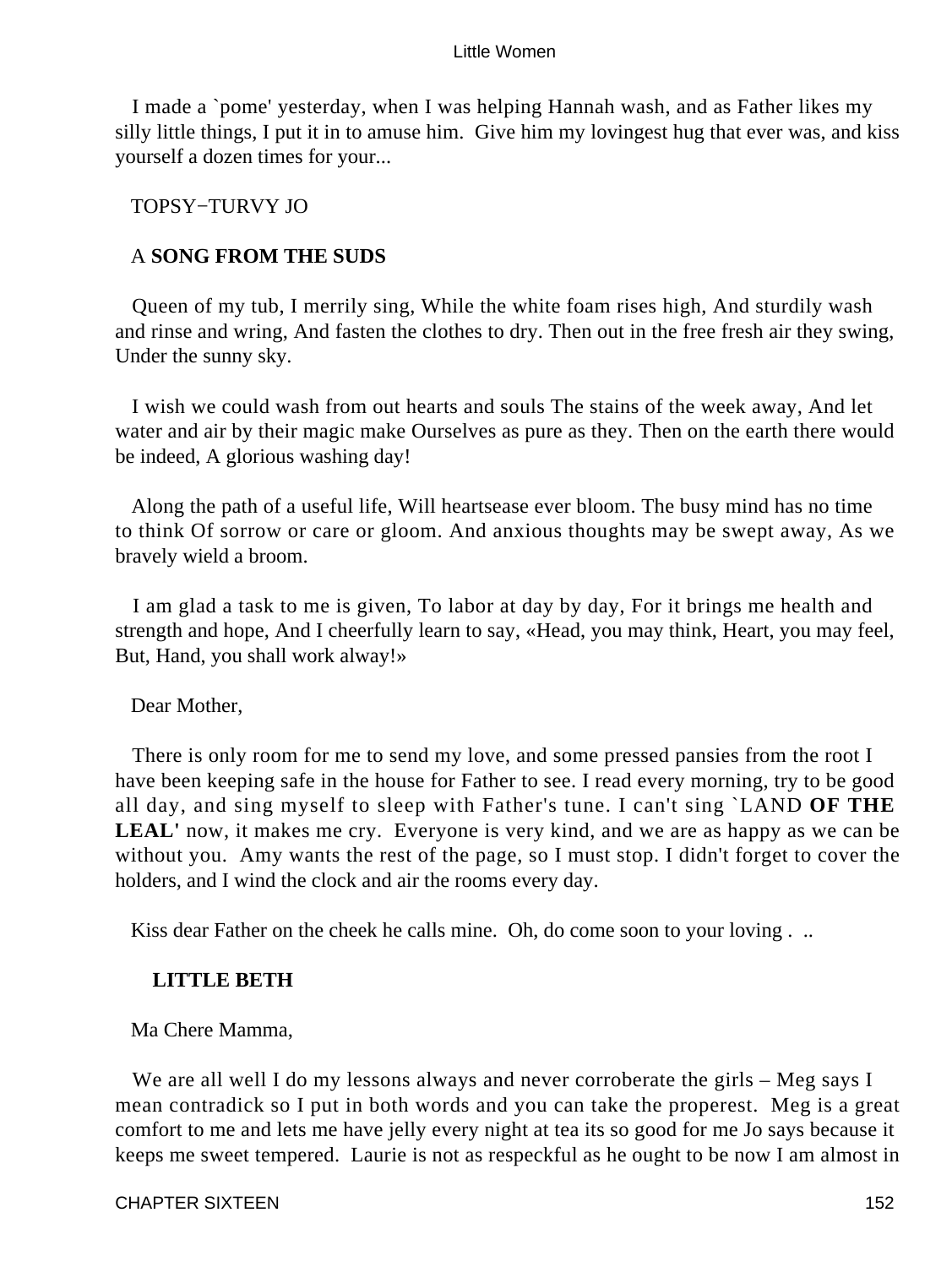my teens, he calls me Chick and hurts my feelings by talking French to me very fast when I say Merci or Bon jour as Hattie King does. The sleeves of my blue dress were all worn out, and Meg put in new ones, but the full front came wrong and they are more blue than the dress. I felt bad but did not fret I bear my troubles well but I do wish Hannah would put more starch in my aprons and have buckwheats every day. Can't she? Didn't I make that interrigation point nice? Meg says my punchtuation and spelling are disgraceful and I am mortyfied but dear me I have so many things to do, I can't stop. Adieu, I send heaps of love to Papa. Your affectionate daughter . ..

## AMY **CURTIS MARCH**

## Dear Mis March,

 I jes drop a line to say we git on fust rate. The girls is clever and fly round right smart. Miss Meg is going to make a proper good housekeeper. She hes the liking for it, and gits the hang of things surprisin quick. Jo doos beat all for goin ahead, but she don't stop to cal'k'late fust, and you never know where she's like to bring up. She done out a tub of clothes on Monday, but she starched 'em afore they was wrenched, and blued a pink calico dress till I thought I should a died a laughin. Beth is the best of little creeters, and a sight of help to me, bein so forehanded and dependable. She tries to learn everything, and really goes to market beyond her years, likewise keeps accounts, with my help, quite wonderful. We have got on very economical so fur. I don't let the girls hev coffee only once a week, accordin to your wish, and keep em on plain wholesome vittles. Amy does well without frettin, wearin her best clothes and eatin sweet stuff. Mr. Laurie is as full of didoes as usual, and turns the house upside down frequent, but he heartens the girls, so I let em hev full swing. The old gentleman send heaps of things, and is rather wearin, but means wal, and it aint my place to say nothin. My bread is riz, so no more at this time. I send my duty to Mr. March, and hope he's seen the last of his Pewmonia.

Yours respectful,

Hannah Mullet

Head Nurse of Ward No. 2,

 All serene on the Rappahannock, troops in fine condition, commisary department well conducted, the Home Guard under Colonel Teddy always on duty, Commander in Chief General Laurence reviews the army daily, Quartermaster Mullet keeps order in camp, and Major Lion does picket duty at night. A salute of twenty−four guns was fired on reciept of good news from Washington, and a dress parade took place at headquarters. Commander in chief sends best wishes, in which he is heartily joined by...

# **COLONEL TEDDY**

CHAPTER SIXTEEN 153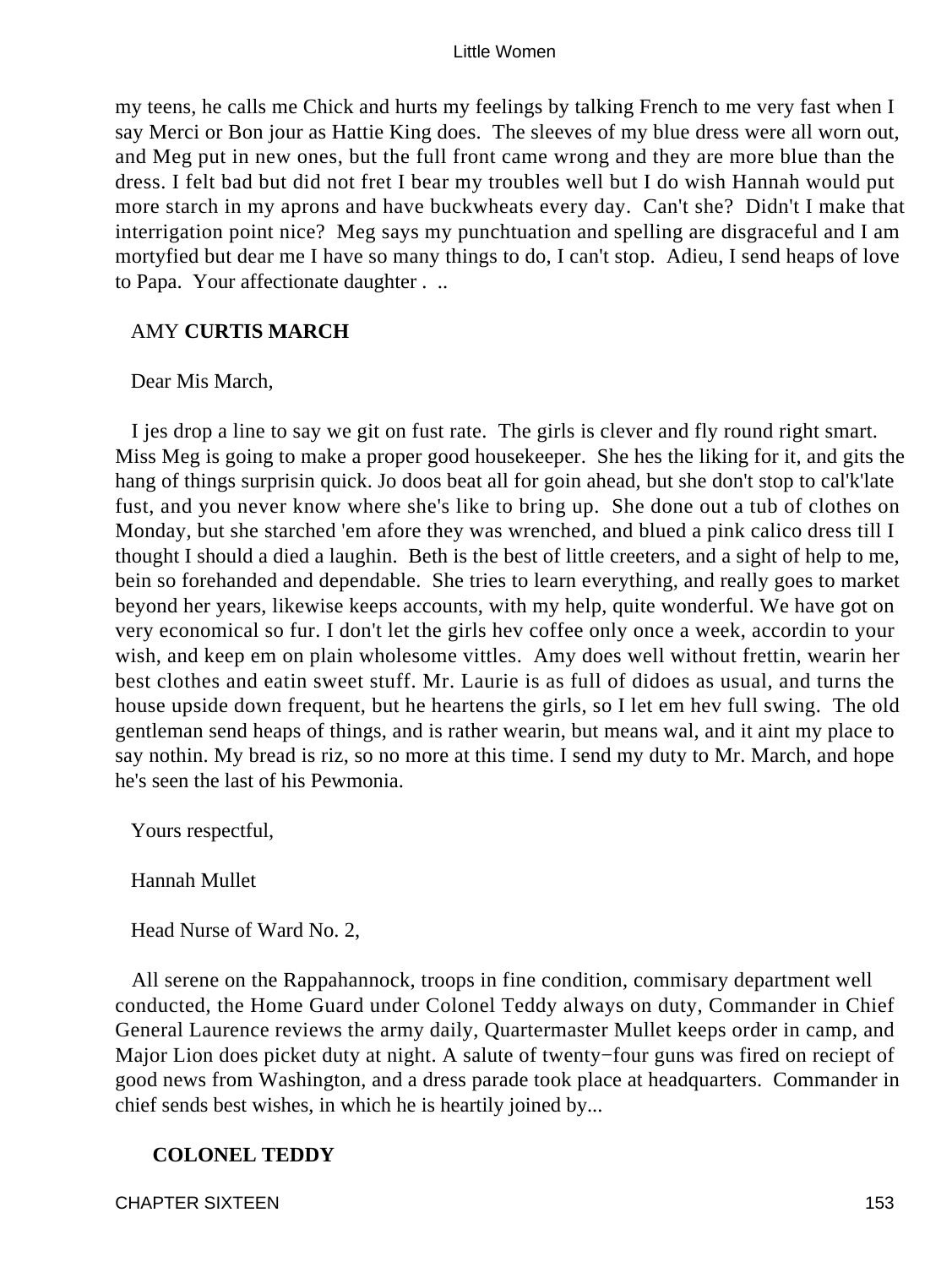Dear Madam:

 The little girls are all well. Beth and my boy report daily. Hannah is a model servant, and guards pretty Meg like a dragon. Glad the fine weather holds. Pray make Brooke useful, and draw on me for funds if expenses exceed your estimate. Don't let your husband want anything. Thank God he is mending.

Your sincere friend and servant, **JAMES LAURENCE**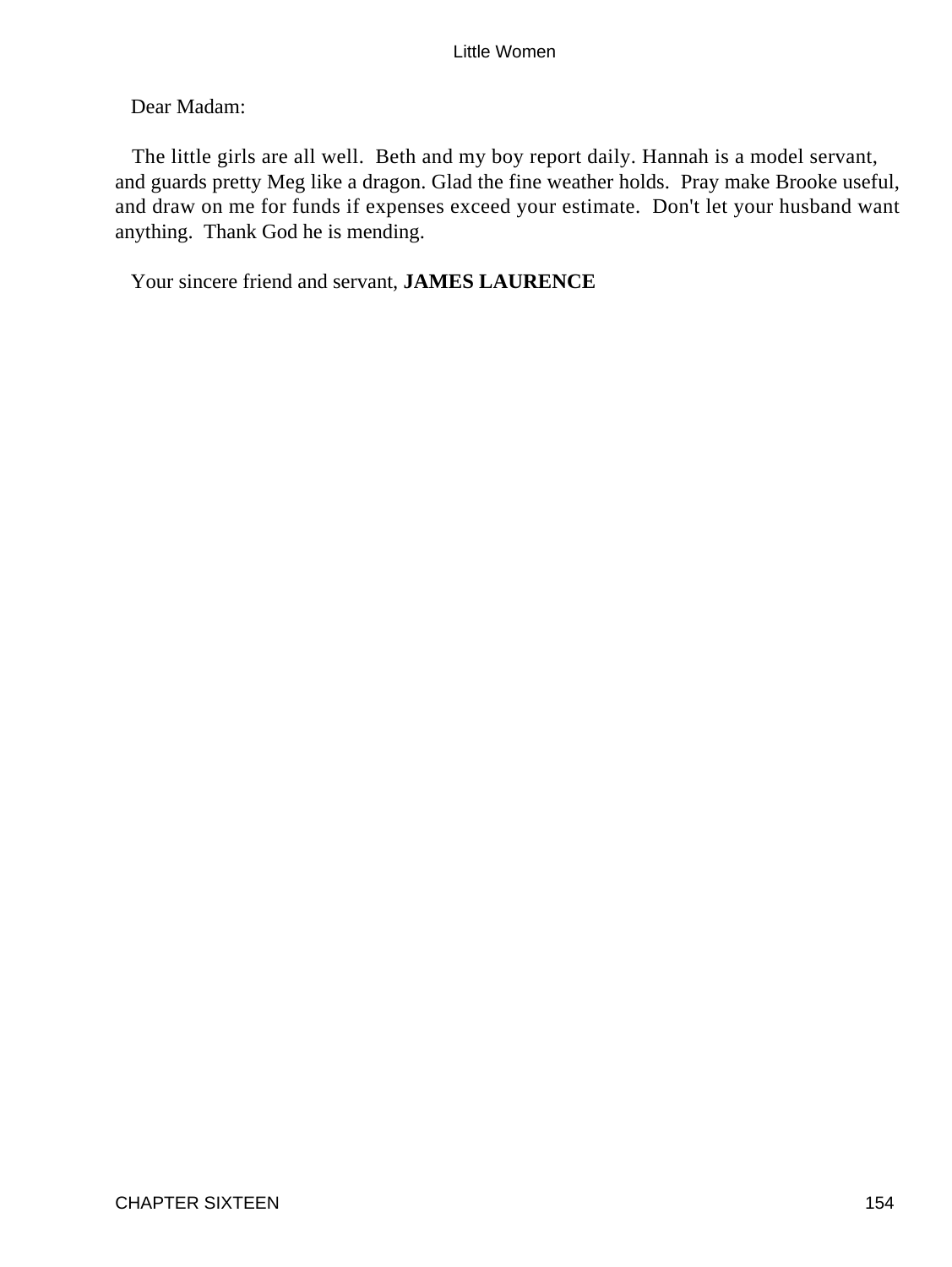# **[CHAPTER SEVENTEEN](#page-419-0)**

For a week the amount of virtue in the old house would have supplied the neighborhood. It was really amazing, for everyone seemed in a heavenly frame of mind, and self−denial was all the fashion. Relieved of their first anxiety about their father, girls insensibly relaxed their praiseworthy efforts a little, and began to fall back into old ways. They did not forget their motto, but hoping and keeping busy seemed to grow easier, and after such tremendous exertions, they felt that Endeavor deserved a holiday, and gave it a good many.

 Jo caught a bad cold through neglect to cover the shorn head enough, and was ordered to stay at home till she was better, for Aunt March didn't like to hear people read with colds in their heads. Jo liked this, and after an energetic rummage from garret to cellar, subsided on the sofa to nurse her cold with arsenicum and books. Amy found that housework and art did not go well together, and returned to her mud pies. Meg went daily to her pupils, and sewed, or thought she did, at home, but much time was spent in writing long letters to her mother, or reading the Washington dispatches over and over. Beth kept on, with only slight relapses into idleness or grieving.

 All the little duties were faithfully done each day, and many of her sisters' also, for they were forgetful, and the house seemed like a clock whose pendulum was gone a−visiting. When her heart got heavy with longings for Mother or fears for Father, she went away into a certain closet, hid her face in the folds of a dear old gown, and made her little moan and prayed her little prayer quietly by herself. Nobody knew what cheered her up after a sober fit, but everyone felt how sweet and helpful Beth was, and fell into a way of going to her for comfort or advice in their small affairs.

 All were unconscious that this experience was a test of character, and when the first excitement was over, felt that they had done well and deserved praise. So they did, but their mistake was in ceasing to do well, and they learned this lesson through much anxiety and regret.

 «Meg, I wish you'd go and see the Hummels. You know Mother told us not to forget them.» said Beth, ten days after Mrs. March's departure.

«I'm too tired to go this afternoon,» re;lied Meg, rocking comfortably as she sewed.

"Can't you, Jo?' asked Beth.

«Too stormy for me with my cold.»

CHAPTER SEVENTEEN 155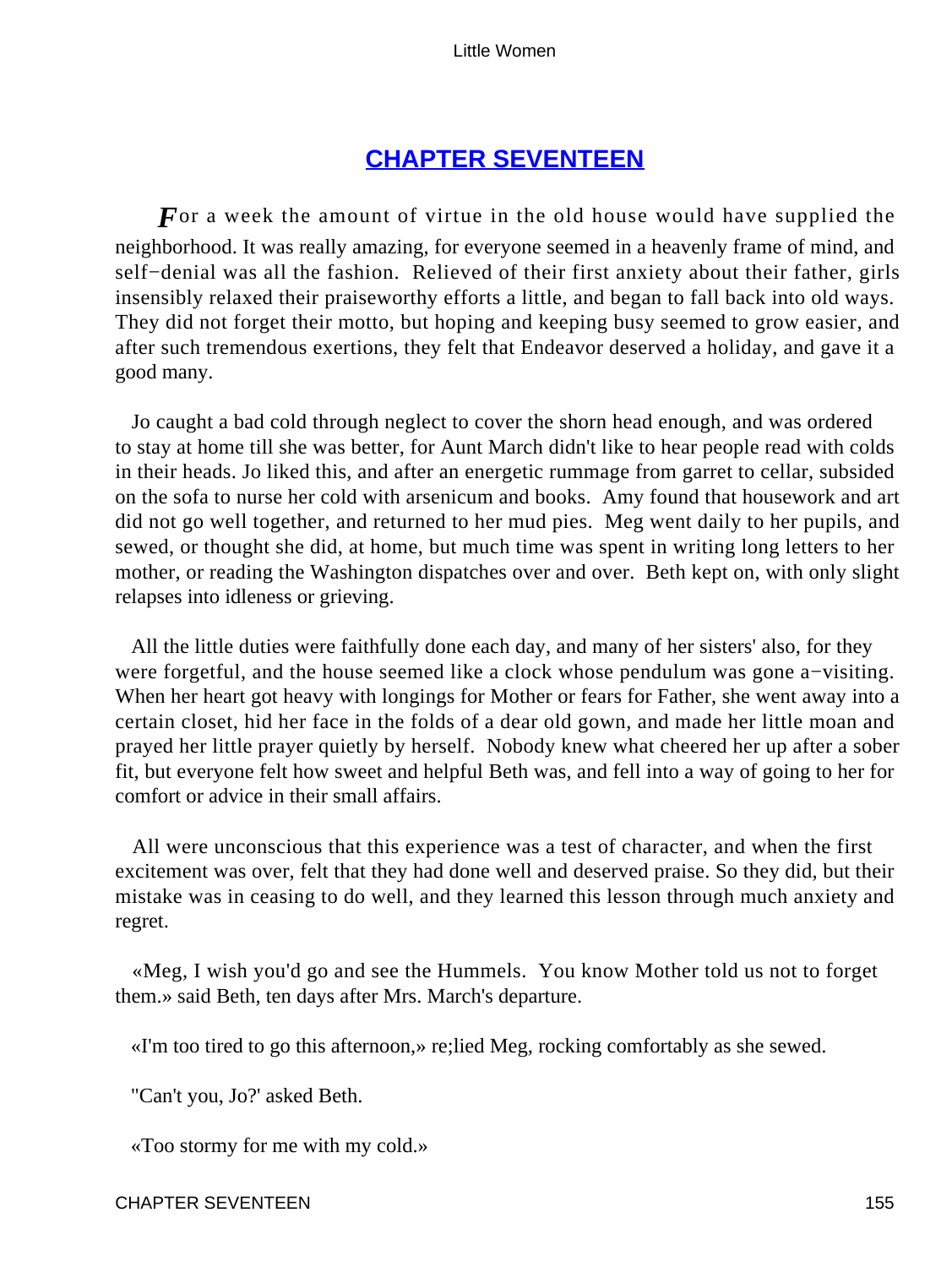«I thought it was almost well.»

 «It's well enough for me to go out with Laurie, but not well enough to go to the Hummels',» said Jo, laughing, but looking a little ashamed of her inconsistency.

«Why don't you go yourself?» asked Meg.

 «I have been every day, but the baby is sick, and I don't know what to do for it. Mrs. Hummel goes away to work, and Lottchen takes care of it. But it gets sicker and sicker, and I think you or Hannah ought to go.»

Beth spoke earnestly, and Meg promised she would go tomorrow.

 «Ask Hannah for some nice little mess, and take it round, Beth, the air will do you good,» said Jo, adding apologetically, «I'd go but I want to finish my writing.»

«My head aches and I'm tired, so I thought maybe some of you would go,» said Beth.

"Amy will be in presently, and she will run down for us, suggested Meg.

 So Beth lay down on the sofa, the others returned to their work, and the Hummels were forgotten. An hour passed. Amy did not come, Meg went to her room to try on a new dress, Jo was absorbed in her story, and Hannah was sound asleep before the kitchen fire, when Beth quietly put on her hood, filled her basket with odds and ends for the poor children, and went out into the chilly air with a heavy head and a grieved look in her patient eyes. It was late when she came back, and no one saw her creep upstairs and shut herself into her mother's room. Half an hour after, Jo went to `Mother's closet' for something, and there found little Beth sitting on the medicine chest, looking very grave, with red eyes and a camphor bottle in her hand.

 «Christopher Columbus! What's the matter?» cried Jo, as Beth put out her hand as if to warn her off, and asked quickly, «You've had the scarlet fever, havent't you?»

"Years ago, when Meg did. Why?'

«Then I'll tell you. Oh, Jo, the baby's dead!»

«What baby?»

«Mrs. Hummel's. It died in my lap before she got home,» cried Beth with a sob.

 «My poor dear, how dreadful for you! I ought to have gone,» said Jo, taking her sister in her arms as she sat down in her mother's bit chair, with a remorseful face.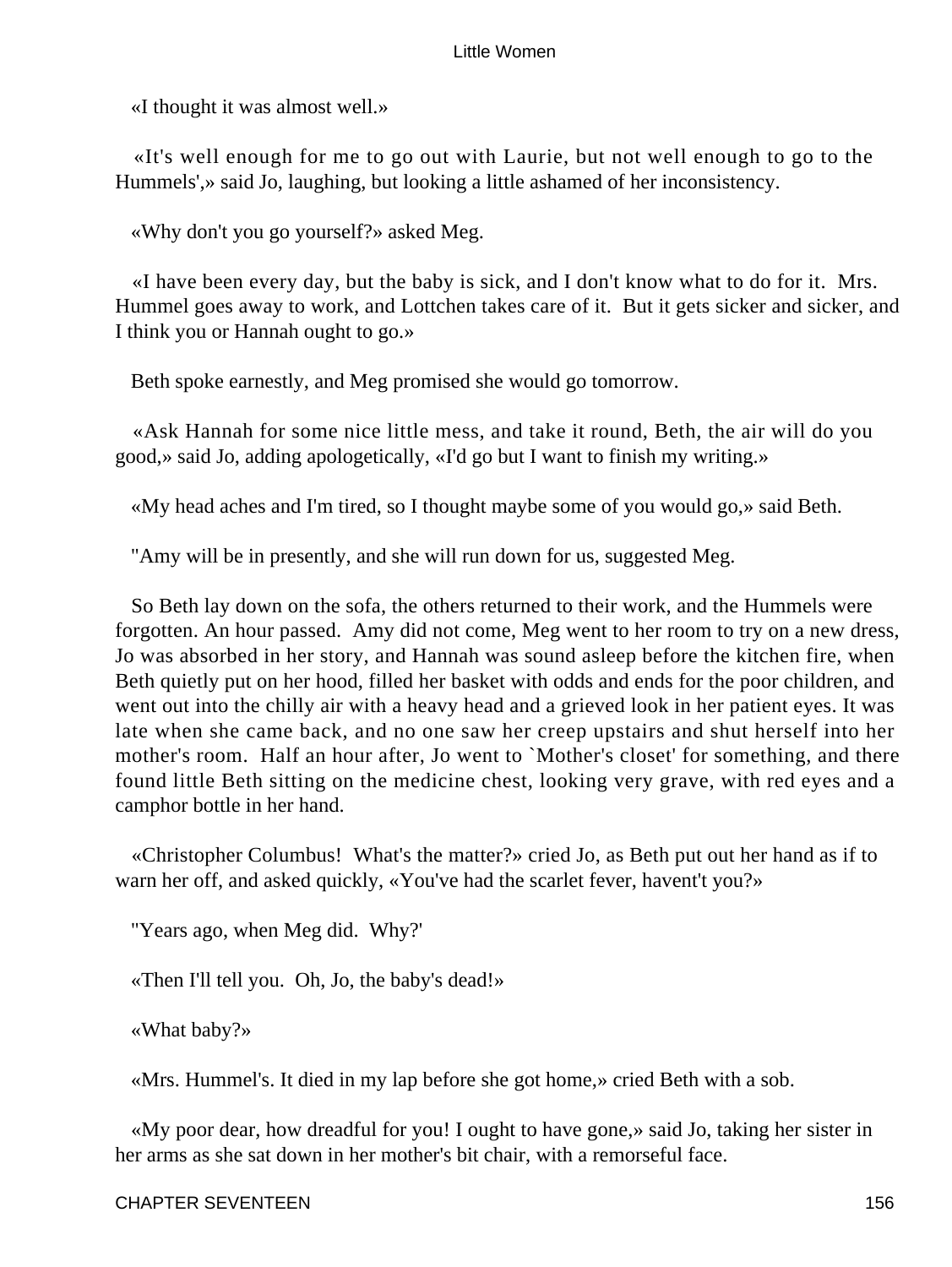«It wasn't dreadful, Jo, only so sad! I saw in a minute it was sicker, but Lottchen said her mother had gone for a doctor, so I took Baby and let Lotty rest. It seemed asleep, but all of a sudden if gave a little cry and trembled, and then lay very still. I tried to warm its feet, and Lotty gave it some milk, but it didn't stir, and I knew it was dead.»

«Don't cry, dear! What did you do?»

 «I just sat and held it softly till Mrs. Hummel came with the doctor. He said it was dead, and looked at Heinrich and Minna, who have sore throats. `Scarlet fever, ma'am. Ought to have called me before, ' he said crossly. Mrs. Hummel told him she was poor, and had tried to cure baby herself, but now it was too late, and she could only ask him to help the others and trust to charity for his pay. He smiled then, and was kinder, but it was very sad, and I cried with them till he turned round all of a sudden, and told me to go home and take belladonna right away, or I'd have the fever.»

 «No, you won't!» cried Jo, hugging her close, with a frightened look. «Oh, Beth, if you should be sick I never could forgive myself! What shall we do?»

 «Don't be frightened, I guess I shan't have it badly. I looked in Mother's book, and saw that it begins with headache, sore throat, and queer feelings like mine, so I did take some belladonna, and I feel better,» said Beth, laying her cold hands on her hot forehead and trying to look well.

 «If Mother was only at home!» exclaimed Jo, seizing the book, and feeling that Washington was an immense way off. She read a page, looked at Beth, felt her head, peeped into her throat, and then said gravely, «You've been over the baby every day for more than a week, and among the others who are going to have it, so I'm afraid you are going to have it, Beth. I'll call Hannah, she knows all about sickness.» «Don't let Amy come. She never had it, and I should hate to give it to her. Can't you and Meg have it over again?» asked Beth, anxiously.

 «I guess not. Don't care if I do. Serve me right, selfish pig, to let you go, and stay writing rubbish myself!» muttered Jo, as she went to consult Hannah.

 The good soul was wide awake in a minute, and took the lead at once, assuring that there was no need to worry; every one had scarlet fever, and if rightly treated, nobody died, all of which Jo believed, and felt much relieved as they went up to call Meg.

 «Now I'll tell you what we'll do,» said Hannah, when she had examined and questioned Beth, «we will have Dr. Bangs, just to take a look at you, dear, and see that we start right. Then we'll send Amy off to Aunt March's for a spell, to keep her out of harm's way, and one of you girls can stay at home and amuse Beth for a day or two.»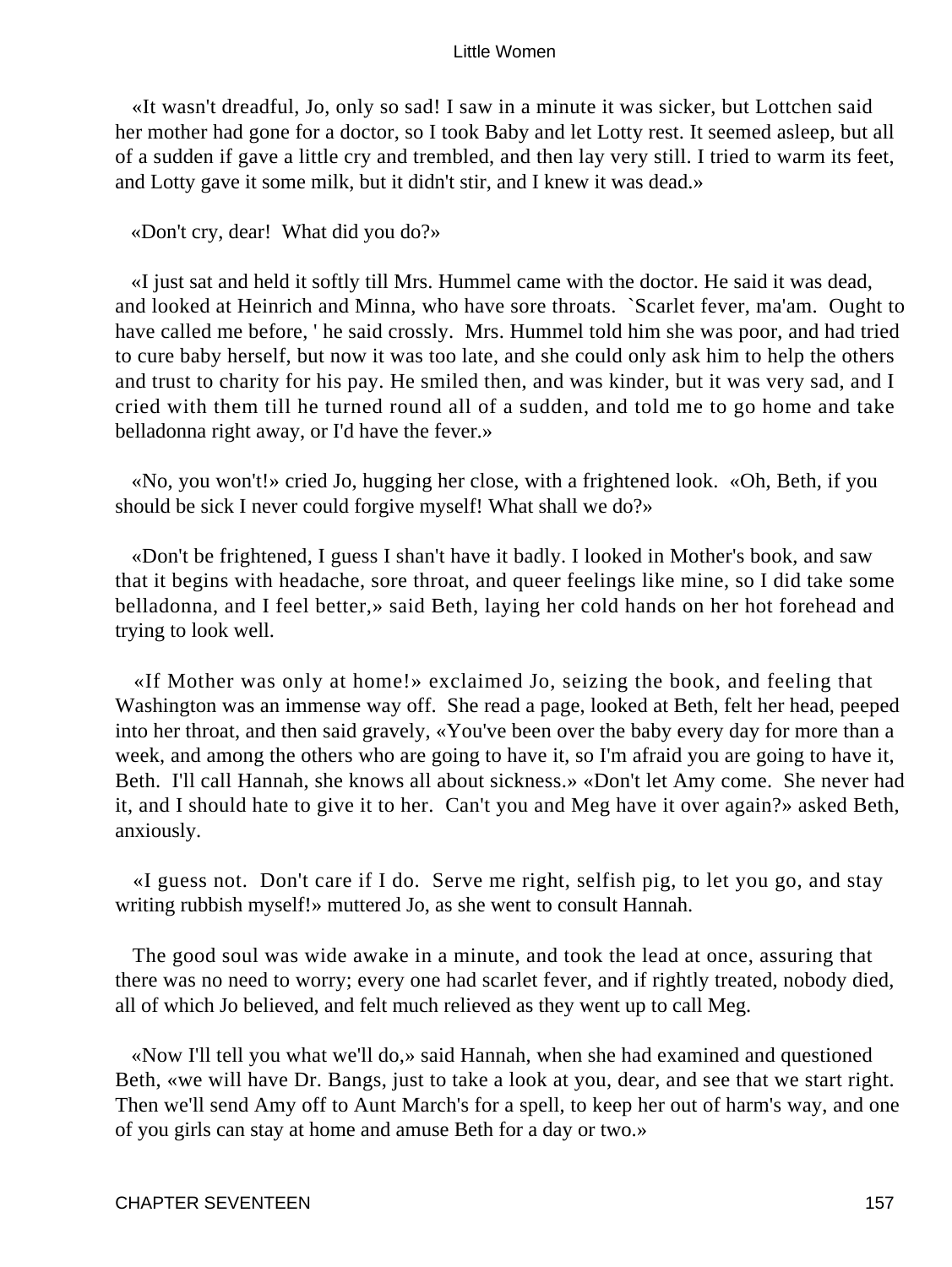«I shall stay, of course, I'm oldest,» began Meg, looking anxious and self−reproachful.

 «I shall, because it's my fault she is sick. I told Mother I'd do the errands, and I haven't,» said Jo decidedly.

«Which will you have, Beth? There ain't no need of but one,» aid Hannah.

 «Jo, please.» And Beth leaned her head against her sister with a contented look, which effectually settled that point.

 «I'll go and tell Amy,» said Meg, feeling a little hurt, yet rather relieved on the whole, for she did not like nursing, and Jo did.

 Amy rebelled outright, and passionately declared that she had rather have the fever than go to Aunt March. Meg reasoned, pleaded, and commanded, all in vain. Amy protested that she would not go, and Meg left her in despair to ask Hannah what should be done. Before she came back, Laurie walked into the parlor to find Amy sobbing, with her head in the sofa cushions. She told her story, expecting to be consoled, but Laurie only put his hands in his pockets and walked about the room, whistling softly, as he knit his brows in deep thought. Presently he sat down beside her, and said, in his most wheedlesome tone, «Now be a sensible little woman, and do as they say. No, don't cry, but hear what a jolly plan I've got. You go to Aunt March's, and I'll come and take you out every day, driving or walking, and we'll have capital times. Won't that be better than moping here?»

«I don't wish to be sent off as if I was in the way,» began Amy, in an injured voice.

«Bless your heart, child, it's to keep you well. You don't want to be sick, do you?»

«No, I'm sure I don't, but I dare say I shall be, for I've been with Beth all the time.»

 «That's the very reason you ought to go away at once, so that you may escape it. Change of air and care will keep you well, I dare say, or if it does not entirely, you will have the fever more lightly. I advise you to be off as soon as you can, for scarlet fever is no joke, miss.»

«But it's dull at Aunt March's, and she is so cross,» said Amy, looking rather frightened.

 «It won't be dull with me popping; in every day to tell you how Beth is, and take you out gallivanting. The old lady likes me, and I'll be as sweet as possible to her, so she won't peck at us, whatever we do.»

«Will you take me out in the trotting wagon with Puck?»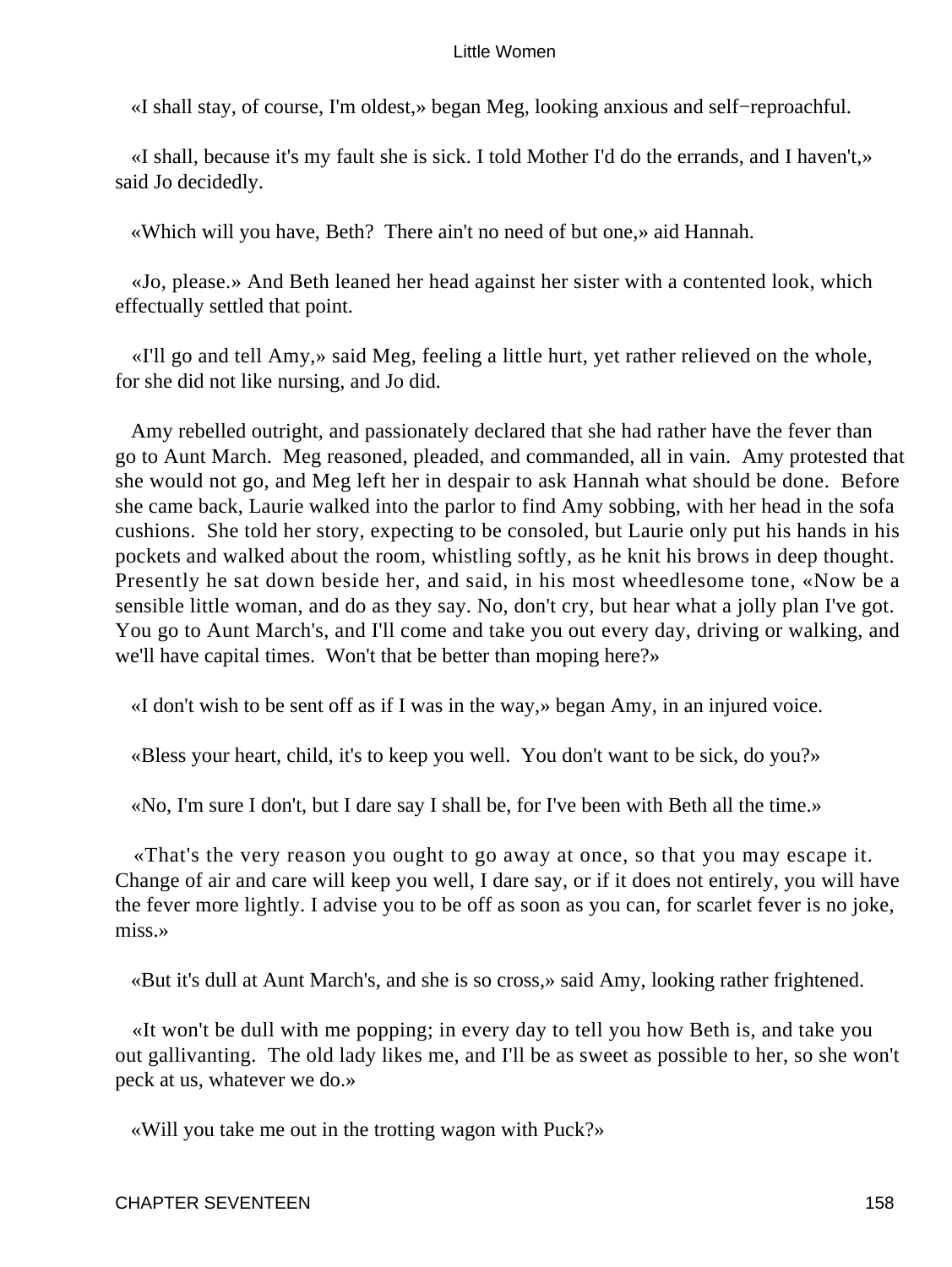«On my honor as a gentleman.»

«And come every single day?»

«See if I don't/»

«And bring me back the minute Beth is well?»

«The identical minute.»

«And go to the theater, truly?»

«A dozen theaters, if we may.»

«Well – I guess I will,» said Amy slowly.

 «Good girl! Call Meg, and tell her you'll give in,» said Laurie, with an approving pat, which annoyed Amy more than the 'giving in'.

 Meg and Jo came running down to behold the miracle which had been wrought, and Amy, feeling very precious and self−sacrificing, promised to go, if the doctor said Beth was going to be ill.

 «How is the little dear?» asked Laurie, for Beth was his especial pet, and he felt more anxious about her than he liked to show.

 «She is lying down on Mother's bed, and feels better. The baby's death troubled her, but I dare say she has only got cold. Hannah says she thinks so, but she looks worried, and that makes me fidgety,» answered Meg.

 «What a trying world it is!» said Jo, rumpling up her hair in a fretful way. «No sooner do we get out of one trouble than down comes another. There doesn't seem to be anything to hold on to when Mother's gone, so I'm all at sea.»

 «Well, don't make a porcupine of yourself, it isn't becoming. Settle your wig, Jo, and tell me if I shall telegraph to your mother, or do anything?» asked Laurie, who never had been reconciled to the loss of his friend's one beauty.

 «That is what troubles me,» said Meg. «I think we ought to tell her if Beth is really ill, but Hannah says we mustn't, for Mother can't leave Father, and it will only make them anxious. Beth won't be sick long, and Hannah knows just what to do, and Mother said we were to mind her, so I suppose we must, but it doesn't seem quite right to me.»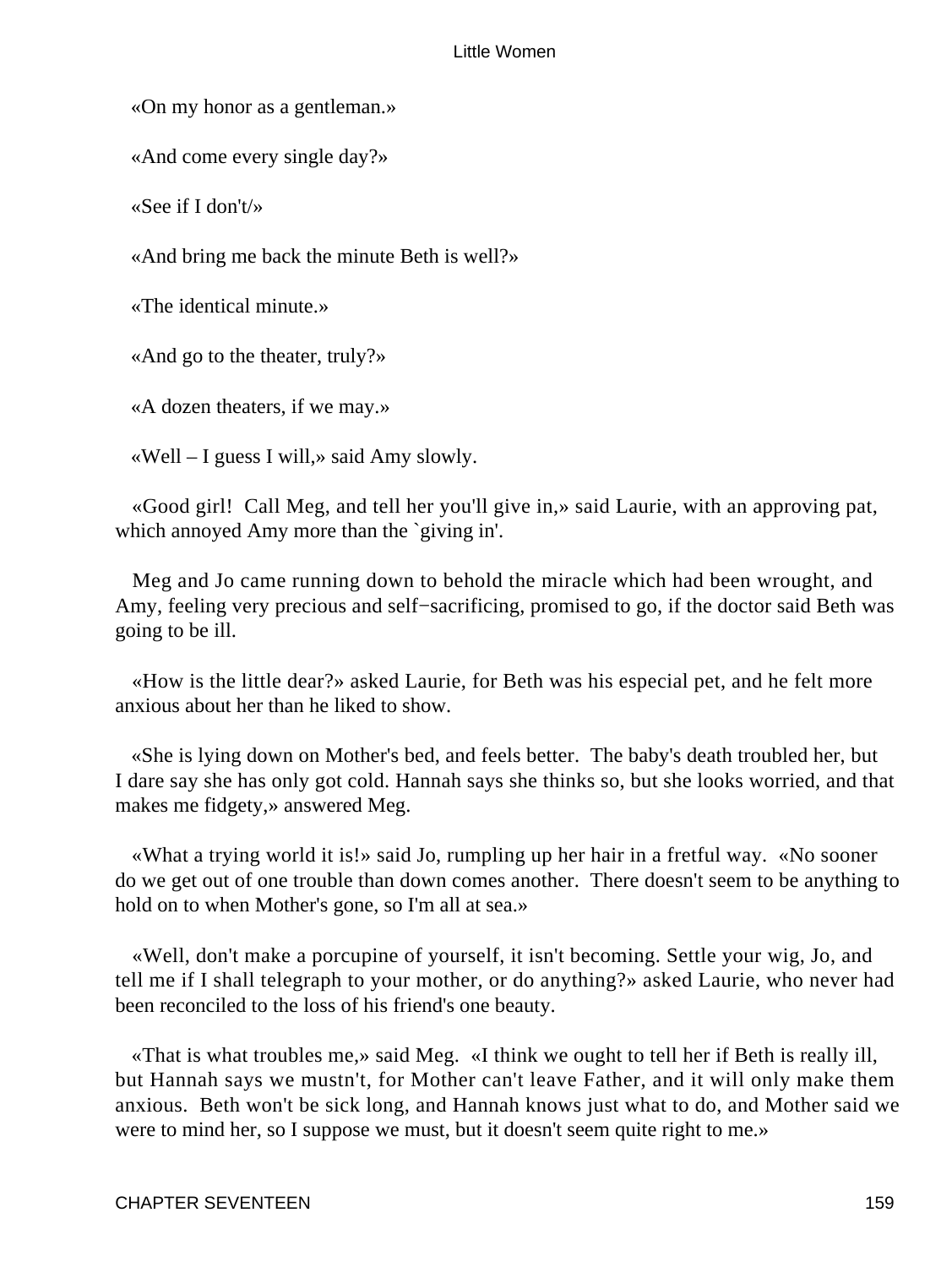«Hum, well, I can't say. Suppose you ask Grandfather after the doctor has been.»

 «We will. Jo, go and get Dr. Bangs at once,» commanded Meg. «We can't decide anything till he has been.»

 «Stay where you are, Jo. I'm errand boy to this establishment,» said Laurie, taking up his cap.

«I'm afraid you are busy,» began Meg.

«No, I've done my lessons for the day.»

«Do you study in vacation time?» asked Jo.

 «I follow the good example my neighbors set me,» was Laurie's answer, as he swung himself out of the room.

 «I have great hopes for my boy,» observed Jo, watching him fly over the fence with an approving smile.

 «He does very well, for a boy,» was Meg's somewhat ungracious answer, for the subject did not interest her.

 Dr. Bangs came, said Beth had symptoms of the fever, but he thought she would have it lightly, though he looked sober over the Hummel story. Amy was ordered off at once, and provided with something to ward off danger, she departed in great state, with Jo and Laurie as escort.

Aunt March received them with her usual hospitality.

 «What do you want now?» she asked, looking sharply over her spectacles, while the parrot, sitting on the back of her chair, called out...

«Go away. No boys allowed here.»

Laurie retired to the window, and Jo told her story.

 «No more than I expected, if you are allowed to go poking about among poor folks. Amy can stay and make herself useful if she isn't sick, which I've no doubt she will be, looks like it now. Don't cry, child, it worries me to hear people sniff.» Amy was on the point of crying, but Laurie slyly pulled the parrot's tail, which caused Polly to utter an astonished croak and call out, «Bless my boots!» in such a funny way, that she laughed instead.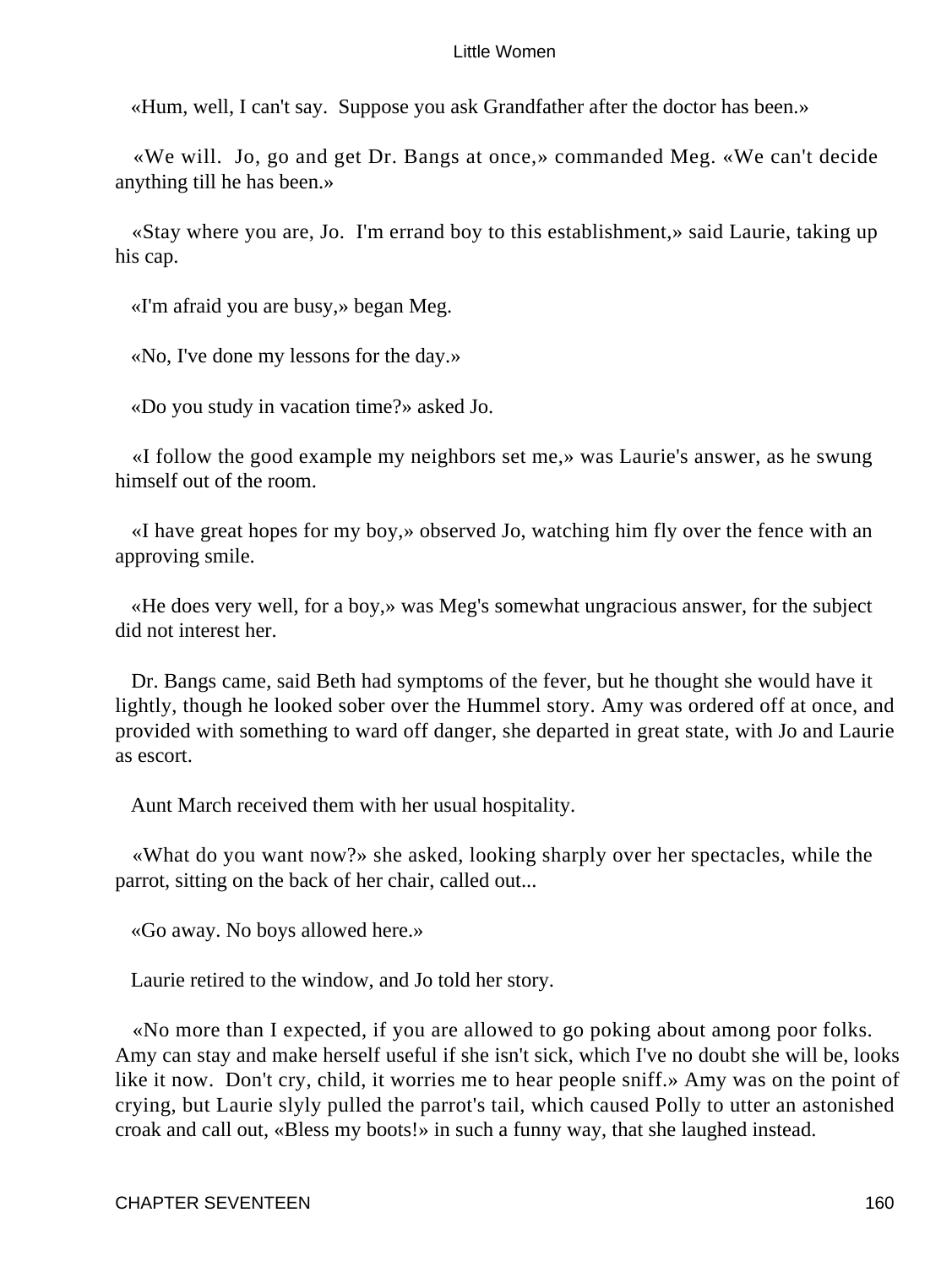«What do you hear from your mother?» asked the old lady gruffly.

«Father is much better,» replied Jo, trying to keep sober.

 «Oh, is her? Well, that won't last long, I fancy. March never had any stamina,» was the cheerful reply.

 «Ha, ha! Never say die, take a pinch of snuff, goodbye, goodbye!» squalled Polly, dancing on her perch, and clawing at the old lady's cap as Laurie tweaked him in the rear.

 «Hold your tongue, you disrespectful old bird! And, Jo, you'd better go at once. It isn't proper to be gadding about so late with a rattlepated boy like...»

 «Hold your tongue, you disrespectful old bird!» cried Polly, tumbling off the chair with a bounce, and running to peck the `rattlepated' boy, who was shaking with laughter at the last speech.

 «I don't think I can bear it, but I'll try,» thought Amy, as she was left alone with Aunt March.

 «Get along, you fright!» screamed Polly, and at that rude speech Amy could not restrain a sniff.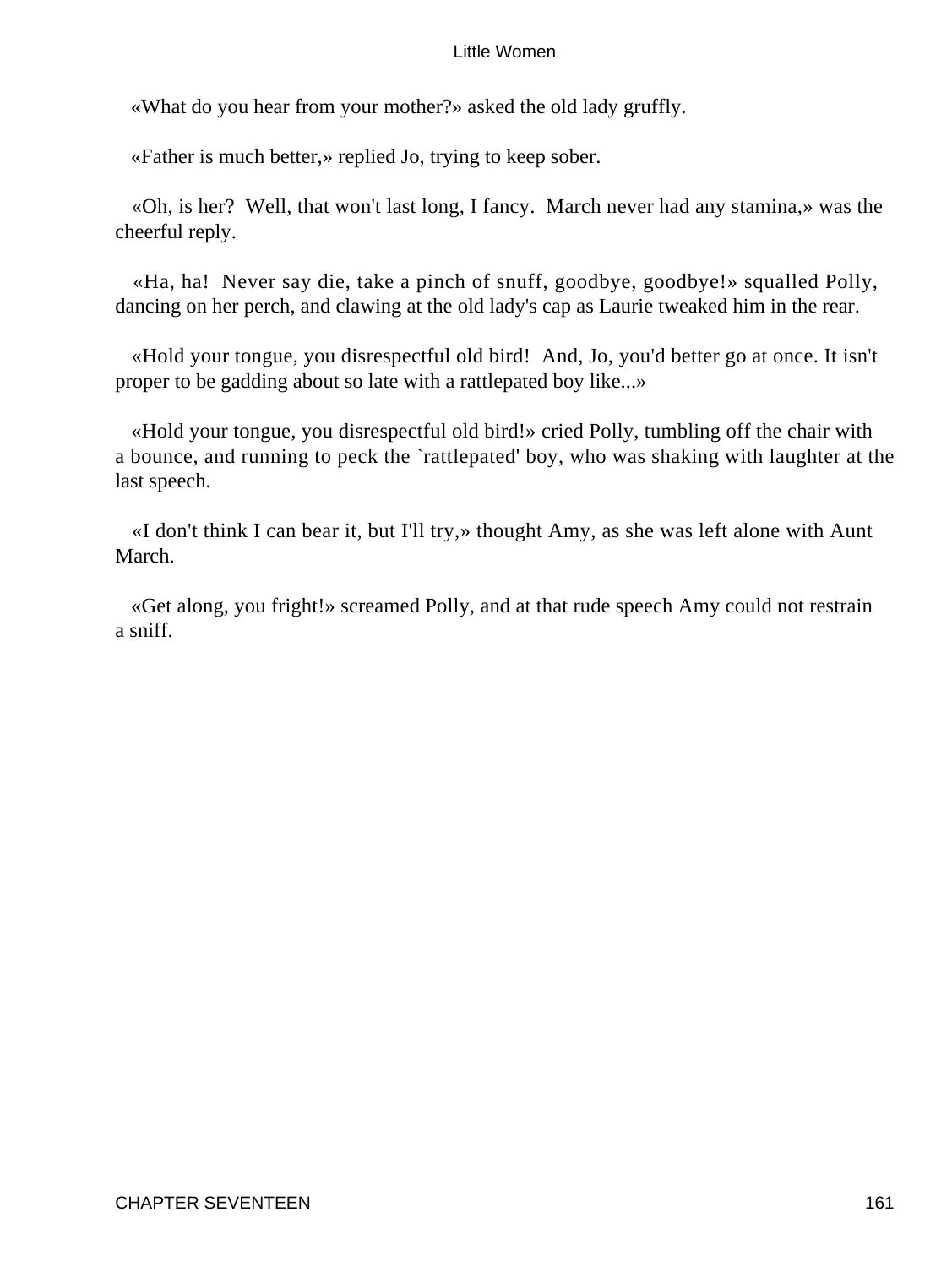# **[CHAPTER EIGHTEEN](#page-419-0)**

*B*eth did have the fever, and was much sicker than anyone but Hannah and the doctor suspected. The girls knew nothing about illness, and Mr. Laurence was not allowed to see her, so Hannah had everything her own way, and busy Dr. Bangs did his best, but left a good deal to the excellent nurse. Meg stayed at home, lest she should infect the Kings, and kept house, feeling very anxious and a little guilty when she wrote letters in which no mention was made of Beth's illness. She could not think it right to deceive her mother, but she had been bidden to mind Hannah, and Hannah wouldn't hear of `Mrs. March bein' told, and worried just for sech a trifle.'

 Jo devoted herself to Beth day and night, not a hard task, for Beth was very patient, and bore her pain uncomplainingly as long as she could control herself. But there came a time when during the fever fits she began to talk in a hoarse, broken voice, to play on the coverlet as if on her beloved little piano, and try to sing with a throat so swollen that there was no music left, a time when she did not know the familiar faces around her, but addressed them by wrong names, and called imploringly for her mother. Then Jo grew frightened, Meg begged to be allowed to write the truth, and even Hannah said she `would think of it, though there was no danger yet'. A letter from Washington added to their trouble, for Mr. March had had a relapse, and could not think of coming home for a long while.

 How dark the days seemed now, how sad and lonely the house, and how heavy were the hearts of the sisters as they worked and waited, while the shadow of death hovered over the once happy home. Then it was that Margaret, sitting alone with tears dropping often on her work, felt how rich she had been in things more precious than any luxuries money could buy – in love, protection, peace, and health, the real blessings of life. Then it was that Jo, living in the darkened room, with that suffering little sister always before her eyes and that pathetic voice sounding in her ears, learned to see the beauty and to sweetness of Beth's nature, to feel how deep and tender a place she filled in all hearts, and to acknowledge the worth of Beth's unselfish ambition to live for others, and make home happy by that exercise of those simple virtues which all may possess, and which all should love and value more than talent, wealth, or beauty. And Amy, in her exile, longed eagerly to be at home, that she might work for Beth, feeling now that no service would be hard or irksome, and remembering, with regretful grief, how many neglected tasks those willing hands had done for her. Laurie haunted the house like a restless ghost, and Mr. Laurence locke the grand piano, because he could not bear to be reminded of the young neighbor who used to make the twilight pleasant for him. Everyone missed Beth. The milkman, baker, grocer, and butcher inquired how she did, poor Mrs. Hummel came to beg pardon for her thoughtlessness and to get a shroud for Minna, the neighbors sent all sorts of comforts and good wishes, and even those who knew her best were surprised to find how many friends shy little Beth had made.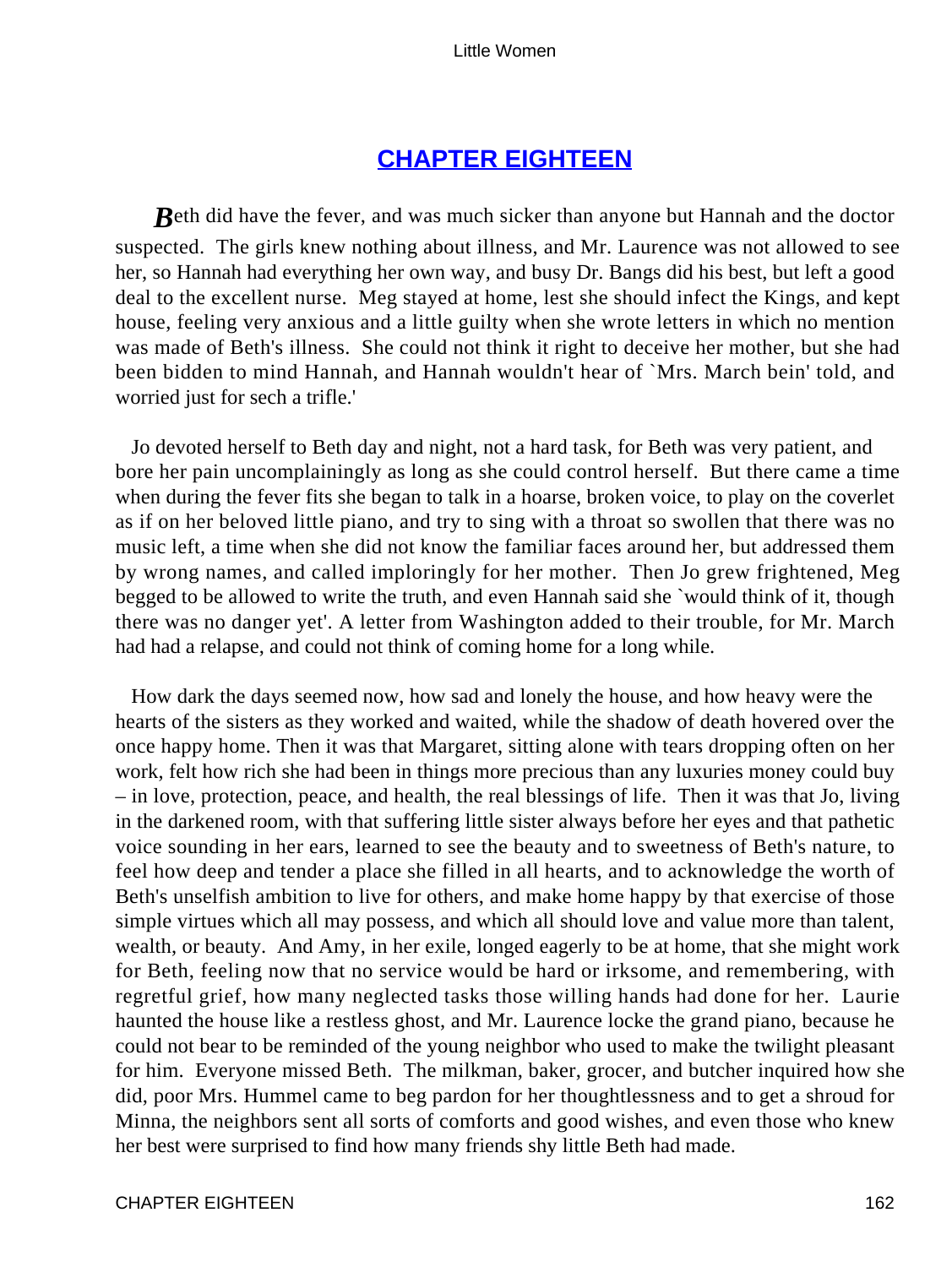Meanwhile she lay on her bed with old Joanna at her side, for even in her wanderings she did not forget her forlorn protege. She longed for her cats, but would not have them brought, lest they should get sick, and in her quiet hours she was full of anxiety about Jo. She sent loving messages to Amy, bade them tell her mother that she would write soon, and often begged for pencil and paper to try to say a word, that Father might not think she had neglected him. But soon even these intervals of consciousness ended, and she lay hour after hour, tossing to and fro, with incoherent words on her lips, or sank into a heavy sleep which brought her no refreshment. Dr. Bangs came twice a day, Hannah sat up at night, Meg kept a telegram in her desk all ready to send off at any minute, and Jo never stirred from Beth's side.

 The first of December was a wintry day indeed to them, for a bitter wind blew, snow fell fast, and the year seemed getting ready for its death. When Dr. Bangs came that morning, he looked long at Beth, held the hot hand in both his own for a minute, and laid it gently down, saying, in a low voice to Hannah, «If Mrs. March can leave her husband she'd better be sent for.»

 Hannah nodded without speaking, for her lips twitched nervously, Meg dropped down into a chair as the strength seemed to go out of her limbs at the sound of those words, and Jo, standing with a pale face for a minute, ran to the parlor, snatched up the telegram, and throwing on her things, rushed out into the storm. She was soon back, and while noiselessly taking off her cloak, Laurie came in with a letter, saying that Mr. March was mending again. Jo read it thankfully, but the heavy weight did not seem lifted off her heart, and her face was so full of misery that Laurie asked quickly, «What is it? Is Beth worse?»

«I've sent for Mother,» said Jo, tugging at her rubber boots with a tragic expression.

 «Good for you, Jo! Did you do it on your own responsibility?» asked Laurie, as he seated her in the hall chair and took off the rebellious boots, seeing how her hands shook.

«No. The doctor told us to.»

«Oh, Jo, it's not so bad as that?» cried Laurie, with a startled face.

 «Yes, it is. She doesn't know us, she doesn't even talk about the flocks of green doves, as she calls the vine leaves on the wall. She doesn't look like my Beth, and there's nobody to help us bear it. Mother and father both gone, and God seems so far away I can't find Him.»

 As the tears streamed fast down poor Jo's cheeks, she stretched out her hand in a helpless sort of way, as if groping in the dark, and Laurie took it in his, whispering as well as he could with a lump in his throat, «I'm here. Hold on tome, Jo, dear!»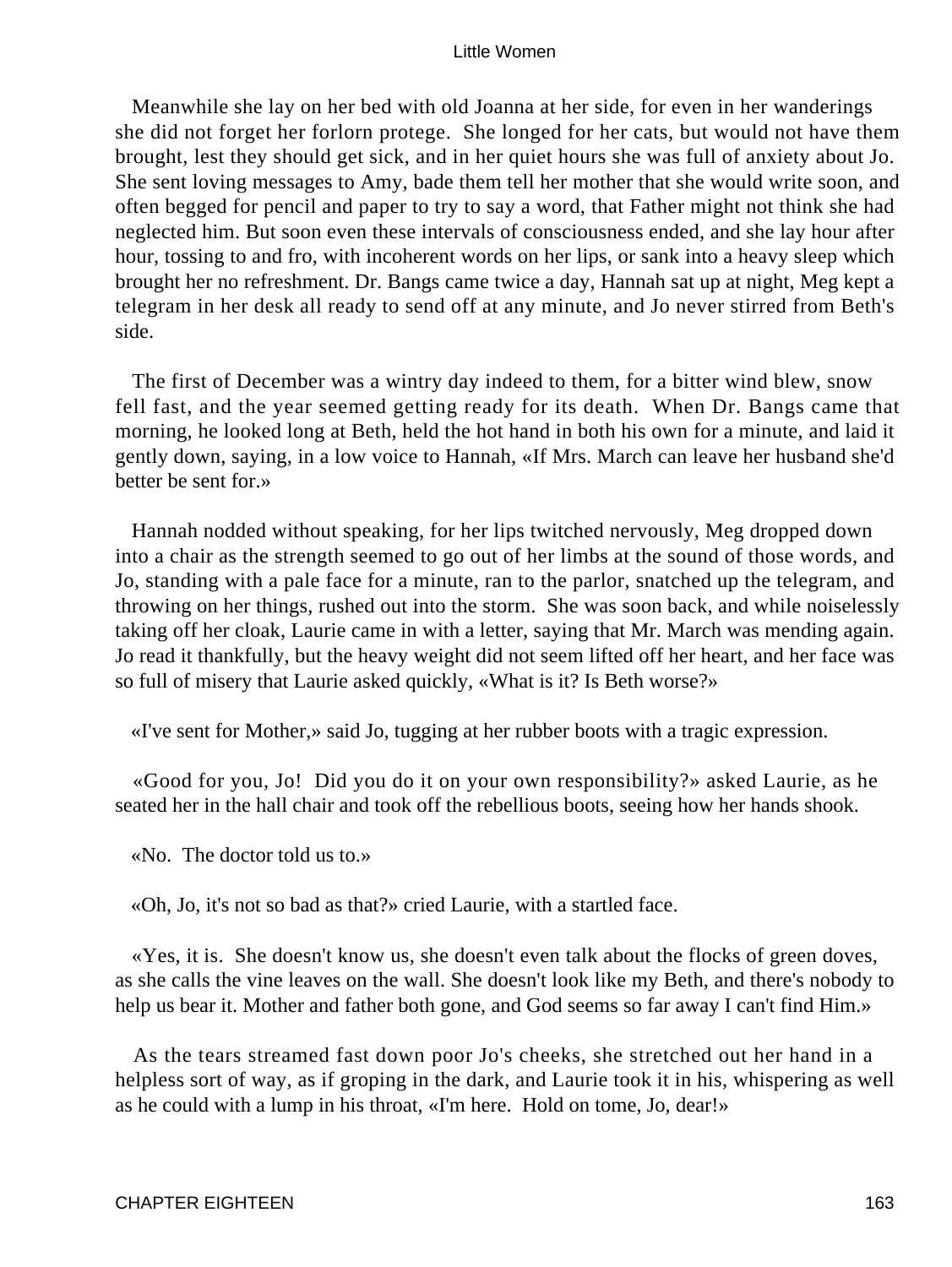She could not speak, but she did `hold on', and the warm grasp of the friendly human hand comforted her sore heart, and seemed to lead her nearer to the Divine arm which alone could uphold her in her trouble.

 Laurie longed to say something tender and comfortable, but no fitting words came to him, so he stood silent, gently stroking her bent head as her mother used to do. It was the best thing he could have done, far more soothing than the most eloquent words, for Jo felt the unspoken sympathy, and in the silence learned the sweet solace which affection administers to sorrow. Soon she dried the tears which had relieved her, and looked up with a grateful face.

 «Thank you, Teddy, I'm better now. I don't feel so forlorn, and will try to bear it if it comes.»

 «Keep hoping for the best, that will help you, Jo. Soon your mother will be here, and then everything will be all right.»

 «I'm so glad Father is better. Now she won't feel so bad about leaving him. Oh, me! It does seem as if all the troubles came in a heap, and I got the heaviest part on my shoulders,» sighed Jo, spreading her wet handkerchief over her knees to dry.

«Doesn't Meg pull fair?» asked Laurie, looking indignant.

 «Oh, yes, she tries to, but she can't love Bethy as I do, and she won't miss her as I shall. Beth is my conscience, and I can't give her up. I can't! I can't!»

 Down went Jo's face into the wet handkerchief, and she cried despairingly, for she had kept up bravely till now and never shed a tear. Laurie drew his hand across his eyes, but could not speak till he had subdued the choky feeling in his throat and steadied his lips. It might be unmanly, but he couldn't help it, and I am glad of it. Presently, as Jo's sobs quieted, he said hopefully, «I don't think she will die. She's so good, and we all love her so much, I don't believe God will take her away yet.»

 «The good and dear people always do die,» groaned Jo, but she stopped crying, for her friend's words cheered her up in spite of her own doubts and fears.

 «Poor girl, you're worn out. It isn't like you to be forlorn. Stop a bit. I'll hearten you up in a jiffy.»

 Laurie went off two stairs at a time, and Jo laid her wearied head down on Beth's little brown hood, which no one had thought of moving from the table where she left it. It must have possessed some magic, for the submissive spirit of its gentle owner seemed to enter into Jo, and when Laurie came running down with a glass of wine, she took it with a smile,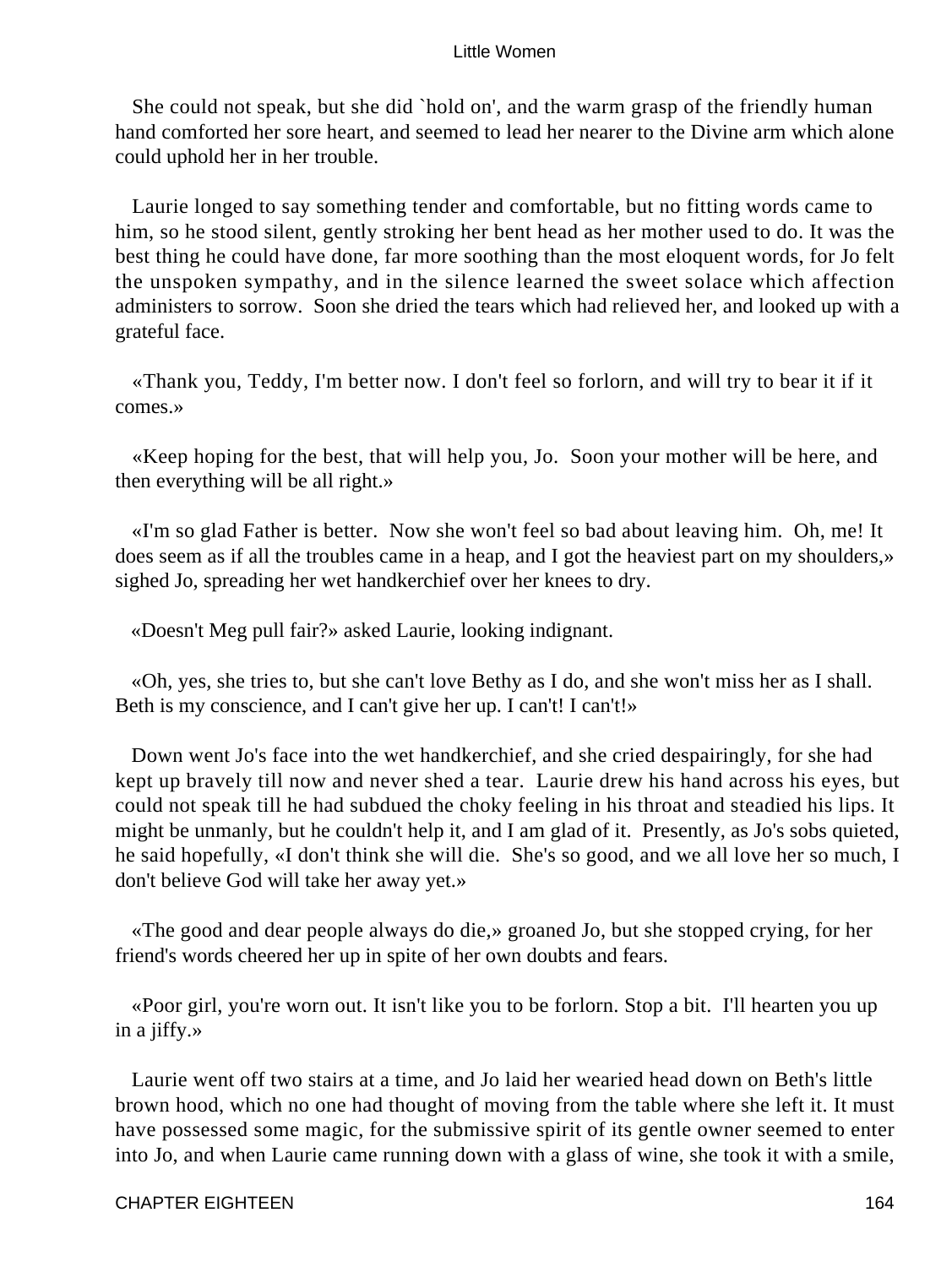and said bravely, «I drink – Health to my Beth! You are a good doctor, Teddy, and such a comfortable friend. How can I ever pay you?» she added, as the wine refreshed her body, as the kind words had done her troubled mind.

 «I'll send my bill, by−and−by, and tonight I'll give you some− thing that will warm the cockles of your heart better than quarts of wine,» said Laurie, beaming at her with a face of suppressed satisfaction at something.

«What is it?» cried Jo, forgetting her woes for a minute in her wonder.

 «I telegraphed to your mother yesterday, and Brooke answered she'd come at once, and she'll be here tonight, and everything will be all right. Aren't you glad I did it?»

 Laurie spoke very fast, and turned red and excited all in a minute, for he had kept his plot a secret, for fear of disappointing the girls or harming Beth. Jo grew quite white, flew out of her chair, and the moment he stopped speaking she electrified him by throwing her arms round his neck, and crying out, with a joyful cry, «Oh, Laurie! Oh, Mother! I am so glad!» She did not weep again, but laughed hysterically, and trembled and clung to her friend as if she was a little bewildered by the sudden news.

 Laurie, though decidedly amazed, behaved with great presence of mind. He patted her back soothingly, and finding that she was recovering, followed it up by a bashful kiss or two, which brought Jo round at once. Holding on to the banisters, she put him gently away, saying breathlessly, «Oh, don't! I didn't mean to, it was dreadful of me, but you were such a dear to go and do it in spite of Hannah that I couldn't help flying at you. Tell me all about it, and don't give me wine again, it makes me act so.»

 «I don't mind,» laughed Laurie, as he settled his tie. «Why, you see I got fidgety, and so did Grandpa. We thought Hannah was overdoing the authority business, and your mother ought to know. She'd never forgive us if Beth... Well, if anything happened, you know. So I got grandpa to say it was high time we did something, and off I pelted to the office yesterday, for the doctor looked sober, and Hannah most took my head off when I proposed a telegram. I never can bear to be `lorded over', so that settled my mind, and I did it. Your mother will come, I know, and the late train is in at two A.M. I shall go for her, and you've only got to bottle up your rapture, and keep Beth quiet till that blessed lady gets here.»

«Laurie, you're an angel! How shall I ever thank you?»

 «Fly at me again. I rather liked it,» said Laurie, looking mischievous, a thing he had not done for a fortnight.

 «No, thank you. I'll do it by proxy, when your grandpa comes. Don't tease, but go home and rest, for you'll be up half the night. Bless you, Teddy, bless you!»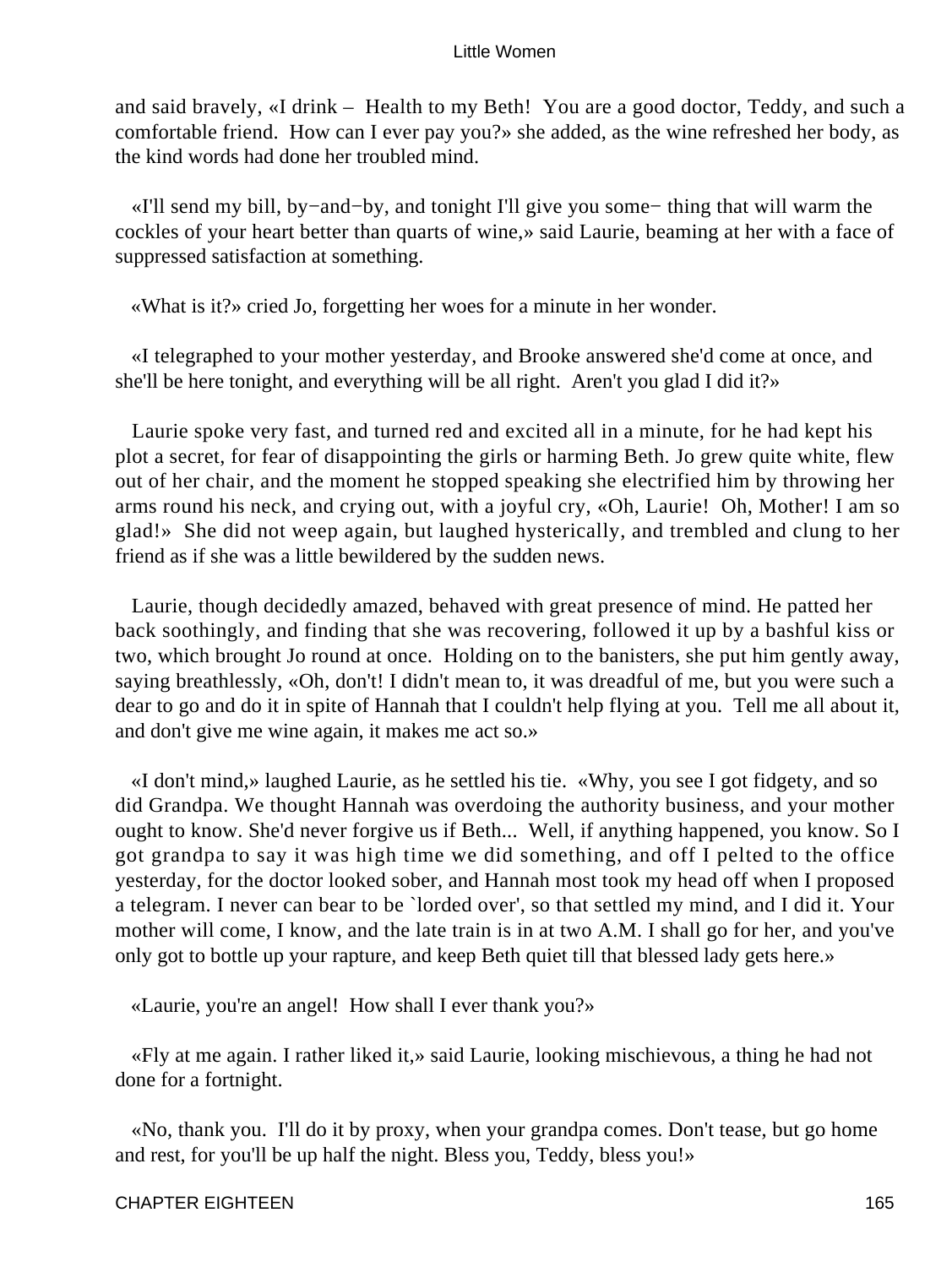Jo had backed into a corner, and as she finished her speech, she vanished precipitately into the kitchen, where she sat down upon a dresser and told the assembled cats that she was «happy, oh, so happy!» while Laurie departed, feeling that he had made a rather neat thing of it.

 «That's the interferingest chap I ever see, but I forgive him and do hope Mrs. March is coming right away,» said Hannah, with an air of relief, when Jo told the good news.

 Meg had a quiet rapture, and then brooded over the letter, while Jo set the sickroom in order, and Hannah `knocked up a couple of pies in case of company unexpected«. A breath of fresh air seemed to blow through the house, and something better than sunshine brightened the quiet rooms. Everything appeared to feel the hopeful change. Beth's bird began to chirp again, and a half−blown rose was discovered on Amy's bush in the window. The fires seemed to burn with unusual cheeriness, and every time the girls met, their pale faces broke into smiles as they hugged one another, whispering encouragingly, »Mother's coming, dear! Mother's coming!« Every one rejoiced but Beth. She lay in that heavy stupor, alike unconscious of hope and joy, doubt and danger. It was a piteous sight, the once rosy face so changed and vacant, the once busy hands so weak and wasted, the once smiling lips quite dumb, and the once pretty, well−kept hair scattered rough and tangled on the pillow. All day she say so, only rousing now and then to mutter, »Water!" with lips so parched they could hardly shape the word. All day Jo and Meg hovered over her, watching, waiting, hoping, and trusting in God and Mother, and all day the snow fell, the bitter wind raged, and the hours dragged slowly by. But night came at last, and every time the clock struck, the sisters, still sitting on either side of the bed, looked at each other with brightening eyes, for each hour brought help nearer. The doctor had been in to say that some change, for better or worse, would probably take place about midnight, at which time he would return.

 Hannah, quite worn out, lay down on the sofa at the bed's foot and fell fast asleep, Mr. Laurence marched to and fro in the parlor, feeling that he would rather face a rebel battery than Mrs. March's countenance as she entered. Laurie lay on the rug, pretending to rest, but staring into the fire with the thoughtful look which made his black eyes beautifully soft and clear.

 The girls never forgot that night, for no sleep came to them as they kept their watch, with that dreadful sense of powerlessness which comes to us in hours like those.

«If God spares Beth, I never will complain again,» whispered Meg earnestly.

 «If god spares Beth, I'll try to love and serve Him all my life,» answered Jo, with equal fervor.

«I wish I had no heart, it aches so,» sighed Meg, after a pause.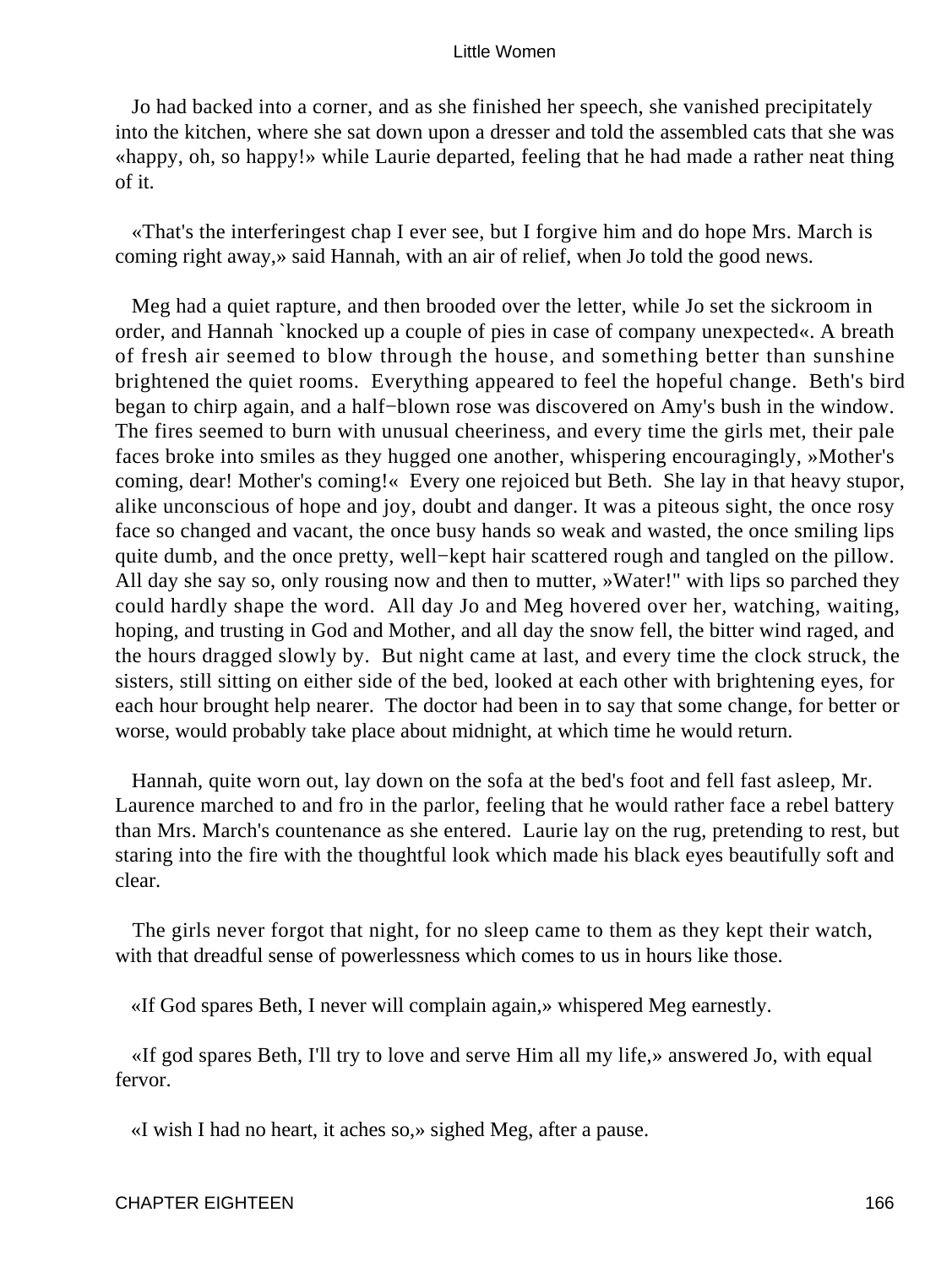«If life is often as hard as this, I don't see how we ever shall get through it,» added her sister despondently.

 Here the clock struck twelve, and both forgot themselves in watching Beth, for they fancied a change passed over her wan face. The house was still as death, and nothing but the wailing of the wind broke the deep hush. Weary Hannah slept on, and no one but the sisters saw the pale shadow which seemed to fall upon the little bed. An hour went by, and nothing happened except Laurie's quiet departure for the station. Another hour, still no one came, and anxious fears of delay in the storm, or accidents by the way, or, worst of all, a great grief at Washington, haunted the girls.

 It was past two, when Jo, who stood at the window thinking how dreary the world looked in its winding sheet of snow, heard a movement by the bed, and turning quickly, saw Meg kneeling before their mother's easy chair with her face hidden. A dreadful fear passed coldly over Jo, as she thought, «Beth is dead, and Meg is afraid to tell me.»

 She was back at her post in an instant, and to her excited eyes a great change seemed to have taken place. The fever flush and the look of pain were gone, and the beloved little face looked so pale and peaceful in its utter repose that Jo felt no desire to weep or to lament. Leaning low over this dearest of her sisters, she kissed the damp forehead with her heart on her lips, and softly whispered, «Goodby, my Beth. Goodby!»

 As if awaked by the stir, Hannah started out of her sleep, hurried to the bed, looked at Beth, felt her hands, listened at her lips, and then, throwing her apron over her head, sat down to rock to and fro, exclaiming, under her breath, «The fever's turned, she's sleepin' nat'ral, her skin's damp, and she breathes easy. Praise be given! Oh, my goodness me!»

 Before the girls could believe the happy truth, the doctor came to confirm it. He was a homely man, but they thought his face quite heavenly when he smiled and said, with a fatherly look at them, «Yes, my dears, I think the little girl will pull through this time. Keep the house quiet, let her sleep, and when she wakes, give her...»

 What they were to give, neither heard, for both crept into the dark hall, and, sitting on the stairs, held each other close, rejoicing with hearts too full for words. When they went back to be kissed and cuddled by faithful Hannah, they found Beth lying, as she used to do, with her cheek pillowed on her hand, the dreadful pallor gone, and breathing quietly, as if just fallen asleep.

«If Mother would only come now!» said Jo, as the winter night began to wane.

 «See,» said Meg, coming up with a white, half−opened rose, «I thought this would hardly be ready to lay in Beth's hand tomorrow if she – went away from us. But it has blossomed in the night, and now I mean to put it in my vase here, so that when the darling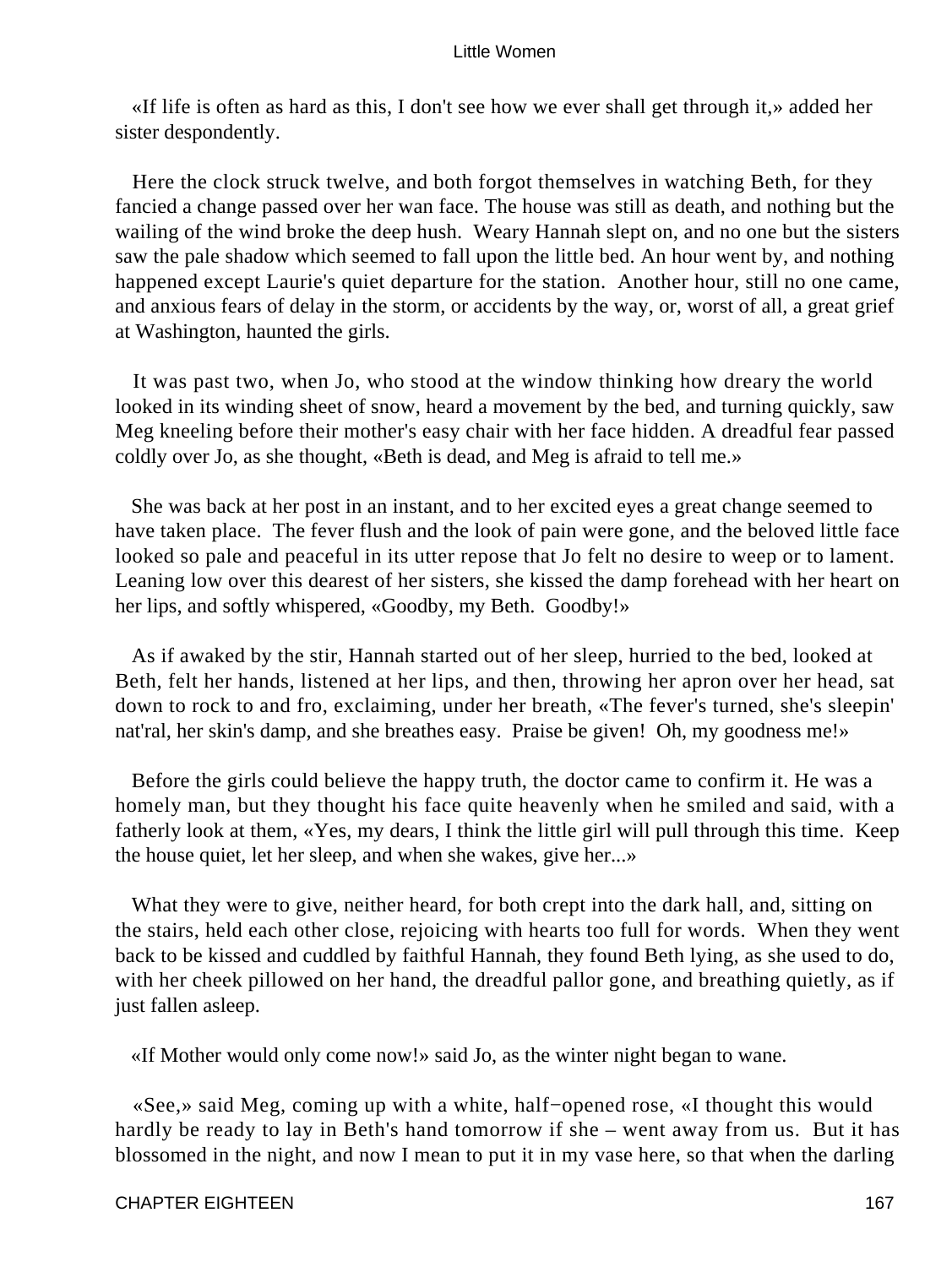wakes, the first thing she sees will be the little rose, and Mother's face.»

 Never had the sun risen so beautifully, and never had the world seemed so lovely as it did to the heavy eyes of Meg and Jo, as they looked out in the early morning, when their long, sad vigil was done.

 «It looks like a fairy world,» said Meg, smiling to herself, as she stood behind the curtain, watching the dazzling sight.

«Hark!» cried Jo, starting to her feet.

 Yes, there was a sound of bells at the door below, a cry from Hannah, and then Laurie's voice saying in a joyful whisper, «Girls, she's come! She's come!»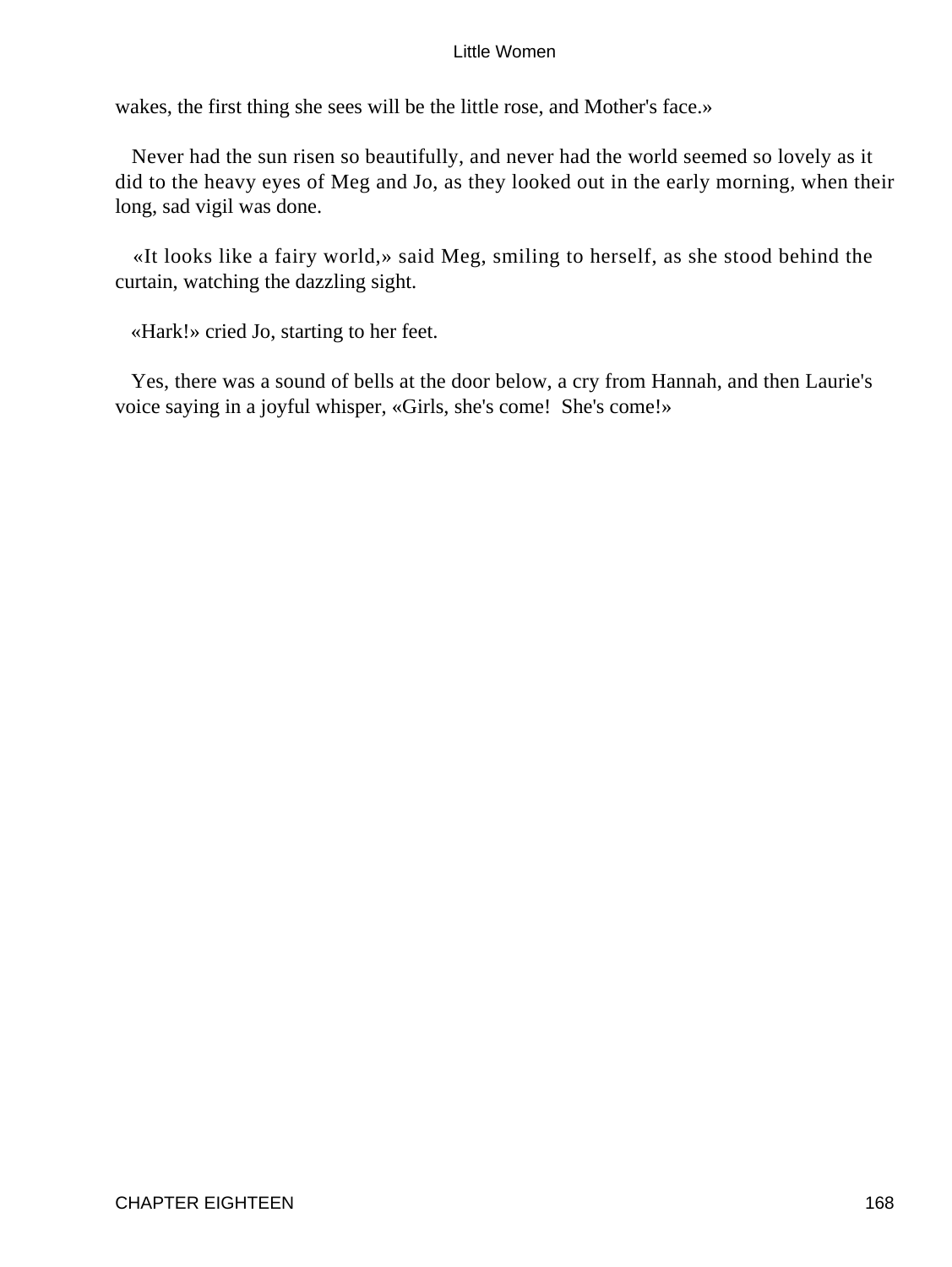# **[CHAPTER NINETEEN](#page-419-0)**

*W*hile these things were happening at home, Amy was having hard times at Aunt March's. She felt her exile deeply, and for the first time in her life, realized how much she was beloved and petted at home. Aunt March never petted any one. She did not approve of it, but she meant to be kind, for the well− behaved little girl pleased her very much, and Aunt March had a soft place in her old heart for her nephew's children, though she didn't think it proper to confess it. She really did her best to make Amy happy, but, dear me, what mistakes she made. Some old people keep young at heart in spite of wrinkles and gray hairs, can sympathize with children's little cares and joys, make them feel at home, and can hide wise lessons under pleasant plays, giving and receiving friendship in the sweetest way. But Aunt March had not this gift, and she worried Amy very much with her rules and orders, her prim ways, and long, prosy talks. Finding the child more docile and amiable than her sister, the old lady felt it her duty to try and counteract, as far as possible, the bad effects of home freedom and indulgence. So she took Amy by the hand, and taught her as she herself had been taught sixty years ago, a process which carried dismay to Amy's soul, and made her feel like a fly in the web of a very strict spider.

 She had to wash the cups every morning, and polish up the old−fashioned spoons, the fat silver teapot, and the glasses till they shone. Then she must dust the room, and what a trying job that was. Not a speck escaped Aunt March's eye, and all the furniture had claw legs and much carving, which was never dusted to suit. Then Polly had to be fed, the lap dog combed, and a dozen trips upstairs and down to get things or deliver orders, for the old lady was very lame and seldom left her big chair. After these tiresome labors, she must do her lessons, which was a daily trial of every virtue she possessed. Then she was allowed one hour for exercise or play, and didn't she enjoy it?

 Laurie came every day, and wheedled Aunt March till Amy was allowed to go out with him, when they walked and rode and had capital times. After dinner, she had to read aloud, and sit still while the old lady slept, which she usually did for an hour, as she dropped off over the first page. Then patchwork or towels appeared, and Amy sewed with outward meekness and inward rebellion till dusk, when she was allowed to amuse herself as she liked till teatime. The evenings were the worst of all, for Aunt March fell to telling long stories about her youth, which were so unutterably dull that Amy was always ready to go to be, intending to cry over her hard fate, but usually going to sleep before she had squeezed out more than a tear or two.

 If it had not been for Laurie, and old Esther, the maid, she felt that she never could have got through that dreadful time. The parrot alone was enough to drive her distracted, for he soon felt that she did not admire him, and revenged himself by being as mischievous as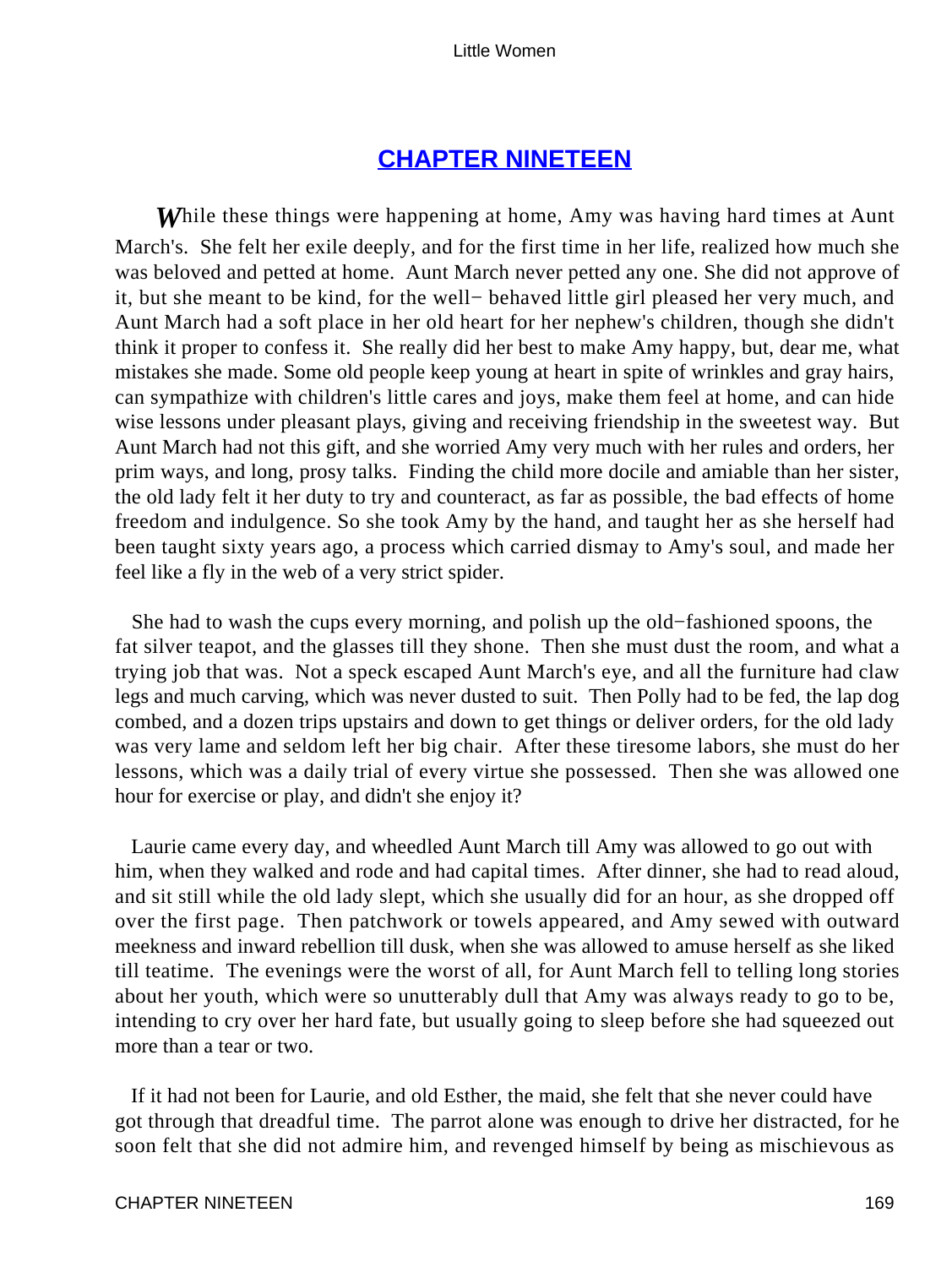possible. He pulled her hair whenever she came near him, upset his bread and milk to plague her when she had newly cleaned his cage, made Mop bark by pecking at him while Madam dozed, called her names before company, and behaved in all respects like an reprehensible old bird. Then she could not endure the dog, a fat, cross beast who snarled and yelped at her when she made his toilet, and who lay on his back with all his legs in the air and a most idiotic expression of countenance when he wanted something to eat, which was about a dozen times a day. The cook was bad−tempered, the old coachman was deaf, and Esther the only one who ever took any notice of the young lady.

 Esther was a Frenchwoman, who had lived with`Madame', as she called her mistress, for many years, and who rather tyrannized over the old lady, who could not get along without her. Her real name was Estelle, but Aunt March ordered her to change it, and she obeyed, on condition that she was never asked to change her religion. She took a fancy to Mademoiselle, and amused her very much with odd stories of her life in France, when Amy sat with her while she got up Madam's laces. She also allowed her to roam about the great house, and examine the curious and pretty things stored away in the big wardrobes and the ancient chests, for Aunt March hoarded like a magpie. Amy's chief delight was an Indian cabinet, full of queer drawers, little pigeonholes, and secret places, in which were kept all sorts of ornaments, some precious, some merely curious, all more or less antique. To examine and arrange these things gave Amy great satisfaction, especially the jewel cases, in which on velvet cushions reposed the ornaments which had adorned a belle forty years ago. There was the garnet set which Aunt March wore when she came out, the pearls her father gave her on her wedding day, her lover's diamonds, the jet mourning rings and pins, the queer lockets, with portraits of dead friends and weeping willows made of hair inside, the baby bracelets her one little daughter had worn, Uncle March's big watch, with the red seal so many childish hands had played with, and in a box all by itself lay Aunt March's wedding ring, too small now for her fat finger, but put carefully away like the most precious jewel of them all.

 «Which would Mademoiselle choose if she had her will?» asked Esther, wo always sat near to watch over and lock up the valuables.

 «I like the diamonds best, but there is no necklace among them, and I'm fond of necklaces, they are so becoming. I should choose this if I might,» replied Amy, looking with great admiration at a string of gold and ebony beads from which hung a heavy cross of the same.

 «I, too, covet that, but not as a necklace. Ah, no! To me it is a rosary, and as such I should use it like a good catholic,» said Esther, eyeing the handsome thing wistfully.

 «Is it meant to use as you use the string of good−smelling wooden beads hanging over your glass?» asked Amy.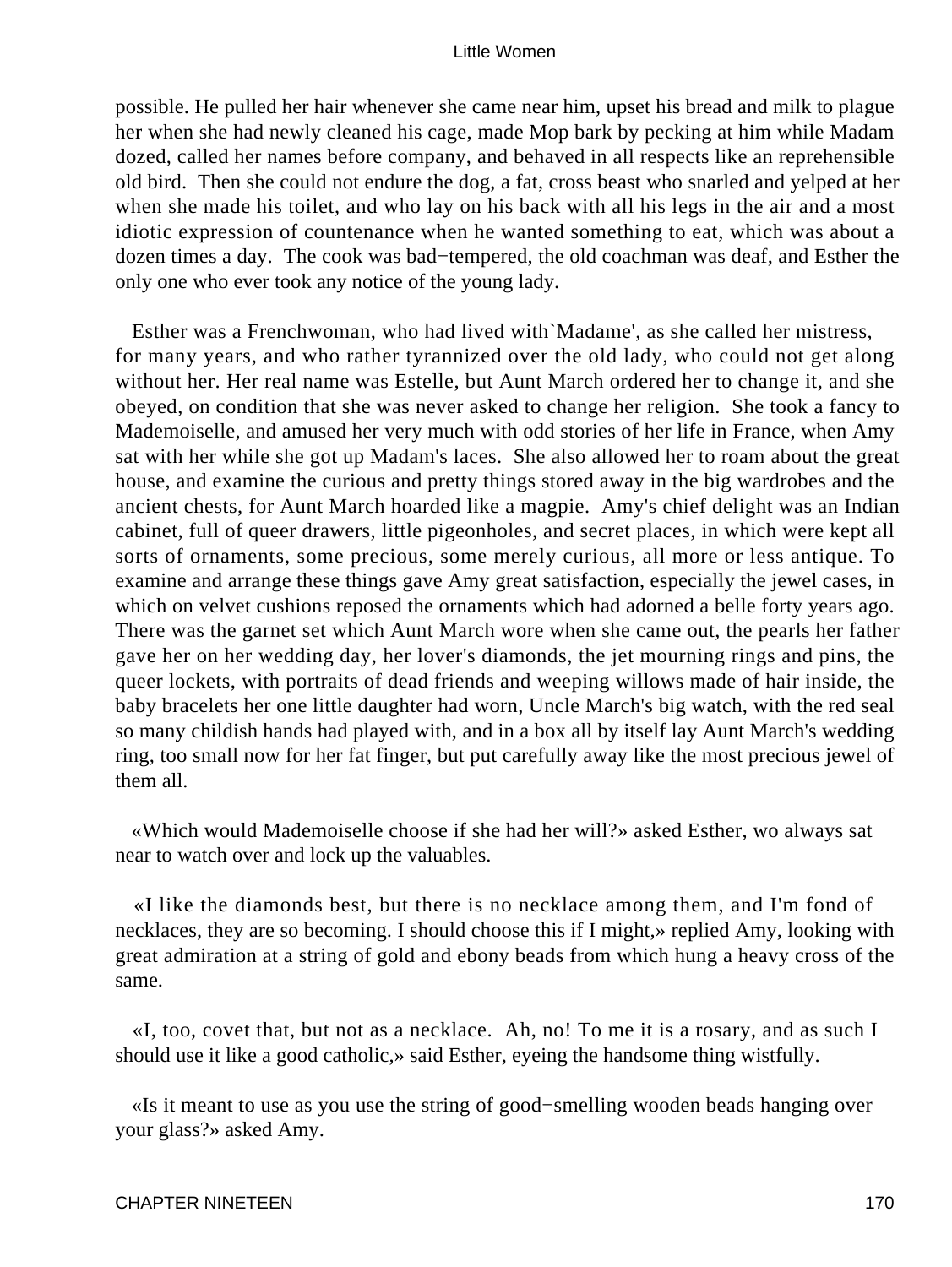«Truly, yes, to pray with. It would be pleasing to the saints if one used so fine a rosary as this, instead of wearing it as a vain bijou.»

 «You seem to take a great deal of comfort in your prayers, Esther, and always come down looking quiet and satisfied. I wish I could.»

 «If Mademoiselle was a Catholic, she would find true comfort, but as that is not to be, it would be well if you went apart each day to meditate and pray, as did the good mistress whom I served before Madame. She had a little chapel, and in it found solacement for much trouble.»

 «Would it be right for me to do so too?» asked Amy, who in her loneliness felt the need of help of some sort, and found that she was apt to forget her little book, now that Beth was not there to remind her of it.

 «It would be excellent and charming, and I shall gladly arrange the little dressing room for you if you like it. Say nothing to Madame, but when she sleeps go you and sit alone a while to think good thoughts, and pray the dear God preserve your sister.»

 Esther was truly pious, and quite sincere in her advice, for she had an affectionate heart, and felt much for the sisters in their anxiety. Amy liked the idea, and gave her leave to arrange the light closet next her room, hoping it would do her good.

 «I wish I knew where all these pretty things would go when Aunt March dies,» she said, as she slowly replaced the shining rosary and shut the jewel cases one by one.

 «To you and your sisters. I know it, Madame confides in me. I witnessed her will, and it is to be so,» whispered Esther smiling.

 «How nice! But I wish she'd let us have them now. Procrastination is not agreeable,» observed Amy, taking a last look at the diamonds.

 «It is too soon yet for the young ladies to wear these things. The first one who is affianced will have the pearls, Madame has said it, and I have a fancy that the little turquoise ring will be given to you when you go, for Madame approves your good behavior and charming manners.»

 «Do you think so? Oh, I'll be a lamb, if I can only have that lovely ring! It's ever so much prettier than Kitty Bryant's. I do like Aunt March after all.» And Amy tried on the blue ring with a delighted face and a firm resolve to earn it.

 From that day she was a model of obedience, and the old lady complacently admired the success of her training. Esther fitted up the closet with a little table, placed a footstool before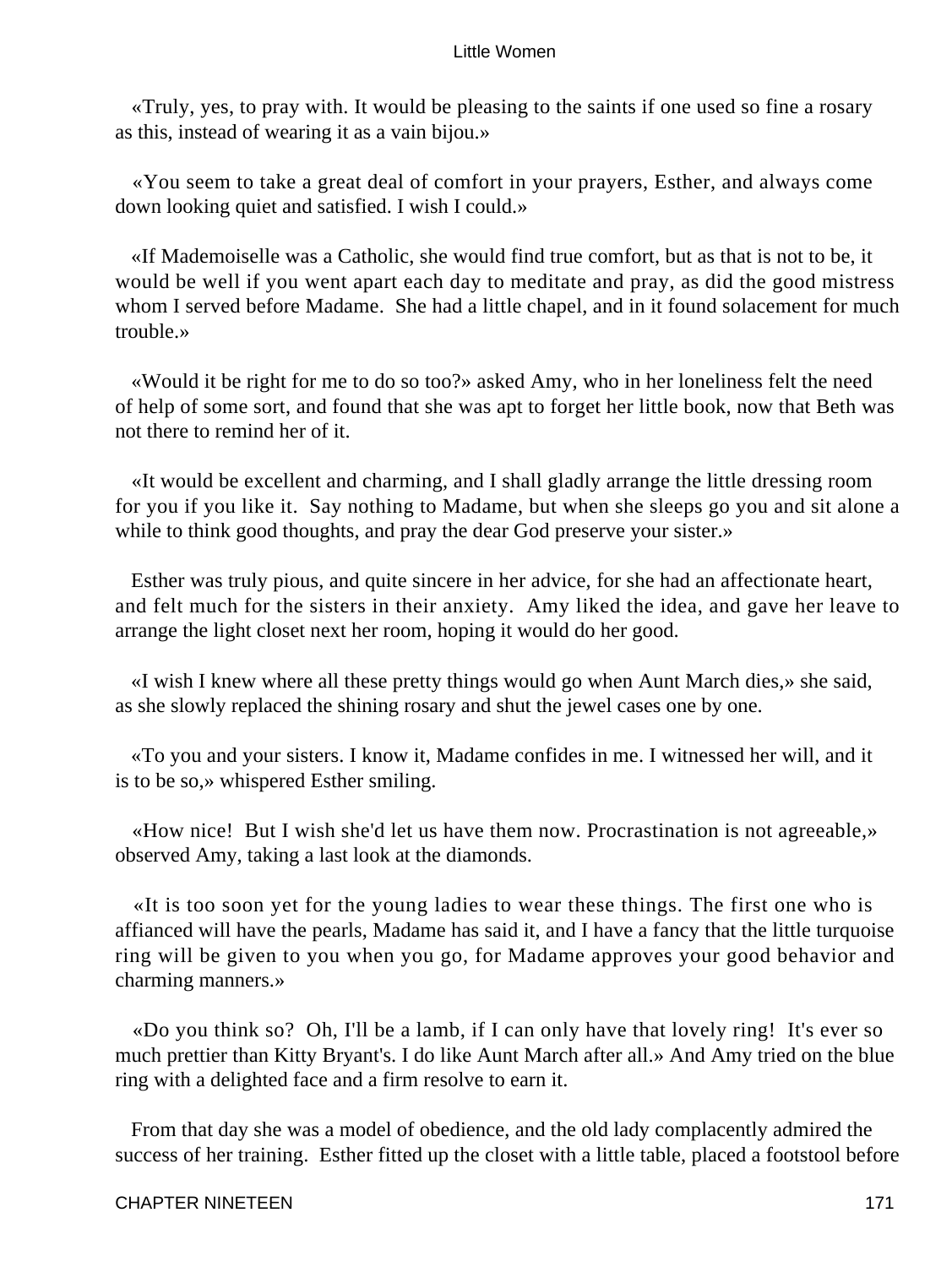it, and over it a picture taken from one of the shut−up rooms. She thought it was of no great value, but, being appropriate, she borrowed it, well knowing that Madame would never know it, nor care if she did. It was, however, a very valuable copy of one of the famous pictures of the world, and Amy's beauty−loving eyes were never tired of looking up at the sweet face of the Divine Mother, while her tender thoughts of her own were busy at her heart. On the table she laid her little testament and hymnbook, kept a vase always full of the best flowers Laurie brought her, and came every day to `sit alone' thinking good thoughts, and praying the dear God to preserve her sister. Esther had given her a rosary of black beads with a silver cross, but Amy hung it up and did not use it, feeling doubtful as to its fitness for Protestant prayers.

 The little girl was very sincere in all this, for being left alone outside the safe home nest, she felt the need of some kind hand to hold by so sorely that she instinctively turned to the strong and tender Friend, whose fatherly love most closely surrounds His little children. She missed her mother's help to understand and rule herself, but having been taught where to look, she did her best to find the way and walk in it confidingly. But Amy was a young pilgrim, and just now her burden seemed very heavy. She tried to forget herself, to keep cheerful, and be satisfied with doing right, though no one saw or praised her for it. In her first effort at being very, very good, she decided to make her will, as Aunt March had done, so that if she did fall ill and die, her possessions might be justly and generously divided. It cost her a pang even to think of giving up the little treasures which in her eyes were as precious as the old lady's jewels.

 During one of her play hours she wrote out the important document as well as she could, with some help from Esther as to certain legal terms, and when the good−natured Frenchwoman had signed her name, Amy felt relieved and laid it by to show Laurie, whom she wanted as a second witness. As it was a rainy day, she went upstairs to amuse herself in one of the large chambers, and took Polly with her for company. In this room there was a wardrobe full of old−fashioned costumes with which Esther allowed her to play, and it was her favorite amusement to array herself in the faded brocades, and parade up and down before the long mirror, making stately curtsies, and sweeping her train about with a rustle which delighted her ears. So busy was she on this day that she did not hear Laurie's ring nor see his face peeping in at her as she gravely promenaded to and fro, flirting her fan and tossing her head, on which she wore a great pink turban, contrasting oddly with her blue brocade dress and yellow quilted petticoat. She was obliged to walk carefully, for she had on highheeled shoes, and, as Laurie told Jo afterward, it was a comical sight to see her mince along in her gay suit, with Polly sidilng and bridling just behind her, imitating her as well as he could, and occasionally stopping to laugh or exclaim, «Ain't we fine? Get along, you fright! Hold your tongue! Kiss me, dear! Ha! Ha!»

 Having with difficulty restrained an explosion of merriment, lest it should offend her majesty, Laurie tapped and was graciously received.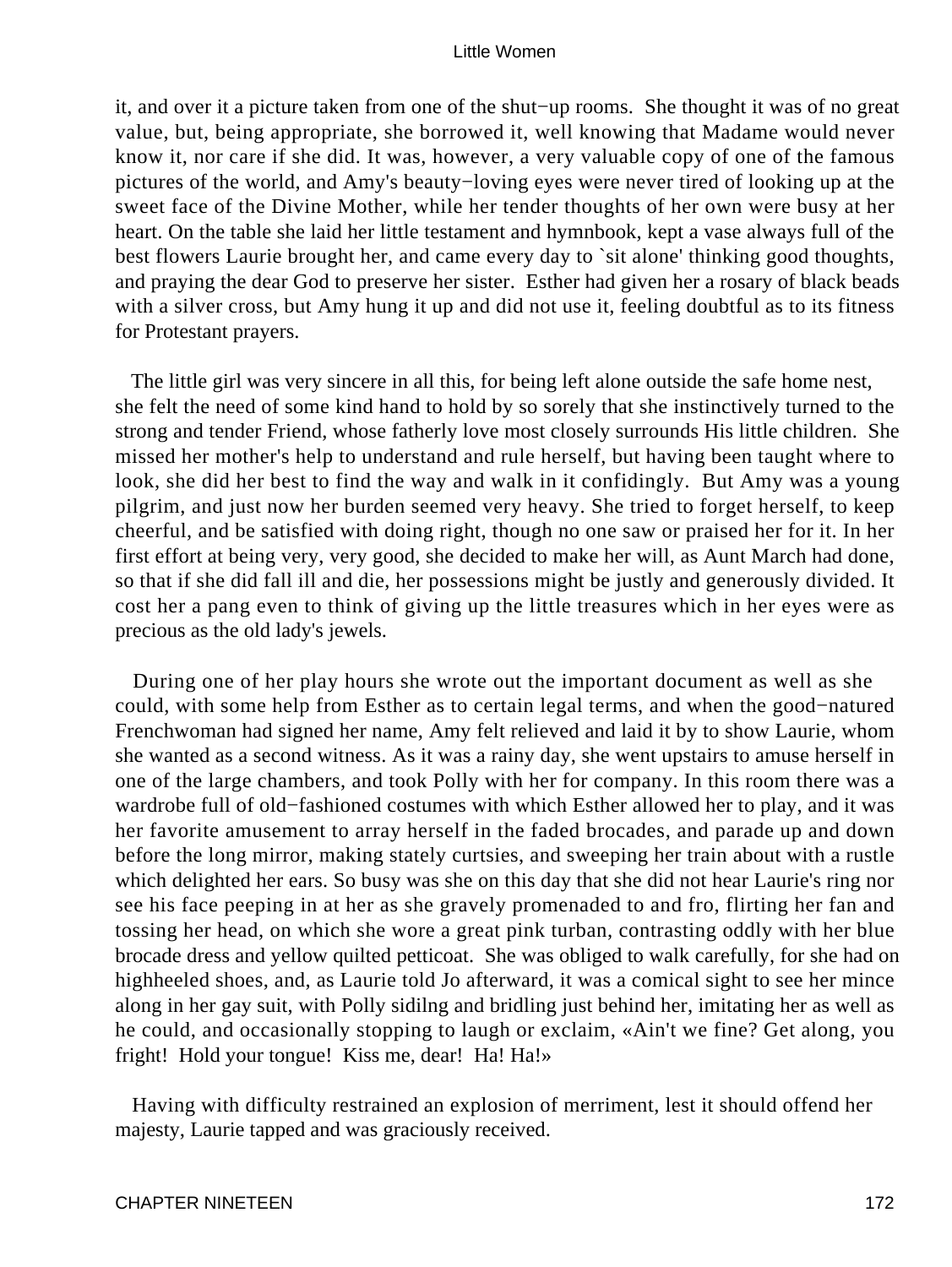«Sit down and rest while I put these things away, then I want to consult you about a very serious matter,» said Amy, when she had shown her splendor and driven Polly into a corner. «That bird is the trial of my life,» she continued, removing the pink mountain from her head, while Laurie seated himself astride a chair. «Yesterday, when Aunt was asleep and I was trying to be as still as a mouse, Polly began to squall and flap about in his cage, so I went to let him out, and found a big spider there. I poked it out, and it ran under the bookcase. Polly marched straight after it, stooped down and peeped under the bookcase, saying, in his funny way, with a cock of his eye, `Come out and take a walk, my dear.' I couldn't help laughing, which made Poll swear, and Aunt woke up and scolded us both.»

«Did the spider accept the old fellow's invitation?» asked Laurie, yawning.

 «Yes, out it came, and away ran Polly, frightened to death, and scrambled up on Aunt's chair, calling out, `Catch her! Catch her! Catch her!' as I chased the spider.»

«That's a lie! Oh, lor!» cried the parrot, pecking at Laurie's toes.

 «I'd wring your neck if you were mine, you old torment,» cried Laurie, shaking his fist at the bird, who put his head on one side and gravely croaked, «Allyluyer! Bless your buttons, dear!»

 «Now I'm ready,» said Amy, shutting the wardrobe and taking a piece of paper out of her pocket. «I want you to read that, please, and tell me if it is legal and right. I felt I ought to do it, for life is uncertain and I don't want any ill feeling over my tomb.»

 Laurie bit his lips, and turning a little from the pensive speaker, read the following document, with praiseworthy gravity, considering the spelling:

# MY **LAST WILL AND TESTIMENT**

 I, Amy Curtis March, being in my sane mind, go give and bequeethe all my earthly property – viz.to wit: – namely

 To my father, my best pictures, sketches, maps, and works of art, including frames. Also my \$100, to do what he likes with.

 To my mother, all my clothes, except the blue apron with pockets – also my likeness, and my medal, with much love.

 To my dear sister Margaret, I give my turkquoise ring (if I get it), also my green box with the doves on it, also my; piece of real lace for her neck, and my sketch of her as a memorial of her 'little girl'.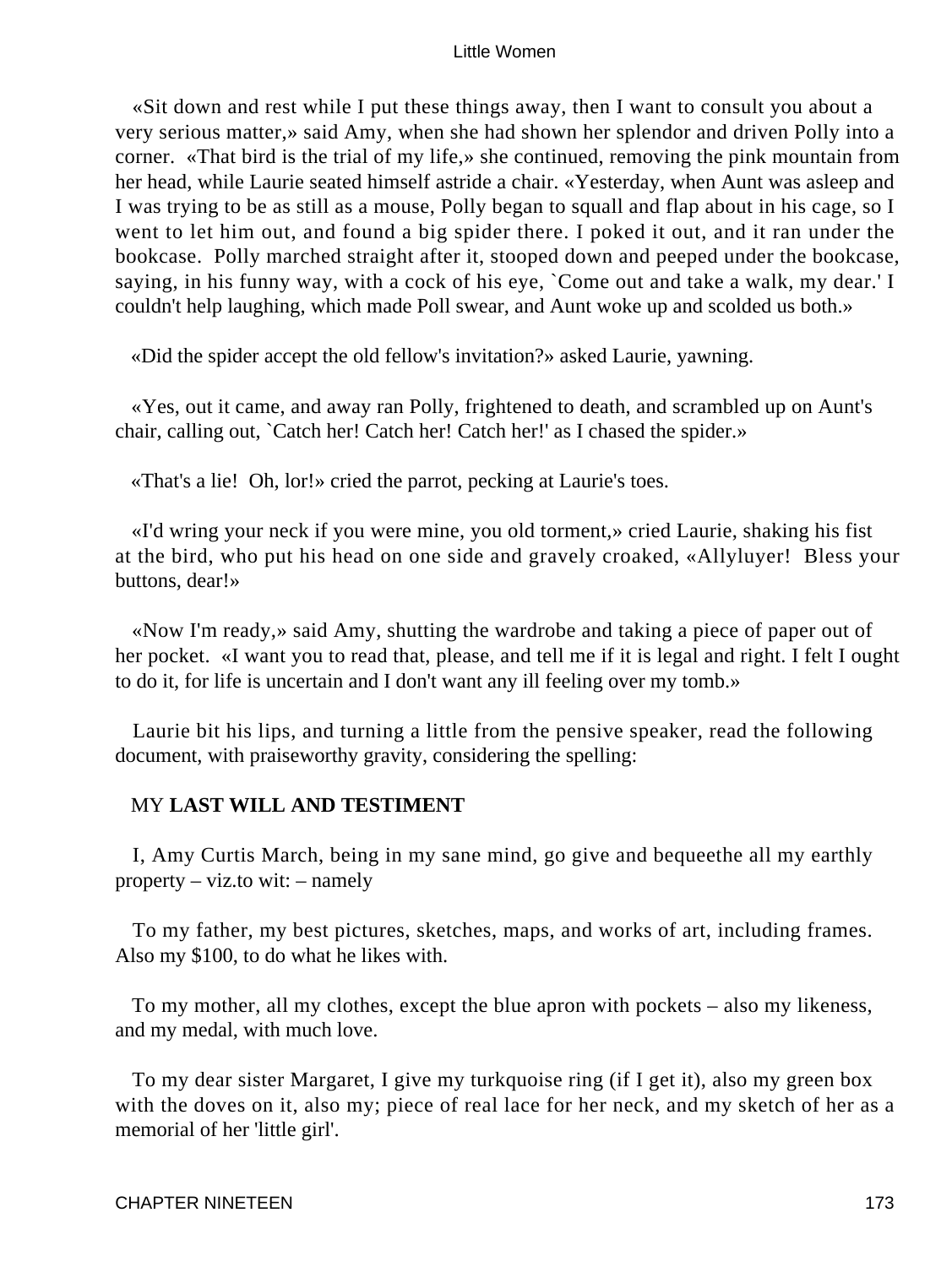To Jo I leave my breastpin, the one mended with sealing wax, also my bronze inkstand – she lost the cover – and my most precious plaster rabbit, because I am sorry I burned up her story.

 To Beth (if she lives after me) I give my dolls and the little bureau, my fan, my linen collars and my new slippers if she can wear them being thin when she gets well. And I herewith also leave her my regret that I ever made fun of old Joanna.

 To my friend and neighbor Theodore Laurence I bequeethe my paper mashay portfolio, my clay model of a horse though he did say it hadn't any neck. Also in return for his great kindness in the hour of affliction any one of my artistic works he likes, Noter Dame is the best.

 To our venerable benefactor Mr. Laurence I leave my purple box with a looking glass in the cover which will be nice for his pens and remind him of the departed girl who thanks him for his favors to her family, especially Beth.

 I wish my favorite playmate Kitty Bryant to have the blue silk apron and my gold−bead ring with a kiss.

 To Hannah I give the bandbox she wanted and all the patchwork I leave hoping she `will remember me, when it you see'.

 And now having disposed of my most valuable property I hope all will be satisfied and not blame the dead. I forgive everyone, and trust we may all meet when the trump shall sound. Amen.

 To this will and testiment I set my hand and seal on this 20th day of Nov. Anni Domino 1861.

Amy Curtis March

Witnesses:

Estelle Valnor, Theodore Laurence.

 The last name was written in pencil, and Amy explained that he was to rewrite it in ink and seal it up for her properly.

 «What put it into your head? Did anyone tell you about Beth's giving away her things?» asked Laurie soberly, as Amy laid a bit of red tape, with sealing wax, a taper, and a standish before him.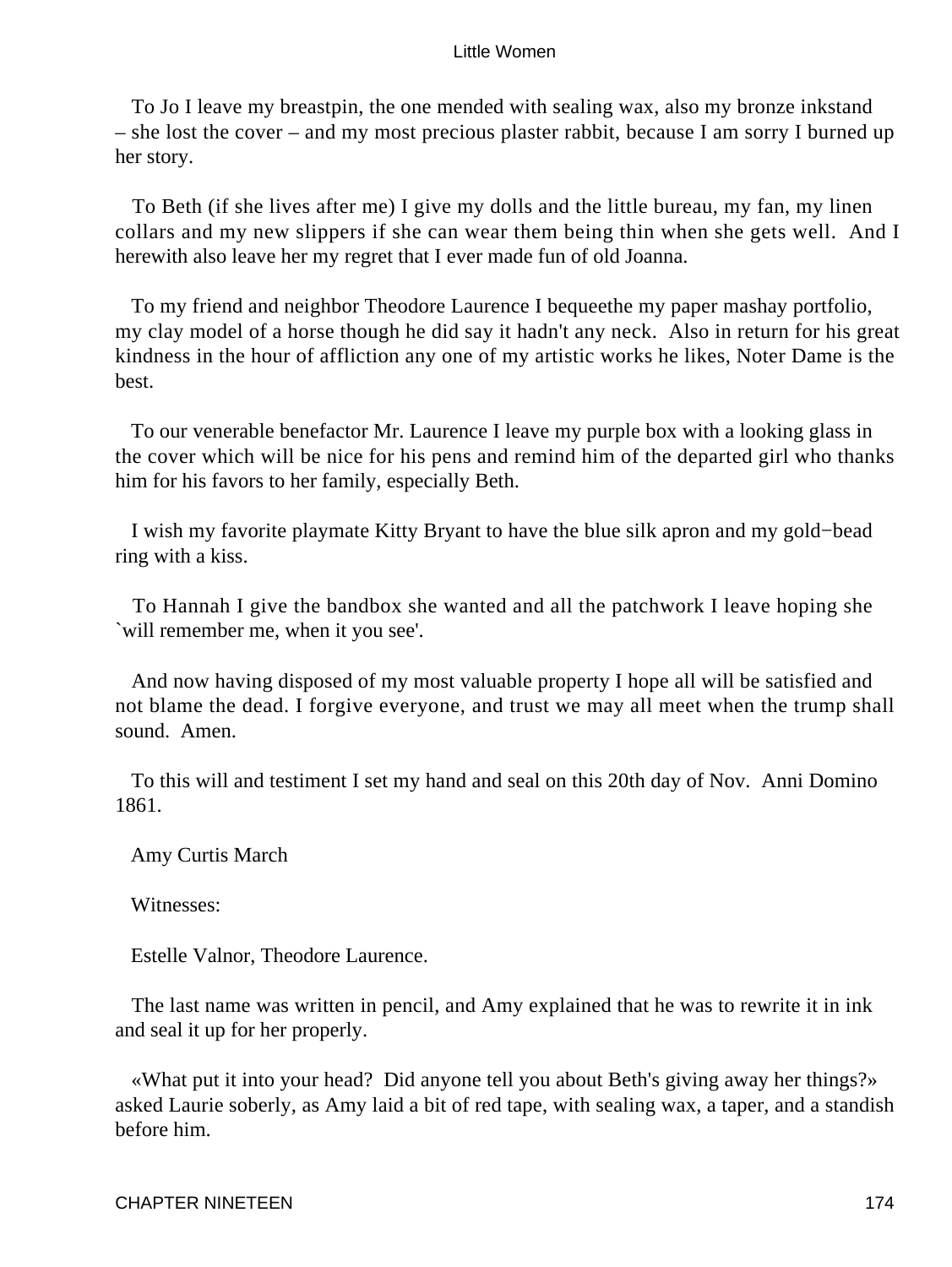She explained and then asked anxiously, «What about Beth?»

 «I'm sorry I spoke, but as I did, I'll tell you. She felt so ill one day that she told Jo she wanted to give her piano to Meg, her cats to you, and the poor old doll to Jo, who would love it for her sake. She was sorry she had so little to give, and left locks of hair to the rest of us, and her best love to Grandpa. She never thought of a will.»

 Laurie was signing and sealing as he spoke, and did not look up till a great tear dropped on the paper. Amy's face was full of trouble, but she only said, «Don't people put sort of postscripts to their wills, sometimes?»

«Yes, `codicils', they call them.»

 «Put one in mine then, that I wish all my curls cut off, and given round to my friends. I forgot it, but I want it done though it will spoil my looks.»

 Laurie added it, smiling at Amy's last and greatest sacrifice. Then he amused her for an hour, and was much interested in all her trials. But when he came to go, Amy held him back to whisper with trembling lips, «Is there really any danger about Beth?»

 «I'm afraid there is, but we must hope for the best, so don't cry, dear.» And Laurie put his arm about her with a brotherly gesture which was very comforting.

 When he had gone, she went to her little chapel, and sitting in the twilight, prayed for Beth, with streaming tears and an aching heart, feeling that a million turquoise rings would not console her for the loss of her gentle little sister.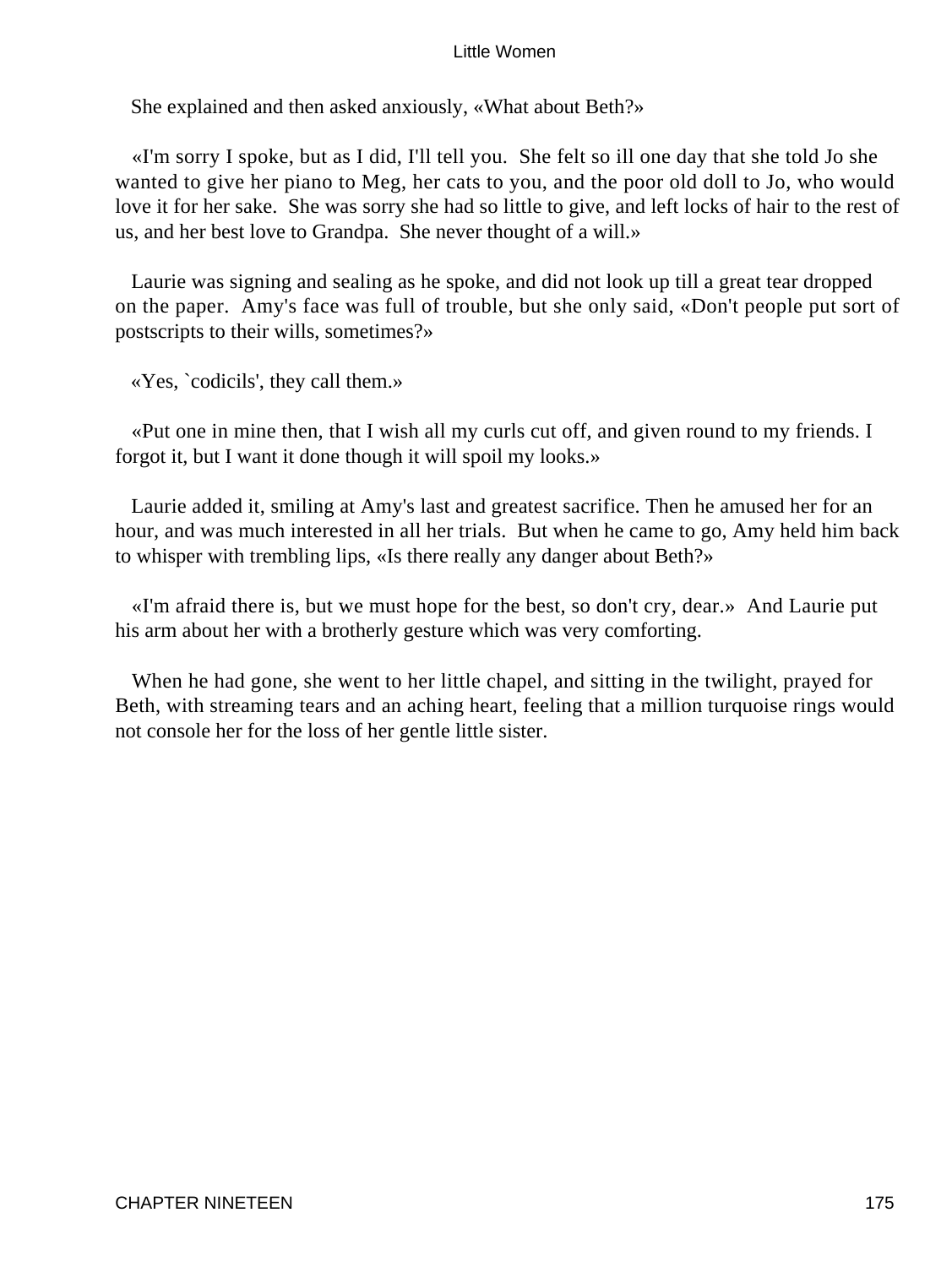# **[CHAPTER TWENTY](#page-419-0)**

*I* don't think I have any words in which to tell the meeting of the mother and daughters. Such hours are beautiful to live, but very hard to describe, so I will leave it to the imagination of my readers, merely saying that the house was full of genuine happiness, and that Meg's tender hope was realized, for when Beth woke from that long, healing sleep, the first objects on which her eyes fell were the little rose and Mother's face. Too weak to wonder at anything, she only smiled and nestled close in the loving arms about her, feeling that the hungry longing was satisfied at last. Then she slept again, and the girls waited upon their mother, for she would not unclasp the thin hand which clung to hers even in sleep.

 Hannah had `dished up' and astonishing breakfast for the traveler, finding it impossible to vent her excitement in any other way, and Meg and Jo fed their mother like dutiful young storks, while they listened to her whispered account of Father's state, Mr. Brooke's promise to stay and nurse him, the delays which the storm occasioned on the homeward journey, and the unspeakable comfort Laurie's hopeful face had given her when she arrived, worn out with fatigue, anxiety, and cold.

 What a strange yet pleasant day that was. So brilliant and gay without, for all the world seemed abroad to welcome the first snow. So quiet and reposeful within, for everyone slept, spent with watching, and a Sabbath stillness reigned through the house, while nodding Hannah mounted guard at the door. With a blissful sense of burdens lifted off, Meg and Jo closed their weary eyes, and lay at rest, like storm−beaten boats safe at anchor in a quiet harbor. Mrs. March would not leave Beth's side, but rested in the big chair, waking often to look at, touch, and brood over her child, like a miser over some recovered treasure.

 Laurie meanwhile posted off to comfort Amy, and told his story so well that Aunt March actually `sniffed' herself, and never once said «I told you so». Amy came out so strong on this occasion that I think the good thoughts in the little chapel really began to bear fruit. She dried her tears quickly, restrained her impatience to see her mother, and never even thought of the turquoise ring, when the old lady heartily agreed in Laurie's opinion, that she behaved `like a capital little woman'. Even Polly seemed impressed, for he called her a good girl, blessed her buttons, and begged her to «come and take a walk, dear», in his most affable tone. She would very gladly have gone out to enjoy the bright wintry weather, but discovering that Laurie was dropping with sleep in spite of manful efforts to conceal the fact, she persuaded him to rest on the sofa, while she wrote a note to her mother. She was a long time about it, and when she returned, he was stretched out with both arms under his head, sound asleep, while Aunt March had pulled down the curtains and sat doing nothing in an unusual fit of benignity.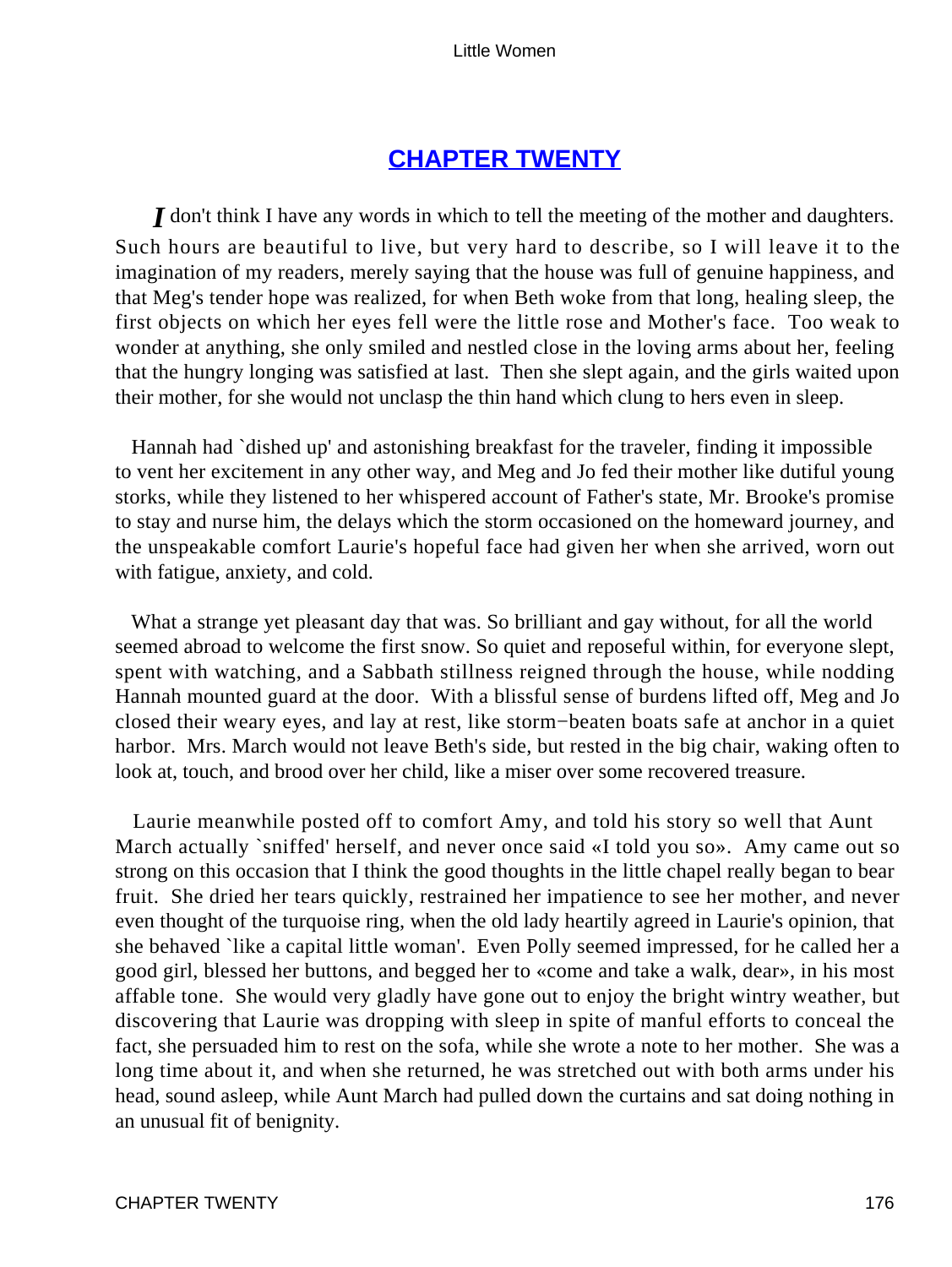After a while, they began to think he was not going to wake up till night, and I'm not sure that he would, had he not been effectually roused by Amy's cry of joy at sight of her mother. There probably were a good many happy little girls in and about the city that day, but it is my private opinion that Amy was the happiest of all, when she sat in her mother's lap and told her trials, receiving consolation and compensation in the shape of approving smiles and fond caresses. They were alone together in the chapel, to which her mother did not object when its purpose was explained to her.

 «On the contrary, I like it very much, dear,» looking from the dusty rosary to the well−worn little book, and the lovely picture with its garland of evergreen. «It is an excellent plan to have some place where we can go to be quiet, when things vex or grieve us. There are a good many hard times in this life of ours, but we can always bear them if we ask help in the right way. I think my little girl is learning this.»

 «Yes, Mother, and when I go home I mean to have a corner in the big closet to put my books and the copy of that picture which I've tried to make. The woman's face is not good, it's too beautiful for me to draw, but the baby is done better, and I love it very much. I like to think He was a little child once, for then I don't seem so far away, and that helps me.»

 As Amy pointed to the smiling Christ child on his Mother's knee, Mrs. March saw something on the lifted hand that made her smile. She said nothing, but Amy understood the look, and after a minute's pause, she added gravely, «I wanted to speak to you about this, but I forgot it. Aunt gave me the ring today. She called me to her and kissed me, and put it on my finger, and said I was a credit to her, and she'd like to keep me always. She gave that funny guard to keep the turquoise on, as it's too big. I'd like to wear them Mother, can I?»

 «They are very pretty, but I think you're rather too young for such ornaments, Amy,» said Mrs. March, looking at the plump little hand, with the band of sky−blue stones on the forefinger, and the quaint guard formed of two tiny golden hands clasped together.

 «I'll try not to be vain,» said Amy. «I don't think I like it only because it's so pretty, but I want to wear it as the girl in the story wore her bracelet, to remind me of something.»

«Do you mean Aunt March?» asked her mother, laughing.

 «No, to remind me not to be selfish.» Amy looked so earnest and sincere about it that her mother stopped laughing, and listened respectfully to the little plan.

 «I've thought a great deal lately about my `bundle of naughties', and being selfish is the largest one in it, so I'm going to try hard to cure it, if I can. Beth isn't selfish, and that's the reason everyone loves her and feels so bad at the thoughts of losing her. People wouldn't feel so bat about me if I was sick, and I don't deserve to have them, but I'd like to be loved and missed by a great many friends, so I'm going to try and be like Beth all I can. I'm apt to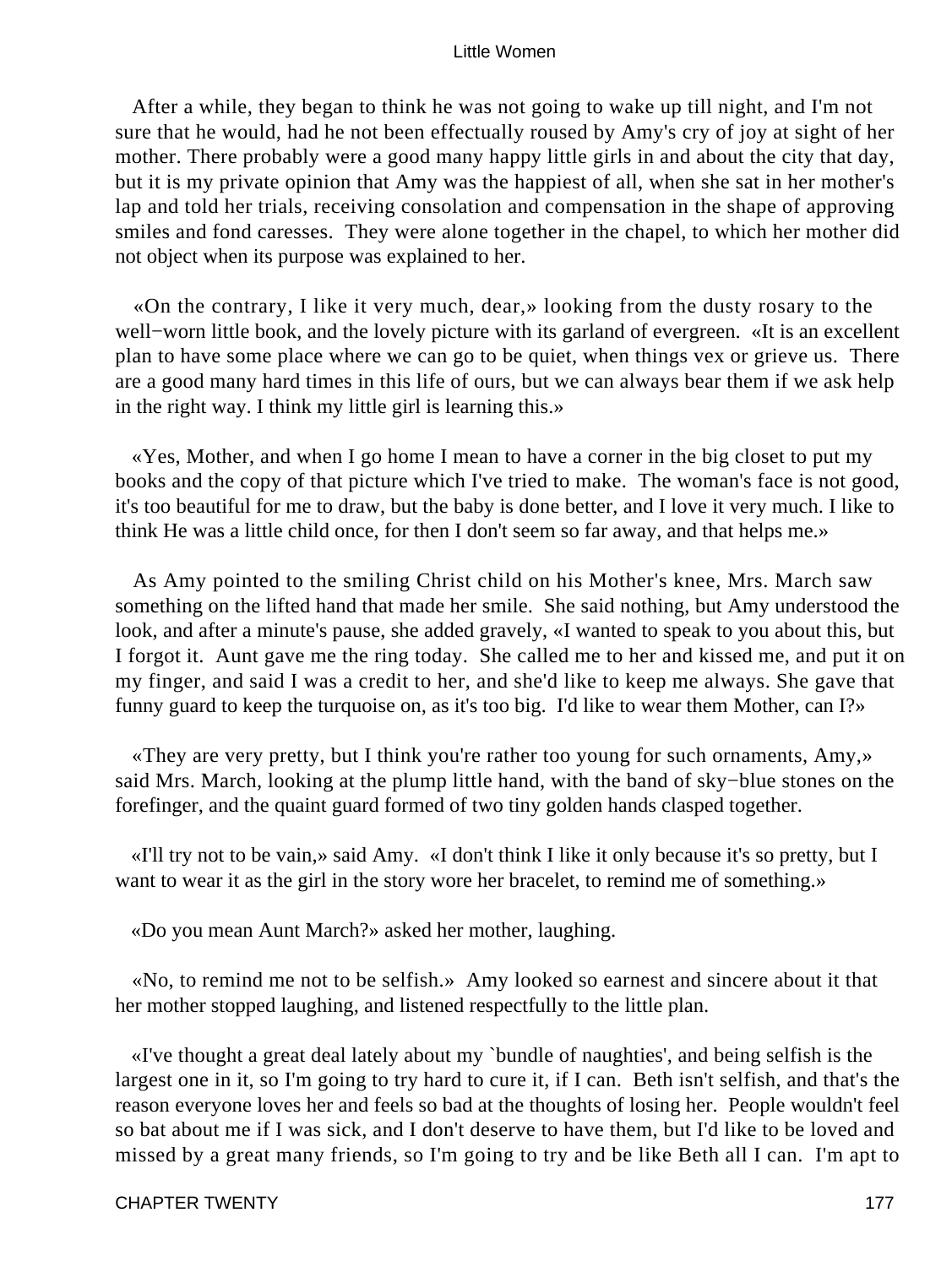forget my resolutions, but if I had something always about me to remind me, I guess I should do better. May we try this way?»

 «Yes, but I have more faith in the corner of the big closet. Wear your ring, dear, and do your best. I think you will prosper, for the sincere wish to be good is half the battle. Now I must go back to Beth. Keep up your heart, little daughter, and we will soon have you home again.»

 That evening while Meg was writing to her father to report the traveler's safe arrival, Jo slipped upstairs into Beth's room, and finding her mother in her usual place, stood a minute twisting her fingers in her hair, with a worried gesture and an undecided look.

 "What is it, deary?' asked Mrs. March, holding out her hand, with a face which invited confidence.

«I want to tell you something, Mother.»

«About Meg?»

 «How quickly you guessed! Yes, it's about her, and though it's a little thing, it fidgets me.»

 «Beth is asleep. Speak low, and tell me all about it. That Moffat hasn't been here, I hope?» asked Mrs. March rather sharply.

 «No. I should have shut the door in his face if he had,» said Jo, settling herself on the floor at her mother's feet. «Last summer Meg left a pair of gloves over at the Laurences' and only one was returned. We forgot about it, till Teddy told me that Mr. Brooke owned that he liked Meg but didn't dare say so, she was so young and he so poor. Now, isn't it a dreadful state of things?»

«Do you think Meg cares for him?» asked Mrs. March, with an anxious look.

 «Mercy me! I don't know anything about love and such nonsense!» cried Jo, with a funny mixture of interest and contempt. «In novels, the girls show it by starting and blushing, fainting away, growing thin, and acting like fools. Now Meg does not do anything of the sort. She eats and drinks and sleeps like a sensible creature, she looks straight in my face when I talk about that man, and only blushes a little bit when Teddy jokes about lovers. I forbid him to do it, but he doesn't mind me as he ought.»

"Then you fancy that Meg is not interested in John?'

«Who?» cried Jo, staring.

CHAPTER TWENTY 178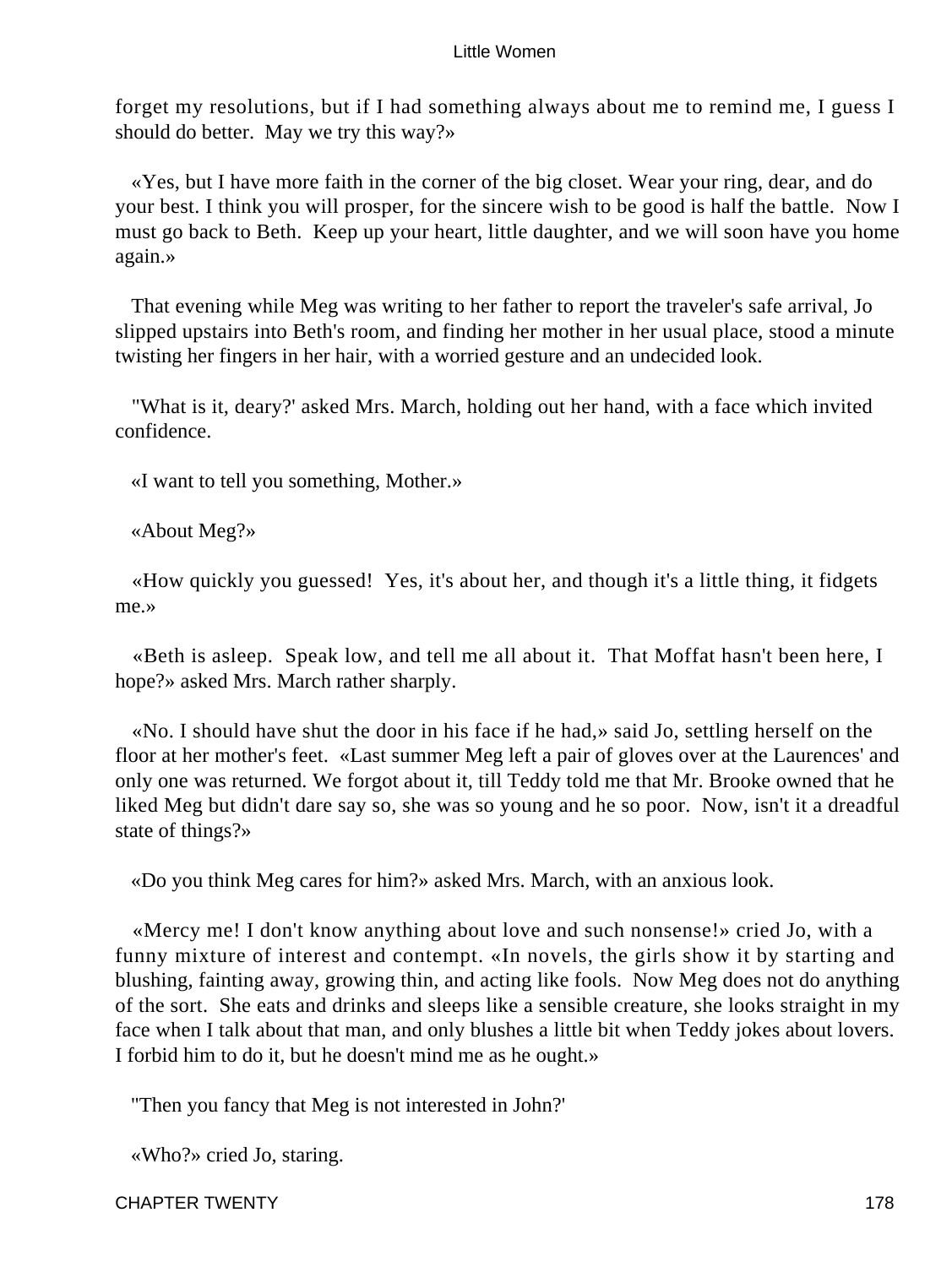«Mr. Brooke. I call him `John' now. We fell into the way of doing so at the hospital, and he likes it.»

 «Oh, dear! I know you'll take his part. He's been good to Father, and you won't send him away, but let Meg marry him, if she wants to. Mean thing! To go petting Papa and helping you, just to wheedle you into liking him.» And Jo pulled her hair again with a wrathful tweak.

 «My dear, don't get angry about it, and I will tell you how it happened. John went with me at Mr. Laurence's request, and was so devoted to poor Father that we couldn't help getting fond of him. He was perfectly open and honorable about Meg, for he told us he loved her, but would earn a comfortable home before he asked her to marry him. He only wanted our leave to love her and work for her, and the right to make her love him if he could. He is a truly excellent young man, and we could not refuse to listen to him, but I will not consent to Meg's engaging herself so young.»

 «Of course not. It would be idiotic! I knew there was mischief brewing. I felt it, and now it's worse than I imagined. I just wish I could marry Meg myself, and keep her safe in the family.»

 This odd arrangement made Mrs. March smile, but she said gravely, «Jo, I confide in you and don't wish you to say anything to Meg yet. When John comes back, and I see them together, I can judge better of her feelings toward him.»

 «She'll see those handsome eyes that she talks about, and then it will be all up with her. She's got such a soft heart, it will melt like butter in the sun if anyone looks sentimentlly at her. She read the short reports he sent more than she did your letters, and pinched me when I spoke of it, and likes brown eyes, and doesn't think John an ugly name, and she'll go and fall in love, and there's an end of peace and fun, and cozy times together. I see it all! They'll go lovering around the house, and we shall have to dodge. Meg will be absorbed and no good to me any more. Brooke will scratch up a fortune somehow, carry her off, and make a hole in the family, and I shall break my heart, and everything will be abominably uncomfortable. Oh, dear me! Why weren't we all boys, then there wouldn't be any bother.»

 Jo leaned her chin on her knees in a disconsolate attitude and shook her fist at the reprehensible John. Mrs. March sighed, and Jo looked up with an air of relief.

 «You don't like it, Mother? I'm glad of it. Let's send him about his business, and not tell Meg a word of it, but all be happy together as we always have been.»

 «I did wrong to sigh, Jo. It is natural and right you should all go to homes of your own in time, but I do want to keep my girls as long as I can, and I am sorry that this happened so soon, for Meg is only seventeen and it will be some years before John can make a home for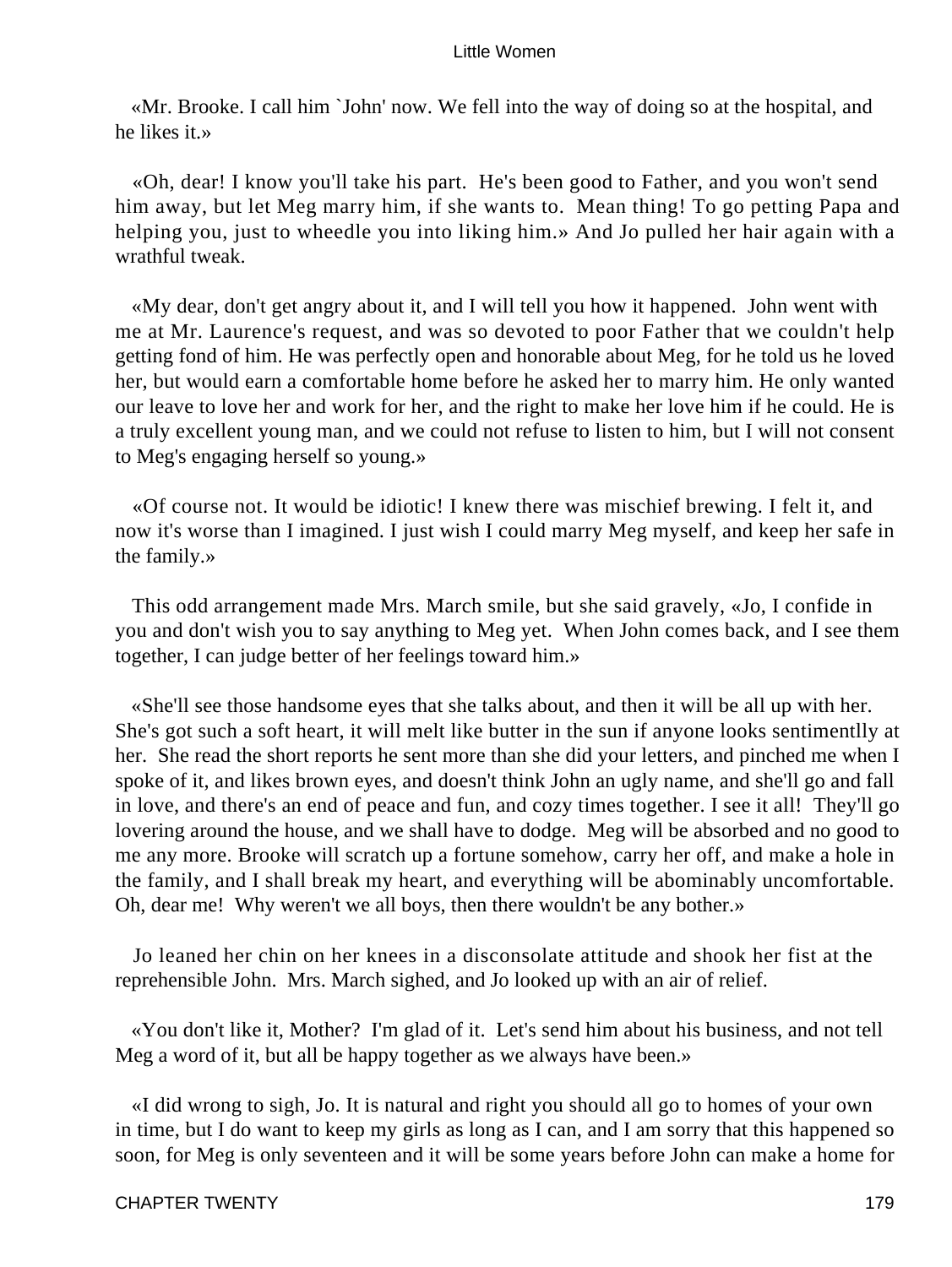her. Your father and I have agreed that she shall not bind herself in any way, nor be married, before twenty. If she and John love one another, they can wait, and test the love by doing so. She is conscientious, and I have no fear of her treating him unkindly. My pretty, tender hearted girl! I hope things will go happily with her.»

 «Hadn't you rather have her marry a rich man?» asked Jo, as her mother's voice faltered a little over the last words.

 «Money is a good and useful thing, Jo, and I hope my girls will never feel the need of it too bitterly not be tempted by too much. I should like to know that John was firmly established in some good business, which gave him an income large enough to keep free from debt and make Meg comfortable. I'm not ambitious for a splendid fortune, a fashionable position, or a great name for my girls. If rank and money come with love and virtue, also, I should accept them gratefully, and enjoy your good fortune, but I know, by experience, how much genuine happiness can be had in a plain little house, where the daily bread is earned, and some privations give sweetness to the few pleasures. I am content to see Meg begin humbly, for if I am not mistaken, she will be rich in the possession of a good man's heart, and that is better than a fortune.»

 «I understand, Mother, and quite agree, but I'm disappointed about Meg, for I'd planned to have her marry Teddy by−and−by and sit in the lap of luxury all her days. Wouldn't it be nice?» asked Jo, looking up with a brighter face.

«He is younger than she, you know,» began Mrs. March, but Jo broke in...

 «Only a little, he's old for his age, and tall, and can be quite grown−up in his manners if he likes. Then he's rich and generous and good, and loves us all, and I say it's a pity my plan is spoiled.»

 «I'm afraid Laurie is hardly grown−up enough for Meg, and altogether too much of a weathercock just now for anyone to depend on. Don't make plans, Jo, but let time and their own hearts mate your friends. We can't meddle safely in such matters, and had better not get `romantic rubbish' as you call it, into our heads, lest it spoil our friendship.»

 «Well, I won't, but I hate to see things going all crisscross and getting snarled up, when a pull her and a snip there would straighten it out. I wish wearing flatirons on our heads would keep us from growing up. But buds will be roses, and kittens cats, more's the pity!»

 «What's that about flatirons and cats?» asked Meg, as she crept into the room with the finished letter in her hand.

 «Only one of my stupid speeches. I'm going to bed. Come, Peggy,» said Jo, unfolding herself like an animated puzzle.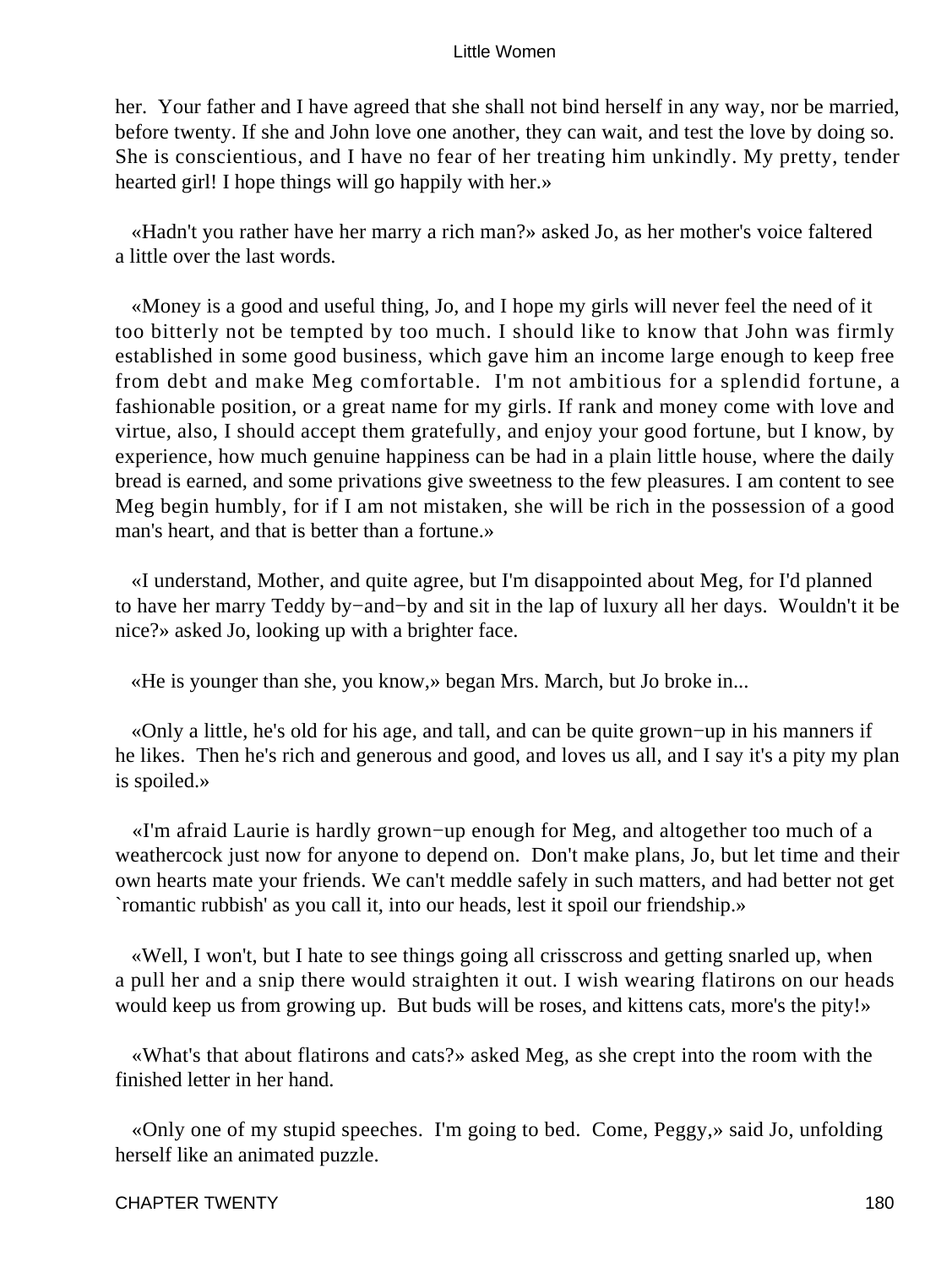«Quite right, and beautifully written. Please add that I send my love to John,» said Mrs. March, as she glanced over the letter and gave it back.

 «Do you call him `John'?» asked Meg, smiling, with her innocent eyes looking down into her mother's.

 «Yes, he has been like a son to us, and we are very fond of him,» replied Mrs. March, returning the look with a keen one.

 «I'm glad of that, he is so lonely. Good night, Mother, dear. It is so inexpressibly comfortable to have you here,» was Meg's answer.

 The kiss her mother gave her was a very tender one, and as she went away, Mrs. March said, with a mixture of satisfaction and regret, "She does not love John yet, but will soon learn to.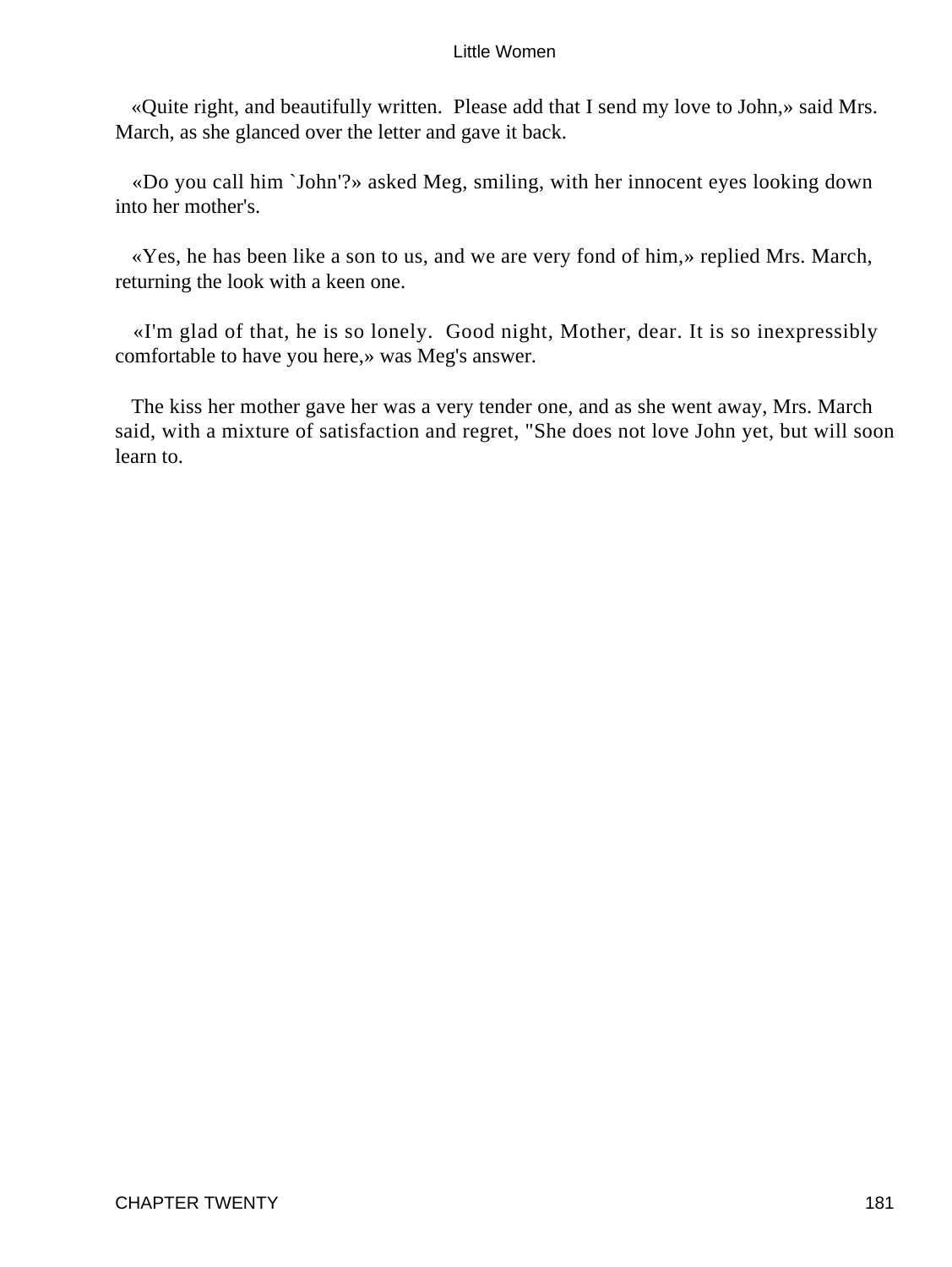## **[CHAPTER TWENTY−ONE](#page-420-0)**

*J*o's face was a study next day, for the secret rather weighed upon her, and she found it hard not to look mysterious and important. Meg observed it, but did not trouble herself to make inquiries, for she had learned that the best way to manage Jo was by the law of contraries, so she felt sure of being told everything if she did not ask. She was rather surprised, therefore, when the silence remained unbroken, and Jo assumed a patronizing air, which decidedly aggravated Meg, who in turn assumed an air of dignified reserve and devoted herself to her mother. This left Jo to her own devices, for Mrs. March had taken her place as nurse, and bade her rest, exercise, and amuse herself after her long confinement. Amy being gone, Laurie was her only refuge, and much as she enjoyed his society, she rather dreaded him just then, for he was an incorrigible tease, and she feared he would coax the secret from her.

 She was quite right, for the mischief−loving lad no sooner suspected a mystery than he set himself to find it out, and led Jo a trying life of it. He wheedled, bribed, ridiculed, threatened, and scolded; affected indifference, that he might surprise the truth from her; declared her knew, then that he didn't care; and at last, by dint of perseverance, he satisfied himself that it concerned Meg and Mr. Brooke. Feeling indignant that he was not taken into his tutor's confidence, he set his wits to work to devise some proper retaliation for the slight.

 Meg meanwhile had apparently forgotten the matter and was absorbed in preparations for her father's return, but all of a sudden a change seemed to come over her, and, for a day or two, she was quite unlike herself. She started when spoken to, blushed when looked at, was very quiet, and sat over her sewing, with a timid, troubled look on her face. To her mother's inquiries she answered that she was quite well, and Jo's she silenced by begging to be let alone.

«She feels it in the air  $-$  love, I mean  $-$  and she's going very fast. She's got most of the symptoms – is twittery and cross, doesn't eat, lies awake, and mopes in corners. I caught her singing that song he gave her, and once she said `John', as you do, and then turned as red as a poppy. whatever shall we do?» said Jo, looking ready for any measures, however violent.

 «Nothing but wait. Let her alone, be kind and patient, and Father's coming will settle everything,» replied her mother.

 «Here's a note to you, Meg, all sealed up. How odd! Teddy never seals mine,» said Jo next day, as she distributed the contents of the little post office.

Mrs. March and Jo were deep in their own affairs, when a sound from Meg made them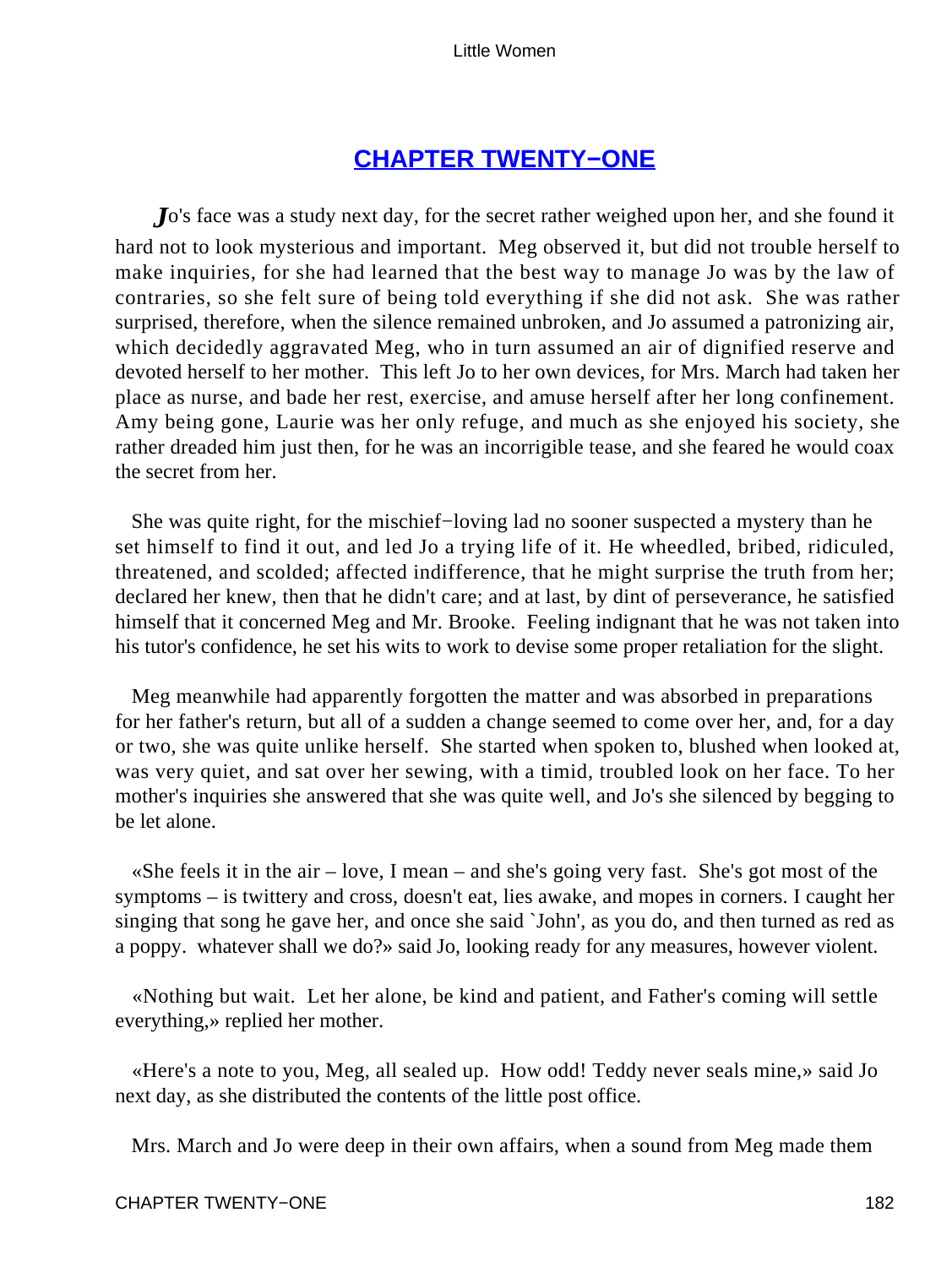look up to see her staring at her note with a frightened face.

 «My child, what is it?» cried her mother, running to her, while Jo tried to take the paper which had done the mischief.

 «It's all a mistake, he didn't send it. Oh, Jo, how could you do it?» and Meg hid her face in her hands, crying as if her heart were quite broken.

«Me! I've done nothing! What's she talking about?» cried Jo, bewildered.

 Meg's mild eyes kindled with anger as she pulled a crumpled note from her pocket and threw it at Jo, saying reproachfully, «You wrote it, and that bad boy helped you. How could you be so rude, so mean, and cruel to us both?»

 Jo hardly heard her, for she and her mother were reading the note, which was written in a peculiar hand.

"My Dearest Margaret,

 "I can no longer restrain my passion, and must know my fate before I return. I dare not tell your parents yet, but I think they would consent if they knew that we adored one another. Mr. Laurence will help me to some good place, and then, my sweet girl, you will make me happy. I implore you to say nothing to your family yet, but to send one word of hope through Laurie to,

«Your devoted John.»

 «Oh, the little villain! That's the way he meant to pay me for keeping my word to Mother. I'll give him a hearty scolding and bring him over to beg pardon,» cried Jo, burning to execute immediate justice. But her mother held her back, saying, with a look she seldom wore...

 «Stop, Jo, you must clear yourself first. You have played so many pranks that I am afraid you have had a hand in this.»

 «On my word, Mother, I haven't! I never saw that note before, and don't know anything about it, as true as I live!» said Jo, so earnestly that they believed her. «If I had taken part in it I'd have done it better than this, and have written a sensible note. I should think you'd have known Mr. Brooke wouldn't write such stuff as that,» she added, scornfully tossing down the paper.

 «It's like his writing,» faltered Meg, comparing it with the note in her hand. «Oh, Meg, you didn't answer it?» cried Mrs. March quickly.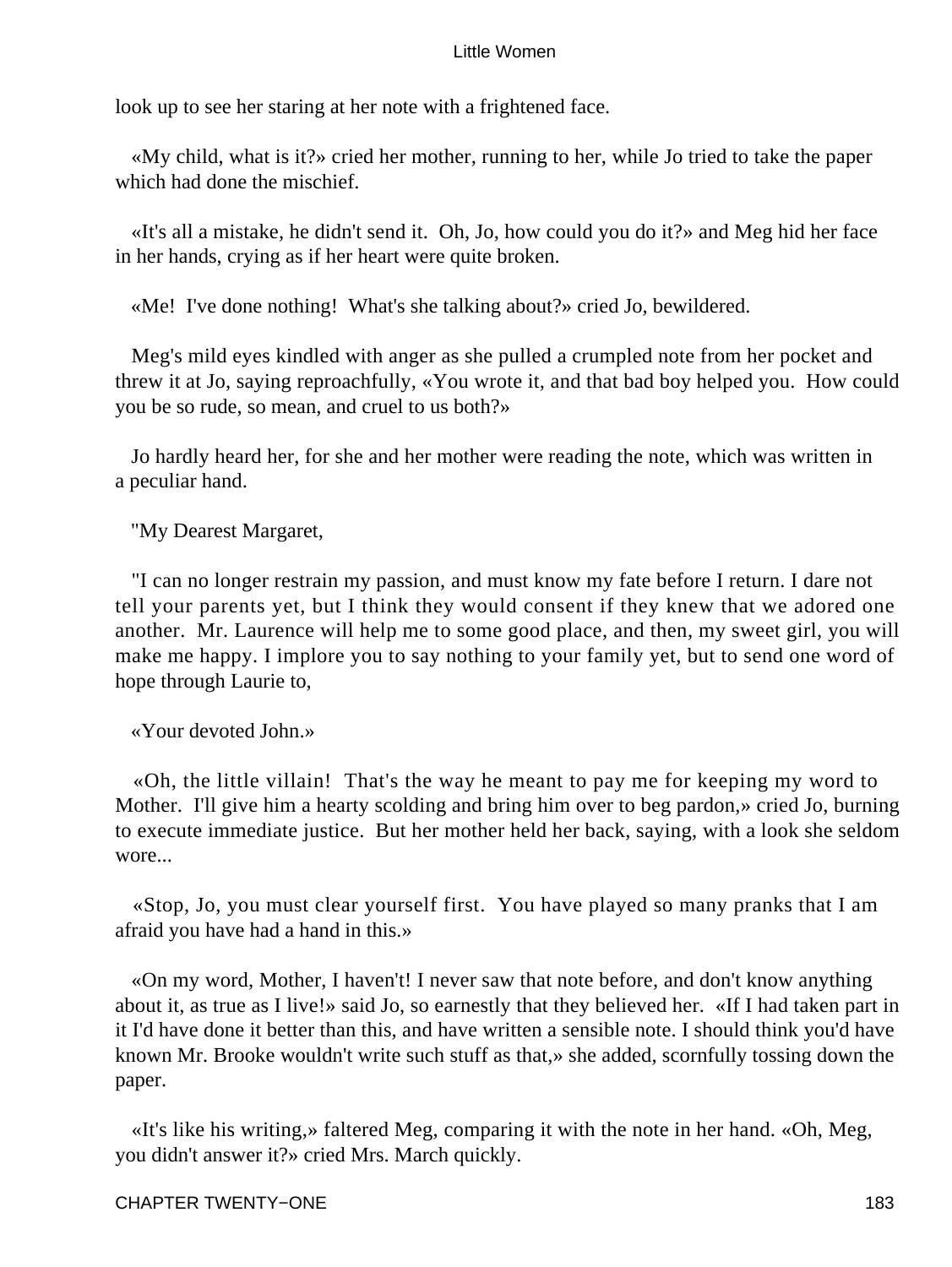«Yes, I did!» and Meg hid her face again, overcome with shame.

 «Here's a scrape! Do let me bring that wicked boy over to explain and be lectured. I can't rest till I get hold of him.» And Jo made for the door again.

 «Hush! Let me handle this, for it is worse than I thought. Margaret, tell me the whole story,» commanded Mrs. March, sitting down by Meg, yet keeping hold of Jo, lest she should fly off.

 «I received the first letter from Laurie, who didn't look as if he knew anything about it,» began Meg, without looking up. «I was worried at first and meant to tell you, then I remembered how you liked Mr. Brooke, so I thought you wouldn't mind if I kept my little secret for a few days. I'm so silly that I liked to think no one knew, and while I was deciding what to say, I felt like the girls in books, who have such things to do. Forgive me, Mother, I'm paid for my silliness now. I never can look him in the face again.»

"What did you say to him?' asked Mrs. March.

 «I only said I was too young to do anything about it yet, that I didn't wish to have secrets from you, and he must speak to father. I was very grateful for his kindness, and would be his friend, but nothing more, for a long while.»

 Mrs. March smiled, as if well pleased, and Jo clapped her hands, exclaiming, with a laugh, «You are almost equal to Caroline Percy, who was a pattern of prudence! Tell on, Meg. What did he say to that?»

 «He writes in a different way entirely, telling me that he never sent any love letter at all, and is very sorry that my roguish sister, Jo, should take liberties with our names. It's very kind and respectful, but think how dreadful for me!»

 Meg leaned against her mother, looking the image of despair, and Jo tramped about the room, calling Laurie names. All of a sudden she stopped, caught up the two notes, and after looking at them closely, said decidedly, «I don't believe Brooke ever saw either of these letters. Teddy wrote both, and keeps yours to crow over me with because I wouldn't tell him my secret.»

 «Don't have any secrets, Jo. Tell it to Mother and keep out of trouble, as I should have done,» said Meg warningly.

«Bless you, child! Mother told me.»

 «That will do, Jo. I'll comfort Meg while you go and get Laurie. I shall sift the matter to the bottom, and put a stop to such pranks at once.» Away ran Jo, and Mrs. March gently told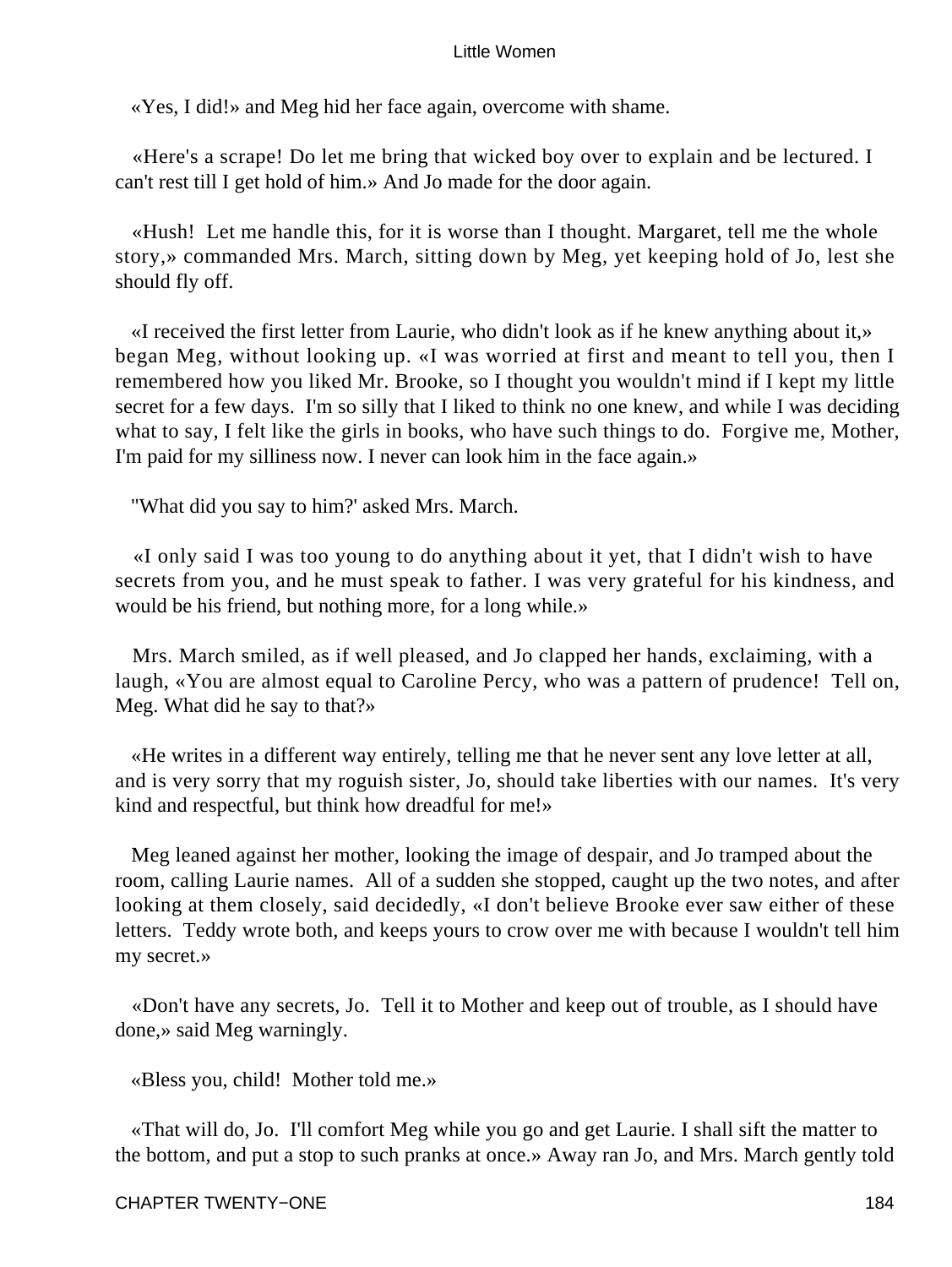Meg Mr. Brooke's real feelings. «Now, dear, what are your own? Do you love him enough to wait till her can make a home for you, or will you keep yourself quite free for the present?»

 «I've been so scared and worried, I don't want to have anything to do with lovers for a long while, perhaps never,»

 answered Meg petulantly. «If John doesn't know anything about this nonsense, don't tell him, and make Jo and Laurie hold their tongues. I won't be deceived and plagued and made a fool of. It's a shame!»

 Seeing Meg's usually gentle temper was roused and her pride hurt by this mischievous joke, Mrs. March soothed her by promises of entire silence and great discretion for the future. The instant Laurie's step was heard in the hall, Meg fled into the study, and Mrs. March received the culprit alone. Jo had not told him why he was wanted, fearing he wouldn't come, but he knew the minute he saw Mrs. March's face, and stood twirling his hat with a guilty air which convicted him at once. Jo was dismissed, but chose to march up and down the hall like a sentinel, having some fear that the prisoner might bolt. The sound of voices in the parlor rose and fell for half an hour, but what happened during that interview the girls never knew.

 When they were called in, Laurie was standing by their mother with such a penitent face that Jo forgave him on the spot, but did not think it wise to betray the fact. Meg received his humble apology, and was much comforted by the assurance that Brooke knew nothing of the joke.

 «I'll never tell him to my dying day, wild horses shan't drag it out of me, so you'll forgive me, Meg, and I'll do anything to show how out−and−out sorry I am,» he added, looking very much ashamed of himself.

 «I'll try, but it was a very ungentlemanly thing to do, I didn't think you could be so sly and malicious, Laurie,» replied Meg, trying to hid her maidenly confusion under a gravely reproachful air.

 «It was altogether abominable, and I don't deserve to be spoken to for a month, but you will, though, won't you?» And Laurie folded his hands together with such and imploring gesture, as he spoke in his irresistibly persuasive tone, that it was impossible to frown upon him in spite of his scandalous behavior.

 Meg pardoned him, and Mrs. March's grave face relaxed, in spite of her efforts to keep sober, when she heard him declare that he would atone for his sins by all sorts of penances, and abase himself like a worm before the injured damsel.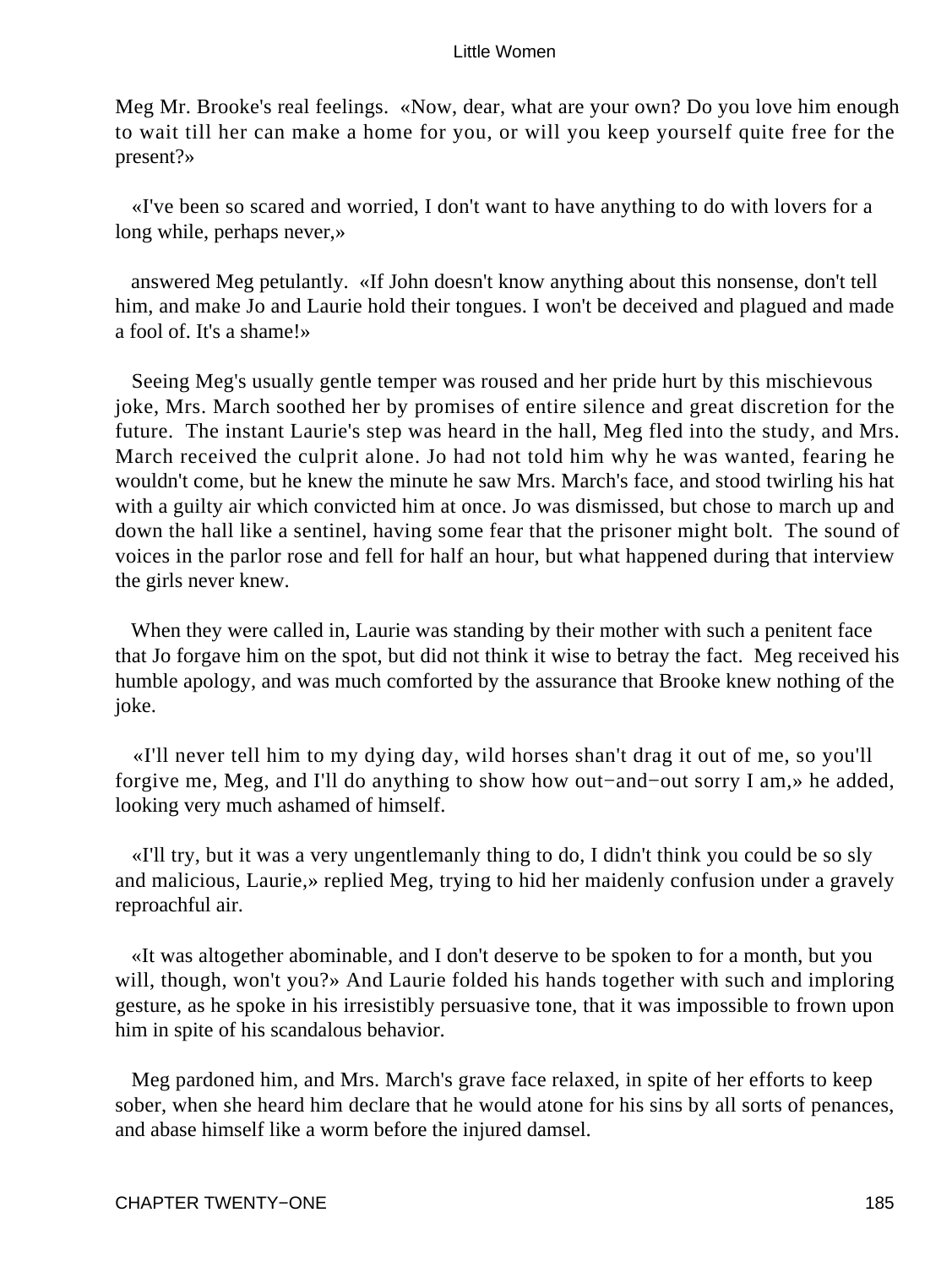Jo stood aloof, meanwhile, trying to harden her heart against him, and succeeding only in primming up her face into an expression of entire disapprobation. Laurie looked at her once or twice, but as she showed no sign of relenting, he felt injured, and turned his back on her till the others were done with him, when he made her a low bow and walked off without a word.

 As soon as he had gone, she wished she had been more forgiving, and when Meg and her mother went upstairs, she felt lonely and longed for Teddy. After resisting for some time, she yielded to the impulse, and armed with a book to return, went over to the big house.

«Is Mr. Laurence in?» asked Jo, of a housemaid, who was coming downstairs.

«Yes, Miss, but I don't believe he's seeable just yet.»

«Why not? Is he ill?»

 «La, no Miss, but he's had a scene with Mr. Laurie, who is in one of his tantrums about something, which vexes the old gentleman, so I dursn't go nigh him.»

"Where is Laurie?'

 «Shut up in his room, and he won't answer, though I've been a−tapping. I don't know what's to become of the dinner, for it's ready, and there's no one to eat it.»

«I'll go and see what the matter is. I'm not afraid of either of them.»

Up went Jo, and knocked smartly on the door of Laurie's little study.

 «Stop that, or I'll open the door and make you!» called out the young gentleman in a threatening tone.

 Jo immediately knocked again. The door flew open, and in she bounced before Laurie could recover from his surprise. Seeing that he really was out of temper, Jo, who knew how to manage him, assumed a contrite expression, and going artistically down upon her knees, said meekly, «Please forgive me for being so cross. I came to make it up, and can't go away till I have.»

«It's all right. Get up, and don't be a goose, Jo,» was the cavalier reply to her petition.

 «Thank you, I will. Could I ask what's the matter? You don't look exactly easy in your mind.»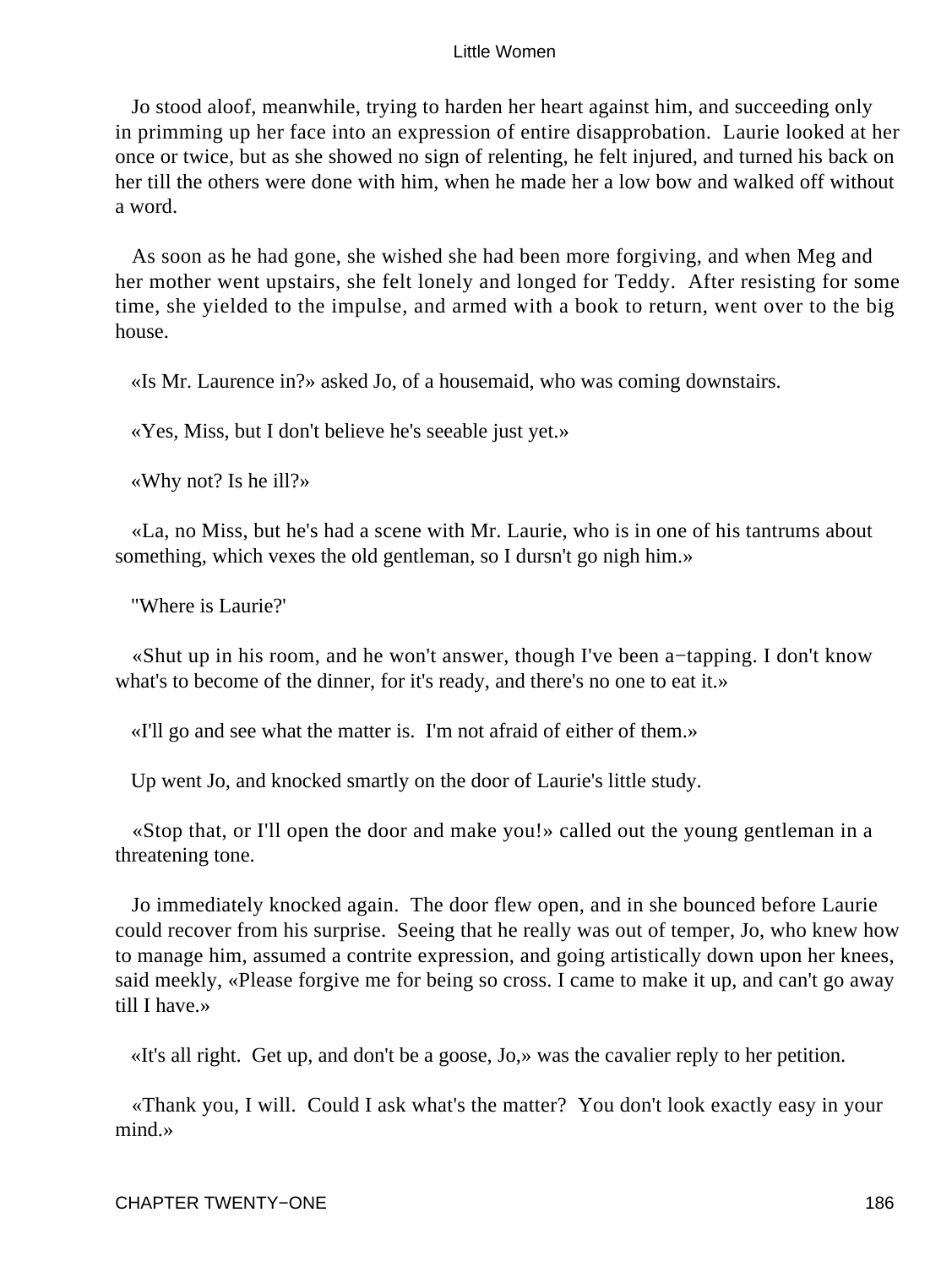«I've been shaken, and I won't bear it!» growled Laurie indignantly.

«Who did it?» demanded Jo.

 «Grandfather. If it had been anyone else I'd have...» And the injured youth finished his sentence by an energetic gesture of the right arm.

«That's nothing. I often shake you, and you don't mind,» said Jo soothingly.

«Pooh! You're a girl, and it's fun, but I'll allow no man to shake me!»

 «I don't think anyone would care to try it, if you looked as much like a thundercloud as you do now. Why were you treated so?»

 «Just because I wouldn't say what your mother wanted me for. I'd promised not to tell, and of course I wasn't going to break my word.»

«Couldn't you satisfy your grandpa in any other way?»

 «No, he would have the truth, the whole truth, and nothing but the truth. I'd have told my part of the scrape, if I could without bringing Meg in. As I couldn't, I held my tongue, and bore the scolding till the old gentleman collared me. Then I bolted, for fear I should forget myself.»

«It wasn't nice, but he's sorry, I know, so go down and make up. I'll help you.»

 «Hanged if I do! I'm not going to be lectured and pummelled by everyone, just for a bit of a frolic. I was sorry about Meg, and begged pardon like a man, but I won't do it again, when I wasn't in the wrong.»

«He didn't know that.»

 «He ought to trust me, and not act as if I was a baby. It's no use, Jo, he's got to learn that I'm able to take care of myself, and don't need anyone's apron string to hold on by.» «What pepper pots you are! » sighed Jo. «How do you mean to settle this affair?»

 «Well, he ought to beg pardon, and believe me when I say I can't tell him what the fuss's about.»

«Bless you! He won't do that.»

«I won't go down till he does.»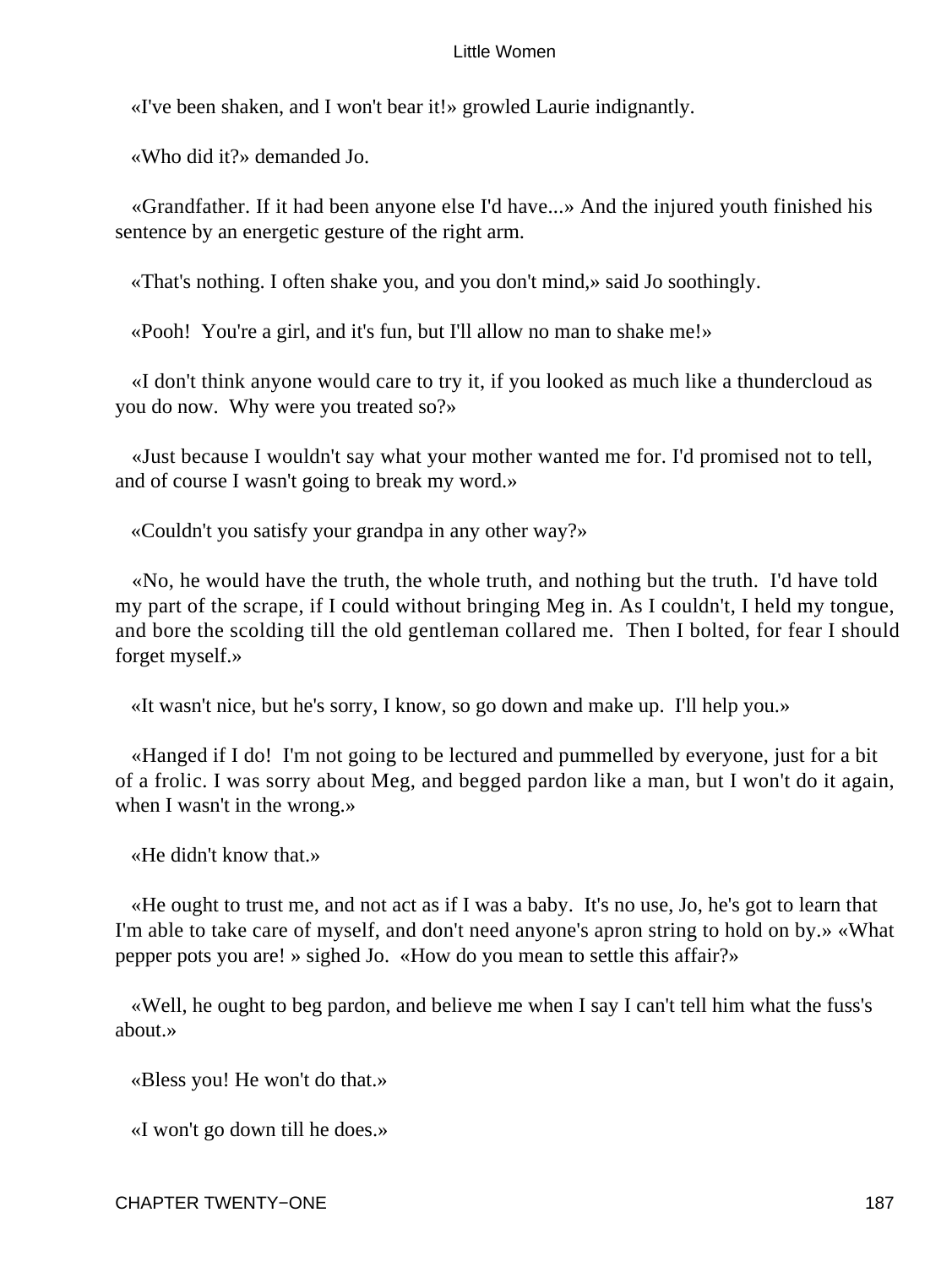«Now, Teddy, be sensible. Let it pass, and I'll explain what I can. You can't stay here, so what's the use of being melodramatic?»

 «I don't intend to stay here long, anyway. I'll slip off and take a journey somewhere, and when Grandpa misses me he'll come round fast enough.» «I dare say, but you ought not to go and worry him.»

 «Don't preach. I'll go to Washington and see Brooke. It's gay there, and I'll enjoy myself after the troubles.»

 «What fun you'd have! I wish I could run off too,» said Jo, forgetting her part of mentor in lively visions of martial life at the capital.

 «Come on, then! Why not? You go and surprise your father, and I'll stir up old Brooke. It would be a glorious joke. Let's do it, Jo. We'll leave a letter saying we are all right, and trot off at once. I've got money enough. It will do you good, and no harm, as you go to your father.»

 For a moment Jo looked as if she would agree, for wild as the plan was, it just suited her. She was tired of care and confinement, longed for change, and thoughts of her father blended temptingly with the novel charms of camps and hospitals, liberty and fun. Her eyes kindled as they turned wistfully toward the window, but they fell on the old house opposite, and she shook her head with sorrowful decision.

 «If I was a boy, we'd run away together, and have a capital time, but as I'm a miserable girl, I must be proper and stop at home. Don't tempt me, Teddy, it's a crazy plan.»

 «That's the fun of it,» began Laurie, who had got a willful fit on him and was possessed to break out of bounds in some way.

 «Hold your tongue!» cried Jo, covering her ears. «`Prunes and prisms' are my doom, and I may as well make up my mind to it. I came here to moralize, not to hear things that make me skip to think of.»

 «I know Meg would wet−blanket such a proposal, but I thought you had more spirit,» began Laurie insinuatingly.

 «Bad boy, be quiet! Sit down and think of your own sins, don't go making me add to mine. If I get your grandpa to apologize for the shaking, will you give up running away?» asked Jo seriously.

 «Yes, but you won't do it,» answered Laurie, who wished to make up, but felt that his outraged dignity must be appeased first.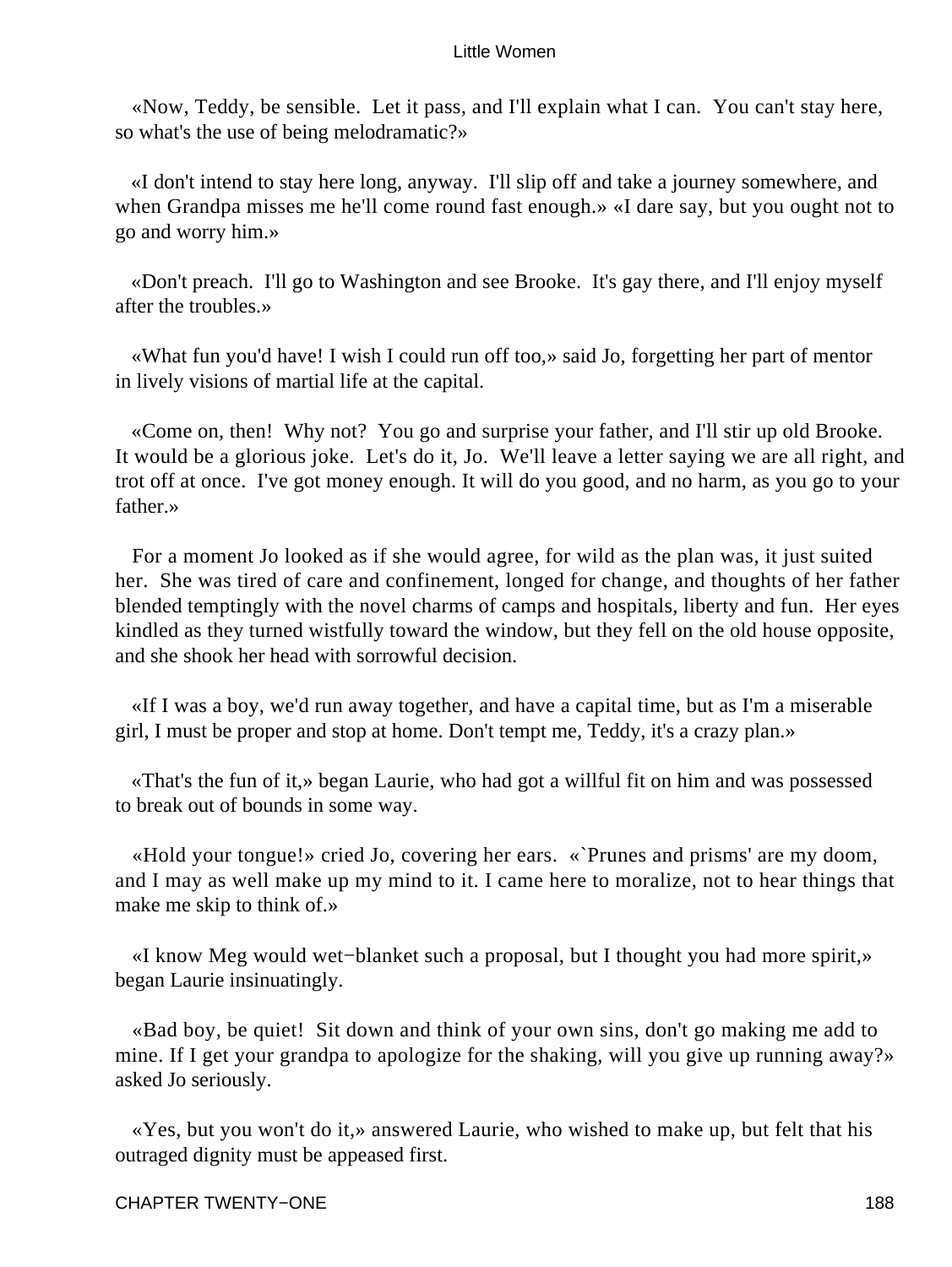«If I can manage the young one, I can the old one,» muttered Jo, as she walked away, leaving Laurie bent over a railroad map with his head propped up on both hands.

 «Come in!» And Mr. Laurence's gruff voice sounded gruffer than ever, as Jo tapped at his door.

«It's only me, Sir, come to return a book,» she said blandly, as she entered.

 «Want any more?» asked the old gentleman, looking grim and vexed, but trying not to show it.

 «Yes, please. I like old Sam so well, I think I'll try the second volume,» returned Jo, hoping to propitiate him by accepting a second dose of Boswell's Johnson, as he had recommended that lively work.

 The shaggy eyebrows unbent a little as he rolled the steps toward the shelf where the Johnsonian literature was placed. Jo skipped up, and sitting on the top step, affected to be searching for her book, but was really wondering how best to introduce the dangerous object of her visit. Mr. Laurence seemed to suspect that something was brewing in her mind, for after taking several brisk turns about the room, he faced round on her, speaking so abruptly that Rasselas tumbled face downward on the floor.

 «What has that boy been about? Don't try to shield him. I know he has been in mischief by the way he acted when he came home. I can't get a word from him, and when I threatened to shake the truth out of him he bolted upstairs and locked himself into his room.»

 «He did wrong, but we forgave him, and all promised not to say a word to anyone,» began Jo reluctantly.

 «That won't do. He shall not shelter himself behind a promise from you softhearted girls. If he's done anything amiss, he shall confess, beg pardon, and be punished. Out with it, Jo. I won't be kept in the dark.»

 Mr. Laurence looked so alarming and spoke so sharply that Jo would have gladly run away, if she could, but she was perched aloft on the steps, and he stood at the foot, a lion in the path, so she had to stay and brave it out.

 «Indeed, Sir, I cannot tell. Mother forbade it. Laurie has confessed, asked pardon, and been punished quite enough. We don't keep silence to shield him, but someone else, and it will make more trouble if you interfere. Please don't. It was partly my fault, but it's all right now. So let's forget it, and talk about the **RAMBLER** or something pleasant.»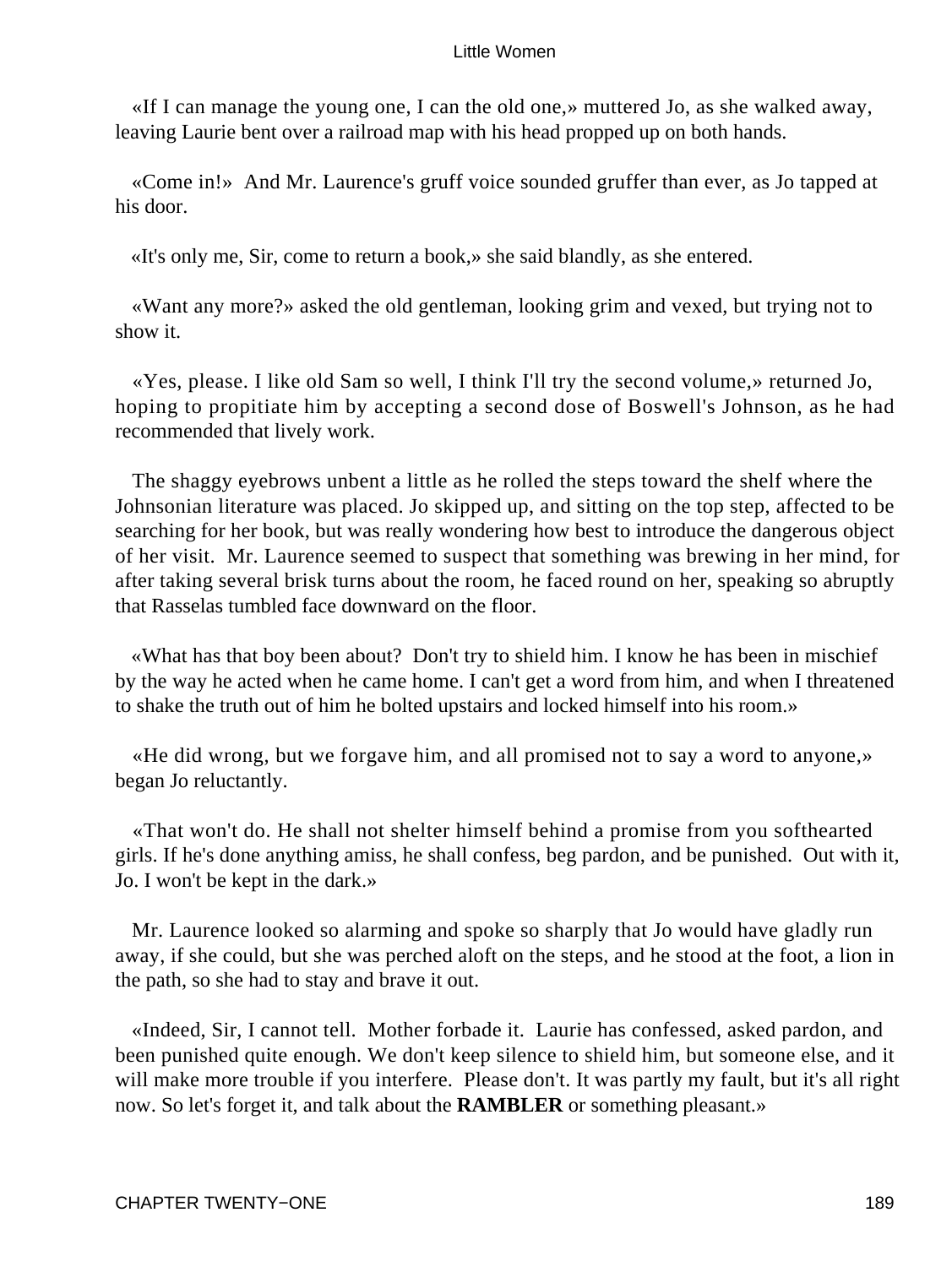«Hang the **RAMBLER!** Come down and give me your word that this harum−scarum boy of mine hasn't done anything ungrateful or impertinent. If he has, after all your kindness to him, I'll thrash him with my own hands.»

 The threat sounded awful, but did not alarm Jo, for she knew the irascible old gentleman would never lift a finger against his grandson, whatever he might say to the contrary. She obediently descended, and made as light of the prank as she could without betraying Meg or forgetting the truth.

 «Hum... ha... well, if the boy held his tongue because he promised, and not from obstinacy, I'll forgive him. He's a stubborn fellow and hard to manage,» said Mr. Laurence, rubbing up his hair till it looked as if he had been out in a gale, and smoothing the frown from his brow with an air of relief.

 «So am I, but a kind word will govern me when all the king's horses and all the king's men couldn't,» said Jo, trying to say a kind word for her friend, who seemed to get out of one scrape only to fall into another.

«You think I'm not kind to him, hey?» was the sharp answer.

 «Oh, dear no, Sir. You are rather too kind sometimes, and then just a trifle hasty when he tries your patience. Don't you think you are?»

 Jo was determined to have it out now, and tried to look quite placid, though she quaked a little after her bold speech. To her great relief and surprise, the old gentleman only threw his spectacles onto the table with a rattle and exclaimed frankly, «You're right, girl, I am! I love the boy, but he tries my patience past bearing, and I know how it will end, if we go on so.»

 «I'll tell you, he'll run away.» Jo was sorry for that speech the minute it was made. She meant to warn him that Laurie would not bear much restraint, and hoped he would be more forebearing with the lad.

 Mr. Laurence's ruddy face changed suddenly, and he sat down, with a troubled glance at the picture of a handsome man, which hung over his table. It was Laurie's father, who had run away in his youth, and married against the imperious old man's will. Jo fancied her remembered and regretted the past, and she wished she had held her tongue.

 «He won't do it unless he is very much worried, and only threatens it sometimes, when he gets tired of studying. I often think I should like to, especially since my hair was cut, so if you ever miss us, you may advertise for two boys and look among the ships bound for India.»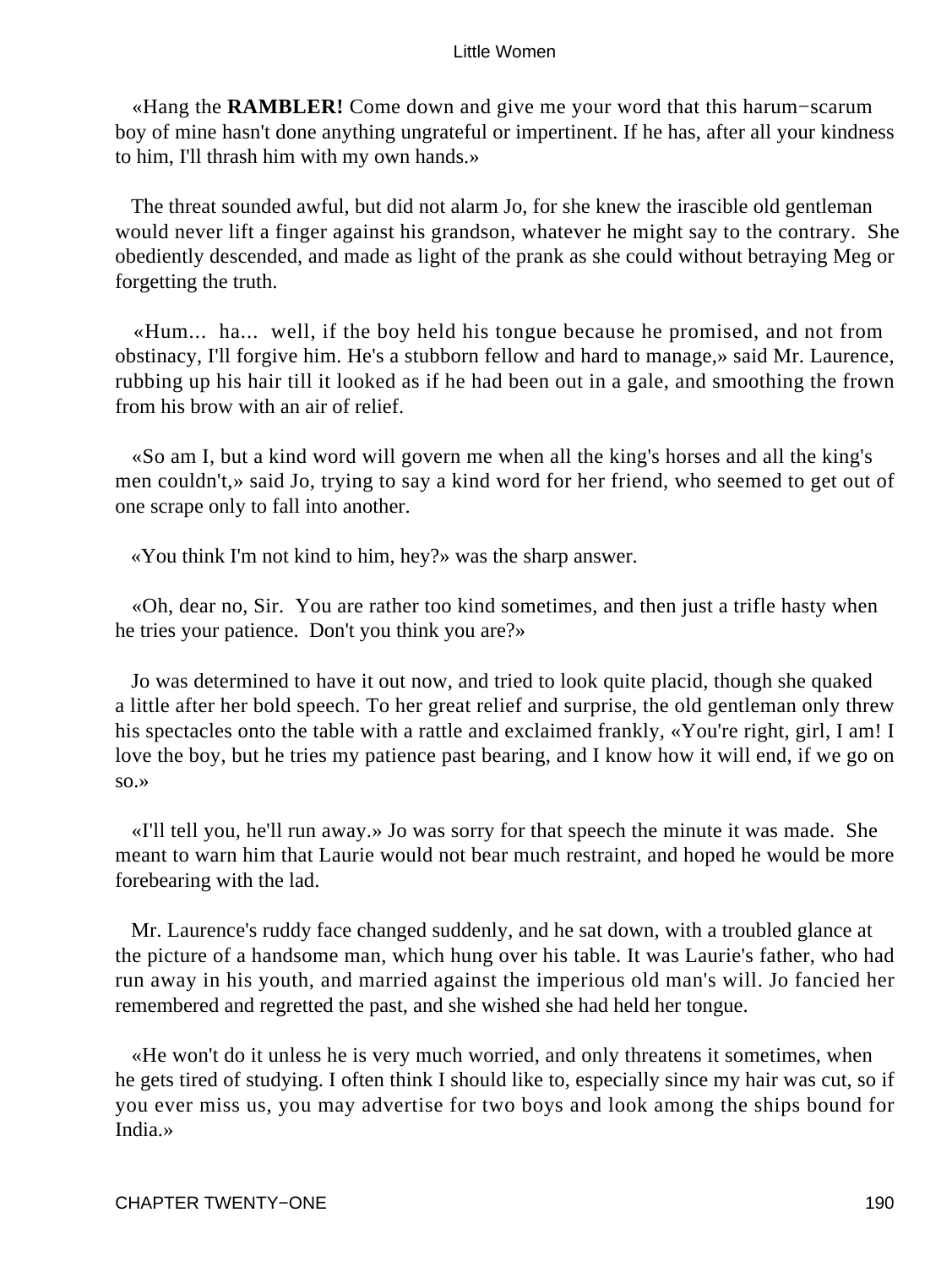She laughed as she spoke, and Mr. Laurence looked relieved, evidently taking the whole as a joke.

 «You hussy, how dare you talk in that way? Where's your respect for me, and your proper bringing up? Bless the boys and girls! What torments they are, yet we can't do without them,» he said, pinching her cheeks good−humoredly. «Go and bring that boy down to his dinner, tell him it's all right, and advise him not to put on tragedy airs with his grandfather. I won't bear it.»

 «He won't come, Sir. He feels badly because you didn't believe him when he said he couldn't tell. I think the shaking hurt his feelings very much.»

 Jo tried to look pathetic but must have failed, for Mr. Laurence began to laugh, and she knew the day was won.

 «I'm sorry for that, and ought to thank him for not shaking me, I suppose. What the dickens does the fellow expect?» And the old gentleman looked a trifle ashamed of his own testiness.

 «If I were you, I'd write him an apology, Sir. He says he won't come down till he has one, and talks about Washington, and goes on in an absurd way. A formal apology will make him see how foolish he is, and bring him down quite amiable. Try it. He likes fun, and this was is better than talking. I'll carry it up, and teach him his duty.»

 Mr. Laurence gave her a sharp look, and put on his spectacles, saying slowly, «You're a sly puss, but I don't mind being managed by you and Beth. Here, give me a bit of paper, and let us have done with this nonsense.»

 The note was written in the terms which one gentleman would use to another after offering some deep insult. Jo dropped a kiss on the top of Mr. Laurence's bald head, and ran up to slip the apology under Laurie's door, advising him through the keyhole to be submissive, decorous, and a few other agreeable impossibilities. Finding the door locked again, she left the note to do its work, and was going quietly away, when the young gentleman slid down the banisters, and waited for her at the bottom, saying, with his most virtuous expression of countenance, «What a good fellow you are, Jo! Did you get blown up?» he added, laughing.

«No, he was pretty mild, on the whole.»

 «AH! I got it all round. Even you cast me off over there, and I felt just ready to go to the deuce,» he began apologetically.

«Don't talk that way, turn over a new leaf and begin again, Teddy, my son.»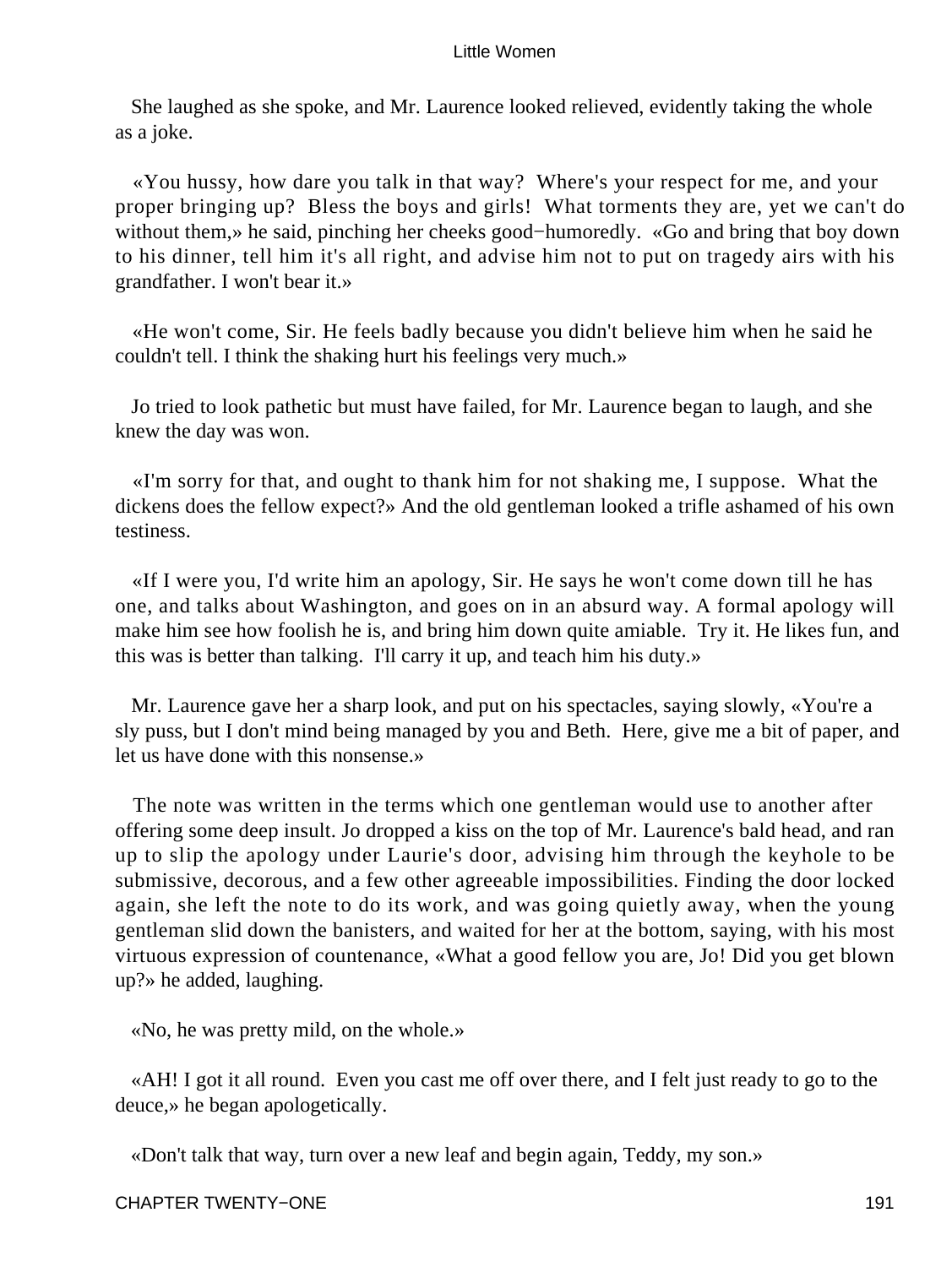«I keep turning over new leaves, and spoiling them, as I used to spoil my copybooks, and I make so many beginnings there never will be an end,» he said dolefully.

 «Go and eat your dinner, you'll feel better after it. Men always croak when they are hungry,» and Jo whisked out at the front door after that.

 «That's a `label' on my `sect',» answered Laurie, quoting Amy, as he went to partake of humble pie dutifully with his grandfather, who was quite saintly in temper and overwhelmingly respectful in manner all the rest of the day.

 Everyone thought the matter ended and the little cloud blown over, but the mischief was done, for though others forgot it, Meg remembered. She never alluded to a certain person, but she thought of him a good deal, dreamed dreams more than ever, and once Jo, rummaging her sister's desk for stamps, found a bit of paper scribbled over with the words, `Mrs. John Brooke', whereat she groaned tragically and cast it into the fire, feeling that Laurie's prank had hastened the evil day for her.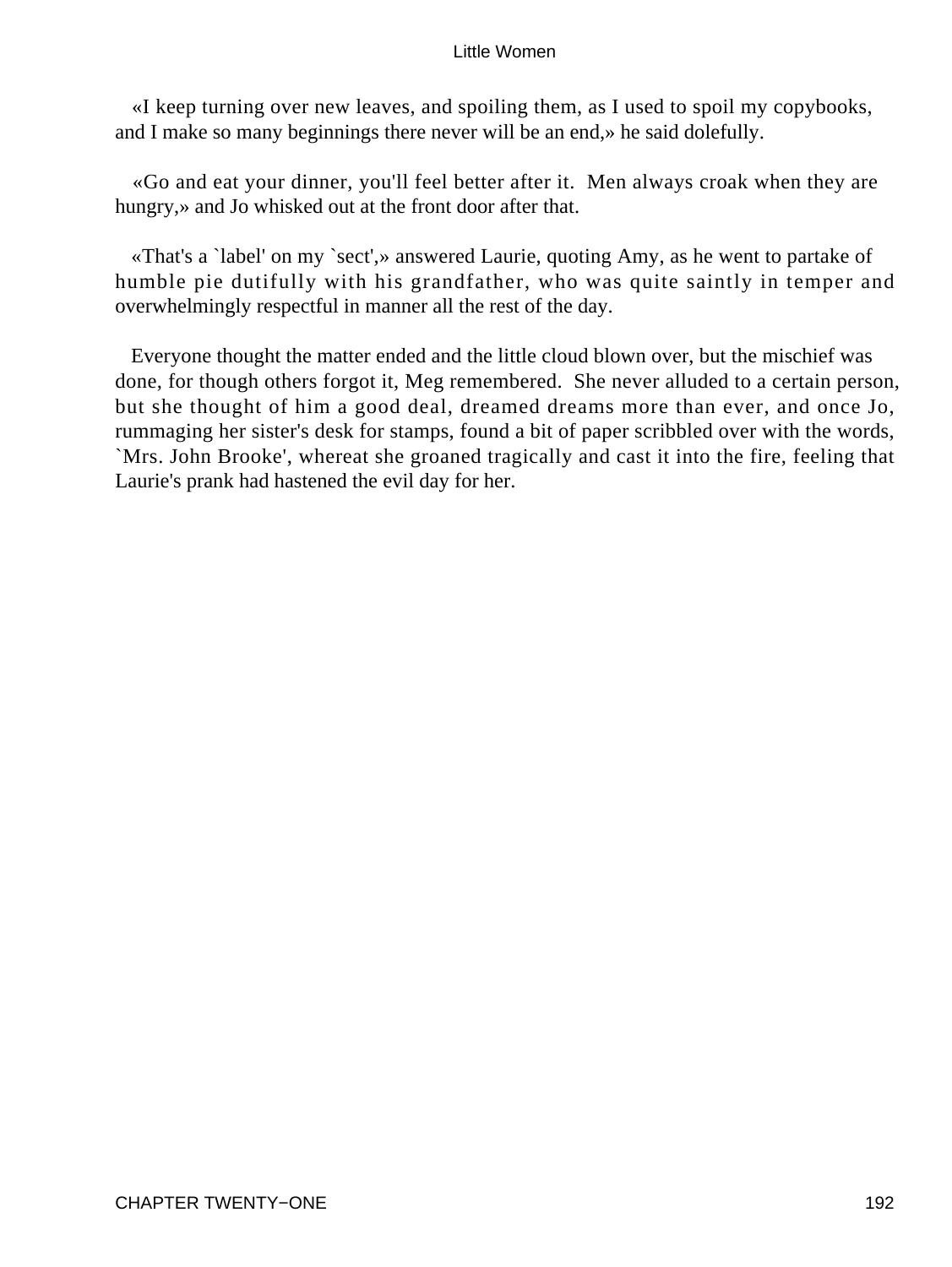## **[CHAPTER TWENTY−TWO](#page-420-0)**

*L*ike sunshine after a storm were the peaceful weeks which followed. The invalids improved rapidly, and Mr. March began to talk or returning early in the new year. Beth was soon able to lie on the study sofa all day, amusing herself with the well−beloved cats at first, and in time with doll's sewing, which had fallen sadly behindhand. Her once active limbs were so stiff and feeble that Jo took her for a daily airing about the house in her strong arms. Meg cheerfully blackened and burned her white hands cooking delicate messes for `the dear', while Amy, a loyal slave of the ring, celebrated her return by giving away as many of her treasures as she could prevail on her sisters to accept.

 As Christmas approached, the usual mysteries began to haunt the house, and Jo frequently convulsed the family by proposing utterly impossible or magnificently absurd ceremonies, in honor of this unusually merry Christmas. Laurie was equally impracticable, and would have had bonfires, skyrockets, and triumphal arches, if he had had his own way. After many skirmishes and snubbings, the ambitious pair were considered effectually quenched and went about with forlorn faces, which were rather belied by explosions of laughter when the two got together.

 Several days of unusually mild weather fitly ushered in a splendid Christmas Day. Hannah `felt in her bones' that it was going to be an unusually fine day, and she proved herself a true prophetess, for everybody and everything seemed bound to produce a grand success. To begin with, Mr. March wrote that he should soon be with them, then Beth felt uncommonly well that morning, and, being dressed in her mother's gift, a soft crimson merino wrapper, was borne in high triumph to the window to behold the offering of Jo and Laurie. The Unquenchables had done their best to be worthy of the name, for like elves they had worked by night and conjured up a comical surprise. Out in the garden stood a stately snow maiden, crowned with holly, bearing a basket of fruit and flowers in one hand, a great roll of music in the other, a perfect rainbow of an Afghan round her chilly shoulders, and a Christmas carol issuing from her lips on a pink paper streamer.

## THE **JUNGFRAU TO BETH**

 God bless you, dear Queen Bess! May nothing you dismay, But health and peace and happiness Be yours, this Christmas day. Here's fruit to feed our busy bee, And flowers for her nose. Here's music for her pianee, An afghan for her toes,

 A portrait of Joanna, see, By Raphael No. 2, Who laboured with great industry To make it fair and true.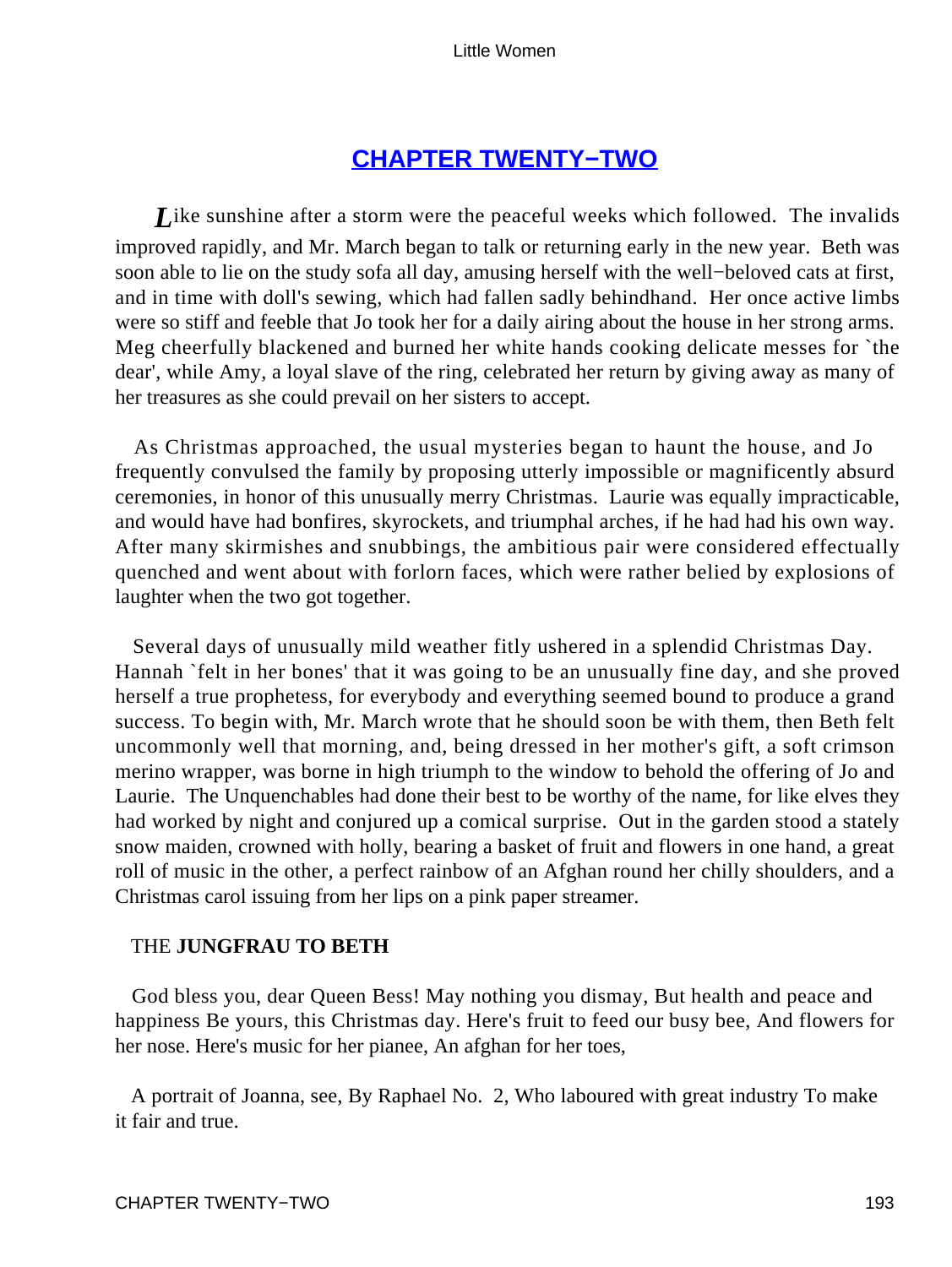Accept a ribbon red, I beg, For Madam Purrer's tail, And ice cream made by lovely Peg, A Mont Blanc in a pail.

 Their dearest love my makers laid Within my breast of snow. Accept it, and the Alpine maid, From Laurie and from Jo.

 How Beth laughed when she saw it, how Laurie ran up and down to bring in the gifts, and what ridiculous speeches Jo made as she presented them.

 «I'm so full of happiness, that if Father was only here, I couldn't hold one drop more,» said Beth, quite sighing with contentment as Jo carried her off to the study to rest after the excitement, and to refresh herself with some of the delicious grapes the `Jungfrau' had sent her.

 «So am I,» added Jo, slapping the pocket wherein reposed the long−desired **UNDINE AND SINTRAM.**

 «I'm sure I am,» echoed Amy, poring over the engraved copy of the Madonna and Child, which her mother had given her in a pretty frame.

 «Of course I am!» cried Meg, smoothing the silvery folds of her first sild dress, for Mr. Laurence had insisted on giving it. «How can I be otherwise?» said Mrs. March gratefully, as her eyes went from her husband's letter to Beth's smiling face, and her hand carressed the brooch made of gray and golden, chestnut and dark brown hair, which the girls had just fastened on her breast.

 Now and then, in this workaday world, things do happen in the delightful storybook fashion, and what a comfort it is. Half an hour after everyone had said they were so happy they could only hold one drop more, the drop came. Laurie opened the parlor door and popped his head in very quietly. He might just as well have turned a somersault and uttered an Indian war whoop, for his face was so full of suppressed excitement and his voice so treacherously joyful that everyone jumped up, though he only said, in a queer, breathless voice, «Here's another Christmas present for the March family.»

 Before the words were well out of his mouth, he was whisked away somehow, and in his place appeared a tall man, muffled up to the eyes, leaning on the arm of another tall man, who tried to say something and couldn't. Of course there was a general stampede, and for several minutes everybody seemed to lose their wits, for the strangest things were done, and no one said a word.

 Mr. March became invisible in the embrace of four pairs of loving arms. Jo disgraced herself by nearly fainting away, and had to be doctored by Laurie in the china closet. Mr. Brooke kissed Meg entirely by mistake, as he somewhat incoherently explained. And Amy,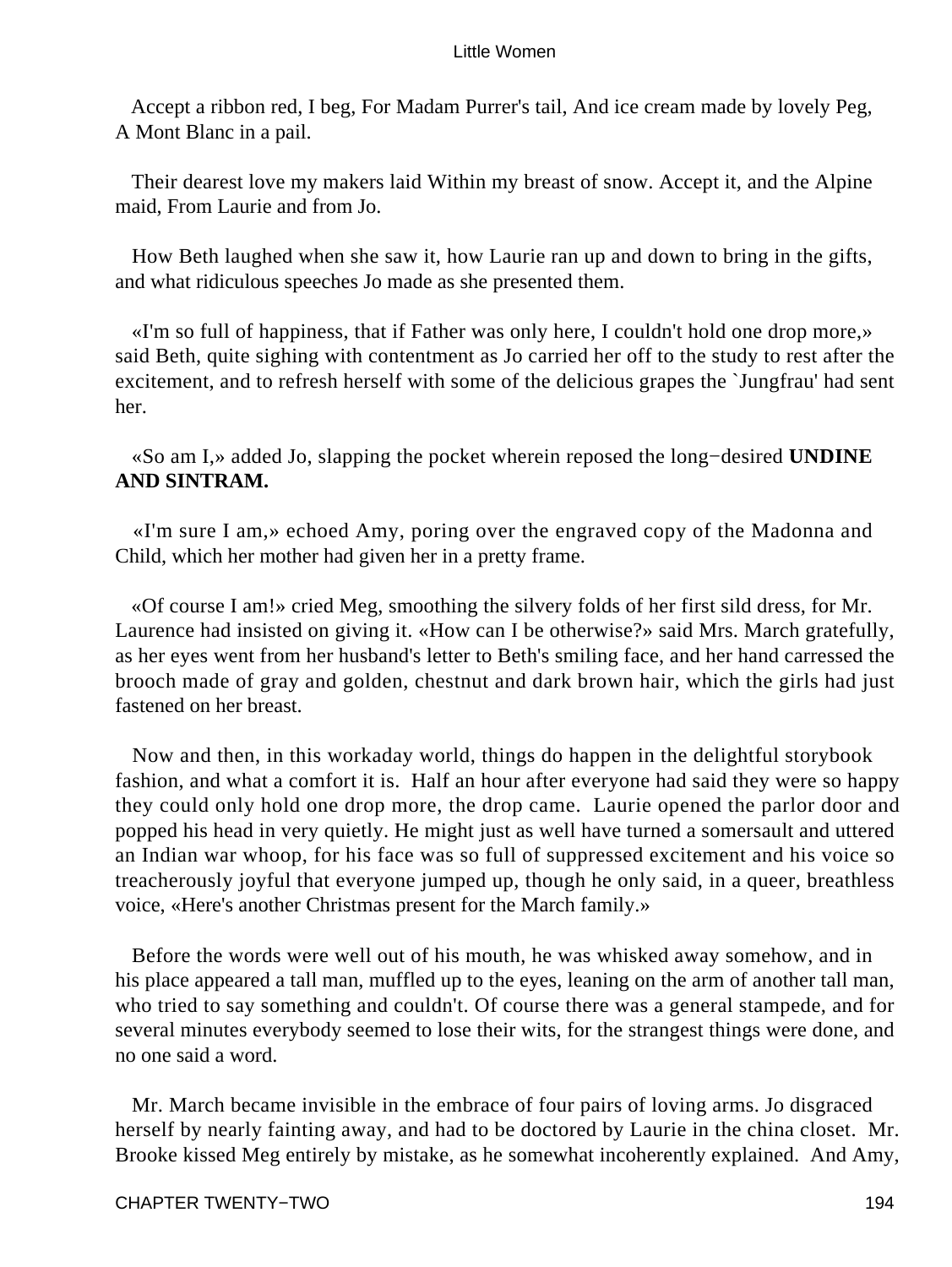the dignified, tumbled over a stool, and never stopping to get up, hugged and cried over her father's boots in the most touching manner. Mrs. March was the first to recover herself, and held up her hand with a warning, «Hush! Remember Beth.»

 But it was too late. The study door flew open, the little red wrapper appeared on the threshold, joy put strength into the feeble limbs, and Beth ran straight into her father's arms. Never mind what happened just after that, for the full hearts overflowed, washing away the bitterness of the past and leaving only the sweetness of the present.

 It was not at all romantic, but a hearty laugh set everybody straight again, for Hannah was discovered behind the door, sobbing over the fat turkey, which she had forgotten to put down when she rushed up from the kitchen. As the laugh subsided, Mrs. March began to thank Mr. Brooke for his faithful care of her husband, at which Mr. Brooke suddenly remembered that Mr. March needed rest, and seizing Laurie, he precipitately retired. Then the two invalids were ordered to repose, which they did, by both sitting in one big chair and talking hard.

 Mr. March told how he had longed to surprise them, and how, when the fine weather came, he had been allowed by his doctor, to take advantage of it, how devoted Brooke had been, and how he was altogether a most estimable and upright young man. Why Mr. March paused a minute just there, and after a glance at Meg, who was violently poking the fire, looked at his wife with an inquiring lift of the eyebrows, I leave you to imagine. Also why Mrs. March gently nodded her head and asked, rather abruptly, if he wouldn't like to have something to eat. Jo saw and understood the look, and she stalked grimly away to get wine and beef tea, muttering to herself as she slammed the door, «I hate estimable young men with brown eyes!»

 There never was such a Christmas dinner as they had that day. The fat turkey was a sight to behold, when Hannah sent him up, stuffed, browned, and decorated. So was the plum pudding, which melted in one's mouth, likewise the jellies, in which Amy reveled like a fly in a honeypot. Everything turned out well, which was a mercy, Hannah said, «For my mind was that flustered, Mum, that it's a merrycle I didn't roast the pudding, and stuff the turkey with raisins, let alone bilin' of it in a cloth.»

 Mr. Laurence and his grandson dined with them, also Mr. Brooke, at whom Jo glowered darkly, to Laurie's infinite amusement. Two easy chairs stood side by side at the head of the table, in which sat Beth and her father, feasting modestly on chicken and a little fruit. They drank healths, told stories, sang songs, `reminisced', as the old folks say, and had a thoroughly good time. A sleigh ride had been planned, but the girls would not leave their father, so the guests departed early, and as twilight gathered, the happy family sat together round the fire.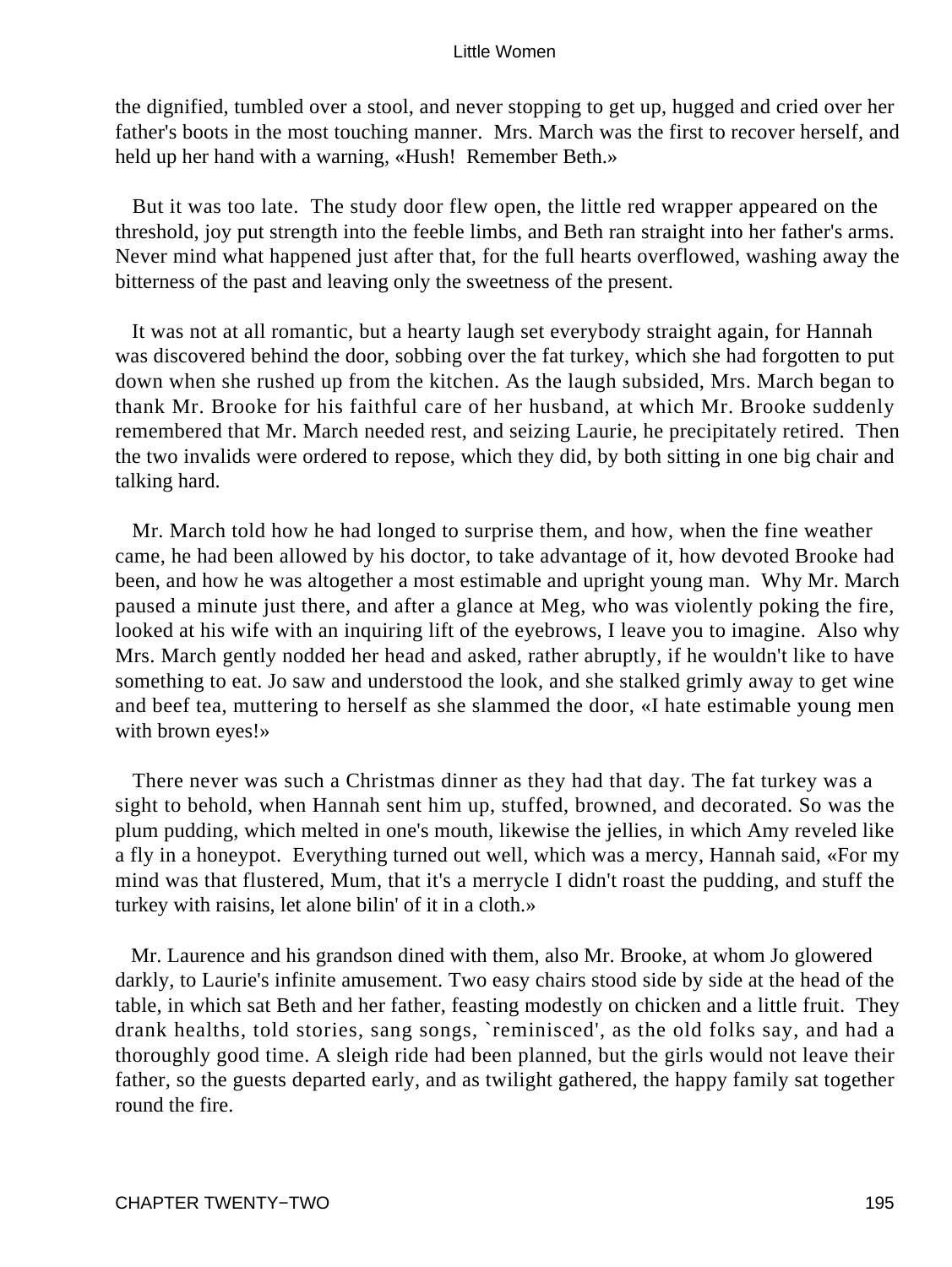«Just a year ago we were groaning over the dismal Christmas we expected to have. Do you remember?» asked Jo, breaking a short pause which had followed a long conversation about many things.

 «Rather a pleasant year on the whole!» said Meg, smiling at the fire, and congratulating herself on having treated Mr. Brooke with dignity.

 «I think it's been a pretty hard one,» observed Amy, watching the light shine on her ring with thoughtful eyes.

 «i'm glad it's over, because we've got you back,» whispered Beth, who sat on her father's knee.

 «Rather a rough road for you to travel, my little pilgrims, especially the latter part of it. But you have got on bravely, and I think the burdens are in a fair way to tumble off very soon,» said Mr. March, looking with fatherly satisfaction at the four young faces gathered round him.

"How do you know? Did Mother tell you?' asked Jo.

 «Not much. Straws show which way the wind blows, and I've made several discoveries today.»

«Oh, tell us what they are!» cried Meg, who sat beside him.

 «Here is one.» And taking up the hand which lay on the arm of his chair, he pointed to the roughened forefinger, a burn on the back, and two or three little hard spots on the palm. «I remember a time when this hand was white and smooth, and your first care was to keep it so. It was very pretty then, but to me it is much prettier now, for in this seeming blemishes I read a little history. A burnt offering has been made to vanity, this hardened palm has earned something better than blisters, and I'm sure the sewing done by these pricked fingers will last a long time, so much good will went into the stitches. Meg, my dear, I value the womanly skill which keeps home happy more than white hands or fashionable accomplishments. I'm proud to shake this good, industrious little hand, and hope I shall not soon be asked to give it away.»

 If Meg had wanted a reward for hours of patient labor, she received it in the hearty pressure of her father's hand and the approving smile he gave her.

 «What about Jo? Please say something nice, for she has tried so hard and been so very, very good to me,» said Beth in her father's ear.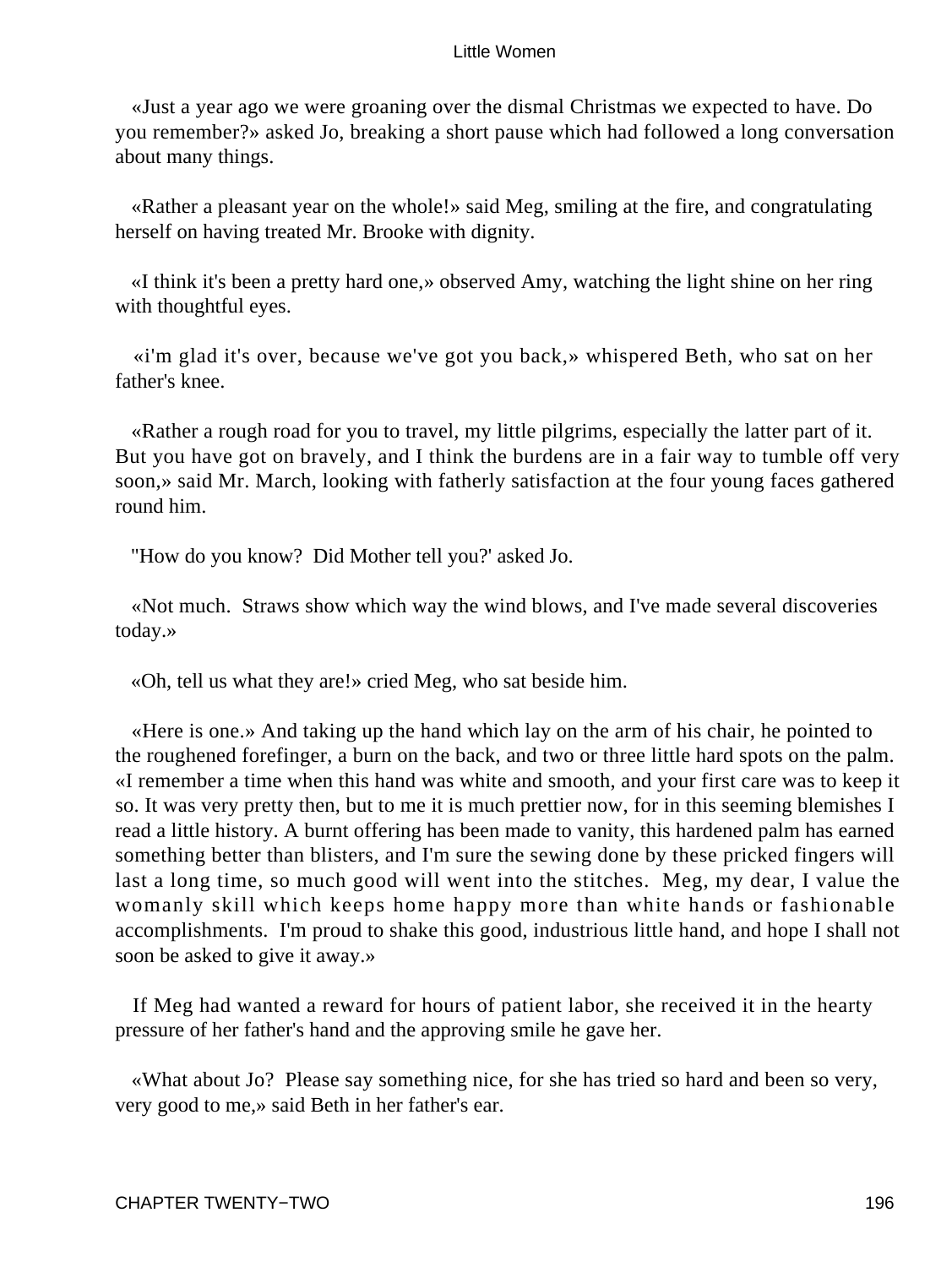He laughed and looked across at the tall girl who sat opposite, with and unusually mild expression in her face.

 «In spite of the curly crop, I don't see the `son Jo' whom I left a year ago,» said Mr. March. «I see a young lady who pins her collar straight, laces her boots neatly, and neither whistles, talks slang, nor lies on the rug as she used to do. Her face is rather thin and pale just now, with watching and anxiety, but I like to look at it, for it has grown gentler, and her voice is lower. She doesn't bounce, but moves quietly, and takes care of a certain little person in a motherly way which delights me. I rather miss my wild girl, but if I get a strong, helpful, tenderhearted woman in her place, I shall feel quite satisfied. I don't know whether the shearing sobered our black sheep, but I do know that in all Washington I couldn't find anything beautiful enough to be bought with the five−and−twenty dollars my good girl sent me.»

 Jo's keen eyes were rather dim for a minute, and her thin face grew rosy in the firelight as she received her father's praise, feeling that she did deserve a portion of it.

«Now, Beth,» said Amy, longing for her turn, but ready to wait.

 «There's so little of her, I'm afraid to say much, for fear she will slip away altogether, though she is not so shy as she used to be,» began their father cheerfully. But recollecting how nearly he had lost her, he held her close, saying tenderly, with her cheek against his own, «I've got you safe, my Beth, and I'll keep you so, please God.»

 After a minute's silence, he looked down at Amy, who sat on the cricket at his feet, and said, with a caress of the shining hair...

 «I observed that Amy took drumsticks at dinner, ran errands for her mother all the afternoon, gave Meg her place tonight, and has waited on every on with patience and good humor. I also observe that she does not fret much nor look in the glass, and has not even mentioned a very pretty ring which she wears, so I conclude that she has learned to think of other people more and of herself less, and has decided to try and mold her character as carefully as she molds her little clay figures. I am glad of this, for though I should be very proud of a graceful statue made by her, I shall be infinitely prouder of a lovable daughter with a talent for making life beautiful to herself and others.»

 «What are you thinking of, Beth?» asked Jo, when Amy had thanked her father and told about her ring.

 «I read in PILGRIM'S **PROGRESS** today how, after many troubles, christian and Hopeful came to a pleasant green meadow where lilies bloomed all year round, and there they rested happily, as we do now, before they went on to their journey's end,» answered Beth, adding, as she slipped out of her father's arms and went to the instrument, «It's singing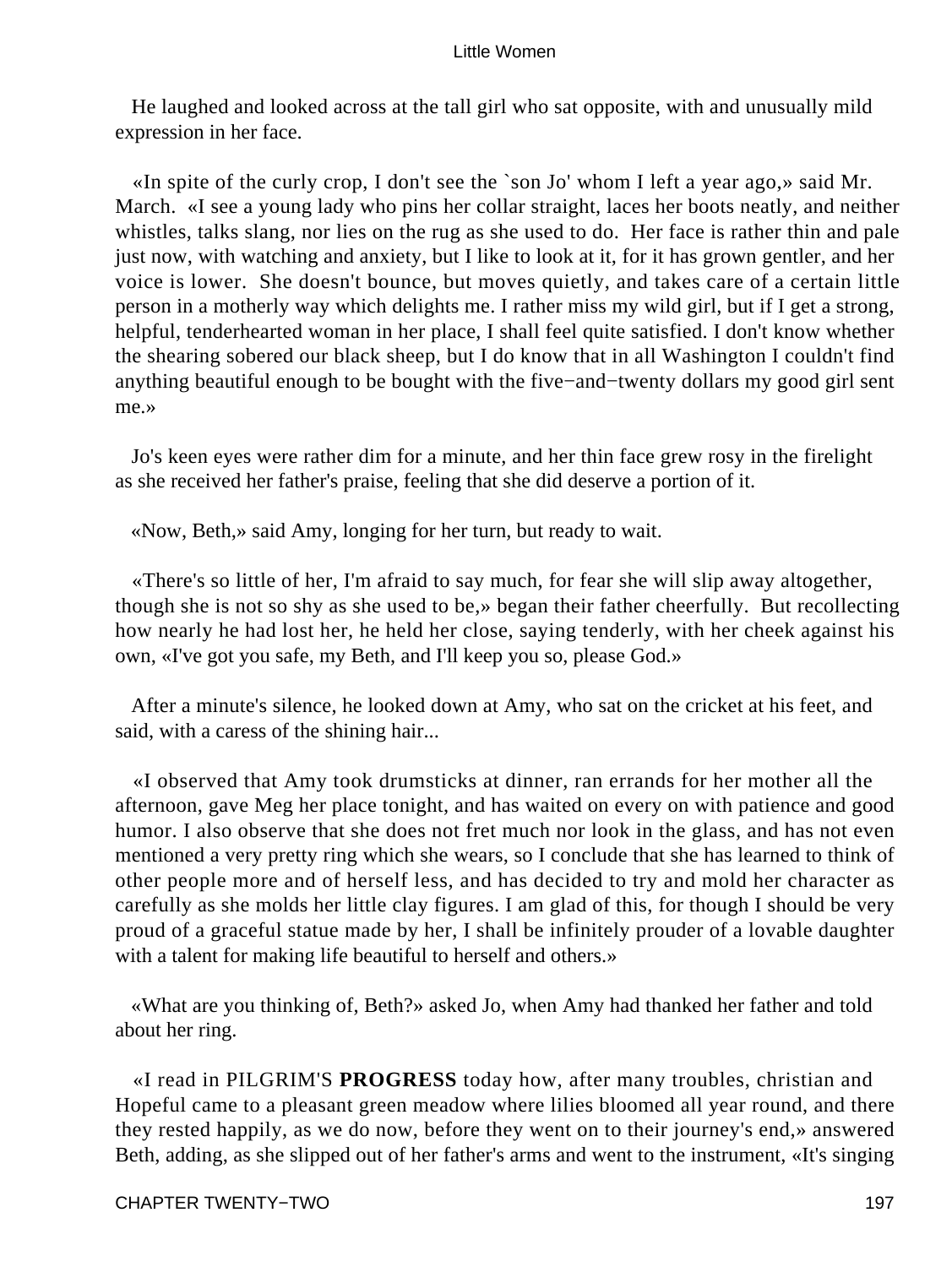time now, and I want to be in my old place. I'll try to sing the song of the shepherd boy which the Pilgrims heard. I made the music for Father, because he likes the verses.»

 So, sitting at the dear little piano, Beth softly touched the keys, and in the sweet voice they had never thought to hear again, sang to her own accompaniment the quaint hymn, which was a singularly fitting song for her.

 He that is down need fear no fall, He that is low no pride. He that is humble ever shall Have God to be his guide.

 I am content with what I have, Little be it, or much. And, Lord! Contentment still I crave, Because Thou savest such.

 Fulness to them a burden is, That go on pilgrimage. Here little, and hereafter bliss, Is best from age to age!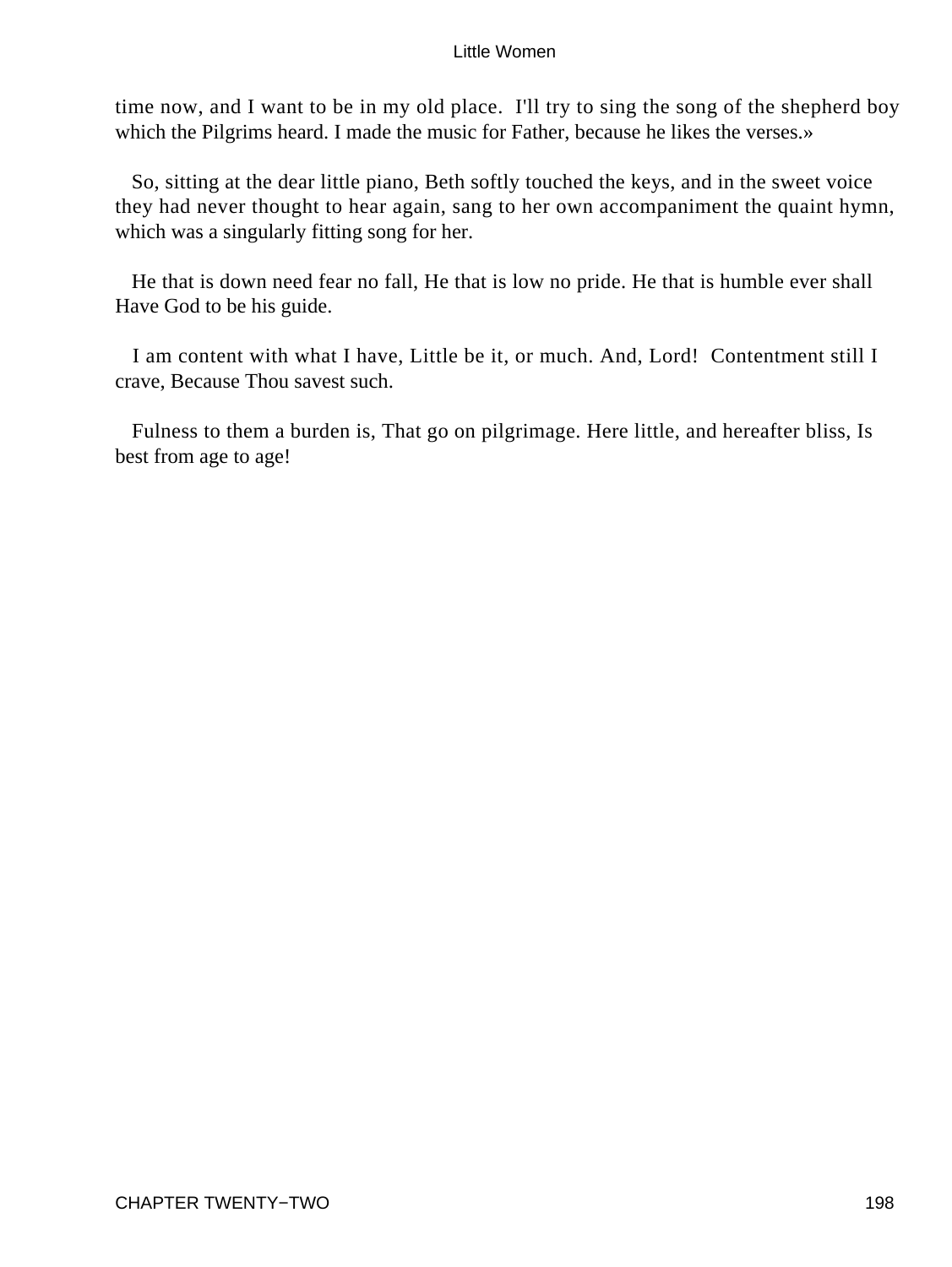# **[CHAPTER TWENTY−THREE](#page-420-0)**

*L*ike bees swarming after their queen, mother and daughters hovered about Mr. March the next day, neglecting everything to look at, wait upon, and listen to the new invalid, who was in a fair way to be killed by kindness. As he sat propped up in a big chair by Beth's sofa, with the other three close by, and Hannah popping in her head now and then `to peek at the dear man', nothing seemed needed to complete their happiness. But something was needed, and the elder ones felt it, though none confessed the fact. Mr. and Mrs. March looked at one another with an anxious expression, as their eyes followed Meg. Jo had sudden fits of sobriety, and was seen to shake her fist at Mr. Brooke's umbrella, which had been left in the hall. Meg was absent−minded, shy, and silent, started when the bell rang, and colored when John's name was mentioned. Amy said, «Everyone seemed waiting for something, and couldn't settle down, which was queer, since Father was safe at home,» and Beth innocently wondered why their neighbors didn't run over as usual.

 Laurie went by in the afternoon, and seeing Meg at the window, seemed suddenly possessed with a melodramatic fit, for he fell down on one knee in the snow, beat his breast, tore his hair, and clasped his hands imploringly, as if begging some boon. And when Meg told him to behave himself and go away, he wrung imaginary tears out of his handkerchief, and staggered round the corner as if in utter despair.

«What does the goose mean?» said Meg, laughing and trying to look unconscious.

 «He's showing you how your John will go on by−and−by. Touchin, isn't it?» answered Jo scornfully.

 «Don't say my John, it isn't proper or true,» but Meg's voice lingered over the words as if they sounded pleasant to her. «Please don't plague me, Jo, I've told you I don't care much about him, and there isn't to be anything said, but we are all to be friendly, and go on as before.»

 «We can't, for something has been said, and Laurie's mischief has spoiled you for me. I see it, and so does Mother. You are not like your old self a bit, and seem ever so far away from me. I don't mean to plague you and will bear it like a man, but I do wish it was all settled. I hate to wait, so if you mean ever to do it, make haste and have it over quickly,» said Jo pettishly.

 «I can't say anything till he speaks, and he won't, because Father said I was too young,» began Meg, bending over her work with a queer little smile, which suggested that she did not quite agree with her father on that point.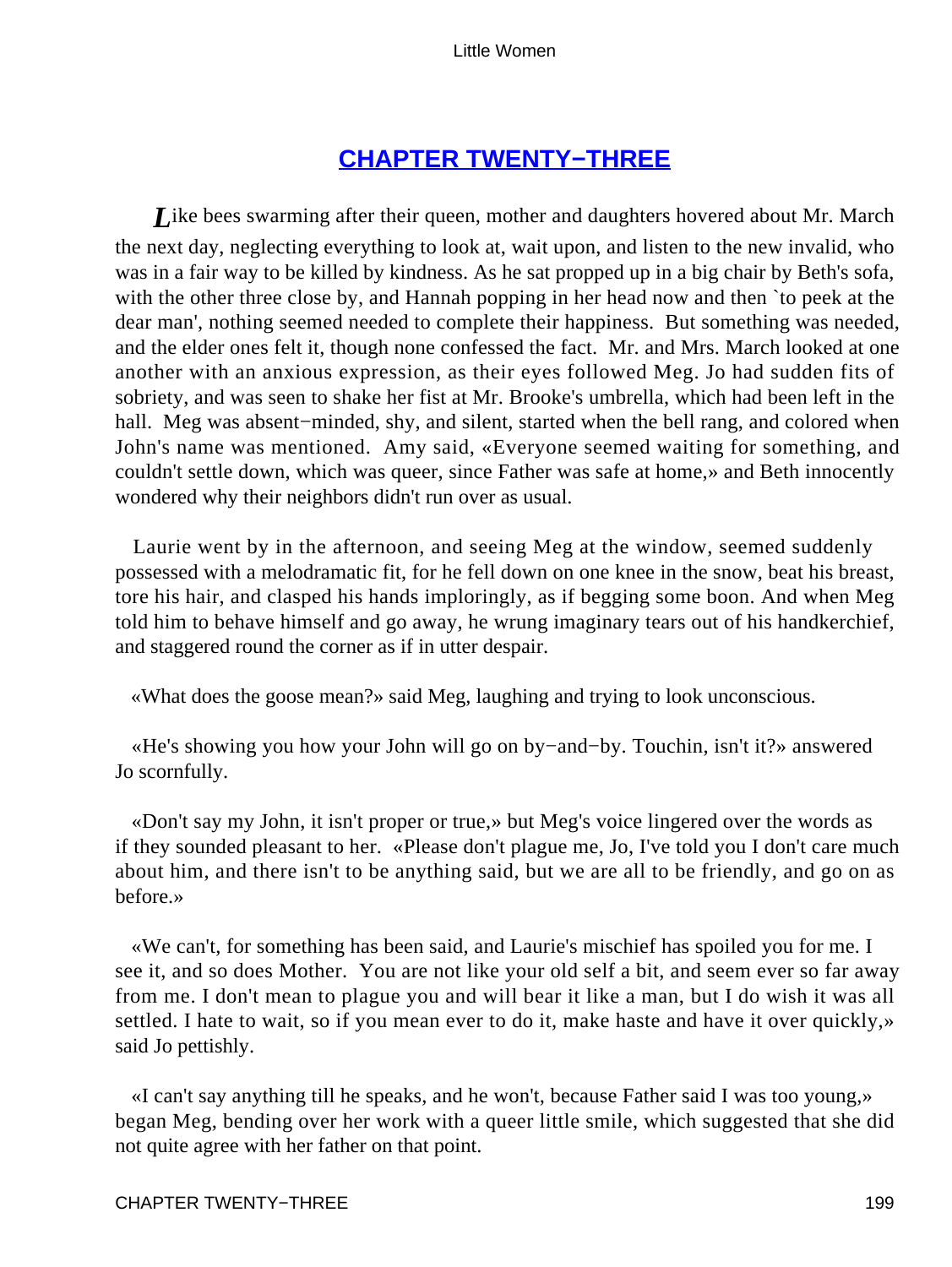«If he did speak, you wouldn't know what to say, but would cry or blush, or let him have his own way, instead of giving a good, decided no.»

 «I'm not so silly and weak as you think. I know just what I should say, for I've planned it all, so I needn't be taken unawares. There's no knowing what may happen, and I wished to be prepared.»

 Jo couldn't help smiling at the important air which Meg had unconsciously assumed and which was as becoming as the pretty color varying in her cheeks.

«Would you mind telling me what you'd say?» asked Jo more respectfully.

 «Not at all. You are sixteen now, quite old enough to be my confidente, and my experience will be useful to you by−and−by, perhaps, in your own affairs of this sort.»

 «Don't mean to have any. It's fun to watch other people philander, but I should feel like a fool doing it myself,» said Jo, looking alarmed at the thought.

 «I think not, if you liked anyone very much, and he liked you.» Meg spoke as if to herself, and glanced out at the lane where she had often seen lovers walking together in the summer twilight.

 «I thought you were going to tell your speech to that man,» said Jo, rudely shortening her sister's little reverie.

 «Oh, I should merely say, quite calmly and decidedly, `Thank you, Mr. Brooke, you are very kind, but I agree with Father that I am too young to enter into any engagement at present, so please say no more, but let us be friends as we were.»

 «Hum, that's stiff and cool enough! I don't believe you'll ever say it, and I know he won't be satisfied if you do. If he goes on like the rejected lovers in books, you'll give in, rather than hurt his feelings.»

 «No, I won't. I shall tell him I've made up my mind, and shall walk out of the room with dignity.»

 Meg rose as she spoke, and was just going to rehearse the dignified exit, when a step in the hall made her fly into her seat and begin to sew as fast as if her life depended on finishing that particular seam in a given time. Jo smothered a laugh at the sudden change, and when someone gave a modest tap, opened the door with a grim aspect which was anything but hospitable.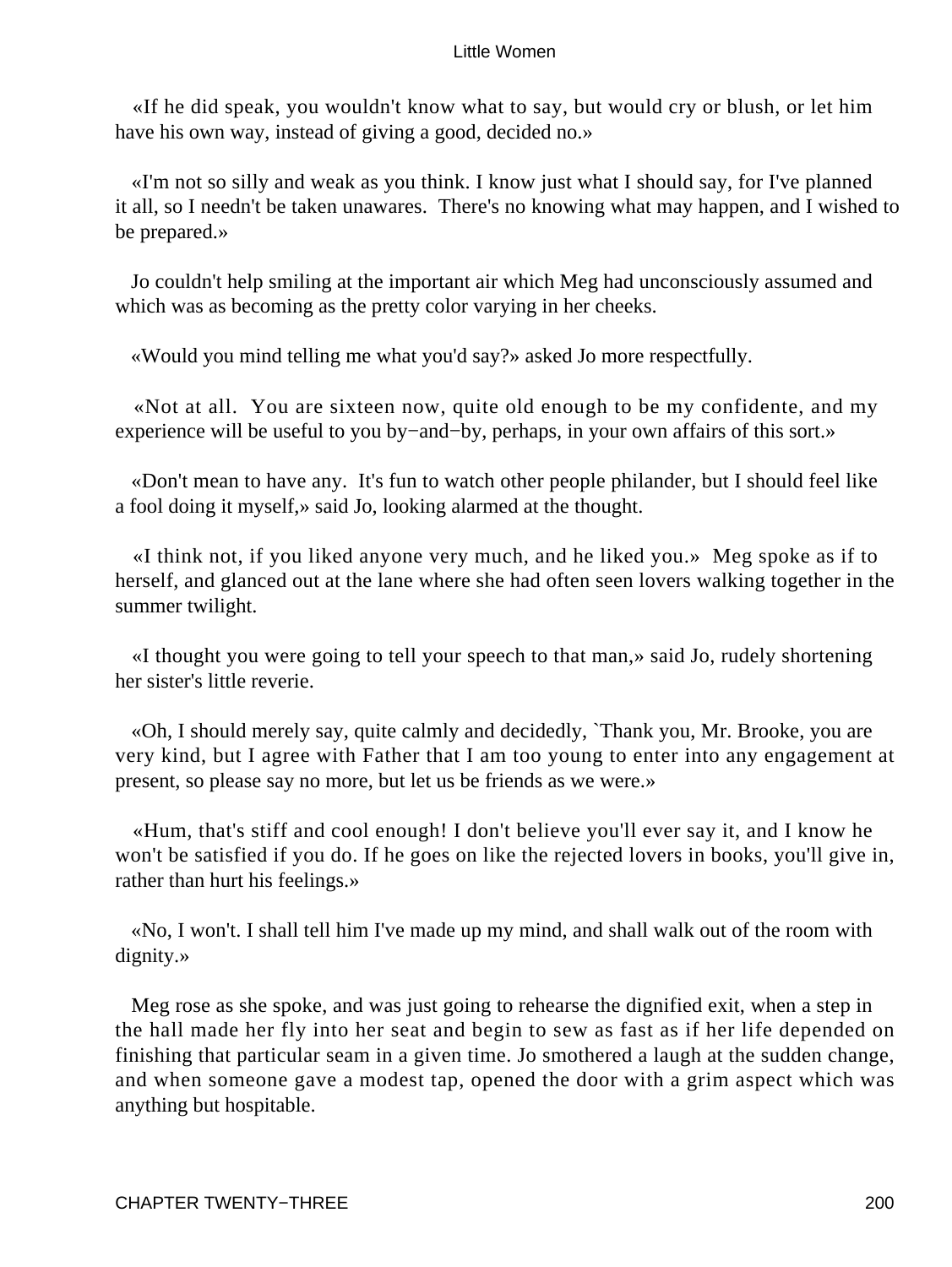«Good afternoon. I came to get my umbrella, that is, to see how your father finds himself today,» said Mr. Brooke, getting a trifle confused as his eyes went from one telltale face to the other.

 «It's very well, he's in the rack. I'll get him, and tell it you are here.» And having jumbled her father and the umbrella well together in her reply, Jo slipped out of the room to give Meg a chance to make her speech and air her dignity. But the instant she vanished, Meg began to sidle toward the door, murmuring...

«Mother will like to see you. Pray sit down, I'll call her.»

 «Don't go. Are you afraid of me, Margaret?» And Mr. Brooke looked so hurt that Meg thought she must have done something very rude. She blushed up to the little curls on her forehead, for he had never called her Margaret before, and she was surprised to find how natural and sweet it seemed to hear him say it. Anxious to appear friendly and at her ease, she put out her hand with a confiding gesture, and said gratefully...

 «How can I be afraid when you have been so kind to Father? I only wish I could thank you for it.»

 «Shall I tell you how?» asked Mr. Brooke, holding the small hand fast in both his own, and looking down at Meg with so much love in the brown eyes that her heart began to flutter, and she both longed to run away and to stop and listen.

 «Oh no, please don't, I'd rather not,» she said, trying to withdraw her hand, and looking frightened in spite of her denial.

 «I won't trouble you. I only want to know if you care for me a little, Meg. I love you so much, dear,» added Mr. Brooke tenderly.

 This was the moment for the calm, proper speech, but Meg didn't make it. She forgot every word of it, hung her head, and answered, «I don't know,» so softly that John had to stoop down to catch the foolish little reply.

 He seemed to think it was worth the trouble, for he smiled to himself as if quite satisfied, pressed the plump hand gratefully, and said in his most persuasive tone, «Will you try and find out? I want to know so much, for I can't go to work with any heart until I learn whether I am to have my reward in the end or not.»

 «I'm too young,» faltered Meg, wondering was she was so fluttered, yet rather enjoying it.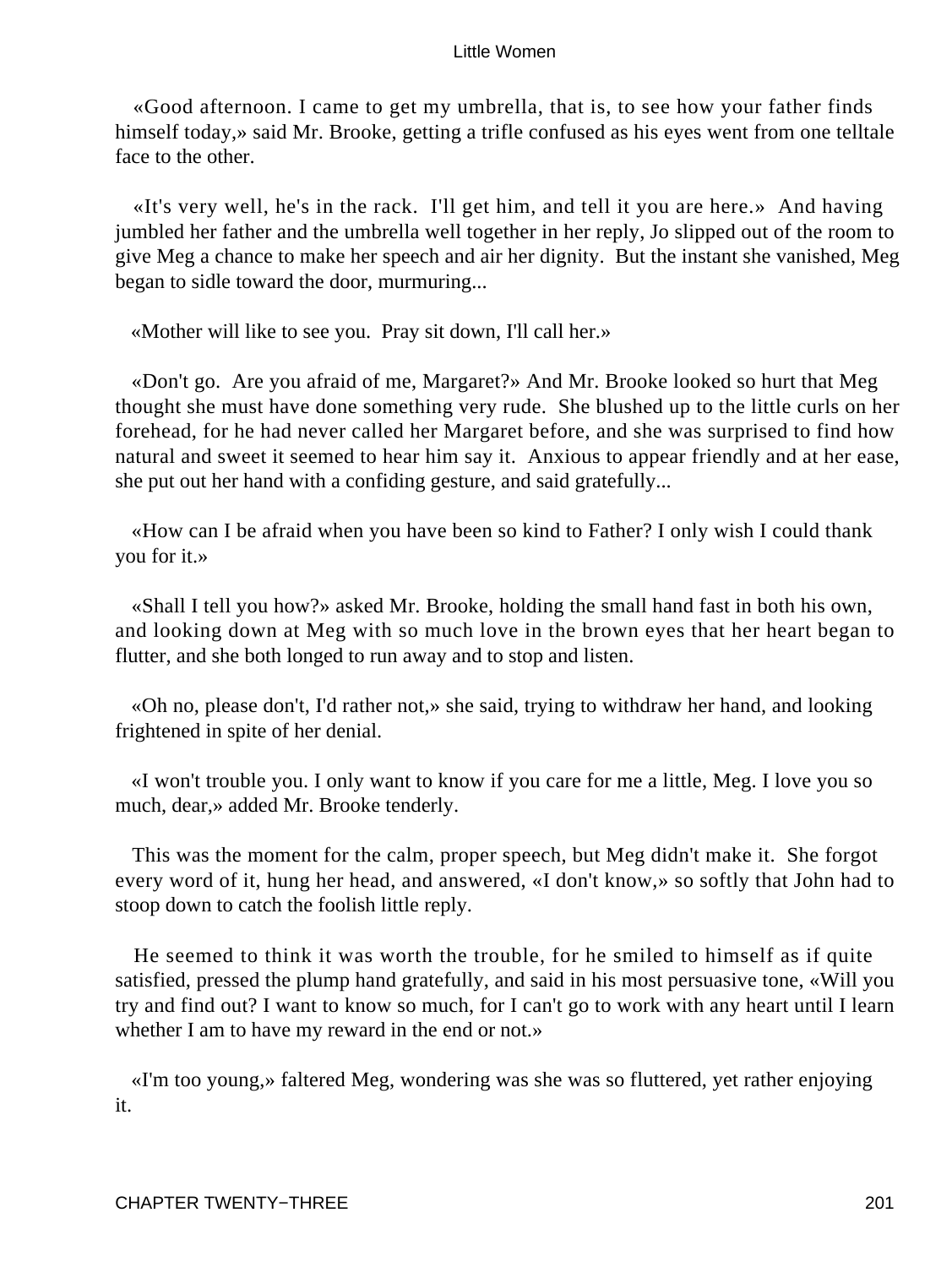«I'll wait, and in the meantime, you could be learning to like me. Would it be a very hard lesson, dear?»

«Not if I chose to learn it, but. . .»

 «Please choose to learn, Meg. I love you to teach, and this is easier than German,» broke in John, getting possession of the other hand, so that she had no way of hiding her face as he bent to look into it.

 His tone was properly beseeching, but stealing a shy look at him, Meg saw that his eyes were merry as well as tender, and that he wore the satisfied smile of one who had no doubt of his success. This nettled her. Annie Moffat's foolish lessons in coquetry came into her mind, and the love of power, which sleeps in the bosoms of the best of little women, woke up all of a sudden and took possession of her. She felt excited and strange, and not knowing what else to do, followed a capricious impulse, and, withdrawing her hands, said petulantly, «I don't choose. Please go away and let me be!»

 Poor Mr. Brooke looked as if his lovely castle in the air was tumbling about his ears, for he had never seen Meg in such a mood before, and it rather bewildered him.

«Do you really mean that?» he asked anxiously, following her as she walked away.

 «Yes, I do. I don't want to be worried about such things. Father says I needn't, it's too soon and I'd rather not.»

 «Mayn't I hope you'll change your mind by−and−by? I'll wait and say nothing till you have had more time. Don't play with me, Meg. I didn't think that of you.»

 «Don't think of me at all. I'd rather you wouldn't,» said Meg, taking a naughty satisfaction in trying her lover's patience and her own power. He was grave and pale now, and looked decidedly more like the novel heroes whom she admired, but he neither slapped his forehead nor tramped about the room as they did. He just stood looking at her so wistfully, so tenderly, that she found her heart relenting in spite of herself. What would have happened next I cannot say, if Aunt March had not come hobbling in at this interesting minute.

 The old lady couldn't resist her longing to see her nephew, for she had met Laurie as she took her airing, and hearing of Mr. March's arrival, drove straight out to see him. The family were all busy in the back part of the house, and she had made her way quietly in, hoping to surprise them. She did surprise two of them so much that Meg started as if she had seen a ghost, and Mr. Brooke vanished into the study.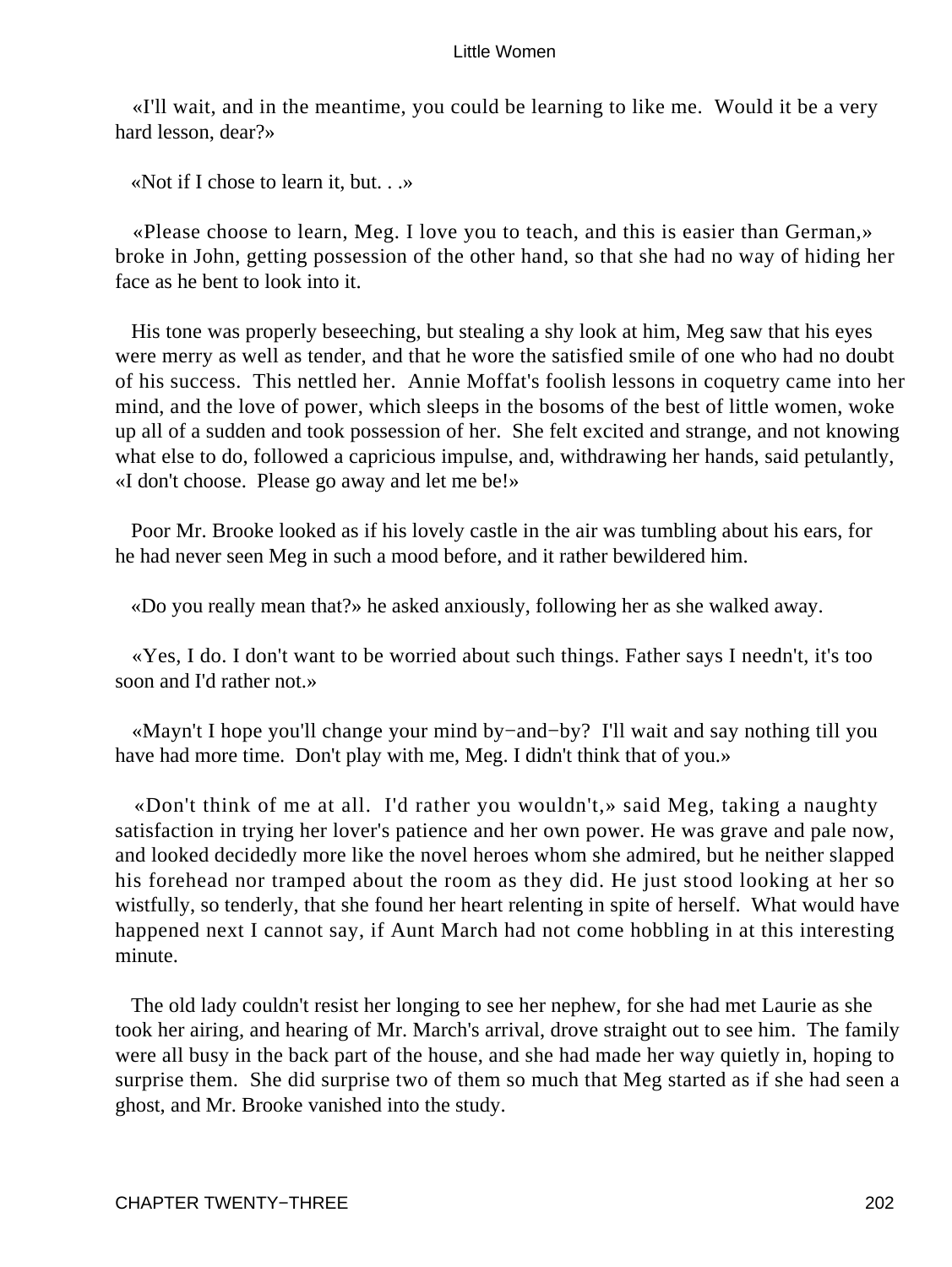«Bless me, what's all this?» cried the old lady with a rap of her cane as she glanced from the pale young gentleman to the scarlet young lady.

 «It's Father's friend. I'm so surprised to see you!» stammered Meg, feeling that she was in for a lecture now.

 «That's evident,» returned Aunt March, sitting down. «But what is Father's friend saying to make you look like a peony? There's mischief going on, and I insist upon knowing what it is,» with another rap.

 «We were only talking. Mr. Brooke came for his umbrella,» began Meg, wishing that Mr. Brooke and the umbrella were safely out of the house.

 «Brooke? That boy's tutor? Ah! I understand now. I know all about it. Jo blundered into a wrong message in one of your Father's letters, and I made her tell me. You haven't gone and accepted him, child?» cried Aunt March, looking scandalized.

«Hush! He'll hear. Shan't I call Mother?» said Meg, much troubled.

 «Not yet. I've something to say to you, and I must free my mind at once. Tell me, do you mean to marry this Cook? If you do, not one penny of my money ever goes to you. Remember that, and be a sensible girl,» said the old lady impressively.

 Now Aunt March possessed in perfection the art of rousing the spirit of opposition in the gentlest people, and enjoyed doing it. The best of us have a spice of perversity in us, especially when we are young and in love. If Aunt March had begged Meg to accept John Brooke, she would probably have declared she couldn't think of it, but as she was preemptorily ordered not to like him, she immediately made up her mind that she would. Inclination as well as perversity made the decision easy, and being already much excited, Meg opposed the old lady with unusual spirit. «I shall marry whom I please, Aunt March, and you can leave your money to anyone you like,» she said, nodding her head with a resolute air.

 «Highty−tighty! Is that the way you take my advice, Miss? You'll be sorry for it by−and−by, when you've tried love in a cottage and found it a failure.»

«It can't be a worse one than some people find in big houses,» retorted Meg.

 Aunt March put on her glasses and took a look at the girl, for she did not know her in this new mood. Meg hardly knew herself, she felt so brave and independent, so glad to defend John and assert her right to love him, if she liked. Aunt March saw that she had begun wrong, and after a little pause, made a fresh start, saying as mildly as she could, «Now, Meg, my dear, be reasonable and take my advice. I mean it kindly, and don't want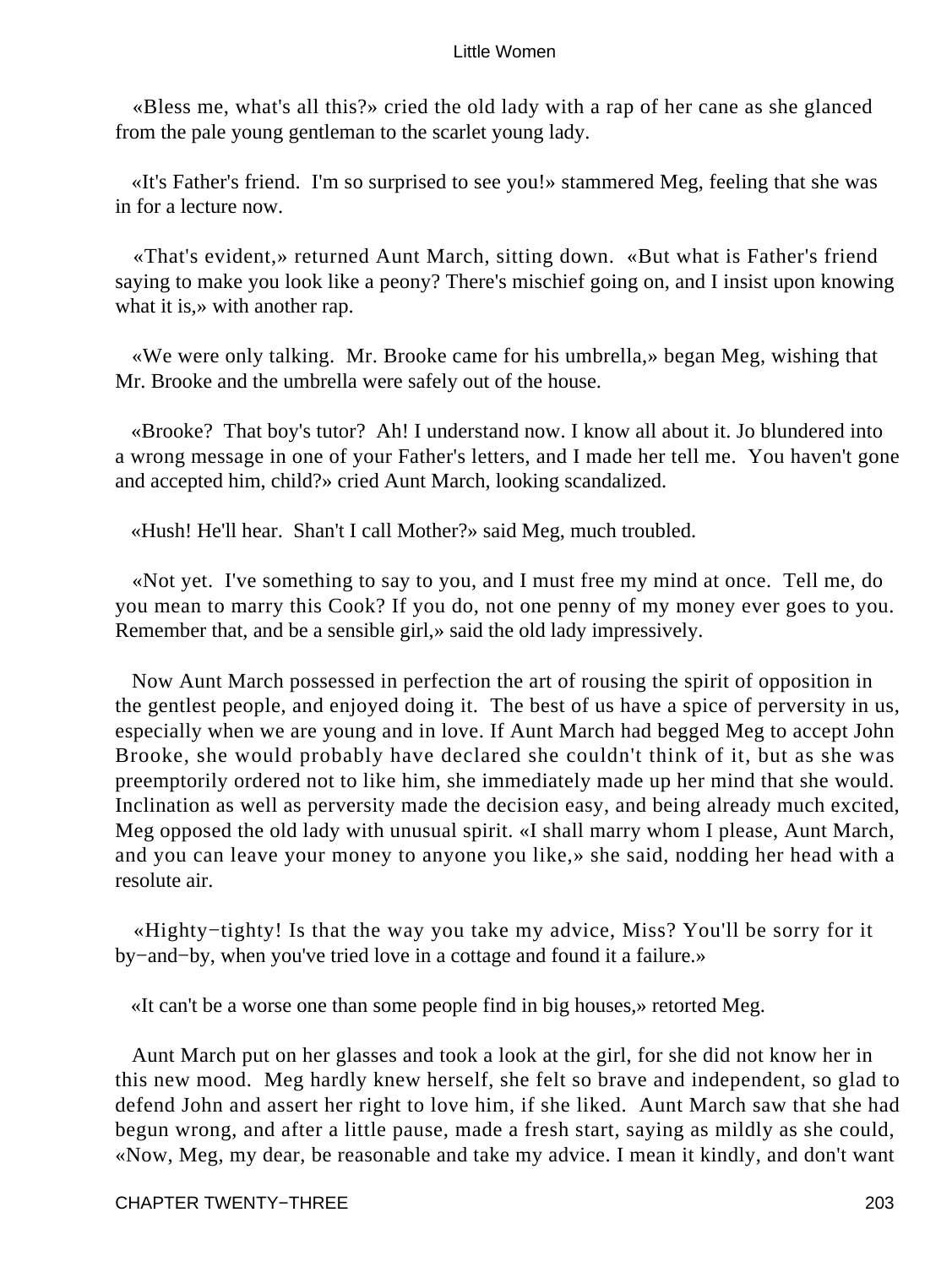you to spoil your whole life by making a mistake at the beginning. You ought to marry well and help your family. It's your duty to make a rich match and it ought to be impressed upon you.»

«Father and Mother don't think so. They like John though he is poor.»

«Your parents, my dear, have no more worldly wisdom than a pair of babies.»

«I'm glad of it,» cried Meg stoutly.

 Aunt March took no notice, but went on with her lecture. «This Rook is poor and hasn't got any rich relations, has he?»

«No, but he has many warm friends.»

 «You can't live on friends, try it and see how cool they'll grow. He hasn't any business, has he?»

«Not yet. Mr. Laurence is going to help him.»

 «That won't last long. James Laurence is a crotchety old fellow and not to be depended on. So you intend to marry a man without money, position, or business, and go on working harder than you do now, when you might be comfortable all your days by minding me and doing better? I thought you had more sense, Meg.»

 «I couldn't do better if I waited half my life! John is good and wise, he's got heaps of talent, he's willing to work and sure to get on, he's so energetic and brave. Everyone likes and respects him, and I'm proud to think he cares for me, though I'm so poor and young and silly,» said Meg, looking prettier than ever in her earnestness.

«He knows you have got rich relations, child. That's the secret of his liking, I suspect.»

 «Aunt March, how dare you say such a thing? John is above such meanness, and I won't listen to you a minute if you talk so,» cried Meg indignantly, forgetting everything but the injustice of the old lady's suspicions. «My John wouldn't marry for money, any more than I would. We are willing to work and we mean to wait. I'm not afraid of being poor, for I've been happy so far, and I know I shall be with him because he loves me, and I...»

 Meg stopped there, remembering all of a sudden that she hadn't made up her mind, that she had told `her John' to go away, and that he might be overhearing her inconsistent remarks.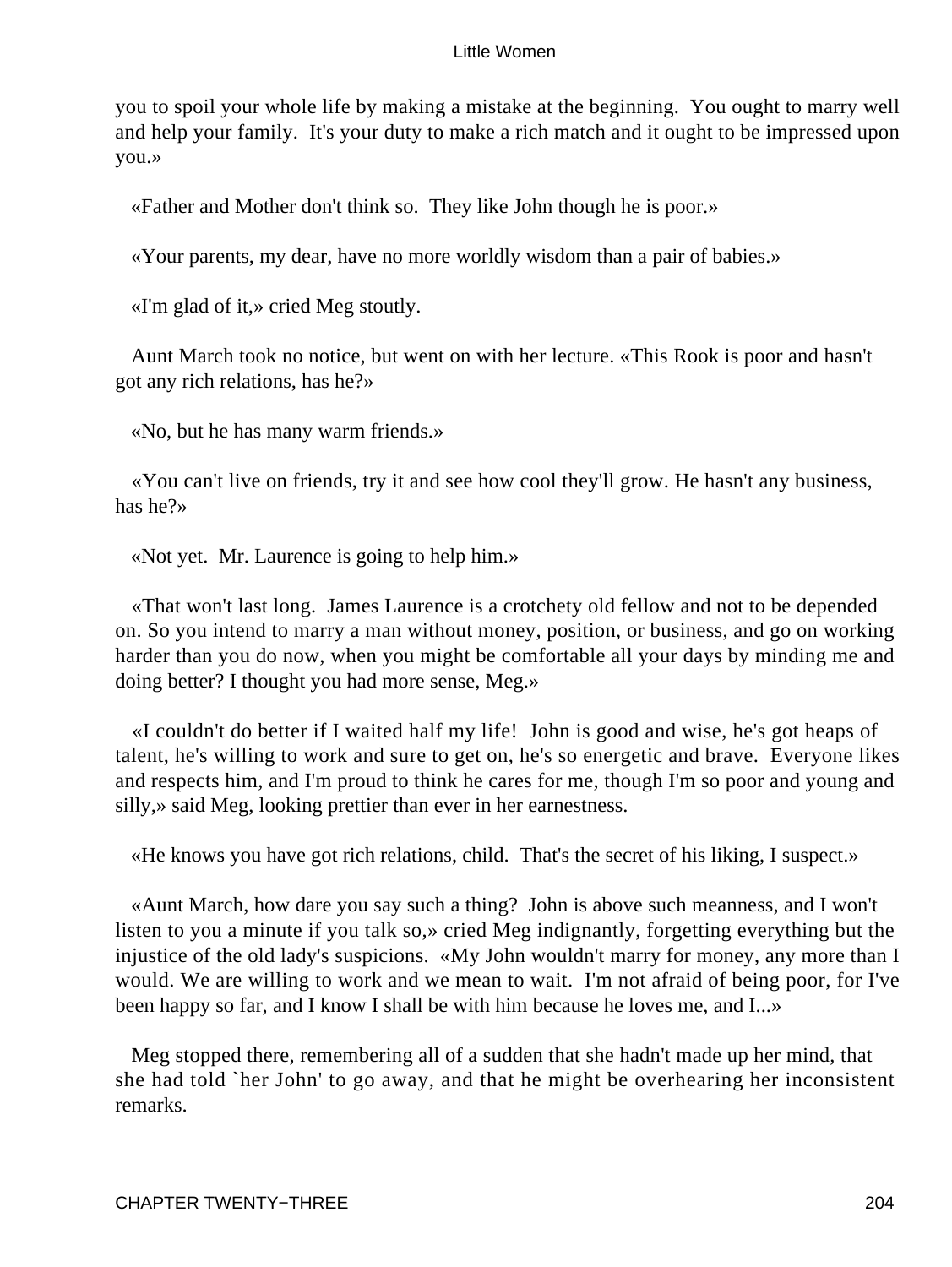Aunt March was very angry, for she had set her heart on having her pretty niece make a fine match, and something in the girl's happy young face made the lonely old woman feel both sad and sour.

 «Well, I wash my hands of the whole affair! You are a willful child, and you've lost more than you know by this piece of folly. No, I won't stop. I'm disappointed in you, and haven't spirits to see your father now. Don't expect anything from me when you are married. Your Mr. Book's friends must take care of you. I'm done with you forever.»

 And slamming the door in Meg's face, Aunt March drove off in high dudgeon. She seemed to take all the girl's courage with her, for when left alone, Meg stood for a moment, undecided whether to laugh or cry. Before she could make up her mind, she was taken possession of by Mr. Brooke, who said all in one breath, «I couldn't help hearing, Meg. Thank you for defending me, and Aunt March for proving that you do care for me a little bit.»

«I didn't know how much till she abused you,» began Meg.

«And I needn't go away, but my stay and be happy, may I, dear?»

 Here was another fine chance to make the crushing speech and the stately exit, but Meg never thought of doing either, and disgraced herself forever in Jo's eyes by meekly whispering, «Yes, John,» and hiding her face on Mr. Brooke's waistcoat.

 Fifteen minutes after Aunt March's departure, Jo came softly downstairs, paused an instant at the parlor door, and hearing no sound within, nodded and smiled with a satisfied expression, saying to herself, «She has seen him away as we planned, and that affair is settled. I'll go and hear the fun, and have a good laugh over it.»

 But poor Jo never got her laugh, for she was transfixed upon the threshold by a spectacle which held her there, staring with her mouth nearly as wide open as her eyes. Going in to exult over a fallen enemy and to praise a strong−minded sister for the banishment of an objectionable lover, it certainly was a shock to behold the aforesaid enemy serenely sitting on the sofa, with the strongminded sister enthroned upon his knee and wearing an expression of the most abject submission. Jo gave a sort of gasp, as if a cold shower bath had suddenly fallen upon her, for such an unexpected turning of the tables actually took her breath away. At the odd sound the lovers turned and saw her. Meg jumped up, looking both proud and shy, but `that man', as Jo called him, actually laughed and said coolly, as he kissed the astonished newcomer, «Sister Jo, congratulate us!»

 That was adding insult to injury, it was altogether too much, and making some wild demonstration with her hands, Jo vanished without a word. Rushing upstairs, she startled the invalids by exclaiming tragically as she burst into the room, «Oh, do somebody go down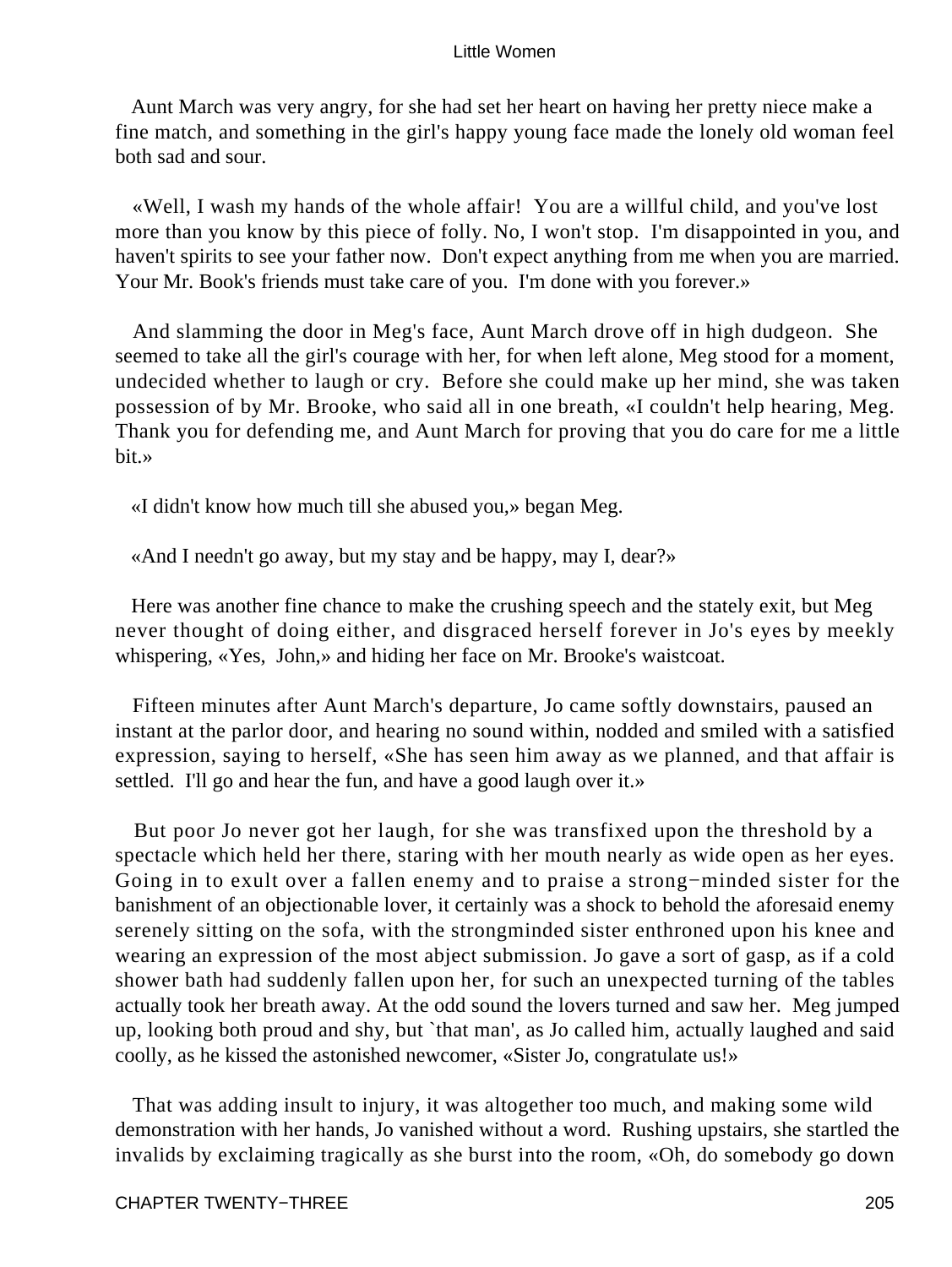quick! John Brooke is acting dreadfully, and Meg likes it!»

 Mr. and Mrs. March left the room with speed, and casting herself upon the be, Jo cried and scolded tempestuously as she told the awful news to Beth and Amy. The little girls, however, considered it a most agreeable and interesting event, and Jo got little comfort from them, so she went up to her refuge in the garret, and confided her troubles to the rats.

 Nobody ever knew what went on in the parlor that afternoon, but a great deal of talking was done, and quiet Mr. Brooke astonished his friends by the eloquence and spirit with which he pleaded his suit, told his plans, and persuaded them to arrange everything just as he wanted it.

 The tea bell rang before he had finished describing the paradise which he meant to earn for Meg, and he proudly took her in to supper, both looking so happy that Jo hadn't the heart to be jealous or dismal. Amy was very much impressed by John's devotion and Meg's dignity, Beth beamed at them from a distance, while Mr. and Mrs. March surveyed the young couple with such tender satisfaction that it was perfectly evident Aunt March was right in calling them as `unworldly as a pair of babies'. No one ate much, but everyone looked very happy, and the old room seemed to brighten up amazingly when the first romance of the family began there.

 «You can't say nothing pleasant ever happens now, can you, Meg?» said Amy, trying to decide how she would group the lovers in a sketch she was planning to make. «No, I'm sure I can't. How much has happened since I said that! It seems a year ago,» answered Meg, who was in a blissful dream lifted far above such common things as bread and butter.

 «The joys come close upon the sorrows this time, and I rather think the changes have begun,» said Mrs. March. «In most families there comes, now and then, a year full of events. This has been such a one, but it ends well, after all.»

 «Hope the next will end better,» muttered Jo, who found it very hard to see Meg absorbed in a stranger before her face, for Jo loved a few persons very dearly and dreaded to have their affection lost or lessened in any way. «I hope the third year from this will end better. I mean it shall, if I live to work out my plans,» said Mr. Brooke, smiling at Meg, as if everything had become possible to him now.

«Doesn't it seem very long to wait?» asked Amy, who was in a hurry for the wedding.

 «I've got so much to learn before I shall be ready, it seems a short time to me,» answered Meg, with a sweet gravity in her face never seen there before.

 «You have only to wait, I am to do the work,» said John beginning his labors by picking up Meg's napkin, with an expression which caused Jo to shake her head, and then say to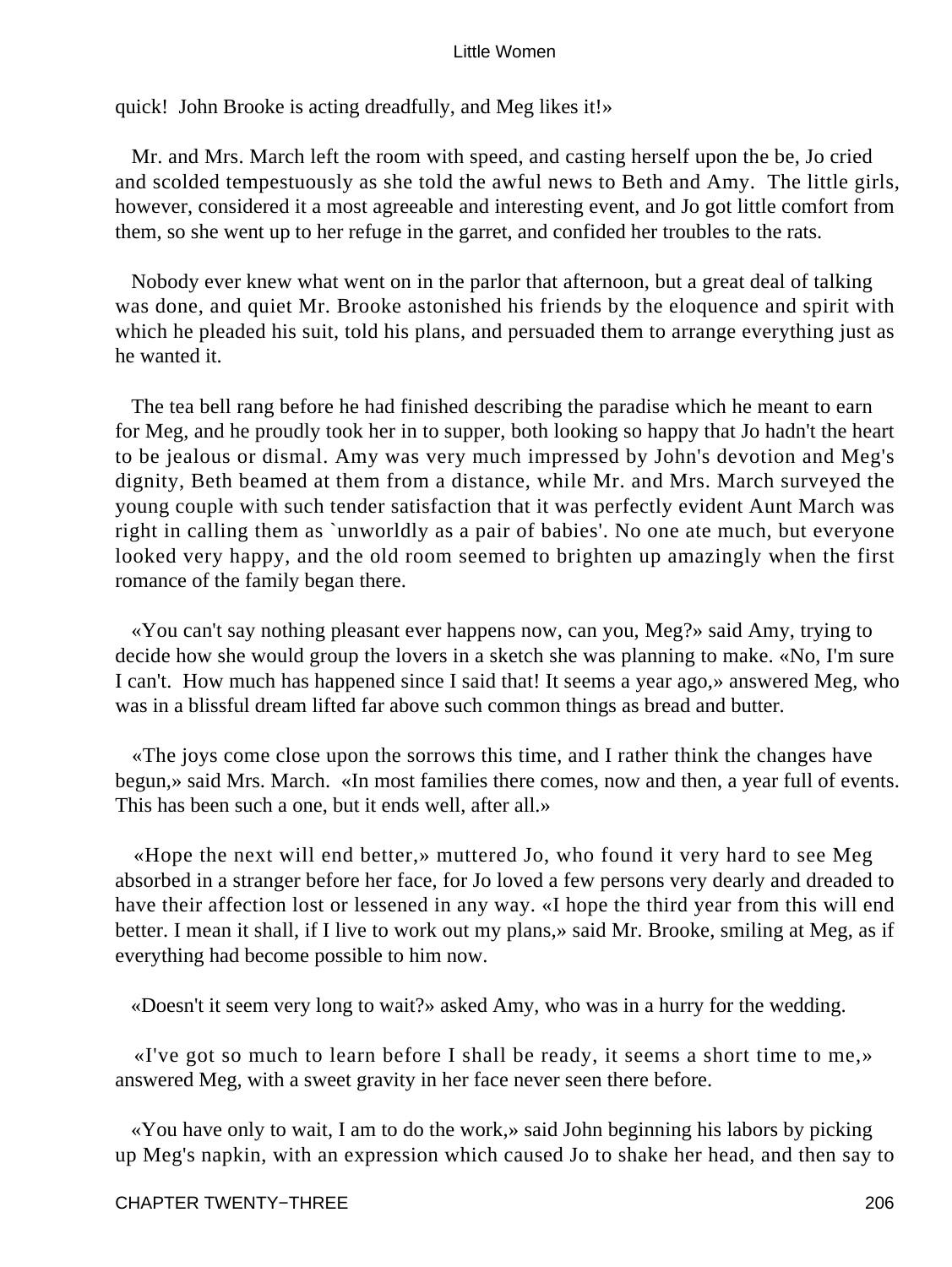herself with an air of relief as the front door banged, «Here comes Laurie. Now we shall have some sensible conversation.»

 But Jo was mistaken, for Laurie came prancing in, overflowing with good spirits, bearing a great bridal−looking bouquet for `Mrs. John Brooke', and evidently laboring under the delusion that the whole affair had been brought about by his excellent management.

 «I knew Brooke would have it all his own way, he always does, for when he makes up his mind to accomplish anything, it's done though the sky falls,» said Laurie, when he had presented his offering and his congratulations.

 «Much obliged for that recommendation. I take it as a good omen for the future and invite you to my wedding on the spot,» answered Mr. Brooke, who felt at peace with all mankind, even his mischievous pupil.

 «I'll come if I'm at the ens of the earth, for the sight of Jo's face alone on that occasion would be worth a long journey. You don't look festive, ma'am, what's the matter?» asked Laurie, following her into a corner of the parlor, whither all had adjourned to greet Mr. Laurence.

 «I don't approve of the match, but I've made up my mind to bear it, and shall not say a word against it,» said Jo solemnly. «You can't know how hard it is for me to give up Meg,» she continued with a little quiver in her voice. «You don't give her up. You only go halves,» said Laurie consolingly.

«It can never be the same again. I've lost my dearest friend,» sighed Jo.

 «You've got me, anyhow. I'm not good for much, I know, but I'll stand by you, Jo, all the days of my life. Upon my word I will!» And Laurie meant what he said.

 «I know you will, and I'm ever so much obliged. You are always a great comfort to me, Teddy,» returned Jo, gratefully shaking hands. «Well, now, don't be dismal, there's a good fellow. It's all right you see. Meg is happy, Brooke will fly round and get settled immediately, Grandpa will attend to him, and it will be very jolly to see Meg in her own little house. We'll have capital times after she is gone, for I shall be through college before long, and then we'll go abroad on some nice trip or other. Wouldn't that console you?»

 «I rather think it would, but there's no knowing what may happen in three years,» said Jo thoughtfully.

 «That's true. Don't you wish you could take a look forward and wee where we shall all be then? I do,» returned Laurie.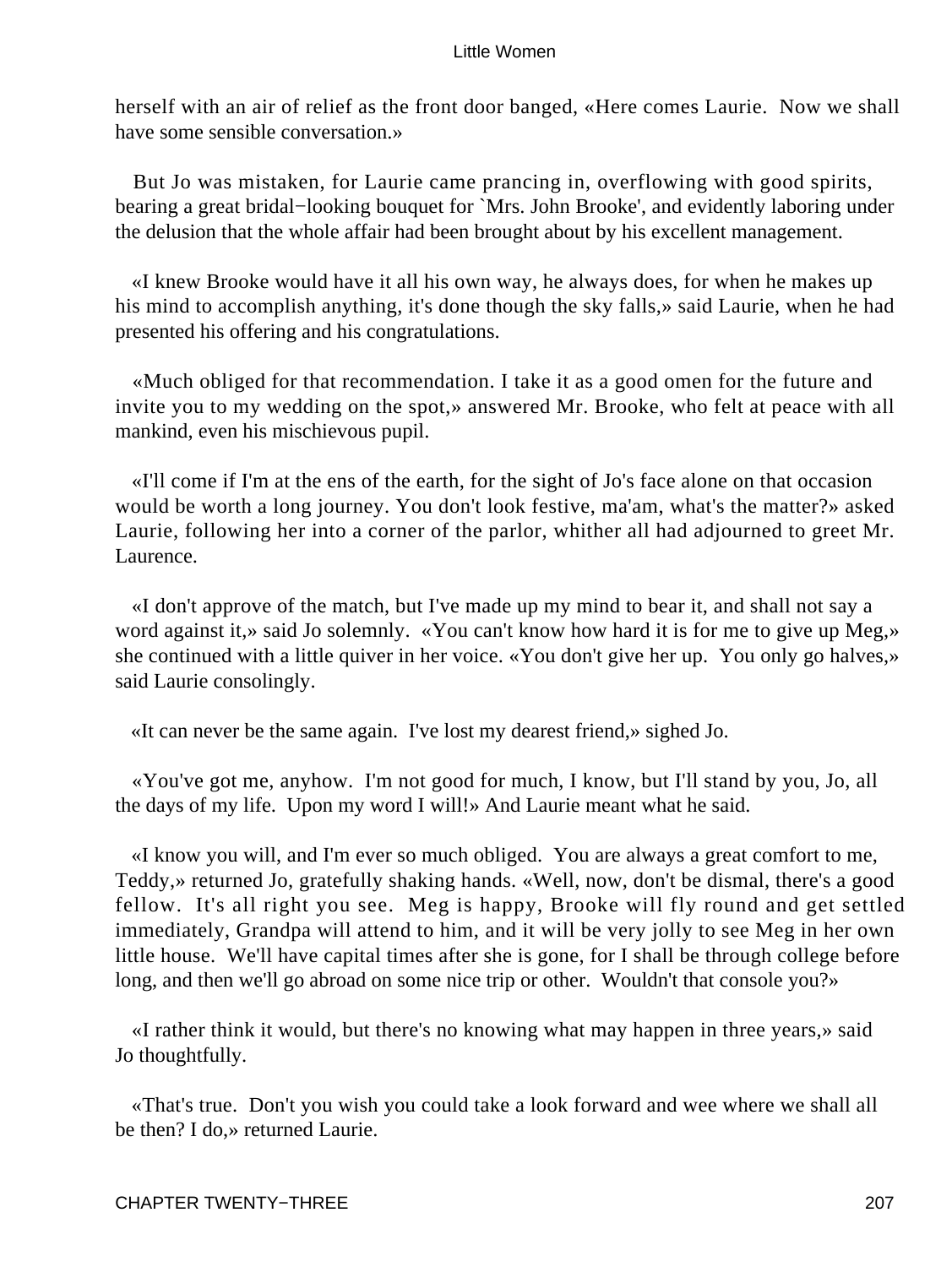«I think not, for I might see something sad, and everyone looks so happy now, I don't believe they could be much improved.» And Jo's eyes went slowly round the room, brightening as they looked, for the prospect was a pleasant one.

 Father and Mother sat together, quietly reliving the first chapter of the romance which for them began some twenty years ago. Amy was drawing the lovers, who sat apart in a beautiful world of their own, the light of which touched their faces with a grace the little artist could not copy. Beth lay on her sofa, talking cheerily with her old friend, who held her little hand as if he felt that it possessed the power to lead him along the peaceful way she walked. Jo lounged in her favorite low seat, with the grave quiet look which best became her, and Laurie, leaning on the back of her chair, his chin on a level with her curly head, smiled with his friendliest aspect, and nodded at her in the long glass which reflected them both.

 So the curtain falls upon Meg, Jo, Beth, and Amy. Whether it ever rises again, depends upon the reception giveN the first act of the domestic drama called **LITTLE WOMEN.**

## **LITTLE WOMEN PART 2**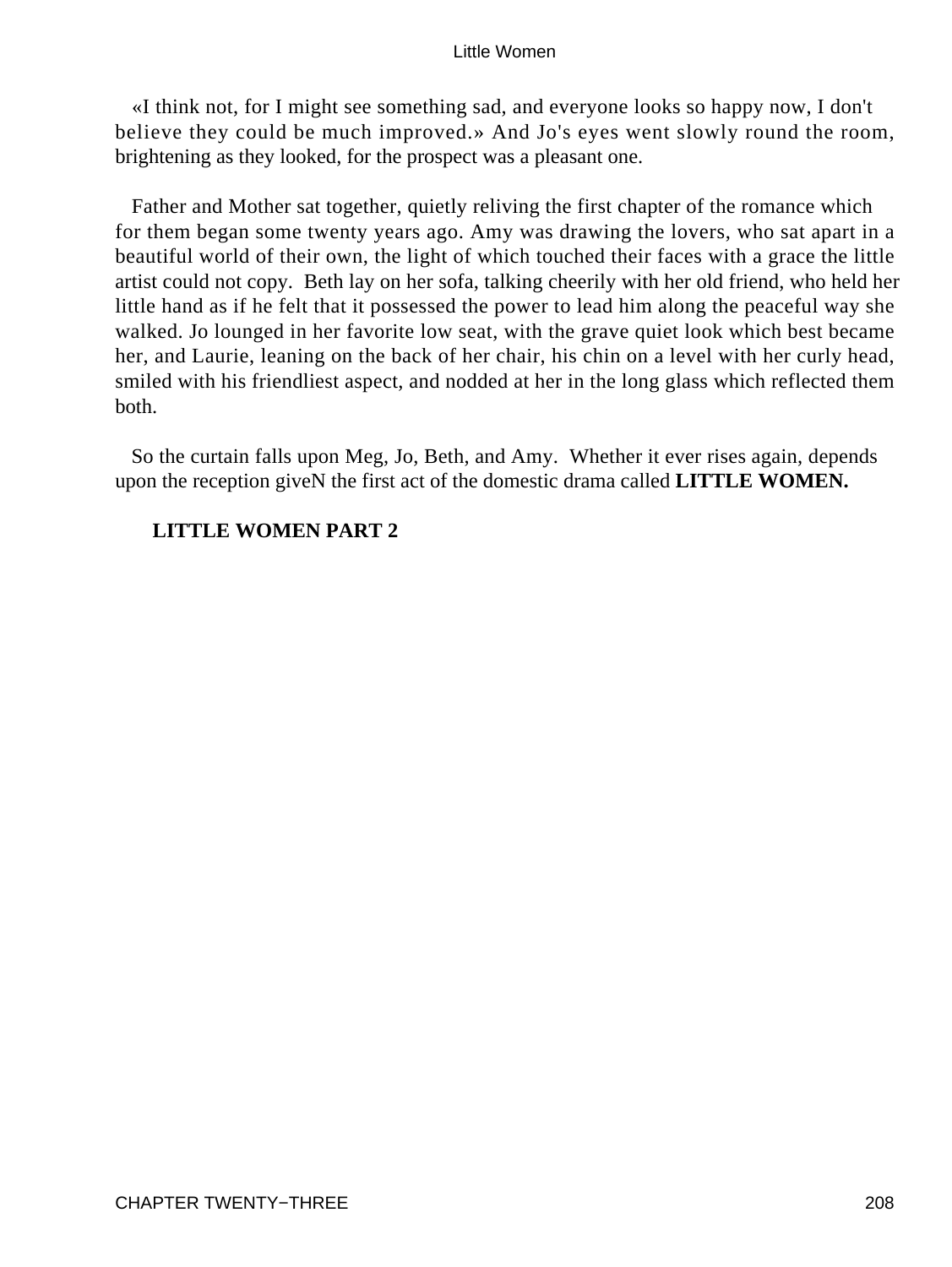# **[CHAPTER TWENTY−FOUR](#page-420-0)**

*I*n order that we may start afresh and go to Meg's wedding with free minds, it will be well to begin with a little gossip about the Marches. And here let me premise that if any of the elders think there is too much `lovering' in the story, as I fear they may (I'm not afraid the young folks will make that objection), I can only say with Mrs. March, «What can you expect when I have four gay girls in the house, and a dashing young neighbor over the way?»

 The three years that have passed have brought but few changes to the quiet family. The war is over, and Mr. March safely at home, busy with his books and the small parish which found in him a minister by nature as by grace, a quiet, studious man, rich in the wisdom that is better than learning, the charity which calls all mankind `brother', the piety that blossoms into character, making it august and lovely.

 These attributes, in spite of poverty and the strict integrity which shut him out from the more worldly successes, attracted to him many admirable persons, as naturally as sweet herbs draw bees, and as naturally he gave them the honey into which fifty years of hard experience had distilled no bitter drop. Earnest young men found the gray−headed scholar as young at heart as they, thoughtful or troubled women instinctively brought their doubts to him, sure of finding the gentlest sympathy, the wisest counsel. Sinners told their sins to the pure−hearted old man and were both rebuked and saved. Gifted men found a companion in him. Ambitious men caught glimpses of nobler ambitions than their own, and even worldlings confessed that his beliefs were beautiful and true, although `they wouldn't pay'.

 To outsiders the five energetic women seemed to rule the house, and so they did in many things, but the quiet scholar, sitting among his books, was still the head of the family, the household conscience, anchor, and comforter, for to him the busy, anxious women always turned in troublous times, finding him, in the truest sense of those sacred words, husband and father.

 The girls gave their hearts into their mother's keeping, their souls into their father's, and to both parents, who lived and labored so faithfully for them, they gave a love that grew with their growth and bound them tenderly together by the sweetest tie which blesses life and outlives death.

 Mrs. March is as brisk and cheery, though rather grayer, than when we saw her last, and just now so absorbed in Meg's affairs that the hospitals and homes still full of wounded `boys' and soldiers' widows, decidedly miss the motherly missionary's visits.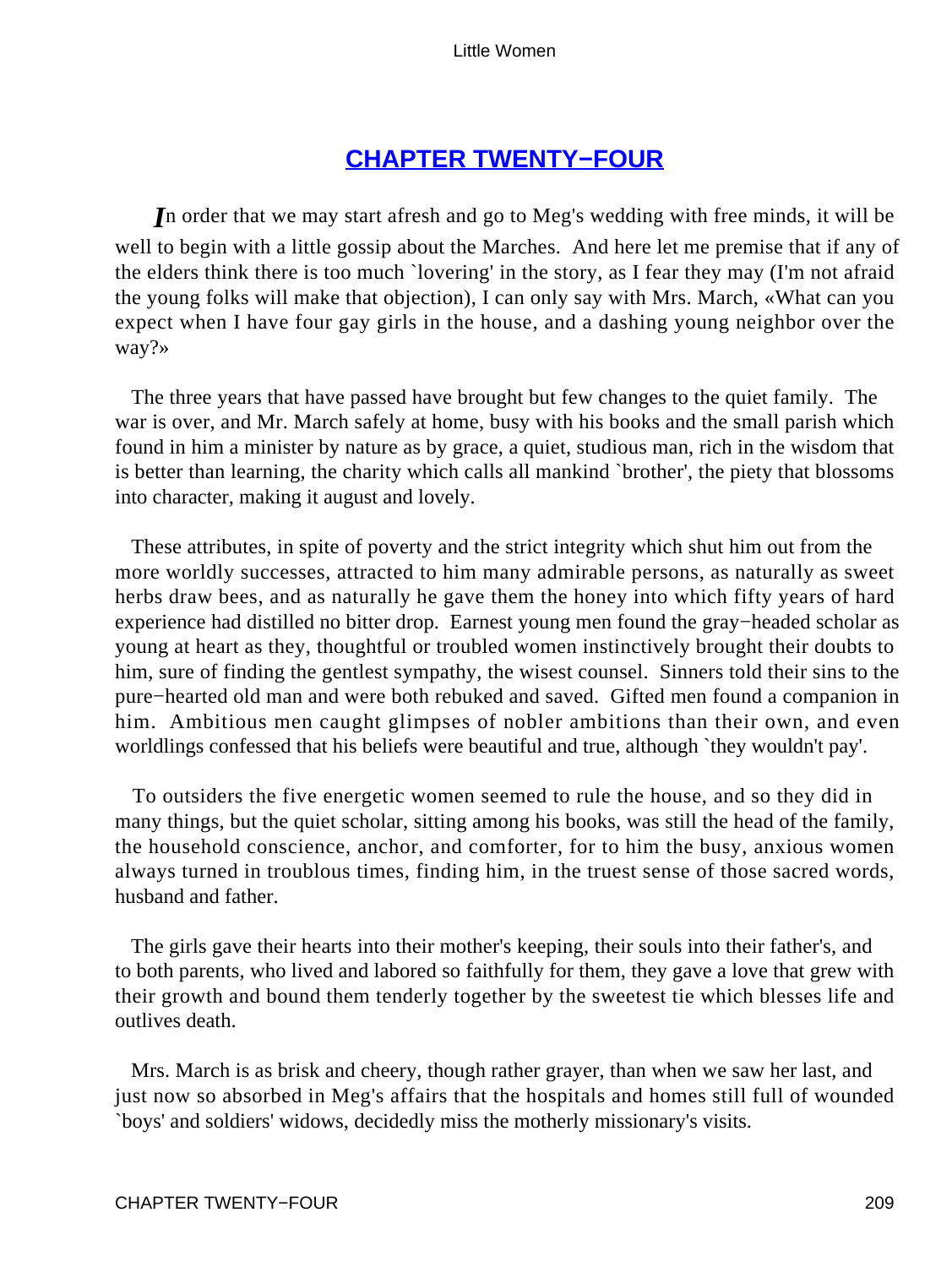John Brooke did his duty manfully for a year, got wounded, was sent home, and not allowed to return. He received no stars or bars, but he deserved them, for he cheerfully risked all he had, and life and love are very precious when both are in full bloom. Perfectly resigned to his discharge, he devoted himself to getting well, preparing for business, and earning a home for Meg. With the good sense and sturdy independence that characterized him, he refused Mr. Laurence's more generous offers, and accepted the place of bookkeeper, feeling better satisfied to begin with an honestly earned salary than by running any risks with borrowed money.

 Meg had spent the time in working as well as waiting, growing womanly in character, wise in housewifely arts, and prettier than ever, for love is a great beautifier. She had her girlish ambitions and hopes, and felt some disappointment at the humble way in which the new life must begin. Ned Moffat had just married Sallie Gardiner, and Meg couldn't help contrasting their fine house and carriage, many gifts, and splendid outfit with her own, and secretly wishing she could have the same. But somehow envy and discontent soon vanished when she thought of all the patient love and labor John had put into the little home awaiting her, and when they sat together in the twilight, talking over their small plans, the future always grew so beautiful and bright that she forgot Sallie's splendor and felt herself the richest, happiest girl in Christendom.

 Jo never went back to Aunt March, for the old lady took such a fancy to AMy that she bribed her with the offer of drawing lessons from one of the best teachers going, and for the sake of this advantage, Amy would have served a far harder mistress. So she gave her mornings to duty, her afternoons to pleasure, and prospered finely. Jo meantime devoted herself to literature and Beth, who remained delicate long after the fever was a thing of the past. Not an invalid exactly, but never again the rosy, healthy creature she had been, yet always hopeful, happy, and serene, and busy with the quiet duties she loved, everyone's friend, and an angel in the house, long before those who loved her most had learned to know it.

 As long as **THE SPREAD EAGLE** paid her a dollar a column for her `rubbish', as she called it, Jo felt herself a woman of means, and spun her little romances diligently. But great plans fermented in her busy brain and ambitious mind, and the old tin kitchen in the garret held a slowly increasing pile of blotted manuscript, which was one day to place the name of March upon the roll of fame.

 Laurie, having dutifully gone to college to please his grandfather, was now getting through it in the easiest possible manner to please himself. A universal favorite, thanks to money, manners, much talent, and the kindest heart that ever got its owner into scrapes by trying to get other people out of them, he stood in great danger of being spoiled, and probably would have been, like many another promising boy, if he had not possessed a talisman against evil in the memory of the kind old man who was bound up in his success, the motherly friend who watched over him as if he were her son, and last, but not least by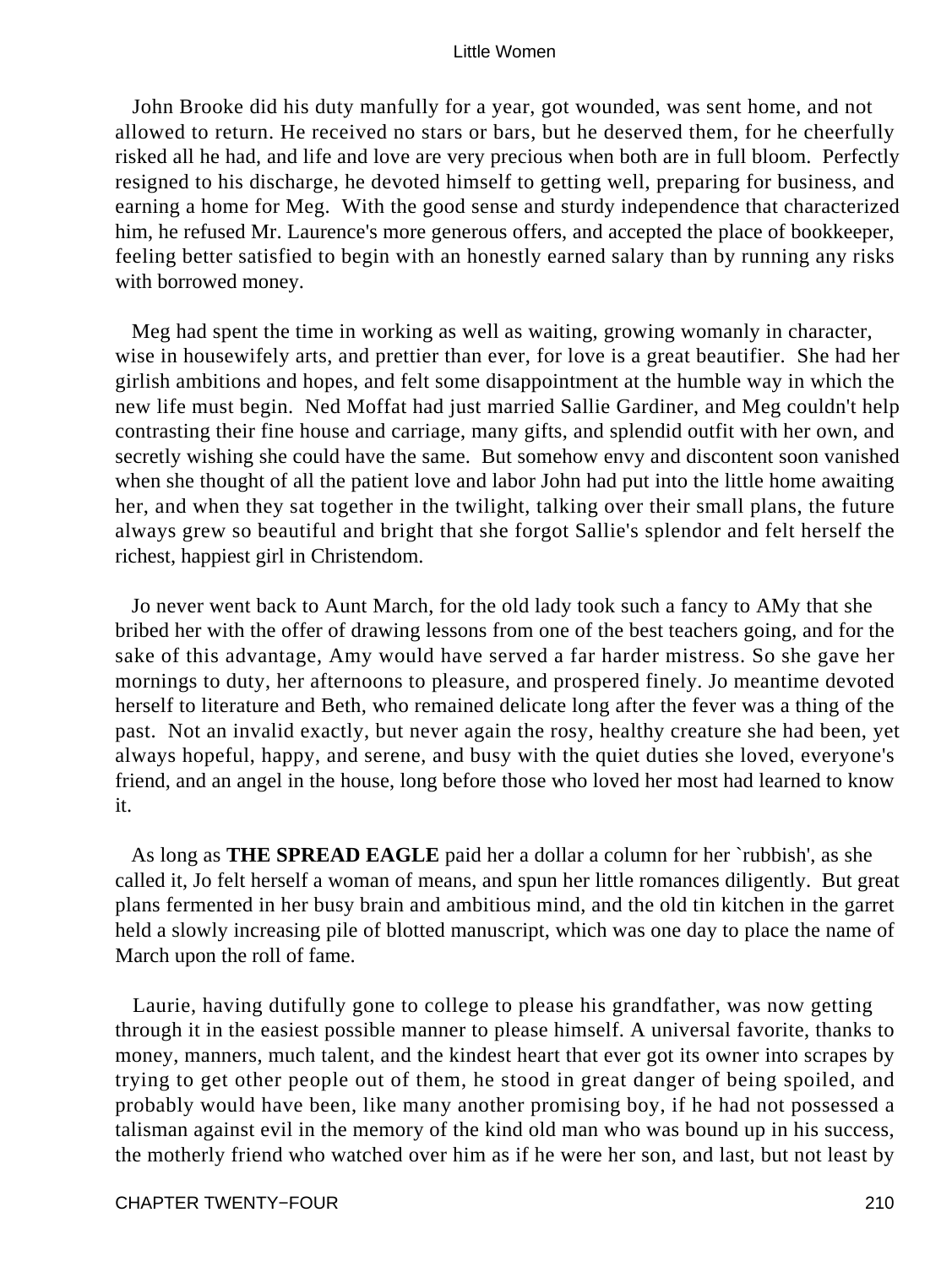any means, the knowledge that four innocent girls loved, admired, and believed in him with all their hearts.

Being only `a glorious human boy', of course he frolicked and flirted, grew dandified, aquatic, sentimental, or gymnastic, as college fashions ordained, hazed and was hazed, talked slang, and more than once came perilously near suspension and expulsion. But as high spirits and the love of fun were the causes of these pranks, he always managed to save himself by frank confession, honorable atonement, or the irresistible power of persuasion which he possessed in perfection. In fact, he rather prided himself on his narrow escapes, and liked to thrill the girls with graphic accounts of his triumphs over wrathful tutors, dignified professors, and vanquished enemies. The `men of my class', were heroes in the eyes of the girls, who never wearied of the exploits of `our fellows', and were frequently allowed to bask in the smiles of these great creatures, when Laurie brought them home with him.

 Amy especially enjoyed this high honor, and became quite a belle among them, for her ladyship early felt and learned to use the gift of fascination with which she was endowed. Meg was too much absorbed in her private and particular John to care for any other lords of creation, and Beth too shy to do more than peep at them and wonder how Amy dared to order them about so, but Jo felt quite in her own element, and found it very difficult to refrain from imitating the gentlemanly attitudes, phrases, and feats, which seemed more natural to her than the decorums prescribed for young ladies. They all liked Jo immensely, but never fell in love with her, though very few escaped without paying the tribute of a sentimental sigh or two at Amy's shrine. And speaking of sentiment brings us very naturally to the `Dovecote'.

 That was the name of the little brown house Mr. Brooke had prepared for Meg's first home. Laurie had christened it, saying it was highly appropriate to the gentle lovers who `went on together like a pair of turtledoves, with first a bill and then a coo'. It was a tiny house, with a little garden behind and a lawn about as big as a pocket handkerchief in the front. Here Meg meant to have a fountain, shrubbery, and a profusion of lovely flowers, though just at present the fountain was represented by a weather−beaten urn, very like a dilapidated slopbowl, the shrubbery consisted of several young larches, undecided whether to live or die, and the profusion of flowers was merely hinted by regiments of sticks to show where seeds were planted. But inside, it was altogether charming, and the happy bride saw no fault from garret to cellar. To be sure, the hall was so narrow it was fortunate that they had no piano, for one never could have been got in whole, the dining room was so small that six people were a tight fit, and the kitchen stairs seemed built for the express purpose of precipitating both servants and china pell−mell into the coalbin. But once get used to these slight blemishes and nothing could be more complete, for good sense and good taste had presided over the furnishing, and the result was highly satisfactory. There were no marble−topped tables, long mirrors, or lace curtains in the little parlor, but simple furniture, plenty of books, a fine picture or two, a stand of flowers in the bay window, and, scattered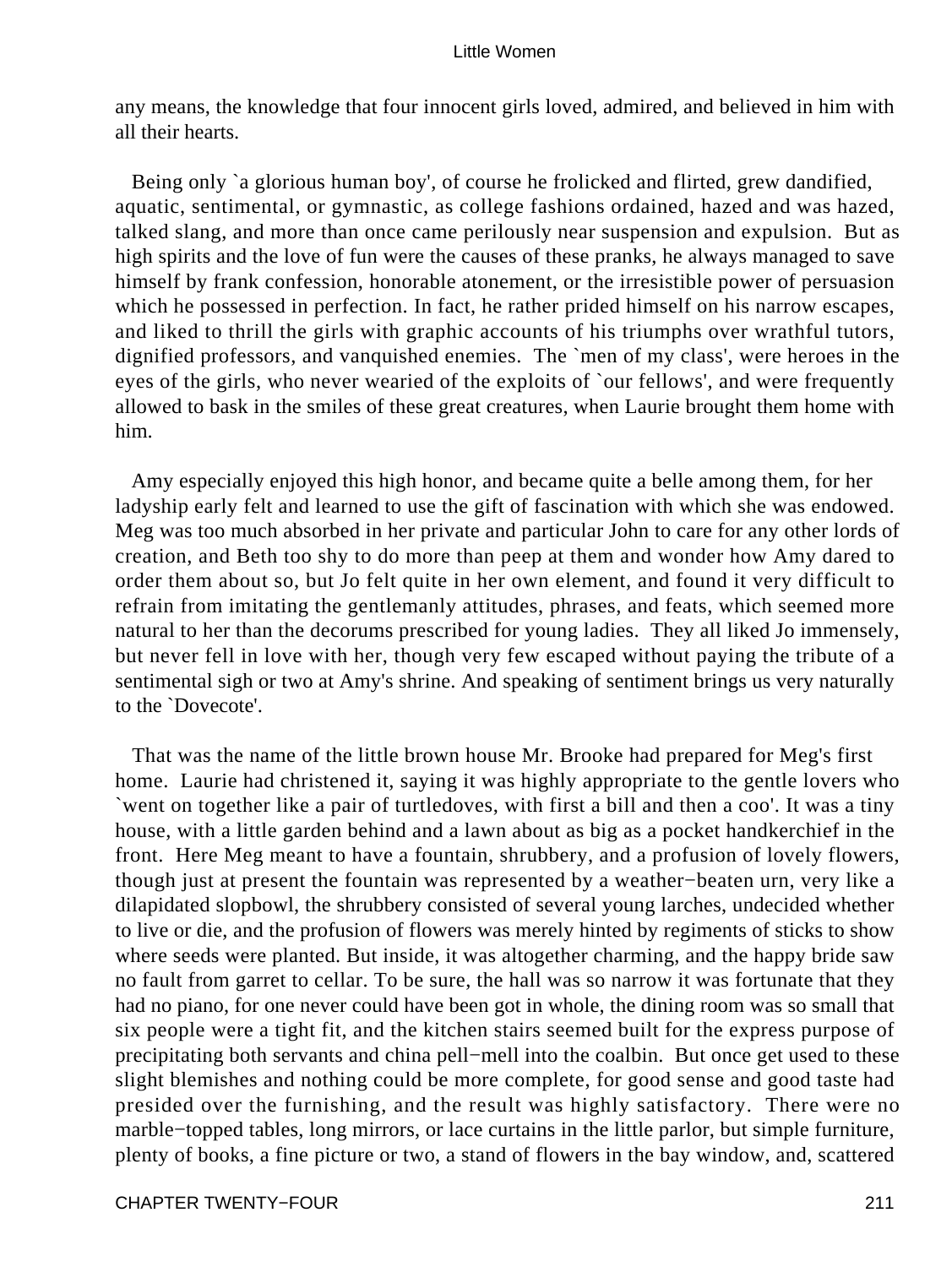all about, the pretty gifts which came from friendly hands and were the fairer for the loving messages they brought.

 I don't think the Parian Psyche Laurie gave lost any of its beauty because John put up the bracket it stood upon, that any upholsterer could have draped the plain muslin curtains more gracefully than Amy's artistic hand, or that any store−room was ever better provided with good wishes, merry words, and happy hopes than that in which Jo and her mother put away Meg's few boxes, barrels, and bundles, and I am morally certain that the spandy new kitchen never could have looked so cozy and neat if Hannah had not arranged every pot and pan a dozen times over, and laid the fire all ready for lighting the minute `Mis. Brooke came home'. I also doubt if any young matron ever began life with so rich a supply of dusters, holders, and piece bags, for Beth made enough to last till the silver wedding came round, and invented three different kinds of dishcloths for the express service of the bridal china.

 People who hire all these things done for them never know what they lose, for the homeliest tasks get beautified if loving hands do them, and Meg found so many proofs of this that everything in her small nest, from the kitchen roller to the silver vase on her parlor table, was eloquent of home love and tender forethought.

 What happy times they had planning together, what solemn shopping excursions, what funny mistakes they made, and what shouts of laughter arose over Laurie's ridiculous bargains. In his love of jokes, this young gentleman, though nearly through college, was a much of a boy as ever. His last whim had been to bring with him on his weekly visits some new, useful, and ingenious article for the young housekeeper. Now a bag of remarkable clothespins, next, a wonderful nutmeg grater which fell to pieces at the first trial, a knife cleaner that spoiled all the knives, or a sweeper that picked the nap neatly off the carpet and left the dirt, labor−saving soap that took the skin off one's hands, infallible cements which stuck firmly to nothing but the fingers of the deluded buyer, and every kind of tinware, from a toy savings bank for odd pennies, to a wonderful boiler which would wash articles in its own steam with every prospect of exploding in the process.

 In vain Meg begged him to stop. John laughed at him, and Jo called him `Mr. Toodles'. He was possessed with a mania for patronizing Yankee ingenuity, and seeing his friends fitly furnished forth. So each week beheld some fresh absurdity.

 Everything was done at last, even to Amy's arranging different colored soaps to match the different colored rooms, and Beth's setting the table for the first meal.

 «Are you satisfied? Does it seem like home, and do you feel as if you should be happy here?» asked Mrs. March, as she and her daughter went through the new kingdom arm in arm, for just then they seemed to cling together more tenderly than ever.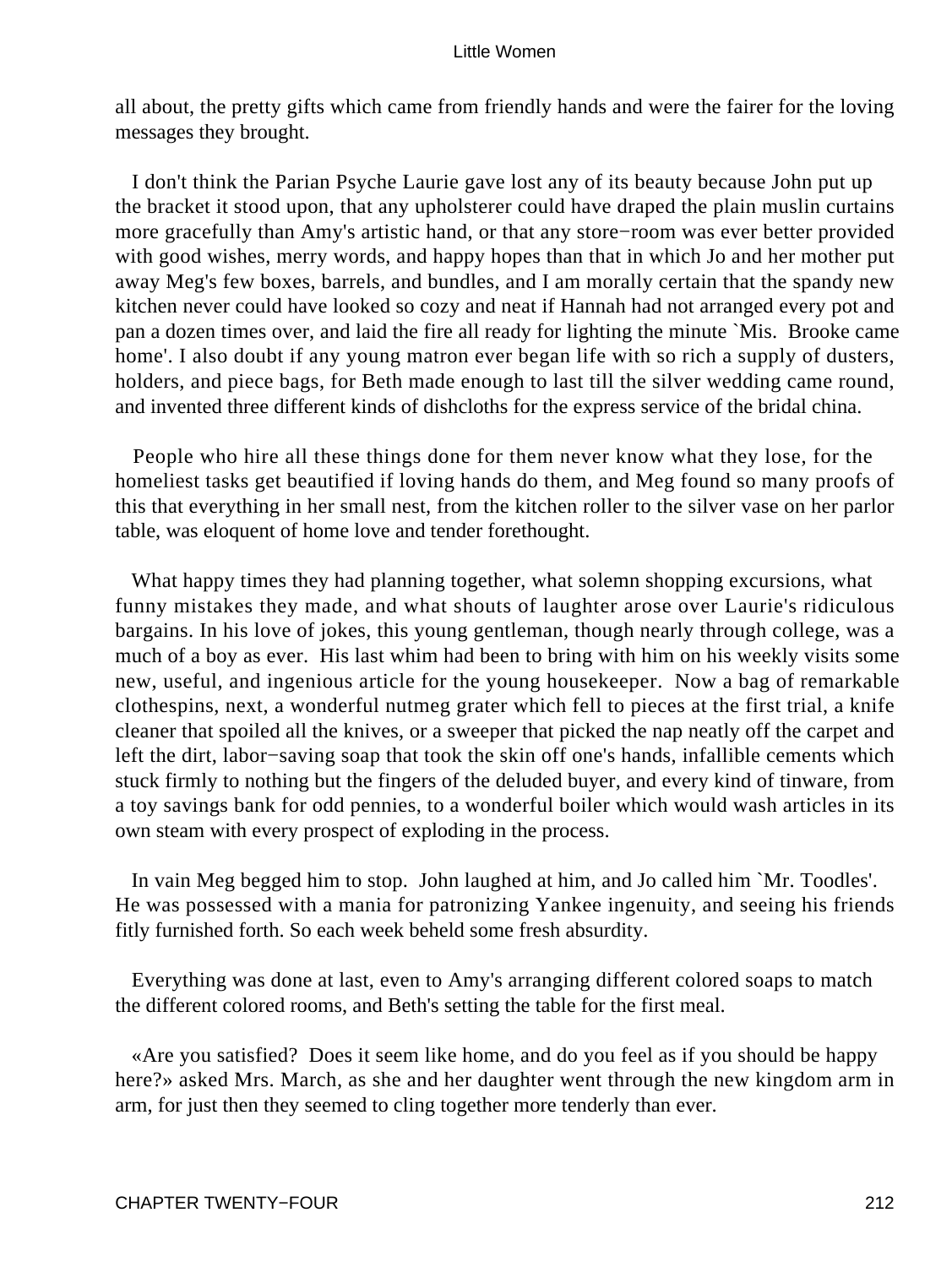«Yes, Mother, perfectly satisfied, thanks to you all, and so happy that I can't talk about it,» with a look that was far better than words.

 «If she only had a servant or two it would be all right,» said Amy, coming out of the parlor, where she had been trying to decide whether the bronze Mercury looked best on the whatnot or the mantlepiece.

 «Mother and I have talked that over, and I have made up my mind to try her way first. There will be so little to do that with Lotty to run my errands and help me here and there, I shall only have enough work to keep me from getting lazy or homesick,» answered Meg tranquilly.

«Sallie Moffat has four,» began Amy.

 «If Meg had four, the house wouldn't hold them, and master and missis would have to camp in the garden,» broke in Jo, who, enveloped in a big blue pinafore, was giving the last polish to the door handles.

 «Sallie isn't a poor man's wife, and many maids are in keeping with her fine establishment. Meg and John begin humbly, but I have a feeling that there will be quite as much happiness in the little house as in the big one. It's a great mistake for young girls like Meg to leave themselves nothing to do but dress, give orders, and gossip. When I was first married, I used to long for my new clothes to wear out or get torn, so that i might have the pleasure of mending them, for I got heartily sick of doing fancywork and tending my pocket handkerchief.»

 «Why didn't you go into the kitchen and make messes, as Sallie says she does to amuse herself, though they never turn out well and the servants laugh at her,» said Meg.

 «I did after a while, not to `mess' but to learn of Hannah how things should be done, that my servants need not laugh at me. It was play then, but there came a time when I was truly grateful that I not only possessed the will but the power to cook wholesome food for my little girls, and help myself when I could no longer afford to hire help. You begin at the other end, Meg, dear, but the lessons you learn now will be of use to you by−and−by when John is a richer man, for the mistress of a house, however splendid, should know how work ought to be done, if she wishes to be well and honestly served.»

 «Yes, Mother, I'm sure of that,» said Meg, listening respectfully to the little lecture, for the best of women will hold forth upon the all absorbing subject of house keeping. «Do you know I like this room most of all in my baby house,» added Meg, a minute after, as they went upstairs and she looked into her well−stored linen closet.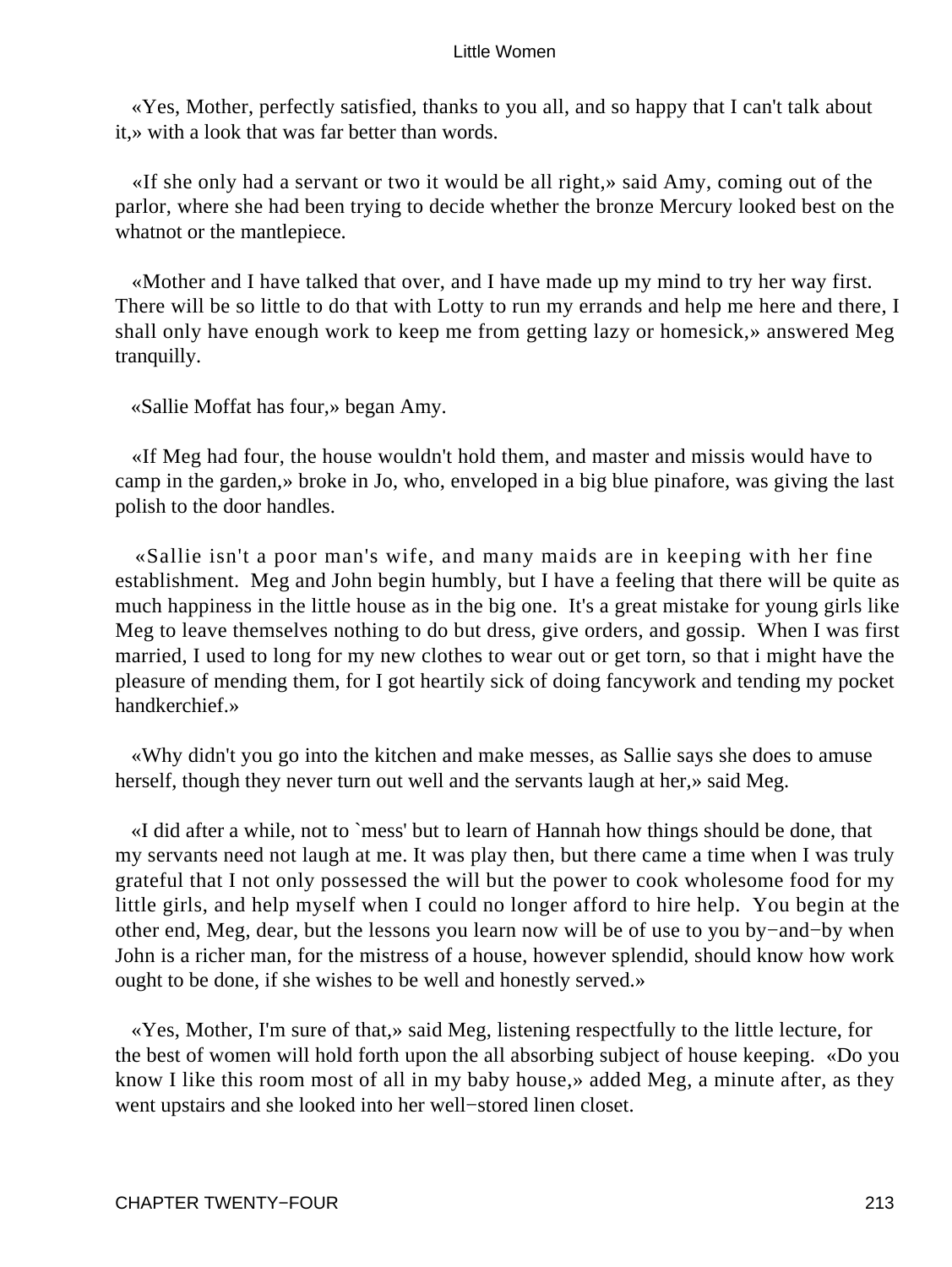Beth was there, laying the snowy piles smoothly on the shelves and exulting over the goodly array. All three laughed as Meg spoke, for that linen closet was a joke. You see, having said that if Meg married 'that Brooke' she shouldn't have a cent of her money, Aunt March was rather in a quandary when time had appeased her wrath and made her repent her vow. She never broke her word, and was much exercised in her mind how to get round it, and at last devised a plan whereby she could satisfy herself. Mrs. Carrol, Florence's mamma, was ordered to buy, have made, and marked a generous supply of house and table linen, and send it as her present, all of which was faithfully done, but the secret leaked out, and was greatly enjoyed by the family, for Aunt March tried to look utterly unconscious, and insisted that she could give nothing but the old−fashioned pearls long promised to the first bride.

 «That's a housewifely taste which I am glad to see. I had a young friend who set up housekeeping with six sheets, but she had finger bowls for company and that satisfied her,» said Mrs. March, patting the damask tablecloths, with a truly feminine appreciation of their fineness.

 «I haven't a single finger bowl, but this is a setout that will last me all my days, Hannah says.» And Meg looked quite contented, as well she might.

 A tall, broad−shouldered young fellow, with a cropped head, a felt basin of a hat, and a flyaway coat, came tramping down the road at a great pace, walked over the low fence without stopping to open the gate, straight up to Mrs. March, with both hands out and a hearty . ..

«Here I am, Mother! Yes, it's all right.»

 The last words were in answer to the look the elder lady gave him, a kindly questioning look which the handsome eyes met so frankly that the little ceremony closed, as usual, with a motherly kiss.

 «For Mrs. John Brooke, with the maker's congratulations and compliments. Bless you, Beth! What a refreshing spectacle you are, Jo. Amy, you are getting altogether too handsome for a single lady.»

 As Laurie spoke, he delivered a brown paper parcel to Meg, pilled Beth's hair ribbon, stared at Jo's bib pinafore, and fell into an attitude of mock rapture before Amy, then shook hands all round, and everyone began to talk.

«Where is John?» asked Meg anxiously.

«Stopped to get the license for tomorrow, ma'am.»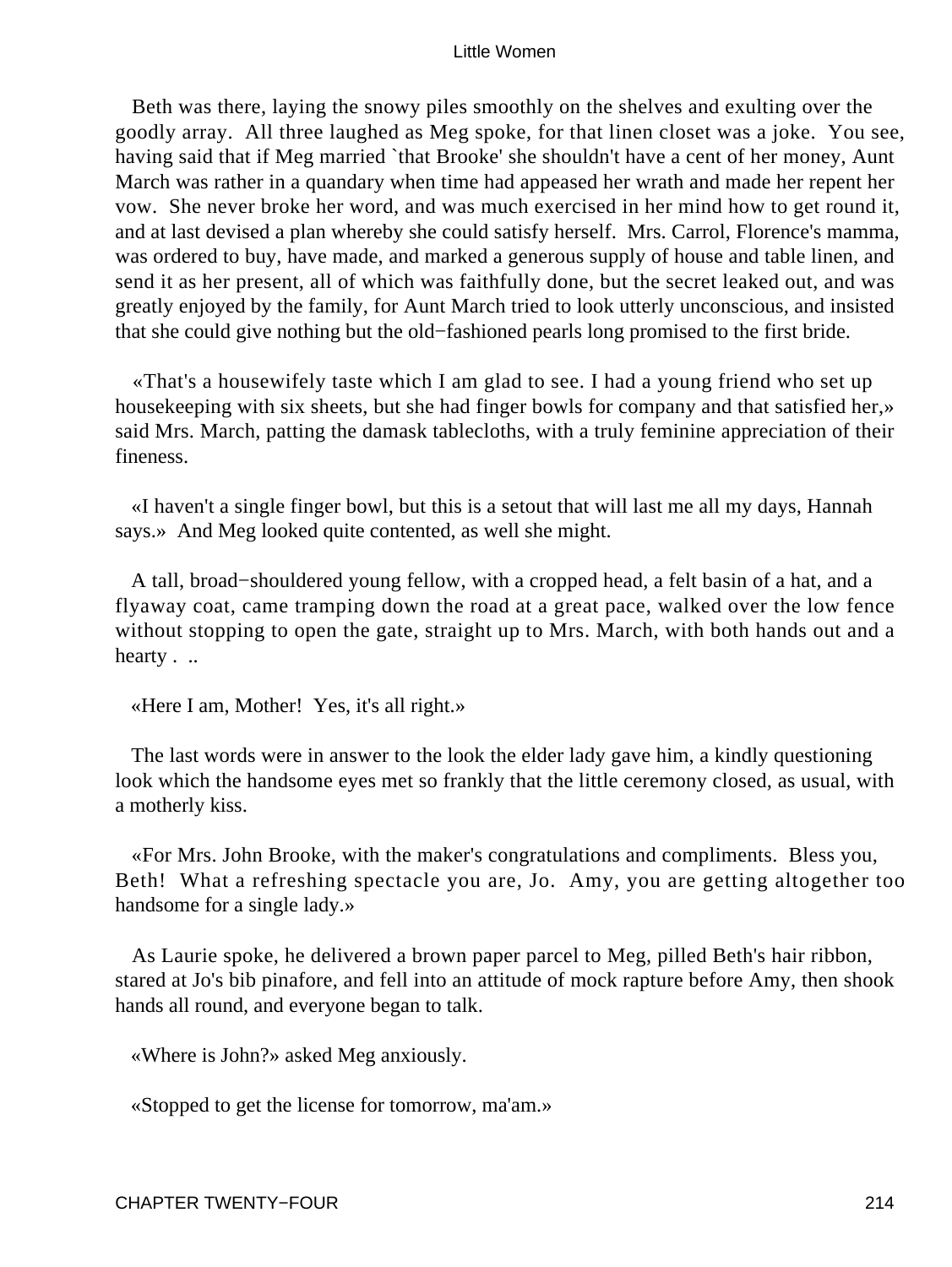«Which side won the last match, Teddy?» inquired Jo, who persisted in feeling an interest in manly sports despite her nineteen years.

«Ours, of course. Wish you'd been there to see.»

«How is the lovely Miss Randal?» asked Amy with a significant smile.

 «More cruel than ever. Don't you see how I'm pining away?» And Laurie gave his broad chest a sounding slap and heaved a melodramatic sigh.

 «What's the last joke? Undo the bundle and see, Meg,» said Beth, eying the knobby parcel with curiosity.

 «It's a useful thing to have in the house in case of fire or thieves,» observed Laurie, as a watchman's rattle appeared, amid the laughter of the girls.

 «Any time when John is away and you get frightened, Mrs. Meg, just swing that out of the front window, and it will rouse the neighborhood in a jiffy. Nice thing, isn't it?» And Laurie gave them a sample of its powers that made them cover up their ears.

 «There's gratitude for you! And speaking of gratitude reminds me to mention that you may thank Hannah for saving your wedding cake from destruction. I saw it going into your house as I came by, and if she hadn't defended it manfully I'd have had a pick at it, for it looked like a remarkably plummy one.»

«I wonder if you will ever grow up, Laurie,» said Meg in a matronly tone.

 «I'm doing my best, ma'am, but can't get much higher, I'm afraid, as six feet is about all men can do in these degenerate days,» responded the young gentleman, whose head was about level with the little chandelier.

 «I suppose it would be profanation to eat anything in this spick−and−span bower, so as I'm tremendously hungry, I propose an adjournment,» he added presently.

 «Mother and I are going to wait for John. There are some last things to settle,» said Meg, bustling away.

 «Beth and I are going over to Kitty Bryant's to get more flowers for tomorrow,» added Amy, tying a picturesque hat over her picturesque curls, and enjoying the effect as much as anybody.

 «Come, Jo, don't desert a fellow. I'm in such a state of exhaustion I can't get home without help. Don't take off your apron, whatever you do, it's peculiarly becoming,  $\delta$  said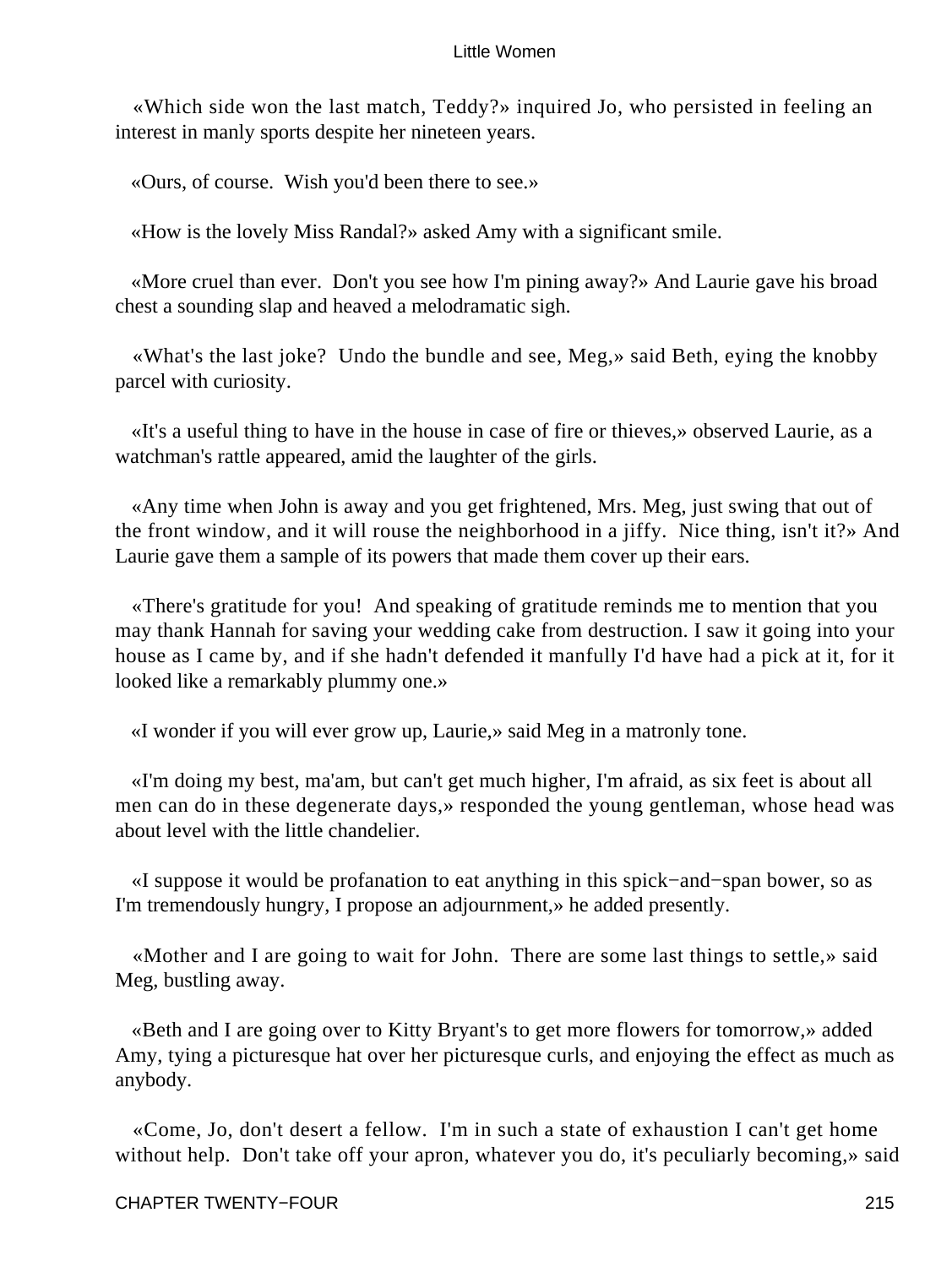Laurie, as Jo bestowed his especial aversion in her capacious pocket and offered her arm to support his feeble steps.

 «Now, Teddy, I want to talk seriously to you about tomorrow,» began Jo, as they strolled away together. «You must promise to behave well, and not cut up any pranks, and spoil our plans.»

«Not a prank.»

«And don't say funny things when we ought to be sober.»

«I never do. You are the one for that.»

 «And I implore you not to look at me during the ceremony. I shall certainly laugh if you do.»

 «You won't see me, you'll be crying so hard that the thick fog round you will obscure the prospect.»

«I never cry unless for some great affliction.»

«Such as fellows going to college, hey?» cut in Laurie, with suggestive laugh.

 «Don't be a peacock. I only moaned a trifle to keep the girls company.» «Exactly. I say, Jo, how is Grandpa this week? Pretty amiable?»

 «Very. Why, have you got into a scrape and want to know how he'll take it?» asked Jo rather sharply.

 «Now, Jo, do you think I'd look your mother in the face and say `All right', if it wasn't?» And Laurie stopped short, with an injured air.

«No, I don't.»

 «Then don't go and be suspicious. I only want some money,» said Laurie, walking on again, appeased by her hearty tone.

«You spend a great deal, Teddy.»

«Bless you, I don't spend it, it spends itself somehow, and is gone before I know it.»

 «You are so generous and kind−hearted that you let people borrow, and can't say `No' to anyone. We heard about Henshaw and all you did for him. If you always spent money in that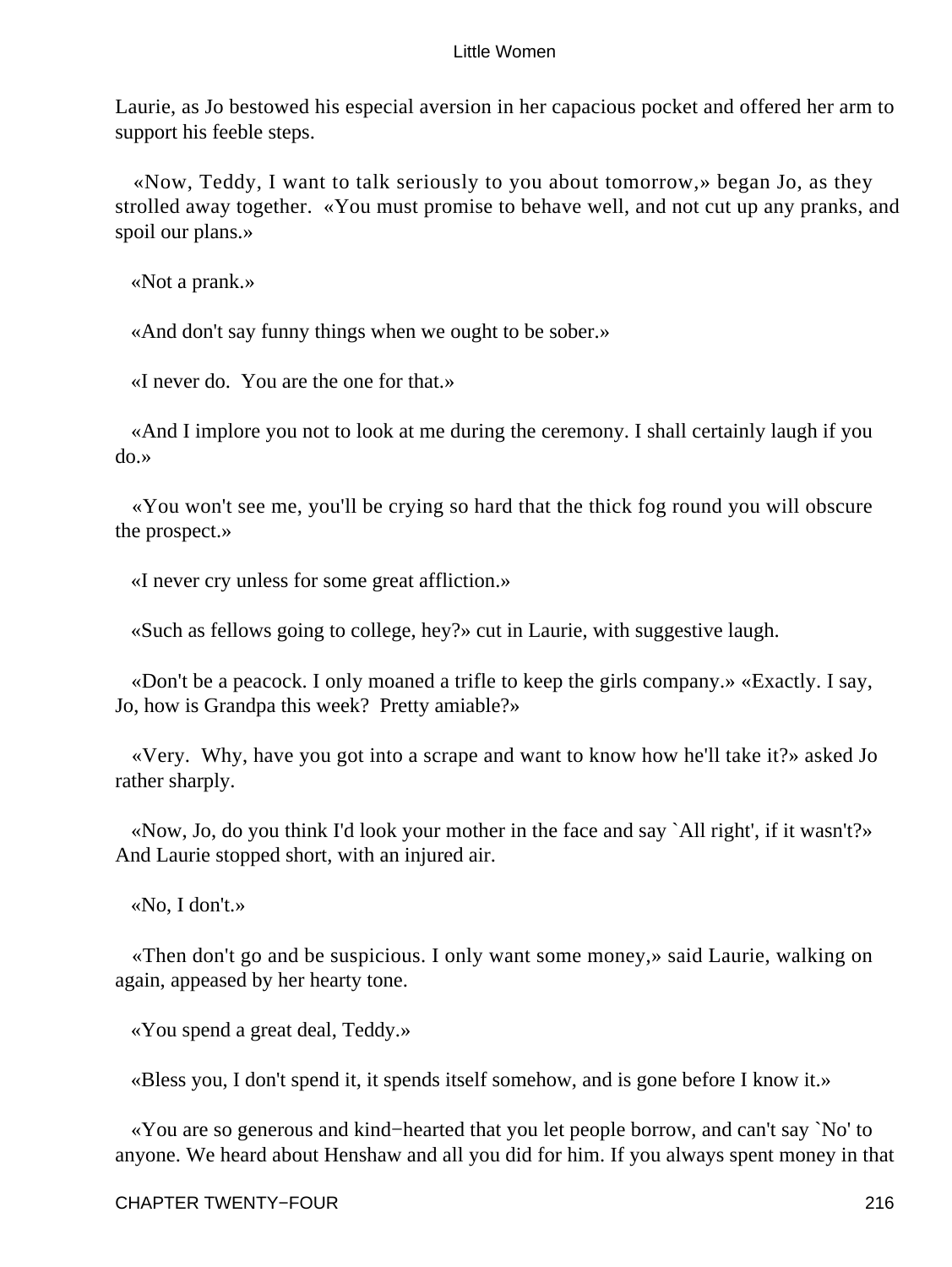way, no one would blame you,» said Jo warmly.

 «Oh, he made a mountain out of a molehill. You wouldn't have me let that fine fellow work himself to death just for want of a little help, when he is worth a dozen of us lazy chaps, would you?»

 «Of course not, but I don't see the use of your having seventeen waistcoats, endless neckties, and a new hat every time you come home. I thought you'd got over the dandy period, but every now and then it breaks out in a new spot. Just now it's the fashion to be hideous, to make your head look like a scrubbing brush, wear a strait jacket, orange gloves, and clumping square−toed boots. If it was cheap ugliness, I'd say nothing, but it costs as much as the other, and I don't get any satisfaction out of it.»

 Laurie threw back his head, and laughed so heartily at this attack, that the felt hat fell off, and Jo walked on it, which insult only afforded him an opportunity for expatiating on the advantages of a rough−and−ready costume, as he folded up the maltreated hat, and stuffed it into his pocket.

 «Don't lecture any more, there's a good soul! I have enough all through the week, and like to enjoy myself when I come home. I'll get myself up regardless of expense tomorrow and be a satisfaction to my friends.»

 «I'll leave you in peace if you'll only let your hair grow. I'm not aristocratic, but I do object to being seen with a person who looks like a young prize fighter,» observed Jo severely.

 «This unassuming style promotes study, that's why we adopt it,» returned Laurie, who certainly could not be accused of vanity, having voluntarily sacrificed a handsome curly crop to the demand for quarterinch−long stubble.

 «By the way, Jo, I think that little Parker is really getting desperate about Amy. He talks of her constantly, writes poetry, and moons about in a most suspicious manner. He'd better nip his little passion in the bud, hadn't he?» added Laurie, in a confidential, elder brotherly tone, after a minute's silence.

 «Of course he had. We don't want any more marrying in this family for years to come. Mercy on us, what are the children thinking of?» And Jo looked as much scandalized as if Amy and little Parker were not yet in their teens.

 «It's a fast age, and I don't know what we are coming to, ma'am. You are a mere infant, but you'll go next, Jo, and we'll be left lamenting,» said Laurie, shaking his head over the degeneracy of the times.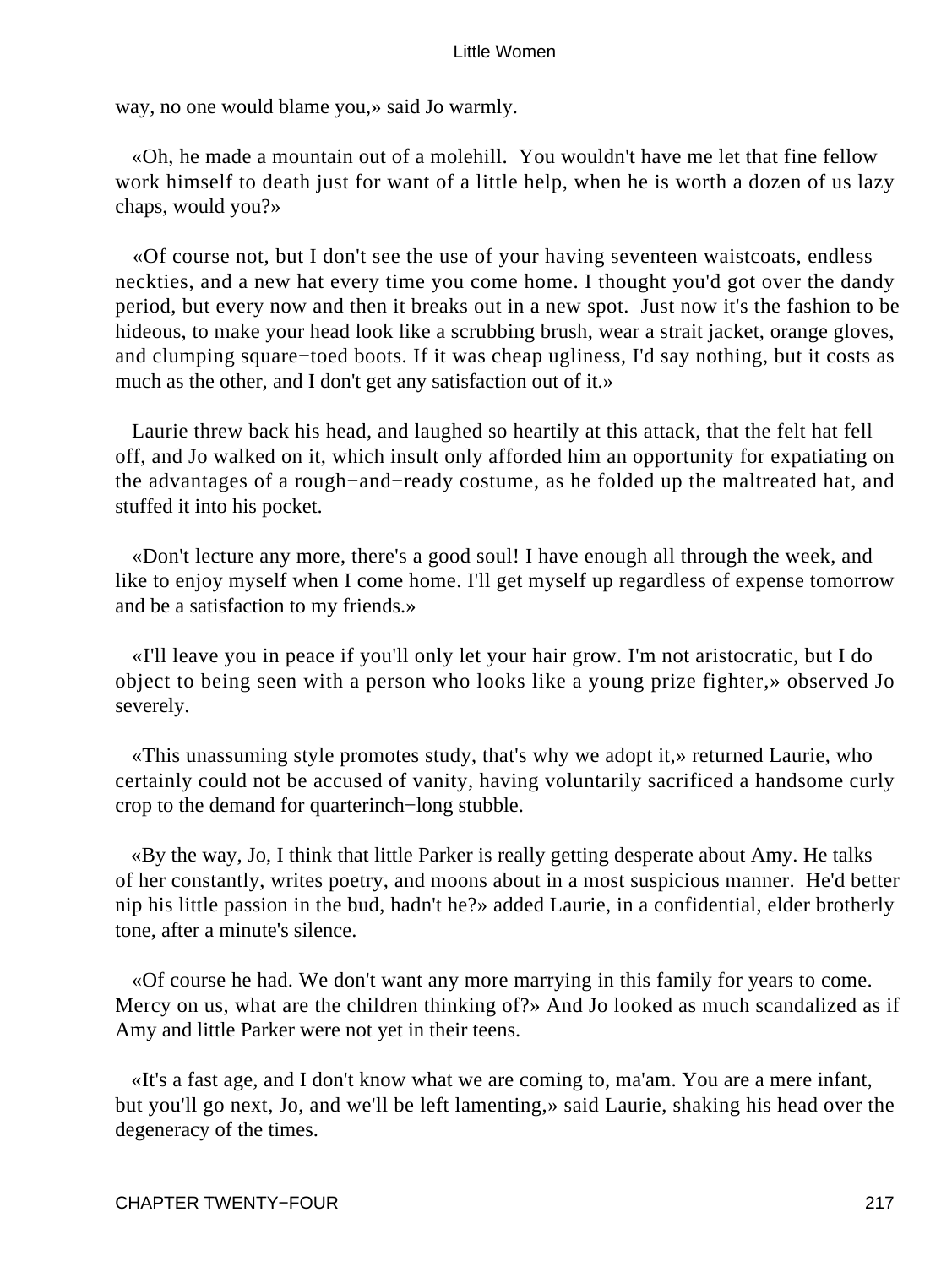«Don't be alarmed. I'm not one of the agreeable sort. Nobody will want me, and it's a mercy, for there should always be one old maid in a family.»

 «You won't give anyone a chance,» said Laurie, with a sidelong glance and a little more color than before in his sunburned face. «You won't show the soft side of your character, and if a fellow gets a peep at it by accident and can't help showing that he likes it, you treat him as Mrs. Gummidge did her sweetheart, throw cold water over him, and get so thorny no one dares touch or look at you.»

 «I don't like that sort of thing. I'm too busy to be worried with nonsense, and I think it's dreadful to break up families so. Now don't say any more about it. Meg's wedding has turned all our heads, and we talk of nothing but lovers and such absurdities. I don't wish to get cross, so let's change the subject.» And Jo looked quite ready to fling cold water on the slightest provocation.

 Whatever his feelings might have been, Laurie found a vent for them in a long low whistle and the fearful prediction as they parted at the gate, «Mark my words, Jo, you'll go next.»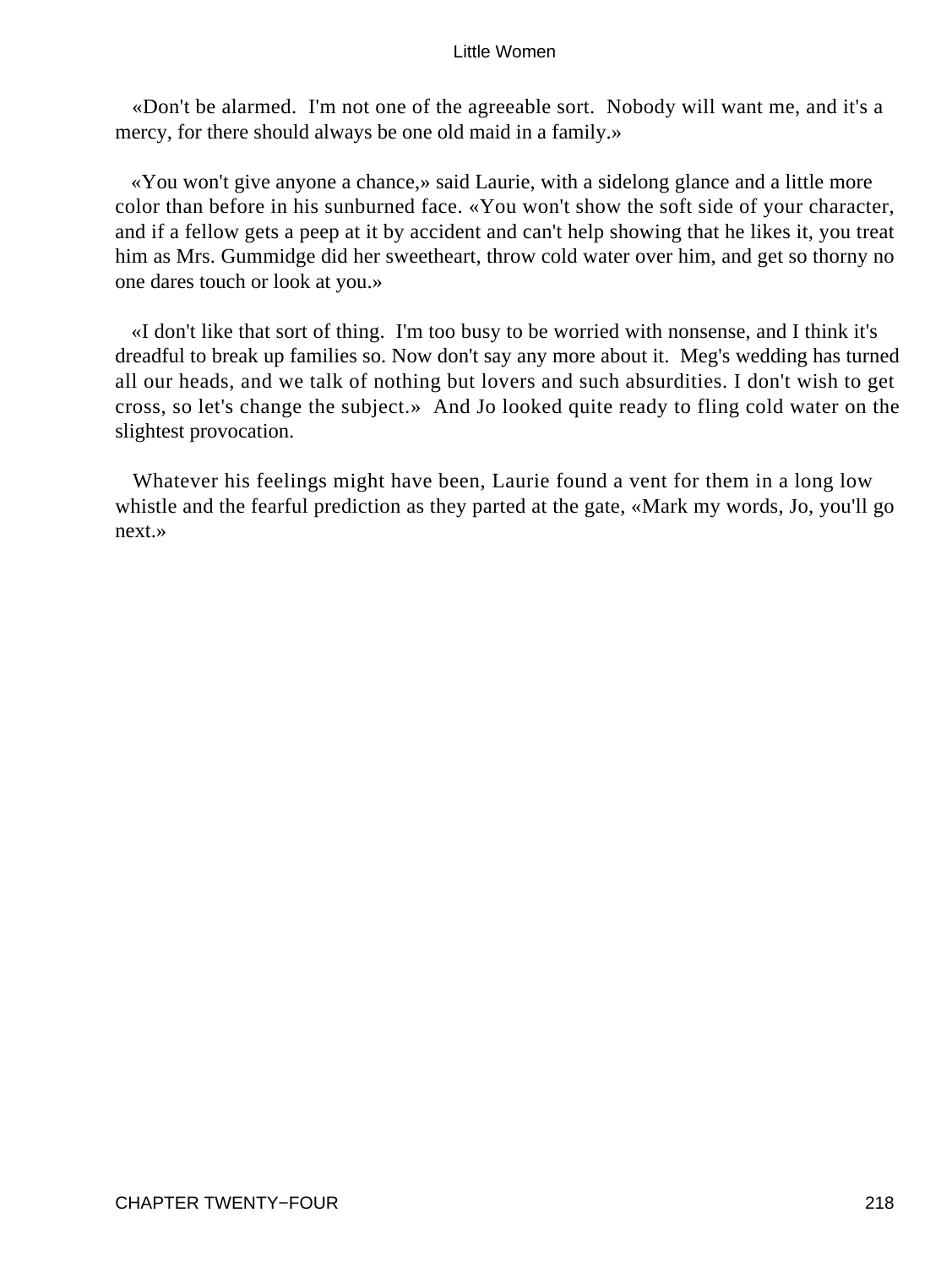# **[CHAPTER TWENTY−FIVE](#page-420-0)**

**The June roses over the porch were awake bright and early on that morning, rejoicing** with all their hearts in the cloudless sunshine, like friendly little neighbors, as they were. Quite flushed with excitement were their ruddy faces, as they swung in the wind, whispering to one another what they had seen, for some peeped in at the dining room windows where the feast was spread, some climbed up to nod and smile at the sisters as they dressed the bride, others waved a welcome to those who came and went on various errands in garden, porch, and hall, and all, from the rosiest full−blown flower to the palest baby bud, offered their tribute of beauty and fragrance to the gentle mistress who had loved and tended them so long.

 Meg looked very like a rose herself, for all that was best and sweetest in heart and soul seemed to bloom into her face that day, making it fair and tender, with a charm more beautiful than beauty. Neither silk, lace, nor orange flowers would she have. «I don't want a fashionable wedding, but only those about me whom I love, and to them I wish to look and be my familiar self.»

 So she made her wedding gown herself, sewing into it the tender hopes and innocent romances of a girlish heart. her sisters braided up her pretty hair, and the only ornaments she wore were the lilies of the valley, which `her John' liked best of all the flowers that grew.

 «You do look just like our own dear Meg, only so very sweet and lovely that I should hug you if it wouldn't crumple your dress,» cried Amy, surveying her with delight when all was done.

 «Then I am satisfied. But please hug and kiss me, everyone, and don't mind my dress. I want a great many crumples of this sort put into it today.» And Meg opened her arms to her sisters, who clung about her with April faces for a minute, feeling that the new love had not changed the old.

 «Now I'm going to tie John's cravat for him, and then to stay a few minutes with Father quietly in the study.» And Meg ran down to perform these little ceremonies, and then to follow her mother wherever she went, conscious that in spite of the smiles on the motherly face, there was a secret sorrow hid in the motherly heart at the flight of the first bird from the nest.

 As the younger girls stand together, giving the last touches to their simple toilet, it may be a good time to tell of a few changes which three years have wrought in their appearance, for all are looking their best just now.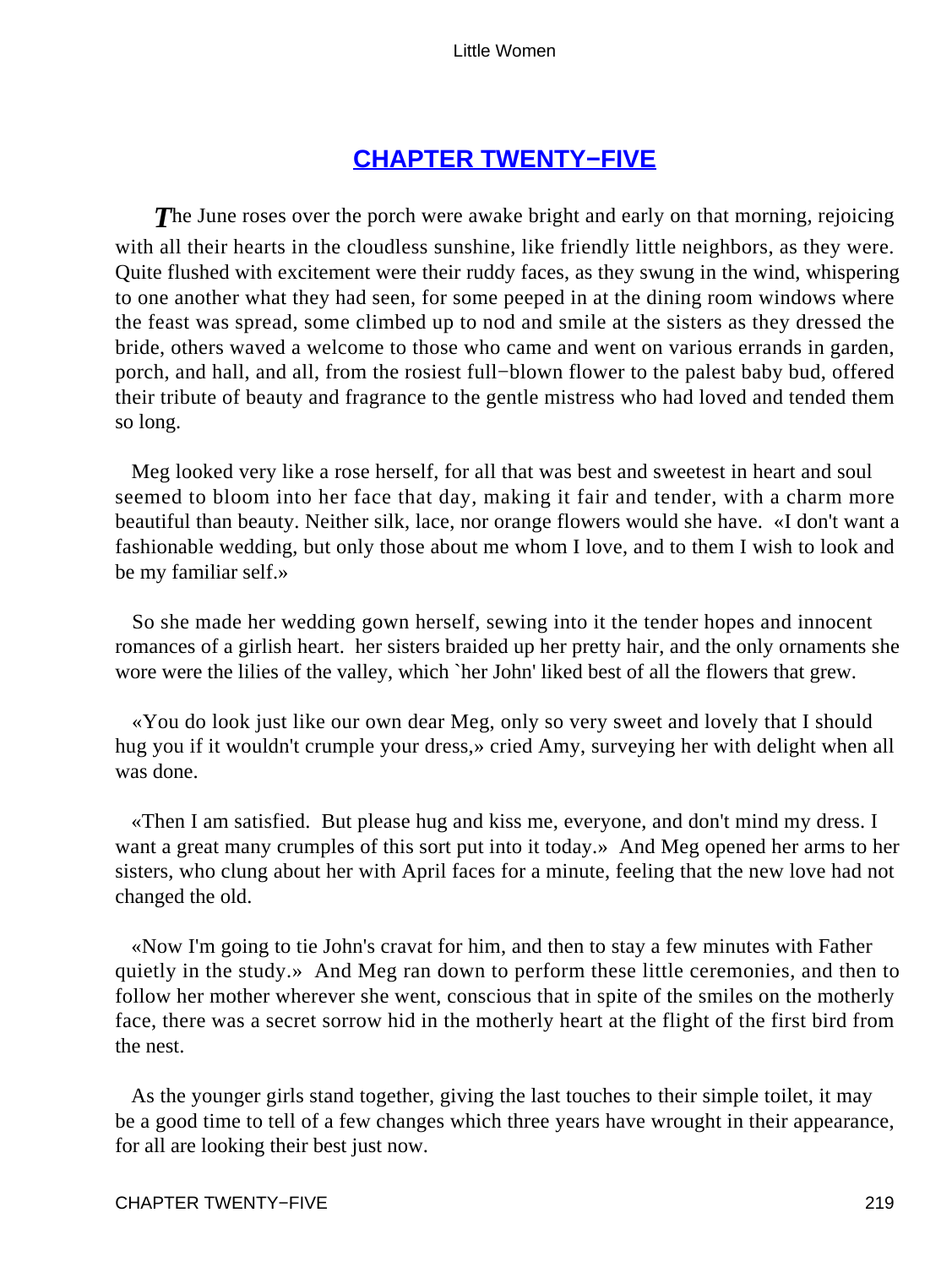Jo's angles are much softened, she has learned to carry herself with ease, if not grace. The curly crop has lengthened into a thick coil, more becoming to the small head atop of the tall figure. There is a fresh color in her brown cheeks, a soft shine in her eyes, and only gentle words fall from her sharp tongue today.

 Beth has grown slender, pale, and more quiet than ever. The beautiful, kind eyes are larger, and in them lies an expression that saddens one, although it is not sad itself. It is the shadow of pain which touches the young face with such pathetic patience, but Beth seldom complains and always speaks hopefully of `being better soon'.

 Amy is with truth considered `the flower of the family', for at sixteen she has the air and bearing of a full−grown woman, not beautiful, but possessed of that indescribable charm called grace. One saw it in the lines of her figure, the make and motion of her hands, the flow of her dress, the droop of her hair, unconscious yet harmonious, and as attractive to many as beauty itself. Amy's nose still afflicted her, for it never would grow Grecian, so did her mouth, being too wide, and having a decided chin. These offending features gave character to her whole face, but she never could see it, and consoled herself with her wonderfully fair complexion, keen blue eyes, and curls more golden and abundant than ever.

 All three wore suits of thin silver gray (their best gowns for the summer), with blush roses in hair and bosom, and all three looked just what they were, fresh−faced, happy−hearted girls, pausing a moment in their busy lives to read with wistful eyes the sweetest chapter in the romance of womanhood.

 There were to be no ceremonious performances, everything was to be as natural and homelike as possible, so when Aunt March arrived, she was scandalized to see the bride come running to welcome and lead her in, to find the bridegroom fastening up a garland that had fallen down, and to catch a glimpse of the paternal minister marching upstairs with a grave countenance and a wine bottle under each arm.

 «Upon my word, here's a state of things!» cried the old lady, taking the seat of honor prepared for her, and settling the folds of her lavender moire with a great rustle. «You oughtn't to be seen till the last minute, child.»

 «I'm not a show, Aunty, and no one is coming to stare at me, to criticize my dress, or count the cost of my luncheon. I'm too happy to care what anyone says or thinks, and I'm going to have my little wedding just as I like it. John, dear, here's your hammer.» And away went Meg to help 'that man' in his highly improper employment.

 Mr. Brooke didn't even say, «Thank you,» but as he stooped for the unromantic tool, he kissed his little bride behind the folding door, with a look that made Aunt March whisk out her pocket handkerchief with a sudden dew in her sharp old eyes.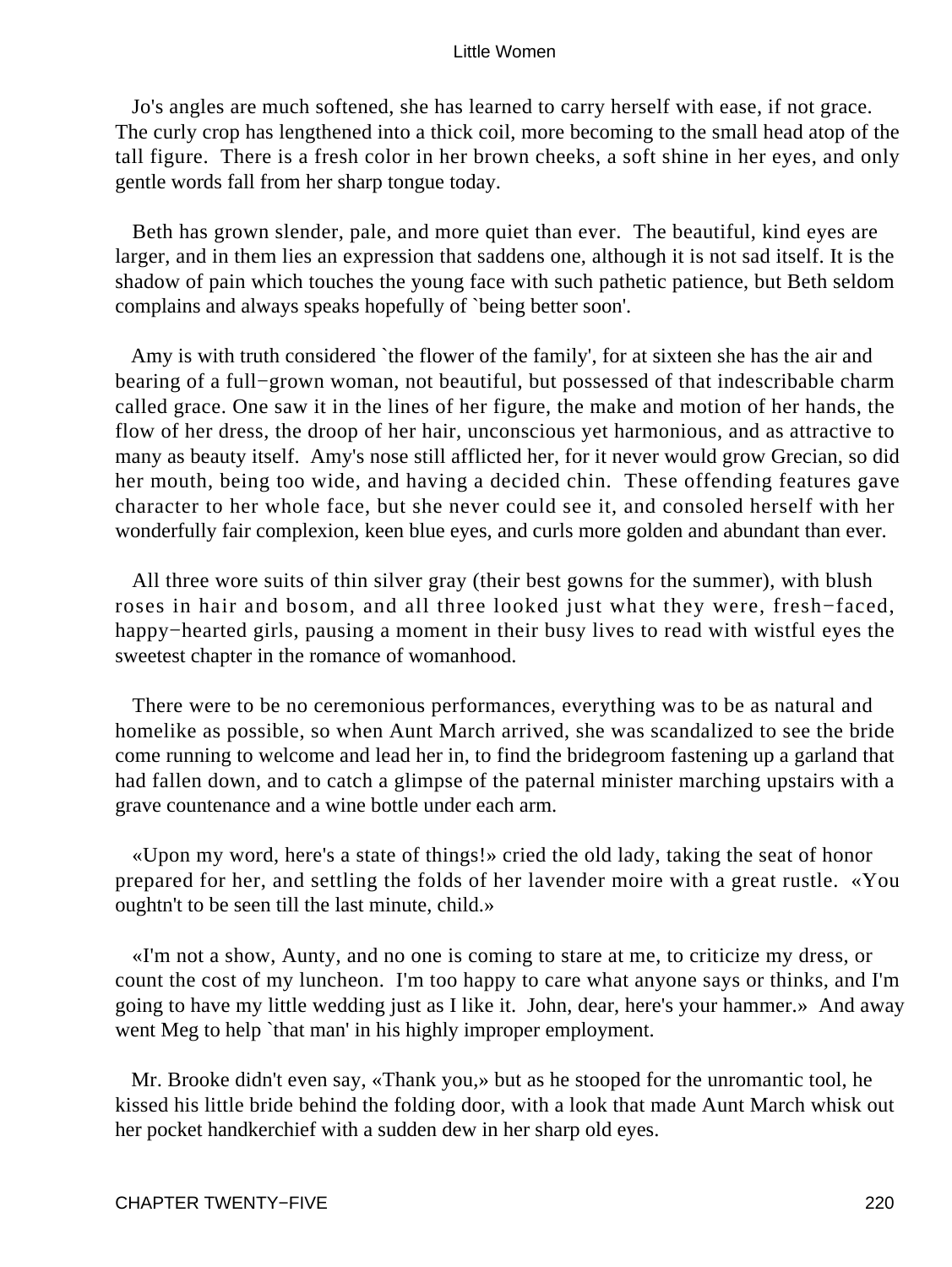A crash, a cry, and a laugh from Laurie, accompanied by the indecorous exclamation, «Jupiter Ammon! Jo's upset the cake again!» caused a momentary flurry, which was hardly over when a flock of cousins arrived, and `the party came in', as Beth used to say when a child.

 «Don't let that young giant come near me, he worries me worse than mosquitoes,» whispered the old lady to Amy, as the rooms filled and Laurie's black head towered above the rest.

 «He has promised to be very good today, and he can be perfectly elegant if he likes,» returned Amy, and gliding away to warn Hercules to beware of the dragon, which warning caused him to haunt the old lady with a devotion that nearly distracted her.

 There was no bridal procession, but a sudden silence fell upon the room as Mr. March and the young couple took their places under the green arch. Mother and sisters gathered close, as if loath to give Meg up. The fatherly voice broke more than once, which only seemed to make the service more beautiful and solemn. The bridegroom's hand trembled visibly, and no one heard his replies. But Meg looked straight up in her husband's eyes, and said, «I will!» with such tender trust in her own face and voice that her mother's heart rejoiced and Aunt March sniffed audibly.

 Jo did not cry, though she was very near it once, and was only saved from a demonstration by the consciousness that Laurie was staring fixedly at her, with a comical mixture of merriment and emotion in his wicked black eyes. Beth kept her face hidden on her mother's shoulder, but Amy stood like a graceful statue, with a most becoming ray of sunshine touching her white forehead and the flower in her hair.

 It wasn't at all the thing, I'm afraid, but the minute she was fairly married, Meg cried, «The first kiss for Marmee!» and turning, gave it with her heart on her lips. During the next fifteen minutes she looked more like a rose than ever, for everyone availed themselves of their privileges to the fullest extent, from Mr. Laurence to old Hannah, who, adorned with a headdress fearfully and wonderfully made, fell upon her in the hall, crying with a sob and a chuckle, «Bless you, deary, a hundred times! The cake ain't hurt a mite, and everything looks lovely.»

 Everybody cleared up after that, and said something brilliant, or tried to, which did just as well, for laughter is ready when hearts are light. There was no display of gifts, for they were already in the little house, nor was there an elaborate breakfast, but a plentiful lunch of cake and fruit, dressed with flowers. Mr. Laurence and Aunt March shrugged and smiled at one another when water, lemonade, and coffee were found to be to only sorts of nectar which the three Hebes carried around. No one said anything, till Laurie, who insisted on serving the bride, appeared before her, with a loaded salver in his hand and a puzzled expression on his face.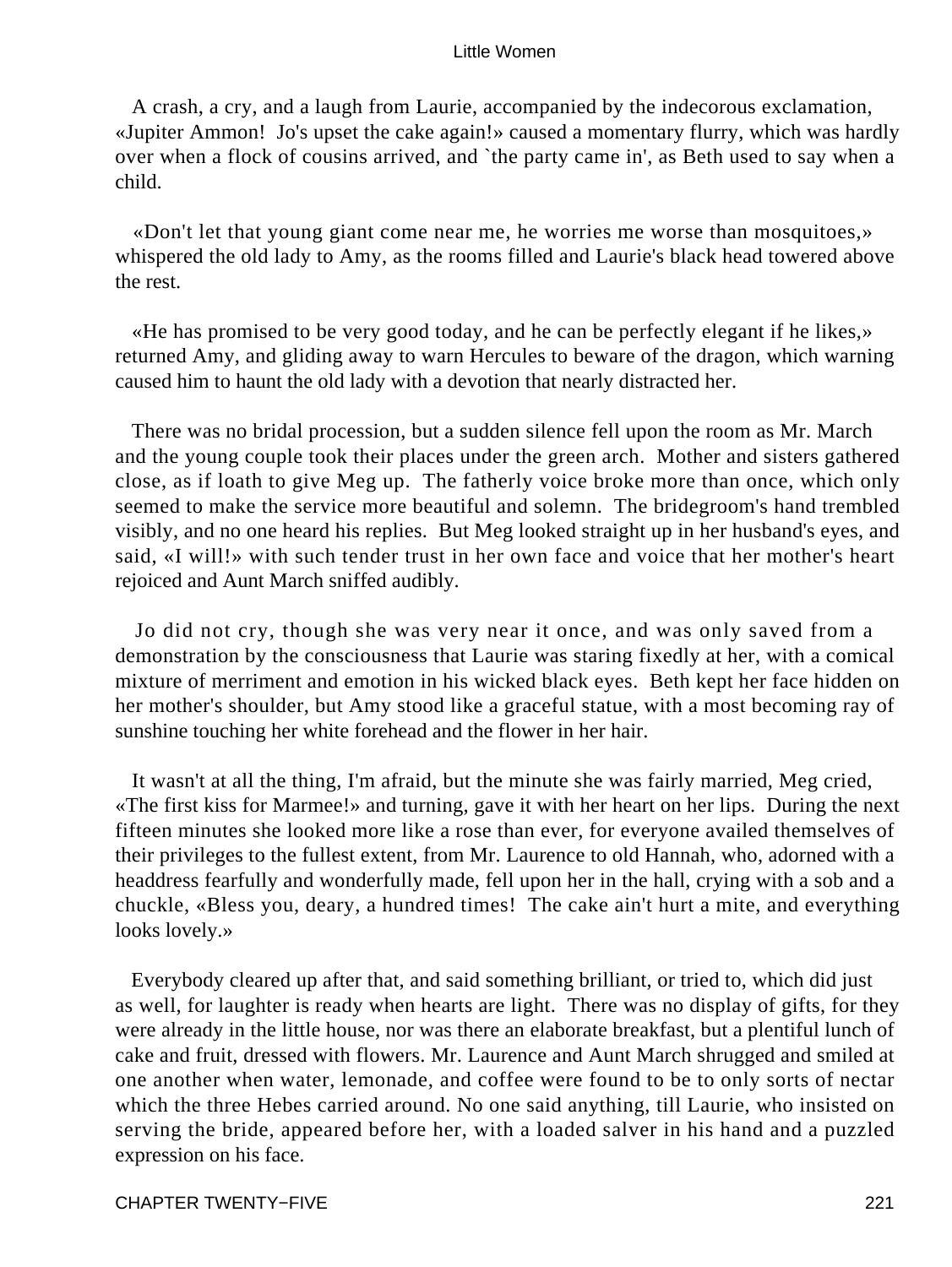«Has Jo smashed all the bottles by accident?» he whispered, «or am I merely laboring under a delusion that I saw some lying about loose this morning?»

 «No, your grandfather kindly offered us his best, and Aunt March actually sent some, but Father put away a little for Beth, and dispatched the rest to the Soldier's Home. You know he thinks that wine should be used only in illness, and Mother says that neither she nor her daughters will ever offer it to any young man under her roof.»

 Meg spoke seriously and expected to see Laurie frown or laugh, but he did neither, for after a quick look at her, he said, in his impetuous way, «I like that! For I've seen enough harm done to wish other women would think as you do.»

 «You are not made wise by experience, I hope?» And there was an anxious accent in Meg's voice.

 «No. I give you my word for it. Don't think too well of me, either, this is not one of my temptations. Being brought up where wine is as common as water and almost as harmless, I don't care for it, but when a pretty girl offers it, one doesn't like to refuse, you see.»

 «But you will, for the sake of others, if not for your own. Come, Laurie, promise, and give me one more reason to call this the happiest day of my life.»

 A demand so sudden and so serious made the young man hesitate a moment, for ridicule is often harder to bear than self−denial. Meg knew that if he gave the promise he would keep it at all costs, and feeling her power, used it as a woman may for her friend's good. She did not speak, but she looked up at him with a face made very eloquent by happiness, and a smile which said, «No one can refuse me anything today.»

 Laurie certainly could not, and with an answering smile, he gave her his hand, saying heartily, «I promise, Mrs. Brooke!»

«I thank you, very, very much.»

 «And I drink `long life to your resolution', Teddy,» cried Jo, baptizing him with a splash of lemonade, as she waved her glass and beamed approvingly upon him.

 So the toast was drunk, the pledge made and loyally kept in spite of many temptations, for with instinctive wisdom, the girls seized a happy moment to do their friend a service, for which he thanked them all his life.

 After lunch, people strolled about, by twos and threes, through the house and garden, enjoying the sunshine without and within. Meg and John happened to be standing together in the middle of the grass plot, when Laurie was seized with an inspiration which put the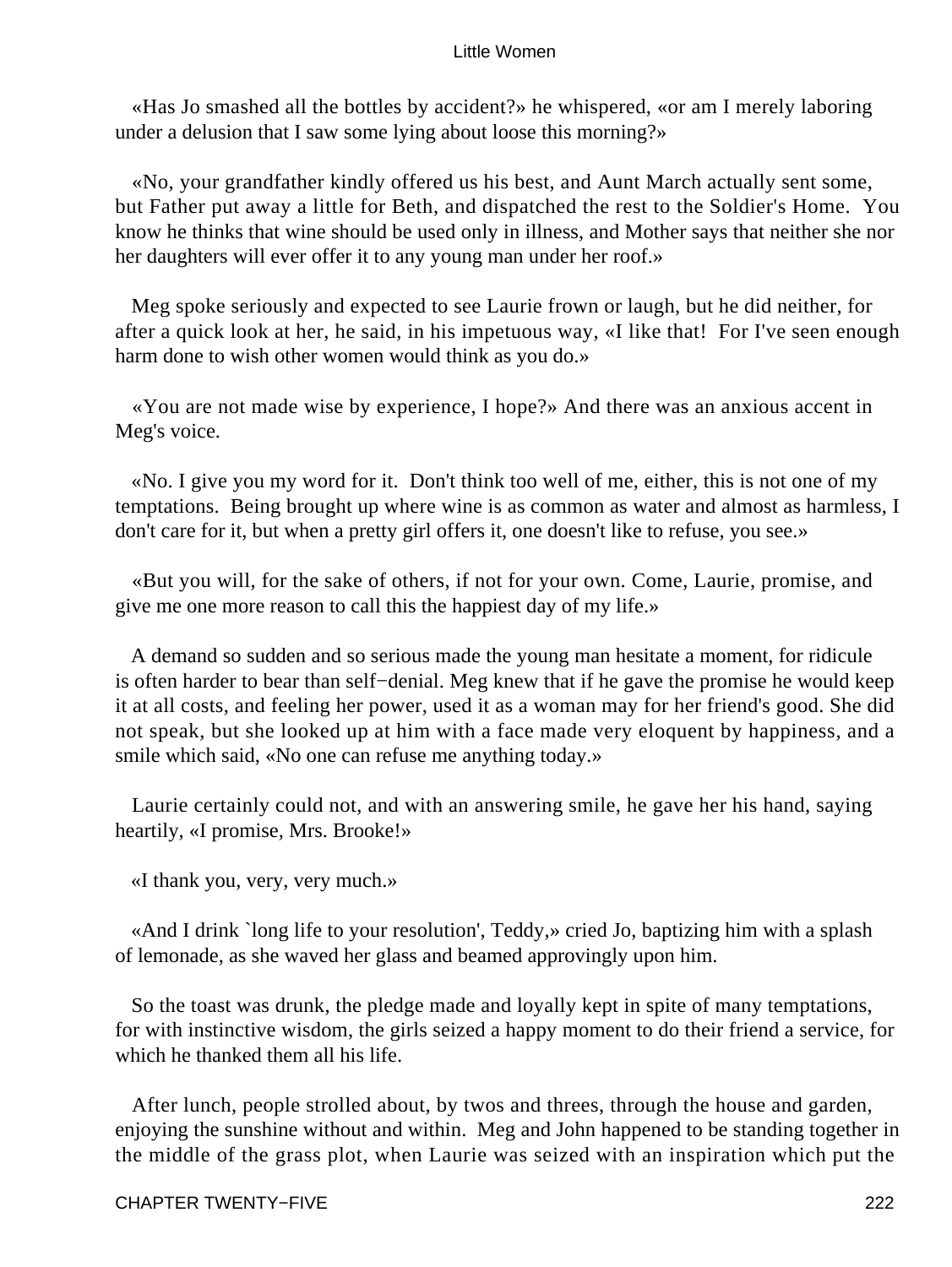finishing touch to this unfashionable wedding.

 «All the married people take hands and dance round the new−made husband and wife, as the Germans do, while we bachelors and spinsters prance in couples outside!» cried Laurie, promenading down the path with Amy, with such infectious spirit and skill that everyone else followed their example without a murmur. Mr. and Mrs. March, Aunt and Uncle Carrol began it, others rapidly joined in, even Sallie Moffat, after a moment's hesitation, threw her train over her arm and whisked Ned into the ring. But the crowning joke was Mr. Laurence and Aunt March, for when the stately old gentleman chass'ed solemnly up to the old lady, she just tucked her cane under arm, and hopped briskly away to join hands with the rest and dance about the bridal pair, while the young folks pervaded the garden like butterflies on a midsummer day.

Want of breath brought the impromptu ball to a close, and then people began to go.

 «I wish you well, my dear, I heartily wish you well, but I think you'll be sorry for it,» said Aunt March to Meg, adding to the bridegroom, as he led her to the carriage, «You've got a treasure, young man, see that you deserve it.»

 «That is the prettiest wedding I've been to for an age, Ned, and I don't see why, for there wasn't a bit of style about it,» observed Mrs. Moffat to her husband, as they drove away.

 «Laurie, my lad, if you ever want to indulge in this sort of thing, get one of those little girls to help you, and I shall be perfectly satisfied,» said Mr. Laurence, settling himself in his easy chair to rest after the excitement of the morning.

 «I'll do my best to gratify you, Sir,» was Laurie's unusually dutiful reply, as he carefully unpinned the posy Jo had put in his buttonhole.

 The little house was not far away, and the only bridal journey Meg had was the quiet walk with John from the old home to the new. When she came down, looking like a pretty Quakeress in her dovecolored suit and straw bonnet tied with white, they all gathered about her to say goodby, as tenderly as if she had been going to make the grand tour.

 «Don't feel that I am separated from you, Marmee dear, or that I love you any the less for loving John so much,» she said, clinging to her mother, with full eyes for a moment. «I shall come every day, Father, and expect to keep my old place in all your hearts, though I am married. Beth is going to be with me a great deal, and the other girls will drop in now and then to laugh at my housekeeping struggles. Thank you all for my happy wedding day. Goodby, goodby!»

 They stood watching her, with faces full of love and hope and tender pride as she walked away, leaning on her husband's arm, with her hands full of flowers and the June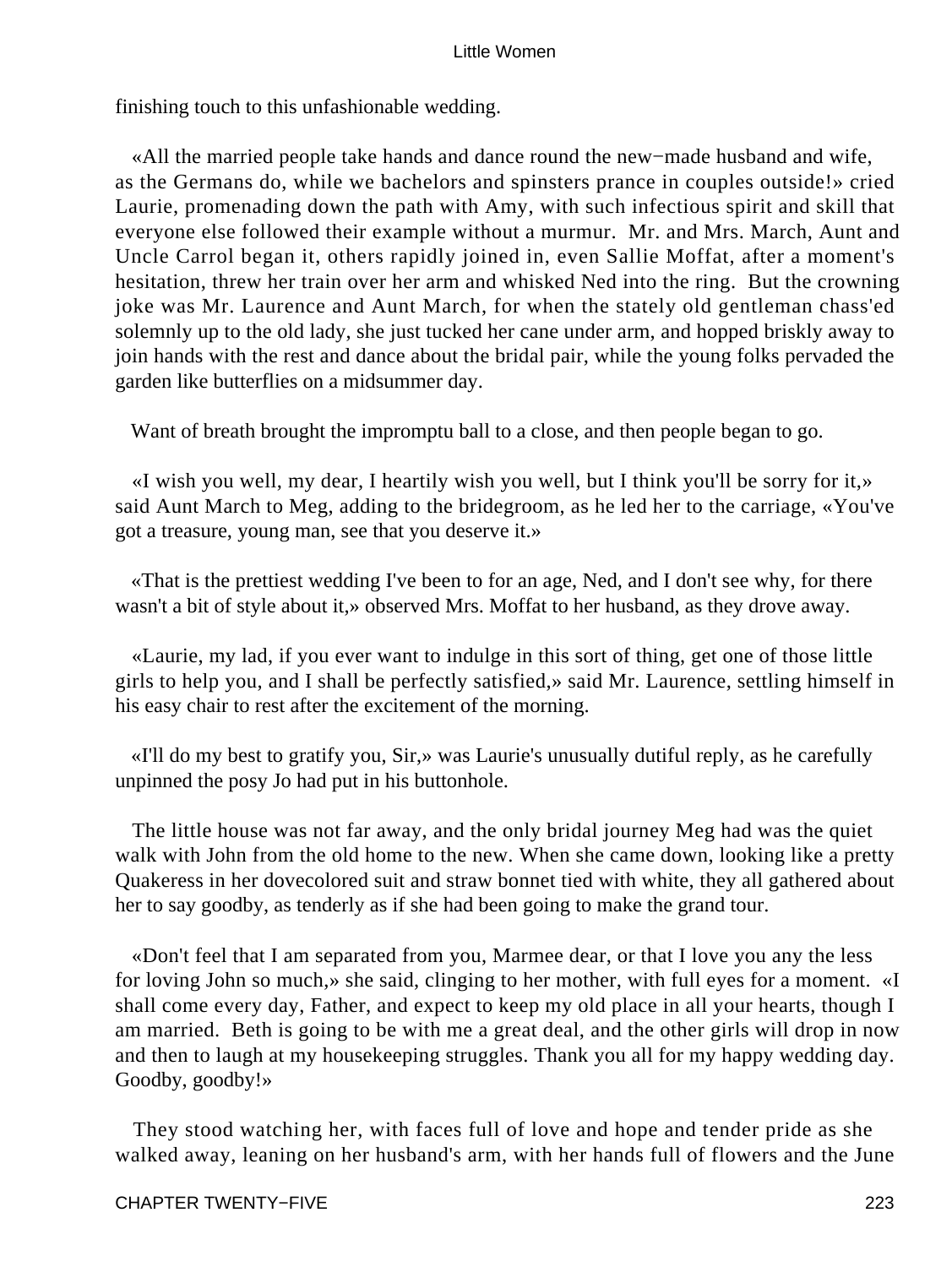sunshine brightening her happy face – and so Meg's married life began.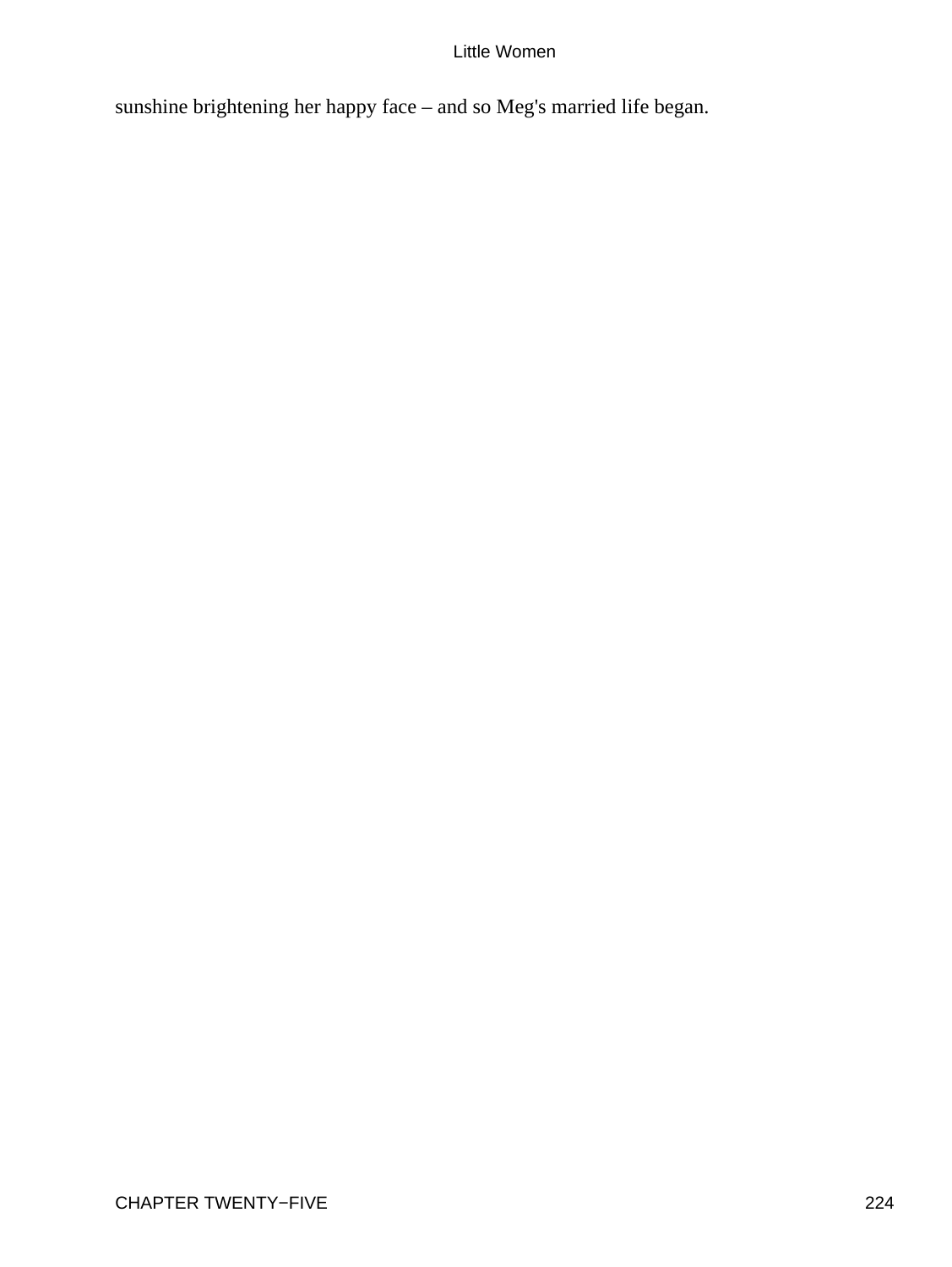# **[CHAPTER TWENTY−SIX](#page-420-0)**

*I*t takes people a long time to learn the difference between talent and genius, especially ambitious young men and women. Amy was learning this distinction through much tribulation, for mistaking enthusiasm for inspiration, she attempted every branch of art with youthful audacity. For a long time there was a lull in the `mud−pie' business, and she devoted herself to the finest pen−and−ink drawing, in which she showed such taste and skill that her graceful handiwork proved both pleasant and profitable. But over−strained eyes caused pen and ink to be laid aside for a bold attempt at poker sketching.

 While this attack lasted, the family lived in constant fear of a conflagration, for the odor of burning wood pervaded the house at all hours, smoke issued from attic and shed with alarming frequency, red−hot pokers lay about promiscuously, and Hannah never went to bed without a pail of water and the dinner bell at her door in case of fire. Raphael's face was found boldly executed on the underside of the moulding board, and Bacchus on the head of a beer barrel. A chanting cherub adorned the cover of the sugar bucket, and attempts to portray Romeo and Juliet supplied kindling for some time.

 From fire to oil was a natural transition for burned fingers, and Amy fell to painting with undiminished ardor. An artist friend fitted her out with his castoff palettes, brushes, and colors, and she daubed away, producing pastoral and marine views such as were never seen on land or sea. Her monstrosities in the way of cattle would have taken prizes at an agricultural fair, and the perilous pitching of her vessels would have produced seasickness in the most nautical observer, if the utter disregard to all known rules of shipbuilding and rigging had not convulsed him with laughter at the first glance. Swarthy boys and dark−eyed Madonnas, staring at you from one corner of the studio, suggested Murillo. Oily brown shadows of faces with a lurid streak in the wrong place, meant Rembrandt. Buxom ladies and dropiscal infants, Rubens, and Turner appeared in tempests of blue thunder, orange lightning, brown rain, and purple clouds, with a tomato−colored splash in the middle, which might be the sun or a bouy, a sailor's shirt or a king's robe, as the spectator pleased.

 Charcoal portraits came next, and the entire family hung in a row, looking as wild and crocky as if just evoked from a coalbin. Softened into crayon sketches, they did better, for the likenesses were good, and Amy's hair, Jo's nose, Meg's mouth, and Laurie's eyes were pronounced `wonderfully fine'. A return to clay and plaster followed, and ghostly casts of her acquaintances haunted corners of the house, or tumbled off closet shelves onto people's heads. Children were enticed in as models, till their incoherent accounts of her mysterious doings caused Miss Amy to be regarded in the light of a young ogress. Her efforts in this line, however, were brought to an abrupt close by an untoward accident, which quenched her ardor. Other models failing her for a time, she undertook to cast her own pretty foot, and the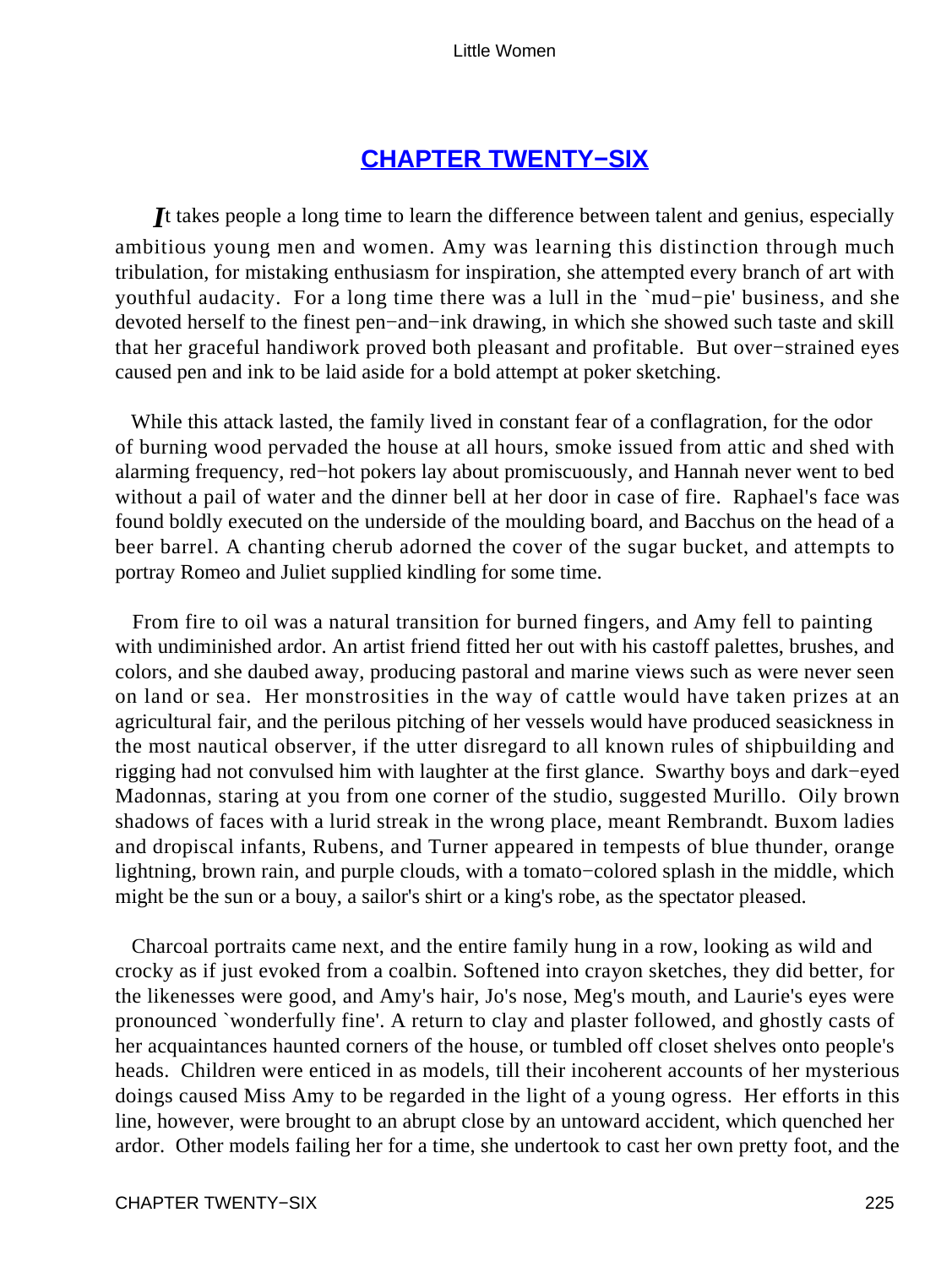family were one day alarmed by an unearthly bumping and screaming and running to the rescue, found the young enthusiast hopping wildly about the shed with her foot held fast in a pan full of plaster, which had hardened with unexpected rapidity. With much difficulty and some danger she was dug out, for Jo was so overcome with laughter while she excavated that her knife went too far, cut the poor foot, and left a lasting memorial of one artistic attempt, at least.

 After this Amy subsided, till a mania for sketching from nature set her to haunting river, field, and wood, for picturesque studies, and sighing for ruins to copy. She caught endless colds sitting on damp grass to book `delicious bit', composed of a stone, a stump, one mushroom, and a broken mullein stalk, or `a heavenly mass of clouds', that looked like a choice display of featherbeds when done. She sacrificed her complexion floating on the river in the midsummer sun to study light and shade, and got a wrinkle over her nose trying after `points of sight', or whatever the squint−and−string performance is called.

 If `genius is eternal patience', as Michelangelo affirms, Amy had some claim to the divine attribute, for she persevered in spite of all obstacles, failures, and discouragements, firmly believing that in time she should do something worthy to be called `high art'.

 She was learning, doing, and enjoying other things, meanwhile, for she had resolved to be an attractive and accomplished woman, even if she never became a great artist. Here she succeeded better, for she was one of those happily created beings who please without effort, make friends everywhere, and take life so gracefully and easily that less fortunate souls are tempted to believe that such are born under a lucky star. Everybody liked her, for among her good gifts was tact. She had an instinctive sense of what was pleasing and proper, always said the right thing to the right person, did just what suited the time and place, and was so self−possessed that her sisters used to say, «If Amy went to court without any rehearsal beforehand, she'd know exactly what to do.»

 One of her weaknesses was a desire to move in `our best society', without being quite sure what the best really was. Money, position, fashionable accomplishments, and elegant manners were most desirable things in her eyes, and she liked to associate with those who possessed them, often mistaking the false for the true, and admiring what was not admirable. Never forgetting that by birth she was a gentlewoman, she cultivated her aristocratic tastes and feelings, so that when the opportunity came she might be ready to take the place from which poverty now excluded her.

 «My lady,» as her friends called her, sincerely desired to be a genuine lady, and was so at heart, but had yet to learn that money cannot buy refinement of nature, that rank does not always confer nobility, and that true breeding makes itself felt in spite of external drawbacks.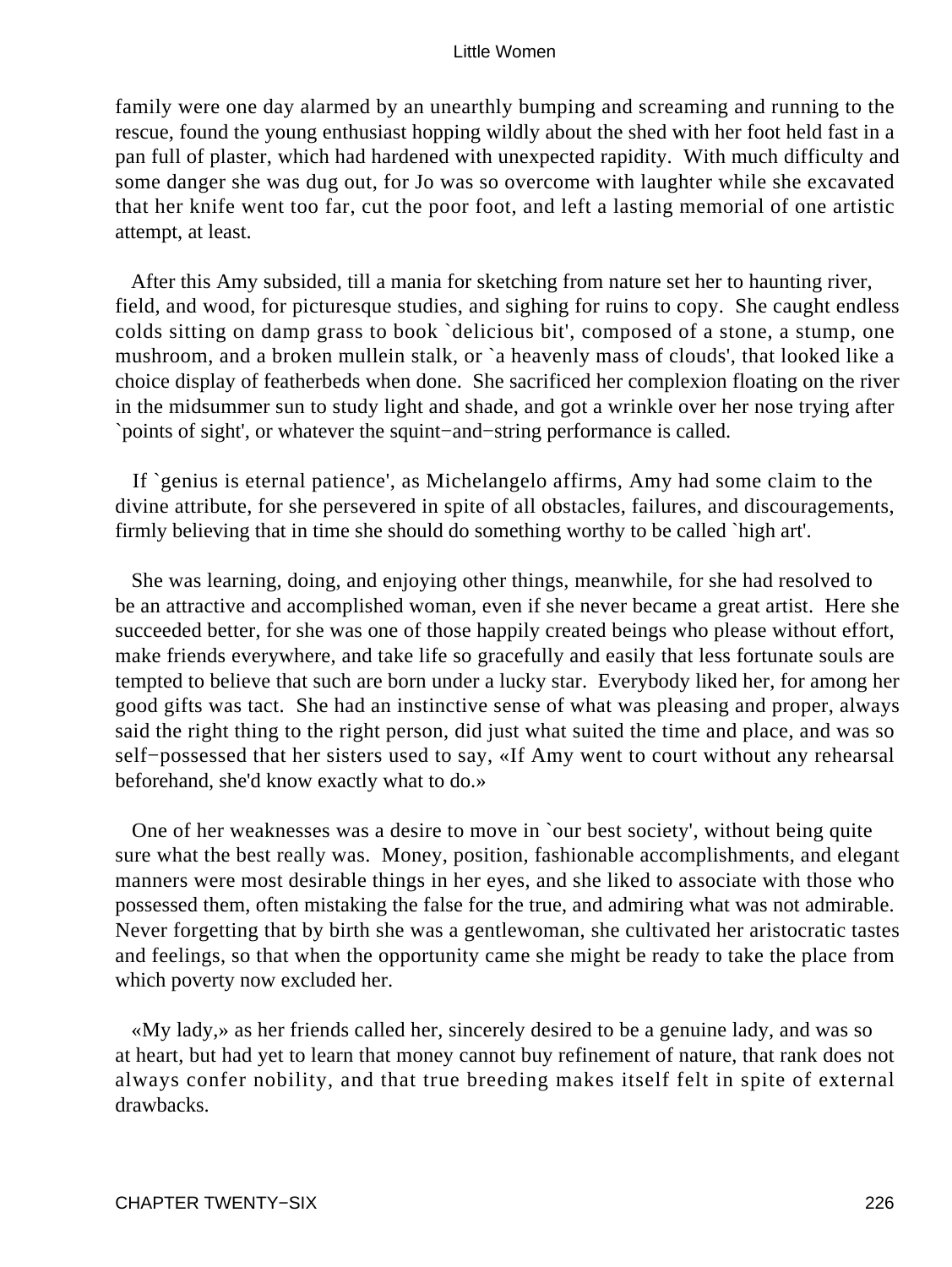«I want to ask a favor of you, Mamma,» Amy said, coming in with an important air one day.

 «Well, little girl, what is it?» replied her mother, in whose eyes the stately young lady still remained `the baby'.

 «Our drawing class breaks up next week, and before the girls separate for the summer, I want to ask them out here for a day. They are wild to see the river, sketch the broken bridge, and copy some of the things they admire in my book. They have been very kind to me in many ways, and I am grateful, for they are all rich and I know I am poor, yet they never made any difference.»

 «Why should they?» And Mrs. March put the question with what the girls called her `Maria Theresa air'.

 «You know as well as I that it does make a difference with nearly everyone, so don't ruffle up like a dear, motherly hen, when your chickens get pecked by smarter birds. The ugly duckling turned out a swan, you know.» And Amy smiled without bitterness, for she possessed a happy temper and hopeful spirit.

 Mrs. March laughed, and smoothed down her maternal pride as she asked, «Well, my swan, what is your plan?»

 «I should like to ask the girls out to lunch next week, to take them for a drive to the places they want to see, a row on the river, perhaps, and make a little artistic fete for them.»

 «That looks feasible. What do you want for lunch? Cake, sandwiches, fruit, and coffee will be all that is necessary, I suppose?»

 «Oh, dear, no! We must have cold tongue and chicken, French chocolate and ice cream, besides. The girls are used to such things, and I want my lunch to be proper and elegant, though I do work for my living.»

«How many young ladies are there?» asked her mother, beginning to look sober.

«Twelve or fourteen in the class, but I dare say they won't all come.»

«Bless me, child, you will have to charter an omnibus to carry them about.»

 «Why, Mother, how can you think of such a thing? Not more than six or eight will probably come, so I shall hire a beach wagon and borrow Mr. Laurence's cherry−bounce.» (Hannah's pronunciation of charabanc.)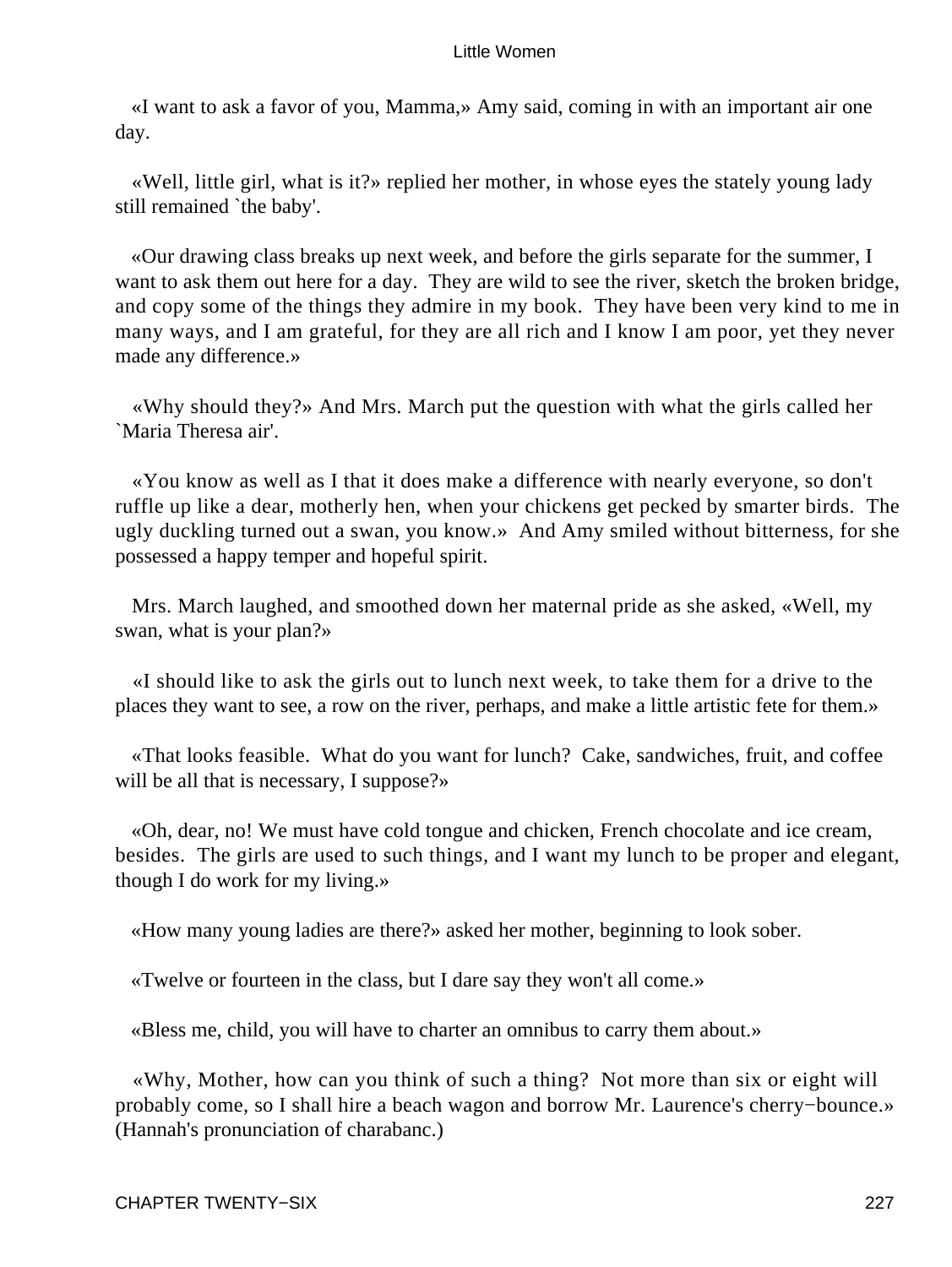«All of this will be expensive, Amy.»

«Not very. I've calculated the cost, and I'll pay for it myself.»

 «Don't you think, dear, that as these girls are used to such things, and the best we can do will be nothing new, that some simpler plan would be pleasanter to them, as a change if nothing more, and much better for us than buying or borrowing what we don't need, and attempting a style not in keeping with our circumstances?»

 «If I can't have it as I like, I don't care to have it at all. I know that I can carry it out perfectly well, if you and the girls will help a little, and I don't see why I can't if I'm willing to pay for it,» said Amy, with the decision which opposition was apt to change into obstinacy.

 Mrs. March knew that experience was an excellent teacher, and when it was possible she left her children to learn alone the lessons which she would gladly have made easier, if they had not objected to taking advice as much as they did salts and senna.

 «Very well, Amy, if your heart is set upon it, and you see your way through without too great an outlay of money, time, and temper, I'll say no more. Talk it over with the girls, and whichever way you decide, I'll do my best to help you.»

 «Thanks, Mother, you are always so kind.» And away went Amy to lay her plan before her sisters. Meg agreed at once, and promised to her aid, gladly offering anything she possessed, from her little house itself to her very best saltspoons. But Jo frowned upon the whole project and would have nothing to do with it at first.

 «Why in the world should you spend your money, worry your family, and turn the house upside down for a parcel of girls who don't care a sixpence for you? I thought you had too much pride and sense to truckle to any mortal woman just because she wears French boots and rides in a coupe,» said Jo, who, being called from the tragic climax of her novel, was not in the best mood for social enterprises.

 «I don't truckle, and I hate being patronized as much as you do!» returned Amy indignantly, for the two still jangled when such questions arose. «The girls do care for me, and I for them, and there's a great deal of kindness and sense and talent among them, in spite of what you call fashionable nonsense. You don't care to make people like you, to go into good society, and cultivate your manners and tastes. I do, and I mean to make the most of every chance that comes. You can go through the world with your elbows out and your nose in the air, and call it independence, if you like. That's not my way.»

 When Amy had whetted her tongue and freed her mind she usually got the best of it, for she seldom failed to have common sense on her side, while Jo carried her love of liberty and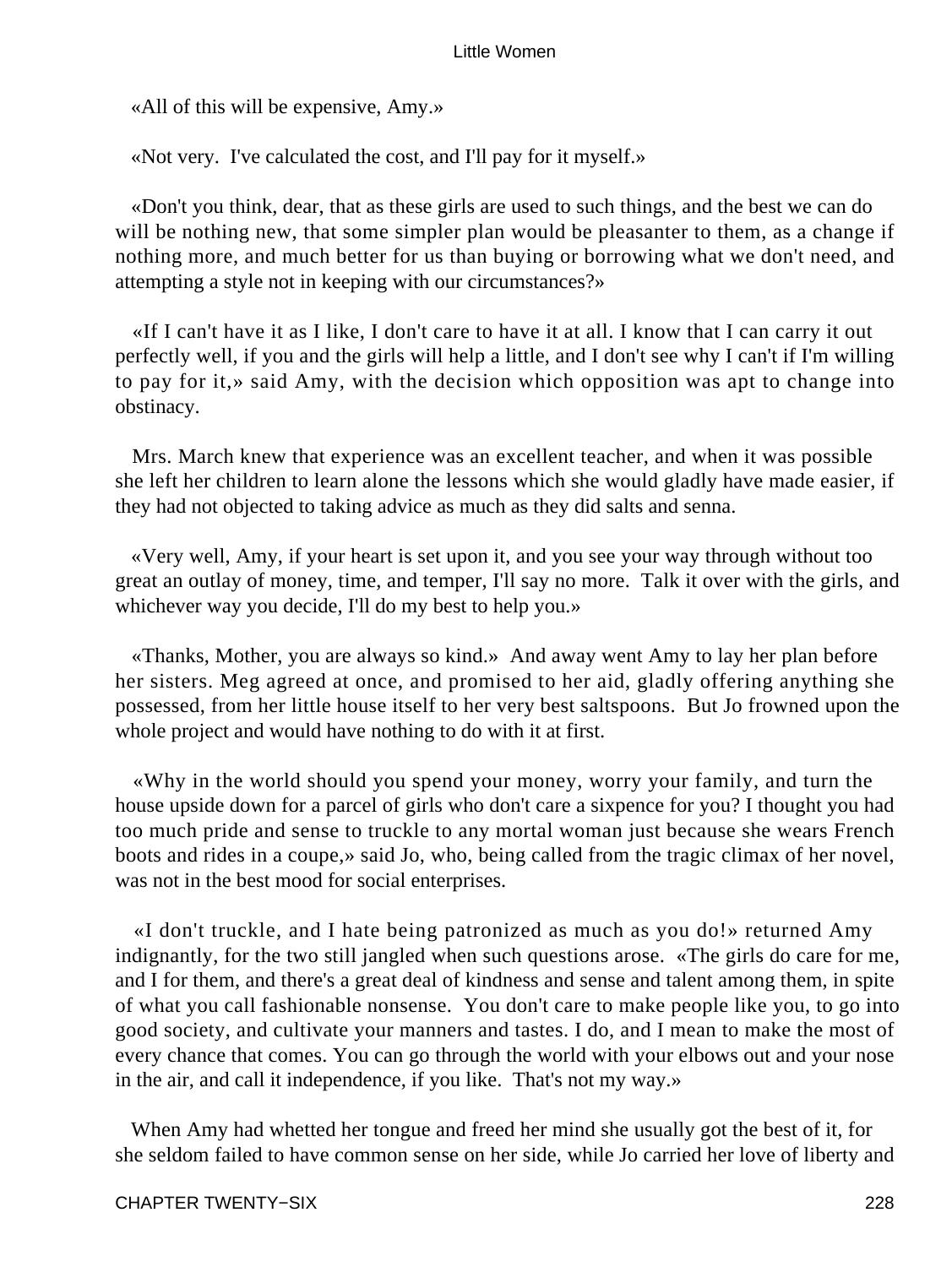hate of conventionalities to such an unlimited extent that she naturally found herself worsted in an argument. Amy's definition of Jo's idea of independence was such a good hit that both burst out laughing, and the discussion took a more amiable turn. Much against her will, Jo at length consented to sacrifice a day to Mrs. Grundy, and help her sister through what she regarded as `a nonsensical business'.

 The invitations were sent, nearly all accepted, and the following Monday was set apart for the grand event. Hannah was out of humor because her week's work was deranged, and prophesied that «ef the washin' and ironin' warn't done reg'lar, nothin' would go well anywheres». This hitch in the mainspring of the domestic machinery had a bad effect upon the whole concern, but Amy's motto was `Nil desperandum', and having made up her mind what to do, she proceeded to do it in spite of all obstacles. To begin with, Hannah's cooking didn't turn out well. The chicken was tough, the tongue too salt, and the chocolate wouldn't froth properly. Then the cake and ice cost more than Amy expected, so did the wagon, and various other expenses, which seemed trifling at the outset, counted up rather alarmingly afterward. Beth got a cold and took to her bed. Meg had an unusual number of callers to keep her at home, and Jo was in such a divided state of mind that her breakages, accidents, and mistakes were uncommonly numerous, serious, and trying.

 It it was not fair on Monday, the young ladies were to come on Tuesday, and arrangement which aggravated Jo and Hannah to the last degree. On Monday morning the weather was in that undecided state which is more exasperating than a steady pour. It drizzled a little, shone a little, blew a little, and didn't make up its mind till it was too late for anyone else to make up theirs. Amy was up at dawn, hustling people out of their beds and through their breakfasts, that the house might be got in order. The parlor struck her as looking uncommonly shabby, but without stopping to sigh for what she had not, she skillfully made the best of what she had, arranging chairs over the worn places in the carpet, covering stains on the walls with homemade statuary, which gave an artistic air to the room, as did the lovely vases of flowers Jo scattered about.

 The lunch looked charming, and as she surveyed it, she sincerely hoped it would taste well, and that the borrowed glass, china, and silver would get safely home again. The carriages were promised, Meg and Mother were all ready to do the honors, Beth was able to help Hannah behind the scenes, Jo had engaged to be as lively and amiable as an absent mind, and aching head, and a very decided disapproval of everybody and everything would allow, and as she wearily dressed, Amy cheered herself with anticipations of the happy moment when, lunch safely over, she should drive away with her friends for an afternoon of artistic delights, for the `cherry bounce' and the broken bridge were her strong points.

 Then came the hours of suspense, during which she vibrated from parlor to porch, while public opinion varied like the weathercock. A smart shower at eleven had evidently quenched the enthusiasm of the young ladies who were to arrive at twelve, for nobody came, and at two the exhausted family sat down in a blaze of sunshine to consume the perishable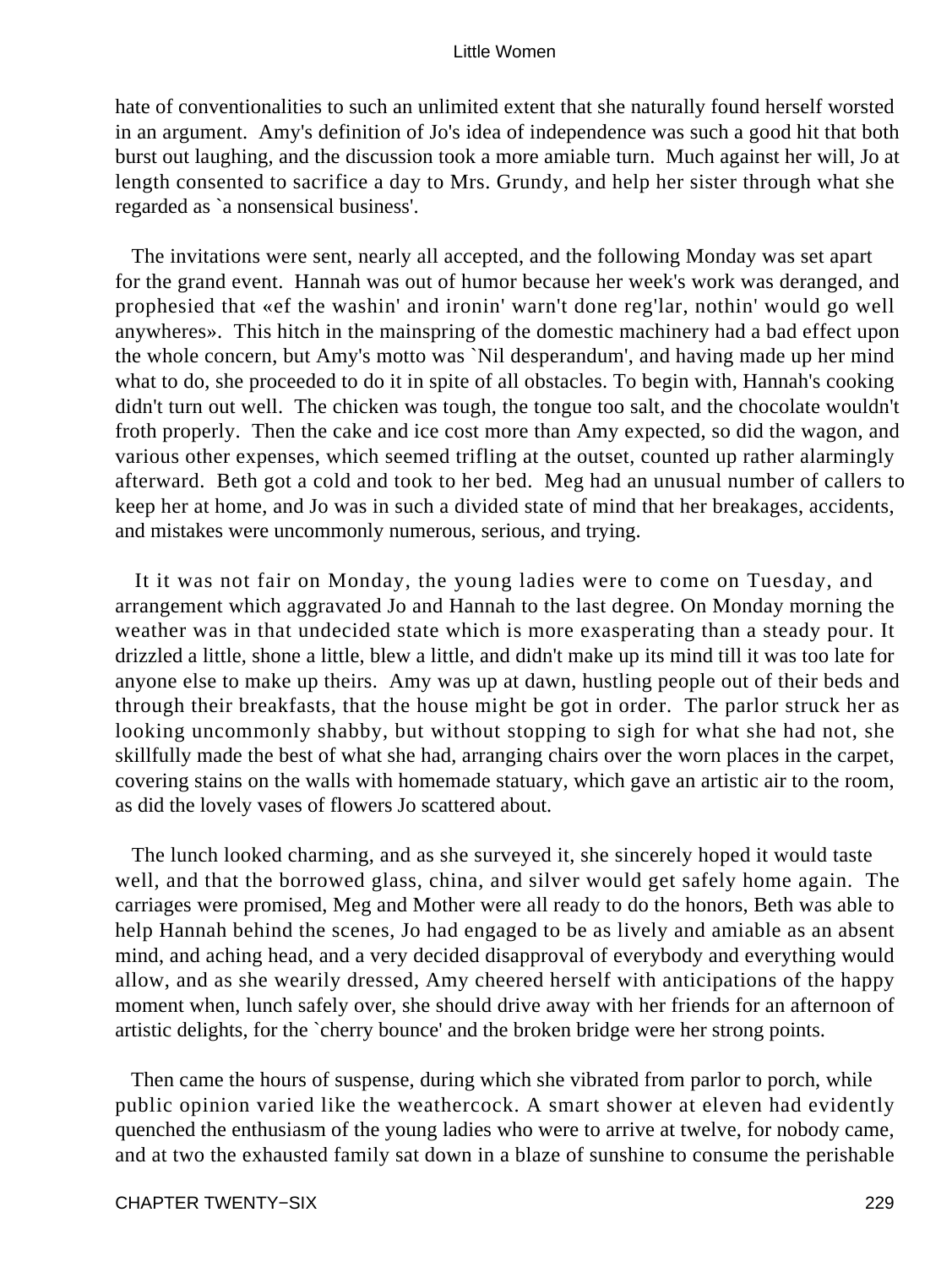portions of the feast, that nothing might be lost.

 «No doubt about the weather today, they will certainly come, so we must fly round and be ready for them,» said Amy, as the sun woke her next morning. She spoke briskly, but in her secret soul she wished she had said nothing about Tuesday, for her interest like her cake was getting a little stale.

 «I can't get any lobsters, so you will have to do without salad today,» said Mr. March, coming in half an hour later, with an expression of placid despair.

«Use the chicken then, the toughness won't matter in a salad,» advised his wife.

 «Hannah left it on the kitchen table a minute, and the kittens got at it. I'm very sorry, amy,» added Beth, who was still a patroness of cats.

«Then I must have a lobster, for tongue alone won't do,» said Amy decidedly.

«Shall I rush into town and demand one?» asked Jo, with the magnanimity of a martyr.

 «You'd come bringing it home under your arm without any paper, just to try me. I'll go myself,» answered Amy, whose temper was beginning to fail.

 Shrouded in a thick veil and armed with a genteel traveling basket, she departed, feeling that a cool drive would soothe her ruffled spirit and fit her for the labors of the day. After some delay, the object of her desire was procured, likewise a bottle of dressing to prevent further loss of time at home, and off she drove again, well pleased with her own forethought.

 As the omnibus contained only one other passenger, a sleepy old lady, Amy pocketed her veil and beguiled the tedium of the way by trying to find out where all her money had gone to. So busy was she with her card full of refractory figures that she did not observe a newcomer, who entered without stopping the vehicle, till a masculine voice said, «Good morning, Miss March,» and, looking up, she beheld one of Laurie's most elegant college friends. Fervently hoping that he would get out before she did, Amy utterly ignored the basket at her feet, and congratulating herself that she had on her new traveling dress, returned the young man's greeting with her usual suavity and spirit.

 They got on excellently, for Amy's chief care was soon set at rest by learning that the gentleman would leave first, and she was chatting away in a peculiarly lofty strain, when the old lady got out. In stumbling to the door, she upset the basket, and – oh horror! – the lobster, in all its vulgar size and brilliancy, was revealed to the highborn eyes of a Tudor.

 «By Jove, she's forgotten her dinner!» cried the unconscious youth, poking the scarlet monster into its place with his cane, and preparing to hand out the basket after the old lady.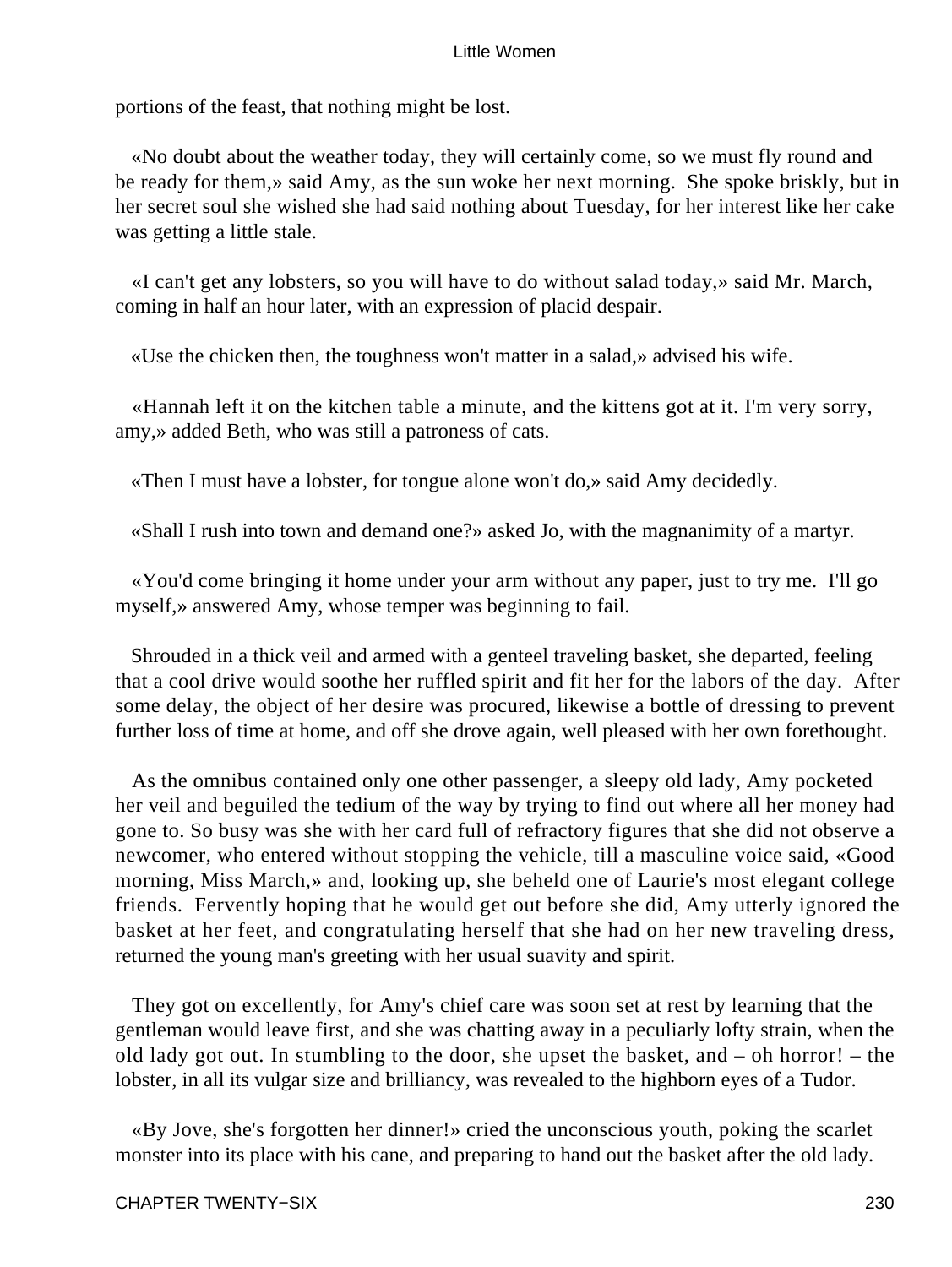«Please don't  $-$  it's  $-$  it's mine,» murmured Amy, with a face nearly as red as her fish.

 «Oh, really, I beg pardon. It's an uncommonly fine one, isn't it?» said Tudor, with great presence of mind, and an air of sober interest that did credit to his breeding.

 Amy recovered herself in a breath, set her basket boldly on the seat, and said, laughing, «Don't you wish you were to have some of the salad he's going to make, and to see the charming young ladies who are to eat it?»

 Now that was tact, for two of the ruling foibles of the masculine mind were touched. The lobster was instantly surrounded by a halo of pleasing reminiscences, and curiosity about `the charming young ladies' diverted his mind from the comical mishap.

 «I suppose he'll laugh and joke over it with Laurie, but I shan't see them, that's a comfort,» thought Amy, as Tudor bowed and departed.

 She did not mention this meeting at home (though she discovered that, thanks to the upset, her new dress was much damaged by the rivulets of dressing that meandered down the skirt), but went through with the preparations which now seemed more irksome than before, and at twelve o'clock all was ready again. feeling that the neighbors were interested in her movements, she wished to efface the memory of yesterday's failure by a grand success today, so she ordered the `cherry bounce', and drove away in state to meet and escort her guests to the banquet.

 «There's the rumble, they're coming! I'll go onto the porch and meet them. It looks hospitable, and I want the poor child to have a good time after all her trouble,» said Mrs. March, suiting the action to the word. But after one glance, she retired, with an indescribable expression, for looking quite lost in the big carriage, sat Amy and one young lady.

 «Run, Beth, and help Hannah clear half the things off the table. It will be too absurd to put a luncheon for twelve before a single girl,» cried Jo, hurrying away to the lower regions, too excited to stop even for a laugh.

 In came Amy, quite calm and delightfully cordial to the one guest who had kept her promise. The rest of the family, being of a dramatic turn, played their parts equally well, and Miss Eliott found them a most hilarious set, for it was impossible to control entirely the merriment which possessed them. The remodeled lunch being gaily partaken of, the studio and garden visited, and art discussed with enthusiasm, Amy ordered a buggy (alas for the elegant cherry−bounce), and drove her friend quietly about the neighborhood till sunset, when `the party went out'.

 As she came walking in, looking very tired but as composed as ever, she observed that every vestige of the unfortunate fete had disappeared, except a suspicious pucker about the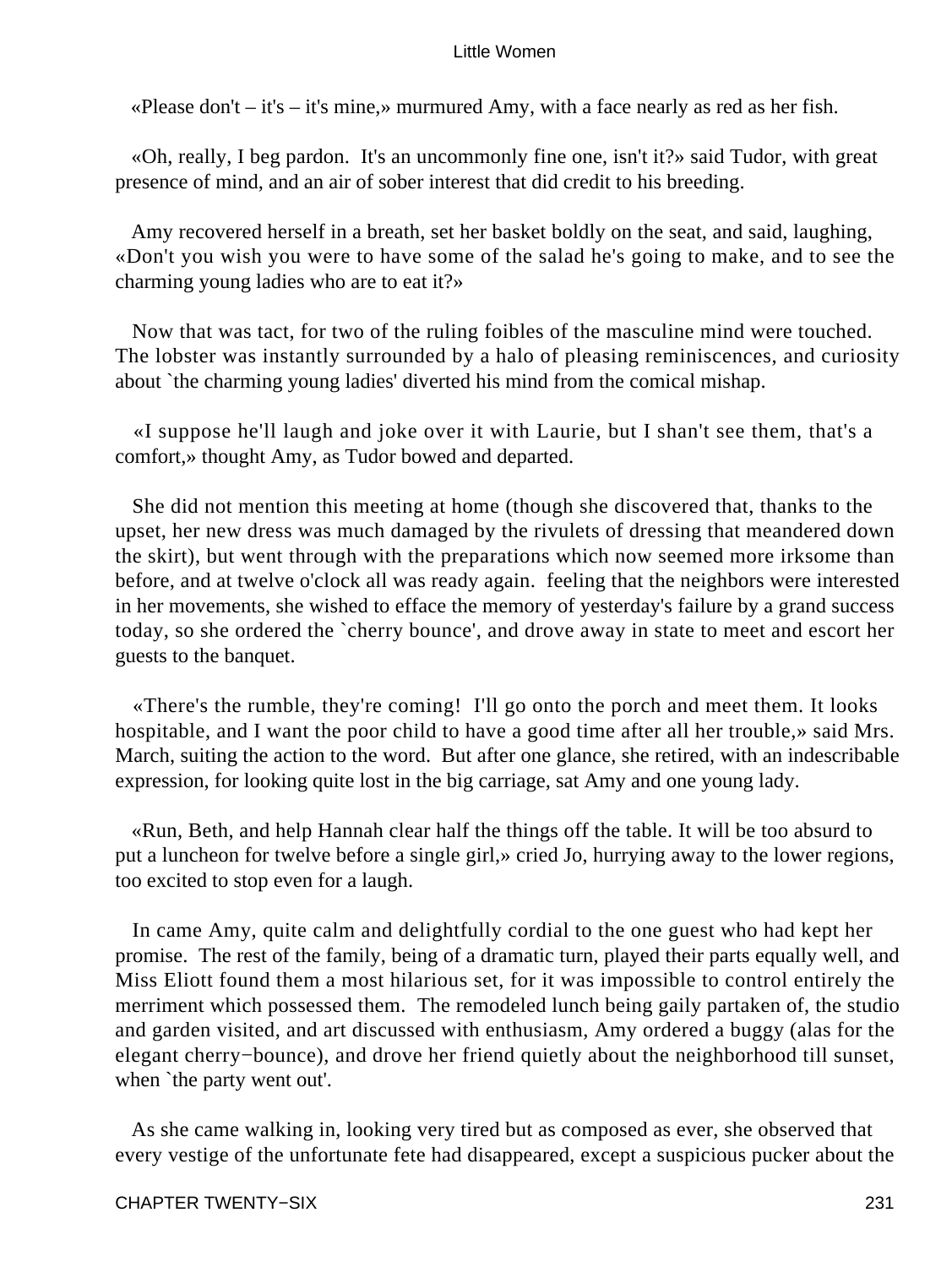corners of Jo's mouth.

 «You've had a loverly afternoon for your drive, dear,» said her mother, as respectfully as if the whole twelve had come.

 «Miss Eliott is a very sweet girl, and seemed to enjoy herself, I thought,» observed Beth, with unusual warmth.

 «Could you spare me some of your cake? I really need some, I have so much company, and I can't make such delicious stuff as yours,» asked Meg soberly.

 «Take it all. I'm the only one here who likes sweet things, and it will mold before I can dispose of it,» answered Amy, thinking with a sigh of the generous store she had laid in for such an end as this.

 «It's a pity Laurie isn't here to help us,» began Jo, as they sat down to ice cream and salad for the second time in two days.

 A warning look from her mother checked any further remarks, and the whole family ate in heroic silence, till Mr. March mildly observed, «salad was one of the favorite dishes of the ancients, and Evelyn...» Here a general explosion of laughter cut short the `history of salads', to the great surprise of the learned gentleman.

 «Bundle everything into a basket and send it to the Hummels. Germans like messes. I'm sick of the sight of this, and there's no reason you should all die of a surfeit because I've been a fool,» cried Amy, wiping her eyes. «I thought I should have died when I saw you two girls rattling about in the what−you−call−it, like two little kernels in a very big nutshell, and Mother waiting in state to receive the throng,» sighed Jo, quite spent with laughter.

 «I'm very sorry you were disappointed, dear, but we all did our best to satisfy you,» said Mrs. March, in a tone full of motherly regret.

 «I am satisfied. I've done what I undertook, and it's not my fault that it failed. I comfort myself with that,» said Amy with a little quiver in her voice. «I thank you all very much for helping me, and I'll thank you still more if you won't allude to it for a month, at least.»

 No one did for several months, but the word `fete' always produced a general smile, and Laurie's birthday gift to Amy was a tiny coral lobster in the shape of a charm for her watch guard.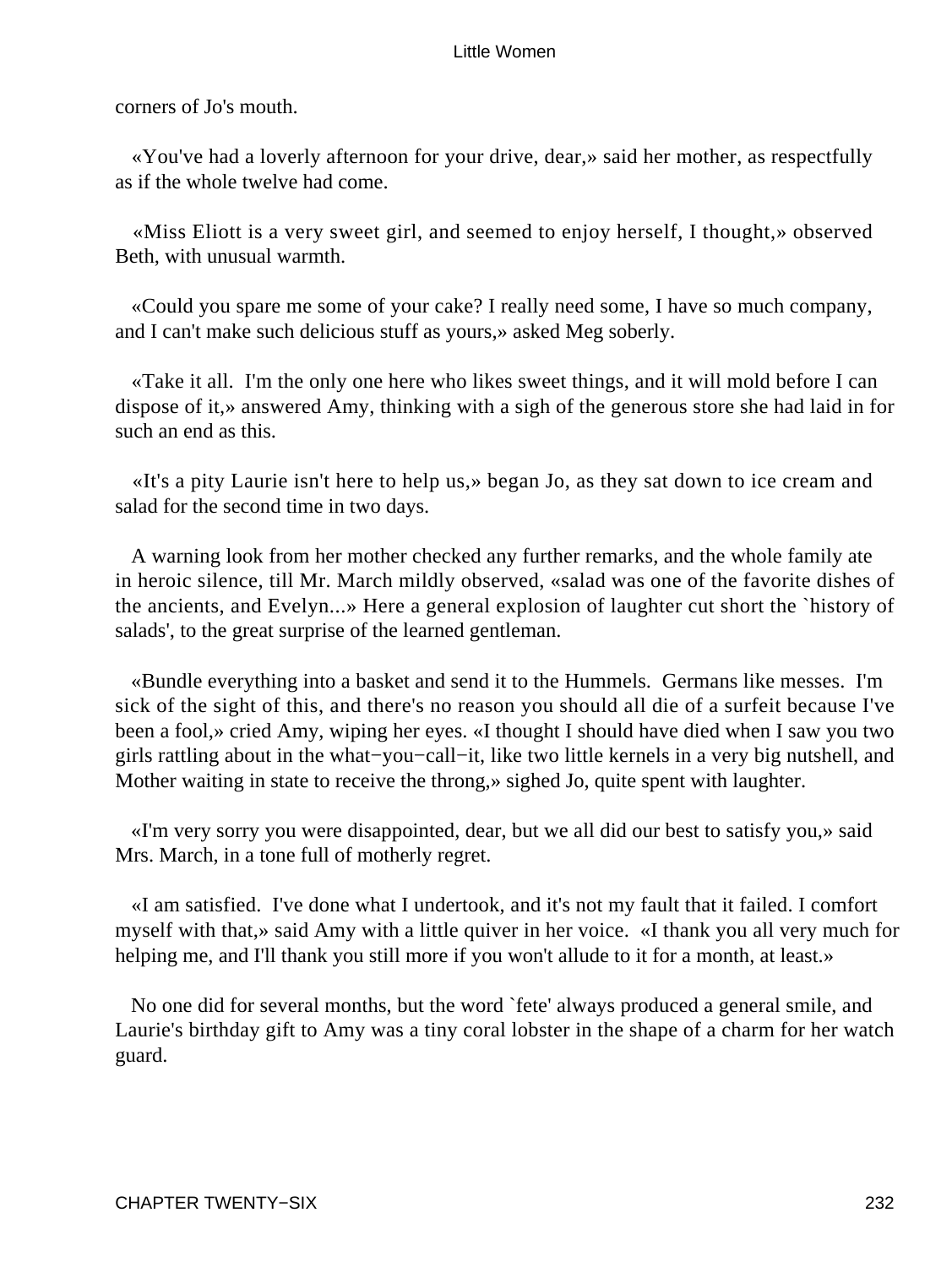### **[CHAPTER TWENTY−SEVEN](#page-420-0)**

*F* ortune suddenly smiled upon Jo, and dropped a good luck penny in her path. Not a golden penny, exactly, but I doubt if half a million would have given more real happiness then did the little sum that came to her in this wise.

 Every few weeks she would shut herself up in her room, put on her scribbling suit, and `fall into a vortex', as she expressed it, writing away at her novel with all her heart and soul, for till that was finished she could find no peace. Her `scribbling suit' consisted of a black woolen pinafore on which she could wipe her pen at will, and a cap of the same material, adorned with a cheerful red bow, into which she bundled her hair when the decks were cleared for action. This cap was a beacon to the inquiring eyes of her family, who during these periods kept their distance, merely popping in their heads semi−occasionally to ask, with interest, «Does genius burn, Jo?» They did not always venture even to ask this question, but took an observation of the cap, and judged accordingly. If this expressive article of dress was drawn low upon the forehead, it was a sign that hard work was going on, in exciting moments it was pushed rakishly askew, and when despair seized the author it was plucked wholly off, and cast upon the floor, and cast upon the floor. At such times the intruder silently withdrew, and not until the red bow was seen gaily erect upon the gifted brow, did anyone dare address Jo.

 She did not think herself a genius by any means, but when the writing fit came on, she gave herself up to it with entire abandon, and led a blissful life, unconscious of want, care, or bad weather, while she sat safe and happy in an imaginary world, full of friends almost as real and dear to her as any in the flesh. Sleep forsook her eyes, meals stood untasted, day and night were all too short to enjoy the happiness which blessed her only at such times, and made these hours worth living, even if they bore no other fruit. The devine afflatus usually lasted a week or two, and then she emerged from her `vortex', hungry, sleepy, cross, or despondent.

 She was just recovering from one of these attacks when she was prevailed upon to escort Miss Crocker to a lecture, and in return for her virtue was rewarded with a new idea. It was a People's Course, the lecture on the Pyramids, and Jo rather wondered at the choice of such a subject for such an audience, but took it for granted that some great social evil would be remedied or some great want supplied by unfolding the glories of the Pharaohs to an audience whose thoughts were busy with the price of coal and flour, and whose lives were spent in trying to solve harder riddles than that of the Sphinx.

 They were early, and while Miss Crocker set the heel of her stocking, Jo amused herself by examining the faces of the people who occupied the seat with them. On her left were two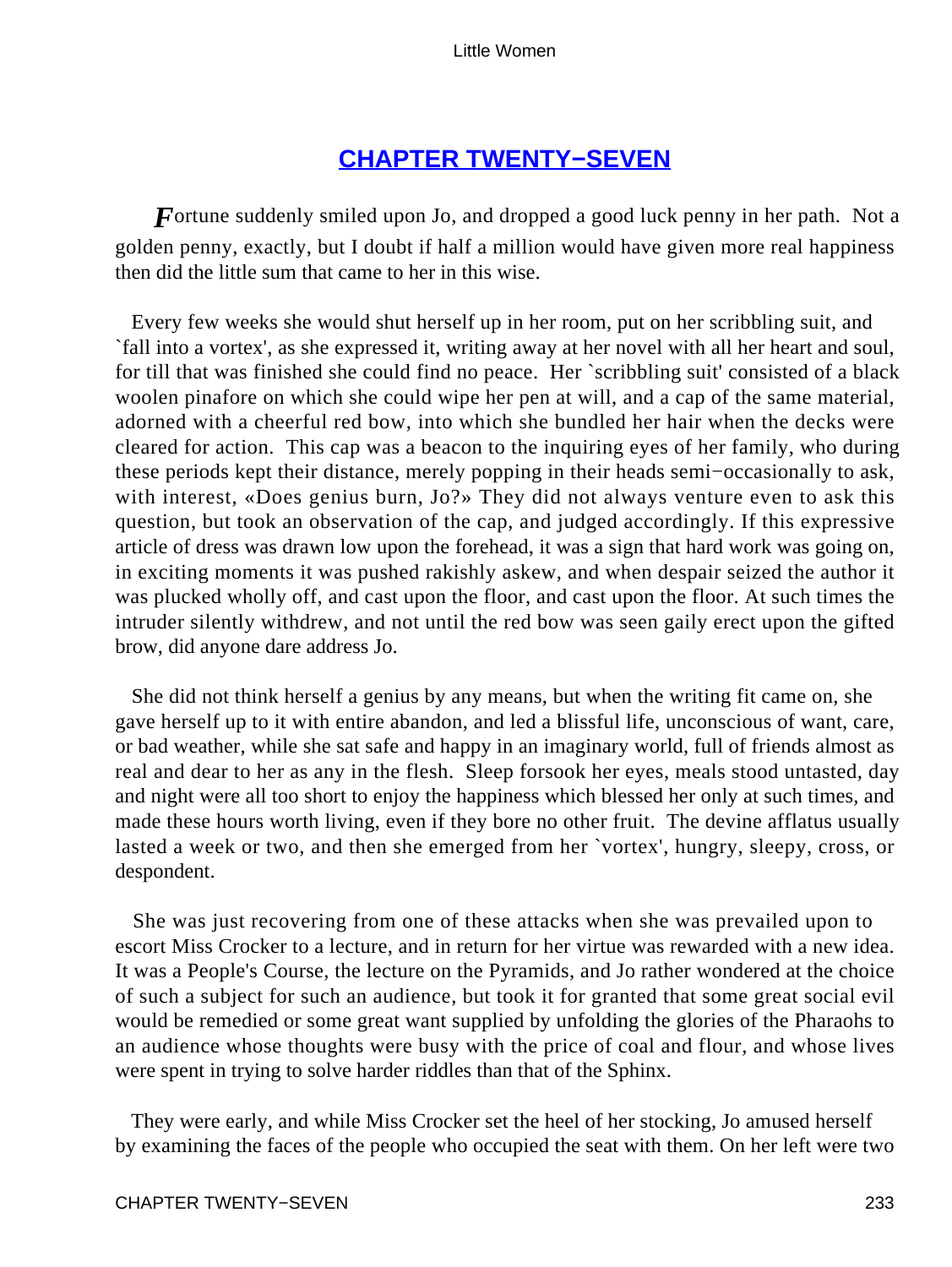matrons, with massive foreheads and bonnets to match, discussing Women's Rights and making tatting. Beyond sat a pair of humble lovers, artlessly holding each other by the hand, a somber spinster eating peppermints out of a paper bag, and an old gentleman taking his preparatory nap behind a yellow bandanna. On her right, her only neighbor was a studious looking lad absorbed in a newspaper.

 It was a pictorial sheet, and Jo examined the work of art nearest her, idly wondering what fortuitous concatenation of circumstances needed the melodramatic illustration of an Indian in full war costume, tumbling over a precipice with a wolf at his throat, while two infuriated young gentlemen, with unnaturally small feet and big eyes, were stabbing each other close by, and a disheveled female was flying away in the background with her mouth wide open. Pausing to turn a page, the lad saw her looking and, with boyish good nature offered half his paper, saying bluntly, «want to read it? That's a first−rate story.»

 Jo accepted it with a smile, for she had never outgrown her liking for lads, and soon found herself involved in the usual labyrinth of love, mystery, and murder, for the story belonged to that class of light literature in which the passions have a holiday, and when the author's invention fails, a grand catastrophe clears the stage of one half the dramatis personae, leaving the other half to exult over their downfall.

«Prime, isn't it?» asked the boy, as her eye went down the last paragraph of her portion.

 «I think you and I could do as well as that if we tried,» returned Jo, amused at his admiration of the trash.

 «I should think I was a pretty lucky chap if I could. She makes a good living out of such stories, they say.» And he pointed to the name of Mrs. S.L.A.N.G. Northbury, under the title of the tale.

«Do you know her?» asked Jo, with sudden interest.

 «No, but I read all her pieces, and I know a fellow who works in the office where this paper is printed.» «Do you say she makes a good living out of stories like this?» And Jo looked more respectfully at the agitated group and thickly sprinkled exclamation points that adorned the page.

«Guess she does! She knows just what folks like, and gets paid well for writing it.»

 Here the lecture began, but Jo heard very little of it, for while Professor Sands was prosing away about Belzoni, Cheops, scarabei, and hieroglyphics, she was covertly taking down the address of the paper, and boldly resolving to try for the hundred−dollar prize offered in its columns for a sensational story. By the time the lecture ended and the audience awoke, she had built up a splendid fortune for herself (not the first founded on paper), and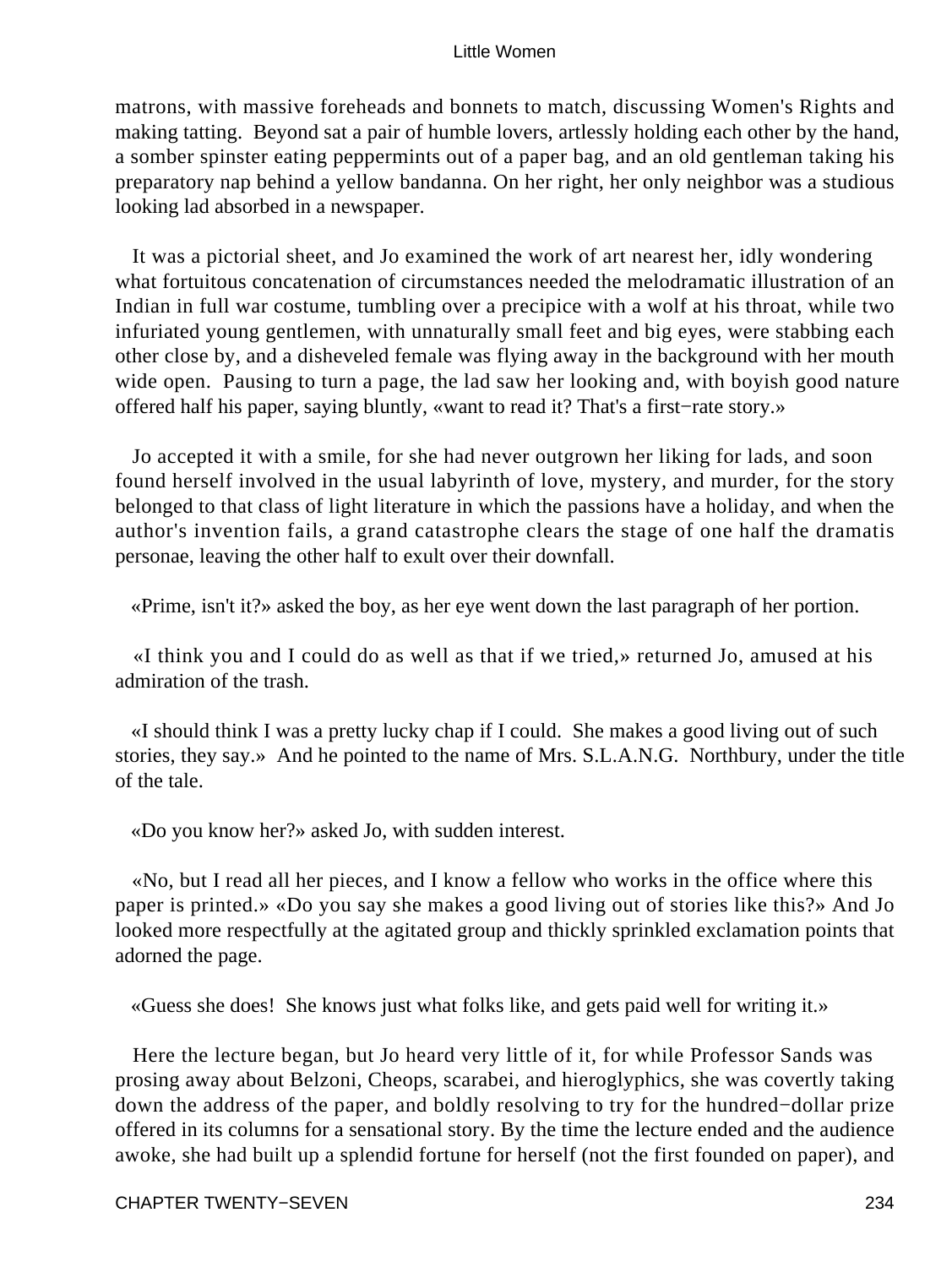was already deep in the concoction of her story, being unable to decide whether the duel should come before the elopement or after the murder.

 she said nothing of her plan at home, but fell to work next day, much to the disquiet of her mother, who always looked a little anxious when `genius took to burning'. Jo had never tried this style before, contenting herself with very mild romances for **THE SPREAD EAGLE.** Her experience and miscellaneous reading were of service now, for they gave her some idea of dramatic effect, and supplied plot, language, and costumes. Her story was as full of desperation and despair as her limited acquaintance with those uncomfortable emotions enabled her to make it, and having located it in Lisbon, she wound up with an earthquake, as a striking and appropriate denouement. The manuscript was privately dispatched, accompanied by a note, modestly saying that if the tale didn't get the prize, which the writer hardly dared expect, she would be very glad to receive any sum it might be considered worth.

 Six weeks is a long time to wait, and a still longer time for a girl to keep a secret, but Jo did both, and was just beginning to give up all hope of ever seeing her manuscript again, when a letter arrived which almost took her breath away, for on opening it, a check for a hundred dollars fell into her lap. For a minute she stared at it as if it had been a snake, then she read her letter and began to cry. If the amiable gentleman who wrote that kindly note could have known what intense happiness he was giving a fellow creature, I think he would devote his leisure hours, if he has any, to that amusement, for Jo valued the letter more than the money, because it was encouraging, and after years of effort it was so pleasant to find that she had learned to do something, though it was only to write a sensation story.

 A prouder young woman was seldom seen than she, when, having composed herself, she electrified the family by appearing before them with the letter in one hand, the check in the other, announcing that she had won the prize. Of course there was a great jubilee, and when the story came everyone read and praised it, though after her father had told her that the language was good, the romance fresh and hearty, and the tragedy quite thrilling, he shook his head, and said in his unworldly way...

«You can do better than this, Jo. Aim at the highest, and never mind the money.»

 «I think the money is the best part of it. What will you do with such a fortune?» asked Amy, regarding the magic slip of paper with a reverential eye.

«Send Beth and Mother to the seaside for a month or two,» answered Jo promptly.

 To the seaside they went, after much discussion, and though Beth didn't come home as plump and rosy as could be desired, she was much better, while Mrs. March declared she felt ten years younger. So Jo was satisfied with the investment of her prize money, and fell to work with a cheery spirit, bent on earning more of those delightful checks. She did earn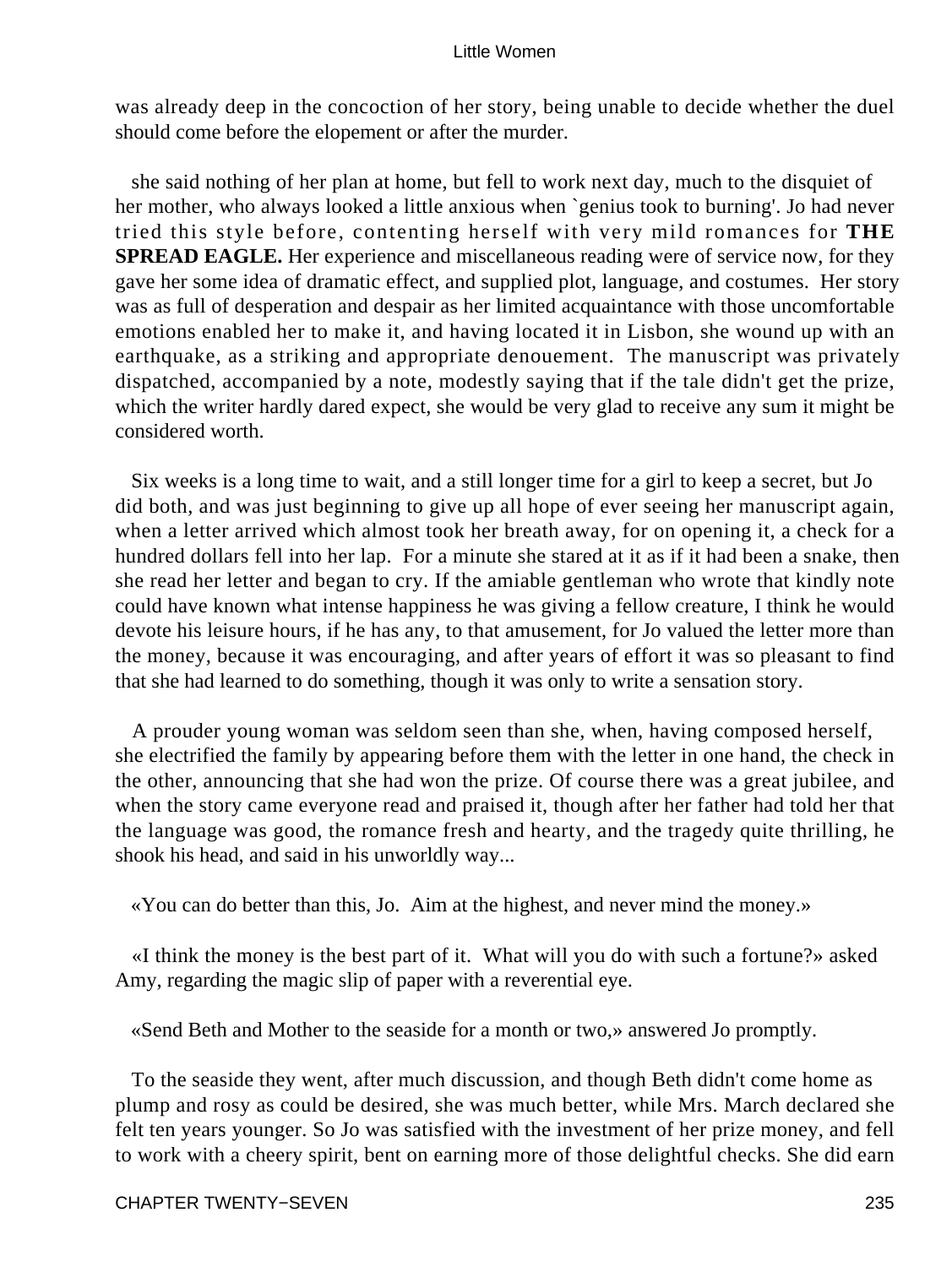several that year, and began to feel herself a power in the house, for by the magic of a pen, her `rubbish' turned into comforts for them all. The Duke's Daughter paid the butcher's bill, A Phantom Hand put down a new carpet, and the Curse of the Coventrys proved the blessing of the Marches in the way of groceries and gowns.

 Wealth is certainly a most desirable thing, but poverty has its sunny side, and one of the sweet uses of adversity is the genuine satisfaction which comes from hearty work of head or hand, and to the inspiration of necessity, we owe half the wise, beautiful, and useful blessings of the world. Jo enjoyed a taste of this satisfaction, and ceased to envy richer girls, taking great comfort in the knowledge that she could supply her own wants, and need ask no one for a penny.

 Little notice was taken of her stories, but they found a market, and encouraged by this fact, she resolved to make a bold stroke for fame and fortune. Having copied her novel for the fourth time, read it to all her confidential friends, and submitted it with fear and trembling to three publishers, she at last disposed of it, on condition that she would cut it down one third, and omit all the parts which she particularly admired.

 «Now I must either bundle it back in to my tin kitchen to mold, pay for printing it myself, or chop it up to suit purchasers and get what I can for it. Fame is a very good thing to have in the house, but cash is more convenient, so I wish to take the sense of the meeting on this important subject,» said Jo, calling a family council.

 «Don't spoil your book, my girl, for there is more in it than you know, and the idea is well worked out. Let it wait and ripen,» was her father's advice, and he practiced what he preached, having waited patiently thirty years for fruit of his own to ripen, and being in no haste to gather it even now when it was sweet and mellow.

 «It seems to me that Jo will profit more by taking the trial than by waiting,» said Mrs. March. «Criticism is the best test of such work, for it will show her both unsuspected merits and faults, and help her to do better next time. We are too partial, but the praise and blame of outsiders will prove useful, even if she gets but little money.»

 «Yes,» said Jo, knitting her brows, «that's just it. I've been fussing over the thing so long, I really don't know whether it's good, bad, or indifferent. It will be a great help to have cool, impartial persons take a look at it, and tell me what they think of it.»

 «I wouldn't leave a word out of it. You'll spoil it if you do, for the interest of the story is more in the minds than in the actions of the people, and it will be all a muddle if you don't explain as you go on,» said Meg, who firmly believed that this book was the most remarkable novel ever written.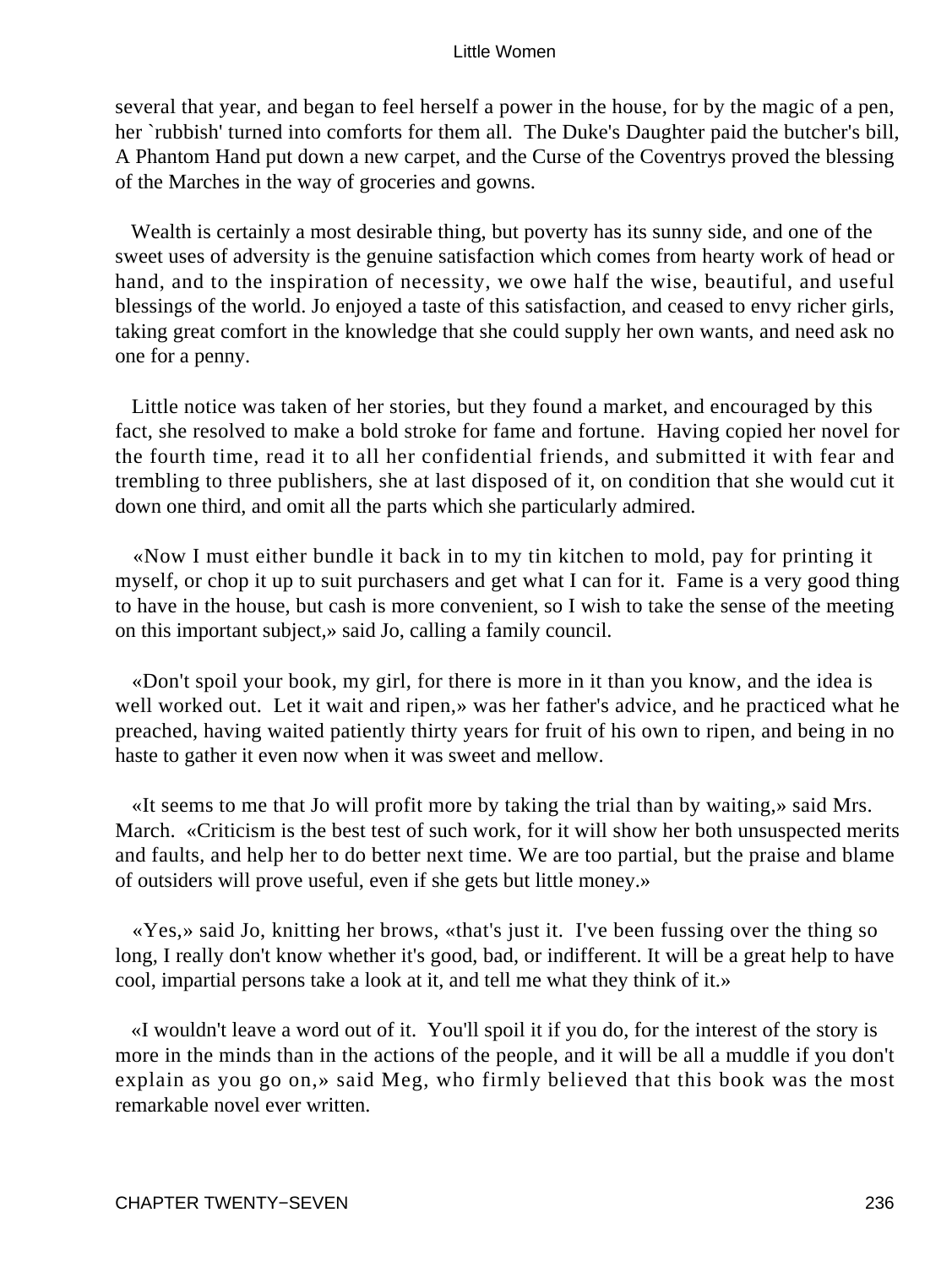«But Mr. Allen says, `Leave out the explanations, make it brief and dramatic, and let the characters tell the story',» interrupted Jo, turning to the publisher's note.

 «Do as he tells you. He knows what will sale, and we don't. Make a good, popular book, and get as much money as you can. By−and−by, when you've got a name, you can afford to digress, and have philosophical and metaphysical people in your novels,» said Amy, who took a strictly practical view of the subject.

 «Well,» said Jo, laughing, «if my people are `philosophical and metaphysical', it isn't my fault, for I know nothing about such things, except what I hear father say;, sometimes. If I've got some of his wise ideas jumbled up with my romance, so much the better for me. Now, Beth, what do you say?»

 «I should so like to see it printed soon,» was all Beth said, and smiled in saying it. But there was an unconscious emphasis on the last word, and a wistful look in the eyes that never lost their childlike candor, which chilled Jo's heart for a minute with a forboding fear, and decided her to make her little venture `soon'.

 So, with Spartan firmness, the young authoress laid her first−born on her table, and chopped it up as ruthlessly as any ogre. In the hope of pleasing everyone, she took everyone's advice, and like the old man and his donkey in the fable suited nobody.

 Her father liked the metaphysical streak which had unconsciously got into it, so that was allowed to remain though she had her doubts about it. Her mother thought that there was a trifle too much description. Out, therefore it came, and with it many necessary links in the story. Meg admired the tragedy, so Jo piled up the agony to suit her, while Amy objected to the fun, and, with the best intentions in life, Jo quenched the spritly scenes which relieved the somber character of the story. Then, to complicate the ruin, she cut it down one third, and confidingly sent the poor little romance, like a picked robin, out into the big, busy world to try its fate.

 Well, it was printed, and she got three hundred dollars for it, likewise plenty of praise and blame, both so much greater than she expected that she was thrown into a state of bewilderment from which it took her some time to recover.

 «You said, Mother, that criticism would help me. But how can it, when it's so contradictory that I don't know whether I've written a promising book or broken all the ten commandments?» cried poor Jo, turning over a heap of notices, the perusal of which filled her with pride and joy one minute, wrath and dismay the next. "This man says, `An exquisite book, full of truth, beauty, and earnestness.

 All is sweet, pure, and healthy.'« continued the perplexed authoress. »The next, `The theory of the book is bad, full of morbid fancies, spiritualistic ideas, and unnatural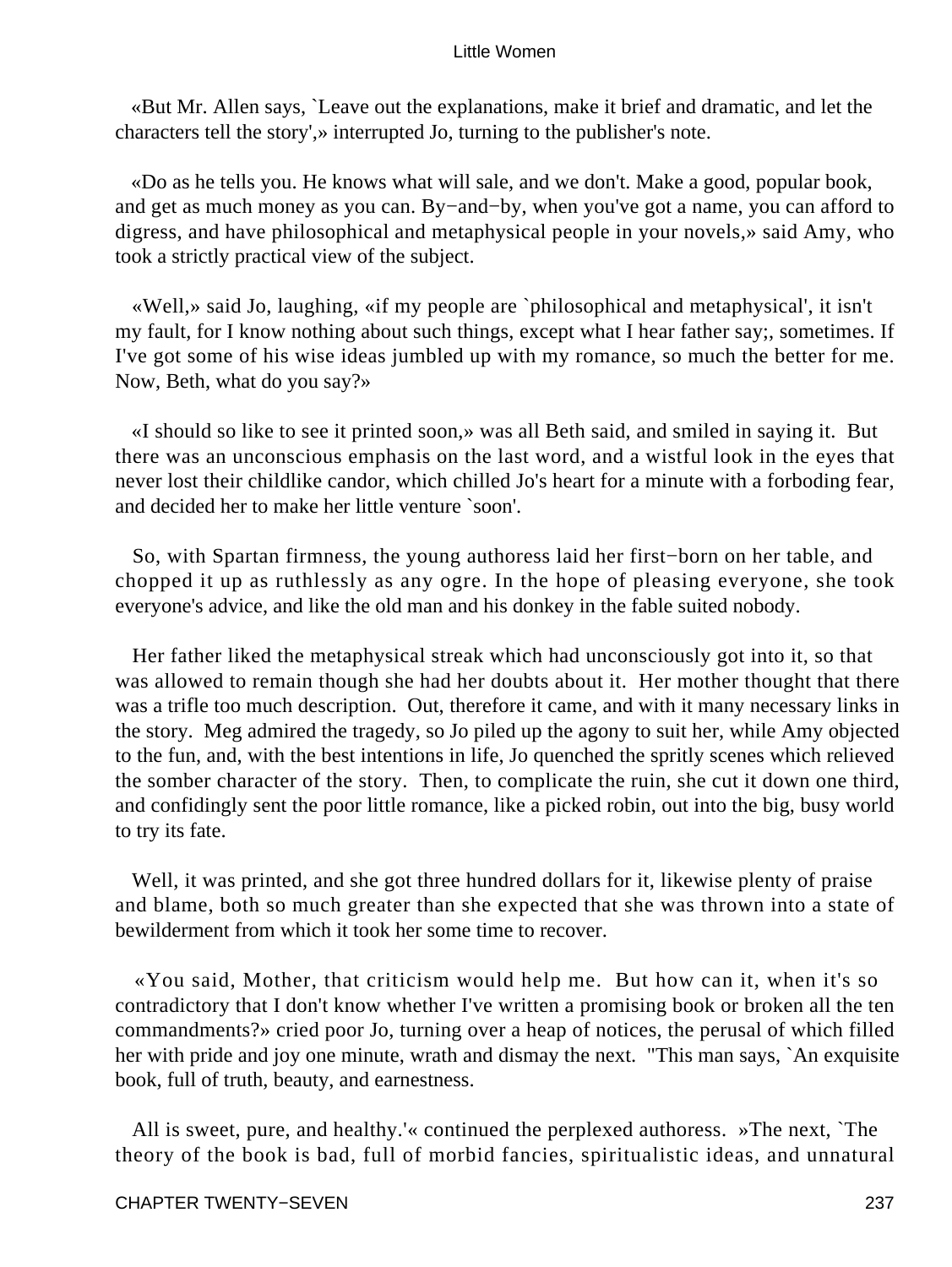characters.' Now, as I had no theory of any kind, don't believe in Spiritualism, and copied my characters from life, I don't see how this critic can be right. Another says, `It's one of the best American novels which has appeared for years.' (I know better than that), and the next asserts that `Though it is original, and written with great force and feeling, it is a dangerous book.' 'Tisn't! Some make fun of it, some overpraise, and nearly all insist that I had a deep theory to expound, when I only wrote it for the pleasure and the money. I wish I'd printed the whole or not at all, for I do hate to be so misjudged."

 Her family and friends administered comfort and commendation liberally. Yet it was a hard time for sensitive, high−spirited Jo, who meant so well and had apparently done so ill. But it did her good, for those whose opinion had real value gave her the critism which is an author's best education, and when the first soreness was over, she could laugh at her poor little book, yet believe in it still, and feel herself the wiser and stronger for the buffeting she had received.

 «Not being a genius, like Keats, it won't kill me,» she said stoutly, «and I've got the joke on my side, after all, for the parts that were taken straight out of real life are denounced as impossible and absurd, and the scenes that I made up out of my own silly head are pronounced `charmingly natural, tender, and true'. So I'll comfort myself with that, and when I'm ready, I'll up again and take another.»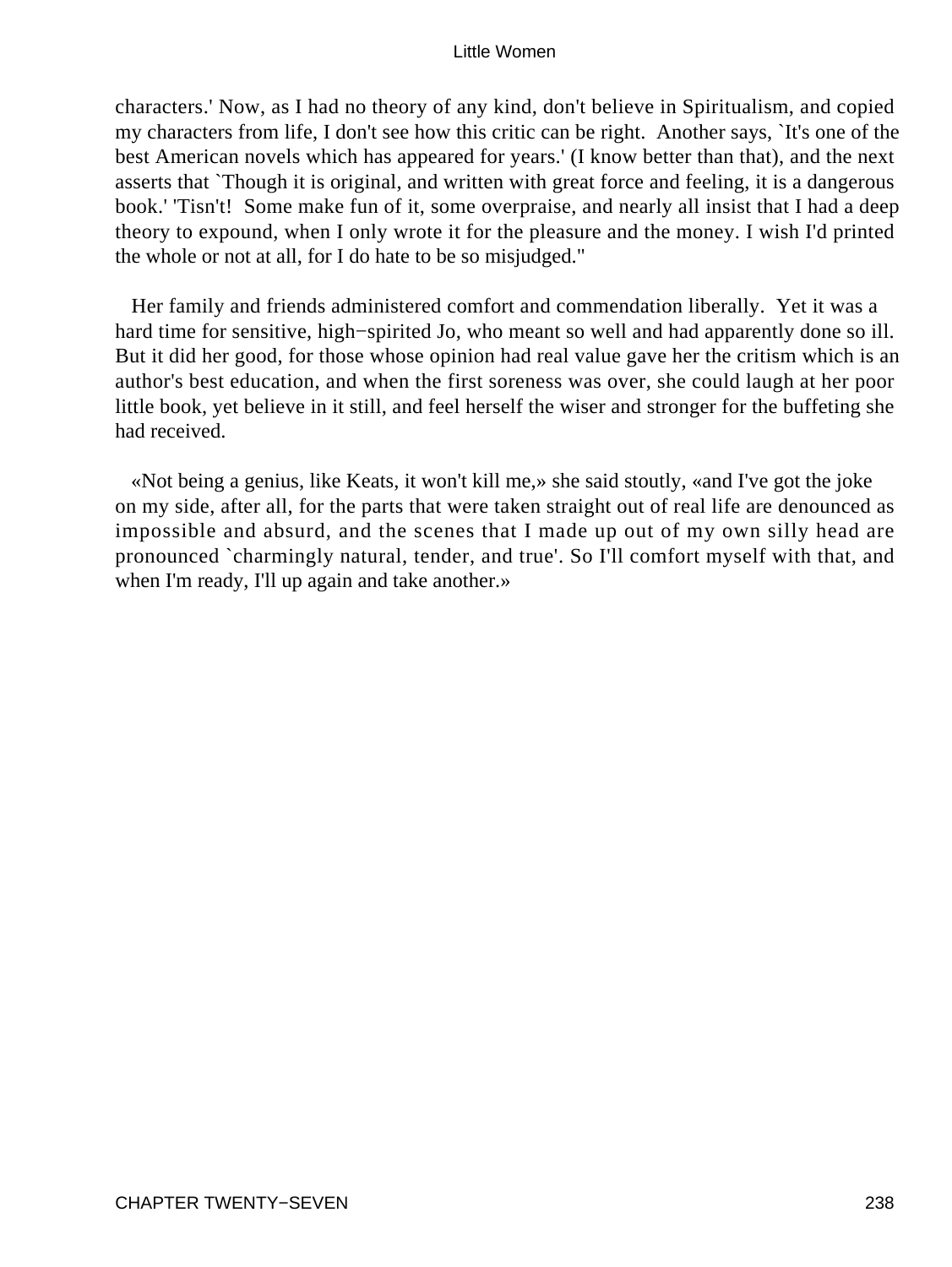# **[CHAPTER TWENTY−EIGHT](#page-420-0)**

*L*ike most other young matrons, Meg began her married life with the determination to be a model housekeeper. John should find home a paradise, he should always see a smiling face, should fare sumptuously every day, and never know the loss of a button. She brought so much love, energy, and cheerfulness to the work that she could not but succeed, in spite of some obstacles. Her paradise was not a tranquil one, for the little woman fussed, was over−anxious to please, and bustled about like a true Martha, cumbered with many cares. She was too tired, sometimes, even to smile, John grew dyspeptic after a course of dainty dishes and ungratefully demanded plain fare. As for buttons, she soon learned to wonder where they went, to shake her head over the carelessness of men, and to threaten to make him sew them on himself, and see if his work would stand impatient and clumsy fingers any better than hers.

 They were very happy, even after they discovered that they couldn't live on love alone. John did not find Meg's beauty diminished, though she beamed at him from behind the familiar coffee pot. Nor did Meg miss any of the romance from the daily parting, when her husband followed up his kiss with the tender inquiry, «Shall I send some veal or mutton for dinner, darling?» The little house ceased to be a glorified bower, but it became a home, and the young couple soon felt that it was a change for the better. At first they played keep−house, and frolicked over it like children. Then John took steadily to business, feeling the cares of the head of a family upon his shoulders, and Meg laid by her cambric wrappers, put on a big apron, and fell to work, as before said, with more energy than discretion.

 While the cooking mania lasted she went through Mrs. Cornelius's Receipt Book as if it were a mathematical exercise, working out the problems with patience and care. Sometimes her family were invited in to help eat up a too bounteous feast of successes, or Lotty would be privately dispatched with a batch of failures, which were to be concealed from all eyes in the convenient stomachs of the little Hummels. An evening with John over the account books usually produced a temporary lull in the culinary enthusiasm, and a frugal fit would ensue, during which the poor man was put through a course of bread pudding, hash, and warmed−over coffee, which tried his soul, although he bore it with praiseworthy fortitude. Before the golden mean was found, however, Meg added to her domestic possessions what young couples seldom get on long without, a family jar.

 Fired a with housewifely wish to see her storeroom stocked with homemade preserves, she undertook to put up her own currant jelly. John was requested to order home a dozen or so of little pots and an extra quantity of sugar, for their own currants were ripe and were to be attended to at once. As John firmly believed that `my wife' was equal to anything, and took a natural pride in her skill, he resolved that she should be gratified, and their only crop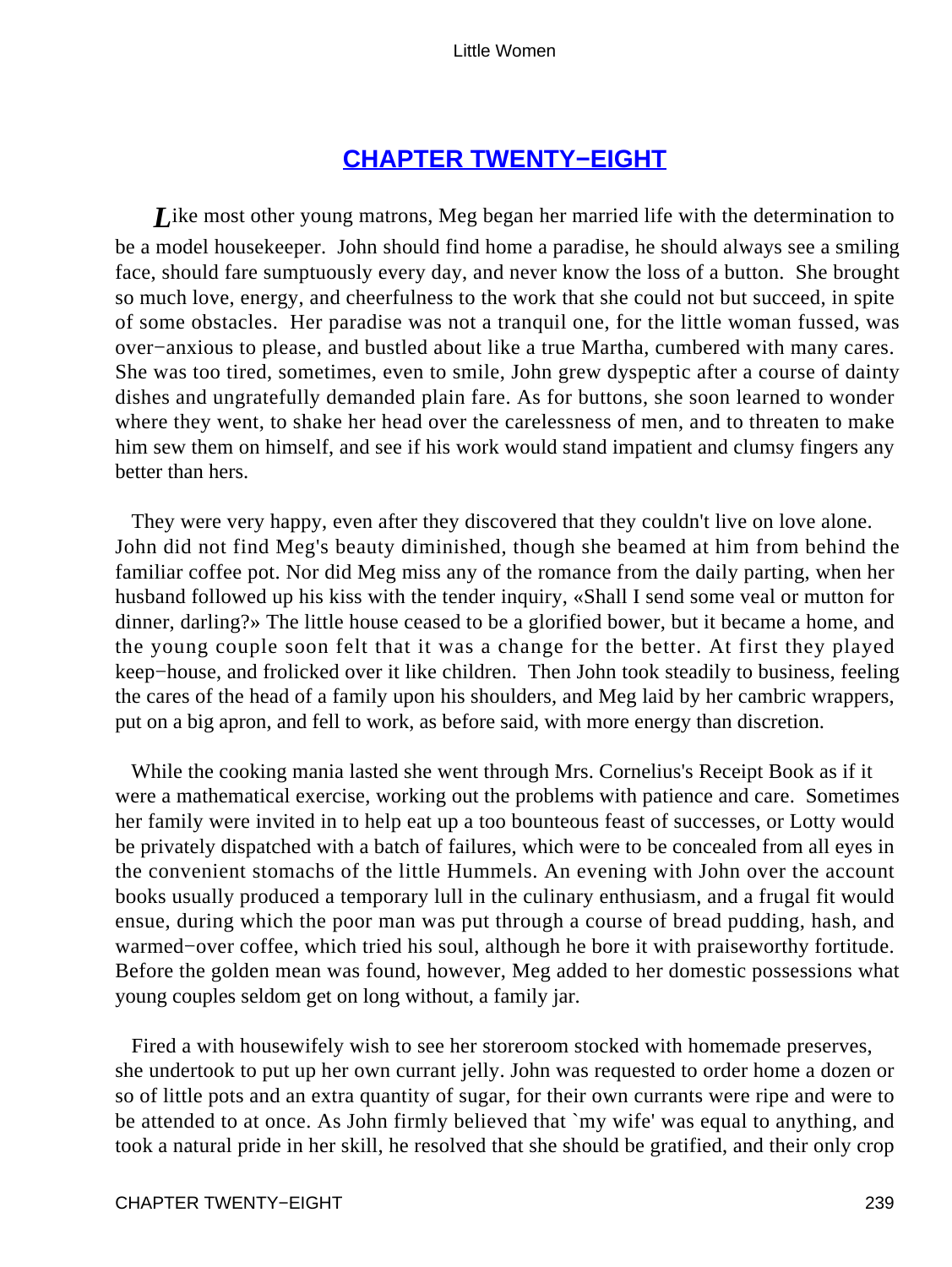of fruit laid by in a most pleasing form for winter use. Home came four dozen delightful little pots, half a barrel of sugar, and a small boy to pick the currants for her. With her pretty hair tucked into a little cap, arms bared to the elbow, and a checked apron which had a coquettish look in spite of the bib, the young housewife fell to work, feeling no doubts about her success, for hadn't she seen Hannah do it hundreds of times? The array of pots rather amazed her at first, but John was so fond of jelly, and the nice little jars would look so well on the top shelf, that Meg resolved to fill them all, and spend a long day picking, boiling, straining, and fussing over her jelly. She did her best, she asked advice of Mrs. Cornelius, she racked her brain to remember what Hannah did that she left undone, she reboiled, resugared, and restrained, but that dreadful stuff wouldn't `jell'.

 She longed to run home, bib and all, and ask Mother to lend her a hand, but John and she had agreed that they would never annoy anyone with their private worries, experiments, or quarrels. They had laughed over that last word as if the idea it suggested was a most preposterous one, but they had held to their resolve, and whenever they could get on without help they did so, and no one interfered, for Mrs. March had advised the plan. So Meg wrestled alone with the refractory sweetmeats all that hot summer day, and at five o'clock sat down in her topsy−turvey kitchen, wrung her bedaubed hands, lifted up her voice and wept.

 Now, in the first flush of the new life, she had often said, «My husband shall always feel free to bring a friend home whenever he likes. I shall always be prepared. There shall be no flurry, no scolding, no discomfort, but a neat house, a cheerful wife, and a good dinner. John, dear, never stop to ask my leave, invite whom you please, and be sure of a welcome from me.»

 How charming that was, to be sure! John quite glowed with pride to hear her say it, and felt what a blessed thing it was to have a superior wife. But, although they had had company from time to time, it never happened to be unexpected, and Meg had never had an opportunity to distinguish herself till now. It always happens so in this vale of tears, there is an inevitability about such things which we can only wonder at, deplore, and bear as we best can.

 If John had not forgotten all about the jelly, it really would have been unpardonable in him to choose that day, of all the days in the year, to bring a friend home to dinner unexpectedly. Congratulating himself that a handsome repast had been ordered that morning, feeling sure that it would be ready to the minute, and indulging in pleasant anticipations of the charming effect it would produce, when his pretty wife came running out to meet him, he escorted his friend to his mansion, with the irrepressible satisfaction of a young host and husband.

 It is a world of disappointments, as John discovered when he reached the Dovecote. the front door usually stood hospitably open. Now it was not only shut, but locked, and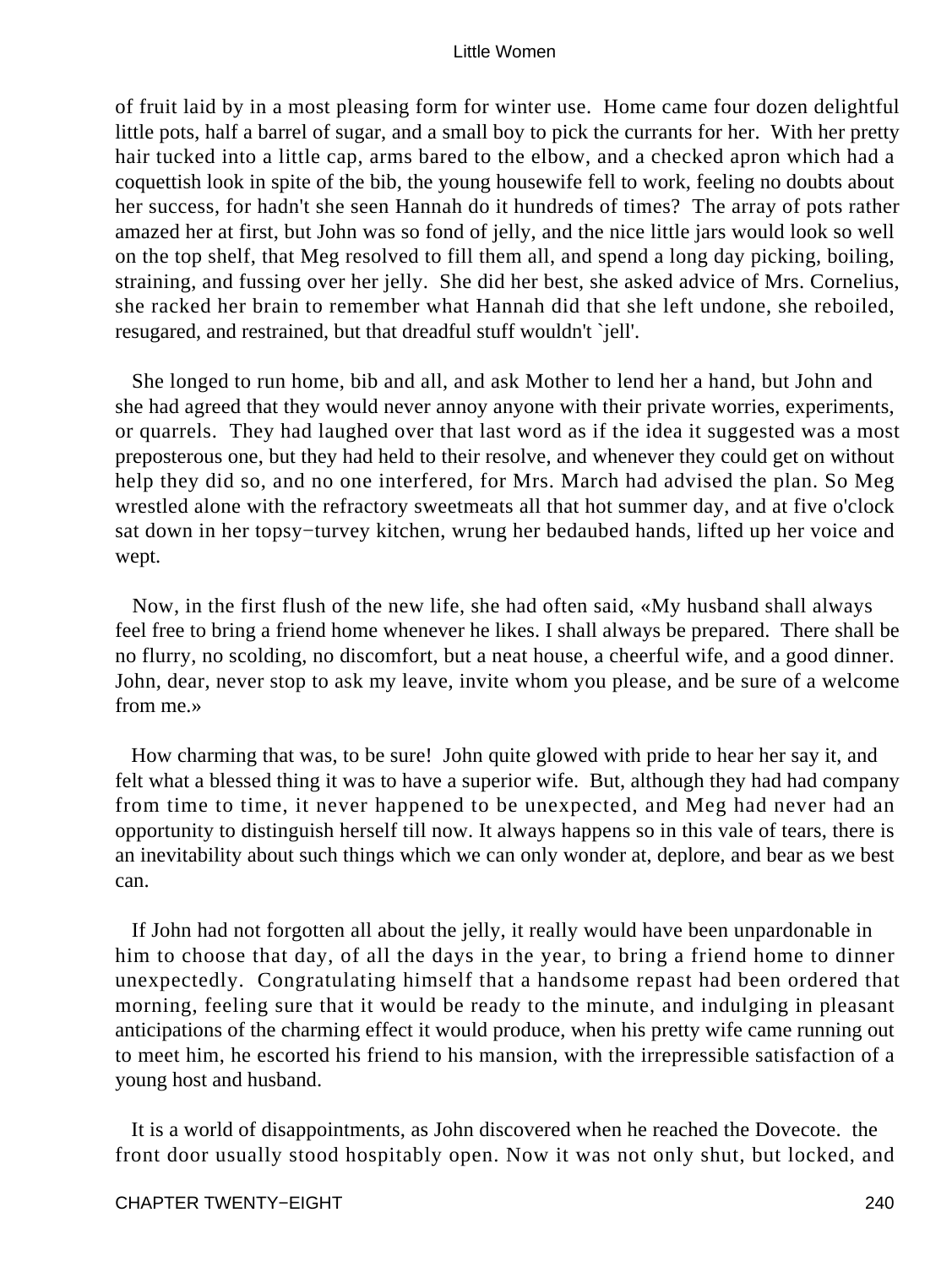yesterday's mud still adorned the steps. The parlor windows were closed and curtained, no picture of the pretty wife sewing on the piazza, in white, with a distracting little bow in her hair, or a bright−eyed hostess, smiling a shy welcome as she greeted her guest. Nothing of the sort, for not a soul appeared but a sanginary−looking boy asleep under the current bushes.

 «I'm afraid something has happened. Step into the garden, Scott, while I look up Mrs. Brooke,» said John, alarmed at the silence and solitude.

 Round the house he hurried, led by a pungent smell of burned sugar, and Mr. Scott strolled after him, with a queer look on his face. He paused discreetly at a distance when Brooke disappeared, but he could both see and hear, and being a bachelor, enjoyed the prospect mightily.

 In the kitchen reigned confusion and despair. One edition of jelly was trickled from pot to pot, another lay upon the floor, and a third was burning gaily on the stove. Lotty, with Teutonic phlegm, was calmly eating bread and currant wine, for the jelly was still in a hopelessly liquid state, while Mrs. Brooke, with her apron over her head, sat sobbing dismally.

 «My dearest girl, what is the matter?» cried John, rushing in, with awful visions of scalded hands, sudden news of affliction, and secret consternation at the thought of the guest in the garden.

 «Oh, John, I am so tired and hot and cross and worried! I've been at it till I'm all worn out. Do come and help me or I shall die!» And the exhausted housewife cast herself upon his breast, giving him a sweet welcome in every sense of the word, for her pinafore had been baptized at the same time as the floor.

 «What worries you dear? Has anything dreadful happened?» asked the anxious John, tenderly kissing the crown of the little cap, which was all askew.

«Yes,» sobbed Meg despairingly.

«Tell me quick, then. Don't cry. I can bear anything better than that. Out with it, love.»

«The...The jelly won't jell and I don't know what to do!»

 John Brooke laughed then as he never dared to laugh afterward, and the derisive Scott smiled involuntarily as he heard the hearty peal, which put the finishing stroke to poor Meg's woe.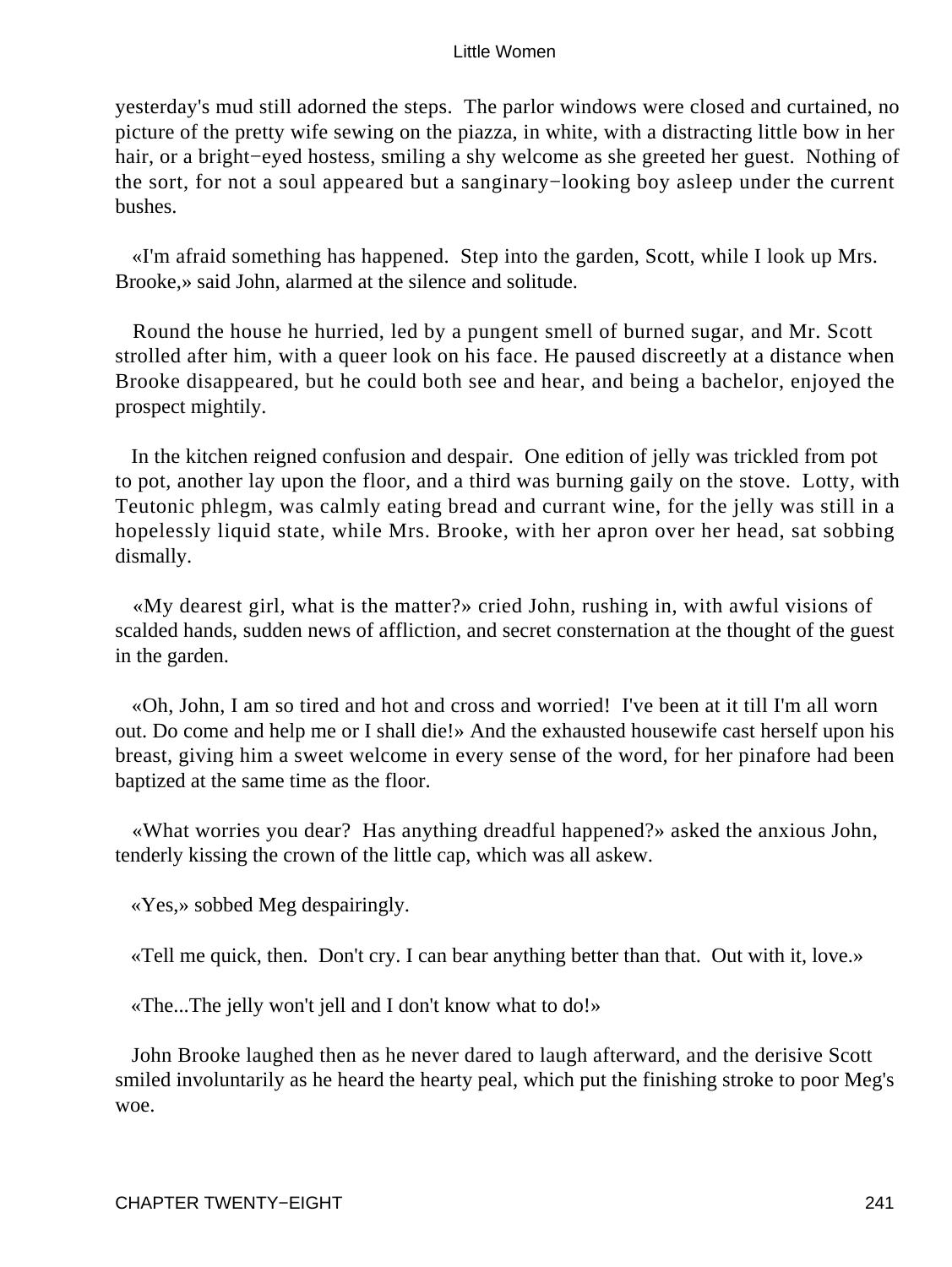«Is that all? Fling it out of the window, and don't bother any more about it. I'll buy you quarts if you want it, but for heaven's sake don't have hysterics, for I've brought Jack Scott home to dinner, and...»

 John got no further, for Meg cast him off, and clasped her hands with a tragic gesture as she fell into a chair, exclaiming in a tone of mingled indignation, reproach, and dismay...

 «A man to dinner, and everything in a mess! John Brooke, how could you do such a thing?»

 «Hush, he's in the garden! I forgot the confounded jelly, but it can't be helped now,» said John, surveying the prospect with an anxious eye.

 «You ought to have sent word, or told me this morning, and you ought to have remembered how busy I was,» continued Meg petulantly, for even turtledoves will peck when ruffled.

 «I didn't know it this morning, and there was no time to send word, for I met him on the way out. I never thought of asking leave, when you have always told me to do as I liked. I never tried it before, and hang me if I ever do again!» added John, with an aggrieved air.

«I should hope not! Take him away at once. I can't see him, and there isn't any dinner.»

 «Well, I like that! Where's the beef and vegetables I sent home, and the pudding you promised?» cried John, rushing to the larder. «I hadn't time to cook anything. I meant to dine at Mother's. I'm sorry, but I was so busy,» and Meg's tears began again.

 John was a mild man, but he was human, and after a long day's work to come home tired, hungry, and hopeful, to find a chaotic house, an empty table, and a cross wife was not exactly conductive to repose of mind or manner. He restrained himself however, and the little squall would have blown over, but for one unlucky word.

 «It's a scrape, I acknowledge, but if you will lend a hand, we'll pull through and have a good time yet. Don't cry, dear, but just exert yourself a bit, and fix us up something to eat. We're both as hungry as hunters, so we shan't mind what it is. Give us the cold meat, and bread and cheese. We won't ask for jelly.»

 He meant it to be a good−natured joke, but that one word sealed his fate. Meg thought it was too cruel to hint about her sad failure, and the last atom of patience vanished as he spoke.

 «You must get yourself out of the scrape as you can. I'm too used up to `exert' myself for anyone. It's like a man to propose a bone and vulgar bread and cheese for company. I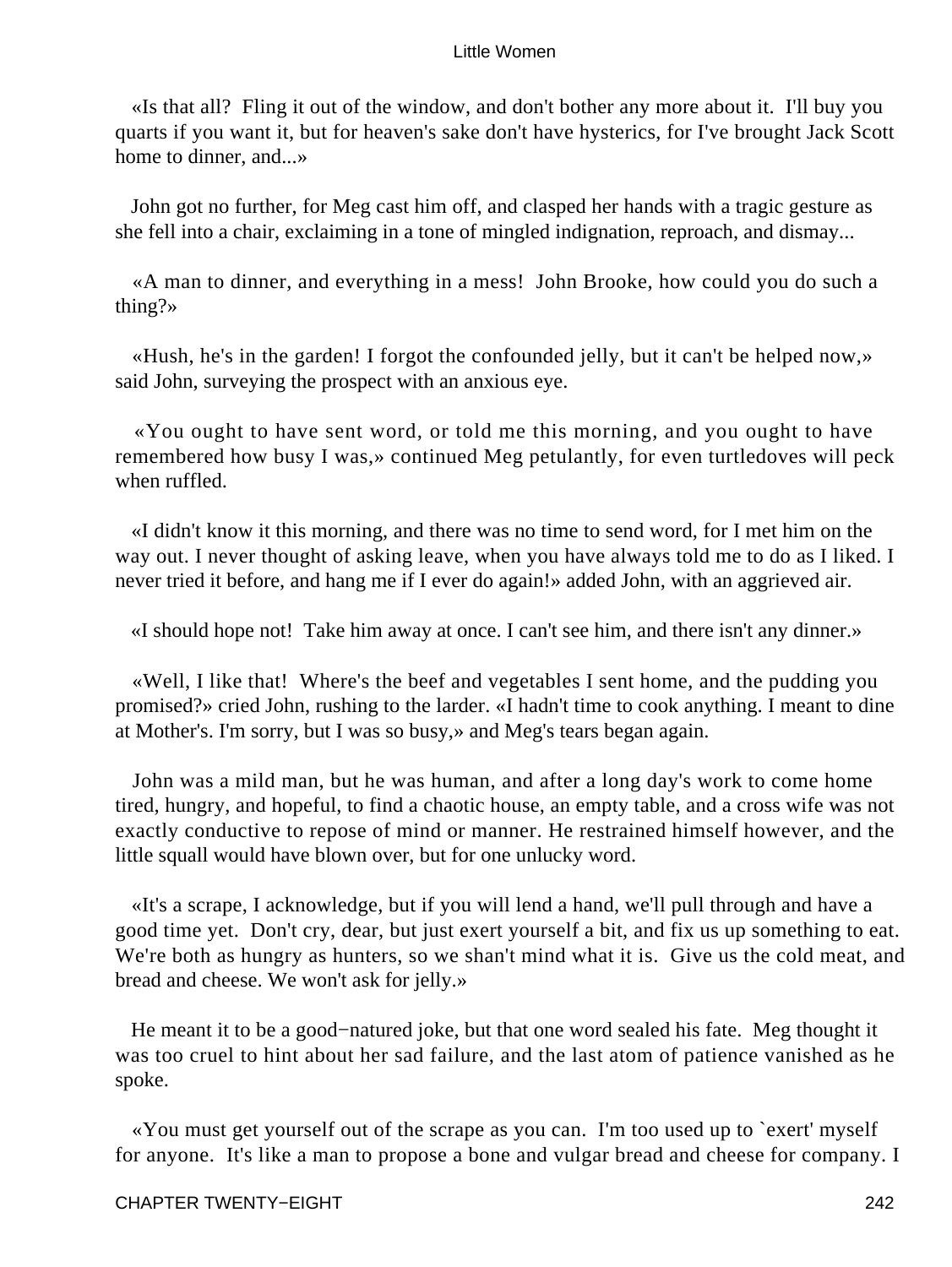won't have anything of the sort in my house. Take that Scott up to Mother's, and tell him I'm away, sick, dead, anything. I won't see him, and you two can laugh at me and my jelly as much as you like. You won't have anything else here.» And having delivered her defiance all on one breath, Meg cast away her pinafore and precipitately left the field to bemoan herself in her own room.

 What those two creatures did in her absence, she never knew, but Mr. scott was not taken `up to Mother's', and when Meg descended, after they had strolled away together, she found traces of a promiscuous lunch which filled her with horror. Lotty reported that they had eaten «a much, and greatly laughed, and the master bid her throw away all the sweet stuff, and hide the pots.»

 Meg longed to go and tell Mother, but a sense of shame at her own short comings, of loyalty to John, «who might be cruel, but nobody should know it,» restrained her, and after a summary cleaning up, she dressed herself prettily, and sat down to wait for John to come and be forgiven.

 Unfortunately, John didn't come, not seeing the matter in that light. He had carried it off as a good joke with Scott, excused his little wife as well as he could, and played the host so hospitably that his friend enjoyed the impromptu dinner, and promised to come again, but John was angry, though he did not show it, he felt that Meg had deserted him in his hour of need. «It wasn't fair to tell a man to bring folks home any time, with perfect freedom, and when he took you at your word, to flame up and blame him, and leave him in the lurch, to be laughed at or pitied. No, by George, it wasn't! And Meg must know it.»

 He had fumed inwardly during the feast, but when the flurry was over and he strolled home after seeing Scott off, a milder mood came over him. «Poor little thing! It was hard upon her when she tried so heartily to please me. She was wrong, of course, but then she was young. I must be patient and teach her.» He hoped she had not gone home – he hated gossip and interference. For a minute he was ruffled again at the mere thought of it, and then the fear that Meg would cry herself sick softened his heart, and sent him on at a quicker pace, resolving to be calm and kind, but firm, quite firm, and show her where she had failed in her duty to her spouse.

 Meg likewise resolved to be `calm and kind, but firm', and show him his duty. She longed to run to meet him, and beg pardon, and be kissed and comforted, as she was sure of being, but, of course, she did nothing of the sort, and when she saw John coming, began to hum quite naturally, as she rocked and sewed, like a lady of leisure in her best parlor.

 John was a little disappointed not to find a tender Niobe, but feeling that his dignity demanded the first apology, he made none, only came leisurely in and laid himself upon the sofa with the singularly relevant remark, «We are going to have a new moon, my dear.»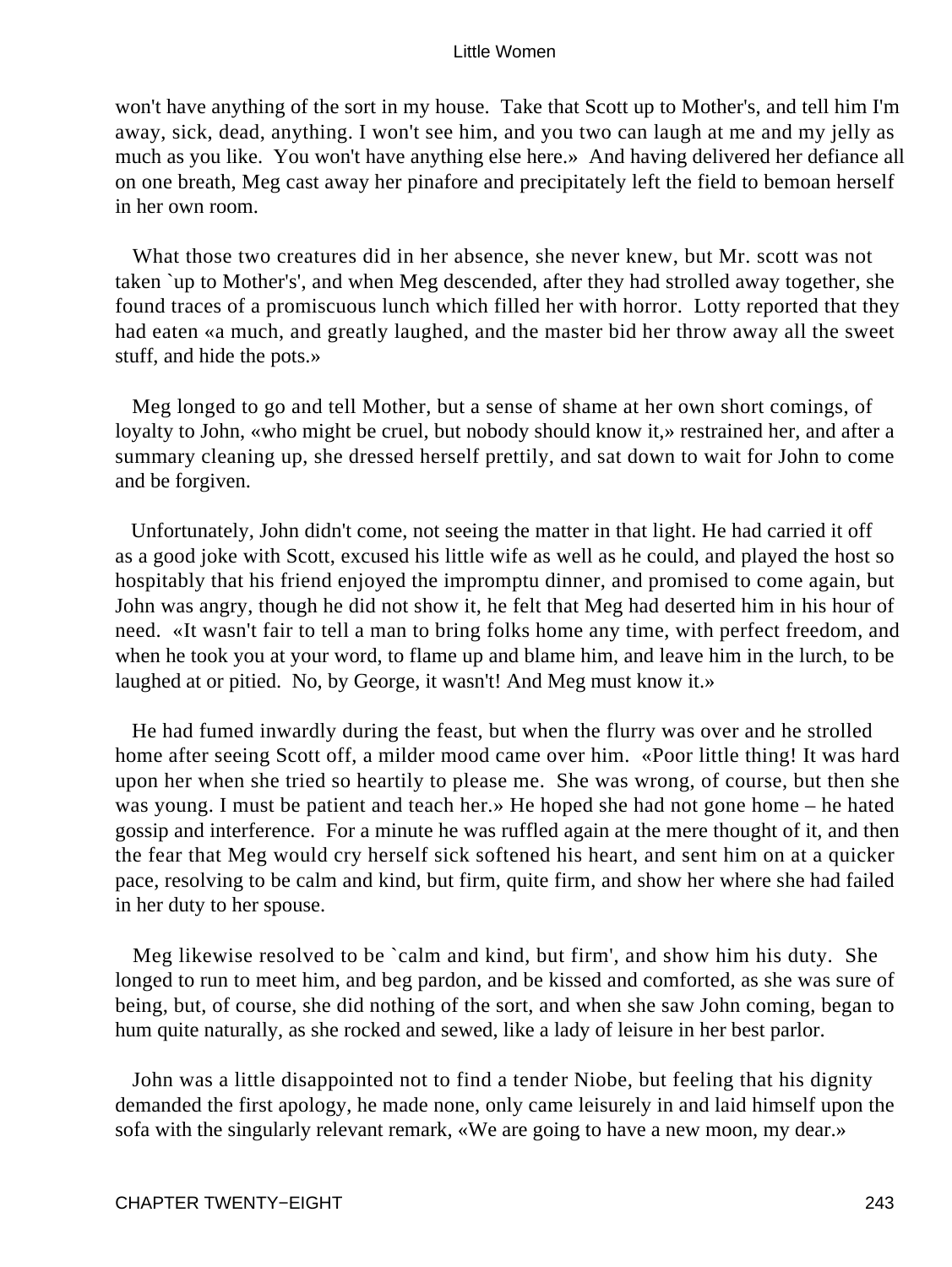«I've no objection,» was Meg's equally soothing remark. A few other topics of general interest were introduced by Mr. Brooke and wet−blanketed by Mrs. Brooke, and conversation languished. John went to one window, unfolded his paper, and wrapped himself in it, figuratively speaking. Meg went to the other window, and sewed as if new rosettes for slippers were among the necessaries of life. Neither spoke. Both looked quite `calm and firm', and both felt desperately uncomfortable.

 «Oh, dear,» thought Meg, «married life is very trying, and does need infinite patience as well as love, as Mother says.» The word `Mother' suggested other maternal counsels given long ago, and received with unbelieving protests.

 «John is a good man, but he has his faults, and you must learn to see and bear with them, remembering your own. He is very decided, but never will be obstinate, if you reason kindly, not oppose impatiently. He is very accurate, and particular about the truth  $-$  a good trait, though you call him `fussy'. Never deceive him by look or word, Meg, and he will give you the confidence you deserve, the support you need. He has a temper, not like ours – one flash and then all over – but the white, still anger that is seldom stirred, but once kindled is hard to quench. Be careful, be very careful, not to wake his anger against yourself, for peace and happiness depend on keeping his respect. Watch yourself, be the first to ask pardon if you both err, and guard against the little piques, misunderstandings, and hasty words that often pave the way for bitter sorrow and regret.»

 These words came back to Meg, as she sat sewing in the sunset, especially the last. This was the first serious disagreement, her own hasty speeches sounded both silly and unkind, as she recalled them, her own anger looked childish now, and thoughts of poor John coming home to such a scene quite melted her heart. She glanced at him with tears in her eyes, but he did not see them. She put down her work and got up, thinking, «I will be the first to say, `Forgive me', but he did not seem to hear her. She went very slowly across the room, for pride was hard to swallow, and stood by him, but he did not turn his head. For a minute she felt as if she really couldn't do it, then came the thought, This is the beginning. I'll do my part, and have nothing to reproach myself with,» and stooping sown, she softly kissed her husband on the forehead. Of course that settled it. The penitent kiss was better than a world of words, and John had her on his knee in a minute, saying tenderly...

 «It was too bad to laugh at the poor little jelly pots. Forgive me, dear. I never will again!»

 But he did, oh bless you, yes, hundreds of times, and so did Meg, both declaring that it was the sweetest jelly they ever made, for family peace was preserved in that little family jar.

 After this, Meg had Mr. Scott to dinner by special invitation, and served him up a pleasant feast without a cooked wife for the first course, on which occasion she was so gay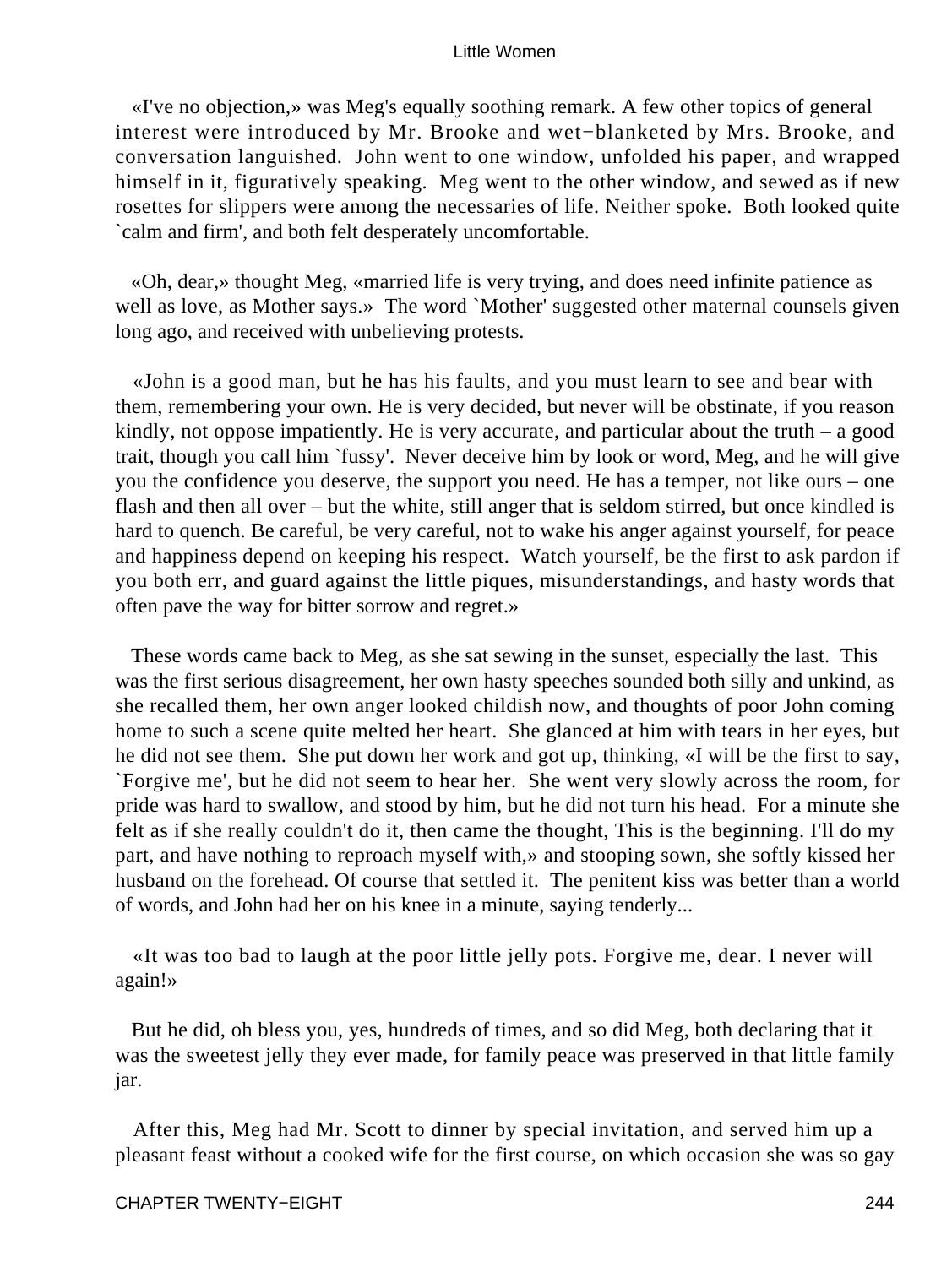and gracious, and made everything go off so charmingly, that Mr. Scott told John he was a lucky fellow, and shook his head over the hardships of bachelorhood all the way home.

 In the autumn, new trials and experiences came to Meg. Sallie Moffat renewed her friendship, was always running out for a dish of gossip at the little house, or inviting `that poor dear' to come in and spend the day at the big house. It was pleasant, for in dull weather Meg often felt lonely. All were busy at home, John absent till night, and nothing to do but sew, or read, or potter about. So it naturally fell out that Meg got into the way of gadding and gossiping with her friend. Seeing Sallie's pretty things made her long for such, and pity herself because she had not got them. Sallie was very kind, and often offered her the coveted trifles, but Meg declined them, knowing that John wouldn't like it, and then this foolish little woman went and did what John disliked even worse.

 She knew her husband's income, and she loved to feel that he trusted her, not only with his happiness, but what some men seem to value more – his money. She knew where it was, was free to take what she liked, and all he asked was that she should keep account of every penny, pay bills once a month, and remember that she was a poor man's wife. Till now she had done well, been prudent and exact, kept her little account books neatly, and showed them to him monthly without fear. But that autumn the serpent got into Meg's paradise, and tempted her like many a modern Eve, not with apples, but with dress. Meg didn't like to be pitied and made to feel poor. It irritated her, but she was ashamed to confess it, and now and then she tried to console herself by buying something pretty, so that Sallie needn't think she had to economize. She always felt wicked after it, for the pretty things were seldom necessaries, but then they cost so little, it wasn't worth worrying about, so the trifles increased unconsciously, and in the shopping excursions she was no longer a passive looker−on.

 But the trifles cost more than one would imagine, and when she cast up her accounts at the end of the month the sum total rather scared her. John was busy that month and left the bills to her, the next month he was absent, but the third he had a grand quarterly settling up, and Meg never forgot it. A few days before she had done a dreadful thing, and it weighed upon her conscience. Sallie had been buying silks, and Meg longed for a new one, just a handsome light one for parties, her black silk was so common, and thin things for evening wear were only proper for girls. Aunt March usually gave the sisters a present of twenty−five dollars apiece at New Year's. That was only a month to wait, and here was a lovely violet silk going at a bargain, and she had the money, if she only dared to take it. John always said what was his was hers, but would he think it right to spend not only the prospective five−and−twenty, but another five−and−twenty out of the household fund? That was the question. Sallie had urged her to do it, had offered to lend the money, and with the best intentions in life had tempted Meg beyond her strength. In an evil moment the shopman held up the lovely, shimmering folds, and said, «A bargain, I assure, you, ma'am.» She answered, «I'll take it,» and it was cut off and paid for, and Sallie had exulted, and she had laughed as if it were a thing of no consequence, and driven away, feeling as if she had stolen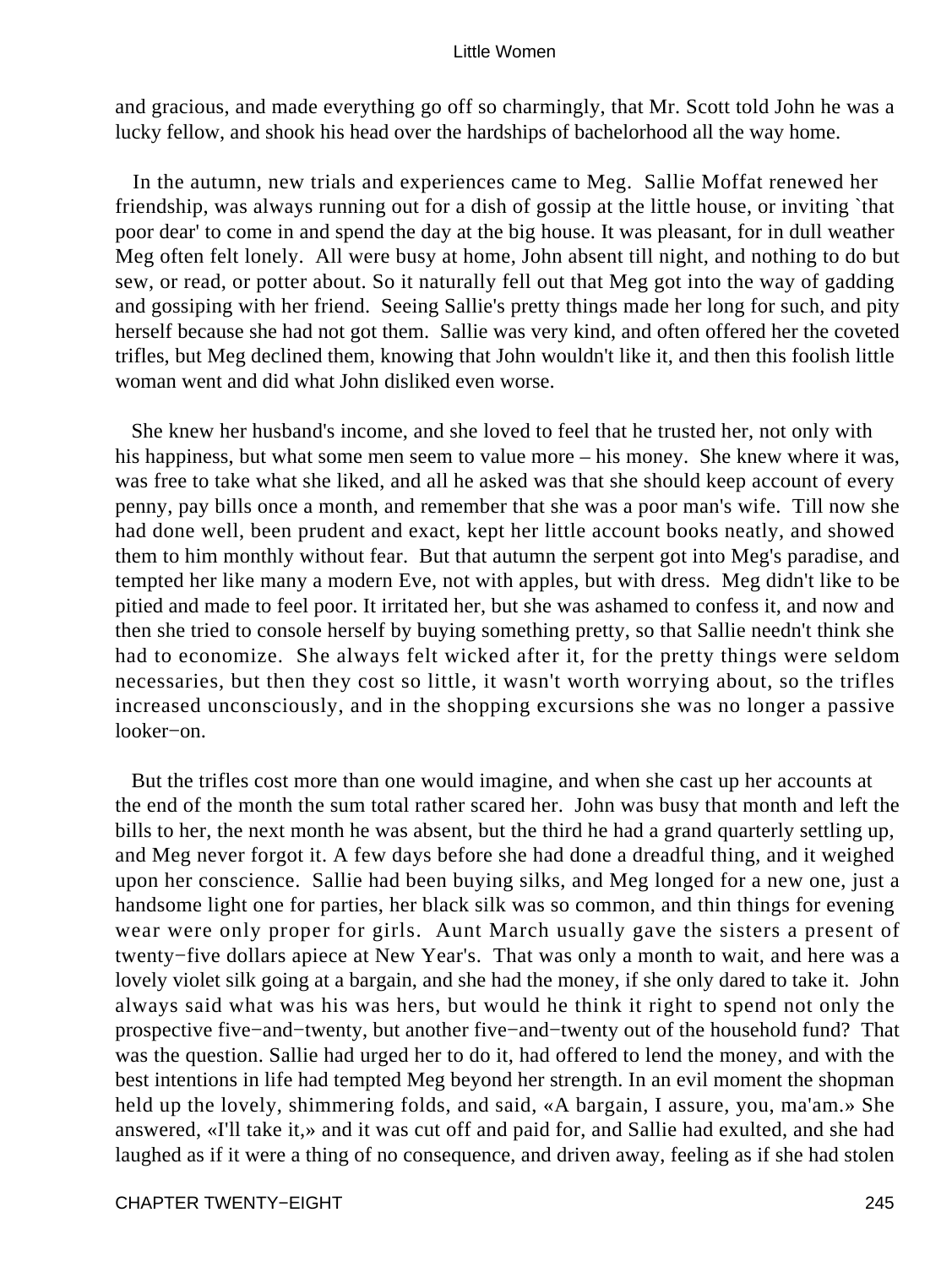something, and the police were after her.

 When she got home, she tried to assuage the pangs of remorse by spreading forth the lovely silk, but it looked less silvery now, didn't become her, after all, and the words `fifty dollars' seemed stamped like a pattern down each breadth. She put it away, but it haunted her, not delightfully as a new dress should, but dreadfully like the ghost of a folly that was not easily laid. When John got out his books that night, Meg's heart sank, and for the first time in her married life, she was afraid of her husband. The kind, brown eyes looked as if they could be stern, and though he was unusually merry, she fancied he had found her out, but didn't mean to let her know it. The house bills were all paid, the books all in order. John had praised her, and was undoing the old pocketbook which they called the `bank', when Meg, knowing that it was quite empty, stopped his hand, saying nervously...

«You haven't seen my private expense book yet.»

 John never asked to see it, but she always insisted on his doing so, and used to enjoy his masculine amazement at the queer things women wanted, and made him guess what piping was, demand fiercely the meaning of a hug−me−tight, or wonder how a little thing composed of three rosebuds, a bit of velvet, and a pair of strings, could possibly be a bonnet, and cost six dollars. That night he looked as if he would like the fun of quizzing her figures and pretending to be horrified at her extravagance, as he often did, being particularly proud of his prudent wife.

 The little book was brought slowly out and laid down before him. Meg got behind his chair under pretense of smoothing the wrinkles out of his tired forehead, and standing there, she said, with her panic increasing with every word . ..

 «John, dear, I'm ashamed to show you my book, for I've really been dreadfully extravagant lately. I go about so much I must have things, you know, and Sallie advised my getting it, so I did, and my New Year's money will partly pay for it, but I was sorry after I had done it, for I knew you'd think it wrong in me.»

 John laughed, and drew her round beside him, saying goodhumoredly, «Don't go and hide. I won't beat you if you have got a pair of killing boots. I'm rather proud of my wife's feet, and don't mind if she does pay eight or nine dollars for her boots, if they are good ones.»

 That had been one of her last `trifles', and John's eye had fallen on it as he spoke. «Oh, what will he say when he comes to that awful fifty dollars!» thought Meg, with a shiver.

 «It's worse than boots, it's a silk dress,» she said, with the calmness of desperation, for she wanted the worst over.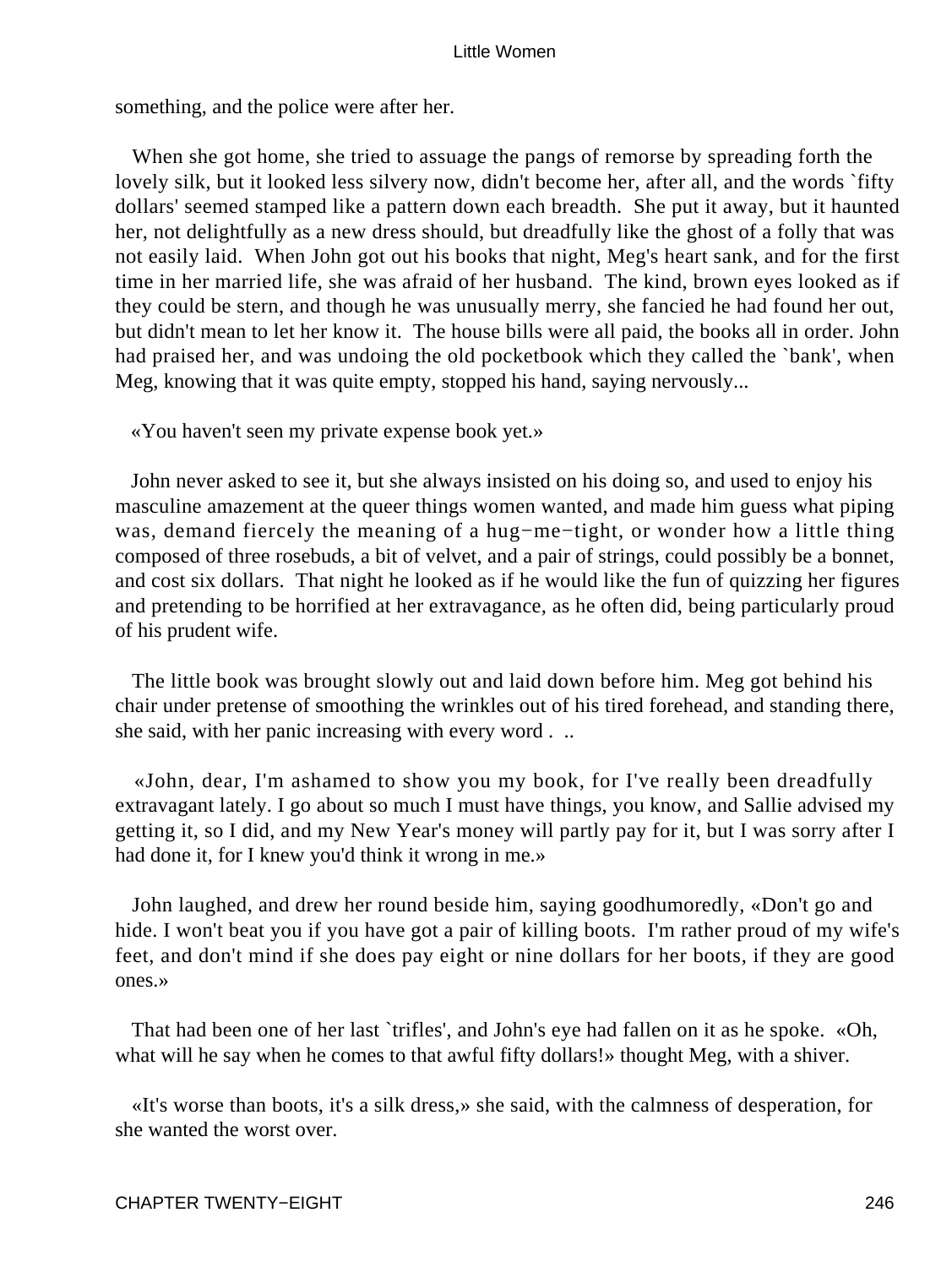«Well, dear, what is the `dem'd total', as Mr. Mantalini says?»

 That didn't sound like John, and she knew he was looking up at her with the straightforward look that she had always been ready to meet and answer with one as frank till now. She turned the page and her head at the same time, pointing to the sum which would have been bad enough without the fifty, but which was appalling to her with that added. For a minute the room was very still, then John said slowly – but she could feel it cost him an effort to express no displeasure – . . .

 «Well, I don't know that fifty is much for a dress, with all the furbelows and notions you have to have to finish it off these days.»

 «It isn't made or trimmed,» sighed Meg, faintly, for a sudden recollection of the cost still to be incurred quite overwhelmed her.

 «Twenty−five yards of silk seems a good deal to cover one small woman, but I've no doubt my wife will look as fine as Ned Moffat's when she gets it on,» said John dryly.

 «I know you are angry, John, but I can't help it. I don't mean to waste your money, and I didn't think those little things would count up so. I can't resist them when I see Sallie buying all she wants, and pitying me because I don't. I try to be contented, but it is hard, and I'm tired of being poor.»

 The last words were spoken so low she thought he did not hear them, but he did, and they wounded him deeply, for he had denied himself many pleasures for Meg's sake. She could have bitten her tongue out the minute she had said it, for John pushed the books away and got up, saying with a little quiver in his voice, «I was afraid of this. I do my best, Meg.» If he had scolded her, or even shaken her, it would not have broken her heart like those few words. She ran to him and held him close, crying, with repentant tears, «Oh, John, my dear, kind, hard−working boy. I didn't mean it! It was so wicked, so untrue and ungrateful, how could I say it! Oh, how could I say it!» He was very kind, forgave her readily, and did not utter one reproach, but Meg knew that she had done and said a thing which would not be forgotten soon, although he might never allude to it again. She had promised to love him for better or worse, and then she, his wife, had reproached him with his poverty, after spending his earnings recklessly. It was dreadful, and the worst of it was John went on so quietly afterward, just as if nothing had happened, except that he stayed in town later, and worked at night when she had gone to cry herself to sleep. A week or remorse nearly made Meg sick, and the discovery that John had countermanded the order for his new greatcoat reduced her to a state of despair which was pathetic to behold. He had simply said, in answer to her surprised inquiries as to the change, «I can't afford it, my dear.»

 Meg said no more, but a few minutes after he found her in the hall with her face buried in the old greatcoat, crying as if her heart would break.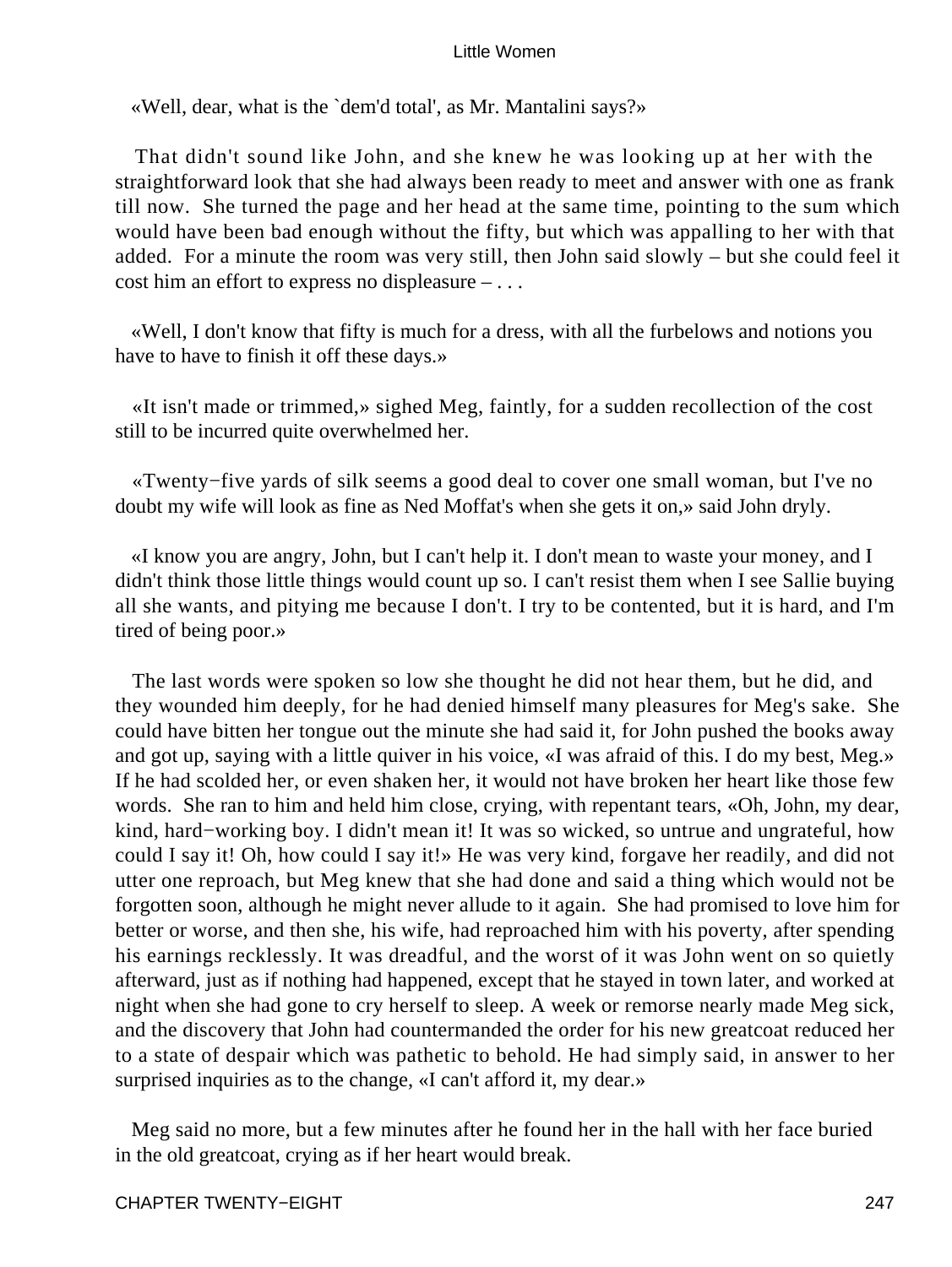They had a long talk that night, and Meg learned to love her husband better for his poverty, because it seemed to have made a man of him, given him the strength and courage to fight his own way, and taught him a tender patience with which to bear and comfort the natural longings and failures of those he loved.

 Next day she put her pride in her pocket, went to Sallie, told the truth, and asked her to buy the silk as a favor. The good− natured Mrs. Moffat willingly did so, and had the delicacy not to make her a present of it immediately afterward. Then Meg ordered home the greatcoat, and when John arrived, she put it on, and asked him how he liked her new silk gown. One can imagine what answer he made, how he received his present, and what a blissful state of things ensued. John came home early, Meg gadded no more, and that greatcoat was put on in the morning by a very happy husband, and taken off at night by a most devoted little wife. So the year rolled round, and at midsummer there came to Meg a new experience, the deepest and tenderest of a woman's life.

 Laurie came sneaking into the kitchen of the Dovecote one Saturday, with an excited face, and was received with the clash of cymbals, for Hannah clapped her hands with a saucepan in one and the cover in the other.

 «How's the little mamma? Where is everybody? Why didn't you tell me before I came home?» began Laurie in a loud whisper.

 «Happy as a queen, the dear! Every soul of `em is upstairs a worshipin'. We didn't want no hurrycanes round. Now you go into the parlor, and I'll send `em down to you,» with which somewhat involved reply Hannah vanished, chuckling ecstatically.

 Presently Jo appeared, proudly bearing a flannel bundle laid forth upon a large pillow. Jo's face was very sober, but her eyes twinkled, and there was an odd sound in her voice of repressed emotion of some sort.

«Shut your eyes and hold out your arms,» she said invitingly.

 Laurie backed precipitately into a corner, and put his hands behind him with an imploring gesture. «No, thank you. I'd rather not. I shall drop it or smash it, as sure as fate.»

«Then you shan't see your nevvy,» said Jo decidedly, turning as if to go.

 «I will, I will! Only you must be responsible for damages.» And obeying orders, Laurie heroically shut his eyes while something was put into his arms. A peal of laughter from Jo, Amy, Mrs. March, Hannah, and John caused him to open them the next minute, to find himself invested with two babies instead of one.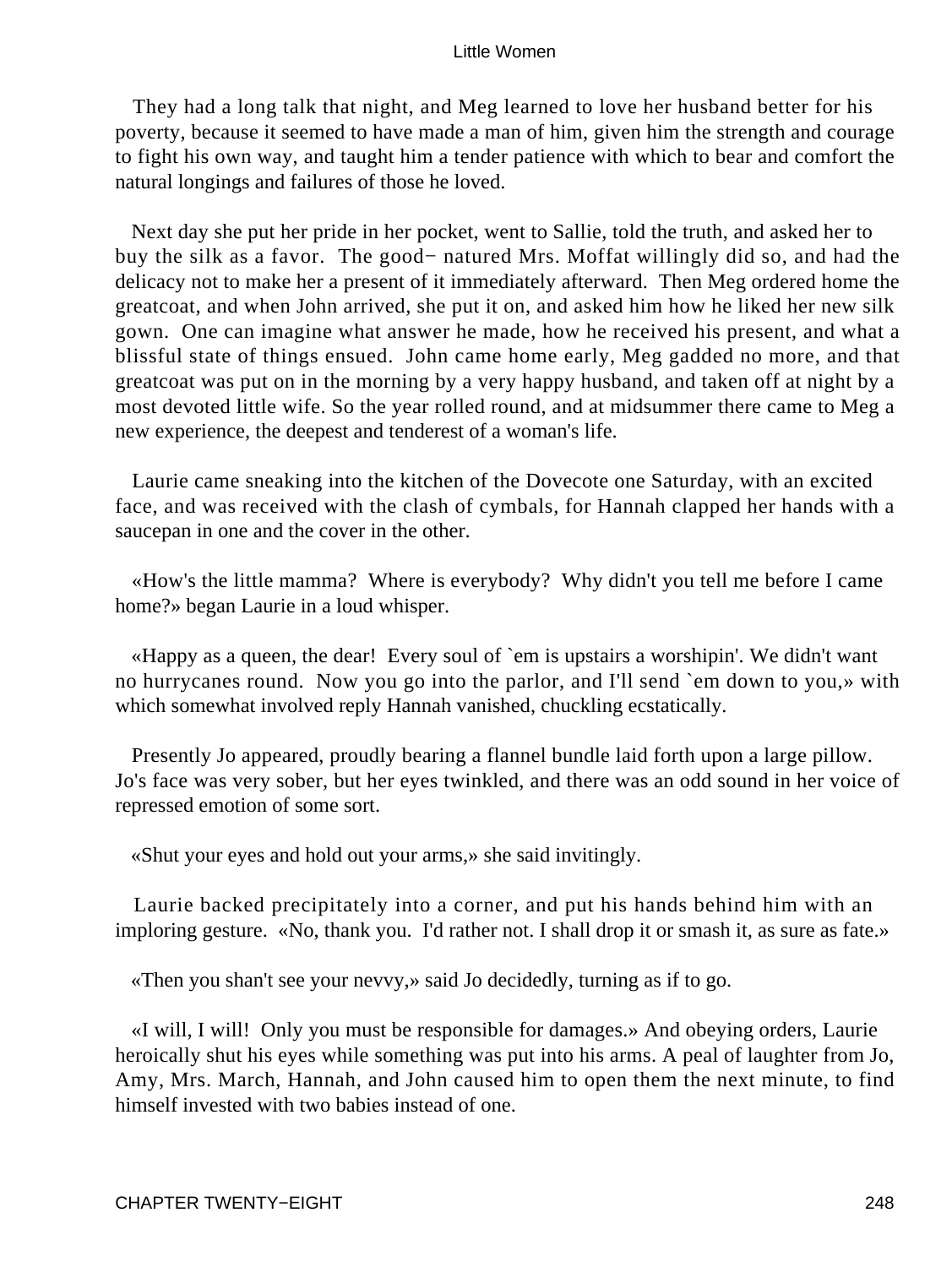No wonder they laughed, for the expression of his face was droll enough to convulse a Quaker, as he stood and stared wildly from the unconscious innocents to the hilarious spectators with such dismay that Jo sat down on the floor and screamed.

 «Twins, by Jupiter!» was all he said for a minute, then turning to the women with an appealing look that was comically piteous, he added, «Take `em quick, somebody! I'm going to laugh, and I shall drop `em.»

 Jo rescued his babies, and marched up and down, with one on each are, as if already initiated into the mysteries of babytending, while Laurie laughed till the tears ran down his cheeks.

 «It's the best joke of the season, isn't it? I wouldn't have told you, for I set my heart on surprising you, and I flatter myself I've done it,» said Jo, when she got her breath.

 «I never was more staggered in my life. Isn't it fun? Are they boys? What are you going to name them? Let's have another look. Hold me up, Jo, for upon my life it's one too many for me,» returned Laurie, regarding the infants with the air of a big, benevolent Newfoundland looking at a pair of infantile kittens.

 «Boy and girl. Aren't they beauties?» said the proud papa, beaming upon the little red squirmers as if they were unfledged angels.

 «Most remarkable children I ever saw. Which is which?» and Laurie bent like a well−sweep to examine the prodigies.

 «Amy put a blue ribbon on the boy and a pink on the girl, French fashion, so you can always tell. Besides, one has blue eyes and one brown. Kiss them, Uncle Teddy,» said wicked Jo.

«I'm afraid they mightn't like it,» began Laurie, with unusual timidity in such matters.

 «Of course they will, they are used to it now. Do it this minute, sir!» commanded Jo, fearing he might propose a proxy.

 Laurie screwed up his face and obeyed with a gingerly peck at each little cheek that produced another laugh, and made the babies squeal.

 «There, I knew they didn't like it! That's the boy, see him kick, he hits out with his fists like a good one. Now then, young Brooke, pitch into a man of your own size, will you?» cried Laurie, delighted with a poke in the face from a tiny fist, flapping aimlessly about.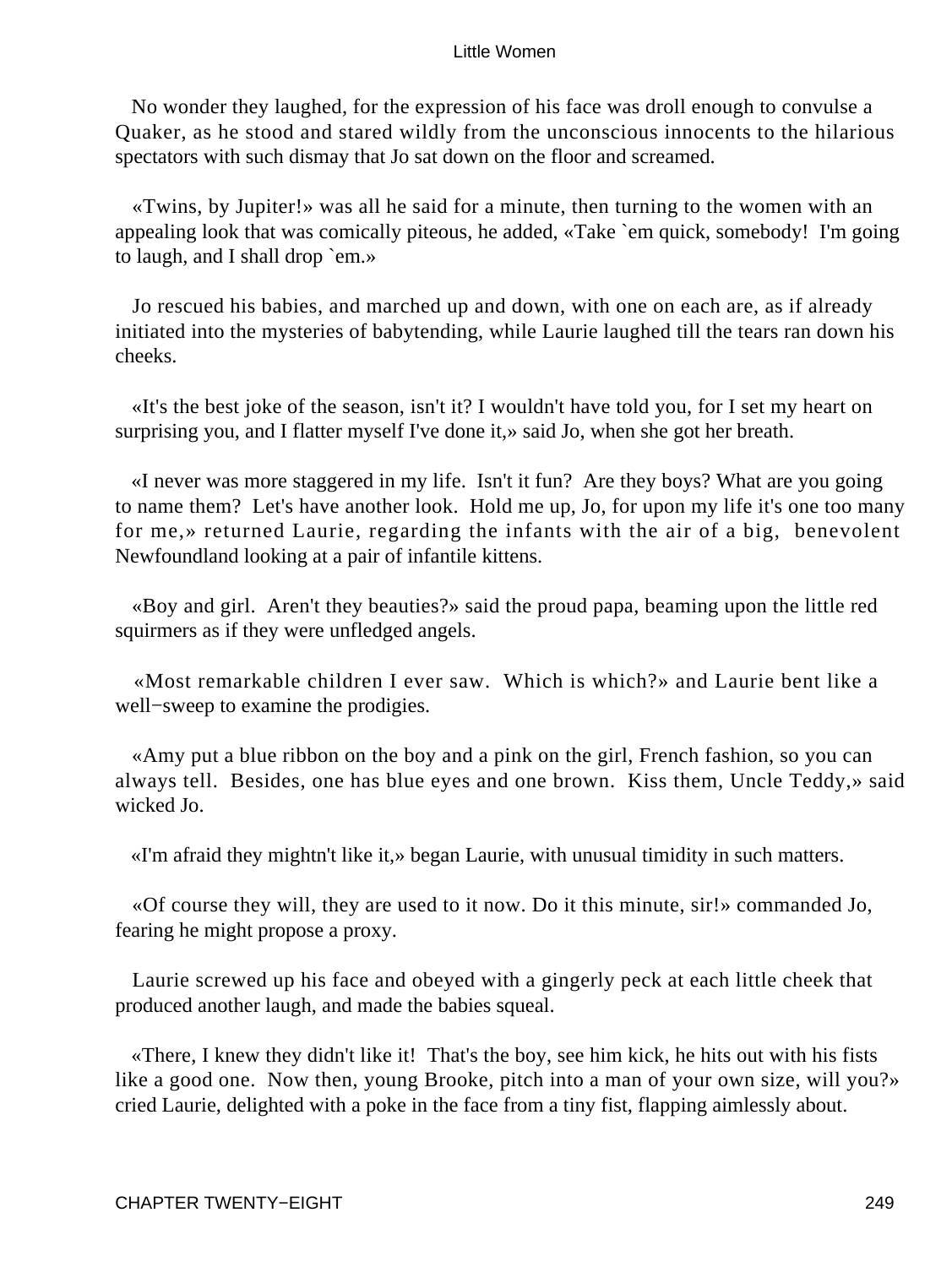«He's to be named John Laurence, and the girl Margaret, after mother and grandmother. We shall call her Daisey, so as not to have two Megs, and I suppose the mannie will be Jack, unless we find a better name,» said Amy, with aunt−like interest.

«Name him Demijohn, and call him Demi for short,» said Laurie

 «Daisy and Demi, just the thing! I knew Teddy would do it,» cried Jo clapping her hands.

 Teddy certainly had done it that time, for the babies were `Daisy' and `Demi' to the end of the chapter.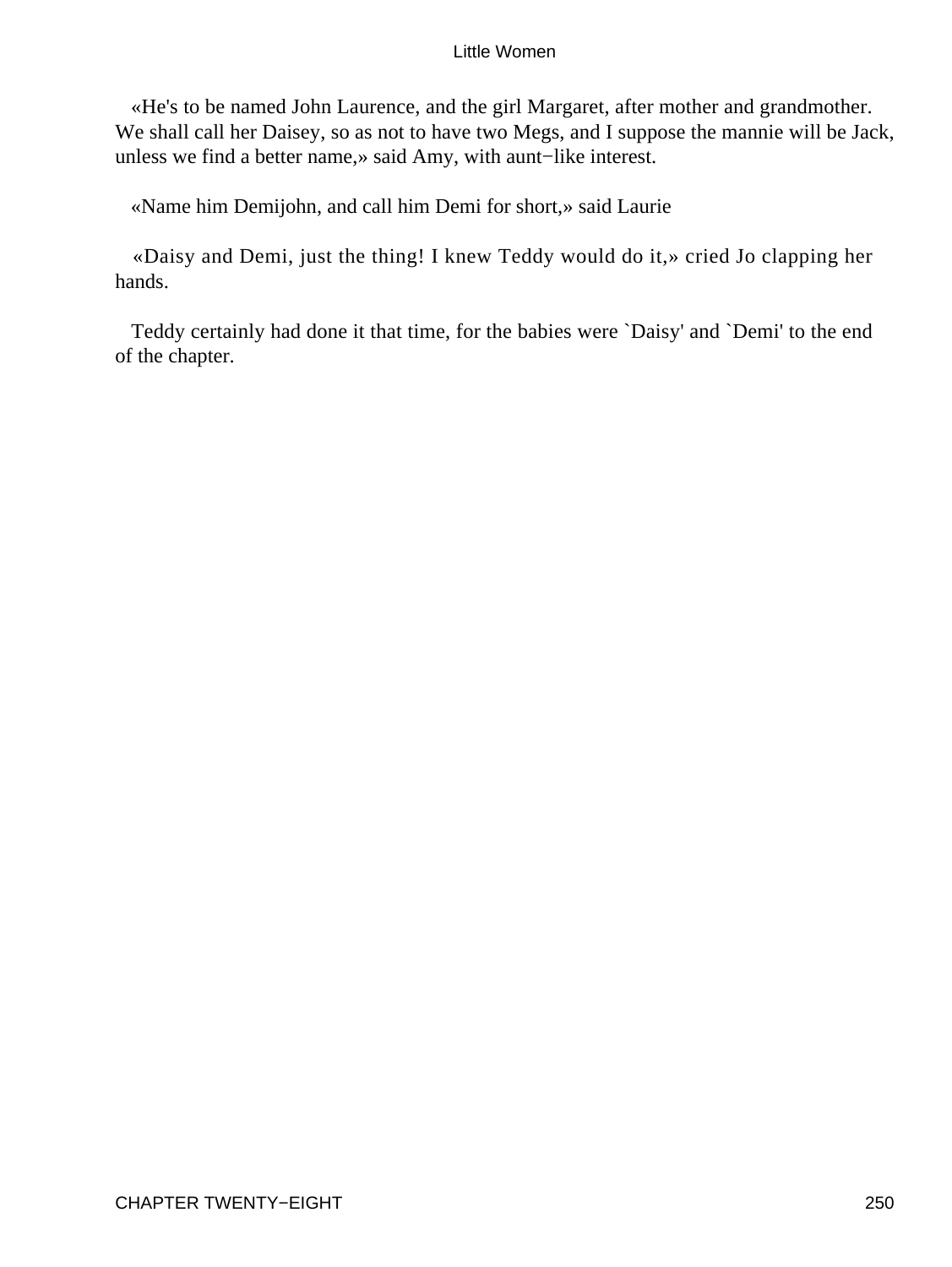# **[CHAPTER TWENTY−NINE](#page-420-0)**

*«C*ome, Jo, it's time.»

«For what?»

 «You don't mean to say you have forgotten that you promised to make half a dozen calls with me today?»

 «I've done a good many rash and foolish things in my life, but I don't think I ever was mad enough to say I'd make six calls in one day, when a single one upsets me for a week.»

 «Yes, you did, it was a bargain between us. I was to finish the crayon of Beth for you, and you were to go properly with me, and return our neighbors' visits.»

 «If it was fair, that was in the bond, and I stand to the letter of my bond, Shylock. There is a pile of clouds in the east, it's not fair, and I don't go.»

 «Now, that's shirking. It's a lovely day, no prospect of rain, and you pride yourself on keeping; promises, so be honorable, come and do your duty, and then be at peace for another six months.»

 At that minute Jo was particularly absorbed in dressmaking, for she was mantua−maker general to the family, and took especial credit to herself because she could use a needle as well as a pen. It was very provoking to be arrested in the act of a first tryingon, and ordered out to make calls in her best array on a warm July day. She hated calls of the formal sort, and never made any till Amy compelled her with a bargain, bribe, or promise. In the present instance there was no escape, and having clashed her scissors rebelliously, while protesting that she smelled thunder, she gave in, put away her work, and taking up her hat and gloves with an air of resignation, told Amy the victim was ready.

 «Jo March, you are perverse enough to provoke a saint! You don't intend to make calls in that state, I hope,» cried Amy, surveying her with amazement.

 «Why not? I'm neat and cool and comfortable, quite proper for a dusty walk on a warm day. If people care more for my clothes than they do for me, I don't wish to see them. You can dress for both, and be as elegant as you please. It pays for you to be fine. It doesn't for me, and furbelows only worry me.»

«Oh, dear!» sighed Amy, «now she's in a contrary fit, and will drive me distracted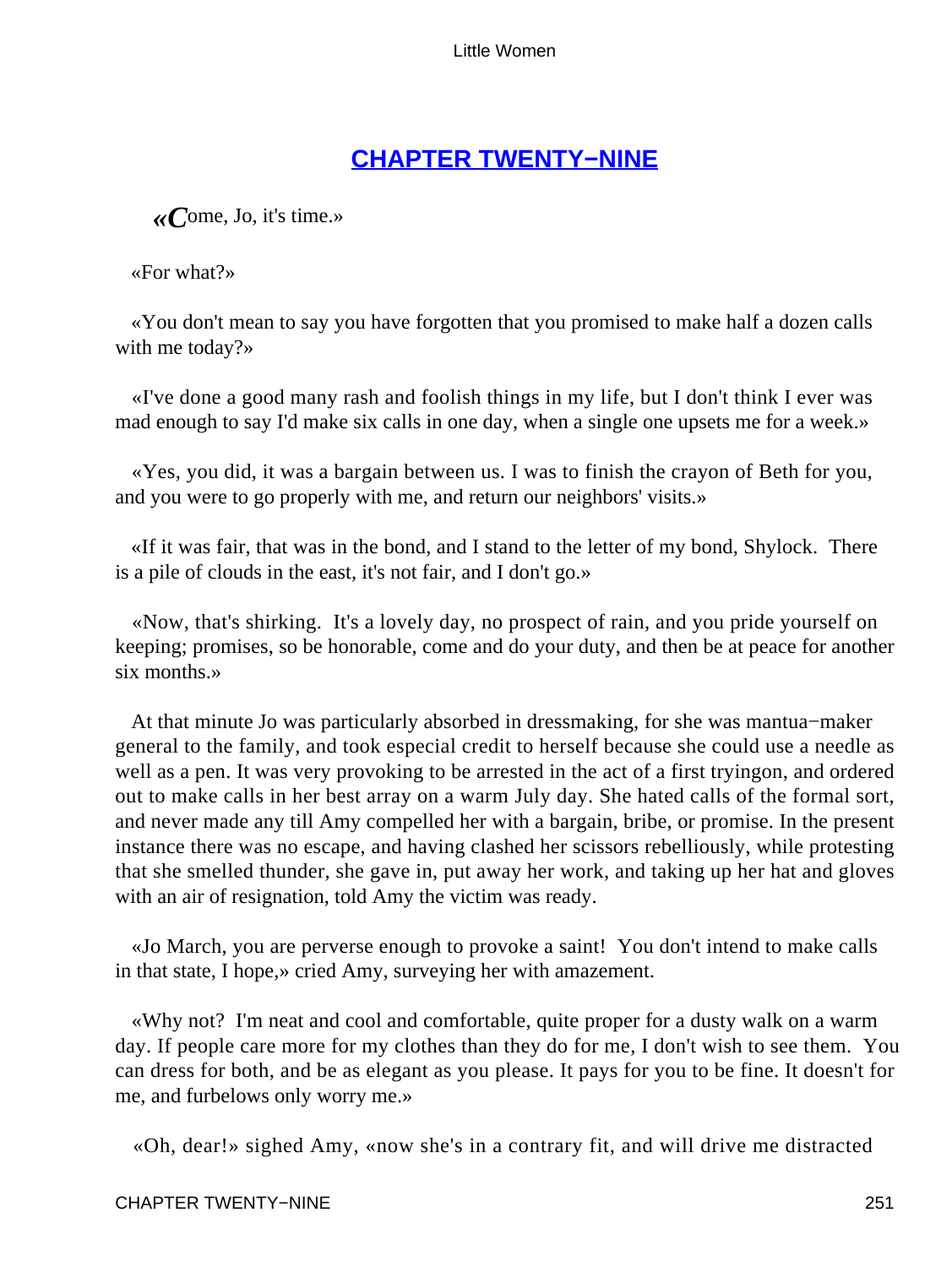before I can get her properly ready. I'm sure it's no pleasure to me to go today, but it's a debt we owe society, and there's no one to pay it but you and me. I'll do anything for you, Jo, if you'll only dress yourself nicely, and come and help me do the civil. You can talk so well, look so aristocratic in your best things, and behave so beautifully, if you try, that I'm proud of you. I'm afraid to go alone, do come and take care of me.»

 «You're an artful little puss to flatter and wheedle your cross old sister in that way. The idea of my being aristocratic and well−bred, and your being afraid to go anywhere alone! I don't know which is the most absurd. Well, I'll go if I must, and do my best. You shall be commander of the expedition, and I'll obey blindly, will that satisfy you?» said Jo, with a sudden change from perversity to lamblike submission.

 «You're a perfect cherub! Now put on all your best things, and I'll tell you how to behave at each place, so that you will make a good impression. I want people to like you, and they would if you'd only try to be a little more agreeable. Do your hair the pretty way, and put the pink rose in your bonnet. It's becoming, and you look too sober in your plain suit. Take your light gloves and the embroidered handkerchief. We'll stop at Meg's, and borrow her white sunshade, and then you can have my dove−colored one.»

 While Amy dressed, she issued her orders, and Jo obeyed them, not without entering her protest, however, for she sighed as she rustled into her new organdie, frowned darkly at herself as she tied her bonnet strings in an irreproachable bow, wrestled viciously with pins as she put on her collar, wrinkled up her features generally as she shook out the handkerchief, whose embroidery was as irritating to her nose as the present mission was to her feelings, and when she had squeezed her hands into tight gloves with three buttons and a tassel, as the last touch of elegance, she turned to Amy with an imbecile expression of countenance, saying meekly...

«I'm perfectly miserable, but if you consider me presentable, I die happy.»

 «You're highly satisfactory. turn slowly round, and let me get a careful view.» Jo revolved, and Amy gave a touch here and there, then fell back, with her head on one side, observing graciously, «Yes, you'll do. Your head is all I could ask, for that white bonnet with the rose is quite ravishing. Hold back your shoulders, and carry your hands easily, no matter if your gloves do pinch. There's one thing you can do well, Jo, that is, wear a shawl. I can't, but it's very nice to see you, and I'm so glad Aunt March gave you that lovely one. It's simple, but handsome, and those folds over the arm are really artistic. Is the point of my mantle in the middle, and have I looped my dress evenly? I like to show my boots, for my feet are pretty, though my nose isn't.»

 «You are a thing of beauty and a joy forever,» said Jo, looking through her hand with the air of a connoisseur at the blue feather against the golden hair. «Am I to drag my best dress through the dust, or loop it up, please, ma'am?»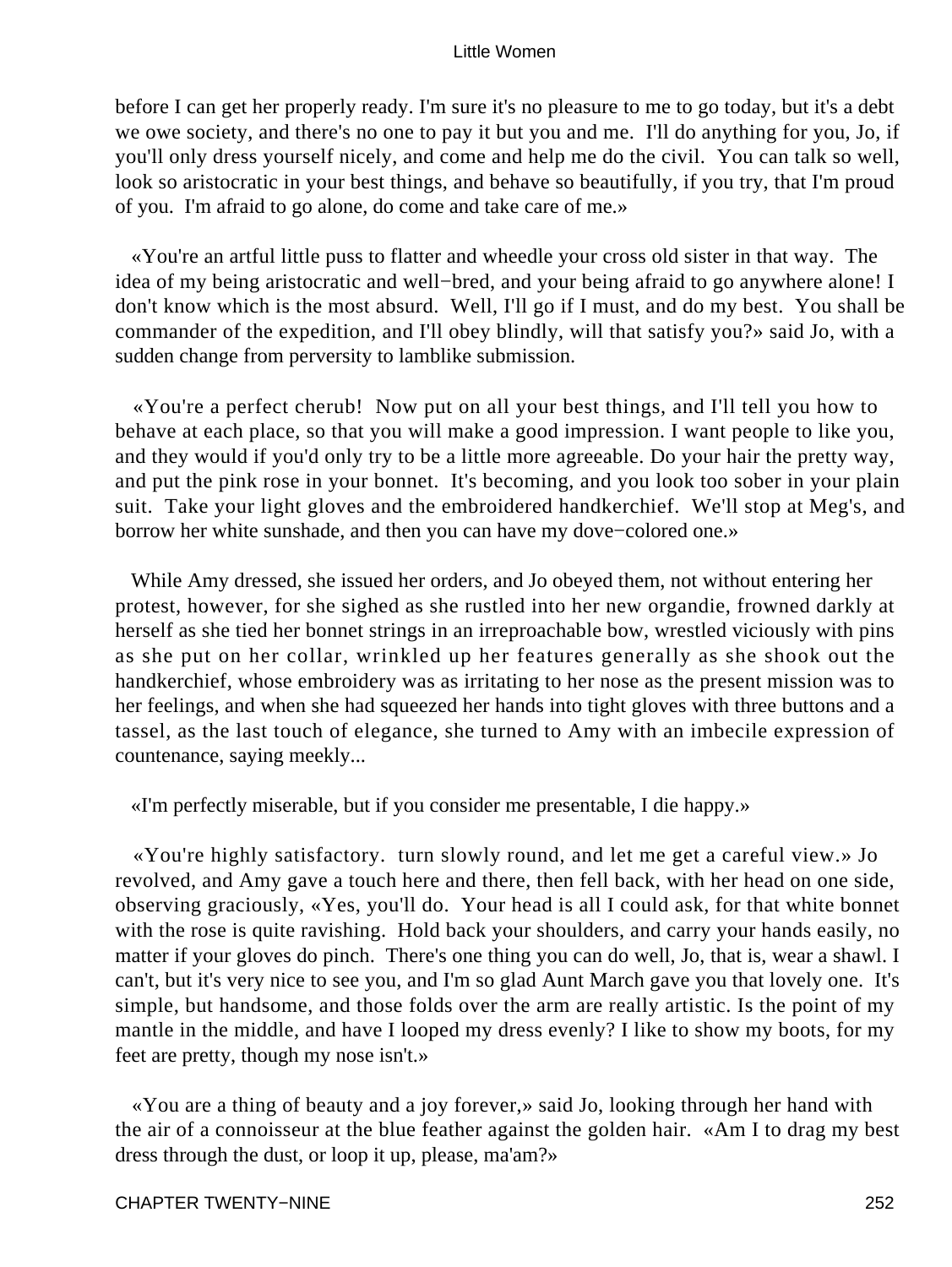«Hold it yup when you walk, but drop it in the house. The sweeping style suits you best, and you must learn to trail your skirts gracefully. You haven't half buttoned one cuff, do it at once. You'll never look finished if you are not careful about the little details, for they make yup the pleasing whole.»

 Jo sighed, and proceeded to burst the buttons off her glove, in doing up her cuff, but at last both were ready, and sailed away, looking as `pretty as picters', Hannah said, as she hung out of the upper window to watch them.

 «Now, Jo dear, the Chesters consider themselves very elegant people, so I want you to put on your best deportment. Don't make any of your abrupt remarks, or do anything odd, will you? Just be calm, cool, and quiet, that's safe and ladylike, and you can easily do it for fifteen minutes,» said Amy, as they approached the first place, having borrowed the white parasol and been inspected by Meg, with a baby on each arm.

 «Let me see. `Calm, cool, and quiet', yes, I think I can promise that. I've played the part of a prim young lady on the stage, and I'll try it off. My powers are great, as you shall see, so be easy in your mind, my child.»

 Amy looked relieved, but naughty Jo took her at her word, for during the first call she sat with every limb gracefully composed, every fold correctly draped, calm as a summer sea, cool as a snowbank, and as silent as the sphinx. In vain Mrs. Chester alluded to her `charming novel', and the Misses Chester introduced parties, picnics, the opera, and the fashions. Each and all were answered by a smile, a bow, and a demure «Yes» or «No» with the chill on. In vain Amy telegraphed the word `talk', tried to draw her out, and administered covert pokes with her foot. Jo sat as if blandly unconcious of it all, with deportment like Maud's face, `icily regular, splendidly null'.

 «What a haughty, uninteresting creature that oldest Miss March is!» was the unfortunately audible remark of one of the ladies, as the door closed upon their guests. Jo laughed noiselessly all through the hall, but Amy looked disgusted at the failure of her instructions, and very naturally laid the blame upon Jo.

 «How could you mistake me so? I merely meant you to be properly dignified and composed, and you made yourself a perfect stock and stone. Try to be sociable at the Lamb's'. Gossip as other girls do, and be interested in dress and flirtations and whatever nonsense comes up. They move in the best society, are valuable persons for us to know, and I wouldn't fail to make a good impression there for anything.»

 «I'll be agreeable. I'll gossip and giggle, and have horrors and raptures over any trifle you like. I rather enjoy this, and now I'll imitate what is called `a charming girl'. I can do it, for I have May Chester as a model, and I'll improve upon her. See if the Lambs don't say, `What a lively, nice creature that Jo March is!»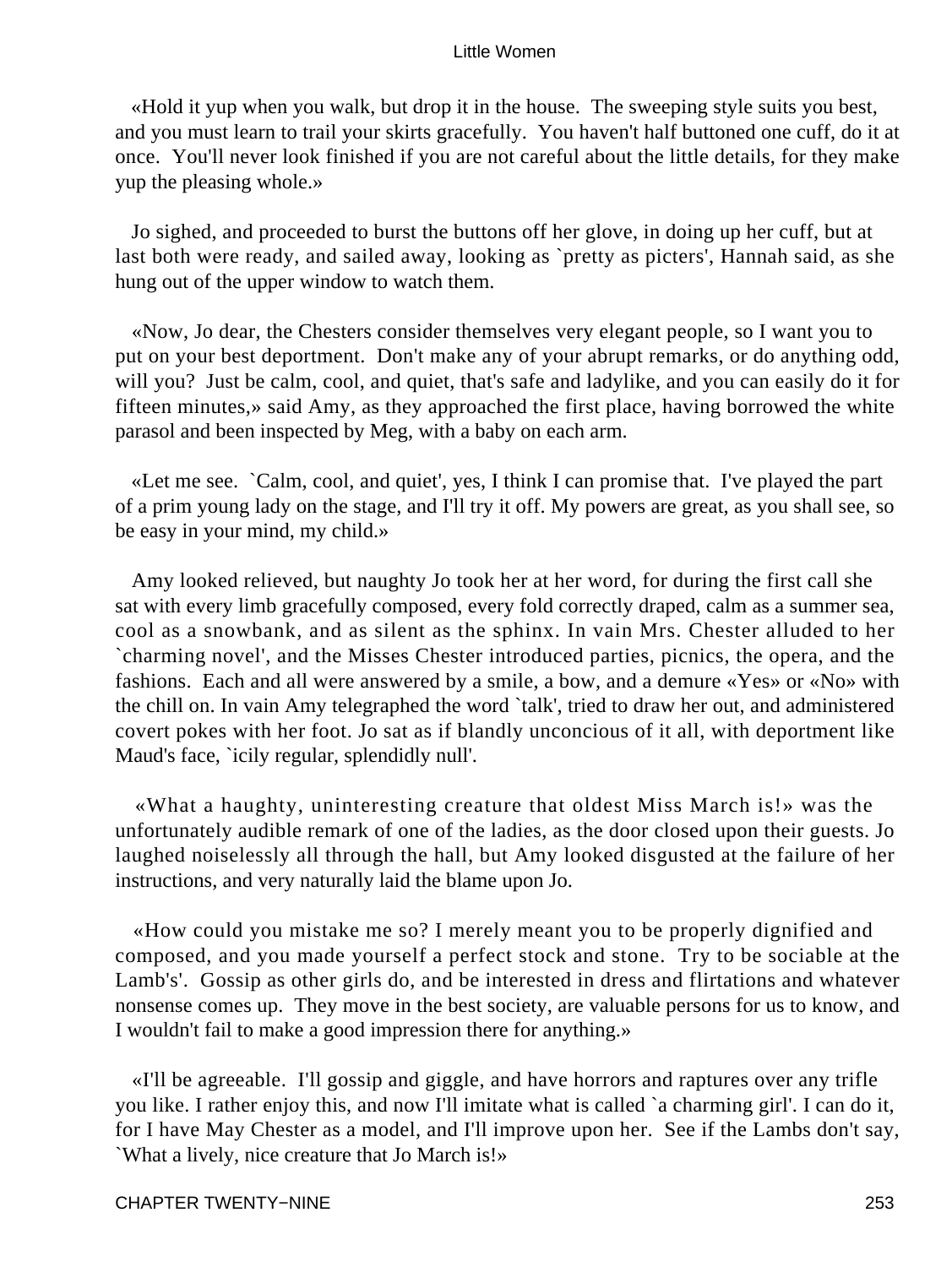Amy felt anxious, as well she might, for when Jo turned freakish there was no knowing where she would stop. Amy's face was a study when she saw her sister skim into the next drawing room, kiss all the young ladies with effusion, beam graciously upon the young gentlemen, and join in the chat with a spirit which amazed the beholder. Amy was taken possession of by Mrs. Lamb, with whom she was a favorite, and forced to hear a long account of Lucretia's last attack, while three delightful young gentlemen hovered near, waiting for a pause when they might rush in and rescue her. So situated, she was powerless to check Jo, who seemed possessed by a spirit of mischief, and talked away as volubly as the lady. A knot of heads gathered about her, and Amy strained her ears to hear what was going on, for broken sentences filled her with curiosity, and frequent peals of laughter made her wild to share the fun. One may imagine her suffering on overhearing fragments of this sort of conversation.

«She rides splendidly. who taught her?»

 «No one. She used to practice mounting, holding the reins, and sitting straight on an old saddle in a tree. Now she rides anything, for she doesn't know what fear is, and the stableman lets her have horses cheap because she trains them to carry ladies so well. She has such a passion for it, I often tell her if everything else fails, she can be a horsebreaker, and get her living so.»

 At this awful speech Amy contained herself with difficulty, for the impression was being given that she was rather a fast young lady, which was her especial aversion. But what could she do? For the old lady was in the middle of her story, and long before it was done, Jo was off again, make more droll revelations and committing still more fearful blunders.

 «Yes, Amy was in despair that day, for all the good beasts were gone, and of three left, one was lame, one blind, and the other so balky that you had to put dirt in his mouth before he would start. Nice animal for a pleasure party, wasn't it?»

 «Which did she choose?» asked one of the laughing gentlemen, who enjoyed the subject.

 «None of them. She heard of a young horse at the farm house over the river, and though a lady had never ridden him, she resolved to try, because he was handsome and spirited. Her struggles were really pathetic. There was no one to bring the horse to the saddle, so she took the saddle to the horse. My dear creature, she actually rowed it over the river, put it on her head, and marched up to the barn to the utter amazement of the old man!»

"Did she ride the horse?'

 «Of course she did, and had a capital time. I expected to see her brought home in fragments, but she managed him perfectly, and was the life of the party.»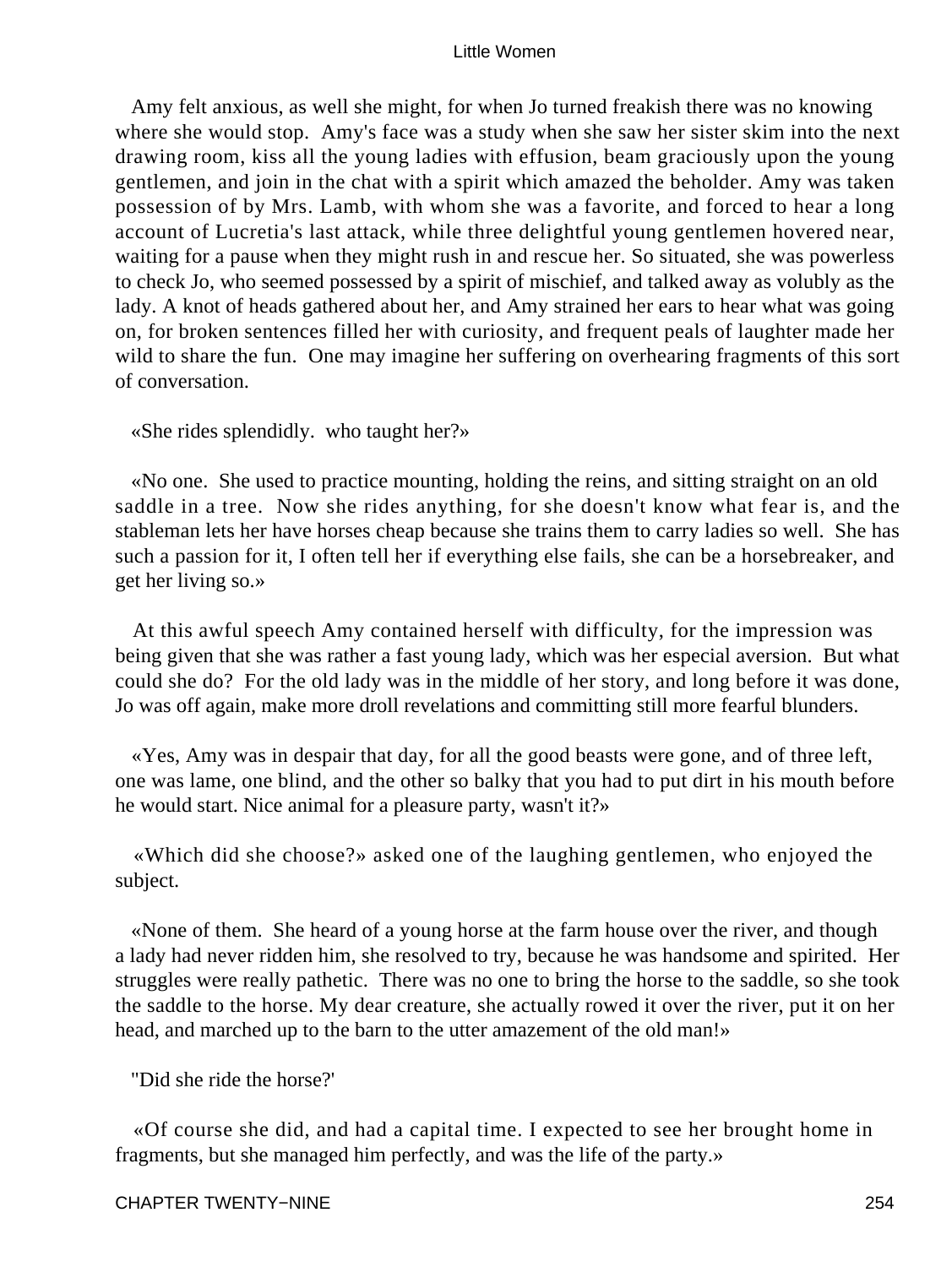«Well, I call that plucky!» And young Mr. Lamb turned an approving glance upon Amy, wondering what his mother could be saying to make the girl look so red and uncomfortable.

 She was still redder and more uncomfortable a moment after, when a sudden turn in the conversation introduced the subject of dress. One of the young ladies asked Jo where she got the pretty drab hat she wore to the picnic and stupid Jo, instead of mentioning the place where it was bought two years ago, must needs answer with unnecessary frankness, «Oh, Amy painted it. You can't buy those soft shades, so we paint ours any color we like. It's a great comfort to have an artistic sister.»

«Isn't that an original idea?» cried Miss Lamb, who found Jo great fun.

 «That's nothing compared to some of her brilliant performances. There's nothing the child can't do. Why, she wanted a pair of blue boots for Sallie's party, so she just painted her soiled white ones the loveliest shade of sky blue you ever saw, and they looked exactly like satin,» added Jo, with an air of pride in her sister's accomplishments that exasperated Amy till she felt that it would be a relief to throw her cardcase at her.

 «We read a story of yours the other day, and enjoyed it very much,» observed the elder Miss Lamb, wishing to compliment the literary lady, who did not look the character just then, it must be confessed.

 Any mention of her `works' always had a bad effect upon Jo, who either grew rigid and looked offended, or changed the subject with a brusque remark, as now. "Sorry you could find nothing better to read. I write that rubbish because it sells, and ordinary people like it. Are you going to New York this winter?'

 As Miss Lamb had `enjoyed' the story, this speech was not exactly grateful or complimentary. The minute it was made Jo saw her mistake, but fearing to make the matter worse, suddenly remembered that it was for her to make the first move toward departure, and did so with an abruptness that left three people with half− finished sentences in their mouths.

 «Amy, we must go. Good−by, dear, do come and see us. We are pining for a visit. I don't dare to ask you, Mr. Lamb, but if you should come, I don't think I shall have the heart to send you away.»

 Jo said this with such a droll imitation of May Chester's gushing style that Amy got out of the room as rapidly as possible, feeling a strong desire to laugh and cry at the same time.

«Didn't I do well?» asked Jo, with a satisfied air as they walked away.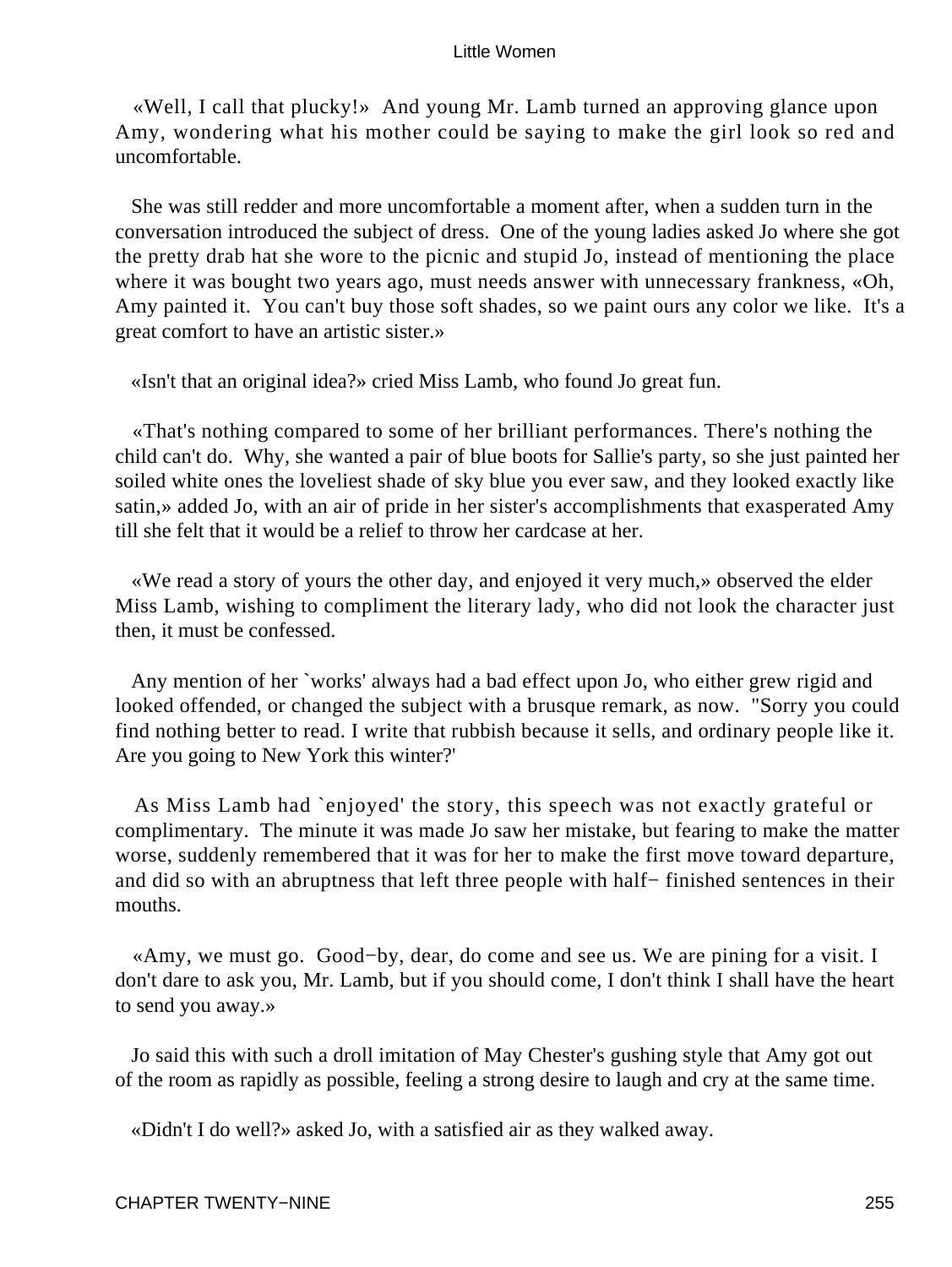«Nothing could have been worse,» was Amy's crushing reply. «What possessed you to tell those stories about my saddle, and the hats and boots, and all the rest of it?»

 «Why, it's funny, and amuses people. They know we are poor, so it's no use pretending that we have grooms, buy three or four hats a season, and have things as easy and fine as they do.»

 «You needn't go and tell them all our little shifts, and expose our; poverty in that perfectly unnecessary way. You haven't a bit of proper pride, and never will learn when to hold your tongue and when to speak,» said Amy despairingly.

 Poor Jo looked abashed, and silently chafed the end of her nose with the stiff handkerchief, as if performing a penance for her misdemeanors.

«How shall I behave here?» she asked, as they approached the third mansion.

«Just as you please. I wash my hands of you,» was Amy's short answer.

 «Then I'll enjoy myself. The boys are at home, and we'll have a comfortable time. Goodness knows I need a little change, for elegance has a bad effect upon my constitution,» returned Jo gruffly, being disturbed by her failure to suit.

 An enthusiastic welcome from three big boys and several pretty children speedily soothed her ruffled feelings, and leaving Amy to entertain the hostess and Mr. Tudor, who happened to be calling likewise, Jo devoted herself to the young folks and found the change refreshing. She listened to college stories with deep interest, caressed pointers and poodles without a murmur, agreed heartily that «Tom Brown was a brick,» regardless of the improper form of praise, and when one lad proposed a visit to his turtle tank, she went with an alacrity which caused Mamma to smile upon her, as that motherly lady settled the cap which was left in a ruinous condition by filial hugs, bearlike but affectionate, and dearer to her than the most faultless coiffure from the hands of an inspired Frenchwoman.

 Leaving her sister to her own devices, Amy proceeded to enjoy herself to her heart's content. Mr. Tudor's uncle had married an English lady who was third cousin to a living lord, and Amy regarded the whole family with great respect, for in spite of her American birth and breeding, she possessed that reverence for titles which haunts the best of us – that unacknowledged loyalty to the early faith in kings which set the most democratic nation under the sun in ferment at the coming of a royal yellow−haired laddie, some years ago, and which still has something to do with the love the young country bears the old, like that of a big son for an imperious little mother, who held him while she could, and let him go with a farewell scolding when he rebelled. But even the satisfaction of talking with a distant connection of the British nobility did not render Amy forgetful of time, and when the proper number of minutes had passed, she reluctantly tore herself from this aristocratic society, and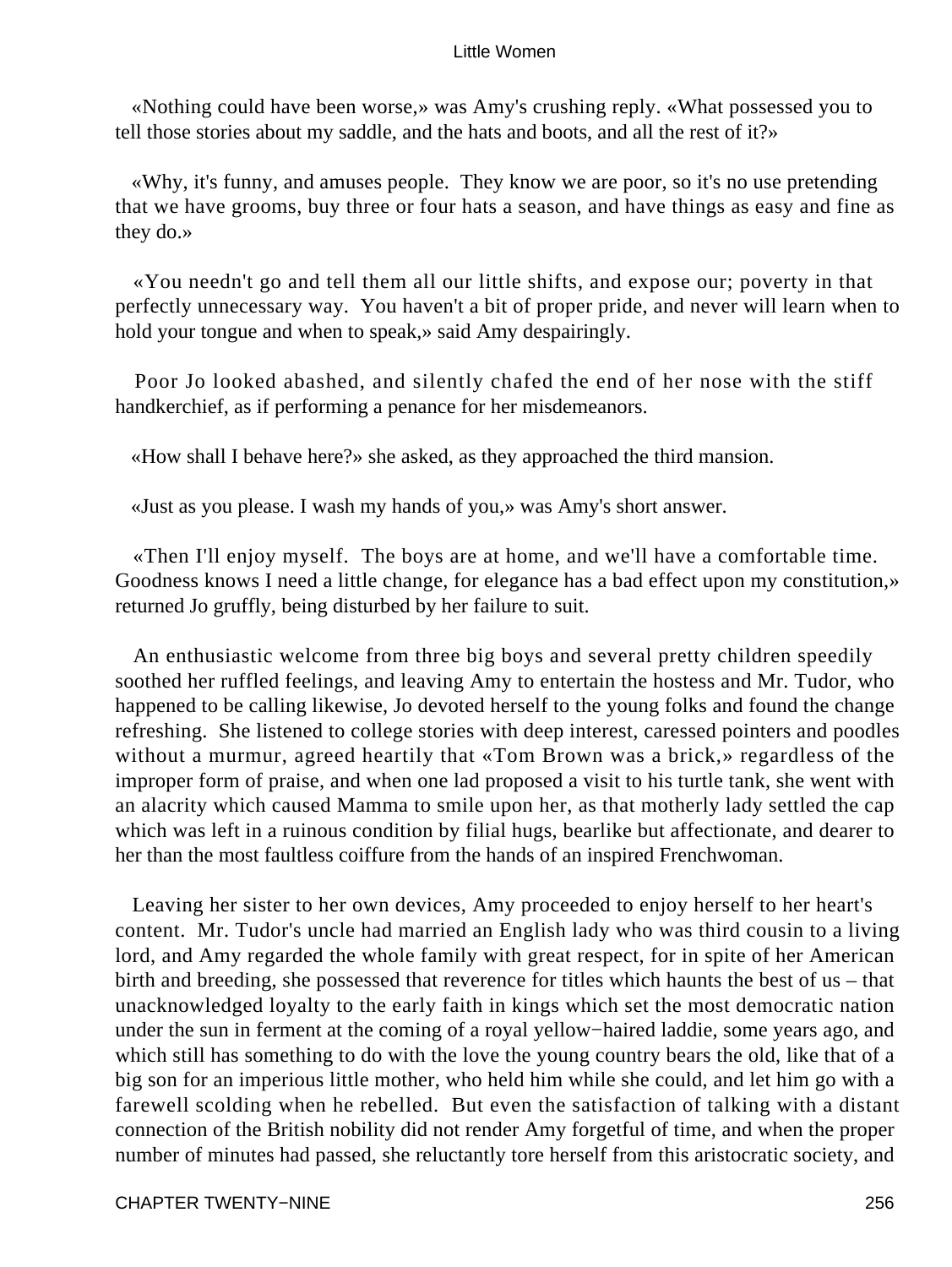looked about for Jo, fervently hoping that her incorrigible sister would not be found in any position which should bring disgrace upon the name of March.

 It might have been worse, but Amy considered it bad. For Jo sat on the grass, with an encampment of boys about her, and a dirty−footed dog reposing on the skirt of her state and festival dress, as she related one of Laurie's pranks to her admiring audience. One small child was poking turtles with Amy's cherished parasol, a second was eating gingerbread over Jo's best bonnet, and a third playing ball with her gloves. but all were enjoying themselves, and when Jo collected her damaged property to go, her escort accompanied her, begging her to come again, «It was such fun to hear about Laurie's larks.»

 «Capital boys, aren't they? I feel quite young and brisk again after that.» said Jo, strolling along with her hands behind her, partly from habit, partly to conceal the bespattered parasol.

 «Why do you always avoid Mr. Tudor?» asked Amy, wisely refraining from any comment upon Jo's dilapidated appearance.

 «Don't like him, he puts on airs, snubs his sisters, worries his father, a nd doesn't speak respectfully of his mother. Laurie says he is fast, and I don't consider him a desirable acquaintance, so I let him alone.»

 «You might treat him civilly, at least. You gave him a cool nod, and just now you bowed and smiled in the politest way to Tommy Chamberlain, whose father keeps a grocery store. If you had just reversed the nod and the bow, it would have been right,» said Amy reprovingly.

 «No, it wouldn't,» returned Jo, «I neither like, respect, nor admire Tudor, though his grandfather's uncle's nephew's niece was a third cousin to a lord. Tommy is poor and bashful and good and very clever. I think well of him, and like to show that I do, for he is a gentleman in spite of the brown paper parcels.»

«It's no use trying to argue with you,» began Amy.

 «Not the least, my dear,» interrupted Jo, «so let us look amiable, and drop a card here, as the Kings are evidently out, for which I'm deeply grateful.»

 The family cardcase having done its duty the girls walked on, and Jo uttered another thanksgiving on reaching the fifth house, and being told that the young ladies were engaged.

 «now let us go home, and never mind Aunt March today. We can run down there any time, and it's really a pity to trail through the dust in our best bibs and tuckers, when we are tired and cross.»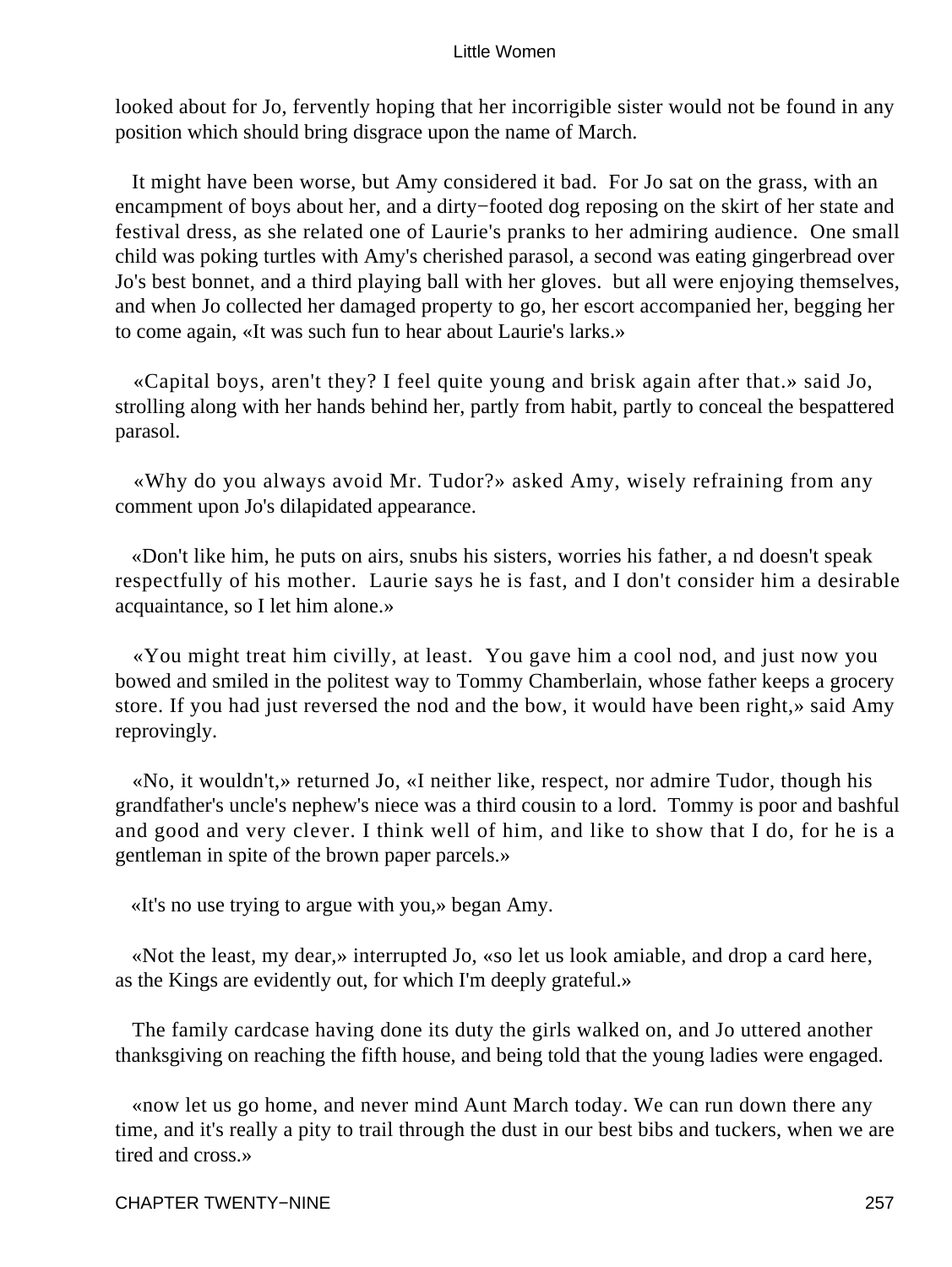«Speak for yourself, if you please. Aunt March likes to have us pay her the compliment of coming in style, and making a formal call. It's a little thing to do, but it gives her pleasure, and I don't believe it will hurt your things half so much as letting dirty dogs and clumping boys spoil them. Stoop down, and let me take the crumbs off of your bonnet.»

 «What a good girl you are, Amy!» said Jo, with a repentant glance from her own damaged costume to that of her sister, which was fresh and spotless still. «I wish it was as easy for me to do little things to please people as it is for you. I think of them, but it takes too much time to do them, so I wait for a chance to confer a great favor, and let the small ones slip, but they tell best in the end, I fancy.»

 Amy smiled and was mollified at once, saying with a maternal air, «Women should learn to be agreeable, particularly poor ones, for they have no other way of repaying the kindnesses they receive. If you'd remember that, and practice it, you'd be better liked than I am, because there is more of you.»

 «I'm a crotchety old thing, and always shall be, but I'm willing to own that you are right, only it's easier for me to risk my life for a person than to be pleasant to him when I don't feel like it. It's a great misfortune to have such strong likes and dislikes, isn't it?»

 «It's a greater not to be able to hide them. I don't mind saying that I don't approve of Tudor any more than you do, but I'm not called upon to tell him so. Neither are you, and there is no use in making yourself disagreeable because he is.»

 «But I think girls ought to show when they disapprove of young men, and how can they do it except by their manners? Preaching does not do any good, as I know to my sorrow, since I've had Teddie to manage. But there are many little ways in which I can influence him without a word, and I say we ought to do it to others if we can.»

 «Teddy is a remarkable boy, and can't be taken as a sample of other boys,» said Amy, in a tone of solemn conviction, which would have convulsed the `remarkable boy' if he had heard it. «If we were belles, or women of wealth and position, we might do something, perhaps, but for us to frown at one set of young gentlemen because we don't approve of them, and smile upon another set because we do, wouldn't have a particle of effect, and we should only be considered odd and puritanical.»

 «So we are to countenance things and people which we detest, merely because we are not belles and millionaires, are we? That's a nice sort of morality.»

 «I can't argue about it, I only know that it's the way of the world, and people who set themselves against it only get laughed at for their pains. I don't like reformers, and I hope you never try to be one.»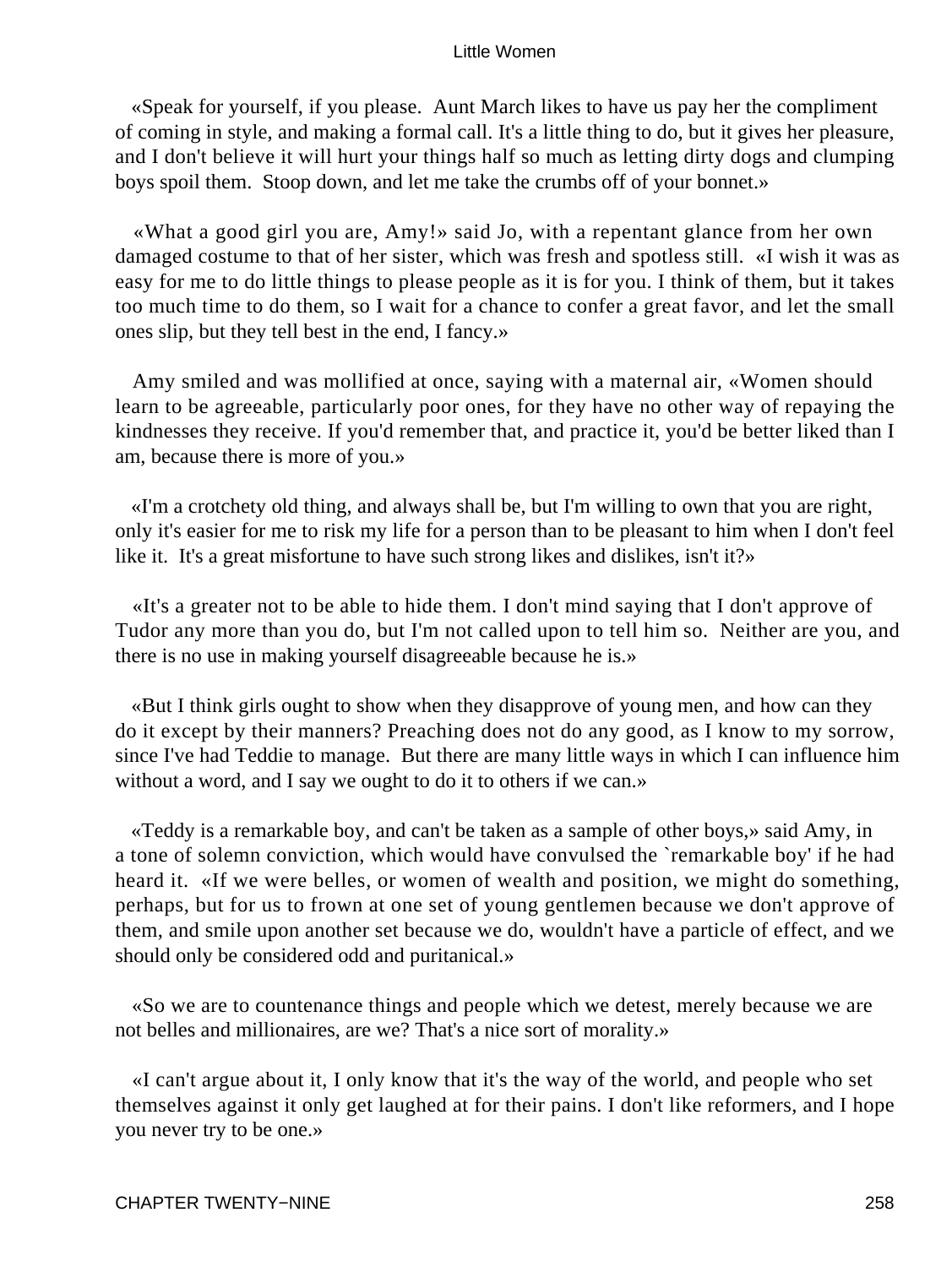«I do like them, and I shall be one if I can, for in spite of the laughing the world would never get on without them. We can't agree about that. for you belong to the old set, and I to the new. You will get on the best, but I shall have the liveliest time of it. I should rather enjoy the brickbats and hooting, I think.»

«Well, compose yourself now, and don't worry Aunt with your new ideas.»

 «I'll try not to, but I'm always possessed to burst out with some particularly blunt speech or revolutionary sentiment before her. It's my doom, and I can't help it.»

 They found Aunt Carrol with the old lady, both absorbed in some very interesting subject, but they dropped it as the girls came in, with a conscious look which betrayed that they had been talking about their nieces. Jo was not in a good humor, and the perverse fit returned, but Amy, who had virtuously done her duty, kept her temper and pleased everybody, was in a most angelic frame of mind. This amiable spirit was felt at once, and both aunts `my deared' her affectionately, looking what they afterward said emphatically, «That child improves every day.»

 «Are you going to help about the fair, dear?» asked Mrs. Carrol, as Amy sat down beside her with the confiding air elderly people like so well in the young.

 «Yes, Aunt. Mrs. Chester asked me if I would, and I offered to tend a table, as I have nothing but my time to give.»

 «I'm not,» put in Jo decidedly. «I hate to be patronized, and the Chesters think it's a great favor to allow us to help with their highly connected fair. I wonder you consented, Amy, they only want you to work.»

 «I am willing to work. It's for the freedmen as well as the Chesters, and I think it very kind of them to let me share the labor and the fun. Patronage does not trouble me when it is well meant.»

 «Quite right and proper. I like your grateful spirit, my dear. It's a pleasure to help people who appreciate our efforts. Some do not, and that is trying,» observed Aunt March, looking over her spectacles at Jo, who sat apart, rocking herself, with a somewhat morose expression.

 If Jo had only known what a great happiness was wavering in the balance for one of them, she would have turned dove−like in a minute, but unfortunately, we don't have windows in our breasts, and cannot see what goes on in the minds of our friends. Better for us that we cannot as a general thing, but now and then it would be such a comfort, such a saving of time and temper. By her next speech, Jo deprived herself of several years of pleasure, and received a timely lesson in the art of holding her tongue.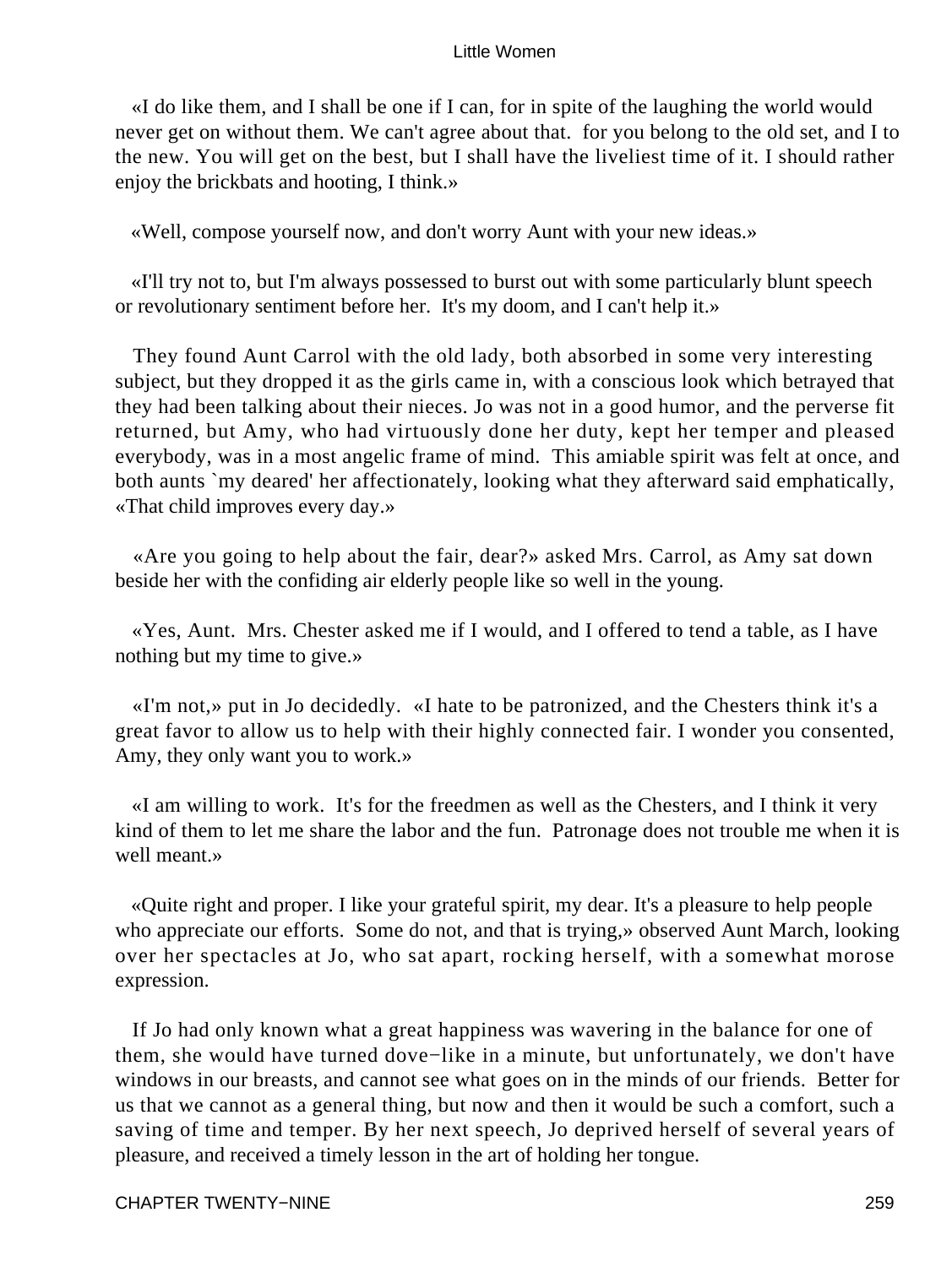«I don't like favors, they oppress and make me feel like a slave. I'd rather do everything for myself, and be perfectly independent.»

«Ahem!» coughed Aunt Carrol softly, with a look at Aunt March.

«I told you so,» said Aunt March, with a decided nod to Aunt Carrol.

 Mercifully unconscious of what she had done, Jo sat with her nose in the air, and a revolutionary aspect which was anything but inviting.

«Do you speak French, dear?» asked Mrs. Carrol, laying a hand on Amy's.

 «Pretty well, thanks to Aunt March, who lets Esther talk to me as often as I like,» replied amy, with a grateful look, which caused the old lady to smile affably.

«How are you about languages?» asked Mrs. Carrol of JO.

 «Don't know a word. I'm very stupid about studying anything, can't bear French, it's such a slippery, silly sort of language,» was the brusque reply.

 Another look passed between the ladies, and Aunt March said to Amy, 'You are quite strong and well no, dear, I believe? Eyes don't trouble you any more, do they?"

 «Not at all, thank you, ma'am. I'm very well, and mean to do great things next winter, so that I may be ready for Rome, whenever that joyful time arrives.»

 «Good girl! You deserve to go, and I'm sure you will some day,» said Aunt March, with an approving; pat on the head, as Amy picked up her ball for her.

Crosspatch, draw the latch, Sit by the fire and spin,

 squalled Polly, bending down from his perch on the back of her chair to peep into Jo's face, with such a comical air of impertinent inquiry that it was impossible to help laughing.

«Most observing bird,» said the old lady.

 «Come and take a walk, my dear?» cried Polly, hopping toward the china closet, with a look suggestive of a lump of sugar.

 «Thank you, I will. Come Amy.» And Jo brought the visit to an end, feeling more strongly than ever that calls did have a bad effect upon her constitution. She shook hands in a gentlemanly manner, but Amy kissed both the aunts, and the girls departed, leaving behind them the impression of shadow and sunshine, which impression caused Aunt March to say,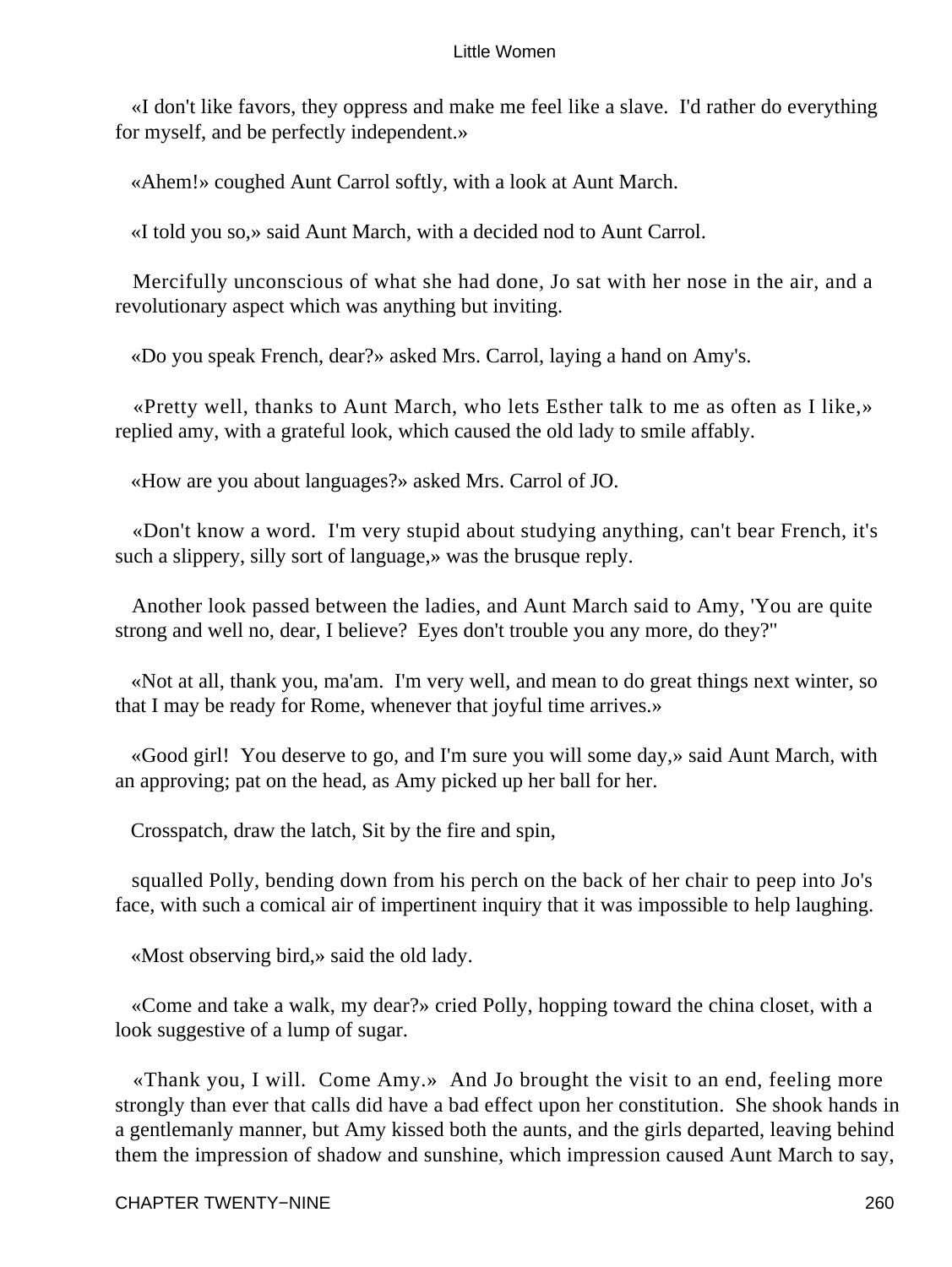as they vanished...

 «You'd better do it, Mary. I'll supply the money. And Aunt Carrol to reply decidedly, »I certainly will, if her father and mother consent."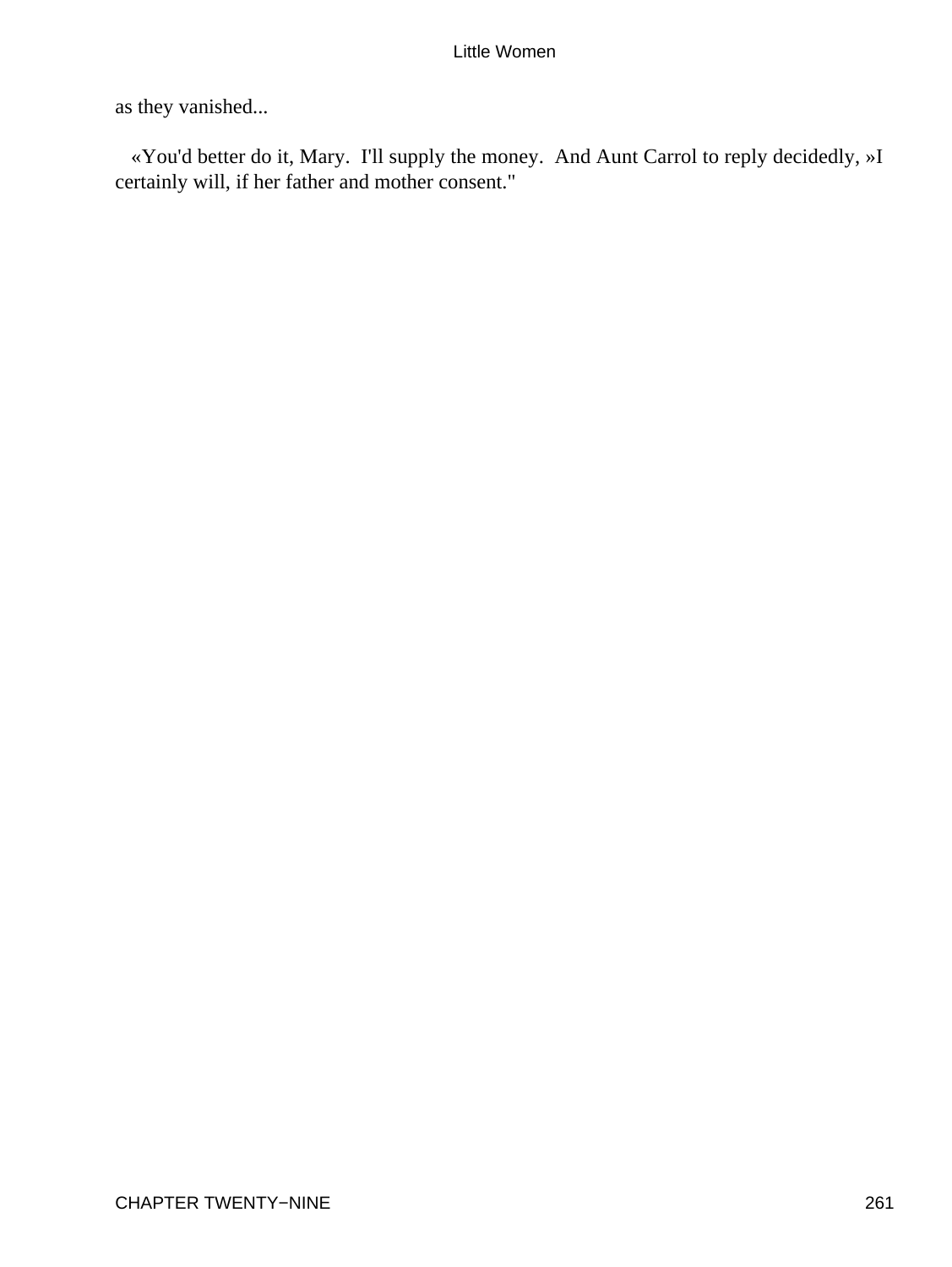# **[CHAPTER THIRTY](#page-420-0)**

*M* rs. Chester's fair was so very elegant and select that it was considered a great honor by the young ladies of the neighborhood to be invited to take a table, and everyone was much interest in the matter. Amy was asked, but Jo was not, which was fortunate for all parties, as her elbows were decidedly akimbo at this period of her life, and it took a good many hard knocks to teach her how to get on easily. The `haughty, uninteresting creature' was let severely alone, but Amy's talent and taste were duly complimented by the offer of the art table, and she exerted herself to prepare and secure appropriate and valuable contributions to it.

 Everything went on smoothly till the day before the fair opened, then there occurred one of the little skirmishes which it is almost impossible to avoid, when some five−and−twenty women, old and young, with all their private piques and prejudices, try to work together.

 May Chester was rather jealous of Amy because the latter was a greater favorite than herself, and just at this time several trifling circumstances occurred to increase the feeling. Amy's dainty pen−and−ink work entirely eclipsed May's painted vases – that was one thorn. Then the all conquering Tudor had danced four times with Amy at a late party and only once with May – that was thorn number two. But the chief grievance that rankled in her soul, and gave an excuse for her unfriendly conduct, was a rumor which some obliging gossip had whispered to her, that the March girls had made fun of her at the Lambs'. All the blame of this should have fallen upon Jo, for her naughty imitation had been too lifelike to escape detection, and the frolicsome Lambs had permitted the joke to escape. No hint of this had reached the culprits, however, and Amy's dismay can be imagined, when, the very evening before the fair, as she was putting the last touches to her pretty table, Mrs. Chester, who, of course, resented the supposed ridicule of her daughter, said, in a bland tone, but with a cold look...

 «I find, dear, that there is some feeling among the young ladies about my giving this table to anyone but my girls. As this is the most prominent, and some say the most attractive table of all, and they are the chief getters−up of the fair, it is thought best for them to take this place. I'm sorry, but I know you are too sincerely interested in the cause to mind a little personal disappointment, and you shall have another table if you like.»

 Mrs. Chester fancied beforehand that it would be easy to deliver this little speech, but when the time came, she found it rather difficult to utter it naturally, with Amy's unsuspicious eyes looking straight at her full of surprise and trouble.

«Amy felt that there was something behind this, but would not guess what, and said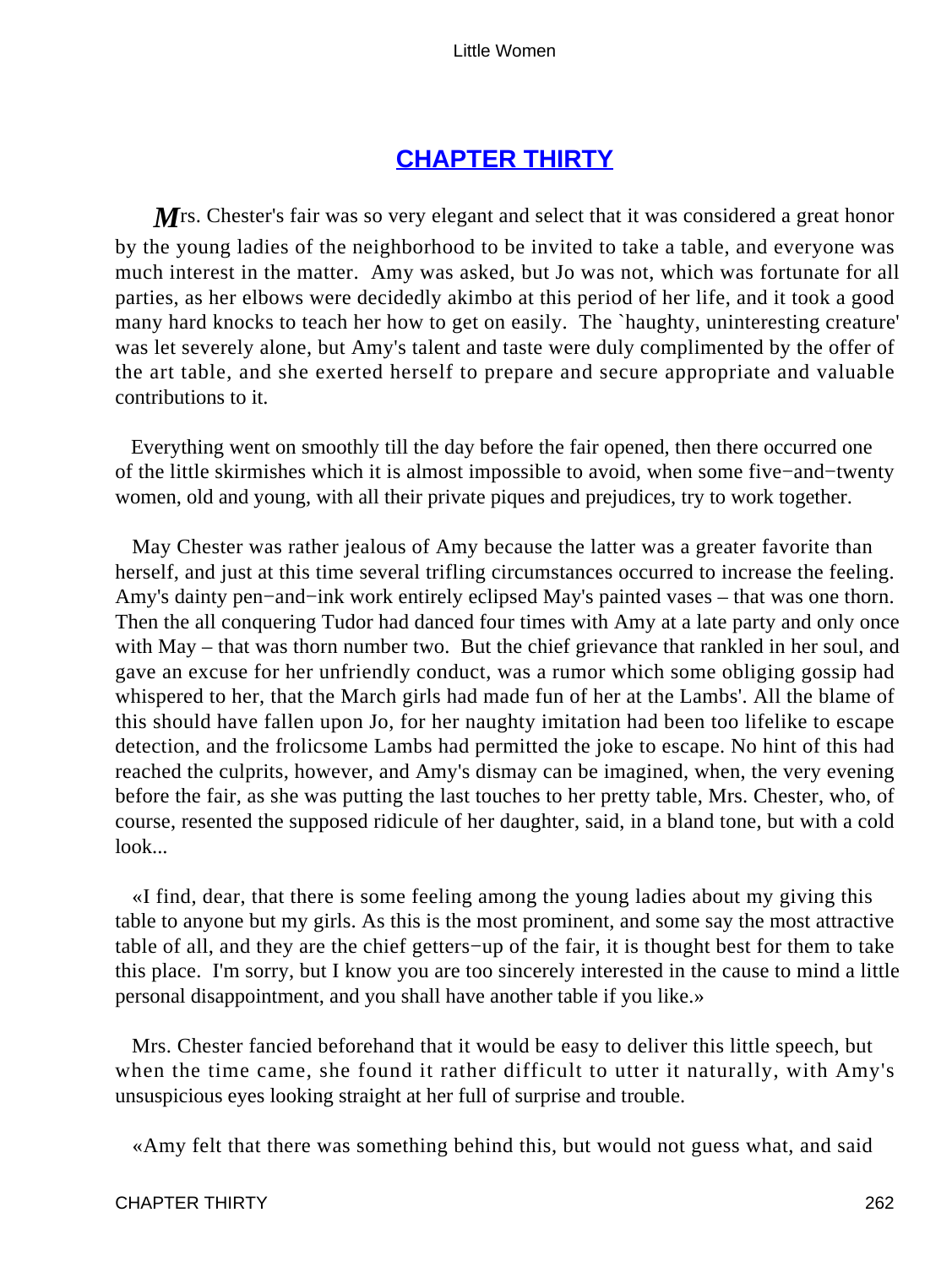quietly, feeling hurt, and showing that she did, »Perhaps you had rather I took no table at all?"

 «Now, my dear, don't have any ill feeling, I beg. It's merely a matter of expediency, you see, my girls will naturally take the lead, and this table is considered their proper place. I think it very appropriate to you, and feel very grateful for your efforts to make it so pretty, but we must give up our private wishes, of course, and I will see that you have a good place elsewhere. Wouldn't you like the flower table? The little girls undertook it, but they are discouraged. You could make a charming thing of it, and the flower table is always attractive you know.»

 «Especially to gentlemen,» added May, with a look which enlightened Amy as to one cause of her sudden fall from favor. She colored angrily, but took no other notice of that girlish sarcasm, and answered with unexpected amiability...

 «It shall be as you please, Mrs. Chester. I'll give up my place here at once, and attend to the flowers, if you like.»

 «You can put your own things on your own table, if you prefer,» began May, feeling a little conscience−stricken, as she looked at the pretty racks, the painted shells, and quaint illuminations Amy had so carefully made and so gracefully arranged. She meant it kindly, but Amy mistook her meaning, and said quickly . ..

 «Oh, certainly, if they are in your way,» and sweeping her contributions into her apron, pell−mell, she walked off, feeling that herself and her works of art had been insulted past forgiveness.

 «Now she's mad. Oh, dear, I wish I hadn't asked you to speak, Mama,» said May, looking disconsolately at the empty spaces on her table.

 «Girls' quarrels are soon over,» returned her mother, feeling a trifle ashamed of her own part in this one, as well she might.

 The little girls hailed Amy and her treasures with delight, which cordial reception somewhat soothed her perturbed spirit, and she fell to work, determined to succeed florally, if she could not artistically. But everything seemed against her. It was late, and she was tired. Everyone was too busy with their own affairs to help her, and the little girls were only hindrances, for the dears fussed and chattered like so many magpies, making a great deal of confusion in their artless efforts to preserve the most perfect order. The evergreen arch wouldn't stay firm after she got it up, but wiggled and threatened to tumble down on her head when the hanging baskets were filled. Her best tile got a splash of water, which left a sephia tear on the Cupid's cheek. She bruised her hands with hammering, and got cold working in a draft, which last affliction filled her with apprehensions for the morrow. Any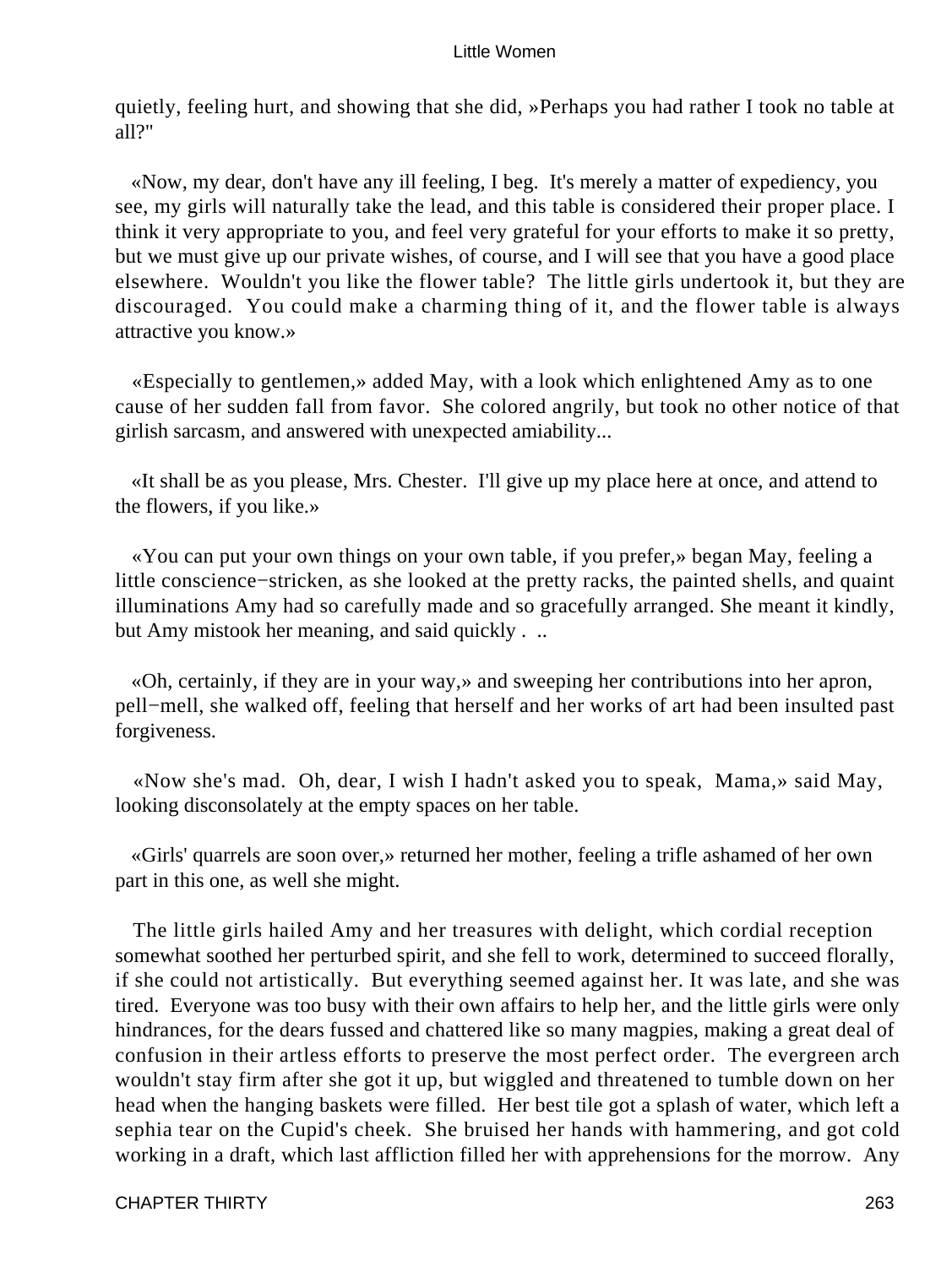girl reader who has suffered like afflictions will sympathize with poor Amy and wish her well through her task.

 There was great indignation at home when she told her story that evening. Her mother said it was a shame, but told her she had done right. Beth declared she wouldn't go to the fair at all, and Jo demanded why she didn't take all her pretty things and leave those mean people to get on without her.

 «Because they are mean is no reason why i should be. I hate such things, and though I think I've a right to be hurt, I don't intend to show it. They will feel that more than angry speeches or huffy actions, won't they, Marmee?»

 «That's the right spirit, my dear. A kiss for a blow is always best, though it's not very easy to give it sometimes,» said her mother, with the air of one who had learned the difference between preaching and practicing.

 In spite of various very natural temptations to resent and retaliate, Amy adhered to her resolution all the next day, bent on conquering her enemy by kindness. She began well, thanks to a silent reminder that came to her unexpectedly, but most opportunely. As she arranged her table that morning, while the little girls were in the anteroom filling the baskets, she took up her pet production, a little book, the antique cover of which her father had found among his treasures, and in which on leaves of vellum she had beautifully illuminated different texts. As she turned the pages rich in dainty devices with very pardonable pride, her eye fell upon one verse that made her stop and think. Framed in a brilliant scrollwork of scarlet, blue and gold, with little spirits of good will helping one another up and down among the thorns and flowers, were the words, «Thou shalt love thy neighbor as thyself.»

 «I ought, but I don't,» thought Amy, as her eye went from the bright page to May's discontented face behind the big vases, that could not hide the vacancies her pretty work had once filled. Amy stood a minute, turning the leaves in her hand, reading on each some sweet rebuke for all heartburnings and uncharitableness of spirit. Many wise and true sermons are preached us every day by unconscious ministers in street, school, office, or home. Even a fair table may become a pulpit, if it can offer the good and helpful words which are never out of season. Amy's conscience preached her a little sermon from that text, then and there, and she did what many of us do not always do, took the sermon to heart, and straightway put it in practice. A group of girls were standing about May's table, admiring the pretty things, and talking over the change of saleswomen. They dropped their voices, but Amy knew they were speaking of her, hearing one side of the story and judging accordingly. It was not pleasant, but a better spirit had come over her, and presently a chance offered for proving it. She heard May say sorrowfully...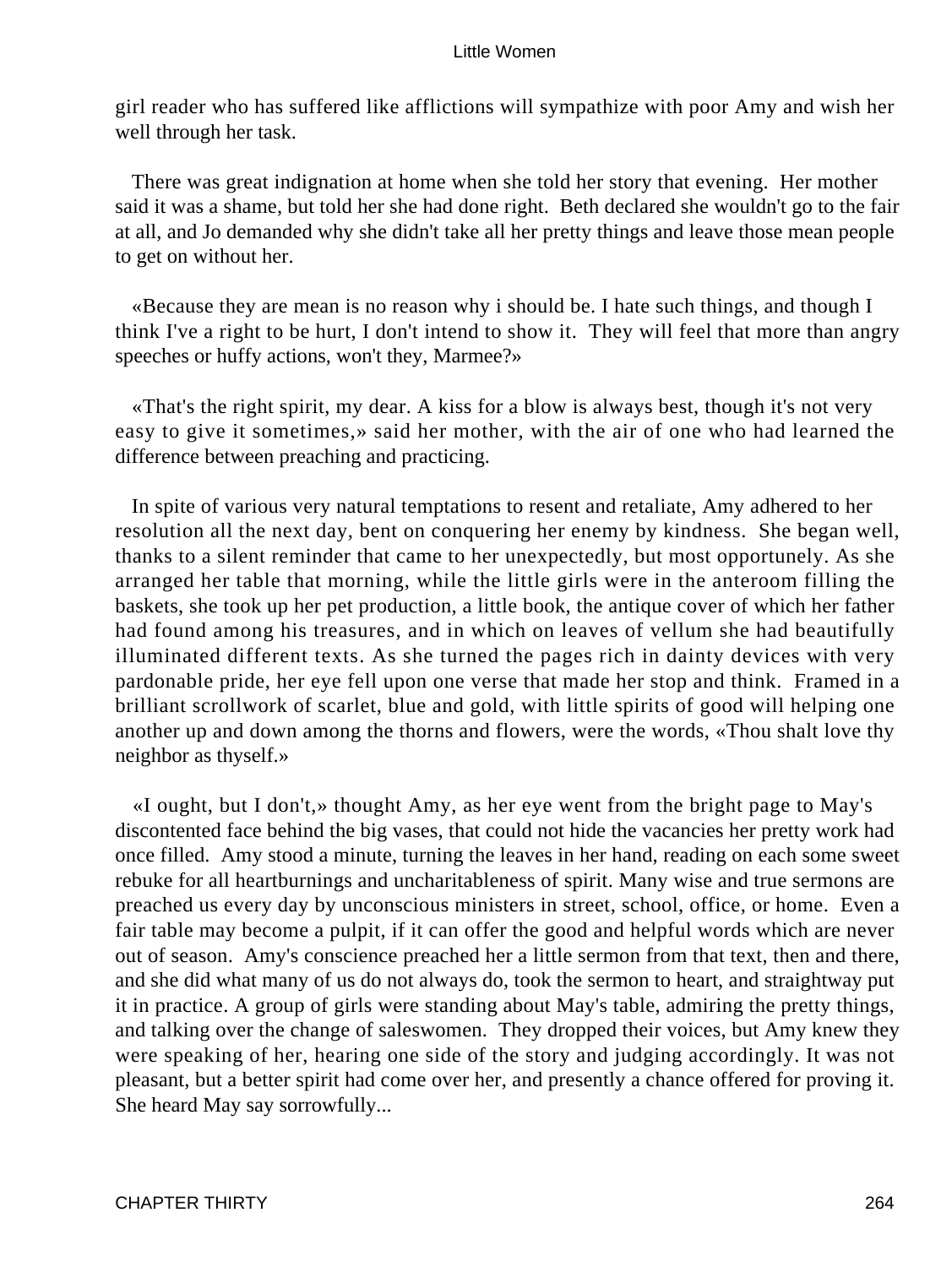«It's too bad, for there is no time to make other things, and I don't want to fill up with odds and ends. The table was just complete then. Now it's spoiled.»

«I dare say she'd put them back if you asked her,» suggested someone.

 «How could I after all the fuss?» began May, but she did not finish, for Amy's voice came across the hall, saying pleasantly...

 «You may have them, and welcome, without asking, if you want them. I was just thinking I'd offer to put them back, for they belong to your table rather than mine. Here they are, please take them, and forgive me if I was hasty in carrying them away last night.»

 As she spoke, Amy returned her contribution, with a nod and a smile, and hurried away again, feeling that it was easier to do a friendly thing than it was to stay and be thanked for it.

«Now, I call that lovely of her, don't you?» cried one girl.

 May's answer was inaudible, but another young lady, whose temper was evidently a little soured by making lemonade, added, with a disagreeable laugh, «Very lovely, for she knew she wouldn't sell them at her own table.»

 Now, that was hard. When we make little sacrifices we like to have them appreciated, at least, and for a minute Amy was sorry she had done it, feeling that virtue was not always its won reward. But it is, as she presently discovered, for her spirits began to rise, and her table to blossom under her skillful hands, the girls were very kind, and that one little act seemed to have cleared the atmosphere amazingly.

 It was a very long day and a hard one for Amy, as she sat behind her table, often quite alone, for the little girls deserted very soon. Few cared to buy flowers in summer, and her bouquets began to droop long before night.

 The art table was the most attractive in the room. There was a crowd about it all day long, and the tenders were constantly flying to and fro with important faces and rattling money boxes. Amy often looked wistfully across, longing to be there, where she felt at home and happy, instead of in a corner with nothing to do. It might seem no hardship to some of us, but to a pretty, blithe young girl, it was not only tedious, but very trying, and the thought of Laurie and his friends made it a real martyrdom.

 She did not go home till night, and then she looked so pale and quiet that they knew the day had been a hard one, though she made no complaint, and did not even tell what she had done. Her mother gave her an extra cordial cup of tea. Beth helped her dress, and made a charming little wreath for her hair, while Jo astonished her family by getting herself up with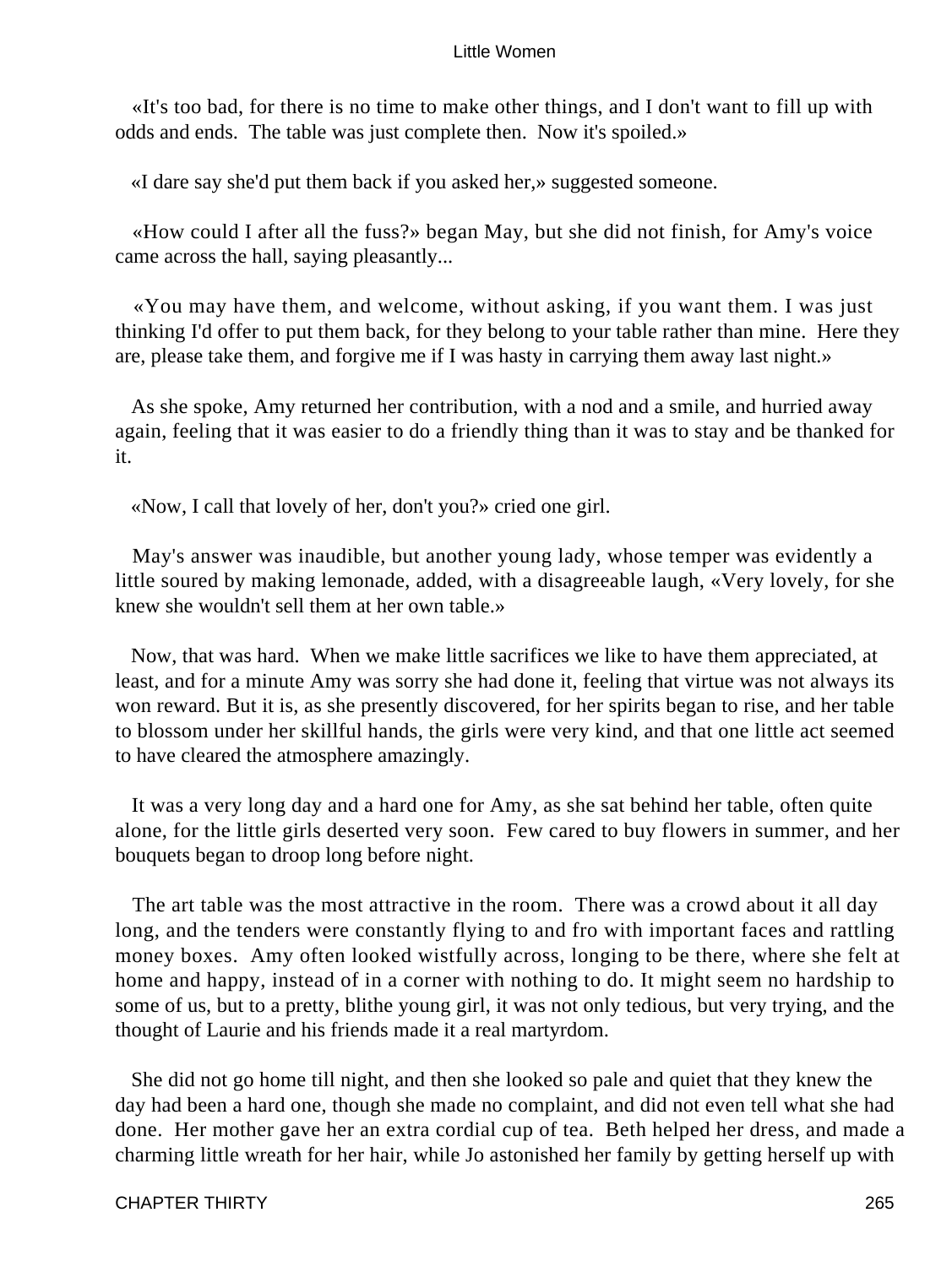unusual care, and hinting darkly that the tables were about to be turned.

 «Don't do anything rude, pray Jo. I won't have any fuss made, so let it all pass and behave yourself,» begged Amy, as she departed early, hoping to find a reinforcement of flowers to refresh her poor little table.

 «I merely intend to make myself entrancingly agreeable to ever one I know, and to keep them in your corner as long as possible. Teddy and his boys will lend a hand, and we'll have a good time yet.» returned Jo, leaning over the gate to watch for Laurie. Presently the familiar tramp was heard in the dusk, and she ran out to meet him.

«Is that my boy?»

 «As sure as this is my girl!» And Laurie tucked her hand under his arm with the air of a man whose every wish was gratified.

«Oh, teddy, such doings!» And Jo told Amy's wrongs with sisterly zeal.

 «A flock of our fellows are going to drive over by−and−by, and I'll be hanged if I don't make them buy every flower she's got, and camp down before her table afterward,» said Laurie, espousing her cause with warmth.

 «The flowers are not at all nice, Amy says, and the fresh ones may not arrive in time. I don't wish to be unjust or suspicious, but I shouldn't wonder if they never came at all. When people do one mean thing they are very likely to do another,» observed Jo in a disgusted tone.

«Didn't Hayes give you the best out of our gardens? I told him to.»

 «I didn't know that, he forgot, I suppose, and, as your grandpa was poorly, I didn't like to worry him by asking, though I did want some.»

 «Now, Jo, how could you think there was any need of asking? They are just as much yours as mine. Don't we always go halves in everything?» began Laurie, in the tone that always made Jo turn thorny.

 «Gracious, I hope not! Half of some of your things wouldn't suit me at all. But we mustn't stand philandering here. I've got to help Amy, so you go and make yourself splendid, and if you'll be so very kind as to let Hayes take a few nice flowers up to the Hall, I'll bless you forever.»

 «Couldn't you do it now?» asked Laurie, so suggestively that Jo shut the gate in his face with inhospitable haste, and called through the bars, «Go away, Teddy, I'm busy.»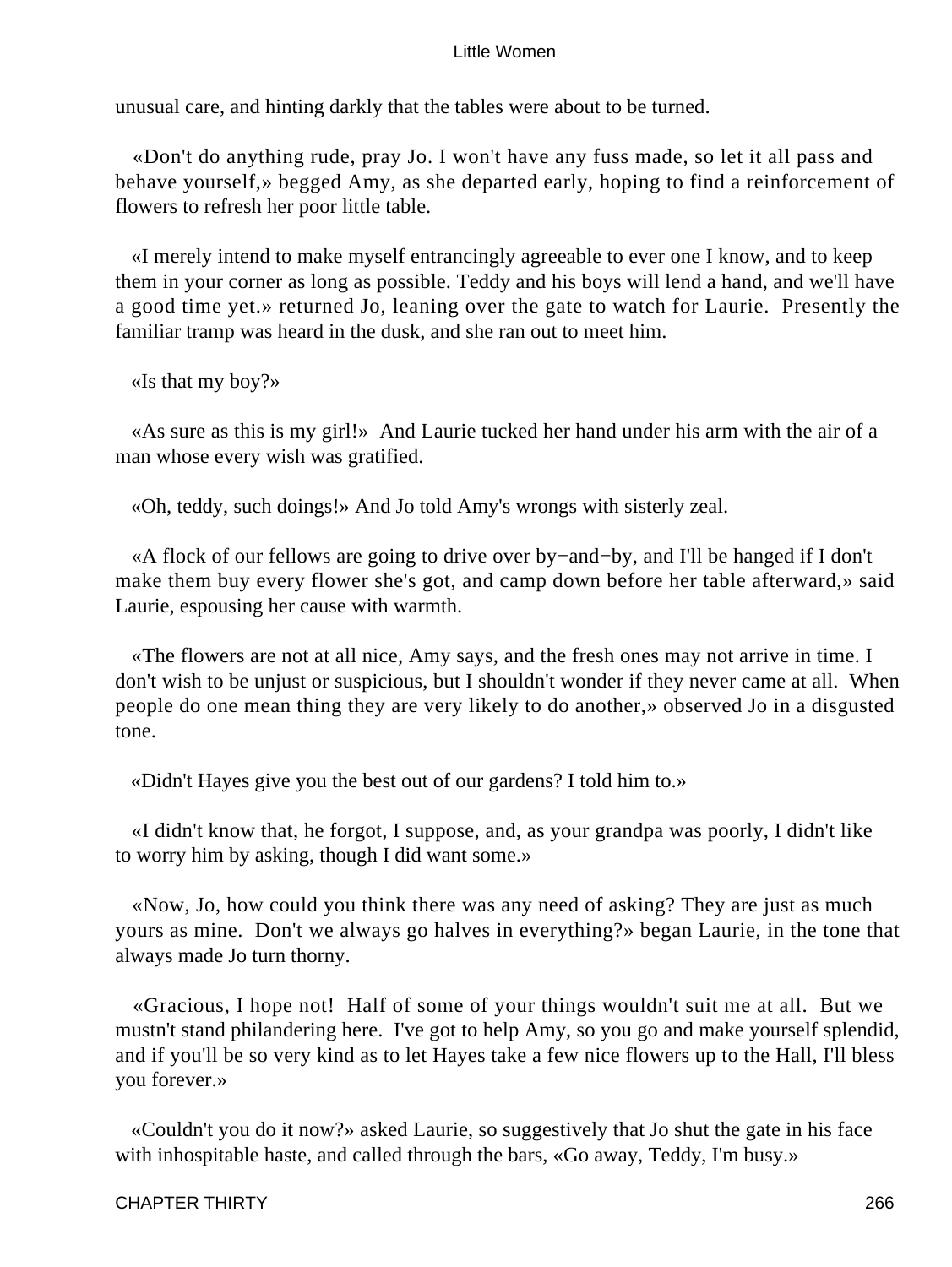Thanks to the conspirators, the tables were turned that night, for Hayes sent up a wilderness of flowers, with a loverly basket arranged in his best manner for a centerpiece. Then the March family turned out en masse, and Jo exerted herself to some purpose, for people not only came, but stayed, laughing at her nonsense, admiring Amy's taste, and apparently enjoying themselves very much. Laurie and his friends gallantly threw themselves into the breach, bought up the bouquets, encamped before the table, and made that corner the liveliest spot in the room. Amy was in her element now, and out of gratitude, if nothing more, was as spritely and gracious as possible, coming to the conclusion, about that time, that virtue was it's own reward, after all.

 Jo behaved herself with exemplary propriety, and when Amy was happily surrounded by her guard of honor, Jo circulated about the hall, picking up various bits of gossip, which enlightened her upon the subject of the Chester change of base. She reproached herself for her share of the ill feeling and resolved to exonerate Amy as soon as possible. She also discovered what Amy had done about the things in the morning, and considered her a model of magnanimity. As she passed the art table, she glanced over it for her sister's things, but saw no sign of them. «Tucked away out of sight, I dare say,» thought Jo, who could forgiver her own wrongs, but hotly resented any insult offered her family.

 «Good evening, Miss Jo. How does Amy get on?» asked May with a conciliatory air, for she wanted to show that she also could be generous.

 «She has sold everything she had that was worth selling, and now she is enjoying herself. The flower table is always attractive, you know, `especially to gentlemen'.»

 Jo couldn't resist giving that little slap, but May took it so meekly she regretted it a minute after, and fell to praising the great vases, which still remained unsold.

 «Is Amy's illumination anywhere about» I took a fancy to buy that for Father," said Jo, very anxious to learn the fate of her sister's work.

 «Everything of Amy's sold long ago. I took care that the right people saw them, and they made a nice little sum of money for us,» returned May, who had overcome sundry small temptations, as well as Amy had, that day.

 Much gratified, Jo rushed back to tell the good news, and Amy looked both touched and surprised by the report of May's word and manner.

 «Now, gentlemen, I want you to go and do your duty by the other tables as generously as you have by mine, especially the art table,» she said, ordering out `Teddy's own', as the girls called the college friends.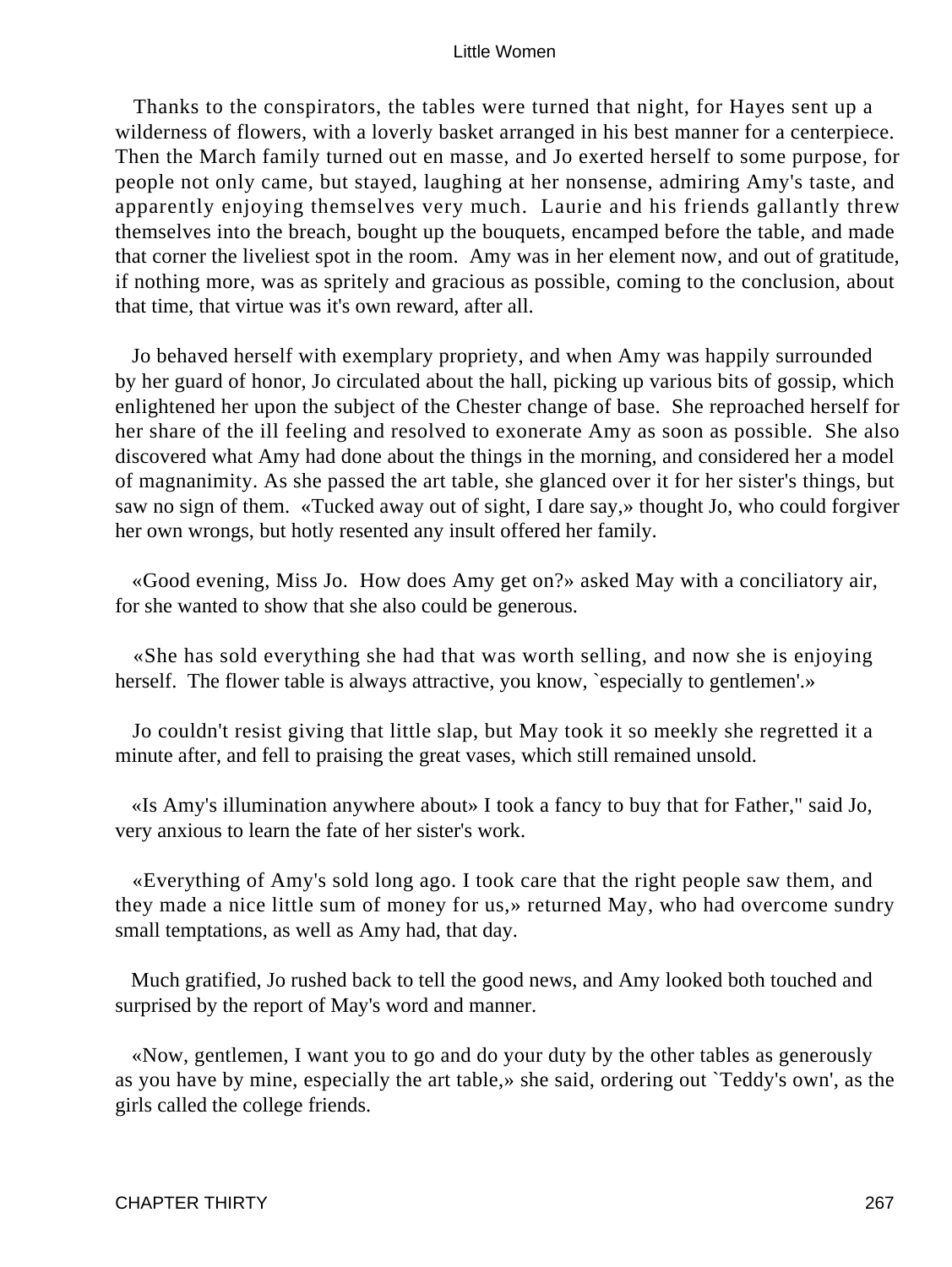«`Charge, Chester, charge!' is the motto for that table, but do your duty like men, and you'll get your money's worth of art in every sense of the word,» said the irrepressible Jo, as the devoted phalanx prepared to take the field.

 «To hear is to obey, but March is fairer far than May,» said little Parker, making a frantic effort to be both witty and tender, and getting promptly quenched by Laurie, who said...

 «Very well, my son, for a small boy!» and walked him off, with a paternal pat on the head.

 «Buy the vases,» whispered Amy to Laurie, as a final heaping of coals of fire on her enemy's head.

 To May's great delight, Mr. Laurence not only bought the vases, but pervaded the hall with one under each arm. The other gentlemen speculated with equal rashness in all sorts of frail trifles, and wandered helplessly about afterward, burdened with wax flowers, painted fans, filigree portfolios, and other useful and appropriate purchases.

 Aunt Carrol was there, heard the story, looked pleased, and said something to Mrs. March in a corner, which made the latter lady beam with satisfaction, and watch Amy with a face full of mingled pride and anxiety, though she did not betray the cause of her pleasure till several days later.

 The fair was pronounced a success, and when May bade Amy goodnight, she did not gush as usual, but gave her an affectionate kiss, and a look which said `forgive and forget'. That satisfied Amy, and when she got home she found the vases paraded on the parlor chimney piece with a great bouquet in each. «The reward of merit for a magnanimous March,» as Laurie announced with a flourish.

 «You've a deal more principle and generosity and nobleness of character than I ever gave you credit for, Amy. You've behaved sweetly, and I respect you with all my heart,» said Jo warmly, as they brushed their hair together late that night.

 «Yes, we all do, and love her for being so ready to forgive. It must have been dreadfully hard, after working so long and setting your heart on selling your own pretty things. I don't believe I could have done it as kindly as you did,» added Beth from her pillow.

 «Why, girls, you needn't praise me so. I only did as I'd be done by. You laugh at me when I say I want to be a lady, but I mean a true gentlewoman in mind and manners, and I try to do it as far as I know how. I can't explain exactly, but I want to be above the little meannesses and follies and faults that spoil so many women. I'm far from it now, but I do my best, and hope in time to be what Mother is.»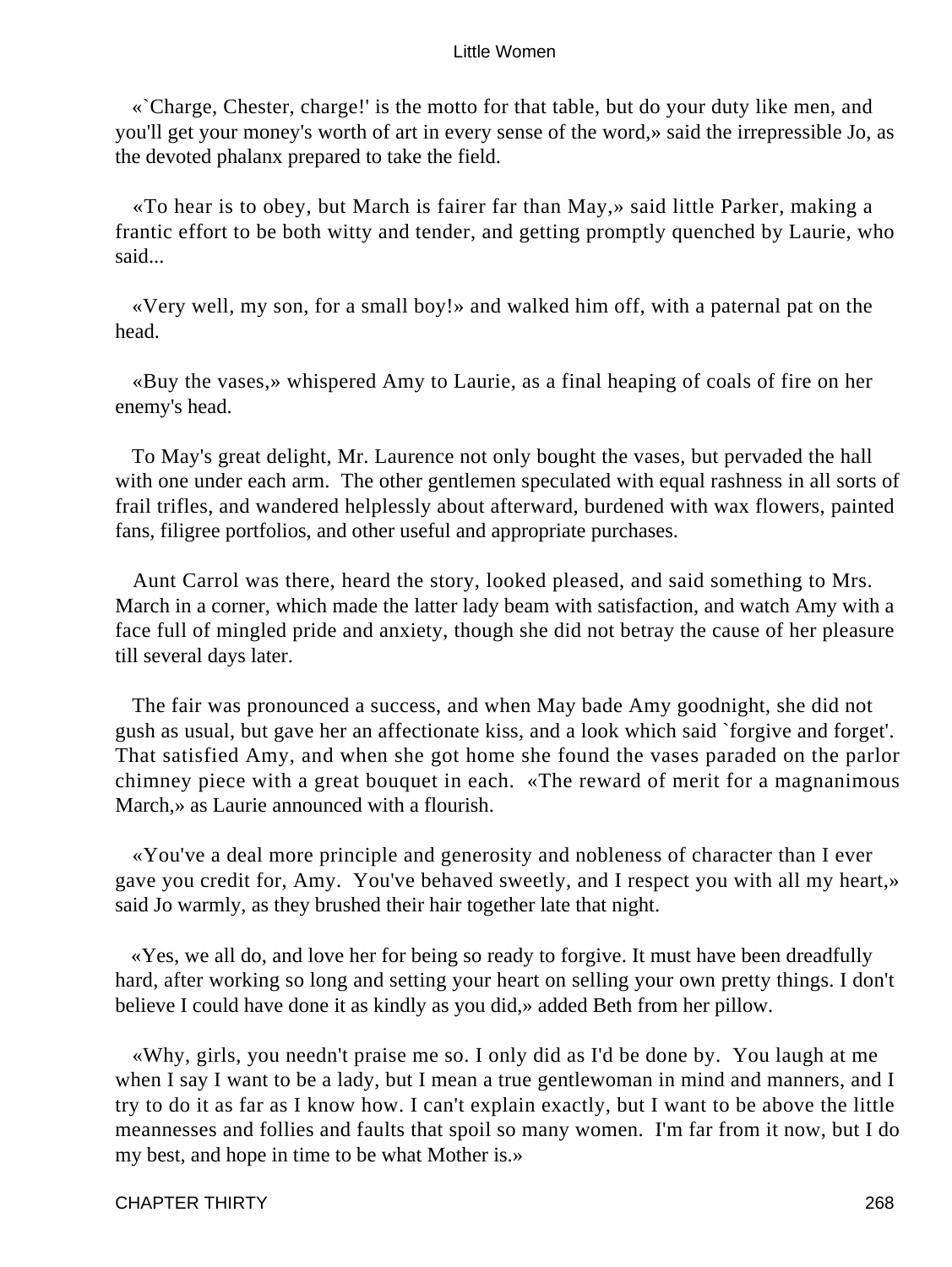Amy spoke earnestly, and Jo said, with a cordial hug, «I understand now what you mean, and I'll never laugh at you again. You are getting on faster than you think, and I'll take lessons of you in true politeness, for you've learned the secret, I believe. Try away, deary, you'll get your reward some day, and no one will be more delighted than I shall.»

 A week later Amy did get her reward, and poor Jo found it hard to be delighted. A letter came from Aunt Carrol, and Mrs. March's face was illuminated to such a degree when she read it that Jo and Beth, who were with her, demanded what the glad tiding were.

«Aunt Carrol is going abroad next month, and wants...»

«Me to go with her!» burst in Jo, flying out of her chair in an uncontrollable rapture.

«No, dear, not you. It's Amy.»

 «Oh, Mother! She's too young, it's my turn first. I've wanted it so long. It would do me so much good, and be so altogether splendid. I must go!»

 «I'm afraid it's impossible, Jo. Aunt says Amy, decidedly, and it is not for us to dictate when she offers such a favor.»

 «It's always so. Amy has all the fun and I have all the work. It isn't fair, oh, it isn't fair!» cried Jo passionately.

 «I'm afraid it's partly your own fault, dear. When Aunt spoke to me the other day, she regretted your blunt manners and too independent spirit, and here she writes, as if quoting something you had said – `I planned at first to ask Jo, but as `favors burden her', and she `hates French', I think I won't venture to invite her. Amy is more docile, will make a good companion for Flo, and receive gratefully any help the trip may give her.»

 "Oh, my tongue, my abominable tongue! Why can't I learn to keep it quiet?' groaned Jo, remembering words which had been her undoing. When she had heard the explanation of the quoted phrases, Mrs. March said sorrowfully...

 «I wish you could have gone, but there is no hope of it this time, so try to bear it cheerfully, and don't sadden Amy's pleasure by reproaches or regrets.»

 «I'll try,» said Jo, winking hard as she knelt down to pick up the basket she had joyfully upset. «I'll take a leaf out of her book, and try not only to seem glad, but to be so, and not grudge her one minute of happiness. But it won't be easy, for it is a dreadful disappointment.» And poor Jo bedewed the little fat pincushion she held with several very bitter tears. «Jo, dear, I'm very selfish, but I couldn't spare you, and I'm glad you are not going quite yet,» whispered Beth, embracing her, basket and all, with such a clinging touch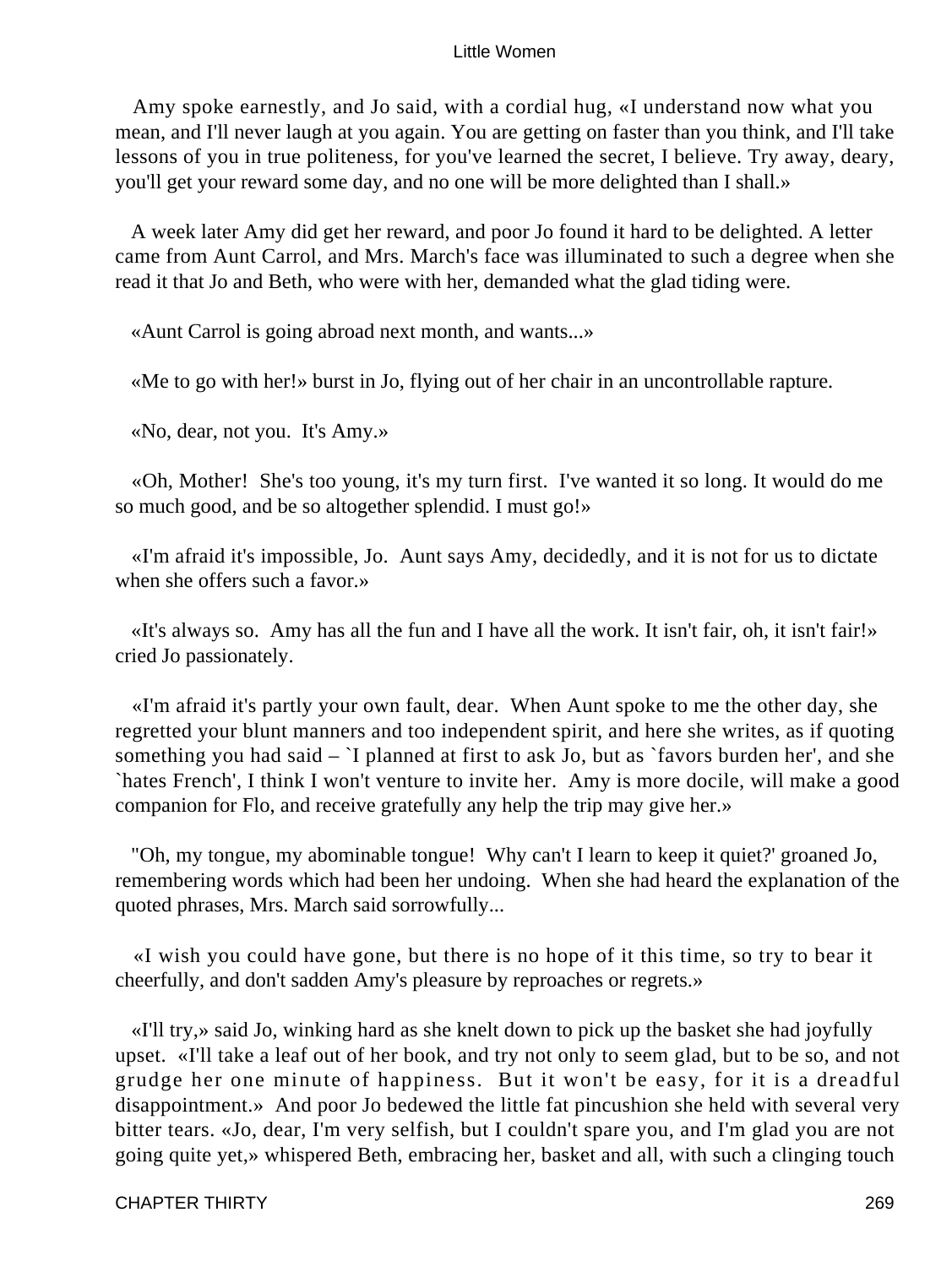and loving face that Jo felt comforted in spite of the sharp regret that made her want to box her own ears, and humbly beg Aunt Carrol to burden her with this favor, and see how gratefully she would bear it.

 By the time Amy came in, Jo was able to take her part in the family jubilation, not quite as heartily as usual, perhaps, but without repinings at Amy's good fortune. The young lady herself received the news as tidings of great joy, went about in a solemn sort of rapture, and began to sort her colors and pack her pencils that evening, leaving such trifles as clothes, money, and passports to those less absorbed in visions of art than herself.

 «It isn't a mere pleasure trip to me, girls,» she said impressively, as she scraped her best palette. «It will decide my career, for if I have any genius, I shall find it out in Rome, and will do something to prove it.»

 «Suppose you haven't?» said Jo, sewing away, with red eyes, at the new collars which were to be handed over to Amy.

 «Then I shall come home and teach drawing for my living,» replied the aspirant for fame, with philosophic composure. But she made a wry face at the prospect, and scratched away at her palette as if bent on vigorous measures before she gave up her hopes.

 «No, you won't. You hate hard work, and you'll marry some rich man, and come home to sit in the lap of luxury all your days,» said Jo.

 «Your predictions sometimes come to pass, but I don't believe that one will. I'm sure I wish it would, for if I can't be an artist myself, I should like to be able to help those who are,» said Amy, smiling, as if the part of Lady Bountiful would suit her better than that of a poor drawing teacher.

 «Hum!» said Jo, with a sigh. «If you wish it you'll have it, for your wishes are always granted – mine never.»

«Would you like to go?» asked Amy, thoughtfully patting her nose with her knife.

# «Rather!»

 «Well, in a year or two I'll send for you, and we'll dig in the Forum for relics, and carry out all the plans we've made so many times.»

 «Thank you. I'll remind you of your promise when that joyful day comes, if it ever does,» returned Jo, accepting the vague but magnificent offer as gratefully as she could. "There was not much time for preparation, and the house was in a ferment till Amy was off. Jo bore up very well till the last flutter of blue ribbon vanished, when she retired to her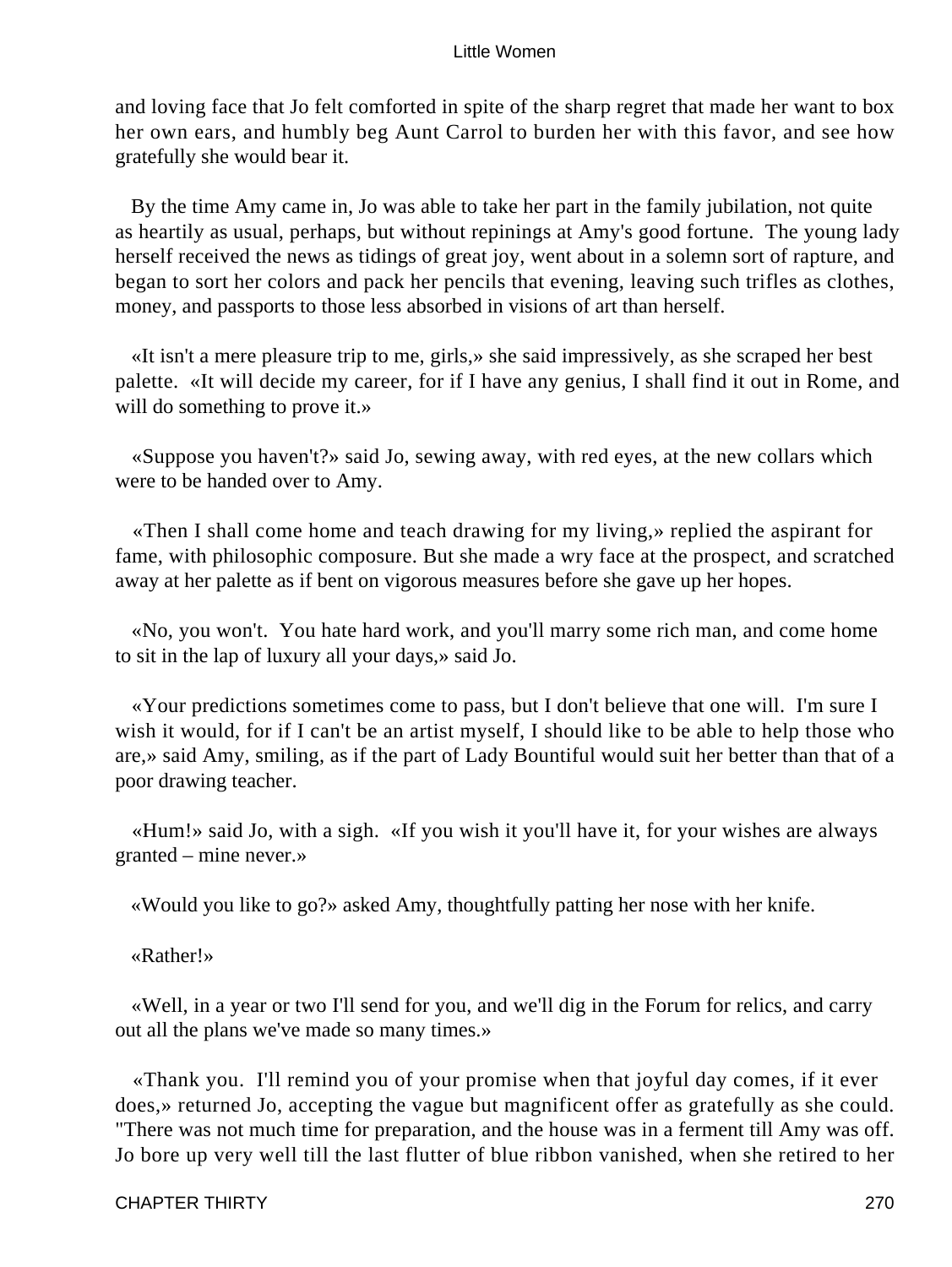refuge, the garret, and cried till she couldn't cry any more. Amy likewise bore up stoutly till the steamer sailed. Then just as the gangway was about to be withdrawn, it suddenly came over her that a whole ocean was soon to roll between her and those who loved her best, and she clung to Laurie, the last lingerer, saying with a sob...

«Oh, take care of them for me, and if anything should happen... »

 «I will, dear, I will, and if anything happens, I'll come and comfort you,» whispered Laurie, little dreaming that he would be called upon to keep his word.

 So Amy sailed away to find the Old World, which is always new and beautiful to young eyes, while her father and friend watched her from the shore, fervently hoping that none but gentle fortunes would befall the happy−hearted girl, who waved her hand to them till they could see nothing but the summer sunshine dazzling on the sea.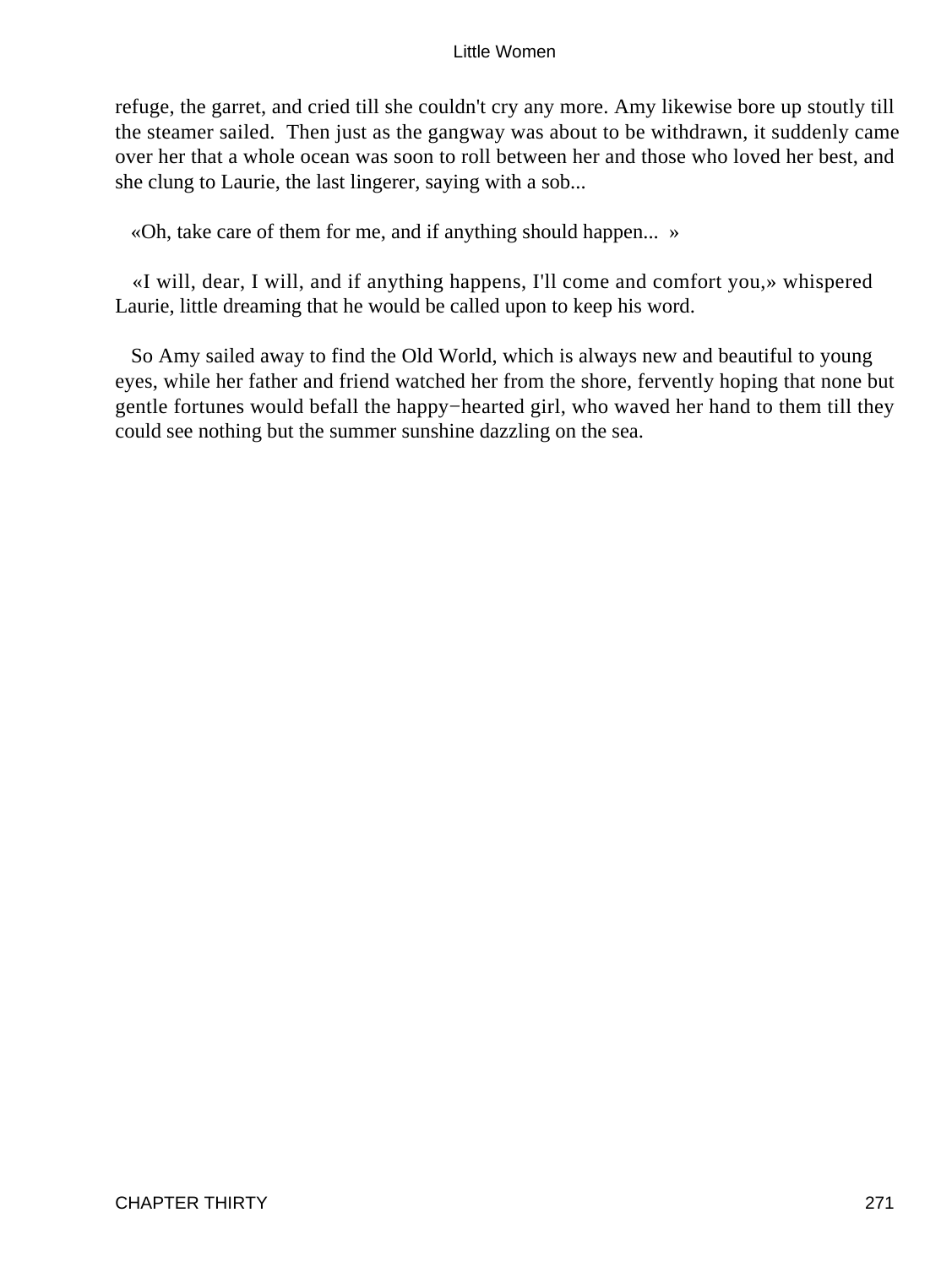# **[CHAPTER THIRTY−ONE](#page-420-0)**

# *L*ondon

 Dearest People, Here I really sit at a front window of the Bath Hotel, Piccadilly. It's not a fashionable place, but Uncle stopped here years ago, and won't go anywhere else. However, we don't mean to stay long, so it's no great matter. Oh, I can't begin to tell you how I enjoy it all! I never can, so I'll only give you bits out of my notebook, for I've done nothing but sketch and scribble since I started.

 I sent a line from Halifax, when I felt pretty miserable, but after that I got on delightfully, seldom ill, on deck all day, with plenty of pleasant people to amuse me. Everyone was very kind to me, especially the officers. Don't laugh, Jo, gentlemen really are very necessary aboard ship, to hold on to, or to wait upon one, and as they have nothing to do, it's a mercy to make them useful, otherwise they would smoke themselves to death, I'm afraid.

 Aunt and Flo were poorly all the way, and liked to be let alone, so when I had done what I could for them, I went and enjoyed myself. Such walks on deck, such sunsets, such splendid air and waves! It was almost as exciting as riding a fast horse, when we went rushing on so grandly. I wish Beth could have come, it would have done her so much good. As for Jo, she would have gone up and sat on the maintop jib, or whatever the high thing is called, made friends with the engineers, and tooted on the captain's speaking trumpet, she'd have been in such a state of rapture.

 It was all heavenly, but I was glad to see the Irish coast, and found it very lovely, so green and sunny, with brown cabins here and there, ruins on some of the hills, and gentlemen's countryseats in the valleys, with deer feeding in the parks. It was early in the morning, but I didn't regret getting up to see it, for the bay was full of little boats, the shore so picturesque, and a rosy sky overhead. I never shall forget it.

 At Queenstown on of my new acquaintances left us, Mr. Lennox, and when I said something about the Lakes of Killarney, he sighed and and, with a look at me...

 «Oh, have you e'er heard of Kate Kearney? She lives on the banks of Killarney; From the glance of her eye, Shun danger and fly, For fatal's the glance of Kate Kearney.»

Wasn't that nonsensical?

We only stopped at Liverpool a few hours. It's a dirty, noisy place, and I was glad to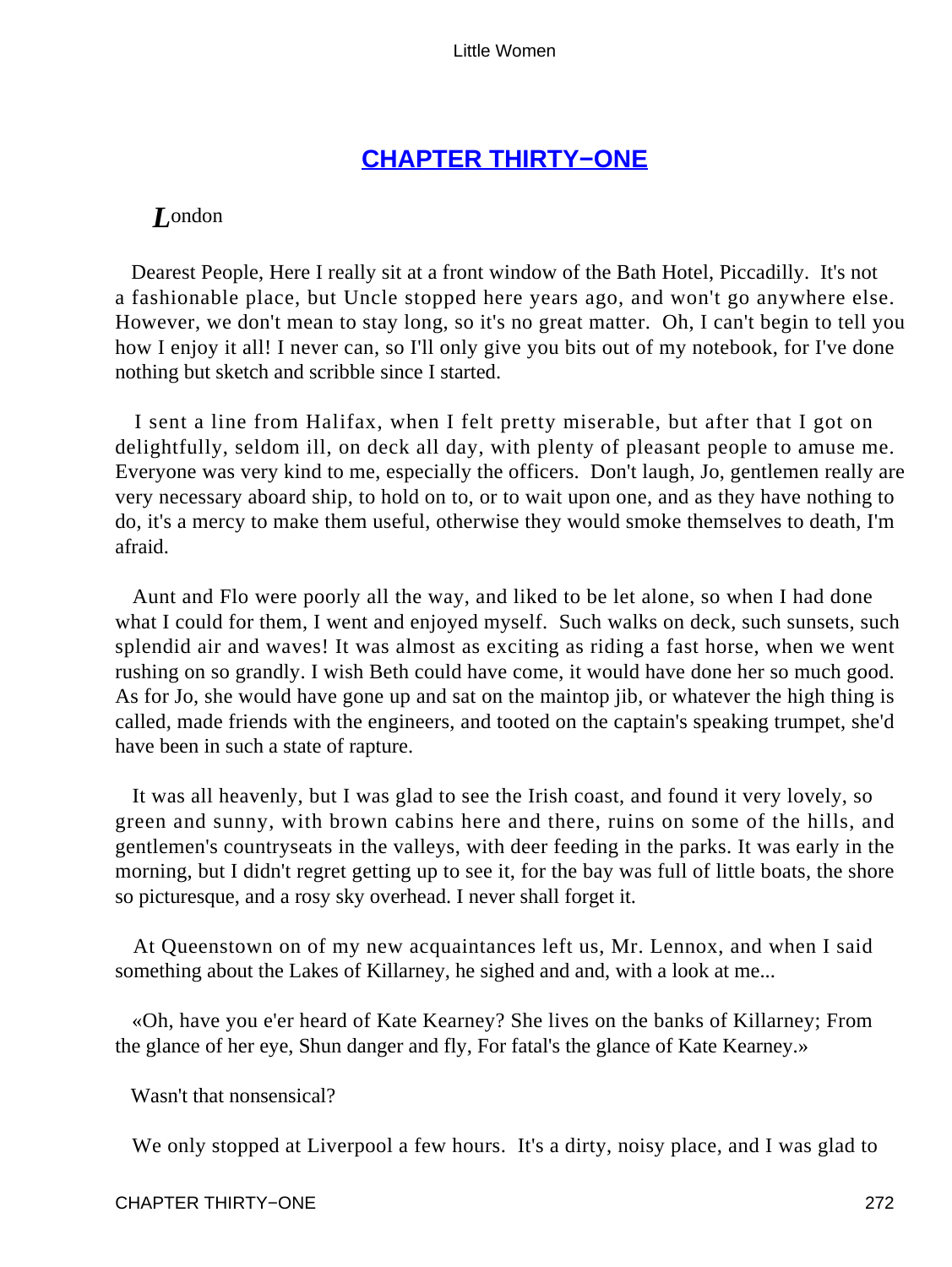leave it. Uncle rushed out and bought a pair of dogskin gloves, some ugly, thick shoes, and an umbrella, and got shaved `a la mutton chop, the first thing. Then he flattered himself that he looked like a true Briton, but the first time he had the mud cleaned off his shoes, the little bootblack knew that an American stood in them, and said, with a grin, «There yer har, sir. I've given `em the latest Yankee shine.» It amused Uncle immensely. Oh, I must tell you what that absurd Lennox did! He got his friend Ward, who came on with us, to order a bouquet for me, and the first thing I saw in my room was a lovely one, with «Robert Lennox's compliments,» on the card. Wasn't that fun, girls? I like traveling.

 I never shall get to London if I don't hurry. The trip was like riding through a long picture gallery, full of lovely landscapes. The farmhouses were my delight, with thatched roofs, ivy up to the eaves, latticed windows, and stout women with rosy children at the doors. The very cattle looked more tranquil than ours, as they stood knee−deep in clover, and the hens had a contented cluck, as if they never got nervous like Yankee biddies. Such perfect color I never saw, the grass so green, sky so blue, grain so yellow, woods so dark, I was in a rapture all the way. So was Flo, and we kept bouncing from one side to the other, trying to see everything while we were whisking along at the rate of sixty miles an hour. Aunt was tired and went to sleep, but Uncle read his guidebook, and wouldn't be astonished at anything. This is the way we went on. Amy, flying  $up - \alpha Oh$ , that must be Kenilworth, that gray place among the trees!» Flo, darting to my window – «How sweet! We must go there sometime, won't we Papa?» Uncle, calmly admiring his boots – «No, my dear, not unless you want beer, that's a brewery.»

 A pause – then Flo cried out, «Bless me, there's a gallows and a man going up.» «Where, where?» shrieks Amy, staring out at two tall posts with a crossbeam and some dangling chains. «A colliery,» remarks Uncle, with a twinkle of the eye. «Here's a lovely flock of lambs all lying down,» says Amy. «See, Papa, aren't they pretty?» added Flo sentimentally. «Geese, young ladies,» returns Uncle, in a tone that keeps us quiet till Flo settles down to enjoy the **FLIRTATIONS OF CAPTAIN CAVENDISH,** and I have the scenery all to myself.

 Of course it rained when we got to London, and there was nothing to be seen but fog and umbrellas. We rested, unpacked, and shopped a little between the showers. Aunt Mary got me some new things, for I came off in such a hurry I wasn't half ready. A white hat and blue feather, a muslin dress to match, and the loveliest mantle you ever saw. Shopping in Regent Street is perfectly splendid. Things seem so cheap, nice ribbons only sixpence a yard. I laid in a stock, but shall get my gloves in Paris. Doesn't that sound sort of elegant and rich?

 Flo and I, for the fun of it, ordered a hansom cab, while Aunt and Uncle were out, and went for a drive, though we learned afterward that it wasn't the thing for young ladies to ride in them alone. It was so droll! For when we were shut in by the wooden apron, the man drove so fast that Flo was frightened, and told me to stop him. but he was up outside behind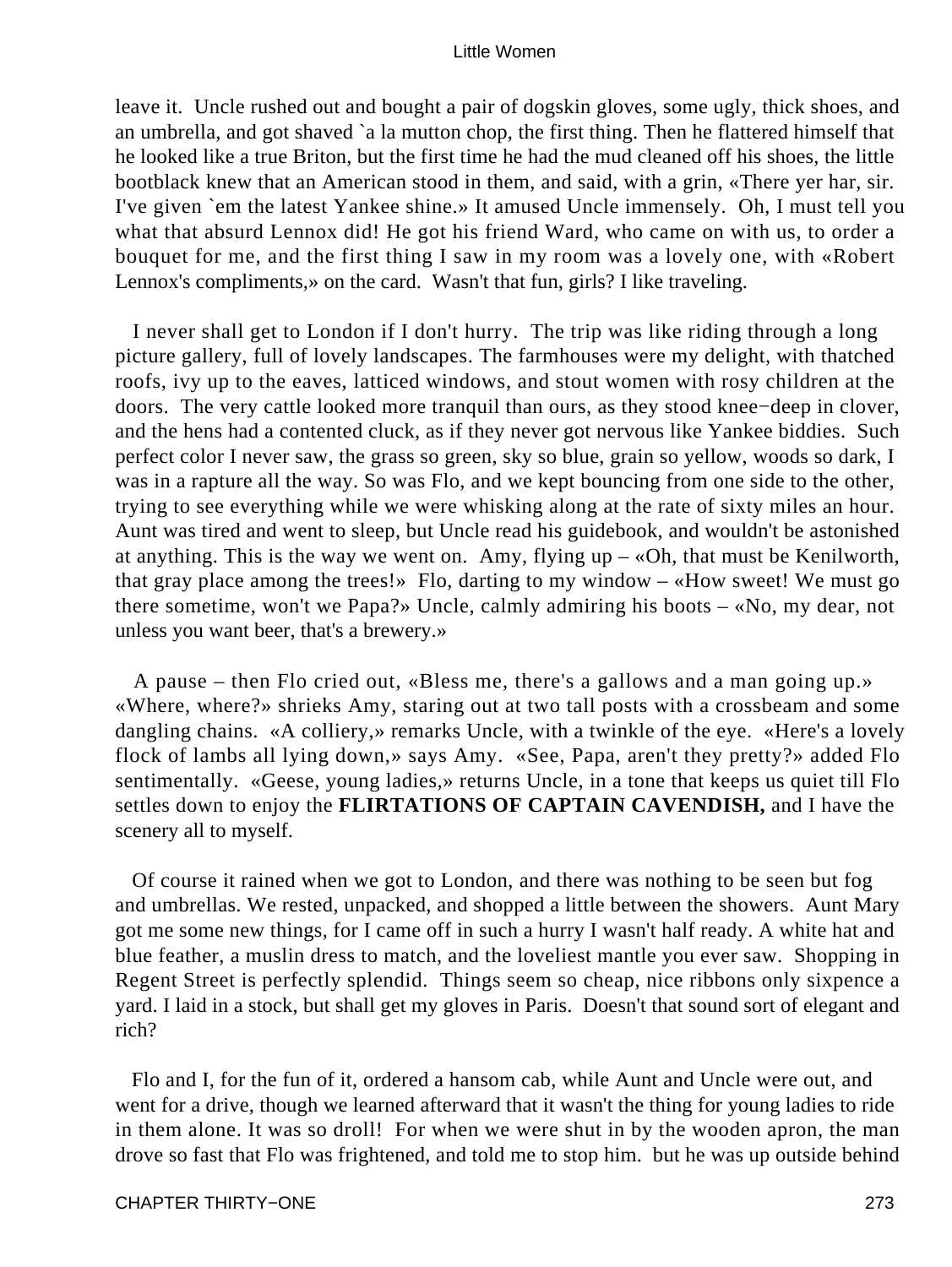somewhere, and I couldn't get at him. He didn't hear me call, nor see me flap my parasol in front, and there we were, quite helpless, rattling away, and whirling around corners at a breakneck pace. At last, in my despair, I saw a little door in the roof, and on poking it open, a red eye appeared, and a beery voice said...

# «Now, then, mum?»

 I gave my order as soberly as I could, and slamming down the door, with an «Aye, aye, mum,» the man made his horse walk, as if going to a funeral. I poked again and said, «A little faster,» then off he went, helter−skelter as before, and we resigned ourselves to our fate.

 Today was fair, and we went to Hyde Park, close by, for we are more aristocratic than we look. The Duke of Devonshire lives near. I often see his footmen lounging at the back gate, and the Duke of Wellington's house is not far off. Such sights as I saw, my dear! It was as good as Punch, for there were fat dowagers rolling about in their red and yellow coaches, with gorgeous Jeameses in silk stockings and velvet coats, up behind, and powdered coachmen in front. Smart maids, with the rosiest children I ever saw, handsome girls, looking half asleep, dandies in queer English hats and lavender kids lounging about, and tall soldiers, in short red jackets and muffin caps stuck on one side, looking so funny I longed to sketch them.

 Rotten Row means `Route de Roi', or the king's way, but now it's more like a riding school than anything else. The horses are splendid, and the men, especially the grooms, ride well, but the women are stiff, and bounce, which isn't according to our rules. I longed to show them a tearing American gallop, for they trotted solemnly up and down, in their scant habits and high hats, looking like the women in a toy Noah's Ark. Everyone rides – old men, stout ladies, little children – and the young folks do a deal of flirting here, I say a pair exchange rose buds, for it's the thing to wear one in the button−hole, and I thought it rather a nice little idea.

 In the P.M. to Westminster Abbey, but don't expect me to describe it, that's impossible, so I'll only say it was sublime! This evening we are going to see Fechter, which will be an appropriate end to the happiest day of my life.

 It's very late, but I can't let my letter go in the morning without telling you what happened last evening. Who do you think came in, as we were at tea? Laurie's English friends, Fred and Frank Vaughn! I was so surprised, for I shouldn't have known them but for the cards. both are tall fellows with whiskers, Fred handsome in the English style, and Frank much better, for he only limps slightly, and uses no crutches. They had heard from Laurie where we were to be, and came to ask us to their house, but Uncle won't go, so we shall return the call, and see them as we can. They went to the theater with us, and we did have such a good time, for Frank devoted himself to Flo, and Fred and I talked over past, present,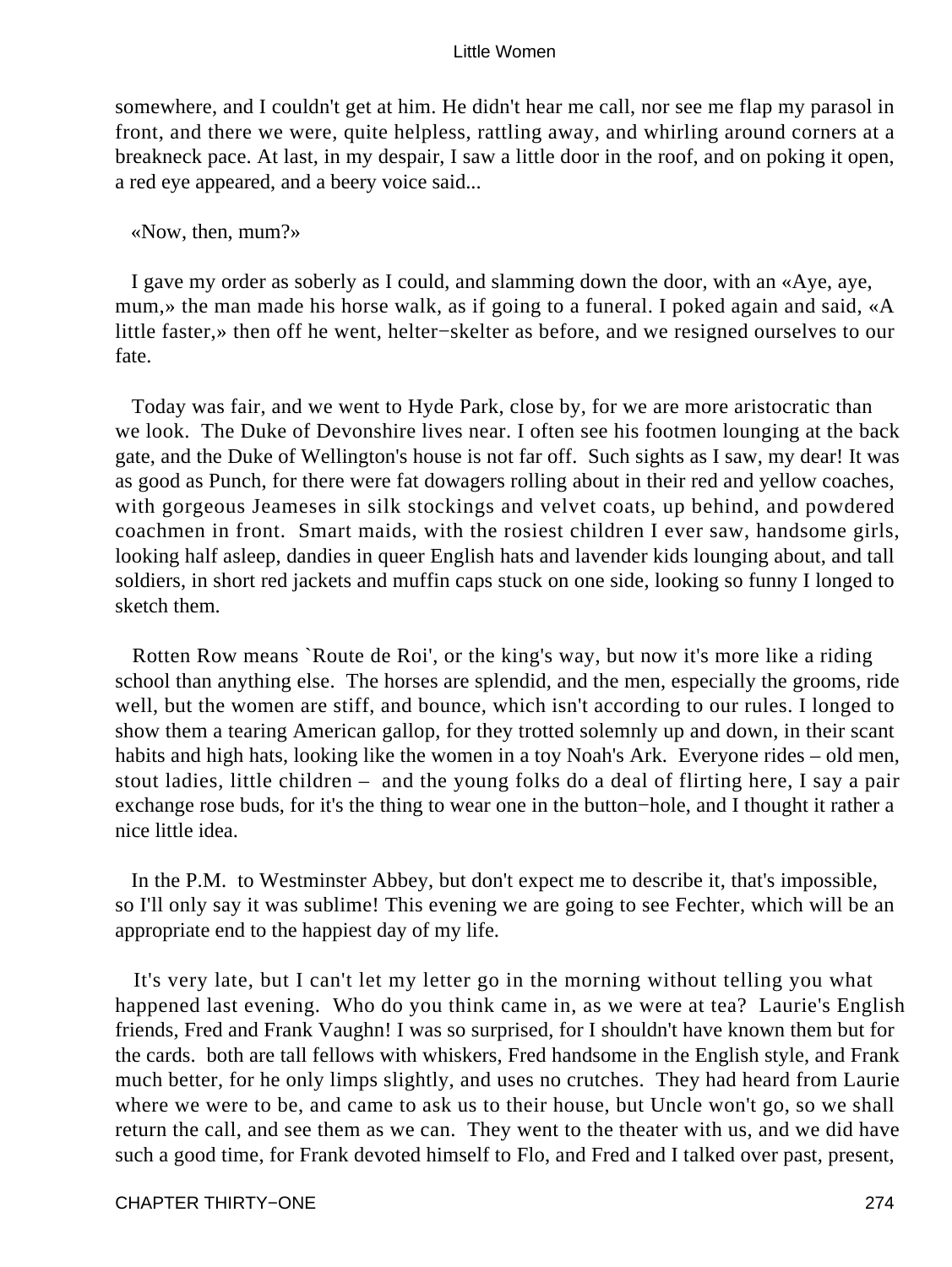and future fun as if we had know each other all our days. Tell Beth Frank asked for her, and was sorry to hear of her ill health. Fred laughed when I spoke of Jo, and sent his `respectful compliments to the big hat'. Neither of them had forgotten Camp Laurence, or the fun we had there. What ages ago it seems, doesn't it?

 Aunt is tapping on the wall for the third time, so I must stop. I really feel like a dissipated London fine lady, writing here so late, with my room full of pretty things, and my head a jumble of parks, theaters, new gowns, and gallant creatures who say «Ah!» and twirl their blond mustaches with the true English lordliness. I long to see you all, and in spite of my nonsense am, as ever, your loving... AMY

# **PARIS**

# Dear girls,

 In my last I told you about our London visit, how kind the Vaughns were, and what pleasant parties they made for us. I enjoyed the trips to Hampton Court and the Kensington Museum more than anything else, for at Hampton I saw Raphael's cartoons, and at the Museum, rooms full of pictures by Turner, Lawrence, Reynolds, Hogarth, and the other great creatures. The day in Richmond Park was charming, for we had a regular English picnic, and I had more splendid oaks and groups of deer than I could copy, also heard a nightingale, and saw larks go up. We `did' London to our heart's content, thanks to Fred and Frank, and were sorry to go away, for though English people are slow to take you in, when they once make up their minds to do it they cannot be outdone in hospitality, I think. The Vaughns hope to meet us in Rome next winter, and I shall be dreadfully disappointed if they don't, for Grace and I are great friends, and the boys very nice fellows, especially Fred.

 Well, we were hardly settled here, when he turned up again, saying he had come for a holiday, and was going to Switzerland. Aunt looked sober at first, but he was so cool about it she couldn't say a word. And now we get on nicely, and are very glad he came, for he speaks French like a native, and I don't know what we should do without him. Uncle doesn't know ten words, and insists on talking English very loud, as if it would make people understand him. Aunt's pronunciation is old−fashioned, and Flo and I, though we flattered ourselves that we knew a good deal, find we don't, and are very grateful to have Fred do the `parley vooing', as Uncle calls it.

 Such delightful times as we are having! Sight−seeing from morning till night, stopping for nice lunches in the gay cafes, and meeting with all sorts of droll adventures. Rainy days I spend in the Louvre, revelling in pictures. Jo would turn up her naughty nose at some of the finest, because she has no soul for art, but I have, and I'm cultivation eye and taste as fast as I can. She would like the relics of great people better, for I've seen her Napoleon's cocked hat and gray coat, his baby's cradle and his old toothbrush, also Marie Antoinette's little shoe, the ring of Saint Denis, Charlemagne's sword, and many other interesting things. I'll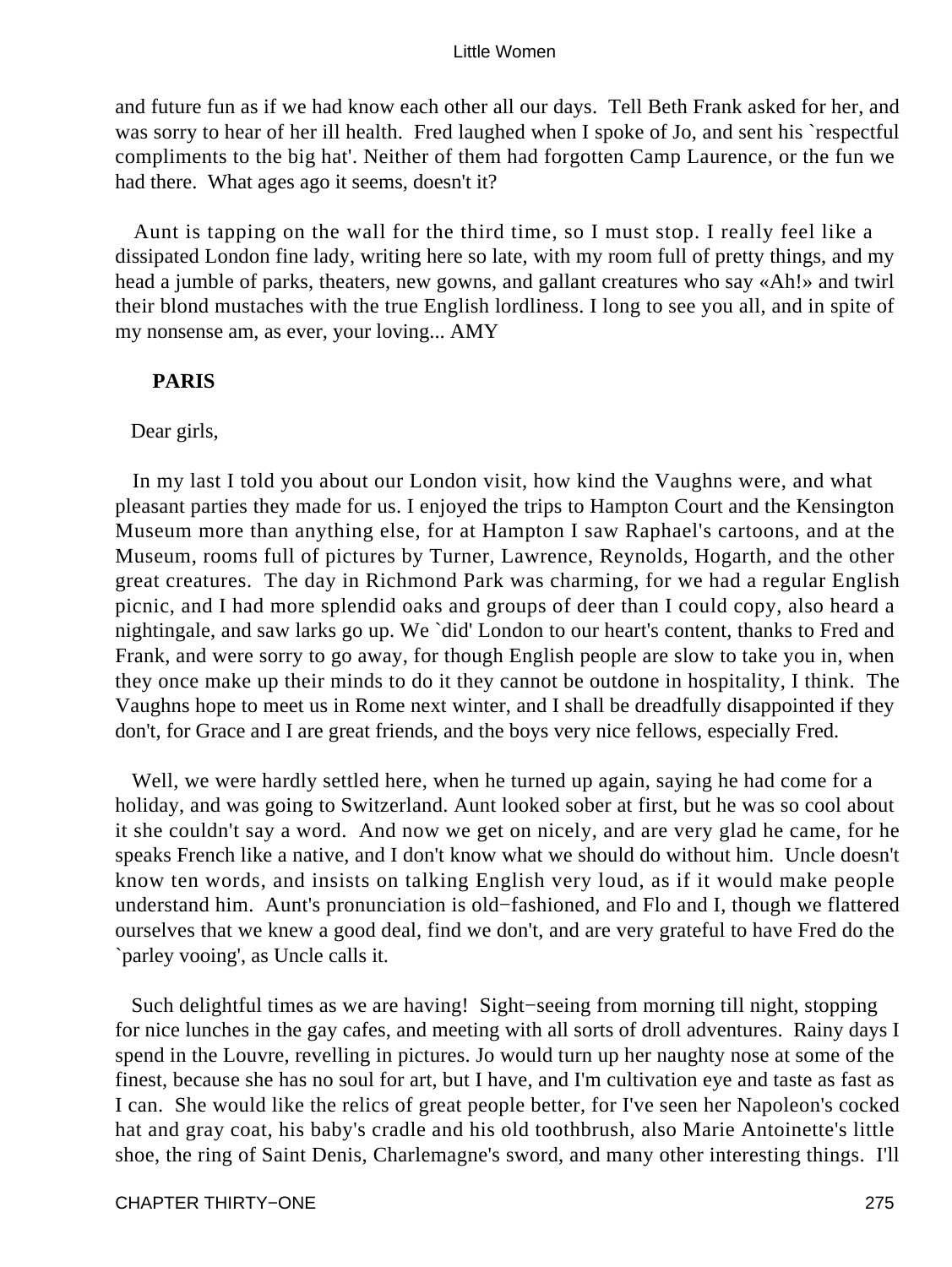talk for hours about them when I come, but haven't time to write.

 The Palais Royale is a heavenly place, so full of bijouterie and lovely things that I'm nearly distracted because I can't buy them. Fred wanted to get me some, but of course I didn't allow it. Then the Bois and Champs Elysees are tres magnifique. I've seen the imperial family several times, the emperor an ugly, hard−looking man, the empress pale and pretty, but dressed in bad taste, I thought – purple dress, green hat, and yellow gloves. Little Nap is a handsome boy, who sits chatting to his tutor, and kissed his hand to the people as he passes in his four−horse barouche, with postilions in red satin jackets and a mounted guard before and behind.

 We often walk in the Tuileries Gardens, for they are lovely, though the antique Luxembourg Gardens suit me better. Pere la Chaise is very curious, for many of the tombs are like small rooms, and looking in, one sees a table, with images or pictures of the dead, and chairs for the mourners to sit in when they come to lament. That is so Frenchy.

 Our rooms are on the Rue de Rivoli, and sitting on the balcony, we look up and down the long, brilliant street. It is so pleasant that we spend our evenings talking there when too tired with our day's work to go out. Fred is very entertaining, and is altogether the most agreeable young man I ever knew – except Laurie, whose manners are more charming. I wish Fred was dark, for I don't fancy light men, however, the Vaughns are very rich and come of an excellent family, so I won't find fault with their yellow hair, as my own is yellower.

 Next week we are off to Germany and Switzerland, and as we shall travel fast, I shall only be able to give you hasty letters. I keep my diary, and try to `remember correctly and describe clearly all that I see and admire', as Father advised. It is good practice for me, and with my sketchbook will give you a better idea of my tour than these scribbles.

Adieu, I embrace you tenderly. **VOTRE AMIE**

# **HEIDELBERG**

My dear Mamma,

 Having a quiet hour before we leave for Berne, I'll try to tell you what has happened, for some of it is very important, as you will see.

 The sail up the Rhine was perfect, and I just sat and enjoyed it with all my might. Get Father's old guidebooks and read about it. I haven't words beautiful enough to describe it. At Coblenz we had a lovely time, for some students from Bonn, with whom Fred got acquainted on the boat, gave us a serenade. It was a moonlight night, and about one o'clock Flo and I were waked by the most delicious music under our windows. We flew up, and hid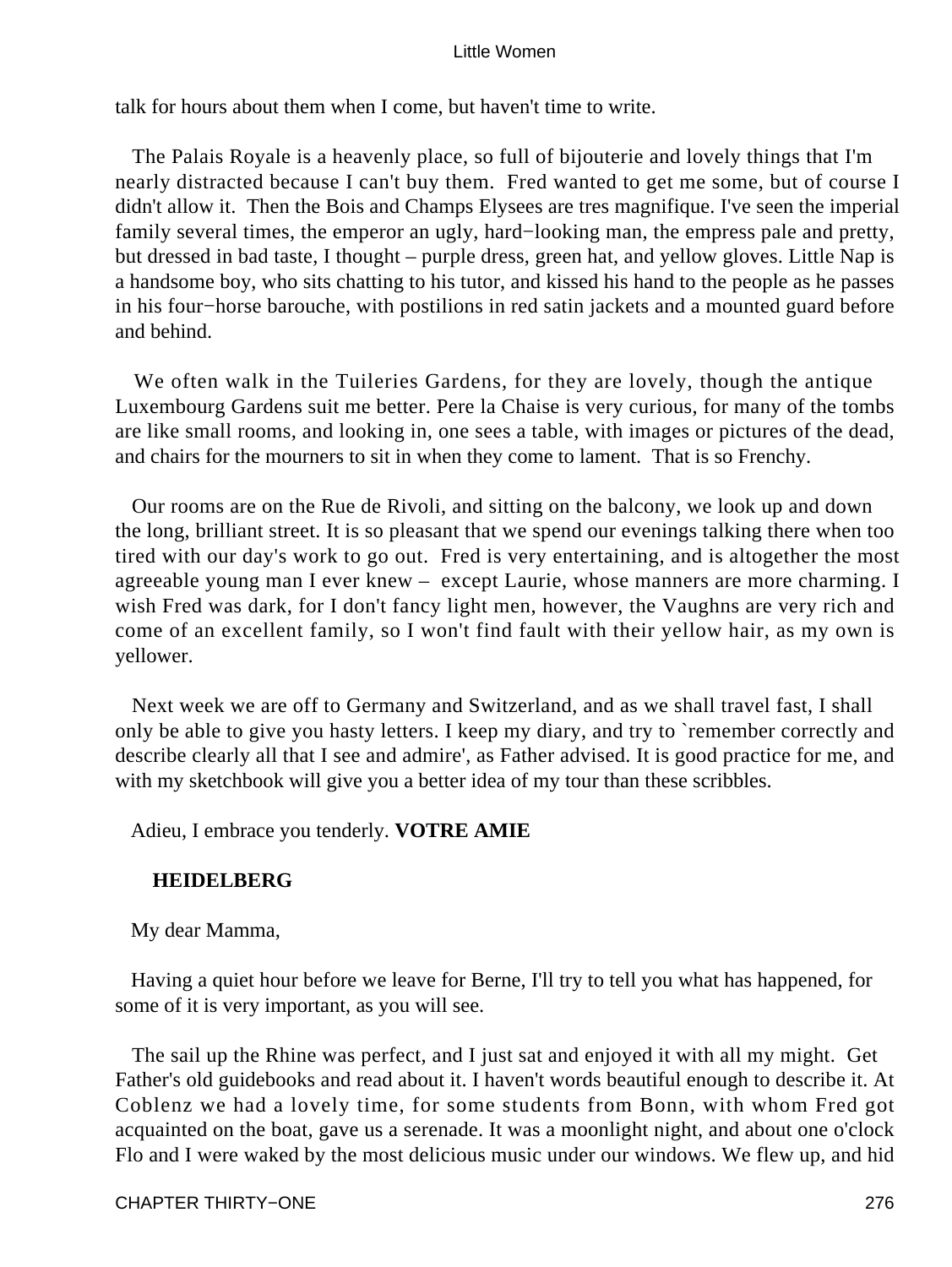behind the curtains, but sly peeps showed us Fred and the students singing away down below. It was the most romantic thing I ever saw – the river, the bridge of boats, the great fortress opposite, moonlight everywhere, and music fit to melt a heart of stone.

 When they were done we threw down some flowers, and saw them scramble for them, kiss their hands to the invisible ladies, and go laughing away, to smoke and drink beer, I suppose. Next morning Fred showed me one of the crumpled flowers in his vest pocket, and looked very sentimental. I laughed at him, and said I didn't throw it, but Flo, which seemed to disgust him, for he tossed it out of the window, and turned sensible again. I'm afraid I'm going to have trouble with that boy, it begins to look like it.

 The baths at Nassau were very gay, so was Baden−Baden, where Fred lost some money, and I scolded him. He needs someone to look after him when Frank is not with him. Kate said once she hoped he'd marry soon, and I quite agree with her that it would be well for him. Frankfurt was delightful. I saw Goeth's house, Schiller's statue, and Dannecker's famous Ariadne. It was very lovely, but I should have enjoyed it more if I had known the story better. I didn't like to ask, as everyone knew it or pretended they did. I wish Jo would tell me all about it. I ought to have read more, for I find I don't know anything, and it mortifies me.

 Now comes the serious part, for it happened here, and Fred has just gone. He has been so kind and jolly that we all got quite fond of him. I never thought of anything but a traveling friendship till the serenade night. Since then I've begun to feel that the moonlight walks, balcony talks, and daily adventures were something more to him than fun. I haven't flirted, Mother, truly, but remembered what you said to me, and have done my very best. I can't help it if people like me. I don't try to make them, and it worries me if I don't care for them, though Jo says I haven't got any heart. Now I know Mother will shake her head, and the girls say, «Oh, the mercenary little wretch!», but I've made up my mind, and if Fred asks me, I shall accept him, though I'm not madly in love. I like him, and we get on comfortably together. He is handsome, young, clever enough, and very rich – ever so much richer than the Laurences. I don't think his family would object, and I should be very happy, for they are all kind, well−bred, generous people, and they like me. Fred, as the eldest twin, will have the estate, I suppose, and such a splendid one it is! A city house in a fashionable street, not so showy as our big houses, but twice as comfortable and full of solid luxury, such as English people believe in. I like it, for it's genuine. I've seen the plate, the family jewels, the old servants, and pictures of the country place, with its park, great house, lovely grounds, and fine horses. Oh, it would be all I should ask! And I'd rather have it than any title such as girls snap up so readily, and find nothing behind. I may be mercenary, but I hate poverty, and don't mean to bear it a minute longer than I can help. One of us must marry well. Meg didn't, Jo won't, Beth can't yet, so I shall, and make everything okay all round. I wouldn't marry a man I hated or despised. You may be sure of that, and though Fred is not my model hero, he does very well, and in time I should get fond enough of him if he was very fond of me, and let me do just as I liked. So I've been turning the matter over in my mind the last week, for it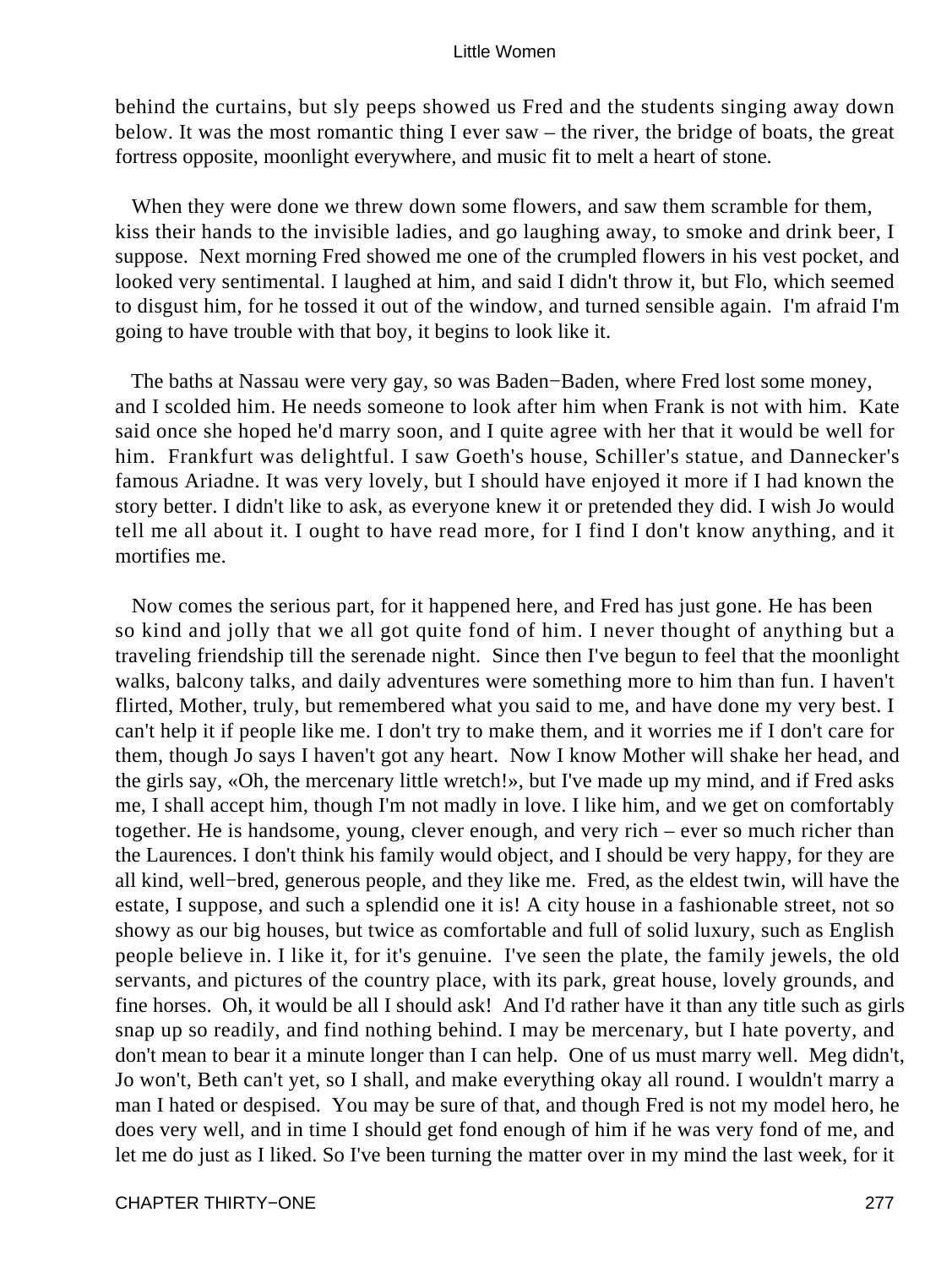was impossible to help seeing that Fred liked me. He said nothing, but little things showed it. He never goes with Flo, always gets on my side of the carriage, table, or promenade, looks sentimental when we are alone, and frowns at anyone else who ventures to speak tome. Yesterday at dinner, when an Austrian officer stared at us and then said something to his friend, a rakish−looking baron, about `ein wonderschones Blondchen', Fred looked as fierce as a lion, and cut his meat so savagely it nearly flew off his plate. He isn't one of the cool, stiff Englishmen, but is rather peppery, for he has Scotch blood in him, as one might guess from his bonnie blue eyes.

 Well, last evening we went up to the castle about sunset, at least all of us but Fred, who was to meet us there after going to the Post Restante for letters. We had a charming time poking about the ruins, the vaults where the monster tun is, and the beautiful gardens made by the elector long ago for his English wife. I liked the great terrace best, for the view was divine, so while the rest went to see the rooms inside, I sat there trying to sketch the gray stone lion's head on the wall, with scarlet woodbine sprays hanging round it. I felt as if I'd got into a romance, sitting there, watching the Meckar rolling through the valley, listening to the music of the Austrian band below, and waiting for my lover, like a real storybook girl. I had a feeling that something was going to happen and I was ready for it. I didn't feel blushy or quakey, but quite cool and only a little excited.

 By−and−by I heard Fred's voice, and then he came hurrying through the great arch to find me. He looked so troubled that I forgot all about myself, and asked what the matter was. He said he'd just got a letter begging him to come home, for Frank was very ill. So he was going at once on the night train and only had time to say good−by. I was very sorry for him, and disappointed for myself, but only for a minute because he said, as he shook hands, and said it in a way that I could not mistake, «I shall soon come back, you won't forget me, Amy?»

 I didn't promise, but I looked at him, and he seemed satisfied, and there was no time for anything but messages and good−byes, for he was off in an hour, and we all miss him very much. I know he wanted to speak, but I think, from something he once hinted, that he had promised his father not to do anything of the sort yet a while, for is is a rash boy, and the old gentleman dreads a foreign daughter−in−law. We shall soon meet in Rome, and then, if I don't change my mind, I'll say «Yes, thank you,» when he says «Will you, please?»

 Of course this is all very private, but I wished you to know what was going on. Don't be anxious about me, remember I am your `prudent Amy', and be sure I will do nothing rashly. Send me as much advice as you like. I'll use it if I can. I wish I could see you for a good talk, Marmee. Love and trust me.

Ever your AMY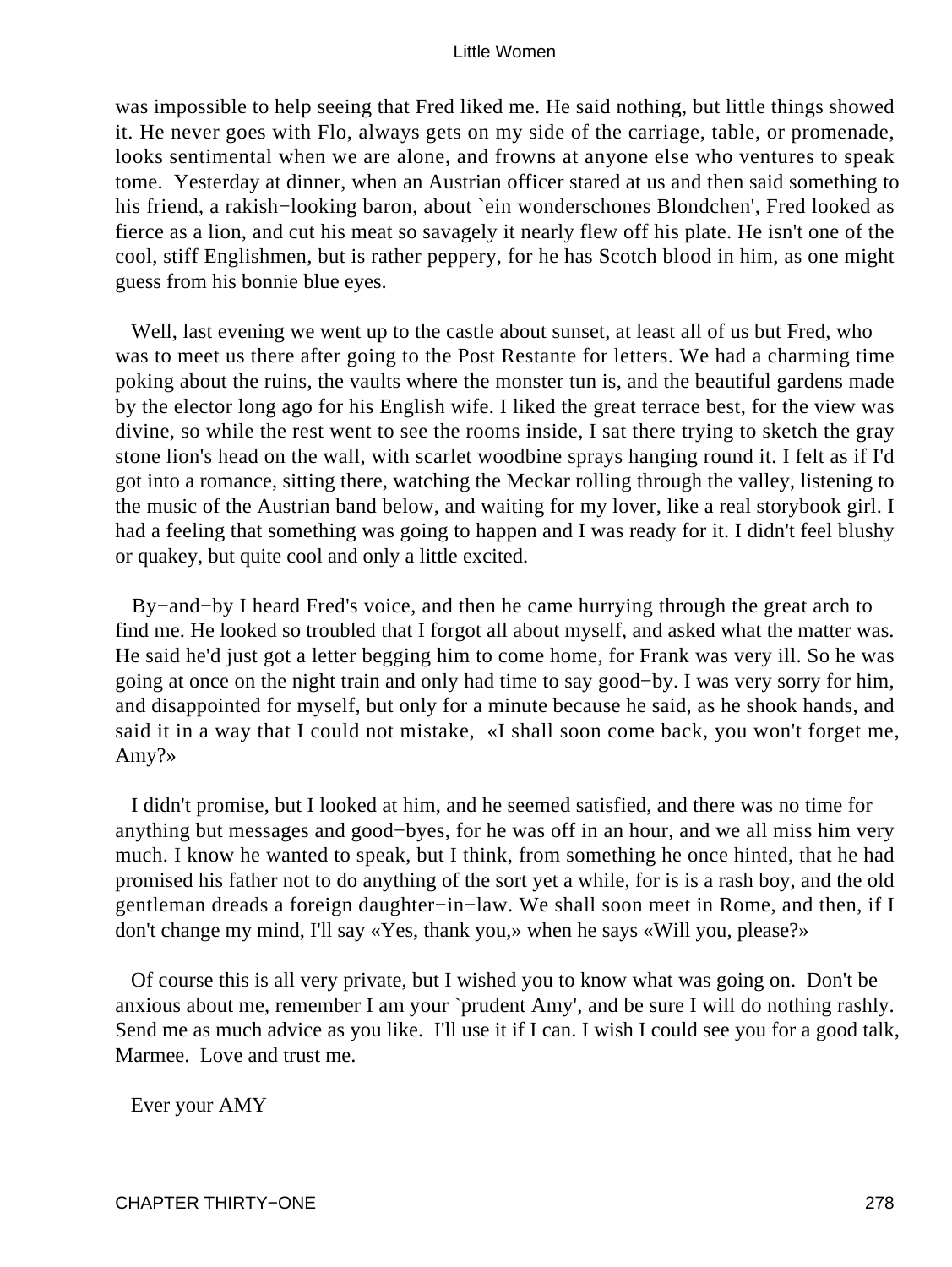# **[CHAPTER THIRTY−TWO](#page-420-0)**

*«J*o, I'm anxious about Beth.»

«Why, Mother, she has seemed unusually well since the babies came.»

 «It's not her health that troubles me now, it's her spirits. I'm sure there is something on her mind, and I want you to discover what it is.»

«What makes you think so, Mother?»

 «She sits alone a good deal, and doesn't talk to her father as much as she used. I found her crying over the babies the other day. When she sings, the songs are always sad ones, and now and then I see a look in her face that I don't understand. This isn't like Beth, and it worries me.»

"Have you asked her about it?'

 «I have tried once or twice, but she either evaded my questions or looked so distressed that I stopped. I never force my children's confidence, and I seldom have to wait for long.»

 Mrs. March glanced at Jo as she spoke, but the face opposite seemed quite unconscious of any secret disquietude but Beth's, and after sewing thoughtfully for a minute, Jo said, «I think she is growing up, and so begins to dream dreams, and have hopes and fears and fidgets, without knowing why or being able to explain them. Why, Mother, Beth's eighteen, but we don't realize it, and treat her like a child, forgetting she's a woman.»

 «So she is. Dear heart, how fast you do grow up,» returned her mother with a sigh and a smile.

 «Can't be helped, Marmee, so you must resign yourself to all sorts of worries, and let your birds hop out of the nest, one by one. I promise never to hop very far, if that is any comfort to you.»

 «It's a great comfort, Jo. I always feel strong when you are at home, now Meg is gone. Beth is too feeble and Amy too young to depend upon, but when the tug comes, you are always ready.»

 «Why, you know I don't mind hard jobs much, and there must always be one scrub in a family. Amy is splendid in fine works and I'm not, but I feel in my element when all the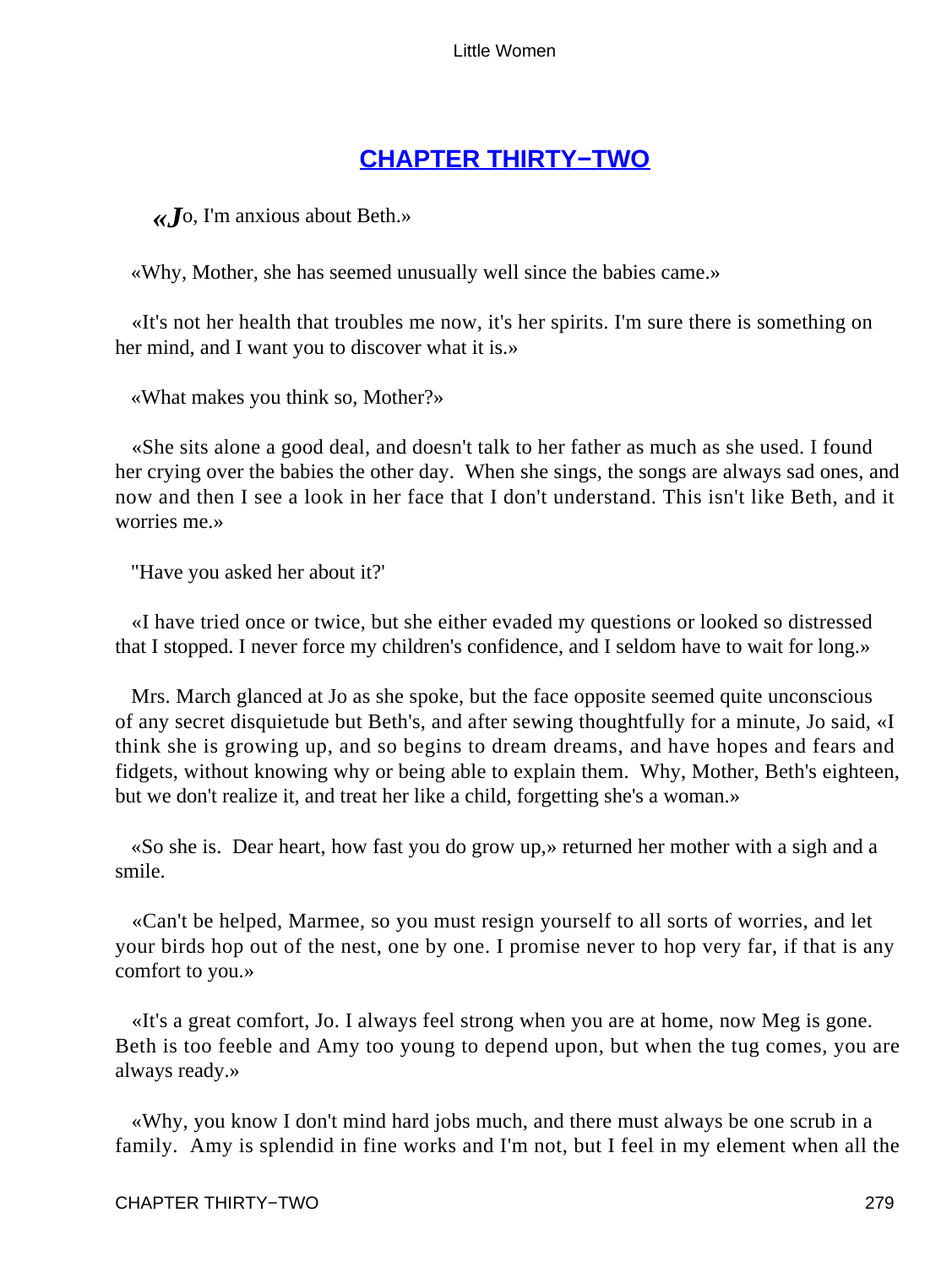carpets are to be taken up, or half the family fall sick at once. Amy is distinguishing herself abroad, but if anything is amiss at home, I'm your man.»

 «I leave Beth to your hands, then, for she will open her tender little heart to her Jo sooner than to anyone else. Be very kind, and don't let her think anyone watches or talks about; her. If she only would get quite strong and cheerful again, I shouldn't have a wish in the world.»

«Happy woman! I've got heaps.»

«My dear, what are they?»

 «I'll settle Bethy's troubles, and then I'll tell you mine. They are not very wearing, so they'll keep.» And Jo stitched away, with a wise nod which set her mother's heart at rest about her for the present at least.

 While apparently absorbed in her own affairs, Jo watched Beth, and after many conflicting conjectures, finally settled upon one which seemed to explain the change in her. A slight incident gave Jo the clue to the mystery, she thought, and lively fancy, loving heart did the rest. She was affecting to write busily one Saturday afternoon, when she and Beth were alone together. Yet as she scribbled, she kept her eye on her sister, who seemed unusually quiet. Sitting at the window, Beth's work often dropped into her lap, and she leaned her head upon her hand, in a dejected attitude, while her eyes rested on the dull, autumnal landscape. Suddenly some one passed below, whistling like an operatic blackbird, and a voice called out, «All serene! Coming in tonight.»

 Beth started, leaned forward, smiled and nodded, watched the passer−by till his quick tramp died away, then said softly as if to herself, «How strong and well and happy that dear boy looks.»

 «Hum!» said Jo, still intent upon her sister's face, for the bright color faded as quickly as it came, the smile vanished, and presently a tear lay shining on the window ledge. Beth whisked it off, and in her half−averted face read a tender sorrow that made her own eyes fill. Fearing to betray herself, she slipped away, murmuring something about needing more paper.

 «Mercy on me, Beth loves Laurie!» she said, sitting down in her own room, pale with the shock of the discovery which she believed she had just made. «I never dreamed of such a thing. What will Mother say? I wonder if her...» there Jo stopped and turned scarlet with a sudden thought. «If he shouldn't love back again, how dreadful it would be. He must. I'll make him!» And she shook her head threateningly at the picture of the mischievous− looking boy laughing at her from the wall. «Oh dear, we are growing up with a vengeance. Here's Meg married and a mamma, Amy flourishing away at Paris, and Beth in love. I'm the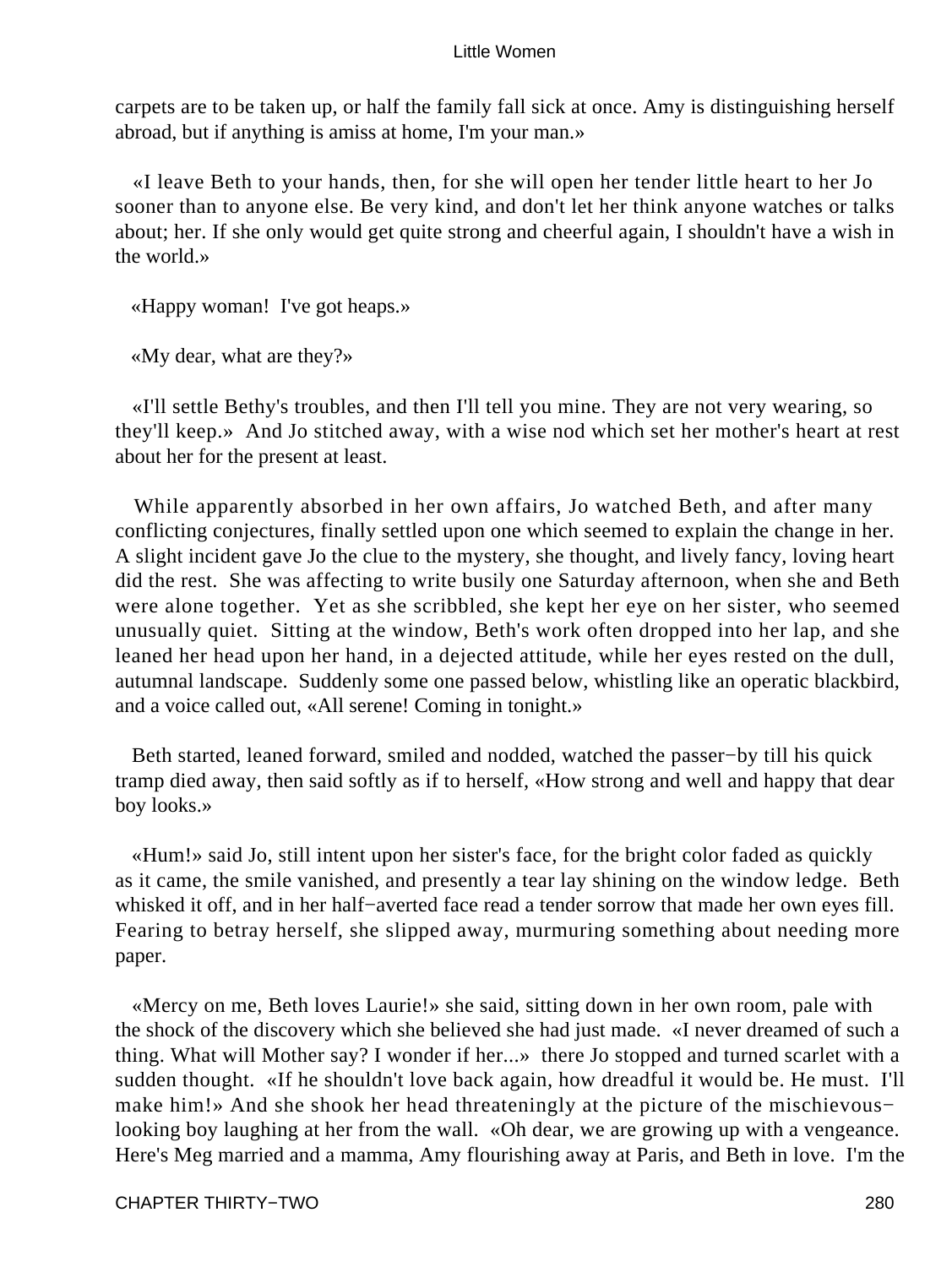only one that has sense enough to keep out of mischief.» Jo thought intently for a minute with her eyes fixed on the picture, then she smoothed out her wrinkled forehead and said, with a decided nod at the face opposite, «No thank you, sir, you're very charming, but you've no more stability than a weathercock. So you needn't write touching notes and smile in that insinuating way, for it won't do a bit of good, and I won't have it.»

 Then she sighed, and fell into a reverie from which she did not wake till the early twilight sent her down to take new observations, which only confirmed her suspicion. Though Laurie flirted with Amy and joked with Jo, his manner to Beth had always been peculiarly kind and gentle, but so was everybody's. Therefore, no one thought of imagining that he cared more for her than for the others. Indeed, a general impression had prevailed in the family of late that `our boy' was getting fonder than ever of Jo, who, however, wouldn't hear a word upon the subject and scolded violently if anyone dared to suggest it. If they had known the various tender passages which had been nipped in the bud, they would have had the immense satisfaction of saying, «I told you so.» But Jo hated `philandering', and wouldn't allow it, always having a joke or a smile ready at the least sign of impending danger. When Laurie first went to college, he fell in love about once a month, but these small flames were as brief as ardent, did no damage, and much amused Jo, who took great interest in the alternations of hop, despair, and resignation, which were confided to her in their weekly conferences. But there came a time when Laurie ceased to worship at many shrines, hinted darkly at one all−absorbing passion, and indulged occasionally in Byronic fits of gloom. Then he avoided the tender subject altogether, wrote philosophical notes to Jo, turned studious, and gave out that he was going to `dig', intending to graduate in a blaze of glory. This suited the young lady better than twilight confidences, tender pressures of the hand, and eloquent glances of the eye, for with Jo, brain developed earlier than heart, and she preferred imaginary heroes to real ones, because when tired of them, the former could be shut up in the tin kitchen till called for, and the latter were less manageable.

 Things were in this state when the grand discovery was made, and Jo watched Laurie that night as she had never done before. If she had not got the new idea into her head, she would have seen nothing unusual in the fact that Beth was very quiet, and Laurie very kind to her. But having given the rein to her lively fancy, it galloped away with her at a great pace, and common sense, being rather weakened by a long course or romance writing, did not come to the rescue. As usual Beth lay on the sofa and Laurie sat in a low chair close by, amusing her with all sorts of gossip, for she depended on her weekly `spin', and he never disappointed her. But that evening Jo fancied that Beth's eyes rested on the lively, dark face beside her with peculiar pleasure, and that she listened with intense interest to an account of some exciting cricket match, though the phrases, `caught off a tice', `stumped off his ground'', and `the leg hit for three', were as intelligible to her as Sanskrit. She also fancied, having set her heart upon seeing it, that she saw a certain increase of gentleness in Laurie's manner, that he dropped his voice now and then, laughed less than usual, was a little absent – minded, and settled the afghan over Beth's feet with an assiduity that was really almost tender.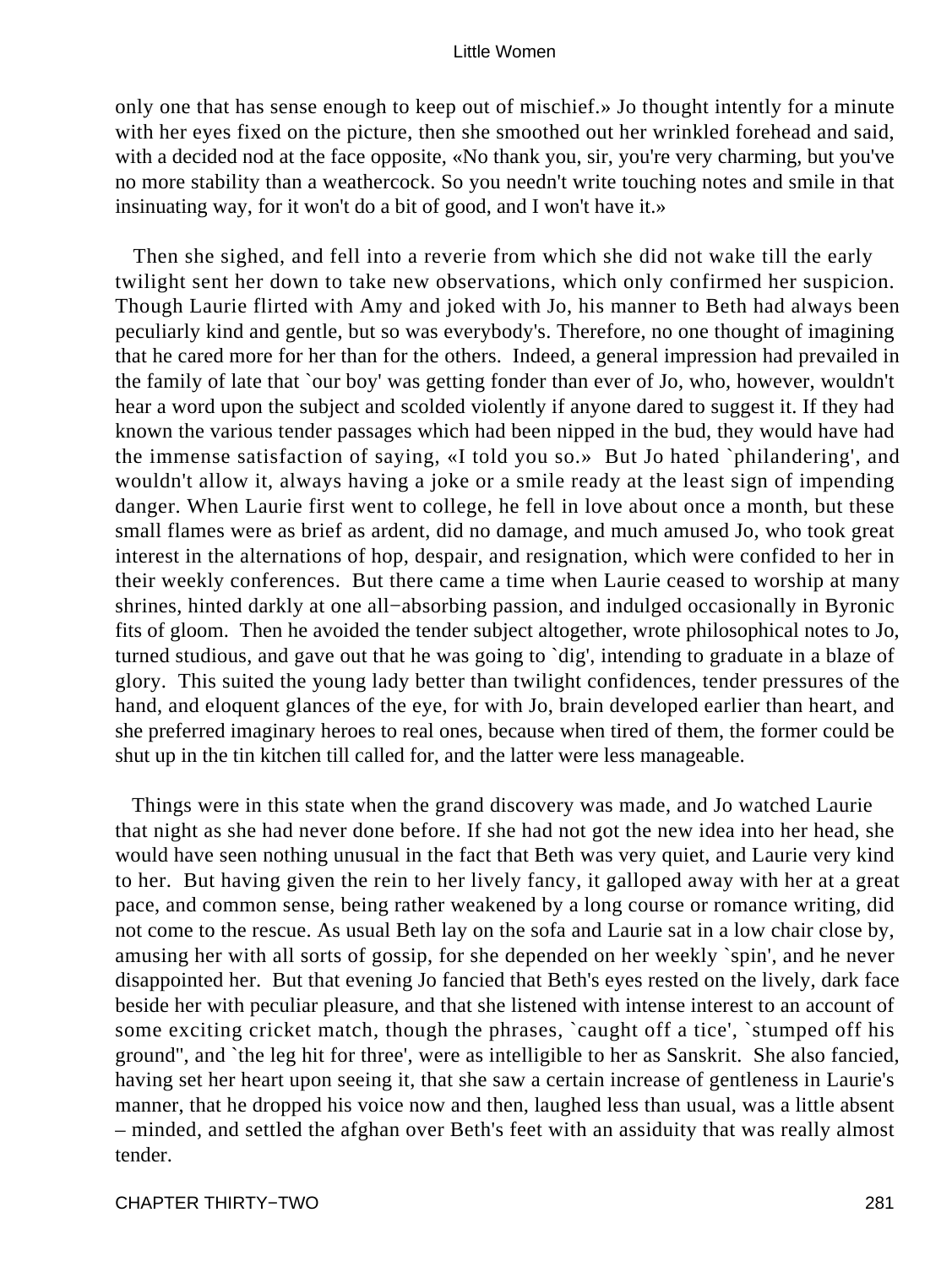«Who knows? Stranger things have happened,» thought Jo, as she fussed about the room. «She will make quite an angel of him, and he will make life delightfully easy and pleasant for the dear, if they only love each other. I don't see how he can help it, and I do believe he would if the rest of us were out of the way.»

 As everyone was out of the way but herself, Jo began to feel that she ought to dispose of herself with all speed. But where should she go? And burning to lay herself upon the shrine of sisterly devotion, she sat down to settle that point.

 Now, the old sofa was a regular patriarch of a sofa – long, broad, well−cushioned, and low, a trifle shabby, as well it might be, for the girls had slept and sprawled on it as babies, fished over the back, rode on the arms, and had menageries under it as children, and rested tired heads, dreamed dreams, and listened to tender talk on it as young women. They all loved it, for it was a family refuge, and one corner had always been Jo's favorite lounging place. Among the many pillows that adorned the venerable couch was one, hard, round, covered with prickly horsehair, and furnished with a knobby button at each end. This repulsive pillow was her especial property, being used as a weapon of defense, a barricade, or a stern preventive of too much slumber.

 Laurie knew this pillow well, and had cause to regard it with deep aversion, having been unmercifully pummeled with it in former days when romping was allowed, and now frequently debarred by it from the seat he most coveted next ot Jo in the sofa corner. If `the sausage' as the called it, stood on end, it was a sign that he might approach and repose, but if it lay flat across the sofa, woe to man, woman, or child who dared disturb it! That evening Jo forgot to barricade her corner, and had not been in her seat five minutes, before a massive form appeared beside her, and with both arms spread over the sofa back, both long legs stretched out before him, Laurie exclaimed, with a sigh of satisfaction...

«Now, this is filling at the price.»

 «No slang,» snapped Jo, slamming down the pillow. But it was too late, there was no room for it, and coasting onto the floor, it disappeared in a most mysterious manner.

 «Come, Jo, don't be thorny. After studying himself to a skeleton all the week, a fellow deserves petting and ought to get it.»

«Beth will pet you. I'm busy.»

 «No, she's not to be bothered with me, but you like that sort of thing, unless you've suddenly lost your taste for it. Have you? Do you hate your boy, and want to fire pillows at him?»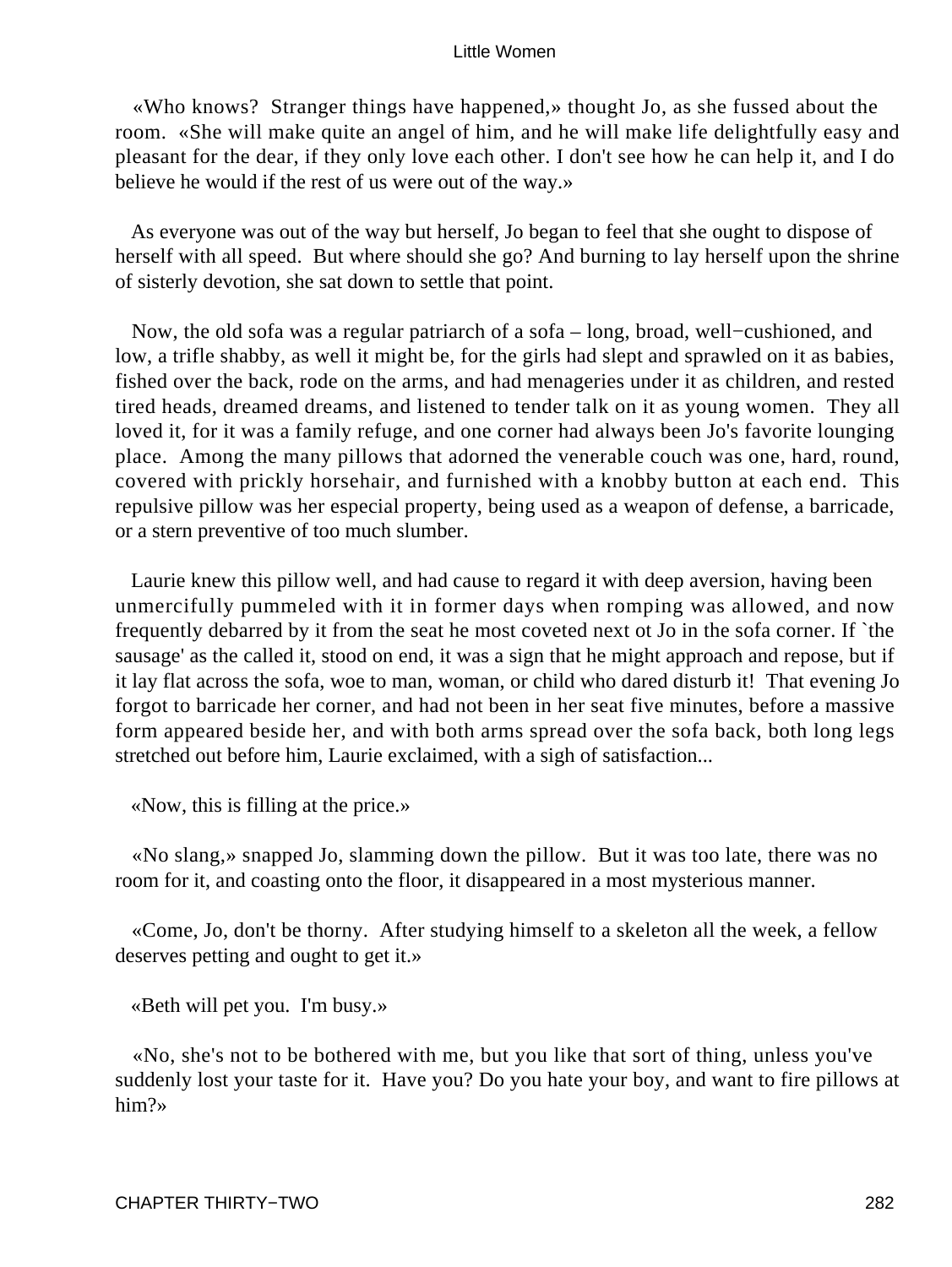Anything more wheedlesome than that touching appeal was seldom heard, but Jo quenched `her boy' by turning on him with a stern query, «How many bouquets have you sent Miss Randal this week?»

«Not one, upon my word. She's engaged. Now then.»

 «I'm glad of it, that's one of your foolish extravagances, sending flowers and things to girls for whom you don't care two pins,» continued Jo reprovingly.

 «Sensible girls for whom I do care whole papers of pins won't let me send them `flowers and things', so what can I do? My feelings need a` vent'.»

«Mother doesn't approve of flirting even in fun, and you do flirt desperately, Teddy.»

 «I'd give anything if I could answer, `So do you'. As I can't, I'll merely say that I don't see any harm in that pleasant little game, if all parties understand that it's only play.»

 «Well, it does look pleasant, but I can't learn how it's done. I've tried, because one feels awkward in company not to do as everybody else id doing, but I don't seem to get on», said Jo, forgetting to play mentor.

«Take lessons of Amy, she has a regular talent for it.»

 «Yes, she does it very prettily, and never seems to go too far. I suppose it's natural to some people to please without trying, and others to always say and do the wrong thing in the wrong place.»

 «I'm glad you can't flirt. It's really refreshing to see a sensible, straightforward girl, who can be jolly and kind without making a fool of herself. Between ourselves, Jo, some of the girls I know really do go on at such a rate I'm ashamed of them. They don't mean any harm, I'm sure, but if they knew how we fellows talked about them afterward, they'd mend their ways, I fancy.»

 «They do the same, and as their tongues are the sharpest, you fellows get the worst of it, for you are as silly as they, every bit. If you behaved properly, they would, but knowing you like their nonsense, they keep it up, and then you blame them.»

 «Much you know about it, ma'am,» said Laurie in a superior tone. "We don't like romps and flirts, though we may act as if we did sometimes. The pretty, modest girls are never talked about, except respectfully, among gentleman. Bless your innocent soul! If you could be in my place for a month you'd see things that would astonish you a trifle. Upon my word, when I see one of those harum−scarum girls, I always want to say with our friend Cock Robin...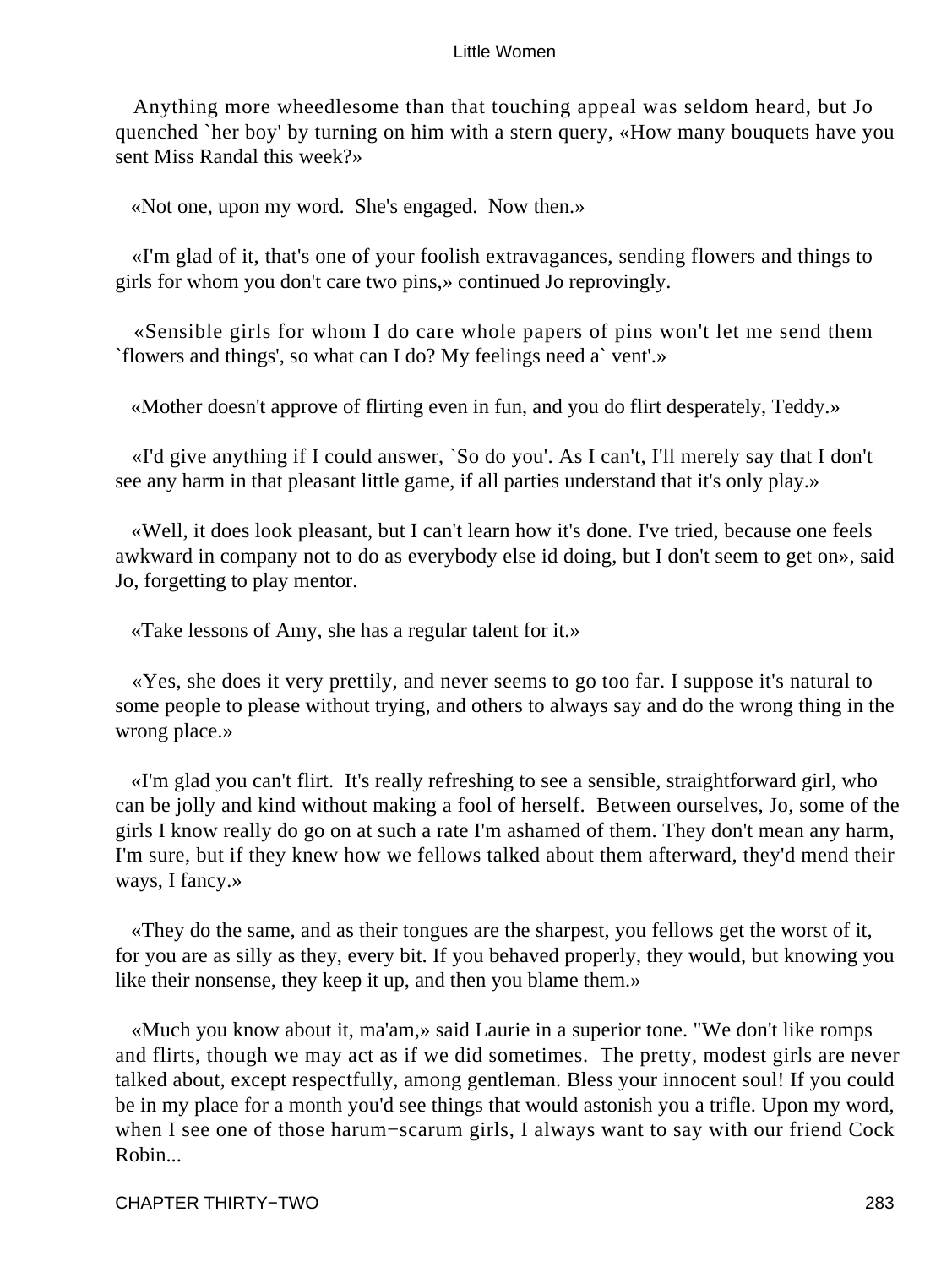«Out upon you, fie upon you, Bold−faced jig!»

 It was impossible to help laughing at the funny conflict between Laurie's chivalrous reluctance to speak ill of womankind, and his very natural dislike of the unfeminine folly of which fashionable society showed him many samples. Jo knew that `young Laurence' was regarded as a most eligible parti by worldly mamas, was much smiled upon by their daughters, and flattered enough by ladies of all ages to make a coxcomb of him, so she watched him rather jealously, fearing he would be spoiled, and rejoiced more than she confessed to find that he still believed in modest girls. Returning suddenly to her admonitory tone, she said, dropping her voice, «If you must have a `went', Teddy, go and devote yourself to one of the `pretty, modest girls' whom you do respect, and not waste your time with the silly ones.»

 «You really advise it?» And Laurie looked at her with an odd mixture of anxiety and merriment in his face.

 «Yes, I do, but you'd better wait till you are through college, on the whole, and be fitting yourself for the place meantime. You're not half good enough for – well, whoever the modest girl may be.» And Jo looked a little queer likewise, for a name had almost escaped her.

 «That I'm not!» acquiesced Laurie, with an expression of humility quite new to him, as he dropped his eyes and absently wound Jo's apron tassel round his finger.

 «Mercy on us, this will never do,» thought Jo, adding aloud, «Go and sing to me. I'm dying for some music, and always like yours.»

«I'd rather stay here, thank you.»

 «Well, you can't, there isn't room. Go and make yourself useful, since you are too big to be ornamental. I thought you hated to be tied to a woman's apron string?» retorted Jo, quoting certain rebellious words of his own.

 «Ah, that depends on who wears the apron!» and Laurie gave an audacious tweak at the tassel.

«Are you going?» demanded Jo, diving for the pillow.

 He fled at once, and the minute it was well, «Up with the bonnets of bonnie Dundee,» she slipped away to return no more till the young gentleman departed in high dudgeon.

 Jo lay long awake that night, and was just dropping off when the sound of a stifled sob made her fly to Beth's bedside, with the anxious inquiry, «What is it, dear?»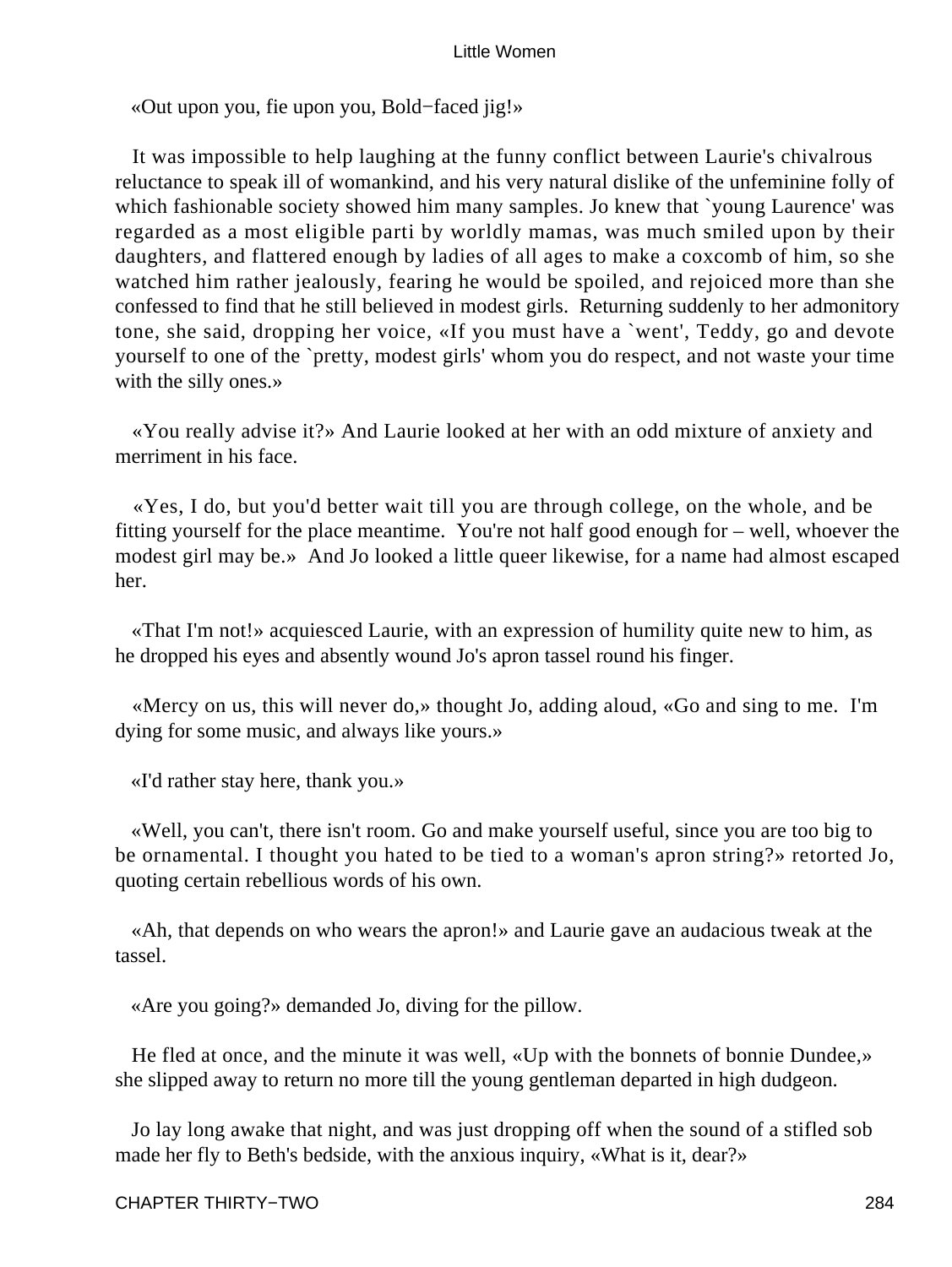«I thought you were asleep,» sobbed Beth.

"Is it the old pain, my precious?'

«No, it's a new one, but I can bear it.» And Beth tried to check her tears.

«Tell me all about it, and let me cure it as I often did the other.»

 «You can't, there is no cure.» There Beth's voice gave way, and clinging to her sister, she cried so despairingly that Jo was frightened.

«Where is it? Shall I call Mother?»

 «No, no, don't call her, don't tell her. I shall be better soon. Lie down here and `poor' my head. I'll be quiet and go to sleep, indeed I will.» Jo obeyed, but as her hand went softly to and fro across Beth's hot forehead and wet eyelids, her heart was very full and she longed to speak. But young as she was, Jo had learned that hearts, like flowers, cannot be rudely handled, but must open naturally, so though she believed she knew the cause of Beth's new pain, she only said, in her tenderest tone, «Does anything trouble you, deary?»

«Yes, Jo,» after a long pause.

«Wouldn't it comfort you to tell me what it is?»

«not now, not yet.»

 «Then I won't ask, but remember, Bethy, that Mother and Jo are always glad to hear and help you, if they can.»

«I know it. I'll tell you by−and−by.»

«Is the pain better now?»

«Oh, yes, much better, you are so comfortable, Jo.»

«Go to sleep, dear. I'll stay with you.»

 So cheek to cheek they fell asleep, and on the morrow Beth seemed quite herself again, for at eighteen neither heads nor hearts ache long, and a loving word can medicine most ills.

 But Jo had made up her mind, and after pondering over a project for some days, she confided it to her mother.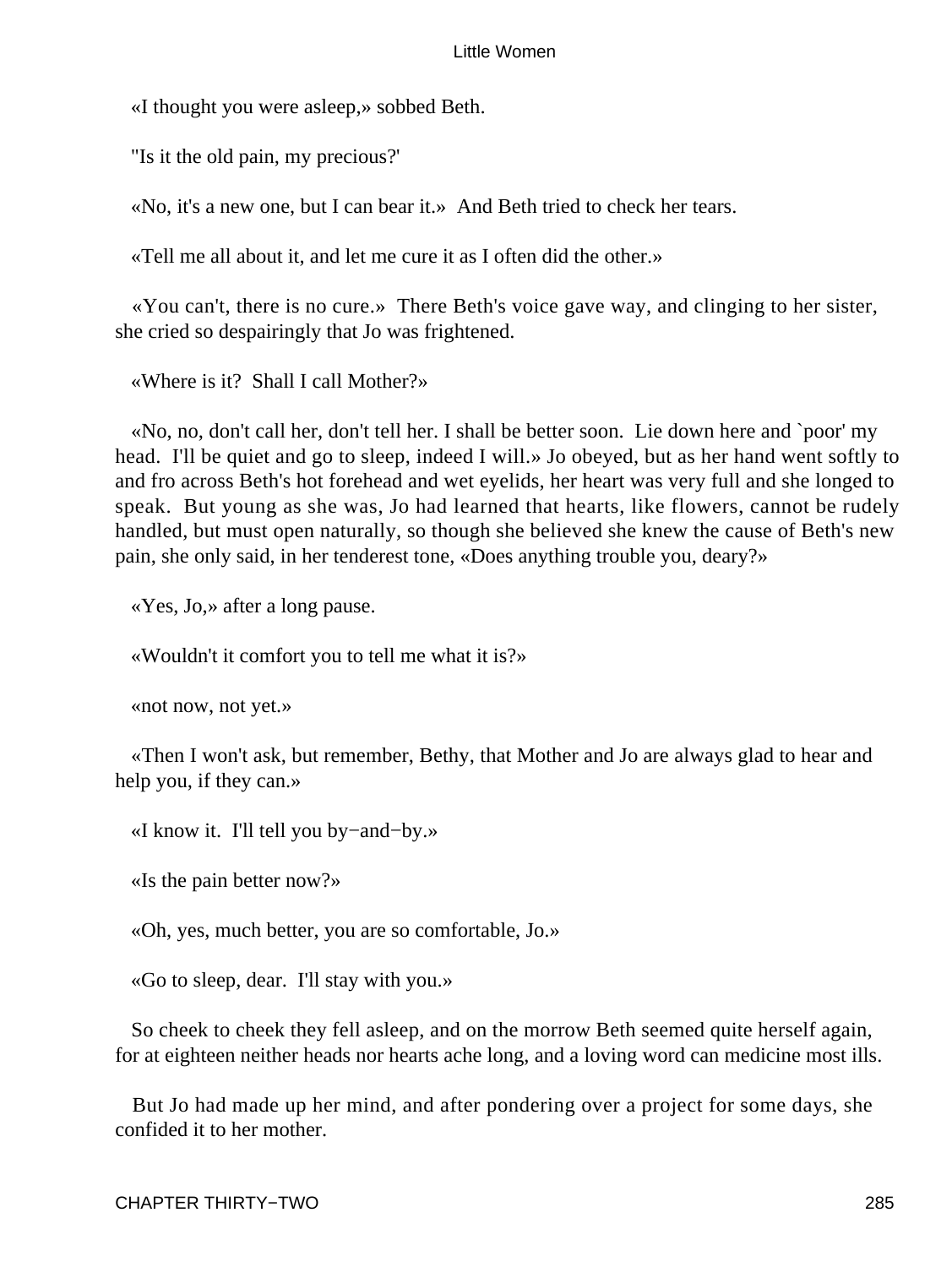«You asked me the other day what my wishes were. I'll tell you one of them, Marmee,» she began, as they sat along together. «I want to go away somewhere this winter for a change.»

 «Why, Jo?» And her mother looked up quickly, as if the words suggested a double meaning.

With her eyes on her work Jo answered soberly, «I want something new. I feel restless and anxious to be seeing, doing, and learning more than I am. I brood too much over my own small affairs, and need stirring up, so as I can be spared this winter, I'd like to hop a little way and try my wings.»

«Where will you hop?»

 «To New York. I had a bright idea yesterday, and this is it. You know Mrs. Kirke wrote to you for some respectable young person to teach her children and sew. It's rather hard to find just the thing, but I think I should suit if I tried.»

 «My dear, go out to service in that great boarding house!» And Mrs. March looked surprised, but not displeased.

 «It's not exactly going out to service, for Mrs. Kirke is your friend – the kindest soul that ever lived – and would make things pleasant for me, I know. Her family is separate from the rest, and no one knows me there. Don't care if they do. It's honest work, and I'm not ashamed of it.»

«Nor I. But your writing?»

 «All the better for the change. I shall see and hear new things, get new ideas, and even if I haven't much time there, I shall bring home quantities of material for my rubbish.»

"I have no doubt of it, but are these your only reasons for this sudden fancy?'

«No, Mother.»

«May I know the others?»

 Jo looked up and Jo looked down, then said slowly, with sudden color in her cheeks. «It may be vain and wrong to say it, but – I'm afraid – Laurie is getting too fond of me.»

 "Then you don't care for him in the way it is evident he begins to care for you?' And Mrs. March looked anxious as she put the question.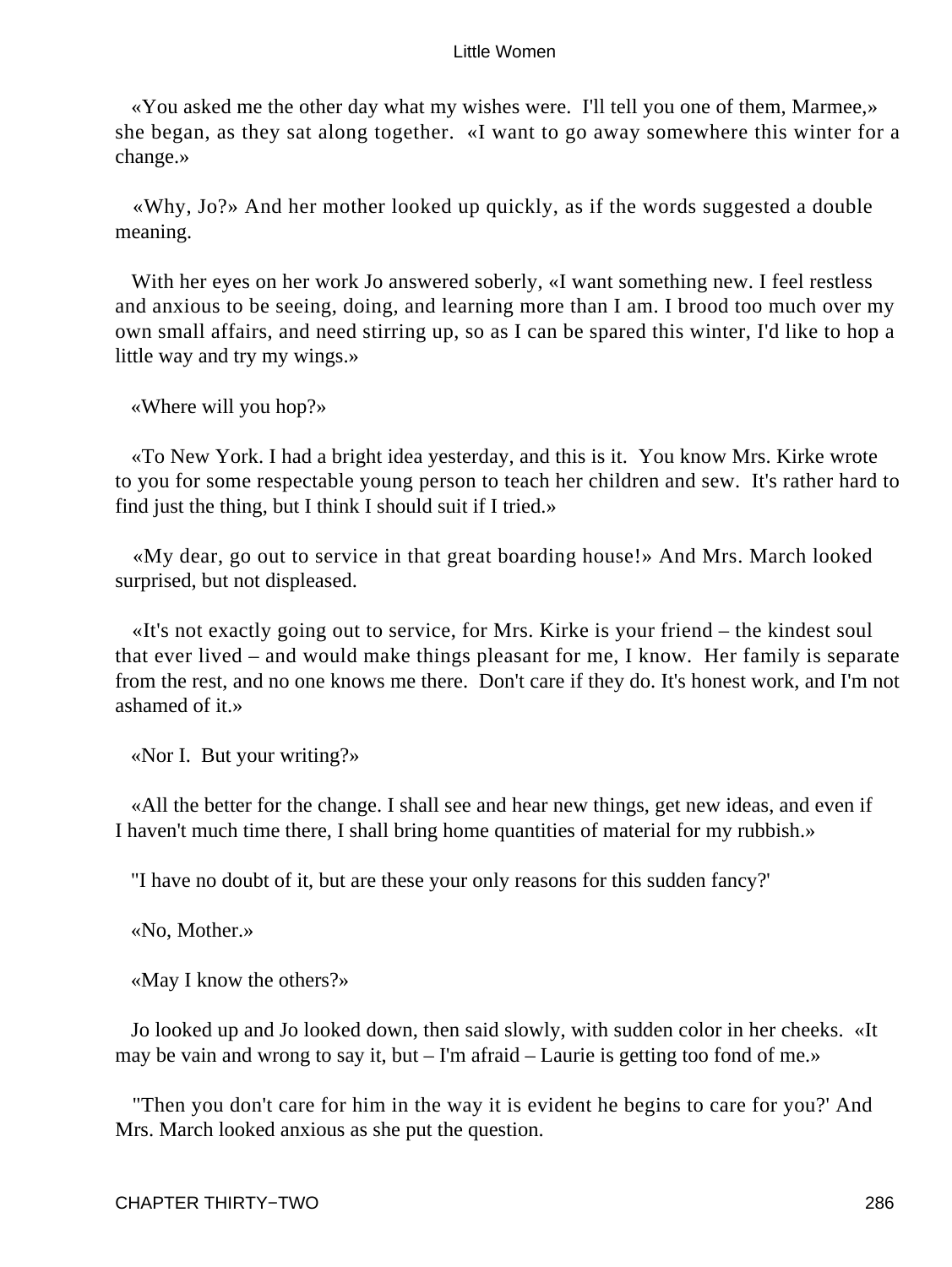«Mercy, no! I love the dear boy, as I always have, and am immensely proud of him, but as for anything more, it's out of the question.»

«I'm glad of that, Jo.»

"Why, please?'

 «Because, dear, I don't think you suited to one another. As friends you are very happy, and your frequent quarrels soon blow over, but I fear you would both rebel if you were mated for life. You are too much alike and too fond of freedom, not to mention hot tempers and strong wills, to get on happily together, in a relation which needs infinite patience and forbearance, as well as love.»

 «That's just the feeling I had, though I couldn't express it. I'm glad you think he is only beginning to care for me. It would trouble me sadly to make him unhappy, for I couldn't fall in love with the dear old fellow merely out of gratitude, could I?»

«You are sure of his feeling for you?»

 The color deepened in Jo's cheeks as she answered, with the look of mingled pleasure, pride, and pain which young girls wear when speaking of first lovers, «I'm afraid it is so, Mother. He hasn't said anything, but he looks a great deal. I think I had better go away before it comes to anything.»

«I agree with you, and if it can be managed you shall go.»

 Jo looked relieved, and after a pause, said, smiling, «How Mrs. Moffat would wonder at your want of management, if she knew, and how she will rejoice that Annie may still hope.»

 "AH, Jo, mothers may differ in their management, but the hope is the same in all – the desire to see their children happy. Meg is so, and I am content with her success. You I leave to enjoy your liberty till you tire of it, for only then will you find that there is something sweeter. Amy is my chief care now, but her good sense will help ;her. For Beth, I indulge no hopes except that she may be well. By the way, she seems brighter this last day or two. Have you spoken to her?'

 «Yes, she owned she had a trouble, and promised to tell me by−and−by. I said no more, for I think I know it,» And Jo told her little story.

 Mrs. March shook her head, and did not take so romantic a view of the case, but looked grave, and repeated her opinion that for Laurie's sake Jo should go away for a time.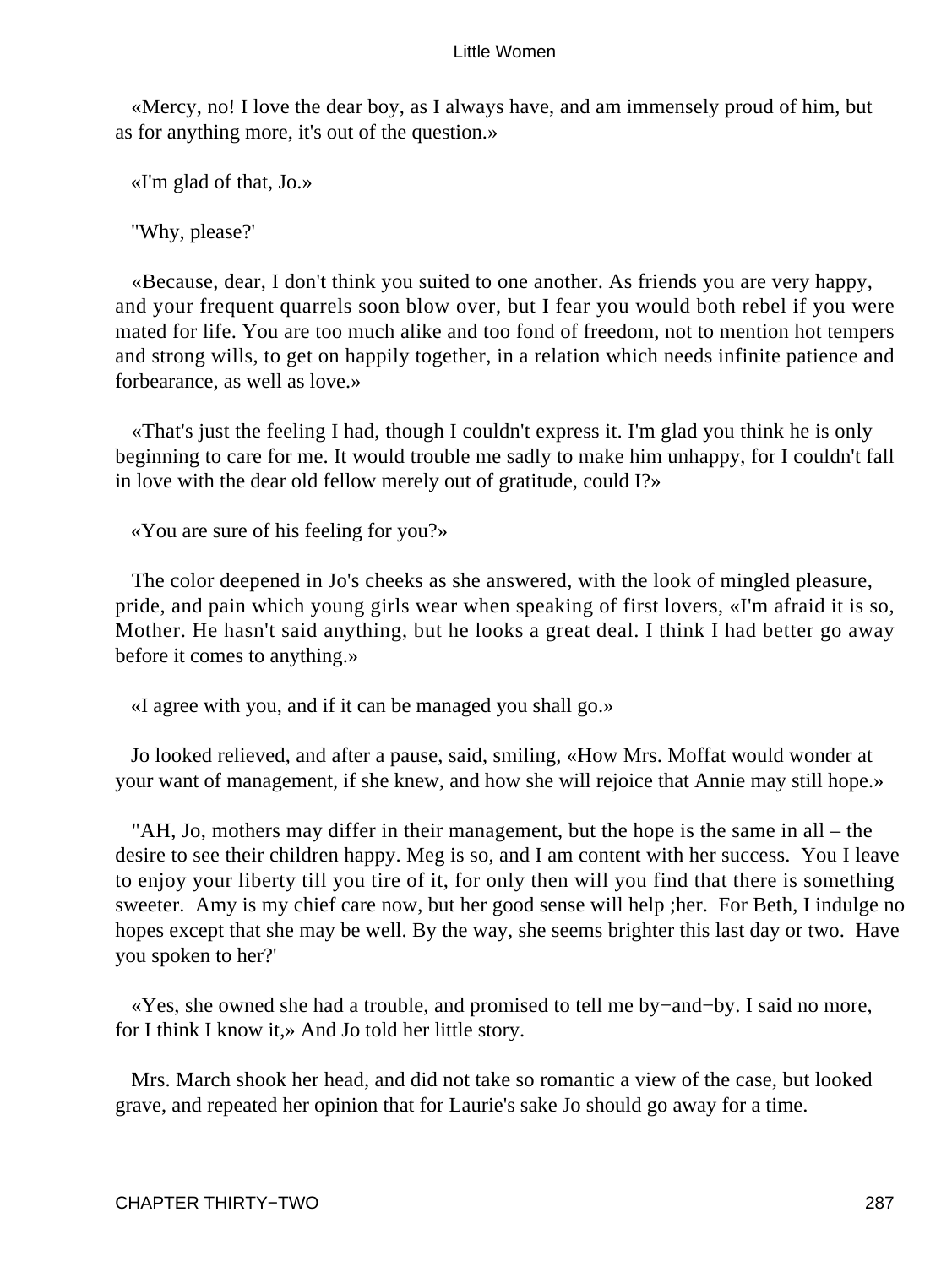«Let us say nothing about it to him till the plan is settled, then I'll run away before he can collect his wits and be tragic. Beth must think I'm going to please myself, as I am, for I can't talk about Laurie to her. But she can pet and comfort him after I'm gone, and so cure him of this romantic notion. He's been through so many little trials of the sort, he's used to it, and will soon get over his lovelornity.»

 Jo spoke hopefully, but could not rid herself of the foreboding fear that this `little trial' would be harder than the others, and that Laurie would not get over his `lovelornity' as easily as heretofore.

 The plan was talked over in a family council and agreed upon, for Mrs. Kirke gladly accepted Jo, and promised to make a pleasant home for her. The teaching would render her independent, and such leisure as she got might be made profitable by writing, while the new scenes and society would be both useful and agreeable. Jo liked the prospect and was eager to be gone, for the home nest was growing too narrow for her restless nature and adventurous spirit. When all was settled, with fear and trembling she told Laurie, but to her surprise he took it very quietly. He had been graver than usual of late, but very pleasant, and when jokingly accused of turning over a new leaf, he answered soberly, «So I am, and I mean this one shall stay turned.»

 Jo was very much relieved that one of his virtuous fits should come on just then, and made her preparations with a lightened heart, for Beth seemed more cheerful, and hoped she was doing the best for all.

«One thing I leave in your especial care,» she said, the night before she left.

«You mean your papers?» asked Beth. «No, my boy. Be very good to him, won't you?»

«Of course I will, but I can't fill your place, and he'll miss you sadly.»

 «It won't hurt him, so remember, I leave him in your charge, to plague, pet, and keep in order.»

 «I'll do my best, for your sake,» promised Beth, wondering why Jo looked at her so queerly.

 When Laurie said good−by, he whispered significantly, «It won't do a bit of good, Jo. My eye is on you, so mind what you do, or I'll come and bring you home.»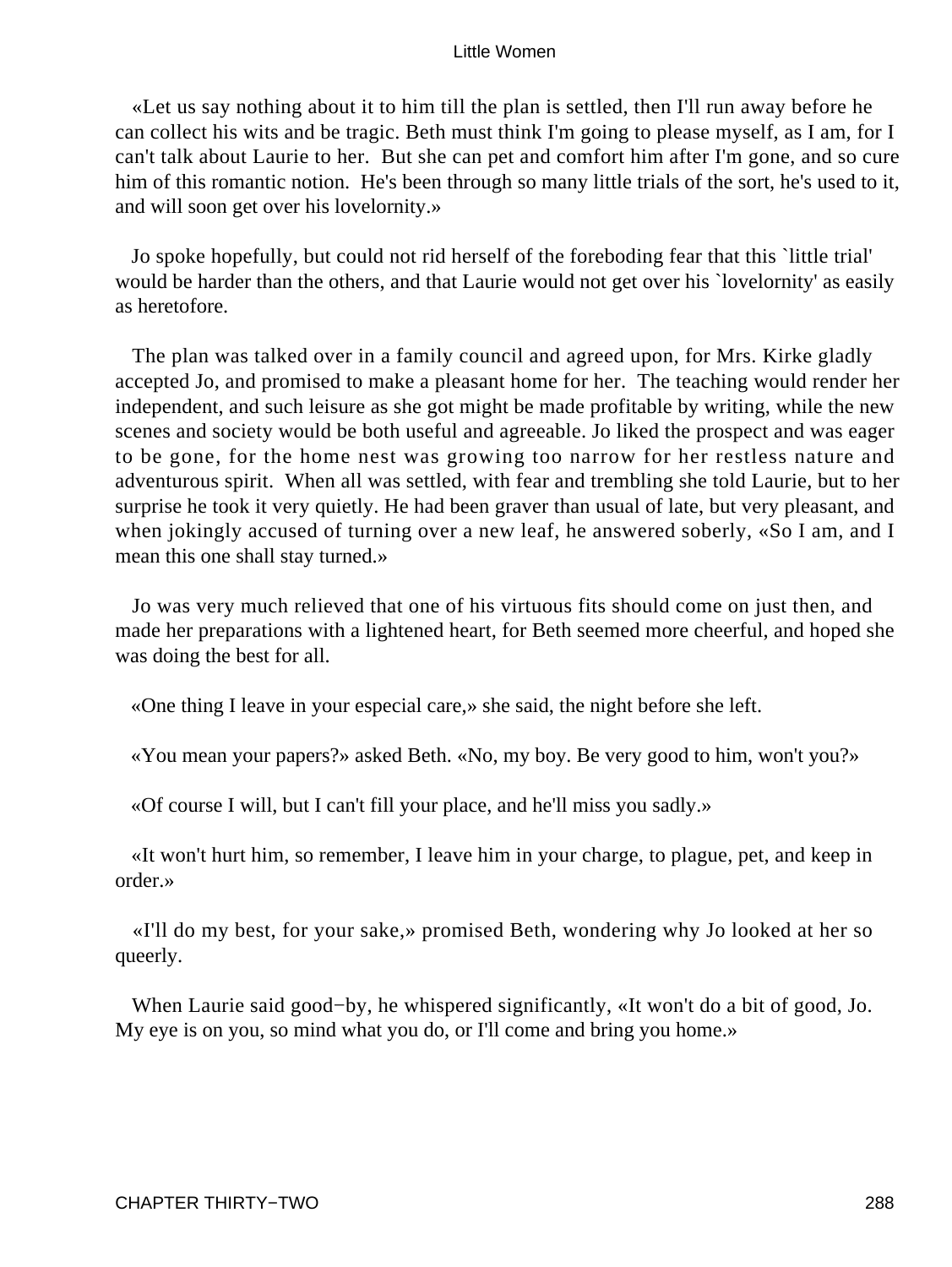# **[CHAPTER THIRTY−THREE](#page-420-0)**

*N*ew York, November

Dear Marmee and Beth,

 I'm going to write you a regular volume, for I've got heaps to tell, though I'm not a fine young lady traveling on the continent. When I lost sight of Father's dear old face, I felt a trifle blue, and might have shed a briny drop or two, if an Irish lady with four small children, all crying more or less, hadn't diverted my mind, for I amused myself by dropping gingerbread nuts over the seat every time they opened their mouths to roar.

 Soon the sun came out, and taking it as a good omen, I cleared up likewise and enjoyed my journey with all my heart.

 Mrs. Kirke welcomed me so kindly I felt at home at once, even in that big house full of strangers. She gave me a funny little sky parlor – all she had, but there is a stove in it, and a nice table in a sunny window, so I can sit here and write whenever I like. A fine view and a church tower opposite atone for the many stairs, and I took a fancy to my den on the spot. The nursery, where I am to teach and sew, is a pleasant room next Mrs. Kirke's private parlor, and the two little girls are pretty children, rather spoiled, I fancy, but they took to me after telling them The Seven Bad Pigs, and I've no doubt I shall make a model governess.

 I am to have my meals with the children, if I prefer it to the great table, and for the present I do, for I am bashful, though no one will believe it.

 «Now, my dear, make yourself at home,» said Mrs. K. in her motherly way, «I'm on the drive from morning to night, as you may suppose with such a family, but a great anxiety will be off my mind if I know the children are safe with you. My rooms are always open to you, and your own shall be as comfortable as I can make it. There are some pleasant people in the house if you feel sociable, and your evenings are always free. Come to me if anything goes wrong, and be as happy as you can. There's the tea bell, I must run and change my cap.» And off she bustled, leaving me to settle myself in my new nest.

 As I went downstairs soon after, I saw something I liked. The flights are very long in this tall house, and as I stood waiting at the head of the third one for a little servant girl to lumber up, I saw a gentleman come along behind her, take the heavy hod of coal out of her hand, carry it all the way up, put it down at a door near by, and walk away, saying, with a kind nod and a foreign accent, «It goes better so. The little back is too young to haf such heaviness.»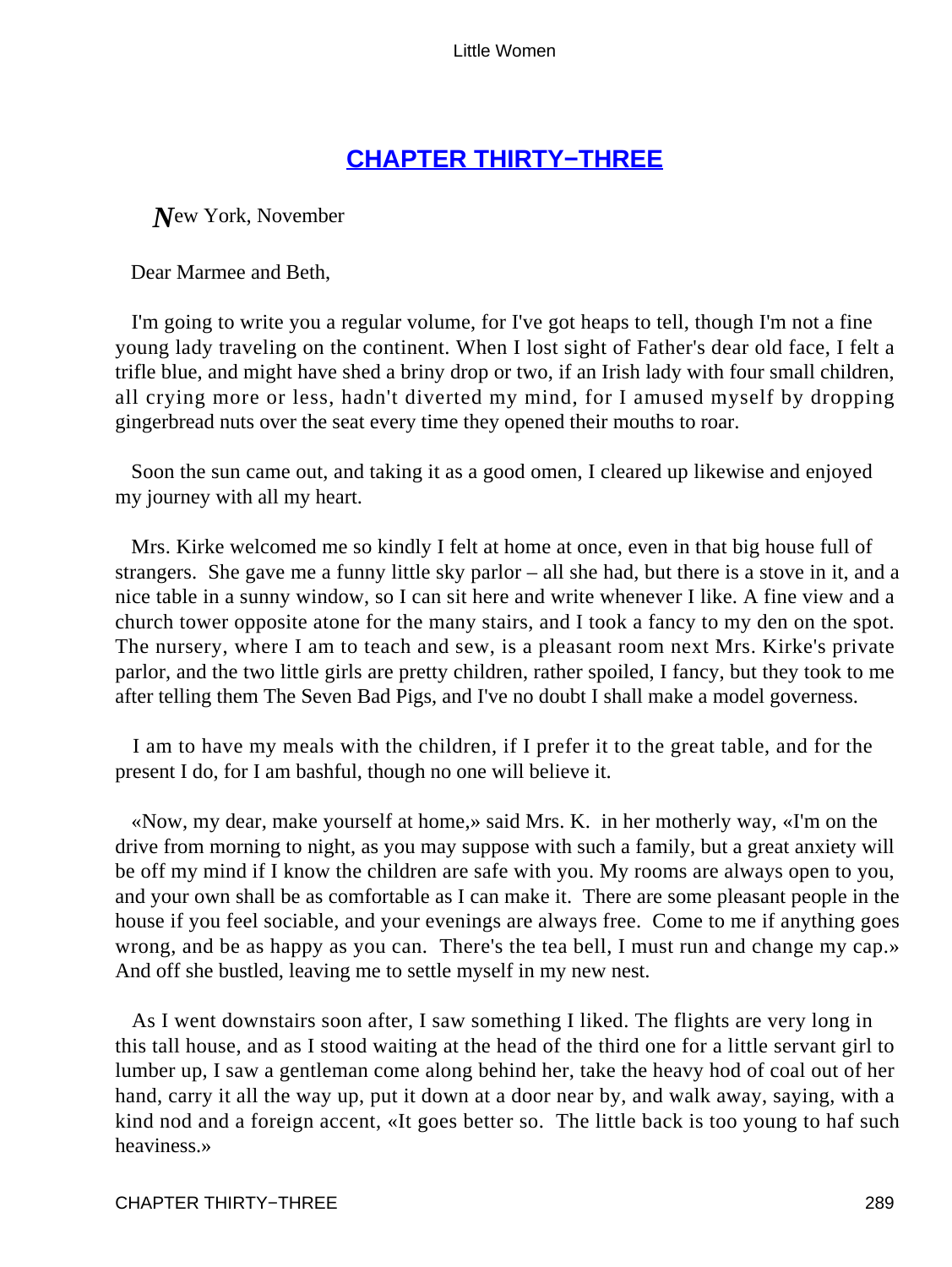Wasn't it good of him? I like such things, for as Father says, trifles show character. When I mentioned it to Mrs. K., that evening, she laughed, and said, «That must have been Professor Bhaer, he's always doing things of that sort.»

 Mrs. K. told me he was from Berlin, very learned and good, but poor as a church mouse, and gives lessons to support himself and two little orphan nephews whom he is educating here, according to the wishes of his sister, who married an American. Not a very romantic story, but it interested me, and I was glad to hear that Mrs. K. lends him her parlor for some of his scholars. There is a glass door between it and the nursery, and I mean to peep at him, and then I'll tell you how he looks. He's almost forty, so it's no harm, Marmee.

 After tea and a go−to−bed romp with the little girls, I attacked the big workbasket, and had a quiet evening chatting with my new friend. I shall keep a journal−letter, and send it once a week, so goodnight, and more tomorrow.

Tuesday Eve

 Had a lively time in my seminary this morning, for the children acted like Sancho, and at one time I really thought I should shake them all round. Some good angel inspired me to try gymnastics, and I kept it up till they were glad to sit down and keep still. After luncheon, the girl took them out for a walk, and I went to my needlework like little Mabel `with a willing mind'. I was thanking my stars that I'd learned to make nice buttonholes, when the parlor door opened and shut, and someone began to hum, Kennst Du Das Land, like a big bumblebee. It was dreadfully improper, I know, but I couldn't resist the temptation, and lifting one end of the curtain before the glass door, I peeped in. Professor Bhaer was there, and while he arranged his books, I took a good look at him. A regular German – rather stout, with brown hair tumbled all over his head, a bushy beard, good nose, the kindest eyes I ever saw, and a splendid big voice that does one's ears good, after our sharp or slipshod American gabble. His clothes were rusty, his hands were large, and he hadn't a really handsome feature in his face, except his beautiful teeth, yet I liked him, for he had a fine head, his linen was very nice, and he looked like a gentleman, though two buttons were off his coat and there was a patch on one shoe. He looked sober in spite of his humming, till he went to the window to turn the hyacinth bulbs toward the sun, and stroke the cat, who received him like an old friend. Then he smiled, and when a tap came at the door, called out in a loud, brisk tone, «Herein!»

 I was just going to run, when I caught sight of a morsel of a child carrying a big book, and stopped, to see what was going on.

 «Me wants me Bhaer,» said the mite, slamming down her book and running to meet him.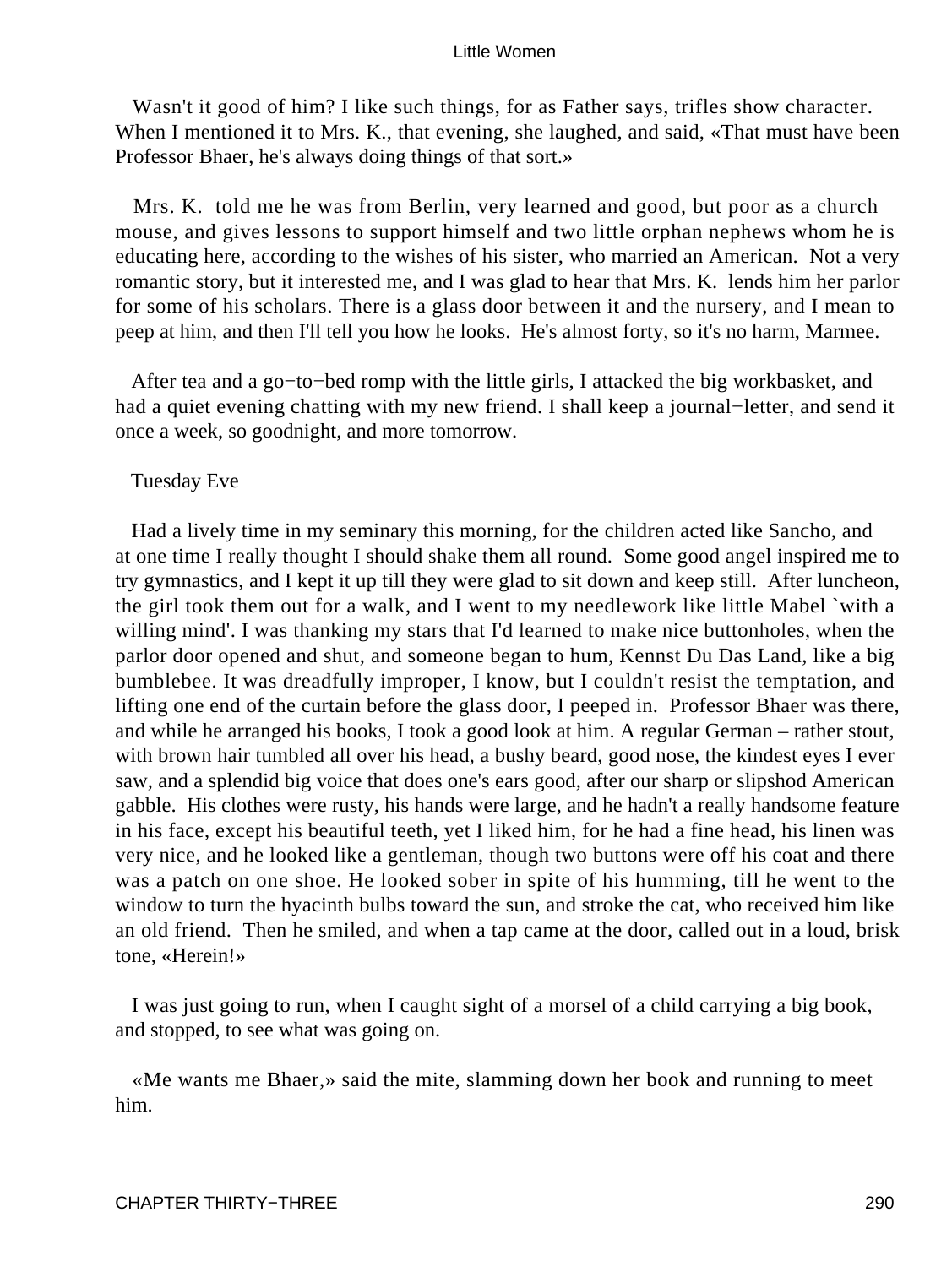«Thou shalt haf thy Bhaer. Come, then, and take a goot hug from him, my Tina,» said the Professor, catching her up with a laugh, and holding her so high over his head that she had to stoop her little face to kiss him.

 «Now me mus tuddy my lessin,» went on the funny little thing. So he put her up at the table, opened the great dictionary she had brought, and gave her a paper and pencil, and she scribbled away, turning a leaf now and then, and passing her little fat finger down the page, as if finding a word, so soberly that I nearly betrayed myself by a laugh, while Mr. Bhaer stood stroking her pretty hair with a fatherly look that made me think she must be his own, though she looked more French than German.

 Another knock and the appearance of two young ladies sent me back to my work, and there I virtuously remained through all the noise and gabbling that went on next door. One of the girls kept laughing affectedly, and saying, «Now Professor,» in a coquettish tone, and the other pronounced her German with an accent that must have made it hard for him to keep sober.

 Both seemed to try his patience sorely, for more than once I heard him say emphatically, «No, no, it is not so, you haf not attend to what I say,» and once there was a loud rap, as if he struck the table with his book, followed by the despairing exclamation, «Prut! It all goes bad this day.»

 Poor man, I pitied him, and when the girls were gone, took just one more peep to see if he survived it. He seemed to have thrown himself back in his chair, tired out, and sat there with his eyes shut till the clock struck two, when he jumped up, put his books in his pocket, as if ready for another lesson, and taking little Tina who had fallen asleep on the sofa in his arms, he carried her quietly away. I fancy he has a hard life of it. Mrs. Kirke asked me if I wouldn't go down to the five o'clock dinner, and feeling a little bit homesick, I thought I would, just to see what sort of people are under the same roof with me. So I made myself respectable and tried to slip in behind Mrs. Kirke, but as she is short and I'm tall, my efforts at concealment were rather a failure. She gave me a seat by her, and after my face cooled off, I plucked up courage and looked about me. The long table was full, and every – one intent on getting their dinner, the gentlemen especially, who seemed to be eating on time, for they bolted in every sense of the word, vanishing as soon as they were done. There was the usual assortment of young men absorbed in themselves, young couples absorbed in each other, married ladies in their babies, and old gentlemen in politics. I don't think I shall care to have much to do with any of them, except one sweetfaced maiden lady, who looks as if she had something in her.

 Cast away at the very bottom of the table was the Professor, shouting answers to the questions of a very inquisitive, deaf old gentleman on one side, and talking philosophy with a Frenchman on the other. If Amy had been here, she'd have turned her back on him forever because, sad to relate, he had a great appetite, and shoveled in his dinner in a manner which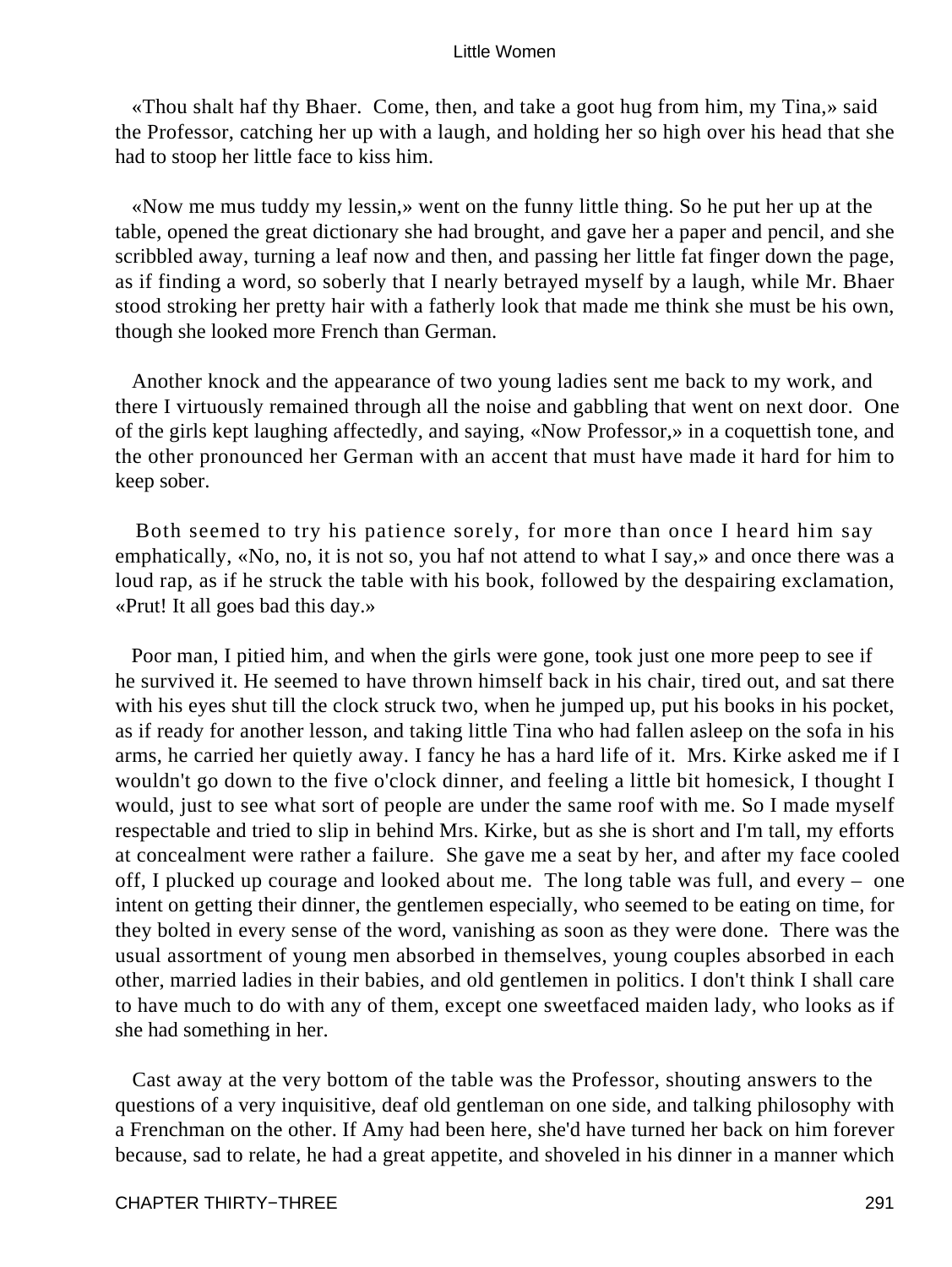would have horrified `her ladyship'. I didn't mind, for I like `to see folks eat with a relish', as Hannah says, and the poor man must have needed a deal of food after teaching idiots all day.

 As I went upstairs after dinner, two of the young men were settling their hats before the hall mirror, and I heard one say low to the other, «Who's the new party?»

«Governess, or something of that sort.»

«What the deuce is she at our table for?»

«Friend of the old lady's.»

«Handsome head, but no style.»

«Not a bit of it. Give us a light and come on.»

 I felt angry at first, and then I didn't care, for a governess is as good as a clerk, and I've got sense, if I haven't style, which is more than some people have, judging from the remarks of the elegant beings who clattered away, smoking like bad chimneys. I hate ordinary people!

# Thursday

 Yesterday was a quiet day spent in teaching, sewing, and writing in my little room, which is very cozy, with a light and fire. I picked up a few bits of news and was introduced to the Professor. It seems that Tina is the child of the Frenchwoman who does the fine ironing in the laundry here. The little thing has lost her heart to Mr. Bhaer, and follows him about the house like a dog whenever he is at home, which delights him, as he is very fond of children, though a `bacheldore'. Kitty and Minnie Kirk likewise regard him with affection, and tell all sorts of stories about the plays he invents, the presents he brings, and the splendid tales he tells. The younger men quiz him, it seems, call him Old Fritz, Lager Beer, Ursa Major, and make all manner of jokes on his name. But he enjoys it like a boy, Mrs. Kirke says, and takes it so good−naturedly that they all like him in spite of his foreign ways.

 The maiden lady is a Miss Norton, rich, cultivated, and kind. She spoke to me at dinner today (for I went to table again, it's such fun to watch people), and asked me to come and see her at her room. She has fine books and pictures, knows interesting persons, and seems friendly, so I shall make myself agreeable, for I do want to get into good society, only it isn't the same sort that Amy likes.

 I was in our parlor last evening when Mr. Bhaer came in with some newspapers for Mrs. Kirke. She wasn't there, but Minnie, who is a little old woman, introduced me very prettily. «This is Mamma's friend, Miss March.»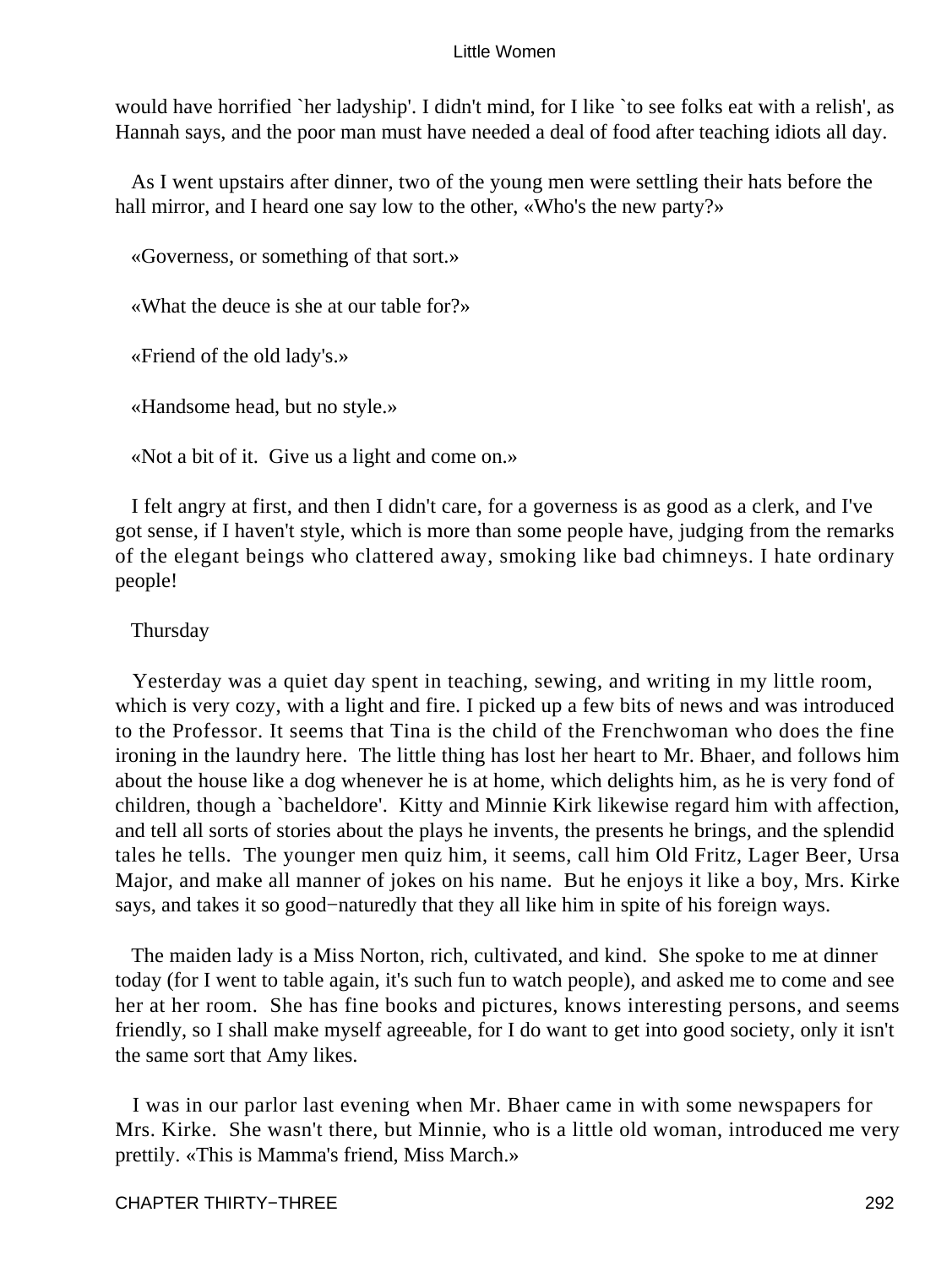«Yes, and she's jolly and we like her lots,» added Kitty, who is and `enfant terrible'.

 We both bowed, and then we laughed, for the prim introduction and the blunt addition were rather a comical contrast.

 «Ah, yes, I hear these naughty ones go to vex you, Mees Marsch. If so again, call at me and I come,» he said, with a threatening frown that delighted the little wretches.

 I promised I would, and he departed, but it seems as if I was doomed to see a good deal of him, for today as I passed his door on my way out, by accident I knocked against it with my umbrella. It flew open, and there he stood in his dressing gown, with a big blue sock on one hand and a darning needle in the other. He didn't seem at all ashamed of it, for when I explained and hurried on, he waved his hand, sock and all, saying in his loud, cheerful way...

«You haf a fine day to make your walk. Bon voyage, Mademoiselle.»

 I laughed all the way downstairs, but it was a little pathetic, also to think of the poor man having to mend his own clothes. The German gentlemen embroider, I know, but darning hose is another thing and not so pretty.

 Nothing has happened to write about, except a call on Miss Norton, who has a room full of pretty things, and who was very charming, for she showed me all her treasures, and asked me if I would sometimes go with her to lectures and concerts, as her escort, if I enjoyed them. She put it as a favor, but I'm sure Mrs. Kirke has told her about us, and she does it out of kindness to me. I'm as proud as Lucifer, but such favors from such people don't burden me, and I accepted gratefully. When I got back to the nursery there was such an uproar in the parlor that I looked in, and there was Mr. Bhaer down on his hands and knees, with Tina on his back, Kitty leading him with a jump rope, and Minnie feeding two small boys with seedcakes, as they roared and ramped in cages built of chairs.

«We are playing nargerie,» explained Kitty.

«Dis is mine effalunt!» added Tina, holding on by the Professor's hair.

 «Mamma always allows us to do what we like Saturday afternoon, when Franz and Emil come, doesn't she, Mr. Bhaer?» said Minnie.

 The `effalunt' sat up, looking as much in earnest as any of them, and said soberly to me, «I gif you my wort it is so, if we make too large a noise you shall say Hush! to us, and we go more softly.»

 I promised to do so, but left the door open and enjoyed the fun as much as they did, for a more glorious frolic I never witnessed. They played tag and soldiers, danced and sang, and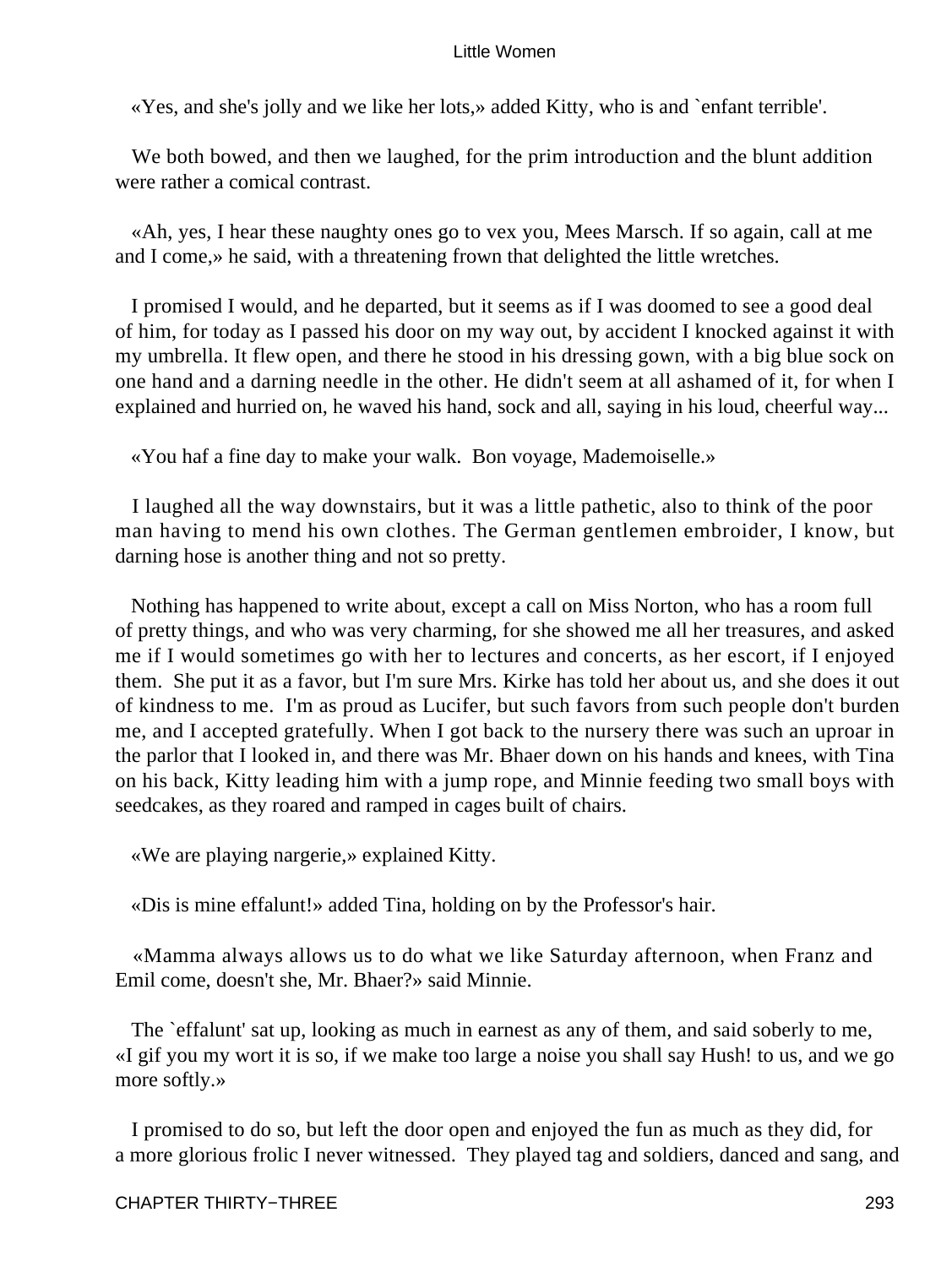when it began to grow dark they all piled onto the sofa about the Professor, while he told charming fairy stories of the storks on the chimney tops, and the little `koblods', who ride the snowflakes as they fall. I wish Americans were as simple and natural as Germans, don't you?

 I'm so fond of writing, I should go spinning on forever if motives of economy didn't stop me, for though I've used thin paper and written fine, I tremble to think of the stamps this long letter will need. Pray forward Amy's as soon as you can spare them. My small news will sound very flat after her splendors, but you will like them, I know. Is Teddy studying so hard that he can't find time to write to his friends? Take good care of him for me, Beth, and tell me all about the babies, and give heaps of love to everyone. From your faithful Jo.

 P.S. On reading over my letter, it strikes me as rather Bhaery, but I am always interested in odd people, and I really had nothing else to write about. Bless you!

# **DECEMBER**

My Precious Betsey,

 As this is to be a scribble−scrabble letter, I direct it to you, for it may amuse you, and give you some idea of my goings on, for though quiet, they are rather amusing, for which, oh, be joyful! After what Amy would call Herculaneum efforts, in the way of mental and moral agriculture, my young ideas begin to shoot and my little twigs to bend as I could wish. They are not so interesting tome as Tina and the boys, but I do my duty by them, and they are fond of me. Franz and Emil are jolly little lads, quite after my own heart, for the mixture of German and American spirit in the produces a constant state of effervescence. Saturday afternoons are riotous times, whether spent in the house or out, for on pleasant days they all go to walk, like a seminary, with the Professor and myself to keep order, and then such fun!

 We are very good friends now, and I've begun to take lessons. I really couldn't help it, and it all came about in such a droll way that I must tell you. To begin at the beginning, Mrs. Kirke called to me one day as I passed Mr. Bhaer's room where she was rummaging.

 «Did you ever see such a den, my dear? Just come and help me put these books to rights, for I've turned everything upside down, trying to discover what he has done with the six new handkerchiefs I gave him not long ago.»

 I went in, and while we worked I looked about me, for it was `a den' to be sure. Books and papers everywhere, a broken meerschaum, and an old flute over the mantlepiece as if done with, a ragged bird without any tail chirped on one window seat, and a box of white mice adorned the other. Half−finished boats and bits of string lay among the manuscripts. Dirty little boots stood drying before the fire, and traces of the dearly beloved boys, for whom he makes a slave of himself, were to be seen all over the room. After a grand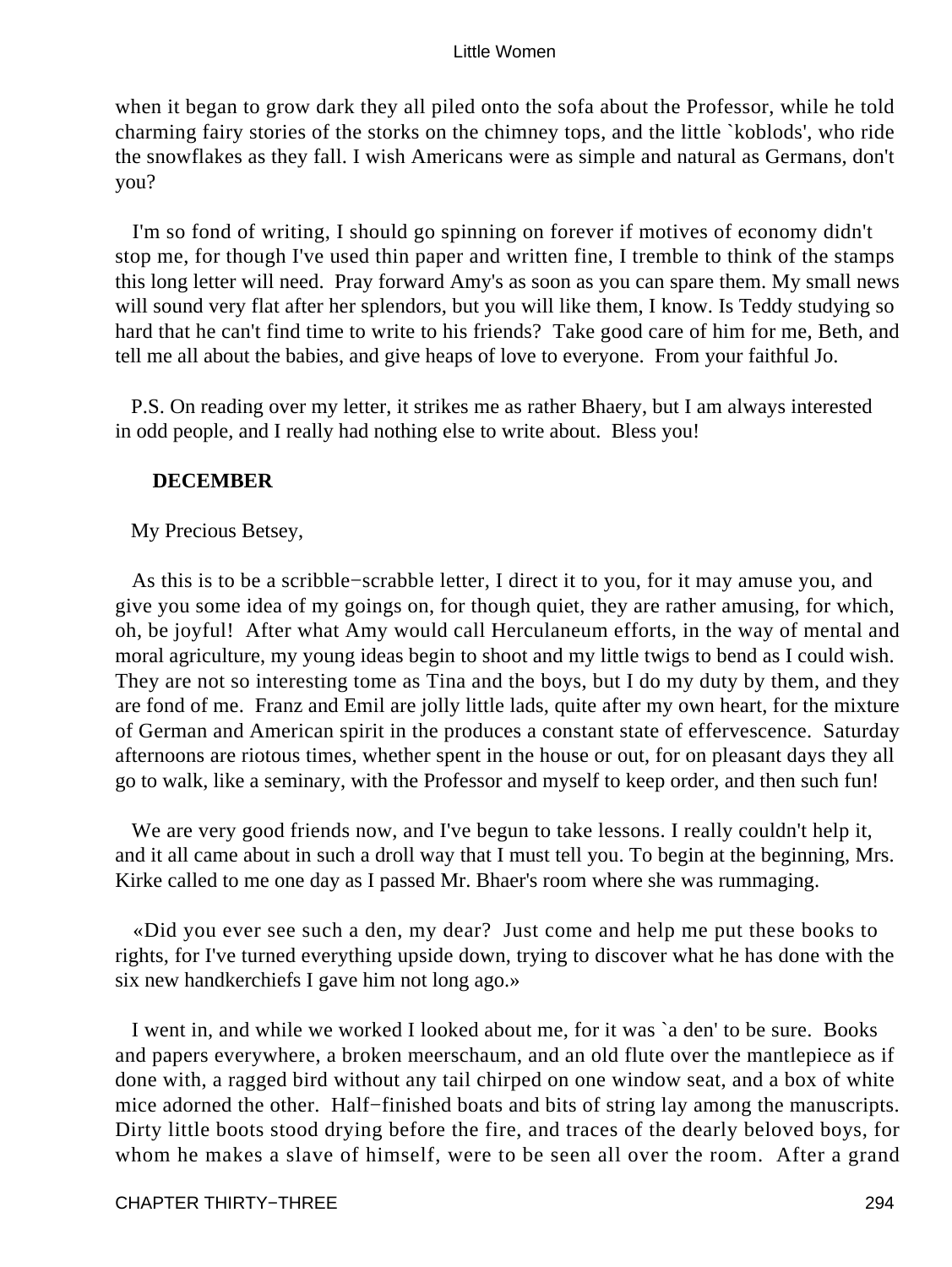rummage three of the missing articles were found, one over the bird cage, one covered with ink, and a third burned brown, having been used as a holder.

 «Such a man!» laughed good−natured Mrs. K., as she put the relics in the rag bay. «I suppose the others are torn up to rig ships, bandage cut fingers, or make kite tails. It's dreadful, but I can't scold him. He's so absent−minded and goodnatured, he lets those boys ride over him roughshod. I agreed to do his washing and mending, but he forgets to give out his things and I forget to look them over, so he comes to a sad pass sometimes.»

 «Let me mend them,» said I. «I don't mind it, and he needn't know. I'd like to, he's so kind to me about bringing my letters and lending books.»

 So I have got his things in order, and knit heels into two pairs of the socks, for they were boggled out of shape with his queer darns. Nothing was said, and I hoped he wouldn't find it out, but one day last week he caught me at it. Hearing the lessons he gives to others has interested and amused me so much that I took a fancy to lear, for Tina runs in and out, leaving the door open, and I can hear. I had been sitting near this door, finishing off the last sock, and trying to understand what he said to a new scholar, who is as stupid as I am. The girl had gone, and I thought he had also, it was so still, and I was busily gabbling over a verb, and rocking to and fro in a most absurd way, when a little crow made me look up, and there was Mr. Bhaer looking and laughing quietly, while he made signs to Tina not to betray him.

 «So!» he said, as I stopped and stared like a goose, «you peep at me, I peep at you, and this is not bad, but see, I am not pleasanting when I say, haf you a wish for German?»

«Yes, but you are too busy. I am too stupid to learn,» I blundered out, as red as a peony.

 «Prut! We will make the time, and we fail not to find the sense. At efening I shall gif a little lesson with much gladness, for look you, Mees Marsch, I haf this debt to pay.» And he pointed to my work `Yes, ' they say to one another, these so kind ladies, `he is a stupid old fellow, he will see not what we do, he will never observe that his sock heels go not in holes any more, he will think his buttons grow out new when they fall, and believe that strings make theirselves.' «Ah! But I haf an eye, and I see much. I haf a heart, and I feel thanks for this. Come, a little lesson then and now, or no more good fairy works for me and mine.»

 Of course I couldn't say anything after that, and as it really is a splendid opportunity, I made the bargain, and we began. I took four lessons, and then I stuck fast in a grammatical bog. The Professor was very patient with me, but it must have been torment to him, and now and then he'd look at me with such an expression of mild despair that it was a toss−up with me whether to laugh or cry. I tried both ways, and when it came to a sniff or utter mortification and woe, he just threw the grammar on to the floor and marched out of the room. I felt myself disgraced and deserted forever, but didn't blame him a particle, and was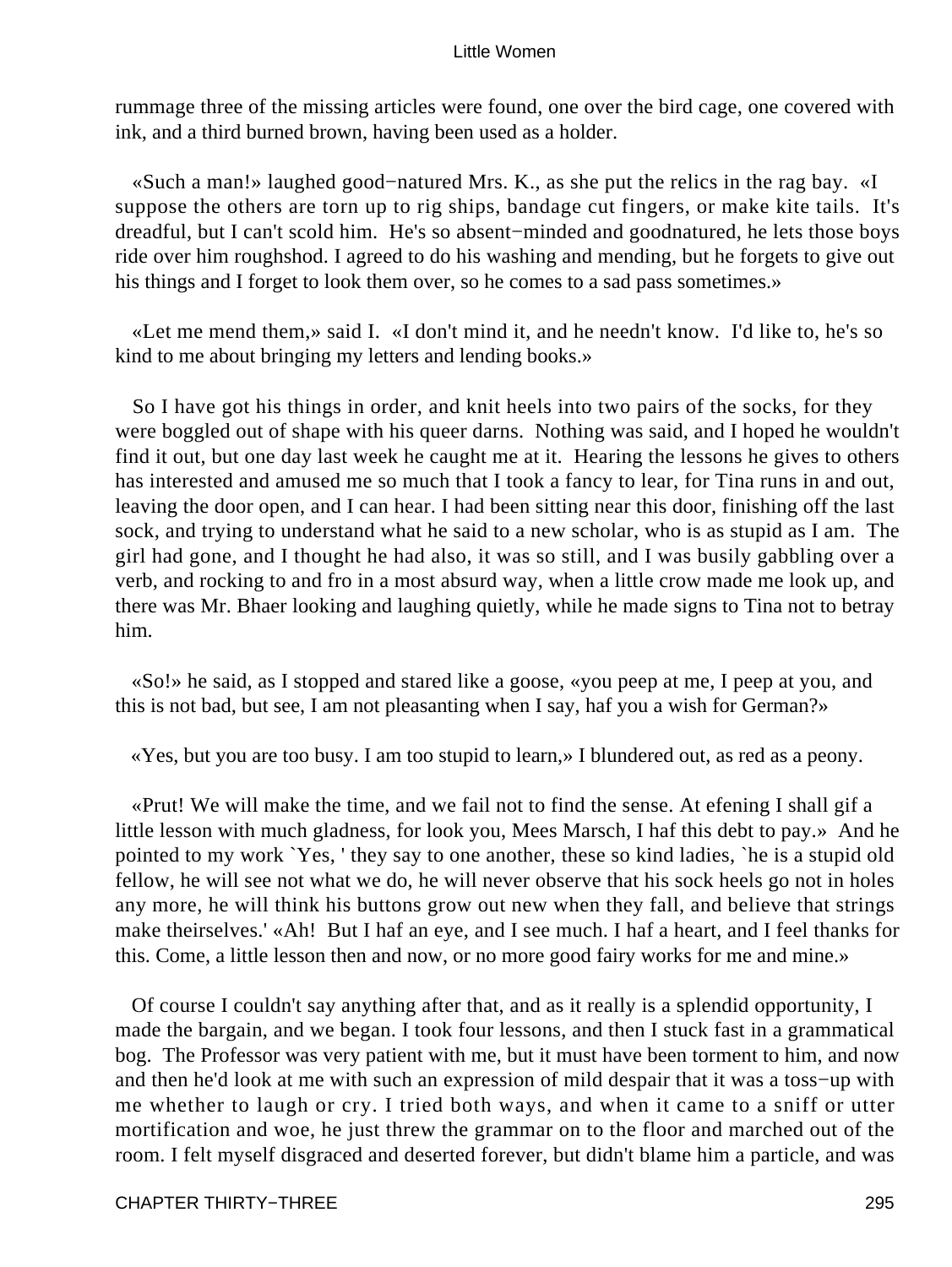scrambling my papers together, meaning to rush upstairs and shake myself hard, when in he came, as brisk and beaming as if I'd covered myself in glory.

 «Now we shall try a new way. You and I will read these pleasant little **MARCHEN** together, and dig no more in that dry book, that goes in the corner for making us trouble.»

 He spoke so kindly, and opened Hans Andersons's fairy tales so invitingly before me, that I was more ashamed than ever, and went at my lesson in a neck−or−nothing style that seemed to amuse him immensely. I forgot my bashfulness, and pegged away (no other word will express it) with all my might, tumbling over long words, pronouncing according to inspiration of the minute, and doing my very best. When I finished reading my first page, and stopped for breath, he clapped his hands and cried out in his hearty way, «Das ist gut!' Now we go well! My turn. I do him in German, gif me your ear.» And away he went, rumbling out the words with his strong voice and a relish which was good to see as well as hear. Fortunately the story was the **CONSTANT TIN SOLDIER,** which is droll, you know, so I could laugh, and I did, though I didn't understand half he read, for I couldn't help it, he was so earnest, I so excited, and the whole thing so comical. After that we got on better, and now I read my lessons pretty well, for this way of studying suits me, and I can see that the grammar gets tucked into the tales and poetry as one gives pills in jelly. I like it very much, and he doesn't seem tired of it yet, which is very good of him, isn't it? I mean to give him something on Christmas, for I dare not offer money. Tell me something nice, Marmee.

 I'm glad Laurie seems so happy and busy, that he has given up smoking and lets his hair grow. You see Beth manages him better than I did. I'm not jealous, dear, do your best, only don't make a saint of him. I'm afraid I couldn't like him without a spice of human naughtiness. Read him bits of my letters. I haven't time to write much, and that will do just as well. Thank Heaven Beth continues so comfortable.

# **JANUARY**

 A Happy New Year to you all, my dearest family, which of course includes Mr. L. and a young man by the name of Teddy. I can't tell you how much I enjoyed your Christmas bundle, for i didn't get it till night and had given up hoping. Your letter came in the morning, but you said nothing about a parcel, meaning it for a surprise, so I was disappointed, for I'd had a 'kind of feeling' that you wouldn't forget me. I felt a little low in my mind as I sat up in my room after tea, and when the big, muddy, battered−looking bundle was brought to me, I just hugged it and pranced. It was so homey and refreshing that I sat down on the floor and read and looked and ate and laughed and cried, in my usual absurd way. The things were just what I wanted, and all the better for being made instead of bought. Beth's new `ink bib' was capital, and Hannah's box of hard gingerbread will be a treasure. I'll be sure and wear the nice flannels you sent, Marmee, and read carefully the books Father has marked. Thank you all, heaps and heaps!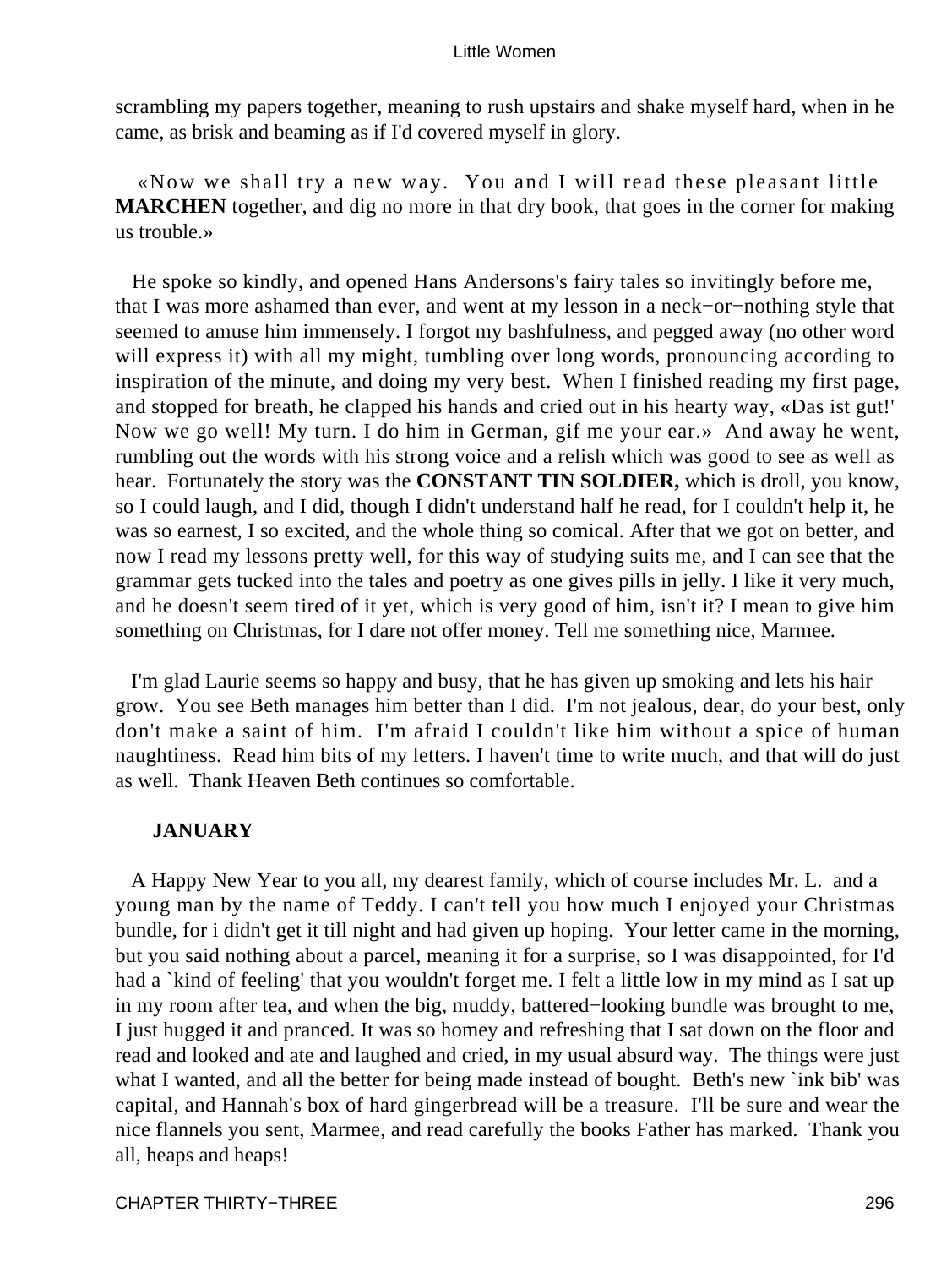Speaking of books reminds me that I'm getting rich in that line, for on New Year's Day Mr. Bhaer gave me a fine Shakespeare. It is one he values much, and I've often admired it, set up in the place of honor with his German Bible, Plato, Homer, and Milton, so you may imagine how I felt when he brought it down, without its cover, and showed me my own name in it, «from my friend Friedrich Bhaer».

 «You say often you wish a library. Here I gif you one, for between these lids (he meant covers) is many books in one. Read him well, and he will help you much, for the study of character in this book will help you to read it in the world and paint it with your pen.»

 I thanked him as well as I could, and talk now about `my library', as if I had a hundred books. I never knew how much there was in Shakespeare before, but then I never had a Bhaer to explain it to me. Now don't laugh at his horrid name. It isn't pronounced either Bear or Beer, as people will say it, but something between the two, as only Germans can give it. I'm glad you both like what I tell you about him, and hope you will know him some day. Mother would admire his warm heart, Father his wise head. I admire both, and feel rich in my new `friend Friedrich Bhaer'.

 Not having much money, or knowing what he'd like, I got several little things, and put them about the room, where he would find them unexpectedly. They were useful, pretty, or funny, a new standish on his table, a little vase for his flower, he always has one, or a bit of green in a glass, to keep him fresh, he says, and a holder for his blower, so that he needn't burn up what Amy calls `mouchoirs'. I made it like those Beth invented, a big butterfly with a fat body, and black and yellow wings, worsted feelers, and bead eyes. It took his fancy immensely, and he put it on his mantlepiece as an article of virtue, so it was rather a failure after all. Poor as he is, he didn't forget a servant or a child in the house, and not a soul here, from the French laundrywoman to Miss Norton forgot him. I was so glad of that.

 They got up a masquerade, and had a gay time New Year's Eve. I didn't mean to go down, having no dress. But at the last minute, Mrs. Kirke remembered some old brocades, and Miss Norton lent me lace and feathers. So I dressed up as Mrs. Malaprop, and sailed in with a mask on. No one knew me, for I disguised my voice, and no one dreamed of the silent, haughty Miss March (for they think I am very stiff and cool, most of them, and so I am to whippersnappers) could dance and dress, and burst out into a `nice derangement of epitaphs, like an allegory on the banks of the Nile'. I enjoyed it very much, and when we unmasked it was fun to see them stare at me. I heard one of the young men tell another that he knew I'd been an actress, in fact, he thought he remembered seeing me at one of the minor theaters. Meg will relish that joke. Mr. Bhaer was Nick Bottom, and Tina was Titania, a perfect little fairy in his arms. To see them dance was `quite a landscape', to use a Teddyism.

 I had a very happy New Year, after all, and when I thought it over in my room, I felt as if I was getting on a little in spite of my many failures, for I'm cheerful all the time now,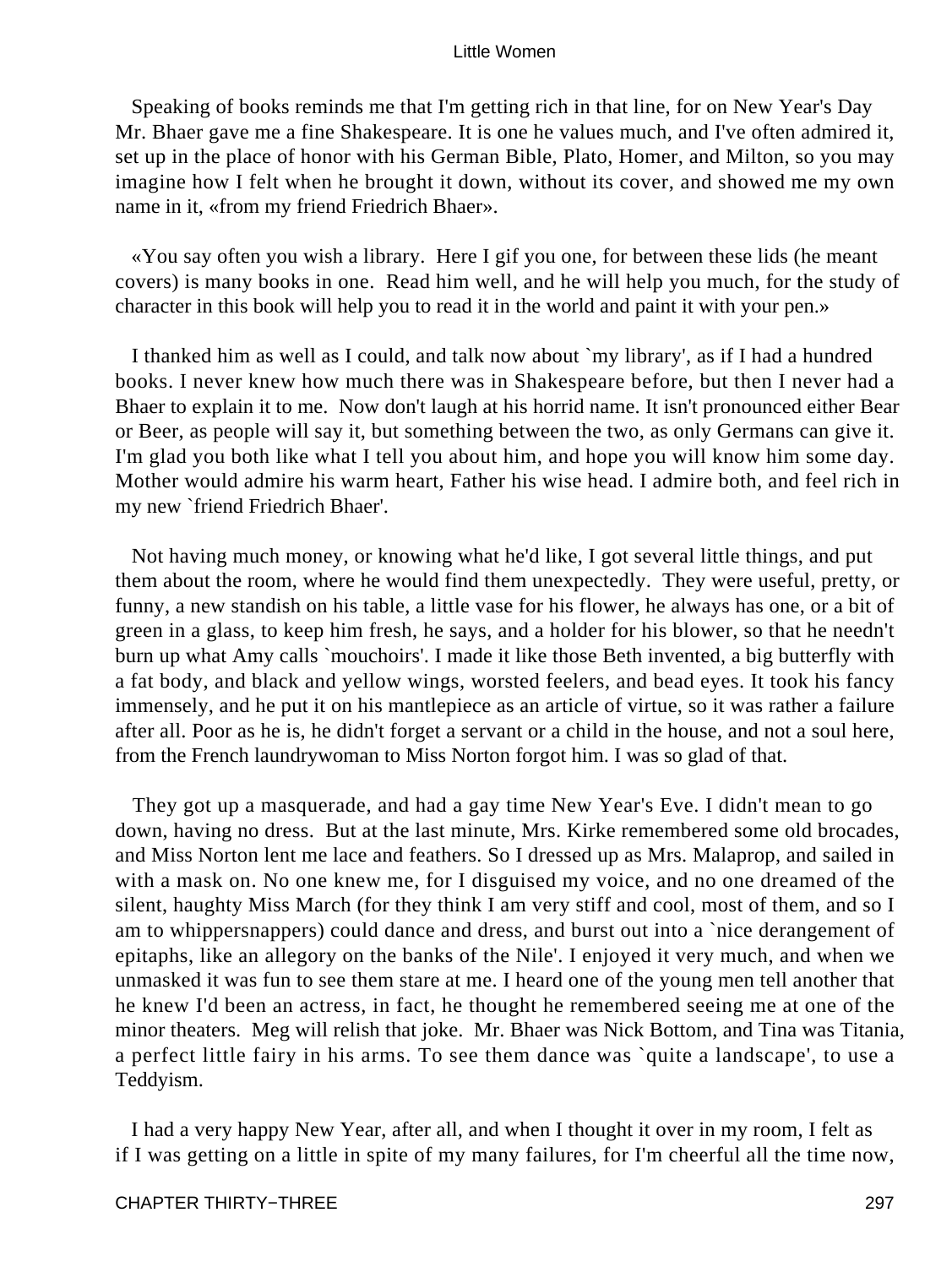work with a will, and take more interest in other people than I used to, which is satisfactory. Bless you all! Ever your loving... Jo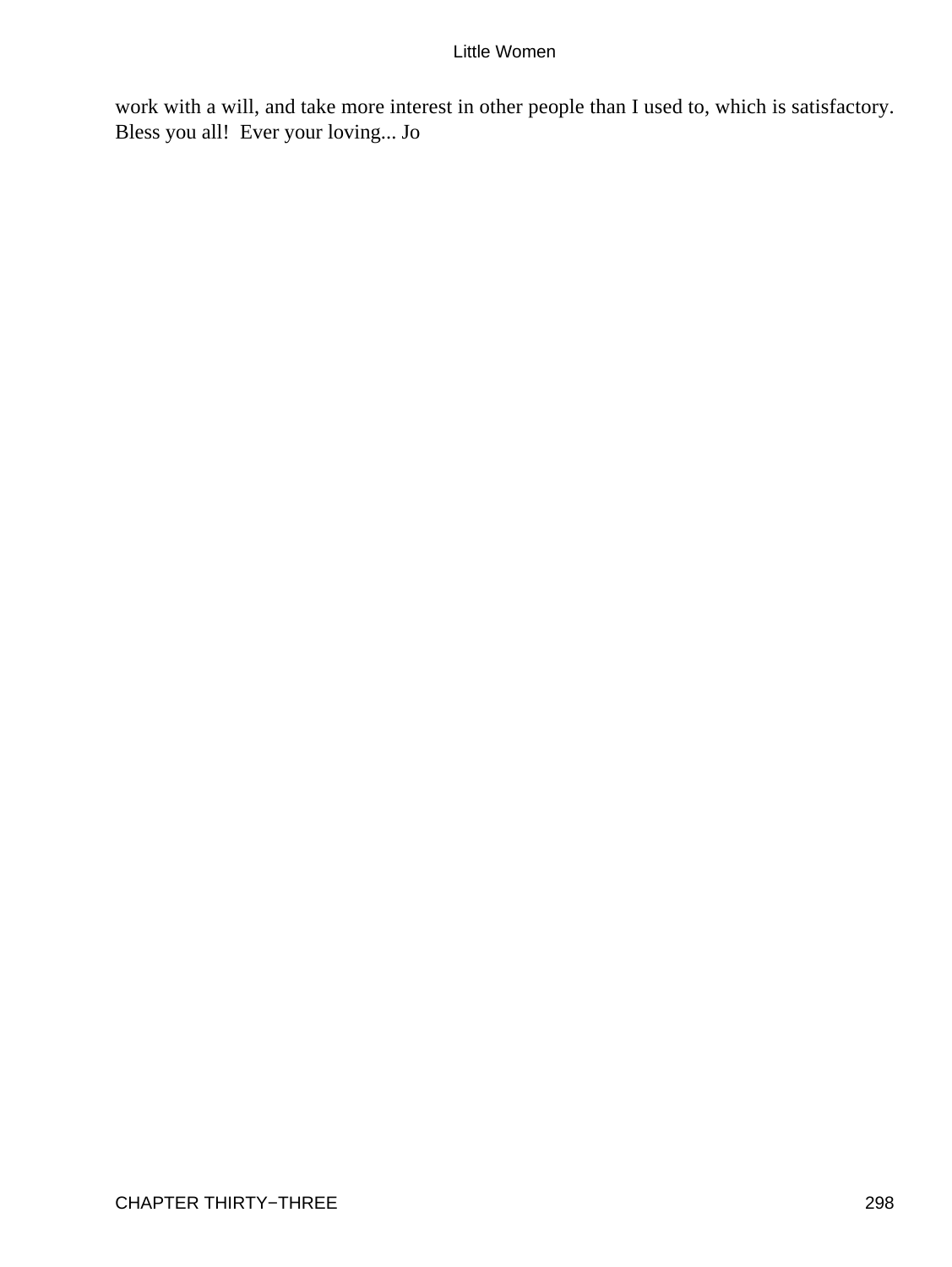# **[CHAPTER THIRTY−FOUR](#page-420-0)**

**Though very happy in the social atmosphere about her, and very busy with the daily** work that earned her bread and made it sweeter for the effort, Jo still found time for literary labors. The purpose which now took possession of her was a natural one to a poor and ambitious girl, but the means she took to gain her end were not the best. She saw that money conferred power, therefore, she resolved to have, not to be used for herself alone, but for those whom she loved more than life.

 The dream of filling home with comforts, giving Beth everything she wanted, from strawberries in winter to an organ in her bedroom, going abroad herself, and always having more than enough, so that she might indulge in the luxury of charity, had been for years Jo's most cherished castle in the air.

 The prize−story experience had seemed to open a way which might, after long traveling and much uphill work, lead to this delightful chateau en Espagne. But the novel disaster quenched her courage for a time, for public opinion is a giant which has frightened stouter−hearted Jacks on bigger beanstalks than hers. Like that immortal hero, she reposed awhile after the first attempt, which resulted in a tumble and the least lovely of the giant's treasures, if I remember rightly. But the `up again and take another' spirit was as strong in Jo as in Jack, so she scrambled up on the shady side this time and got more booty, but nearly left behind her what was far more precious than the moneybags.

 She took to writing sensation stories, for in those dark ages, even all−perfect America read rubbish. She told no one, but concocted a `thrilling tale', and boldly carried it herself to Mr. Dashwood, editor of the Weekly Volcano. She had never read Sartor Resartus, but she had a womanly instinct that clothes possess an influence more powerful over many than the worth of character or the magic of manners. So she dressed herself in her best, and trying to persuade herself that she was neither excited nor nervous, bravely climbed two pairs of dark and dirty stairs to find herself in a disorderly room, a cloud of cigar smoke, and the presence of three gentlemen, sitting with their heels rather higher than their hats, which articles of dress none of them took the trouble to remove on her appearance. somewhat daunted by this reception, Jo hesitated on the threshold, murmuring in much embarrassment...

 «Excuse me, I was looking for the Weekly Volcano office. I wished to see Mr. Dashwood.»

 Down went the highest pair of heels, up rose the smokiest gentleman, and carefully cherishing his cigar between his fingers, he advanced with a nod and a countenance expressive of nothing but sleep. Feeling that she must get through the matter somehow, Jo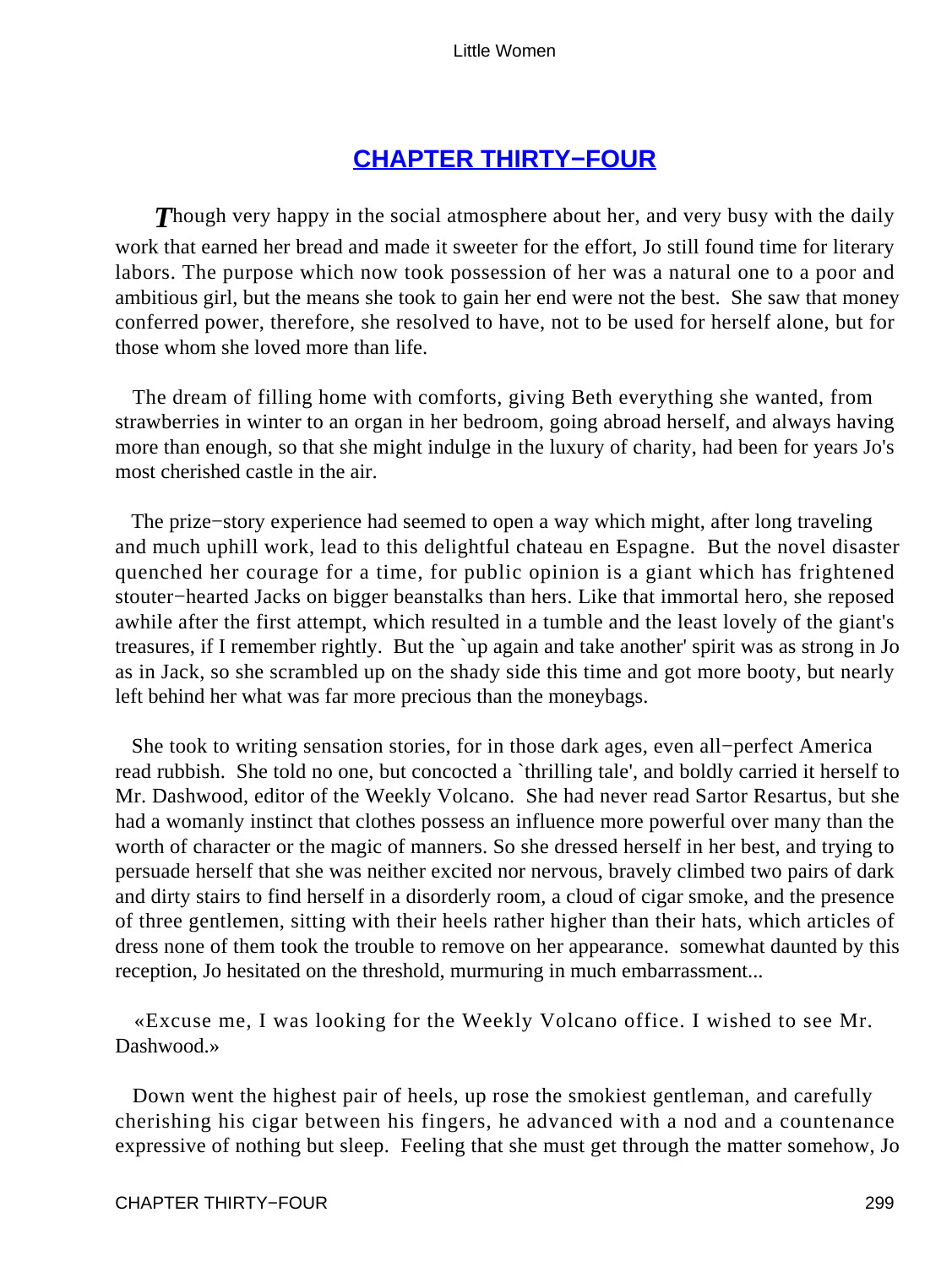produced her manuscript and, blushing redder and redder with each sentence, blundered out fragments of the little speech carefully prepared for the occasion.

«A friend of mine desired me to offer  $-$  a story  $-$  just as an experiment  $-$  would like your opinion – be glad to write more if this suits.»

 While she blushed and blundered, Mr. Dashwood had taken the manuscript, and was turning over the leaves with a pair of rather dirty fingers, and casting critical glances up and down the neat pages.

 «Not a first attempt, I take it?» observing that the pages were numbered, covered only on one side, and not tied up with a ribbon – sure sign of a novice.

 «No, sir. She has had some experience, and got a prize for a tale in the **BLARNEYSTONE** BANNER.»

 «Oh, did she?» And Mr. Dashwood gave **JO a** quick look, which seemed to take note of everything she had on, from the bow in her bonnet to the buttons on her boots. «Well, you can leave it, if you like. We've more of this sort of thing on hand than we know what to do with at present, but I'll run my eye over it, and give you an answer next week.»

 Now, Jo did not like to leave it, for Mr. Dashwood didn't suit her at all, but, under the circumstances, there was nothing for her to do but bow and walk away, looking particularly tall and dignified, as she was apt to do when nettled or abashed. Just then she was both, for it was perfectly evident from the knowing glances exchanged among the gentlemen that her little fiction of `my friend' was considered a good joke, and a laugh, produced by some inaudible remark of the editor, as he closed the door, completed her discomfiture. Half resolving never to return, she went home, and worked off her irritation by stitching pinafores vigorously, and in an hour or two was cool enough to laugh over the scene and long for next week.

 When she went again, Mr. Dashwood was alone, whereat she rejoiced. Mr. Dashwood was much wider awake than before, which was agreeable and Mr. Dashwood was not too deeply absorbed in a cigar to remember his manners, so the second interview was much more comfortable than the first.

 «We'll take this (editors never say I), if you don't object to a few alterations. It's too long, but omitting the passages I've marked will make it just the right length,» he said, in a businesslike tone.

 Jo hardly knew her own MS again, so crumpled and underscored were its pages and paragraphs, but feeling as a tender patent might on being asked to cut off her baby's legs in order that it might fit into a new cradle, she looked at the marked passages and was surprised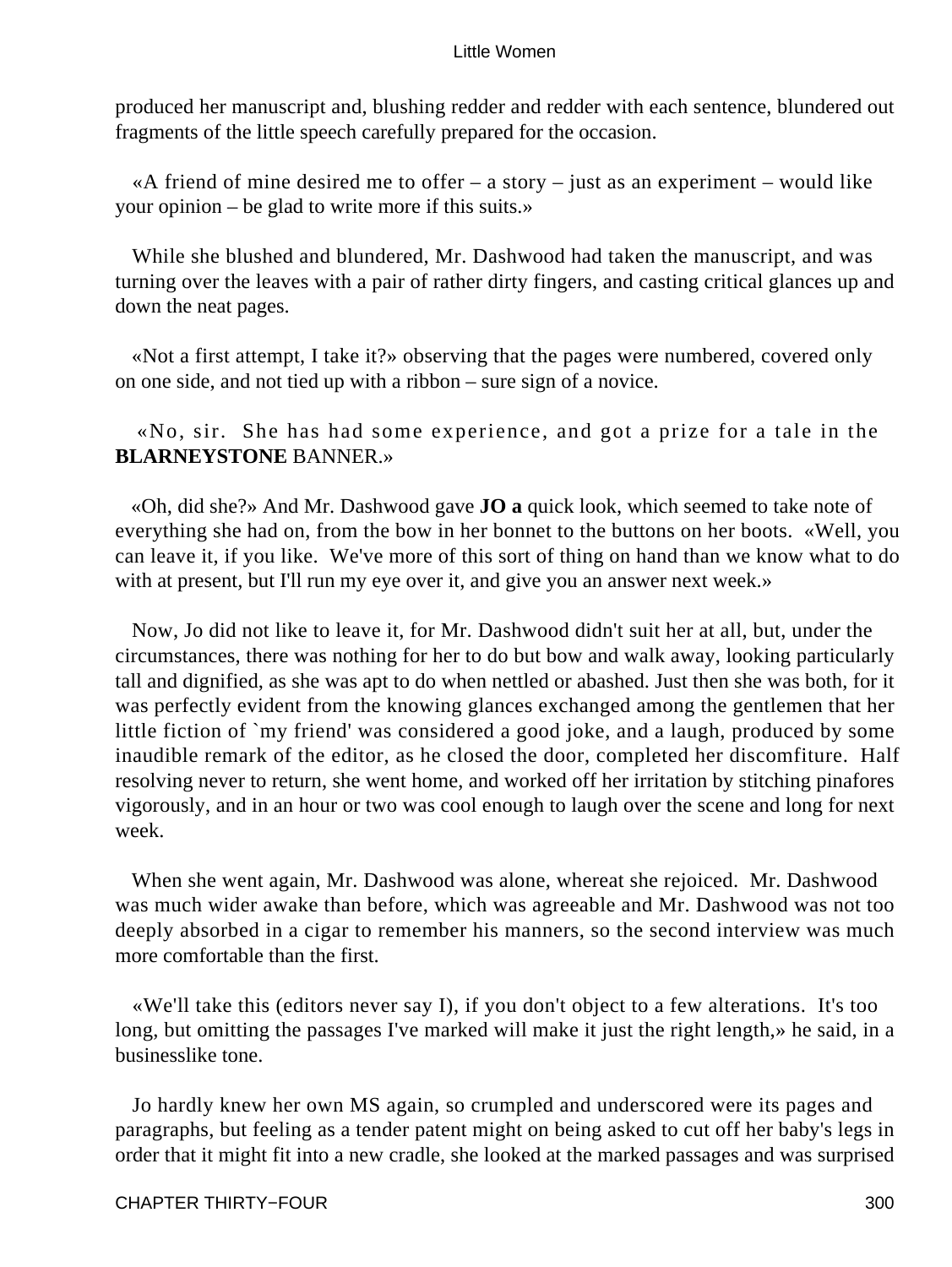to find that all the moral reflections – which she had carefully put in as ballast for much romance – had been stricken out.

 «But, Sir, I thought every story should have some sort of a moral, so I took care to have a few of my sinners repent.»

 Mr. Dashwoods's editorial gravity relaxed into a smile, for Jo had forgotten her `friend', and spoken as only an author could.

 «People want to be amused, not preached at, you know. Morals don't sell nowadays.» Which was not quite a correct statement, by the way.

«You think it would do with these alterations, then?»

 «Yes, it's a new plot, and pretty well worked up – language good, and so on,» was Mr. Dashwood's affable reply.

«What do you – that is, what compensation – » began Jo, not exactly knowing how to express herself.

 «Oh, yes, well, we give from twenty−five to thirty for things of this sort. Pay when it comes out,» returned Mr. Dashwood, as if that point had escaped him. Such trifles do escape the editorial mind, it is said.

 «Very well, you can have it,» said Jo, handing back the story with a satisfied air, for after the dollar−a−column work, even twenty−five seemed good pay.

 «Shall I tell my friend you will take another if she has one better than this?» asked Jo, unconscious of her little slip of the tongue, and emboldened by her success.

 «Well, we'll look at it. Can't promise to take it. Tell her to make it short and spicy, and never mind the moral. What name would your friend like to put on it?» in a careless tone.

 «None at all, if you please, she doesn't wish her name to appear and has no nom de plume,» said Jo, blushing in spite of herself.

 «Just as she likes, of course. The tale will be out next week. Will you call for the money, or shall I send it?» asked Mr. Dashwood, who felt a natural desire to know who his new contributor might be.

«I'll call. Good morning, Sir.»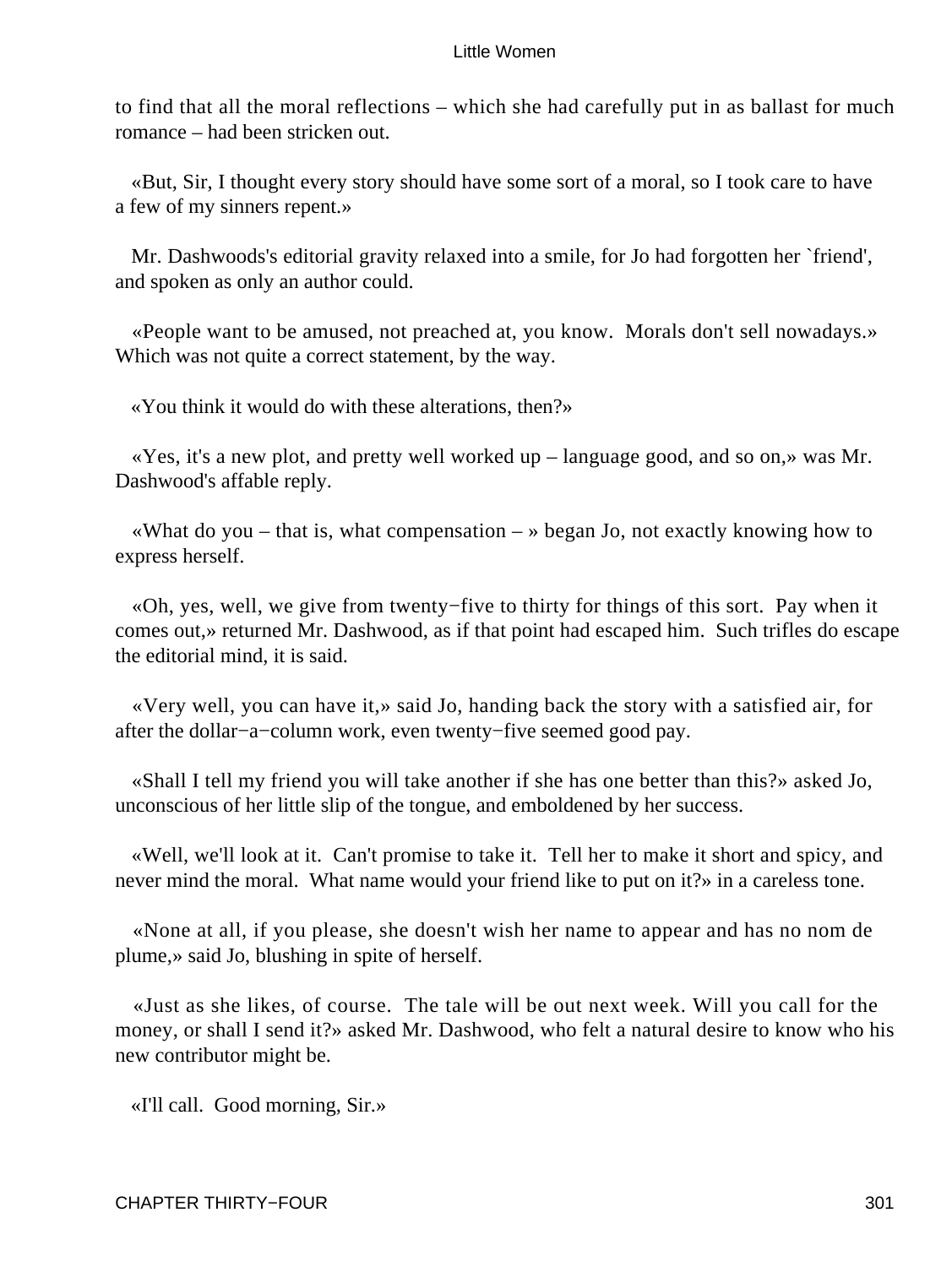As she departed, Mr. Dashwood put up his feet, with the graceful remark, «Poor and proud, as usual, but she'll do.»

 Following Mr. Dashwood's directions, and making Mrs. Northbury her model, Jo rashly took a plunge into the frothy sea of sensational literature, but thanks to the life preserver thrown her by a friend, she came up again not much the worse for her ducking.

 Like most young scribblers, she went abroad for her characters and scenery, and banditti, counts, gypsies, nuns, and duchesses appeared upon her stage, and played their parts with as much accuracy and spirit as could be expected. Her readers were not particular about such trifles as grammar, punctuation, and probability, and Mr. Dashwood graciously permitted her to fill his columns at the lowest prices, not thinking it necessary to tell her that the real cause of his hospitality was the fact that one of his hacks, on being offered higher wages, had basely left him in the lurch.

 She soon became interested in her work, for her emaciated purse grew stout, and the little hoard she was making to take Beth to the mountains next summer grew slowly but surely as the weeks passed. One thing disturbed her satisfaction, and that was that she did not tell them at home. She had a feeling that Father and Mother would not approve, and preferred to have her own way first, and beg pardon afterward. It was easy to keep her secret, for no name appeared with her stories. Mr. Dashwood had of course found it out very soon, but promised to be dumb, and for a wonder kept his word.

 She thought it would do her no harm, for she sincerely meant to write nothing of which she would be ashamed, and quieted all pricks of conscience by anticipations of the happy minute when she should show her earnings and laugh over her well−kept secret.

 But Mr. Dashwood rejected any but thrilling tales, and as thrills could not be produced except by harrowing up the souls of the readers, history and romance, land and sea, science and art, police records and lunatic asylums, had to be ransacked for the purpose. Jo soon found that her innocent experience had given her but few glimpses of the tragic world which underlies society, so regarding it in a business light, she set about supplying her deficiencies with characteristic energy. Eager to find material for stories, and bent on making them original in plot, if not masterly in execution, she searched newspapers for accidents, incidents, and crimes. She excited the suspicions of public librarians by asking for works on poisons. She studied faces in the street, and characters, good, bad, and indifferent, all about her. She delved in the dust of ancient times for facts or fictions so old that they were as good as new, and introduced herself to folly, sin, and misery, as well as her limited opportunities allowed. She thought she was prospering finely, but unconsciously she was beginning to desecrate some of the womanliest attributes of a woman's character. She was living in bad society, and imaginary though it was, its influence affected her, for she was feeding heart and fancy on dangerous and unsubstantial food, and was fast brushing the innocent bloom from her nature by a premature acquaintance with the darker side of life, which comes soon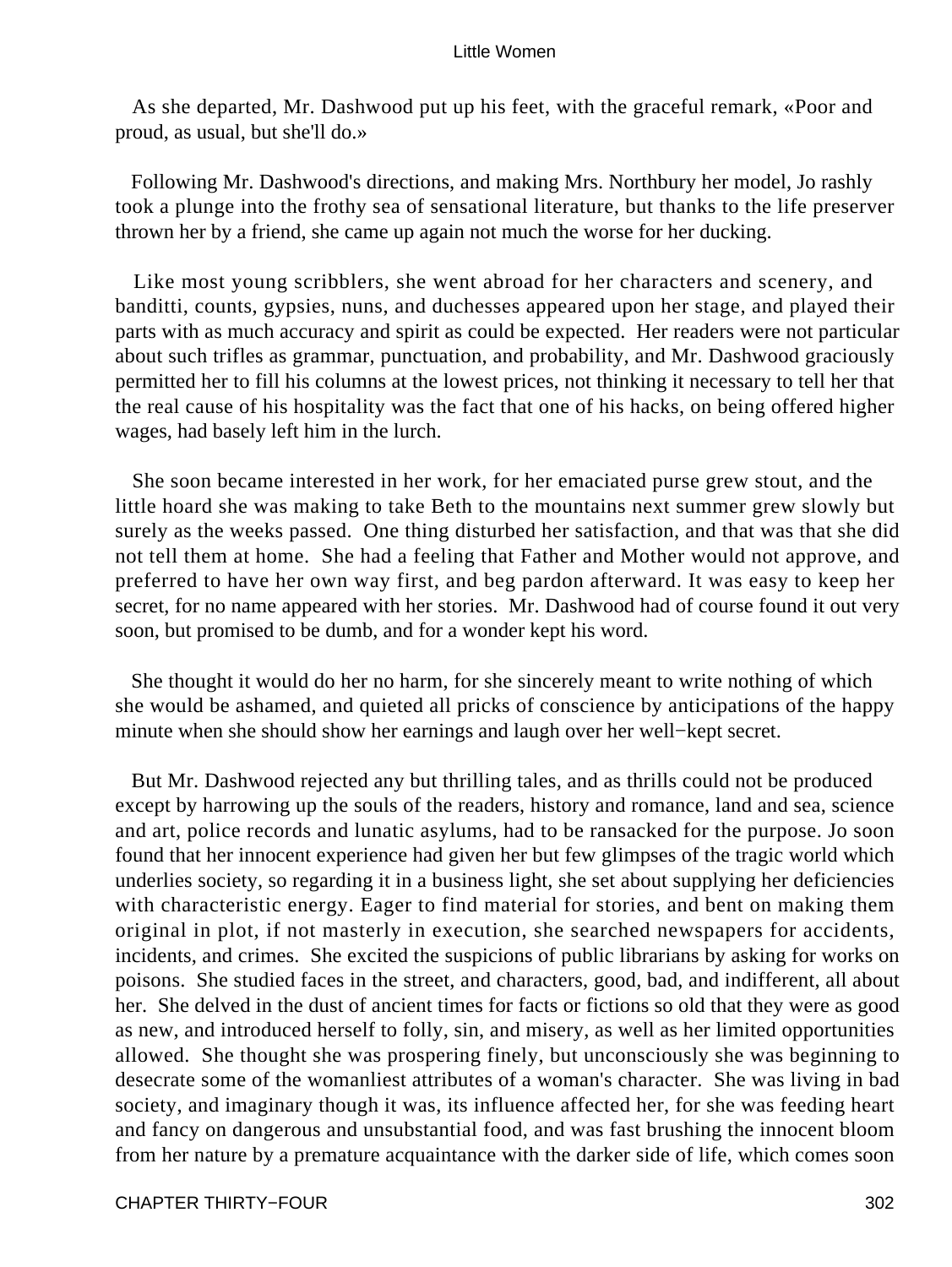enough to all of us.

 She was beginning to feel rather than see this, for much describing of other people's passions and feelings set her to studying and speculating about her own. a morbid amusement in which healthy young minds do not voluntarily indulge. Wrongdoing always brings its own punishment, and when Jo most needed hers, she got it.

 I don't know whether the study of Shakespeare helped her to read character, or the natural instinct of a woman for what was honest, brave, and strong, but while endowing her imaginary heroes with every perfection under the sun, Jo was discovering a live hero, who interested her in spite of many human imperfections. Mr. Bhaer, in one of their conversations, had advised her to study simple, true, and lovely characters, wherever she found them, as good training for a writer. Jo took him at his word, for she coolly turned round and studied him – a proceeding which would have much surprised him, had he know it, for the worthy Professor was very humble in his own conceit.

 Why everybody liked him was what puzzled Jo, at first. He was neither rich nor great, young nor handsome, in no respect what is called fascinating, imposing, or brilliant, and yet he was as attractive as a genial fire, and people seemed to gather about him as naturally as about a warm hearth. He was poor, yet always appeared to be giving something away; a stranger, yet everyone was his friend; no longer young, but as happy−hearted as a boy; plain and peculiar, yet his face looked beautiful to many, and his oddities were freely forgiven for his sake. Jo often watched him, trying to discover the charm, and at last decided that it was benevolence which worked the miracle. If he had any sorrow, `it sat with its head under its wing', and he turned only his sunny side to the world. There were lines upon his forehead, but Time seemed to have touched him gently, remembering how kind he was to others. The pleasant curves about his mouth were the memorials of many friendly words and cheery laughs, his eyes were never cold or hard, and his big hand had a warm, strong grasp that was more expressive than words.

 His very clothes seemed to partake of the hospitable nature of the wearer. They looked as if they were at ease, and liked to make him comfortable. His capacious waistcoat was sugges− tive of a large heart underneath. His rusty coat had a social air, and the baggy pockets plainly proved that little hands often went in empty and came out full. His very boots were benevolent, and his collars never stiff and raspy like other people's.

 «That's it!» said Jo to herself, when she at length discovered that genuine good will toward one's fellow men could beautify and dignify even a stout German teacher, who shoveled in his dinner, darned his own socks, and was burdened with the name of Bhaer.

 Jo valued goodness highly, but she also possessed a most feminine respect for intellect, and a little discovery which she made about the Professor added much to her regard for him. He never spoke of himself, and no one ever knew that in his native city he had been a man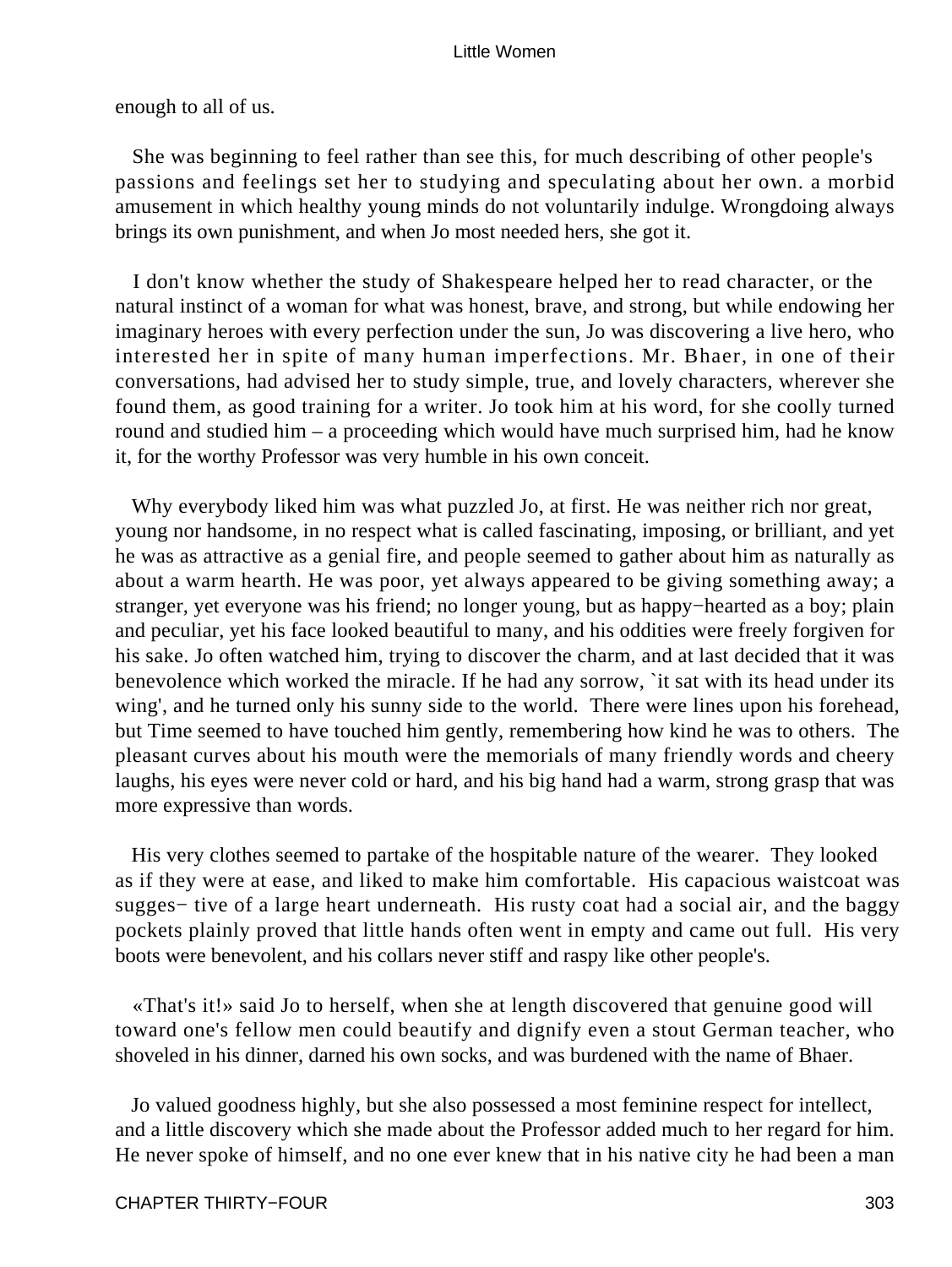much honored and esteemed for learning and integrity, till a countryman came to see him. He never spoke of himself, and in a conversation with Miss Norton divulged the pleasing fact. From her Jo learned it, and liked it all the better because Mr. Bhaer had never told it. She felt proud to know that he was an honored Professor in Berlin, though only a poor language−master in America, and his homely, hard−working life was much beautified by the spice of romance which this discovery gave it. Another and a better gift than intellect was shown her in a most unexpected manner. Miss Norton had the entree into most society, which Jo would have had no chance of seeing but for her. The solitary woman felt an interest in the ambitious girl, and kindly conferred many favors of this sort both on Jo and the Professor. She took them with her one night to a select symposium, held in honor of several celebrities.

 Jo went prepared to bow down and adore the mighty ones whom she had worshiped with youthful enthusiasm afar off. But her reverence for genius received a severe shock that night, and it took her some time to recover from the discovery that the great creatures were only men and women after all. Imagine her dismay, on stealing a glance of timid admiration at the poet whose lines suggested an ethereal being fed on `spirit, fire, and dew', to behold him devouring his supper with an ardor which flushed his intellectual countenance. Turning as from a fallen idol, she made other discoveries which rapidly dispelled her romantic illusions. The great novelist vibrated between two decanters with the regularity of a pendulum; the famous divine flirted openly with one of the Madame de Staels of the age, who looked daggers at another Corinne, who was amiably satirizing her, after outmaneuvering her in efforts to absorb the profound philosopher, who imbibed tea Johnsonianly and appeared to slumber, the loquacity of the lady rendering speech impossible. The scientific celebrities, forgetting their mollusks and glacial periods, gossiped about art, while devoting themselves to oysters and ices with characteristic energy; the young musician, who was charming the city like a second Orpheus, talked horses; and the specimen of the British nobility present happened to be the most ordinary man of the party.

 Before the evening was half over, Jo felt so completely disillusioned, that she sat down in a corner to recover herself. Mr. Bhaer soon joined her, looking rather out of his element, and presently several of the philosophers, each mounted on his hobby, came ambling up to hold an intellectual tournament in the recess. The conversations were miles beyond Jo's comprehension, but she enjoyed it, though Kant and Hegel were unknown gods, the Subjective and Objective unintelligible terms, and the only thing `evolved from her inner consciousness' was a bad headache after it was all over. It dawned upon her gradually that the world was being picked to pieces, and put together on new and, according to the talkers, on infinitely better principles than before, that religion was in a fair way to be reasoned into nothingness, and intellect was to be the only God. Jo knew nothing about philosophy or metaphysics of any sort, but a curious excitement, half pleasurable, half painful, came over her as she listened with a sense of being turned adrift into time and space, like a young balloon out on a holiday.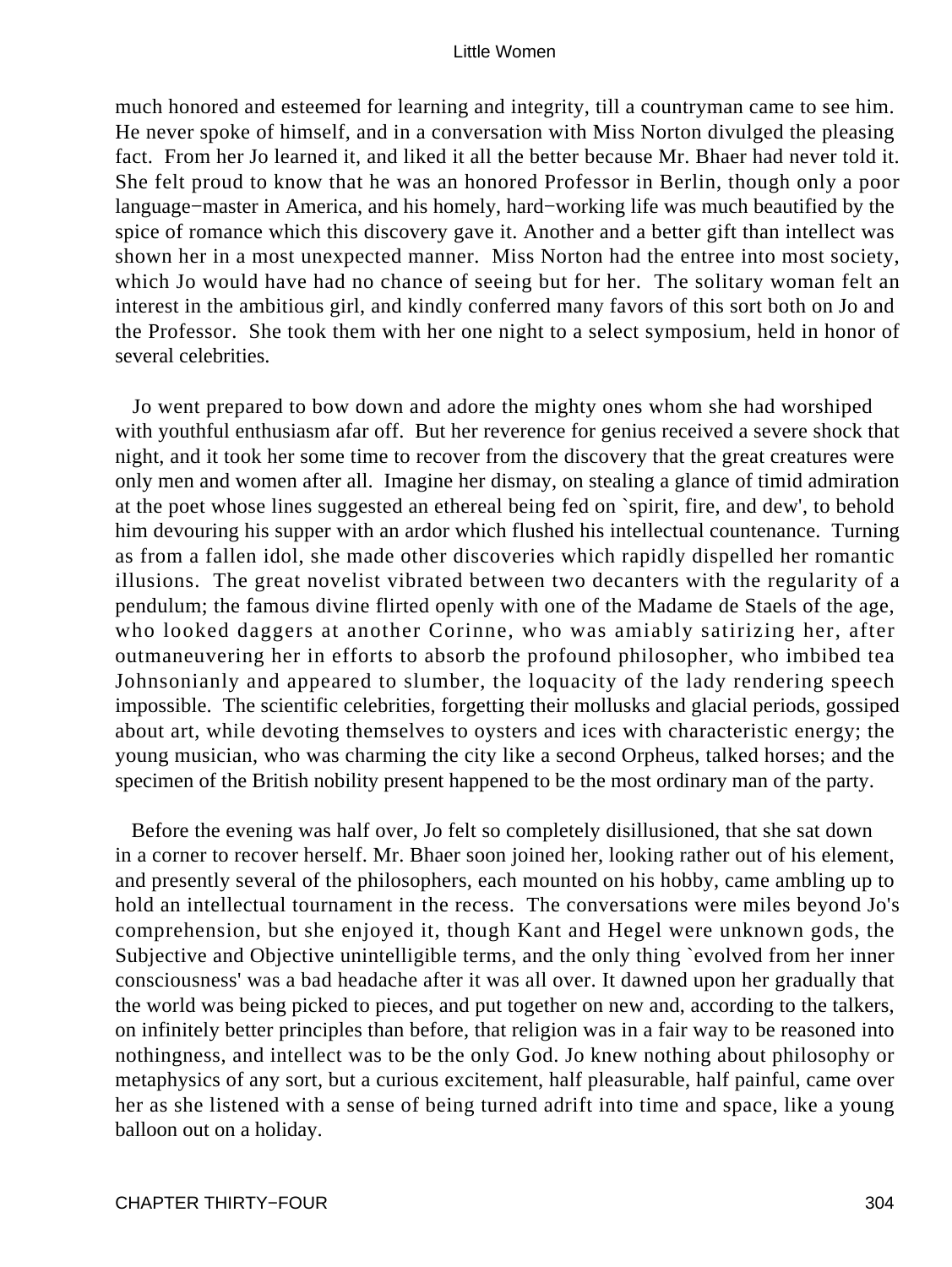She looked round to see how the Professor liked it, and found him looking at her with the grimest expression she had ever seen him wear. He shook his head and beckoned her to come away, but she was fascinated just then by the freedom of Speculative Philosophy, and kept her seat, trying to find out what the wise gentlemen intended to rely upon after they had annihilated all the old beliefs.

 Now, Mr. Bhaer was a diffident man and slow to offer his own opinions, not because they were unsettled, but too sincere and earnest to be lightly spoken. As he glanced from Jo to several other young people, attracted by the brilliancy of the philosophic pyrotechnics, he knit his brows and longed to speak, fearing that some inflammable young soul would be led astray by the rockets, to find when the display was over that they had only an empty stick or a scorched hand.

 He bore it as long as he could, but when he was appealed to for an opinion, he blazed up with honest indignation and defended religion with all the eloquence of truth – an eloquence which made his broken English musical and his plain face beautiful. He had a hard fight, for the wise men argued well, but he didn't know when he was beaten and stood to his colors like a man. Somehow, as he talked, the world got right again to Jo. The old beliefs, that had lasted so long, seemed better than the new. God was not a blind force, and immortality was not a pretty fable, but a blessed fact. She felt as if she had solid ground under her feet again, and when Mr. Bhaer paused, outtalked but not one whit convinced, Jo wanted to clap her hands and thank him.

 She did neither, but she remembered the scene, and gave the Professor her heartiest respect, for she knew it cost him an effort to speak out then and there, because his conscience would not let him be silent. She began to see that character is a better possession than money, rank, intellect, or beauty, and to feel that if greatness is what a wise man has defined it to be, `truth, reverence, and good will', then her friend friedrich Bhaer was not only good, but great.

 This belief strengthened daily. She valued his esteem, she coveted his respect, she wanted to be worthy of his friendship, and just when the wish was sincerest, she came near to losing everything. It all grew out of a cocked hat, for one evening the Professor came in to give Jo her lesson with a paper soldier cap on his head, which Tina had put there and he had forgotten to take off.

 «It's evident he doesn't look in his glass before coming down,» thought Jo, with a smile, as he said «Goot efening,» and sat soberly down, quite unconscious of the ludicrous contrast between his subject and his headgear, for he was going to read her the Death of Wallenstein.

 She said nothing at first, for she liked to hear him laugh out his big, hearty laugh when anything funny happened, so she left him to discover it for himself, and presently forgot all about it, for to hear a German read Schiller is rather an absorbing occupation. After the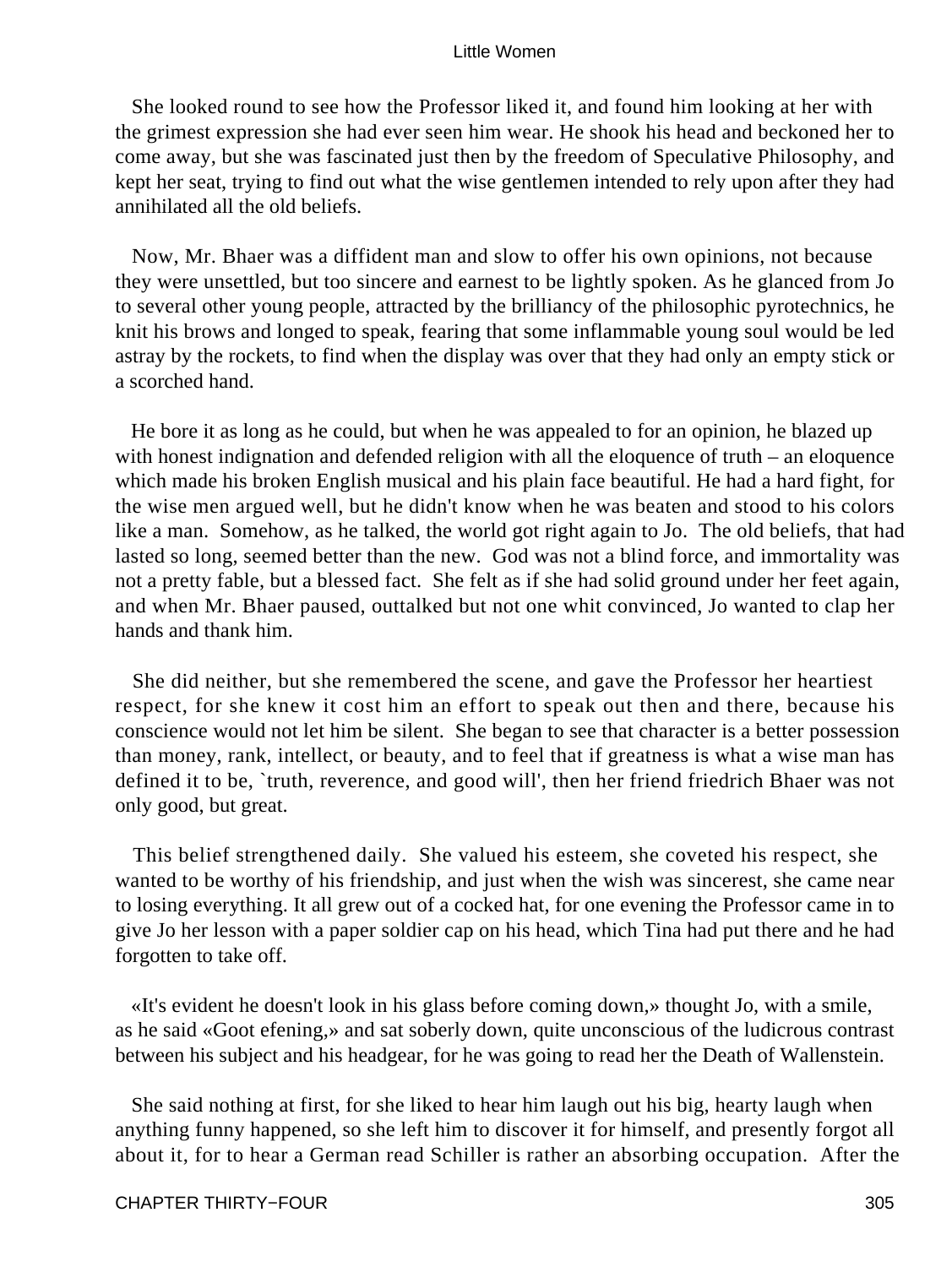reading came the lesson, which was a lively one, for Jo was in a gay mood that night, and the cocked hat kept her eyes dancing with merriment. The Professor didn't know what to make of her, and stopped at last to ask with an air of mild surprise that was irresistible ...

 «Mees Marsch, for what do you laugh in your master's face? Haf you no respect for me, that you go on so bad?»

«How can I be respectful, Sir, when you forget to take your hat off?» said Jo.

 Lifting his hand to his head, the absent−minded Professor gravely felt and removed the little cocked hat, looked at it a minute, and then threw back his head and laughed like a merry bass viol.

 «Ah! I see him now, it is that imp Tina who makes me a fool with my cap. Well, it is nothing, but see you, if this lesson goes not well, you too shall wear him.»

 But the lesson did not go at all for a few minutes because Mr. Bhaer caught sight of a picture on the hat, and unfolding it, said with great disgust, «I wish these papers did not come in the house. They are not for children to see, nor young people to read. It is not well, and I haf no patience with those who make this harm.»

 Jo glanced at the sheet and saw a pleasing illustration composed of a lunatic, a corpse, a villian, and a viper. She did not like it, but the impulse that made her turn it over was not one of displeasure but fear, because for a minute she fancied the paper was the Volcano. It was not, however, and her panic subsided as she remembered that even if it had been and one of her own tales in it, there would have been no name to betray her. She had betrayed herself, however, by a look and a blush, for though an absent man, the Professor saw a good deal more than people fancied. He knew that Jo wrote, and had met her down among the newspaper offices more than once, but as she never spoke of it, he asked no questions in spite of a strong desire to see her work. Now it occurred to him that she was doing what she was ashamed to own, and it troubled him. He did not say to himself, «It is none of my business. I've no right to say anything,» as many people would have done. He only remembered that she was young and poor, a girl far away from mother's love and father's care, and he was moved to help her with an impulse as quick and natural as that which would prompt him to put out his hand to save a baby from a puddle. All this flashed through his mind in a minute, but not a trace of it appeared in his face, and by the time the paper was turned, and Jo's needle threaded, he was ready to say quite naturally, but very gravely...

 «Yes, you are right to put it from you. I do not think that good young girls should see such things. They are made pleasant to some, but I would more rather give my boys gunpowder to play with than this bad trash.»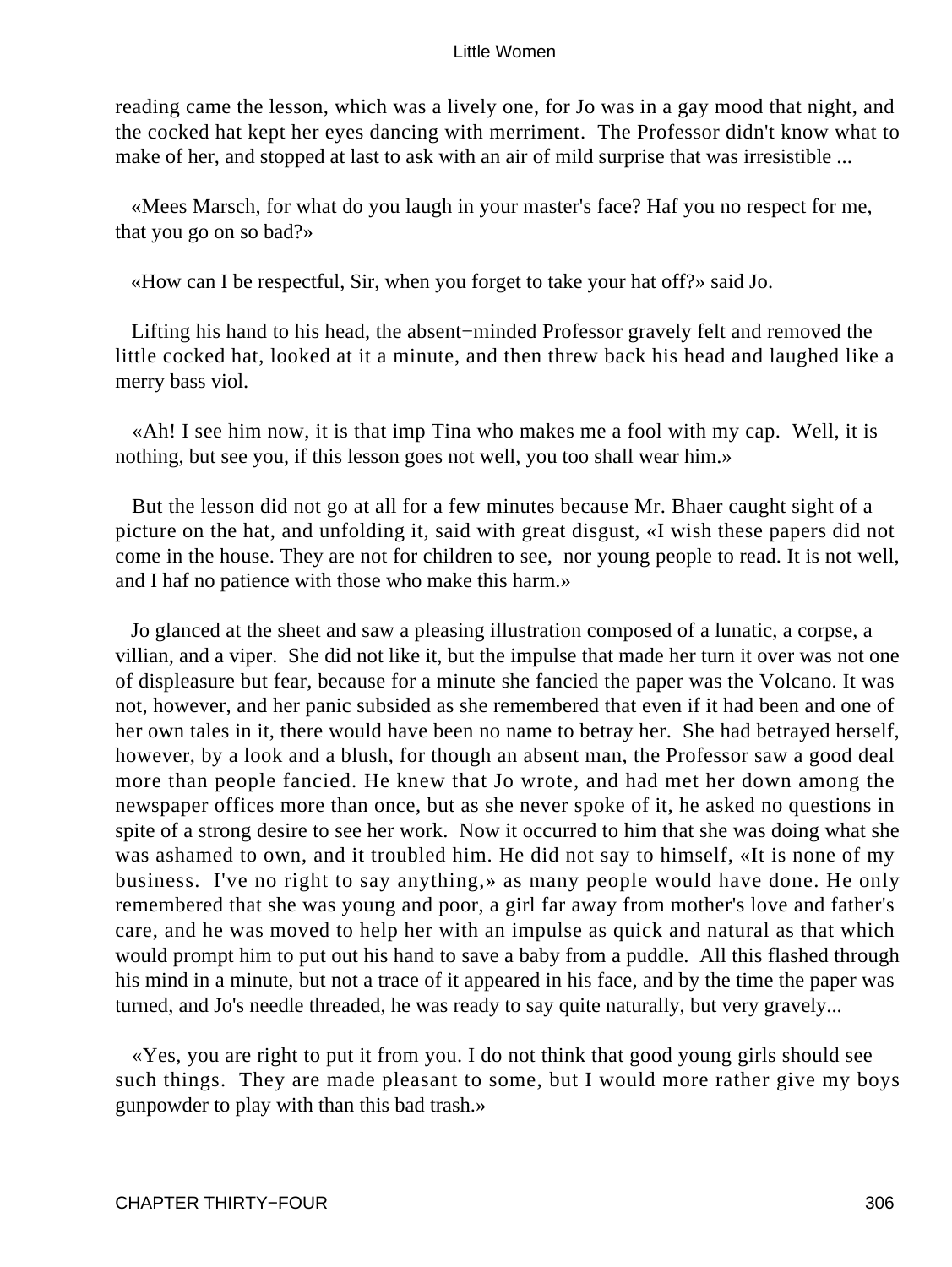«All may not be bad, only silly, you know, and if there is a demand for it, I don't see any harm in supplying it. Many very respectable people make an honest living out of what are called sensation stories,» said Jo, scratching gathers so energetically that a row of little slits followed her pin.

 «There is a demand for whisky, but I think you and I do not care to sell it. If the respectable people knew what harm they did, they would not feel that the living was honest. They haf no right to put poison in the sugarplum, and let the small ones eat it. No, they should think a little, and sweep mud in the street before they do this thing.»

 Mr. Bhaer spoke warmly, and walked to the fire, crumpling the paper in his hands. Jo sat still, looking as if the fire had come to her, for her cheeks burned long after the cocked hat had turned to smoke and gone harmlessly up the chimney.

 «I should like much to send all the rest after him,» muttered the Professor, coming back with a relieved air.

 Jo thought what a blaze her pile of papers upstairs would make, and her hard−earned money lay rather heavily on her conscience at that minute. Then she thought consolingly to herself, «Mine are not like that, they are only silly, never bad, so I won't be worried,» and taking up her book, she said, with a studious face, «Shall we go on, Sir? I'll be very good and proper now.»

 «I shall hope so,» was all he said, but he meant more than she imagined, and the grave, kind look he gave her made her feel as if the words Weekly Volcano were printed in large type on her forehead.

 As soon as she went to her room, she got out her papers, and carefully reread every one of her stories. Being a little shortsighted, Mr. Bhaer sometimes used eye glasses, and Jo had tried them once, smiling to see how they magnified the fine print of her book. Now she seemed to have on the Professor's mental or moral spectacles also, for the faults of these poor stories glared at her dreadfully and filled her with dismay.

 «They are trash, and will soon be worse trash if I go on, for each is more sensational than the last. I've gone blindly on, hurting myself and other people, for the sake of money. I know it's so, for I can't read this stuff in sober earnest without being horribly ashamed of it, and what should I do if they were seen at home or Mr. Bhaer got hold of them?»

 Jo turned hot at the bare idea, and stuffed the whole bundle into her stove, nearly setting the chimney afire with the blaze.

 «Yes, that's the best place for such inflammable nonsense. I'd better burn the house down, I suppose, than let other people blow themselves up with my gunpowder,» she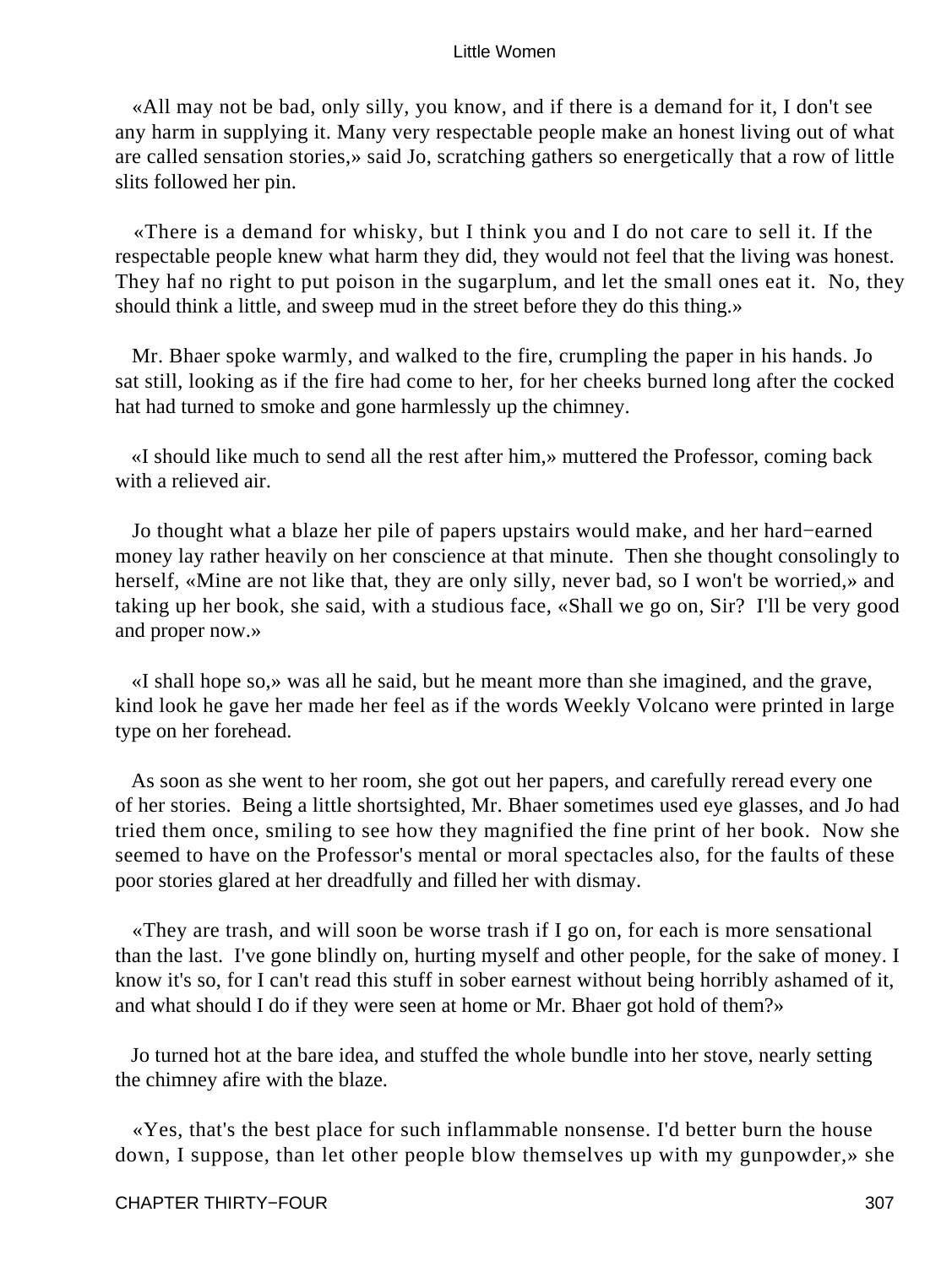thought as she watched the Demon of the Jura whisk away, a little black cinder with fiery eyes.

 But when nothing remained of all her three month's work except a heap of ashes and the money in her lap, Jo looked sober, as she sat on the floor, wondering what she ought to do about her wages.

 «I think I haven't done much harm yet, and may keep this to pay for my time,» she said, after a long meditation, adding impatiently, «I almost wish I hadn't any conscience, it's so inconvenient. If I didn't care about doing right, and didn't feel uncomfortable when doing wrong, I should get on capitally. I can't help wishing sometimes, that Mother and Father hadn't been so particular about such things.»

 Ah, Jo, instead of wishing that, thank God that `Father and Mother were particular'. and pity from your heart those who have no such guardians to hedge them round with principles which may seem like prison walls to impatient youth, but which will prove sure foundations to build character upon in womanhood.

 Jo wrote no more sensational stories, deciding that the money did not pay for her share of the sensation, but going to the other extreme, as is the way with people of her stamp, she took a course of Mrs. Sherwood, Miss Edgeworth, and Hannah More, and then produced a tale which might have been more properly called an essay or a sermon, so intensely moral was it. She had her doubts about it from the beginning, for her lively fancy and girlish romance felt as ill at ease in the new style as she would have done masquerading in the stiff and cumbrous costume of the last century. She sent this didactic gem to several markets, but it found no purchaser, and she was inclined to agree with Mr. Dashwood that morals didn't sell.

 Then she tried a child's story, which she could easily have disposed of if she had not been mercenary enough to demand filthy lucre for it. The only person who offered enough to make it worth her while to try juvenile literature was a worthy gentleman who felt it his mission to convert all the world to his particular belief. But much as she liked to write for children, Jo could not consent to depict all her naughty boys as being eaten by bears or tossed by mad bulls because they did not go to a particular Sabbath school, nor all the good infants who did go as rewarded by every kind of bliss, from gilded gingerbread to escorts of angels when they departed this life with psalms or sermons on their lisping tongues. So nothing came of these trials, land Jo corked up her inkstand, and said in a fit of very wholesome humility...

 «I don't know anything. I'll wait until I do before I try again, and meantime, `sweep mud in the street' if I can't do better, that's honest, at least.» Which decision proved that her second tumble down the beanstalk had done her some good.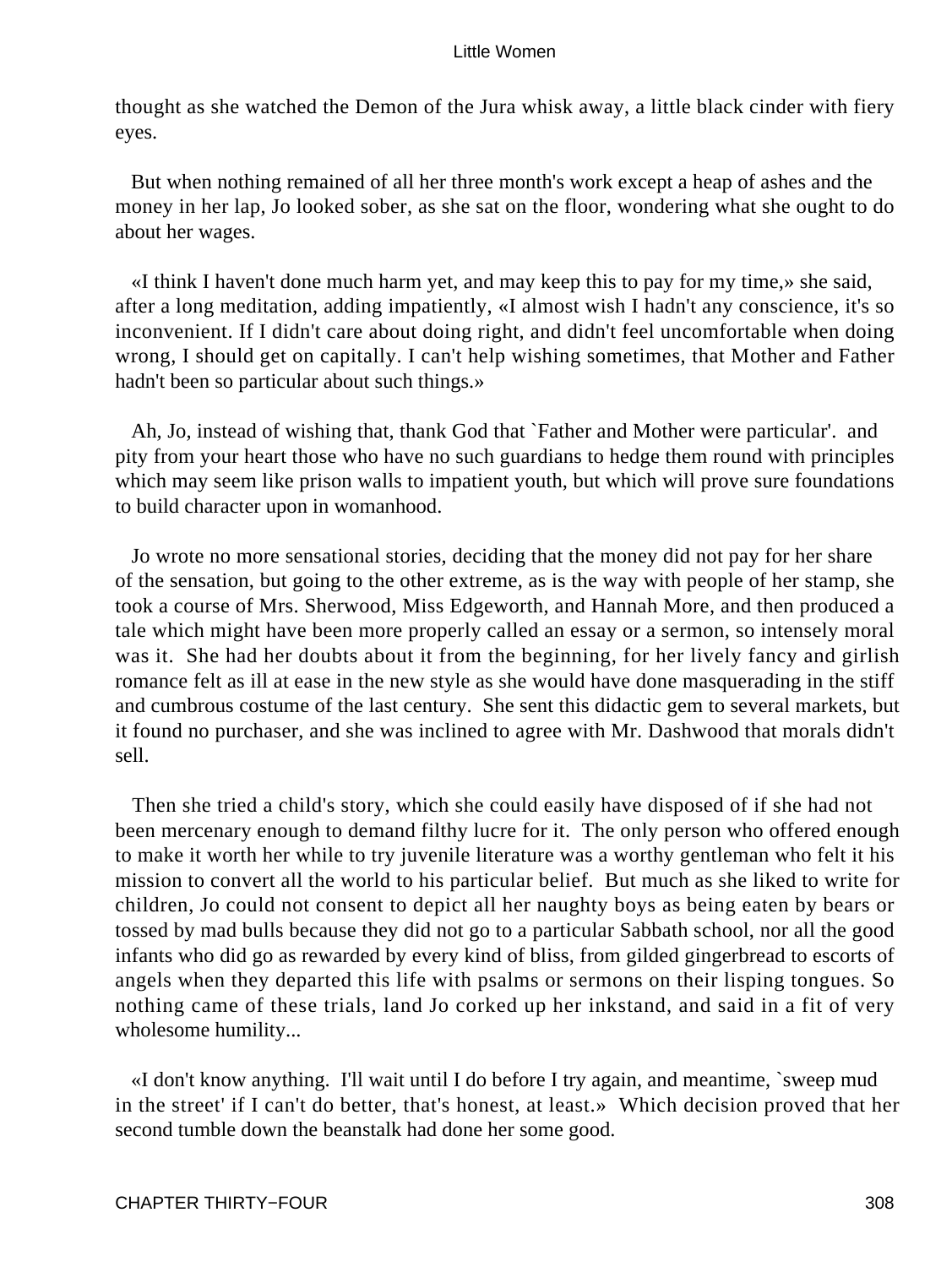While these internal revolutions were going on, her external life had been as busy and uneventful as usual, and if she sometimes looked serious or a little sad no one observed it but Professor Bhaer. He did it so quietly that Jo never knew he was watching to see if she would accept and profit by his reproof, but she stood the test, and he was satisfied, for though no words passed between them, he knew that she had given up writing. Not only did he guess it by the fact that the second finger of her right hand was no longer inky, but she spent her evenings downstairs now, was met no more among newspaper offices, and studied with a dogged patience, which assured him that she was bent on occupying her mind with something useful, if not pleasant.

 He helped her in many ways, proving himself a true friend, and Jo was happy, for while her pen lay idle, she was learning other lessons besides German, and laying a foundation for the sensation story of her own life.

 It was a pleasant winter and a long one, for she did not leave Mrs. Kirke till June. Everyone seemed sorry when the time came. The children were inconsolable, and Mr. Bhaer's hair stuck straight up all over his head, for he always rumpled it wildly when disturbed in mind.

 «Going home? Ah, you are happy that you haf a home to go in,» he said, when she told him, and sat silently pulling his beard in the corner, while she held a little levee on that last evening.

 She was going early, so she bade them all goodbye overnight, and when his turn came, she said warmly, «Now, Sir, you won't forget to come and see us, if you ever travel our way, will you? I'll never forgive you if you do, for I want them all to know my friend.»

 «Do you? Shall I come?» he asked, looking down at her with an eager expression which she did not see.

 «Yes, come next month. Laurie graduates then, and you'd enjoy commencement as something new.»

«That is your best friend, of whom you speak?» he said in an altered tone.

«Yes, my boy Teddy. I'm very proud of him and should like you to see him.»

 Jo looked up then, quite unconscious of anything but her own pleasure in the prospect of showing them to one another. Something in Mr. Bhaer's face suddenly recalled the fact that she might find Laurie more than a `best friend', and simply because she particularly wished not to look as if anything was the matter, she involuntarily began to blush, and the more she tried not to, the redder she grew. If it had not been for Tina on her knee. She didn't know what would have become of her. Fortunately the child was moved to hug her, so she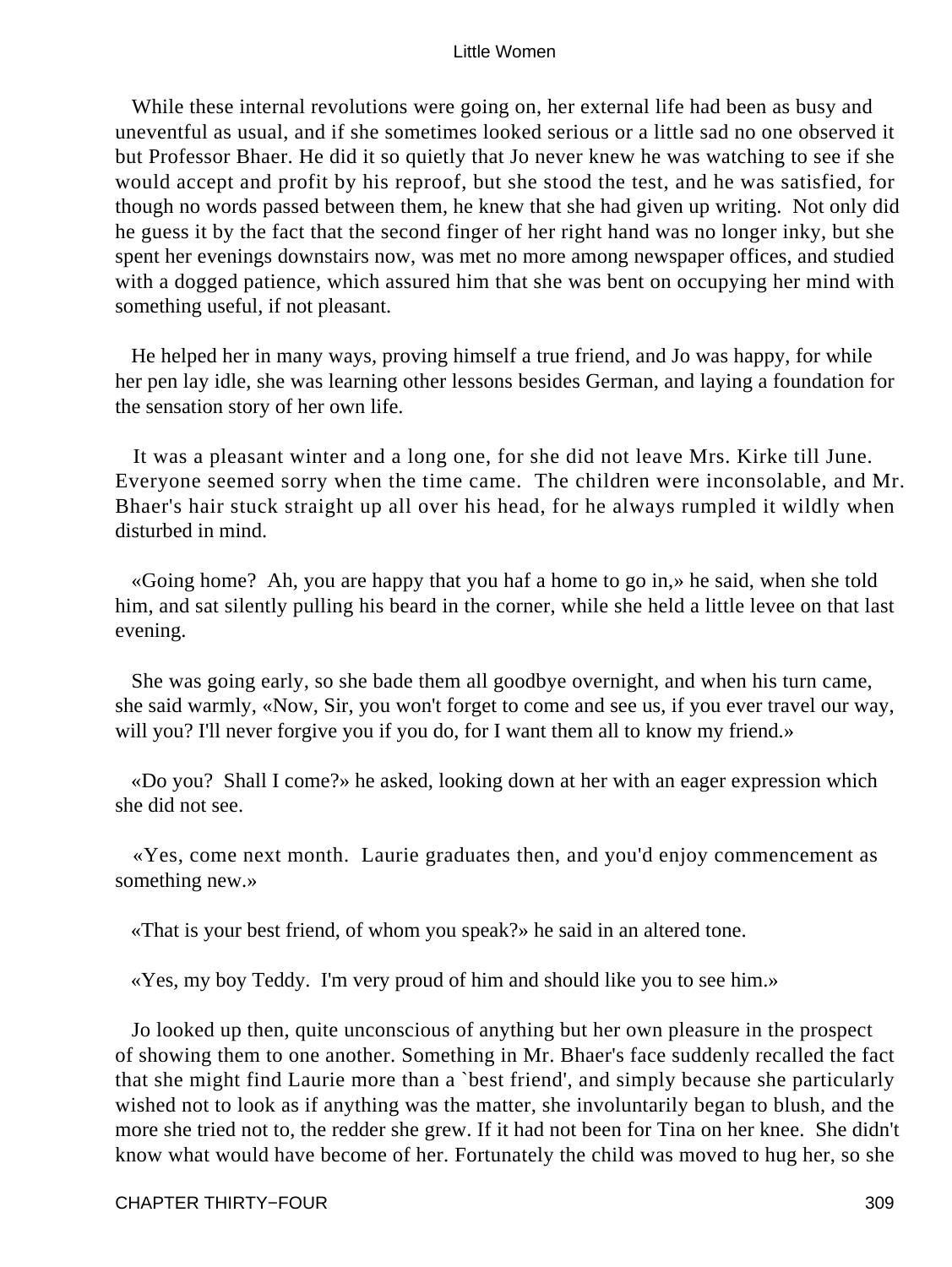managed to hide her face an instant, hoping the Professor did not see it. But he did, and his own changed again from that momentary anxiety to its usual expression, as he said cordially...

 «I fear I shall not make the time for that, but I wish the friend much success, and you all happiness. Gott bless you!» And with that, he shook hands warmly, shouldered Tina, and went away.

 But after the boys were abed, he sat long before his fire with the tired look on his face and the `heimweh', or homesickness, lying heavy at his heart. Once, when he remembered Jo as she sat with the little child in her lap and that new softness in her face, he leaned his head on his hands a minute, and then roamed about the room, as if in search of something that he could not find.

 «It is not for me, I must not hope it now,» he said to himself, with a sigh that was almost a groan. Then, as if reproach− ing himself for the longing that he could not repress, he went and kissed the two tousled heads upon the pillow, took down his seldom−used meerschaum, and opened his Plato.

 He did his best and did it manfully, but I don't think he found that a pair of rampant boys, a pipe, or even the divine Plato, were very satisfactory substitutes for wife and child at home.

 Early as it was, he was at the station next morning to see Jo off, and thanks to him, she began her solitary journey with the pleasant memory of a familiar face smiling its farewell, a bunch of violets to keep her company, and best of all, the happy thought, «Well, the winter's gone, and I've written no books, earned no fortune, but I've made a friend worth having and I'll try to keep him all my life.»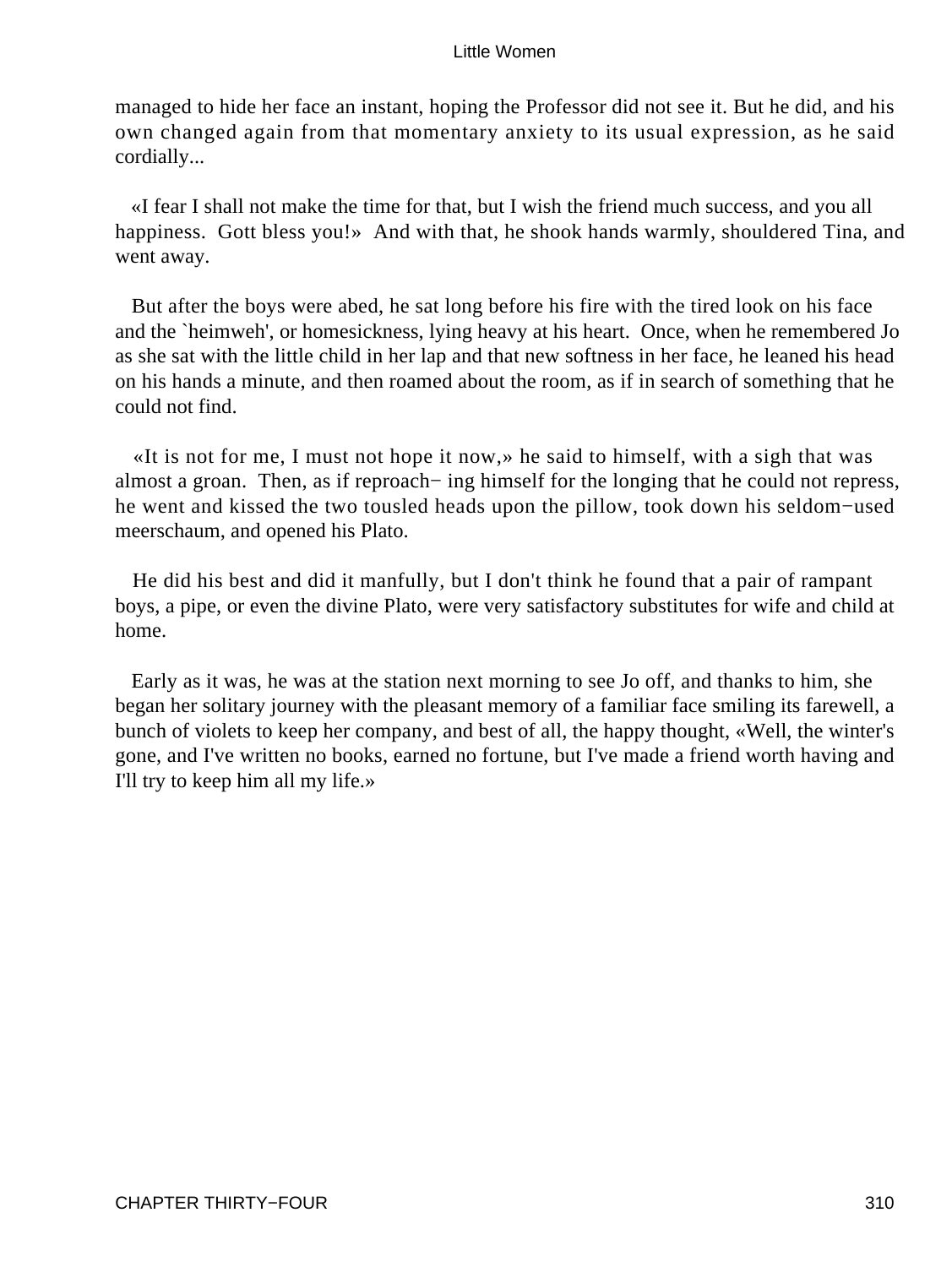# **[CHAPTER THIRTY−FIVE](#page-420-0)**

**Whatever his motive might have been, Laurie studied to some purpose that year, for he** graduated with honor, and gave the Latin oration with the grace of a Phillips and the eloquence of a Demosthenes, so his friends said. They were all there, his grandfather – oh, so proud – Mr. and Mrs. March, John and Meg, Jo and Beth, and all exulted over him with the sincere admiration which boys make light of at the time, but fail to win from the world by any after−triumphs.

 «I've got to stay for this confounded supper, but I shall be home early tomorrow. You'll come and meet me as usual, girls?» Laurie said, as he put the sisters into the carriage after the joys of the day were over. He said `girls', but he meant Jo, for she was the only one who kept up the old custom. She had not the heart to refuse her splendid, successful boy anything, and answered warmly...

 «I'll come, Teddy, rain or shine, and march before you, playing `Hail the conquering hero comes' on a jew's−harp.»

 Laurie thanked her with a look that made her think in a sudden panic, «Oh, deary me! I know he'll say something, and then what shall I do?»

 Evening meditation and morning work somewhat allayed her fears, and having decided that she wouldn't be vain enough to think people were going to propose when she had given them every reason to know what her answer would be, she set forth at the appointed time, hoping Teddy wouldn't do anything to make her hurt his poor feelings. A call at Meg's, and a refreshing sniff and sip at the Daisy and Demijohn, still further fortified her for the tete−a−tete, but when she saw a stalwart figure looming in the distance, she had a strong desire to turn about and run away.

«Where's the jew's−harp, Jo?» cried Laurie, as soon as he was within speaking distance.

«I forgot it.» And Jo took heart again, for that salutation could not be called loverlike.

 She always used to take his arm on these occasions, now she did not, and he made no complaint, which was a bad sign, but talked on rapidly about all sorts of faraway subjects, till they turned from the road into the little path that led homeward through the grove. Then he walked more slowly, suddenly lost his fine flow of language, and now and then a dreadful pause occurred. To rescue the conversation from one of the wells of silence into which it kept falling, Jo said hastily, «Now you must have a good long holiday!»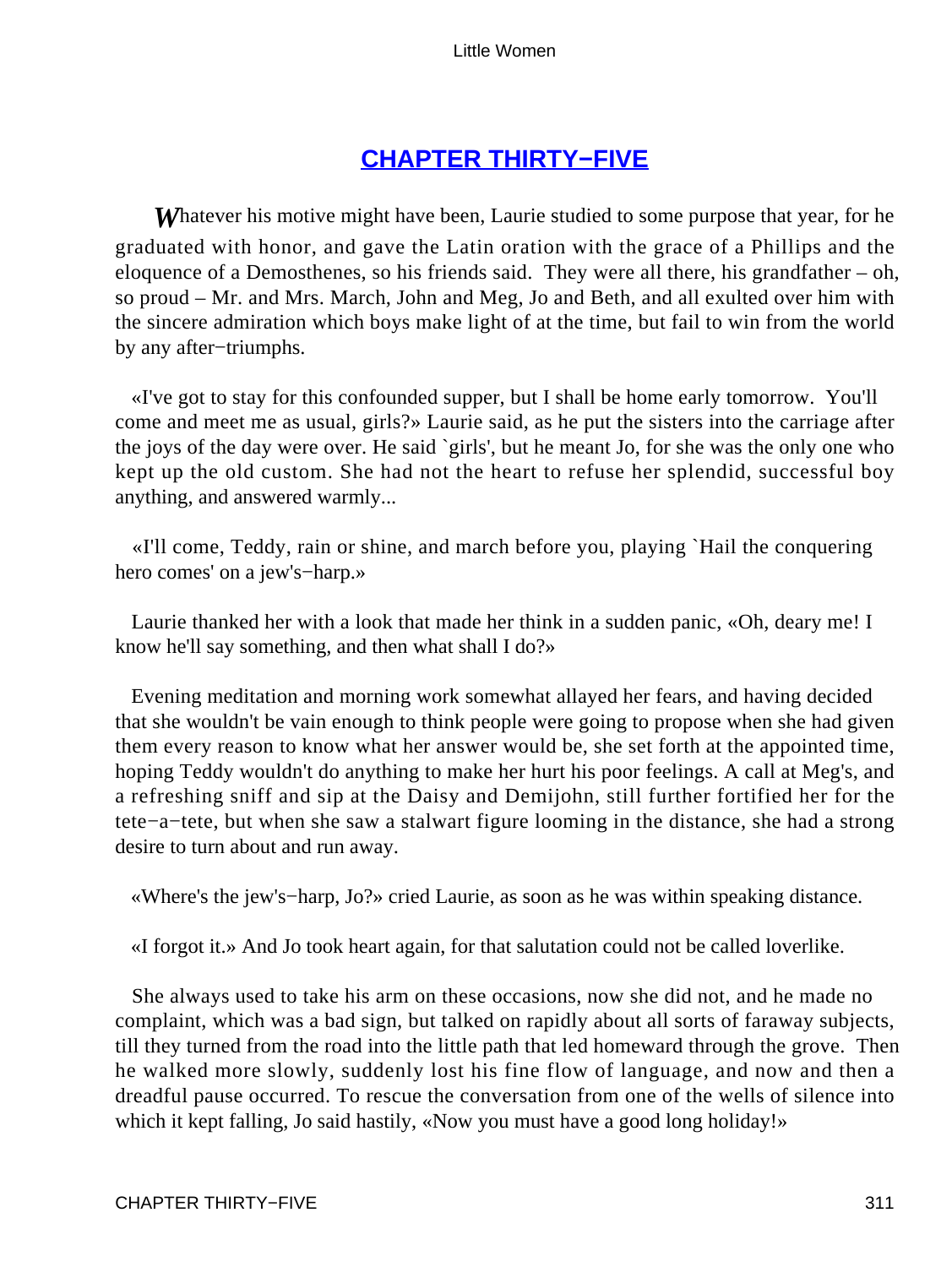«I intend to.»

 Something in his resolute tone made Jo look up quickly to find him looking down at her with an expression that assured her the dreaded moment had come, and made her put out her hand with an imploring, «No, Teddy. Please don't!»

 «I will, and you must hear me. It's no use, Jo, we've got to have it out, and the sooner the better for both of us,» he answered, getting flushed and excited all at once.

«Say what you like then. I'll listen,» said Jo, with a desperate sort of patience.

 Laurie was a young lover, but he was in earnest, and meant to `have it out', if he died in the attempt, so he plunged into the subject with characteristic impetuousity, saying in a voice that would get choky now and then, in spite of manful efforts to keep it steady . .. «I've loved you ever since I've known you, Jo, couldn't help it, you've been so good to me. I've tried to show it, but you wouldn't let me. Now I'm going to make you hear, and give me an answer, for I can't go on so any longer.»

 "I wanted to save you this. I thought you'd understand... began Jo, finding it a great deal harder than she expected.

 «I know you did, but the girls are so queer you never know what they mean. They say no when they mean yes, and drive a man out of his wits just for the fun of it,» returned Laurie, entrenching himself behind an undeniable fact.

 «I don't. I never wanted to make you care for me so, and I went away to keep you from it if I could.»

 «I thought so. It was like you, but it was no use. I only loved you all the more, and I worked hard to please you, and I gave up billiards and everything you didn't like, and waited and never complained, for I hoped you'd love me, though I'm not half good enough...» Here there was a choke that couldn't be controlled, so he decapitated buttercups while he cleared his `confounded throat'.

 «You, you are, you're a great deal too good for me, and I'm so grateful to you, and so proud and fond of you, I don't know why I can't love you as you want me to. I've tried, but I can't change the feeling, and it would be a lie to say I do when I don't.»

«Really, truly, Jo?»

 He stopped short, and caught both her hands as he put his question with a look that she did not soon forget.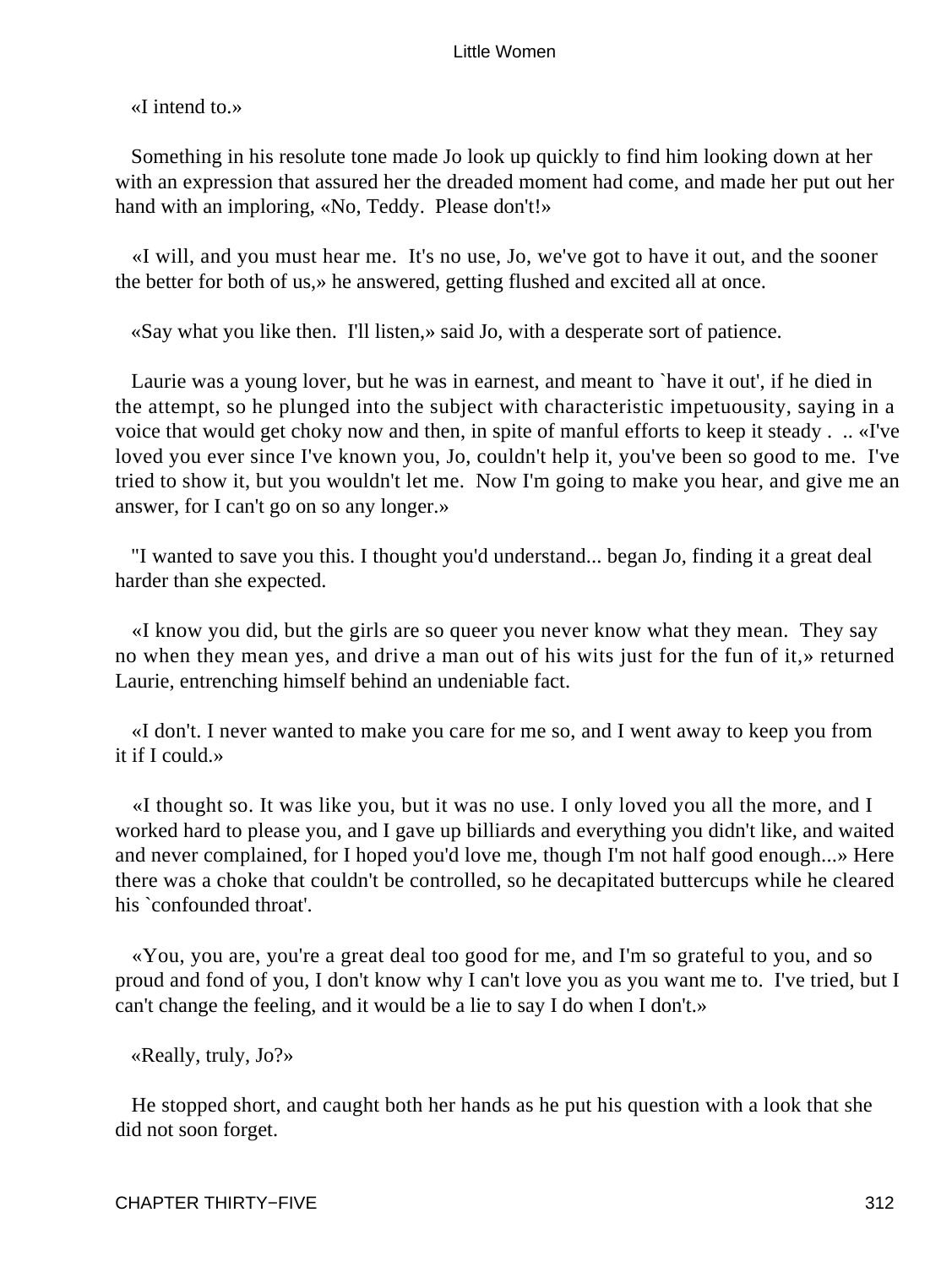«Really, truly, dear.»

 They were in the grove now, close by the stile, and when the last words fell reluctantly from Jo's lips, Laurie dropped her hands and turned as if to go on, but for once in his life the fence was too much for him. So he just laid his head down on the mossy post, and stood so still that Jo was frightened.

 «Oh, Teddy, I'm sorry, so desperately sorry, I could kill myself if it would do any good! I wish you wouldn't take it so hard, I can't help it. You know it's impossible for people to make themselves love other people if they don't,» cried Jo inelegantly but remorsefully, as she softly patted his shoulder, remembering the time when he had comforted her so long ago.

 «They do sometimes,» said a muffled voice from the post. «I don't believe it's the right sort of love, and I'd rather not try it,» was the decided answer.

 There was a long pause, while a blackbird sung blithely on the willow by the river, and the tall grass rustled in the wind. Presently Jo said very soberly, as she sat down on the step of the stile, «Laurie, I want to tell you something.»

 He started as if he had been shot, threw up his head, and cried out in a fierce tone, «Don't tell me that, Jo, I can't bear it now!»

«Tell what?» she asked, wondering at his violence.

«That you love that old man.»

«What old man?» demanded Jo, thinking he must mean his grandfather.

 «That devilish Professor you were always writing about. If you say you love him, I know I shall do something desperate.» And he looked as if he would keep his word, as he clenched his hands with a wrathful spark in his eyes.

 Jo wanted to laugh, but restrained herself and said warmly, for she too, was getting excited with all this, «Don't swear, Teddy! He isn't old, nor anything bad, but good and kind, and the best friend I've got, next to you. Pray, don't fly into a passion. I want to be kind, but I know I shall get angry if you abuse my Professor. I haven't the least idea of loving him or anybody else.»

«But you will after a while, and then what will become of me?»

«You'll love someone else too, like a sensible boy, and forget all this trouble.»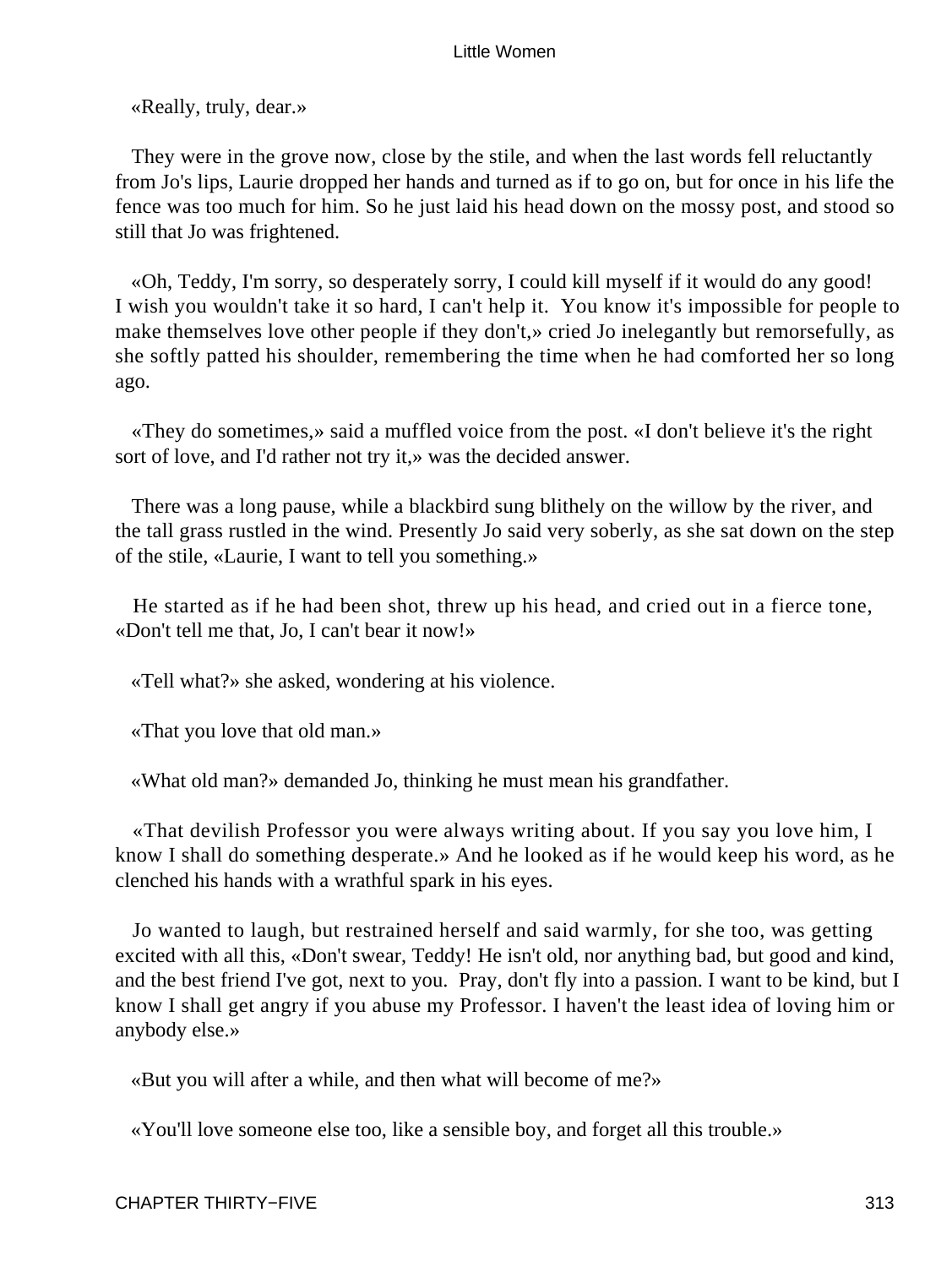«I can't love anyone else, and I'll never forget you, Jo, Never! Never!» with a stamp to emphasize his passionate words.

 «What shall I do with him?» sighed Jo, finding that emotions were more unmanagable than she expected. «You haven't heard what I wanted to tell you. Sit down and listen, for indeed I want to do right and make you happy,» she said, hoping to soothe him with a little reason, which proved that she knew nothing about love.

 Seeing a ray of hope in that last speech, Laurie threw himself down on the grass at her feet, leaned his arm on the lower step of the stile, and looked up at her with an expectant face. Now that arrangement was not conducive to calm speech or clear thought on Jo's part, for how could she say hard things to her boy while he watched her with eyes full of love and longing, and lashes still wet with the bitter drop or two her hardness of heart had wrung from him? She gently turned his head away, saying, as she stroked the wavy hair which had been allowed to grow for her sake – how touching that was, to be sure! «I agree with Mother that you and I are not suited to each other, because our quick tempers and strong wills would probably make us very miserable, if we were so foolish as to...» Jo paused a little over the last word, but Laurie uttered it with a rapturous expression.

 «Marry – no we shouldn't! If you loved me, Jo, I should be a perfect saint, for you could make me anything you like.»

 «No, I can't. I've tried and failed, and I won't risk our happiness by such a serious experiment. We don't agree and we never shall, so we'll be good friends all our lives, but we won't go and do anything rash.»

«Yes, we will if we get the chance,» muttered Laurie rebelliously.

 «Now do be reasonable, and take a sensible view of the case,» implored Jo, almost at her wit's end.

 «I won't be reasonable. I don't want to take what you call `a sensible view'. It won't help me, and it only makes it harder. I don't believe you've got any heart.»

«I wish I hadn't.»

 There was a little quiver in Jo's voice, and thinking it a good omen, Laurie turned round, bringing all his persuasive powers to bear as he said, in the wheedlesome tone that had never been so dangerously wheedlesome before, «Don't disappoint us, dear! Everyone expects it. Grandpa has set his heart upon it, your people like it, and I can't get on without you. Say you will, and let's be happy. Do, do!»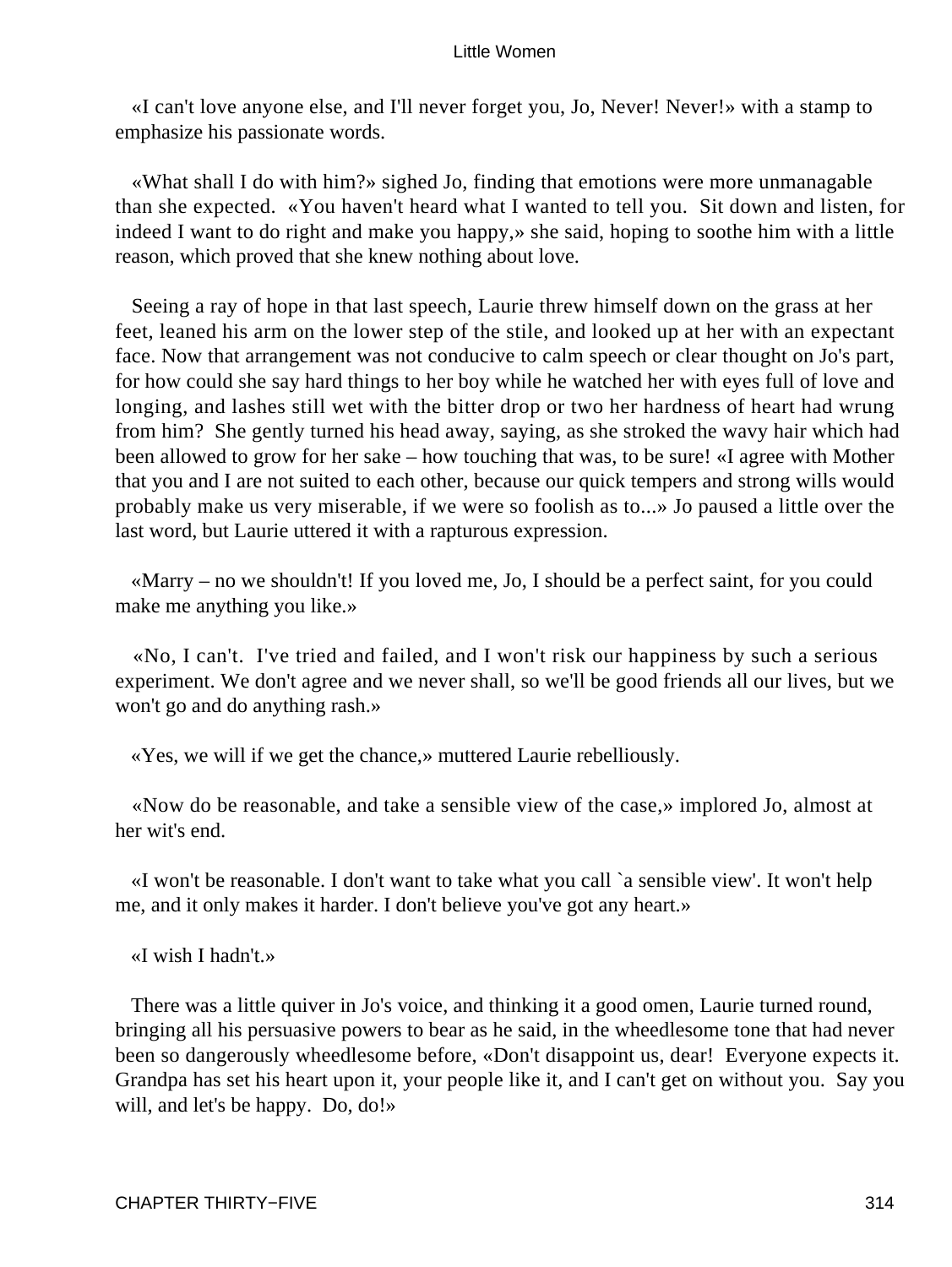Not until months afterward did Jo understand how she had the strength of mind to hold fast to the resolution she had made when she decided that she did not love her boy, and never could. It was very hard to do, but she did it, knowing that delay was both useless and cruel.

 «I can't say `yes' truly, so I won't say it at all. You'll see that I'm right, by−and−by, and thank me for it...» she began solemnly.

 «I'll be hanged if I do!» And Laurie bounced up off the grass, burning with indignation at the very idea.

 «Yes, you will!» persisted Jo. «You'll get over this after a while, and find some lovely accomplished girl, who will adore you, and make a fine mistress for your fine house. I shouldn't. I'm homely and awkward and odd and old, and you'd be ashamed of me, and we should quarrel – we can't help it even now, you see−and I shouldn't like elegant society and you would, and you'd hate my scribbling, and I couldn't get on without it, and we should be unhappy, and wish we hadn't done it, and everything would be horrid!»

 «Anything more?» asked asked Laurie, finding it hard to listen patiently to this prophetic burst.

 «Nothing more, except that I don't believe I shall ever marry. I'm happy as I am, and love my liberty too well to be in a hurry to give it up for any mortal man.»

 «I know better!» broke in Laurie. «You think so now, but there'll come a time when you will care for somebody, and you'll love him tremendously, and live and die for him. I know you will, it's your way, and I shall have to stand by and see it.» And the despairing lover cast his hat upon the ground with a gesture that would have seemed comical, if his face had not been so tragic.

 «Yes, I will live and die for him, if her ever comes and makes me love him in spite of myself, and you must do the best you can!» cried Jo, losing patience with poor Teddy. «I've done my best, but you won't be reasonable, and it's selfish of you to keep teasing for what I can't give. I shall always be fond of you, very fond indeed, as a friend, but I'll never marry you, and the sooner you believe it the better for both of us – so now!»

 That speech was like gunpowder. Laurie looked at her a minute as if he did not quite know what to do with himself, then turned sharply away, saying in a desperate sort of tone, «You'll be sorry some day, Jo.»

«Oh, where are you going?» she cried, for his face frightened her.

«To the devil!» was the consoling answer.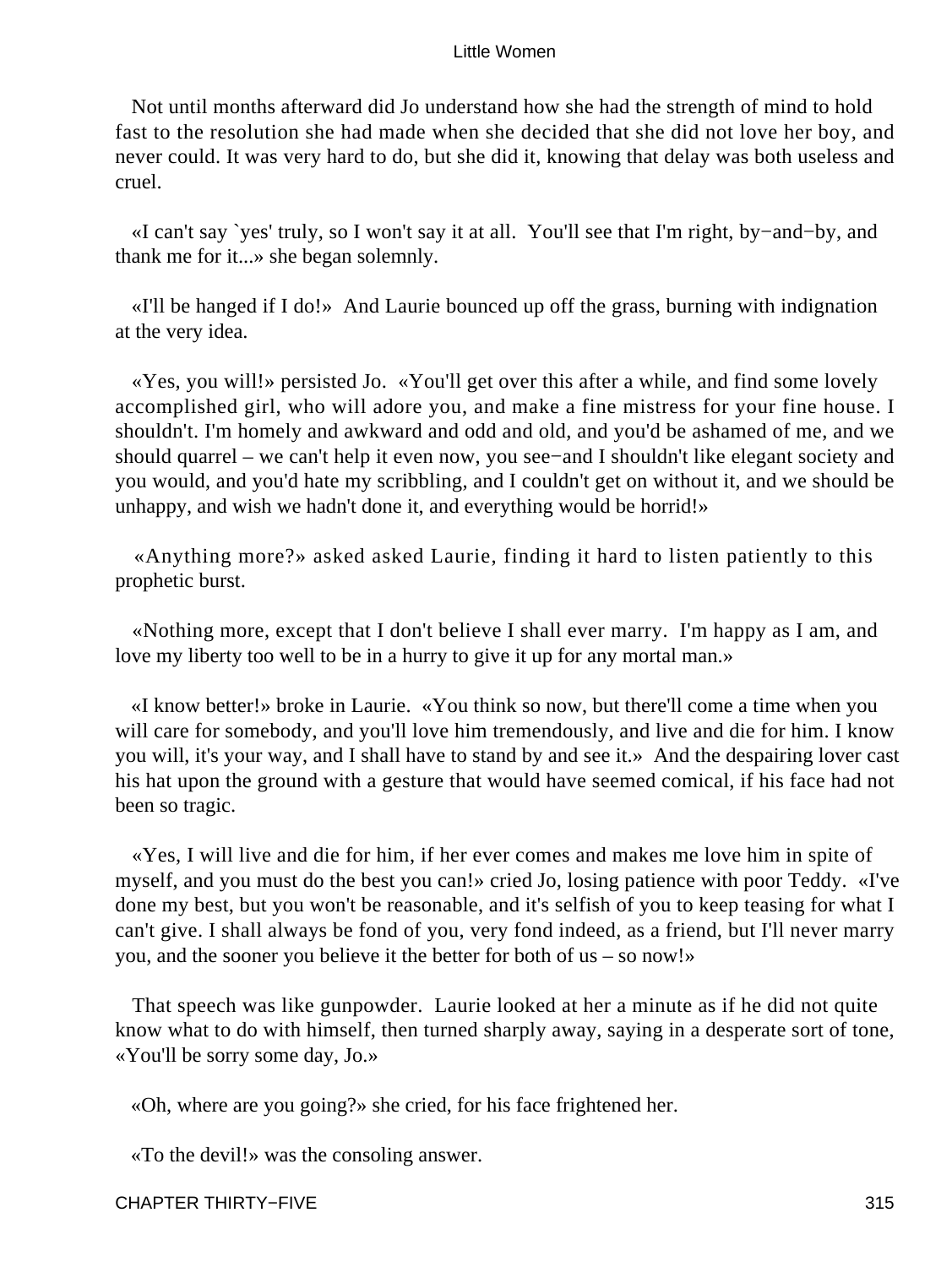For a minute Jo's heart stood still, as he swung himself down the bank toward the river, but it takes much folly, sin or misery to send a young man to a violent death, and Laurie was not one of the weak sort who are conquered by a single failure. He had no thought of a melodramatic plunge, but some blind instinct led him to fling hat and coat into his boat, and row away with all his might, making better time up the river than he had done in any race. Jo drew a long breath and unclasped her hands as she watched the poor fellow trying to outstrip the trouble which he carried in his heart.

 «That will do him good, and he'll come home in such a tender, penitent state of mind, that I shan't dare to see him.» she said, adding, as she went slowly home, feeling as if she had murdered some innocent thing, and buried it under the leaves. «Now I must go and prepare Mr. Laurence to be very kind to my poor boy. I wish he'd love Beth, perhaps he may in time, but I begin to think I was mistaken about her. Oh dear! How can girls like to have lovers and refuse them? I think it's dreadful.» Being sure that no one could do it so well as herself, she went straight to Mr. Laurence, told the hard story bravely through, and then broke down, crying so dismally over her own insensibility that the kind old gentleman, though sorely disappointed, did not utter a reproach. He found it difficult to understand how any girl could help loving Laurie, and hoped she would change her mind, but he knew even better than Jo that love cannot be forced, so he shook his head sadly and resolved to carry his boy out of harm's way, for Young Impetuosity's parting words to Jo disturbed him more than he would confess.

 When Laurie came home, dead tired but quite composed, his grandfather met him as if he knew nothing, and kept up the delusion very successfully for an hour or two. But when they sat together in the twilight, the time they used to enjoy so much, it was hard work for the old man to ramble on as usual, and harder still for the young one to listen to praises of the last year's success, which to him now seemed like love's labor lost. He bore it as long as he could, then went to his piano and began to play. The window's were open, and Jo, walking in the garden with Beth, for once understood music better than her sister, for he played the `SONATA PATHETIQUE', and played it as he never did before.

 «That's very fine, I dare say, but it's sad enough to make one cry. Give us something gayer, lad,» said Mr. Laurence, whose kind old heart was full of sympathy, which he longed to show but knew not how.

 Laurie dashed into a livelier strain, played stormily for several minutes, and would have got through bravely, if in a momentary lull Mrs. March's voice had not been heard calling, «Jo, dear, come in. I want you.»

 Just what Laurie longed to say, with a different meaning! As he listened, he lost his place, the music ended with a broken chord, and the musician sat silent in the dark.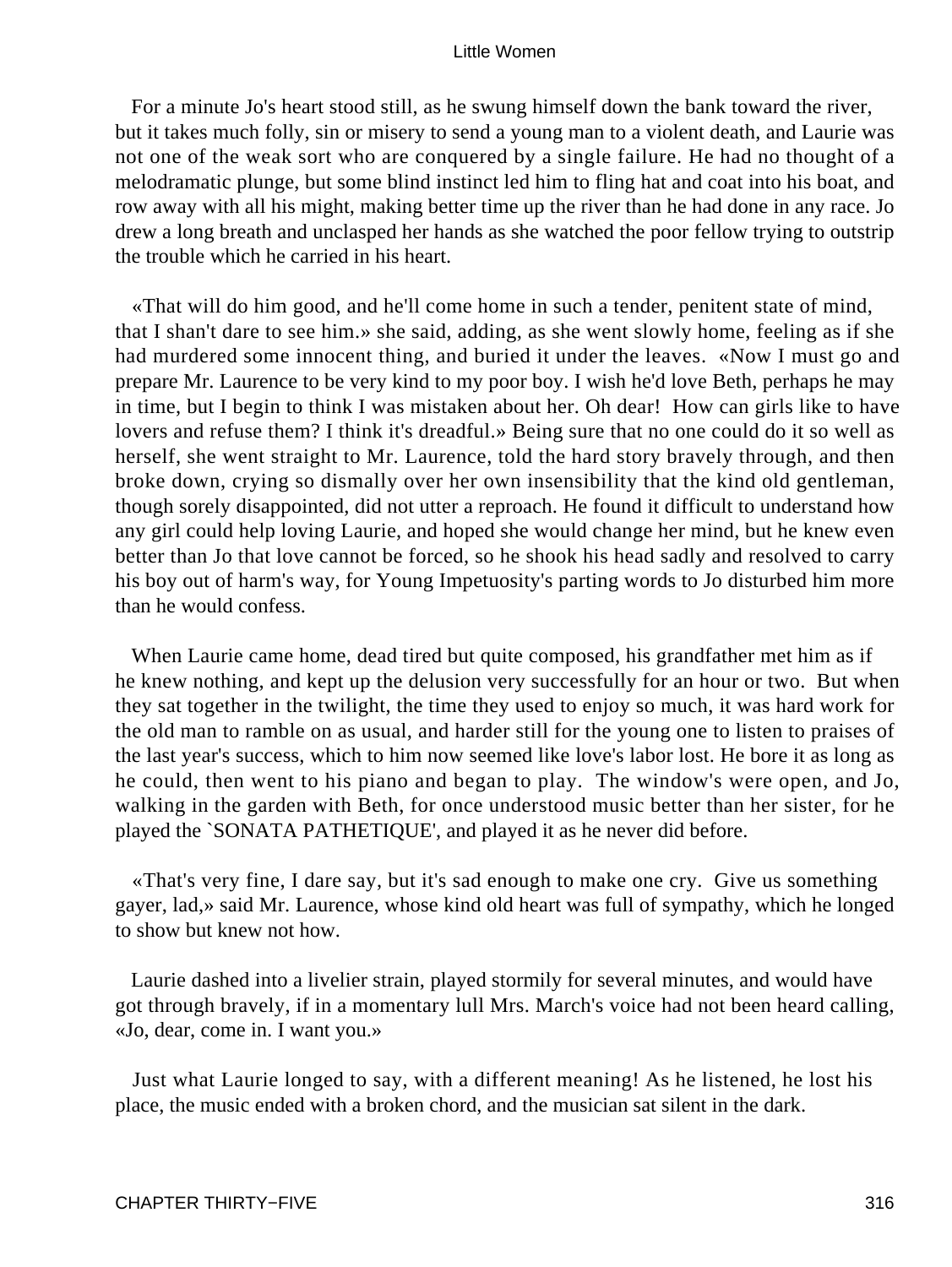«I can't stand this,» muttered the old gentleman. Up he got, groped his way to the piano, laid a kind hand on either of the broad shoulders, and said, as gently as a woman, «I know, my boy, I know.»

No answer for an instant, then Laurie asked sharply, «Who told you?»

«Jo herself.»

 «Then there's an end of it!» And he shook off his grandfather's hands with an impatient motion, for though grateful for the sympathy, his man's pride could not bear a man's pity.

 «Not quite. I want to say one thing, and then there shall be an end of it,» returned Mr. Laurence with unusual mildness. «You won't care to stay at home now, perhaps?»

 «I don't intend to run away from a girl. Jo can't prevent my seeing her, and I shall stay and do it as long as I like,» interrupted Laurie in a defiant tone.

 «Not if you are the gentleman I think you. I'm disappointed, but the girl can't help it, and the only thing left for you to do is to go away for a time. Where will you go?»

 «Anywhere. I don't care what becomes of me.» And Laurie got up with a reckless laugh that grated on his grandfather's ear.

 «Take it like a man, and don't do anything rash, for God's sake. Why not go abroad, as you planned, and forget it?»

«I can't.»

«But you've been wild to go, and I promised you should when you got through college.»

 «Ah, but I didn't mean to go alone!» And Laurie walked fast through the room with an expression which it was well his grandfather did not see.

 «I don't ask you to go alone. There's someone ready and glad to go with you, anywhere in the world.»

"Who, Sir?' stopping to listen.

«Myself.»

 Laurie came back as quickly as he went, and put out his hand, saying huskily, «I'm a selfish brute, but – you know−Grandfather – »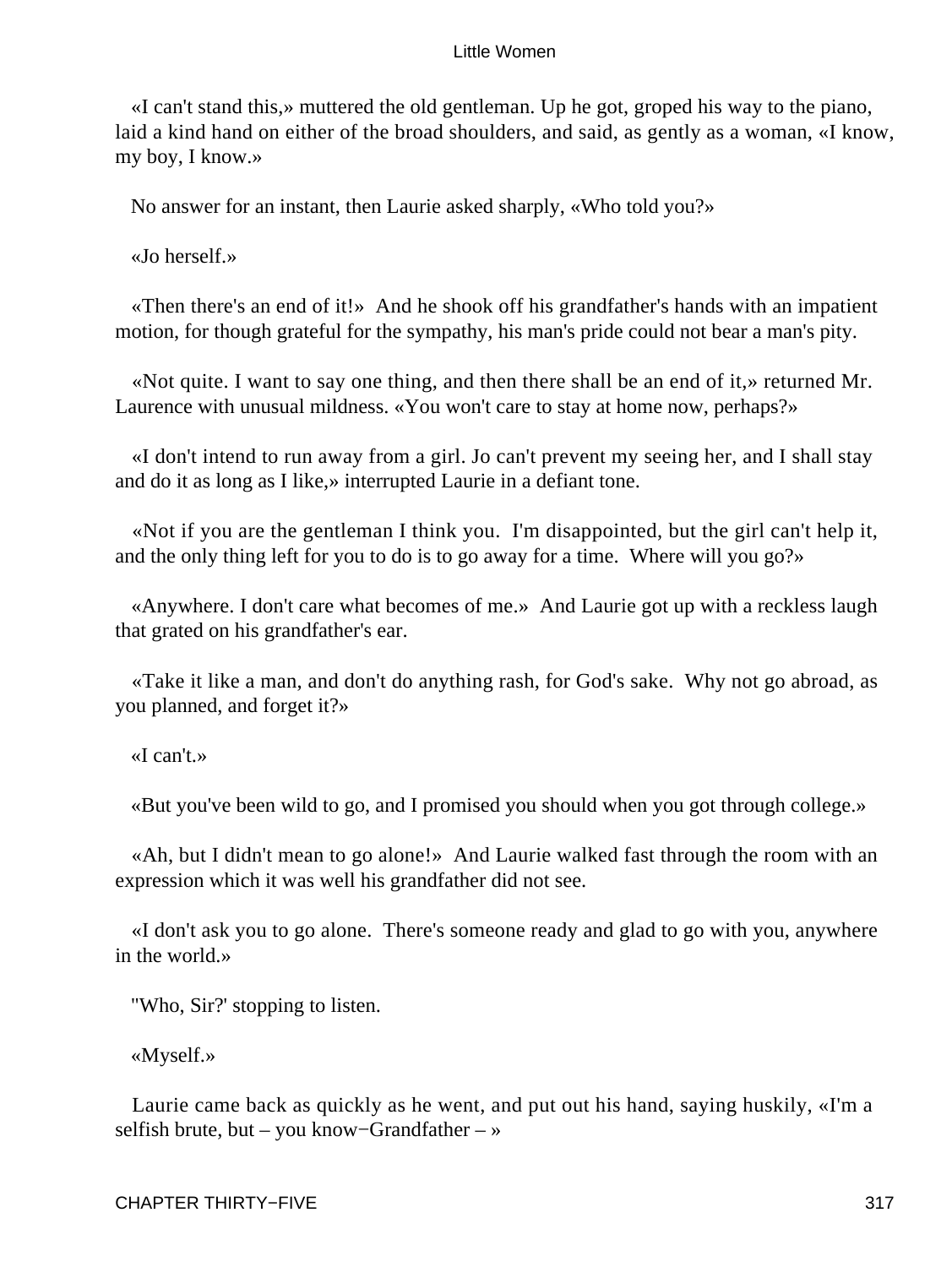«Lord help me, yes, I do know, for I've been through it all before, once in my own young days, and then with your father. Now, my dear boy, just sit quietly down and hear my plan. It's all settled, and can be carried out at once,» said Mr. Laurence, keeping hold of the young man, as if fearful that he would break away as his father had done before him.

«Well, sir, what is it?» And Laurie sat down, without a sign of interest in face or voice.

 «There is business in London that needs looking after. I meant you should attend to it, but I can do it better myself, and things here will get on very well with Brooke to manage them. My partners do almost everything, I'm merely holding on until you take my place, and can be off at any time.»

 «But you hate traveling, Sir. I can't ask it of you at your age,» began Laurie, who was grateful for the sacrifice, but much preferred to go alone, if he went at all. The old gentleman knew that perfectly well, and particularly desired to prevent it, for the mood in which he found his grandson assured him that it would not be wise to leave him to his own devices. So, stifling a natural regret at the thought of the home comforts he would leave behind him, he said stoutly, Bless your soul, I'm not superannuated yet. I quite enjoy the idea. It will do me good, and my old bones won't suffer, for traveling nowadays is almost as easy as sitting in a chair."

 A restless movement from Laurie suggested that his chair was not easy, or that he did not like the plan, and made the old man add hastily, «I don't mean to be a marplot or a burden. I go because I think you'd feel happier than if I was left behind. I don't intend to gad about with you, but leave you free to go where you like, while I amuse myself in my own way. I've friends in London and Paris, and should like to visit them. Meantime you can go to Italy, Germany, Switzerland, where you will, and enjoy pictures, music, scenery, and adventures to your heart's content.»

 Now, Laurie felt just then that his heart was entirely broken and the world a howling wilderness, but at the sound of certain words which the old gentleman artfully introduced into his closing sentence, the broken heart gave an unexpected leap, and a green oasis or two suddenly appeared in the howling wilderness. He sighed, and then said, in a spiritless tone, «Just as you like, Sir. It doesn't matter where I go or what I do.»

 «It does to me, remember that, my lad. I give you entire liberty, but I trust you to make an honest use of it. Promise me that, Laurie.»

«Anything you like, Sir.»

 «Good,» thought the old gentleman. «You don't care now, but there'll come a time when that promise will keep you out of mischief, or I'm much mistaken.»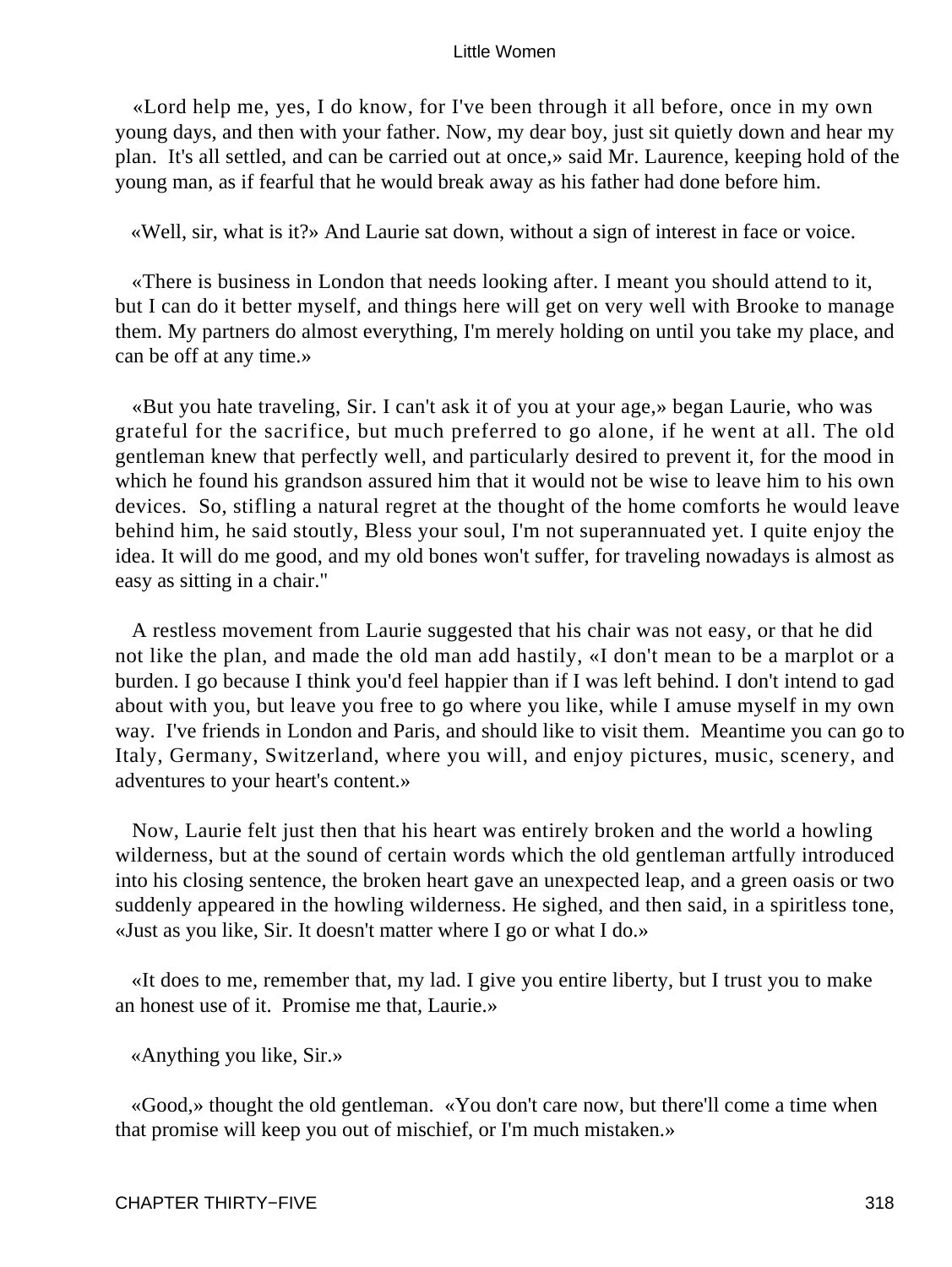Being an energetic individual, Mr. Laurence struck while the iron was hot, and before the blighted being recovered spirit enough to rebel, they were off. During the time necessary for preparation, Laurie bore himself as young gentleman usually do in such cases. He was moody, irritable, and pensive by turns, lost his appetite, neglected his dress and devoted much time to playing tempestuously on his piano, avoided Jo, but consoled himself by staring at her from his window, with a tragic face that haunted her dreams by night and oppressed her with a heavy sense of guilt by day. Unlike some sufferers, he never spoke of his unrequited passion, and would allow no one, not even Mrs. March, to attempt consolation or offer sympathy. On some accounts, this was a relief to his friends, but the weeks before his departure were very uncomfortable, and everyone rejoiced that the `poor, dear fellow was going away to forget his trouble, and come home happy'. Of course, he smiled darkly at their delusion, but passed it by with the sad superiority of one who knew that his fidelity like his love was unalterable.

 When the parting came he affected high spirits, to conceal certain inconvenient emotions which seemed inclined to assert themselves. This gaiety did not impose upon anybody, but they tried to look as if it did for his sake, and he got on very well till Mrs. March kissed him, whit a whisper full of motherly solicitude. Then feeling that he was going very fast, he hastily embraced them all round, not forgetting the afflicted Hannah, and ran downstairs as if for his life. Jo followed a minute after to wave her hand to him if he looked round. He did look round, came back, put his arms about her as she stood on the step above him, and looked up at her with a face that made his short appeal eloquent and pathetic.

«Oh, Jo, can't you?»

«Teddy, dear, I wish I could!»

 That was all, except a little pause. Then Laurie straightened himself up, said, «It's all right, never mind,» and went away without another word. Ah, but it wasn't all right, and Jo did mind, for while the curly head lay on her arm a minute after her hard answer, she felt as if she had stabbed her dearest friend, and when he left her without a look behind him, she knew that the boy Laurie never would come again.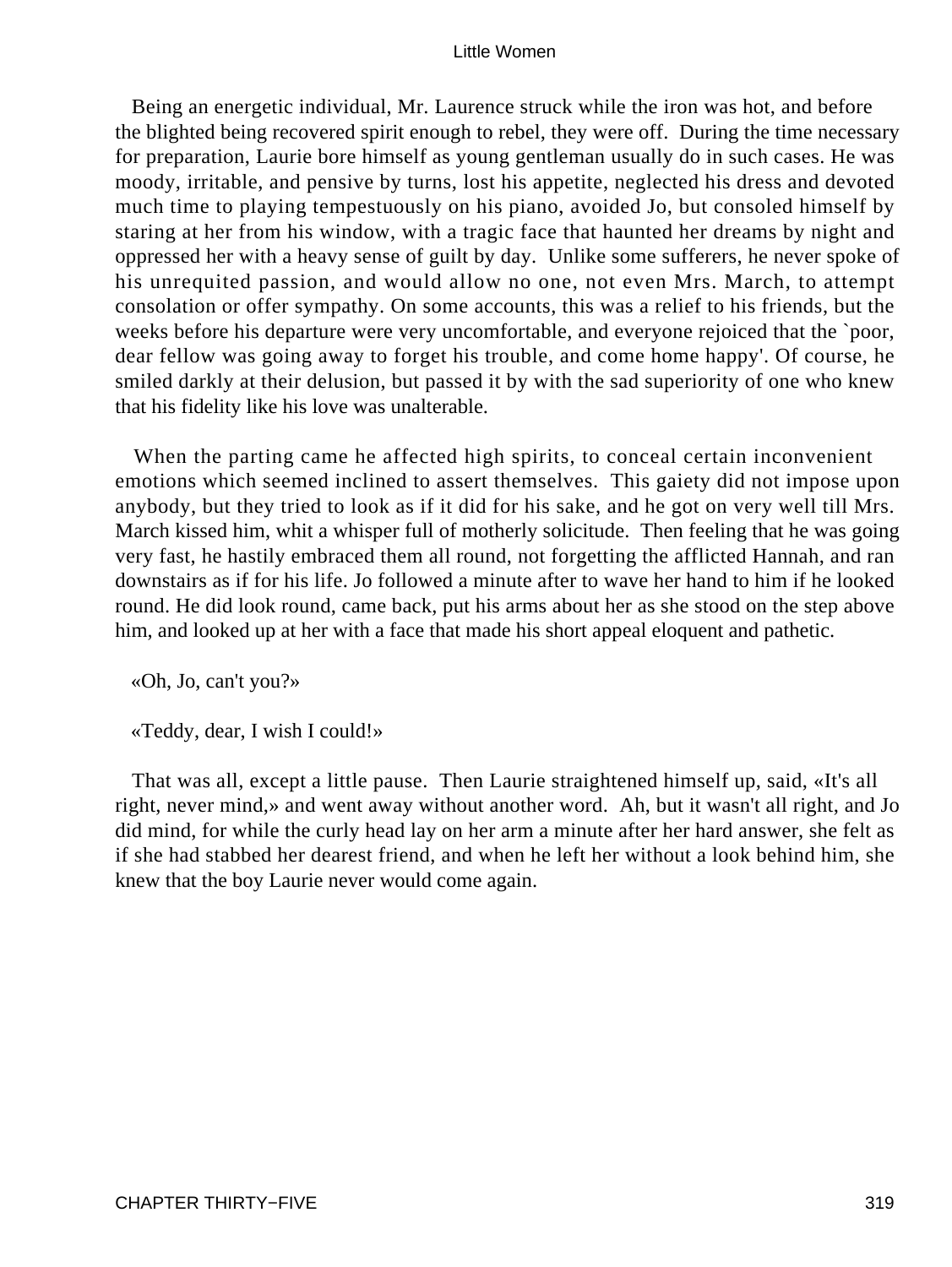# **[CHAPTER THIRTY−SIX](#page-420-0)**

*W*hen Jo came home that spring, she had been struck with the change in Beth. No one spoke of it or seemed aware of it, for it had come too gradually to startle those who saw her daily, but to eyes sharpened by absence, it was very plain and a heavy weight fell on Jo's heart as she saw her sister's face. It was no paler and but littler thinner than in the autumn, yet there was a strange, transparent look about it, as if the mortal was being slowly refined away, and the immortal shining through the frail flesh with an indescribably pathetic beauty. Jo saw and felt it, but said nothing at the time, and soon the first impression lost much of its power, for Beth seemed happy, no one appeared to doubt that she was better, and presently in other cares Jo fora time forgot her fear.

 But when Laurie was gone, and peace prevailed again, the vague anxiety returned and haunted her. She had confessed her sins and been forgiven, but when she showed her savings and proposed a mountain trip, Beth had thanked her heartily, but begged not to go so far away from home. Another little visit to the seashore would suit her better, and as Grandma could not be prevailed upon to leave the babies, Jo took Beth down to the quiet place, where she could live much in the open air, and let the fresh sea breezes blow a little color into her pale cheeks.

 It was not a fashionable place, but even among the pleasant people there, the girls made few friends, preferring to live for one another. Beth was too shy to enjoy society, and Jo too wrapped up in her to care for anyone else. So they were all in all to each other, and came and went, quite unconscious of the interest they exited in those about them, who watched with sympathetic eyes the strong sister and the feeble one, always together, as if they felt instinctively that a long separation was not far away.

 They did feel it, yet neither spoke of it, for often between ourselves and those nearest and dearest to us there exists a reserve which it is very hard to overcome. Jo felt as if a veil had fallen between her heart and Beth's, but when she put out her hand to lift it up, there seemed something sacred in the silence, and she waited for Beth to speak. She wondered, and was thankful also, that her parents did not seem to see what she saw, and during the quiet weeks when the shadows grew so plain to her, she said nothing of it to those at home, believing that it would tell itself when Beth came back no better. She wondered still more if her sister really guessed the hard truth, and what thoughts were passing through her mind during the long hours when she lay on the warm rocks with her head in Jo's lap, while the winds blew healthfully over her and the sea made music at her feet.

 One day Beth told her. Jo thought she was asleep, she lay so still, and putting down her book, sat looking at her with wistful eyes, trying to see signs of hope in the faint color on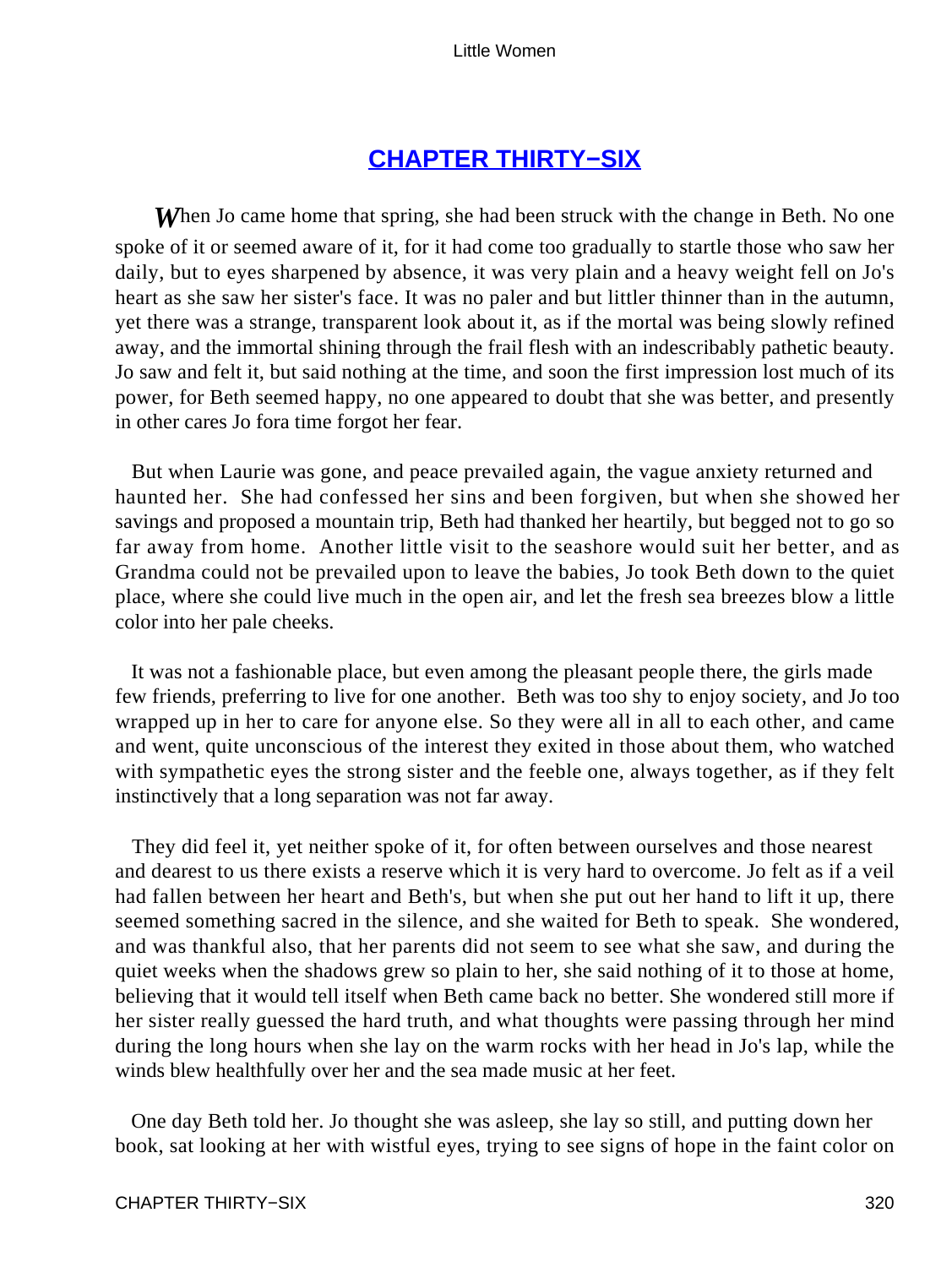Beth's cheeks. But she could not find enough to satisfy her, for the cheeks were very thin, and the hands seemed too feeble to hold even the rosy little shells they had been collecting. It came to her then more bitterly than ever that Beth was slowly drifting away form her, and her arms instinctively tightened their hold upon the dearest treasure she possessed. For a minute her eyes were too dim for seeing, and when they cleared, Beth was looking up at her so tenderly that there was hardly any need for her to say, «Jo, dear, I'm glad you know it. I've tried to tell you, but I couldn't.»

 There was no answer except her sister's cheek against her own, not even tears, for when most deeply moved, Jo did not cry. She was the weaker then, land Beth tried to comfort and sustain her, with her arms about her and the soothing words she whispered in her ear.

 «I've known it for a good while, dear, and now I'm used to it, it isn't hard to think of or to bear. Try to see it so and don't be troubled about me, because it's best, indeed it is.»

 «Is this what made you so unhappy in the autumn, Beth? You did not feel it then, land keep it to yourself so long, did you?» asked Jo, refusing to see or say that it was best, but glad to know that Laurie had no part in Beth's trouble.

 «Yes, I gave up hoping then, but I didn't like to own it. I tried to think it was a sick fancy, and would not let it trouble anyone. But when I saw you all so well and strong and full of happy plans, it was hard to feel that I could never be like you, and then I was miserable, Jo.»

 «Oh, Beth, and you didn't tell me, didn't let me comfort and help you? How could you shut me out, bear it all alone?»

 Jo's voice was full of tender reproach, and her heart ached to think of the solitary struggle that must have gone on while Beth learned to say goodbye to health, love, and live, and take up her cross so cheerfully.

 «Perhaps it was wrong, but I tried to do right. I wasn't sure, no one said anything, and I hoped I was mistaken. It would have been selfish to frighten you all when Marmee was so anxious about Meg, and Amy away, and you so happy with Laurie – at least I thought so then.»

 «And I thought you loved him, Beth, and I went away because I couldn't,» cried Jo, glad to say all the truth.

 Beth looked so amazed at the idea that Jo smiled in spite of her pain, and added softly, «Then you didn't, dearie? I was afraid it was so, and imagined your poor little heart full of lovelornity all that while.»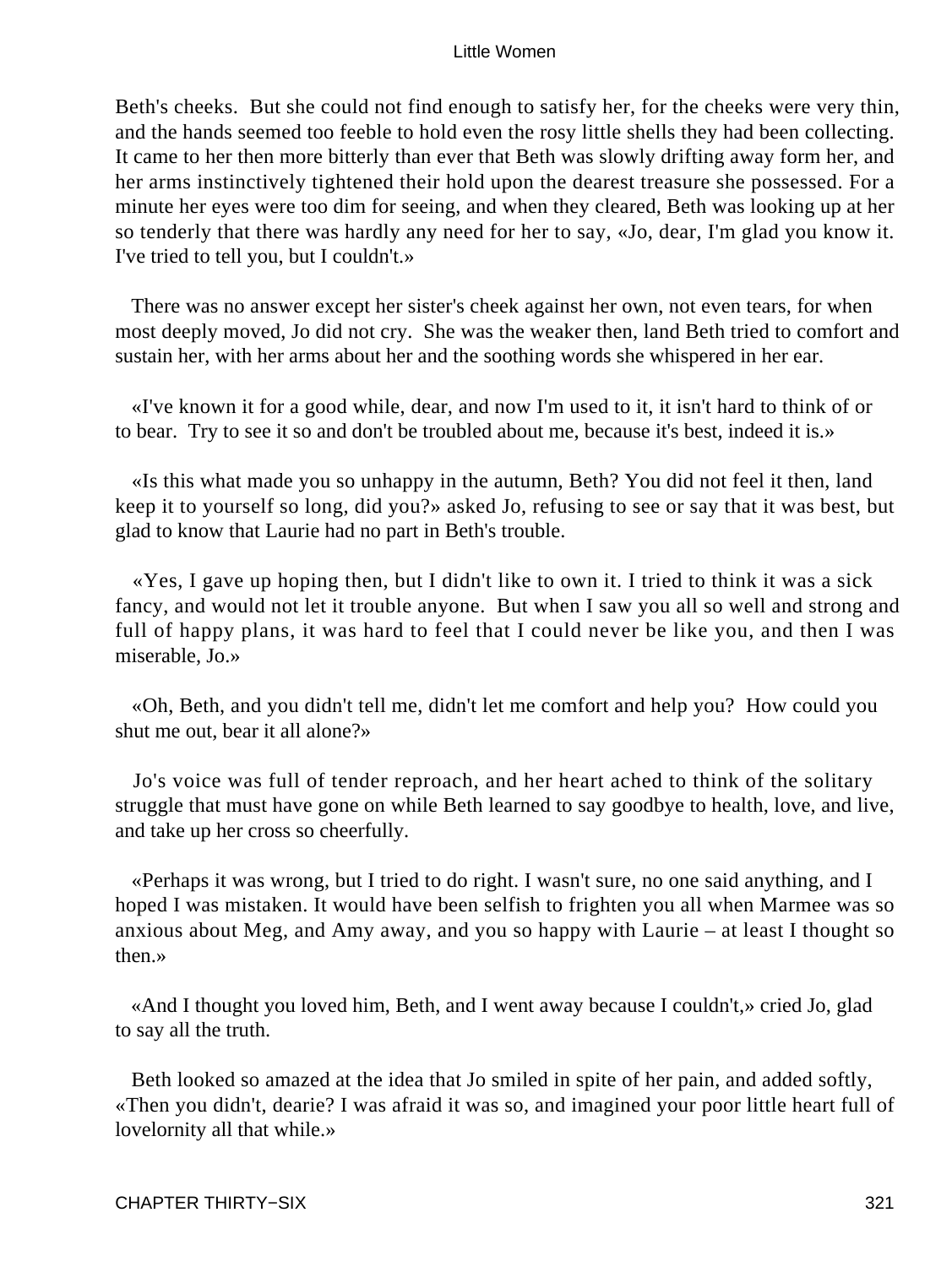«Why, Jo, how could I, when he was so fond of you?» asked Beth, as innocently as a child. «I do love him dearly. He is so good to me, how can I help It? But he could never be anything to me but my brother. I hope he truly will be, sometime.»

 «Not through me,» said Jo decidedly. «Amy is left for him, and they would suit excellently, but I have no heart for such things, now. I don't care what becomes of anybody but you, Beth. You must get well.»

 «I want to, oh, so much! I try, but every day I lose a little, and feel more sure that I shall never gain it back. It's like the tide, Jo, when it turns, it goes slowly, but it can't be stopped..»

 «It shall be stopped, your tide must not turn so soon, nineteen is too young, Beth. I can't let you go. I'll work and pray and fight against it. I'll keep you in spite of everything. There must be ways, it can't be too late. God won't be so cruel as to take you from me,» cried poor Jo rebelliously, for her spirit was far less piously submissive than Beth's.

 Simple, sincere people seldom speak much of their piety. It shows itself in acts rather than in words, and has more influence than homilies or protestations. Beth could not reason upon or explain the faith that gave her courage and patience to give up life, and cheerfully wait for death. Like a confiding child, she asked no questions, but left everything to God and nature, Father and Mother of us all, feeling sure that they, and they only, could teach and strengthen heart and spirit for this life and the life to come. She did not rebuke Jo with saintly speeches, only loved her better for her passionate affection, and clung more closely to the dear human love, from which our Father never means us to be weaned, but through which He draws us closer to Himself. She could not say, «I'm glad to go,» for life was very sweet for her. She could only sob out, «I try to be willing,» while she held fast to Jo, as the first bitter wave of this great sorrow broke over them together.

 By and by Beth said, with recovered serenity, «You'll tell them this when we go home?»

 «I think they will see it without words,» sighed Jo, for now it seemed to her that Beth changed every day.

 «Perhaps not. I've heard that the people who love best are often blindest to such things. If they don't see it, you will tell them for me. I don't want any secrets, and it's kinder to prepare them. Meg has John and the babies to comfort her, but you must stand by Father and Mother, won't you Jo?»

 «If I can. But, Beth, I don't give up yet. I'm going to believe that it is a sick fancy, and not let you think it's true.» said Jo, trying to speak cheerfully.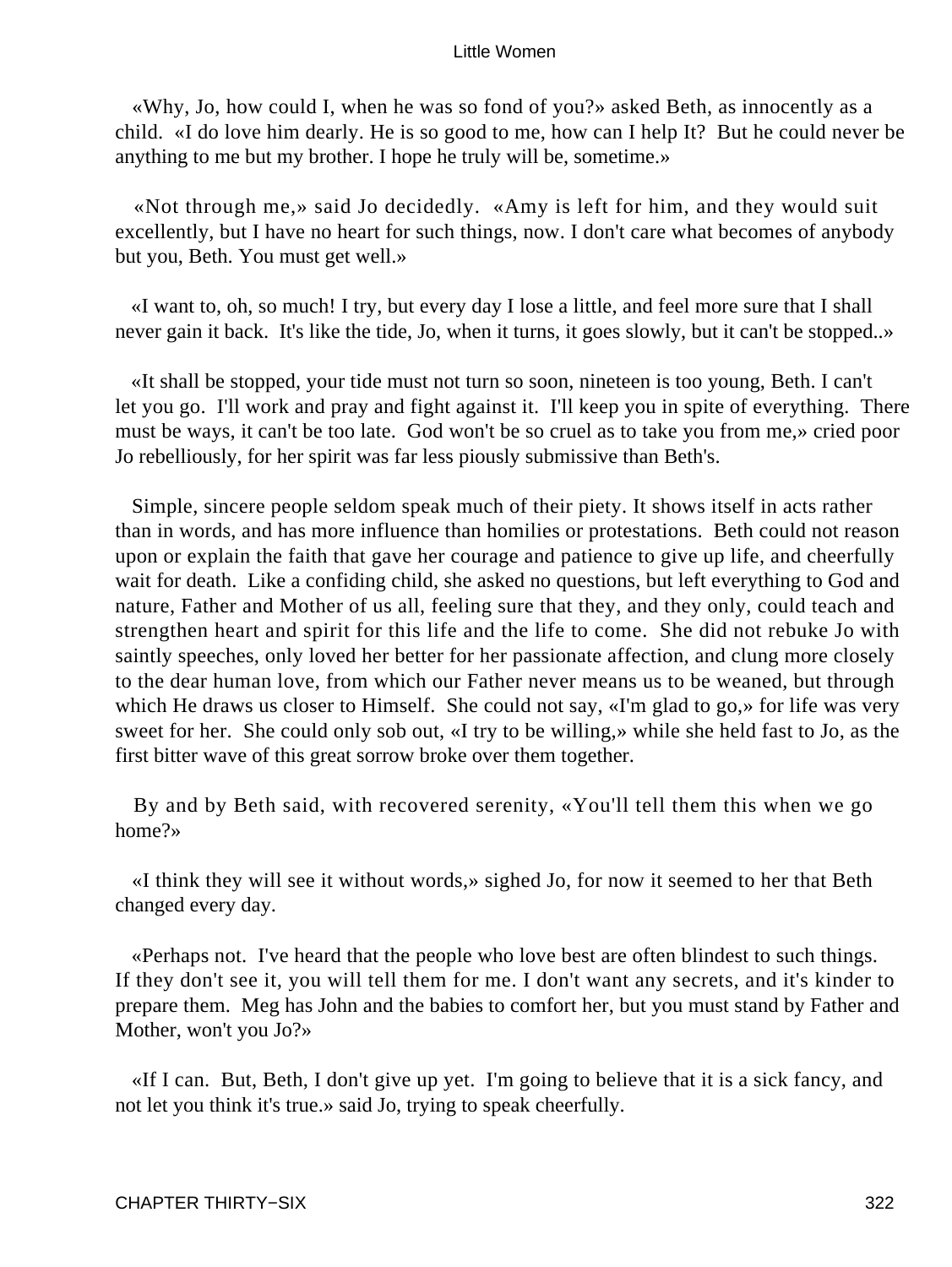Beth lay a minute thinking, and then said in her quiet way, «I don't know how to express myself, and shouldn't try to anyone but you, because I can't speak out except to my Jo. I only mean to say that I have a feeling that it never was intended I should live long. I'm not like the rest of you. I never made any plans about what I'd do when I grew up. I never thought of being married, as you all did. I couldn't seem to imagine myself anything but stupid little Beth, trotting about at home, of no use anywhere but there. I never wanted to go away, and the hard part now is the leaving you all. I'm not afraid, but it seems as if I should be homesick for you even in heaven.»

 Jo could not speak, and for several minutes there was no sound but the sigh of the wind and the lapping of the tide. A white−winged gull flew by, with the flash of sunshine on its silvery breast. Beth watched it till it vanished, and her eyes were full of sadness. A little gray−coated sand bird came tripping over the beach `peeping' softly to itself, as if enjoying the sun and sea. It came quite close to Beth, and looked at her with a friendly eye and sat upon a warm stone, dressing its wet feathers, quite at home. Beth smiled and felt comforted, for the tiny thing seemed to offer its small friendship and remind her that a pleasant world was still to be enjoyed.

 «Dear little bird! See, Jo, how tame it is. I like peeps better than the gulls. They are not so wild and handsome, but they seem happy, confiding little things. I used to call them my birds last summer, and Mother said they reminded her of me – busy, quaker−colored creatures, always near the shore, and always chirping that contented little song of theirs. You are the gull, Jo, strong and wild, fond of the storm and the wind, flying far out to sea, and happy all alone. Meg is the turtledove, and Amy is like the lark she write about, trying to get up among the clouds, but always dropping down into its nest again. Dear little girl! She's so ambitious, but her heart is good and tender, and no matter how high she flies, she never will forget home. I hope I shall see her again, but she seems so far away.»

 «She is coming in the spring, and I mean that you shall be all ready to see and enjoy her. I'm going to have you well and rosy by that time.» began Jo, feeling that of all the changes in Beth, the talking change was the greatest, for it seemed to cost no effort now, and she thought aloud in a way quite unlike bashful Beth.

 «Jo, dear, don't hope any more. It won't do any good. I'm sure of that. We won't be miserable, but enjoy being together while we wait. We'll have happy times, for I don't suffer much, and I think the tide will go out easily, if you help me.»

 Jo leaned down to kiss the tranquil face, and with that silent kiss, she dedicated herself soul and body to Beth.

 She was right. There was no need of any words when they got home, for Father and Mother saw plainly now what they had prayed to be saved from seeing. Tired with her short journey, Beth went at once to bed, saying how glad she was to be home, and when Jo went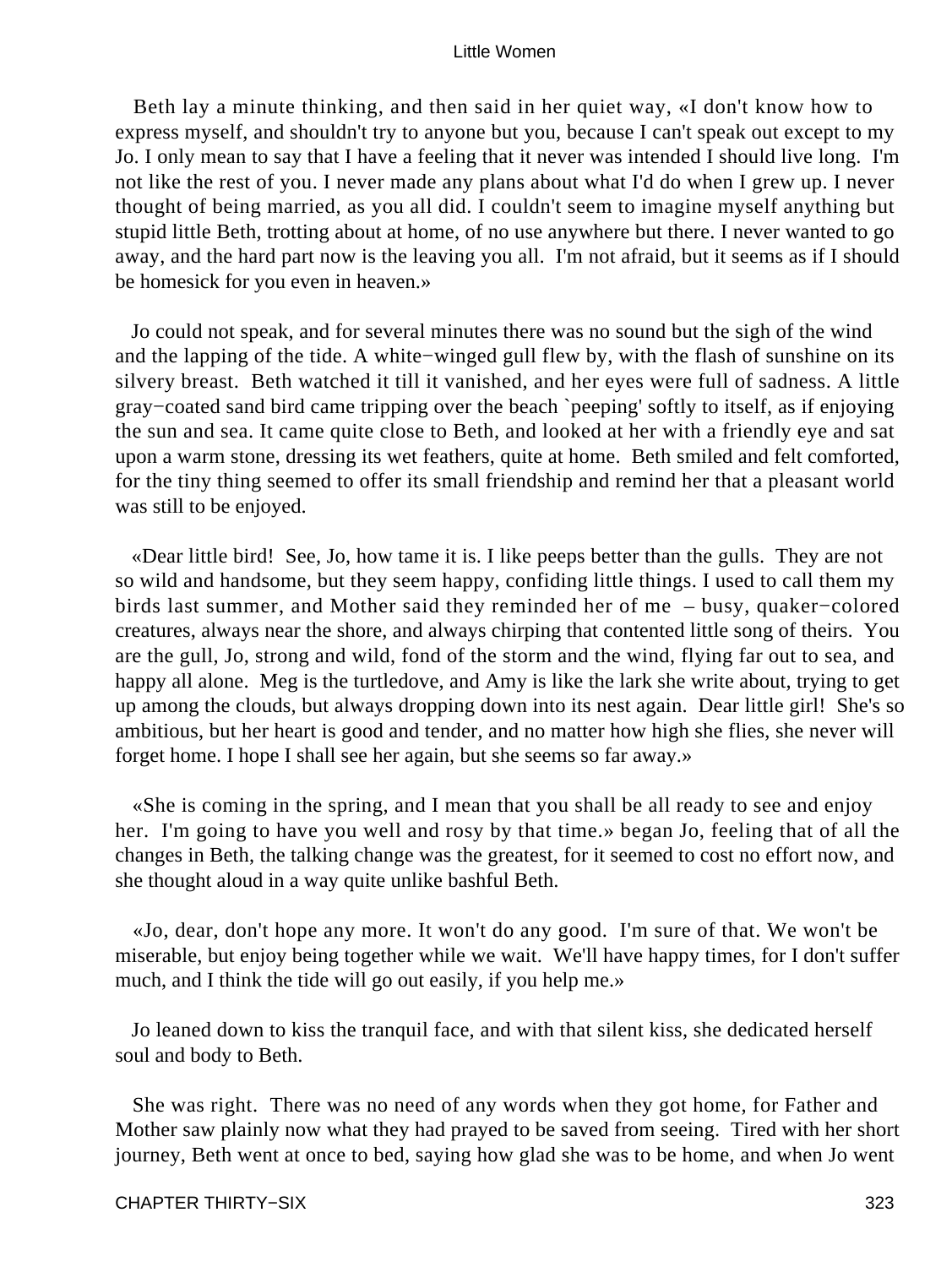down, she found that she would be spared the hard task of telling Beth's secret. Her father stood leaning his head on the mantelpiece and did not turn as she came in, but her mother stretched out her arms as if for help, and Jo went to comfort her without a word.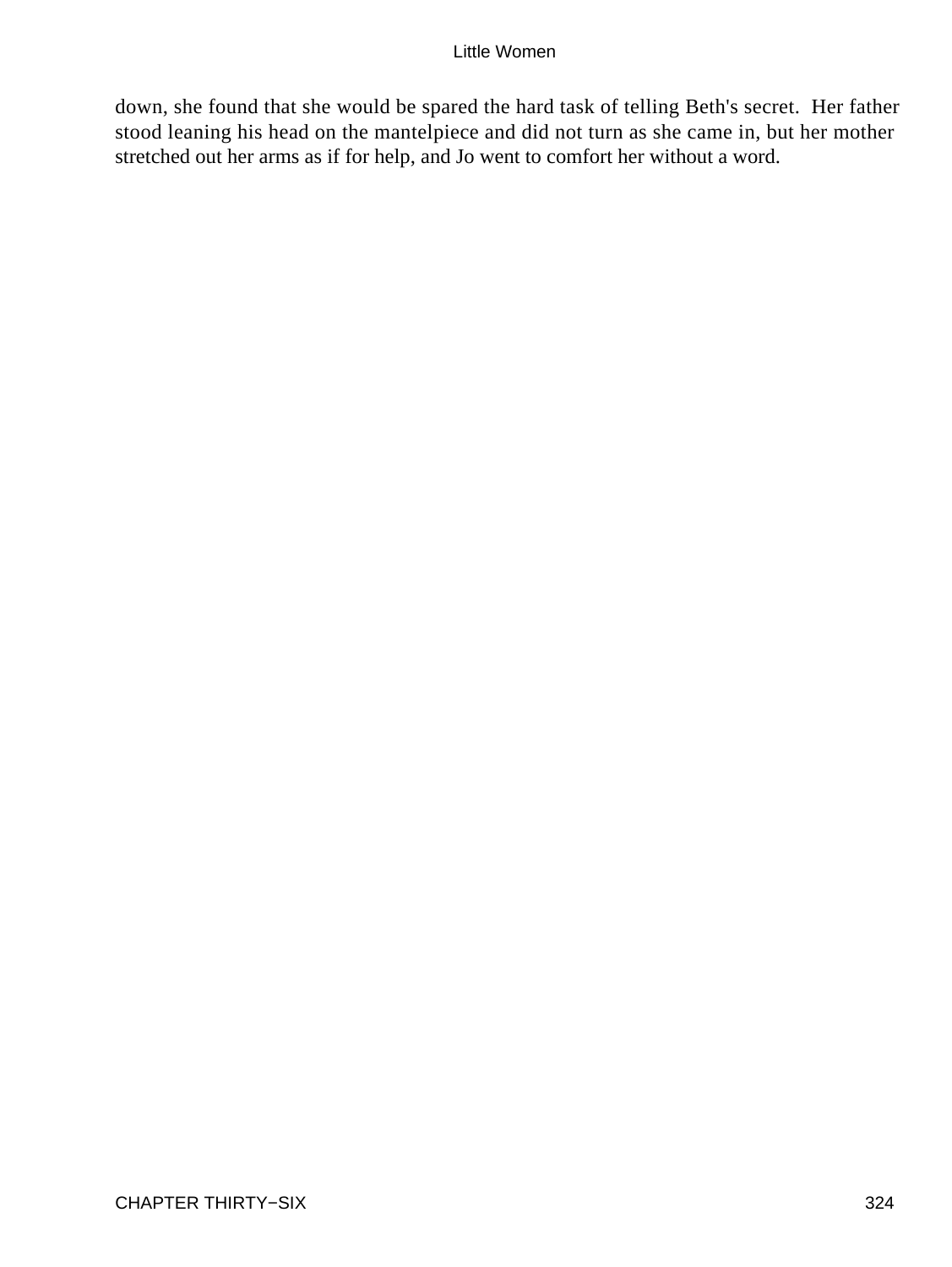# **[CHAPTER THIRTY−SEVEN](#page-420-0)**

A t three o'clock in the afternoon, all the fashionable world at Nice may be seen on the Promenade des Anglais – a charming place, for the wide walk, bordered with palms, flowers, and tropical shrubs, is bounded on one side by the sea, on the other by the grand drive, lined with hotels and villas, while beyond lie orange orchards and the hills. Many nations are represented, many languages spoken, many costumes worn, and on a sunny day the spectacle is as gay and brilliant as a carnival. Haughty English, lively French, sober Germans, handsome Spaniards, ugly Russians, meek Jews, free−and−easy Americans, all drive, sit, or saunter here, chatting over the news, and criticzing the latest celebrity who has arrived – Ristori or Dickens, Victor Emmanuel or the Queen of the Sandwich Islands. The equipages are as varied as the company and attract as much attention, especially the low basket barouches in which ladies drive themselves, with a pair of dashing ponies, gay nets to keep their voluminous flounces from overflowing the diminutive vehicles, and little grooms on the perch behind.

 Along this walk, on Christmas Day, a tall young man walked slowly, with his hands behind him, and a somewhat absent expression of countenance. He looked like an Italian, was dressed like an Englishman, and had the independent air of an American – a combination which caused sundry pairs of feminine eyes to look approvingly after him, and sundry dandies in black velvet suits, with rose−colored neckties, buff gloves, and orange flowers in their buttonholes, to shrug their shoulders, and then envy him his inches. There were plenty of pretty faces to admire, but the young man took little notice of them, except to glance now and then at some blonde girl in blue. Presently he strolled out of the promenade and stood a moment at the crossing, as if undecided whether to go and listen to the band in the Jardin Publique, or to wander along the beach toward Castle Hill. The quick trot of ponies feet made him look up, as one of the little carriages, containing a single young lady, came rapidly down the street. The lady was young, blonde, and dressed in blue. He stared a minute, then his whole face woke up, and, waving his hat like a boy, he hurried forward to meet her.

 «Oh, Laurie, is it really you? I thought you'd never come!» cried Amy, dropping the reins and holding out both hands, to the great scandalization of a French mamma, who hastened her daughter's steps, lest she should be demoralized by beholding the free manners of these `mad English'.

 «I was detained by the way, but I promised to spend Christmas with you, and here I am.»

«How is your grandfather? When did you come? Where are you staying?»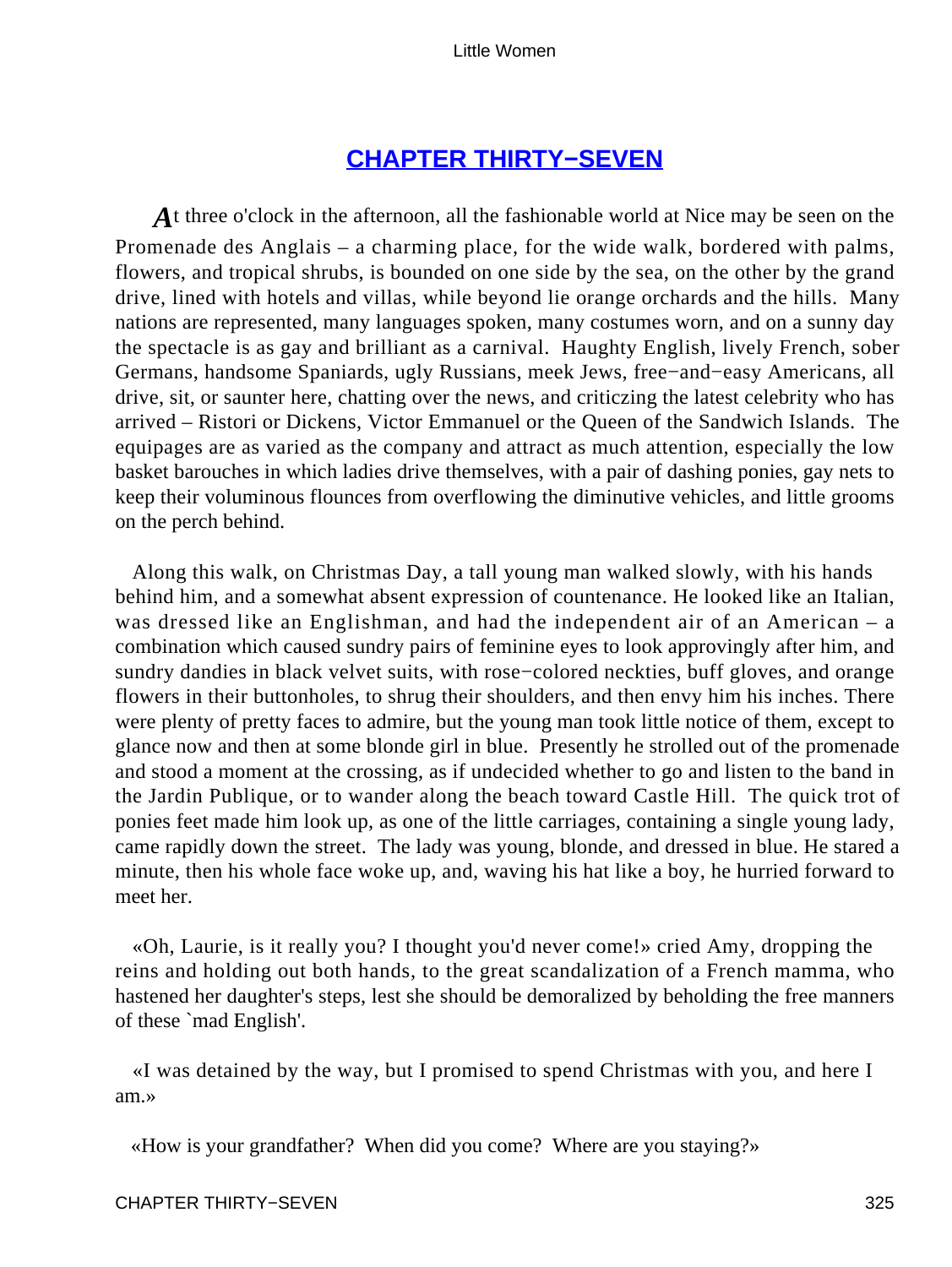«Very well – last night – at the Chauvain. I called at your hotel, but you were out.»

 «I have so much to say, I don't know where to begin! Get in and we can talk at our ease. I was going for a drive and longing for company. Flo's saving up for tonight.»

«What happens then, a ball?»

 «A Christmas party at out hotel. There are many Americans there, and they give it in honor of the day. You'll go with us, of course? Aunt will be charmed.»

 «Thank you. Where now?» asked Laurie, leaning back and folding his arms, a proceeding which suited Amy, who preferred to drive, for her parasol whip and blue reins over the white ponies backs afforded her infinite satisfaction.

 «I'm going to the bankers first for letters, and then to Castle Hill. The view is so lovely, and I like to feed the peacocks. Have you ever been there?»

«Often, years ago, but I don't mind having a look at it.»

 «Now tell me all about yourself. The last I heard of you, your grandfather wrote that he expected you from Berlin.» «Yes, I spent a month there and then joined him in Paris, where he has settled for the winter. He has friends there and finds plenty to amuse him, so I go and come, and we got on capitally.»

 «That's a sociable arrangement,» said Amy, missing something in Laurie's manner, though she couldn't tell what.

 «Why, you see, he hates to travel, and I hate to keep still, so we each suit ourselves, and there is no trouble. I am often with him, and he enjoys my adventures, while I like to feel that someone is glad to see me when I get back from my wanderings. Dirty old hole, isn't it?» he added, with a look of disgust as they drove along the boulevard to the Place Napoleon in the old city.

 «The dirt is picturesque, so I don't mind. The river and the hills are delicious, and these glimpses of the narrow cross streets are my delight. Now we shall have to wait for that procession to pass. It's going to the Church of St. John.»

 While Laurie listlessly watched the procession of priests under their canopies, white−veiled nuns bearing lighted tapers, and some brotherhood in blue chanting as they walked, Amy watched him, and felt a new sort of shyness steal over her, for he was changed, and she could not find the merry−faced boy she left in the moody−looking man beside her. He was handsomer than ever and greatly improved, she thought, but now that the flush of pleasure at meeting her was over, he looked tired and spiritless – not sick, nor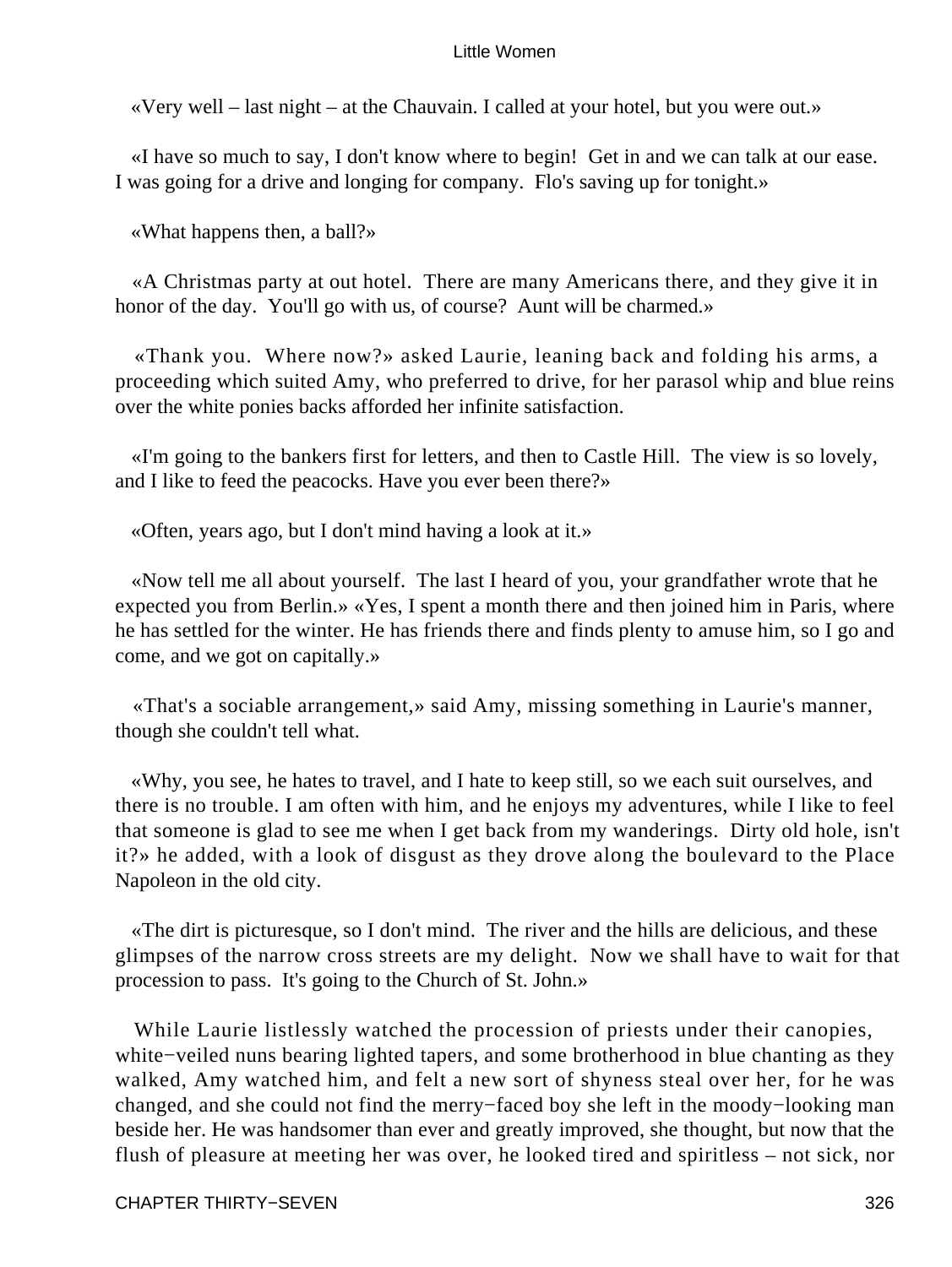exactly unhappy, but older and graver than a year or two of prosperous life should have made him. She couldn't understand it and did not venture to ask questions, so she shook her head and touched up her ponies, as the procession wound away across the arches of the Paglioni bridge and vanished in the church.

 «Que pensez−vous?» she said, airing her French, which had improved in quantity, if not in quality, since she came abroad.

 «That mademoiselle has made good use of her time, and the result is charming,» replied Laurie, bowing with his hand on his heart and an admiring look.

 She blushed with pleasure, but somehow the compliment did not satisfy her like the blunt praises he used to give her at home, when he promenaded round her on festival occasions, and tole her she was `altogether jolly', with a hearty smile and an approving pat on the head. She didn't like the new tone, for though not blase, it sounded indifferent in spite of the look.

 «If that's the way he's going to grow up, I wish he's stay a boy,» she thought, with a curious sense of disappointment and discomfort, trying meantime to seem quite easy and gay.

 At Avigdor's she found the precious home letters and, giving the reins to Laurie, read them luxuriously as they wound up the shady road between green hedges, where tea roses bloomed as freshly as in June.

 «Beth is very poorly, Mother says. I often think I ought to go home, but they all say `stay'. So I do, for I shall never have another chance like this,» said Amy, looking sober over one page.

 «I think you are right, there. You could do nothing at home, and it is a great comfort to them to know that you are well and happy, and enjoying so much, my dear.»

 He drew a little nearer, and looked more like his old self as he said that, and the fear that sometimes weighed on Amy's heart was lightened, for the look, the act, the brotherly `my dear', seemed to assure her that if any trouble did come, she would not be alone in a strange land. Presently she laughed and showed him a small sketch of Jo in her scribbling suit, with the bow rampantly erect upon her cap, and issuing from her mouth the words, `Genius burns!'.

 Laurie smiled, took it, put it in his vest pocket `to keep it from blowing away', and listened with interest to the lively letter Amy read him.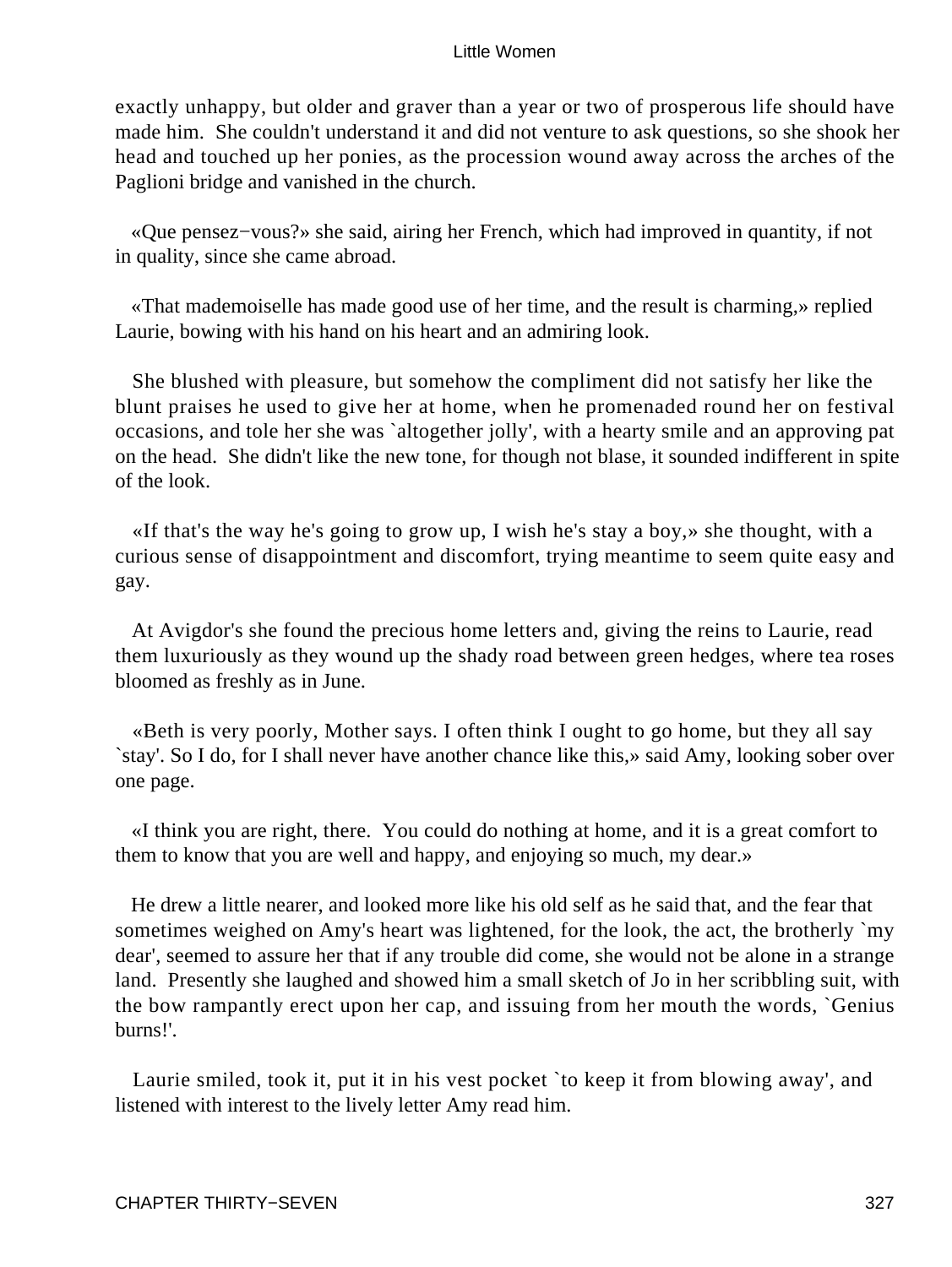«This will be a regularly merry Christmas to me, with presents in the morning, you and letters in the afternoon, and a party at night,» said Amy, as they alighted among the ruins of the old fort, and a flock of splendid peacocks came trooping about them, tamely waiting to be fed. While Amy stood laughing on the bank above him as she scattered crumbs to the brilliant birds, Laurie looked at her as she had looked at him, with a natural curiosity to see what changes time and absence had wrought. He found nothing to perplex or disappoint, much to admire and approve, for overlooking a few little affectations of speech and manner, she was as sprightly and graceful as ever, with the addition of that indescribable something in dress and bearing which we call elegance. Always mature for her age, she had gained a certain aplomb in both carriage and conversation, which made her seem more of a woman of the world than she was, but her old petulance now and then showed itself, her strong will still held its own, and her native frankness was unspoiled by foreign polish.

 Laurie did not read all this while he watched her feed the peacocks, but he saw enough to satisfy and interest him, and carried away a pretty little picture of a bright−faced girl standing in the sunshine, which brought out the soft hue of her dress, the fresh color of her cheeks, the golden gloss of her hair, and made her a prominent figure in the pleasant scene.

 As they came up onto the stone plateau that crowns the hill, Amy waved her hand as if welcoming him to her favorite haunt, and said, pointing here and there, «Do you remember the Cathedral and the Corso, the fishermen dragging their nets in the bay, and the lovely road to Villa Franca, Schubert's Tower, just below, and best of all, that speck far out to sea which they say ils Corsica?»

«I remember. It's not much changed,» he answered without enthusiasm.

 «What Jo would give for a sight of that famous speck!» said Amy, feeling in good spirits and anxious to see him so also.

 «Yes,» was all he said, but he turned and strained his eyes to see the island which a greater usurper than even Napoleon now made interesting in his sight.

 «Take a good look at it for her sake, and then come and tell me what you have been doing with yourself all this while,» said Amy, seating herself, ready for a good talk.

 But she did not get it, for though he joined her and answered all her questions freely, she could only learn that he had roved about the Continent and been to Greece. So after idling away an hour, they drove home again, and having paid his respects to Mrs. Carrol, Laurie left them, promising to return in the evening.

 It must be recorded of Amy that she deliberately prinked that night. Time and absence had done its work on both the young people. She had seen her old friend in a new light, not as `our boy', but as a handsome and agreeable man, and she was conscious of a very natural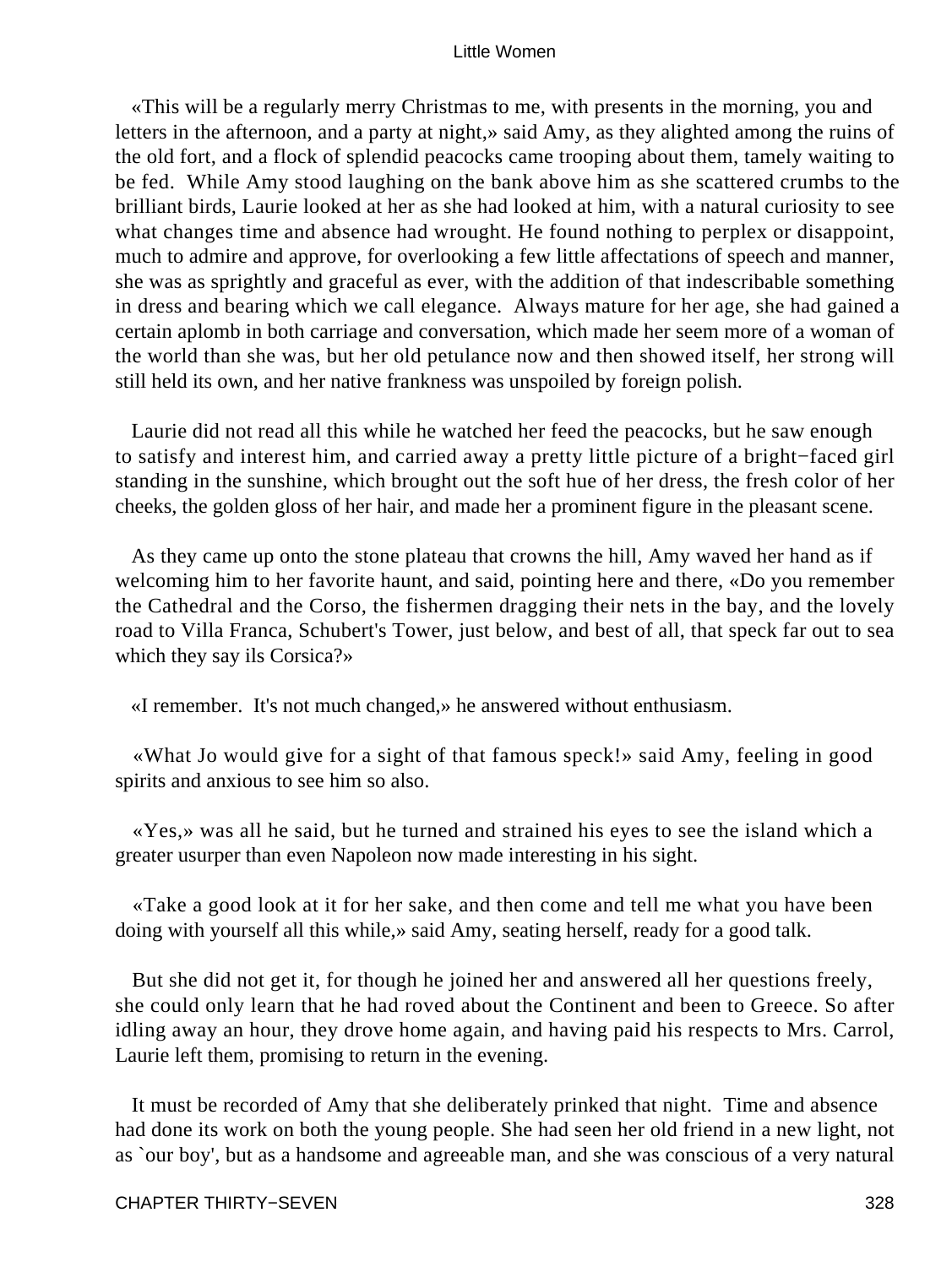desire to find favor in his sight. Amy knew her good points, and made the most of them with the taste and skill which is a fortune to a poor and pretty woman.

 Tarlatan and tulle were cheap at Nice, so she enveloped herself in them on such occasions, and following the sensible English fashion of simple dress for young girls, got up charming little toilettes with fresh flowers, a few trinkets, and all manner of dainty devices, which were both inexpensive and effective. It must be confessed that the artist sometimes got possession of the woman, and indulged in antique coiffures, statuesque attitudes, and classic draperies. But, dear heart, we all have out little weaknesses, and find it easy to pardon such in the young, who satisfy our eyes with their comeliness, and keep our hearts merry with their artless vanities.

 «I do want him to think I look well, and tell them so at home,» said Amy to herself, as she put on Flo's old white silk ball dress, and covered it with a cloud of fresh illusion, out of which her white shoulders and golden head emerged with a most artistic effect. Her hair she had the sense to let alone, after gathering up the thick waves and curls into a Hebe−like knot at the back of her head.

 «It's not the fashion, but it's becoming, and I can't afford to make a fright of myself,» she used to say, when advised to frizzle, puff, or braid, as the latest style commanded.

 Having no ornaments fine enough for this important occasion, Amy looped her fleecy skirts with rosy clusters of azalea, and framed the white shoulders in delicate green vines. Remembering the painted boots, she surveyed her white satin slippers with girlish satisfaction, and chassed down the room, admiring her aristocratic feet all by herself.

 «My new fan just matches my flowers, my gloves fit to a charm, and the real lace on Aunt's mouchoir gives an air to my whole dress. If I only had a classical nose and mouth I should be perfectly happy,» she said, surveying herself with a critical eye and a candle in each hand.

 In spite of this affliction, she looked unusually gay and graceful as she glided away. She seldom ran – it did not suit her style, she thought, for being tall, the stately and Junoesque was more appropriate than the sportive or piquante. She walked up and down the long saloon while waiting for Laurie, and once arranged herself under the chandelier, which had a good effect upon her hair, then she thought better of it, and went away to the other end of the room, as if ashamed of the girlish desire to have the first view a propitious one. It so happened that she could not have done a better thing, for Laurie came in so quietly she did not hear him, and as she stood at the distant window, with her head half turned and one hand gathering up her dress, the slender, white figure against the red curtains was as effective as a well−placed statue.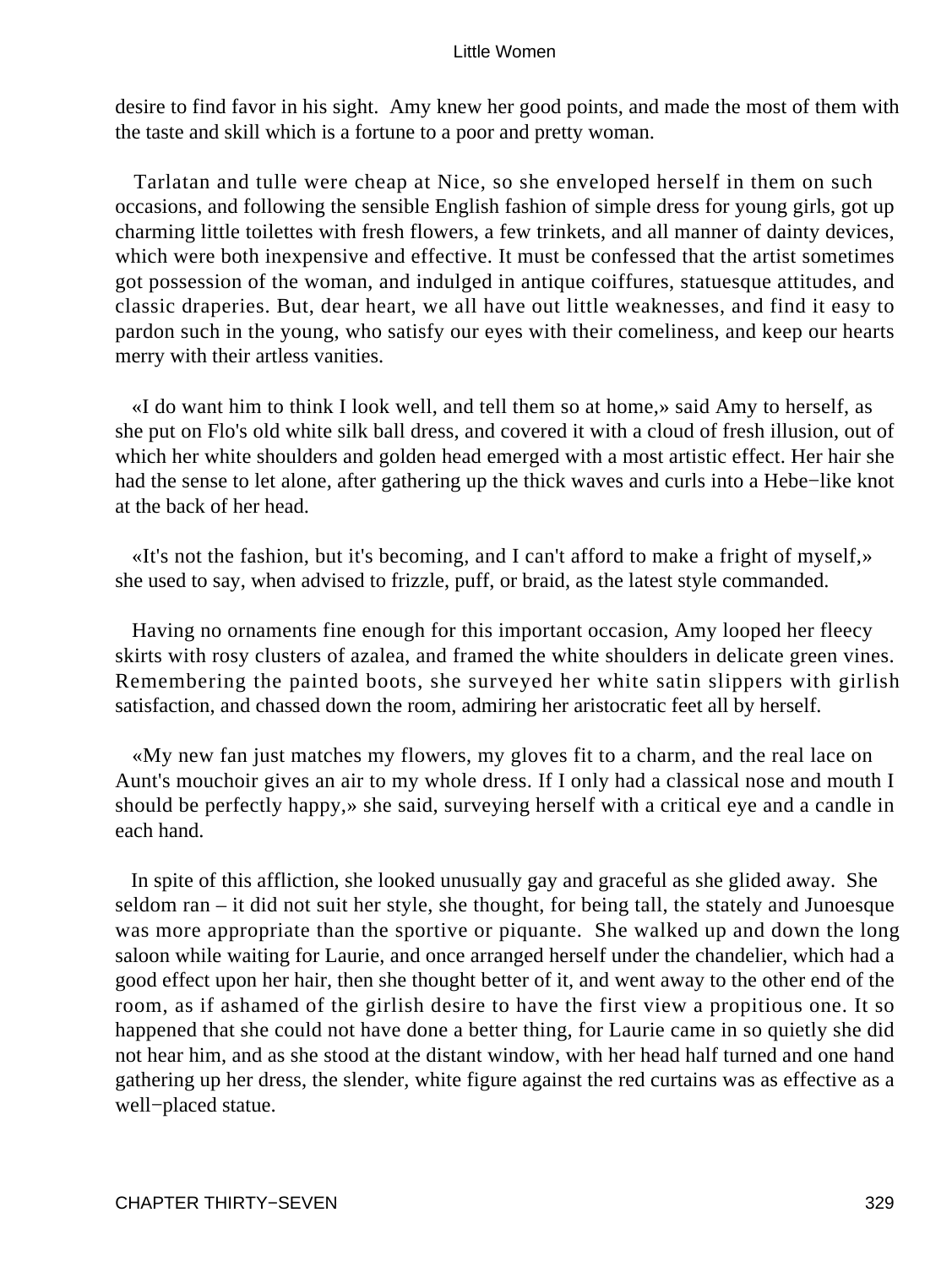«Good evening, Diana!» said Laurie, with the look of satisfaction she liked to see in his eyes when they rested on her.

 «Good evening, Apollo!» she answered, smiling back at him, for he too looked unusually debonair, and the thought of entering the ballroom on the arm of such a personable man caused Amy to pity the four plain Misses Davis from the bottom of her heart.

 "Here are your flowers. I arranged them myself, remembering that you didn't like what Hannah calls a `sot−bookay', said Laurie, handing her a delicate nosegay, in a holder that she had long coveted as she daily passed it in Cardiglia's window.

 «How kind you are!» she exclaimed gratefully. «If I'd known you were coming I'd have had something ready for you today, though not as pretty as this, I'm afraid.»

 «Thank you. It isn't what it should be, but you have improved it,» he added, as she snapped the silver bracelet on her wrist.

«Please don't.»

«I thought you liked that sort of thing.»

«Not from you, it doesn't sound natural, and I like your old bluntness better.»

 «I'm glad of it,» he answered, with a look of relief, then buttoned her gloves for her, and asked if his tie was straight, just as he used to do when they went to parties together at home.

 The company assembled in the long salle a manger that evening was such as one sees nowhere but on the Continent. The hospitable Americans had invited every acquaintance they had in Nice, and having no prejudice against titles, secured a few to add luster to their Christmas ball.

 A Russian prince condescended to sit in a corner for an hour and talk with a massive lady, dressed like Hamlet's mother in black velvet with a pearl bridle under her chin. A Polish count, aged eighteen, devoted himself to the ladies, who pronounced him, `a fascinating dear', and a German Serene Something, having come to supper alone, roamed vaguely about, seeking what he might devour. Baron Rothschild's private secretary, a largenosed Jew in tight boots, affably beamed upon the world, as if his master's name crowned him with a golden halo. A stout Frenchman, who knew the Emperor, came to indulge his mania for dancing, and Lady de Jones, a British matron, adorned the scene with her little family of eight. Of course, there were many light−footed, shrill−voiced American girls, handsome, lifeless−looking English ditto, and a few plain but piquante French demoiselles, likewise the usual set of traveling young gentlemen who disported themselves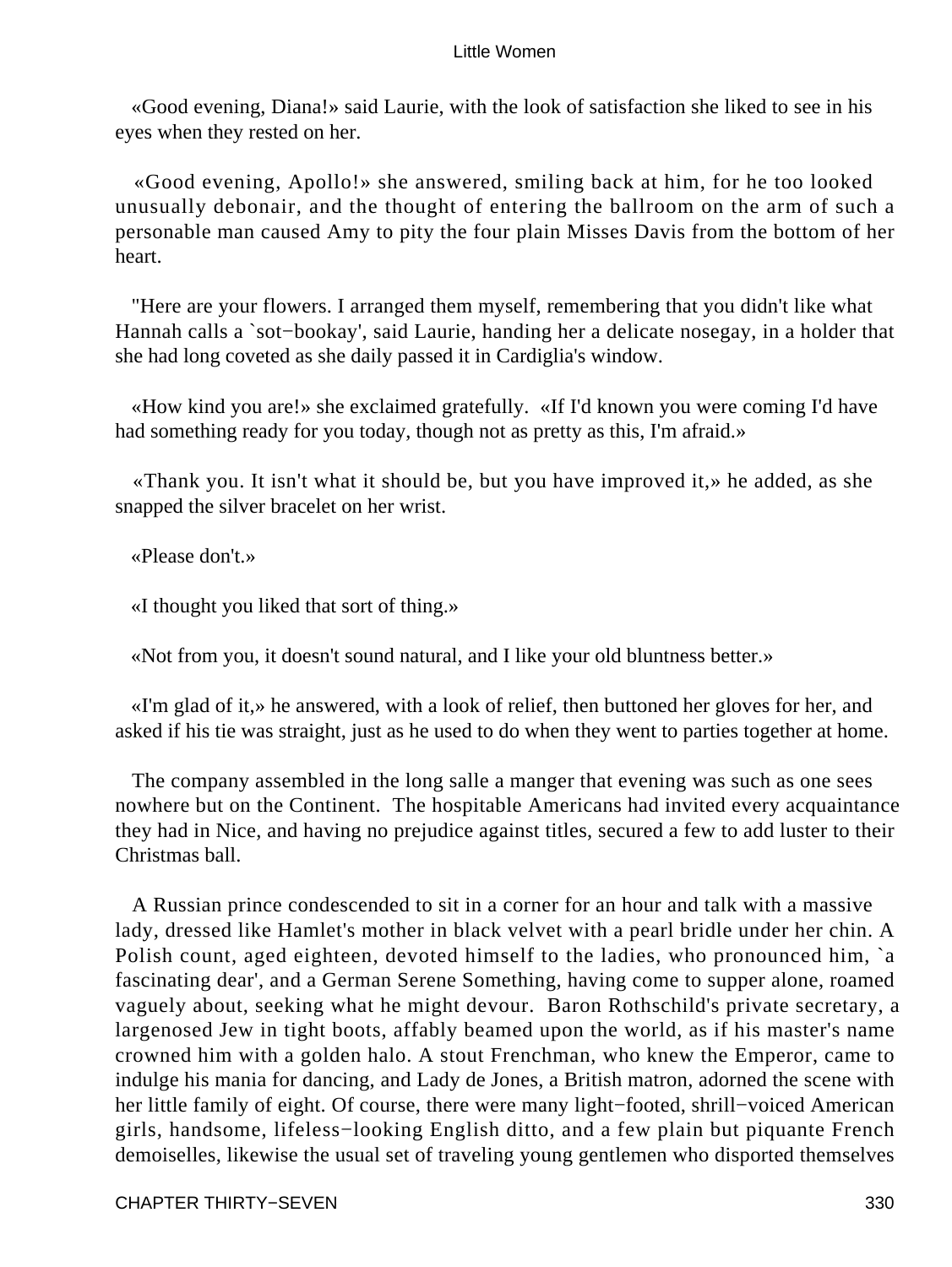gaily, while mammas of all nations lined the walls and smiled upon them benignly when they danced with their daughters.

 Any young girl can imagine Amy's state of mind when she `took the stage' that night, leaning on Laurie's arm. She knew she looked well, she loved to dance, she felt that her foot was on her native heath in a ballroom, and enjoyed the delightful sense of power which comes when young girls first discover the new and lovely kingdom they are born to rule by virtue of beauty, youth, and womanhood. She did pity the Davis girls, who were awkward, plain, and destitute of escort, except a grim papa and three grimmer maiden aunts, and she bowed to them in her friendliest manner as she passed, which was good of her, as it permitted them to see her dress, and burn with curiosity to know who her distinguished−looking friend might be. With the first burst of the band, Amy's color rose, her eyes began to sparkle, and her feet to tap the floor impatiently, for she danced well and wanted Laurie to know it. Therefore the shock she received can better be imagined than described, when he said in a perfectly tranquil tone, «Do you care to dance?»

«One usually does at a ball.»

Her amazed look and quick answer caused Laurie to repair his error as fast as possible.

«I meant the first dance. May I have the honor?»

 «I can give you one if I put off the Count. He dances devinely, but he will excuse me, as you are an old friend,» said Amy, hoping that the name would have a good effect, and show Laurie that she was not to be trifled with.

 «Nice little boy, but rather a short Pole to support . .. A daughter of the gods, Devinely tall, and most devinely fair,»

was all the satisfaction she got, however.

 The set in which they found themselves was composed of English, and Amy was compelled to walk decorously through a cotillion, feeling all the while as if she could dance the tarantella with relish. Laurie resigned her to the `nice little boy', and went to do his duty to Flo, without securing Amy for the joys to come, which reprehensible want of forethought was properly punished, for she immediately engaged herself till supper, meaning to relent if he then gave any signs penitence. She showed him her ball book with demure satisfaction when he strolled instead of rushed up to claim her for the next, a glorious polka redowa. But his polite regrets didn't impose upon her, and when she galloped away with the Count, she saw Laurie sit down by her aunt with an actual expression of relief.

 That was unpardonable, and Amy took no more notice of him for a long while, except a word now and then when she came to her chaperon between the dances for a necessary pin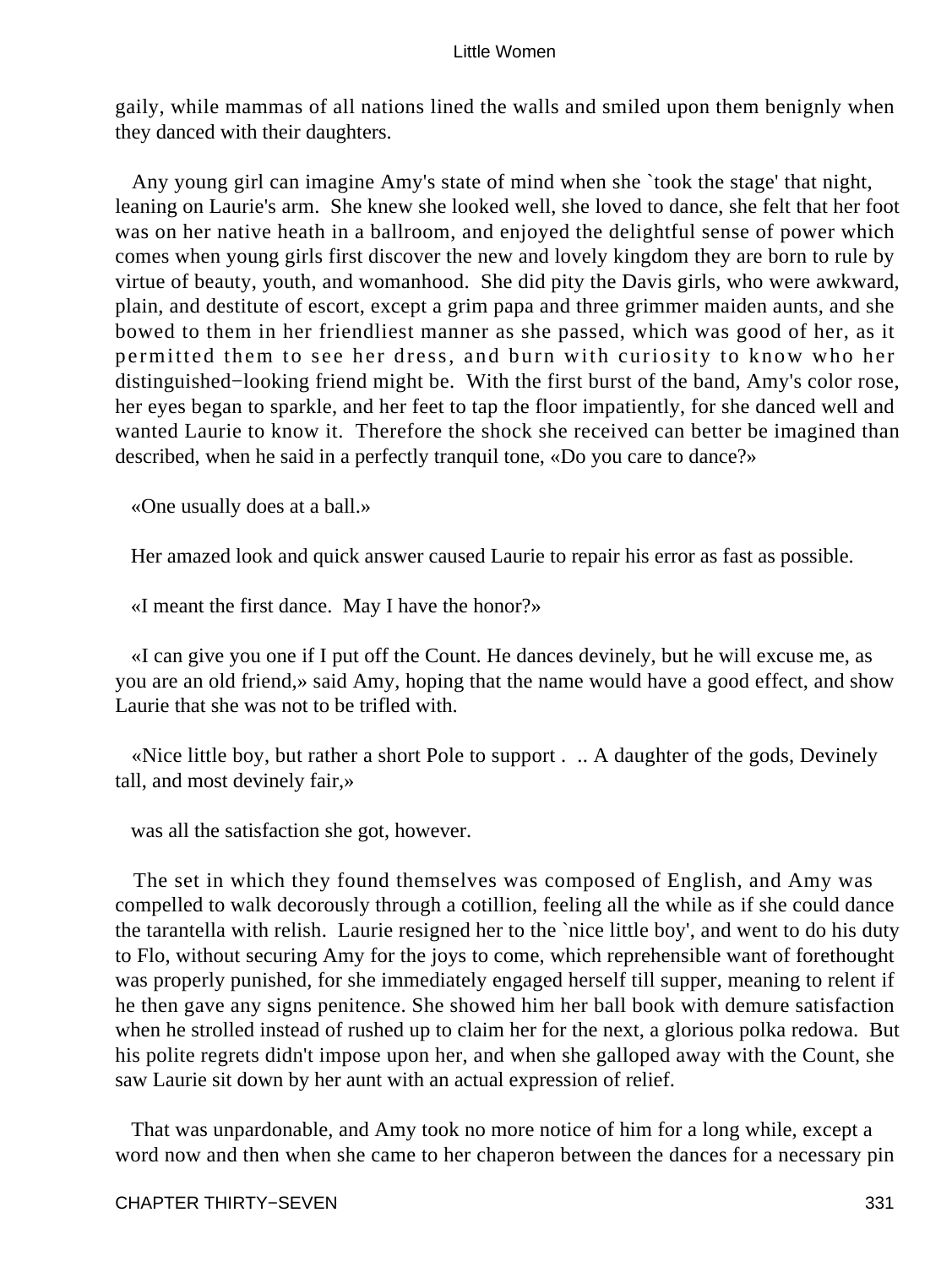or a moment's rest. Her anger had a good effect, however, for she hid it under a smiling face, and seemed unusually blithe and brilliant. Laurie's eyes followed her with pleasure, for she neither romped nor sauntered, but danced with spirit and grace, making the delightsome pastime what it should be. He very naturally fell to studying her from this new point of view, and before the evening was half over, had decided that `little Amy was going to make a very charming woman'.

 It was a lively scene, for soon the spirit of the social season took possession of everyone, and Christmas merriment made all faces shine, hearts happy, and heels light. The musicians fiddled, tooted, and banged as if they enjoyed it, everybody danced who could, and those who couldn't admired their neighbors with uncommon warmth. The air was dark with Davises, and many Jones gamboled like a flock of young giraffes. The golden secretary darted through the room like a meteor with a dashing frenchwoman who carped the floor with her pink satin train. The serene Teuton found the supper table and was happy, eating steadily through the bill of fare, and dismayed the garcons by the ravages he committed. But the Emperor's friend covered himself with glory, for he danced everything, whether he knew it or not, and introduced impromptu pirouettes when the figures bewildered him. The boyish abandon of that stout man was charming to behold, for though he `carried weight', he danced like an India−rubber ball. He ran, he flew, he pranced, his face glowed, his bald head shown, his coattails waved wildly, his pumps actually twinkled in the air, and when the music stopped, he wiped the drops from his brow, and beamed upon his fellow men like a French Pickwick without glasses.

 Amy and her Pole distinguished themselves by equal enthusiasm but more graceful agility, and Laurie found himself involuntarily keeping time to the rhythmic rise and fall of the white slippers as they flew by as indefatigably as if winged. When little Vladimir finally relinquished her, with assurances that he was `desolated to leave so early', she was ready to rest, and see how her recreant knight had borne his punishment.

 It had been successful, for at three−and−twenty, blighted affections find a balm in friendly society, and young nerves will thrill, young blood dance, and healthy young spirits rise, when subjected to the enchantment of beauty, light, music, and motion. Laurie had a waked−up look as he rose to give her his seat, and when he hurried away to bring her some supper, she said to herself, with a satisfied smile, «Ah, I thought that would do him good!»

 «You look like Balzac's `FEMME **PEINTE PAR** ELLE−NENE',» he said, as he fanned her with one hand and held her coffee cup in the other.

 «My rouge won't come off.» And Amy rubbed her brilliant cheek, and showed him her white glove with a sober simplicity that made him laugh outright.

 «What do you call this stuff?» he asked, touching a fold of her dress that had blown over his knee.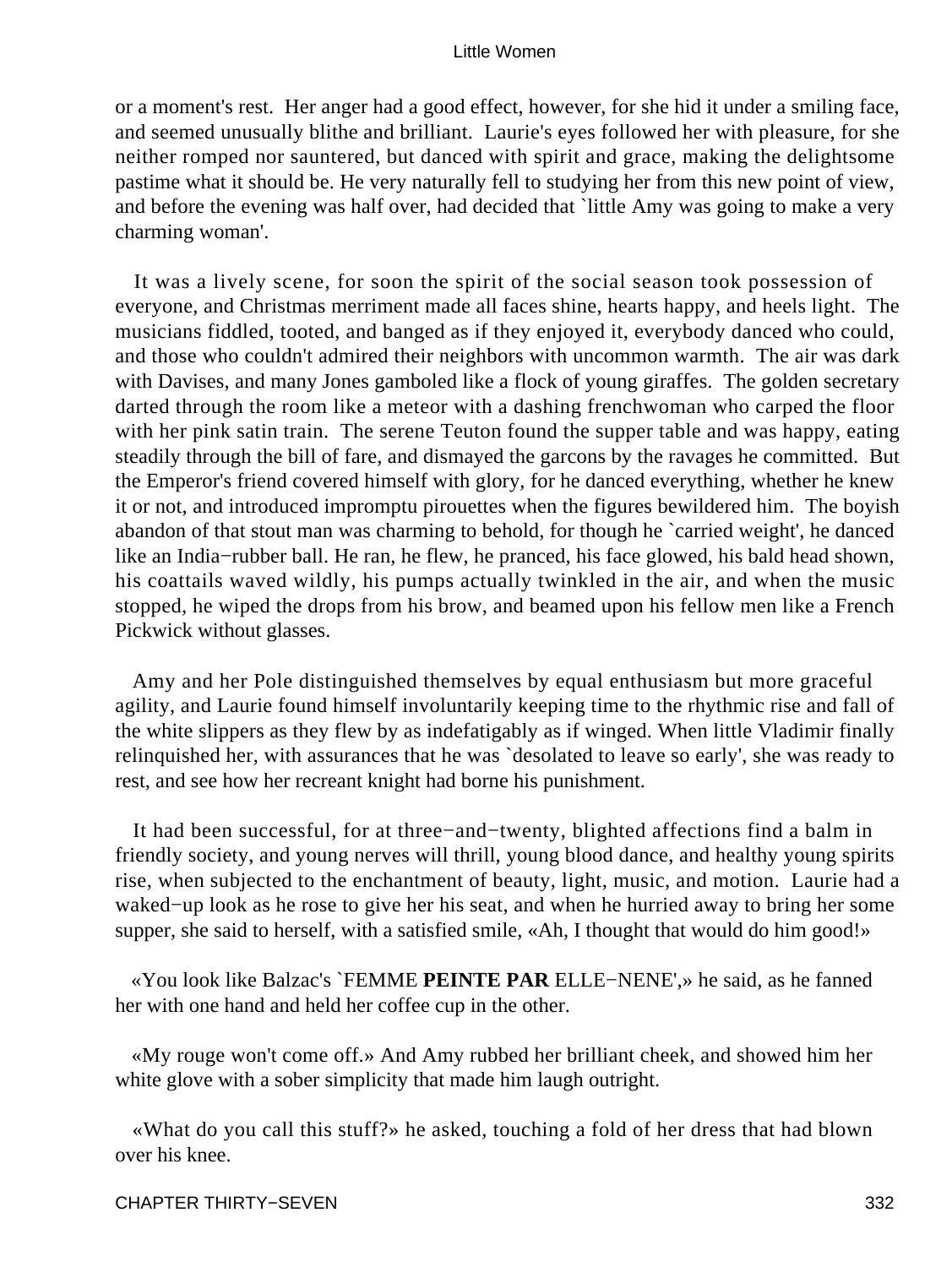«Illusion.»

«Good name for it. It's very pretty – new thing, isn't it?»

 «It's as old as the hills. You have seen it on dozens of girls, and you never found out that it was pretty till now? Stupide!»

«I never saw it on you before, which accounts for the mistake, you see.»

 «None of that, it is forbidden. I'd rather take coffee than compliments just now. No, don't lounge, it makes me nervous.»

 Laurie sat bold upright, and meekly took her empty plate feeling an odd sort of pleasure in having `little Amy' order him about, for she had lost her shyness now, and felt an irrestible desire to trample on him, as girls have a delightful way of doing when lords of creation show any signs of subjection.

«Where did you learn all this sort of thing?» he asked with a quizzical look.

 «As `this sort of thing' is rather a vague expression, would you kindly explain?» returned Amy, knowing perfectly well what he meant, but wickedly leaving him to describe what is indescribable.

 «Well – the general air, the style, the self−possession, the – the – illusion – you know», laughed Laurie, breaking down and helping himself out of his quandary with the new word.

 Amy was gratified, but of course didn't show it, and demurely answered, «Foreign life polishes one in spite of one's self. I study as well as play, and as for this» – with a little gesture toward her dress – «why, tulle is cheap, posies to be had for nothing, and I am used to making the most of my poor little things.»

 Amy rather regretted that last sentence, fearing it wasn't in good taste, but Laurie liked her better for it, and found himself both admiring and respecting the brave patience that made the most of opportunity, and the cheerful spirit that covered poverty with flowers. Amy did not know why he looked at her so kindly, now why he filled up her book with his own name, and devoted himself to her for the rest of the evening in the most delightful manner, but the impulse that wrought this agreeable change was the result of one of the new impressions which both of them were unconsciously giving and receiving.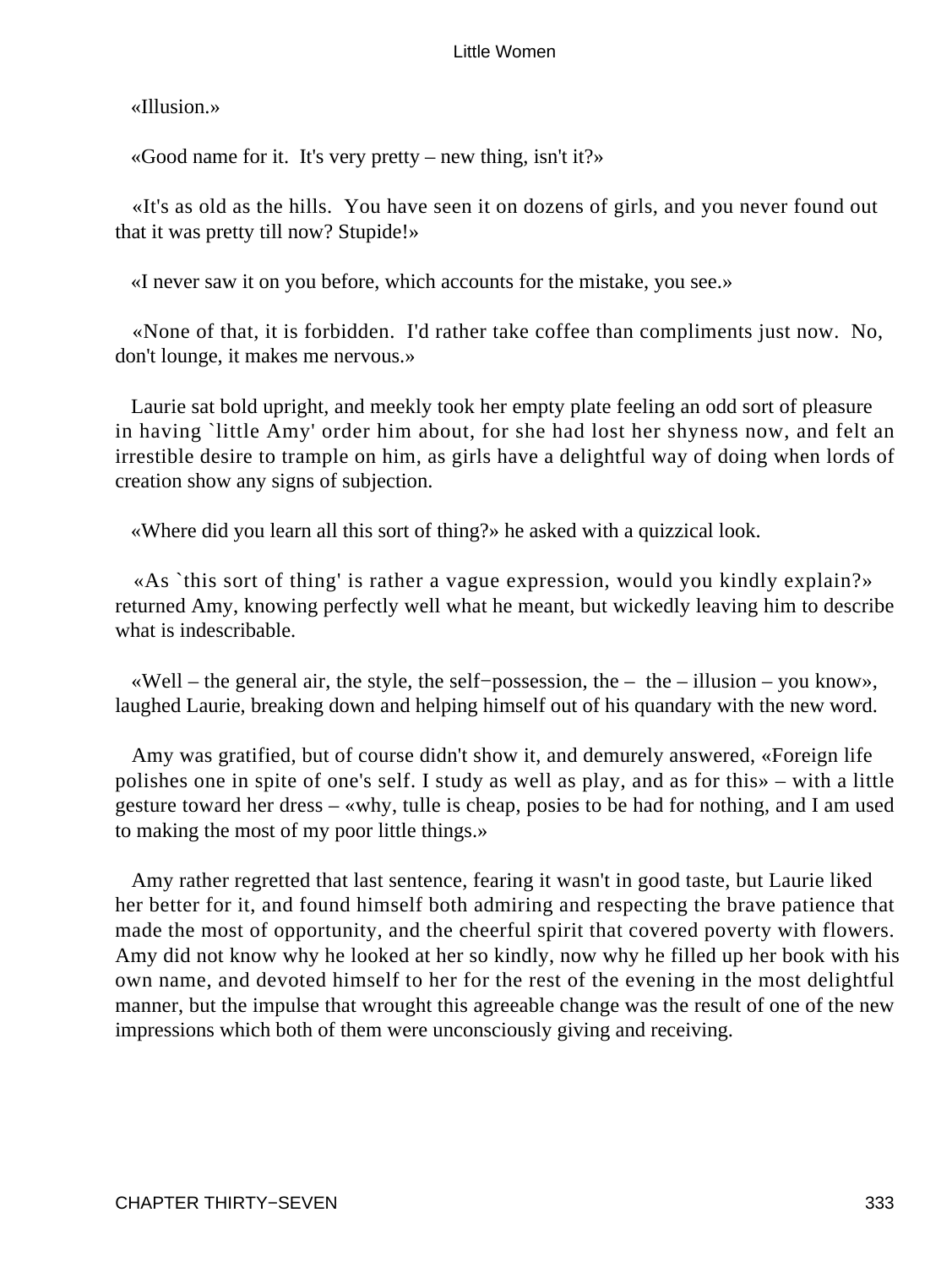# **[CHAPTER THIRTY−EIGHT](#page-420-0)**

*I*n France the young girls have a dull time of it till they are married, when `Vive la liberte!' becomes their motto. In America, as everyone knows, girls early sign the declaration of independence, and enjoy their freedom with republican zest, but the young matrons usually abdicate with the first heir to the throne and go into a seclusion almost as close as a French nunnery, though by no means as quiet. Whether they like it or not, they are virtually put upon the shelf as soon as the wedding excitement is over, and most of them might exclaim, as did a very pretty woman the other day, «I'm as handsome as ever, but no one takes any notice of me because I'm married.»

 Not being a belle or even a fashionable lady, Meg did not experience this affliction till her babies were a year old, for in her little world primitive customs prevailed, and she found herself more admired and beloved than ever.

 As she was a womanly little woman, the maternal instinct was very strong, and she was entirely absorbed in her children, to the utter exclusion of everything and everybody else. Day and night she brooded over them with tireless devotion and anxiety, leaving John to the tender mercies of the help, for an Irish lady now presided over the kitchen department. Being a domestic man, John decidedly missed the wifely attentions he had been accustomed to receive, but as he adored his babies, he cheerfully relinquished his comfort for a time, supposing with masculine ignorance that peace would soon be restored. But three months passed, and there was no return of repose. Meg looked worn and nervous, the babies absorbed every minute of her time, the house was neglected, and Kitty, the cook, who took life `aisy', kept him on short commons. When he went out in the morning he was bewildered by small commissions for the captive mamma, if he came gaily in at night, eager to embrace his family, he was quenched by a «Hush! They are just asleep after worrying all day.» If he proposed a little amusement at home, «No, it would disturb the babies.» If he hinted at a lecture or a concert, he was answered with a reproachful look, and a decided «Leave my children for pleasure, never!» His sleep was broken by infant wails and visions of a phantom figure pacing noiselessly to and fro in the watches of the night. His meals were interrupted by the frequent flight of the presiding genius, who deserted him, half−helped, if a muffled chirp sounded from the nest above. And when he read his paper of an evening, Demi's colic got into the shipping list and Daisy's fall affected the price of stocks, for Mrs. Brooke was only interested in domestic news.

 The poor man was very uncomfortable, for the children had bereft him of his wife, home was merely a nursery and the perpetual `hushing' made him feel like a brutal intruder whenever he entered the sacred precincts of Babyland. He bore it very patiently for six months, and when no signs of amendment appeared, he did what other paternal exiles do –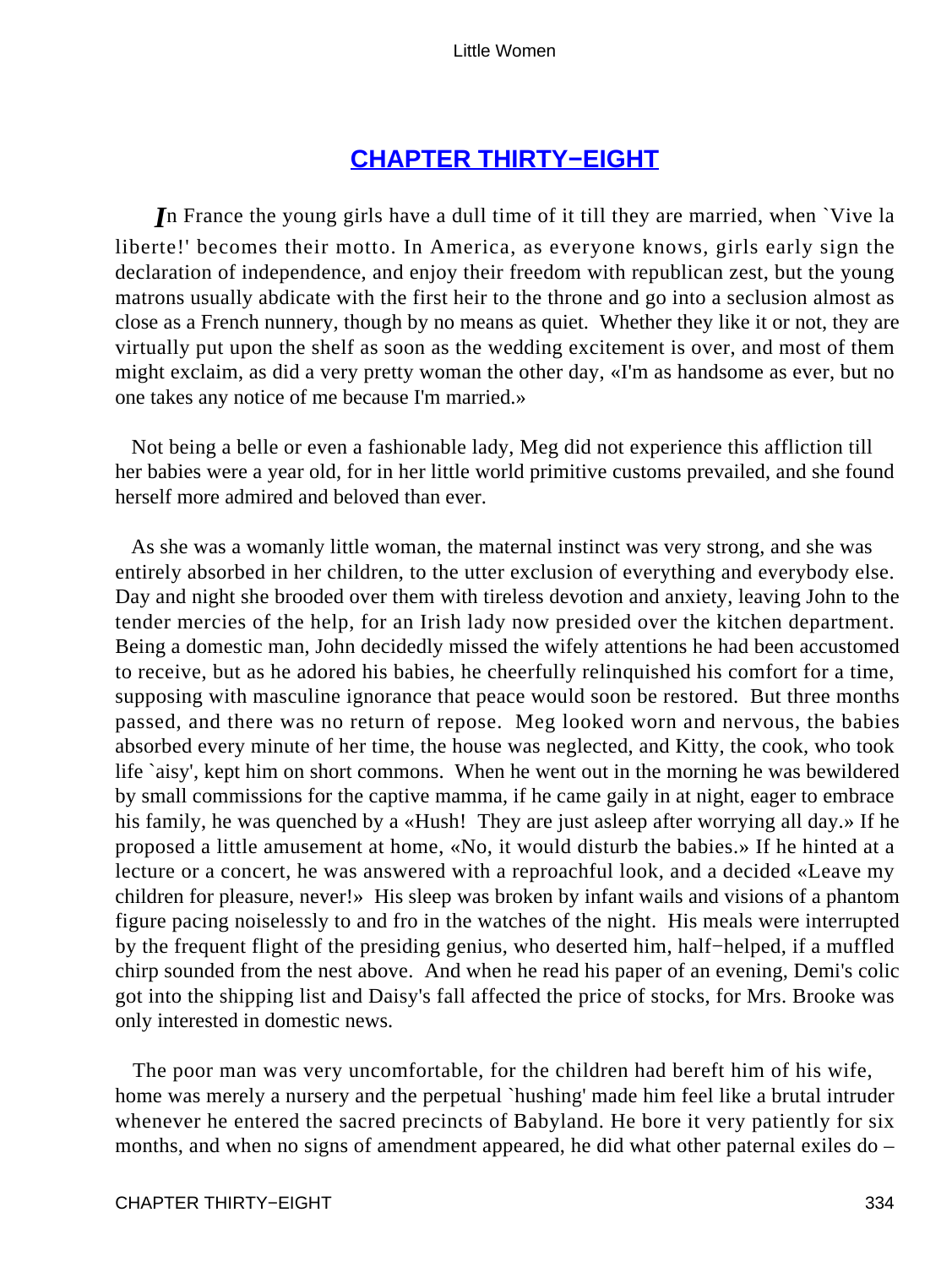tried to get a little comfort elsewhere. Scott had married and gone to housekeeping not far off, and John fell into the way of running over for an hour or two of an evening, when his own parlor was empty, and his own wife singing lullabies that seemed to have no end. Mrs. Scott was a lively, pretty girl, with nothing to do but be agreeable, and she performed her mission most successfully. The parlor was always bright and attractive, the chessboard ready, the piano in tune, plenty of gay gossip, and a nice little supper set forth in tempting style.

 John would have preferred his own fireside if it had not been so lonely, but as it was he gratefully took the next best thing and enjoyed his neighbor's society.

 Meg rather approved of the new arrangement at first, and found it a relief to know that John was having a good time instead of dozing in the parlor, or tramping about the house and waking the children. But by−and−by, when the teething worry was over and the idols went to sleep at proper hours, leaving Mamma time to rest, she began to miss John, and find her workbasket dull company, when he was not sitting opposite in his old dressing gown, comfortably scorching his slippers on the fender. She would not ask him to stay at home, but felt injured because he did not know that she wanted him without being told, entirely forgetting the many evenings he had waited for her in vain. She was nervous and worn out with watching and worry, and in that unreasonable frame of mind which the best of mothers occasionally experience when domestic cares oppress them. Want of exercise robs them of cheerfulness, and too much devotion to that idol of American women, the teapot, makes them feel as if they were all nerve and no muscle.

 «Yes,» she would say, looking in the glass, «I'm getting old and ugly. John doesn't find me interesting any longer, so he leaves his faded wife and goes to see his pretty neighbor, who has no incumbrances. Well, the babies love me, they don't care if I am thin and pale and haven't time to crimp my hair, they are my comfort, and some day John will see what I've gladly sacrificed for them, won't he, my precious?»

 To which pathetic appeal daisy would answer with a coo, or Demi with a crow, and Meg would put by her lamentations for a maternal revel, which soothed her solitude for the time being. But the pain increased as politics absorbed John, who was always running over to discuss interesting points with Scott, quite unconscious that Meg missed him. Not a word did she say, however, till her mother found her in tears one day, and insisted on knowing what the matter was, for Meg's drooping spirits had not escaped her observation.

 «I wouldn't tell anyone except you, Mother, but I really do need advice, for if John goes on much longer I might as well be widowed,» replied Mrs. Brooke, drying her tears on Daisy's bib with an injured air.

«Goes on how, my dear?» asked her mother anxiously.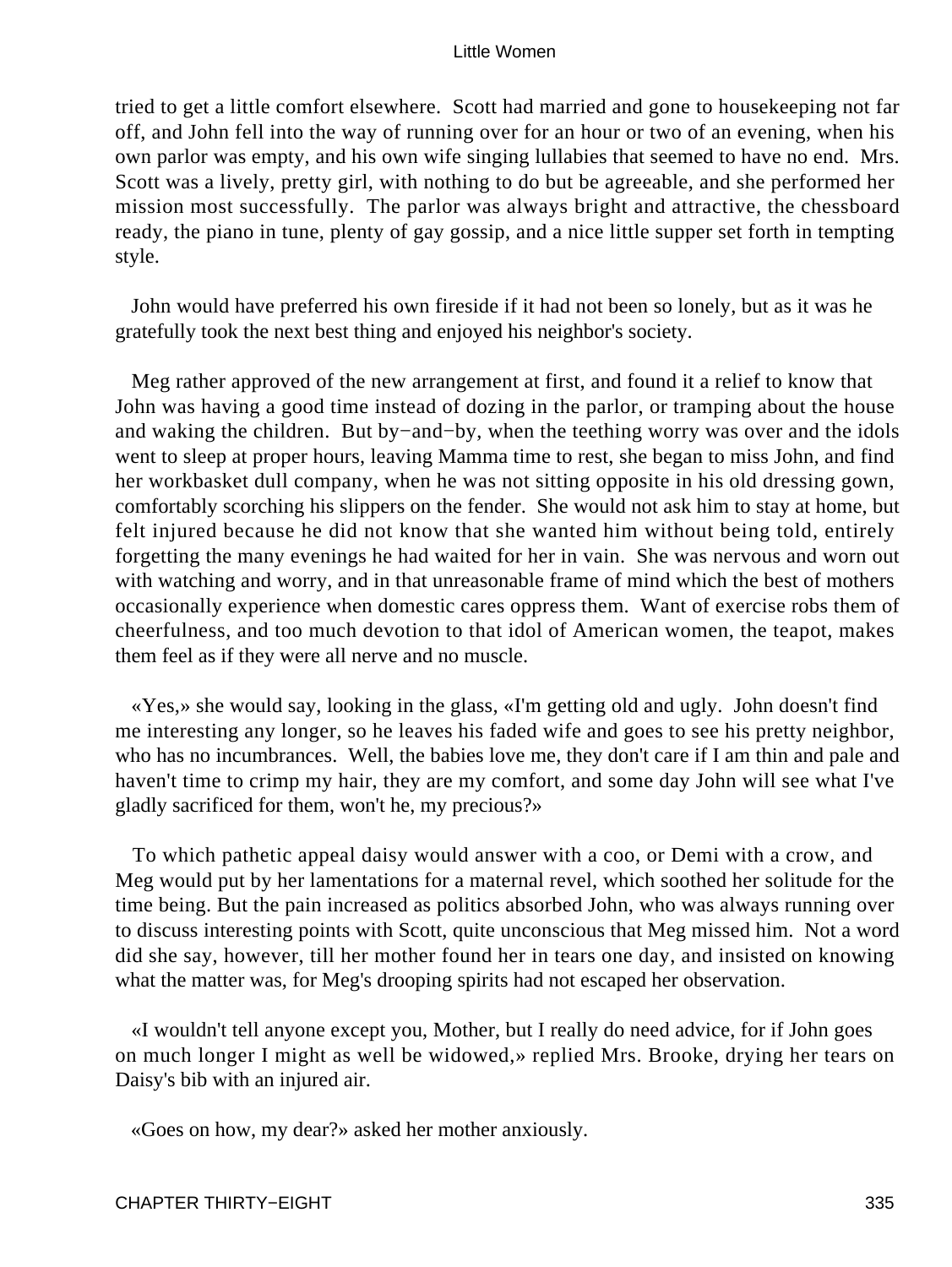«He's away all day, and at night when I want to see him, he is continually going over to the Scotts'. It isn't fair that I should have the hardest work, and never any amusement. Men are very selfish, even the best of them.»

«So are women. Don't blame John till you see where you are wrong yourself.»

«But it can't be right for him to neglect me.»

«Don't you neglect him?»

«Why, Mother, I thought you'd take my part!»

«So I do, as far as sympathizing goes, but I think the fault is yours, Meg.»

«I don't see how.»

 «Let me show you. Did John ever neglect you, as you call it, while you made it a point to give him your society of an evening, his only leisure time?»

«No, but I can't do it now, with two babies to tend.»

 «I think you could, dear, and I think you ought. May I speak quite freely, and will you remember that it's Mother who blames as well as Mother who sympathizes?»

 «Indeed I will! Speak to me as if I were little Meg again. I often feel as if I needed teaching more than ever since these babies look to me for everything.»

 Meg drew her low chair beside her mother's, and with a little interruption in either lap, the two women rocked and talked lovingly together, feeling that the tie of motherhood made them more one than ever.

 «You have only made the mistake that most young wives make−forgotten your duty to your husband in your love for your children. A very natural and forgivable mistake, Meg, but one that had better be remedied before you take to different ways, for children should draw you nearer than ever, not separate you, as if they were all yours, and John had nothing to do but support them. I've seen it for some weeks, but have not spoken, feeling sure it would come right in time.»

 «I'm afraid it won't. If I ask him to stay, he'll think I'm jealous, and I wouldn't insult him by such an idea. He doesn't see that I want him, and I don't know how to tell him without words.»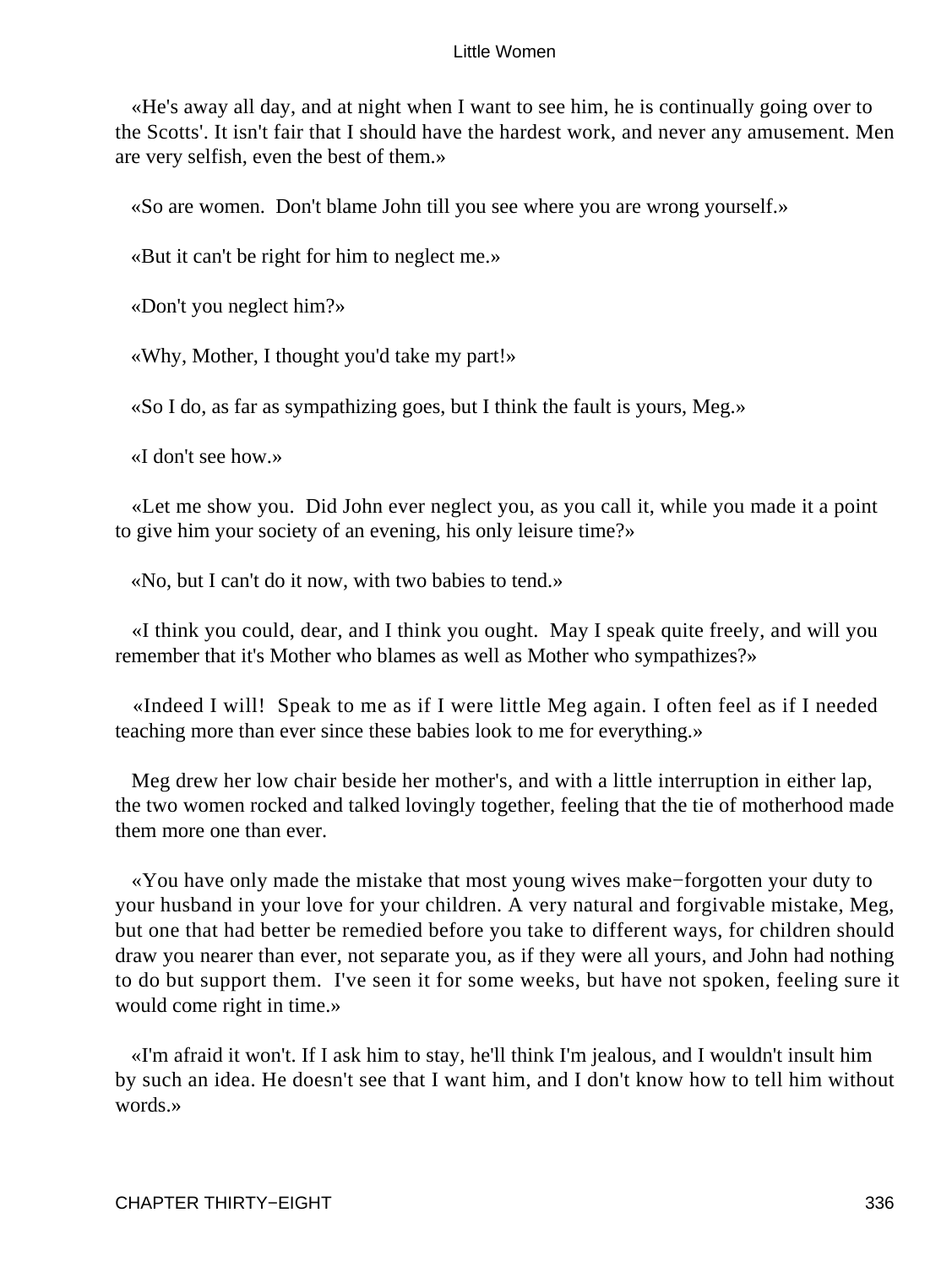«Make it so pleasant he won't want to go away. My dear, he's longing for his little home, but it isn't home without you, and you are always in the nursery.»

«Oughtn't I to be there?»

 «Not all the time, too much confinement makes you nervous, and then you are unfitted for everything. Besides, you owe something to John as well as to the babies. Don't neglect husband for children, don't shut him out of the nursery, but teach him how to help in it. His place is there as well as yours, and the children need him. Let him feel that he has a part to do, and he will do it gladly and faithfully, and it will be better for you all.»

«You really think so, Mother?»

 «I know it, Meg, for I've tried it, and I seldom give advice unless I've proved its practicability. When you and Jo were little, I went on just as you are, feeling as if I didn't do my duty unless I devoted myself wholly to you. Poor Father took to his books, after I had refused all offers of help, and left me to try my experiment alone. I struggled along as well as I could, but Jo was too much for me. I nearly spoiled her by indulgence. You were poorly, and I worried about you till I fell sick myself. Then Father came to the rescue, quietly managed everything, and made himself so helpful that I saw my mistake, and never have been able to got on without him since. That is the secret of our home happiness. He does not let business wean him from the little cares and duties that affect us all, and I try not to let domestic worries destroy my interest in his pursuits. Each do our part alone in many things, but at home we work together, always.»

 «It is so, Mother, and my great wish is to be to my husband and children what you have been to yours. Show me how, I'll do anything you say.»

 «You were always my docile daughter. Well, dear, if I were you, I'd let John have more to do with the management of Demi, for the boy needs training, and it's none too soon to begin. Then I'd do what I have often proposed, let Hannah come and help you. She is a capital nurse, and you may trust the precious babies to her while you do more housework. You need the exercise, Hannah would enjoy the rest, and John would find his wife again. Go out more, keep cheerful as well as busy, for you are the sunshine−maker of the family, and if you get dismal there is no fair weather. Then I'd try to take an interest in whatever John likes – talk with him, let him read to you, exchange ideas, and help each other in that way. Don't shut yourself up in a bandbox because you are a woman, but understand what is going on, and educate yourself to take your part in the world's work, for it all affects you and yours.»

 «John is so sensible, I'm afraid he will think I'm stupid if I ask questions about politics and things.»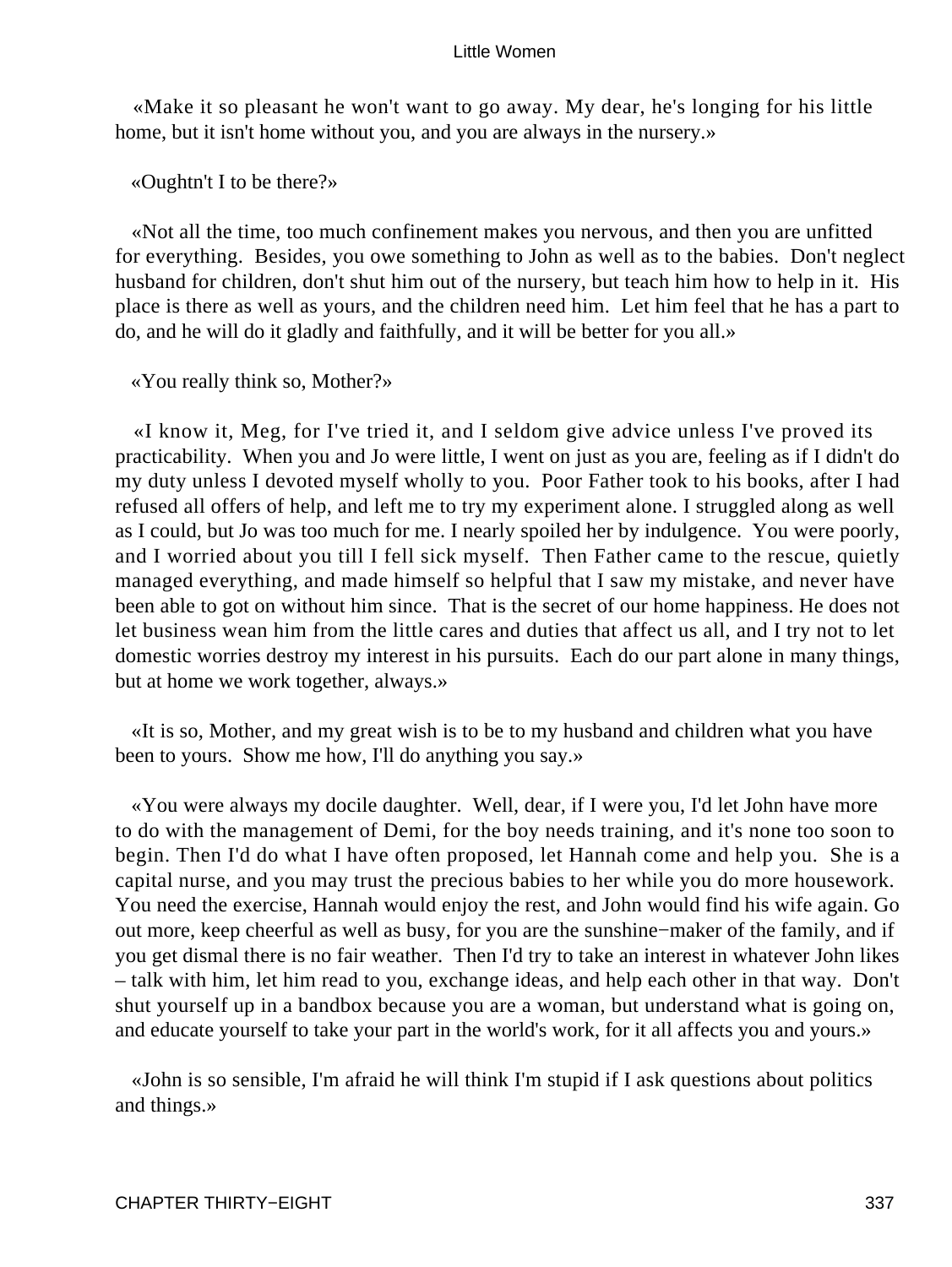«I don't believe he would. Love covers a multitude of sins, and of whom could you ask more freely than of him? Try it, and see if he doesn't find your society far more agreeable than Mrs. Scott's suppers.»

 «I will. Poor John! I'm afraid I have neglected him sadly, but I thought I was right, and he never said anything.»

 «He tried not to be selfish, but he has felt rather forlorn, I fancy. This is just the time, Meg, when young married people are apt to grow apart, and the very time when they ought to be most together, for the first tenderness soon wears off, unless care is taken to preserve it. And no time is so beautiful and precious to parents as the first years of the little lives given to them to train. Don't let John be a stranger to the babies, for they will do more to keep him safe and happy in this world of trial and temptation than anything else, and through them you will learn to know and love one another as you should. Now, dear, good−by. Think over Mother's preachment, act upon it if it seems good, and God bless you all.»

 Meg did think it over, found it good, and acted upon it, though the first attempt was not made exactly as she planned to have it. Of course the children tyrannized over her, and ruled the house as soon as they found out that kicking and squalling brought them whatever they wanted. Mamma was an abject slave to their caprices, but Papa was not so easily subjugated, and occasionally afflicted his tender spouse by an attempt at paternal discipline with his obstreperous son. For Demi inherited a trifle of his sire's firmness of character, we won't call it obstinacy, and when he made up his little to have or to do anything, all the king's horses and all the king's men could not change that pertinacious little mind. Mamma thought the dear too young to be taught to conquer his prejudices, but Papa believed that it never was too soon to learn obedience. So Master Demi early discovered that when he undertook to `wrastle' with `Parpar', he always got the worst of it, yet like the Englishman, baby respected the man who conquered him, and loved the father whose grave «No, no,» was more impressive than all Mamma's love pats. A few days after the talk with her mother, Meg resolved to try a social evening with John, so she ordered a nice supper, set the parlor in order, dressed herself prettily, and put the children to bed early, that nothing should interfere with her experiment. But unfortunately Demi's most unconquerable prejudice was against going to bed, and that night he decided to go on a rampage. So poor Meg sang and rocked, told stories and tried every sleep−prevoking wile she could devise, but all in vain, the big eyes wouldn't shut, and long after Daisy had gone to byelow, like the chubby little bunch of good nature she was, naughty Demi lay staring at the light, with the most discouragingly wide−awake expression of countenance.

 «Will Demi lie still like a good boy, while Mamma runs down and gives poor Papa his tea?» asked Meg, as the hall door softly closed, and the well−known step went tip−toeing into the dining room.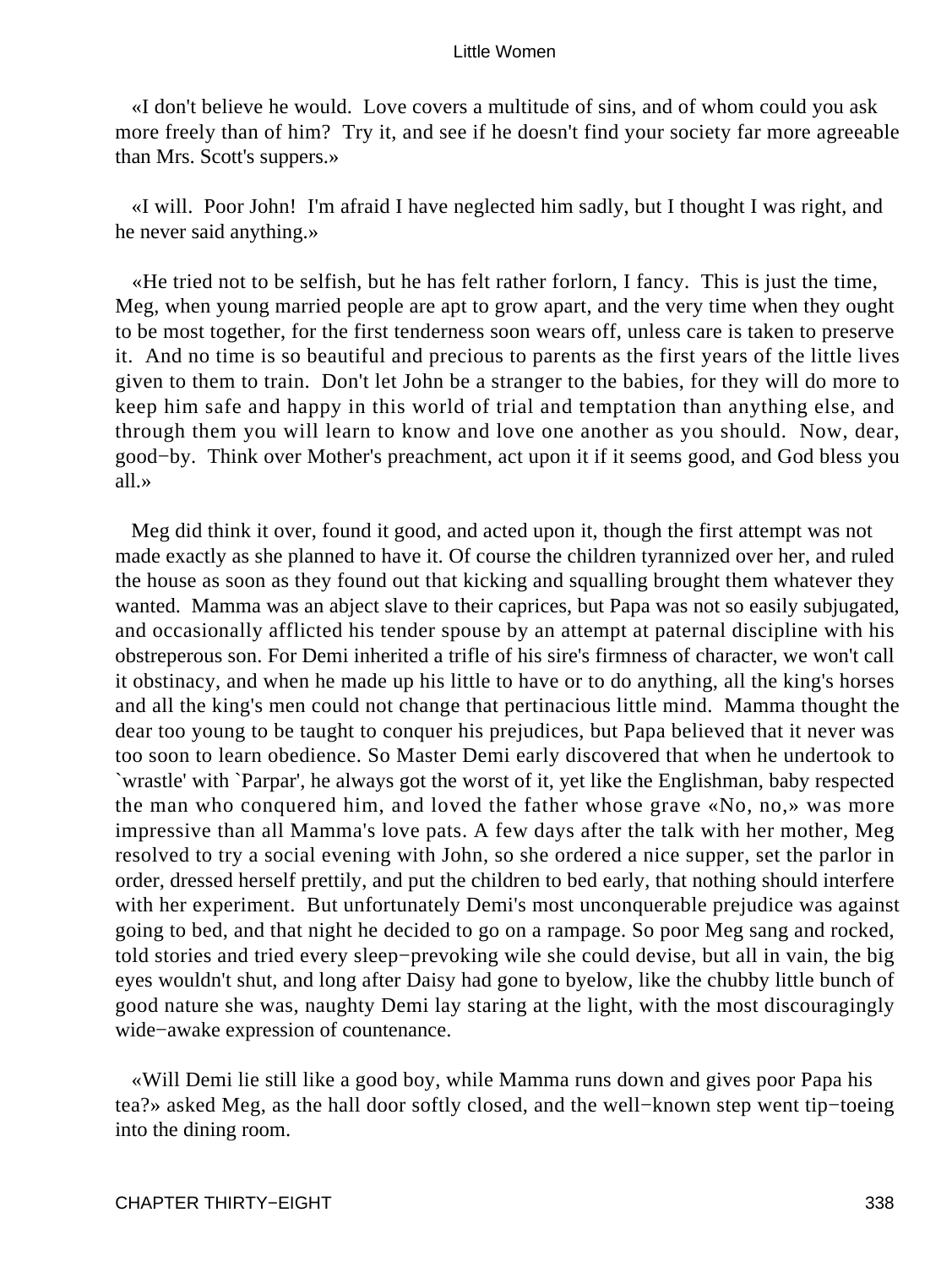«Me has tea!» said Demi, preparing to join in the revel.

 «No, but I'll save you some little cakies for breakfast, if you'll go bye−by like Daisy. Will you, lovey?»

«Iss!» and Demi shut his eyes tight, as if to catch sleep and hurry the desired day.

 Taking advantage of the propitious moment, Meg slipped away and ran down to greet her husband with a smiling face and the little blue bow in her hair which was his especial admiration. He saw it at once and said with pleased surprise, «Why, little mother, how gay we are tonight. Do you expect company?»

«Only you, dear.»

 "No, I'm tired of being dowdy, so I dressed up as a change. You always make yourself nice for table, no matter how tired you are, so why shouldn't I when I have the time?'

«I do it out of respect for you, my dear,» said old−fashioned John.

 «Ditto, ditto, Mr. Brooke,» laughed Meg, looking young and pretty again, as she nodded to him over the teapot.

 «Well, it's altogether delightful, and like old times. This tastes right. I drink your health, dear.» And John sipped his tea with an air of reposeful rapture, which was of very short duration however, for as he put down his cup, the door handle rattled mysteriously, and a little voice was heard, saying impatiently ...

«Opy doy. Me's tummin!»

 «It's that naughty boy. I told him to go to sleep alone, and here he is, downstairs, getting his death a−cold pattering over that canvas,» said Meg, answering the call.

 «Mornin' now,» announced Demi in joyful tone as he entered, with his long nightgown gracefully festooned over his arm and every curl bobbing gayly as he pranced about the table, eyeing the `cakies' with loving glances.

 «No, it isn't morning yet. You must go to bed, and not trouble poor Mamma. Then you can have the little cake with sugar on it.»

 «Me loves Parpar,» said the artful one, preparing to climb the paternal knee and revel in forbidden joys. But John shook his head, and said to Meg...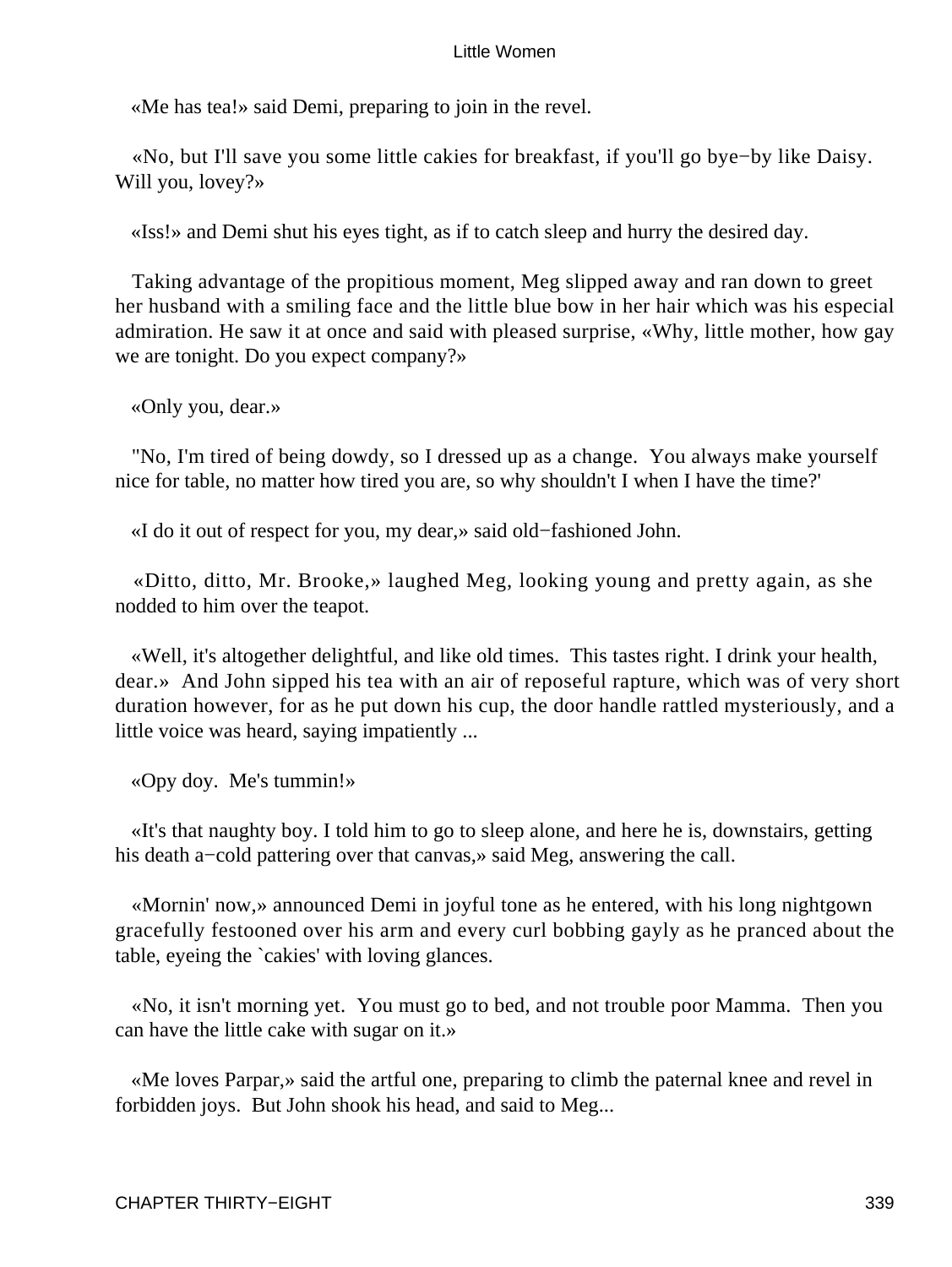«If you told him to stay up there, and go to sleep alone, make him do it, or he will never learn to mind you.»

 «Yes, of course. Come, Demi.» And Meg led her son away, feeling a strong desire to spank the little marplot who hopped beside her, laboring under the delusion that the bribe was to be administered as soon as they reached the nursery.

 Nor was he disappointed, for that shortsighted woman actually gave him a lump of sugar, tucked him into his bed, and forbade any more promenades till morning.

 «Iss!» said Demi the perjured, blissfully sucking his sugar, and regarding his first attempt as eminently successful.

 Meg returned to her place, and supper was progressing pleasantly, when the little ghost walked again and exposed the maternal delinquencies by boldly demanding, «More sudar, Marmar.»

 «Now this won't do,» said John, hardening his heart against the engaging little sinner. «We shall never know any peace till that child learns togo to bed properly. You have made a slave of yourself long enough. Give him one lesson, and then there will be an end of it. Put him in his bed and leave him, Meg.»

«He won't stay there, he never does unless I sit by him.»

«I'll manage him. Demi, go upstairs, and get into your bed, as Mamma bids you.»

 «S'ant!» replied the young rebel, helping himself to the coveted `cakie', and beginning to eat the same with calm audacity.

«You must never say that to Papa. I shall carry you if you don't go yourself.»

«Go 'way, me don't love Parpar.» And Demi retired to his mother's skirts for protection.

 But even that refuge proved unavailing, for he was delivered over to the enemy, with a «Be gentle with him, John,» which struck the culprit with dismay, for when Mamma deserted him, then the judgment day was at hand. Bereft of his cake, defrauded of his frolic, and borne away by a strong hand to that detested bed, poor Demi could not restrain his wrath, but openly defied Papa, and kicked and screamed lustily all the way upstairs. The minute he was put into bed on one side, he rolled out on the other, and made for the door, only to be ignominiously caught up by the tail of his little toga and put back again, which lively performance was kept up till the young man's strength gave out, when he devoted himself to roaring at the top of his voice. This vocal exercise usually conquered Meg, but John sat as unmoved as the post which is popularly believed to be deaf. No coaxing, no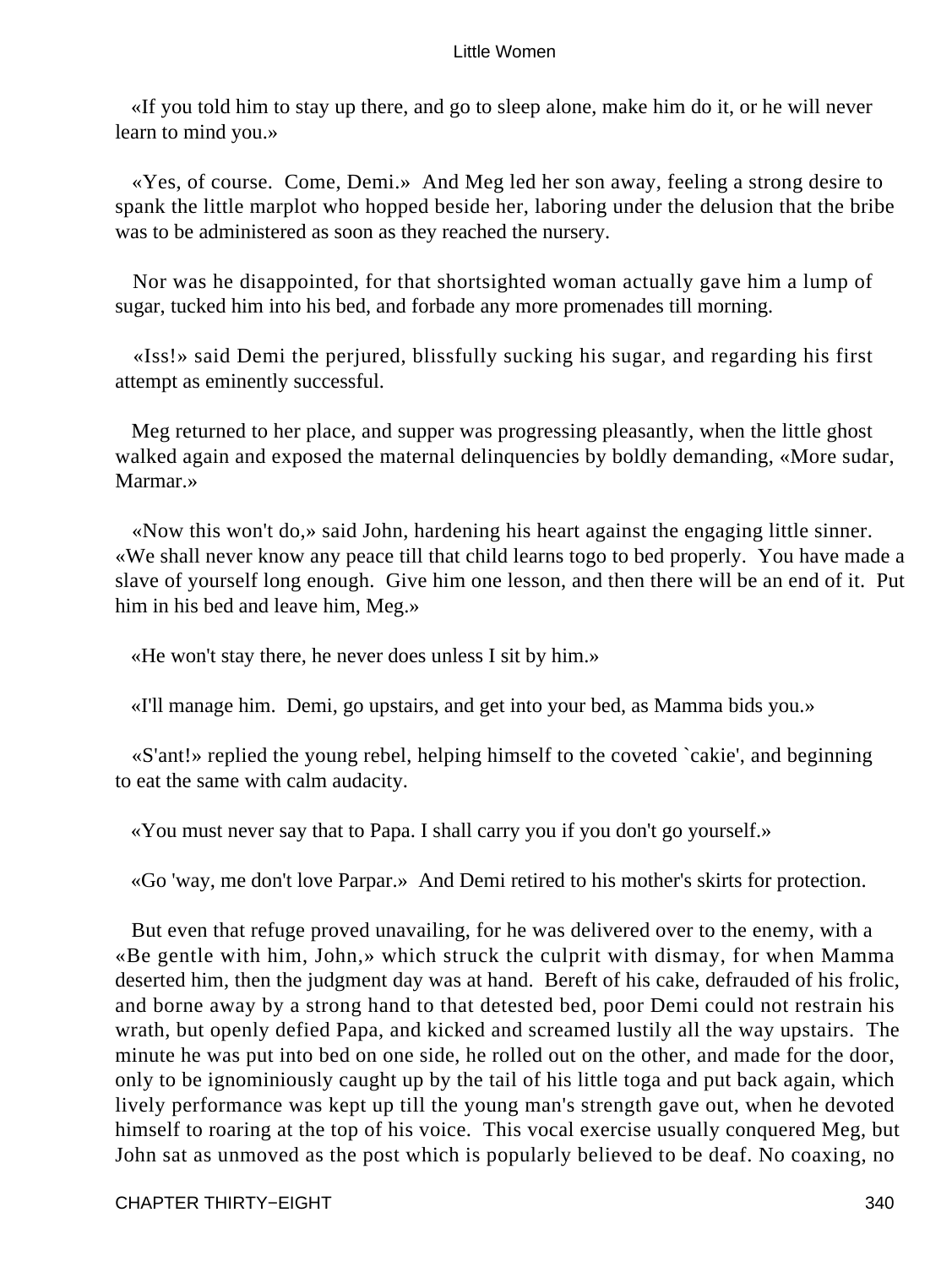sugar, no lullaby, no story, even the light was put out and only the red glow of the fire enlivened the `big dark' which Demi regarded with curiosity rather than fear. This new order of things disgusted him, and he howled dismally for `Marmar', as his angry passions subsided, and recollections of his tender bondwoman returned to the captive autocrat. The plaintive wail which succeeded the passionate roar went to Meg's heart, and she ran up to say beseechingly...

«Let me stay with him, he'll be good now, John.»

 «No, my dear. I've told him he must go to sleep, as you bid him, and he must, if I stay here all night.»

«But he'll cry himself sick,» pleaded Meg, reproaching herself for deserting her boy.

 «No, he won't, he's so tired he will soon drop off and then the matter is settled, for he will understand that he has got to mind. Don't interfere, I'll manage him.»

«He's my child, and I can't have his spirit broken by harshness.»

 «He's my child, and I won't have his temper spoiled by indulgence. Go down, my dear, and leave the boy to me.»

 When John spoke in that masterful tone, Meg always obeyed, and never regretted her docility.

«Please let me kiss him once, John?»

 «Certainly. Demi, say good night to Mamma, and let her go and rest, for she is very tired with taking care of you all day.»

 Meg always insisted upon it that the kiss won the victory, for after it was given, Demi sobbed more quietly, and lay quite still at the bottom of the bed, whither he had wriggled in his anguish of mind.

 «Poor little man, he's worn out with sleep and crying. I'll cover him up, and then go and set Meg's heart at rest.» thought John, creeping to the bedside, hoping to find his rebellious heir asleep.

 But he wasn't, for the moment his father peeped at him, Demi's eyes opened, his little chin began to quiver, and he put up his arms, saying with a penitent hiccough, «Me's dood, now.»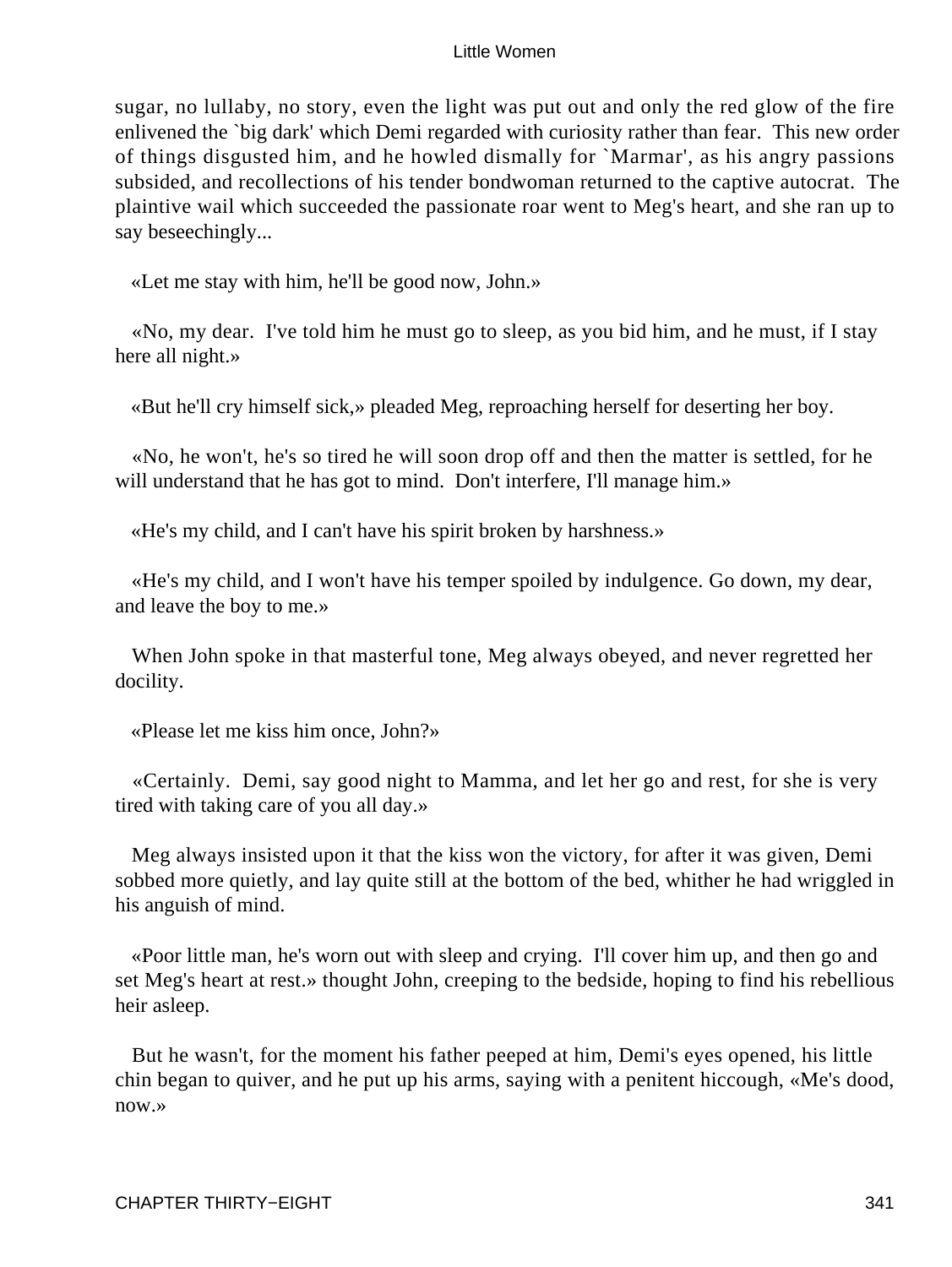Sitting on the stairs outside Meg wondered at the long silence which followed the uproar, and after imagining all sorts of impossible accidents, she slipped into the room to set her fears at rest. Demi lay fast asleep, not in his usual spreadeagle attitude, but in a subdued bunch, cuddled close in the circle of his father's arm and holding his father's finger, as if he felt that justice was tempered with mercy, and had gone to sleep a sadder and wiser baby. So held, John had waited with a womanly patience till the little hand relaxed its hold, and while waiting had fallen asleep, more tired by that tussle with his son than with his whole day's work.

 As Meg stood watching the two faces on the pillow, she smiled to herself, and then slipped away again, saying in a satisfied tone, «I never need fear that John will be too harsh with my babies. He does know how to manage them, and will be a great help, for Demi is getting too much for me.»

 When John came down at last, expecting to find a pensive or reproachful wife, he was agreeably surprised to find Meg placidly trimming a bonnet, and to be greeted with the request to read something about the election, if he was not too tired. John saw in a minute that a revolution of some kind was going on, but wisely asked no questions, knowing that Meg was such a transparent little person, she couldn't keep a secret to save her life, and therefore the clue would soon appear. He read a long debate with the most amiable readiness and then explained it in his most lucid manner, while Meg tried to look deeply interested, to ask intelligent questions, and keep her thoughts from wandering from the state of the nation to the state of her bonnet. In her secret soul, however, she decided that politics were as bad as mathematics, and the the mission of politicians seemed to be calling each other names, but she kept these feminine ideas to herself, and when John paused, shook her head and said with what she thought diplomatic ambiguity, «Well, I really don't see what we are coming to.»

 John laughed, and watched her for a minute, as she poised a pretty little preparation of lace and flowers on her hand, and regarded it with the genuine interest which his harangue had failed to waken.

 «She is trying to like politics for my sake, so I'll try and like millinery for hers, that's only fair,» thought John the Just, adding aloud, «That's very pretty. Is it what you call a breakfast cap?»

«My dear man, it's a bonnet! My very best go−to−concert−and−theater bonnet.»

 «I beg your pardon, it was so small, I naturally mistook it for one of the flyaway things you sometimes wear. How do you keep it on?»

 «These bits of lace are fastened under the chin with a rosebud, so.» And Meg illustrated by putting on the bonnet and regarding him with an air of calm satisfaction that was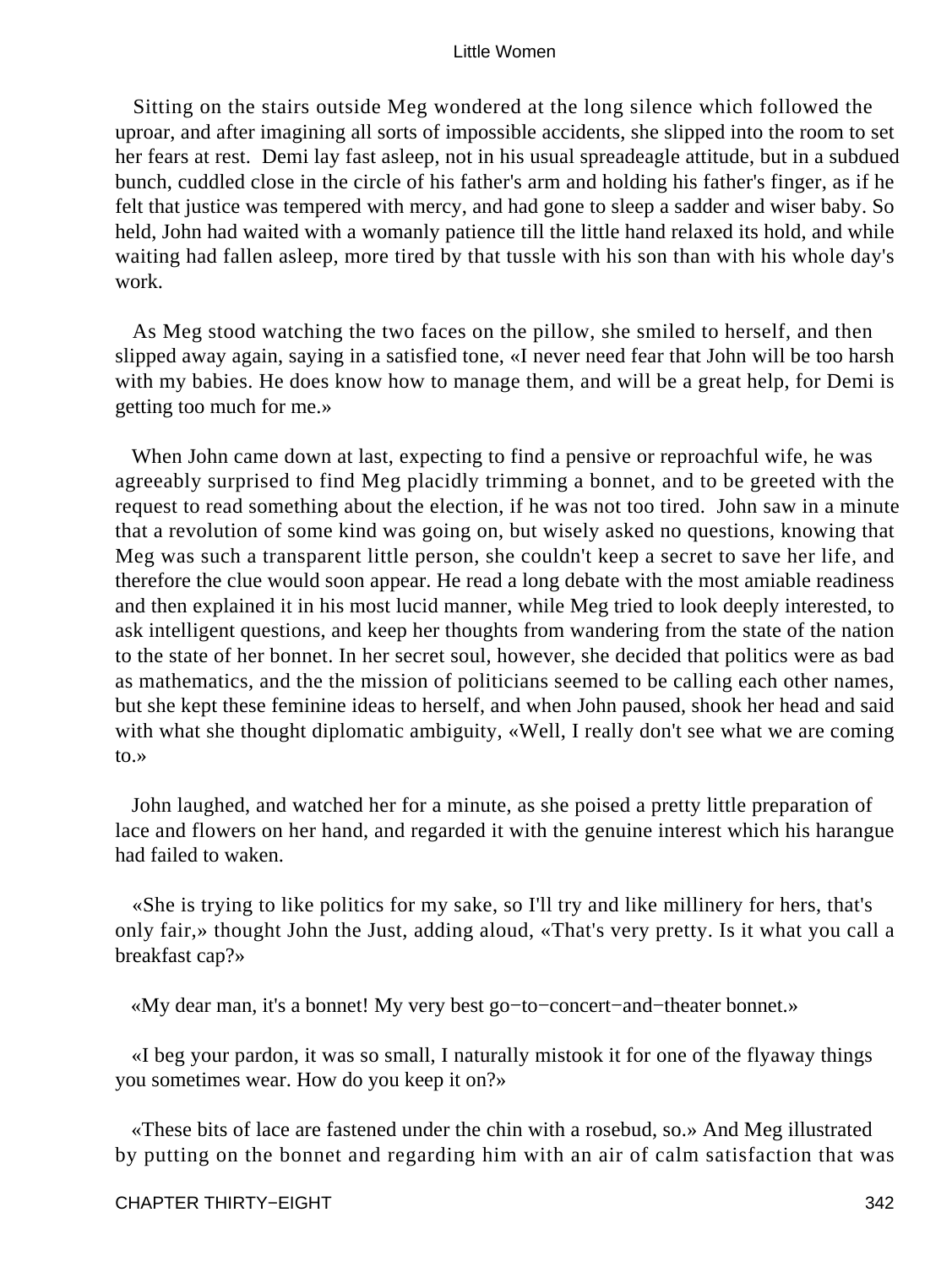irresistible.

 «It's a love of a bonnet, but I prefer the face inside, for it looks young and happy again.» And John kissed the smiling face, to the great detriment of the rosebud under the chin.

 «I'm glad you like it, for I want you to take me to one of the new concerts some night. I really need some music to put me in tune. Will you, please?»

 «Of course I will, with all my heart, or anywhere else you like. You have been shut up so long, it will do you no end of good, and I shall enjoy it, of all things. What put it into your head, little mother?»

 «Well, I had a talk with Marmee the other day, and told her how nervous and cross and out of sorts I felt, and she said I needed change and less care, so Hannah is to help me with the children, and I'm to see to things about the house more, and now and then have a little fun, just to keep me from getting to be a fidgety, broken−down old woman before my time. It's only an experiment, John, and I want to try it for your sake as much as for mine, because I've neglected you shamefully lately, and I'm going to make home what it used to be, if I can. You don't object, I hope?»

 Never mind what John said, or what a very narrow escape the little bonnet had from utter ruin. All that we have any business to know is that John did not appear to object, judging from the changes which gradually took place in the house and its inmates. It was not all Paradise by any means, but everyone was better for the division of labor system. The children throve under the paternal rule, for accurate, stedfast John brought order and obedience into Babydom, while Meg recovered her spirits and composed her nerves by plenty of wholesome exercise, a little pleasure, and much confidential conversation with her sensible husband. Home grew homelike again, and John had no wish to leave it, unless he took Meg with him. The Scotts came to the Brookes' now, and everyone found the little house a cheerful place, full of happiness, content, and family love. Even Sallie Moffatt liked to go there. «It is always so quiet and pleasant here, it does me good, Meg,» she used to say, looking about her with wistful eyes, as if trying to discover the charm, that she might use it in her great house, full of splendid lonliness, for there were no riotous, sunny−faced babies there, and Ned lived in a world of lis own, where there was no place for her.

 This household happiness did not come all at once, but John and Meg had found the key to it, and each year of Married life taught them how to use it, unlocking the treasuries of real home love and mutual helpfulness, which the poorest may possess, and the richest cannot buy. This is the sort of shelf on which young wives and mothers may consent to be laid, safe from the restless fret and fever of the world, finding loyal lovers in the little sons and daughters who cling to them, undaunted by sorrow, poverty, or age, walking side by side, through fair and stormy weather, with a faithful friend, who is, in the true sense of the good old Saxon word, the `house−band', and learning, as Meg learned, that a woman's happiest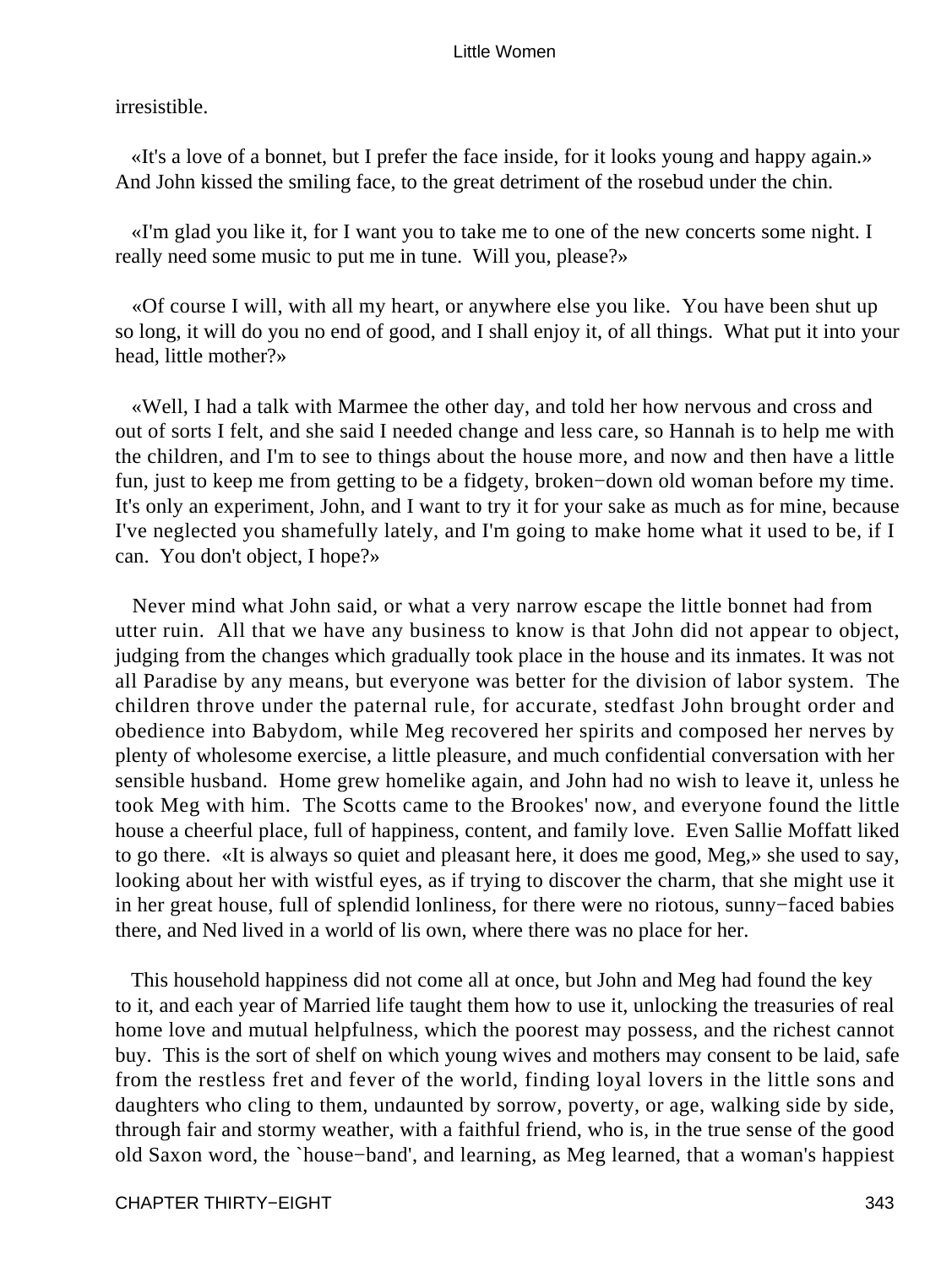kingdom is home, her highest honor the art of ruling it not as a queen, but as a wise wife and mother.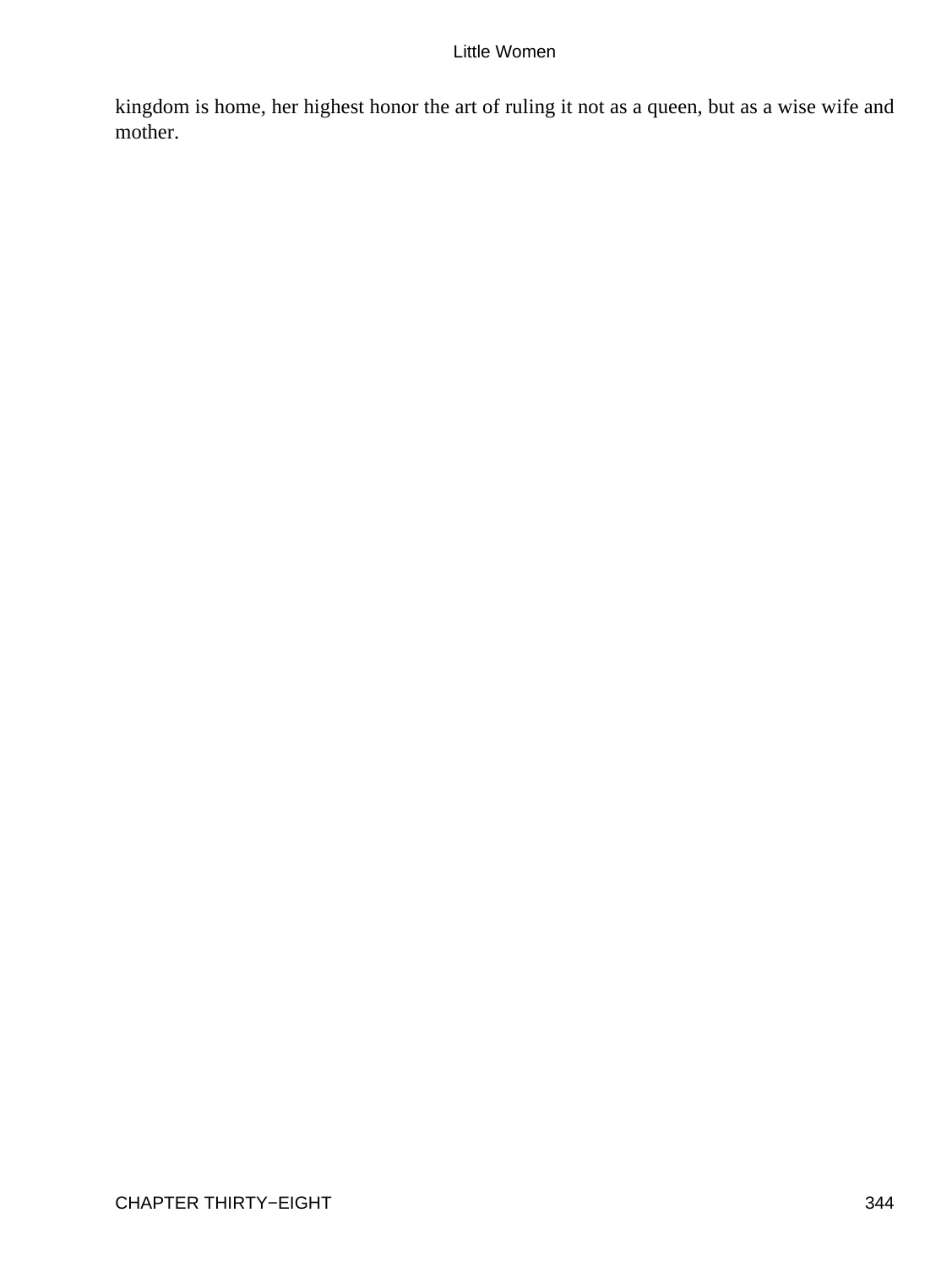# **[CHAPTER THIRTY−NINE](#page-420-0)**

*L*aurie went to Nice intending to stay a week, and remained a month. He was tired of wandering about alone, and Amy's familiar presence seemed to give a homelike charm to the foreign scenes in which she bore a part. He rather missed the `petting' he used to receive, and enjoyed a taste of it again, for no attentions, however flattering, from strangers, were half so pleasant as the sisterly adoration of the girls at home. Amy never would pet him like the others, but she was very glad to see him now, and quite clung to him, feeling that he was the representative of the dear family for whom she longed more than she would confess. They naturally took comfort in each other's society and were much together, riding, walking, dancing, or dawdling, for at Nice no one can be very industrious during the gay season. But, while apparently amusing themselves in the most careless fashion, they were half−consciously making discoveries and forming opinions about each other. Amy rose daily in the estimation of her friend, but he sank in hers, and each felt the truth before a word was spoken. Amy tried to please, and succeeded, for she was grateful for the many pleasures he gave her, and repaid him with the little services to which womanly women know how to lend an indescribable charm. Laurie made no effort of any kind, but just let himself drift along as comfortably as possible, trying to forget, and feeling that all women owed him a kind word because one had been cold to him. It cost him no effort to be generous, and he would have given Amy all the trinkets in Nice if she would have taken them, but at the same time he felt that he could not change the opinion she was forming of him, and he rather dreaded the keen blue eyes that seemed to watch him with such half−sorrowful, half−scornful surprise.

 "All the rest have gone to Monaco for the day. I preferred to stay at home and write letters. They are done now, and I am going to Valrosa to sketch, will you come?' said Amy, as she joined Laurie one lovely day when he lounged in as usual about noon.

 «Well, yes, but isn't it rather warm for such a long walk?» he answered slowly, for the shaded salon looked inviting after the glare without.

 «I'm going to have the little carriage, and Baptiste can drive, so you'll have nothing to do but hold your umbrella, and keep your gloves nice,» returned Amy, with a sarcastic glance at the immaculate kids, which were a weak point with Laurie.

 «Then I'll go with pleasure.» And he put out his hand for her sketchbook. But she tucked it under her arm with a sharp...

«Don't trouble yourself. It's no exertion to me, but you don't look equal to it.»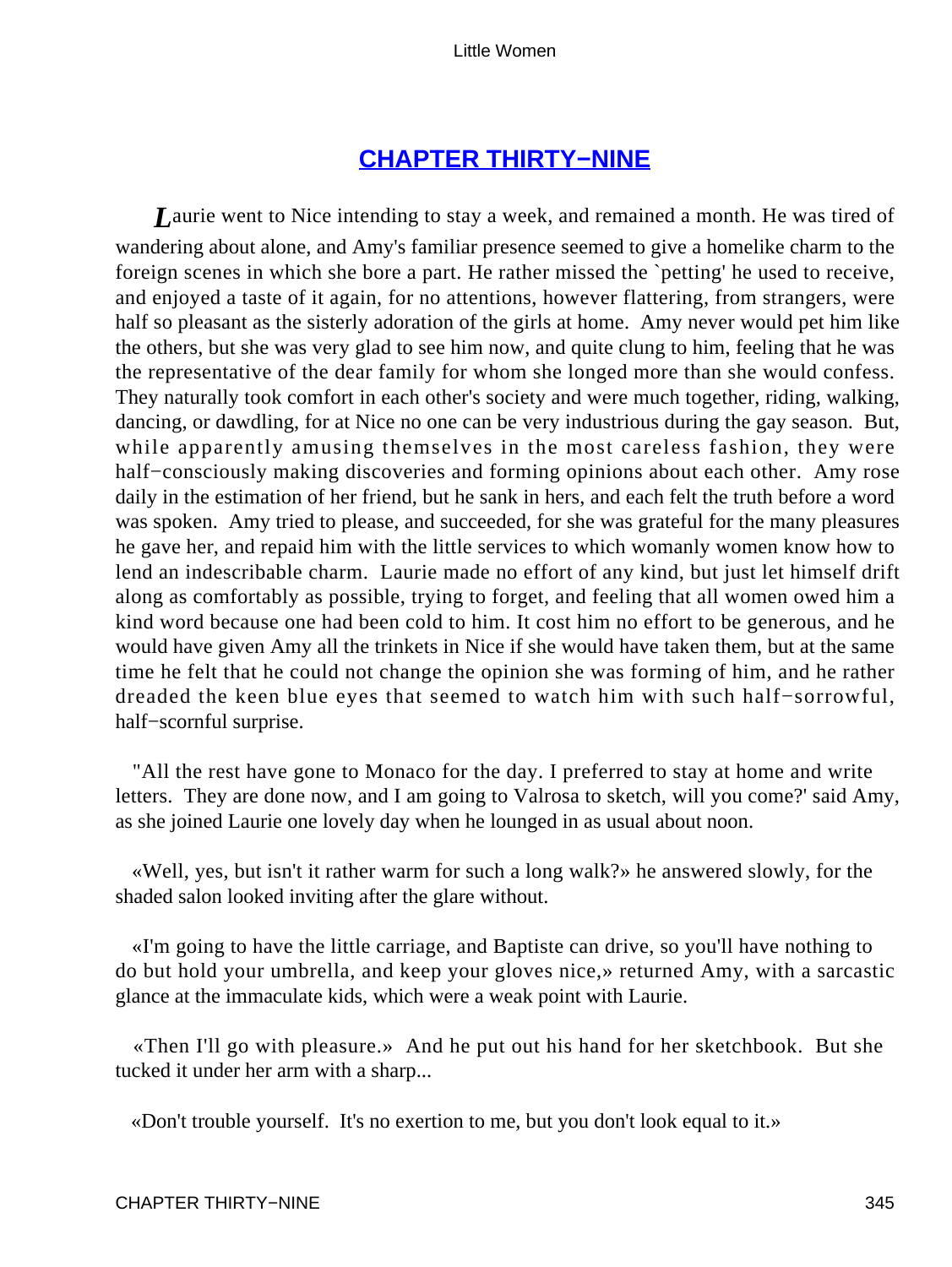Laurie lifted his eyebrows and followed at a leisurely pace as she ran downstairs, but when they got into the carriage he took the reins himself, and left little Baptiste nothing to do but fold his arms and fall asleep on his perch.

 The two never quarreled. Amy was too well−bred, and just now Laurie was too lazy, so in a minute he peeped under her hatbrim with an inquiring air. She answered him with a smile, and they went on together in the most amicable manner.

 It was a lovely drive, along winding roads rich in the picturesque scenes that delight beauty−loving eyes. Here an ancient monastery, whence the solemn chanting of the monks came down to them. There a bare−legged shepherd, in wooden shoes, pointed hat, and rough jacket over one shoulder, sat piping on a stone while his goats skipped among the rocks or lay at his feet. Meek, mouse−colored donkeys, laden with panniers of freshly cut grass passed by, with a pretty girl in a capaline sitting between the green piles, or an old woman spinning with a distaff as she went. Brown, soft−eyed children ran out from the quaint stone hovels to offer nosegays, or bunches of oranges still on the bough. Gnarled olive trees covered the hills with their dusky foliage, fruit hung golden in the orchard, and great scarlet anemones fringed the roadside, while beyond green slopes and craggy heights, the Maritime Alps rose sharp and white against the blue Italian sky.

 Valrosa well deserved its name, for in that climate of perpetual summer roses blossomed everywhere. They overhung the archway, thrust themselves between the bars of the great gate with a sweet welcome to passers−by, and lined the avenue, winding through lemon trees and feathery palms up to the villa on the hill. Every shadowy nook, where seats invited one to stop and rest, was a mass of bloom, every cool grotto had its marble nymph smiling from a veil of flowers and every fountain reflected crimson, white, or pale pink roses, leaning down to smile at their own beauty. Roses covered the walls of the house, draped the cornices, climbed the pillars, and ran riot over the balustrade of the wide terrace, whence one looked down on the sunny Mediterranean, and the white−walled city on its shore.

 «This is a regular honeymoon paradise, isn't it? Did you ever see such roses?» asked Amy, pausing on the terrace to enjoy the view, and a luxurious whiff of perfume that came wandering by.

 «No, nor felt such thorns,» returned Laurie, with his thumb in his mouth, after a vain attempt to capture a solitary scarlet flower that grew just beyond his reach.

 «Try lower down, and pick those that have no thorns,» said Amy, gathering three of the tiny cream−colored ones that starred the wall behind her. She put them in his buttonhole as a peace offering, and he stood a minute looking down at them with a curious expression, for in the Italian part of his nature there was a touch of superstition, and he was just then in that state of half−sweet, half−bitter melancholy, when imaginative young men find significance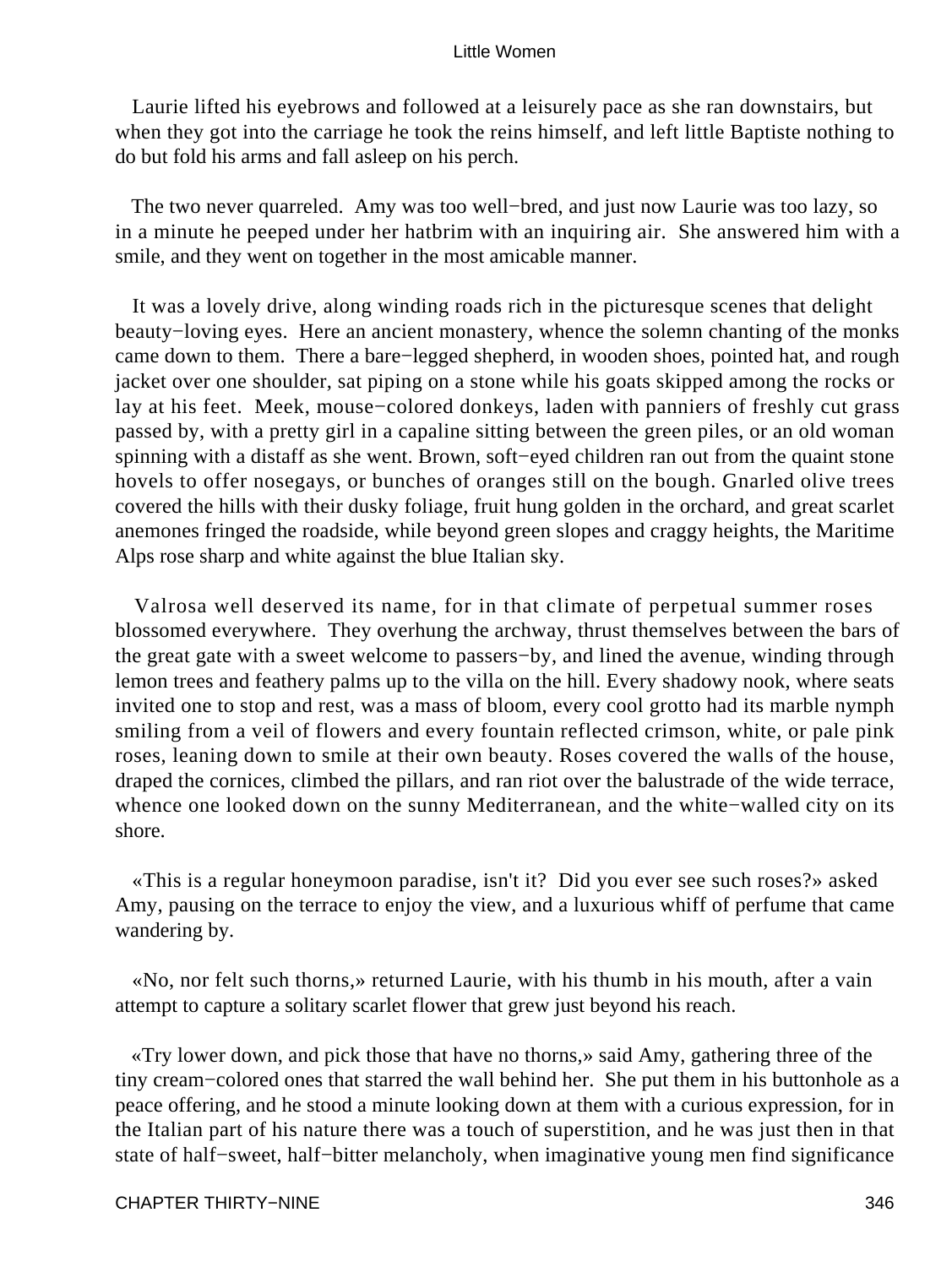in trifles and food for romance everywhere. He had thought of Jo in reaching after the thorny red rose, for vivid flowers became her, and she had often worn ones like that from the greenhouse at home. The pale roses Amy gave him were the sort that the Italians lay in dead hands, never in bridal wreaths, and for a moment he wondered if the omen was for Jo or for himself, but the next instant his American common sense got the better of sentimentality, and he laughed a heartier laugh than Amy had heard since he came.

 «It's good advice, you'd better take it and save your fingers,» she said, thinking her speech amused him.

«Thank you, I will,» he answered in jest, and a few months later he did it in earnest.

 «Laurie, when are you going to your grandfather?» she asked presently, as she settled herself on a rustic seat.

«Very soon.»

«You have said that a dozen times within the last three weeks.»

«I dare say, short answers save trouble.»

«He expects you, and you really ought to go.»

«Hospitable creature! I know it.»

«Then why don't you do it?»

«Natural depravity, I suppose.»

«Natural indolence, you mean. It's really dreadful!» And Amy looked severe.

 «Not so bad as it seems, for I should only plague him if I went, so I might as well stay and plague you a little longer, you can bear it better, in fact I think it agrees with you excellently.» And Laurie composed himself for a lounge on the broad ledge of the balustrade.

 Amy shook her head and opened her sketchbook with an air of resignation, but she had made up her mind to lecture `that boy' and in a minute she began again.

«What are you doing just now?»

«Watching lizards.»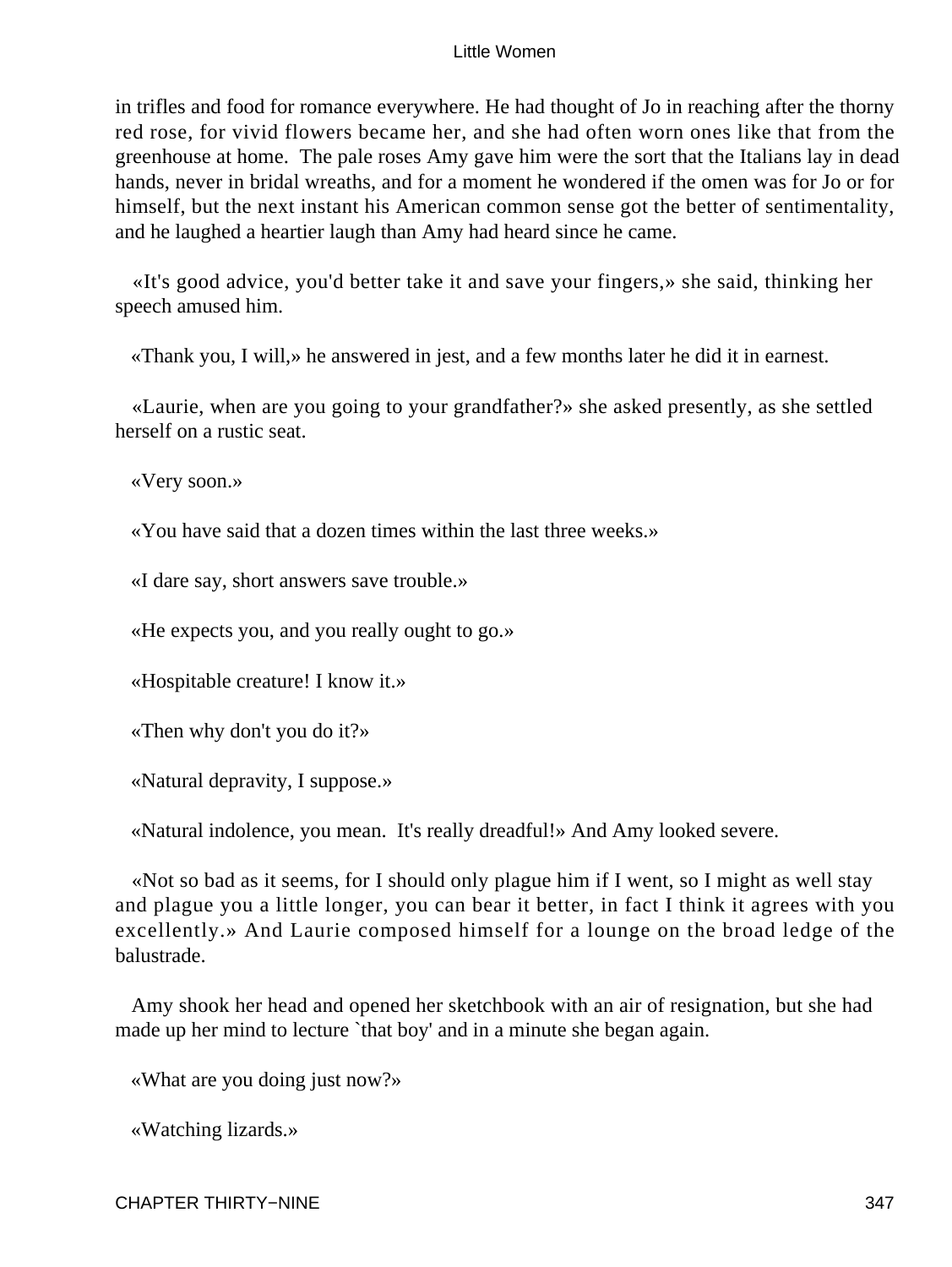«No, no. I mean what do you intend and wish to do?»

«Smoke a cigarette, if you'll allow me.»

 «How provoking you are! I don't approve of cigars and I will only allow it on condition that you let me put you into my sketch. I need a figure.»

 «With all the pleasure in life. How will you have me, full length or three−quarters, on my head or my heels? I should respectfully suggest a recumbent posture, then put yourself in also and call it `Dolce far niente'.»

 «Stay as you are, and go to sleep if you like. I intend to work hard,» said Amy in her most energetic tone.

 «What delightful enthusiasm!» And he leaned against a tall urn with an ir of entire satisfaction.

 «What would Jo say if she saw you now?» asked Amy impatiently, hoping to stir him up by the mention of her still more energetic sister's name.

 «As usual, `Go away, Teddy. I'm busy!'» He laughed as he spoke, but the laugh was not natural, and a shade passed over his face, for the utterance of the familiar name touched the wound that was not healed yet. Both tone and shadow struck Amy, for she had seen and heard them before, and now she looked up in time to catch a new expression on Laurie's face – a hard bitter look, full of pain, dissatisfaction, and regret. It was gone before she could study it and the listless expression back again. She watched him for a moment with artistic pleasure, thinking how like an Italian he looked, as he lay basking in the sun with uncovered head and eyes full of southern dreaminess, for he seemed to have forgotten her and fallen into a reverie.

 «You look like the effigy of a young knight asleep on his tomb,» she said, carefully tracing the well−cut profile defined against the dark stone.

«Wish I was!»

 «That's a foolish wish, unless you have spoiled your life. You are so changed, I sometimes think – » There Amy stopped, with a half–timid, half–wistful look, more significant than her unfinished speech.

 Laurie saw and understood the affectionate anxiety which she hesitated to express, and looking straight into her eyes, said, just as he used to say it to her mother, «It's all right, ma'am.»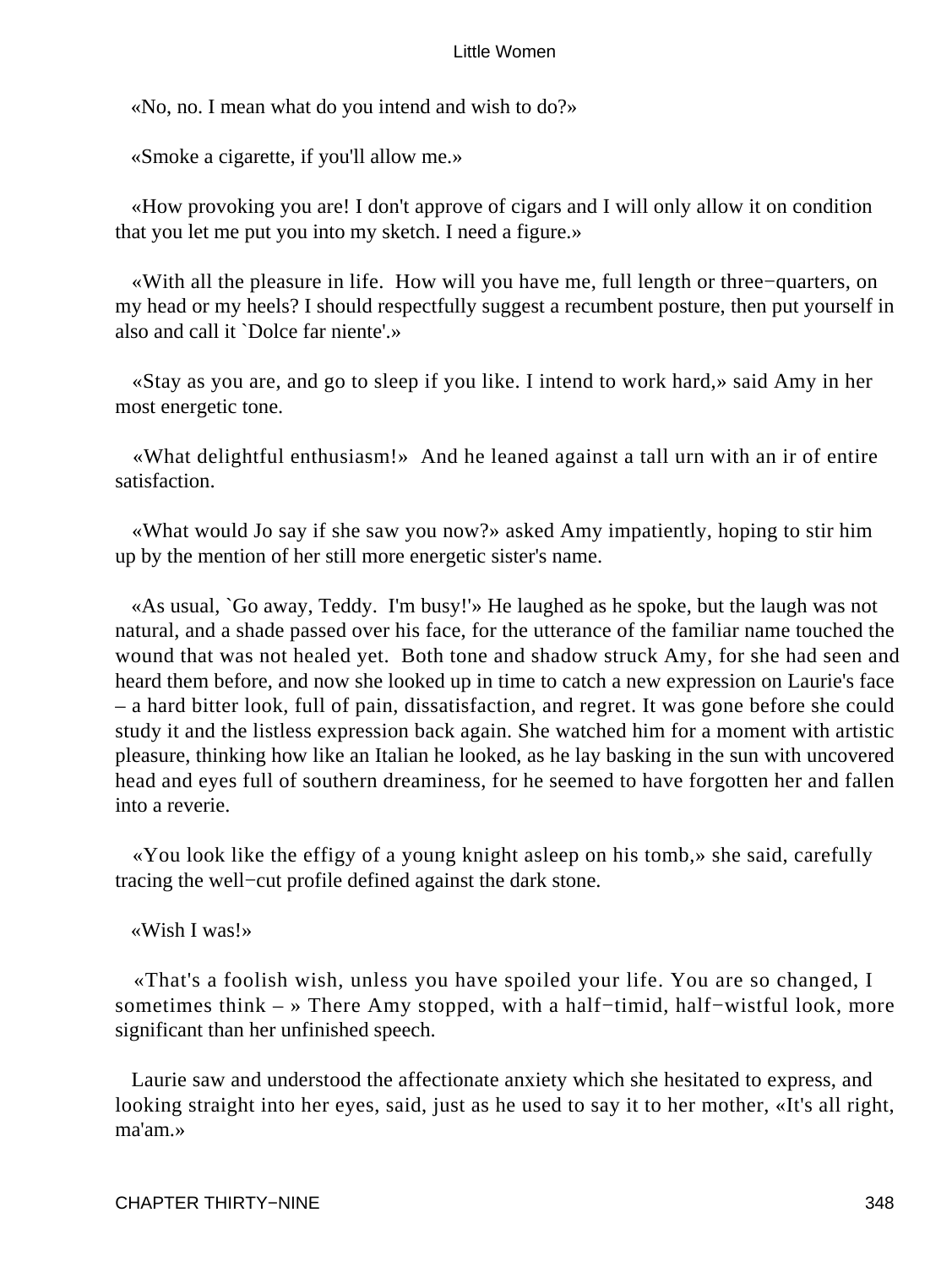That satisfied her and set at rest the doubts that had begun to worry her lately. It also touched her, and she showed that it did, by the cordial tone in which she said...

 «I'm glad of that! I didn't think you'd been a very bad boy, but I fancied you might have wasted money at that wicked Baden−Baden, lost your heart to some charming Frenchwoman with a husband, or got into some of the scrapes that young men seem to consider a necessary part of a foreign tour. Don't stay out there in the sun, come and lie on the grass here and `let us be friendly', as Jo used to say when we got in the sofa corner and told secrets.»

 Laurie obediently threw himself down on the turf, and began to amuse himself by sticking daisies into the ribbons of Amy's hat, that lay there.

 «I'm all ready for the secrets.» And he glanced up with a decided expression of interest in his eyes.

«I've none to tell. You may begin.»

 «Haven't one to bless myself with. I thought perhaps you'd had some news from home..»

 «You have heard all that has come lately. Don't you hear often? I fancied Jo would send you volumes.»

 "She's very busy. I'm roving about so, it's impossible to be regular, you know. When do you begin your great work of art, Raphaella?' he asked. changing the subject abruptly after another pause, in which he had been wondering if Amy knew his secret and wanted to talk about it.

 «Never,» she answered, with a despondent but decided air. «Rome took all the vanity out of me, for after seeing the wonders there, I felt too insignificant to live and gave up all my foolish hopes in despair.»

«Why should you, with so much energy and talent?»

 «That's just why, because talent isn't genius, and no amount of energy can make it so. I want to be great, or nothing. I won't be a common−place dauber, so I don't intend to try any more.»

«And what are you going to do with yourself now, if I may ask?»

«Polish up my other talents, and be an ornament to society, if I get the chance.»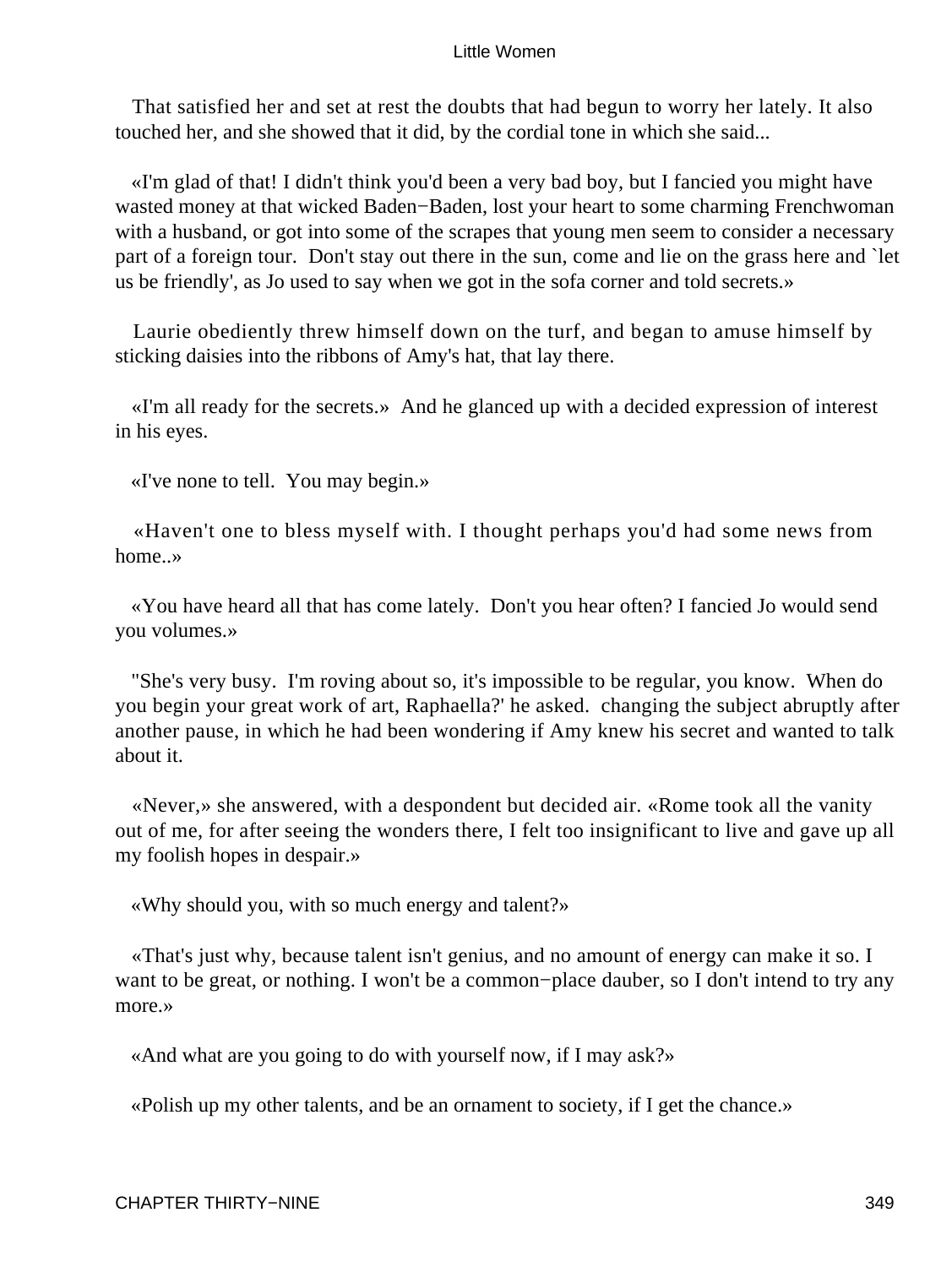It was a characteristic speech, and sounded daring, but audacity becomes young people, and Amy's ambition had a good foundation. Laurie smiled, but he liked the spirit with which she took up a new purpose when a long−cherished one died, and spent no time lamenting.

«Good! And here is where Fred Vaughn comes in, I fancy.»

 Amy preserved a discreet silence, but there was a conscious look in her downcast face that made Laurie sit up and say gravely, «Now I'm going to play brother, and ask questions. May I?»

«I don't promise to answer.»

 «Your face will, if your tongue won't. You aren't woman of the world enough yet to hide your feelings, my dear. I heard rumors about Fred and you last year, and it's my private opinion that if he had not been called home so suddenly and detained so long, something would have come of it, hey?»

 «That's not for me to say,» was Amy's grim reply, but her lips would smile, and there was a traitorous sparkle of the eye which betrayed that she knew her power and enjoyed the knowledge.

 «You are not engaged, I hope?» And Laurie looked very elder−brotherly and grave all of a sudden.

«No.»

«But you will be, if he comes back and goes properly down on his knees, won't you?»

«Very likely.»

«Then you are fond of old Fred?»

«I could be, if I tried.»

 «But you don't intend to try till the proper moment? Bless my soul, what unearthly prudence! He's a good fellow, Amy, but not the man I fancied you'd like.»

 «He is rich, a gentleman, and has delightful manners,» began Amy, trying to be quite cool and dignified, but feeling a little ashamed of herself, in spite of the sincerity of her intentions.

 «I understand. Queens of society can't get on without money, so you mean to make a good match, and start in that way? Quite right and proper, as the world goes, but it sounds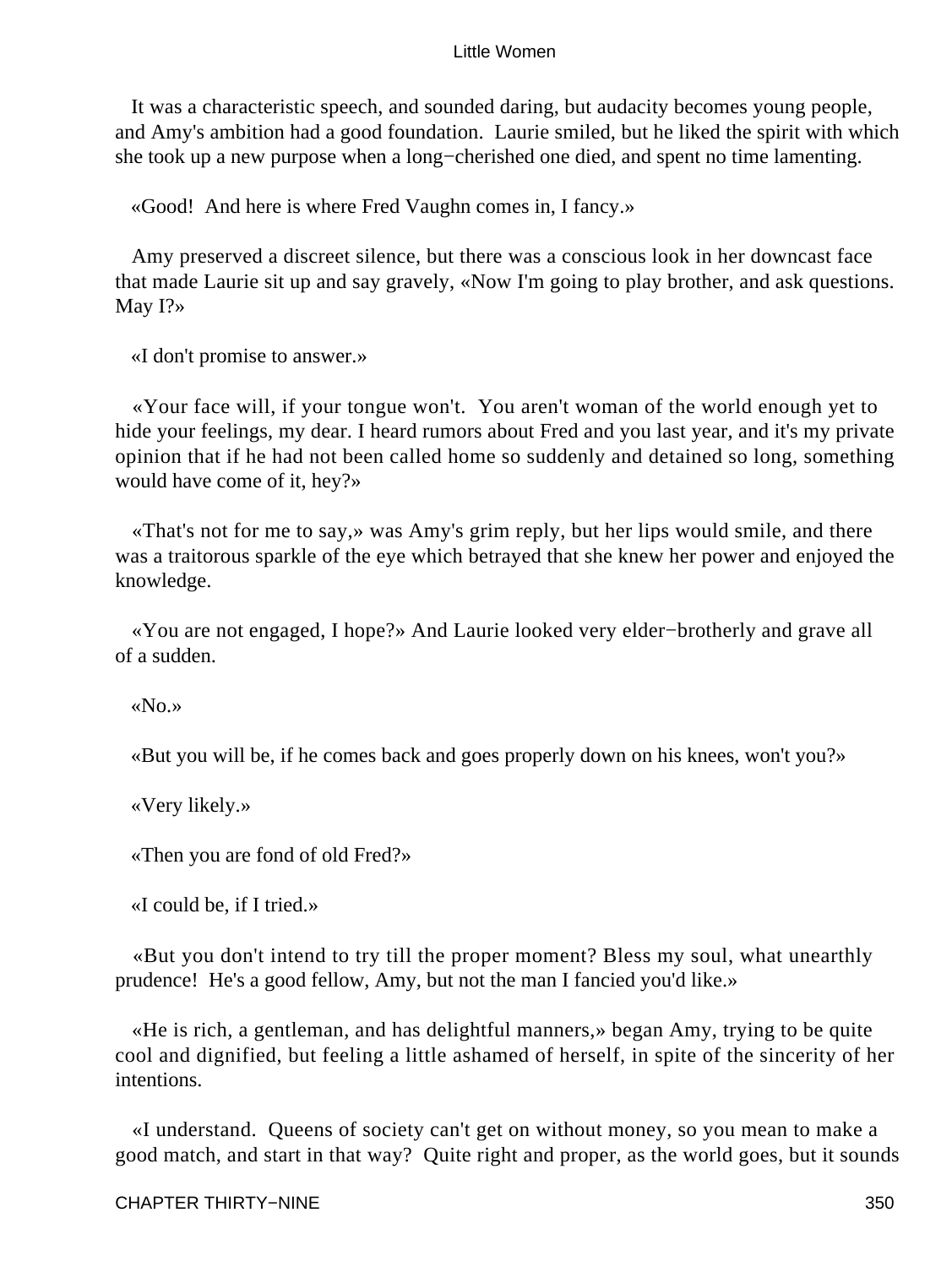odd from the lips of one of your mother's girls.»

«True, nevertheless.»

 A short speech, but the quiet decision with which it was uttered contrasted curiously with the young speaker. Laurie felt this instinctively and laid himself down again, with a sense of disappointment which he could not explain. His look and silence, as well as a certain inward self−disapproval, ruffled Amy, and made her resolve to deliver her lecture without delay.

«I wish you'd do me the favor to rouse yourself a little,» she said sharply.

«Do it for me, there's a dear girl.»

 «I could, if I tried.» And she looked as if she would like doing it in the most summary style.

 «Try, then. I give you leave,» returned Laurie, who enjoyed having someone to tease, after his long abstinence from his favorite pastime.

«You'd be angry in five minutes.»

 «I'm never angry with you. It takes two flints to make a fire. You are as cool and soft as snow.»

 «You don't know what I can do. Snow produces a glow and a tingle, if applied rightly. Your indifference is half affectation, and a good stirring up would prove it.»

 «Stir away, it won't hurt me and it may amuse you, as the big man said when his little wife beat him. Regard me in the light of a husband or a carpet, and beat till you are tired, if that sort of exercise agrees with you.»

 Being decidedly nettled herself, and longing to see him shake off the apathy that so altered him, Amy sharpened both tongue and pencil, and began.

«Flo and I have got a new name for you. It's Lazy Laurence. How do you like it?»

 She thought it would annoy him, but he only folded his arms under his head, with an imperturbable, «That's not bad. Thank you, ladies.»

«Do you want to know what I honestly think of you?»

«Pining to be told.»

CHAPTER THIRTY−NINE 351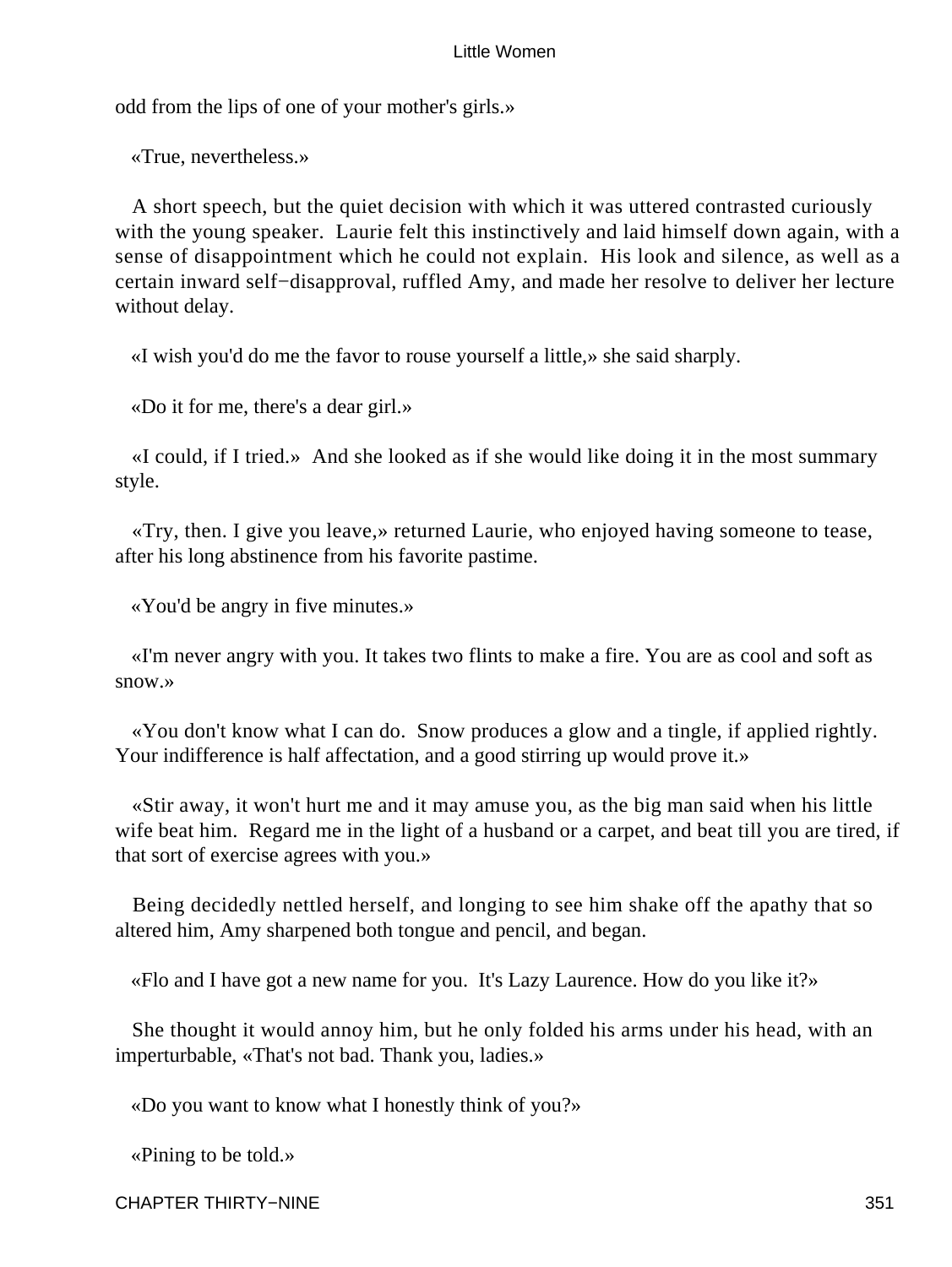«Well, I despise you.» If she had even said `I hate you' in a petulant or coquettish tone, he would have laughed and rather liked it, but the grave, almost sad, accent in her voice made him open his eyes, and ask quickly...

«Why, if you please?»

 «Because, with every chance for being good, useful, and happy, you are faulty, lazy, and miserable.»

«Strong language, mademoiselle.»

«If you like it, I'll go on.»

«Pray do, it's quite interesting.»

«I thought you'd find it so. Selfish people always like to talk about themselves.»

 «Am I selfish?» The question slipped out involuntarily and in a tone of surprise, for the one virtue on which he prided himself was generosity.

 «Yes, very selfish,» continued Amy, in a calm, cool voice, twice as effective just then as an angry one. «I'll show you how, for I've studied you while we were frolicking, and I'm not at all satisfied with you. Here you have been abroad nearly six months, and done nothing but waste time and money and disappoint your friends.»

«Isn't a fellow to have any pleasure after a four−year grind?»

 «You don't look as if you'd had much. At any rate, you are none the better for it, as far as I can see. I said when we first met that you had improved. Now I take it all back, for I don't think you half so nice as when I left you at home. You have grown abominably lazy, you like gossip, and waste time on frivolous things, you are contented to be petted and admired by silly people, instead of being loved and respected by wise ones. With money, talent, position, health, and beauty, ah you like that old Vanity! But it's the truth, so I can't help saying it, with all these splendid things to use and enjoy, you can find nothing to do but dawdle, and instead of being the man you ought to be, you are only...» There she stopped, with a look that had both pain and pity in it.

 «Saint Laurence on a gridiron,» added Laurie, blandly finishing the sentence. But the lecture began to take effect, for there was a wide−awake sparkle in his eyes now and a half–angry, half–injured expression replaced the former indifference.

 «I supposed you'd take it so. You men tell us we are angels, and say we can make you what we will, but the instant we honestly try to do you good, you laugh at us and won't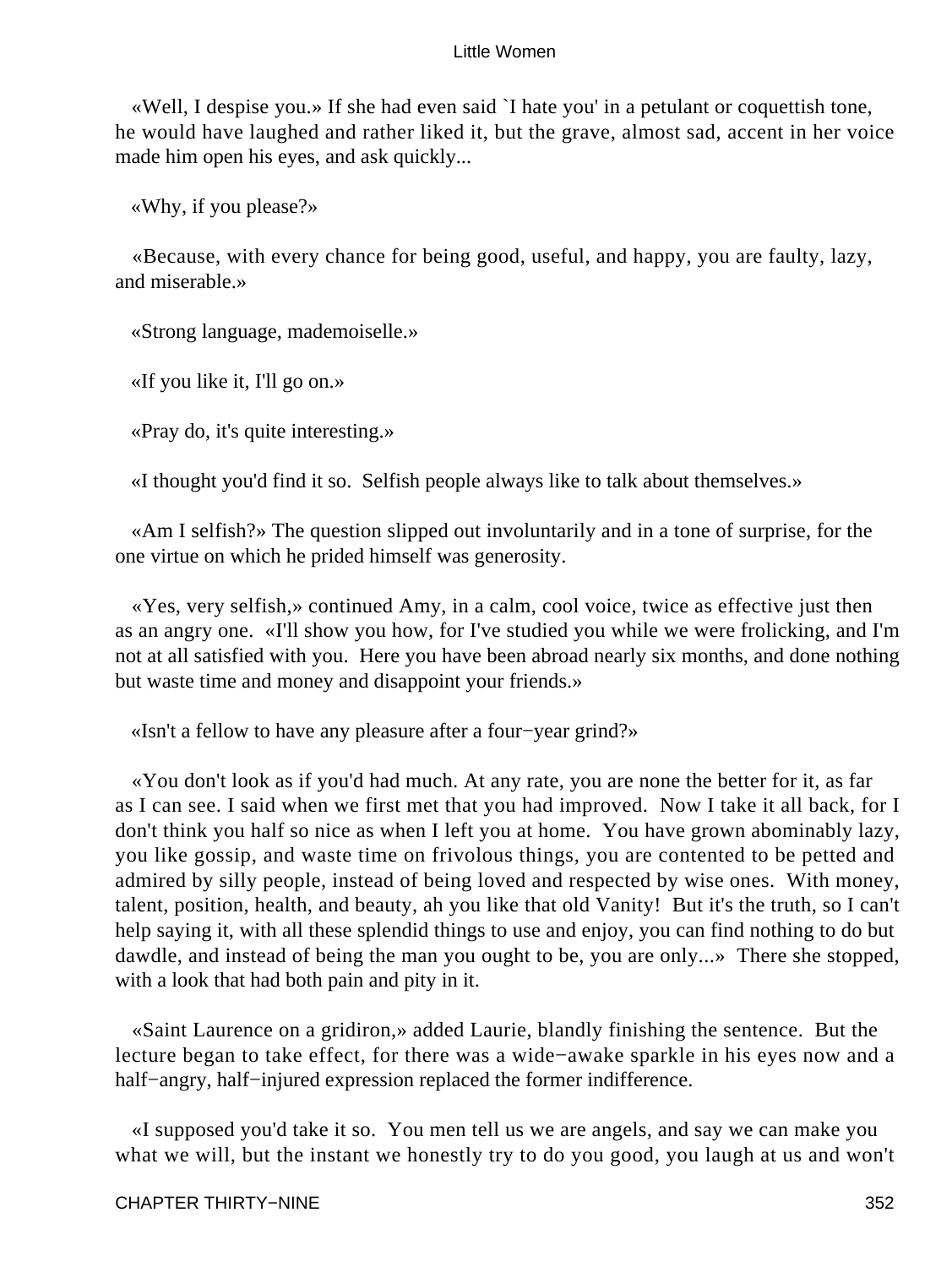listen, which proves how much your flattery is worth.» Amy spoke bitterly, and turned her back on the exasperating martyr at her feet.

 In a minute a hand came down over the page, so that she could not draw, and Laurie's voice said, with a droll imitation of a penitent child, «I will be good, oh, I will be good!»

 But Amy did not laugh, for she was in earnest, and tapping on the outspread hand with her pencil, said soberly, «Aren't you ashamed of a hand like that? It's as soft and white as a woman's, and looks as if it never did anything but wear Jouvin's best gloves and pick flowers for ladies. You are not a dandy, thank Heaven, so I'm glad to see there are no diamonds or big seal rings on it, only the little old one Jo gave you so long ago. Dear soul, I wish she was here to help me!»

«So do I!»

 The hand vanished as suddenly as it came, and there was energy enough in the echo of her wish to suit even Amy. She glanced down at him with a new thought in her mind, but he was lying with his hat half over his face, as if for shade, and his mustache hid his mouth. She only saw his chest rise and fall, with a long breath that might have been a sigh, and the hand that wore the ring nestled down into the grass, as if to hide something too precious or too tender to be spoken of. All in a minute various hints and trifles assumed shape and significance in Amy's mind, and told her what her sister never had confided to her. She remembered that Laurie never spoke voluntarily of Jo, she recalled the shadow on his face just now, the change in his character, and the wearing of the little old ring which was no ornament to a handsome hand. Girls are quick to read such signs and feel their eloquence. Amy had fancied that perhaps a love trouble was at the bottom of the alteration, and now she was sure of it. Her keen eyes filled, and when she spoke again, it was in a voice that could be beautifully soft and kind when she chose to make it so.

 «I know I have no right to talk so to you, Laurie, and if you weren't the sweetest−tempered fellow in the world, you'd be very angry with me. But we are all so fond and proud of you, I couldn't bear to think they should be disappointed in you at home as I have been, though, perhaps they would understand the change better than I do.»

 «I think they would,» came from under the hat, in a grim tone, quite as touching as a broken one.

 «They ought to have told me, and not let me go blundering and scolding, when I should have been more kind and patient than ever. I never did like that Miss Randal and now I hate her!» said artful Amy, wishing to be sure of her facts this time.

 «Hang Miss Randal!» And Laurie knocked the hat off his face with a look that left no doubt of his sentiments toward that young lady.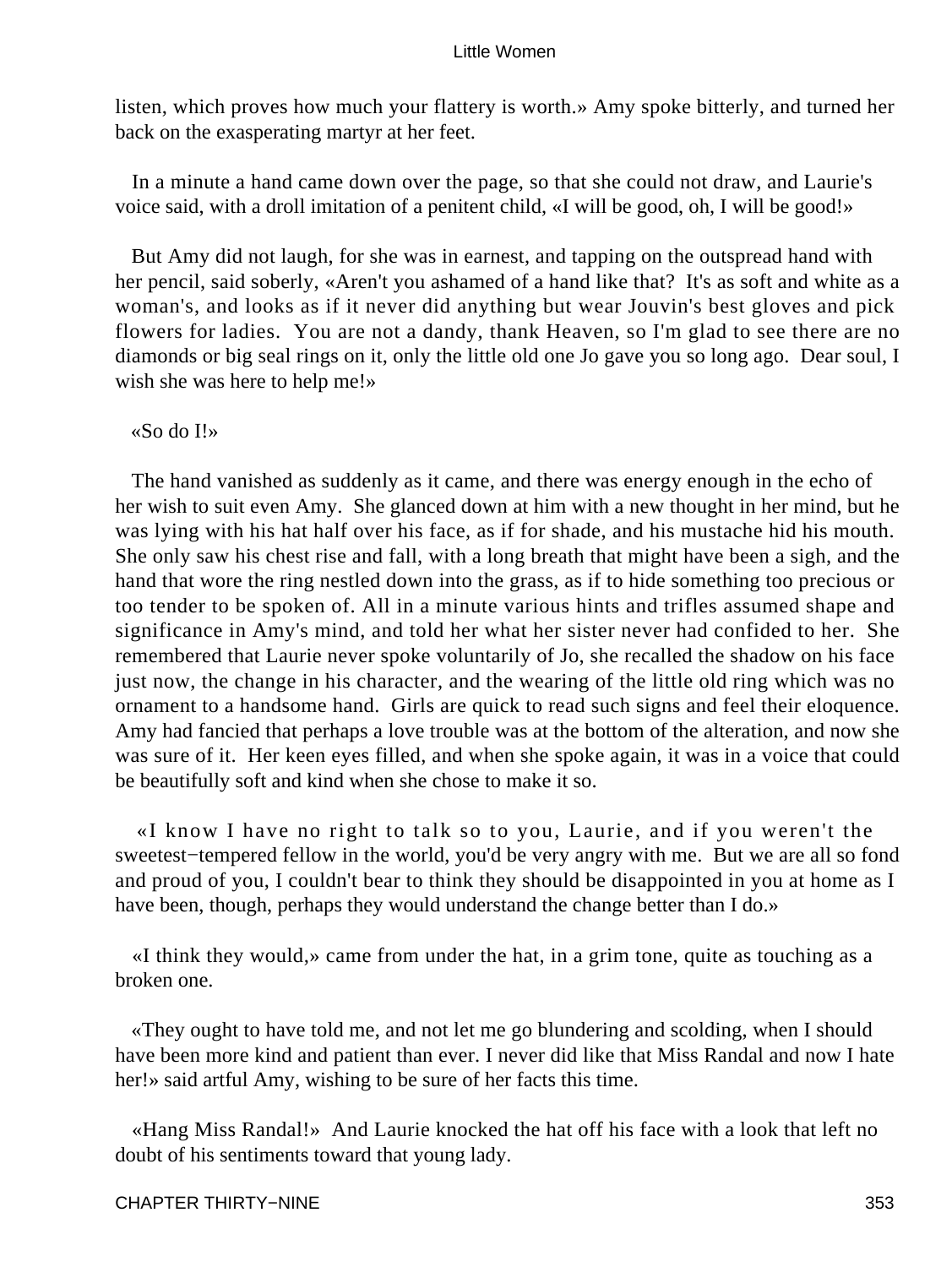«I beg pardon, I thought...» And there she paused diplomatically.

 «No, you didn't, you knew perfectly well I never cared for anyone but Jo,» Laurie said that in his old, impetuous tone, and turned his face away as he spoke.

 «I did think so, but as they never said anything about it, and you came away, I supposed I was mistaken. And Jo wouldn't be kind to you? Why, I was sure she loved you dearly.»

 «She was kind, but not in the right way, and it's lucky for her she didn't love me, if I'm the good−for−nothing fellow you think me. It's her fault though, and you may tell her so.»

 The hard, bitter look came back again as he said that, and it troubled Amy, for she did not know what balm to apply.

 «I was wrong, I didn't know. I'm very sorry I was so cross, but I can't help wishing you'd bear it better, Teddy, dear.»

 «Don't, that's her name for me!» And Laurie put up his hand with a quick gesture to stop the words spoken in Jo's half−kind, half−reproachful tone. «Wait till you've tried it yourself,» he added in a low voice, as he pulled up the grass by the handful.

 «I'd take it manfully, and be respected if i couldn't be loved,» said Amy, with the decision of one who knew nothing about it.

 Now, Laurie flattered himself that he had borne it remarkably well, making no moan, asking no sympathy, and taking his trouble away to live it down alone. Amy's lecture put the Matter in a new light, and for the first time it did look weak and selfish to lose heart at the first failure, and shut himself up in moody indifference. He felt as if suddenly shaken out of a pensive dream and found it impossible to go to sleep again. Presently he sat up and asked slowly, «Do you think Jo would despise me as you do?»

 «Yes, if she saw you now. She hates lazy people. Why don't you do something splendid, and make her love you?»

«I did my best, but it was no use.»

 «Graduating well, you mean? That was no more than you ought to have done, for your grandfather's sake. It would have been shameful to fail after spending so much time and money, when everyone knew that you could do well.»

«I did fail, say what you will, for Jo wouldn't love me,»

began Laurie, leaning his head on his hand in a despondent attitude.

CHAPTER THIRTY−NINE 354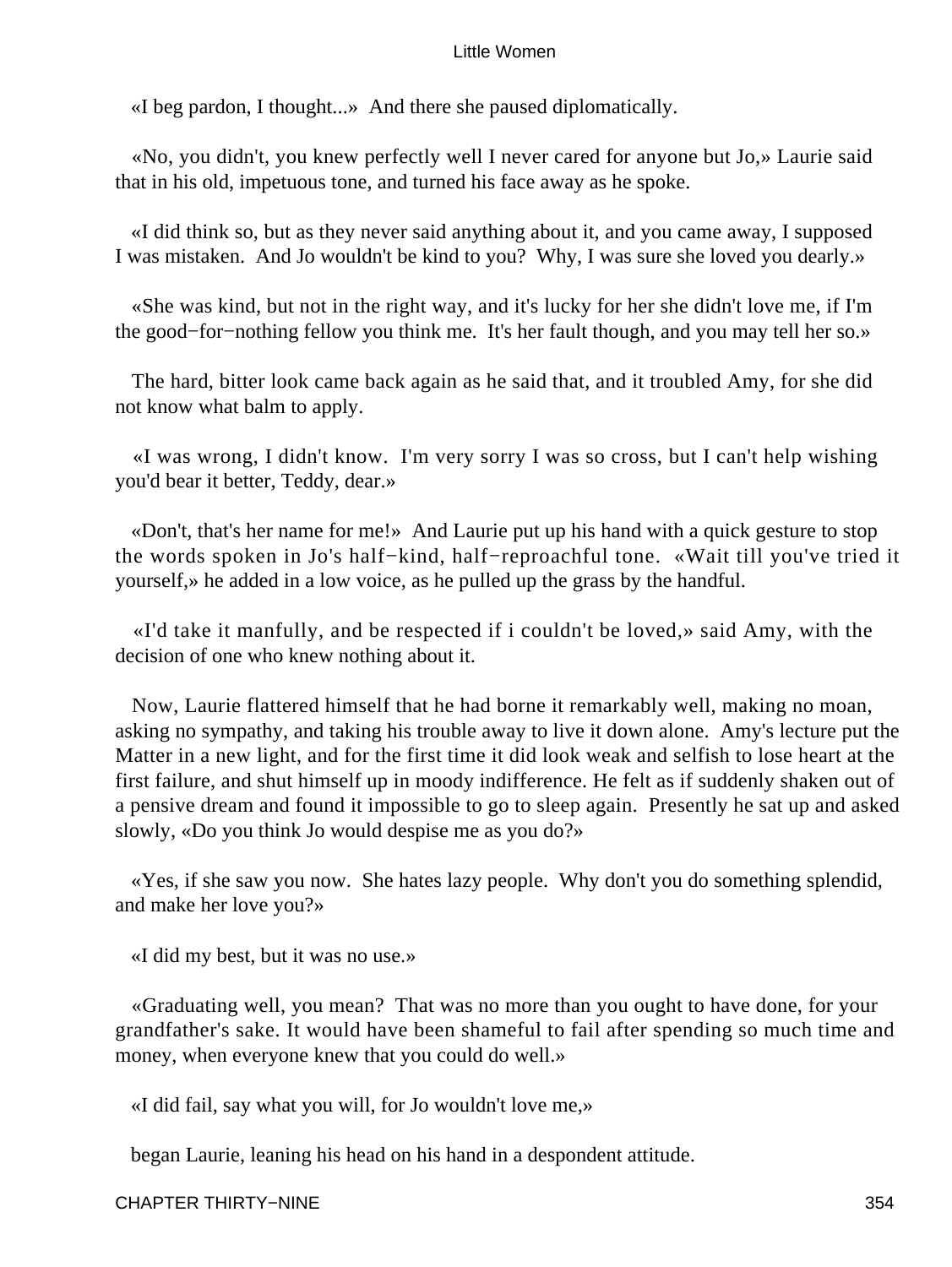«No, you didn't, and you'll say so in the end, for it did you good, and proved that you could do something if you tried. If you'd only set about another task of some sort, you'd soon be your hearty, happy self again, and forget your trouble.»

# «That's impossible.»

 «Try it and see. You needn't shrug your shoulders, and think, `Much she knows about such things'. I don't pretend to be wise, but I am observing, and I see a great deal more than you'd imagine. I'm interested in other people's experiences and inconsistencies, and though I can't explain, I remember and use them for my own benefit. Love Jo all your days, if you choose, but don't let it spoil you, for it's wicked to throw away so many good gifts because you can't have the one you want. There, I won't lecture any more, for I know you'll wake up and be a man in spite of that hardhearted girl.»

 Neither spoke for several minutes. Laurie sat turning the little ring on his finger, and Amy put the last touches to the hasty sketch she had been working at while she talked. Presently she put it on his knee, merely saying, «How do you like that?»

 He looked and then he smiled, as he could not well help doing, for it was capitally done, the long, lazy figure on the grass, with listless face, half−shut eyes, and one hand holding a cigar, from which came the little wreath of smoke that encircled the dreamer's head.

 «How well you draw!» he said, with a genuine surprise and pleasure at her skill, adding, with a half−laugh, «Yes, that's me.»

«As you are. This is as you were.» And Amy laid another sketch beside the one he held.

 It was not nearly so well done, but there was a life and spirit in it which atoned for many faults, and it recalled the past so vividly that a sudden change swept over the young man's face as he looked. Only a rough sketch of Laurie taming a horse. Hat and coat were off, and every line of the active figure, resolute face, and commanding attitude was full of energy and meaning. The handsome brute, just subdued, stood arching his neck under the tightly drawn rein, with one foot impatiently pawing the ground, and ears pricked up as if listening for the voice that had mastered him. In the ruffled mane. The rider's breezy hair and erect attitude, there was a suggestion of suddenly arrested motion, of strength, courage, and youthful buoyancy that contrasted sharply with the supine grace of the `DOLCE **FAR NIENTE'** sketch. Laurie said nothing but as his eye went from one to the other, Amy say him flush up and fold his lips together as if he read and accepted the little lesson she had given him. That satisfied her, and without waiting for him to speak, she said, in her sprightly way...

 «Don't you remember the day you played Rarey with Puck, and we all looked on? Meg and Beth were frightened, but Jo clapped and pranced, and I sat on the fence and drew you. I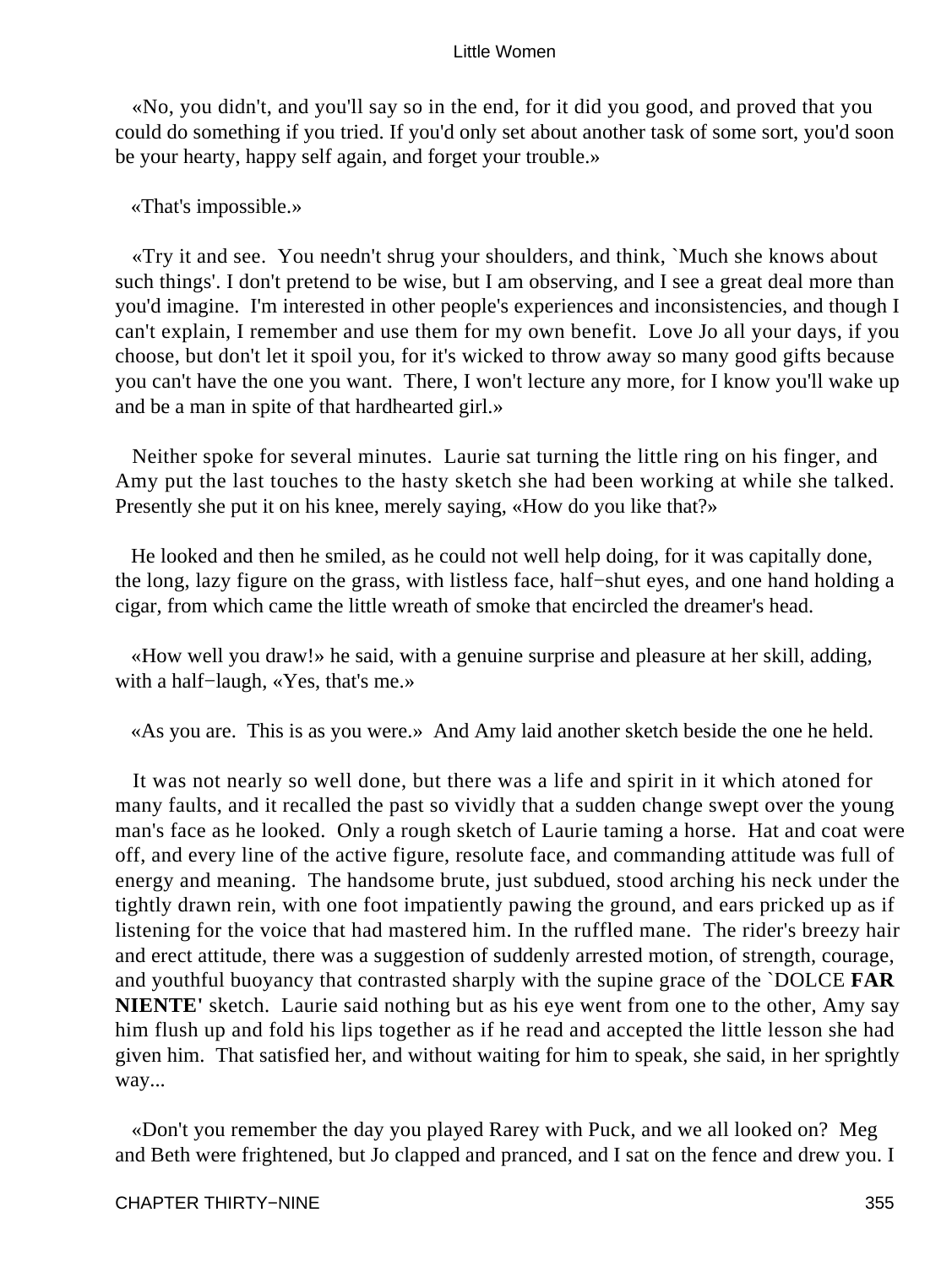found that sketch in my portfolio the other day, touched it up, and kept it to show you.»

 «Much obliged. You've improved immensely since then, and I congratulate you. May I venture to suggest in ` a honeymoon paradise' that five o'clock is the dinner hour at your hotel?»

 Laurie rose as he spoke, returned the pictures with a smile and a bow and looked at his watch, as if to remind her that even moral lectures should have an end. He tried to resume his former easy, indifferent air, but it was an affectation now, for the rousing had been more effacious than he would confess. Amy felt the shade of coldness in his manner, and said to herself . ..

 «Now, I've offended him. Well, if it does him good, I'm glad, if it makes him hate me, I'm sorry, but it's true, and I can't take back a word of it.»

 They laughed and chatted all the way home, and little Baptist, up behind, thought that monsieur and madamoiselle were in charming spirits. But both felt ill at ease. The friendly frankness was disturbed, the sunshine had a shadow over it, and despite their apparent gaiety, there was a secret discontent in the heart of each.

 «Shall we see you this evening, mon frere?» asked Amy, as they parted at her aunt's door.

 «Unfortunately I have an engagement. Au revoir, madamoiselle.» And Laurie bent as if to kiss her hand, in the foreign fashion, which became him better than many men. Something in his face made Amy say quickly and warmly...

 «No, be yourself with me, Laurie, and part in the good old way. I'd rather have a hearty English handshake than all the sentimental salutations in France.»

 «Goodbye, dear.» And with these words, uttered in the tone she liked, Laurie left her, after a handshake almost painful in its heartiness.

 Next morning, instead of the usual call, Amy received a note which made her smile at the beginning and sigh at the end.

 My Dear Mentor, Please make my adieux to your aunt, and exult within yourself, for `Lazy Laurence' has gone to his grandpa, like the best of boys. A pleasant winter to you, and may the gods grant you a blissful honeymoon at Valrosa! I think Fred would be benefited by a rouser. Tell him so, with my congratulations.

Yours gratefully, Telemachus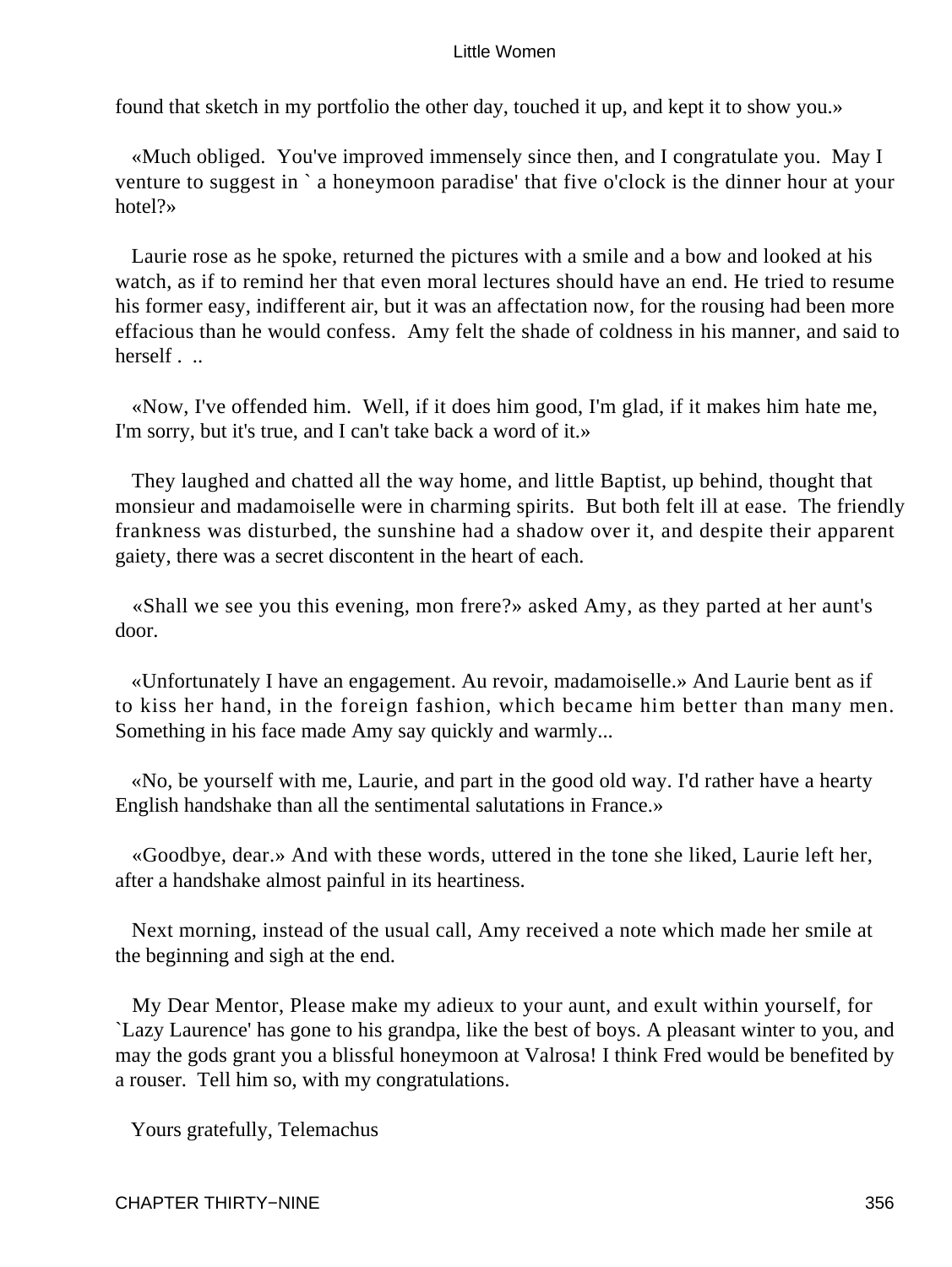«Good boy! I'm glad he's gone,» said Amy, with an approving smile. The next minute her face fell as she glanced about the empty room, adding, with an involuntary sigh, «Yes, I am glad, but how I shall miss him.»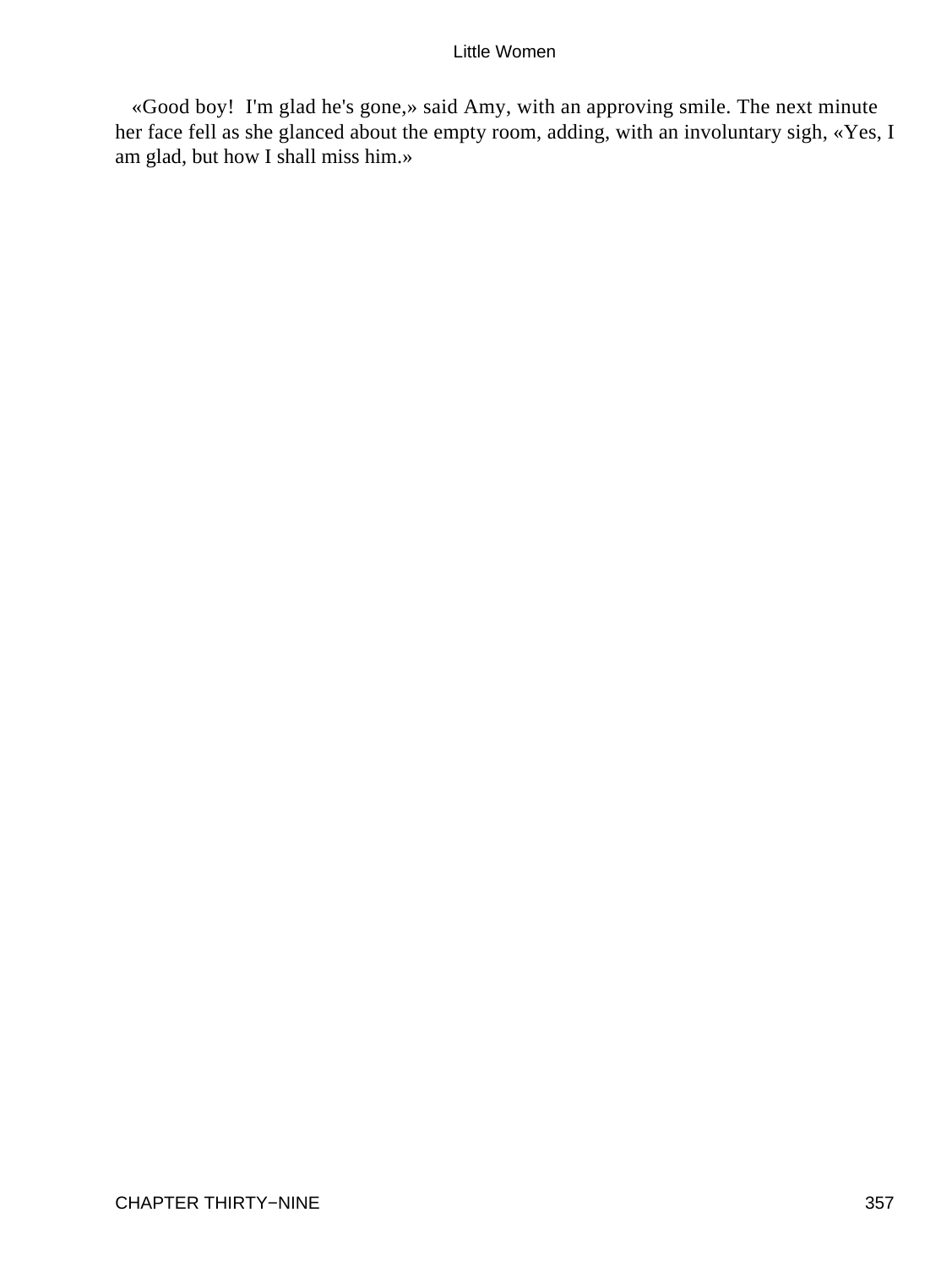# **[CHAPTER FORTY](#page-420-0)**

**When the first bitterness was over, the family accepted the inevitable, and tried to bear** it cheerfully, helping one another by the increased affection which comes to bind households tenderly together in times of trouble. They put away their grief, and each did his or her part toward making that last year a happy one.

 The pleasantest room in the house was set apart for Beth, and in it was gathered everything that she most loved, flowers, pictures, her piano, the little worktable, and the beloved pussies. Father's best books found their way there, Mother's easy chair, Jo's desk, Amy's finest sketches, and every day Meg brought her babies on a loving pilgrimage, to make sunshine for Aunty Beth. John quietly set apart a little sum, that he might enjoy the pleasure of keeping the invalid supplied with the fruit she loved and longed for. Old Hannah never wearied of concocting dainty dishes to tempt a capricious appetite, dropping tears as she worked, and from across the sea came little gifts and cheerful letters, seeming to bring breaths of warmth and fragrance from lands that know no winter.

 Here, cherished like a household saint in its shrine, sat Beth, tranquil and busy as ever, for nothing could change the sweet, unselfish nature, and even while preparing to leave life, she tried to make it happier for those who should remain behind. The feeble fingers were never idle, and one of her pleasures was to make little things for the school children daily passing to and fro, to drop a pair of mittens from her window for a pair of purple hands, a needlebook for some small mother of many dolls, penwipers for young penmen toiling through forests of pothooks, scrapbooks for picture−loving eyes, and all manner of pleasant devices, till the reluctant climbers of the ladder of learning found their way strewn with flowers, as it were, and came to regard the gentle giver as a sort of fairy godmother, who sat above there, and showered down gifts miraculously suited to their tastes and needs. If Beth had wanted any reward, she found it in the bright little faces always turned up to her window, with nods and smiles, and the droll little letters which came to her, full of blots and gratitude.

 The first few months were very happy ones, and Beth often used to look round, and say «How beautiful this is!» as they all sat together in her sunny room, the babies kicking and crowing on the floor, mother and sisters working near, and father reading, in his pleasant voice, from the wise old books which seemed rich in good and comfortable words, as applicable now as when written centuries ago, a little chapel, where a paternal priest taught his flock the hard lessons all must learn, trying to show them that hope can comfort love, and faith make resignation possible. Simple sermons, that went straight to the souls of those who listened, for the father's heart was in the minister's religion, and the frequent falter in the voice gave a double eloquence to the words he spoke or read.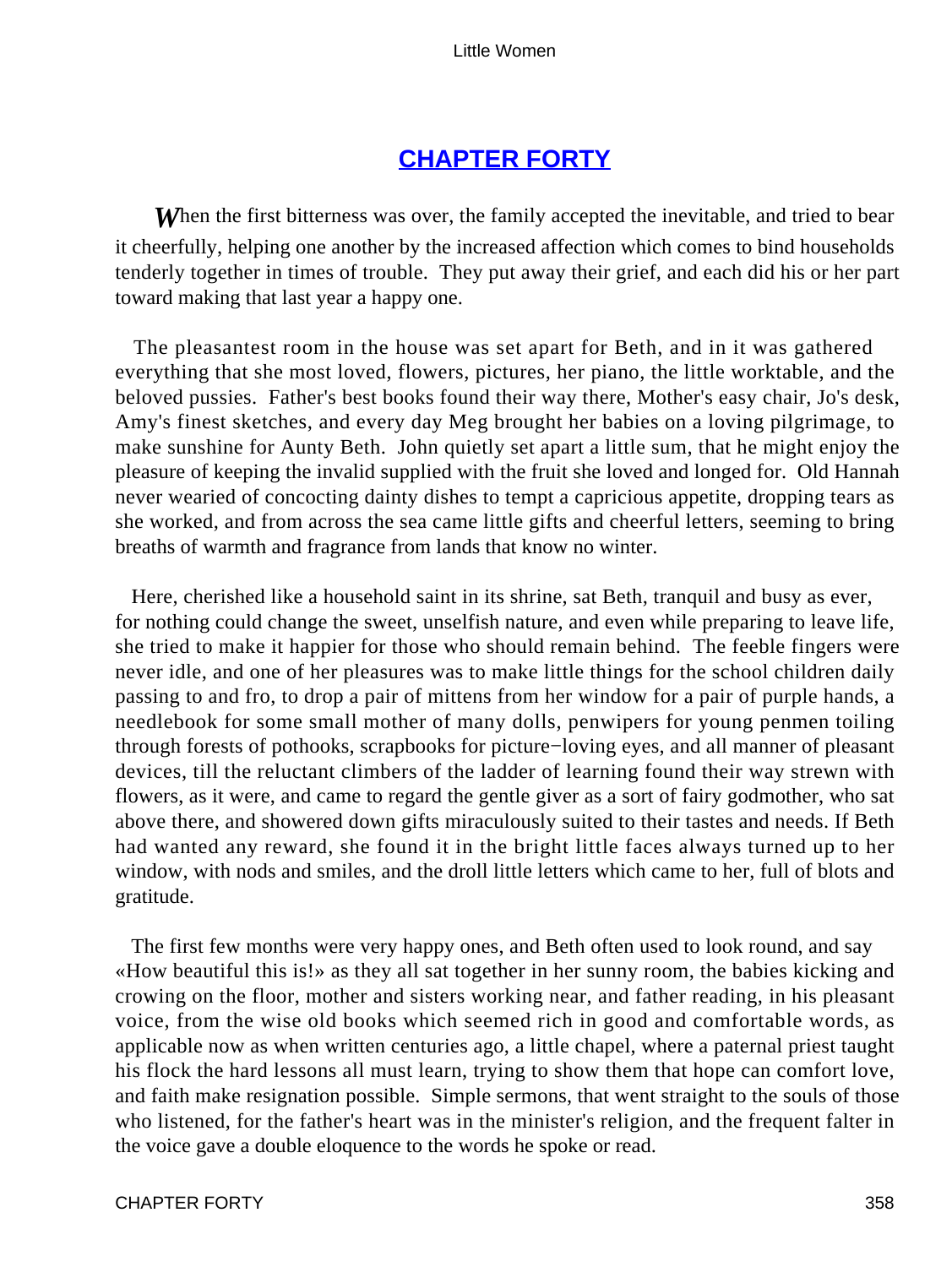It was well for all that this peaceful time was given them as preparation for the sad hours to come, for by−and−by, Beth said the needle was `so heavy', and put it down forever. Talking wearied her, faces troubled her, pain claimed her for its own, and her tranquil spirit was sorrowfully perturbed by the ills that vexed her feeble flesh. Ah me! Such heavy days, such long, long nights, such aching hearts and imploring prayers, when those who loved her best were forced to see the thin hands stretched out to them beseechingly, to hear the bitter cry, «Help me, help me!» and to feel that there was no help. A sad eclipse of the serene soul, a sharp struggle of the young life with death, but both were mercifully brief, and then the natural rebellion over, the old peace returned more beautiful than ever. With the wreck of her frail body, Beth's soul grew strong, and though she said little, those about her felt that she was ready, saw that the first pilgrim called was likewise the fittest, and waited with her on the shore, trying to see the Shining Ones coming to receive her when she crossed the river.

 Jo never left her for an hour since Beth had said «I feel stronger when you are here.» She slept on a couch in the room, waking often to renew the fire, to feed, lift, or wait upon the patient creature who seldom asked for anything, and `tried not to be a trouble'. All day she haunted the room, jealous of any other nurse, and prouder of being chosen then than of any honor her life ever brought her. Precious and helpful hours to Jo, for now her heart received the teaching that it needed. Lessons in patience were so sweetly taught her that she could not fail to learn them, charity for all, the lovely spirit that can forgive and truly forget unkindness, the loyalty to duty that makes the hardest easy, and the sincere faith that fears nothing, but trusts undoubtingly.

 Often when she woke Jo found Beth reading in her well−worn little book, heard her singing softly, to beguile the sleepless night, or saw her lean her face upon her hands, while slow tears dropped through the transparent fingers, and Jo would lie watching her with thoughts too deep for tears, feeling that Beth, in her simple, unselfish way, was trying to wean herself from the dear old life, and fit herself for the life to come, by sacred words of comfort, quiet prayers, and the music she loved so well.

 Seeing this did more for Jo than the wisest sermons, the saintliest hymns, the most fervent prayers that any voice could utter. For with eyes made clear by many tears, and a heart softened by the tenderest sorrow, she recognized the beauty of her sister's life – uneventful, unambitious, yet full of the genuine virtues which `smell sweet, and blossom in the dust', the self−forgetfulness that makes the humblest on earth remembered soonest in heaven, the true success which is possible to all.

 One night when Beth looked among the books upon her table, to find something to make her forget the mortal weariness that was almost as hard to bear as pain, as she turned the leaves of her old favorite, Pilgrims's Progress, she found a little paper, scribbled over in Jo's hand. The name caught her eye and the blurred look of the lines made her sure that tears had fallen on it.

#### CHAPTER FORTY 359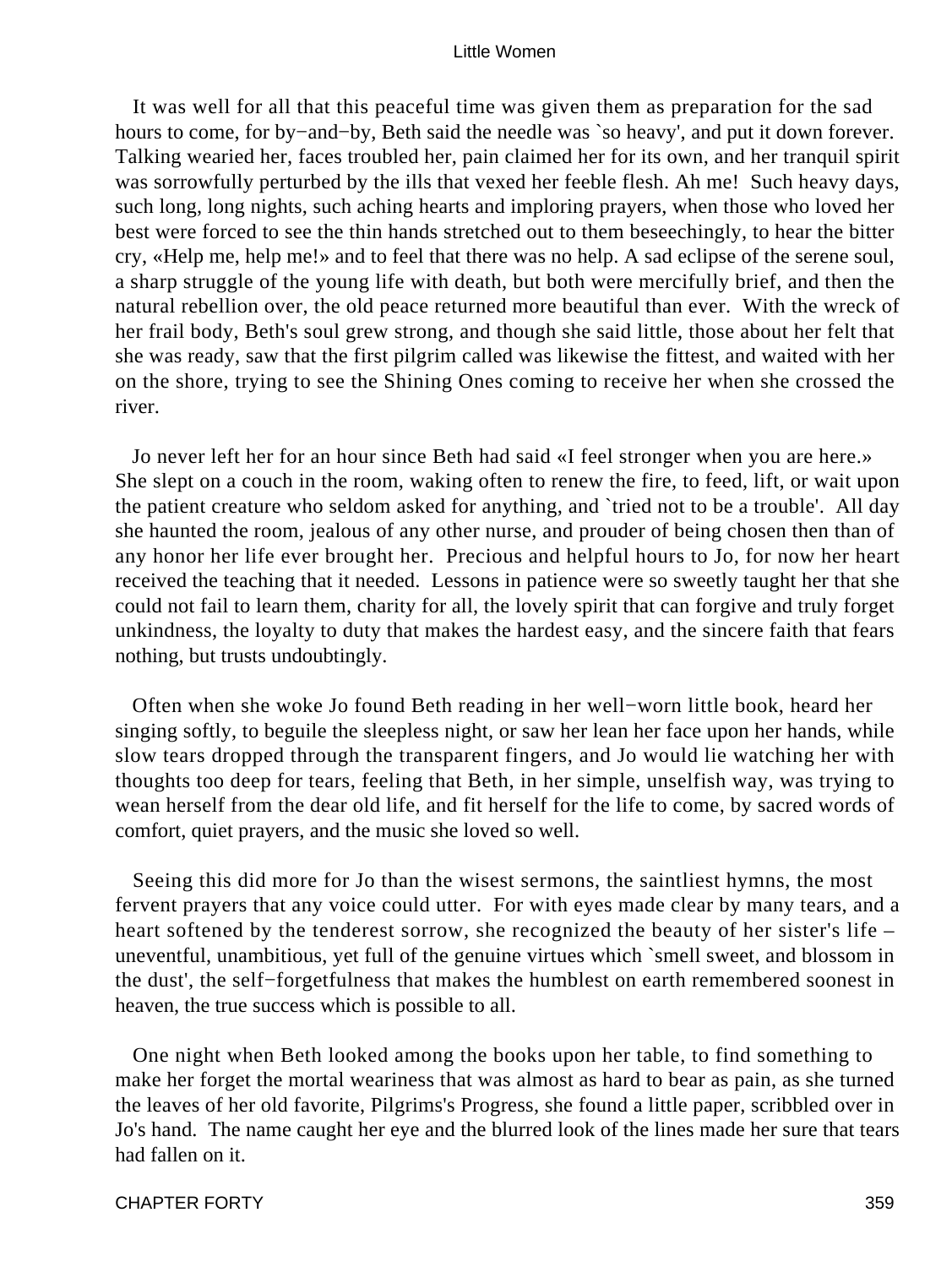«Poor Jo! She's fast asleep, so I won't wake her to ask leave. She shows me all her things, and I don't think she'll mind if I look at this», thought Beth, with a glance at her sister, who lay on the rug, with the tongs beside her, ready to wake up the minute the log fell apart.

# MY **BETH**

 Sitting patient in the shadow Till the blessed light shall come, A serene and saintly presence Sanctifies our troubled home. Earthly joys and hopes and sorrows Break like ripples on the strand Of the deep and solemn river Where her willing feet now stand.

 O my sister, passing from me, Out of human care and strife, Leave me, as a gift, those virtues Which have beautified your life. Dear, bequeath me that great patience Which has power to sustain A cheerful, uncomplaining spirit In its prison−house of pain.

 Give me, for I need it sorely, Of that courage, wise and sweet, Which has made the path of duty Green beneath your willing feet. Give me that unselfish nature, That with charity devine Can pardon wrong for love's dear sake – Meek heart, forgive me mine!

 Thus our parting daily loseth Something of its bitter pain, And while learning this hard lesson, My great loss becomes my gain. For the touch of grief will render My wild nature more serene, Give to life new aspirations, A new trust in the unseen.

 Henceforth, safe across the river, I shall see forever more A beloved, household spirit Waiting for me on the shore. Hope and faith, born of my sorrow, Guardian angels shall become, And the sister gone before me By their hands shall lead me home.

 Blurred and blotted, faulty and feeble as the lines were, they brought a look of inexpressible comfort to Beth's face, for her one regret had been that she had done so little, and this seemed to assure her that her life had not been useless, that her death would not bring the despair she feared. As she sat with the paper folded between her hands, the charred log fell asunder. Jo started up, revived the blaze, and crept to the bedside, hoping Beth slept.

 «Not asleep, but so happy, dear. See, I found this and read it. I knew you wouldn't care. Have I been all that to you, Jo?» she asked, with wistful, humble earnestness.

 «OH, Beth, so much, so much!» And Jo's head went down upon the pillow beside her sister's.

 «Then I don't feel as if I'd wasted my life. I'm not so good as you make me, but I have tried to do right. And now, when it's too late to begin even to do better, it's such a comfort to know that someone loves me so much, and feels as if I'd helped them.»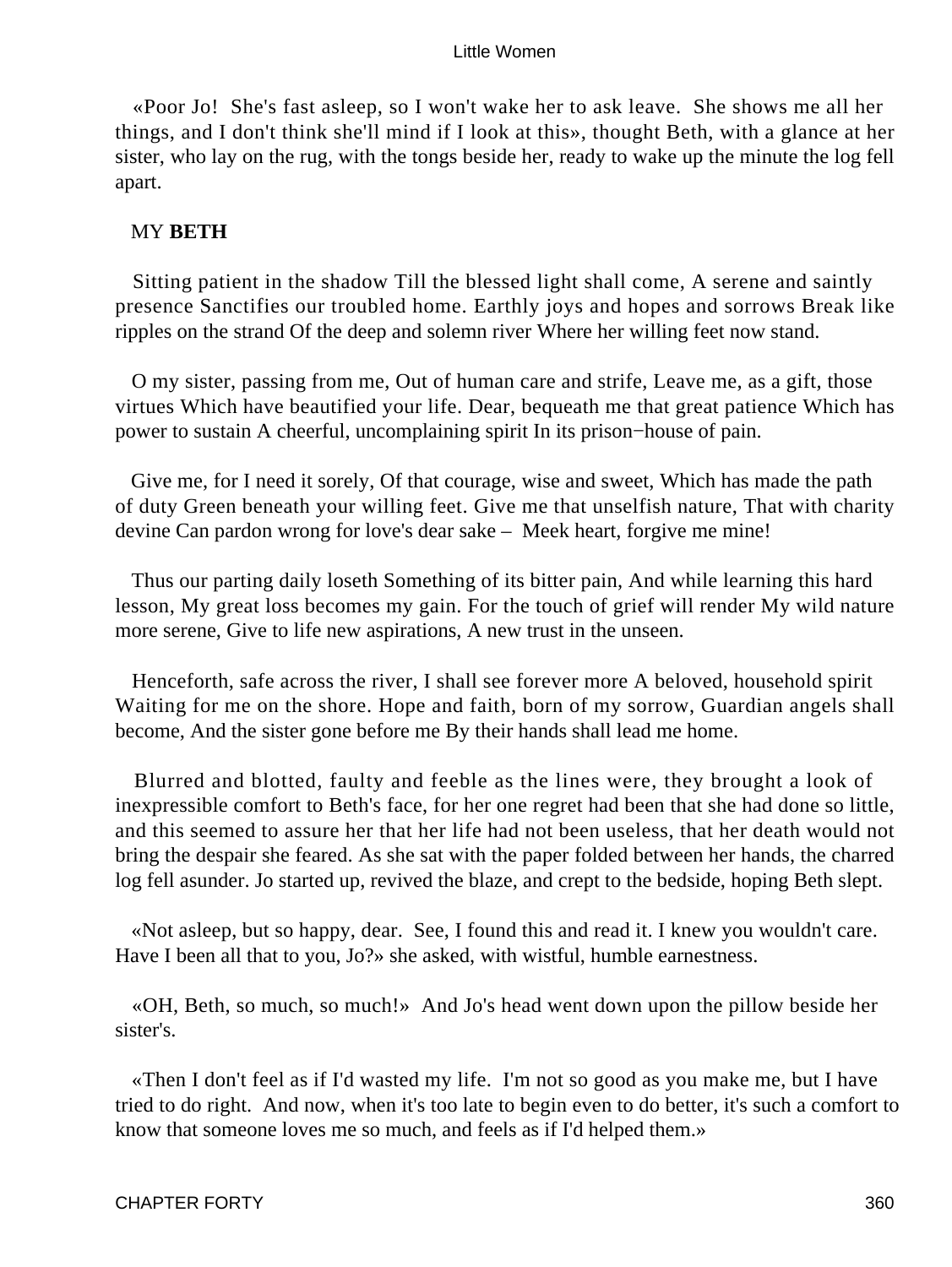«More than any one in the world, Beth. I used to think I couldn't let you go, but I'm learning to feel that I don't lose you, that you'll be more to me than ever, and death can't part us, though it seems to.»

 «I know it cannot, and I don't fear it any longer, for I'm sure I shall be your Beth still, to love and help you more than ever. You must take my place, Jo, and be everything to Father and Mother when I'm gone. They will turn to you, don't fail them, and if it's hard to work alone, remember that I don't forget you, and that you'll be happier in doing that than writing splendid books or seeing all the world, for love is the only thing that we can carry with us when we go, and it makes the go easy.»

 «I'll try, Beth.» And then and there Jo renounced her old ambition, pledged herself to a new and better one, acknowledging the poverty of other desires, and feeling the blessed solace of a belief in the immortality of love.

 So the spring days came and went , the sky grew clearer, the earth greener, the flowers were up fairly early, and the birds came back in time to say goodbye to Beth, who, like a tired but trustful child, clung to the hands that had led her all her life, as Father and Mother guided her tenderly through the Valley of the Shadow, and gave her up to God.

 Seldom except in books do the dying utter memorable words, see visions, or depart with beatified countenances, and those who have sped many parting souls know that to most the end comes as naturally and simply as sleep. As Beth had hoped, the `tide went out easily', and in the dark hour before dawn, on the bosom where she had drawn her first breath, she quietly drew her last, with no farewell but one loving look, one little sigh.

 With tears and prayers and tender hands, Mother and sisters made her ready for the long sleep that pain would never mar again, seeing with grateful eyes the beautiful serenity that soon replaced the pathetic patience that had wrung their hearts so long, and feeling with reverent joy that to their darling death was a benignant angel, not a phantom full of dread.

 When morning came, for the first time in many months the fire was out, Jo's place was empty, and the room was very still. But a bird sang blithely on a budding bough, close by, the snowdrops blossomed freshly at the window, and the spring sunshine streamed in like a benediction over the placid face upon the pillow, a face so full of painless peace that those who loved it best smiled through their tears, and thanked God that Beth was well at last.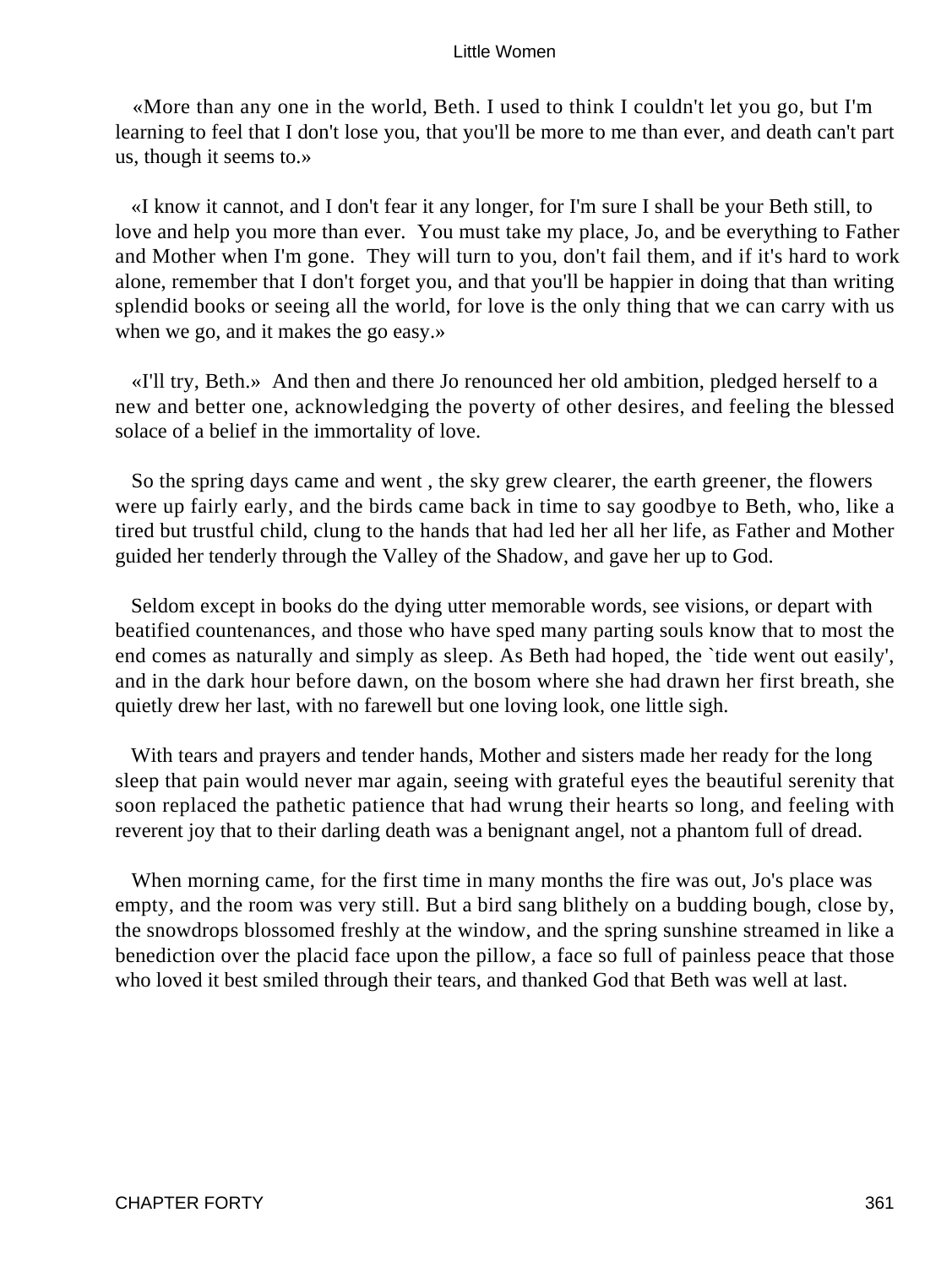# **[CHAPTER FORTY−ONE](#page-420-0)**

*A*my's lecture did Laurie good, though, of course, he did not own it till long afterward. Men seldom do, for when women are the advisers, the lords of creation don't take the advice till they have persuaded themselves that it is just what they intended to do. Then they act upon it, and, if it succeeds, they give the weaker vessel half the credit of it. If it fails, they generously give her the whole. Laurie went back to his grandfather, and was so dutifully devoted for several weeks that the old gentleman declared the climate of Nice had improved him wonderfully, and he had better try it again. There was nothing the young gentleman would have liked better, but elephants could not have dragged him back after the scolding he had received. Pride forbid, and whenever the longing grew very strong, he fortified his resolution by repeating the words that had made the deepest impression, «I despise you.» «Go and do something splendid that will make her love you.»

 Laurie turned the matter over in his mind so often that he soon brought himself to confess that he had been selfish and lazy, but then when a man has a great sorrow, he should be indulged in all sorts of vagaries till he has lived it down. He felt that his blighted affections were quite dead now, and though he should never cease to be a faithful mourner, there was no occasion to wear his weeds ostentatiously. Jo wouldn't love him, but he might make her respect and admire him by doing something which should prove that a girl's no had not spoiled his life. He had always meant to do something, and Amy's advice was quite unnecessary. He had only been waiting till the aforesaid blighted affections were decently interred. That being done, he felt that he was ready to `hide his stricken heart, and still toil on'.

 As Goethe, when he had a joy or a grief, put it into a song, so Laurie resolved to embalm his love sorrow in music, and to compose a Requiem which should harrow up Jo's soul and melt the heart of every hearer. Therefore the next time the old gentleman found him getting restless and moody and ordered him off, he went to Vienna, where he had musical friends, and fell to work with the firm determination to distinguish himself. But whether the sorrow was too vast to be embodied in music, or music too ethereal to uplift a mortal woe, he soon discovered that the Requiem was beyond him just at present. It was evident that his mind was not in working order yet, and his ideas needed clarifying, for often in the middle of a plaintive strain, he would find himself humming a dancing tune that vividly recalled the Christmas ball at Nice, especially the stout Frenchman, and put an effectual stop to tragic composition for the time being.

 Then he tried an opera, for nothing seemed impossible in the beginning, but here again unforeseen difficulties beset him. He wanted Jo for his heroine, and called upon his memory to supply him with tender recollections and romantic visions of his love. But memory turned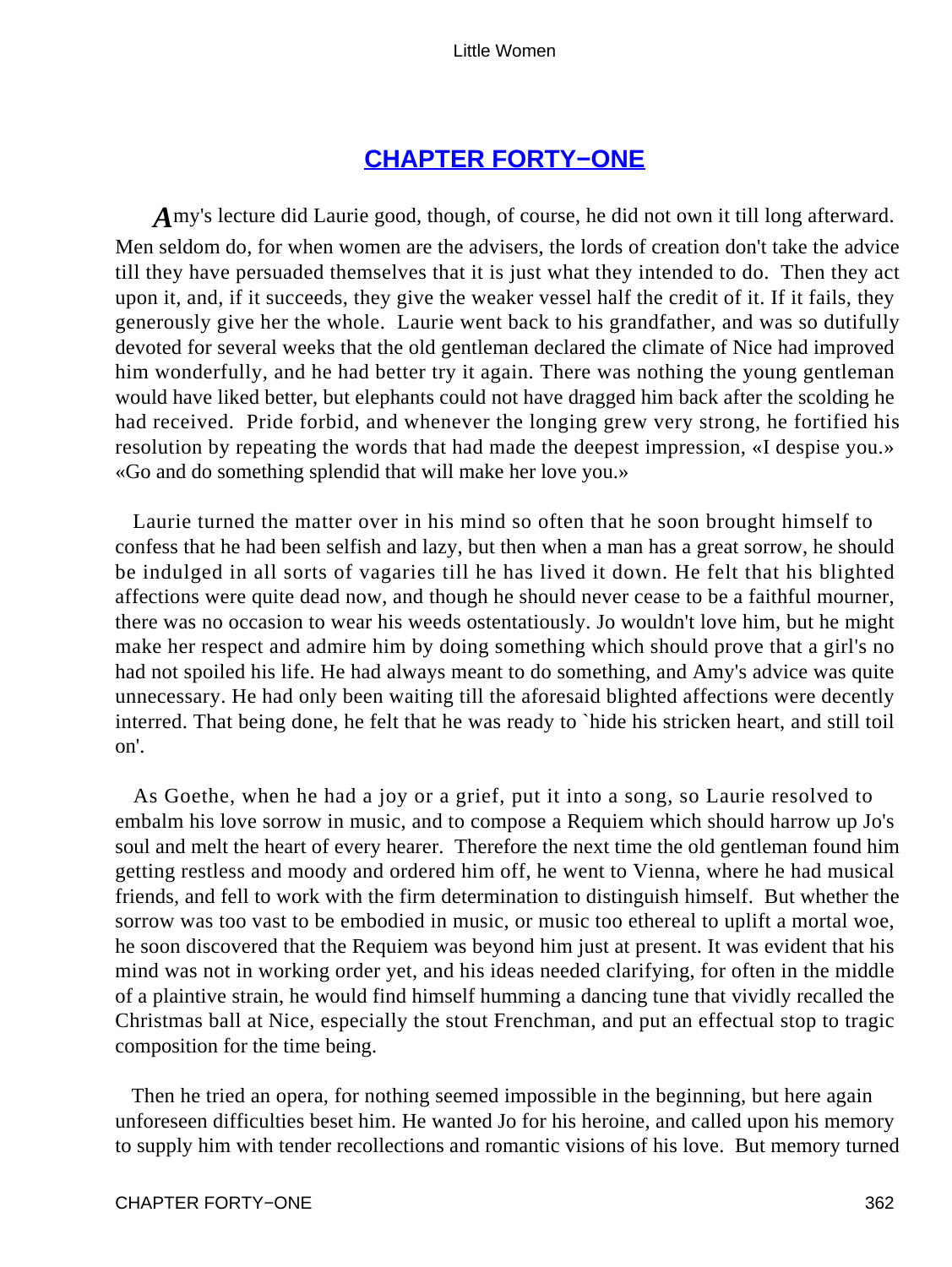traitor, and as if possessed by the perverse spirit of the girl, would only recall Jo's oddities, faults, and freaks, would only show her in the most unsentimental aspects – beating mats with her head tied up in a bandana, barricading herself with the sofa pillow, or throwing cold water over his passion a la Gummidge – and an irresistable laugh spoiled the pensive picture he was endeavoring to paint. Jo wouldn't be put into the opera at any price, and he had to give her up with a «Bless that girl, what a torment she is!» and a clutch at his hair, as became a distracted composer.

 When he looked about him for another and a less intractable damsel to immortalize in melody, memory produced one with the most obliging readiness. This phantom wore many faces, but it always had golden hair, was enveloped in a diaphanous cloud, and floated airily before his mind's eye in a pleasing chaos of roses, peacocks, white ponies, and blue ribbons. He did not give the complacent wraith any name, but he took her for his heroine and grew quite fond of her, as well he might, for he gifted her with every gift and grace under the sun, and escorted her, unscathed, through trials which would have annihilated any mortal woman.

 Thanks to this inspiration, he got on swimmingly for a time, but gradually the work lost its charm, and he forgot to compose, while he sat musing, pen in hand, or roamed about the gay city to get some new ideas and refresh his mind, which seemed to be in a somewhat unsettled state that winter. He did not do much, but he thought a great deal and was conscious of a change of some sort going on in spite of himself. «It's genius simmering, perhaps. I'll let it simmer, and see what comes of it,» he said, with a secret suspicion all the while that it wasn't genius, but something far more common. Whatever it was, it simmered to some purpose, for he grew more and more discontented with his desultory life, began to long for some real and earnest work to go at, soul and body, and finally came to the wise conclusion that everyone who loved music was not a composer. Returning from one of Mozart's grand operas, splendidly performed at the Royal Theatre, he looked over his own, played a few of the best parts, sat staring at the busts of Mendelssohn, Beethoven, and bach, who stared benignly back again. Then suddenly he tore up his music sheets, one by one, and as the last fluttered out of his hand, he said soberly to himself...

 «She is right! Talent isn't genius, and you can't make it so. That music has taken the vanity out of my as Rome took it out of her, and I won't be a humbug any longer. Now what shall I do?»

 That seemed a hard question to answer, and Laurie began to wish he had to work for his daily bread. Now if ever, occurred an eligible opportunity for `going to the devil', as he once forcibly expressed it, for he had plenty of money and nothing to do, and Satan is proverbially fond of providing employment for full and idle hands. The poor fellow had temptations enough from without and from within, but he withstood them pretty well, for much as he valued liberty, he valued good faith and confidence more, so his promise to his grandfather, and his desire to be able to look honestly into the eyes of the women who loved him, and say «All's well,» kept him safe and steady.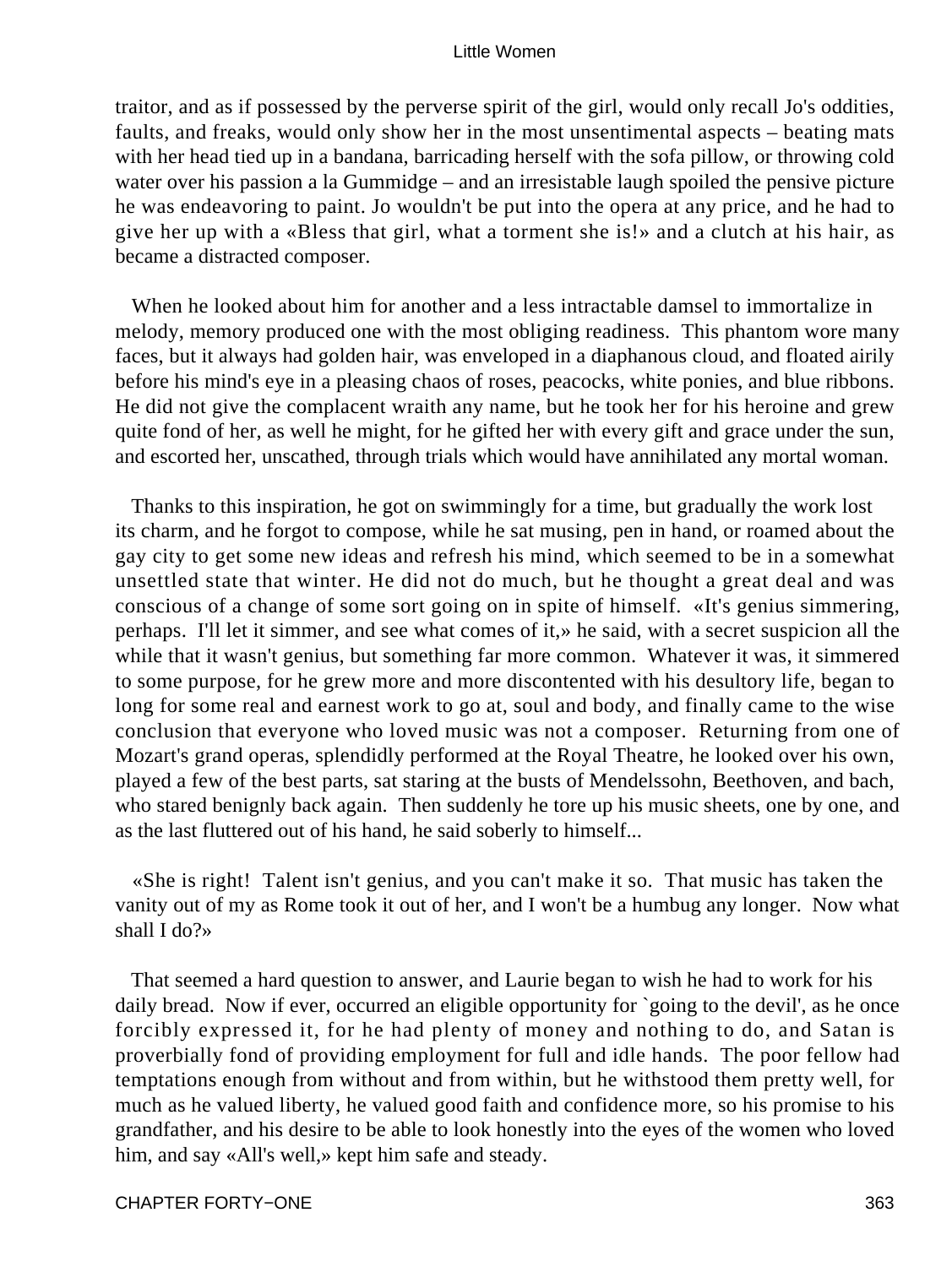Very likely some Mrs. Grundy will observe, «I don't believe it, boys will be boys, young men must sow their wild oats, and women must not expect miracles.» I dare say you don't, Mrs. Grundy, but it's true nevertheless. Women work a good many miracles, and I have a persuasion that they may perform even that of raising the standard of manhood by refusing to echo such sayings. Let the boys be boys, the longer the better, and let the young men sow their wild oats if they must. But mothers, sisters, and friends may help to make the crop a small one, and keep many tares from spoiling the harvest, by believing, and showing that they believe, in the possibility of loyalty to the virtues which make men manliest in good women's eyes. If it is a feminine delusion, leave us to enjoy it while we may, for without it half the beauty and the romance of life is lost, and sorrowful forebodings would embitter all our hopes of the brave, tenderhearted little lads, who still love their mothers better than themselves and are not ashamed to own it.

 Laurie thought that the task of forgetting his love for Jo would absorb all his powers for years, but to his great surprise he discovered it grew easier every day. He refused to believe it at first, got angry with himself, and couldn't understand it, but these hearts of ours are curious and contrary things, and time and nature work their will in spite of us. Laurie's heart wouldn't ache. The wound persisted in healing with a rapidity that astonished him, and instead of trying to forget, he found himself trying to remember. He had not foreseen this turn of affairs, and was not prepared for it. He was disgusted with himself, surprised at his own fickleness, and full of a queer mixture of disappointment and relief that he could recover from such a tremendous blow so soon. He carefully stirred up the embers of his lost love, but they refused to burst into a blaze. There was only a comfortable glow that warmed and did him good without putting him into a fever, and he was reluctantly obliged to confess that the boyish passion was slowly subbsiding into a more tranquil sentiment, very tender, a little sad and resentful still, but that was sure to pass away in time, leaving a brotherly affection which would last unbroken to the end.

 As the word `brotherly' passed through his mind in one of his reveries, he smiled, and glanced up at the picture of Mozart that was before him...

 «Well, he was a great man, and when he couldn't have one sister he took the other, and was happy.»

 Laurie did not utter the words, but he thought them, and the next instant kissed the little old ring, saying to himself, "No, I won't! I haven't forgotten, I never can. I'll try again, and if that fails, why then...

 Leaving his sentence unfinished, he seized pen and paper and wrote to Jo, telling her that he could not settle to anything while there was the least hope of her changing her mind. Couldn't she, wouldn't she, and let him come home and be happy? While waiting for an answer he did nothing, but he did it energetically, for he was in a fever of impatience. It came at last, and settled his mind effectually on one point, for Jo decidedly couldn't and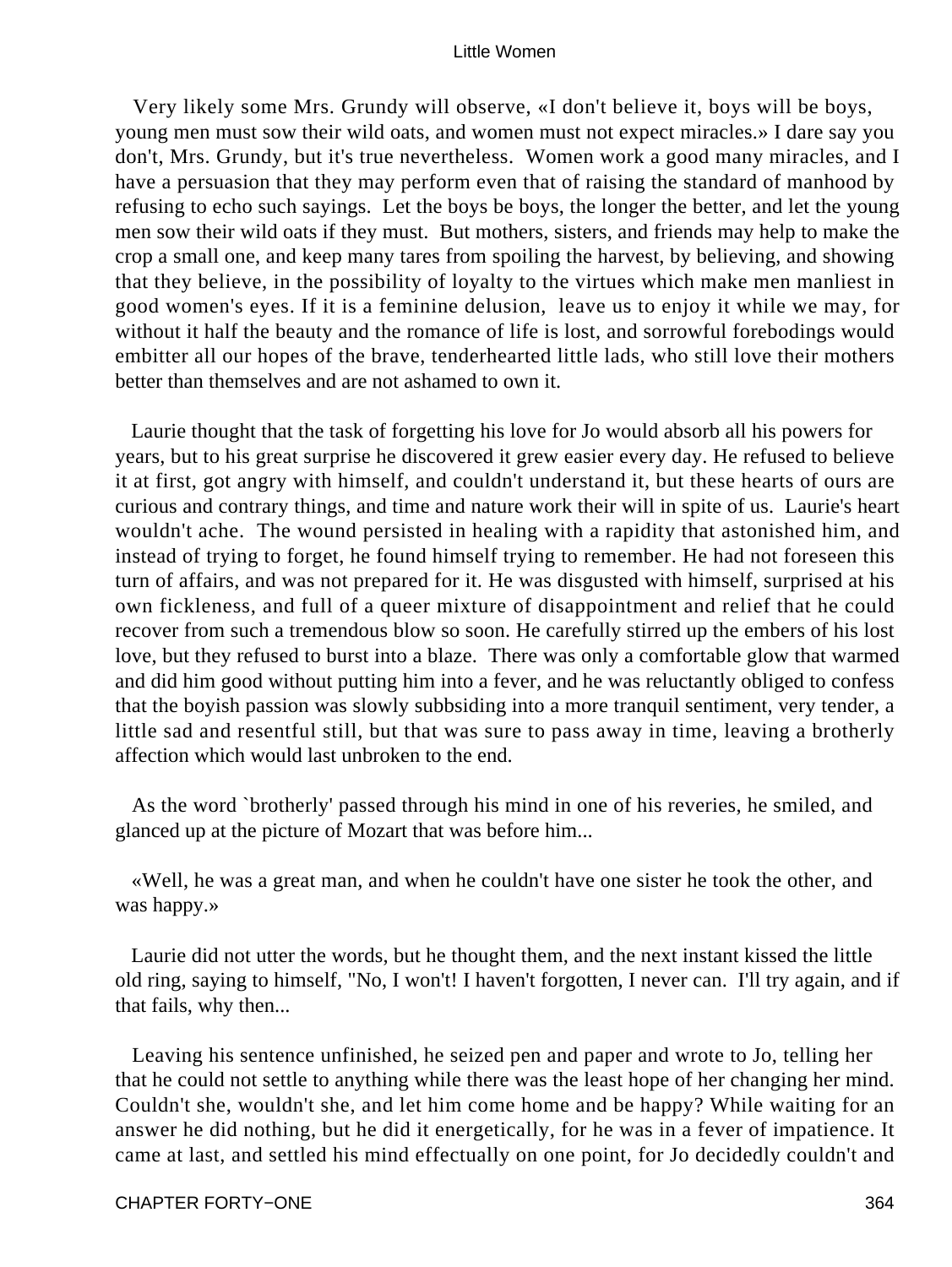wouldn't. She was wrapped up in Beth, and never wished to hear the word love again. Then she begged him to be happy with somebody else, but always keep a little corner of his ghart for his loving sister Jo. In a postscript she desired him not to tell Amy that Beth was worse, she was coming home in the spring and there was no need of saddening the remainder of her stay. That would be time enough, please God, but Laurie must write to her often, and not let her feel lonely, homesick or anxious.

 «So I will, at once. Poor little girl, it will be a sad going home for her, I'm afraid.» And Laurie opened his desk, as if writing to Amy had been the proper conclusion of the sentence left unfinished some weeks before.

 But he did not write the letter that day, for as he rummaged out his best paper, he came across something which changed his purpose. Tumbling about in one part of the desk among bills, passports, and business documents of various kinds were several of Jo's letters, and in another compartment were three notes from Amy, carefully tied up with one of her blue ribbons and sweetly suggestive of the little dead roses put away inside. with a half−repentant, half−amused expression, Laurie gathered up all Jo's letters, smoothed, folded, and put them neatly into a small drawer of the desk, stood a minute turning the ring thoughtfully on his finger, then slowly drew it off, laid it with the letters, locked the drawer, and went out to hear High Mass at Saint Stefan's, feeling as if there had been a funeral, and though not overwhelmed with affliction, this seemed a more proper way to spend the rest of the day than in writing letters to charming young ladies.

 The letter went very soon, however, and was promptly answered, for Amy was homesick, and confessed it in the most delightfully confiding manner. The correspondence flourished famously, and letters flew to and fro with unfailing regularity all through the early spring. Laurie sold his busts, made allumettes of his opera, and went back to Paris, hoping somebody would arrive before long. He wanted desperately to go to Nice, but would not till he was asked, and Amy would not ask him, for just then she was having little experiences of her own, which made her rather wish to avoid the quizzical eyes of `out boy'.

 Fred Vaughn had returned, and put the question to which she had once decided to answer, «Yes, thank you,» but now she said, «No, thank you,» kindly but steadily, for when the time came, her courage failed her, and she found that something more than money and position was needed to satisfy the new longing that filled her heart so full of tender hopes and fears. The words, «Fred is a good fellow, but not at all the man I fancied you would ever like,» and Laurie's face when he uttered them, kept returning to her as pertinaciously as her own did when she said in look, if not in words, «I shall marry for money.» It troubled her to remember that now, she wished she could take it back, it sounded so unwomanly. She didn't want Laurie to think her a heartless, worldly creature. She didn't care to be a queen of society now half so much as she did to be a lovable woman. She was so glad he didn't hate her for the dreadful things she said, but took them so beautifully and was kinder than ever. His letters were such a comfort, for the home letters were very irregular and not half so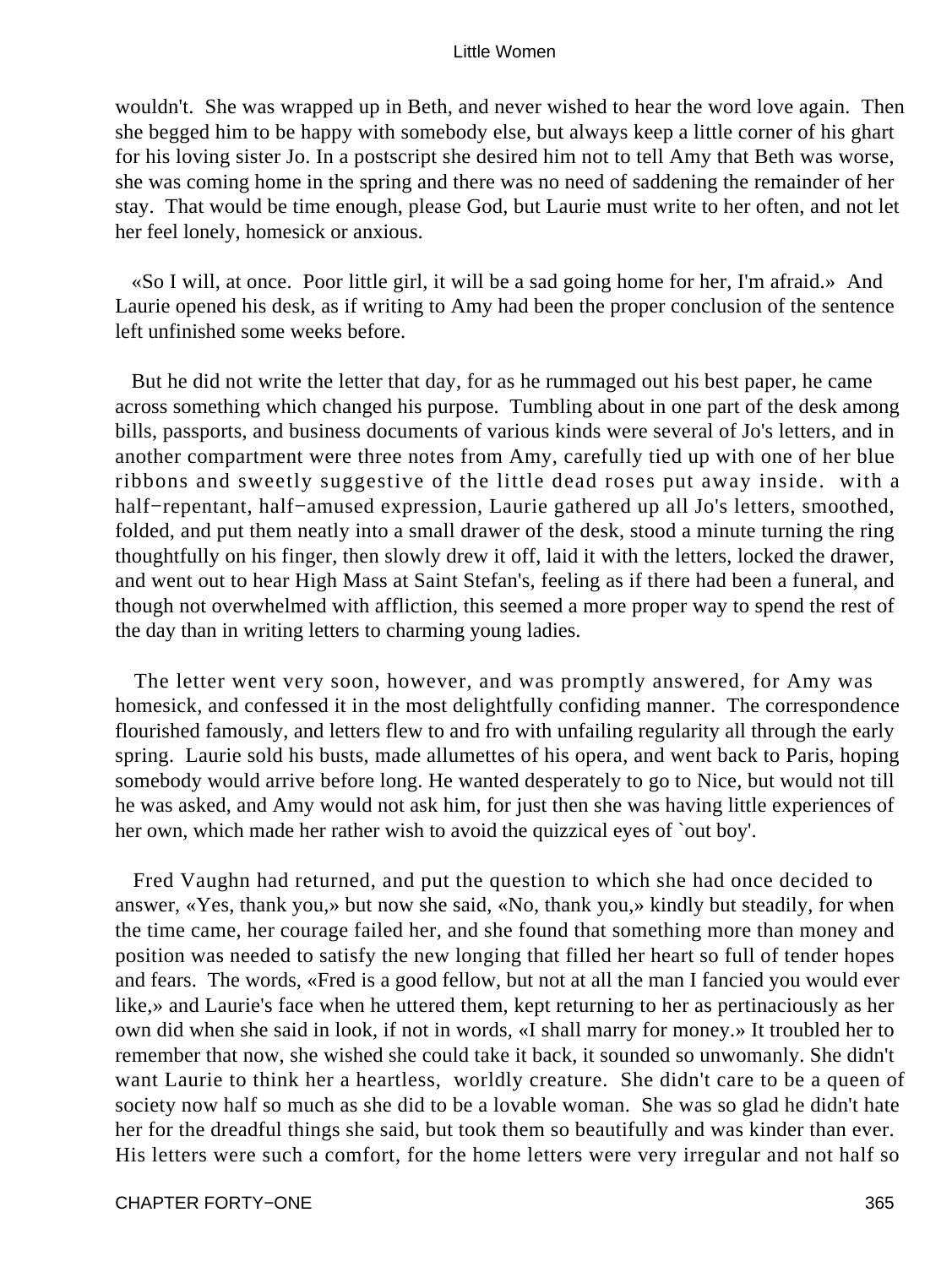satisfactory as his when they did come. It was not only a pleasure, but a duty to answer them, for the poor fellow was forlorn, and needed petting, since Jo persisted in being stonyhearted. She ought to have made an effort and tried to love him. It couldn't be very hard, many people would be proud and glad to have such a dear boy care for them. But Jo never would act like other girls, so there was nothing to do but be very kind and treat him like a brother.

 If all brothers were treated as well as Laurie was at this period, they would be a much happier race of beings than they are. Amy never lectured now. She asked his opinion on all subjects, she was interested in everything he did, made charming little presents for him, and sent him two letters a week, full of lively gossip, sisterly confidences, and captivating sketches of the lovely scenes about her. As few brothers are complimented by having their letters carried about in their sister's pockets, read and reread diligently, cried over when short, kissed when long, and treasured carefully, we will not hint that Amy did any of these fond and foolish things. But she certainly did grow a little pale and pensive that spring, lost much of her relish for society, and went out sketching alone a good deal. She never had much to show when she came home, but was studying nature, I dare say, while she sat for hours, with her hands folded, on the terrace at Valrosa, or absently sketched any fancy that occurred to her, a stalwart knight carved on a tomb, a young man asleep in the grass, with his hat over his eyes, or a curly haired girl in gorgeous array, promenading down a ballroom on the arm of a tall gentleman, both faces being left a blur according to the last fashion in art, which was safe but not altogether satisfactory.

 Her aunt thought that she regretted her answer to Fred, and finding denials useless and explanations impossible, Amy left her to think what she liked, taking care that Laurie should know that Fred had gone to Egypt. That was all, but he understood it, and looked relieved, as he said to himself, with a venerable air . ..

 «I was sure she would think better of it. Poor old fellow! I've been through it all, and I can sympathize.»

 With that he heaved a great sigh, and then, as if he had discharged his duty to the past, put his feet up on the sofa and enjoyed Amy's letter luxuriously.

 While these changes were going on abroad, trouble had come at home. But the letter telling that Beth was failing never reached Amy, and when the next found her at Vevay, for the heat had driven them from Nice in May, and they had travelled slowly to Switzerland, by way of Genoa and the Italian lakes. She bore it very well, and quietly submitted to the family decree that she should not shorten her visit, for since it was too late to say goodbye to Beth, she had better stay, and let absence soften her sorrow. But her heart was very heavy, she longed to be at home, and every day looked wistfully across the lake, waiting for Laurie to come and comfort her.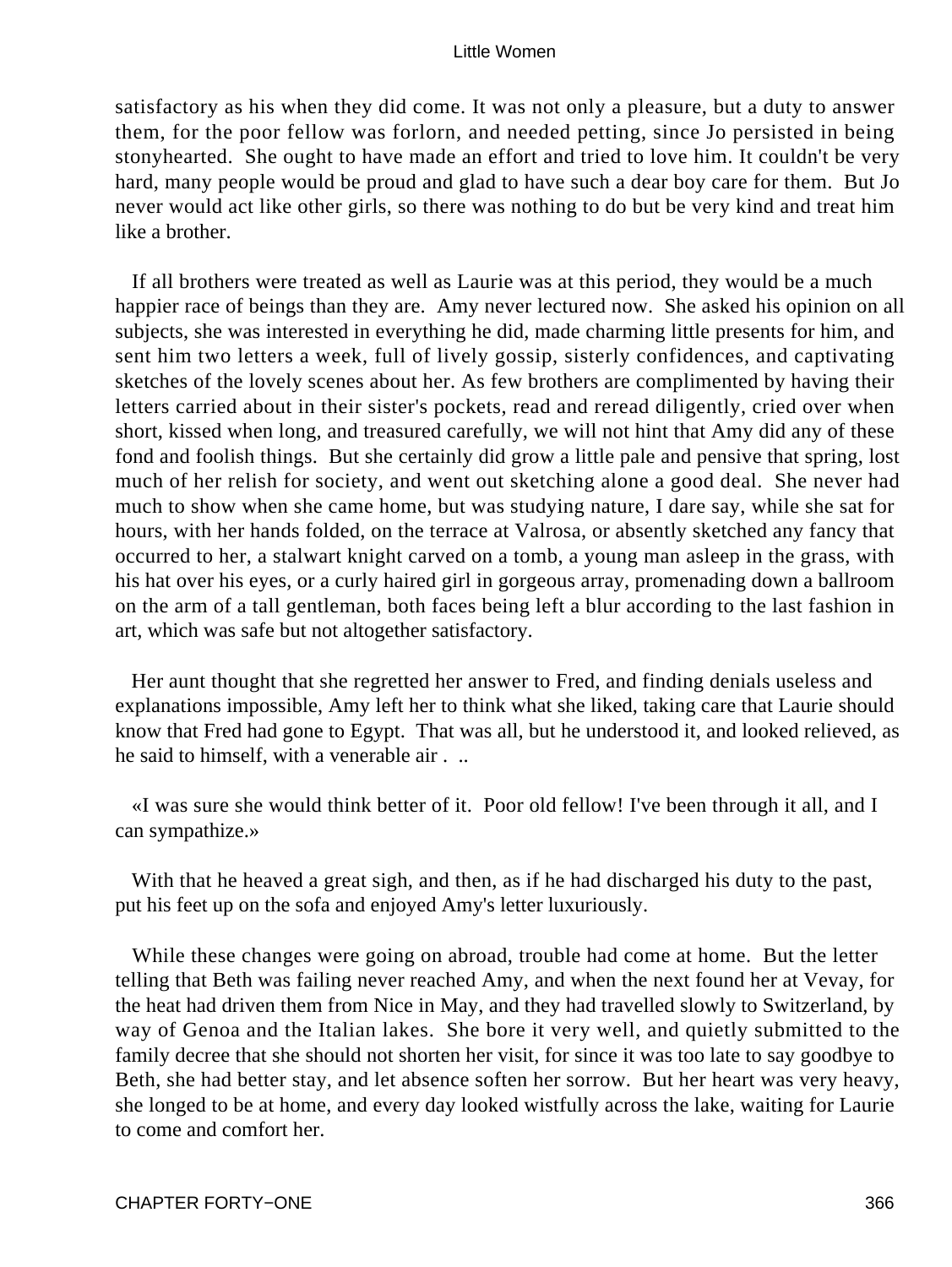He did come very soon, for the same mail brought letters to them both, but he was in Germany, and it took some days to reach him. The moment he read it, he packed his knapsack, bade adieu to his fellow pedestrians, and was off to keep his promise, with a heart full of joy and sorrow, hope and suspense.

 He knew Vevay well, and as soon as the boat touched the little quay, he hurried along the shore to La Tour, where the Carrols were living en pension. The garcon was in despair that the whole family had gone to take a promenade on the lake, but no, the blonde mademoiselle might be in the chateau garden. If monsier would give himself the pain of sitting down, a flash of time should present her. But monsieur could not wait even a `flash of time', and in the middle of the speech departed to find mademoiselle himself.

 A pleasant old garden on the borders of the lovely lake, with chestnuts rustling overhead, ivy climbing everywhere, and the black shadow of the tower falling far across the sunny water. At one corner of the wide, low wall was a seat, and here Amy often came to read or work, or console herself with the beauty all about her. She was sitting here that day, leaning her head on her hand, with a homesick heart and heavy eyes, thinking of Beth and wondering why Laurie did not come. She did not hear him cross the courtyard beyond, nor see him pause in the archway that led from the subterranean path into the garden. He stood a minute looking at her with new eyes, seeing what no one had ever seen before, the tender side of Amy's character. Everything about her mutely suggested love and sorrow, the blotted letters in her lap, the black ribbon that tied up her hair, the womanly pain and patience in her face, even the little ebony cross at her throat seemed pathetic to Laurie, for he had given it to her, and she wore it as her only ornament. If he had any doubts about the reception she would give him, they were set at rest the minute she looked up and saw him, for dropping everything, she ran to him, exclaiming in a tone of unmistakable love and longing...

«Oh, Laurie, Laurie, I knew you'd come to me!»

 I think everything was said and settled then, for as they stood together quite silent for a moment, with the dark head bent down protectingly over the light one, Amy felt that no one could comfort and sustain her so well as Laurie, and Laurie decided that Amy was the only woman in the world who could fill Jo's place and make him happy. He did not tell her so, but she was not disappointed, for both felt the truth, were satisfied, and gladly left the rest to silence.

 In a minute Amy went back to her place, and while she dried her tears, Laurie gathered up the scattered papers, finding in the sight of sundry well−worn letters and suggestive sketches good omens for the future. As he sat down beside her, amy felt shy again, and turned rosy red at the recollection of her impulsive greeting.

 «I couldn't help it, I felt so lonely and sad, and was so very glad to see you. It was such a surprise to look up and find you, just as I was beginning to fear you wouldn't come,» she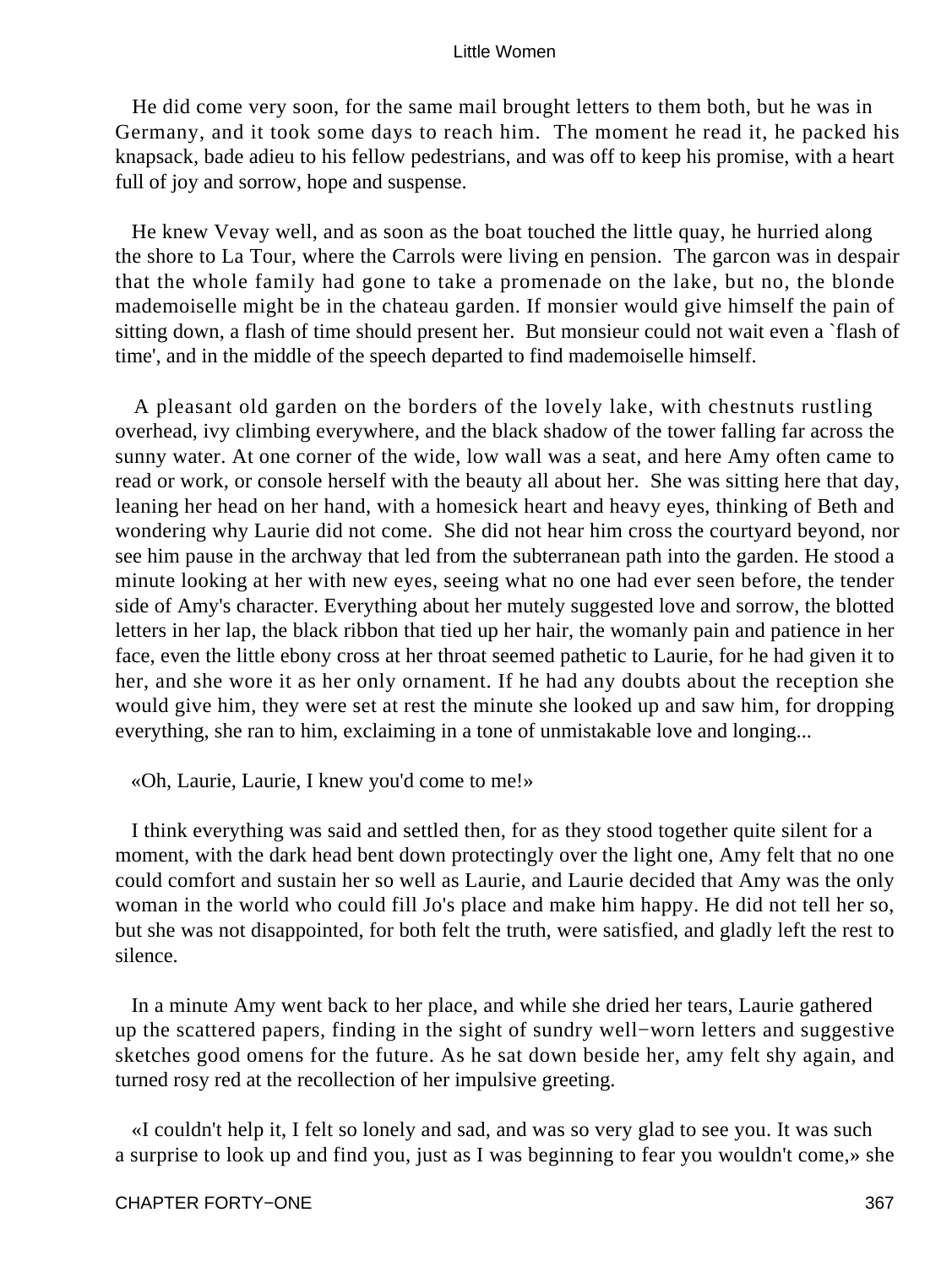said, trying in vain to speak quite naturally.

 «I came the minute I heard. I wish I could say something to comfort you for the loss of dear little Beth, but I can only feel, and...» He could not get any further, for her too turned bashful all of a sudden, and did not quite know what to say. He longed to lay Amy's head down on his shoulder, and tell her to have a good cry, but he did not dare, so took her hand instead, and gave it a sympathetic squeeze that was better than words.

 «You needn't say anything, this comforts me,» she said softly. «Beth is well and happy, and I mustn't wish her back, but I dread the going home, much as I long to see them all. We won't talk about it now, for it makes me cry, and I want to enjoy you while you stay. You needn't go right back, need you?»

«Not if you want me, dear.»

 «I do, so much. Aunt and Flo are very kind, but you seem like one of the family, and it would be so comfortable to have you for a little while.»

 Amy spoke and looked so like a homesick child whose heart was full that Laurie forgot his bashfulness all at once, and gave her just what she wanted – the petting she was used to and the cheerful conversation she needed.

 «Poor little soul, you look as if you'd grieved yourself half sick! I'm going to take care of you, so don't cry any more, but come and walk about with me, the wind is too chilly for you to sit still,» he said, in the half−caressing, half−commanding way that Amy liked, as he tied on her hat, drew her arm through his, and began to pace up and down the sunny walk under the new−leaved chestnuts. He felt more at ease upon his legs, and Amy found it pleasant to have a strong arm to lean upon, a familiar face to smile at her, and a kind voice to talk delightfully for her alone.

 The quaint old garden had sheltered many pairs of lovers, and seemed expressly made for them, so sunny and secluded was it, with nothing but the tower to overlook them, and the wide lake to carry away the echo of their words, as it rippled by below. For an hour this new pair walked and talked, or rested on the wall, enjoying the sweet influences which gave such a charm to time and place, and when an unromantic dinner bell warned them away, Amy felt as if she left her burden of lonliness and sorrow behind her in the chateau garden.

 The moment Mrs. Carrol saw the girl's altered face, she was illuminated with a new idea, and exclaimed to herself, «Now I understand it all – the child has been pining for young Laurence. Bless my heart, I never thought of such a thing!»

 With praiseworthy discretion, the good lady said nothing, and betrayed no sign of enlightenment, but cordially urged Laurie to stay and begged Amy to enjoy his society, for it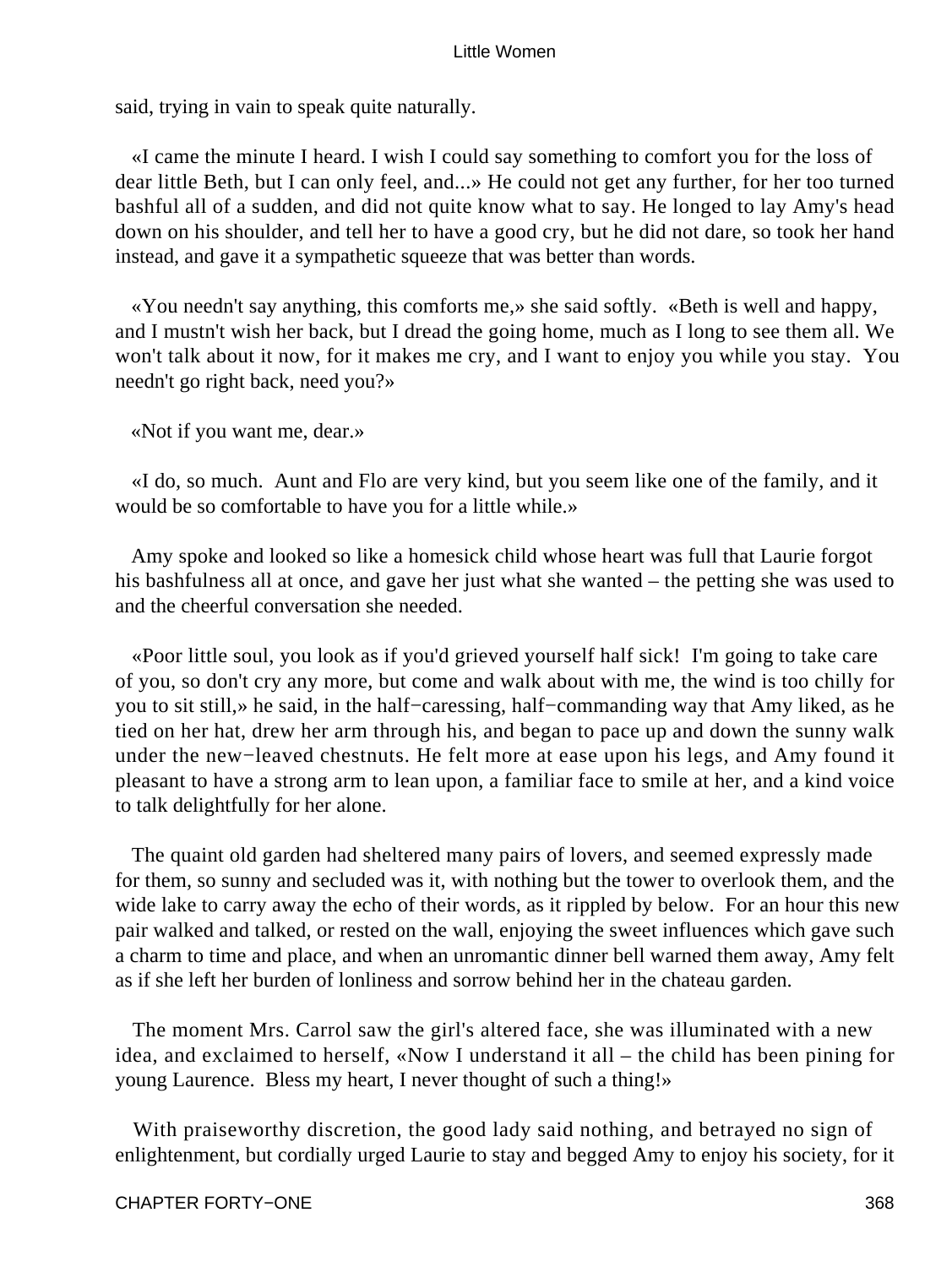would do her more good than so much solitude. Amy was a model of docility, and as her aunt was a good deal occupied with Flo, she was left to entertain her friend, and did it with more than her usual success.

 At Nice, Laurie had lounged and Amy had scolded. At Vevay, Laurie was never idle, but always walking, riding, boating, or studying in the most energetic manner, while Amy admired everything he did and followed his example as far and as fast as she could. He said the change was owing to the climate, and she did not contradict him, being glad of a like excuse for her own recovered health and spirits.

 The invigorating air did them both good, and much exercise worked wholesome changes in minds as well as bodies. They seemed to get clearer views of life and duty up there among the everlasting hills. The fresh winds blew away desponding doubts, delusive fancies, and moody mists. The warm spring sunshine brought out all sorts of aspiring ideas, tender hopes, and happy thoughts. The lake seemed to wash away the troubles of the past, and the grand old mountains to look benignly down upon them saying, «Little children, love one another.»

 In spite of the new sorrow, it was a very happy time, so happy that Laurie could not bear to disturb it by a word. It took him a little while to recover from his surprise at the cure of his first, and as he had firmly believed, his last and only love. He consoled himself for the seeming disloyalty by the thought that Jo's sister was almost the same as Jo's self, and the conviction that it would have been impossible to love any other woman but Amy so soon and so well. His first wooing had been of the tempestuous order, and he looked back upon ;it as if through a long vista of years with a feeling of compassion blended with regret. He was not ashamed of it, but put it away as one of the bitter−sweet experiences of his life, for which he could be grateful when the pain was over. His second wooing, he resolved, should be as calm and simple as possible. There was no need of having a scene, hardly any need of telling Amy that he loved her, she knew it without words and had given him his answer long ago. It all came about so naturally that no one could complain, and he knew that everybody would be pleased, even Jo. But when our first little passion has been crushed, we are apt to be wary and slow in making a second trial, so Laurie let the days pass, enjoying every hour, and leaving to chance the utterance of the word that would put an end to the first and sweetest part of his new romance.

 He had rather imagined that the denoument would take place in the chateau garden by moonlight, and in the most graceful and decorus manner, but it turned out exactly the reverse, for the matter was settled on the lake at noonday in a few blunt words. They had been floating about all the morning, from gloomy St. Gingolf to sunny Montreux, with the Alps of Savoy on one side, Mont St. Bernard and the Dent du Midi on the other, pretty Vevay in the valley, and Lausanne upon the hill beyond, a cloudless blue sky overhead, and the bluer lake below, dotted with the picturesque boats that look like white−winged gulls.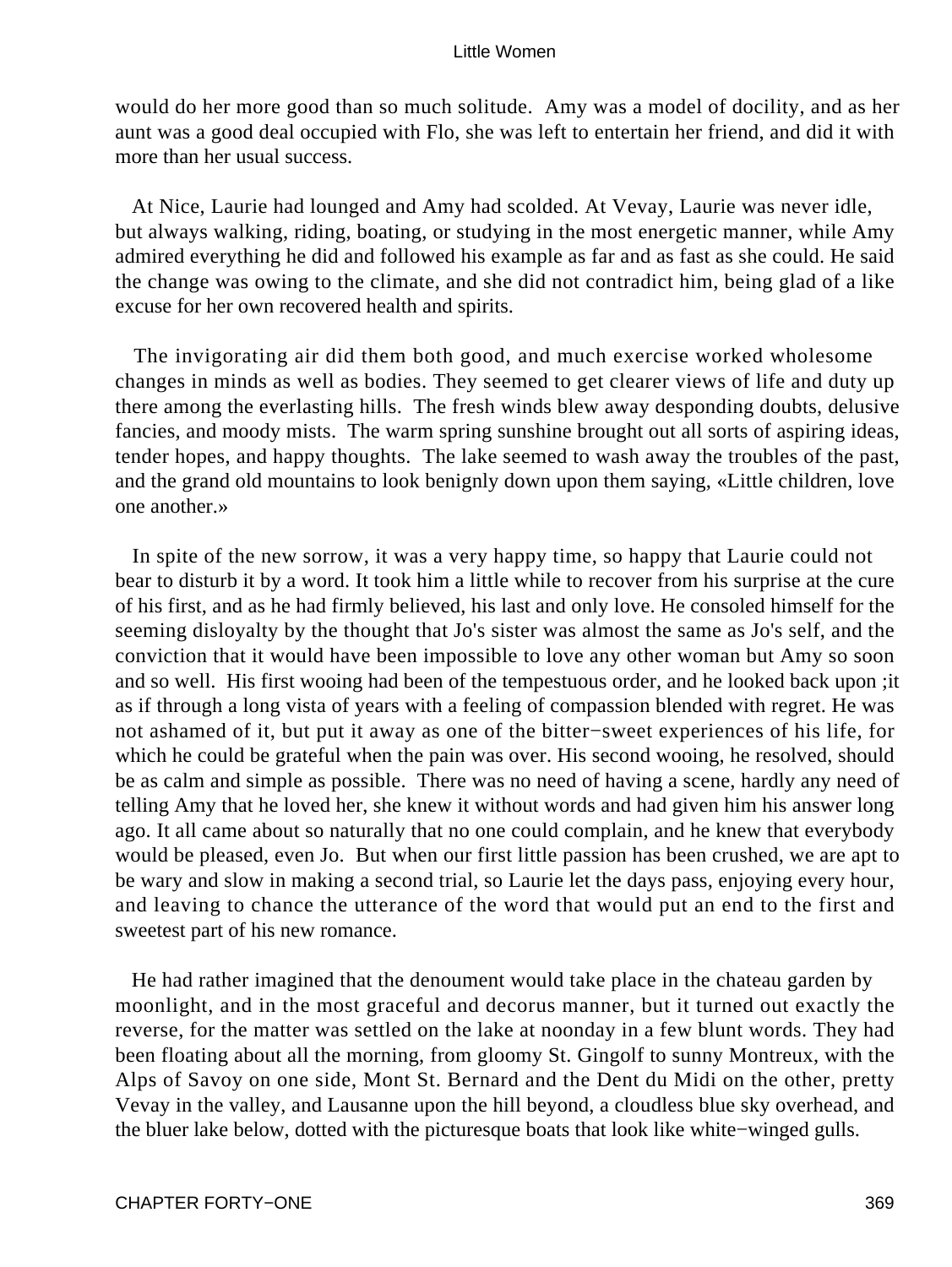They had been talking of Bonnivard, as they glided past Chillon, and of Rousseau, as they looked up at Clarens, where he wrote his Heloise. Neither had read it, but they knew it was a love story, and each privately wondered if it was half as interesting as their own. Amy had been dabbling her hand in the water during the little pause that fell between them, and when she looked up, Laurie was leaning on his oars with an expression in his eyes that made her say hastily, merely for the sake of saying something . .

 «You must be tired. Rest a little, and let me row. It will do me good, for since you came I have been altogether lazy and luxurious.»

 «I'm not tired, but you may take an oar, if you like. There's room enough, though I have to sit nearly in the middle, else the boat won't trim,» returned Laurie, as if he rather liked the arrangment.

 Feeling that she had not mended matters much, Amy took the offered third of a seat, shook her hair over her face, and accepted an oar. She rowed as well as she did many other things, and though she used both hands, and Laurie but one, the oars kept time, and the boat went smoothly through the water.

«How well we pull together, don't we?» said Amy, who objected to silence just then.

 «So well that I wish we might always pull in the same boat. Will you, Amy?» very tenderly.

«Yes, Laurie,» very low.

 Then they both stopped rowing, and unconsciously added a pretty little tableau of human love and happiness to the dissolving views reflected in the lake.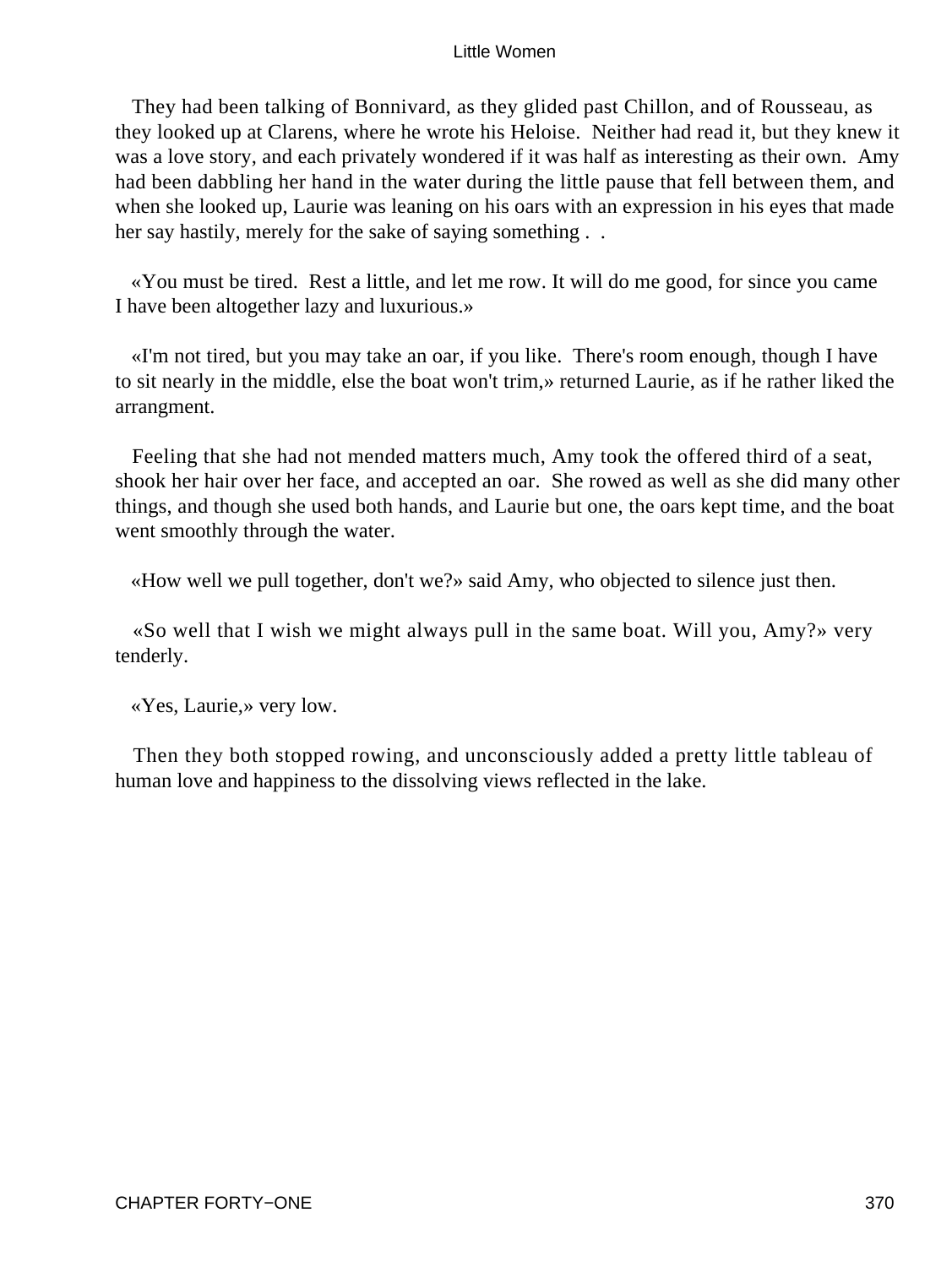# **[CHAPTER FORTY−TWO](#page-420-0)**

*I*t was easy to promise self−abnegation when self was wrapped up in another, and heart and soul were purified by a sweet example. But when the helpful voice was silent, the daily lesson over, the beloved presence gone, and nothing remained but lonliness and grief, then Jo found her promise very hard to keep. How could she `comfort Father and Mother' when her own heart ached with a ceaseless longing for her sister, how could she `make the house cheerful' when all its light and warmth and beauty seemed to have deserted it when Beth left the old home for the new, and where in all the world could she `find some useful, happy work to do', that would take the place of the loving service which had been its own reward? She tried in a blind, hopeless way to do her duty, secretly rebelling against it all the while, for it seemed unjust that her few joys should be lessened, her burdens made heavier, and life get harder and harder as she toiled along. Some people seemed to get all sunshine, and some all shadow. It was not fair, for she tried more than Amy to be good, but never got any reward, only disappointment, trouble and hard work.

 Poor Jo, these were dark days to her, for something like despair came over her when she thought of spending all her life in that quiet house, devoted to humdrum cares, a few small pleasures, and the duty that never seemed to grow any easier. «I can't do it. I wasn't meant for a life like this, and I know I shall break away and do something desperate if somebody doesn't come and help me,» she said to herself, when her first efforts failed and she fell into the moody, miserable state of mind which often comes when strong wills have to yield to the inevitable.

 But someone did come and help her, though Jo did not recognize her good angels at once because they wore familiar shapes and used the simple spells best fitted to poor humanity. Often she started up at night, thinking Beth called her, and when the sight of the little empty bed made her cry with the bitter cry of unsubmissive sorrow, «Oh, Beth, come back! Come back!» she did not stretch out her yearning arms in vain. For, as quick to hear her sobbing as she had been to hear her sister's faintest whisper, her mother came to comfort her, not with words only, but the patient tenderness that soothes by a touch, tears that were mute reminders of a greater grief than Jo's, and broken whispers, more eloquent than prayers, because hopeful resignation went hand−in−hand with natural sorrow. Sacred moments, when heart talked to heart in the silence of the night, turning affliction to a blessing, which chastened grief and strengthned love. Feeling this, Jo's burden seemed easier to bear, duty grew sweeter, and life looked more endurable, seen from the safe shelter of her mother's arms.

 When aching heart was a little comforted, troubled mind likewise found help, for one day she went to the study, and leaning over the good gray head lifted to welcome her with a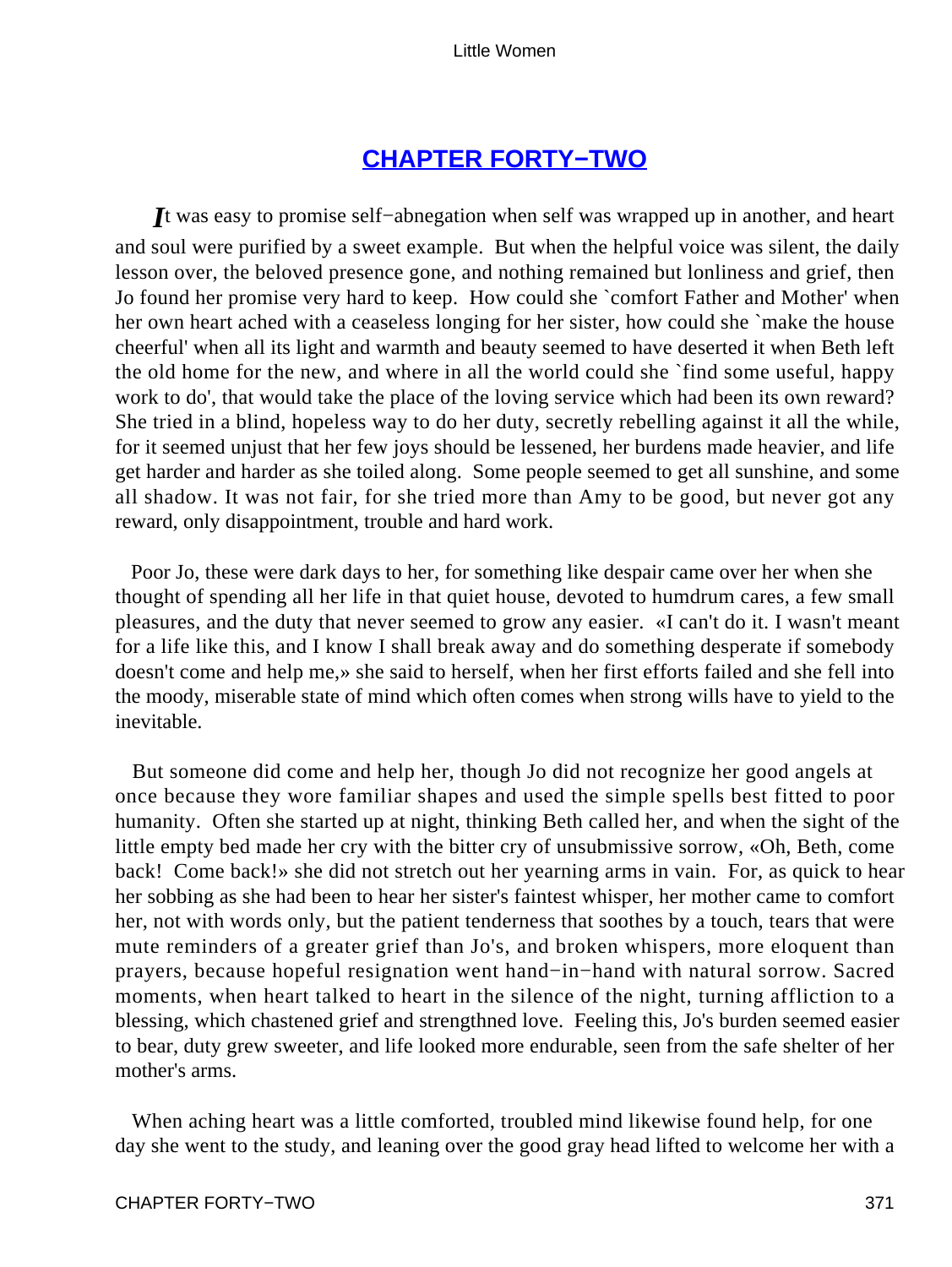tranquil smile, she said very humbly, «Father, talk to me as you did to Beth. I need it more than she did, for I'm all wrong.»

 «My dear, nothing can comfort me like this,» he answered, with a falter in his voice, and both arms round her, as if he too, needed help, and did not fear to ask for it.

 Then, sitting in Beth's little chair close beside him, Jo told her troubles, the resentful sorrow for her loss, the fruitless efforts that discouraged her, the want of faith that made life look so dark, and all the sad bewilderment which we call despair. She gave him entire confidence, he gave her the help she needed, and both found consolation in the act. For the time had come when they could talk together not only as father and daughter, but as man and woman, able and glad to serve each other with mutual sympathy as well as mutual love. Happy, thoughtful times there in the old study which Jo called `the church of one member', and from which she came with fresh courage, recovered cheerfulness, and a more submissive spirit. For the parents who had taught one child to meet death without fear, were trying now to teach another to accept life without despondency or distrust, and to use its beautiful opportunities with gratitude and power.

 Other helps had Jo – humble, wholesome duties and delights that would not be denied their part in serving her, and which she slowly learned to see and value. Brooms and dishcloths never could be as distasteful as they once had been, for Beth had presided over both, and something of her housewifely spirit seemed to linger around the little mop and the old brush, never thrown away. As she used them, Jo found herself humming the songs Beth used to hum, imitating Beth's orderly ways, and giving the little touches here and there that kept everything fresh and cozy, which was the first step toward making home happy, though she didn't know it till Hannah said with an approving squeeze of the hand...

 «You thoughtful creeter, you're determined we shan't miss that dear lamb ef you can help it. We don't say much, but we see it, and the Lord will bless you for't, see ef He don't.»

 As they sat sewing together, Jo discovered how much improved her sister Meg was, how well she could talk, how much she knew about good, womanly impulses, thoughts, and feelings, how happy she was in husband and children, and how much they were all doing for each other.

 «Marriage is an excellent thing, after all. I wonder if I should blossom out half as well as you have, if I tried it?» said Jo, as she constructed a kite for Demi in the topsy−turvy nursery.

 «It's just what you need to bring out the tender womanly half of your nature, Jo. You are like a chestnut burr, prickly outside, but silky−soft within, and a sweet kernal, if one can only get at it. Love will make you show your heart one day, and then the rough burr will fall off.»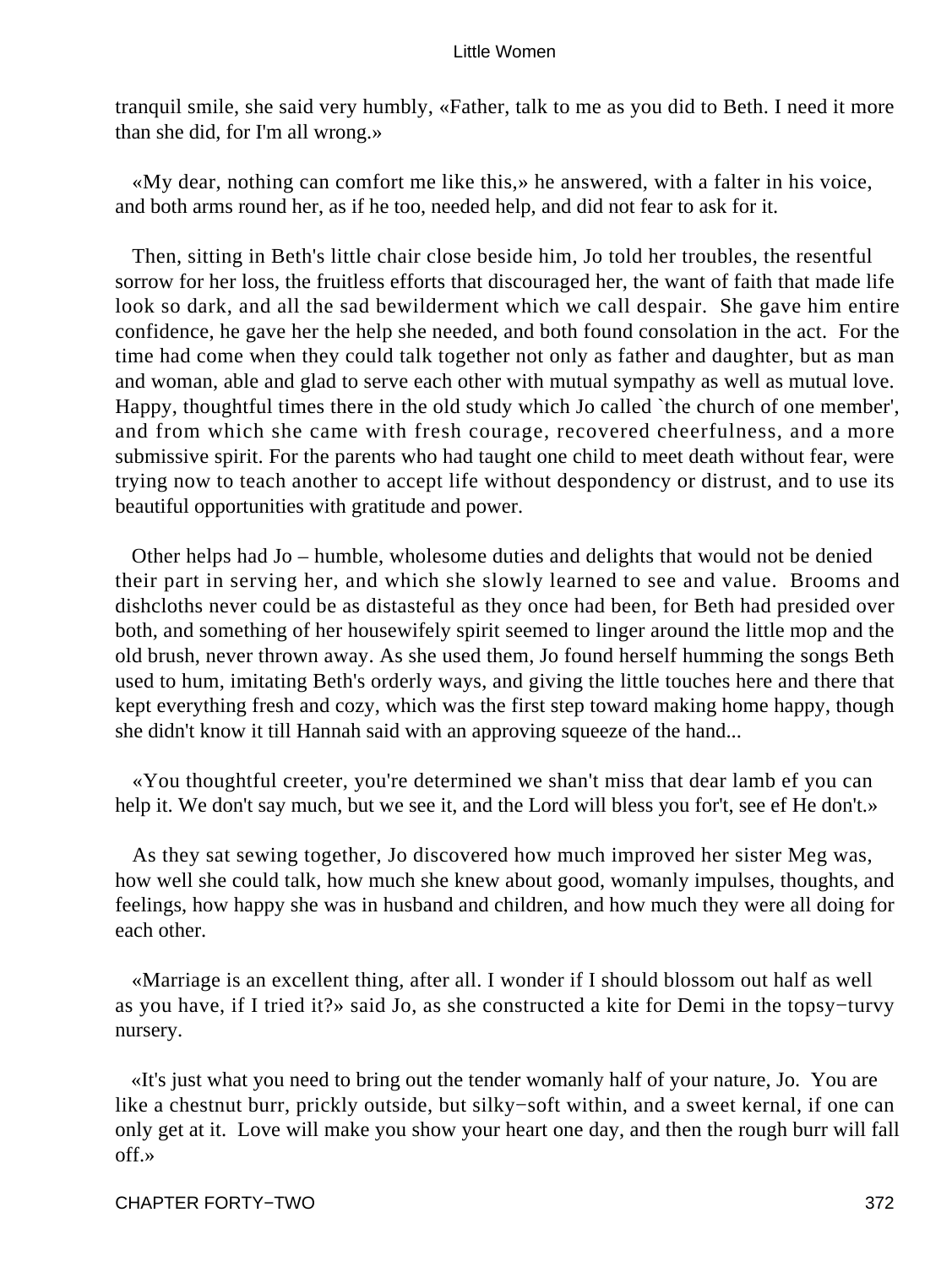«Frost opens chestnut burrs, ma`am, and it takes a good shake to bring them down. Boys go nutting, and I don't care to be bagged by them,» returned Jo, pasting away at the kite which no wind that blows would ever carry up, for Daisy had tied herself on as a bob.

 Meg laughed, for she was glad to see a glimmer of Jo's old spirit, but she felt it her duty to enforce her opinion by every argument in her power, and the sisterly chats were not wasted, especially as two of Meg's most effective arguments were the babies, whom Jo loved tenderly. Grief is the best opener of some hearts, and Jo's was nearly ready for the bag. A little more sunshine to ripen the nut, then, not a boy's impatient shake, but a man's hand reached up to pick it gently from the burr, and find the kernal sound and sweet. If she suspected this, she would have shut up tight, and been more prickly than ever, fortunately she wasn't thinking about herself, so when the time came, down she dropped.

 Now, if she had been the heroine of a moral storybook, she ought at this period of her life to have become quite saintly, renounced the world, and gone about doing good in a mortified bonnet, with tracts in her pocket. But, you see, Jo wasn't a heroine, she was only a struggling human girl like hundreds of others, and she just acted out her nature, being sad, cross, listless, or energetic, as the mood suggested. It's highly virtuous to say we'll be good, but we can't do it all at once, and it takes a long pull, a strong pull, and a pull all together before some of us even get our feet set in the right way. Jo had got so far, she was learning to do her duty, and to feel unhappy if she did not, but to do it cheerfully, ah, that was another thing! She had often said she wanted to do something splendid, no matter how hard, and now she had her wish, for what could be more beautiful than to devote her life to Father and Mother, trying to make home as happy to them as they had to her? And if difficulties were necessary to increase the splendor of the effort, what could be harder for a restless, ambitious girl than to give up her own hopes, plans, and desires, and cheerfully live for others?

 Providence had taken her at her word. Here was the task, not what she had expected, but better because self had no part in it. Now, could she do it? She decided that she would try, and in her first attempt she found the helps I have suggested. Still another was given her, and she took it, not as a reward, but as a comfort, as Christian took the refreshment afforded by the little arbor where he rested, as he climbed the hill called Difficulty.

 «Why don't you write? That always used to make you happy,» said her mother once, when the desponding fit over−shadowed Jo.

«I've no heart to write, and if I had, nobody cares for my things.»

 «We do. Write something for us, and never mind the rest of the world. Try it, dear. I'm sure it would do you good, and please us very much.»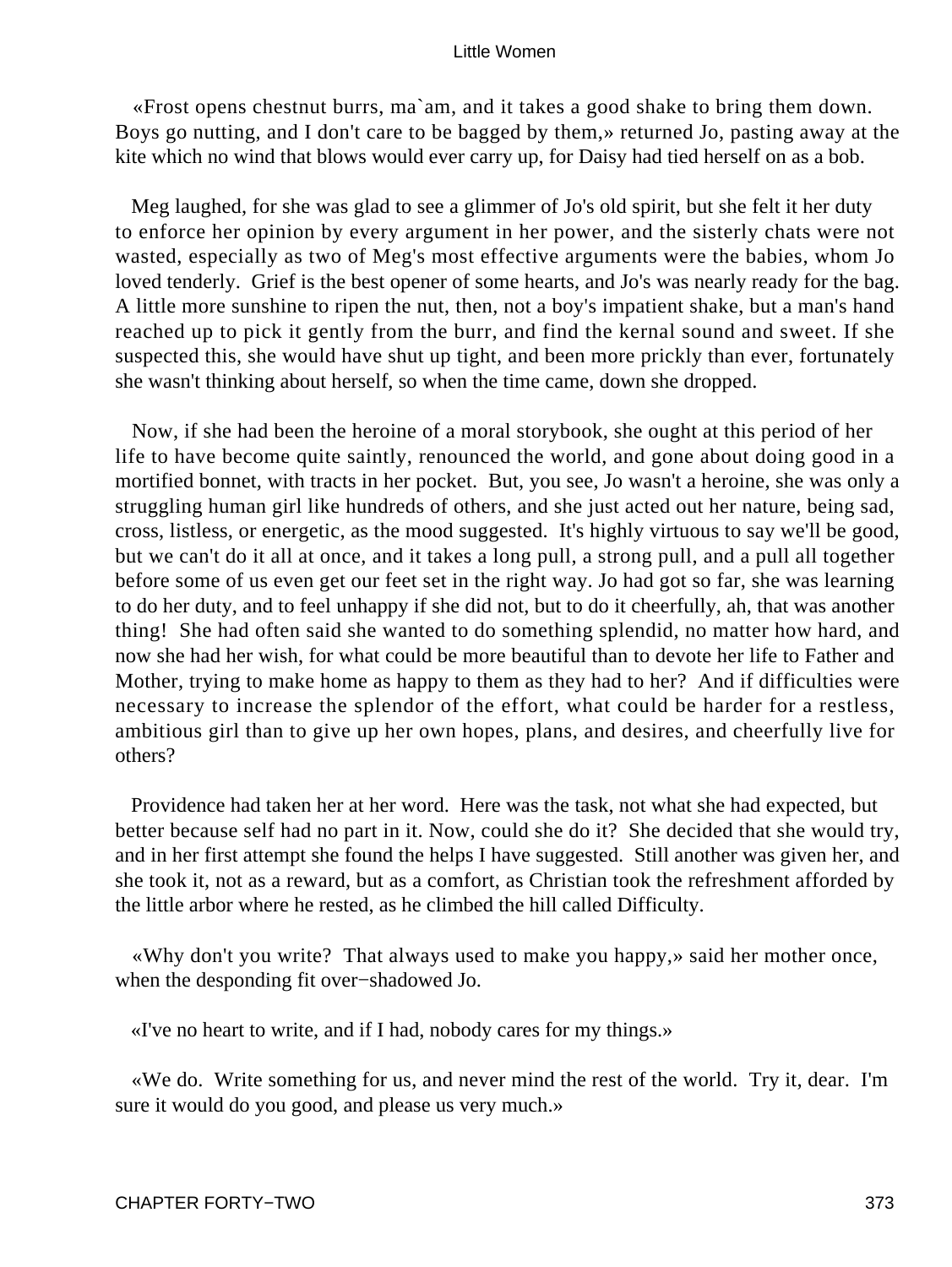«Don't believe I can.» But Jo got out her desk and began to overhaul her half−finished manuscripts.

 An hour afterward her mother peeped in and there she was, scratching away, with her black pinafore on, and an absorbed expression, which caused Mrs. March to smile and slip away, well pleased with the success of her suggestion. Jo never knew how it happened, but something got into that story that went straight to the hearts of those who read it, for when her family had laughed and cried over it, her father sent it, much against her will, to one of the popular magazines, and to her utter surprise, it was not only paid for, but others requested. Letters from several persons, whose praise was honor, followed the appearance of the little story, newspapers copied it, and strangers as well as friends, admired it. For a small thing it was a great success, and Jo was more astonished than when her novel was commended and condemned all at once.

 «I don't understand it. What can there be in a simple little story like that to make people praise it so?» she said, quite bewildered.

 «There is truth in it, Jo, that's the secret. Humor and pathos make it alive, and you have found your style at last. You wrote with not thoughts of fame and money, and put your heart into it, my daughter. You have had the bitter, now comes the sweet. Do your best, and grow as happy as we are in your success.»

 «If there is anything good or true in what I write, it isn't mine. I owe it all to you and Mother and Beth,» said Jo, more touched by her father's words than by any amount of praise from the world.

 So taught by love and sorrow, Jo wrote her little stories, and sent them away to make friends for themselves and her, finding it a very charitable world to such humble wanderers, for they were kindly welcomed, and sent home comfortable tokens to their mother, like dutiful children whom good fortune overtakes.

 When Amy and Laurie wrote of their engagement, Mrs. March feared that Jo would find it difficult to rejoice over it, but her fears were soon set at rest, for thought Jo looked grave at first, she took it very quietly, and was full of hopes and plans for `the children' before she read the letter twice. It was a sort of written duet, wherein each glorified the other in loverlike fashion, very pleasant to read and satisfactory to think of, for no one had any objection to make.

 «You like it, Mother?» said Jo, as they laid down the closely written sheets and looked at one another.

 «Yes, I hoped it would be so, ever since Amy wrote that she had refused Fred. I felt sure then that something better than what you call the `mercenary spirit' had come over her, and a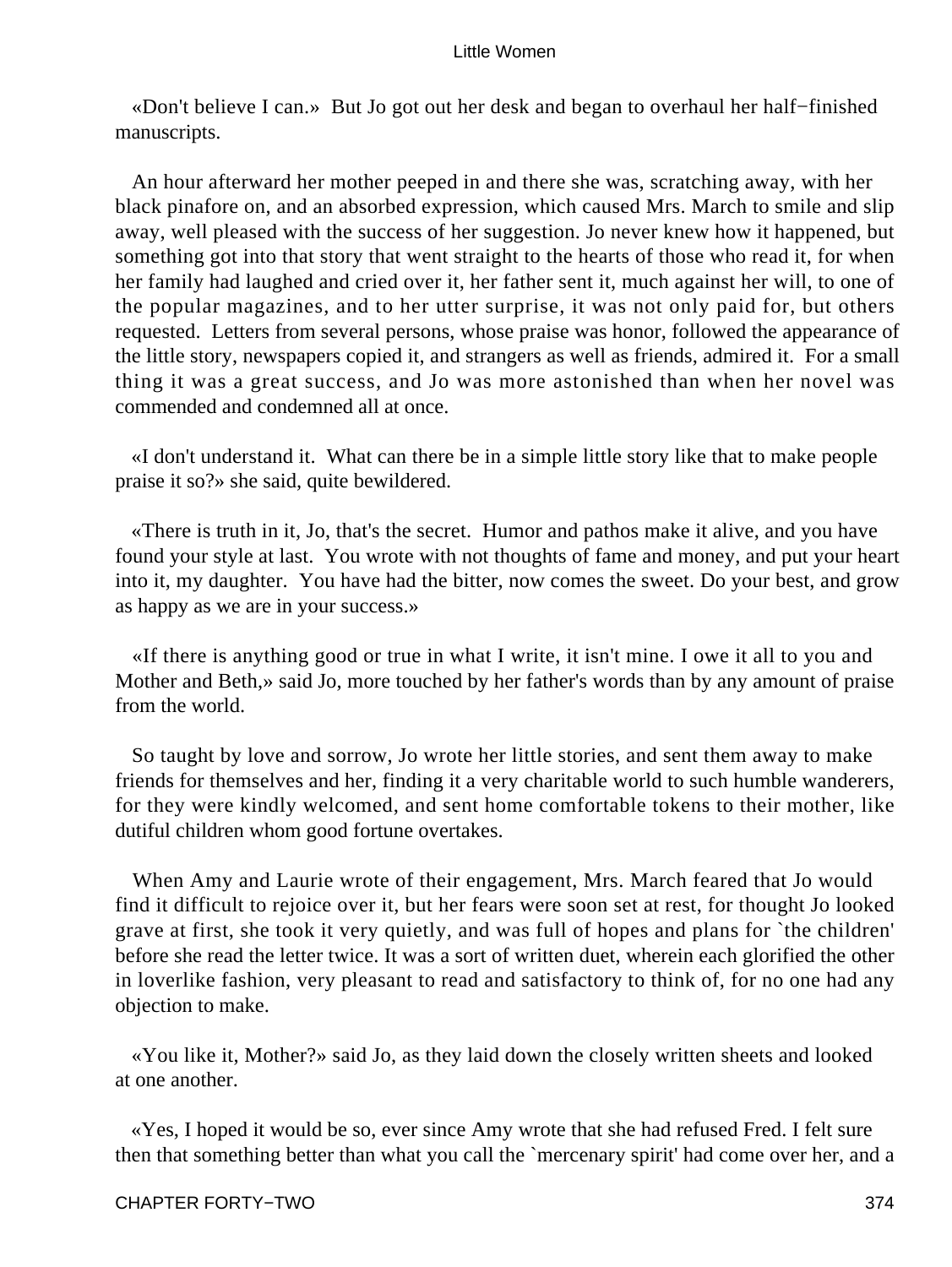hint here and there in her letters made me suspect that love and Laurie would win the day.»

«How sharp you are, Marmee, and how silent! You never said a worked to me.»

 «Mothers have need of sharp eyes and discreet tongues when they have girls to manage. I was half afraid to put the idea into your head, lest you should write and congratulate them before the thing was settled.»

 «I'm not the scatterbrain I was. You may trust me. I'm sober and sensible enough for anyone's confidante now.»

 «So you are, my dear, and I should have made you mine, only I fancied it might pain you to learn that your Teddy loved someone else.»

 «Now, Mother, did you really think I could be so silly and selfish, after I'd refused his love, when it was freshest, if not best?»

 «I knew you were sincere then, Jo, but lately I have thought that if he came back, and asked again, you might perhaps, feel like giving another answer. Forgive me, dear, I can't help seeing that you are very lonely, and sometimes there is a hungry look in your eyes that goes to my heart. So I fancied that your boy might fill the empty place if he tried now.»

 «No, Mother, it is better as it ia, and I'm glad Amy has learned to love him. But you are right in one thing. I am lonely, and perhaps if Teddy had tried again, I might have said `Yes', not because I love him any more, but because I care more to be loved than when he went away.»

 «I'm glad of that, Jo, for it shows that you are getting on. There are plenty to love you, so try to be satisfied with Father and Mother, sisters and brothers, friends and babies, till the best lover of all comes to give you your reward.»

 «Mothers are the best lovers in the world, but I don't mind whispering to Marmee that I'd like to try all kinds. It's very curious, but the more I try to satisfy myself with all sorts of natural affections, the more I seem to want. I'd no idea hearts could take in so many. Mine is so elastic, it never seems full now, and I used to be quite contented with my family. I don't understand it.»

 «I do.» And Mrs. March smiled her wise smile, as Jo turned back the leaves to read what Amy said of Laurie.

 «It is so beautiful to be loved as Laurie loves me. He isn't sentimental, doesn't say much about it, but I see and feel it in all he says and does, and it makes me so happy and so humble that I don't seem to be the same girl I was. I never knew how good and generous and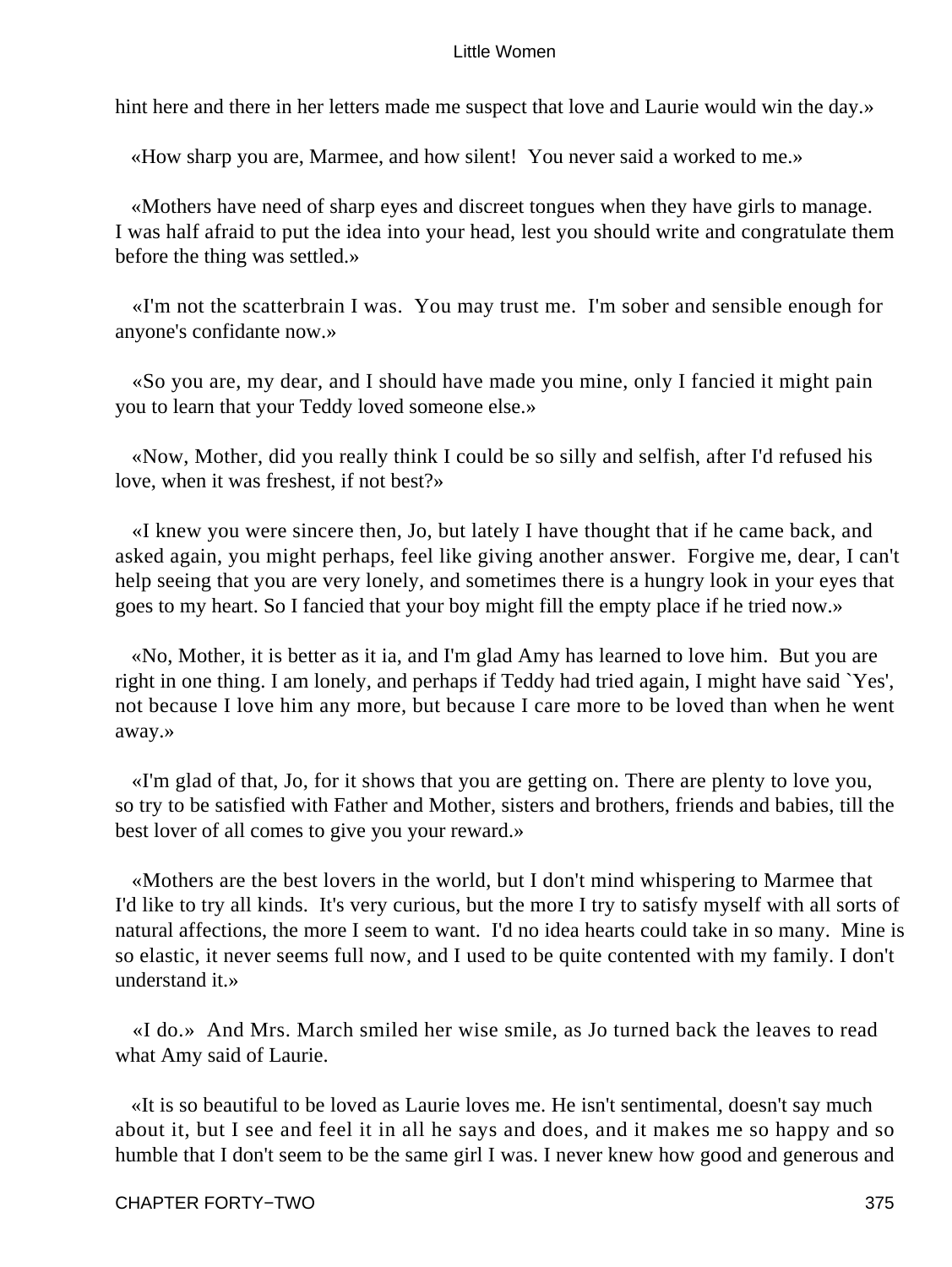tender he was till now, for he lets me read his heart, and I find it full of noble impulses and hopes and purposes, and am so proud to know it's mine. He says he feels as if he `could make a prosperous voyage now with me aboard as mate, and lots of love for ballast'. I pray he may, and try to be all he believes me, for I love my gallant captain with all my heart and soul and might, and never will desert him, while God lets us be together. Oh, Mother, I never knew how much like heaven this world could be, when two people love and live for one another!»

 «And that's our cool, reserved, and worldly Amy! Truly, love does work miracles. How very, very happy they must be!» And Jo laid the rustling sheets together with a careful hand, as one might shut the covers of a lovely romance, which holds the reader fast till the end comes, and he finds himself alone in the workaday world again.

 By−and−by Jo roamed away upstairs, for it was rainy, and she could not walk. A restless spirit possessed her, and the old feeling came again, not bitter as it once was, but a sorrowfully patient wonder why one sister should have all she asked, the other nothing. It was not true, she knew that and tried to put it away, but the natural craving for affection was strong, and Amy's happiness woke the hungry longing for someone to `love with heart and soul, and cling to while God let them be together'. Up in the garret, where Jo's unquiet wanderings ended stood four little wooden chests in a row, each marked with its owners name, and each filled with relics of the childhood and girlhood ended now for all. Jo glanced into them, and when she came to her own, leaned her chin on the edge, and stared absently at the chaotic collection, till a bundle of old exercise books caught her eye. She drew them out, turned them over, and relived that pleasant winter at kind Mrs. Kirke's. She had smiled at first, then she looked thoughtful, next sad, and when she came to a little message written in the Professor's hand, her lips began to tremble, the books slid out of her lap, and she sat looking at the friendly words, as they took a new meaning, and touched a tender spot in her heart.

«Wait for me, my friend. I may be a little late, but I shall surely come.»

 «Oh, if he only would! So kine, so good, so patient with me always, my dear old Fritz. I didn't value him half enough when I had him, but now how I should love to see him, for everyone seems going away from me, and I'm all alone.»

 And holding the little paper fast, as if it were a promise yet to be fulfilled, Jo laid her head down on a comfortable rag bag, and cried, as if in opposition to the rain pattering on the roof.

 Was it all self−pity, loneliness, or low spirits? Or was it the waking up of a sentiment which had bided its time as patiently as its inspirer? Who shall say?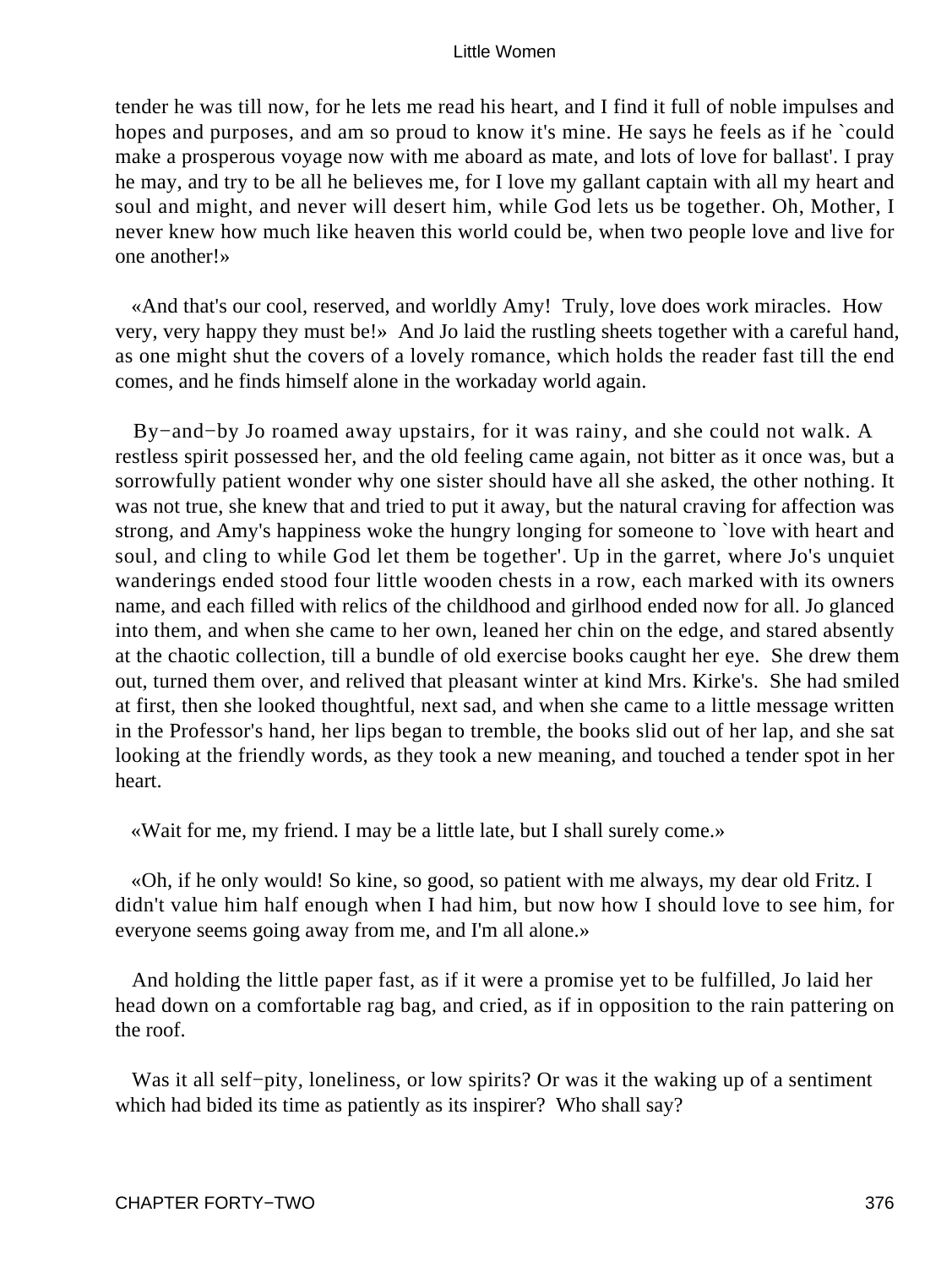# **[CHAPTER FORTY−THREE](#page-421-0)**

*J*o was alone in the twilight, lying on the old sofa, looking at the fire, and thinking. It was her favorite way of spending the hour of dusk. No one disturbed her, and she used to lie there on Beth's little red pillow, planning stories, dreaming dreams, or thinking tender thoughts of the sister who never seemed far away. Her face looked tired, grave, and rather sad, for tomorrow was her birthday, and she was thinking how fast the years went by, how old she was getting, and how little she seemed to have accomplished. Almost twenty−five, and nothing to show for it. Jo was mistaken in that. There was a good deal to show, and by−and−by she saw, and was grateful for it.

 «An old maid, that's what I'm to be. A literary spinster, with a pen for a spouse, a family of stories for children, and twenty years hence a morsel of fame, perhaps, when, like poor Johnson, I'm old and can't enjoy it, solitary, and can't share it, independent, and don't need it. Well, I needn't be a sour saint nor a selfish sinner, and, I dare say, old maids are very comfortable when they get used to it, but...» And there Jo sighed, as if the prospect was not inviting.

 It seldom is, at first, and thirty seems the end of all things to five−and−twenty. But it's not as bad as it looks, and one can get on quite happily if one has something in one's self to fall back upon. At twenty−five, girls begin to talk about being old maids, but secretly resolve that they never will be. At thirty they say nothing about it, but quietly accept the fact, and if sensible, console themselves by remembering that they have twenty more useful, happy years, in which they may be learning to grow old gracefully. Don't laugh at the spinsters, dear girls, for often very tender, tragic romances are hidden away in the hearts that beat so quietly under the sober gowns, and many silent sacrifices of youth, health, ambition, love itself, make the faded faces beautiful in God's sight. Even the sad, sour sisters should be kindly dealt with, because they have missed the sweetest part of life, if for no other reason. And looking at them with compassion, not contempt, girls in their bloom should remember that they too may miss the blossom time. That rosy cheeks don't last forever, that silver threads will come in the bonnie brown hair, and that, by−and−by, kindness and respect will be as sweet as love and admiration now.

 Gentlemen, which means boys, be courteous to the old maids, no matter how poor and plain and prim, for the only chivalry worth having is that which is the readiest to pay deference to the old, protect the feeble, and serve womankind, regardless of rank, age, or color. Just recollect the good aunts who have not only lectured and fussed, but nursed and petted, too often without thanks, the scrapes they have helped you out of, the tips they have given you from their small store, the stitches the patient old fingers have set for you, the steps the willing old feet have taken, and gratefully pay the dear old ladies the little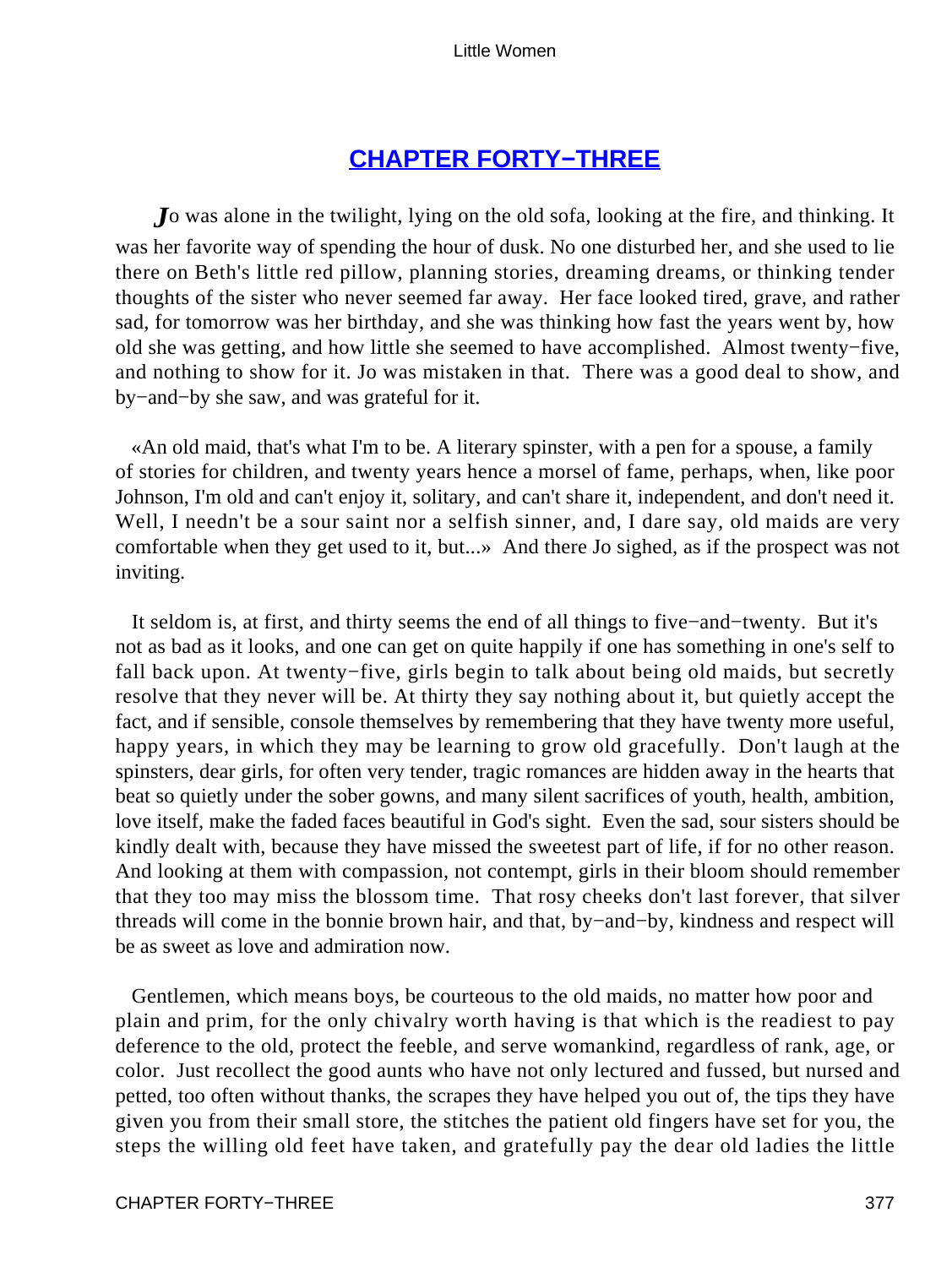attentions that women love to receive as long as they live. The bright−eyed girls are quick to see such traits, and will like you all the better for them, and if death, almost the only power that can part mother and son, should rob you of yours, you will be sure to find a tender welcome and maternal cherishing from some Aunt Priscilla, who has kept the warmest corner of her lonely old heart for `the best nevvy in the world'.

 Jo must have fallen asleep (as I dare say my reader has during this little homily), for suddenly Laurie's ghost seemed to stand before her, a substantial, lifelike ghost, leaning over her with the very look he used to wear when he felt a good deal and didn't like to show it. But, like Jenny in the ballad...

She could not think it he,

 and lay staring up at him in startled silence, till he stooped and kissed her. Then she knew him, and flew up, crying joyfully . ..

«Oh my Teddy! Oh my Teddy!»

«Dear Jo, you are glad to see me, then?»

 «Glad! My blessed boy, words can't express my gladness. Where's Amy?» «Your mother has got her down at Meg's. We stopped there by the way, and there was no getting my wife out of their clutches.»

 «Your what?» cried Jo, for Laurie uttered those two words with an unconscious pride and satisfaction which betrayed him.

 «Oh, the dickens! Now I've done it.» And he looked so guilty that Jo was down on him like a flash.

«You've gone and got married!»

 «Yes, please, but I never will again.» And he went down upon his knees, with a penitent clasping of hands, and a face full of mischief, mirth, and triumph.

«Actually married?»

«Very much so, thank you.»

 «Mercy on us. What dreadful thing will you do next?» And Jo fell into her seat with a gasp.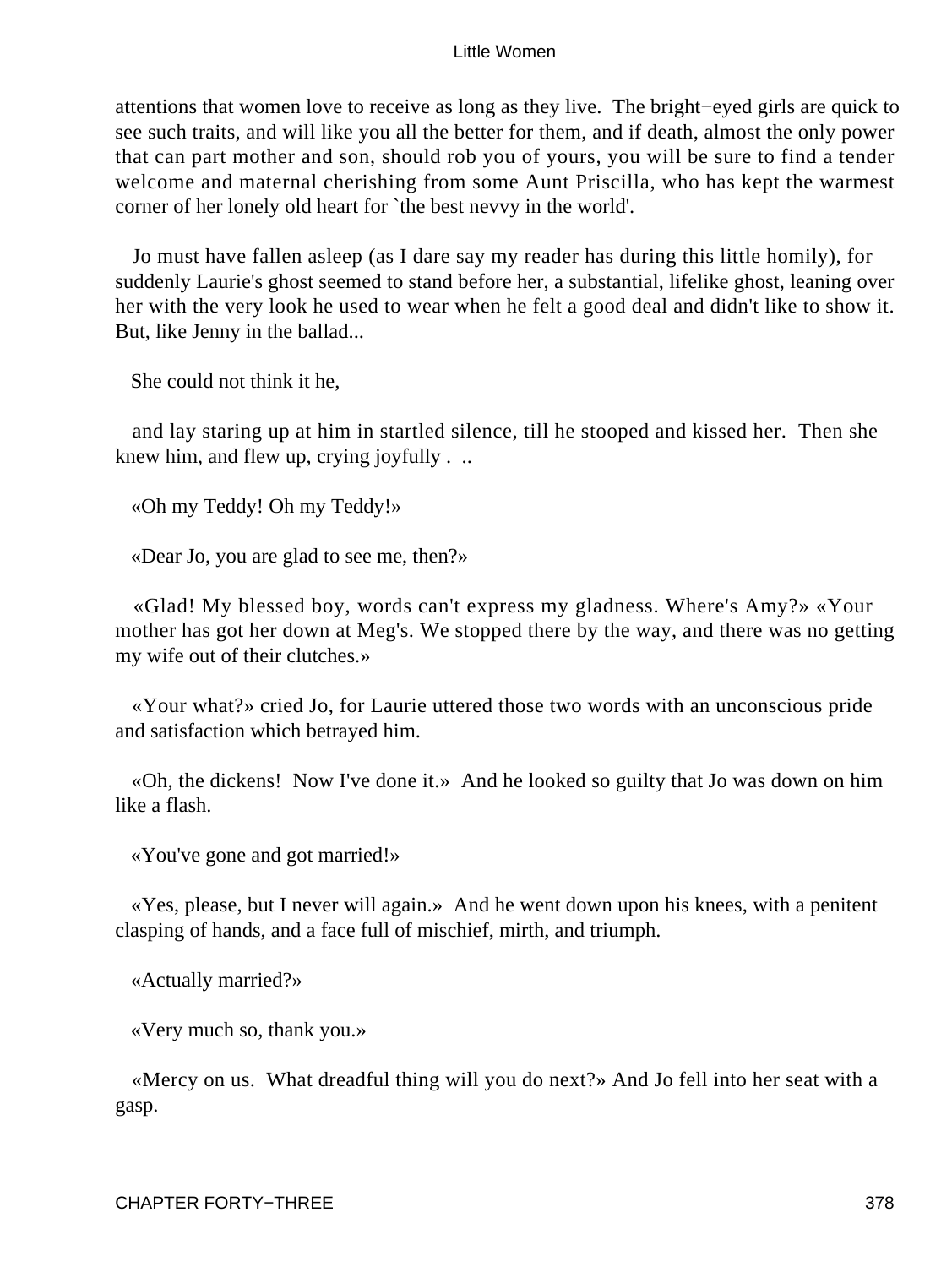«A characteristic, but not exactly complimentary, congratulation,» returned Laurie, still in an abject attitude, but beaming with satisfaction.

 «What can you expect, when you take one's breath away, creeping in like a burglar, and letting cats out of bags like that? Get up, you ridiculous boy, and tell me all about it.»

«Not a word, unless you let me come in my old place, and promise not to barricade.»

 Jo laughed at that as she had not done for many a long day, and patted the sofa invitingly, as she said in a cordial tone, «The old pillow is up garret, and we don't need it now. So, come and fess, Teddy.»

 «How good it sounds to hear you say `Teddy'! No one ever calls me that but you.» And Laurie sat down with an air of great content.

«What does Amy call you?»

«My lord.»

 «That's like her. Well, you look it.» And Jo's eye plainly betrayed that she found her boy comelier than ever.

 The pillow was gone, but there was a barricade, nevertheless, a natural one, raised by time absence, and change of heart. Both felt it, and for a minute looked at one another as if that invisible barrier cast a little shadow over them. It was gone directly however, for Laurie said, with a vain attempt at dignity...

 «Don't I look like a married man and the head of a family?» «Not a bit, and you never will. You've grown bigger and bonnier, but you are the same scapegrace as ever.»

 «Now really, Jo, you ought to treat me with more respect,» began Laurie, who enjoyed it all immensely.

 «How can I, when the mere idea of you, married and settled, is so irresistibly funny that I can't keep sober!» answered Jo, smiling all over her face, so infectiously that they had another laugh, and then settled down for a good talk, quite in the pleasant old fashion.

 «It's no use your going out in the cold to get Amy, for they are all coming up presently. I couldn't wait. I wanted to be the one to tell you the grand surprise, and have `first skim' as we used to say when we squabbled about the cream.»

 «Of course you did, and spoiled your story by beginning at the wrong end. Now, start right, and tell me how it all happened. I'm pining to know.»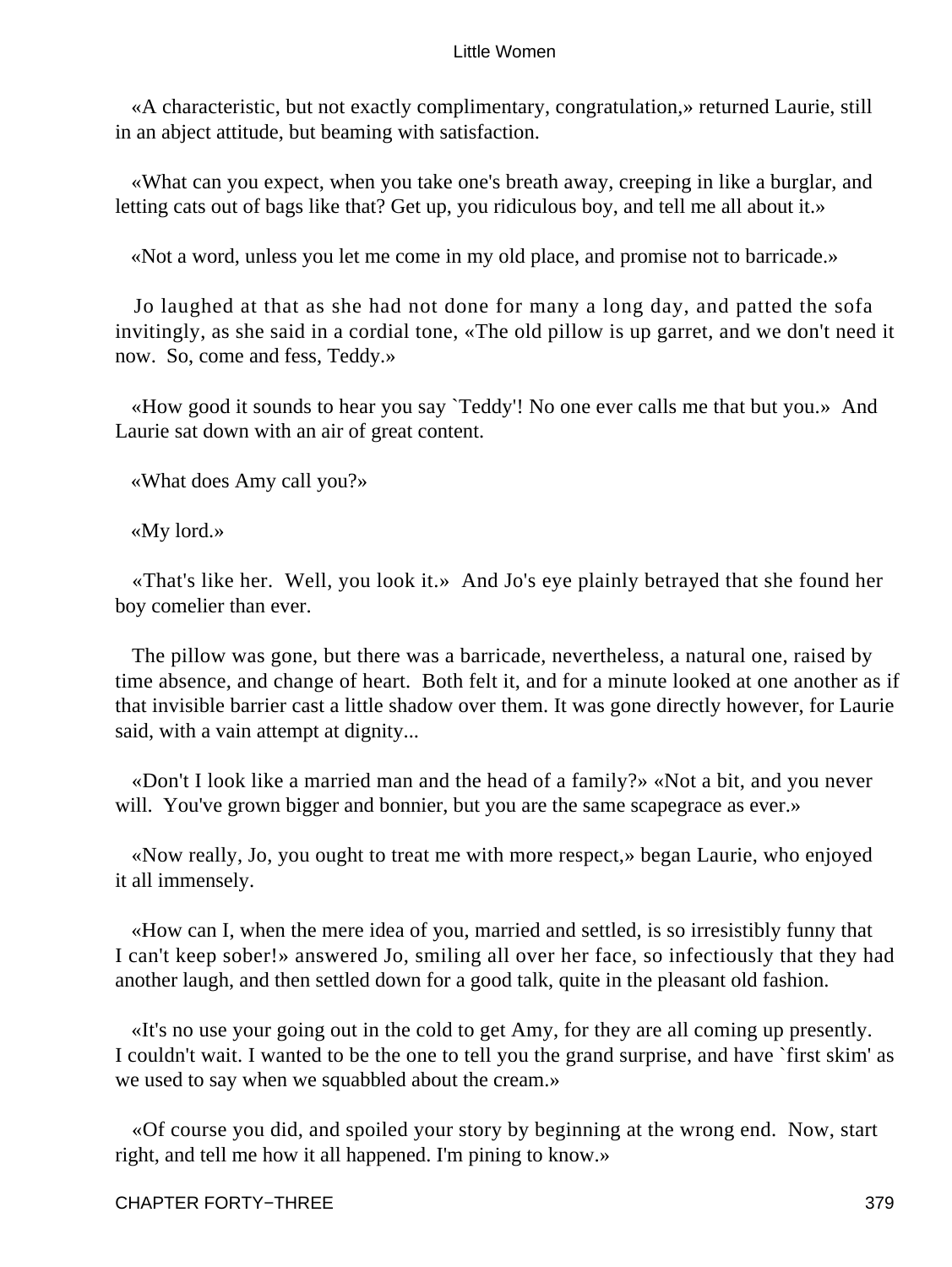«Well, I did it to please Amy,» began Laurie, with a twinkle that made Jo exclaim...

«Fib number one. Amy did it to please you. Go on, and tell the truth, if you can, sir.»

 «Now she's beginning to marm it. Isn't it jolly to hear her?» said Laurie to the fire, and the fire glowed and sparkled as if it quite agreed. «It's all the same, you know, she and I being one. We planned to come home with the Carrols, a month or more ago, but they suddenly changed their minds, and decided to pass another winter in Paris. But Grandpa wanted to come home. He went to please me, and I couldn't let him go along, neither could I leave Amy, and Mrs. Carrol had got English notions about chaperons and such nonsense, and wouldn't let Amy come with us. So I just settled the difficulty by saying, `Let's be married, and then we can do as we like'.»

«Of course you did. You always have things to suit you.»

«Not always.» And something in Laurie's voice made Jo say hastily...

«How did you ever get Aunt to agree?»

 «It was hard work, but between us, we talked her over, for we had heaps of good reasons on our side. There wasn't time to write and ask leave, but you all liked it, had consented to it by−and−by, and it was only `taking time by the fetlock', as my wife says.»

 «Aren't we proud of those two word, and don't we like to say them?» interrupted Jo, addressing the fire in her turn, and watching with delight the happy light it seemed to kindle in the eyes that had been so tragically gloomy when she saw them last. «A trifle, perhaps, she's such a captivating little woman I can't help being proud of her. Well, then Uncle and Aunt were there to play propriety. We were so absorbed in one another we were of no mortal use apart, and that charming arrangement would make everything easy all round, so we did it.»

 «When, where, how?» asked Jo, in a fever of feminine interest and curiosity, for she could not realize it a particle.

 «Six weeks ago, at the American consul's, in Paris, a very quiet wedding of course, for even in our happiness we didn't forget dear little Beth.»

 Jo put her hand in his as he said that, and Laurie gently smoothed the little red pillow, which he remembered well.

 «Why didn't you let us know afterward?» asked Jo, in a quieter tone, when they had sat quite still a minute.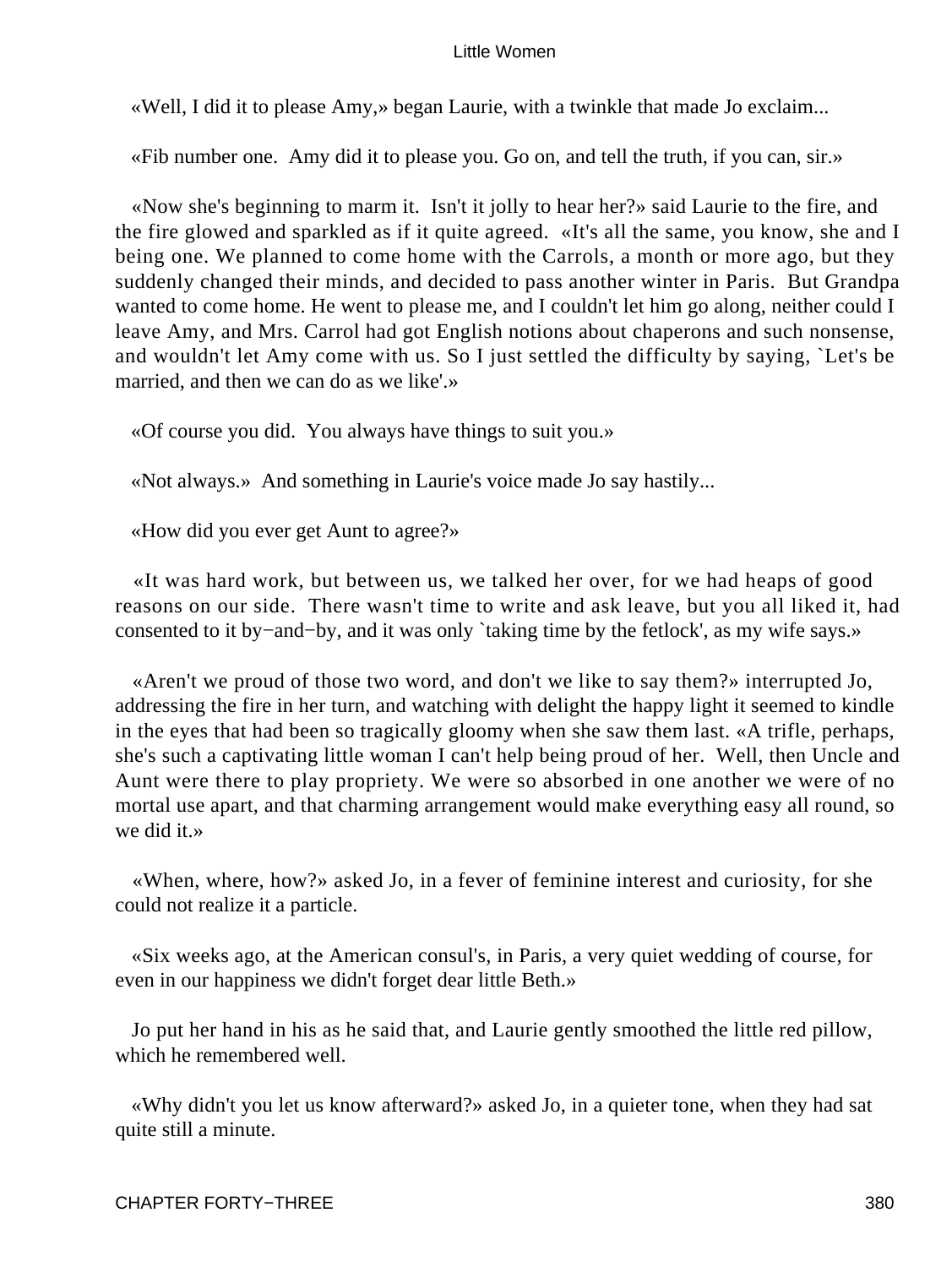«We wanted to surprise you. We thought we were coming directly home, at first, but the dear old gentleman, as soon as we were married, found he couldn't be ready under a month, at least, and sent us off to spend our honeymoon wherever we liked. Amy had once called Valrosa a regular honeymoon home, so we went there, and were as happy as people are but once in their lives. My faith! Wasn't it love among the roses!»

 Laurie seemed to forget Jo for a minute, and Jo was glad of it, for the fact that he told her these things so freely and so naturally assured her that he had quite forgiven and forgotten. She tried to draw away her hand, but as if he guessed the thought that prompted the half−involuntary impulse, Laurie held it fast, and said, with a manly gravity she had never seen in him before...

 «Jo, dear, I want to say one thing, and then we'll put it by forever. As I told you in my letter when I wrote that Amy had been so kind to me, I never shall stop loving you, but the love is altered, and I have learned to see that it is better as it is. Amy and you changed places in my heart, that's all. I think it was meant to be so, and would have come about naturally, if I had waited, as you tried to make me, but I never could be patient, and so I got a heartache. I was a boy then, headstrong and violent, and it took a hard lesson to show me my mistake. For it was one, Jo, as you said, and I found it out, after making a fool of myself. Upon my word, I was so tumbled up in my mind, at one time, that I didn't know which I loved best, you or Amy, and tried to love you both alike. But I couldn't, and when I saw her in Switzerland, everything seemed to clear up all at once. You both got into your right places, and I felt sure that it was well off with the old love before it was on with the new, that I could honestly share my heart between sister Jo and wife Amy, and love them dearly. Will you believe it, and go back to the happy old times when we first knew one another?»

 «I'll believe it, with all my heart, but, Teddy, we never can be boy and girl again. The happy old times can't come back, and we mustn't expect it. We are man and woman now, with sober work to do, for playtime is over, and we must give up frolicking. I'm sure you feel this. I see the change in you, and you'll find it in me. I shall miss my boy, but I shall love the man as much, and admire him more, because he means to be what I hoped he would. We can't be little playmates any longer, but we will be brother and sister, to love and help one another all our lives, won't we, Laurie?»

 He did not say a word, but took the hand she offered him, and laid his face down on it for a minute, feeling that out of the grave of a boyish passion, there had risen a beautiful, strong friendship to bless them both. Presently Jo said cheerfully, for she didn't the coming home to be a sad one, «I can't make it true that you children are really married and going to set up housekeeping. Why, it seems only yesterday that I was buttoning Amy's pinafore, and pulling your hair when you teased. Mercy me, how time does fly!»

 «As one of the children is older than yourself, you needn't talk so like a grandma. I flatter myself I'm a `gentleman growed' as Peggotty said of David, and when you see Amy,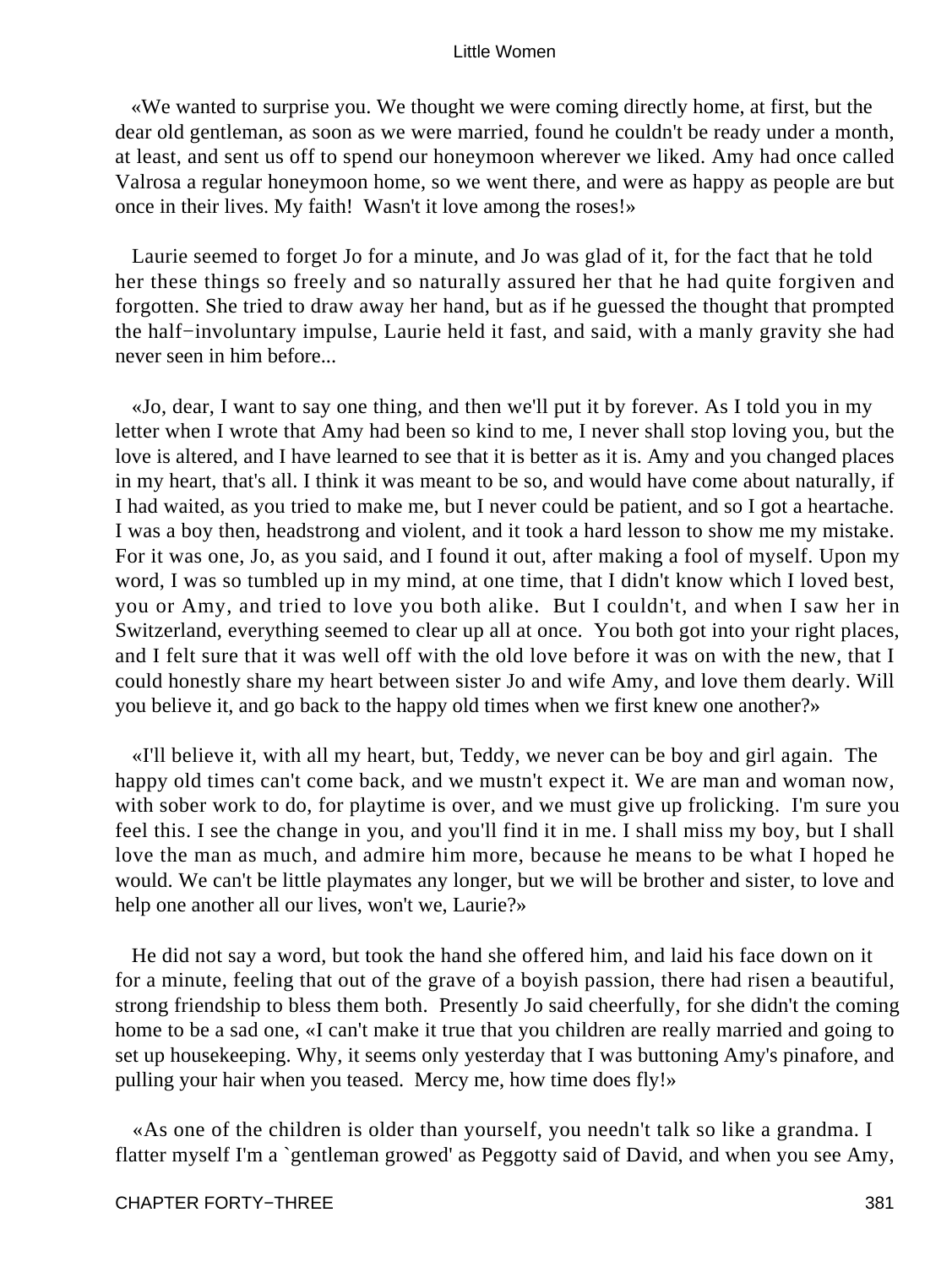you'll find her rather a precocious infant,» said Laurie, looking amused at her maternal air.

 «You may be a little older in years, but I'm ever so much older in feeling, Teddy. Women always are, and this last year has been such a hard one that I feel forty.»

 «Poor Jo! We left you to bear it alone, while we went pleasuring. You are older. Here's a line, and there's another. Unless you smile, your eyes look sad, and when I touched the cushion, just now, I found a tear on it. You've had a great deal to bear, and had to bear it all alone. What a selfish beast I've been!» And Laurie pulled his own hair, with a remorseful look.

 But Jo only turned over the traitorous pillow, and answered, in a tone which she tried to make more cheerful, «No, I had Father and Mother to help me, and the dear babies to comfort me, and the thought that you and Amy were safe and happy, to make the troubles here easier to bear. I am lonely, sometimes, but I dare say it's good for me, and...»

 «You never shall be again,» broke in Laurie, putting his arm about her, as if to fence out every human ill. «Amy and I can't get on without you, so you must come and teach `the children' to keep house, and go halves in everything, just as we used to do, and let us pet you, and all be blissfully happy and friendly together.»

 «If I shouldn't be in the way, it would be very pleasant. I begin to feel quite young already, for somehow all my troubles seemed to fly away when you came. You always were a comfort, Teddy.» And Jo leaned her head on his shoulder, just as she did years ago, when Beth lay ill and Laurie told her to hold on to him.

 He looked down at her, wondering if she remembered the time, but Jo was smiling to herself, as if in truth her troubles had all vanished at his coming.

 «You are the same Jo still, dropping tears about one minute, and laughing the next. You look a little wicked now. What is it, Grandma?»

«I was wondering how you and Amy get on together.»

«Like angels!»

«Yes, of course, but which rules?»

 «I don't mind telling you that she does now, at least I let her think so, it pleases her, you know. By−and−by we shall take turns, for marriage, they say, halves one's rights and doubles one's duties.»

«You'll go on as you begin, and Amy will rule you all the days of your life.»

CHAPTER FORTY−THREE 382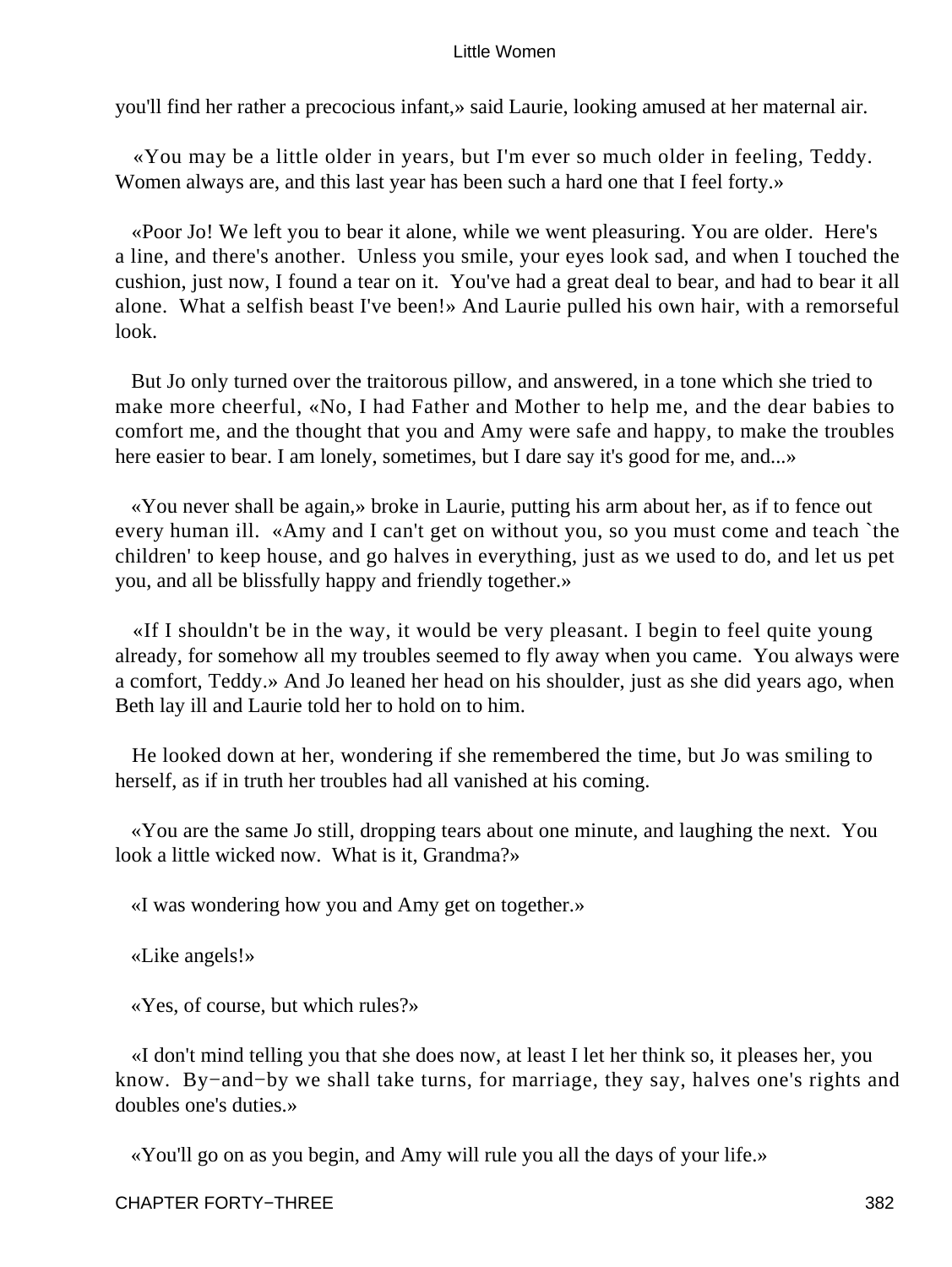«Well, she does it so imperceptibly that I don't think I shall mind much. She is the sort of woman who knows how to rule well. In fact, I rather like it, for she winds one round her finger as softly and prettily as a skein of silk, and makes you feel as if she was doing you a favor all the while.»

 «That ever I should live to see you a henpecked husband and enjoying it!» cried Jo, with uplifted hands.

 It was good to see Laurie square his shoulders, and smile with masculine scorn at that insinuation, as he replied, with his «high and mighty» air, «Amy is too well−bred for that, and I am not the sort of man to submit to it. My wife and I respect ourselves and one another too much ever to tyrannize or quarrel.»

 Jo like that, and thought the new dignity very becoming, but the boy seemed changing very fast into the man, and regret mingled with her pleasure.

 «I am sure of that. Amy and you never did quarrel as we used to. She is the sun and I the wind, in the fable, and the sun managed the man best, you remember.»

 «She can blow him up as well as shine on him,» laughed Laurie. «such a lecture as I got at Nice! I give you my word it was a deal worse than any or your scoldings, a regular rouser. I'll tell you all about it sometime, she never will, because after telling me that she despised and was ashamed of me, she lost her heart to the despicable party and married the good−for−nothing.»

«What baseness! Well, if she abuses you, come to me, and I'll defend you.»

 «I look as if I needed it, don't I?» said Laurie, getting up and striking an attitude which suddenly changed from the imposing to the rapturous, as Amy's voice was heard calling, «Where is she? Where's my dear old Jo?»

 In trooped the whole family, and everyone was hugged and kissed all over again, and after several vain attempts, the three wanderers were set down to be looked at and exulted over. Mr. Laurence, hale and hearty as ever, was quite as much improved as the others by his foreign tour, for the crustiness seemed to be nearly gone, and the old−fashioned courtliness had received a polish which made it kindlier than ever. It was good to see him beam at `my children', as he called the young pair. It was better still to see Amy pay him the daughterly duty and affection which completely won his old heart, and best of all, to watch Laurie revolve about the two, as if never tired of enjoying the pretty picture they made.

 The minute she put her eyes upon Amy, Meg became conscious that her own dress hadn't a Parisian air, that young Mrs. Mofffat would be entirely eclipsed by young Mrs. Laurence, and that `her ladyship' was altogether a most elegant and graceful woman. Jo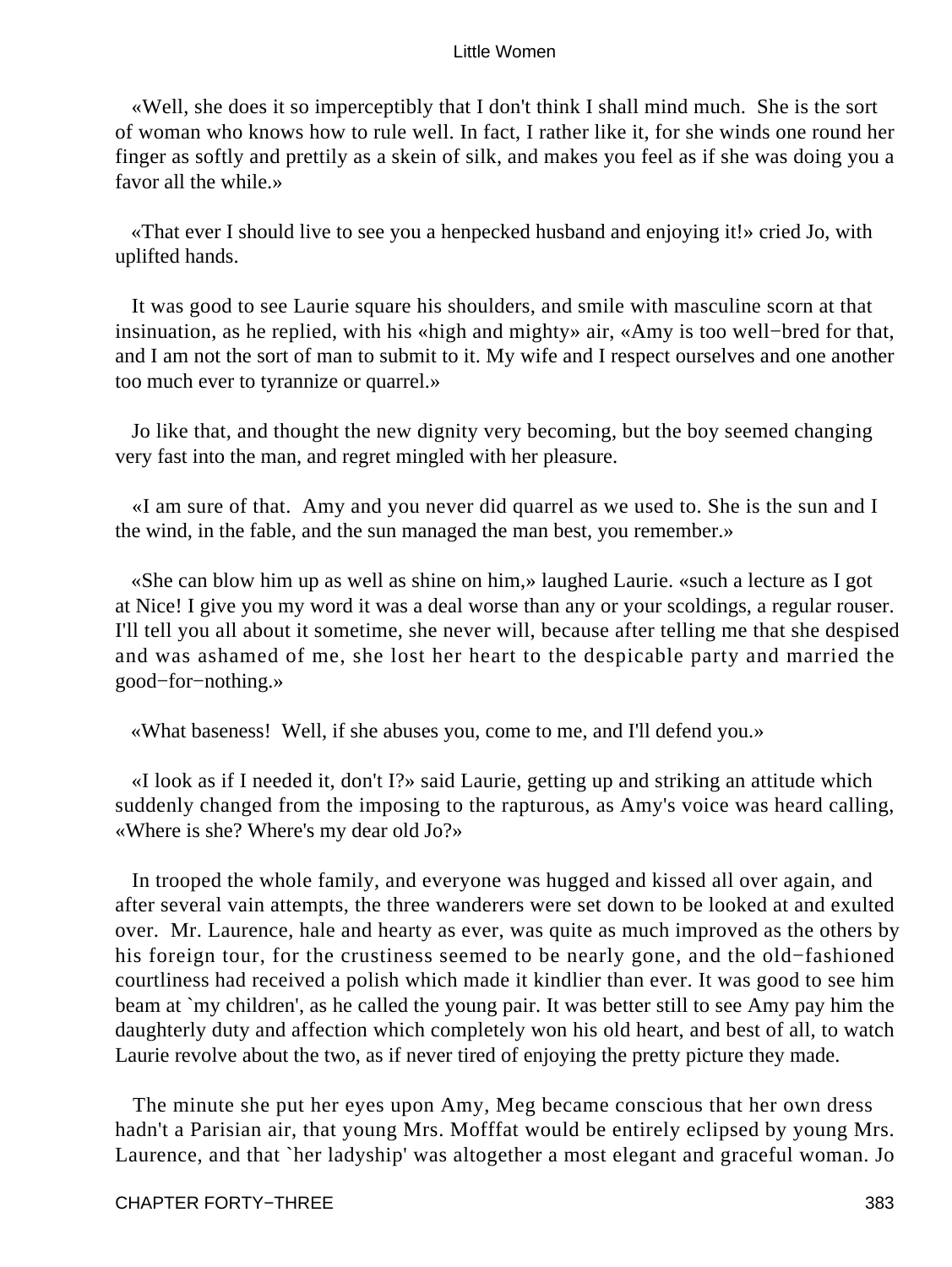thought, as she watched the pair, «How well they look together! I was right, and Laurie has found the beautiful, accomplished girl who will become his home better than clumsy old Jo, and be a pride, not a torment to him.» Mrs. March and her husband smiled and nodded at each other with happy faces, for they saw that their youngest had done well, not only in worldly things, but the better wealth of love, confidence, and happiness.

 For Amy's face was full of the soft brightness which betokens a peaceful heart, her voice had a new tenderness in it, and the cool, prim carriage was changed to a gentle dignity, both womanly and winning. No little affectations marred it, and the cordial sweetness of her manner was more charming than the new beauty or the old grace, for it stamped her at once with the unmistakable sign of the true gentlewoman she had hoped to become.

«Love has done much for our little girl,» said her mother softly.

 «She has had a good example before her all her life, my dear,» Mr. March whispered back, with a loving look at the worn face and gray head beside him.

 Daisy found it impossible to keep her eyes off her `pitty aunty', but attached herself like a lap dog to the wonderful chatelaine full of delightful charms. Demi paused to consider the new relationship before he compromised himself by the rash acceptance of a bribe, which took the tempting form of a family of wooden bears from Berne. A flank movement produced an unconditional surrender, however, for Laurie knew where to have him.

 «Young man, when I first had the honor of making your acquaintance you hit me in the face. Now I demand the satisfaction of a gentleman,» and with that the tall uncle proceeded to toss and tousle the small nephew in a way that damaged his philosophical dignity as much as it delighted his boyish soul.

 «Blest if she ain't in silk from head to foot? Ain't it a relishin' sight to see her settin' there as fine as a fiddle, anch a happy procession as filed away into the little dining room! Mr. March proudly escorted Mrs. Laurence. Mrs. March as proudly leaned on the arm of `my son'. The old gentleman took Jo, with a whispered, »You must be my girl now,« and a glance at the empty corner by the fire, that made Jo whisper back, »I'll try to fill her place, sir.

 The twins pranced behind, feeling that the millennium was at hand, for everyone was so busy with the newcomers that they were left to revel at their own sweet will, and you may be sure they made the most of the opportunity. Didn't they steal sips of tea, stuff gingerbread ad libitum, get a hot biscuit apiece, and as a crowning trespass, didn't they each whisk a captivating little tart into their tiny pockets, there to stick and crumble treacherously, teaching them that both human nature and a pastry are frail? Burdened with the guilty consciousness of the sequestered tarts, and fearing that Dodo's sharp eyes would pierce the thin disguise of cambric and merino which hid their booty, the little sinners attached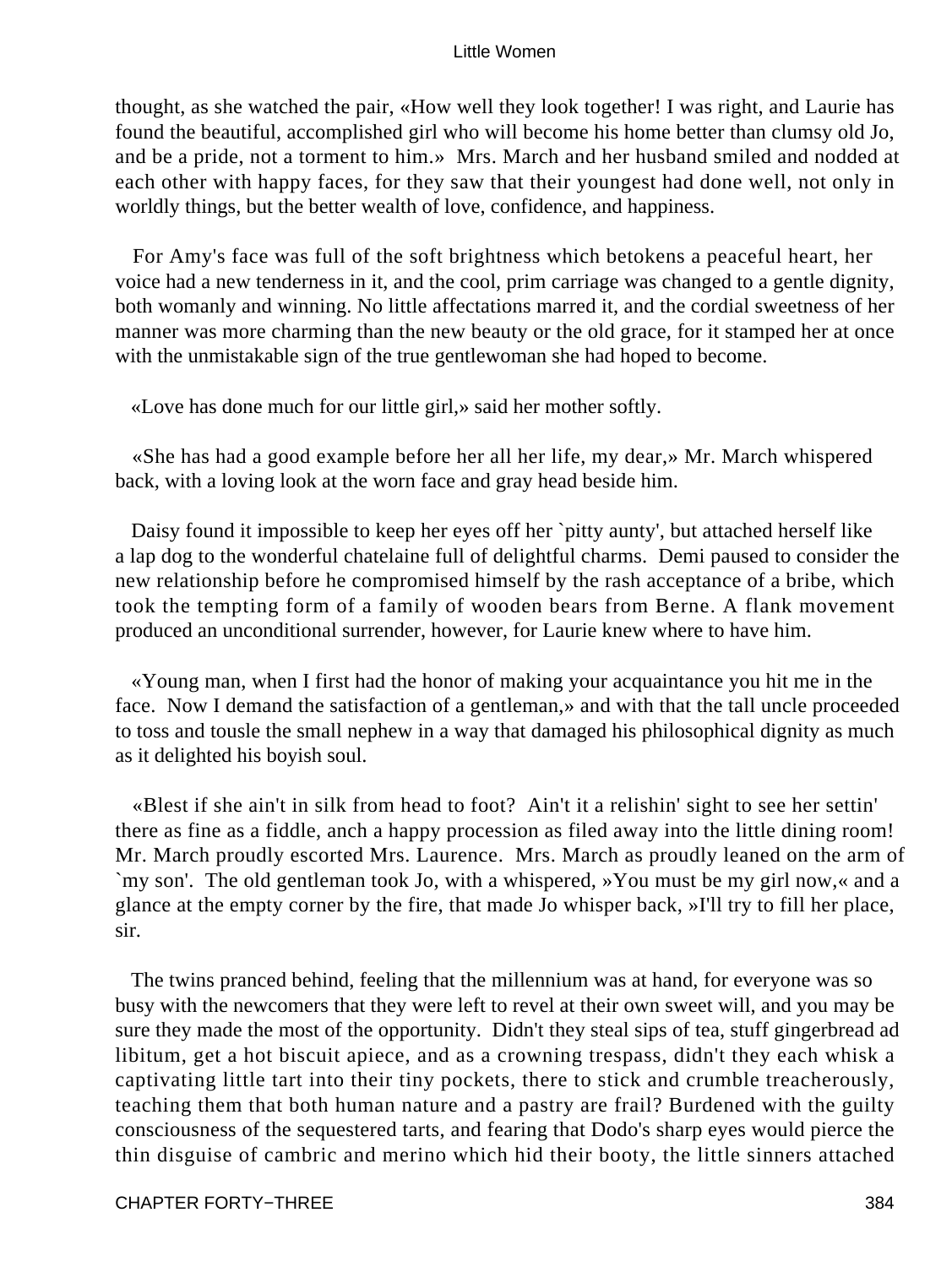themselves to `Dranpa', who hadn't his spectacles on. Amy, who was handed about like refreshments, returned to the parlor on Father Laurence's arm. The others paired off as before, and this arrangement left Jo companionless. She did not mind it at the minute, for she lingered to answer Hannah's eager inquiry.

 «Will Miss Amy ride in her coop (coupe), and use all them lovely silver dishes that's stored away over yander?»

 «Shouldn't wonder if she drove six white horses, ate off gold plate, and wore diamonds and point lace every day. Teddy thinks nothing too good for her,» returned Jo with infinite satisfaction.

 «No more there is! Will you have hash or fishballs for breakfast?» asked Hannah, who wisely mingled poetry and prose.

 «I don't care.» And Jo shut the door, feeling that food was an uncongenial topic just then. She stood a minute looking at the party vanishing above, and as Demi's short plaid legs toiled up the last stair, a sudden sense of lonliness came over her so strongly that she looked about her with dim eyes, as if to find something to lean upon, for even Teddy had deserted her. If she had known what birthday gift was coming every minute nearer and nearer, she would not have said to herself, «I'll weep a little weep when I go to bed. It won't do to be dismal now.» Then she drew her hand over her eyes, for one of her boyish habits was never to know where her handkerchief was, and had just managed to call up a smile when there came a knock at the porch door.

 She opened with hospitable haste, and started as if another ghost had come to surprise her, for there stood a tall bearded gentleman, beaming on her from the darkness like a midnight sun.

 «Oh, Mr. Bhaer, I am so glad to see you!» cried Jo, with a clutch, as if she feared the night would swallow him up before she could get him in.

 «And I to see Miss Marsch, but no, you haf a party,» and the Professor paused as the sound of voices and the tap of dancing feet came down to them.

 «No, we haven't, only the family. My sister and friends have just come home, and we are all very happy. Come in, and make one of us.»

 Though a very social man, I think Mr. Bhaer would have gone decorously away, and come again another day, but how could he, when Jo shut the door behind him, and bereft him of his hat? Perhaps her face had something to do with it, for she forgot to hide her joy at seeing him, and showed it with a frankness that proved irresistible to the solitary man, whose welcome far exceeded his boldest hopes.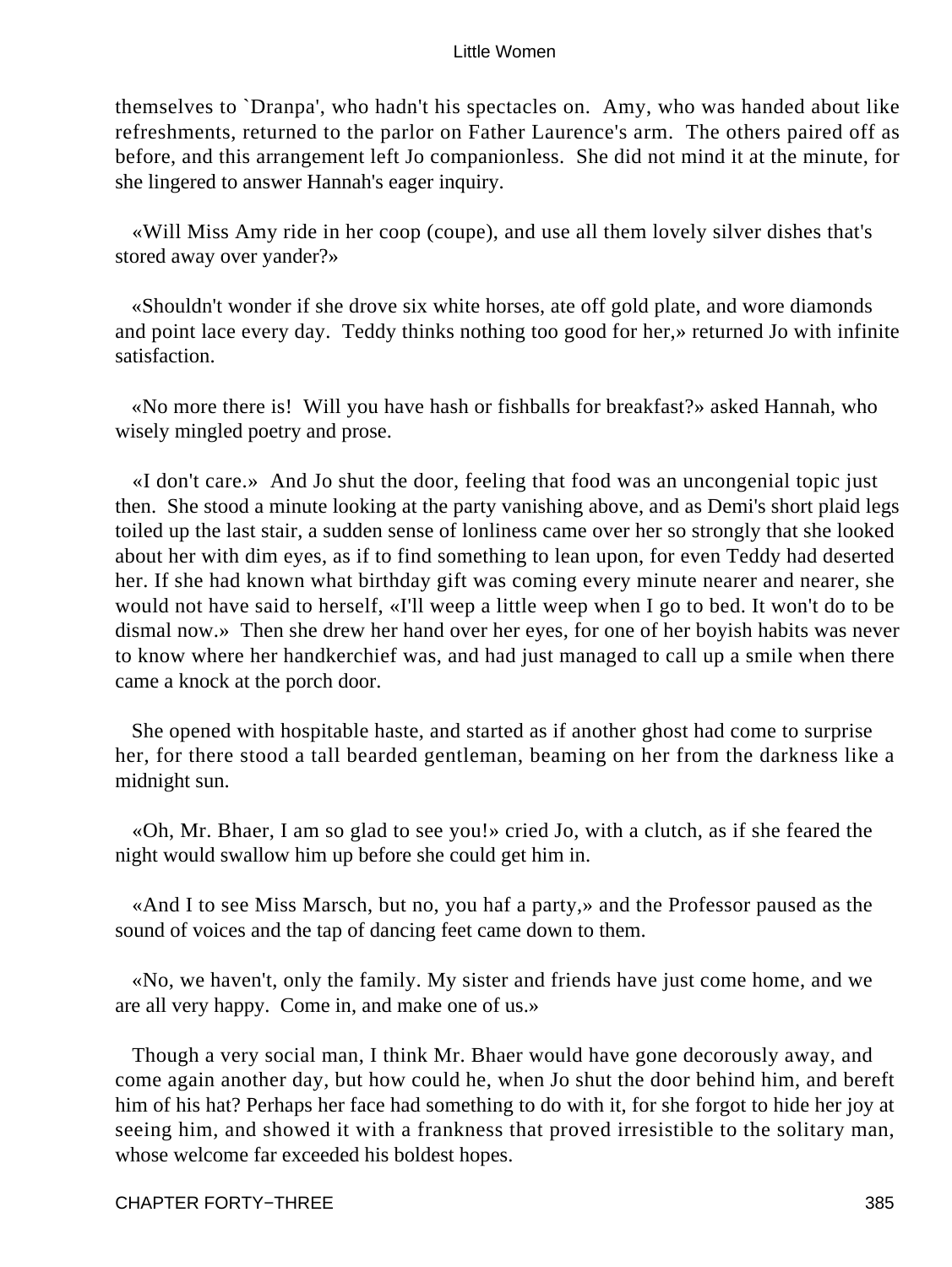«If I shall not be Monsieur de Trop, I will so gladly see them all. You haf been ill, my friend?»

 He put the question abruptly, for, as Jo hung up his coat, the light fell on her face, and he saw a change in it.

«Not ill, but tired and sorrowful. We have had trouble since I saw you last.»

 «Ah, yes, I know. My heart was sore for you when I heard that,» And he shook hands again, with such a sympathetic face that Jo felt as if no comfort could equal the look of the kind eyes, the grasp of the big, warm hand.

 «Father, Mother, this is my friend, Professor Bhaer,» she said, with a face and tone of such irrepressible pride and pleasure that she might as well have blown a trumpet and opened the door with a flourish.

 If the stranger had any doubts about his reception, they were set at rest in a minute by the cordial welcome he received. Everyone greeted him kindly, for Jo's sake at first, but very soon they liked him for his own. They could not help it, for he carried the talisman that opens all hearts, and these simple people warmed to him at once, feeling even the more friendly because he was poor. For poverty enriches those who live above it, and is a sure passport to truly hospitable spirits. Mr. Bhaer sat looking about him with the air of a traveler who knocks at a strange door, and when it opens, finds himself at home. The children went to him like bees to a honeypot, and establishing themselves on each knee, proceeded to captivate him by rifling his pockets, pulling his beard, and investigating his watch, with juvenile audacity. The women telegraphed their approval to one another, and Mr. March, feeling that he had got a kindred spirit, opened his choicest stores for his guest's benefit, while silent John listened and enjoyed the talk, but said not a word, and Mr. Laurence found it impossible to go to sleep.

 If Jo had not been otherwise engaged, Laurie's behavior would have amused her, for a faint twinge, not of jealousy, but something like suspicion, caused that gentleman to stand aloof at first, and observe the newcomer with brotherly circumspection. But it did not last long. He got interested in spite of himself, and before he knew it, was drawn into the circle. For Mr. Bhaer talked well in this genial atmosphere, and did himself justice. He seldom spoke to Laurie, but he looked at him often, and a shadow would pass across his face, as if regretting his own lost youth, as he watched the young man in his prime. Then his eyes would turn to Jo so wistfully that she would have surely answered the mute inquiry if she had seen it. But Jo had her own eyes to take care of, and feeling that they could not be trusted, she prudently kept them on the little sock she was knitting, like a model maiden aunt.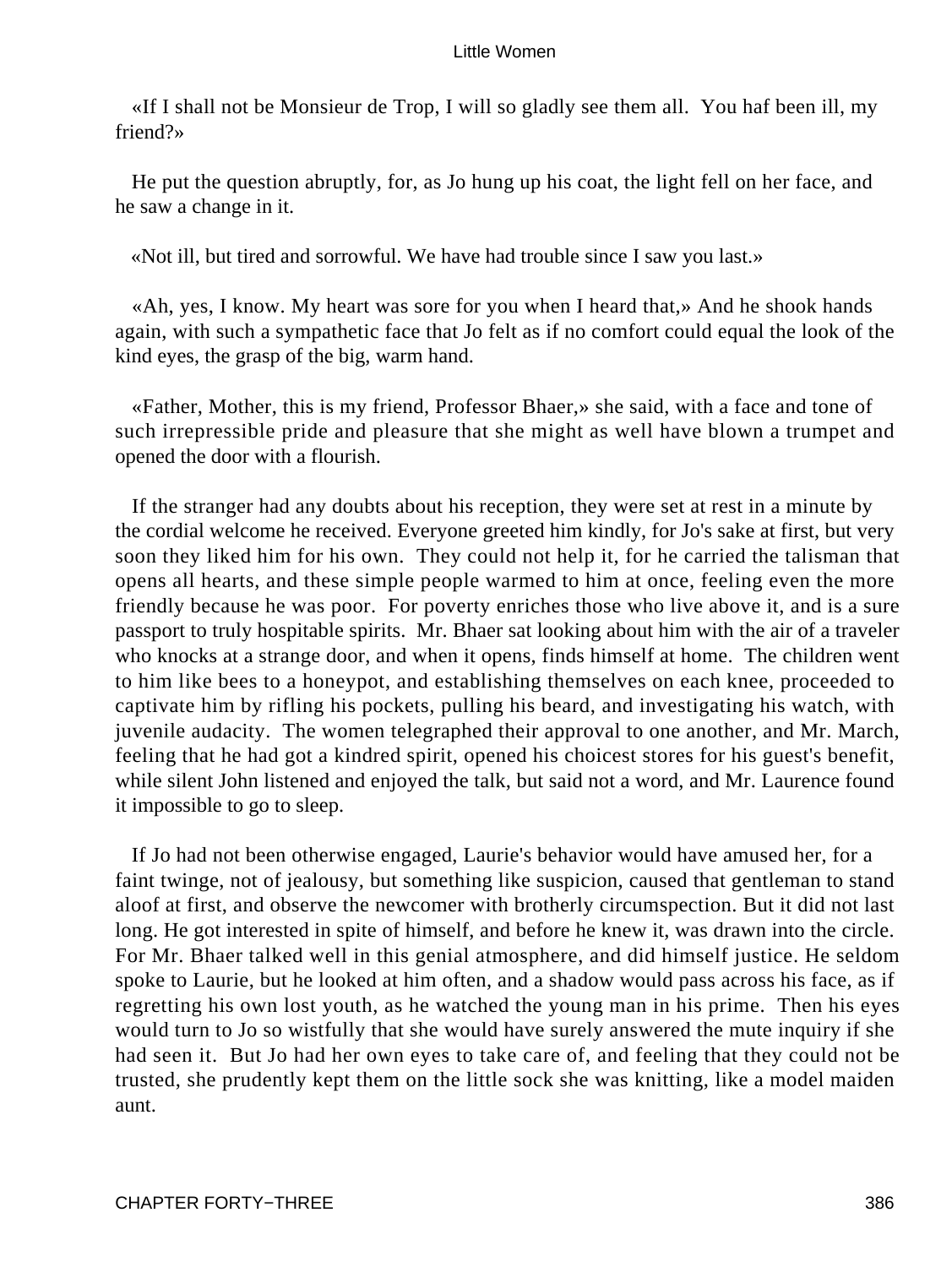A stealthy glance now and then refreshed her like sips of fresh water after a dusty walk, for the sidelong peeps showed her several propitious omens. Mr. Bhaer's face had lost the absent−minded expression, and looked all alive with interest in the present moment, actually young and handsome, she thought, forgetting to compare him with Laurie, as she usually did strange men, to their great detriment. Then he seemed quite inspired, though the burial customs of the ancients, to which the conversation had strayed, might not be considered an exhilarating topic. Jo quite glowed with triumph when Teddy got quenched in an argument, and thought to herself, as she watched her father's absorbed face, «How he would enjoy having such a man as my Professor to talk with every day!» Lastly, Mr. Bhaer was dressed in a new suit of black, which made him look more like a gentleman than ever. His bushy hair had been cut and smoothly brushed, but didn't stay in order long, for in exciting moments, he rumpled it up in the droll way he used to do, and Jo liked it rampantly erect better than flat, because she thought it gave his fine forehead a Jove−like aspect. Poor Jo, how she did glorify that plain man, as she sat knitting away so quietly, yet letting nothing escape her, not even the fact that Mr. Bhaer actually had gold sleeve−buttons in his immaculate wristbands.

 «Dear old fellow! He couldn't have got himself up with more care if he'd been going a−wooing,» said Jo to herself, and then a sudden thought born of the words made her blush so dreadfully that she had to drop her ball, and go down after it to hide her face.

 The maneuver did not succeed as well as she expected, however, for though just in the act of setting fire to a funeral pyre, the Professor dropped his torch, metaphorically speaking, and made a dive after the little blue ball. Of course they bumped their heads smartly together, saw stars, and both came up flushed and laughing, without the ball, to resume their seats, wishing they had not left them.

 Nobody knew where the evening went to, for Hannah skillfully abstracted the babies at an early hour, nodding like two rosy poppies, and Mr. Laurence went home to rest. The others sat round the fire, talking away, utterly regardless of the lapse of time, till Meg, whose maternal was impressed with a firm conviction that Daisy had tumbled out of be, and Demi set his nightgown afire studying the structure of matches, made a move to go.

 «We must have our sing, in the good old way, for we are all together again once more,» said Jo, feeling that a good shout would be a safe and pleasant vent for the jubilant emotions of her soul.

 They were not all there. But no one found the words thougtless or untrue, for Beth still seemed among them, a peaceful presence, invisible, but dearer than ever, since death could not break the household league that love made disoluble. The little chair stood in its old place. The tidy basket, with the bit of work she left unfinished when the needle grew `so heavy', was still on its accustomed shelf. The beloved instrument, seldom touched now had not been moved, and above it Beth's face, serene and smiling, as in the early days, looked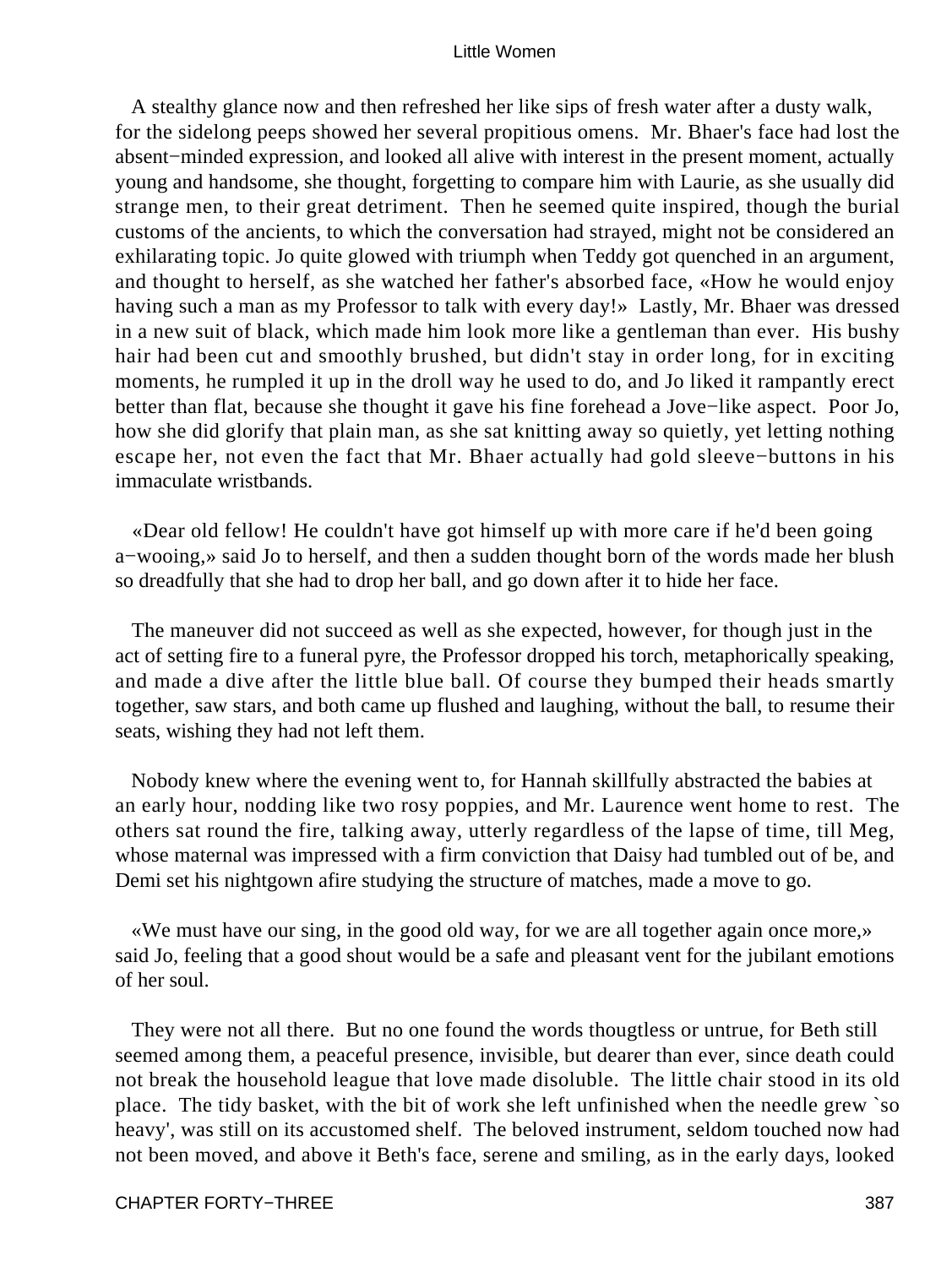down upon them, seeming to say, «Be happy. I am here.»

 «Play something, Amy. Let them hear how much you have improved,» said Laurie, with pardonable pride in his promising pupil.

 But Amy whispered, with full eyes, as she twirled the faded stool, «Not tonight, dear. I can't show off tonight.»

 But she did show something better than brilliancy or skill, for she sang Beth's songs with a tender music in her voice which the best master could not have taught, and touched the listener's hearts with a sweeter power than any other inspiration could have given her. The room was very still, when the clear voice failed suddenly at the last line of Beth's favorite hymn. It was hard to say...

Earth hath no sorrow that heaven cannot heal;

 and Amy leaned against her husband, who stood behind her, feeling that her welcome home was not quite perfect without Beth's kiss.

 «Now, we must finish with Mignon's song, for Mr. Bhaer sings that,» said Jo, before the pause grew painful. And Mr. Bhaer cleared his throat with a gratified «Hem!» as he stepped into the corner where Jo stood, saying...

«You will sing with me? We go excellently well together.»

 A pleasing fiction, by the way, for Jo had no more idea of music than a grasshopper. But she would have consented if he had proposed to sing a whole opera, and warbled away, blissfully regardless of time and tune. It didn't much matter, for Mr. Bhaer sang like a true German, heartily and well, and Jo soon subsided into a subdued hum, that she might listen to the mellow voice that seemed to sing for her alone. Know'st thou the land where the citron blooms,

 used to be the Professor's favorite line, for `das land' meant Germany to him, but now he seemed to dwell, with peculiar warmth and melody, upon the words...

There, oh there, might I with thee, O, my beloved, go

 and one listener was so thrilled by the tender invitation that she longed to say she did know the land, and would joyfully depart thither whenever he liked The song was considered a great success, and the singer retired covered with laurels. But a few minutes afterward, he forgot his manners entirely, and stared at Amy putting on her bonnet, for she had been introduced simply as `my sister', and on one had called her by her new name since her came. He forgot himself still further when Laurie said, in his most gracious manner, at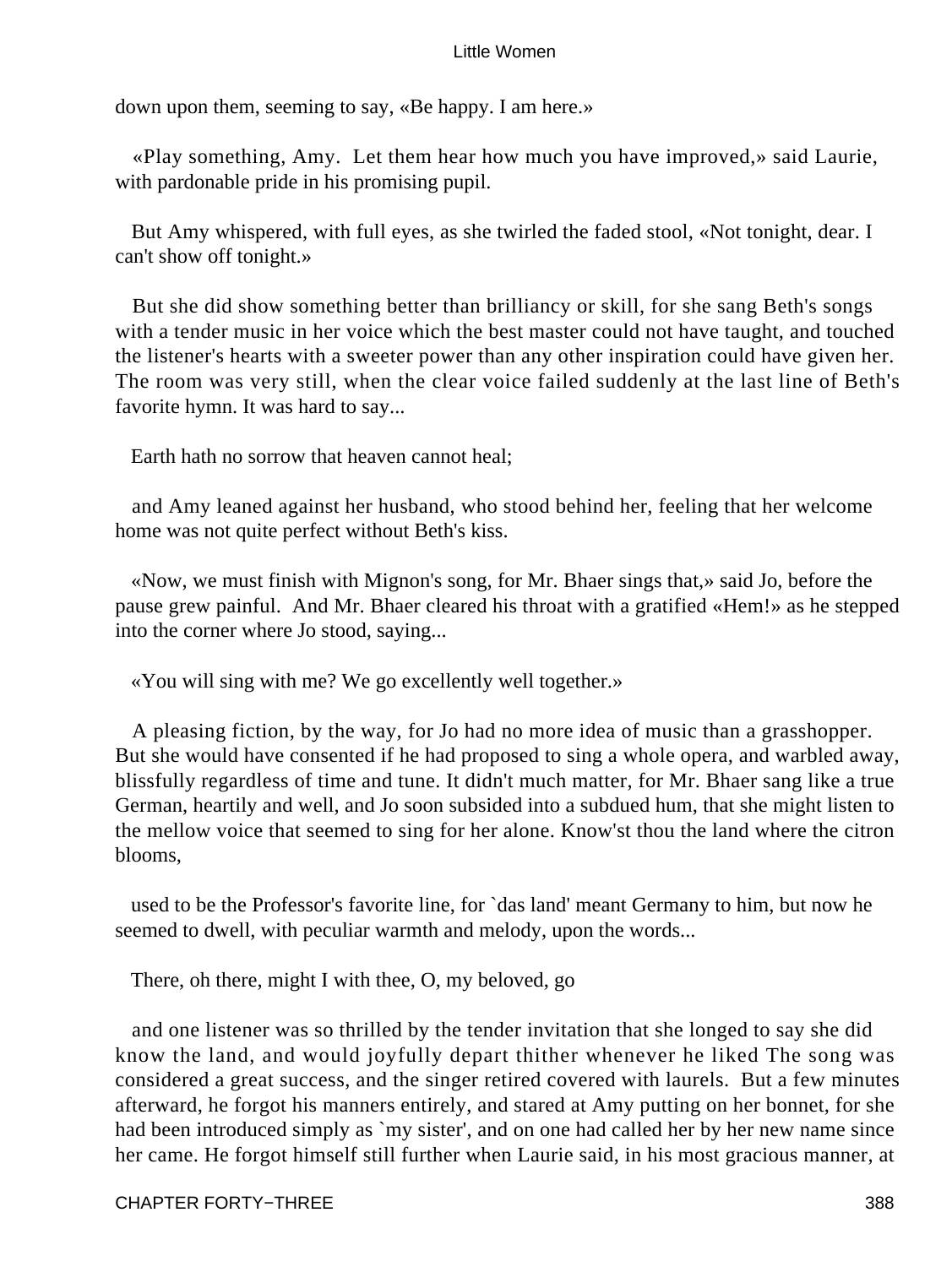parting...

 «My wife and I are very glad to meet you, sir. Please remember that there is always a welcome waiting for you over the way.»

 Then the Professor thanked him so heartily, and looked so suddenly illuminated with satisfaction, that Laurie thought him the most delightfully demonstrative old fellow he ever met.

 «I too shall go, but I shall gladly come again, if you will gif me leave, dear madame, for a little business in the city will keep me here some days.»

 He spoke to Mrs. March, but he looked at Jo, and the mother's voice gave as cordial an assent as did the daughter's eyes, for Mrs. March was not so blind to her children's interest as Mrs. Moffat supposed.

 «I suspect that is a wise man,» remarked Mr. March, with placid satisfaction, from the hearthrug, after the last guest had gone.

 «I know he is a good one,» added Mrs. March, with decided approval, as she wound up the clock.

«I thought you'd like him,» was all Jo said, as she slipped away to her bed.

 She wondered what the business was that brought Mr. Bhaer to the city, and finally decided that he had been appointed to some great honor, somewhere, but had been too modest to mention the fact. If she had seen his face when, safe in his own room, he looked at the picture of a severe and rigid young lady, with a good deal of hair, who appeared to be gazing darkly into futurity, it might have thrown some light upon the subject, especially when he turned off the gas, and kissed the picture in the dark.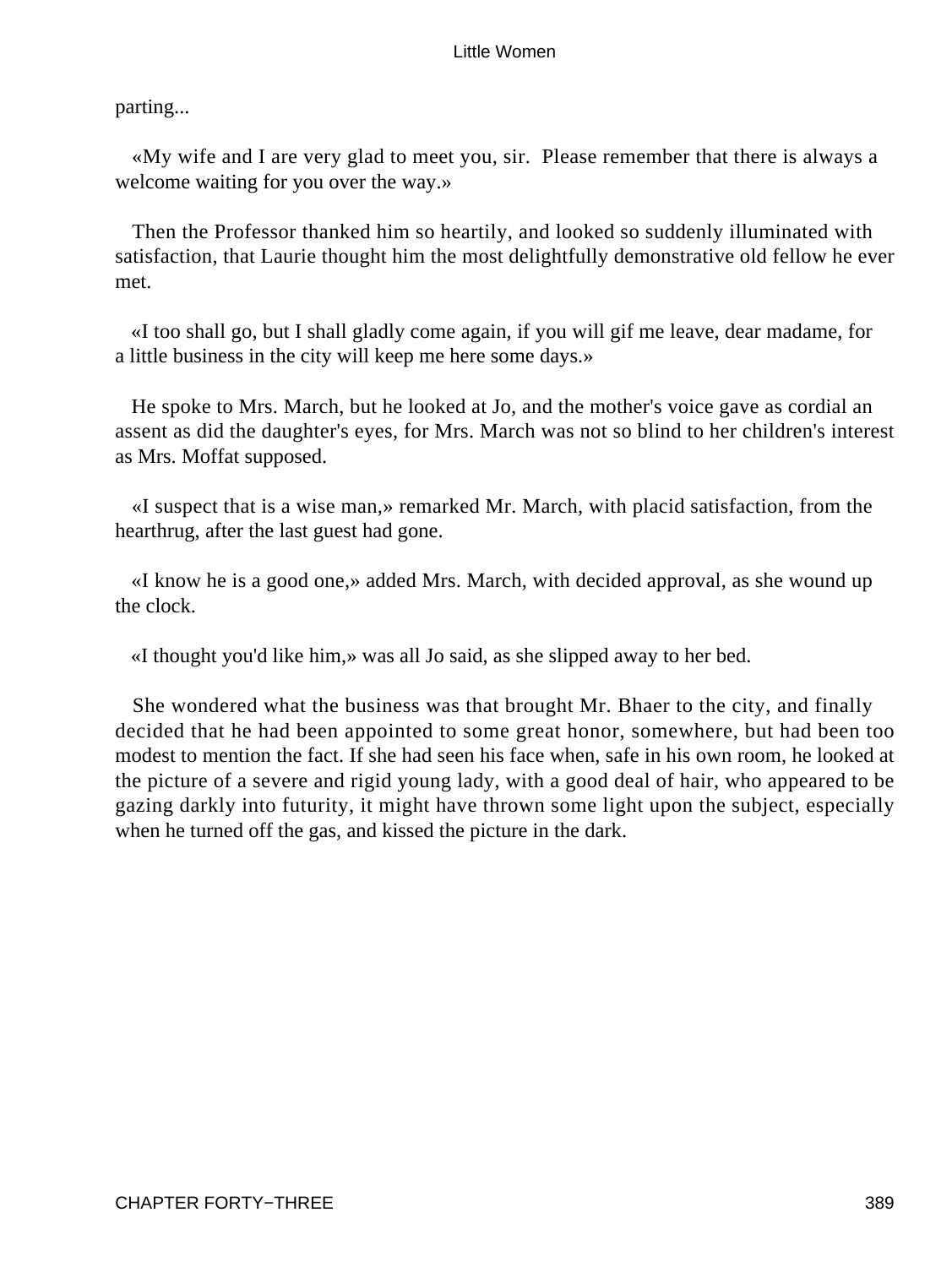# **[CHAPTER FORTY−FOUR](#page-421-0)**

*«P*lease, Madam Mother, could you lend me my wife for half an hour? The luggage has come, and I've been making hay of Amy's Paris finery, trying to find some things I want,» said Laurie, coming in the next day to find Mrs. Laurence sitting in her mother's lap, as if being made `the baby' again.

 «Certainly. Go, dear, I forgot that you have any home but this.» And Mrs. March pressed the white hand that wore the wedding ring, as if asking pardon for her maternal covetousness.

 «I shouldn't have come over if I could have helped it, but I can't get on without my little woman any more than a...»

 «Weathercock can without the wind,» suggested Jo, as he paused for a simile. Jo had grown quite her own saucy self again since Teddy came home.

 «Exactly, for Amy keeps me pointing due west most of the time, with only an occasional whiffle round to the south, and I haven't had an easterly spell since I was married. Don't know anything about the north, but am altogether salubrious and balmy, hey, my lady?»

 «Lovely weather so far. I don't know how long it will last, but I'm not afraid of storms, for I'm learning how to sail my ship. Come home, dear, and I'll find your bootjack. I suppose that's what you are rummaging after among my things. Men are so helpless, Mother,» said Amy, with a matronly air, which delighted her husband.

 «What are you going to do with yourselves after you get settled?» asked Jo, buttoning Amy's cloak as she used to button her pinafores.

 «We have our plans. We don't mean to say much about them yet, because we are such very new brooms, but we don't intend to be idle. I'm going into business with a devotion that shall delight Grandfather, and prove to him that I'm not spoiled. I need something of the sort to keep me steady. I'm tired of dawdling, and mean to work like a man.»

 «And Amy, what is she going to do?» asked Mrs. March, well pleased at Laurie's decision and the energy with which he spoke.

 «After doing the civil all round, and airing our best bonnet, we shall astonish you by the elegant hospitalities of our mansion, the brilliant society we shall draw about us, and the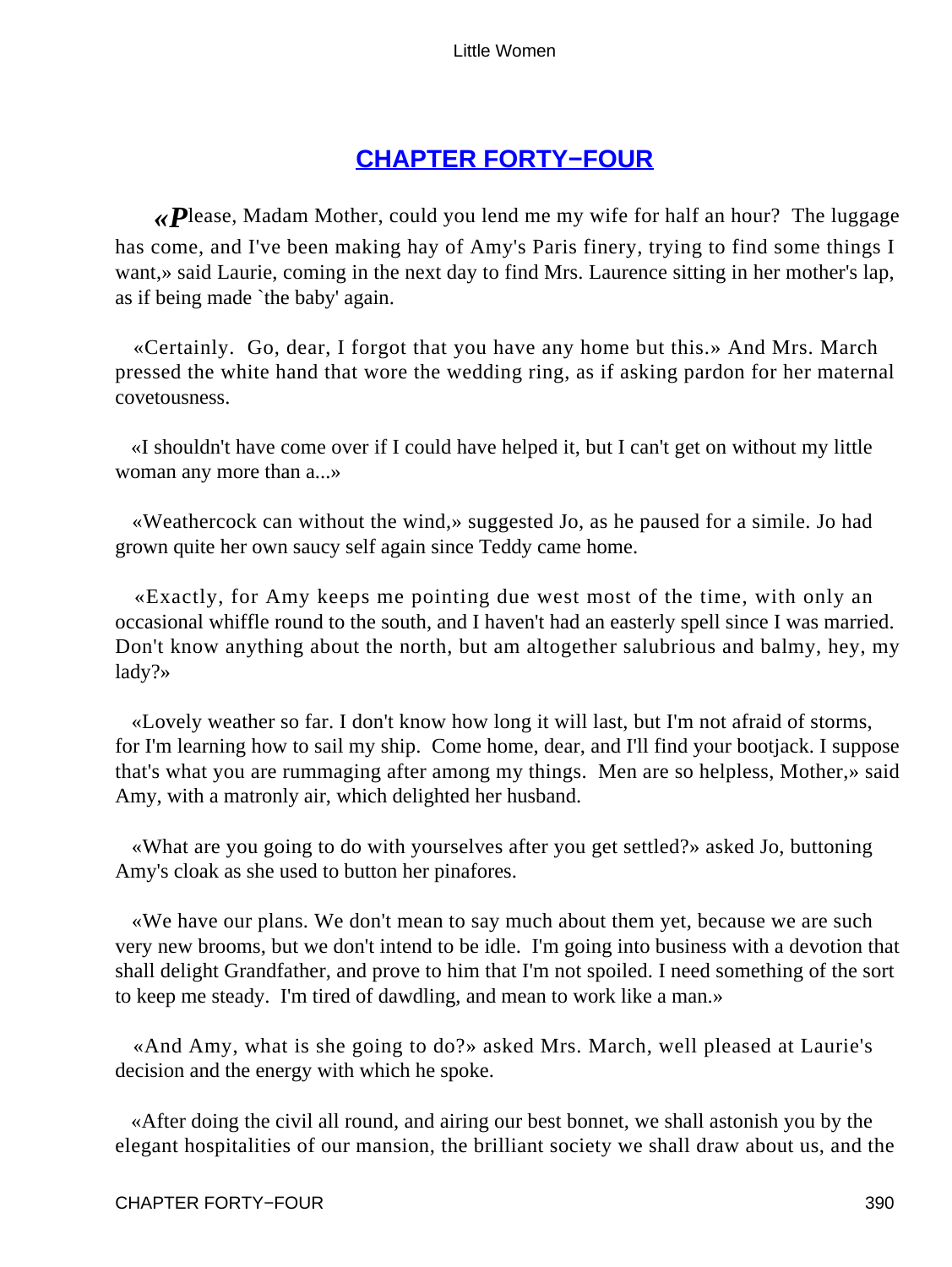beneficial influence we shall exert over the world at large. That's about it, isn't it, Madame Recamier?» asked Laurie with a quizzical look at Amy.

 «Time will show. Come away, Impertinence, and don't shock my family by calling me names before their faces,» answered Amy, resolving that there should be a home with a good wife in it before she set up a salon as a queen of society.

 «How happy those children seem together!» observed Mr. March, finding it difficult to become absorbed in his Aristotle after the young couple had gone.

 «Yes, and I think it will last,» added Mrs. March, with the restful expression of a pilot who has brought a ship safely into port.

 «I know it will. Happy Amy!» And Jo sighed, then smiled brightly as Professor Bhaer opened the gate with an impatient push.

 Later in the evening, when his mind had been set at rest about the bootjack, Laurie said suddenly to his wife, «Mrs. Laurence.»

«My Lord!»

«That man intends to marry our Jo!»

«I hope so, don't you, dear?»

 «Well, my love, I consider him a trump, in the fullest sense of that expressive word, but I do wish he was a little younger and a good deal richer.»

 «Now, Laurie, don't be too fastidious and worldly−minded. If they love one another it doesn't matter a particle how old they are nor how poor. Women never should marry for money...» Amy caught herself up short as the words escaped her, and looked at her husband, who replied, with malicious gravity...

 «Certainly not, though you do hear charming girls say that they intend to do it sometimes. If my memory serves me, you once thought it your duty to make a rich match. That accounts, perhaps, for your marrying a good−for−nothing like me.»

 «Oh, my dearest boy, don't, don't say that! I forgot you were rich when I said `Yes'. I'd have married you if you hadn't a penny, and I sometimes wish you were poor that I might show how much I love you.» And Amy, who was very dignified in public and very fond in private, gave convincing proofs of the truth of her words.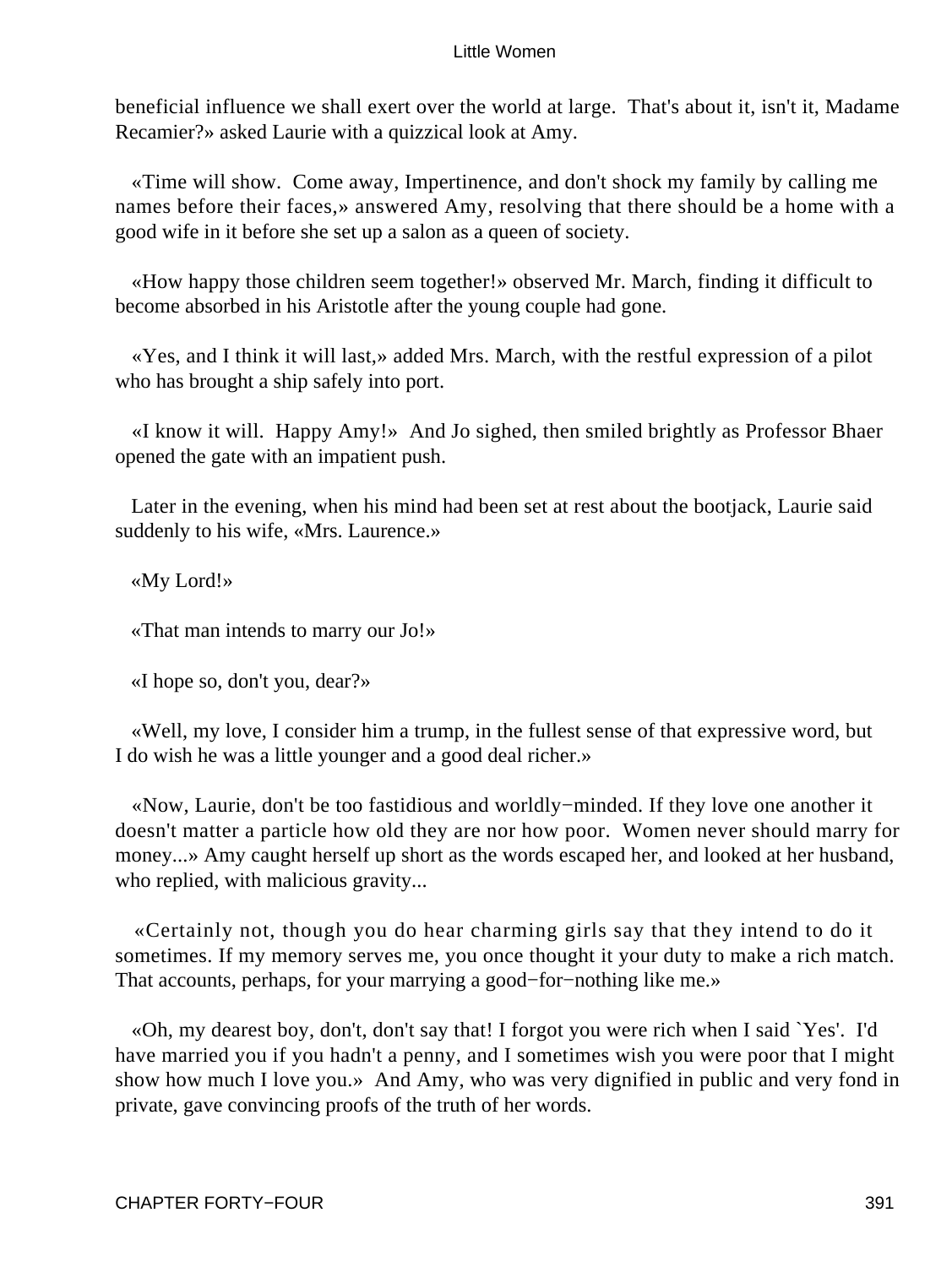«You don't really think I am such a mercenary creature as I tried to be once, do you? It would break my heart if you didn't believe that I'd gladly pull in the same boat with you, even if you had to get your living by rowing on the lake.»2

 «Am I an idiot and a brute? How could I think so, when you refused a richer man for me, and won't let me give you half I want to now, when I have the right? Girls do it every day, poor things, and are taught to think it is their only salvation, but you had better lessons, and though I trembled for you at one time, I was not disappointed, for the daughter was true to the mother's teaching. I told Mamma so yesterday, and she looked as glad and grateful as if I'd given her a check for a million, to be spent in charity. You are not listening to my moral remarks, Mrs. Laurence.» And Laurie paused, for Amy's eyes had an absent look, though fixed upon his face.

 «Yes, I am, and admiring the mple in your chin at the same time. I don't wish to make you vain, but I must confess that I'm prouder of my handsome husband than of all his money. Don't laugh, but your nose is such a comfort to me.» And Amy softly caressed the well−cut feature with artistic satisfaction.

 Laurie had received many compliments in his life, but never one that suited him better, as he plainly showed though he did laugh at his wife's peculiar taste, while she said slowly, «May I ask you a question, dear?»

«Of course, you may.»

«Shall you care if Jo does marry Mr. Bhaer?»

 «Oh, that's the trouble is it? I thought there was something in the dimple that didn't quite suit you. Not being a dog in the manger, but the happiest fellow alive, I assure you I can dance at Jo's wedding with a heart as light as my heels. Do you doubt it, my darling?»

 Amy looked up at him, and was satisfied. Her little jealous fear vanished forever, and she thanked him, with a face full of love and confidence.

 «I wish we could do something for that capital old Professor. Couldn't we invent a rich relation, who shall obligingly die out there in Germany, and leave him a tidy little fortune?» said Laurie, when they began to pace up and down the long drawing room, arm in arm, as they were fond of doing, in memory of the chateau garden.

 «Jo would find us out, and spoil it all. She is very proud of him, just as he is, and said yesterday that she thought poverty was a beautiful thing.»

 «Bless her dear heart! She won't think so when she has a literary husband, and a dozen little professors and professorins to support. We won't interfere now, but watch our chance,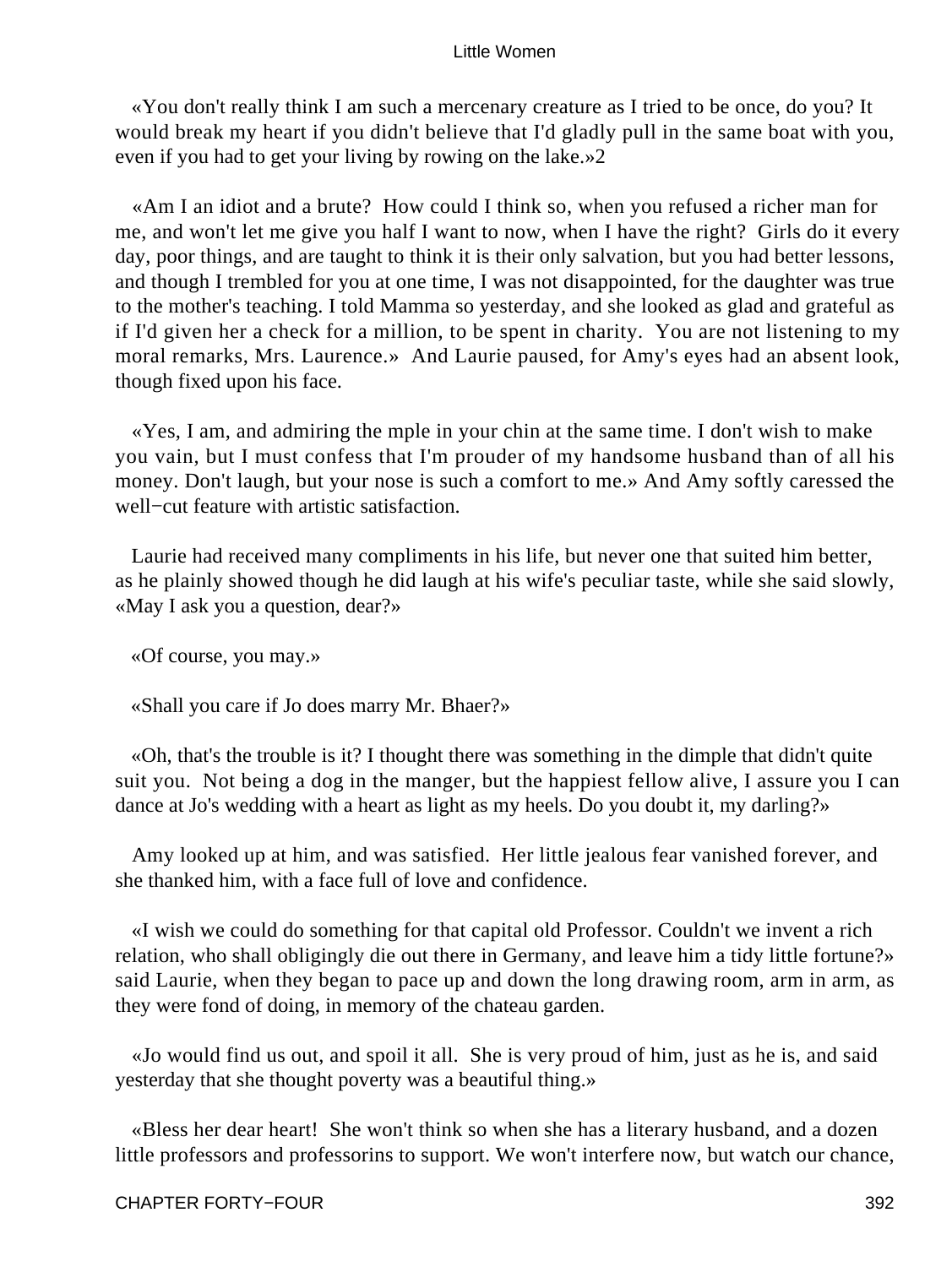and do them a good turn in spite of themselves. I owe Jo for a part of my education, and she believes in people's paying their honest debts, so I'll get round her in that way.»

 «How delightful it is to be able to help others, isn't it? That was always one of my dreams, to have the power of giving freely, and thanks to you, the dream has come true.»

 «Ah, we'll do quantities of good, won't we? There's one sort of poverty that I particularly like to help. Out−and−out beggars get taken care of, but poor gentle folks fare badly, because they won't ask, and people don't dare to offer charity. Yet there are a thousand ways of helping them, if one only knows how to do it so delicately that it does not offend. I must say, I like to serve a decayed gentleman better than a blarnerying beggar. I suppose it's wrong, but I do, though it is harder.»

 «Because it takes a gentleman to do it,» added the other member of the domestic admiration society.

 «Thank you, I'm afraid I don't deserve that pretty compliment. But I was going to say that while I was dawdling about abroad, I saw a good many talented young fellows making all sorts of sacrifices, and enduring real hardships, that they might realize their dreams. Splendid fellows, some of them, working like heros, poor and friendless, but so full of courage, patience, and ambition that I was ashamed of myself, and longed to give them a right good lift. Those are people whom it's a satisfaction to help, for if they've got genius, it's an honor to be allowed to serve them, and not let it be lost or delayed for want of fuel to keep the pot boiling. If they haven't, it's a pleasure to comfort the poor souls, and keep them from despair when they find it out.»

 «Yes, indeed, and there's another class who can't ask, and who suffer in silence. I know something of it, for I belonged to it before you made a princess of me, as the king does the beggarmaid in the old story. Ambitious girls have a hard time, Laurie, and often have to see youth, health, and precious opportunities go by, just for want of a little help at the right minute. People have been very kind to me, and whenever I see girls struggling along, as we used to do, I want to put out my hand and help them, as I was helped.»

 «And so you shall, like an angel as you are!» cried Laurie, resolving, with a glow of philanthropic zeal, to found and endow an institution for the express benefit of young women with artistic tendencies. «Rich people have no right to sit down and enjoy themselves, or let their money accumulate for others to waste. It's not half so sensible to leave legacies when one dies as it is to use the money wisely while alive, and enjoy making one's fellow creatures happy with it. We'll have a good time ourselves, and add an extra relish to our own pleasure by giving other people a generous taste. Will you be a little Dorcal, going about emptying a big basket of comforts, and filling it up with good deeds?»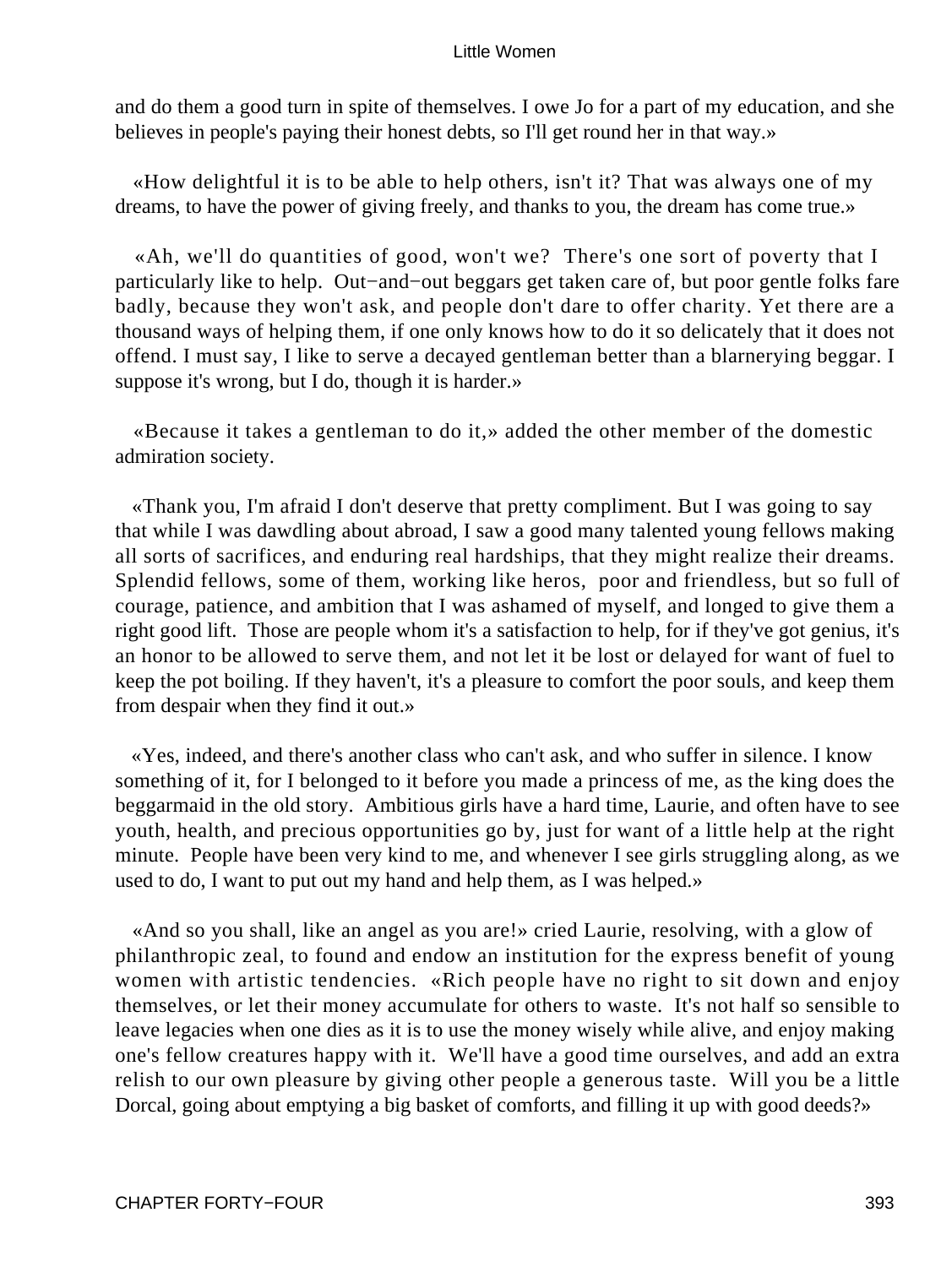«With all my heart, if you will be a brave St. Martin, stopping as you ride gallantly through the world to share your cloak with the beggar.»

«It's a bargain, and we shall get the best of it!»

 So the young pair shook hands upon it, and then paced happily on again, feeling that their pleasant home was more homelike because they hoped to brighten other homes, believing that their own feet would walk more uprightly along the flowery path before them, if they smoothed rough ways for other feet, and feeling that their hearts were more closely knit together by a love which could tenderly remember those less blest than they.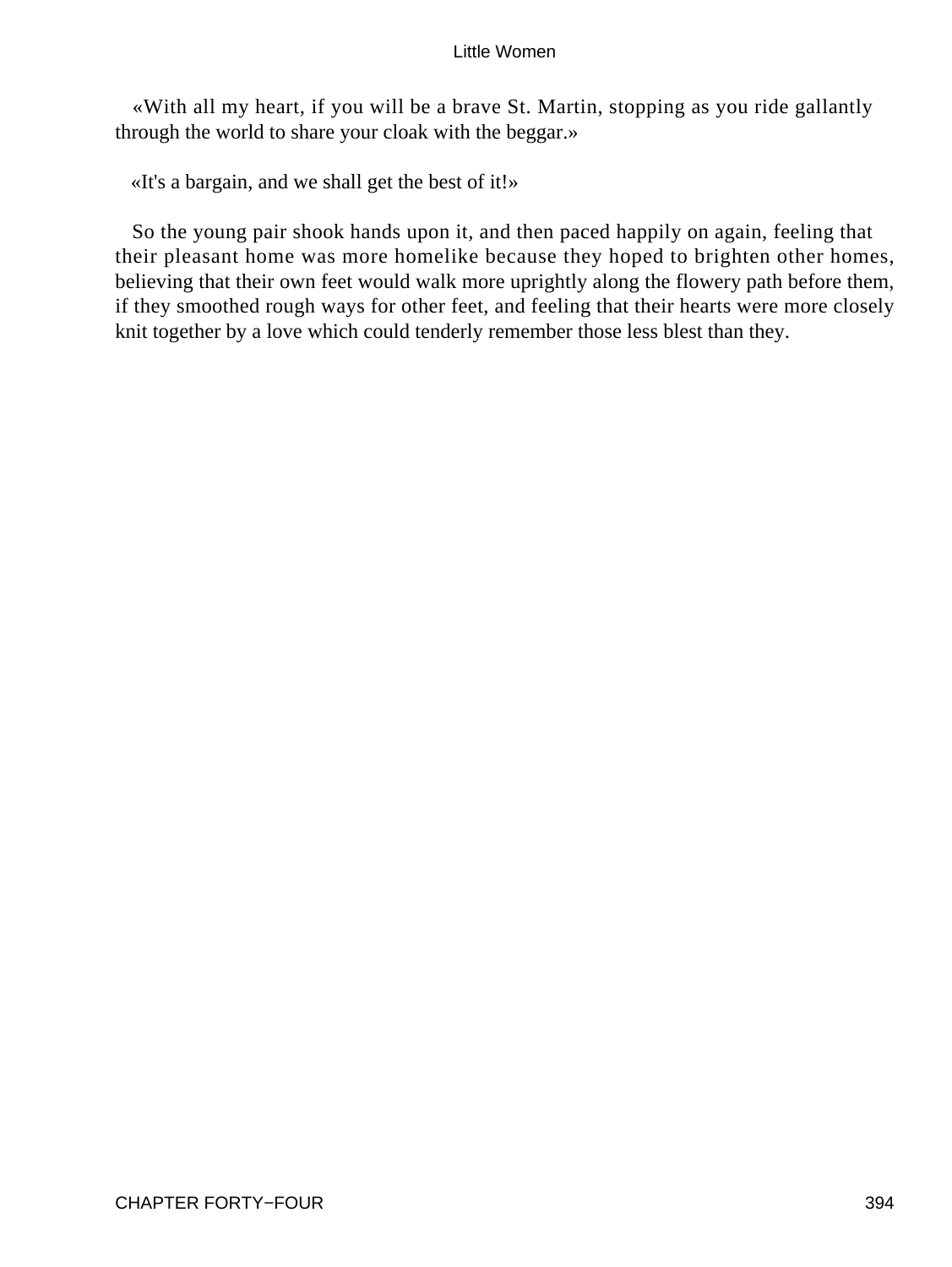# **[CHAPTER FORTY−FIVE](#page-421-0)**

*I* cannot feel that I have done my duty as humble historian of the March family, without devoting at least one chapter to the two most precious and important members of it. Daisy and Demi had now arrived at years of discretion, for in this fast age babies of three or four assert their rights, and get them, too, which is more than many of their elders do. If there ever were a pair of twins in danger of being utterly spoiled by adoration, it was these prattling Brookes. Of course they were the most remarkable children ever born, as will be shown when I mention that they walked at eight months, talked fluently at twelve months, and at two years they took their places at table, and behaved with a propriety which charmed all beholders. At three, Daisy demanded a `needler', and actually made a bag with four stitches in it. She likewise set up housekeeping in the sideboard, and managed a microscopic cooking stove with a skill that brought tears of pride to Hannah's eyes, while Demi learned his letters with his grandfather, who invented a new mode of teaching the alphabet by forming letters with his arms and legs, thus uniting gymnastics for head and heels. The boy early developed a mechanical genius which delighted his father and distracted his mother, for he tried to imitate every machine he saw, and kept the nursery in a chaotic condition, with his `sewinsheen', a mysterious structure of string, chairs, clothespins, and spools, for wheels to go `wound and wound'. Also a basket hung over the back of a chair, in which he vainly tried to hoist his too confiding sister, who, with feminine devotion, allowed her little head to be bumped till rescued, when the young inventor indignantly remarked, «Why, Marmar, dat's my lellywaiter, and me's trying to pull her up.»

 Though utterly unlike in character, the twins got on remarkably well together, and seldom quarreled more than thrice a day. Of course, Demi tyrannized over Daisy, and gallantly defended her from every other aggressor, while Daisy made a galley slave of herself, and adored her brother as the one perfect being in the world. A rosy, chubby, sunshiny little soul was Daisy, who found her way to everybody's heart, and nestled there. One of the captivating children, who seem made to be kissed and cuddled, adorned and adored like little goddesses, and produced for general approval on all festive occasions. Her small virtues were so sweet that she would have been quite angelic if a few small naughtinesses had not kept her delightfully human. It was all fair weather in her world, and every morning she scrambled up to the window in her little nightgown to look our, and say, no matter whether it rained or shone, «Oh, pitty day, oh, pitty day!» Everyone was a friend, and she offered kisses to a stranger so confidingly that the most inveterate bachelor relented, and baby−lovers became faithful worshipers.

 «Me loves evvybody,» she once said, opening her arms, with her spoon in one hand, and her mug in the other, as if eager to embrace and nourish the whole world.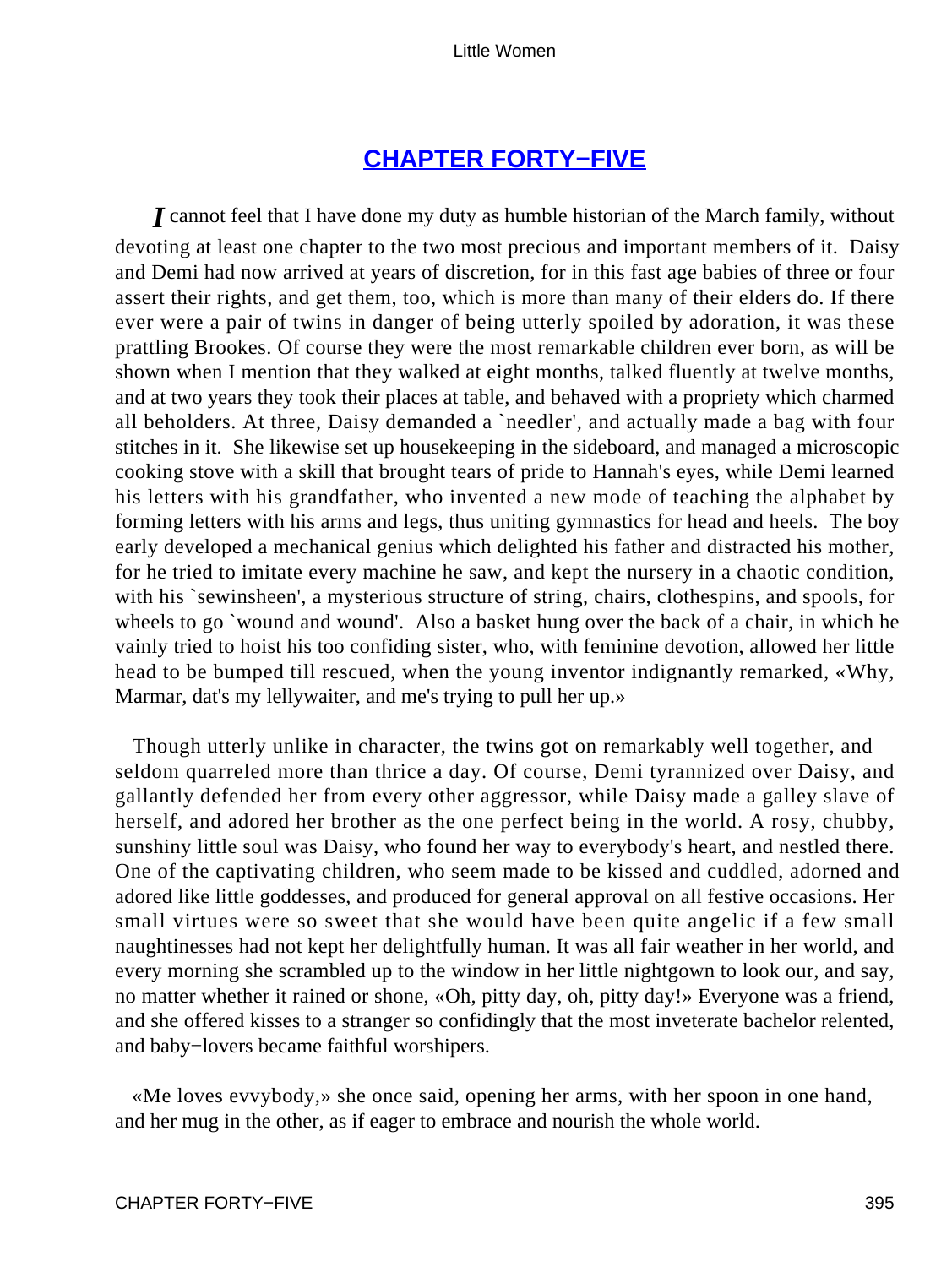As she grew, her mother began to feel that the Dovecote would be blessed by the presence of an inmate as serene and loving as that which had helped to make the old house home, and to pray that she might be spared a loss like that which had lately taught them how long they had entertained an angel unawares. Her grandfather often called her 'Beth', and her grandmother watched over her with untiring devotion, as if trying to atone for some past mistake, which no eye but her own could see.

 Demi, like a true Yankee, was of an inquiring turn, wanting to know everything, and often getting much disturbed because he could not get satisfactory answers to his perpetual «What for?»

 He also possessed a philosophic bent, to the great delight of his grandfather, who used to hold Socratic conversations with him, in which the precocious pupil occasionally posed his teacher, to the undisguised satisfaction of the womenfolk.

 «What makes my legs go, Dranpa?» asked the young philosopher, surveying those active portions of his frame with a meditative air, while resting after a go−to−bed frolic one night.

«It's your little mind, Demi,» replied the sage, stroking the yellow head respectfully.

«What is a little mine?»

 «It is something which makes your body move, as the spring made the wheels go in my watch when I showed it to you.»

«Open me. I want to see it go wound.»

 «I can't do that any more than you could open the watch. God winds you up, and you go till He stops you.»

 «Does I?» And Demi's brown eyes grew big and bright as he took in the new thought. «Is I wounded up like the watch?»

«Yes, but I can't show you how, for it is done when we don't see.»

 Demi felt his back, as if expecting to find it like that of the watch, and then gravely remarked, «I dess Dod does it when I's asleep.»

 A careful explanation followed, to which he listened so attentively that his anxious grandmother said, «My dear, do you think it wise to talk about such things to that baby? He's getting great bumps over his eyes, and learning to ask the most unanswerable questions.»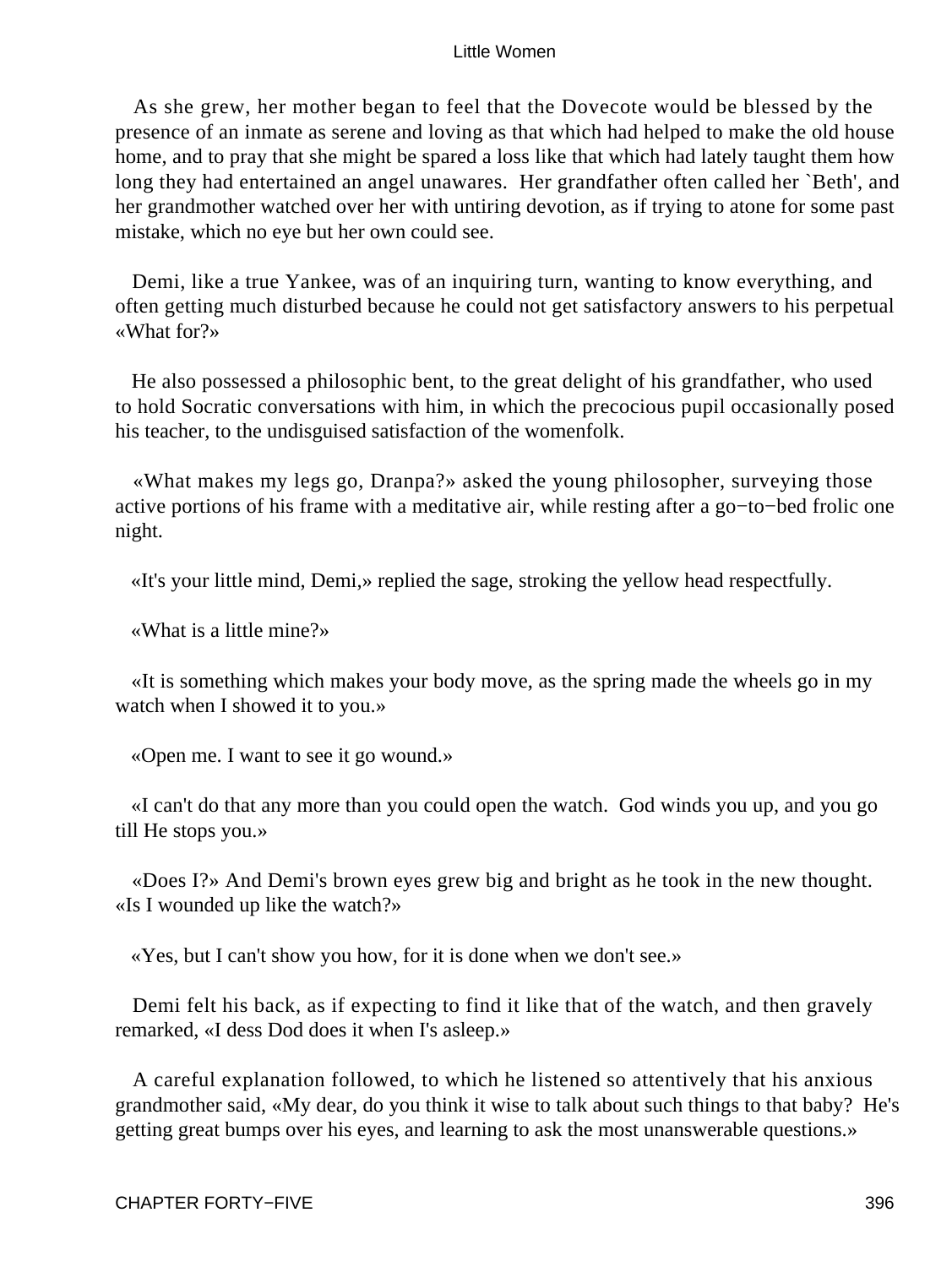«If he is old enough to ask the question he is old enough to receive true answers. I am not putting the thoughts into his head, but helping him unfold those already there. These children are wiser than we are, and I have no doubt the boy understands every word I have said to him. Now, Demi, tell me where you keep your mind.»

 If the boy had replied like Alcibiades, «By the gods, Socrates, I cannot tell,» his grandfather would not have been surprised, but when, after standing a moment on one leg, like a meditative young stork, he answered, in a tone of calm conviction, «In my little belly,» the old gentleman could only join in Grandma's laugh, and dismiss the class in metaphysics.

 There might have been cause for maternal anxiety, if Demi had not given convincing proofs that he was a true boy, as well as a budding philosopher, for often, after a discussion which caused Hannah to prophesy, with ominous nods, «That child ain't long for this world,» he would turn about and set her fears at rest by some of the pranks with which dear, dirty, naughty little rascals distract and delight their parent's souls.

 Meg made many moral rules, and tried to keep them, but what mother was ever proof against the winning wiles, the ingenious evasions, or the tranquil audacity of the miniature men and women who so early show themselves accomplished Artful Dodgers?

 «No more raisins, Demi. They'll make you sick,» says Mamma to the young person who offers his services in the kitchen with unfailing regularity on plum−pudding day.

«Me likes to be sick.»

«I don't want to have you, so run away and help Daisy make patty cakes.»

 He reluctantly departs, but his wrongs weigh upon his spirit, and by−and−by when an opportunity comes to redress them, he outwits Mamma by a shrewd bargain.

 «Now you have been good children, and I'll play anything you like,» says Meg, as she leads her assistant cooks upstairs, when the pudding is safely bouncing in the pot.

«Truly, Marmar?» asks Demi, with a brilliant idea in his well−powdered head.

 «Yes, truly. Anything you say,» replies the shortsighted parent, preparing herself to sing, «The Three Little Kittens» half a dozen times over, or to take her family to «Buy a penny bun,» regardless of wind or limb. But Demi corners her by the cool reply...

«Then we'll go and eat up all the raisins.»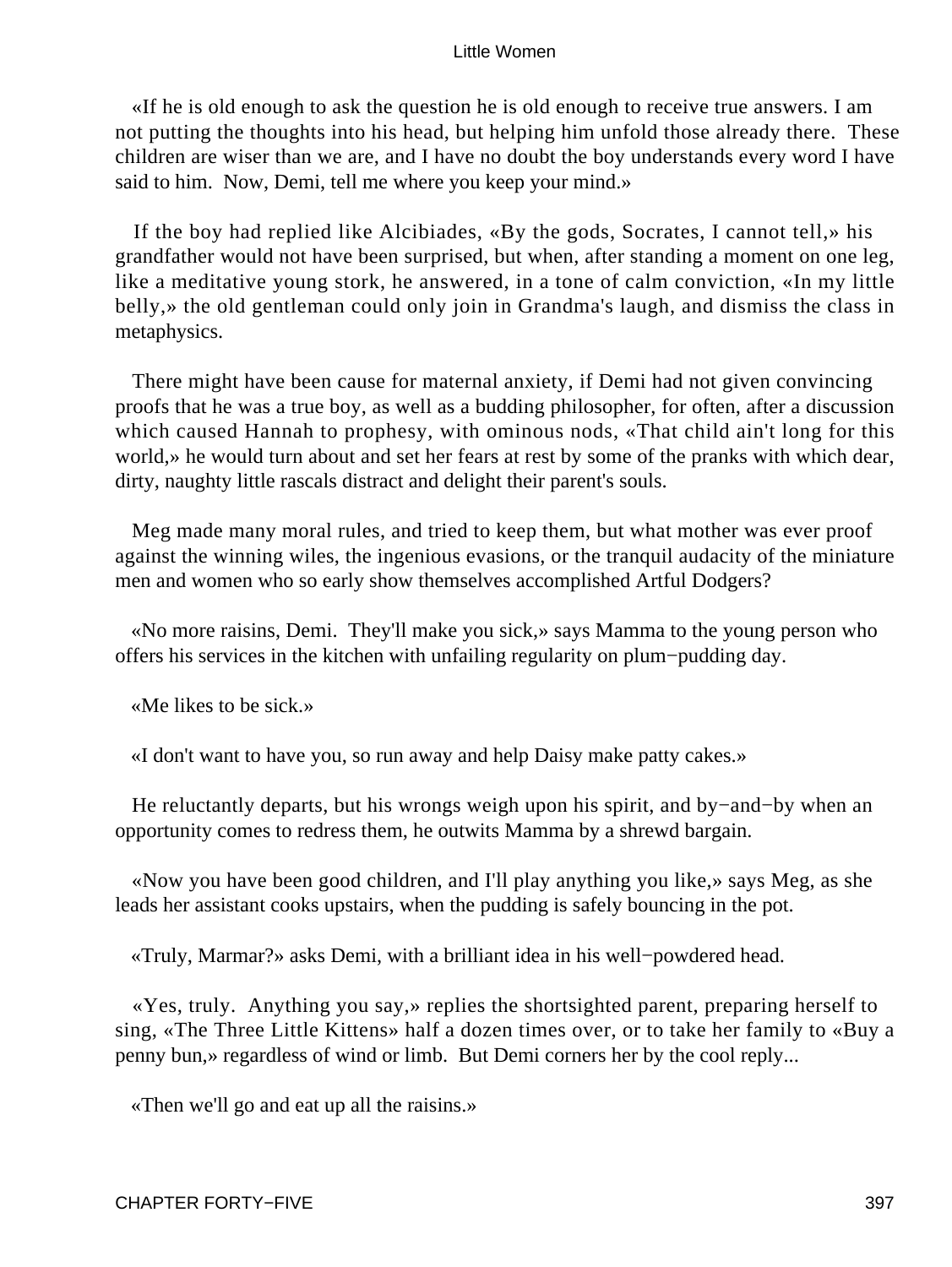Aunt Dodo was chief playmate and confidante of both children, and the trio turned the little house topsy−turvy. Aunt Amy was as yet only a name to them, Aunt Beth soon faded into a pleasantly vague memory, but Aunt Dodo was a living reality, and they made the most of her, for which compliment she was deeply grateful. But when Mr. Bhaer came, Jo neglected her playfellows, and dismay and desolation fell upon their little souls. Daisy, who was fond of going about peddling kisses, lost her best customer and became bankrupt. Demi, with infantile penetration, soon discovered that Dodo like to play with `the bear−man' better than she did him, but though hurt, he concealed his anguish, for he hadn't the heart to insult a rival who kept a mine of chocolate drops in his waistcoat pocket, and a watch that could be taken out of its case and freely shaken by ardent admirers.

 Some persons might have considered these pleasing liberties as bribes, but Demi didn't see it in that light, and continued to patronize the `the bear−man' with pensive affability, while Daisy bestowed her small affections upon him at the third call, and considered his shoulder her throne, his arm her refuge, his gifts treasures surpassing worth.

 Gentlemen are sometimes seized with sudden fits of admiration for the young relatives of ladies whom they honor with their regard, but this counterfeit philoprogenitiveness sits uneasily upon them, and does not deceive anybody a particle. Mr. Bhaer's devotion was sincere, however likewise effective – for honesty is the best policy in love as in law. He was one of the men who are at home with children, and looked particularly well when little faces made a pleasant contrast with his manly one. His business, whatever it was, detained him from day to day, but evening seldom failed to bring him out to see – well, he always asked for Mr. March, so I suppose he was the attraction. The excellent papa labored under the delusion that he was, and reveled in long discussions with the kindred spirit, till a chance remark of his more observing grandson suddenly enlightened him.

 Mr. Bhaer came in one evening to pause on the threshold of the study, astonished by the spectacle that met his eye. Prone upon the floor lay Mr. March, with his respectable legs in the air, and beside him, likewise prone, was Demi, trying to imitate the attitude with his own short, scarlet−stockinged legs, both grovelers so seriously absorbed that they were unconscious of spectators, till Mr. Bhaer laughed his sonorous laugh, and Jo cried out, with a scandalized face...

«Father, Father, here's the Professor!»

 Down went the black legs and up came the gray head, as the preceptor said, with undisturbed dignity, «Good evening, Mr. Bhaer. Excuse me for a moment. We are just finishing our lesson. Now, Demi, make the letter and tell its name.»

 «I knows him!» And, after a few convulsive efforts, the red legs tok the shape of a pair of compasses, and the intelligent pupil triumphantly shouted, «It's a We, Dranpa, it's a We!»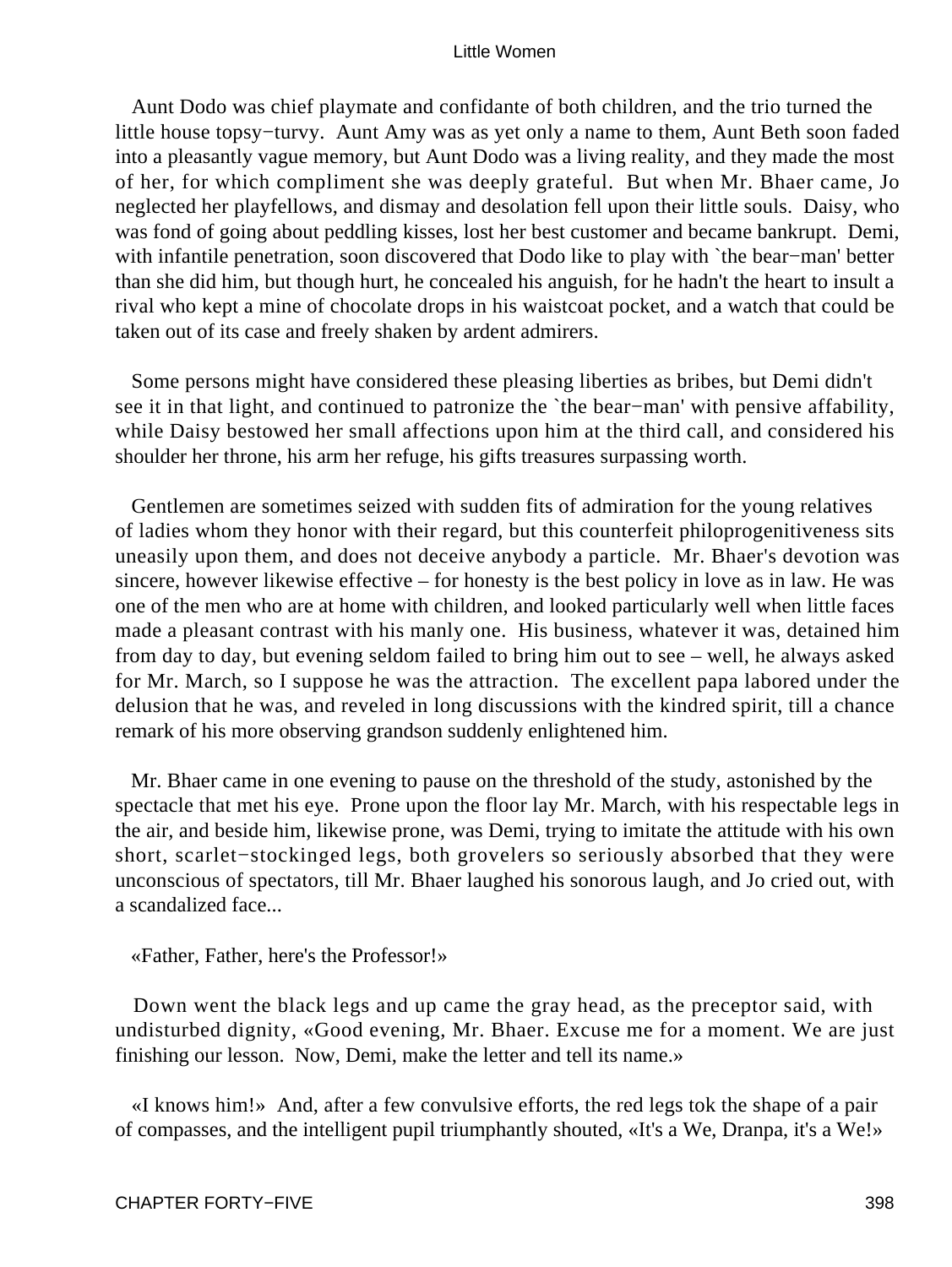«He's a born Weller,» laughed Jo, as her parent gathered himself up, and her nephew tried to stand on his head, as the only mode of expressing his satisfaction that school was over.

«What have you been at today, bubchen?» asked Mr. Bhaer, picking up the gymnast.

«Me went to see little Mary.»

«And what did you there?»

 «I kissed her,» began Demi, with artless frankness. «Prut! Thou beginnest early. What did the little Mary say to that?» asked Mr. Bhaer, continuing to confess the young sinner, who stood upon the knee, exploring the waistcoat pocket.

 «Oh, she liked it, and she kissed me, and I liked it. Don't little boys like little girls?» asked Demi, with his mouth full, and an air of bland satisfaction.

 «You precious chick! Who put that into your head?» said Jo, enjoying the innocent revelation as much as the Professor.

 «`Tisn't in mine head, it's in mine mouf,» answered literal Demi, putting out his tongue, with a chocolate drop on it, thinking she alluded to confectionery, not ideas.

 «Thou shouldst save some for the little friend. Sweets to the sweet, mannling.» And Mr. Bhaer offered Jo some, with a look that made her wonder if chocolate was not the nectar drunk by the gods. Demi also saw the smile, was impressed by it, and artlessy inquired. ..

«Do great boys like great girls, to, 'Fessor?»

Like young Washington, Mr. Bhaer `couldn't tell a lie', so he gave the somewhat vague reply that he believed they did sometimes, in a tone that made Mr. March put down his clothesbrush, glance at Jo's retiring face, and then sink into his chair, looking as if the `precocious chick' had put an idea into his head that was both sweet and sour.

 Why Dodo, when she caught him in the china closet half an hour afterward, nearly squeezed the breath out of his little body with a tender embrace, instead of shaking him for being there, and why she followed up this novel performance by the unexpected gift of a big slice of bread and jelly, remained one of the problems over which Demi puzzled his small wits, and was forced to leave unsolved forever.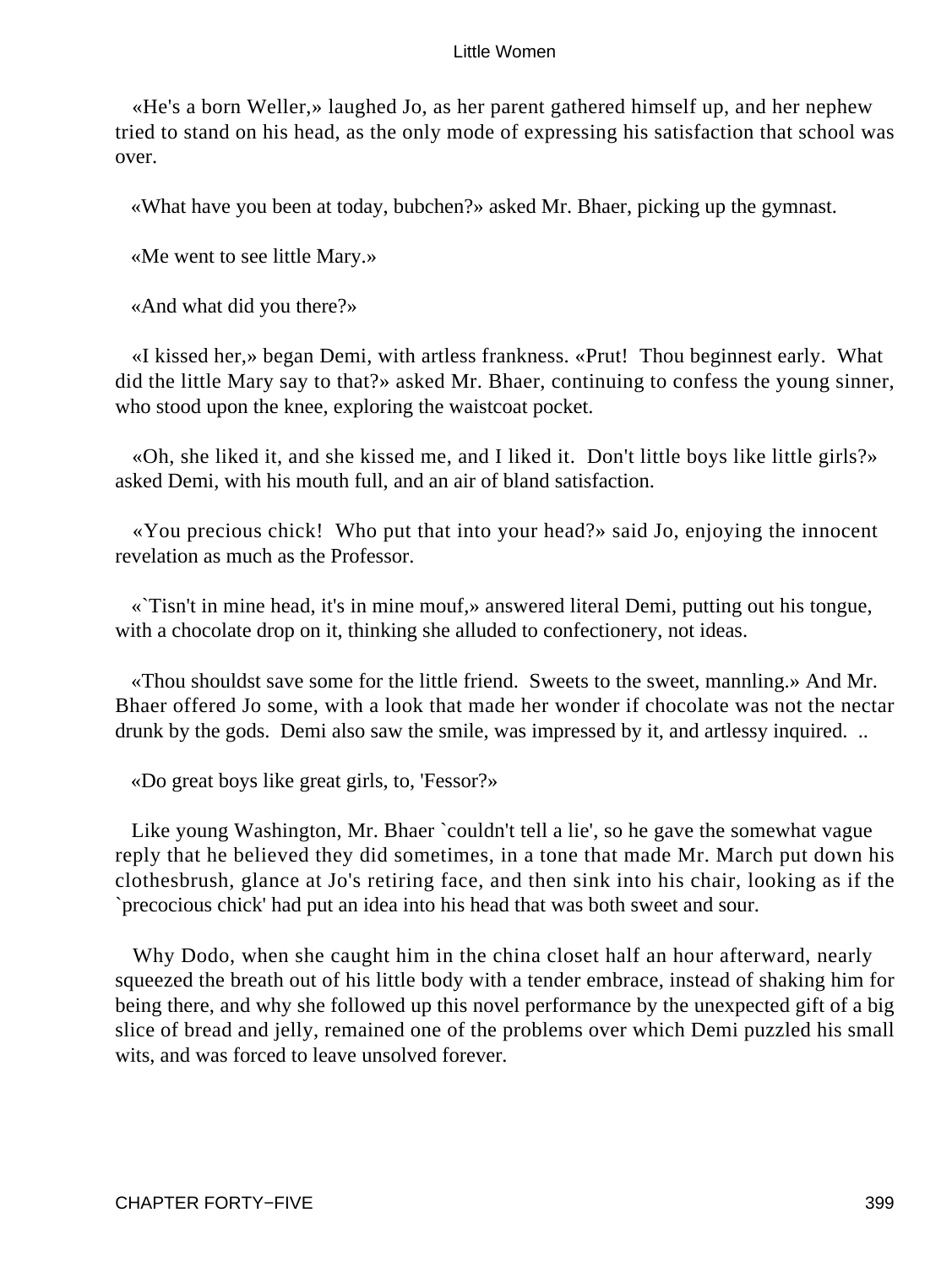### **[CHAPTER FORTY−SIX](#page-421-0)**

<span id="page-400-0"></span>*W*hile Laurie and Amy were taking conjugal strolls over velvet carpets, as they set their house in order, and planned a blissful future, Mr. Bhaer and Jo were enjoying promenades of a different sort, along muddy roads and sodden fields.

 «I always do take a walk toward evening, and I don't know why I should give it up, just because I happen to meet the Professor on his way out,» said Jo to herself, after two or three encounters, for though there were two paths to Meg's whichever one she took she was sure to meet him., either going or returning. He was always walking rapidly, and never seemed to see her until quite close, when he would look as if his short−sighted eyes had failed to recognize the approaching lady till that moment. Then, if she was going to Meg's he always had something for the babies. If her face was turned homeward, he had merely strolled down to see the river, and was just returning, unless they were tired of his frequent calls.

 Under the circumstances, what could Jo do but greet him civilly, and invite him in? If she was tired of his visits, she concealed her weariness with perfect skill, and took care that there should be coffee for supper, «as Friedrich – I mean Mr. Bhaer – doesn't like tea.»

 By the second week, everyone knew perfectly well what was going on, yet everyone tried to look as if they were stone−blind to the changes in Jo's face. They never asked why she sang about her work, did up her hair three times a day, and got so blooming with her evening exercise. And no one seemed to have the slightest suspicion that Professor Bhaer, while talking philosophy with the father, was giving the daughter lessons in love.

 Jo couldn't even lose her heart in a decorous manner, but sternly tried to quench her feelings, and failing to do so, led a somewhat agitated life. She was mortally afraid of being laughed at for surrendering, after her many and vehement declarations of independence. Laurie was her especial dread, but thanks to the new manager, he behaved with praiseworthy propriety, never called Mr. Bhaer `a capital old fellow' in public, never alluded, in the remotest manner, to Jo's improved appearance, or expressed the least surprise at seeing the Professor's hat on the Marches' table nearly every evening. But he exulted in private and longed for the time to come when he could give Jo a piece of plate, with a bear and a ragged staff on it as an appropriate coat of arms.

 For a fortnight, the Professor came and went with lover−like regularity. Then he stayed away for three whole days, and made no sign, a proceeding which caused everybody to look sober, and Jo to become pensive, at first, and then – alas for romance – very cross.

«Disgusted, I dare say, and gone home as suddenly as he came. It's nothing tome, of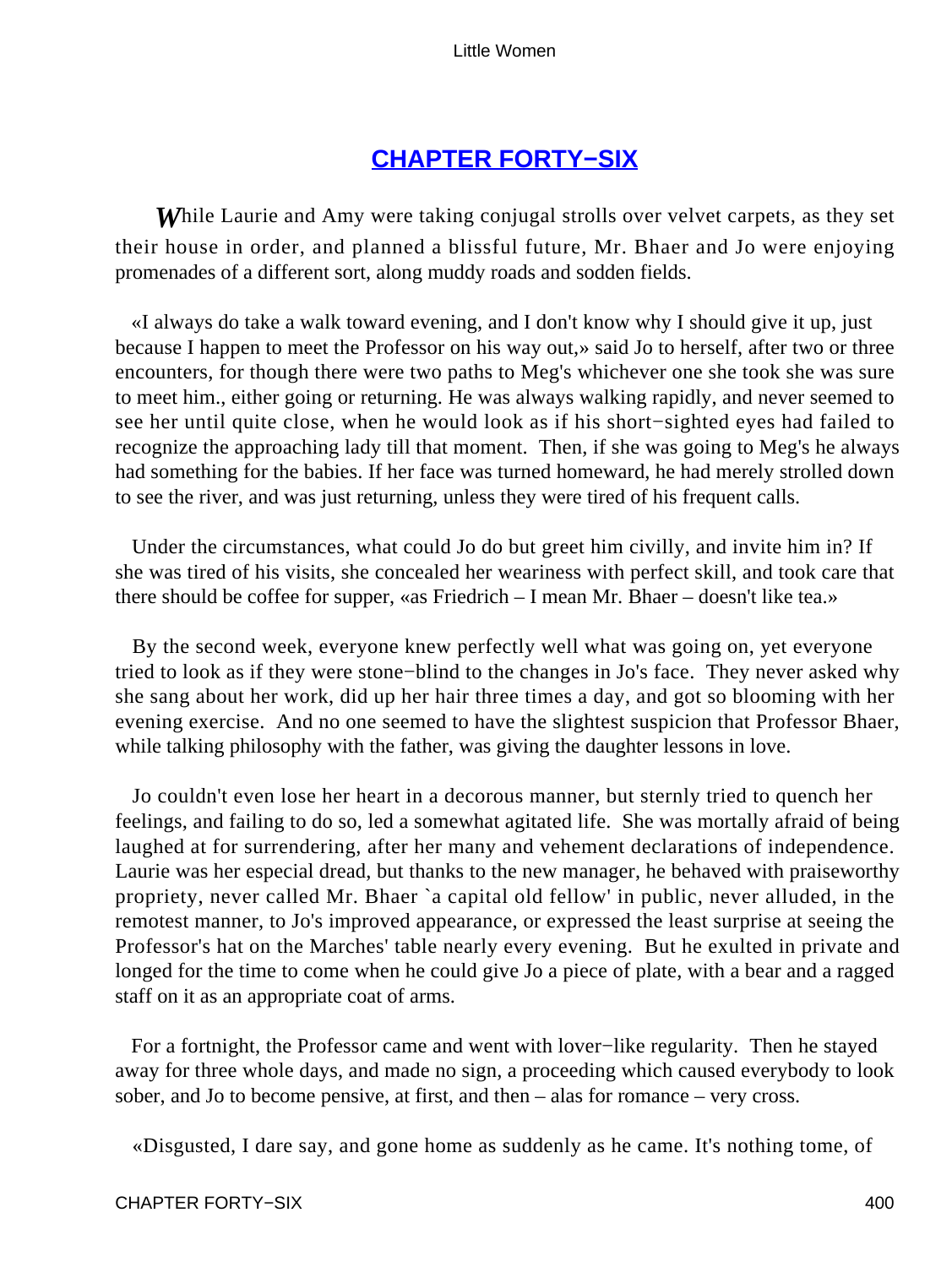course, but I should think he would have come and bid us goodbye like a gentleman,» she said to herself, with a despairing look at the gate, as she put on her things for the customary walk one dull afternoon.

 «You'd better take the little umbrella, dear. It looks like rain,» said her mother, observing that she had on her new bonnet, but not alluding to the fact. «Yes, Marmee, do you want anything in town? I've got to run in and get some paper,» returned Jo, pulling out the bow under her chin before the glass as an excuse for not looking at her mother.

 «Yes, I want some twilled silesia, a paper of number nine needles, and two yards of narrow lavender ribbon. Have you got your thick boots on, and something warm under your cloak?»

«I believe so,» answered Jo absently.

 «If you happen to meet Mr. Bhaer, bring him home to tea. I quite long to see the dear man,» added Mrs. March.

 Jo heard that, but made no answer, except to kiss her mother, and walk rapidly away, thinking with a glow of gratitude, in spite of her heartache, «How good she is to me! What do girls do who haven't any mothers to help them through their troubles?»

The dry−goods stores were not down among the counting–houses, banks, and wholesale warerooms, where gentlemen most do congregate, but Jo found herself in that part of the city before she did a single errand, loitering along as if waiting for someone, examining engineering instruments in one window and samples of wool in another, with most unfeminine interest, tumbling over barrels, being half−smothered by descending bales, and hustled unceremoniously by busy men who looked as if they wondered `how the deuce she got there'. A drop of rain on her cheek recalled her thoughts from baffled hopes to ruined ribbons. For the drops continued to fall, and being a woman as well as a lover, she felt that, though it was too late to save her heart, she might her bonnet. Now she remembered the little umbrella, which she had forgotten to take in her hurry to be off, but regret was unavailing, and nothing could be done but borrow one or submit to to a drenching. She looked up at the lowering sky, down at the crimson bow already flecked with black, forward along the muddy street, then one long, lingering look behind, at a certain grimy warehouse, with `Hoffmann, Swartz, Co.' over the door, and said to herself, with a sternly reproachful air...

 «It serves me right! what business had I to put on all my best things and come philandering down here, hoping to see the Professor? Jo, I'm ashamed of you! No, you shall not go there to borrow an umbrella, or find out where he is, from his friends. You shall trudge away, and do your errands in the rain, and if you catch your death and ruin your bonnet, it's no more than you deserve. Now then!»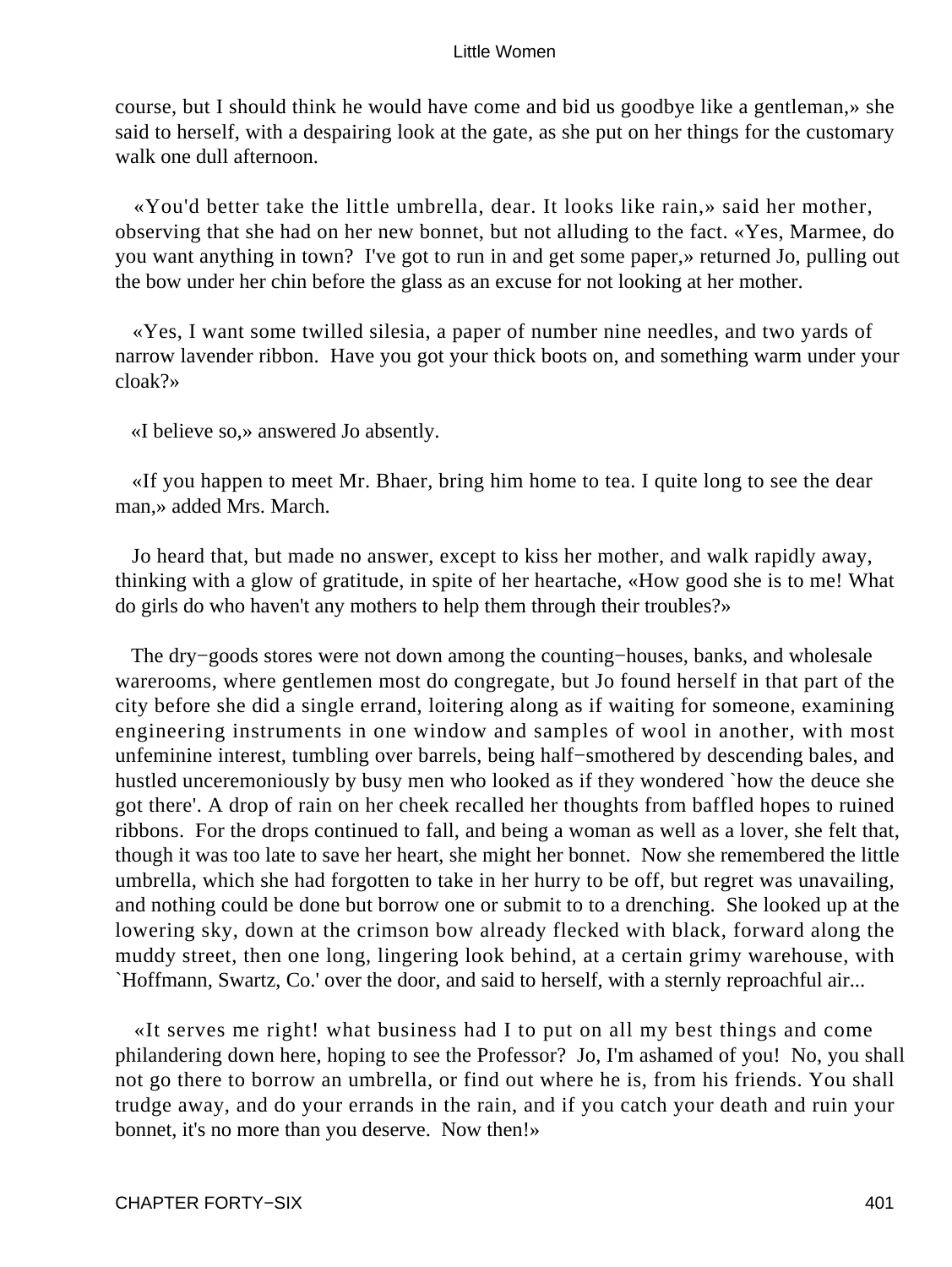With that she rushed across the street so impetuously that she narrowly escaped annihilation from a passing truck, and precipitated herself into the arms of a stately old gentleman, who said, «I beg pardon, ma'am,» and looked mortally offended. Somewhat daunted, Jo righted herself, spread her handkerchief over the devoted ribbons, and putting temptation behind her, hurried on, with increasing dampness about the ankles, and much clashing of umbrellas overhead. The fact that a somewhat dilapidated blue one remained stationary above the unprotected bonnet attracted her attention, and looking up, she saw Mr. Bhaer looking down.

 «I feel to know the strong−minded lady who goes so bravely under many horse noses, and so fast through much mus. What do you down here, my friend?»

«I'm shopping.»

 Mr. Bhaer smiled, as he glanced from the pickle factory on one side to the wholesale hide and leather concern on the other, but her only said politely, «You haf no umbrella. May I go also, and take for you the bundles?»

«Yes, thank you.»

 Jo's cheeks were as red as her ribbon, and she wondered what he thought of her, but she didn't care, for in a minute she found herself walking away arm in arm with her Professor, feeling as if the sun had suddenly burst out with uncommon brilliancy, that the world was all right again, and that one thoroughly happy woman was paddling through the wet that day.

 «We thought you had gone,» said Jo hastily, for she knew he was looking at her. Her bonnet wasn't big enough to hide her face, and she feared he might think the joy it betrayed unmaidenly.

 «Did you believe that I should go with no farewell to those who haf been so heavenly kind tome?» he asked so reproachfully that she felt as if she had insulted him by the suggestion, and answered heartily...

 «No, I didn't. I knew you were busy about your own affairs, but we rather missed you, Father and Mother especially.»

«And you?»

«I'm always glad to see you, sir.»

 In her anxiety to keep her voice quite calm, Jo made it rather cool, and the frosty little monosyllable at the end seemed to chill the Professor, for his smile vanished, as he said gravely...

CHAPTER FORTY−SIX 402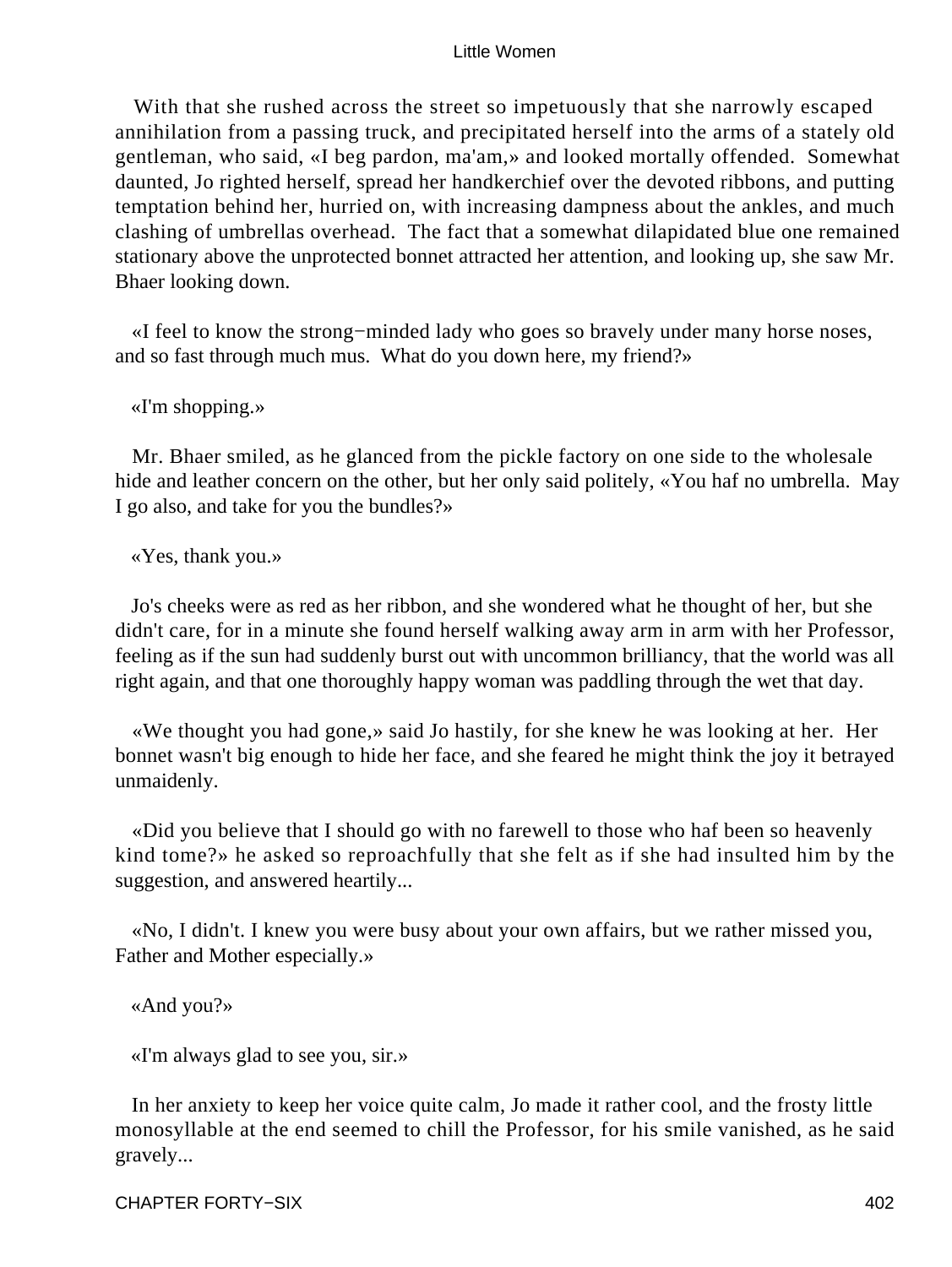«I thank you, and come one more time before I go.»

«You are going, then?»

«I haf no longer any business here, it is done.»

 «Successfully, I hope?» said Jo, for the bitterness of disappointment was in that short reply of his.

 «I ought to think so, for I haf a way opened to me by which I can make my bread and gif my Junglings much help.»

«Tell me, please! I like to know all about the – the boys,»

said Jo eagerly.

 «That is so kind, I gladly tell you. My friends find for me a place in a college, where I teach as at home, and earn enough to make the way smooth for Franz and Emil. For this I should be grateful, should I not?»

 «Indeed you should. How splendid it will be to have you doing what you like, and be able to see you often, and the boys!» cried Jo, clinging to the lads as an excuse for the satisfaction she could not help betraying.

«Ah! But we shall not meet often, I fear, this place is at the West.»

 «So far away!» And Jo left her skirts to their fate, as if it didn't matter now what became of her clothes or herself.

 Mr. Bhaer could read several languages, but he had not learned to read women yet. He flattered himself that he knew Jo pretty well, and was, therefore, much amazed by the contradictions of voice, face, and manner, which she showed him in rapid succession that day, for she was in half a dozen different moods in the course of half an hour. When she met him she looked surprised, though it was impossible to help suspecting that she had come for that express purpose. When he offered her his arm, she took it with a look that filled him with delight, but when he asked if she missed him, she gave such a chilly, formal reply that despair fell upon him. On learning his good fortune she almost clapped her hands. Was the joy all for the boys? Then on hearing his destination, she said, «So far away!» in a tone of despair that lifted him on to a pinnacle of hope, but the next minute she tumbled him down again by observing, like one entirely absorbed in the matter...

«Here's the place for my errands. Will you come in? It won't take long.»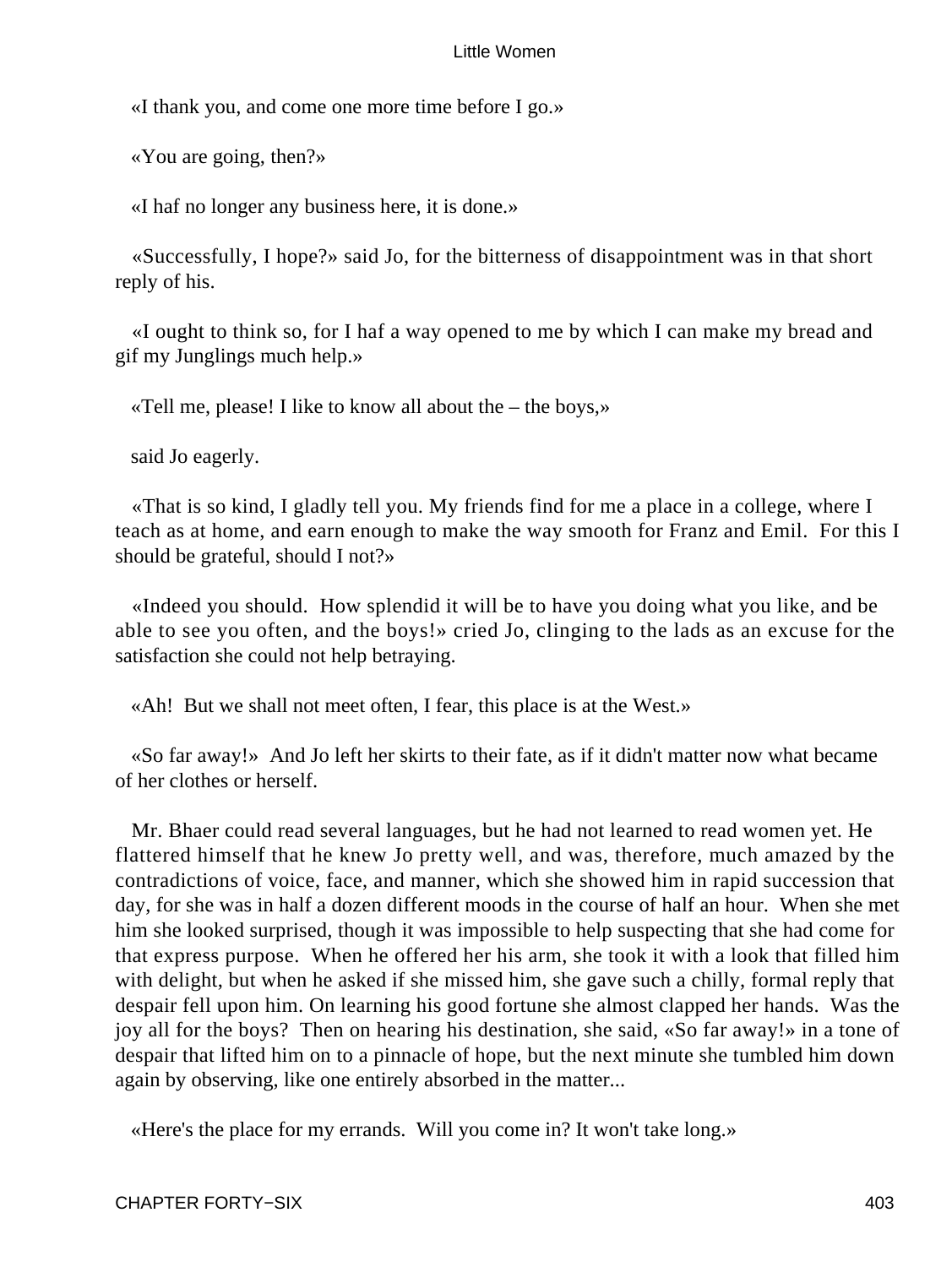Jo rather prided herself upon her shopping capabilities, and particularly wished to impress her escort with the neatness and dispatch with which she would accomplish the business. But owing to the flutter she was in, everything went amiss. She upset the tray of needles, forgot the silesia was to be `twilled' till it was cut off, gave the wrong change, and covered herself with confusion by asking for lavender ribbon at the calico counter. Mr. Bhaer stood by, watching her blush and blunder, and as he watched, his own bewilderment seemed to subside, for he was beginning to see that on some occasions, women, like dreams, go by contraries.

 When they came out, he put the parcel under his arm with a more cheerful aspect, and splashed through the puddles as if he rather enjoyed it on the whole.

 «Should we no do a little what you call shopping for the babies, and haf a farewell feast tonight if I go for my last call at your so pleasant home?» he asked, stopping before a window full of fruit and flowers.

 «What will we buy?» asked Jo, ignoring the latter part of his speech, and sniffing the mingled odors with an affectation of delight as they went in.

«May they haf oranges and figs?» asked Mr. Bhaer, with a paternal air.

«They eat them when they can get them.» «Do you care for nuts?»

«Like a squirrel.»

«Hamburg grapes. Yes, we shall drink to the Fatherland in those?»

 Jo frowned upon that piece of extravagance, and asked why he didn't buy a frail of dated, a cask of raisins, and a bag of almonds, and be done with it? Whereat Mr. Bhaer confiscated her purse, produced his own, and finished the marketing by buying several pounds of grapes, a pot of rosy daisies, and a pretty jar of honey, to be regarded in the light of a demijohn. Then distorting his pockets with knobby bundles, and giving her the flowers to hold, he put up the old umbrella, and they traveled on again.

 «Miss Marsch, I haf a great favor to ask of you,» began the Professor, after a moist promenade of half a block.

«Yes, sir.» And Jo's heart began to beat so hard she was afraid he would hear it.

«I am bold to say it in spite of the rain, because so short a time remains to me.»

 «Yes, sir.» And Jo nearly crushed the small flowerpot with the sudden squeeze she gave it.

CHAPTER FORTY−SIX 404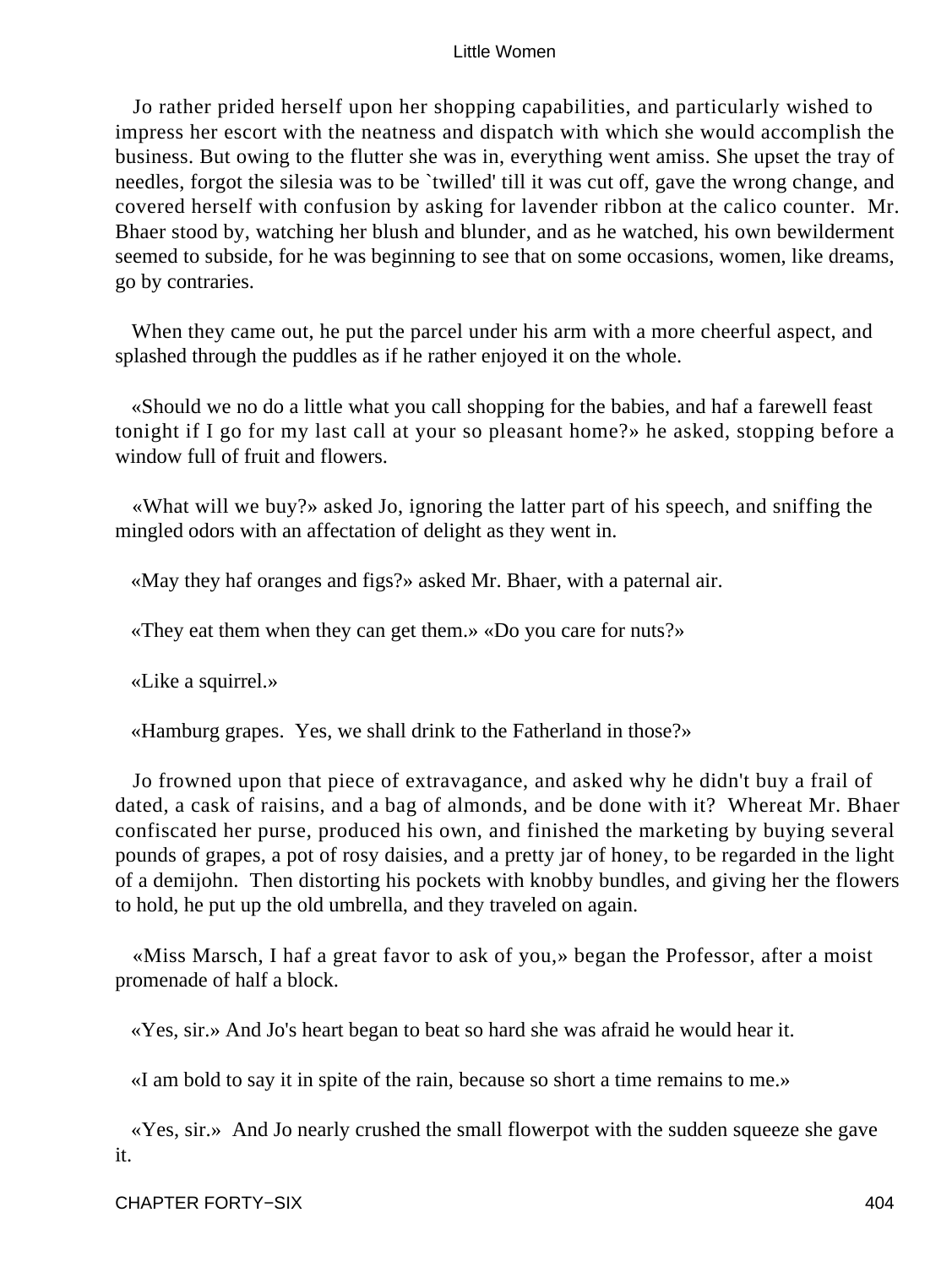«I wish to get a little dress for my Tina, and I am too stupid to go alone. Will you kindly gif me a word of taste and help?»

 «Yes, sir.» And JO felt as calm and cool all of a sudden as if she had stepped into a refrigerator.

 «Perhaps also a shawl for Tina's mother, she is so poor and sick, and the husband is such a care. Yes, yes, a thick, warm shawl would be a friendly thing to take the little mother.»

 «I'll do it with pleasure, Mr. Bhaer. I'm going very fast, and he's getting dearer every minute,» added Jo to herself, then with a mental shake she entered into the business with an energy that was pleasant to behold. Mr. Bhaer left it all to her, so she chose a pretty gown for Tina, and then ordered out the shawls. The clerk, being a married man, condescended to take an interest in the couple, who appeared to be shopping for their family.

 «Your lady may prefer this. It's a superior article, a most desirable color, quite chaste and genteel,» he said, shaking out a comfortable gray shawl, and throwing it over Jo's shoulders.

 «Does this suit you, Mr. Bhaer?» she asked, turning her back to him, and feeling deeply grateful for the chance of hiding her face. «Excellently well, we will haf it,» answered the Professor, smiling to himself as he paid for it, while Jo continued to rummage the counters like a confirmed bargain−hunter.

«Now shall we go home?» he asked, as if the words were very pleasant to him.

 «Yes, it's late, and I'm so tired.» Jo's voice was more pathetic than she knew. For now the sun seemed to have gone in as suddenly as it came out, and the world grew muddy and miserable again, and for the first time she discovered that her feet were cold, her head ached, and that her heart was colder than the former, fuller of pain than the latter. Mr. Bhaer was going away, he only cared for her as a friend, it was all a mistake, and the sooner it was over the better. With this idea in her head, she hailed an approaching omnibus with such a hasty gesture that the daisies flew out of the pot and were badly damaged.

 «This is not our omniboos,» said the Professor, waving the loaded vehicle away, and stopping to pick up the poor little flowers.

 «I beg your pardon. I didn't see the name distinctly. Never mind, I can walk. I'm used to plodding in the mud,» returned Jo, winking hard, because she would have died rather than openly wipe her eyes. Mr. Bhaer saw the drops on her cheeks, though she turned her head away. The sight seemed to touch him very much, for suddenly stooping down, he asked in a tone that meant a great deal, «Heart's dearest, why do you cry?»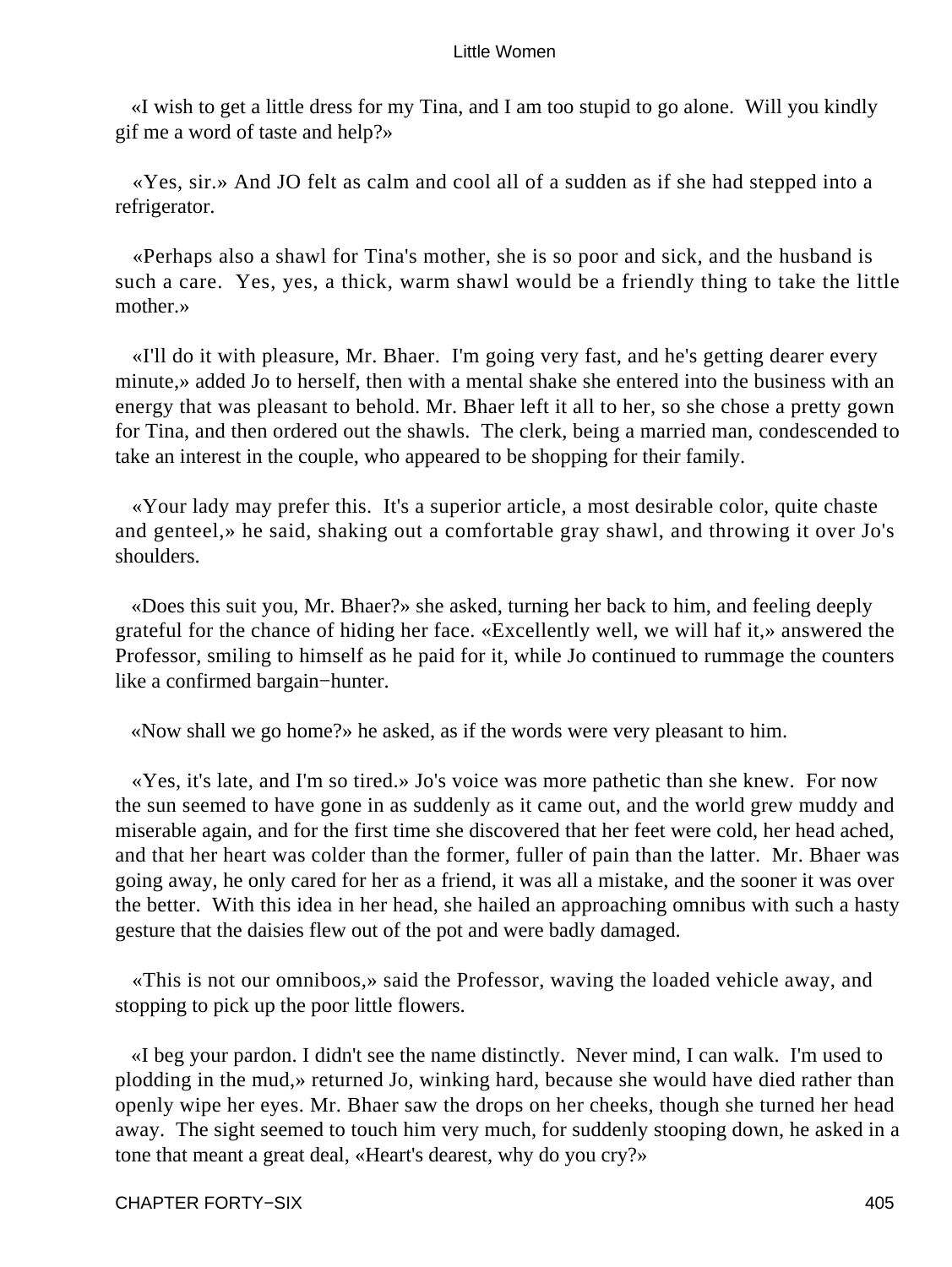Now, if Jo had not been new to this sort of thing she would have said she wasn't crying, had a cold in her head, or told any other feminine fib proper to the occasion. Instead of which, that undignified creature answered, with an irrepressible sob, «Because you are going away.»

 «Ach, mein Gott, that is so good!» cried Mr. Bhaer, managing to clasp his hands in spite of the umbrella and the bundles, «Jo, I haf nothing but much love to gif you. I came to see if you could care for it, and I waited to be sure that I was something more than a friend. Am I? Can you make a little place in your heart for old Fritz?» he added, all in one breath.

 «Oh, yes!» said Jo, and he was quite satisfied, for she folded both hands over his are, and looked up at him with an expression that plainly showed how happy she would be to walk through life beside him, even though she had no better shelter than the old umbrella, if he carried it.

 It was certainly proposing under difficulties, for even if he had desired to do so, Mr. Bhaer could not go down upon his knees, on account of the mud. Neither could he offer Jo his hand, except figuratively, for both were full. Much less could he indulge in tender remonstrations in the open street, though he was near it. So the only way in which he could express his rapture was to look at her, with an expression which glorified his face to such a degree that there actually seemed to be little rainbows in the drops that sparkled on his beard. If he had not loved Jo very much, I don't think he could have done it then, for she looked far from lovely, with her skirts in a deplorable state, her rubber boots splashed to the ankle, and her bonnet a ruin. Fortunately, Mr. Bhaer considered her the most beautiful woman living, and she found him more `Jove−like" than ever, though his hatbrim was quite limp with the little rills trickling thence upon his shoulders (for he held the umbrella all over Jo), and every finger of his gloves needed mending.

 Passers−by probably thought them a pair of harmless lunatics, for they entirely forgot to hail a bus, and strolled leisurely along, oblivious of deepening dusk and fog. Little they cared what anybody thought, for they were enjoying the happy hour that seldom comes but once in any life, the magical moment which bestows youth on the old, beauty on the plain, wealth on the poor, and gives human hearts a foretaste of heaven. The Professor looked as if he had conquered a kingdom, and the world had nothing more to offer him in the way of bliss. While Jo trudged beside him, feeling as if her place had always been there, and wondering how she ever could have chosen any other lot. Of course, she was the first to speak – intelligibly, I mean, for the emotional remarks which followed her impetuous «Oh, yes!» were not of a coherent or reportable character.

«Friedrich, why didn't you...»

 «Ah, heaven, she gifs me the name that no one speaks since Minna died!» cried the Professor, pausing in a puddle to regard her with grateful delight.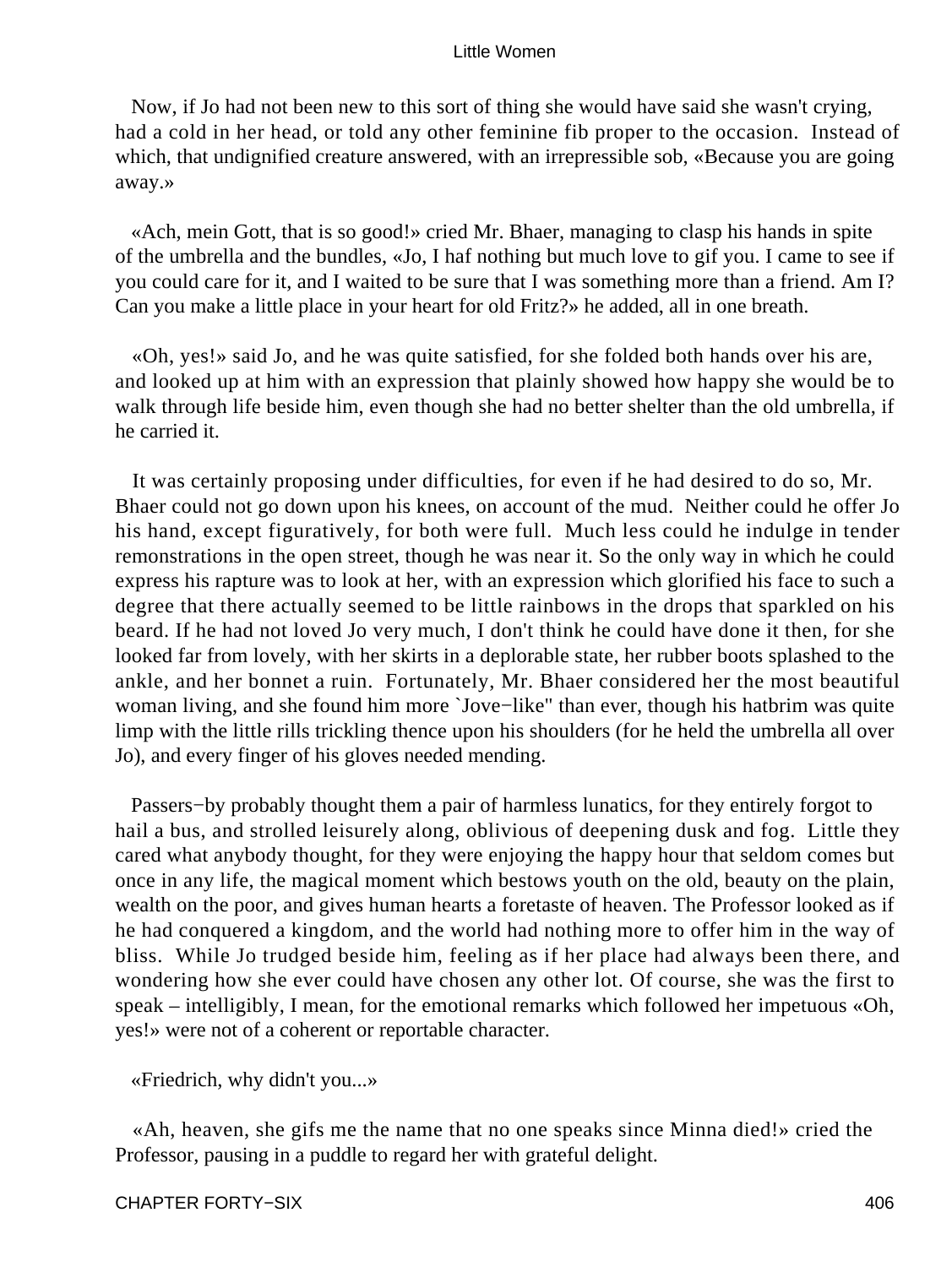«I always call you so to myself – I forgot, but I won't unless you like it.»

 «Like it? It is more sweet to me than I can tell. Say `thou', also, and I shall say your language is almost as beautiful as mine.»

«Isn't `thou' a little sentimental?» asked Jo, privately thinking it a lovely monosyllable.

 «Sentimental? Yes. Thank Gott, we Germans believe in sentiment, and keep ourselves young mit it. Your English `you' is so cold, say `thou', heart's dearest, it means so much to me,» pleaded Mr. Bhaer, more like a romantic student than a grave professor.

«Well, then, why didn't thou tell me all this sooner?» asked Jo bashfully.

 «Now I shall haf to show thee all my heart, and I so gladly will, because thou must take care of it hereafter. See, then, my  $Jo - ah$ , the dear, funny little name  $-I$  had a wish to tell something the day I said goodbye in New York, but I thought the handsome friend was betrothed to thee, and so I spoke not. Wouldst thou have said `Yes', then, if I had spoken?»

«I don't know. I'm afraid not, for I didn't have any heart just then.»

 «Prut! That I do not believe. It was asleep till the fairy prince came through the wood, and waked it up. Ah, well, `Die erste Liebe ist die beste', but that I should not expect.»

 «Yes, the first love is the best, but be so contented, for I never had another. Teddy was only a boy, and soon got over his little fancy,» said Jo, anxious to correct the Professor's mistake.

 «Good! Then I shall rest happy, and be sure that thou givest me all. I haf waited so long, I am grown selfish, as thou wilt find , Professorin.»

 «I like that,» cried Jo, delighted with her new name. «Now tell me what brought you, at last, just when I wanted you?»

«This.» And Mr. Bhaer took a little worn paper out of his waistcoat pocket.

 Jo unfolded it, and looked much abashed, for it was one of her own contributions to a paper that paid for poetry, which accounted for her sending it an occasional attempt.

«How could that bring you?» she asked, wondering what he meant.

 «I found it by chance. I knew it by the names and the initials, and in it there was one little verse that seemed to call me. Read and find him. I will see that you go not in the wet.»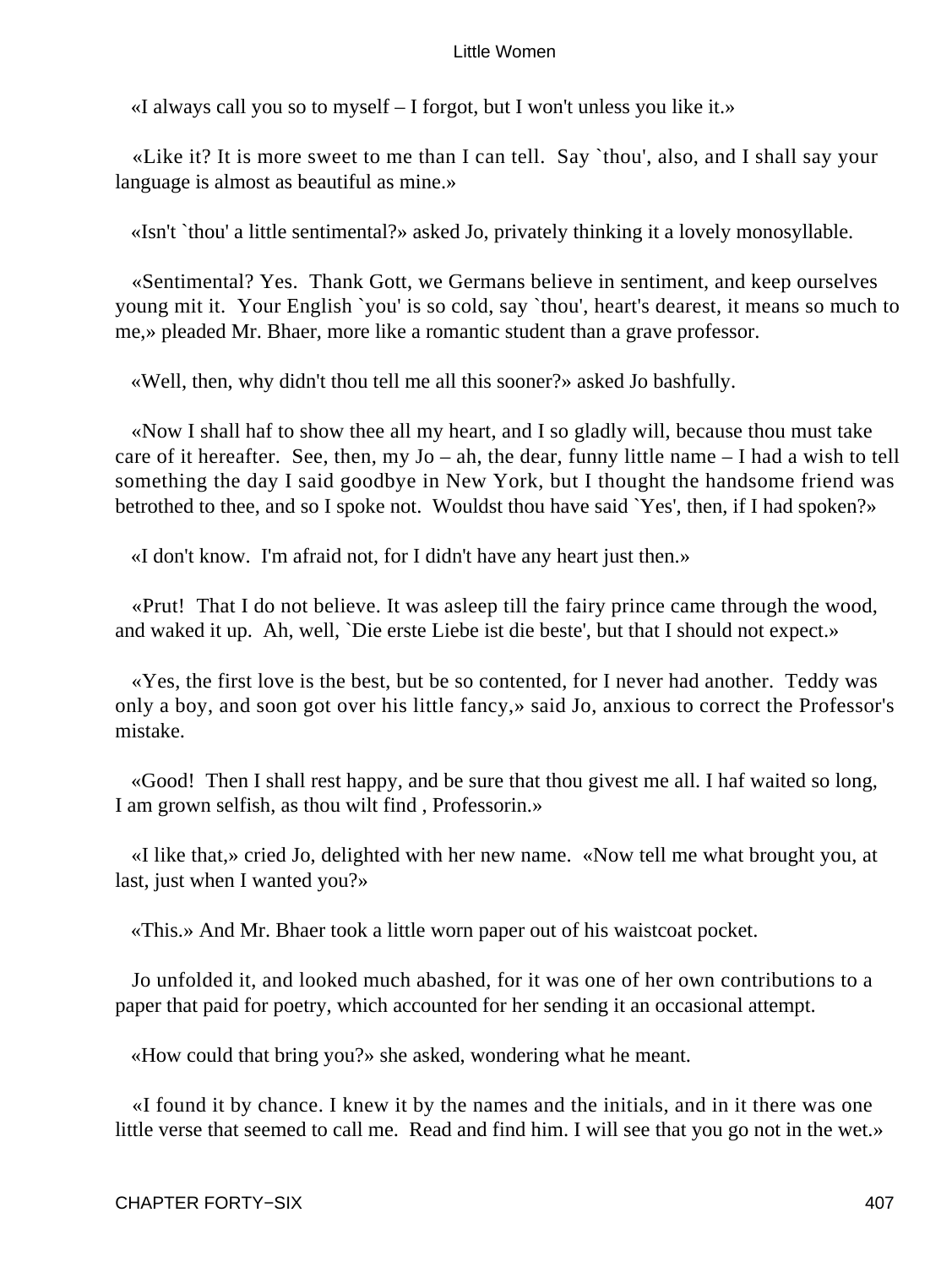IN **THE GARRET** Four little chests all in a row, Dim with dust, and worn by time, All fashioned and filled, long ago, By children now in their prime. Four little keys hung side by side, With faded ribbons, brave and gay When fastened there, with childish pride, Long ago, on a rainy day. Four little names, one on each lid, Carved out by a boyish hand, And underneath there lieth hid Histories of the happpy band Once playing here, and pausing oft To hear the sweet refrain, That came and went on the roof aloft, In the falling summer rain.

 «Meg» on the first lid, smooth and fair. I look in with loving eyes, For folded here, with well−known care, A goodly gathering lies, The record of a peaceful life – Gifts to gentle child and girl, A bridal gown, lines to a wife, A tiny shoe, a baby curl. No toys in this first chest remain, For all are carried away, In their old age, to join again In another small Meg's play. Ah, happy mother! Well I know You hear, like a sweet refrain, Lullabies ever soft and low In the falling summer rain.

 «Jo» on the next lid, scratched and worn, And within a motley store Of headless, dolls, of schoolbooks torn, Birds and beasts that speak no more, Spoils brought home from the fairy ground Only trod by youthful feet, Dreams of a future never found, Memories of a past still sweet, Half−writ poems, stories wild, April letters, warm and cold, Diaries of a wilful child, Hints of a woman early old, A woman in a lonely home, Hearing, like a sad refrain – «Be worthy, love, and love will come,» In the falling summer rain.

 My Beth! the dust is always swept From the lid that bears your name, As if by loving eyes that wept, By careful hands that often came. Death cannonized for us one saint, Ever less human than divine, And still we lay, with tender plaint, Relics in this household shrine – The silver bell, so seldom rung, The little cap which last she wore, The fair, dead Catherine that hung By angels borne above her door. The songs she sang, without lament, In her prison−house of pain, Forever are they sweetly blent With the falling summer rain.

 Upon the last lid's polished field – Legend now both fair and true A gallant knight bears on his shield, «Amy» in letters gold and blue. Within lie snoods that bound her hair, Slippers that have danced their last, Faded flowers laid by with care, Fans whose airy toils are past, Gay valentines, all ardent flames, Trifles that have borne their part In girlish hopes and fears and shames, The record of a maiden heart Now learning fairer, truer spells, Hearing, like a blithe refrain, The silver sound of bridal bells In the falling summer rain.

 Four little chests all in a row, Dim with dust, and worn by time, Four women, taught by weal and woe To love and labor in their prime. Four sisters, parted for an hour, None lost, one only gone before, Made by love's immortal power, Nearest and dearest evermore. Oh, when these hidden stores of ours Lie open to the Father's sight, May they be rich in golden hours, Deeds that show fairer for the light, Lives whose brave music long shall ring, Like a spirit–stirring strain, Souls that shall gladly soar and sing In the long sunshine after rain.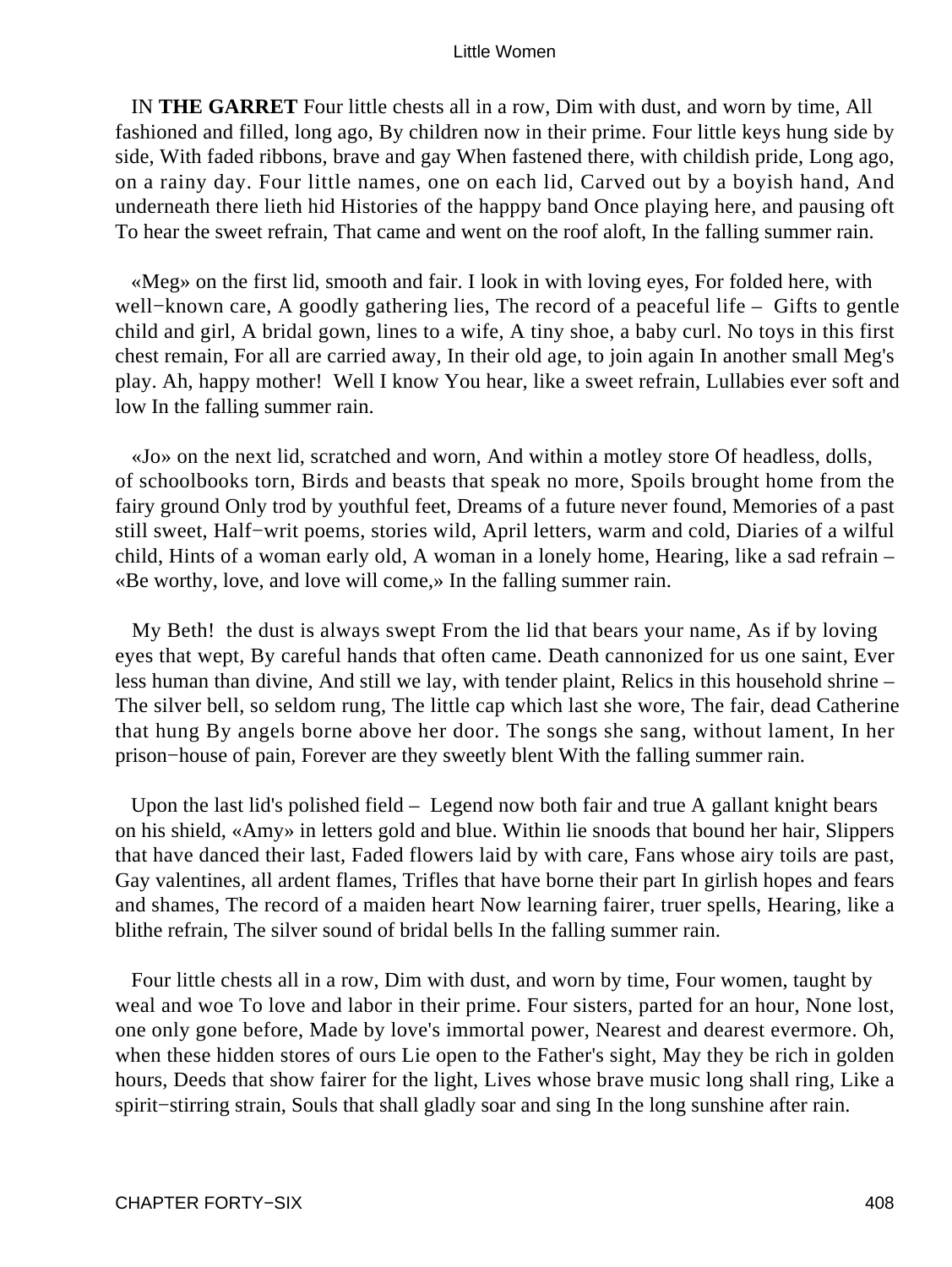«It's very bad poetry, but I felt it when I wrote it, one day when I was very lonely, and had a good cry on a rag bag. I never thought it would go where it could tell tales,» said Jo, tearing up the verses the Professor had treasured so long.

 «Let it go, it has done it's duty, and I will haf a fresh one when I read all the brown book in which she keeps her little secrets,» said Mr. Bhaer with a smile as he watched the fragments fly away on the wind. «Yes,» he added earnestly, «I read that, and I think to myself, She has a sorrow, she is lonely, she would find comfort in true love. I haf a heart full, full for her. Shall I not go and say, »If this is not too poor a thing to gif for what I shall hope to receive, take it in Gott's name?"

 «And so you came to find that it was not too poor, but the one precious thing I needed,» whispered Jo.

 «I had no courage to think that at first, heavenly kind as was your welcome to me. But soon I began to hope, and then I said, `I will haf her if I die for it,' and so I will!» cried Mr. Bhaer, with a defiant nod, as if the walls of mist closing round them were barriers which he was to surmount or valiantly knock down.

 Jo thought that was splendid, and resolved to be worthy of her knight, though he did not come prancing on a charger in gorgeous array.

 «What made you stay away so long?» she asked presently, finding it so pleasant to ask confidential questions and get delightful answers that she could not keep silent.

 «It was not easy, but I could not find the heart to take you from that so happy home until I could haf a prospect of one to gif you, after much time, perhaps, and hard work. How could I ask you to gif up so much for a poor old fellow, who has no fortune but a little learning?»

 «I'm glad you are poor. I couldn't bear a rich husband,» said Jo decidedly, adding in a softer tone, «Don't fear poverty. I've known it long enough to lose my dread and be happy working for those I love, and don't call yourself old – forty is the prime of life. I couldn't help loving you if you were seventy!»

 The Professor found that so touching that he would have been glad of his handkerchief, if he could have got at it. As her couldn't, Jo wiped his eyes for him, and said, laughing, as she took away a bundle or two...

 «I may be strong−minded, but no one can say I'm out of my sphere now, for woman's special mission is supposed to be drying tears and bearing burdens. I'm to carry my share, Friedrich, and help to earn the home. Make up your mind to that, or I'll never go,» she added resolutely, as he tried to reclaim his load.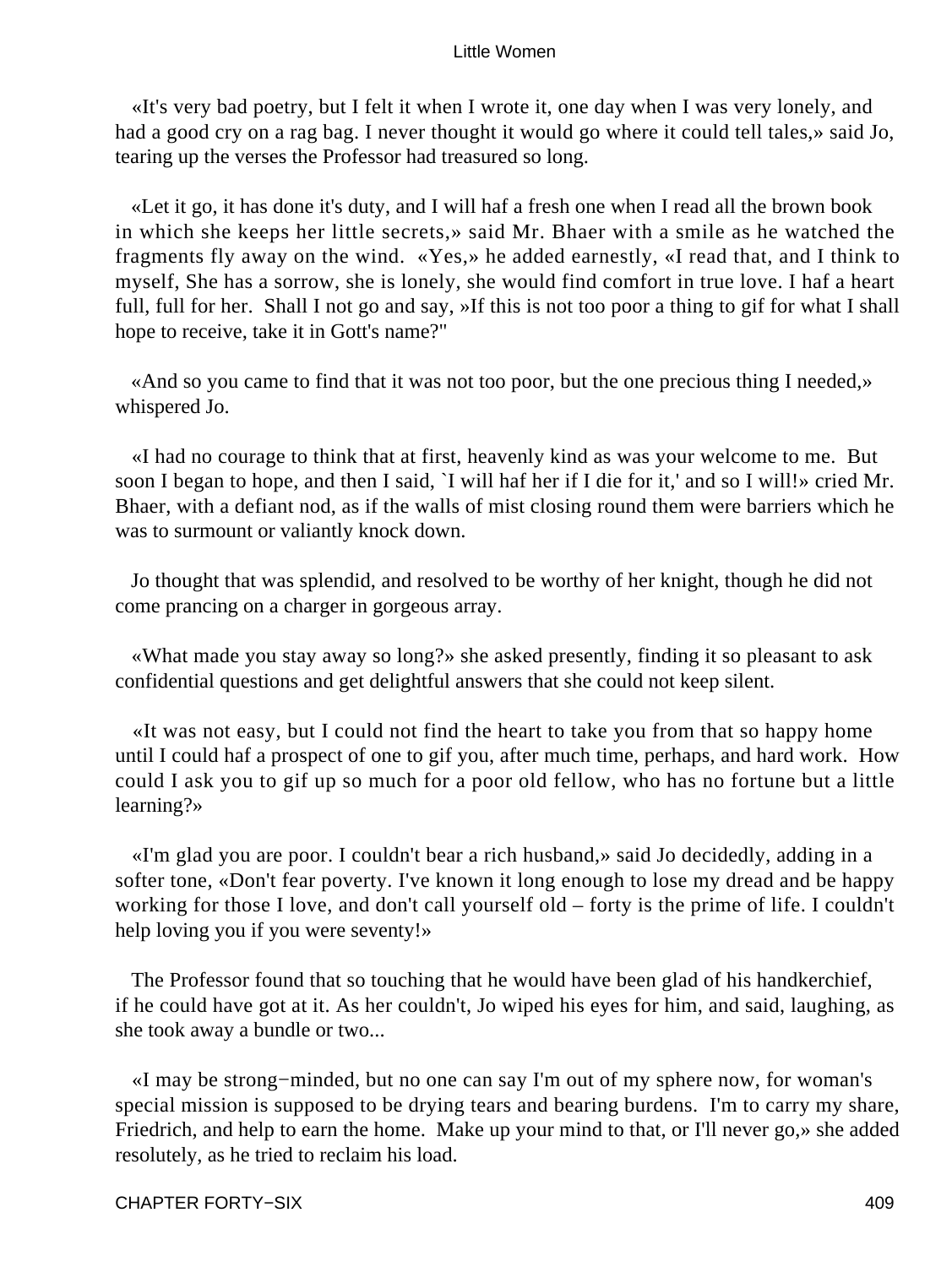«We shall see. Haf you patience to wait a long time, Jo? I must go away and do my work alone. I must help my boys first, because, even for you, I may not break my word to Minna. Can you forgif that, and be happy while we hope and wait?»

 «Yes, I know I can, for we love one another, and that makes all the rest easy to bear. I have my duty, also, and my work. I couldn't enjoy myself if I neglected them even for you, so there's no need of hurry or impatience. You can do your part out West, I can do mine here, and both be happy hoping for the best, and leaving the future to be as God wills.»

 «Ah! Thou gifest me such hope and courage, and I haf nothing to gif back but a full heart and these empty hands,» cried the Professor, quite overcome.

 Jo never, never would learn to be proper, for when he said that as they stood upon the steps, she just put both hands into his, whispering tenderly, «Not empty now,» and stooping down, kissed her Friedrich under the umbrella. It was dreadful, but she would have done it if the flock of draggle−tailed sparrows on the hedge had been human beings, for she was very far gone indeed, and quite regardless of everything but her own happiness. Though it came in such a very simple guise, that was the crowning moment of both their lives, when, turning from the night and storm and loneliness to the household light and warmth and peace waiting to receive them, with a glad «Welcome home!» Jo led her lover in, and shut the door.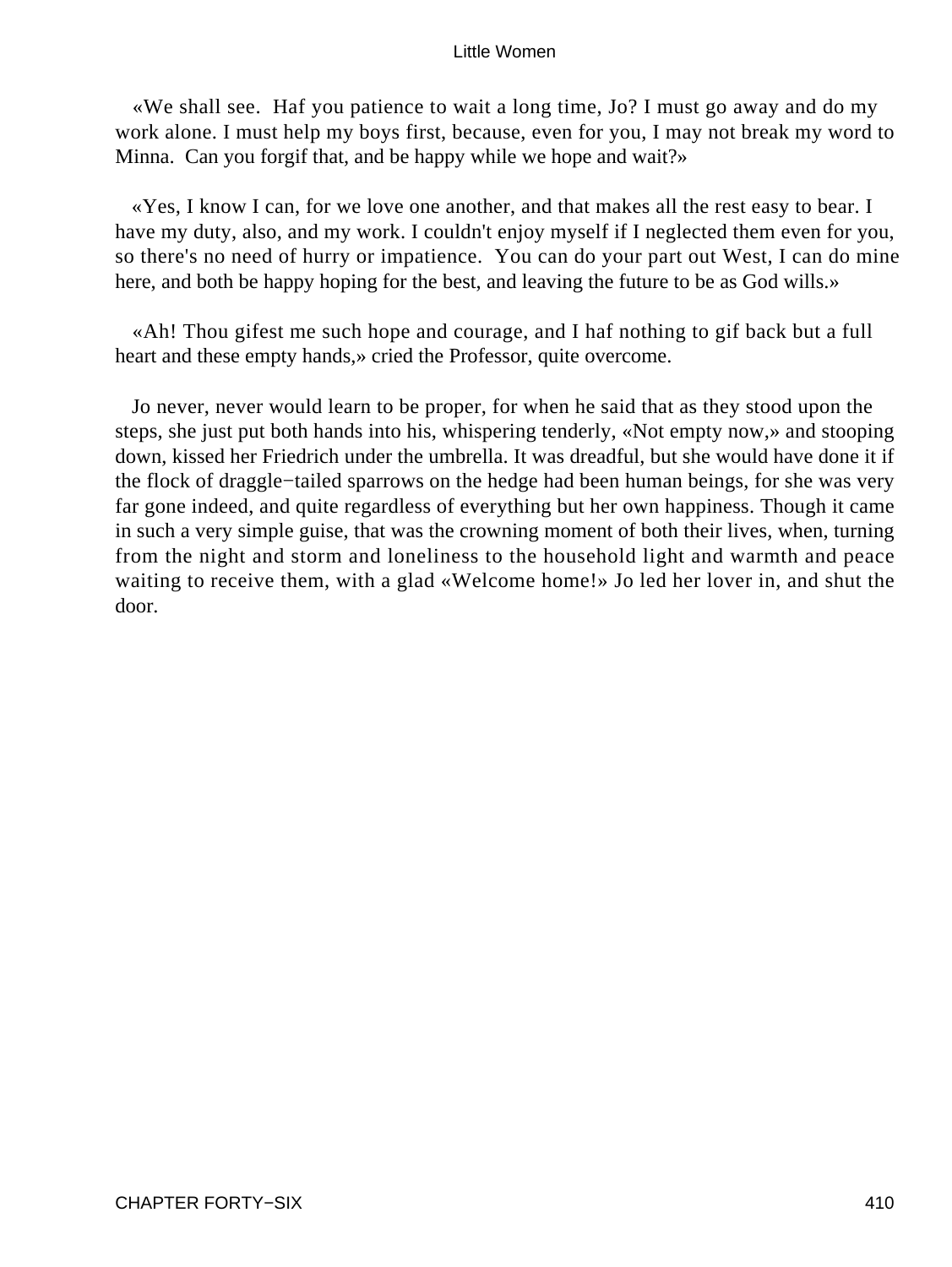## **[CHAPTER FORTY−SEVEN](#page-421-0)**

<span id="page-411-0"></span>*F* or a year Jo and her Professor worked and waited, hoped and loved, met occasionally, and wrote such voluminous letters that the rise in the price of paper was accounted for, Laurie said. The second year began rather soberly, for their prospects did not brighten, and Aunt March died suddenly. But when their first sorrow was over – for they loved the old lady in spite of her sharp tongue – they found they had cause for rejoicing, for she had left Plumfield to Jo, which made all sorts of joyful things possible.

 «It's a fine old place, and will bring a handsome sum, for of course you intend to sell it,» said Laurie, as they were all talking the matter over some weeks later.

 «No, I don't,» was Jo's decided answer, as she petted the fat poodle, whom she had adopted, out of respect to his former mistress.

«You don't mean to live there?»

«Yes, I do.»

 «But, my dear girl, it's an immense house, and will take a power of money to keep it in order. The garden and orchard alone need two or three men, and farming isn't in Bhaer's line, I take it.»

«He'll try his hand at it there, if I propose it.»

 «And you expect to live on the produce of the place? Well, that sounds paradisiacal, but you'll find it desperate hard work.»

«The crop we are going to raise is a profitable one,» And Jo laughed.

«Of what is this fine crop to consist, ma'am?»

 «Boys. I want to open a school for little lads – a good, happy, homelike school, with me to take care of them and Fritz to teach them.» «That's a truly Joian plan for you! Isn't that just like her?» cried Laurie, appealing to the family, who looked as much surprised as he.

«I like it,» said Mrs. March decidedly.

 «So do I,» added her husband, who welcomed the thought of a chance for trying the Socratic method of education on modern youth.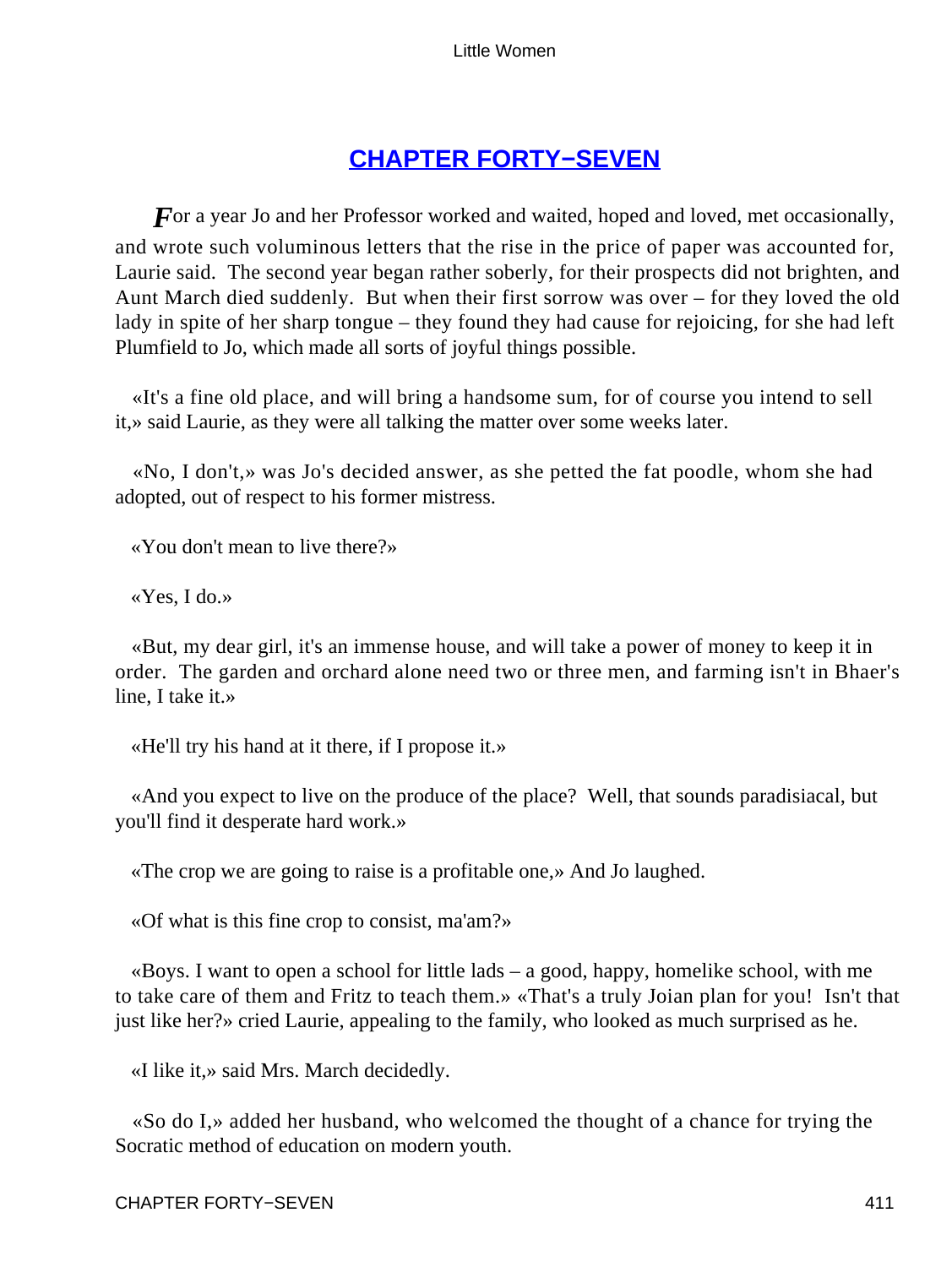«It will be an immense care for Jo,» said Meg, stroking the head or her one all−absorbing son.

 «Jo can do it, and be happy in it. It's a splendid idea. Tell us all about it,» cried Mr. Laurence, who had been longing to lend the lovers a hand, but knew that they would refuse his help.

 $\ll$ I knew you'd stand by me, sir. Amy does too – I see it in her eyes, though she prudently waits to turn it over in her mind before she speaks. Now, my dear people,» continued Jo earnestly, «just understand that this isn't a new idea of mine, but a long cherished plan. Before my Fritz came, I used to think how, when I'd made my fortune, and no one needed me at home, I'd hire a big house, and pick up some poor, forlorn little lads who hadn't any mothers, and take care of them, and make life jolly for them before it was too late. I see so many going to ruin for want of help at the right minute, I love so to do anything for them, I seem to feel their wants, and sympathize with their troubles, and oh, I should so like to be a mother to them!»

 Mrs. March held out her hand to Jo, who took it, smiling, with tears in her eyes, and went on in the old enthusiastic way, which they had not seen for a long while.

 «I told my plan to Fritz once, and he said it was just what he would like, and agreed to try it when we got rich. Bless his dear heart, he's been doing it all his life – helping poor boys, I mean, not getting rich, that he'll never be. Money doesn't stay in his pocket long enough to lay up any. But now, thanks to my good old aunt, who loved me better than I ever deserved, I'm rich, at least I feel so, and we can live at Plumfield perfectly well, if we have a flourishing school. It's just the place for boys, the house is big, and the furniture strong and plain. There's plenty of room for dozens inside, and splendid grounds outside. They could help in the garden and orchard. Such work is healthy, isn't it, sir? Then Fritz could train and teach in his own way, and Father will help him. I can feed and nurse and pet and scold them, and Mother will be my stand−by. I've always longed for lots of boys, and never had enough, now I can fill the house full and revel in the little dears to my heart's content. Think what luxury – Plumfield my own, and a wilderness of boys to enjoy it with me.»

 As Jo waved her hands and gave a sigh of rapture, the family went off into a gale of merriment, and Mr. Laurence laughed till they thought he'd have an apoplectic fit.

 «I don't see anything funny,» she said gravely, when she could be heard. «Nothing could be more natural and proper than for my Professor to open a school, and for me to prefer to reside in my own estate.»

 «She is putting on airs already,» said Laurie, who regarded the idea in the light of a capital joke. «But may I inquire how you intend to support the establishment? If all the pupils are little ragamuffins, I'm afraid your crop won't be profitable in a worldly sense, Mr.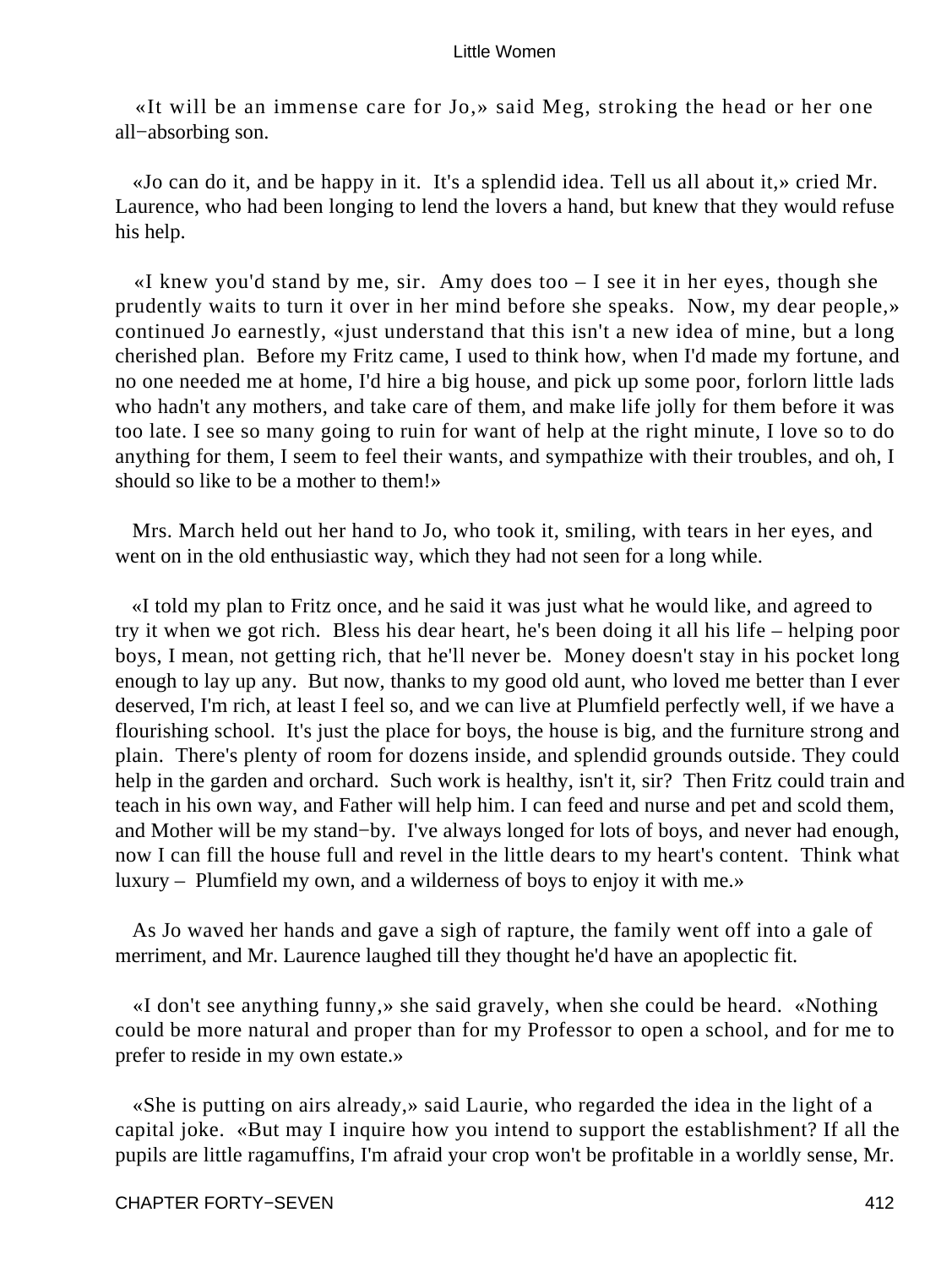### Bhaer.»

 «Now don't be a wet−blanket, Teddy. Of course I shall have rich pupils, also – perhaps begin with such altogether. Then, when I've got a start, I can take in a ragamuffin or two, just for a relish. Rich people's children often need care and comfort, as well as poor. I've seen unfortunate little creatures left to servants, or backward ones pushed forward, when it's real cruelty. Some are naughty through mismanagment or neglect, and some lose their mothers. Besides, the best have to get through the hobbledehoy age, and that's the very time they need most patience and kindness. People laugh at them, and hustle them about, try to keep them out of sight, and expect them to turn all at once from pretty children into fine young men. They don't complain much – plucky little souls – but they feel it. I've been through some− thing of it, and I know all about it. I've a special interest in such young bears, and like to show them that I see the warm, honest, well−meaning boys' hearts, in spite of the clumsy arms and legs and the topsy−turvy heads. I've had experience, too, for haven't I brought up one boy to be a pride and honor to his family?»

«I'll testify that you tried to do it,» said Laurie with a grateful look.

 «And I've succeeded beyond my hopes, for here you are, a steady, sensible businessman, doing heaps of good with your money, and laying up the blessings of the poor, instead of dollars. But you are not merely a businessman, you love good and beautiful things, enjoy them yourself, and let others go halves, as you always did in the old times. I am proud of you, Teddy, for you get better every year, and everyone feels it, though you won't let them say so. Yes, and when I have my flock, I'll just point to you, and say 'There's your model, my lads'.»

 Poor Laurie didn't know where to look, for, man though he was, something of the old bashfulness came over him as this burst of praise made all faces turn approvingly upon him.

 «I say, Jo, that's rather too much,» he began, just in his old boyish way. «You have all done more for me than I can ever thank you for, except by doing my best not to disapoint you. You have rather cast me off lately, Jo, but I've had the best of help, nevertheless. So, if I've got on at all, you may thank these two for it.» And he laid one hand gently on his grandfather's head, and the other on Amy's golden one, for the three were never far apart.

 «I do think that families are the most beautiful things in all the world!» burst out Jo, who was in an unusually up−lifted frame of mind just then. «When I have one of my own, I hope it will be as happy as the three I know and love the best. If John and my Fritz were only here, it would be quite a little heaven on earth,» she added more quietly. And that night when she went to her room after a blissful evening of family counsels, hopes, and plans, her heart was so full of happiness that she could only calm it by kneeling beside the empty bed always near her own, and thinking tender thoughts of Beth. It was a very astonishing year altogether, for things seemed to happen in an unusually rapid and delightful manner. Almost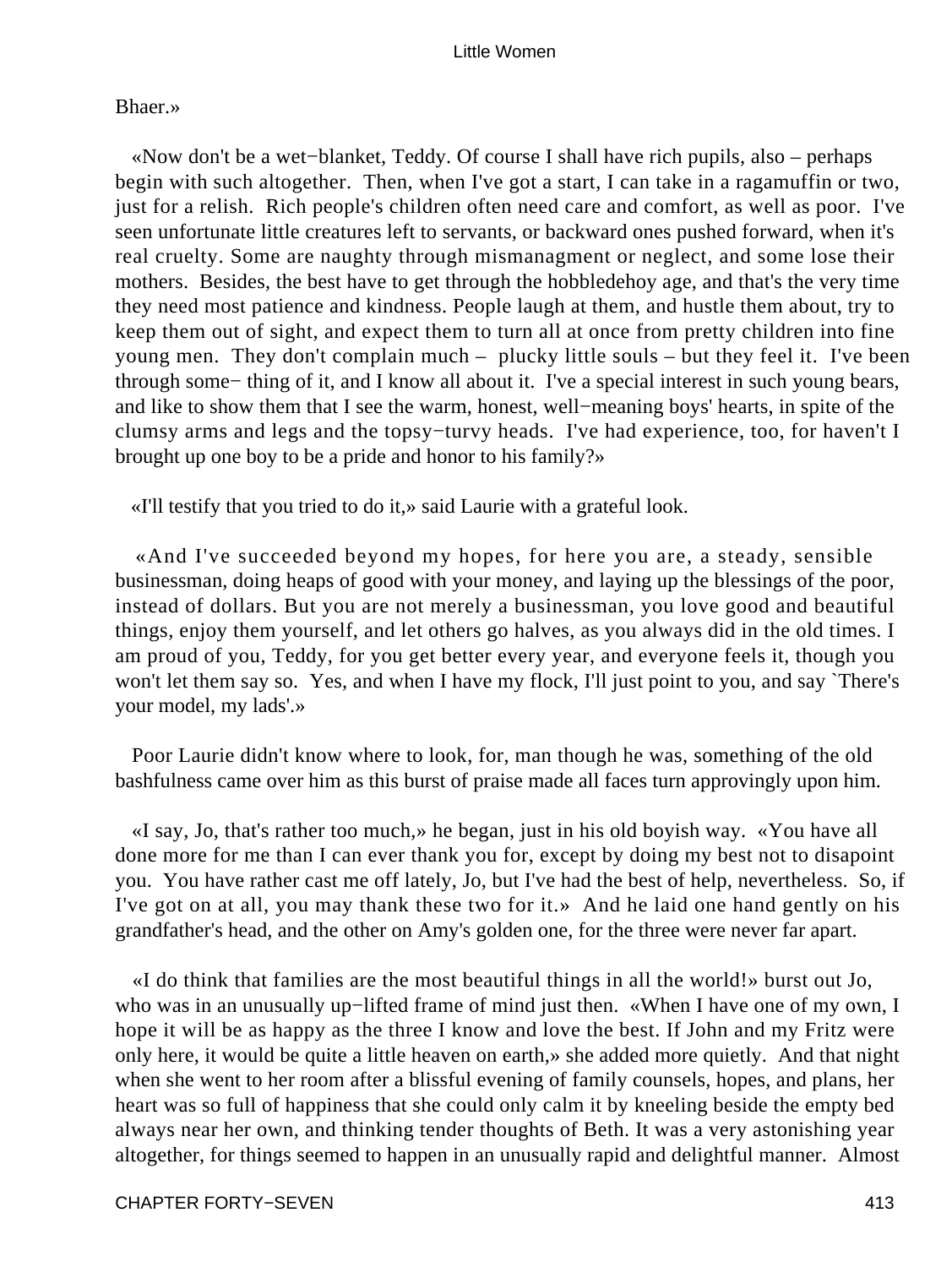before she knew where she was, Jo found herself married and settled at Plumfield. Then a family of six or seven boys sprung up like mushrooms, and flourished surprisingly, poor boys as well as rich, for Mr. Laurence was continually finding some touching case of destitution, and begging the Bhaers to take pity on the child, and he would gladly pay a trifle for its support. In this way, the sly old gentleman got round proud Jo, and furnished her with the style of boy in which she most delighted.

 Of course it was uphill work at first, and Jo made queer mistakes, but the wise Professor steered her safely into calmer waters, and the most rampant ragamuffin was conquered in the end. How Jo did enjoy her `wilderness of boys', and how poor, dear Aunt March would have lamented had she been there to see the sacred precincts of prim, well−ordered Plumfield overrun with Toms, Dicks, and Harrys! There was a sort of poetic justice about it, after all, for the old lady had been the terror of the boys for miles around, and now the exiles feasted freely on forbidden plums, kicked up the gravel with profane boots unreproved, and played cricket in the big field where the irritable `cow with a crumpled horn' used to invite rash youths to come and be tossed. It became a sort of boys' paradise, and Laurie suggested that it should be called the `Bhaer−garten', as a compliment to its master and appropriate to its inhabitants.

 It never was a fashionable school, and the Professor did not lay up a fortune, but it was just what Jo intended it to be – `a happy, homelike place for boys, who needed teaching, care, and kindness'. Every room in the big house was soon full. Every little plot in the garden soon had its owner. A regular menagerie appeared in barn and shed, for pet animals were allowed. And three times a day, Jo smiled at her Fritz from the head of a long table lined on either side with rows of happy young faces, which all turned to her with affectionate eyes, confiding words, and grateful hearts, full of love for `Mother Bhaer'. She had boys enough now, and did not tire of them, though they were not angels, by any means, and some of them caused both Professor and Professorin much trouble and anxiety. But her faith in the good spot which exists in the heart of the naughtiest, sauciest, most tantalizing little ragamuffin gave her patience, skill, and in time success, for no mortal boy could hold out long with Father Bhaer shining on him as benevolently as the sun, and Mother Bhaer forgiving him seventy times seven. Very precious to Jo was the friendship of the lads, their penitent sniffs and whispers after wrongdoing, their droll or touching little confidences, their pleasant enthusiasms, hopes, and plans, even their misfortunes, for they only endeared them to her all the more. There were slow boys and bashful boys, feeble boys and riotous boys, boys that lisped and boys that stuttered, one or two lame ones, and a merry little quadroon, who could not be taken in elsewhere, but who was welcome to the `Bhaer−garten', though some people predicted that his admission would ruin the school.

 Yes, Jo was a very happy woman there, in spite of hard work, much anxiety, and a perpetual racket. She enjoyed it heartily and found the applause of her boys more satisfying than any praise of the world, for now she told no stories except to her flock of enthusiastic believers and admirers. As the years went on, two little lads of her own came to increase her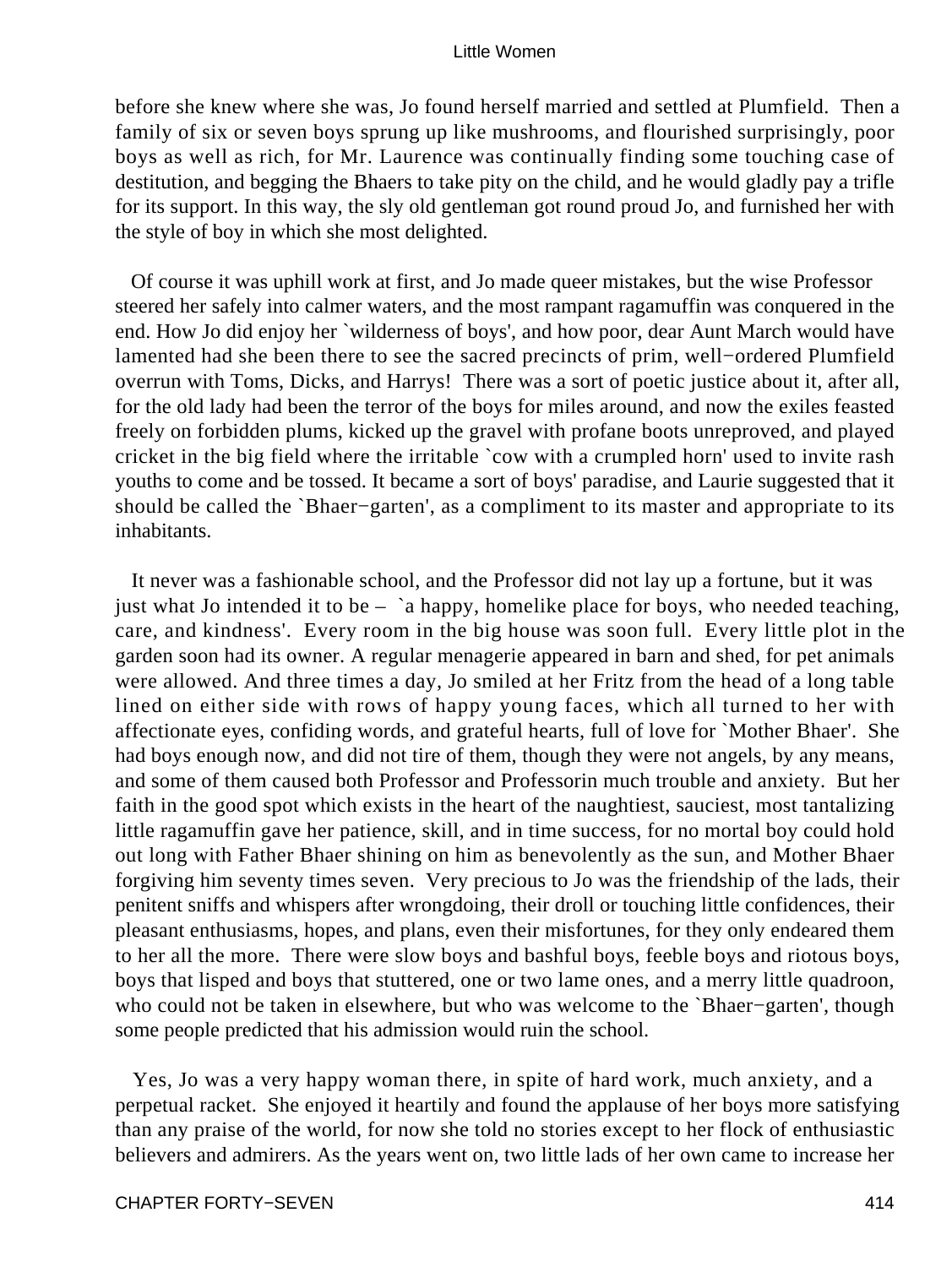happiness – Rob, named for Grandpa, and Teddy, a happy−go−lucky baby, who seemed to have inherited his papa's sunshiny temper as well as his mother's lively spirit. How they ever grew up alive in that whirlpool of boys was a mystery to their grandma and aunts, but they flourished like dandelions in spring, and their rough nurses loved and served them well.

 There were a great many holidays at Plumfield, and one of the most delightful was the yearly apple−picking. For then the Marches, Laurences, Brookes. And Bhaers turned out in full force and made a day of it. Five years after Jo's wedding, one of these fruitful festivals occurred, a mellow October day, when the air was full of an exhilarating freshness which made the spirits rise and the blood dance healthily in the veins. The old orchard wore its holiday attire. Goldenrod and asters fringed the mossy walls. Grasshoppers skipped briskly in the sere grass, and crickets chirped like fairy pipers at a feast. Squirrels were busy with their small harvesting. Birds twittered their adieux from the alders in the lane, and every tree stood ready to send down its shower of red or yellow apples at the first shake. Everybody was there. Everybody laughed and sang, climbed up and tumbled down. Everybody declared that there never had been such a perfect day or such a jolly set to enjoy it, and everyone gave themselves up to the simple pleasures of the hour as freely as if there were no such things as care or sorrow in the world.

 Mr. March strolled placidly about, quoting Tusser, Cowley, and Columella to Mr. Laurence, while enjoying...

The gentle apple's winey juice.

 The Professor charged up and down the green aisles like a stout Teutonic knight, with a pole for a lance, leading on the boys, who made a hook and ladder company of themselves, and performed wonders in the way of ground and lofty tumbling. Laurie devoted himself to the little ones, rode his small daughter in a bushel−basket, took Daisy up among the bird's nests, and kept adventurous Rob from breaking his neck. Mrs. March and Meg sat among the apple piles like a pair of Pomonas, sorting the contributions that kept pouring in, while Amy with a beautiful motherly expression in her face sketched the various groups, and watched over one pale lad, who sat adoring her with his little crutch beside him.

 Jo was in her element that day, and rushed about, with her gown pinned up, and her hat anywhere but on her head, and her baby tucked under her arm, ready for any lively adventure which might turn up. Little Teddy bore a charmed life, for nothing ever happened to him, and Jo never felt any anxiety when he was whisked up into a tree by one lad, galloped off on the back of another, or supplied with sour russets by his indulgent papa, who labored under the Germanic delusion that babies could digest anything, from pickled cabbage to buttons, nails, and their own small shoes. She knew that little Ted would turn up again in time, safe and rosy, dirty and serene, and she always received him back with a hearty welcome, for Jo loved her babies tenderly.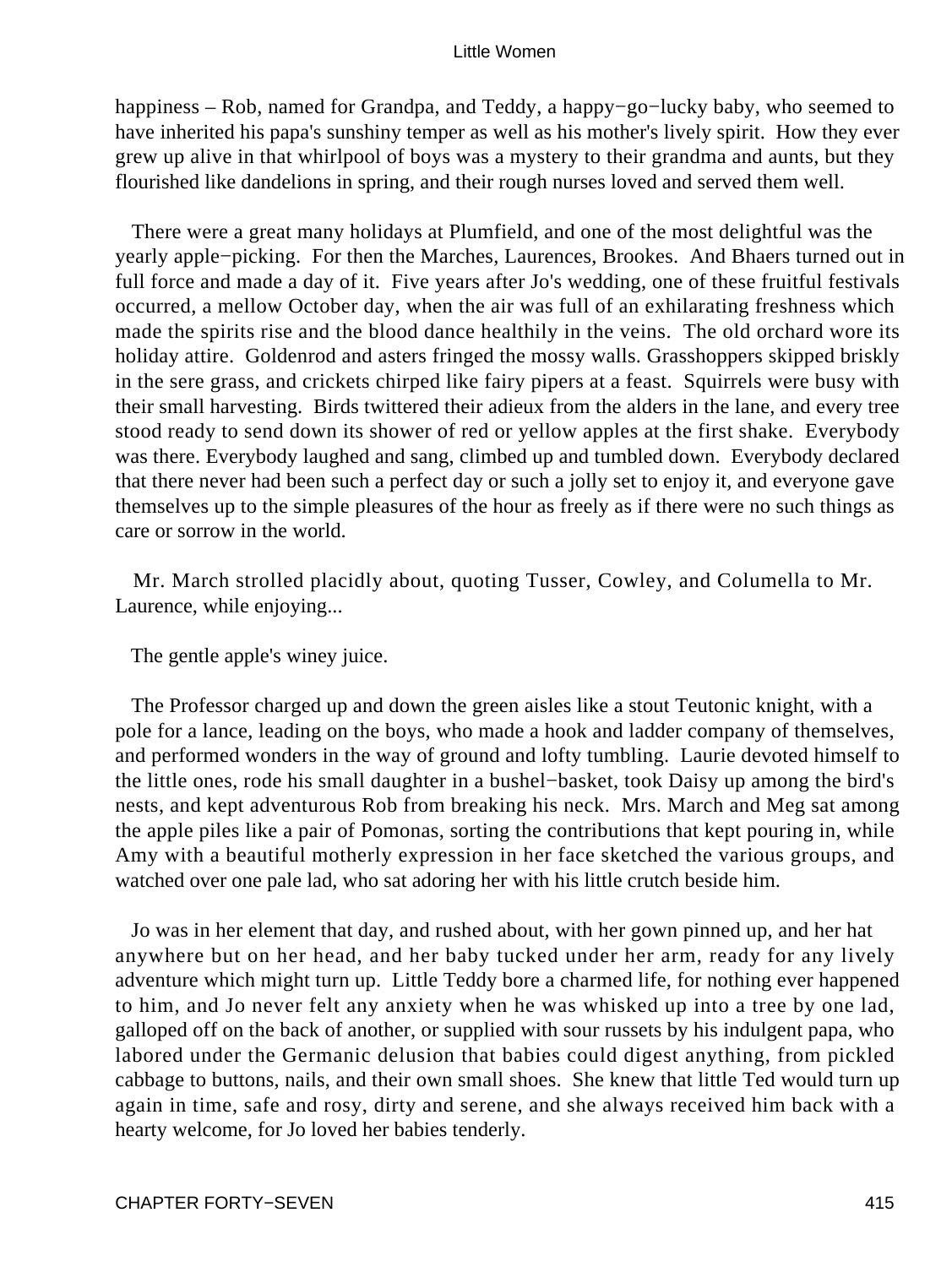At four o'clock a lull took place, and baskets remained empty, while the apple pickers rested and compared rents and bruises. Then Jo and Meg, with a detachment of the bigger boys, set forth the supper on the grass, for an out−of−door tea was always the crowning joy of the day. The land literally flowed with milk and honey on such occasions, for the lads were not required to sit at table, but allowed to partake of refreshment as they liked – freedom being the sauce best beloved by the boyish soul. They availed themselves of the rare privilege to the fullest extent, for some tried the pleasing experiment of drinking mild while standing on their heads, others lent a charm to leapfrog by eating pie in the pauses of the game, cookies were sown broadcast over the field, and apple turnovers roosted in the trees like a new style of bird. The little girls had a private tea party, and Ted roved among the edibles at his own sweet will.

 When no one could eat any more, the Professor proposed the first regular toast, which was always drunk at such times – «Aunt March, God bless her!» A toast heartily given by the good man, who never forgot how much he owed her, and quietly drunk by the boys, who had been taught to keep her memory green.

«Now, Grandma's sixtieth birthday! Long life to her, with three times three!»

 That was given with a will, as you may well believe, and the cheering once begun, it was hard to stop it. Everybody's health was proposed, form Mr. Laurence, who was considered their special patron, to the astonished guinea pig, who had strayed from its proper sphere in search of its young master. Demi, as the oldest grandchild, then presented the queen of the day with various gifts, so numerous that they were transported to the festive scene in a wheelbarrow. Funny presents, some of them, but what would have been defects to other eyes were ornaments to Grandma's – for the children's gifts were all their own. Every stitch Daisy's patient little fingers had put into the handkerchiefs she hemmed was better than embroidery to Mrs. March. Demi's miracle of mechanical skill, though the cover wouldn't shut, Rob's footstool had a wiggle in its uneven legs that she declared was soothing, and no page of the costly book Amy's child gave her was so fair as that on which appeared in tipsy capitals, the words – «To dear Grandma, from her little Beth.»

 During the ceremony the boys had mysteriously disappeared, and when Mrs. March had tried to thank her children, and broken down, while Teddy wiped her eyes on his pinafore, the Professor suddenly began to sing. Then, from above him, voice after voice took up the words, and from tree to tree echoed the music of the unseen choir, as the boys sang with all their hearts the little song that Jo had written, Laurie set to music, and the Professor trained his lads to give with the best effect. This was something altogether new, and it proved a grand success, for Mrs. March couldn't get over her surprise, and insisted on shaking hands with every one of the featherless birds, from tall Franz and Emil to the little quadroon, who had the sweetest voice of all.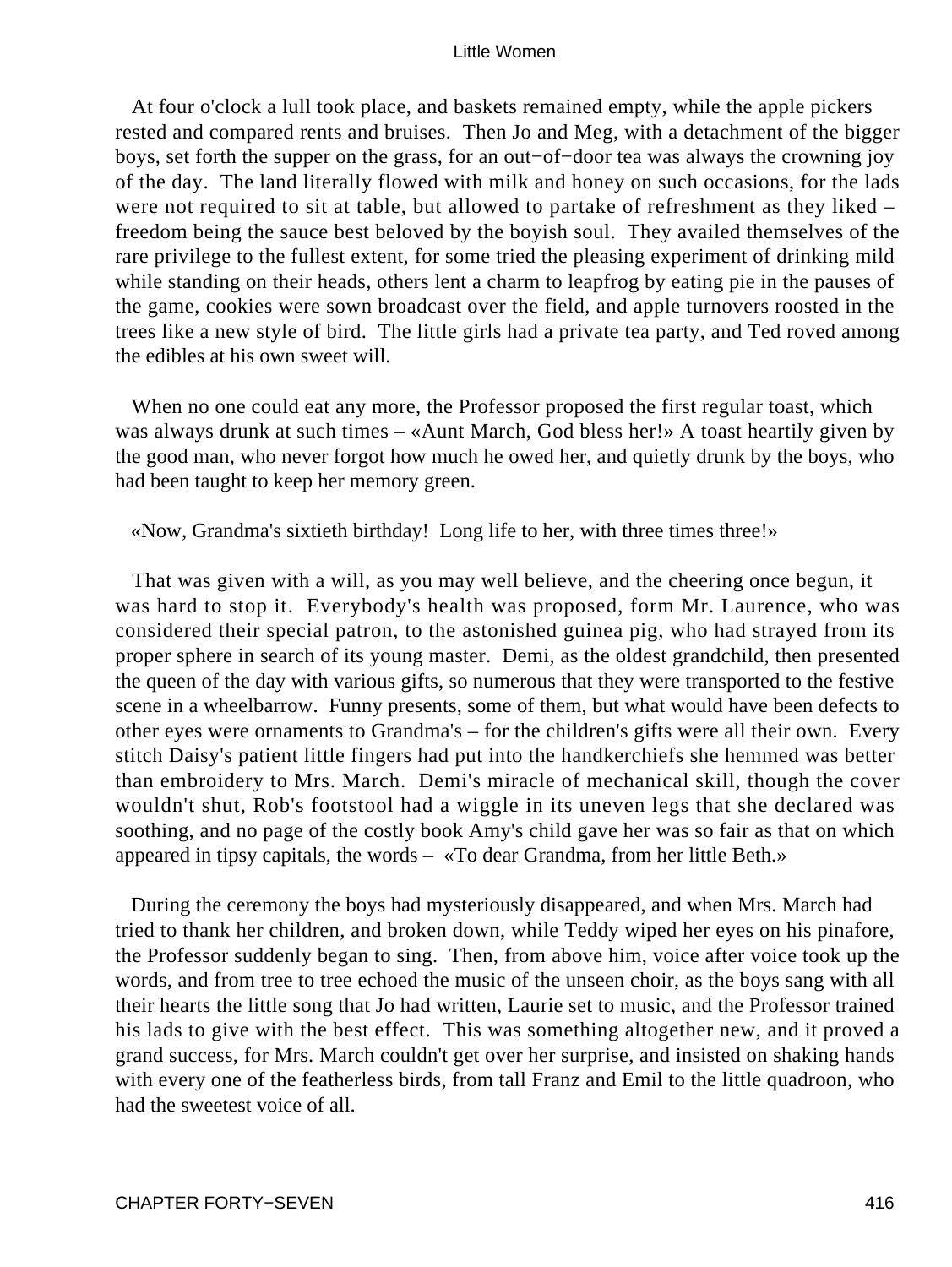After this, the boys dispersed for a final lark, leaving Mrs. March and her daughters under the festival tree.

 «I don't think I ever ought to call myself `unlucky Jo' again, when my greatest wish has been so beautifully gratified,» said Mrs. Bhaer, taking Teddy's little fist out of the milk pitcher, in which he was rapturously churning.

 «And yet your life is very different from the one you pictured so long ago. Do you remember our castles in the air?» asked Amy, smiling as she watched Laurie and John playing cricket with the boys.

 «Dear fellows! It does my heart good to see them forget business and frolic for a day,» answered Jo, who now spoke in a maternal way of all mankind. «Yes, I remember, but the life I wanted then seems selfish, lonely, and cold to me now. I haven't given up the hope that I may write a good book yet, but I can wait, and I'm sure it will be all the better for such experiences and illustrations as these.» And Jo pointed from the lively lads in the distance to her father, leaning on the Professor's arm, as they walked to and fro in the sunshine, deep in one of the conversations which both enjoyed so much, and then to her mother, sitting enthroned among her daughters, with their children in her lap and at her feet, as if all found help and happiness in the face which never could grow old to them.

 «My castle was the most nearly realized of all. I asked for splendid things, to be sure, but in my heart I knew I should be satisfied, if I had a little home, and John, and some dear children like these. I've got them all, thank God, and am the happiest woman in the world.» And Meg laid her hand on her tall boy's head, with a face full of tender and devout content.

 «My castle is very different from what I planned, but I would not alter it, though, like Jo, I don't relinquish all my artistic hopes, or confine myself to helping others fulfill their dreams of beauty. I've begun to model a figure of baby, and Laurie says it is the best thing I've ever done. I think so, myself, and mean to do it in marble, so that, whatever happens, I may at least keep the image of my little angel.»

 As Amy spoke, a great tear dropped on the golden hair of the sleeping child in her arms, for her one well−beloved daughter was a frail little creature and the dread of losing her was the shadow over Amy's sunshine. This cross was doing much for both father and mother, for one love and sorrow bound them closely together. Amy's nature was growing sweeter, deeper, and more tender. Laurie was growing more serious, strong, and firm, and both were learning that beauty, youth, good fortune, even love itself, cannot keep care and pain, loss and sorrow, from the most blessed for ...

Into each life some rain must fall, Some days must be dark and sad and dreary.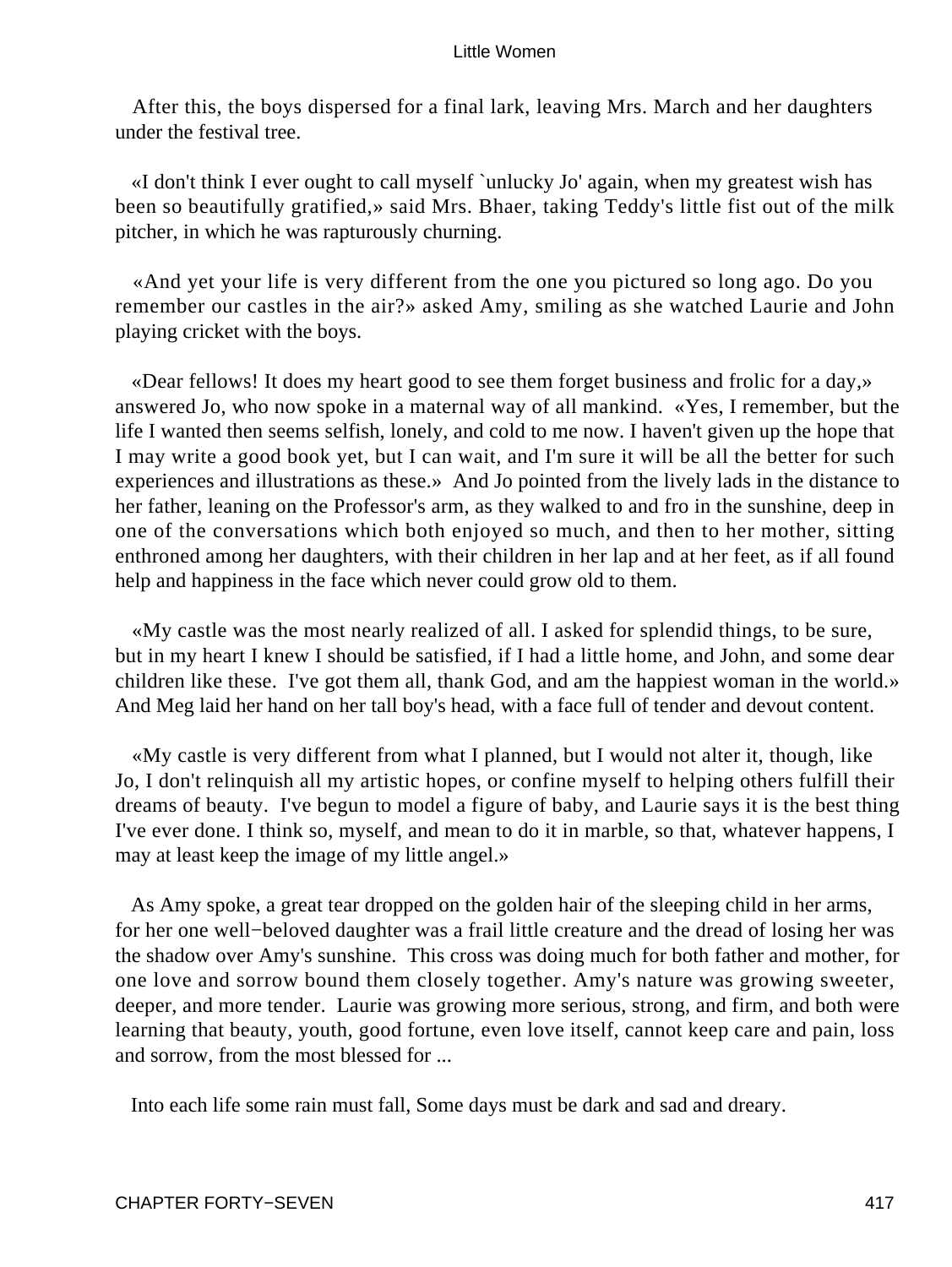«She is growing better, I am sure of it, my dear. Don't despond, but hope and keep happy,» said Mrs. March, as tenderhearted Daisy stooped from her knee to lay her rosy cheek against her little cousin's pale one.

 «I never ought to, while I have you to cheer me up, Marmee, and Laurie to take more than half of every burden,» replied Amy warmly. «He never lets me see his anxiety, but is so sweet and patient with me, so devoted to Beth, and such a stay and comfort to me always that I can't love him enough. So, in spite of my one cross, I can say with Meg, `Thank God, I'm a happy woman.'»

 «There's no need for me to say it, for everyone can see that I'm far happier than I deserve,» added Jo, glancing from her good husband to her chubby children, tumbling on the grass beside her. «Fritz is getting gray and stout. I'm growing as thin as a shadow, and am thirty. We never shall be rich, and Plumfield may burn up any night, for that incorrigible Tommy Bangs will smoke sweet−fern cigars under the bed−clothes, though he's set himself afire three times already. But in spite of these unromantic facts, I have nothing to complain of, and never was so jolly in my life. Excuse the remark, but living among boys, I can't help using their expressions now and then.»

 «Yes, Jo, I think your harvest will be a good one,» began Mrs. March, frightening away a big black cricket that was staring Teddy out of countenance.

 «Not half so good as yours, Mother. Here it is, and we never can thank you enough for the patient sowing and reaping you have done,» cried Jo, with the loving impetuosity which she never would outgrow.

«I hope there will be more wheat and fewer tares every year,» said Amy softly.

 «A large sheaf, but I know there's room in your heart for it, Marmee dear,» added Meg's tender voice.

 Touched to the heart, Mrs. March could only stretch out her arms, as if to gather children and grandchildren to herself, and say, with face and voice full of motherly love, gratitude, and humility...

 «Oh, my girls, however long you may live, I never can wish you a greater happiness than this!»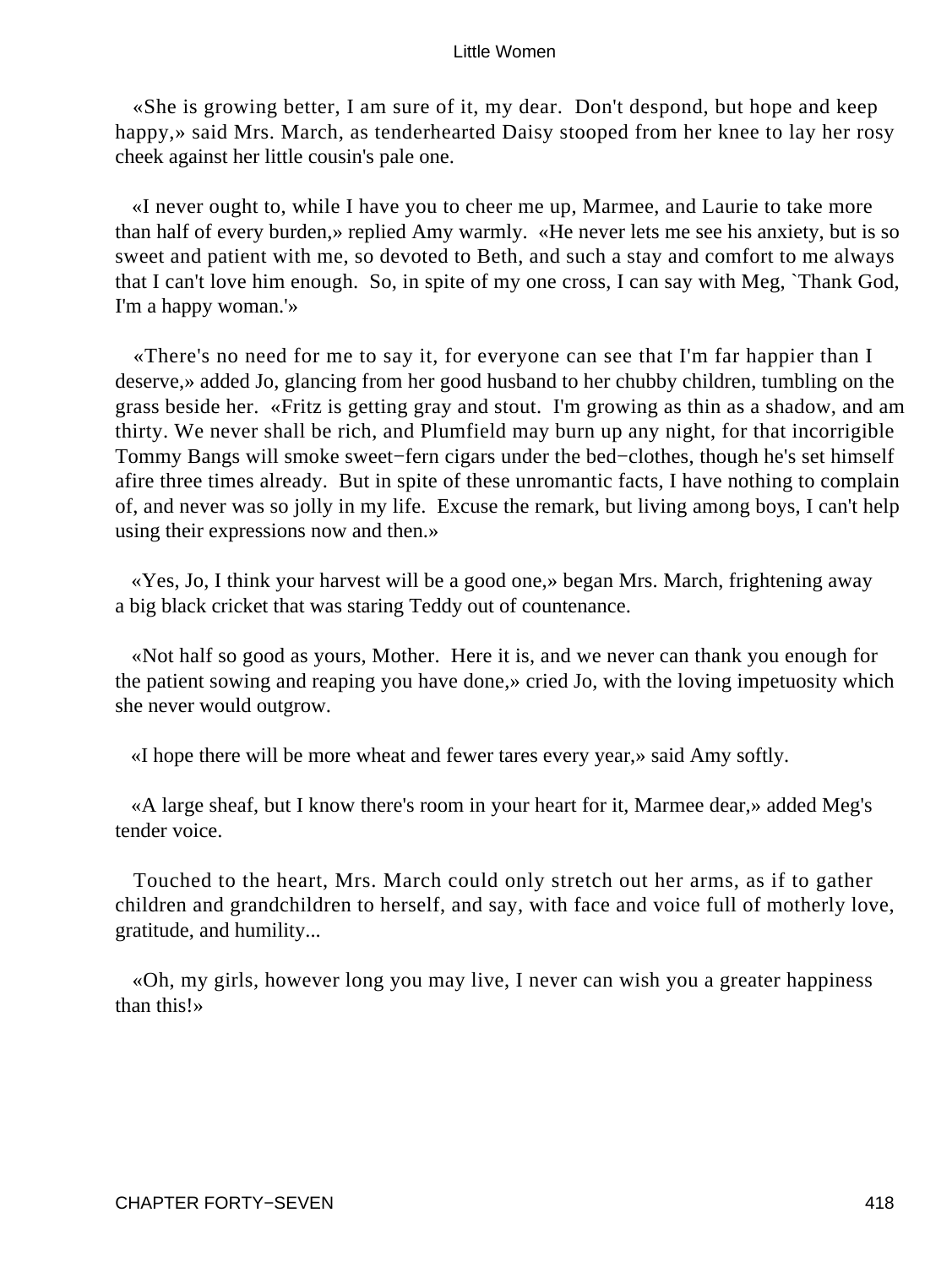# **Table of Content**

**[CHAPTER ONE](#page-3-0)**

**[CHAPTER TWO](#page-12-0)**

**[CHAPTER THREE](#page-21-0)**

**[CHAPTER FOUR](#page-31-0)**

**[CHAPTER FIVE](#page-41-0)**

**[CHAPTER SIX](#page-52-0)**

**[CHAPTER SEVEN](#page-58-0)**

**[CHAPTER EIGHT](#page-64-0)**

**[CHAPTER NINE](#page-73-0)**

**[CHAPTER TEN](#page-87-0)**

**[CHAPTER ELEVEN](#page-95-0)**

**[CHAPTER TWELVE](#page-104-0)**

**[CHAPTER THIRTEEN](#page-121-0)**

**[CHAPTER FOURTEEN](#page-130-0)**

**[CHAPTER FIFTEEN](#page-140-0)**

**[CHAPTER SIXTEEN](#page-148-0)**

**[CHAPTER SEVENTEEN](#page-155-0)**

**[CHAPTER EIGHTEEN](#page-162-0)**

**[CHAPTER NINETEEN](#page-169-0)**

**[CHAPTER TWENTY](#page-176-0)**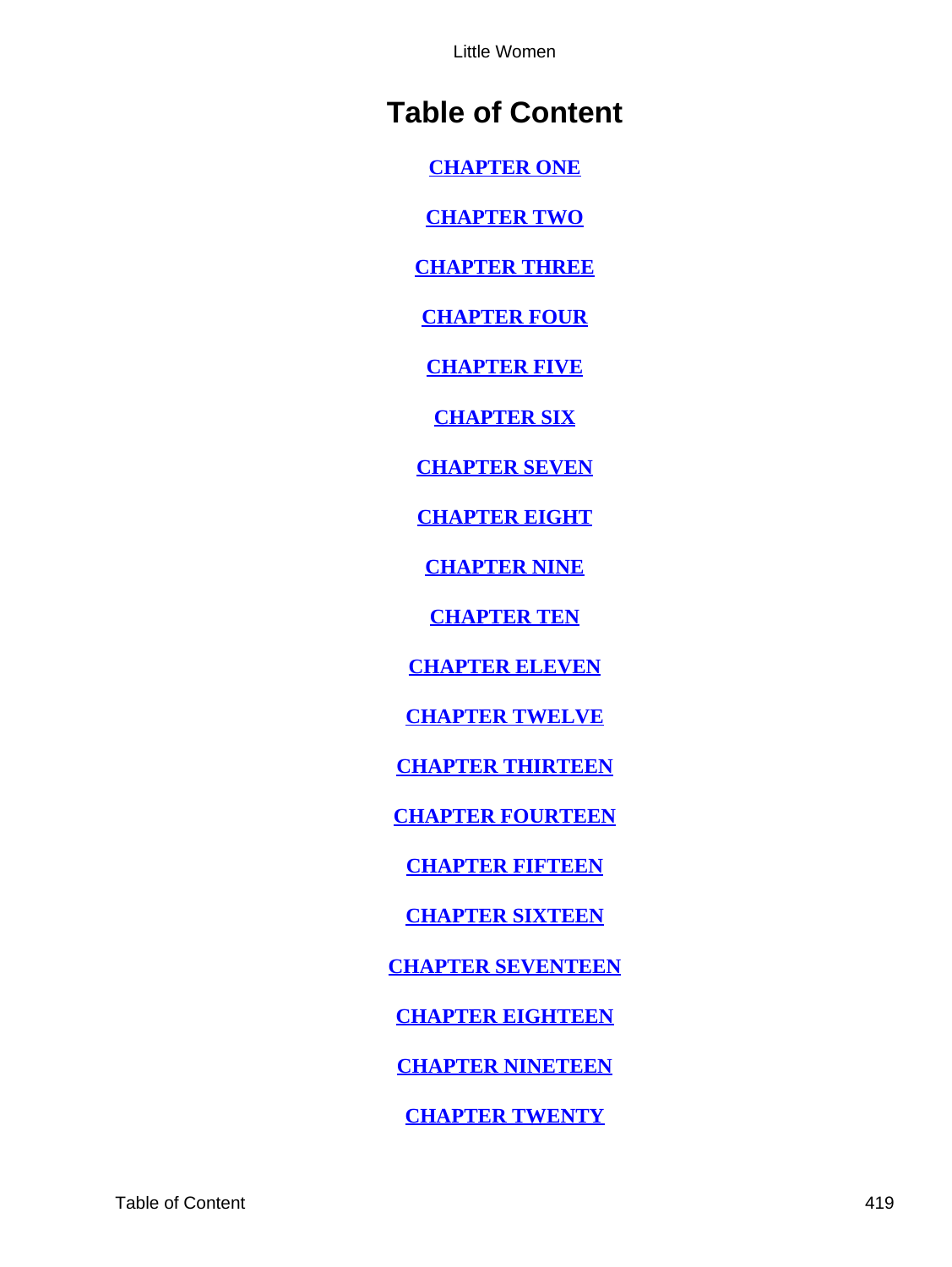**[CHAPTER TWENTY−ONE](#page-182-0)**

**[CHAPTER TWENTY−TWO](#page-193-0)**

**[CHAPTER TWENTY−THREE](#page-199-0)**

**[CHAPTER TWENTY−FOUR](#page-209-0)**

**[CHAPTER TWENTY−FIVE](#page-219-0)**

**[CHAPTER TWENTY−SIX](#page-225-0)**

**[CHAPTER TWENTY−SEVEN](#page-233-0)**

**[CHAPTER TWENTY−EIGHT](#page-239-0)**

**[CHAPTER TWENTY−NINE](#page-251-0)**

**[CHAPTER THIRTY](#page-262-0)**

**[CHAPTER THIRTY−ONE](#page-272-0)**

**[CHAPTER THIRTY−TWO](#page-279-0)**

**[CHAPTER THIRTY−THREE](#page-289-0)**

**[CHAPTER THIRTY−FOUR](#page-299-0)**

**[CHAPTER THIRTY−FIVE](#page-311-0)**

**[CHAPTER THIRTY−SIX](#page-320-0)**

**[CHAPTER THIRTY−SEVEN](#page-325-0)**

**[CHAPTER THIRTY−EIGHT](#page-334-0)**

**[CHAPTER THIRTY−NINE](#page-345-0)**

**[CHAPTER FORTY](#page-358-0)**

**[CHAPTER FORTY−ONE](#page-362-0)**

**[CHAPTER FORTY−TWO](#page-371-0)**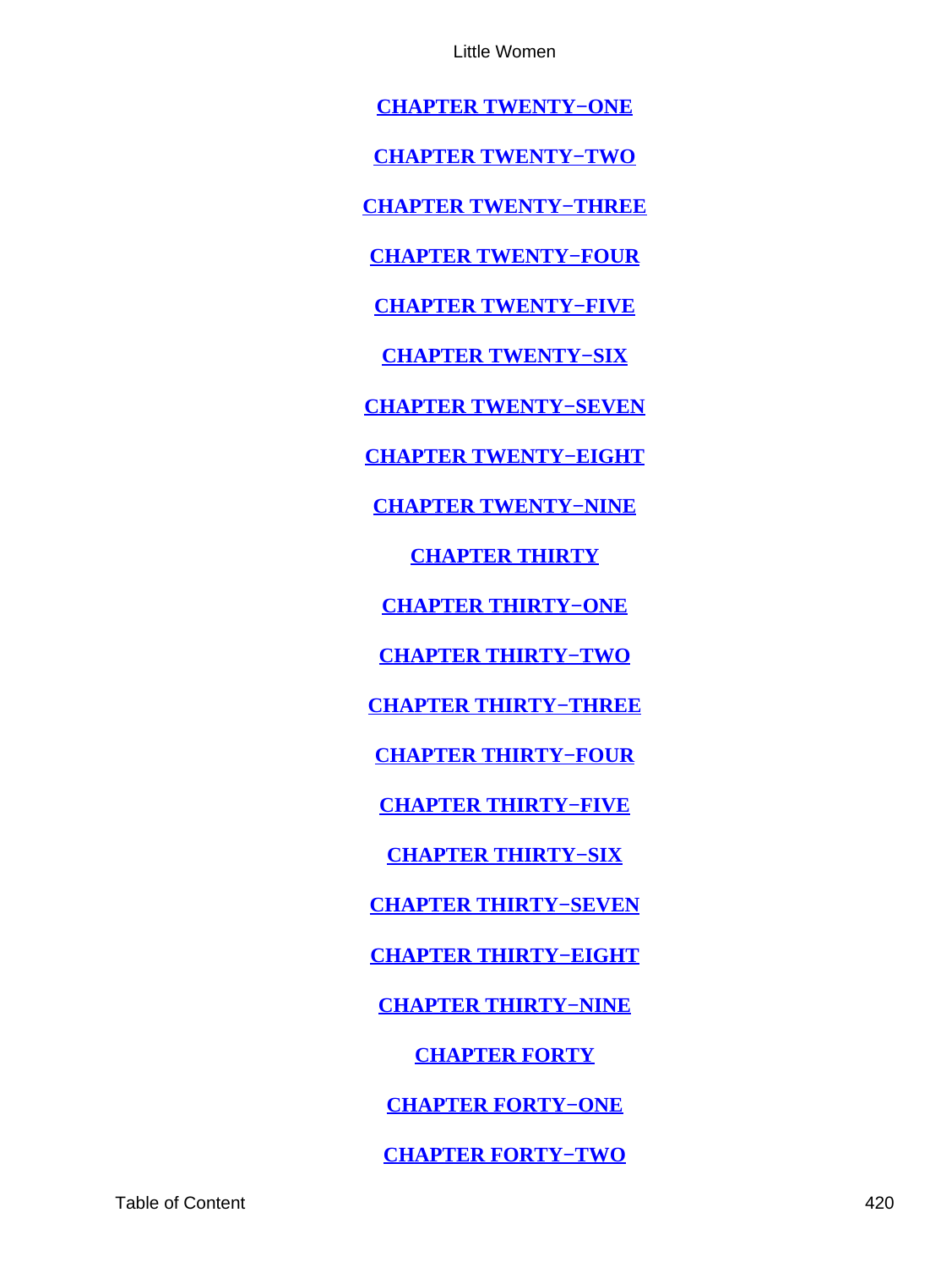<span id="page-421-0"></span>**[CHAPTER FORTY−THREE](#page-377-0)**

**[CHAPTER FORTY−FOUR](#page-390-0)**

**[CHAPTER FORTY−FIVE](#page-395-0)**

**[CHAPTER FORTY−SIX](#page-400-0)**

**[CHAPTER FORTY−SEVEN](#page-411-0)**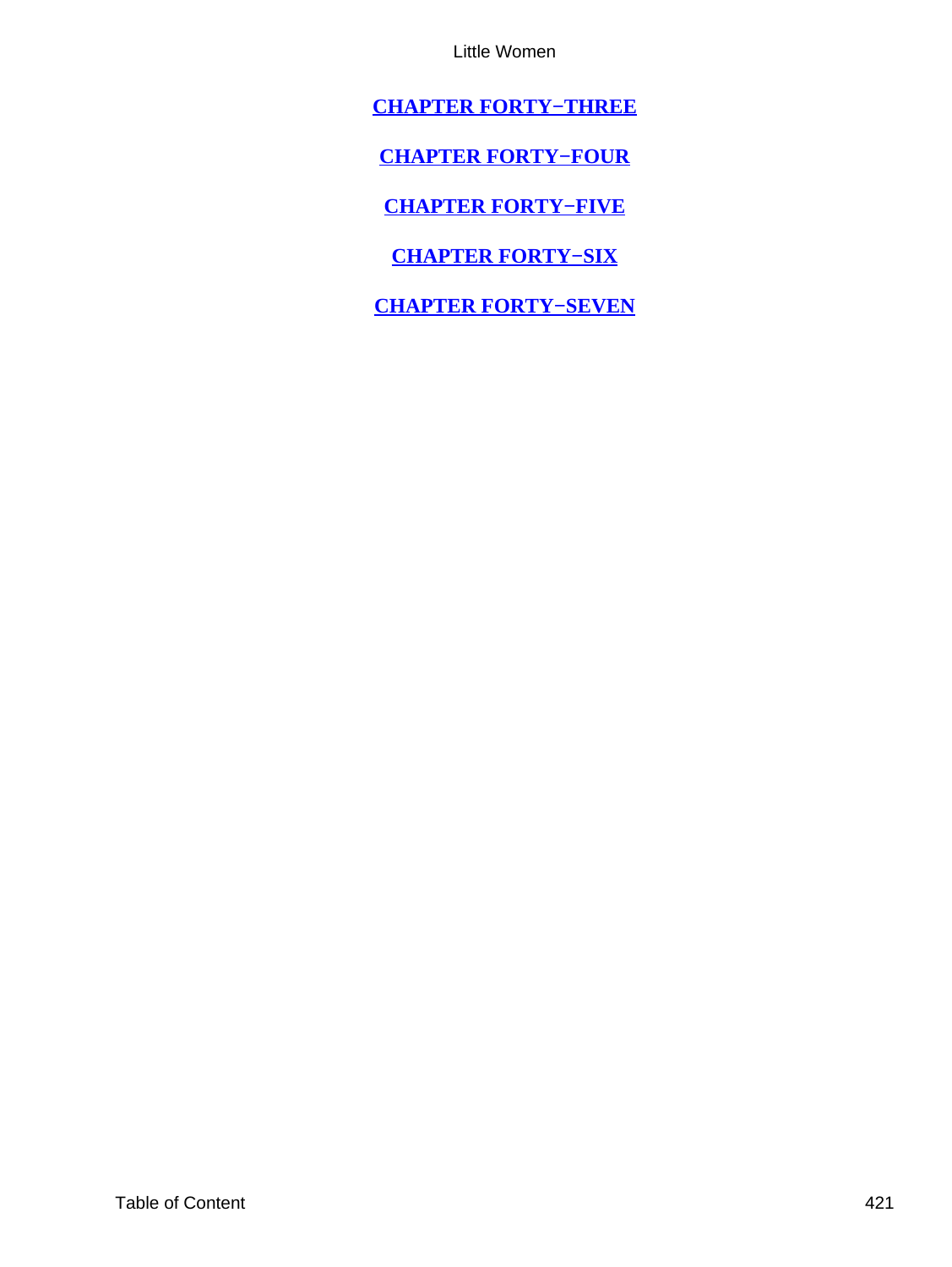## **You are reading a Phoenix Edition:**

It was converted from clean and standard xhtml/xml files. It uses metatags to identify content, and other data. The available resources specific to each ebook format were used to give the reader a pleasant reading experience.

More detais available at Phoenix−Library.org website.

Any suggestion that helps us to improve these editions are welcome.

**The Phoenix−Library Team**